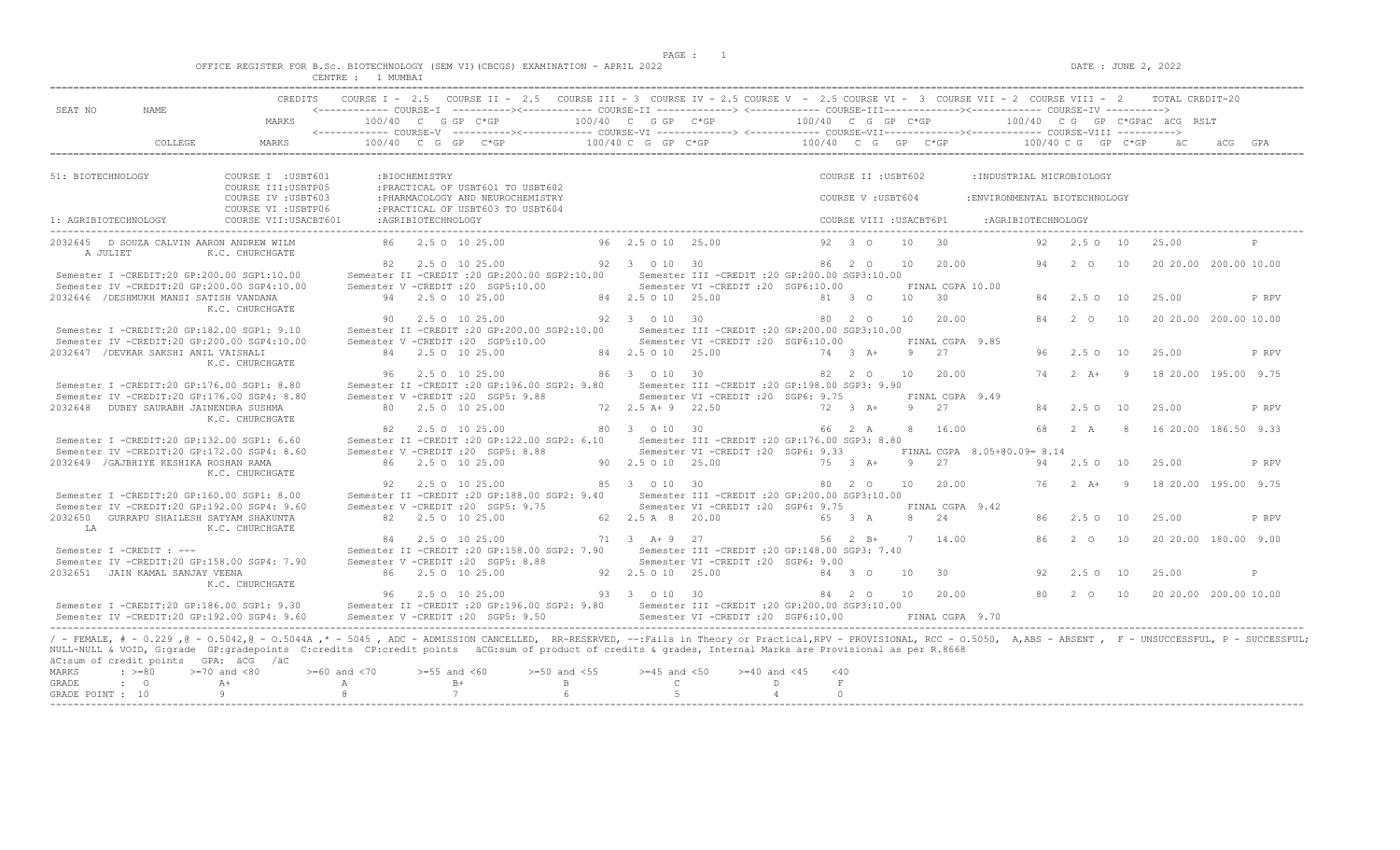$DATA: JUNE 2, 2022$ 

|  |  |         |               |  |  | OFFICE REGISTER FOR B.Sc. BIOTECHNOLOGY (SEM VI)(CBCGS) EXAMINATION - APRIL 2022 |  |  |
|--|--|---------|---------------|--|--|----------------------------------------------------------------------------------|--|--|
|  |  | CENTRE. | <b>MUMBAT</b> |  |  |                                                                                  |  |  |

| SEAT NO              |                                                                               |                                                                                                                                                                                                                                                                                                                                                                                     |                   |                |                                                                                                            |                                         |             | CREDITS COURSE I - 2.5 COURSE II - 2.5 COURSE III - 3 COURSE IV - 2.5 COURSE V - 2.5 COURSE VI - 3 COURSE VII - 2 COURSE VIII - 2 TOTAL CREDIT-20<br><------------ COURSE-T ----------><----------- COURSE-TT --------------> <------------ COURSE-TTT----------><------------- COURSE-TV ----------> |                 |             |                     |  |                               |                       |                                                             |       |
|----------------------|-------------------------------------------------------------------------------|-------------------------------------------------------------------------------------------------------------------------------------------------------------------------------------------------------------------------------------------------------------------------------------------------------------------------------------------------------------------------------------|-------------------|----------------|------------------------------------------------------------------------------------------------------------|-----------------------------------------|-------------|-------------------------------------------------------------------------------------------------------------------------------------------------------------------------------------------------------------------------------------------------------------------------------------------------------|-----------------|-------------|---------------------|--|-------------------------------|-----------------------|-------------------------------------------------------------|-------|
|                      |                                                                               | MARKS                                                                                                                                                                                                                                                                                                                                                                               |                   |                |                                                                                                            |                                         |             |                                                                                                                                                                                                                                                                                                       |                 |             |                     |  |                               |                       |                                                             |       |
|                      |                                                                               | $\texttt{COLLEGE} \texttt{MARKS} \texttt{100/40 C G G P C*G P} \texttt{100/40 C G G P C*G P} \texttt{100/40 C G G P C*G P} \texttt{100/40 C G G P C*G P} \texttt{100/40 C G G P C*G P} \texttt{100/40 C G G P C*G P} \texttt{100/40 C G G P C*G P} \texttt{100/40 C G G P C*G P} \texttt{100/40 C G G P C*G P} \texttt{100/40 C G G P C*G P} \texttt{100/40 C G G P C$              |                   |                |                                                                                                            |                                         |             |                                                                                                                                                                                                                                                                                                       |                 |             |                     |  |                               |                       |                                                             |       |
| 51: BIOTECHNOLOGY    |                                                                               | COURSE I : USBT601                                                                                                                                                                                                                                                                                                                                                                  |                   | :BIOCHEMISTRY  |                                                                                                            |                                         |             |                                                                                                                                                                                                                                                                                                       |                 |             | COURSE II : USBT602 |  | : INDUSTRIAL MICROBIOLOGY     |                       |                                                             |       |
|                      |                                                                               | COURSE III: USBTP05<br>COURSE IV : USBT603<br>COURSE VI : USBTP06                                                                                                                                                                                                                                                                                                                   |                   |                | :PRACTICAL OF USBT601 TO USBT602<br>: PHARMACOLOGY AND NEUROCHEMISTRY<br>: PRACTICAL OF USBT603 TO USBT604 |                                         |             |                                                                                                                                                                                                                                                                                                       |                 |             | COURSE V : USBT604  |  | : ENVIRONMENTAL BIOTECHNOLOGY |                       |                                                             |       |
| 1: AGRIBIOTECHNOLOGY |                                                                               |                                                                                                                                                                                                                                                                                                                                                                                     |                   |                |                                                                                                            |                                         |             |                                                                                                                                                                                                                                                                                                       |                 |             |                     |  |                               |                       |                                                             |       |
|                      |                                                                               | 2032652 / KELKAR VANSHIKA RAKESH NEHA<br>K.C. CHURCHGATE                                                                                                                                                                                                                                                                                                                            |                   |                |                                                                                                            |                                         |             |                                                                                                                                                                                                                                                                                                       |                 |             |                     |  |                               |                       | 74  2.5 A + 9  22.50                                        |       |
|                      |                                                                               |                                                                                                                                                                                                                                                                                                                                                                                     |                   |                |                                                                                                            |                                         |             | 88  2.5  0  10  25.00   85   3   0   10   30   56   2   B+   7   14.00   74   2   A+   9   18   20.00  184.00  9.20                                                                                                                                                                                   |                 |             |                     |  |                               |                       |                                                             |       |
|                      |                                                                               | Semester I -CREDIT:20 GP:142.00 SGP1: 7.10<br>Semester IV -CREDIT:20 GP:168.00 SGP4: 8.40                                                                                                                                                                                                                                                                                           |                   |                |                                                                                                            |                                         |             | Semester II -CREDIT :20 GP:174.00 SGP2: 8.70 Semester III -CREDIT :20 GP:194.00 SGP3: 9.70<br>Semester V -CREDIT :20 SGP5: 9.28 Semester VI -CREDIT :20 SGP6: 9.20 FINAL CGPA 8.73                                                                                                                    |                 |             |                     |  |                               |                       |                                                             |       |
|                      | 2032653 / KHAN MIZBA NAZIM SAFINA                                             |                                                                                                                                                                                                                                                                                                                                                                                     |                   |                |                                                                                                            |                                         |             | 86   2.5   0   10   25.00   84   2.5   0   10   25.00   81   3   0   10   30                                                                                                                                                                                                                          |                 |             |                     |  |                               | 88  2.5  0  10  25.00 |                                                             | P RPV |
|                      |                                                                               | K.C. CHURCHGATE                                                                                                                                                                                                                                                                                                                                                                     |                   |                |                                                                                                            |                                         |             |                                                                                                                                                                                                                                                                                                       |                 |             |                     |  |                               |                       |                                                             |       |
|                      |                                                                               | Semester I -CREDIT:20 GP:194.00 SGP1: 9.70                                                                                                                                                                                                                                                                                                                                          |                   |                |                                                                                                            |                                         |             | 86  2.5  0  10  25.00   93   3   3   0   10   30   92   2   0   10   20.00   88   2   0   10   20   200.00   10.00                                                                                                                                                                                    |                 |             |                     |  |                               |                       |                                                             |       |
|                      |                                                                               | Semester IV -CREDIT:20 GP:198.00 SGP4: 9.90                                                                                                                                                                                                                                                                                                                                         |                   |                |                                                                                                            |                                         |             | Semester II -CREDIT :20 GP:200.00 SGP2:10.00 Semester III -CREDIT :20 GP:200.00 SGP3:10.00<br>Semester V -CREDIT :20 SGP5:10.00 Semester VI -CREDIT :20 SGP6:10.00 FINAL CGPA 9.93                                                                                                                    |                 |             |                     |  |                               |                       |                                                             |       |
|                      | 2032654 / KHAN RUSHDA RAUF FARIDA                                             |                                                                                                                                                                                                                                                                                                                                                                                     |                   |                |                                                                                                            |                                         |             | 92  2.5  0  10  25.00   92  2.5  0  10  25.00   92   93   0   10   93   0   10   93   0                                                                                                                                                                                                               |                 |             |                     |  |                               | 94 2.5 0 10           | 25.00                                                       | P RPV |
|                      |                                                                               | K.C. CHURCHGATE                                                                                                                                                                                                                                                                                                                                                                     |                   |                |                                                                                                            | 96  2.5  0  10  25.00  85  3  0  10  30 |             |                                                                                                                                                                                                                                                                                                       |                 |             |                     |  |                               |                       | 78  2  0  10  20.00  98  2  0  10  20  20.00  200.00  10.00 |       |
|                      |                                                                               |                                                                                                                                                                                                                                                                                                                                                                                     |                   |                |                                                                                                            |                                         |             |                                                                                                                                                                                                                                                                                                       | 0.2             |             |                     |  |                               |                       |                                                             |       |
|                      |                                                                               | Semester I -CREDIT:20 GP:186.00 SGP1: 9.30                                                                                                                                                                                                                                                                                                                                          |                   |                |                                                                                                            |                                         |             | Semester II -CREDIT : 20 GP:196.00 SGP2: 9.80 Semester III -CREDIT : 20 GP:198.00 SGP3: 9.90                                                                                                                                                                                                          |                 |             |                     |  |                               |                       |                                                             |       |
|                      |                                                                               | Semester IV -CREDIT:20 GP:194.00 SGP4: 9.70                                                                                                                                                                                                                                                                                                                                         |                   |                |                                                                                                            |                                         |             | Semester V - CREDIT : 20 SGP5: 9.63 Semester VI - CREDIT : 20 SGP6:10.00 FINAL CGPA 9.72                                                                                                                                                                                                              |                 |             |                     |  |                               |                       |                                                             |       |
|                      | 2032655 / KINGER NISHITA MAHESH BAHVESHA                                      | K.C. CHURCHGATE                                                                                                                                                                                                                                                                                                                                                                     | 0.2               |                |                                                                                                            |                                         |             | 78  2.5  0  10  25.00          62   2.5  A 8   20.00           66  3 A   8   24                                                                                                                                                                                                                       |                 |             |                     |  |                               | 84 2.5 0 10 25.00     |                                                             | P     |
|                      |                                                                               |                                                                                                                                                                                                                                                                                                                                                                                     |                   |                |                                                                                                            |                                         |             | $76$ $2.5$ A+ $9$ $22.50$ $67$ $3$ A $8$ $24$ $60$ $2$ A $8$ $16.00$                                                                                                                                                                                                                                  |                 |             |                     |  |                               |                       | 74   2   A+   9   18   20.00   174.50   8.73                |       |
|                      |                                                                               | Semester I -CREDIT:20 GP:150.00 SGP1: 7.50                                                                                                                                                                                                                                                                                                                                          |                   |                |                                                                                                            |                                         |             | Semester II -CREDIT :20 GP:170.00 SGP2: 8.50 Semester III -CREDIT :20 GP:194.00 SGP3: 9.70                                                                                                                                                                                                            |                 |             |                     |  |                               |                       |                                                             |       |
|                      |                                                                               | Semester IV -CREDIT:20 GP:156.00 SGP4: 7.80                                                                                                                                                                                                                                                                                                                                         |                   |                |                                                                                                            |                                         |             | Semester V -CREDIT :20 SGP5: 8.15 Semester VI -CREDIT :20 SGP6: 8.73 FINAL CGPA 8.40                                                                                                                                                                                                                  |                 |             |                     |  |                               |                       |                                                             |       |
|                      | 2032656 / KUKREJA JASMINE RAJESH SONI                                         |                                                                                                                                                                                                                                                                                                                                                                                     | 82 2.5 0 10 25.00 |                |                                                                                                            |                                         |             | 78  2.5  0  10  25.00  25.00  74  3  A+  9  27                                                                                                                                                                                                                                                        |                 |             |                     |  |                               | 86 2.50 10            | 25.00                                                       | P     |
|                      |                                                                               | K.C. CHURCHGATE                                                                                                                                                                                                                                                                                                                                                                     |                   |                |                                                                                                            |                                         |             |                                                                                                                                                                                                                                                                                                       |                 |             |                     |  |                               |                       | 80 2 0 10 20 20 00 193,00 9.65                              |       |
|                      |                                                                               | Semester I -CREDIT:20 GP:172.00 SGP1: 8.60                                                                                                                                                                                                                                                                                                                                          |                   |                |                                                                                                            |                                         |             | Semester II - CREDIT : 20 GP:182.00 SGP2: 9.10 Semester III - CREDIT : 20 GP:196.00 SGP3: 9.80                                                                                                                                                                                                        |                 |             |                     |  |                               |                       |                                                             |       |
|                      |                                                                               | Semester IV -CREDIT:20 GP:170.00 SGP4: 8.50                                                                                                                                                                                                                                                                                                                                         |                   |                |                                                                                                            |                                         |             | Semester V - CREDIT : 20 SGP5: 9.25 Semester VI - CREDIT : 20 SGP6: 9.65 FINAL CGPA 9.15                                                                                                                                                                                                              |                 |             |                     |  |                               |                       |                                                             |       |
|                      | 2032657 / LAKHANI VIVISHA VIREN SONAL                                         |                                                                                                                                                                                                                                                                                                                                                                                     |                   |                |                                                                                                            |                                         |             | 84  2.5  0  10  25.00   88  2.5  0  10  25.00   83   3   0  10   30                                                                                                                                                                                                                                   |                 |             |                     |  |                               | 86 2.50 10            | 25.00                                                       | P RPV |
|                      |                                                                               | K.C. CHURCHGATE                                                                                                                                                                                                                                                                                                                                                                     |                   |                |                                                                                                            |                                         |             |                                                                                                                                                                                                                                                                                                       |                 |             |                     |  |                               |                       |                                                             |       |
|                      |                                                                               | Semester I -CREDIT:20 GP:178.00 SGP1: 8.90                                                                                                                                                                                                                                                                                                                                          |                   |                |                                                                                                            |                                         |             | $94$ 2.5 0 10 25.00 86 3 0 10 30 64 2 A 8 16.00<br>Semester II -CREDIT :20 GP:198.00 SGP2: 9.90 Semester III -CREDIT :20 GP:200.00 SGP3:10.00                                                                                                                                                         |                 |             |                     |  |                               |                       | 80  2  0  10  20  20  00  196  00  9.80                     |       |
|                      |                                                                               | Semester IV -CREDIT:20 GP:190.00 SGP4: 9.50                                                                                                                                                                                                                                                                                                                                         |                   |                |                                                                                                            |                                         |             | Semester V - CREDIT : 20 SGP5: 9.63 Semester VI - CREDIT : 20 SGP6: 9.80 FINAL CGPA 9.62                                                                                                                                                                                                              |                 |             |                     |  |                               |                       |                                                             |       |
|                      | 2032658 / MEHTA HIRAL PIYUSH KETNA                                            |                                                                                                                                                                                                                                                                                                                                                                                     |                   |                |                                                                                                            |                                         |             | 84   2.5   0   10   25.00   88   2.5   0   10   25.00   82   3   0   10   30                                                                                                                                                                                                                          |                 |             |                     |  |                               | 90  2.5  0  10  25.00 |                                                             | P RPV |
|                      |                                                                               | K.C. CHURCHGATE                                                                                                                                                                                                                                                                                                                                                                     |                   |                |                                                                                                            |                                         |             |                                                                                                                                                                                                                                                                                                       |                 |             |                     |  |                               |                       |                                                             |       |
|                      |                                                                               |                                                                                                                                                                                                                                                                                                                                                                                     |                   |                |                                                                                                            |                                         |             |                                                                                                                                                                                                                                                                                                       |                 |             |                     |  |                               |                       |                                                             |       |
|                      |                                                                               | Semester I -CREDIT:20 GP:180.00 SGP1: 9.00 Semester II -CREDIT:20 GP:200.00 SGP2:10.00 Semester III -CREDIT:20 GP:200.00 SGP3:10.00<br>Semester IV -CREDIT:20 GP:196.00 SGP4: 9.80 Semester V -CREDIT :20 SGP5: 9.65 Semester VI -CREDIT :20 SGP6: 9.90 FINAL CGPA 9.73                                                                                                             |                   |                |                                                                                                            |                                         |             |                                                                                                                                                                                                                                                                                                       |                 |             |                     |  |                               |                       |                                                             |       |
| MARKS                | äC:sum of credit points GPA: äCG /äC<br>$\Rightarrow$ $>=80$ $>=70$ and $<80$ | / - FEMALE, # - 0.229, @ - 0.5042, @ - 0.5044A, * - 5045, ADC - ADMISSION CANCELLED, RR-RESERVED, --: Fails in Theory or Practical, RPV - PROVISIONAL, RCC - 0.5050, A, ABS - ABSENT, F - UNSUCCESSFUL, P - SUCCESSFUL;<br>NULL-NULL & VOID, G:grade GP:gradepoints C:credits CP:credit points äCG:sum of product of credits & grades, Internal Marks are Provisional as per R.8668 |                   |                |                                                                                                            |                                         |             | $> = 60$ and <70 $> = 55$ and <60 $> = 50$ and <55 $> = 45$ and <50 $> = 40$ and <45 <40                                                                                                                                                                                                              |                 |             |                     |  |                               |                       |                                                             |       |
| GRADE                | $\cdot$ 0                                                                     | $A+$                                                                                                                                                                                                                                                                                                                                                                                |                   |                |                                                                                                            | 6 <sup>6</sup>                          |             | A B+ B C D                                                                                                                                                                                                                                                                                            |                 | F<br>$\cap$ |                     |  |                               |                       |                                                             |       |
| GRADE POINT : 10     |                                                                               | $9 \qquad \qquad$                                                                                                                                                                                                                                                                                                                                                                   | $8 - 8$           | $\overline{7}$ |                                                                                                            |                                         | $5^{\circ}$ |                                                                                                                                                                                                                                                                                                       | $4\overline{ }$ |             |                     |  |                               |                       |                                                             |       |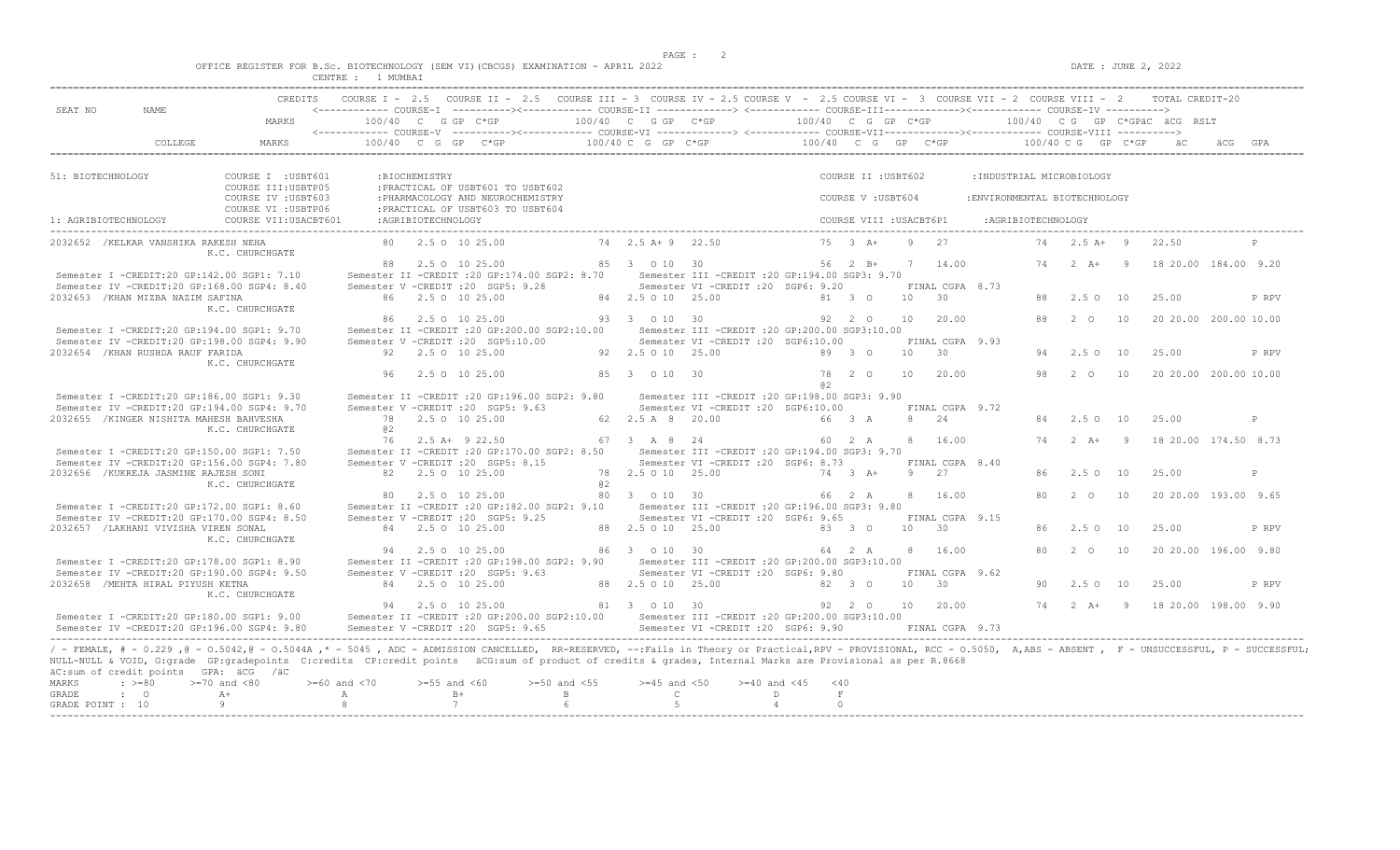$DATE: JUNE 2, 2022$ 

|  |  |         |  |  | OFFICE REGISTER FOR B.Sc. BIOTECHNOLOGY (SEM VI)(CBCGS) EXAMINATION - APRIL 2022 |  |  |
|--|--|---------|--|--|----------------------------------------------------------------------------------|--|--|
|  |  | ∩ENTRE. |  |  |                                                                                  |  |  |

|                                                              |                                                   |                                                                                                                                                                                                                                                                                                                                                                                                                                   |                                                                       |                    | CREDITS COURSE I - 2.5 COURSE II - 2.5 COURSE III - 3 COURSE IV - 2.5 COURSE V - 2.5 COURSE VI - 3 COURSE VII - 2 COURSE VIII - 2 TOTAL CREDIT-20                                           |                                                 |                   |                                                                                                                                                                                                                                                                                                                                                                            |                     |               |                         |      |                          |                               |                     |                       |       |                                                           |
|--------------------------------------------------------------|---------------------------------------------------|-----------------------------------------------------------------------------------------------------------------------------------------------------------------------------------------------------------------------------------------------------------------------------------------------------------------------------------------------------------------------------------------------------------------------------------|-----------------------------------------------------------------------|--------------------|---------------------------------------------------------------------------------------------------------------------------------------------------------------------------------------------|-------------------------------------------------|-------------------|----------------------------------------------------------------------------------------------------------------------------------------------------------------------------------------------------------------------------------------------------------------------------------------------------------------------------------------------------------------------------|---------------------|---------------|-------------------------|------|--------------------------|-------------------------------|---------------------|-----------------------|-------|-----------------------------------------------------------|
| SEAT NO                                                      | NAME.                                             | MARKS                                                                                                                                                                                                                                                                                                                                                                                                                             |                                                                       |                    | <------------ COURSE-I ----------><----------- COURSE-II -------------> <------------ COURSE-III------------><-----------> COURSE-IV ---------->                                            |                                                 |                   |                                                                                                                                                                                                                                                                                                                                                                            |                     |               |                         |      |                          |                               |                     |                       |       |                                                           |
|                                                              |                                                   |                                                                                                                                                                                                                                                                                                                                                                                                                                   |                                                                       |                    |                                                                                                                                                                                             |                                                 |                   |                                                                                                                                                                                                                                                                                                                                                                            |                     |               |                         |      |                          |                               |                     |                       |       |                                                           |
| 51: BIOTECHNOLOGY                                            |                                                   | COURSE I : USBT601                                                                                                                                                                                                                                                                                                                                                                                                                |                                                                       | :BIOCHEMISTRY      |                                                                                                                                                                                             |                                                 |                   |                                                                                                                                                                                                                                                                                                                                                                            |                     |               | COURSE II : USBT602     |      |                          | : INDUSTRIAL MICROBIOLOGY     |                     |                       |       |                                                           |
|                                                              |                                                   | COURSE III: USBTP05<br>COURSE IV : USBT603<br>COURSE VI : USBTP06                                                                                                                                                                                                                                                                                                                                                                 |                                                                       |                    | :PRACTICAL OF USBT601 TO USBT602<br>: PHARMACOLOGY AND NEUROCHEMISTRY<br>: PRACTICAL OF USBT603 TO USBT604                                                                                  |                                                 |                   |                                                                                                                                                                                                                                                                                                                                                                            |                     |               | COURSE V: USBT604       |      |                          | : ENVIRONMENTAL BIOTECHNOLOGY |                     |                       |       |                                                           |
| 1: AGRIBIOTECHNOLOGY                                         |                                                   | COURSE VII: USACBT601                                                                                                                                                                                                                                                                                                                                                                                                             |                                                                       | :AGRIBIOTECHNOLOGY |                                                                                                                                                                                             |                                                 |                   |                                                                                                                                                                                                                                                                                                                                                                            |                     |               | COURSE VIII : USACBT6P1 |      |                          |                               | : AGRIBIOTECHNOLOGY |                       |       |                                                           |
|                                                              | 2032659 /MUKHERJEE NANDANA ARUN JHUMUR            | K.C. CHURCHGATE                                                                                                                                                                                                                                                                                                                                                                                                                   |                                                                       |                    | 84   2.5   0   10   25.00                                                                                                                                                                   |                                                 |                   | 90 2.5 0 10 25.00                                                                                                                                                                                                                                                                                                                                                          |                     |               | 98 3 0 10 30            |      |                          |                               |                     | 92  2.5  0  10  25.00 |       |                                                           |
|                                                              |                                                   | Semester I -CREDIT:20 GP:178.00 SGP1: 8.90                                                                                                                                                                                                                                                                                                                                                                                        |                                                                       |                    | 90   2.5   0   10   25.00   91   3   0   10   30<br>Semester II -CREDIT :20 GP:196.00 SGP2: 9.80 Semester III -CREDIT :20 GP:200.00 SGP3:10.00                                              |                                                 |                   |                                                                                                                                                                                                                                                                                                                                                                            |                     |               |                         |      | 82  2  0  10  20.00      |                               |                     |                       |       | 92   2   0   10   20   20   00   200   00   10   00       |
|                                                              | 2032660 / PAI PADMAJA RAMANATH PRATHIMA           | Semester IV -CREDIT:20 GP:194.00 SGP4: 9.70                                                                                                                                                                                                                                                                                                                                                                                       |                                                                       |                    | Semester V - CREDIT : 20 SGP5:10.00 Semester VI - CREDIT : 20 SGP6:10.00<br>80 2.5 0 10 25.00                                                                                               | 92 2.5 0 10 25.00                               |                   |                                                                                                                                                                                                                                                                                                                                                                            | 84 3 0              |               |                         |      | FINAL CGPA 9.73<br>10 30 |                               |                     | 82 2.5 0 10           | 25.00 | P RPV                                                     |
|                                                              |                                                   | K.C. CHURCHGATE                                                                                                                                                                                                                                                                                                                                                                                                                   |                                                                       |                    | 94 2.5 0 10 25.00                                                                                                                                                                           | 85 3 0 10 30                                    |                   |                                                                                                                                                                                                                                                                                                                                                                            |                     |               |                         |      | 78  2  0  10  20.00      |                               |                     |                       |       | 90  2  0  10  20  20  00  200  00  10  00                 |
|                                                              |                                                   | Semester I -CREDIT:20 GP:178.00 SGP1: 8.90<br>Semester IV -CREDIT:20 GP:194.00 SGP4: 9.70                                                                                                                                                                                                                                                                                                                                         |                                                                       |                    | Semester II -CREDIT :20 GP:198.00 SGP2: 9.90 Semester III -CREDIT :20 GP:200.00 SGP3:10.00<br>Semester V - CREDIT : 20 SGP5: 9.63                                                           |                                                 |                   | Semester VI - CREDIT : 20 SGP6:10.00 FINAL CGPA 9.69                                                                                                                                                                                                                                                                                                                       |                     |               |                         |      |                          |                               |                     |                       |       |                                                           |
|                                                              | 2032661 / PARATE SAKSHI NITIN UJWALA              | K.C. CHURCHGATE                                                                                                                                                                                                                                                                                                                                                                                                                   |                                                                       |                    | 82   2.5   0   10   25.00                                                                                                                                                                   | 84 2.5 0 10 25.00                               |                   |                                                                                                                                                                                                                                                                                                                                                                            | 92 3 0 10 30        |               |                         |      |                          |                               |                     | 82  2.5  0  10  25.00 |       | P RPV                                                     |
| Semester I -CREDIT : ---                                     |                                                   |                                                                                                                                                                                                                                                                                                                                                                                                                                   |                                                                       |                    | 96 2.5 0 10 25.00<br>Semester II -CREDIT : 20 GP:176.00 SGP2: 8.80 Semester III -CREDIT : 20 GP:200.00 SGP3:10.00                                                                           | 91 3 0 10 30                                    |                   |                                                                                                                                                                                                                                                                                                                                                                            | $74$ 2 A+ 9 18.00   |               |                         |      |                          |                               |                     |                       |       | 80   2   0   10   20   20   00   198.00   9.90            |
|                                                              | 2032662 / PINTO SUZETTE STEVEN NANCY              | Semester IV -CREDIT:20 GP:188.00 SGP4: 9.40                                                                                                                                                                                                                                                                                                                                                                                       |                                                                       |                    | Semester V - CREDIT : 20 SGP5: 9.45<br>86 2.5 0 10 25.00                                                                                                                                    |                                                 |                   | Semester VI - CREDIT : 20 SGP6: 9.90<br>80  2.5  0  10  25.00  90  3  0  10  30                                                                                                                                                                                                                                                                                            |                     |               |                         |      |                          |                               | 98                  | 2.50 10               | 25.00 | P RPV                                                     |
|                                                              |                                                   | K.C. CHURCHGATE                                                                                                                                                                                                                                                                                                                                                                                                                   |                                                                       |                    | 88 2.5 0 10 25.00                                                                                                                                                                           |                                                 |                   | 89 3 0 10 30 82 2 0 10 20.00                                                                                                                                                                                                                                                                                                                                               |                     |               |                         |      |                          |                               |                     |                       |       | 80   2   0   10   20   20.00   200.00   10.00             |
|                                                              | 2032663 / POOJA KUPPAIAH ASHA                     | Semester I -CREDIT:20 GP:168.00 SGP1: 8.40<br>Semester IV -CREDIT:20 GP:198.00 SGP4: 9.90                                                                                                                                                                                                                                                                                                                                         |                                                                       |                    | Semester II -CREDIT :20 GP:194.00 SGP2: 9.70 Semester III -CREDIT :20 GP:200.00 SGP3:10.00<br>Semester V - CREDIT : 20 SGP5:10.00 Semester VI - CREDIT : 20 SGP6:10.00<br>86 2.5 0 10 25.00 |                                                 |                   | 70  2.5 A + 9  22.50  65  3  A                                                                                                                                                                                                                                                                                                                                             |                     |               |                         |      | FINAL CGPA 9.67<br>8 24  |                               |                     | 92 2.5 0 10           | 25.00 | P RLE                                                     |
|                                                              |                                                   | K.C. CHURCHGATE                                                                                                                                                                                                                                                                                                                                                                                                                   |                                                                       |                    | 88  2.5  0  10  25.00  66  3  A  8  24  56  2  B+  7  14.00                                                                                                                                 |                                                 |                   |                                                                                                                                                                                                                                                                                                                                                                            |                     |               |                         |      |                          |                               |                     |                       |       | 74   2   A+   9   18   20.00   177.50   8.88              |
| Semester I -CREDIT : ---                                     |                                                   | Semester IV -CREDIT:20 GP:158.00 SGP4: 7.90                                                                                                                                                                                                                                                                                                                                                                                       |                                                                       |                    | Semester II -CREDIT :20 GP:174.00 SGP2: 8.70 Semester III -CREDIT :20 GP:170.00 SGP3: 8.50<br>Semester V -CREDIT : 20 SGP5: 8.50                                                            |                                                 |                   | Semester VI - CREDIT : 20 SGP6: 8.88                                                                                                                                                                                                                                                                                                                                       |                     |               |                         |      |                          |                               |                     |                       |       |                                                           |
| LIMA                                                         |                                                   | 2032664 / RANA PRATYUSHA PARTHA SARATHI NI<br>K.C. CHURCHGATE                                                                                                                                                                                                                                                                                                                                                                     |                                                                       |                    | 94 2.5 0 10 25.00                                                                                                                                                                           |                                                 |                   | 92  2.5  0  10  25.00  90  3  0  10  30                                                                                                                                                                                                                                                                                                                                    |                     |               |                         |      |                          |                               |                     | 88 2.50 10            | 25.00 | P RPV                                                     |
|                                                              |                                                   | Semester I -CREDIT:20 GP:196.00 SGP1: 9.80                                                                                                                                                                                                                                                                                                                                                                                        |                                                                       |                    | 90 2.5 0 10 25.00<br>Semester II -CREDIT :20 GP:200.00 SGP2:10.00 Semester III -CREDIT :20 GP:200.00 SGP3:10.00                                                                             |                                                 |                   | 80 3 0 10 30                                                                                                                                                                                                                                                                                                                                                               |                     |               |                         |      | 82  2  0  10  20.00      |                               |                     | 88  2  0  10          |       | 20 20.00 200.00 10.00                                     |
|                                                              | 2032665 SAHANI SAURABH MAHENDRA SEEMA             | Semester IV -CREDIT:20 GP:198.00 SGP4: 9.90                                                                                                                                                                                                                                                                                                                                                                                       |                                                                       |                    | Semester V -CREDIT : 20 SGP5: 9.88<br>80 2.5 0 10 25.00                                                                                                                                     |                                                 | 88 2.5 0 10 25.00 | Semester VI - CREDIT : 20 SGP6:10.00                                                                                                                                                                                                                                                                                                                                       |                     |               | 67 3 A                  | 8 24 | FINAL CGPA 9.93          |                               |                     | 90 2.5 0 10           | 25.00 | P                                                         |
|                                                              |                                                   | K.C. CHURCHGATE                                                                                                                                                                                                                                                                                                                                                                                                                   |                                                                       |                    | 90 2.5 0 10 25.00                                                                                                                                                                           | 76 3 A + 9 27                                   |                   |                                                                                                                                                                                                                                                                                                                                                                            |                     | a2            |                         |      |                          |                               |                     |                       |       | 78  2  0  10  20.00  68  2  A  8  16  20.00  187.00  9.35 |
|                                                              |                                                   | Semester I -CREDIT:20 GP:158.00 SGP1: 7.90                                                                                                                                                                                                                                                                                                                                                                                        |                                                                       |                    | Semester II -CREDIT :20 GP:178.00 SGP2: 8.90 Semester III -CREDIT :20 GP:194.00 SGP3: 9.70                                                                                                  |                                                 |                   |                                                                                                                                                                                                                                                                                                                                                                            |                     |               |                         |      |                          |                               |                     |                       |       |                                                           |
| $\cdot \rightarrow 80$<br>MARKS<br>GRADE<br>GRADE POINT : 10 | äC:sum of credit points GPA: äCG /äC<br>$\cdot$ 0 | / - FEMALE, # - 0.229, @ - 0.5042, @ - 0.5044A, * - 5045, ADC - ADMISSION CANCELLED, RR-RESERVED, --: Fails in Theory or Practical, RPV - PROVISIONAL, RCC - 0.5050, A, ABS - ABSENT, F - UNSUCCESSFUL, P - SUCCESSFUL;<br>NULL-NULL & VOID, G:grade GP:gradepoints C:credits CP:credit points äCG:sum of product of credits & grades, Internal Marks are Provisional as per R.8668<br>$>=70$ and $<80$<br>$A+$<br>$\overline{a}$ | $>=60$ and $<70$ $>=55$ and $<60$<br>A <sub>2</sub><br>8 <sup>1</sup> |                    | $B+$<br>7                                                                                                                                                                                   | $>=50$ and $<55$<br>$\mathbf{B}$<br>$6^{\circ}$ | $\overline{5}$    | $>=45$ and $<50$ $>=40$ and $<45$ $<40$<br>$\mathbb C$ and $\mathbb C$ and $\mathbb C$ and $\mathbb C$ and $\mathbb C$ and $\mathbb C$ and $\mathbb C$ and $\mathbb C$ and $\mathbb C$ and $\mathbb C$ and $\mathbb C$ and $\mathbb C$ and $\mathbb C$ and $\mathbb C$ and $\mathbb C$ and $\mathbb C$ and $\mathbb C$ and $\mathbb C$ and $\mathbb C$ and $\mathbb C$ and | D<br>$\overline{4}$ | F<br>$\Omega$ |                         |      |                          |                               |                     |                       |       |                                                           |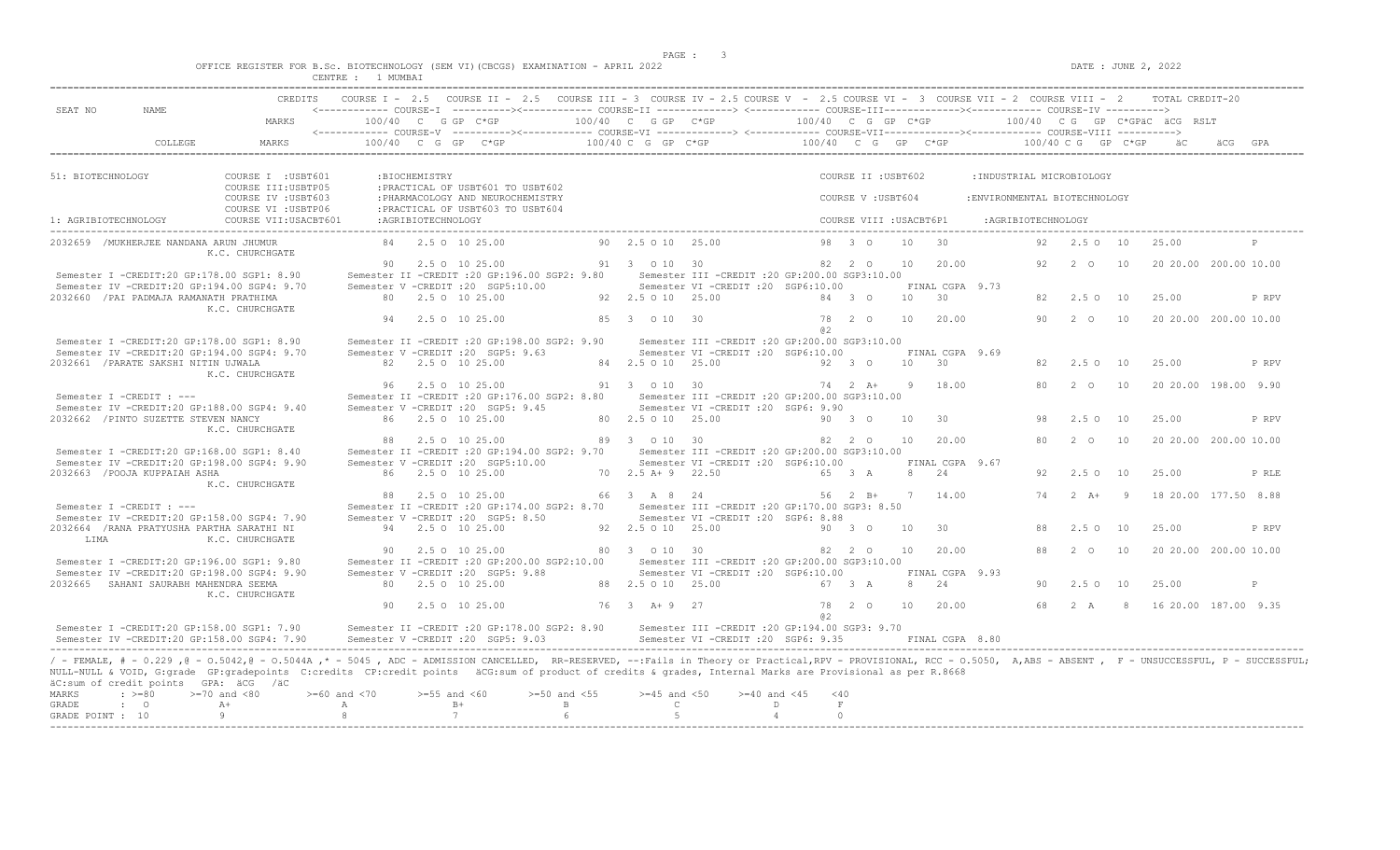| OFFICE REGISTER FOR B.Sc. BIOTECHNOLOGY (SEM VI) (CBCGS) EXAMINATION - APRIL 2022 | : JUNE 2, 2022<br>DATE<br>the contract of the contract of the contract of the contract of the contract of the contract of the contract of |
|-----------------------------------------------------------------------------------|-------------------------------------------------------------------------------------------------------------------------------------------|
| <b>METARD B</b><br>התחוגה?                                                        |                                                                                                                                           |

| SEAT NO<br>51: BIOTECHNOLOGY<br>1: AGRIBIOTECHNOLOGY<br>Semester IV -CREDIT:20 GP:200.00 SGP4:10.00<br>2032668 / SHAIKH SAKEENA MUSTAK SHABNAM | NAME<br>COLLEGE<br>2032666 / SAMEL HARSHITA PRAKASH JANHAVI | MARKS<br>MARKS<br>COURSE I : USBT601<br>COURSE III: USBTP05<br>COURSE IV : USBT603<br>COURSE VI : USBTP06<br>COURSE VII: USACBT601<br>K.C. CHURCHGATE                                                                                                                                                                                                                           | 100/40 C G GP C*GP | :BIOCHEMISTRY<br>:AGRIBIOTECHNOLOGY | $100/40$ C G GP C*GP<br>: PRACTICAL OF USBT601 TO USBT602<br>: PHARMACOLOGY AND NEUROCHEMISTRY<br>: PRACTICAL OF USBT603 TO USBT604 |              | 100/40 C G GP C*GP<br>100/40 C G GP C*GP |                                                   | 100/40 C G GP C*GP<br>$100/40$ C G GP C*GP $100/40$ C G GP C*GP |                         |                 |                       |                               |     |                     |                | 100/40 CG GP C*GPäC äCG RSLT<br>ăС | äCG |       |
|------------------------------------------------------------------------------------------------------------------------------------------------|-------------------------------------------------------------|---------------------------------------------------------------------------------------------------------------------------------------------------------------------------------------------------------------------------------------------------------------------------------------------------------------------------------------------------------------------------------|--------------------|-------------------------------------|-------------------------------------------------------------------------------------------------------------------------------------|--------------|------------------------------------------|---------------------------------------------------|-----------------------------------------------------------------|-------------------------|-----------------|-----------------------|-------------------------------|-----|---------------------|----------------|------------------------------------|-----|-------|
|                                                                                                                                                |                                                             |                                                                                                                                                                                                                                                                                                                                                                                 |                    |                                     |                                                                                                                                     |              |                                          |                                                   |                                                                 |                         |                 |                       |                               |     |                     |                |                                    |     |       |
|                                                                                                                                                |                                                             |                                                                                                                                                                                                                                                                                                                                                                                 |                    |                                     |                                                                                                                                     |              |                                          |                                                   |                                                                 |                         |                 |                       |                               |     |                     |                |                                    |     |       |
|                                                                                                                                                |                                                             |                                                                                                                                                                                                                                                                                                                                                                                 |                    |                                     |                                                                                                                                     |              |                                          |                                                   |                                                                 |                         |                 |                       |                               |     |                     |                |                                    |     |       |
|                                                                                                                                                |                                                             |                                                                                                                                                                                                                                                                                                                                                                                 |                    |                                     |                                                                                                                                     |              |                                          |                                                   |                                                                 | COURSE II : USBT602     |                 |                       | : INDUSTRIAL MICROBIOLOGY     |     |                     |                |                                    |     |       |
|                                                                                                                                                |                                                             |                                                                                                                                                                                                                                                                                                                                                                                 |                    |                                     |                                                                                                                                     |              |                                          |                                                   |                                                                 | COURSE V: USBT604       |                 |                       | : ENVIRONMENTAL BIOTECHNOLOGY |     |                     |                |                                    |     |       |
|                                                                                                                                                |                                                             |                                                                                                                                                                                                                                                                                                                                                                                 |                    |                                     |                                                                                                                                     |              |                                          |                                                   |                                                                 | COURSE VIII : USACBT6P1 |                 |                       | :AGRIBIOTECHNOLOGY            |     |                     |                |                                    |     |       |
|                                                                                                                                                |                                                             |                                                                                                                                                                                                                                                                                                                                                                                 |                    |                                     | 90 2.5 0 10 25.00                                                                                                                   |              | 58 2.5 B + 7 17.50                       |                                                   |                                                                 | $75 \t3 \tA+$           | $\overline{q}$  | 27                    |                               | 80  | 2.50 10             |                | 25.00                              |     | P RPV |
|                                                                                                                                                |                                                             |                                                                                                                                                                                                                                                                                                                                                                                 |                    |                                     | 72 2.5 A + 9 22.50                                                                                                                  |              | 68 3 A 8 24                              |                                                   |                                                                 | 68 2 A                  |                 | 8 16.00               |                               | 74  | $2+A+$              | $\overline{9}$ | 18 20.00 175.00 8.75               |     |       |
|                                                                                                                                                |                                                             | Semester I -CREDIT:20 GP:158.00 SGP1: 7.90                                                                                                                                                                                                                                                                                                                                      |                    |                                     | Semester II -CREDIT : 20 GP: 182.00 SGP2: 9.10                                                                                      |              |                                          | Semester III - CREDIT : 20 GP: 200.00 SGP3: 10.00 |                                                                 |                         |                 |                       |                               |     |                     |                |                                    |     |       |
|                                                                                                                                                |                                                             | Semester IV -CREDIT:20 GP:170.00 SGP4: 8.50                                                                                                                                                                                                                                                                                                                                     |                    |                                     | Semester V -CREDIT : 20 SGP5: 8.90                                                                                                  |              |                                          | Semester VI - CREDIT : 20 SGP6: 8.75              |                                                                 |                         |                 | FINAL CGPA 8.86       |                               |     |                     |                |                                    |     |       |
|                                                                                                                                                | 2032667 / SANCHETI TISHA MUKESH LALITA                      | K.C. CHURCHGATE                                                                                                                                                                                                                                                                                                                                                                 |                    |                                     | 82 2.5 0 10 25.00                                                                                                                   |              | 92  2.5  0  10  25.00                    |                                                   |                                                                 | 90 3 0                  | 10              | 30                    |                               | 96  | 2.50 10             |                | 25.00                              |     | P RPV |
|                                                                                                                                                |                                                             |                                                                                                                                                                                                                                                                                                                                                                                 | 96                 |                                     | 2.5 0 10 25.00                                                                                                                      |              | 88 3 0 10 30                             |                                                   |                                                                 | 80 2 0                  | 10              | 20.00                 |                               | 72. | $2 \overline{A}$ +  | $\overline{9}$ | 18 20.00 198.00 9.90               |     |       |
|                                                                                                                                                |                                                             | Semester I -CREDIT:20 GP:172.00 SGP1: 8.60                                                                                                                                                                                                                                                                                                                                      |                    |                                     | Semester II -CREDIT : 20 GP:194.00 SGP2: 9.70                                                                                       |              |                                          | Semester III -CREDIT : 20 GP: 200.00 SGP3: 10.00  |                                                                 |                         |                 |                       |                               |     |                     |                |                                    |     |       |
|                                                                                                                                                |                                                             |                                                                                                                                                                                                                                                                                                                                                                                 |                    |                                     | Semester V -CREDIT : 20 SGP5:10.00                                                                                                  |              |                                          | Semester VI - CREDIT : 20 SGP6: 9.90              |                                                                 |                         |                 | FINAL CGPA 9.70       |                               |     |                     |                |                                    |     |       |
|                                                                                                                                                |                                                             | K.C. CHURCHGATE                                                                                                                                                                                                                                                                                                                                                                 |                    |                                     | 88 2.5 0 10 25.00                                                                                                                   |              | 88 2.5 0 10 25.00                        |                                                   |                                                                 | 95 3 0                  | $10 \t 30$      |                       |                               | 90. | 2.5010              |                | 25.00                              |     | P RPV |
|                                                                                                                                                |                                                             |                                                                                                                                                                                                                                                                                                                                                                                 |                    |                                     | 96 2.5 0 10 25.00                                                                                                                   |              | 83 3 0 10 30                             |                                                   |                                                                 | 68 2 A                  | 8               | 16.00                 |                               | 80  | $2^{\circ}$         | 10             | 20 20.00 196.00 9.80               |     |       |
|                                                                                                                                                |                                                             | Semester I -CREDIT:20 GP:196.00 SGP1: 9.80                                                                                                                                                                                                                                                                                                                                      |                    |                                     | Semester II -CREDIT :20 GP:200.00 SGP2:10.00                                                                                        |              |                                          | Semester III -CREDIT : 20 GP: 200.00 SGP3: 10.00  |                                                                 |                         |                 |                       |                               |     |                     |                |                                    |     |       |
|                                                                                                                                                |                                                             | Semester IV -CREDIT:20 GP:196.00 SGP4: 9.80                                                                                                                                                                                                                                                                                                                                     |                    |                                     | Semester V -CREDIT : 20 SGP5: 9.75                                                                                                  |              |                                          | Semester VI -CREDIT : 20 SGP6: 9.80               |                                                                 |                         |                 | FINAL CGPA 9.86       |                               |     |                     |                |                                    |     |       |
|                                                                                                                                                | 2032669 / SHARMA ARCHITA RISHIKESH SUNITA                   |                                                                                                                                                                                                                                                                                                                                                                                 |                    |                                     | 86 2.5 0 10 25.00                                                                                                                   |              | 88 2.5 0 10 25.00                        |                                                   |                                                                 | 95 3 0                  | 10              | 30                    |                               | 90. | $2.5^\circ$         | 10             | 25.00                              |     | P RPV |
|                                                                                                                                                |                                                             | K.C. CHURCHGATE                                                                                                                                                                                                                                                                                                                                                                 |                    |                                     |                                                                                                                                     |              |                                          |                                                   |                                                                 |                         |                 |                       |                               |     |                     |                |                                    |     |       |
|                                                                                                                                                |                                                             |                                                                                                                                                                                                                                                                                                                                                                                 |                    |                                     | 94 2.5 0 10 25.00                                                                                                                   |              | 84 3 0 10 30                             |                                                   |                                                                 | 90 2 0                  | 10 <sup>1</sup> | 20.00                 |                               | 90  | $2^{\circ}$ $\circ$ | 10             | 20 20.00 200.00 10.00              |     |       |
|                                                                                                                                                |                                                             | Semester I -CREDIT:20 GP:186.00 SGP1: 9.30                                                                                                                                                                                                                                                                                                                                      |                    |                                     | Semester II -CREDIT : 20 GP: 200.00 SGP2: 10.00                                                                                     |              |                                          | Semester III - CREDIT : 20 GP: 200.00 SGP3: 10.00 |                                                                 |                         |                 |                       |                               |     |                     |                |                                    |     |       |
|                                                                                                                                                |                                                             | Semester IV -CREDIT:20 GP:190.00 SGP4: 9.50                                                                                                                                                                                                                                                                                                                                     |                    |                                     | Semester V -CREDIT : 20 SGP5: 9.75                                                                                                  |              |                                          | Semester VI -CREDIT :20 SGP6:10.00                |                                                                 |                         |                 | FINAL CGPA 9.76       |                               |     |                     |                |                                    |     |       |
| MT                                                                                                                                             |                                                             | 2032670 /SHETTY SANNIDHI PRASANNA JAYALAX<br>K.C. CHURCHGATE                                                                                                                                                                                                                                                                                                                    |                    |                                     | 90 2.5 0 10 25.00                                                                                                                   |              | 86 2.5 0 10 25.00                        |                                                   |                                                                 | 80 3 0                  | 10              | $\overline{30}$       |                               | 88  | 2.50 10             |                | 25.00                              |     | P RPV |
|                                                                                                                                                |                                                             |                                                                                                                                                                                                                                                                                                                                                                                 |                    |                                     | 96 2.5 0 10 25.00                                                                                                                   |              | 82 3 0 10 30                             |                                                   |                                                                 | $72 \t 2 \t A+$         |                 | 9 18.00               |                               | 80  | 2 0                 | 10             | 20 20.00 198.00 9.90               |     |       |
|                                                                                                                                                |                                                             | Semester I -CREDIT:20 GP:138.00 SGP1: 6.90                                                                                                                                                                                                                                                                                                                                      |                    |                                     | Semester II -CREDIT : 20 GP:180.00 SGP2: 9.00                                                                                       |              |                                          | Semester III -CREDIT :20 GP:196.00 SGP3: 9.80     |                                                                 |                         |                 |                       |                               |     |                     |                |                                    |     |       |
|                                                                                                                                                |                                                             | Semester IV -CREDIT:20 GP:184.00 SGP4: 9.20                                                                                                                                                                                                                                                                                                                                     |                    |                                     | Semester V -CREDIT : 20 SGP5: 9.40                                                                                                  |              |                                          | Semester VI - CREDIT : 20 SGP6: 9.90              |                                                                 |                         |                 | FINAL CGPA 9.03       |                               |     |                     |                |                                    |     |       |
|                                                                                                                                                |                                                             | 2032671 /SIDDIOUI ARIBA MOHAMMAD RAFI NEE                                                                                                                                                                                                                                                                                                                                       |                    |                                     | 90 2.5 0 10 25.00                                                                                                                   |              | 88 2.5 0 10 25.00                        |                                                   |                                                                 | 75 3 A+                 | -9              | 2.7                   |                               | 88  | 2.50 10             |                | 25.00                              |     | P RPV |
| LOFAR                                                                                                                                          |                                                             | K.C. CHURCHGATE                                                                                                                                                                                                                                                                                                                                                                 |                    |                                     |                                                                                                                                     |              |                                          |                                                   |                                                                 |                         |                 |                       |                               |     |                     |                |                                    |     |       |
|                                                                                                                                                |                                                             |                                                                                                                                                                                                                                                                                                                                                                                 | 84                 |                                     | 2.5 0 10 25.00                                                                                                                      |              | 80 3 0 10 30                             |                                                   |                                                                 | 62 2 A                  |                 | 8 16.00               |                               |     | 74 2 A+ 9           |                | 18 20.00 191.00 9.55               |     |       |
|                                                                                                                                                |                                                             | Semester I -CREDIT:20 GP:192.00 SGP1: 9.60                                                                                                                                                                                                                                                                                                                                      |                    |                                     | Semester II -CREDIT : 20 GP:196.00 SGP2: 9.80                                                                                       |              |                                          | Semester III - CREDIT : 20 GP: 198.00 SGP3: 9.90  |                                                                 |                         |                 |                       |                               |     |                     |                |                                    |     |       |
|                                                                                                                                                |                                                             | Semester IV -CREDIT:20 GP:192.00 SGP4: 9.60<br>2032672 /TANKSALE VEDASHREE VINIT VAISHAL                                                                                                                                                                                                                                                                                        |                    |                                     | Semester V -CREDIT : 20 SGP5: 9.43<br>94 2.5 0 10 25.00                                                                             |              | 88 2.5 0 10 25.00                        | Semester VI -CREDIT :20 SGP6: 9.55                |                                                                 | 80 3 0                  | 10              | FINAL CGPA 9.65<br>30 |                               | 88  | 2.50 10             |                | 25.00                              |     | P RPV |
| $\mathbb{I}$                                                                                                                                   |                                                             | K.C. CHURCHGATE                                                                                                                                                                                                                                                                                                                                                                 |                    |                                     |                                                                                                                                     |              |                                          |                                                   |                                                                 |                         |                 |                       |                               |     |                     |                |                                    |     |       |
|                                                                                                                                                |                                                             | Semester I -CREDIT:20 GP:180.00 SGP1: 9.00                                                                                                                                                                                                                                                                                                                                      |                    |                                     | 90 2.5 0 10 25.00<br>Semester II -CREDIT :20 GP:190.00 SGP2: 9.50 Semester III -CREDIT :20 GP:200.00 SGP3:10.00                     |              | 84 3 0 10 30                             |                                                   |                                                                 | 82 2 0                  |                 | 10 20.00              |                               |     | 80 2 0 10           |                | 20 20.00 200.00 10.00              |     |       |
|                                                                                                                                                |                                                             | Semester IV -CREDIT:20 GP:192.00 SGP4: 9.60                                                                                                                                                                                                                                                                                                                                     |                    |                                     | Semester V -CREDIT :20 SGP5:10.00                                                                                                   |              |                                          | Semester VI -CREDIT : 20 SGP6:10.00               |                                                                 |                         |                 | FINAL CGPA 9.68       |                               |     |                     |                |                                    |     |       |
|                                                                                                                                                |                                                             |                                                                                                                                                                                                                                                                                                                                                                                 |                    |                                     |                                                                                                                                     |              |                                          |                                                   |                                                                 |                         |                 |                       |                               |     |                     |                |                                    |     |       |
|                                                                                                                                                | äC:sum of credit points GPA: äCG /äC                        | / - FEMALE, # - 0.229, @ - 0.5042, @ - 0.5044A,* - 5045, ADC - ADMISSION CANCELLED, RR-RESERVED, --:Fails in Theory or Practical,RPV - PROVISIONAL, RCC - 0.5050, A,ABS - ABSENT, F - UNSUCCESSFUL, P - SUCCESSFUL;<br>NULL-NULL & VOID, G:grade GP:gradepoints C:credits CP:credit points äCG:sum of product of credits & grades, Internal Marks are Provisional as per R.8668 |                    |                                     |                                                                                                                                     |              |                                          |                                                   |                                                                 |                         |                 |                       |                               |     |                     |                |                                    |     |       |
| MARKS                                                                                                                                          | $\cdot$ >=80                                                | $>=70$ and $<80$                                                                                                                                                                                                                                                                                                                                                                | $>= 60$ and $< 70$ | $>=55$ and $<60$                    | $>=50$ and $<55$<br>$B+$                                                                                                            | $\mathbf{B}$ | $>=45$ and $<50$                         | $>=40$ and $<45$                                  |                                                                 | < 40                    |                 |                       |                               |     |                     |                |                                    |     |       |
| GRADE<br>$\cdot$ 0<br>GRADE POINT : 10                                                                                                         |                                                             | $A+$                                                                                                                                                                                                                                                                                                                                                                            | A                  |                                     |                                                                                                                                     |              | $\mathbb{C}$                             |                                                   | D                                                               | $\mathbf F$             |                 |                       |                               |     |                     |                |                                    |     |       |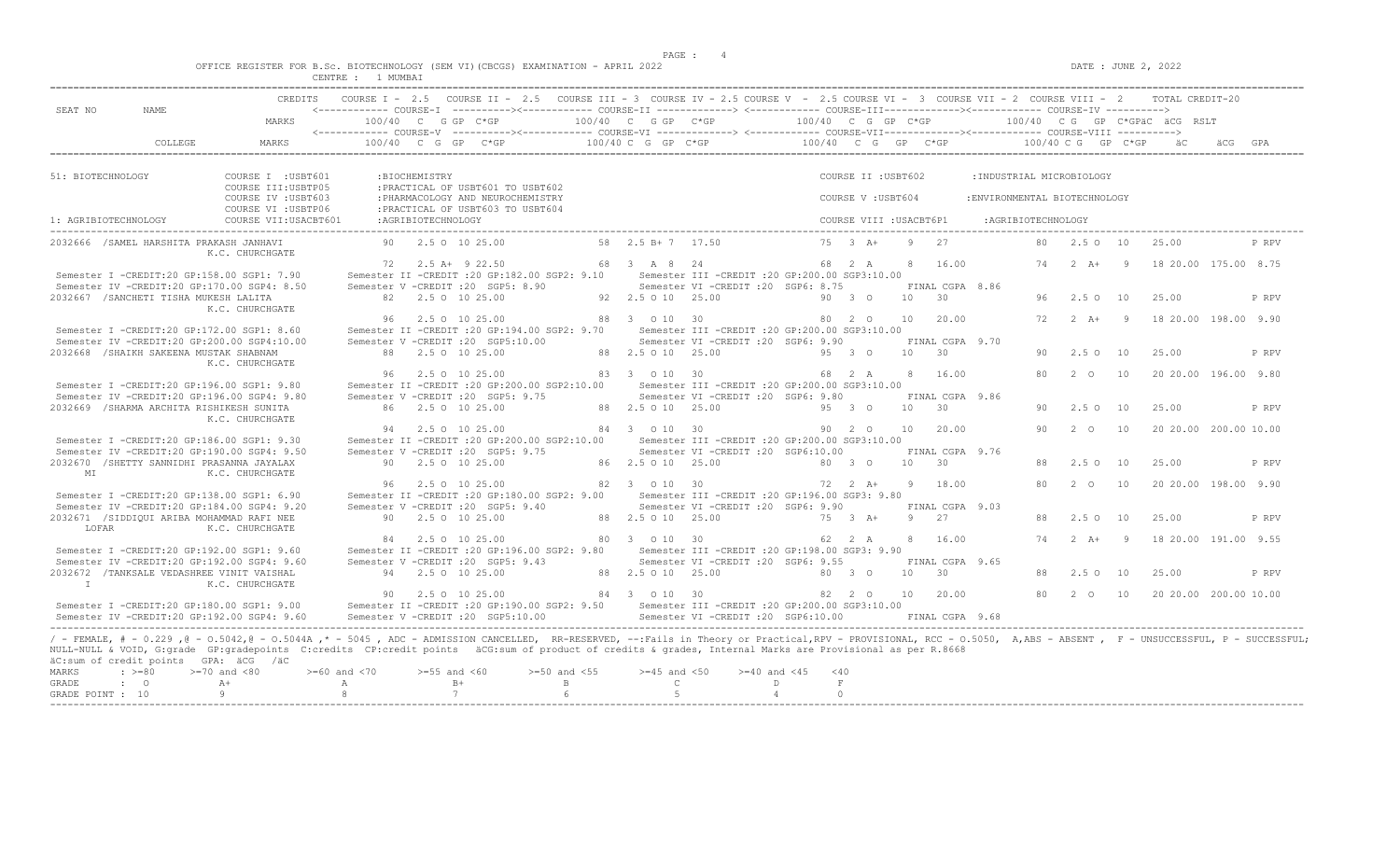$DATA: JUNE 2, 2022$ 

|  |  |               |         |  | OFFICE REGISTER FOR B.Sc. BIOTECHNOLOGY (SEM VI)(CBCGS) EXAMINATION - APRIL 2022 |  |  |
|--|--|---------------|---------|--|----------------------------------------------------------------------------------|--|--|
|  |  | <b>CENTRE</b> | MI IMRA |  |                                                                                  |  |  |

|                                           |                                        |                                                                                                                                                                                                                                                                                                                                                                                                                                                            | CENTRE : I MUMBA.          |                    |                                                                       |                                                                |    |                                        |                                                                                                                                                                                                                                                                                                                                                                           |                                                                                                                |                             |                         |           |                                            |                               |           |                            |    |                                               |       |
|-------------------------------------------|----------------------------------------|------------------------------------------------------------------------------------------------------------------------------------------------------------------------------------------------------------------------------------------------------------------------------------------------------------------------------------------------------------------------------------------------------------------------------------------------------------|----------------------------|--------------------|-----------------------------------------------------------------------|----------------------------------------------------------------|----|----------------------------------------|---------------------------------------------------------------------------------------------------------------------------------------------------------------------------------------------------------------------------------------------------------------------------------------------------------------------------------------------------------------------------|----------------------------------------------------------------------------------------------------------------|-----------------------------|-------------------------|-----------|--------------------------------------------|-------------------------------|-----------|----------------------------|----|-----------------------------------------------|-------|
| SEAT NO                                   | NAME.                                  |                                                                                                                                                                                                                                                                                                                                                                                                                                                            |                            |                    |                                                                       |                                                                |    |                                        | COURSE I - 2.5 COURSE II - 2.5 COURSE III - 3 COURSE IV - 2.5 COURSE V - 2.5 COURSE VI - 3 COURSE VII - 2 COURSE VIII - 2 TOTAL CREDIT-20<br><------------ COURSE-I ----------><----------- COURSE-II --------------> <------------ COURSE-III-------------><----------> COURSE-IV ---------->                                                                            |                                                                                                                |                             |                         |           |                                            |                               |           |                            |    |                                               |       |
|                                           |                                        | MARKS                                                                                                                                                                                                                                                                                                                                                                                                                                                      |                            |                    |                                                                       |                                                                |    |                                        | 100/40 C G GP C*GP $100/40$ C G GP C*GP $100/40$ C G GP C*GP $100/40$ C G GP C*GP $100/40$ C G GP C*GP acc                                                                                                                                                                                                                                                                |                                                                                                                |                             |                         |           |                                            |                               |           |                            |    |                                               |       |
|                                           | COLLEGE                                | MARKS                                                                                                                                                                                                                                                                                                                                                                                                                                                      |                            |                    |                                                                       |                                                                |    |                                        | <------------ COURSE-V ----------><----------- COURSE-VI -------------> <------------ COURSE-VII---------------- COURSE-VIII ----------><br>100/40 C G GP C*GP according to the C GP C*GP of C GP C*GP c GP C*GP according to the C GP C*GP according to the C GP C*GP according to the C GP C*GP according to the C GP C*GP according to the C GP C *GP according to the |                                                                                                                |                             |                         |           |                                            |                               |           |                            |    |                                               |       |
| 51: BIOTECHNOLOGY                         |                                        | COURSE I : USBT601<br>COURSE III: USBTP05                                                                                                                                                                                                                                                                                                                                                                                                                  |                            | :BIOCHEMISTRY      | : PRACTICAL OF USBT601 TO USBT602                                     |                                                                |    |                                        |                                                                                                                                                                                                                                                                                                                                                                           |                                                                                                                |                             | COURSE II : USBT602     |           |                                            | : INDUSTRIAL MICROBIOLOGY     |           |                            |    |                                               |       |
|                                           |                                        | COURSE IV : USBT603<br>COURSE VI : USBTP06                                                                                                                                                                                                                                                                                                                                                                                                                 |                            |                    | : PHARMACOLOGY AND NEUROCHEMISTRY<br>:PRACTICAL OF USBT603 TO USBT604 |                                                                |    |                                        |                                                                                                                                                                                                                                                                                                                                                                           |                                                                                                                |                             | COURSE V: USBT604       |           |                                            | : ENVIRONMENTAL BIOTECHNOLOGY |           |                            |    |                                               |       |
| 1: AGRIBIOTECHNOLOGY                      |                                        | COURSE VII: USACBT601                                                                                                                                                                                                                                                                                                                                                                                                                                      |                            | :AGRIBIOTECHNOLOGY |                                                                       |                                                                |    |                                        |                                                                                                                                                                                                                                                                                                                                                                           |                                                                                                                |                             | COURSE VIII : USACBT6P1 |           |                                            | :AGRIBIOTECHNOLOGY            |           |                            |    |                                               |       |
|                                           | 2032673 /YADAV DIKSHA SAVINA           | K.C. CHURCHGATE                                                                                                                                                                                                                                                                                                                                                                                                                                            |                            |                    | 82   2.5   0   10   25.00                                             |                                                                | a2 | 78 2.5 0 10 25.00                      |                                                                                                                                                                                                                                                                                                                                                                           |                                                                                                                |                             | $72 \t3 \tA+ \t9 \t27$  |           |                                            |                               |           |                            |    | 80  2.5  0  10  25.00                         | P RLE |
|                                           | Semester I -CREDIT : ---               | Semester IV -CREDIT:20 GP:150.00 SGP4: 7.50                                                                                                                                                                                                                                                                                                                                                                                                                |                            |                    | 82   2.5   0   10   25.00<br>Semester V - CREDIT : 20 SGP5: 8.43      |                                                                |    |                                        | 75 3 A+9 27 50 2 B 6 12.00<br>Semester II -CREDIT :20 GP:170.00 SGP2: 8.50 Semester III -CREDIT :20 GP:196.00 SGP3: 9.80<br>Semester VI -CREDIT :20 SGP6: 9.20                                                                                                                                                                                                            |                                                                                                                |                             |                         |           |                                            |                               |           |                            |    | 74   2   A+   9   18   20.00   184.00   9.20  |       |
|                                           | 2032674 / YADAV PREETI RAMBIR SUNIL    | K.C. CHURCHGATE                                                                                                                                                                                                                                                                                                                                                                                                                                            | 02                         |                    | 78 2.5 0 10 25.00                                                     |                                                                |    | 82 2.5 0 10 25.00                      |                                                                                                                                                                                                                                                                                                                                                                           |                                                                                                                | 89 3 0                      |                         | 10 30     |                                            |                               |           | 88 2.5 0 10                |    | 25.00                                         | P     |
|                                           |                                        | Semester I -CREDIT:20 GP:176.00 SGP1: 8.80<br>Semester IV -CREDIT:20 GP:184.00 SGP4: 9.20                                                                                                                                                                                                                                                                                                                                                                  |                            |                    | 76 2.5 A+ 9 22.50<br>Semester V -CREDIT : 20 SGP5: 9.65               | 84 3 0 10 30<br>Semester II -CREDIT : 20 GP: 194.00 SGP2: 9.70 |    |                                        | Semester III -CREDIT : 20 GP: 198.00 SGP3: 9.90<br>Semester VI -CREDIT :20 SGP6: 9.78                                                                                                                                                                                                                                                                                     |                                                                                                                |                             |                         |           | 70   2   A+   9   18.00<br>FINAL CGPA 9.51 |                               | 92.       | 2 0                        | 10 | 20 20.00 195.50 9.78                          |       |
|                                           | 2032675 / ALJI ZIBA IBRAHIM MUNIRA     | R. P. GOGATE -                                                                                                                                                                                                                                                                                                                                                                                                                                             |                            |                    | 82 2.5 0 10 25.00                                                     | 92 2.5 0 10 25.00                                              |    |                                        |                                                                                                                                                                                                                                                                                                                                                                           |                                                                                                                | 76 3 A+                     |                         | $9 \t 27$ |                                            |                               |           | $76$ $2.5$ $\text{A}+$ $9$ |    | 22.50                                         | P     |
|                                           |                                        | Semester I -CREDIT:20 GP:158.00 SGP1: 7.90<br>Semester IV -CREDIT:20 GP:196.00 SGP4: 9.80                                                                                                                                                                                                                                                                                                                                                                  |                            |                    | 88 2.5 0 10 25.00<br>Semester V -CREDIT : 20 SGP5: 7.83               | Semester II -CREDIT : 20 GP:180.00 SGP2: 9.00                  |    | 75 3 A + 9 27                          | Semester III -CREDIT :20 GP:188.00 SGP3: 9.40<br>Semester VI -CREDIT :20 SGP6: 9.58                                                                                                                                                                                                                                                                                       |                                                                                                                |                             |                         |           | 84  2  0  10  20.00<br>FINAL CGPA 8.92     |                               |           |                            |    | 81  2  0  10  20  20  00  191.50  9.58        |       |
|                                           | 2032676 AMBAVAKAR SAHIL SUNIL SONAM    | R. P. GOGATE -                                                                                                                                                                                                                                                                                                                                                                                                                                             |                            |                    | 74 2.5 A+ 9 22.50                                                     |                                                                |    | 86 2.5 0 10 25.00                      |                                                                                                                                                                                                                                                                                                                                                                           | 64 3 A                                                                                                         |                             |                         | 8 24      |                                            |                               | 78<br>@ 2 | 2.5 0 10                   |    | 25.00                                         | P     |
|                                           |                                        | Semester I -CREDIT:20 GP:142.00 SGP1: 7.10<br>Semester IV -CREDIT:20 GP:182.00 SGP4: 9.10                                                                                                                                                                                                                                                                                                                                                                  |                            |                    | 90 2.5 0 10 25.00<br>Semester V -CREDIT : 20 SGP5: 7.23               | 68 3 A 8 24                                                    |    |                                        | Semester II -CREDIT :20 GP:174.00 SGP2: 8.70 Semester III -CREDIT :20 GP:178.00 SGP3: 8.90<br>Semester VI - CREDIT : 20 SGP6: 9.08                                                                                                                                                                                                                                        |                                                                                                                | 72 2 A+                     |                         |           | 9 18.00<br>FINAL CGPA 8.35                 |                               |           |                            |    | 72  2  A+  9  18  20.00  181.50  9.08         |       |
|                                           | 2032677 / BAIG HEENA MEHBOOB NAZMA     | R. P. GOGATE -                                                                                                                                                                                                                                                                                                                                                                                                                                             |                            |                    | 88 2.5 0 10 25.00<br>88 2.5 0 10 25.00                                |                                                                |    | 94 2.5 0 10 25.00<br>80 3 0 10 30      |                                                                                                                                                                                                                                                                                                                                                                           | 76 3 A+                                                                                                        |                             | 86 2 0                  | 9 27      | 10 20.00                                   |                               | 86        | 84 2.5 0 10<br>$2^{\circ}$ | 10 | 25.00<br>20 20.00 197.00 9.85                 | P     |
|                                           |                                        | Semester I -CREDIT:20 GP:164.00 SGP1: 8.20<br>Semester IV -CREDIT:20 GP:200.00 SGP4:10.00                                                                                                                                                                                                                                                                                                                                                                  |                            |                    | Semester V -CREDIT : 20 SGP5: 9.63                                    | Semester II -CREDIT : 20 GP: 186.00 SGP2: 9.30                 |    |                                        | Semester III -CREDIT :20 GP:200.00 SGP3:10.00<br>Semester VI - CREDIT : 20 SGP6: 9.85                                                                                                                                                                                                                                                                                     |                                                                                                                |                             |                         |           | FINAL CGPA 9.50                            |                               |           |                            |    |                                               |       |
|                                           | 2032678 / BALGE AISHWARYA VIKAS RESHMA | R. P. GOGATE -                                                                                                                                                                                                                                                                                                                                                                                                                                             |                            |                    | 86 2.5 0 10 25.00<br>90 2.5 0 10 25.00                                |                                                                |    | 94 2.5 0 10 25.00<br>67 3 A 8 24       |                                                                                                                                                                                                                                                                                                                                                                           |                                                                                                                | 75 3 A+                     | 88 2 0                  | 9 27      | 10 20.00                                   |                               |           | 84 2.5 0 10                |    | 25.00<br>60  2  A  8  16  20.00  187.00  9.35 | P     |
|                                           |                                        | Semester I -CREDIT:20 GP:154.00 SGP1: 7.70<br>Semester IV -CREDIT:20 GP:196.00 SGP4: 9.80                                                                                                                                                                                                                                                                                                                                                                  |                            |                    | Semester V -CREDIT : 20 SGP5: 8.70                                    | Semester II -CREDIT : 20 GP: 172.00 SGP2: 8.60                 |    |                                        | Semester III - CREDIT : 20 GP: 192.00 SGP3: 9.60<br>Semester VI - CREDIT : 20 SGP6: 9.35                                                                                                                                                                                                                                                                                  |                                                                                                                |                             |                         |           | FINAL CGPA 8.96                            |                               |           |                            |    |                                               |       |
|                                           | 2032679 /BIDRI KOMAL KISHAN VAISHALI   | R. P. GOGATE -                                                                                                                                                                                                                                                                                                                                                                                                                                             |                            |                    | 90 2.5 0 10 25.00<br>40 2.5 D 4 10.00                                 | 48 3 C 5 15                                                    |    | 88 2.5 0 10 25.00                      |                                                                                                                                                                                                                                                                                                                                                                           | лица и 19 и 3 стала 19 и 3 стала 19 и 3 стала 19 и 3 стала 19 и 3 стала 19 и 3 стала 19 и 3 стала 19 и 3 стала |                             |                         |           | 5 15<br>92  2  0  10  20.00                |                               | 92.       | 2.50 10                    |    | 25.00<br>50 2 B 6 12 20.00 147.00 7.35        | P     |
|                                           |                                        | Semester I -CREDIT:20 GP:110.00 SGP1: 5.50<br>Semester IV -CREDIT:20 GP:164.00 SGP4: 8.20                                                                                                                                                                                                                                                                                                                                                                  |                            |                    | Semester V -CREDIT : 20 SGP5: 7.88                                    |                                                                |    |                                        | Semester II -CREDIT :20 GP:112.00 SGP2: 5.60 Semester III -CREDIT :20 GP:166.00 SGP3: 8.30<br>Semester VI -CREDIT : 20 SGP6: 7.35                                                                                                                                                                                                                                         |                                                                                                                |                             |                         |           | FINAL CGPA 7.14                            |                               |           |                            |    |                                               |       |
| <b>MARKS</b><br>GRADE<br>GRADE POINT : 10 | $: z = 80$<br>$\cdot$ 0                | / - FEMALE, # - 0.229, @ - 0.5042, @ - 0.5044A,* - 5045, ADC - ADMISSION CANCELLED, RR-RESERVED, --:Fails in Theory or Practical,RPV - PROVISIONAL, RCC - 0.5050, A,ABS - ABSENT, F - UNSUCCESSFUL, P - SUCCESSFUL;<br>NULL-NULL & VOID, G:grade GP:gradepoints C:credits CP:credit points äCG:sum of product of credits & grades, Internal Marks are Provisional as per R.8668<br>äC:sum of credit points GPA: äCG /äC<br>$>=70$ and $<80$<br>$A+$<br>- 9 | $>=60$ and $<70$<br>A<br>8 | $>=55$ and $<60$   | $B+$<br>7                                                             | $>=50$ and $<55$<br>$\mathbf{B}$<br>6                          |    | $>=45$ and $<50$<br>$\mathbb{C}$<br>-5 | $>=40$ and $<45$                                                                                                                                                                                                                                                                                                                                                          | D<br>$\overline{4}$                                                                                            | $<$ 40<br>$\;$ F<br>$\circ$ |                         |           |                                            |                               |           |                            |    |                                               |       |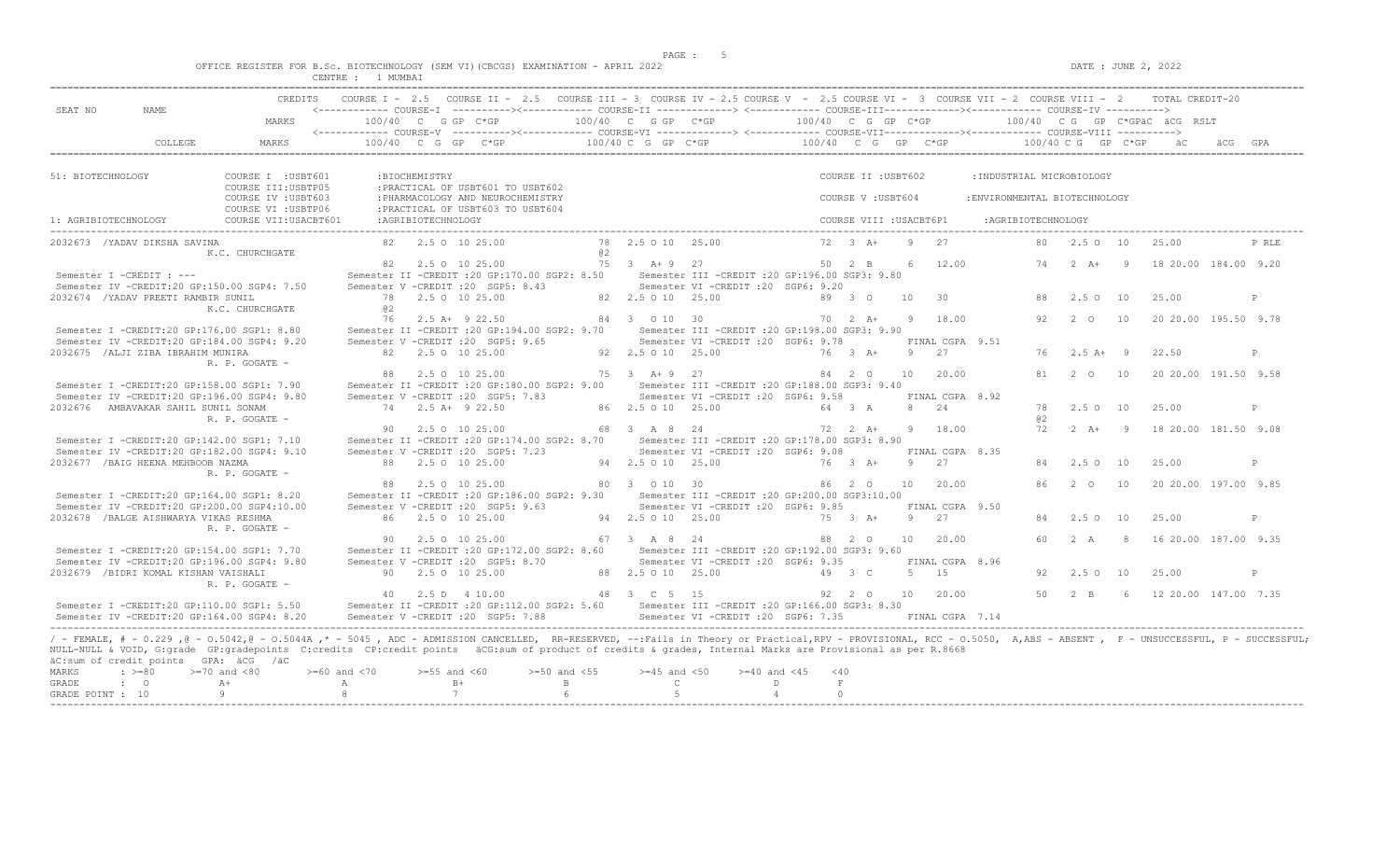$DATE: JUNE 2, 2022$ 

|  |  |                       |  | OFFICE REGISTER FOR B.Sc. BIOTECHNOLOGY (SEM VI)(CBCGS) EXAMINATION - APRIL 2022 |  |  |
|--|--|-----------------------|--|----------------------------------------------------------------------------------|--|--|
|  |  | CENTRE : 13 RATNAGIRI |  |                                                                                  |  |  |

| SEAT NO<br>NAME.                                                                                                                                                                                                                                                                                                                                                                                                                                                             |                                            |                            |                     | CREDITS COURSE I - 2.5 COURSE II - 2.5 COURSE III - 3 COURSE IV - 2.5 COURSE V - 2.5 COURSE VI - 3 COURSE VII - 2 COURSE VIII - 2 TOTAL CREDIT-20<br><------------ COURSE-T ----------><------------ COURSE-TT -------------> <------------ COURSE-TTT------------><------------- COURSE-TV ---------->                                                                                                                                                                                |                                       |                                                    |                                                                                          |                 |                         |                |                          |                               |                      |              |                                                  |   |
|------------------------------------------------------------------------------------------------------------------------------------------------------------------------------------------------------------------------------------------------------------------------------------------------------------------------------------------------------------------------------------------------------------------------------------------------------------------------------|--------------------------------------------|----------------------------|---------------------|----------------------------------------------------------------------------------------------------------------------------------------------------------------------------------------------------------------------------------------------------------------------------------------------------------------------------------------------------------------------------------------------------------------------------------------------------------------------------------------|---------------------------------------|----------------------------------------------------|------------------------------------------------------------------------------------------|-----------------|-------------------------|----------------|--------------------------|-------------------------------|----------------------|--------------|--------------------------------------------------|---|
|                                                                                                                                                                                                                                                                                                                                                                                                                                                                              | MARKS                                      |                            |                     | $100/40$ C G GP C*GP $100/40$ C G GP C*GP $100/40$ C G GP C*GP $100/40$ C G GP C*GPäC äCG RSLT                                                                                                                                                                                                                                                                                                                                                                                         |                                       |                                                    |                                                                                          |                 |                         |                |                          |                               |                      |              |                                                  |   |
| <b>COLLEGE</b>                                                                                                                                                                                                                                                                                                                                                                                                                                                               | MARKS                                      |                            |                     | $100/40 \quad C \quad G \quad GP \qquad C \star GP \qquad \qquad 100/40 \quad C \quad G \quad P \quad C \star GP \qquad \qquad 100/40 \quad C \quad G \quad GP \qquad \qquad 100/40 \quad C \quad G \quad CP \qquad \qquad 100/40 \quad C \quad G \quad CP \quad \qquad 100/40 \quad C \quad C \quad CP \qquad \qquad 100/40 \quad C \quad C \quad CP \quad \qquad 100/40 \quad C \quad C \quad CP \quad \qquad 100/40 \quad C \quad C \quad CP \quad \qquad 100/40 \quad C \quad C \$ |                                       |                                                    |                                                                                          |                 |                         |                |                          |                               |                      |              |                                                  |   |
| 51: BIOTECHNOLOGY                                                                                                                                                                                                                                                                                                                                                                                                                                                            | COURSE I : USBT601<br>COURSE III: USBTP05  |                            | :BIOCHEMISTRY       | : PRACTICAL OF USBT601 TO USBT602                                                                                                                                                                                                                                                                                                                                                                                                                                                      |                                       |                                                    |                                                                                          |                 | COURSE II : USBT602     |                |                          | :INDUSTRIAL MICROBIOLOGY      |                      |              |                                                  |   |
|                                                                                                                                                                                                                                                                                                                                                                                                                                                                              | COURSE IV : USBT603<br>COURSE VI : USBTP06 |                            |                     | : PHARMACOLOGY AND NEUROCHEMISTRY<br>: PRACTICAL OF USBT603 TO USBT604                                                                                                                                                                                                                                                                                                                                                                                                                 |                                       |                                                    |                                                                                          |                 | COURSE V: USBT604       |                |                          | : ENVIRONMENTAL BIOTECHNOLOGY |                      |              |                                                  |   |
| 1: AGRIBIOTECHNOLOGY                                                                                                                                                                                                                                                                                                                                                                                                                                                         | COURSE VII: USACBT601                      |                            | : AGRIBIOTECHNOLOGY |                                                                                                                                                                                                                                                                                                                                                                                                                                                                                        |                                       |                                                    |                                                                                          |                 | COURSE VIII : USACBT6P1 |                |                          | :AGRIBIOTECHNOLOGY            |                      |              |                                                  |   |
| 2032680 / CHAVAN SAKSHI PRAMOD PRANALI                                                                                                                                                                                                                                                                                                                                                                                                                                       | R. P. GOGATE -                             |                            |                     | $74$ $2.5$ $\overline{A}$ + $9$ $22.50$                                                                                                                                                                                                                                                                                                                                                                                                                                                |                                       | 80 2.5 0 10 25.00                                  |                                                                                          |                 | $89 \quad 3 \quad 0$    |                | 10 30                    |                               |                      | 82 2.5 0 10  | 25.00                                            |   |
|                                                                                                                                                                                                                                                                                                                                                                                                                                                                              |                                            |                            |                     | 80 2.5 0 10 25.00                                                                                                                                                                                                                                                                                                                                                                                                                                                                      |                                       | 86 3 0 10 30                                       |                                                                                          |                 | 82 2 0                  | 10             | 20.00                    |                               | 79<br>a <sub>1</sub> | 2 0 10       | 20 20.00 197.50 9.88                             |   |
| Semester I -CREDIT:20 GP:148.00 SGP1: 7.40<br>Semester IV -CREDIT:20 GP:178.00 SGP4: 8.90                                                                                                                                                                                                                                                                                                                                                                                    |                                            |                            |                     | Semester II -CREDIT :20 GP:168.00 SGP2: 8.40 Semester III -CREDIT :20 GP:182.00 SGP3: 9.10<br>Semester V -CREDIT : 20 SGP5: 8.90                                                                                                                                                                                                                                                                                                                                                       |                                       |                                                    | Semester VI - CREDIT : 20 SGP6: 9.88                                                     |                 |                         |                | FINAL CGPA 8.76          |                               |                      |              |                                                  |   |
| 2032681 / CHILWAN TASHFA MOHAMMED IOBAL SA<br>DIYA                                                                                                                                                                                                                                                                                                                                                                                                                           | R. P. GOGATE -                             |                            |                     | 92 2.5 0 10 25.00                                                                                                                                                                                                                                                                                                                                                                                                                                                                      |                                       | 92 2.5 0 10 25.00                                  |                                                                                          |                 | 80 3 0                  | $10 \t 30$     |                          |                               |                      | 88 2.5 0 10  | 25.00                                            | P |
| Semester I -CREDIT:20 GP:190.00 SGP1: 9.50<br>Semester IV -CREDIT:20 GP:194.00 SGP4: 9.70                                                                                                                                                                                                                                                                                                                                                                                    |                                            |                            |                     | 88 2.5 0 10 25.00<br>Semester II -CREDIT : 20 GP: 202.00 SGP2: 10.10<br>Semester V - CREDIT : 20 SGP5: 8.75                                                                                                                                                                                                                                                                                                                                                                            |                                       | 87 3 0 10 30                                       | Semester III -CREDIT :20 GP:194.00 SGP3: 9.70<br>Semester VI -CREDIT :20 SGP6:10.00      |                 | 80 2 0                  | 10             | 20.00<br>FINAL CGPA 9.63 |                               |                      | 91 2 0 10    | 20 20.00 200.00 10.00                            |   |
| 2032682 FALE ANIKET JANARDAN MADHUBALA                                                                                                                                                                                                                                                                                                                                                                                                                                       | R. P. GOGATE -                             |                            |                     | 82  2.5  0  10  25.00                                                                                                                                                                                                                                                                                                                                                                                                                                                                  |                                       | 88 2.5 0 10 25.00                                  |                                                                                          |                 | $72 \t 3 \t A+$         | $\overline{9}$ | 27                       |                               | 78<br>a2             | 2.5 0 10     | 25.00                                            | P |
| Semester I -CREDIT:20 GP:138.00 SGP1: 6.90                                                                                                                                                                                                                                                                                                                                                                                                                                   |                                            |                            |                     | 90 2.5 0 10 25.00<br>Semester II -CREDIT : 20 GP:160.00 SGP2: 8.00                                                                                                                                                                                                                                                                                                                                                                                                                     |                                       | 70 3 A + 9 27                                      | Semester III -CREDIT : 20 GP:172.00 SGP3: 8.60                                           |                 | 90 2 0                  | 10             | 20.00                    |                               | 59                   | $2 \quad B+$ | 7 14 20.00 188.00 9.40                           |   |
| Semester IV -CREDIT:20 GP:166.00 SGP4: 8.30<br>2032683 / GHADI MAITHILI MAHESH MANASI                                                                                                                                                                                                                                                                                                                                                                                        |                                            |                            |                     | Semester V -CREDIT : 20 SGP5: 8.23<br>82 2.5 0 10 25.00                                                                                                                                                                                                                                                                                                                                                                                                                                |                                       | 86 2.5 0 10 25.00                                  | Semester VI -CREDIT : 20 SGP6: 9.40                                                      | 67 3 A          |                         |                | FINAL CGPA 8.24<br>8 24  |                               |                      | 82 2.5 0 10  | 25.00                                            | P |
| Semester I -CREDIT:20 GP:124.00 SGP1: 6.20                                                                                                                                                                                                                                                                                                                                                                                                                                   | R. P. GOGATE -                             |                            |                     | 82 2.5 0 10 25.00<br>Semester II -CREDIT :20 GP:156.00 SGP2: 7.80 Semester III -CREDIT :20 GP:164.00 SGP3: 8.20                                                                                                                                                                                                                                                                                                                                                                        |                                       | 64 3 A 8 24                                        |                                                                                          |                 | 82 2 0                  |                | 10 20.00                 |                               |                      |              | 65 2 A 8 16 20.00 184.00 9.20                    |   |
| Semester IV -CREDIT:20 GP:166.00 SGP4: 8.30<br>2032684 JOSHI SAHIL VIVEK SNEHAL                                                                                                                                                                                                                                                                                                                                                                                              |                                            |                            |                     | Semester V - CREDIT : 20 SGP5: 7.48<br>82 2.5 0 10 25.00                                                                                                                                                                                                                                                                                                                                                                                                                               |                                       | 100 2.5 0 10 25.00                                 | Semester VI -CREDIT : 20 SGP6: 9.20                                                      |                 | 67 3 A                  |                | FINAL CGPA 7.86<br>8 24  |                               |                      | 94 2.5 0 10  | 25.00                                            | P |
|                                                                                                                                                                                                                                                                                                                                                                                                                                                                              | R. P. GOGATE -                             |                            |                     | 90 2.5 0 10 25.00                                                                                                                                                                                                                                                                                                                                                                                                                                                                      |                                       | 63 3 A 8 24                                        |                                                                                          |                 | 66 2 A                  |                | 8 16.00                  |                               |                      |              | 67 2 A 8 16 20.00 180.00 9.00                    |   |
| Semester I -CREDIT:20 GP:142.00 SGP1: 7.10<br>Semester IV -CREDIT:20 GP:196.00 SGP4: 9.80                                                                                                                                                                                                                                                                                                                                                                                    |                                            |                            |                     | Semester II -CREDIT :20 GP:172.00 SGP2: 8.60 Semester III -CREDIT :20 GP:184.00 SGP3: 9.20<br>Semester V - CREDIT : 20 SGP5: 8.73                                                                                                                                                                                                                                                                                                                                                      |                                       |                                                    | Semester VI -CREDIT : 20 SGP6: 9.00                                                      |                 |                         |                | FINAL CGPA 8.74          |                               |                      |              |                                                  |   |
| 2032685 / KERKAR MANASEE DEEPAK DEEPJYOTI                                                                                                                                                                                                                                                                                                                                                                                                                                    | R. P. GOGATE -                             |                            |                     | 86 2.5 0 10 25.00                                                                                                                                                                                                                                                                                                                                                                                                                                                                      |                                       | 94 2.5 0 10 25.00                                  |                                                                                          |                 | 70 3 A+                 |                | 9 2.7                    |                               |                      | 84 2.5 0 10  | 25.00                                            | P |
|                                                                                                                                                                                                                                                                                                                                                                                                                                                                              |                                            |                            |                     | 90 2.5 0 10 25.00                                                                                                                                                                                                                                                                                                                                                                                                                                                                      |                                       | 72 3 A+ 9 27                                       |                                                                                          |                 | 88 2 0                  | 10             | 20.00                    |                               | 78<br>a2             |              | 2 0 10 20 20 00 194 00 9.70                      |   |
| Semester I -CREDIT:20 GP:170.00 SGP1: 8.50<br>Semester IV -CREDIT:20 GP:198.00 SGP4: 9.90                                                                                                                                                                                                                                                                                                                                                                                    |                                            |                            |                     | Semester II -CREDIT : 20 GP:180.00 SGP2: 9.00<br>Semester V - CREDIT : 20 SGP5: 9.30                                                                                                                                                                                                                                                                                                                                                                                                   |                                       |                                                    | Semester III - CREDIT : 20 GP: 182.00 SGP3: 9.10<br>Semester VI - CREDIT : 20 SGP6: 9.70 |                 |                         |                | FINAL CGPA 9.25          |                               |                      |              |                                                  |   |
| 2032686 KONDKAR SAHIL DIWAKAR DIPEEKA                                                                                                                                                                                                                                                                                                                                                                                                                                        | R. P. GOGATE -                             | 0.2                        |                     | 78 2.5 0 10 25.00                                                                                                                                                                                                                                                                                                                                                                                                                                                                      |                                       | 86 2.5 0 10 25.00                                  |                                                                                          |                 | 70 3 A+                 |                | 9 27                     |                               | 82.                  | 2.5 0 10     | 25.00                                            | P |
| Semester I -CREDIT:20 GP:190.00 SGP1: 9.50<br>Semester IV -CREDIT:20 GP:198.00 SGP4: 9.90                                                                                                                                                                                                                                                                                                                                                                                    |                                            |                            |                     | 82  2.5  0  10  25.00<br>Semester II -CREDIT :20 GP:192.00 SGP2: 9.60 Semester III -CREDIT :20 GP:196.00 SGP3: 9.80<br>Semester V -CREDIT : 20 SGP5: 9.15                                                                                                                                                                                                                                                                                                                              |                                       | 75 3 A + 9 27                                      | Semester VI - CREDIT : 20 SGP6: 9.60                                                     |                 | 72  2  A+  9  18.00     |                | FINAL CGPA 9.59          |                               |                      |              | 88   2   0   10   20   20   00   192   00   9.60 |   |
| / - FEMALE, # - 0.229, @ - 0.5042, @ - 0.5044A,* - 5045, ADC - ADMISSION CANCELLED, RR-RESERVED, --:Fails in Theory or Practical,RPV - PROVISIONAL, RCC - 0.5050, A,ABS - ABSENT, F - UNSUCCESSFUL, P - SUCCESSFUL;<br>NULL-NULL & VOID, G:grade GP:gradepoints C:credits CP:credit points äCG:sum of product of credits & grades, Internal Marks are Provisional as per R.8668<br>äC:sum of credit points GPA: äCG /äC<br>$\div$ >=80<br><b>MARKS</b><br>GRADE<br>$\cdot$ 0 | $>=70$ and $<80$<br>$A+$<br>Q              | $>=60$ and $<70$<br>A<br>8 | $>=55$ and $<60$    | $B+$<br>7                                                                                                                                                                                                                                                                                                                                                                                                                                                                              | $>=50$ and $<55$<br>$\mathbb B$<br>-6 | $>=45$ and $<50$<br>$\mathbb{C}$<br>$\overline{5}$ | $>=40$ and $<45$<br>$\overline{4}$                                                       | D<br>$\bigcirc$ | $<$ 40<br>$\;$ F        |                |                          |                               |                      |              |                                                  |   |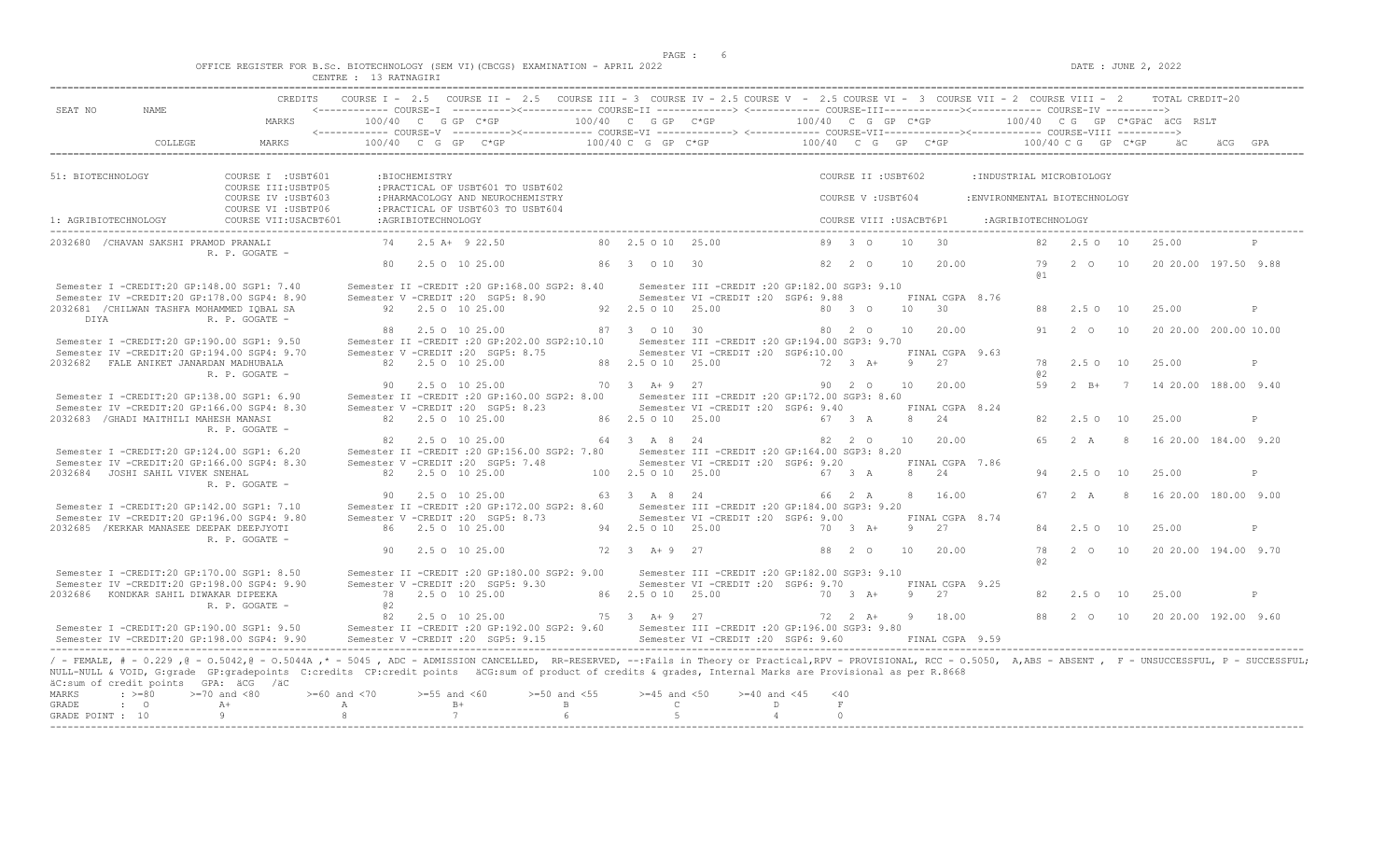$DATE: JUNE 2, 2022$ 

|  |  |          | OFFICE REGISTER FOR B.SC. BIOTECHNOLOGY (SEM VI)(CBCGS) EXAMINATION - APRIL 2022 |  |  |  |
|--|--|----------|----------------------------------------------------------------------------------|--|--|--|
|  |  | -------- | ------------                                                                     |  |  |  |

|                       |                                                                                           |                                                                                                                                                                                                                                                                                                                                                                                                                                        | CENTRE : 13 RATNAGIRI |                                            |                                                                                                                                                                                                                                                                                                 |                   |                                        |                                                                                                  |                     |                              |    |                          |                               |     |                 |                |                              |         |              |
|-----------------------|-------------------------------------------------------------------------------------------|----------------------------------------------------------------------------------------------------------------------------------------------------------------------------------------------------------------------------------------------------------------------------------------------------------------------------------------------------------------------------------------------------------------------------------------|-----------------------|--------------------------------------------|-------------------------------------------------------------------------------------------------------------------------------------------------------------------------------------------------------------------------------------------------------------------------------------------------|-------------------|----------------------------------------|--------------------------------------------------------------------------------------------------|---------------------|------------------------------|----|--------------------------|-------------------------------|-----|-----------------|----------------|------------------------------|---------|--------------|
| SEAT NO               | NAME                                                                                      | CREDITS                                                                                                                                                                                                                                                                                                                                                                                                                                |                       |                                            | COURSE I - 2.5 COURSE II - 2.5 COURSE III - 3 COURSE IV - 2.5 COURSE V - 2.5 COURSE VI - 3 COURSE VII - 2 COURSE VIII - 2 TOTAL CREDIT-20<br><------------ COURSE-I ----------><----------- COURSE-II --------------> <------------ COURSE-III-------------><------------ COURSE-IV ----------> |                   |                                        |                                                                                                  |                     |                              |    |                          |                               |     |                 |                |                              |         |              |
|                       |                                                                                           | MARKS                                                                                                                                                                                                                                                                                                                                                                                                                                  | $100/40$ C G GP C*GP  |                                            |                                                                                                                                                                                                                                                                                                 |                   | $100/40$ C G GP $C*GP$                 |                                                                                                  |                     | 100/40 C G GP C*GP           |    |                          |                               |     |                 |                | 100/40 CG GP C*GPÄC ÄCG RSLT |         |              |
|                       | COLLEGE                                                                                   | <b>MARKS</b>                                                                                                                                                                                                                                                                                                                                                                                                                           |                       |                                            | <------------ COURSE-V ----------><----------- COURSE-VI --------------> <------------ COURSE-VIII------------> COURSE-VIII ----------><br>100/40 C G GP C*GP                                                                                                                                   |                   |                                        | $100/40$ C G GP C*GP $100/40$ C G GP C*GP $100/40$ C G GP C*GP $100/40$ C G GP C*GP $100/40$ C G |                     |                              |    |                          |                               |     |                 |                |                              | äCG GPA |              |
|                       |                                                                                           |                                                                                                                                                                                                                                                                                                                                                                                                                                        |                       |                                            |                                                                                                                                                                                                                                                                                                 |                   |                                        |                                                                                                  |                     |                              |    |                          |                               |     |                 |                |                              |         |              |
| 51: BIOTECHNOLOGY     |                                                                                           | COURSE I : USBT601<br>COURSE III: USBTP05                                                                                                                                                                                                                                                                                                                                                                                              |                       | :BIOCHEMISTRY                              | : PRACTICAL OF USBT601 TO USBT602                                                                                                                                                                                                                                                               |                   |                                        |                                                                                                  |                     | COURSE II : USBT602          |    |                          | : INDUSTRIAL MICROBIOLOGY     |     |                 |                |                              |         |              |
|                       |                                                                                           | COURSE IV : USBT603<br>COURSE VI : USBTP06                                                                                                                                                                                                                                                                                                                                                                                             |                       |                                            | : PHARMACOLOGY AND NEUROCHEMISTRY<br>: PRACTICAL OF USBT603 TO USBT604                                                                                                                                                                                                                          |                   |                                        |                                                                                                  |                     | COURSE V: USBT604            |    |                          | : ENVIRONMENTAL BIOTECHNOLOGY |     |                 |                |                              |         |              |
| 1: AGRIBIOTECHNOLOGY  |                                                                                           | COURSE VII: USACBT601                                                                                                                                                                                                                                                                                                                                                                                                                  |                       | :AGRIBIOTECHNOLOGY                         |                                                                                                                                                                                                                                                                                                 |                   |                                        |                                                                                                  |                     | COURSE VIII : USACBT6P1      |    |                          | :AGRIBIOTECHNOLOGY            |     |                 |                |                              |         |              |
|                       | 2032687 MORE SHRIDHAR SITARAM LAXMI                                                       | R. P. GOGATE -                                                                                                                                                                                                                                                                                                                                                                                                                         |                       | 86 2.5 0 10 25.00                          |                                                                                                                                                                                                                                                                                                 |                   | 92 2.5 0 10 25.00                      |                                                                                                  |                     | $82 \t 30$                   | 10 | 30                       |                               |     | 84 2.5 0 10     |                | 25.00                        |         |              |
|                       | Semester I -CREDIT:20 GP:170.00 SGP1: 8.50                                                |                                                                                                                                                                                                                                                                                                                                                                                                                                        |                       | 90 2.5 0 10 25.00                          | Semester II -CREDIT : 20 GP: 176.00 SGP2: 8.80                                                                                                                                                                                                                                                  |                   | 65 3 A 8 24                            | Semester III - CREDIT : 20 GP: 196.00 SGP3: 9.80                                                 |                     | 88 2 0                       | 10 | 20.00                    |                               |     | 82 2 0 10       |                | 20 20.00 194.00 9.70         |         |              |
|                       | Semester IV -CREDIT:20 GP:200.00 SGP4:10.00<br>2032688 / MUJAWAR ULFAT AZIM NASRIN        |                                                                                                                                                                                                                                                                                                                                                                                                                                        |                       | 90 2.5 0 10 25.00                          | Semester V -CREDIT : 20 SGP5: 9.20                                                                                                                                                                                                                                                              |                   | 100 2.5 0 10 25.00                     | Semester VI - CREDIT : 20 SGP6: 9.70                                                             |                     | 78 3 0                       |    | FINAL CGPA 9.33<br>10 30 |                               | 96. | $2.5^\circ$     | 10             | 25.00                        |         | $\mathbb{P}$ |
|                       |                                                                                           | R. P. GOGATE -                                                                                                                                                                                                                                                                                                                                                                                                                         |                       | 94 2.5 0 10 25.00                          |                                                                                                                                                                                                                                                                                                 | @ 1               | 79 3 0 10 30                           |                                                                                                  | a2                  | 90 2 0                       | 10 | 20.00                    |                               | 80  | $2\degree$ 0    | 10             | 20 20.00 200.00 10.00        |         |              |
|                       | Semester I -CREDIT:20 GP:182.00 SGP1: 9.10<br>Semester IV -CREDIT:20 GP:202.00 SGP4:10.10 |                                                                                                                                                                                                                                                                                                                                                                                                                                        |                       |                                            | Semester II -CREDIT : 20 GP: 196.00 SGP2: 9.80<br>Semester V -CREDIT : 20 SGP5: 9.23                                                                                                                                                                                                            |                   |                                        | Semester III -CREDIT : 20 GP: 200.00 SGP3: 10.00<br>Semester VI -CREDIT : 20 SGP6:10.00          |                     |                              |    | FINAL CGPA 9.71          |                               |     |                 |                |                              |         |              |
|                       | 2032689 /NAVATHE AMRUTA ANAND JYOTI                                                       | R. P. GOGATE -                                                                                                                                                                                                                                                                                                                                                                                                                         |                       | 82 2.5 0 10 25.00                          |                                                                                                                                                                                                                                                                                                 |                   | 86 2.5 0 10 25.00                      |                                                                                                  | 6.3                 | 77 3 0                       |    | 10 30                    |                               | 80  | 2.5010          |                | 25.00                        |         | P            |
|                       | Semester I -CREDIT:20 GP:162.00 SGP1: 8.10                                                |                                                                                                                                                                                                                                                                                                                                                                                                                                        |                       | 86 2.5 0 10 25.00                          | Semester II -CREDIT : 20 GP: 196.00 SGP2: 9.80                                                                                                                                                                                                                                                  |                   | 81 3 0 10 30                           | Semester III - CREDIT : 20 GP: 196.00 SGP3: 9.80                                                 |                     | $76$ $2$ $\mathsf{A}+$       | 9  | 18.00                    |                               |     | 85 2 0          | 10             | 20 20 00 198 00 9 90         |         |              |
|                       | Semester IV -CREDIT:20 GP:200.00 SGP4:10.00<br>2032690 / PADYAL MRUNALI RAVINDRA VAISHALI | R. P. GOGATE -                                                                                                                                                                                                                                                                                                                                                                                                                         |                       | 76 2.5 A+ 9 22.50                          | Semester V -CREDIT : 20 SGP5: 9.50                                                                                                                                                                                                                                                              |                   | 92  2.5  0  10  25.00                  | Semester VI - CREDIT : 20 SGP6: 9.90                                                             |                     | 54 3 B                       |    | FINAL CGPA 9.52<br>6 18  |                               | 84  | $2.5^\circ$     | 10             | 25.00                        |         | P            |
|                       | Semester I -CREDIT:20 GP:150.00 SGP1: 7.50                                                |                                                                                                                                                                                                                                                                                                                                                                                                                                        |                       | 90 2.5 0 10 25.00                          | Semester II -CREDIT :20 GP:180.00 SGP2: 9.00 Semester III -CREDIT :20 GP:178.00 SGP3: 8.90                                                                                                                                                                                                      |                   | 62 3 A 8 24                            |                                                                                                  |                     | 86 2 0                       |    | 10 20.00                 |                               | 53  | 2 R             | -6             | 12 20.00 171.50 8.58         |         |              |
|                       | Semester IV -CREDIT:20 GP:188.00 SGP4: 9.40<br>2032691 POKALE PRASAD RAVINDRA SNEHAL      |                                                                                                                                                                                                                                                                                                                                                                                                                                        |                       | 82 2.5 0 10 25.00                          | Semester V -CREDIT : 20 SGP5: 8.18                                                                                                                                                                                                                                                              |                   | 100 2.5 0 10 25.00                     | Semester VI -CREDIT : 20 SGP6: 8.58                                                              |                     | 62 3 A                       | 8  | FINAL CGPA 8.59<br>24    |                               | 82  | 2.5 0 10        |                | 25.00                        |         | $\mathsf{P}$ |
|                       |                                                                                           | R. P. GOGATE -                                                                                                                                                                                                                                                                                                                                                                                                                         | 78<br>02              | 2.5 0 10 25.00                             |                                                                                                                                                                                                                                                                                                 |                   | 51 3 B 6 18                            |                                                                                                  |                     | 88 2 0                       | 10 | 20.00                    |                               | 56  | $2 \text{ B}$ + |                | 7 14 20.00 176.00 8.80       |         |              |
|                       | Semester I -CREDIT:20 GP:108.00 SGP1: 5.40<br>Semester IV -CREDIT:20 GP:180.00 SGP4: 9.00 |                                                                                                                                                                                                                                                                                                                                                                                                                                        |                       |                                            | Semester II -CREDIT : 20 GP: 128.00 SGP2: 6.40<br>Semester V -CREDIT : 20 SGP5: 7.83                                                                                                                                                                                                            |                   |                                        | Semester III -CREDIT :20 GP:164.00 SGP3: 8.20<br>Semester VI - CREDIT : 20 SGP6: 8.80            |                     |                              |    | FINAL CGPA 7.61          |                               |     |                 |                |                              |         |              |
| A                     | 2032692 PRABHUDESAI KEDAR SANDEEP MRUDUL                                                  | R. P. GOGATE -                                                                                                                                                                                                                                                                                                                                                                                                                         | @ 2                   | 78 2.5 0 10 25.00                          |                                                                                                                                                                                                                                                                                                 |                   | 74 2.5 A + 9 22.50                     |                                                                                                  |                     | 62 3 A                       |    | 8 24                     |                               | 66. | 2.5 A           | - 8            | 20.00                        |         | P            |
|                       | Semester I -CREDIT:20 GP:130.00 SGP1: 6.50                                                |                                                                                                                                                                                                                                                                                                                                                                                                                                        | 82                    | 2.5 0 10 25.00                             | Semester II -CREDIT :20 GP:146.00 SGP2: 7.30 Semester III -CREDIT :20 GP:170.00 SGP3: 8.50                                                                                                                                                                                                      |                   | 54 3 B 6 18                            |                                                                                                  |                     | 72 2 A+                      |    | 9 18.00                  |                               | 52  | $2 \quad B$     | -6             | 12 20.00 164.50 8.23         |         |              |
|                       | Semester IV -CREDIT:20 GP:178.00 SGP4: 8.90<br>2032693 / PRASADE DHWANI GHANASHYAM PRIYA  | R. P. GOGATE -                                                                                                                                                                                                                                                                                                                                                                                                                         |                       | 76 2.5 A+ 9 22.50                          | Semester V -CREDIT : 20 SGP5: 8.10                                                                                                                                                                                                                                                              |                   | 84 2.5 0 10 25.00                      | Semester VI -CREDIT : 20 SGP6: 8.23                                                              |                     | 61 3 A                       |    | FINAL CGPA 7.92<br>8 24  |                               | 86. | 2.5010          |                | 25.00                        |         | P            |
|                       | Semester I -CREDIT:20 GP:130.00 SGP1: 6.50                                                | Semester TV -CREDIT: 20 GP: 164.00 SGP4: 8.20                                                                                                                                                                                                                                                                                                                                                                                          |                       | 92 2.5 0 10 25.00                          | Semester II -CREDIT :20 GP:150.00 SGP2: 7.50 Semester III -CREDIT :20 GP:154.00 SGP3: 7.70<br>Semester V -CREDIT : 20 SGP5: 7.55                                                                                                                                                                |                   | 60 3 A 8 24                            | Semester VI -CREDIT : 20 SGP6: 8.98                                                              |                     | 86 2 0 10                    |    | 20.00<br>FINAL CGPA 7.74 |                               | 59  | $2 R +$         | $\overline{7}$ | 14 20.00 179.50 8.98         |         |              |
| <b>MARKS</b><br>GRADE | äC:sum of credit points GPA: äCG /äC<br>$\div$ >=80<br>$\cdot$ 0                          | / - FEMALE, # - 0.229, @ - 0.5042, @ - 0.5044A,* - 5045, ADC - ADMISSION CANCELLED, RR-RESERVED, --:Fails in Theory or Practical,RPV - PROVISIONAL, RCC - 0.5050, A,ABS - ABSENT, F - UNSUCCESSFUL, P - SUCCESSFUL;<br>NULL-NULL & VOID, G:grade GP:gradepoints C:credits CP:credit points äCG:sum of product of credits & grades, Internal Marks are Provisional as per R.8668<br>$>=70$ and $<80$<br>$>= 60$ and $< 70$<br>$A+$<br>Q | A<br>8                | $>=55$ and $<60$<br>$B+$<br>$\overline{7}$ | $>=50$ and $<55$                                                                                                                                                                                                                                                                                | $\mathbf{B}$<br>6 | $>=45$ and $<50$<br>$\mathbb{C}$<br>-5 | $>= 40$ and $< 45$                                                                               | D<br>$\overline{4}$ | $<$ 40<br>$\,$ F<br>$\Omega$ |    |                          |                               |     |                 |                |                              |         |              |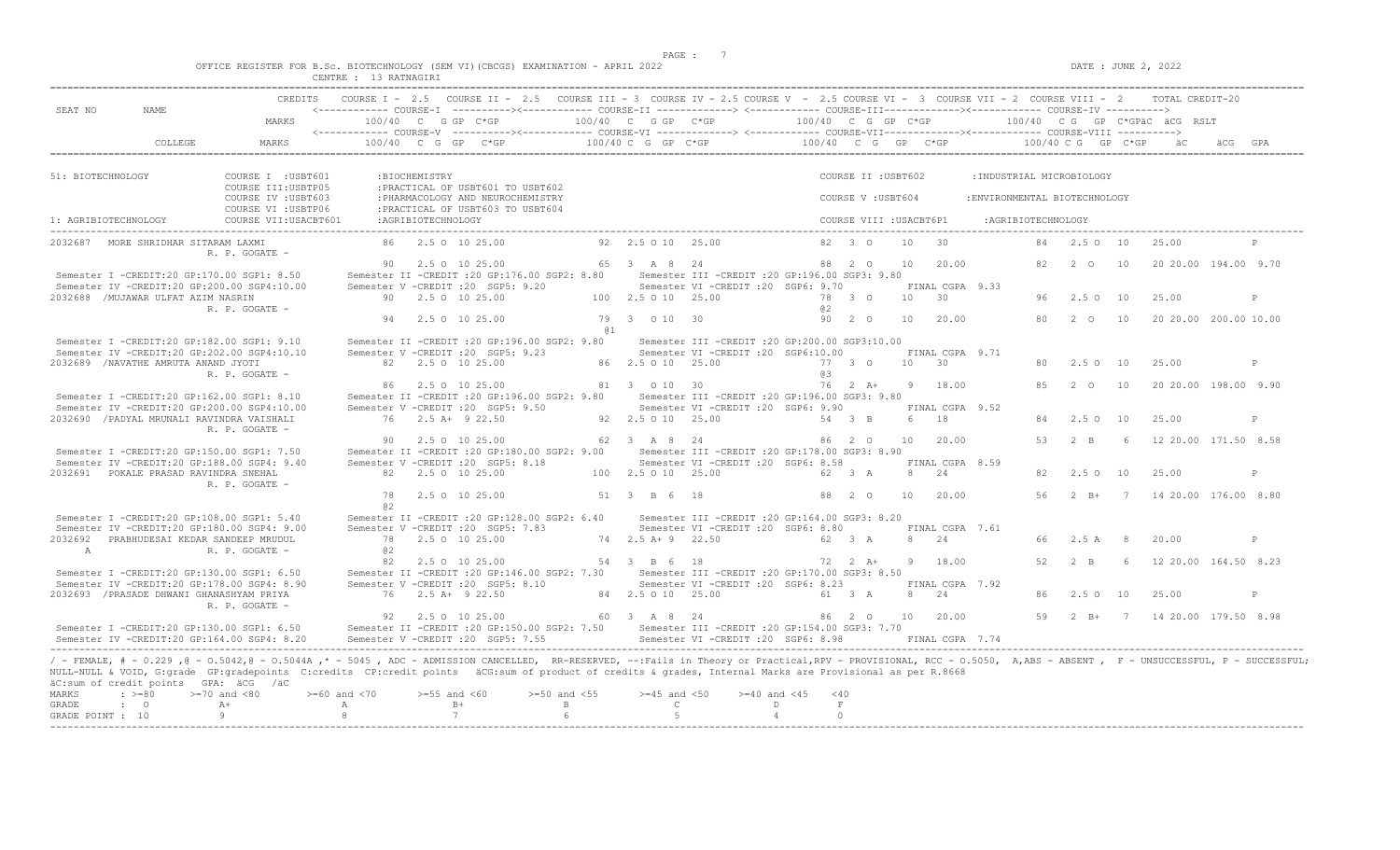$DATE: JUNE 2, 2022$ 

|  |  | OFFICE REGISTER FOR B.Sc. BIOTECHNOLOGY (SEM VI)(CBCGS) EXAMINATION - APRIL 2022 |  |  |  |
|--|--|----------------------------------------------------------------------------------|--|--|--|
|  |  | $10$ paminary                                                                    |  |  |  |

|                      |                                                     |                                                                                                                                                                                                                                                                                                                                                                                                     | CENTRE : 13 RATNAGIRI |                    |                                                                                                                                                                  |                  |                       |                                                                                        |                    |            |                         |                 |                 |                                              |    |                       |                |                                              |         |              |
|----------------------|-----------------------------------------------------|-----------------------------------------------------------------------------------------------------------------------------------------------------------------------------------------------------------------------------------------------------------------------------------------------------------------------------------------------------------------------------------------------------|-----------------------|--------------------|------------------------------------------------------------------------------------------------------------------------------------------------------------------|------------------|-----------------------|----------------------------------------------------------------------------------------|--------------------|------------|-------------------------|-----------------|-----------------|----------------------------------------------|----|-----------------------|----------------|----------------------------------------------|---------|--------------|
|                      |                                                     |                                                                                                                                                                                                                                                                                                                                                                                                     |                       |                    | CREDITS COURSE I - 2.5 COURSE II - 2.5 COURSE III - 3 COURSE IV - 2.5 COURSE V - 2.5 COURSE VI - 3 COURSE VII - 2 COURSE VIII - 2 TOTAL CREDIT-20                |                  |                       |                                                                                        |                    |            |                         |                 |                 |                                              |    |                       |                |                                              |         |              |
| SEAT NO              | NAME                                                |                                                                                                                                                                                                                                                                                                                                                                                                     |                       |                    | <------------ COURSE-I ----------><----------- COURSE-II --------------> <------------ COURSE-III-------------><------------ COURSE-IV ---------->               |                  |                       |                                                                                        |                    |            |                         |                 |                 |                                              |    |                       |                |                                              |         |              |
|                      |                                                     | MARKS                                                                                                                                                                                                                                                                                                                                                                                               |                       |                    | $100/40$ C G GP C*GP<br><------------ COURSE-V ----------><----------- COURSE-VI -------------> <------------ COURSE-VII---------------- COURSE-VIII ----------> |                  | 100/40 C G GP C*GP    |                                                                                        |                    |            | 100/40 C G GP C*GP      |                 |                 |                                              |    |                       |                | 100/40 CG GP C*GPäC äCG RSLT                 |         |              |
|                      | COLLEGE                                             | MARKS                                                                                                                                                                                                                                                                                                                                                                                               |                       |                    | $100/40$ C G GP C*GP                                                                                                                                             |                  |                       | 100/40 C G GP C*GP                                                                     |                    |            |                         |                 |                 | $100/40$ C G GP C*GP $100/40$ C G GP C*GP äC |    |                       |                |                                              | äCG GPA |              |
|                      |                                                     |                                                                                                                                                                                                                                                                                                                                                                                                     |                       |                    |                                                                                                                                                                  |                  |                       |                                                                                        |                    |            |                         |                 |                 |                                              |    |                       |                |                                              |         |              |
| 51: BIOTECHNOLOGY    |                                                     | COURSE I : USBT601                                                                                                                                                                                                                                                                                                                                                                                  |                       | :BIOCHEMISTRY      |                                                                                                                                                                  |                  |                       |                                                                                        |                    |            | COURSE II : USBT602     |                 |                 | : INDUSTRIAL MICROBIOLOGY                    |    |                       |                |                                              |         |              |
|                      |                                                     | COURSE III: USBTP05<br>COURSE IV : USBT603                                                                                                                                                                                                                                                                                                                                                          |                       |                    | : PRACTICAL OF USBT601 TO USBT602<br>: PHARMACOLOGY AND NEUROCHEMISTRY                                                                                           |                  |                       |                                                                                        |                    |            | COURSE V: USBT604       |                 |                 | : ENVIRONMENTAL BIOTECHNOLOGY                |    |                       |                |                                              |         |              |
| 1: AGRIBIOTECHNOLOGY |                                                     | COURSE VI : USBTP06<br>COURSE VII: USACBT601                                                                                                                                                                                                                                                                                                                                                        |                       | :AGRIBIOTECHNOLOGY | : PRACTICAL OF USBT603 TO USBT604                                                                                                                                |                  |                       |                                                                                        |                    |            | COURSE VIII : USACBT6P1 |                 |                 | :AGRIBIOTECHNOLOGY                           |    |                       |                |                                              |         |              |
|                      | 2032694 RATHOD ANAND MOTIRAM SHARADA                |                                                                                                                                                                                                                                                                                                                                                                                                     |                       |                    | 82 2.5 0 10 25.00                                                                                                                                                |                  | 90 2.5 0 10 25.00     |                                                                                        |                    |            | 67 3 A                  |                 | 8 24            |                                              |    | 82  2.5  0  10  25.00 |                |                                              |         |              |
|                      |                                                     | R. P. GOGATE -                                                                                                                                                                                                                                                                                                                                                                                      | 82                    |                    | 2.5 0 10 25.00                                                                                                                                                   |                  | 78 3 0 10 30          |                                                                                        |                    |            | 68 2 A                  | -8              | 16.00           |                                              |    |                       |                | 74   2   A+   9   18   20.00   188.00   9.40 |         |              |
|                      |                                                     |                                                                                                                                                                                                                                                                                                                                                                                                     |                       |                    |                                                                                                                                                                  | @ 2              |                       |                                                                                        |                    |            |                         |                 |                 |                                              |    |                       |                |                                              |         |              |
|                      | Semester I -CREDIT:20 GP:176.00 SGP1: 8.80          | Semester IV -CREDIT:20 GP:190.00 SGP4: 9.50                                                                                                                                                                                                                                                                                                                                                         |                       |                    | Semester II -CREDIT : 20 GP: 194.00 SGP2: 9.70<br>Semester V -CREDIT : 20 SGP5: 9.28                                                                             |                  |                       | Semester III -CREDIT : 20 GP: 198.00 SGP3: 9.90<br>Semester VI -CREDIT : 20 SGP6: 9.40 |                    |            |                         |                 | FINAL CGPA 9.43 |                                              |    |                       |                |                                              |         |              |
|                      | 2032695 / SAKHARKAR HUMERA ABIDIN RESHMA            |                                                                                                                                                                                                                                                                                                                                                                                                     |                       |                    | 80 2.5 0 10 25.00                                                                                                                                                |                  | 90 2.5 0 10 25.00     |                                                                                        |                    |            | 79 3 0                  | $10 \t 30$      |                 |                                              | 78 | 2.5 0 10              |                | 25.00                                        |         | P            |
|                      |                                                     | R. P. GOGATE -                                                                                                                                                                                                                                                                                                                                                                                      |                       |                    |                                                                                                                                                                  |                  |                       |                                                                                        |                    | <b>a</b> 1 |                         |                 |                 |                                              | a2 |                       |                |                                              |         |              |
|                      |                                                     |                                                                                                                                                                                                                                                                                                                                                                                                     | 90.                   |                    | 2.5 0 10 25.00                                                                                                                                                   |                  | 64 3 A 8 24           |                                                                                        |                    |            | $72 \t2 \tA+$           |                 | 9 18.00         |                                              | 76 | $2 \overline{A}$ +    | $\overline{9}$ | 18 20.00 190.00 9.50                         |         |              |
|                      | Semester I -CREDIT:20 GP:194.00 SGP1: 9.70          |                                                                                                                                                                                                                                                                                                                                                                                                     |                       |                    | Semester II -CREDIT : 20 GP: 200.00 SGP2: 10.00                                                                                                                  |                  |                       | Semester III -CREDIT :20 GP:200.00 SGP3:10.00                                          |                    |            |                         |                 |                 |                                              |    |                       |                |                                              |         |              |
|                      |                                                     | Semester IV -CREDIT:20 GP:184.00 SGP4: 9.20                                                                                                                                                                                                                                                                                                                                                         |                       |                    | Semester V -CREDIT : 20 SGP5: 9.08                                                                                                                               |                  |                       | Semester VI -CREDIT : 20 SGP6: 9.50                                                    |                    |            |                         |                 | FINAL CGPA 9.58 |                                              |    |                       |                |                                              |         |              |
|                      | 2032696 / SAKHARKAR MUSKAN MEHTAB SAMIYA            | R. P. GOGATE -                                                                                                                                                                                                                                                                                                                                                                                      |                       |                    | 88 2.5 0 10 25.00                                                                                                                                                |                  | 98 2.5 0 10 25.00     |                                                                                        |                    |            | 44 3 D                  |                 | $4 \t 12$       |                                              | 92 | 2.50 10               |                | 25.00                                        |         | P            |
|                      |                                                     |                                                                                                                                                                                                                                                                                                                                                                                                     |                       |                    | 82 2.5 0 10 25.00                                                                                                                                                |                  | 59 3 B+7 21           |                                                                                        |                    |            | 88 2 0                  | 10              | 20.00           |                                              | 50 | $2 \quad B$           | 6 <sup>6</sup> | 12 20.00 165.00 8.25                         |         |              |
|                      | Semester I -CREDIT:20 GP:114.00 SGP1: 5.70          |                                                                                                                                                                                                                                                                                                                                                                                                     |                       |                    | Semester II -CREDIT : 20 GP:132.00 SGP2: 6.60                                                                                                                    |                  |                       | Semester III - CREDIT : 20 GP: 168.00 SGP3: 8.40                                       |                    |            |                         |                 |                 |                                              |    |                       |                |                                              |         |              |
|                      |                                                     | Semester TV -CREDIT:20 GP:178.00 SGP4: 8.90                                                                                                                                                                                                                                                                                                                                                         |                       |                    | Semester V -CREDIT : 20 SGP5: 6.48                                                                                                                               |                  |                       | Semester VI -CREDIT :20 SGP6: 8.25                                                     |                    |            |                         |                 | FINAL CGPA 7.39 |                                              |    |                       |                |                                              |         |              |
|                      | 2032697 /SALUNKE SAYALI LAXMAN DIKSHA               | R. P. GOGATE -                                                                                                                                                                                                                                                                                                                                                                                      |                       |                    | 82 2.5 0 10 25.00                                                                                                                                                |                  | 92  2.5  0  10  25.00 |                                                                                        |                    |            | 68 3 A                  |                 | 8 24            |                                              |    | $2.5^\circ$           | 10             | 25.00                                        |         | P            |
|                      |                                                     |                                                                                                                                                                                                                                                                                                                                                                                                     |                       |                    | 86 2.5 0 10 25.00                                                                                                                                                |                  | 73 3 A+ 9 27          |                                                                                        |                    |            | 78 2 0                  | 10              | 20.00           |                                              |    | $75 \t 2 \t A+$       | $\overline{9}$ | 18 20.00 189.00 9.45                         |         |              |
|                      |                                                     |                                                                                                                                                                                                                                                                                                                                                                                                     |                       |                    |                                                                                                                                                                  |                  |                       |                                                                                        |                    | a2         |                         |                 |                 |                                              |    |                       |                |                                              |         |              |
|                      | Semester I -CREDIT:20 GP:152.00 SGP1: 7.60          | Semester IV -CREDIT:20 GP:160.00 SGP4: 8.00                                                                                                                                                                                                                                                                                                                                                         |                       |                    | Semester II -CREDIT : 20 GP: 168.00 SGP2: 8.40<br>Semester V -CREDIT : 20 SGP5: 8.38                                                                             |                  |                       | Semester III -CREDIT : 20 GP: 170.00 SGP3: 8.50<br>Semester VI -CREDIT : 20 SGP6: 9.45 |                    |            |                         |                 | FINAL CGPA 8.39 |                                              |    |                       |                |                                              |         |              |
|                      | 2032698 / SATHE NEHA ANISH ANJANI                   |                                                                                                                                                                                                                                                                                                                                                                                                     |                       |                    | 86 2.5 0 10 25.00                                                                                                                                                |                  | 94 2.5 0 10 25.00     |                                                                                        |                    |            | 92 3 0                  | 10 <sup>1</sup> | $\overline{30}$ |                                              |    | 84 2.5 0 10           |                | 25.00                                        |         | P            |
|                      |                                                     | R. P. GOGATE -                                                                                                                                                                                                                                                                                                                                                                                      |                       |                    |                                                                                                                                                                  |                  |                       |                                                                                        |                    |            |                         |                 |                 |                                              |    |                       |                |                                              |         |              |
|                      |                                                     |                                                                                                                                                                                                                                                                                                                                                                                                     |                       |                    | 90 2.5 0 10 25.00                                                                                                                                                |                  | 91 3 0 10 30          |                                                                                        |                    |            | 88 2 0                  | 10              | 20.00           |                                              |    | 95 2 0                | 10             | 20 20.00 200.00 10.00                        |         |              |
|                      | Semester I -CREDIT:20 GP:200.00 SGP1:10.00          |                                                                                                                                                                                                                                                                                                                                                                                                     |                       |                    | Semester II -CREDIT : 20 GP: 202.00 SGP2: 10.10                                                                                                                  |                  |                       | Semester III - CREDIT : 20 GP: 200.00 SGP3: 10.00                                      |                    |            |                         |                 |                 |                                              |    |                       |                |                                              |         |              |
|                      |                                                     | Semester IV -CREDIT:20 GP:202.00 SGP4:10.10                                                                                                                                                                                                                                                                                                                                                         |                       |                    | Semester V -CREDIT : 20 SGP5: 9.50                                                                                                                               |                  |                       | Semester VI -CREDIT : 20 SGP6:10.00                                                    |                    |            |                         |                 | FINAL CGPA 9.95 |                                              |    |                       |                |                                              |         |              |
|                      | 2032699 / SAWANT PRAJAKTA PUNDALIK POOJA            | R. P. GOGATE -                                                                                                                                                                                                                                                                                                                                                                                      |                       |                    | 90 2.5 0 10 25.00                                                                                                                                                |                  | 100 2.5 0 10 25.00    |                                                                                        |                    |            | 88 3 0                  | $10 \t 30$      |                 |                                              | 88 | $2.5^\circ$           | 10             | 25.00                                        |         | $\mathsf{P}$ |
|                      |                                                     |                                                                                                                                                                                                                                                                                                                                                                                                     |                       |                    | 94 2.5 0 10 25.00                                                                                                                                                |                  | 86 3 0 10 30          |                                                                                        |                    |            | 90 2 0                  |                 | 10 20.00        |                                              | 93 | $2\degree$ O          | 10             | 20 20.00 200.00 10.00                        |         |              |
|                      | Semester I -CREDIT:20 GP:198.00 SGP1: 9.90          |                                                                                                                                                                                                                                                                                                                                                                                                     |                       |                    | Semester II -CREDIT : 20 GP: 200.00 SGP2: 10.00                                                                                                                  |                  |                       | Semester III - CREDIT : 20 GP: 200.00 SGP3: 10.00                                      |                    |            |                         |                 |                 |                                              |    |                       |                |                                              |         |              |
|                      |                                                     | Semester IV -CREDIT:20 GP:200.00 SGP4:10.00                                                                                                                                                                                                                                                                                                                                                         |                       |                    | Semester V -CREDIT : 20 SGP5: 9.50                                                                                                                               |                  |                       | Semester VI -CREDIT :20 SGP6:10.00                                                     |                    |            |                         |                 | FINAL CGPA 9.90 |                                              |    |                       |                |                                              |         |              |
|                      | 2032700 / SHAIKH FATMA ASIF AHMED ASIYA             | R. P. GOGATE -                                                                                                                                                                                                                                                                                                                                                                                      |                       |                    | 84 2.5 0 10 25.00                                                                                                                                                |                  | 72 2.5 A + 9 22.50    |                                                                                        |                    |            | 59 3 B+                 | 7 21            |                 |                                              |    | $72$ $2.5$ $A+$ 9     |                | 22.50                                        |         | P            |
|                      |                                                     |                                                                                                                                                                                                                                                                                                                                                                                                     |                       |                    | 88 2.5 0 10 25.00                                                                                                                                                |                  | 61 3 A 8 24           |                                                                                        |                    |            | 60 2 A                  |                 | 8 16.00         |                                              | 58 | $2 \quad B+$          |                | 7 14 20.00 170.00 8.50                       |         |              |
|                      | Semester I -CREDIT:20 GP:140.00 SGP1: 7.00          | Semester IV -CREDIT:20 GP:150.00 SGP4: 7.50                                                                                                                                                                                                                                                                                                                                                         |                       |                    | Semester II -CREDIT :20 GP:164.00 SGP2: 8.20 Semester III -CREDIT :20 GP:184.00 SGP3: 9.20<br>Semester V -CREDIT : 20 SGP5: 7.40                                 |                  |                       | Semester VI - CREDIT : 20 SGP6: 8.50                                                   |                    |            |                         |                 | FINAL CGPA 7.97 |                                              |    |                       |                |                                              |         |              |
| MARKS                | äC:sum of credit points GPA: äCG /äC<br>$\div$ >=80 | / - FEMALE, # - 0.229, @ - 0.5042, @ - 0.5044A,* - 5045, ADC - ADMISSION CANCELLED, RR-RESERVED, --:Fails in Theory or Practical,RPV - PROVISIONAL, RCC - 0.5050, A,ABS - ABSENT, F - UNSUCCESSFUL, P - SUCCESSFUL;<br>NULL-NULL & VOID, G:grade GP:gradepoints C:credits CP:credit points äCG:sum of product of credits & grades, Internal Marks are Provisional as per R.8668<br>$>=70$ and $<80$ | $>= 60$ and $< 70$    | $>=55$ and $<60$   |                                                                                                                                                                  | $>=50$ and $<55$ | $>=45$ and $<50$      |                                                                                        | $>= 40$ and $< 45$ | < 40       |                         |                 |                 |                                              |    |                       |                |                                              |         |              |
| GRADE                | $\cdot$ 0                                           | $A+$                                                                                                                                                                                                                                                                                                                                                                                                | $\mathbb{A}$          |                    | $B+$                                                                                                                                                             | $\mathbf{B}$     | $\mathbb{C}$          |                                                                                        | D                  | $\;$ F     |                         |                 |                 |                                              |    |                       |                |                                              |         |              |
| GRADE POINT : 10     |                                                     | Q                                                                                                                                                                                                                                                                                                                                                                                                   | $\mathcal{B}$         |                    | 7                                                                                                                                                                | 6                | 5                     |                                                                                        | $\overline{4}$     | $\bigcirc$ |                         |                 |                 |                                              |    |                       |                |                                              |         |              |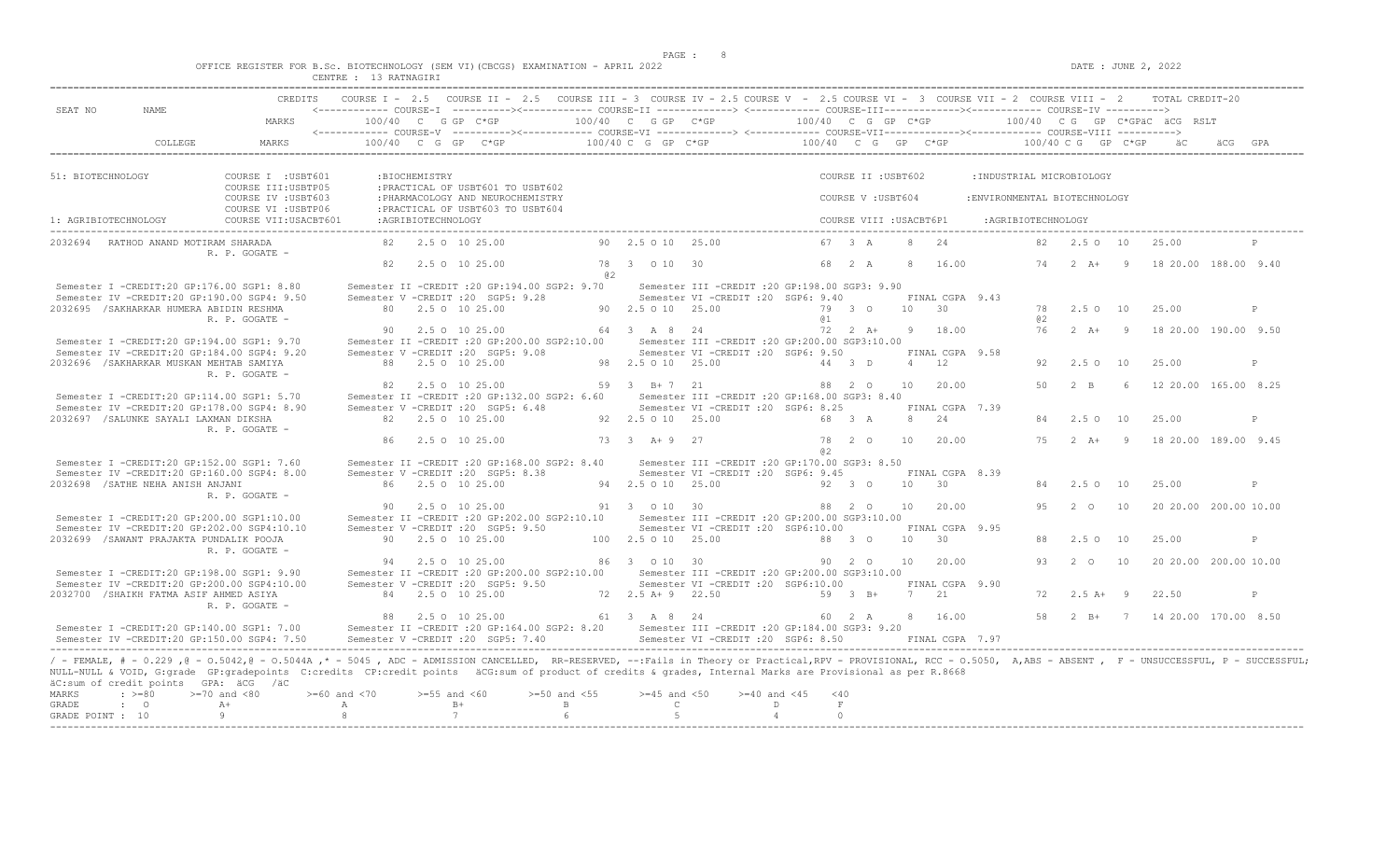$DATE: JUNE 2, 2022$ 

|  |  | OFFICE REGISTER FOR B.Sc. BIOTECHNOLOGY (SEM VI)(CBCGS) EXAMINATION - APRIL 2022 |  |  |  |
|--|--|----------------------------------------------------------------------------------|--|--|--|
|  |  | $CDMMDD$ $(12.5)$ $DAMMATAT$                                                     |  |  |  |

| SEAT NO              | NAME                                                                      |                                                                                                                                                                                                                                                                                                                                                                                |                      |                    | CREDITS COURSE I - 2.5 COURSE II - 2.5 COURSE III - 3 COURSE IV - 2.5 COURSE V - 2.5 COURSE VI - 3 COURSE VII - 2 COURSE VIII - 2 TOTAL CREDIT-20     |           |                        |                                                                                          |                    |                         |                |                            |                               |    |                          |                |                                              |       |
|----------------------|---------------------------------------------------------------------------|--------------------------------------------------------------------------------------------------------------------------------------------------------------------------------------------------------------------------------------------------------------------------------------------------------------------------------------------------------------------------------|----------------------|--------------------|-------------------------------------------------------------------------------------------------------------------------------------------------------|-----------|------------------------|------------------------------------------------------------------------------------------|--------------------|-------------------------|----------------|----------------------------|-------------------------------|----|--------------------------|----------------|----------------------------------------------|-------|
|                      |                                                                           | MARKS                                                                                                                                                                                                                                                                                                                                                                          | $100/40$ C G GP C*GP |                    | <------------ COURSE-V ----------><----------- COURSE-VI --------------> <------------ COURSE-VIII------------> COURSE-VIII ---------->               |           | $100/40$ C G GP $C*GP$ |                                                                                          | 100/40 C G GP C*GP |                         |                |                            |                               |    |                          |                | 100/40 CG GP C*GPÄC ÄCG RSLT                 |       |
|                      | COLLEGE                                                                   | MARKS                                                                                                                                                                                                                                                                                                                                                                          |                      |                    |                                                                                                                                                       |           |                        |                                                                                          |                    |                         |                |                            |                               |    |                          |                |                                              |       |
| 51: BIOTECHNOLOGY    |                                                                           | COURSE I : USBT601                                                                                                                                                                                                                                                                                                                                                             |                      | :BIOCHEMISTRY      |                                                                                                                                                       |           |                        |                                                                                          |                    | COURSE II : USBT602     |                |                            | : INDUSTRIAL MICROBIOLOGY     |    |                          |                |                                              |       |
|                      |                                                                           | COURSE III: USBTP05<br>COURSE IV : USBT603                                                                                                                                                                                                                                                                                                                                     |                      |                    | : PRACTICAL OF USBT601 TO USBT602<br>: PHARMACOLOGY AND NEUROCHEMISTRY                                                                                |           |                        |                                                                                          |                    | COURSE V : USBT604      |                |                            | : ENVIRONMENTAL BIOTECHNOLOGY |    |                          |                |                                              |       |
| 1: AGRIBIOTECHNOLOGY |                                                                           | COURSE VI : USBTP06<br>COURSE VII: USACBT601                                                                                                                                                                                                                                                                                                                                   |                      | :AGRIBIOTECHNOLOGY | : PRACTICAL OF USBT603 TO USBT604                                                                                                                     |           |                        |                                                                                          |                    | COURSE VIII : USACBT6P1 |                |                            | :AGRIBIOTECHNOLOGY            |    |                          |                |                                              |       |
|                      | 2032701 / SOLKAR TAHSEEN RAFIQUE FATIMA                                   | R. P. GOGATE -                                                                                                                                                                                                                                                                                                                                                                 |                      |                    | 90 2.5 0 10 25.00                                                                                                                                     |           | 98 2.5 0 10 25.00      |                                                                                          | @ 1                | 79 3 0                  | 10 30          |                            |                               |    | 92  2.5  0  10  25.00    |                |                                              |       |
|                      |                                                                           |                                                                                                                                                                                                                                                                                                                                                                                |                      |                    | 70 2.5 A+ 9 22.50                                                                                                                                     | <b>@3</b> | 77 3 0 10 30           |                                                                                          |                    | 92 2 0                  | 10             | 20.00                      |                               |    |                          |                | 76  2  A+  9  18  20.00  195.50  9.78        |       |
|                      |                                                                           | Semester I -CREDIT:20 GP:164.00 SGP1: 8.20<br>Semester IV -CREDIT:20 GP:200.00 SGP4:10.00                                                                                                                                                                                                                                                                                      |                      |                    | Semester II -CREDIT : 20 GP: 188.00 SGP2: 9.40<br>Semester V - CREDIT : 20 SGP5: 9.60                                                                 |           |                        | Semester III -CREDIT : 20 GP: 200.00 SGP3: 10.00<br>Semester VI - CREDIT : 20 SGP6: 9.78 |                    |                         |                | FINAL CGPA 9.50            |                               |    |                          |                |                                              |       |
|                      | 2032702 / THAWARE VEDANGI SUNIL SUDESHNA                                  | R. P. GOGATE -                                                                                                                                                                                                                                                                                                                                                                 |                      |                    | 74 2.5 A+ 9 22.50                                                                                                                                     |           | 80 2.5 0 10 25.00      |                                                                                          |                    | 67 3 A                  |                | 8 24                       |                               |    | 54 2.5 B                 | 6 <sup>6</sup> | 15.00                                        | P     |
|                      |                                                                           | Semester I -CREDIT:20 GP:144.00 SGP1: 7.20                                                                                                                                                                                                                                                                                                                                     |                      |                    | 64 2.5 A 8 20.00<br>Semester II -CREDIT : 20 GP:164.00 SGP2: 8.20<br>Semester V -CREDIT : 20 SGP5: 6.65                                               |           | 69 3 A 8 24            | Semester III -CREDIT : 20 GP:172.00 SGP3: 8.60<br>Semester VI -CREDIT : 20 SGP6: 8.23    |                    | 72 2 A+                 |                | 9 18.00<br>FINAL CGPA 7.81 |                               |    | 61 2 A                   |                | 8 16 20.00 164.50 8.23                       |       |
| A                    | 2032703 CHALKE RUSHIKESH RAMCHANDRA POOJ                                  | Semester IV -CREDIT:20 GP:160.00 SGP4: 8.00<br>D.B.J. CHIPLUN                                                                                                                                                                                                                                                                                                                  |                      |                    | 86 2.5 0 10 25.00                                                                                                                                     |           | 82  2.5  0  10  25.00  |                                                                                          | @ 2                | 78 3 0                  | 10 30          |                            |                               |    | 2.5010                   |                | 25.00                                        | P     |
|                      |                                                                           | Semester I -CREDIT:20 GP:126.00 SGP1: 6.30                                                                                                                                                                                                                                                                                                                                     |                      |                    | 80 2.5 0 10 25.00<br>Semester II -CREDIT :20 GP:136.00 SGP2: 6.80                                                                                     |           | 70 3 A + 9 27          | Semester III - CREDIT : 20 GP: 192.00 SGP3: 9.60                                         |                    | 72 2 A+                 |                | 9 18.00                    |                               |    |                          |                | 69  2  A  8  16  20  00  191.00  9.55        |       |
|                      | 2032704 / DEOLEKAR VIDHI SACHIN SAMIKSHA                                  | Semester IV -CREDIT:20 GP:196.00 SGP4: 9.80                                                                                                                                                                                                                                                                                                                                    |                      |                    | Semester V -CREDIT : 20 SGP5: 8.60<br>82 2.5 0 10 25.00                                                                                               |           | 68  2.5  A  8  20.00   | Semester VI - CREDIT : 20 SGP6: 9.55                                                     | 90 3 0             |                         |                | FINAL CGPA 8.44<br>10 30   |                               | 72 | $2.5 A+ 9$               |                | 22.50                                        | P     |
|                      |                                                                           | D.B.J. CHIPLUN                                                                                                                                                                                                                                                                                                                                                                 | 78<br>a2             |                    | 2.5 0 10 25.00                                                                                                                                        | @ 1       | 79 3 0 10 30           |                                                                                          |                    | 74 2 A+                 | $\overline{q}$ | 18.00                      |                               |    | 81 2 0 10                |                | 20 20.00 190.50 9.53                         |       |
|                      |                                                                           | Semester I -CREDIT:20 GP:154.00 SGP1: 7.70<br>Semester IV -CREDIT:20 GP:186.00 SGP4: 9.30                                                                                                                                                                                                                                                                                      |                      |                    | Semester II -CREDIT : 20 GP:182.00 SGP2: 9.10<br>Semester V -CREDIT : 20 SGP5: 8.70                                                                   |           |                        | Semester III -CREDIT :20 GP:178.00 SGP3: 8.90<br>Semester VI - CREDIT : 20 SGP6: 9.53    |                    |                         |                | FINAL CGPA 8.87            |                               |    |                          |                |                                              |       |
|                      | 2032705 / DEVALEKAR KANAK VINAYAK VIDYA                                   | D.B.J. CHIPLUN                                                                                                                                                                                                                                                                                                                                                                 |                      |                    | 44 2.5 D 4 10.00                                                                                                                                      |           | 40 2.5 D 4 10.00       |                                                                                          | 8630               |                         | $10 \t 30$     |                            |                               | 50 | 2.5 B                    | - 6            | 15.00                                        | P     |
|                      |                                                                           | Semester I -CREDIT:20 GP:130.00 SGP1: 6.50                                                                                                                                                                                                                                                                                                                                     |                      |                    | 49 2.5 C 5 12.50<br>Semester II -CREDIT : 20 GP:158.00 SGP2: 7.90 Semester III -CREDIT : 20 GP:142.00 SGP3: 7.10                                      |           | 72 3 A + 9 27          |                                                                                          |                    | 40 2 D                  |                | 4 8.00                     |                               |    |                          |                | 69 2 A 8 16 20.00 128.50 6.43                |       |
|                      | 2032706 / DEVLEKAR SAKSHI ARUN VAISHALI                                   | Semester IV -CREDIT:20 GP:162.00 SGP4: 8.10                                                                                                                                                                                                                                                                                                                                    |                      |                    | Semester V -CREDIT : 20 SGP5: 8.18<br>82 2.5 0 10 25.00                                                                                               |           | 82  2.5  0  10  25.00  | Semester VI - CREDIT : 20 SGP6: 6.43                                                     |                    | 94 3 0                  |                | FINAL CGPA 7.37<br>10 30   |                               | 84 | 2.50                     | 10             | 25.00                                        | P RPV |
|                      |                                                                           | D.B.J. CHIPLUN                                                                                                                                                                                                                                                                                                                                                                 |                      |                    | 76 2.5 A+ 9 22.50                                                                                                                                     |           | 89 3 0 10 30           |                                                                                          |                    | 80 2 0                  |                | 10 20.00                   |                               | 89 | $2^{\circ}$              | 10             | 20 20.00 197.50 9.88                         |       |
|                      | 2032707 / GHANEKAR PRADNYA SUNIL SUPRIYA                                  | Semester I -CREDIT:20 GP:198.00 SGP1: 9.90<br>Semester IV -CREDIT:20 GP:200.00 SGP4:10.00                                                                                                                                                                                                                                                                                      |                      |                    | Semester II -CREDIT :20 GP:200.00 SGP2:10.00 Semester III -CREDIT :20 GP:200.00 SGP3:10.00<br>Semester V -CREDIT : 20 SGP5: 9.75<br>74 2.5 A+ 9 22.50 |           | 58 2.5 B + 7 17.50     | Semester VI - CREDIT : 20 SGP6: 9.88                                                     |                    | 84 3 0                  | 10 30          | FINAL CGPA 9.92            |                               |    | $76$ $2.5$ $\text{A}+$ 9 |                | 22.50                                        | P     |
|                      |                                                                           | D.B.J. CHIPLUN                                                                                                                                                                                                                                                                                                                                                                 |                      |                    | 68  2.5  A   8  20.00                                                                                                                                 |           | 71 3 A + 9 27          |                                                                                          | $64$ 2 A           |                         |                | 8 16.00                    |                               |    |                          |                | 73   2   A+   9   18   20.00   173.50   8.68 |       |
|                      |                                                                           | Semester I -CREDIT:20 GP:148.00 SGP1: 7.40<br>Semester TV -CREDIT: 20 GP: 178.00 SGP4: 8.90                                                                                                                                                                                                                                                                                    |                      |                    | Semester II -CREDIT : 20 GP: 176.00 SGP2: 8.80<br>Semester V -CREDIT : 20 SGP5: 8.08                                                                  |           |                        | Semester III - CREDIT : 20 GP: 190.00 SGP3: 9.50<br>Semester VI -CREDIT : 20 SGP6: 8.68  |                    |                         |                | FINAL CGPA 8.56            |                               |    |                          |                |                                              |       |
|                      | äC:sum of credit points GPA: äCG /äC<br>$: \; > = 80$<br>$>=70$ and $<80$ | - FEMALE, # - 0.229, @ - 0.5042, @ - 0.5044A, * - 5045, ADC - ADMISSION CANCELLED, RR-RESERVED, --:Fails in Theory or Practical,RPV - PROVISIONAL, RCC - 0.5050, A,ABS - ABSENT, F - UNSUCCESSFUL, P - SUCCESSFUL;<br>NULL-NULL & VOID, G:grade GP:gradepoints C:credits CP:credit points äCG:sum of product of credits & grades, Internal Marks are Provisional as per R.8668 | $>= 60$ and $< 70$   | $>=55$ and $<60$   | $>=50$ and $<55$                                                                                                                                      |           |                        | $>=45$ and $<50$<br>$>= 40$ and $< 45$                                                   |                    |                         |                |                            |                               |    |                          |                |                                              |       |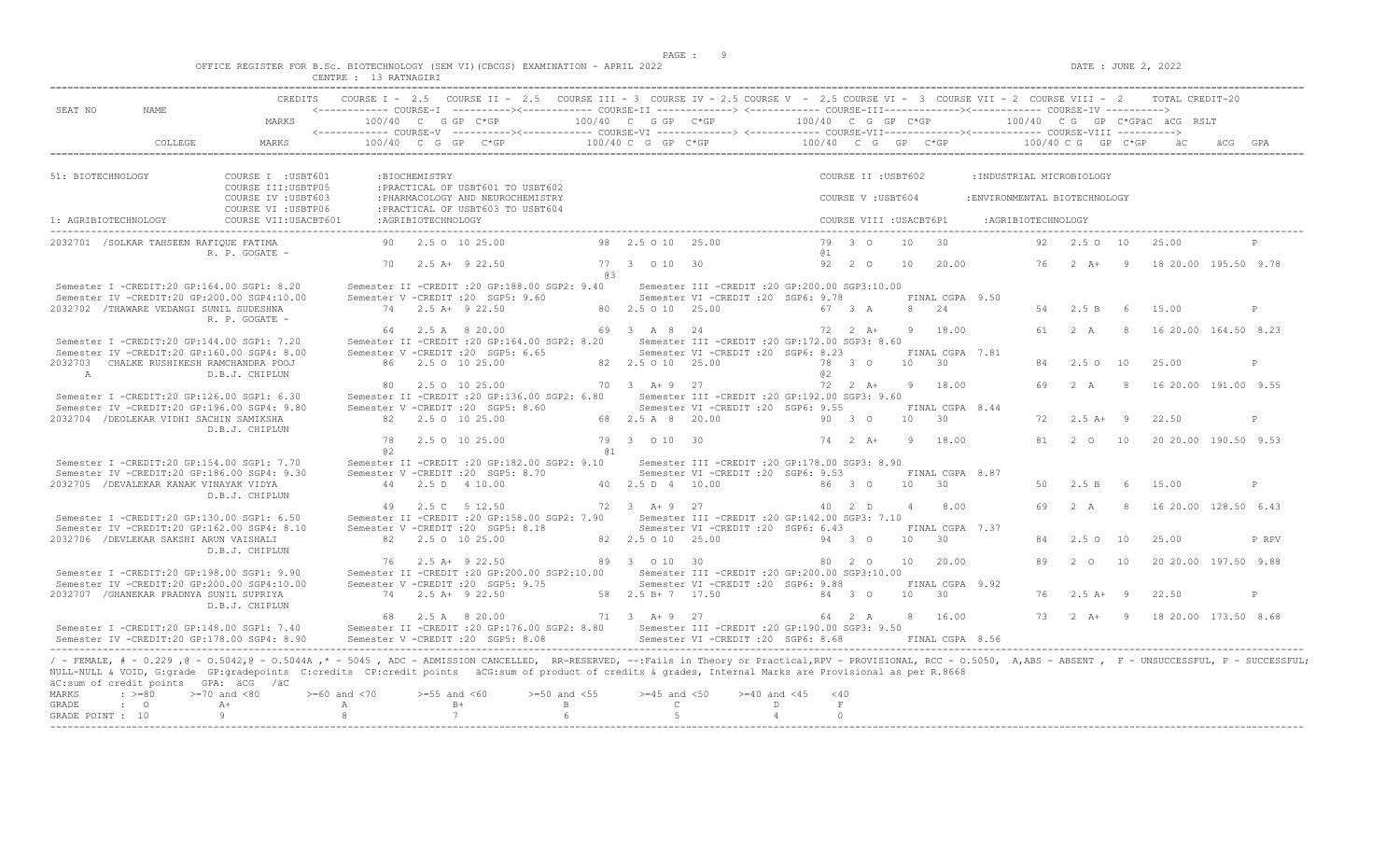$DATA: JUNE 2, 2022$ 

| OFFICE REGISTER FOR B.Sc. BIOTECHNOLOGY (SEM VI)(CBCGS) EXAMINATION - APRIL 2022 |                           |                       |  |  |  |
|----------------------------------------------------------------------------------|---------------------------|-----------------------|--|--|--|
|                                                                                  | ∩ENTRE.<br>تتلالم لالمتلب | CHIPLUN<br>$\sqrt{1}$ |  |  |  |

| SEAT NO<br>NAME.                                                                                                                                                                                                        | CREDITS                                    |                  |                    | COURSE I - 2.5 COURSE II - 2.5 COURSE III - 3 COURSE IV - 2.5 COURSE V - 2.5 COURSE VI - 3 COURSE VII - 2 COURSE VIII - 2 TOTAL CREDIT-20 |                   |                    |                                                  |                      |                        |                         |       |                     |                               |                      |                       |                                              |   |
|-------------------------------------------------------------------------------------------------------------------------------------------------------------------------------------------------------------------------|--------------------------------------------|------------------|--------------------|-------------------------------------------------------------------------------------------------------------------------------------------|-------------------|--------------------|--------------------------------------------------|----------------------|------------------------|-------------------------|-------|---------------------|-------------------------------|----------------------|-----------------------|----------------------------------------------|---|
|                                                                                                                                                                                                                         | MARKS                                      |                  |                    |                                                                                                                                           |                   |                    |                                                  |                      |                        |                         |       |                     |                               |                      |                       |                                              |   |
| COLLEGE                                                                                                                                                                                                                 | MARKS                                      |                  |                    | 100/40 C G GP C*GP $100/40$ C G GP C*GP $100/40$ C G GP C*GP $100/40$ C G GP C*GP $100/40$ C G GP C*GP                                    |                   |                    |                                                  |                      |                        |                         |       |                     |                               |                      |                       | a a a a                                      |   |
|                                                                                                                                                                                                                         |                                            |                  |                    |                                                                                                                                           |                   |                    |                                                  |                      |                        |                         |       |                     |                               |                      |                       |                                              |   |
| 51: BIOTECHNOLOGY                                                                                                                                                                                                       | COURSE I : USBT601<br>COURSE III: USBTP05  |                  | :BIOCHEMISTRY      | : PRACTICAL OF USBT601 TO USBT602                                                                                                         |                   |                    |                                                  |                      |                        | COURSE II : USBT602     |       |                     | : INDUSTRIAL MICROBIOLOGY     |                      |                       |                                              |   |
|                                                                                                                                                                                                                         | COURSE IV : USBT603<br>COURSE VI : USBTP06 |                  |                    | : PHARMACOLOGY AND NEUROCHEMISTRY<br>: PRACTICAL OF USBT603 TO USBT604                                                                    |                   |                    |                                                  |                      |                        | COURSE V: USBT604       |       |                     | : ENVIRONMENTAL BIOTECHNOLOGY |                      |                       |                                              |   |
| 1: AGRIBIOTECHNOLOGY                                                                                                                                                                                                    | COURSE VII: USACBT601                      |                  | :AGRIBIOTECHNOLOGY |                                                                                                                                           |                   |                    |                                                  |                      |                        | COURSE VIII : USACBT6P1 |       |                     | :AGRIBIOTECHNOLOGY            |                      |                       |                                              |   |
| 2032708 / GUJAR ANUSHKA SANTOSH SHRADDHA                                                                                                                                                                                | D.B.J. CHIPLUN                             |                  |                    | 84 2.5 0 10 25.00                                                                                                                         | @ 2               | 78 2.5 0 10 25.00  |                                                  |                      |                        | 82 3 0                  | 10    | $\overline{30}$     |                               |                      | 74  2.5 A + 9  22.50  |                                              |   |
|                                                                                                                                                                                                                         |                                            |                  |                    | 82  2.5  0  10  25.00                                                                                                                     |                   | 72 3 A+ 9 27       |                                                  |                      | 82.                    |                         |       | 78  2  0  10  20.00 |                               |                      |                       | 68  2  A  8  16  20.00  190.50  9.53         |   |
| Semester I -CREDIT:20 GP:122.00 SGP1: 6.10                                                                                                                                                                              |                                            |                  |                    | Semester II -CREDIT : 20 GP:158.00 SGP2: 7.90                                                                                             |                   |                    | Semester III -CREDIT :20 GP:178.00 SGP3: 8.90    |                      |                        |                         |       |                     |                               |                      |                       |                                              |   |
| Semester IV -CREDIT:20 GP:150.00 SGP4: 7.50                                                                                                                                                                             |                                            |                  |                    | Semester V -CREDIT : 20 SGP5: 8.80                                                                                                        |                   |                    | Semester VI - CREDIT : 20 SGP6: 9.53             |                      |                        |                         |       | FINAL CGPA 8.12     |                               |                      |                       |                                              |   |
| 2032709 / JADHAV SHRADDHA SUSHIL SAVITA                                                                                                                                                                                 | D.B.J. CHIPLUN                             |                  |                    | 80 2.5 0 10 25.00                                                                                                                         |                   | 76 2.5 A + 9 22.50 |                                                  |                      |                        | 87 3 0                  | 10 30 |                     |                               |                      | $72 \t 2.5 \t A+ 9$   | 22.50                                        | P |
|                                                                                                                                                                                                                         |                                            |                  |                    | 84 2.5 0 10 25.00                                                                                                                         |                   | 84 3 0 10 30       |                                                  |                      | a2                     |                         |       | 78  2  0  10  20.00 |                               |                      |                       | 81  2  0  10  20  20  00  195  00  9.75      |   |
| Semester I -CREDIT:20 GP:164.00 SGP1: 8.20                                                                                                                                                                              |                                            |                  |                    | Semester II -CREDIT : 20 GP:186.00 SGP2: 9.30                                                                                             |                   |                    | Semester III - CREDIT : 20 GP: 194.00 SGP3: 9.70 |                      |                        |                         |       |                     |                               |                      |                       |                                              |   |
| Semester IV -CREDIT:20 GP:198.00 SGP4: 9.90                                                                                                                                                                             |                                            |                  |                    | Semester V -CREDIT : 20 SGP5: 9.73                                                                                                        |                   |                    | Semester VI - CREDIT : 20 SGP6: 9.75             |                      |                        |                         | 10 30 | FINAL CGPA 9.43     |                               |                      |                       |                                              |   |
| 2032710 / JAITPAL SHRUTIKA SANDIP SWATI                                                                                                                                                                                 | D.B.J. CHIPLUN                             |                  |                    | 82 2.5 0 10 25.00                                                                                                                         | @ 2               | 78 2.5 0 10 25.00  |                                                  | 8630                 |                        |                         |       |                     |                               |                      | $74$ 2.5 A+ 9         | 22.50                                        | P |
|                                                                                                                                                                                                                         |                                            |                  |                    | 84 2.5 0 10 25.00                                                                                                                         |                   | 81 3 0 10 30       |                                                  |                      |                        |                         |       | 80  2  0  10  20.00 |                               | 79<br>a <sub>1</sub> |                       | 2 0 10 20 20 00 197.50 9.88                  |   |
| Semester I -CREDIT:20 GP:142.00 SGP1: 7.10                                                                                                                                                                              |                                            |                  |                    | Semester II -CREDIT : 20 GP:172.00 SGP2: 8.60                                                                                             |                   |                    | Semester III - CREDIT : 20 GP: 198.00 SGP3: 9.90 |                      |                        |                         |       |                     |                               |                      |                       |                                              |   |
| Semester IV -CREDIT:20 GP:198.00 SGP4: 9.90                                                                                                                                                                             |                                            |                  |                    | Semester V -CREDIT : 20 SGP5: 9.75                                                                                                        |                   |                    | Semester VI - CREDIT : 20 SGP6: 9.88             |                      |                        |                         |       | FINAL CGPA 9.19     |                               |                      |                       |                                              |   |
| 2032711 / JAVKAR SIDDHI ARVIND VEENA                                                                                                                                                                                    | D.B.J. CHIPLUN                             |                  |                    | 88 2.5 0 10 25.00                                                                                                                         |                   | 76 2.5 A + 9 22.50 |                                                  | $85 \quad 3 \quad 0$ |                        |                         |       | $10 \t 30$          |                               | 70                   | $2.5 A+ 9$            | 22.50                                        | P |
|                                                                                                                                                                                                                         |                                            |                  |                    | 82 2.5 0 10 25.00                                                                                                                         | @ 1               | 79 3 0 10 30       |                                                  |                      |                        |                         |       | 74  2  A+  9  18.00 |                               |                      |                       | 70  2  A+  9  18  20.00  191.00  9.55        |   |
| Semester I -CREDIT:20 GP:146.00 SGP1: 7.30                                                                                                                                                                              |                                            |                  |                    | Semester II -CREDIT : 20 GP: 174.00 SGP2: 8.70                                                                                            |                   |                    | Semester III - CREDIT : 20 GP: 186.00 SGP3: 9.30 |                      |                        |                         |       |                     |                               |                      |                       |                                              |   |
| Semester IV -CREDIT:20 GP:198.00 SGP4: 9.90                                                                                                                                                                             |                                            |                  |                    | Semester V -CREDIT : 20 SGP5: 8.85                                                                                                        |                   |                    | Semester VI - CREDIT : 20 SGP6: 9.55             |                      |                        |                         |       | FINAL CGPA 8.93     |                               |                      |                       |                                              |   |
| 2032712 / KAZI KHADIJA AMJAD AKILA                                                                                                                                                                                      | D.B.J. CHIPLUN                             |                  |                    | 82 2.5 0 10 25.00                                                                                                                         |                   | 66 2.5 A 8 20.00   |                                                  | 76 3 A+              |                        |                         |       | 9 2.7               |                               | a2                   | 78  2.5  0  10  25.00 |                                              | P |
|                                                                                                                                                                                                                         |                                            |                  |                    | 74 2.5 A+ 9 22.50                                                                                                                         |                   |                    | 73 3 A + 9 27                                    |                      |                        | 74 2 A+                 |       | 9 18.00             |                               |                      |                       | 74   2   A+   9   18   20.00   182.50   9.13 |   |
| Semester I -CREDIT:20 GP:160.00 SGP1: 8.00                                                                                                                                                                              |                                            |                  |                    | Semester II -CREDIT : 20 GP:164.00 SGP2: 8.20 Semester III -CREDIT : 20 GP:188.00 SGP3: 9.40                                              |                   |                    |                                                  |                      |                        |                         |       |                     |                               |                      |                       |                                              |   |
| Semester IV -CREDIT:20 GP:182.00 SGP4: 9.10                                                                                                                                                                             |                                            |                  |                    | Semester V -CREDIT : 20 SGP5: 8.63                                                                                                        |                   |                    | Semester VI - CREDIT : 20 SGP6: 9.13             |                      |                        |                         |       | FINAL CGPA 8.74     |                               |                      |                       |                                              |   |
| 2032713 / KONDVILKAR PRANJAL VILAS VIDYA                                                                                                                                                                                | D.B.J. CHIPLUN                             |                  |                    | 86 2.5 0 10 25.00                                                                                                                         | @ 2               | 78 2.5 0 10 25.00  |                                                  |                      |                        | 83 3 0                  |       | $10 \t 30$          |                               |                      | 74  2.5 A + 9  22.50  |                                              | P |
|                                                                                                                                                                                                                         |                                            |                  |                    | 84 2.5 0 10 25.00                                                                                                                         |                   | 74 3 A+ 9 27       |                                                  |                      |                        | 78 2 0                  | 10    | 20.00               |                               |                      |                       | 67 2 A 8 16 20.00 190.50 9.53                |   |
| Semester I -CREDIT:20 GP:122.00 SGP1: 6.10                                                                                                                                                                              |                                            |                  |                    | Semester II -CREDIT :20 GP:146.00 SGP2: 7.30 Semester III -CREDIT :20 GP:184.00 SGP3: 9.20                                                |                   |                    |                                                  |                      | a2                     |                         |       |                     |                               |                      |                       |                                              |   |
| Semester IV -CREDIT:20 GP:198.00 SGP4: 9.90                                                                                                                                                                             |                                            |                  |                    | Semester V -CREDIT : 20 SGP5: 8.95                                                                                                        |                   |                    | Semester VI - CREDIT : 20 SGP6: 9.53             |                      |                        |                         |       | FINAL CGPA 8.50     |                               |                      |                       |                                              |   |
| / - FEMALE, # - 0.229, @ - 0.5042, @ - 0.5044A, * - 5045, ADC - ADMISSION CANCELLED, RR-RESERVED, --: Fails in Theory or Practical, RPV - PROVISIONAL, RCC - 0.5050, A, ABS - ABSENT, F - UNSUCCESSFUL, P - SUCCESSFUL; |                                            |                  |                    |                                                                                                                                           |                   |                    |                                                  |                      |                        |                         |       |                     |                               |                      |                       |                                              |   |
| NULL-NULL & VOID, G:grade GP:gradepoints C:credits CP:credit points äCG:sum of product of credits & grades, Internal Marks are Provisional as per R.8668<br>äC:sum of credit points GPA: äCG /äC                        |                                            |                  |                    |                                                                                                                                           |                   |                    |                                                  |                      |                        |                         |       |                     |                               |                      |                       |                                              |   |
| $: \; > = 80$<br>MARKS                                                                                                                                                                                                  | $>=70$ and $<80$                           | $>=60$ and $<70$ | $>=55$ and $<60$   |                                                                                                                                           | $>=50$ and $<55$  | $>=45$ and $<50$   |                                                  | $>=40$ and $<45$     | $<$ 40                 |                         |       |                     |                               |                      |                       |                                              |   |
| GRADE<br>$\cdot$ 0<br>GRADE POINT : 10                                                                                                                                                                                  | $A+$<br>9                                  | A<br>8           |                    | $B+$<br>7                                                                                                                                 | $\mathbf{B}$<br>6 | $\mathbb{C}$<br>5  |                                                  | D<br>4               | $\mathbb F$<br>$\circ$ |                         |       |                     |                               |                      |                       |                                              |   |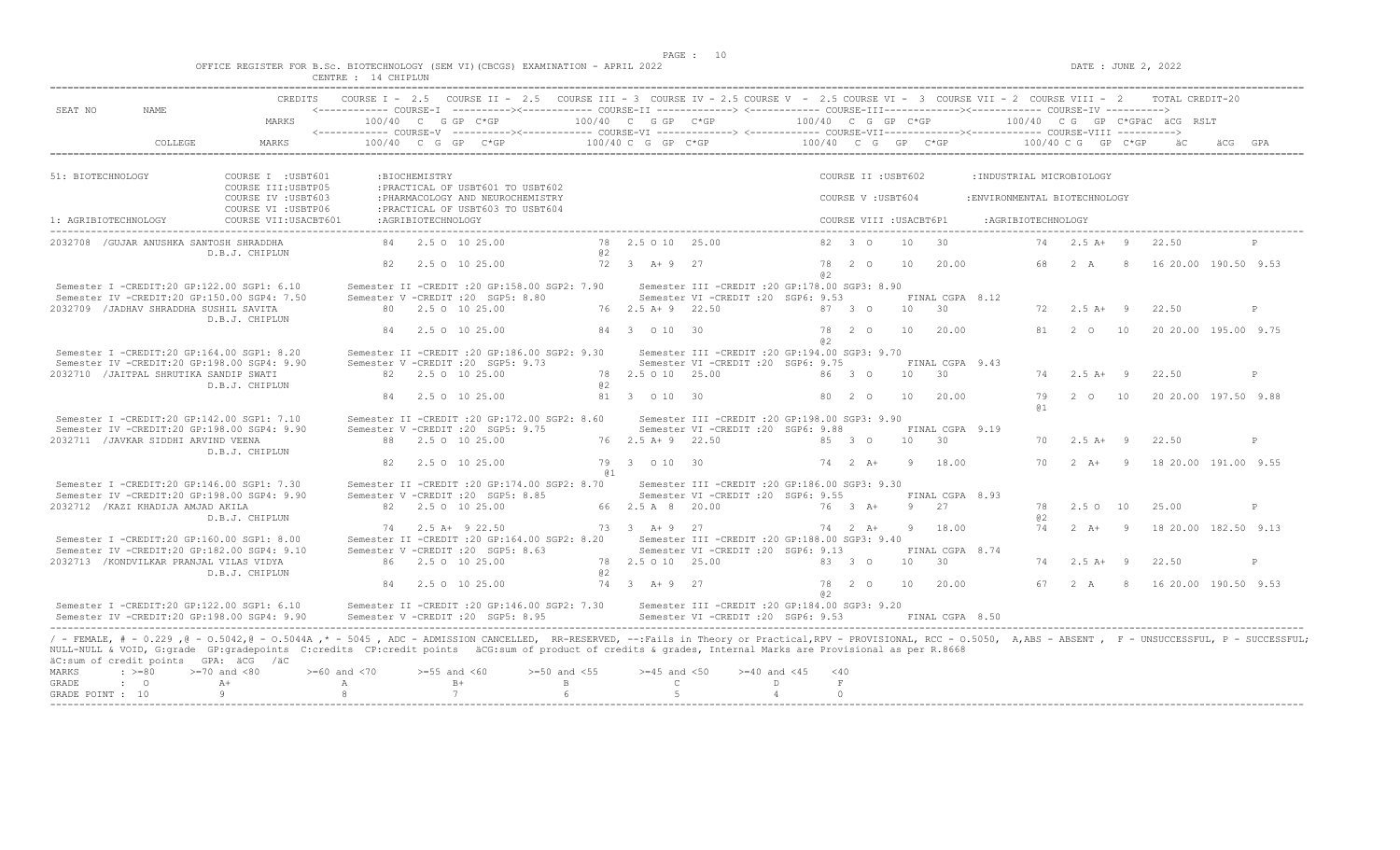$DATE: JUNE 2, 2022$ 

|  |  |  |               |  | OFFICE REGISTER FOR B.Sc. BIOTECHNOLOGY (SEM VI)(CBCGS) EXAMINATION - APRIL 2022 |  |  |
|--|--|--|---------------|--|----------------------------------------------------------------------------------|--|--|
|  |  |  | 1 A CITTETINI |  |                                                                                  |  |  |

|                                         |                                                                                                                                                                                                                                                                                                                                                                                                                                                                                                                                                                                                                                                                                                                                                                                                                                                                                                                                                                                                                                                |                             | CREDITS COURSE I - 2.5 COURSE II - 2.5 COURSE III - 3 COURSE IV - 2.5 COURSE V - 2.5 COURSE VII - 3 COURSE VII - 2 COURSE VIII - 2 TOTAL CREDIT-20 |                                                                                                                                                                                                                                                                                                                                                                                                                                                                                                                                                                                                                                                                          |                                                                                                                                                                                                                                                                                                      |                                                                                                                                                                                                                                                               |        |                                                                                                                                                                                                                                                                                                                          |                                                                                                                                                                                                                                                                                                                                              |                                                                                                                                                                   |                                                                                                                                                                                            |                     |                                                                   |                                                                                                                                                                                         |                                                                                                                                                                                                                                                                                                                 |                                                                                                                                                                                                                               |
|-----------------------------------------|------------------------------------------------------------------------------------------------------------------------------------------------------------------------------------------------------------------------------------------------------------------------------------------------------------------------------------------------------------------------------------------------------------------------------------------------------------------------------------------------------------------------------------------------------------------------------------------------------------------------------------------------------------------------------------------------------------------------------------------------------------------------------------------------------------------------------------------------------------------------------------------------------------------------------------------------------------------------------------------------------------------------------------------------|-----------------------------|----------------------------------------------------------------------------------------------------------------------------------------------------|--------------------------------------------------------------------------------------------------------------------------------------------------------------------------------------------------------------------------------------------------------------------------------------------------------------------------------------------------------------------------------------------------------------------------------------------------------------------------------------------------------------------------------------------------------------------------------------------------------------------------------------------------------------------------|------------------------------------------------------------------------------------------------------------------------------------------------------------------------------------------------------------------------------------------------------------------------------------------------------|---------------------------------------------------------------------------------------------------------------------------------------------------------------------------------------------------------------------------------------------------------------|--------|--------------------------------------------------------------------------------------------------------------------------------------------------------------------------------------------------------------------------------------------------------------------------------------------------------------------------|----------------------------------------------------------------------------------------------------------------------------------------------------------------------------------------------------------------------------------------------------------------------------------------------------------------------------------------------|-------------------------------------------------------------------------------------------------------------------------------------------------------------------|--------------------------------------------------------------------------------------------------------------------------------------------------------------------------------------------|---------------------|-------------------------------------------------------------------|-----------------------------------------------------------------------------------------------------------------------------------------------------------------------------------------|-----------------------------------------------------------------------------------------------------------------------------------------------------------------------------------------------------------------------------------------------------------------------------------------------------------------|-------------------------------------------------------------------------------------------------------------------------------------------------------------------------------------------------------------------------------|
| MARKS                                   |                                                                                                                                                                                                                                                                                                                                                                                                                                                                                                                                                                                                                                                                                                                                                                                                                                                                                                                                                                                                                                                |                             |                                                                                                                                                    |                                                                                                                                                                                                                                                                                                                                                                                                                                                                                                                                                                                                                                                                          |                                                                                                                                                                                                                                                                                                      |                                                                                                                                                                                                                                                               |        |                                                                                                                                                                                                                                                                                                                          |                                                                                                                                                                                                                                                                                                                                              |                                                                                                                                                                   |                                                                                                                                                                                            |                     |                                                                   |                                                                                                                                                                                         |                                                                                                                                                                                                                                                                                                                 |                                                                                                                                                                                                                               |
| MARKS                                   |                                                                                                                                                                                                                                                                                                                                                                                                                                                                                                                                                                                                                                                                                                                                                                                                                                                                                                                                                                                                                                                |                             |                                                                                                                                                    |                                                                                                                                                                                                                                                                                                                                                                                                                                                                                                                                                                                                                                                                          |                                                                                                                                                                                                                                                                                                      |                                                                                                                                                                                                                                                               |        |                                                                                                                                                                                                                                                                                                                          |                                                                                                                                                                                                                                                                                                                                              |                                                                                                                                                                   |                                                                                                                                                                                            |                     |                                                                   |                                                                                                                                                                                         |                                                                                                                                                                                                                                                                                                                 |                                                                                                                                                                                                                               |
|                                         |                                                                                                                                                                                                                                                                                                                                                                                                                                                                                                                                                                                                                                                                                                                                                                                                                                                                                                                                                                                                                                                |                             |                                                                                                                                                    |                                                                                                                                                                                                                                                                                                                                                                                                                                                                                                                                                                                                                                                                          |                                                                                                                                                                                                                                                                                                      |                                                                                                                                                                                                                                                               |        |                                                                                                                                                                                                                                                                                                                          |                                                                                                                                                                                                                                                                                                                                              |                                                                                                                                                                   |                                                                                                                                                                                            |                     |                                                                   |                                                                                                                                                                                         |                                                                                                                                                                                                                                                                                                                 |                                                                                                                                                                                                                               |
|                                         |                                                                                                                                                                                                                                                                                                                                                                                                                                                                                                                                                                                                                                                                                                                                                                                                                                                                                                                                                                                                                                                |                             |                                                                                                                                                    |                                                                                                                                                                                                                                                                                                                                                                                                                                                                                                                                                                                                                                                                          |                                                                                                                                                                                                                                                                                                      |                                                                                                                                                                                                                                                               |        |                                                                                                                                                                                                                                                                                                                          |                                                                                                                                                                                                                                                                                                                                              |                                                                                                                                                                   |                                                                                                                                                                                            |                     |                                                                   |                                                                                                                                                                                         |                                                                                                                                                                                                                                                                                                                 |                                                                                                                                                                                                                               |
|                                         |                                                                                                                                                                                                                                                                                                                                                                                                                                                                                                                                                                                                                                                                                                                                                                                                                                                                                                                                                                                                                                                |                             |                                                                                                                                                    |                                                                                                                                                                                                                                                                                                                                                                                                                                                                                                                                                                                                                                                                          |                                                                                                                                                                                                                                                                                                      |                                                                                                                                                                                                                                                               |        |                                                                                                                                                                                                                                                                                                                          |                                                                                                                                                                                                                                                                                                                                              |                                                                                                                                                                   |                                                                                                                                                                                            |                     |                                                                   |                                                                                                                                                                                         |                                                                                                                                                                                                                                                                                                                 |                                                                                                                                                                                                                               |
|                                         |                                                                                                                                                                                                                                                                                                                                                                                                                                                                                                                                                                                                                                                                                                                                                                                                                                                                                                                                                                                                                                                |                             |                                                                                                                                                    |                                                                                                                                                                                                                                                                                                                                                                                                                                                                                                                                                                                                                                                                          |                                                                                                                                                                                                                                                                                                      |                                                                                                                                                                                                                                                               |        |                                                                                                                                                                                                                                                                                                                          |                                                                                                                                                                                                                                                                                                                                              |                                                                                                                                                                   |                                                                                                                                                                                            |                     |                                                                   |                                                                                                                                                                                         |                                                                                                                                                                                                                                                                                                                 |                                                                                                                                                                                                                               |
|                                         |                                                                                                                                                                                                                                                                                                                                                                                                                                                                                                                                                                                                                                                                                                                                                                                                                                                                                                                                                                                                                                                |                             |                                                                                                                                                    |                                                                                                                                                                                                                                                                                                                                                                                                                                                                                                                                                                                                                                                                          |                                                                                                                                                                                                                                                                                                      |                                                                                                                                                                                                                                                               |        | 10                                                                                                                                                                                                                                                                                                                       | 30                                                                                                                                                                                                                                                                                                                                           |                                                                                                                                                                   |                                                                                                                                                                                            |                     |                                                                   | 22.50                                                                                                                                                                                   |                                                                                                                                                                                                                                                                                                                 |                                                                                                                                                                                                                               |
|                                         |                                                                                                                                                                                                                                                                                                                                                                                                                                                                                                                                                                                                                                                                                                                                                                                                                                                                                                                                                                                                                                                |                             |                                                                                                                                                    |                                                                                                                                                                                                                                                                                                                                                                                                                                                                                                                                                                                                                                                                          |                                                                                                                                                                                                                                                                                                      | a2                                                                                                                                                                                                                                                            |        |                                                                                                                                                                                                                                                                                                                          |                                                                                                                                                                                                                                                                                                                                              |                                                                                                                                                                   |                                                                                                                                                                                            |                     |                                                                   |                                                                                                                                                                                         |                                                                                                                                                                                                                                                                                                                 |                                                                                                                                                                                                                               |
|                                         |                                                                                                                                                                                                                                                                                                                                                                                                                                                                                                                                                                                                                                                                                                                                                                                                                                                                                                                                                                                                                                                |                             |                                                                                                                                                    |                                                                                                                                                                                                                                                                                                                                                                                                                                                                                                                                                                                                                                                                          |                                                                                                                                                                                                                                                                                                      |                                                                                                                                                                                                                                                               |        |                                                                                                                                                                                                                                                                                                                          |                                                                                                                                                                                                                                                                                                                                              |                                                                                                                                                                   |                                                                                                                                                                                            |                     |                                                                   |                                                                                                                                                                                         |                                                                                                                                                                                                                                                                                                                 |                                                                                                                                                                                                                               |
|                                         |                                                                                                                                                                                                                                                                                                                                                                                                                                                                                                                                                                                                                                                                                                                                                                                                                                                                                                                                                                                                                                                |                             |                                                                                                                                                    |                                                                                                                                                                                                                                                                                                                                                                                                                                                                                                                                                                                                                                                                          |                                                                                                                                                                                                                                                                                                      |                                                                                                                                                                                                                                                               |        |                                                                                                                                                                                                                                                                                                                          |                                                                                                                                                                                                                                                                                                                                              |                                                                                                                                                                   |                                                                                                                                                                                            |                     |                                                                   | 20.00                                                                                                                                                                                   |                                                                                                                                                                                                                                                                                                                 | P                                                                                                                                                                                                                             |
|                                         |                                                                                                                                                                                                                                                                                                                                                                                                                                                                                                                                                                                                                                                                                                                                                                                                                                                                                                                                                                                                                                                |                             |                                                                                                                                                    |                                                                                                                                                                                                                                                                                                                                                                                                                                                                                                                                                                                                                                                                          |                                                                                                                                                                                                                                                                                                      |                                                                                                                                                                                                                                                               |        |                                                                                                                                                                                                                                                                                                                          |                                                                                                                                                                                                                                                                                                                                              |                                                                                                                                                                   | 65                                                                                                                                                                                         |                     | - 8                                                               |                                                                                                                                                                                         |                                                                                                                                                                                                                                                                                                                 |                                                                                                                                                                                                                               |
|                                         |                                                                                                                                                                                                                                                                                                                                                                                                                                                                                                                                                                                                                                                                                                                                                                                                                                                                                                                                                                                                                                                |                             |                                                                                                                                                    |                                                                                                                                                                                                                                                                                                                                                                                                                                                                                                                                                                                                                                                                          |                                                                                                                                                                                                                                                                                                      |                                                                                                                                                                                                                                                               |        |                                                                                                                                                                                                                                                                                                                          |                                                                                                                                                                                                                                                                                                                                              |                                                                                                                                                                   |                                                                                                                                                                                            |                     |                                                                   |                                                                                                                                                                                         |                                                                                                                                                                                                                                                                                                                 | P                                                                                                                                                                                                                             |
|                                         |                                                                                                                                                                                                                                                                                                                                                                                                                                                                                                                                                                                                                                                                                                                                                                                                                                                                                                                                                                                                                                                |                             |                                                                                                                                                    |                                                                                                                                                                                                                                                                                                                                                                                                                                                                                                                                                                                                                                                                          |                                                                                                                                                                                                                                                                                                      | a2                                                                                                                                                                                                                                                            |        |                                                                                                                                                                                                                                                                                                                          |                                                                                                                                                                                                                                                                                                                                              |                                                                                                                                                                   |                                                                                                                                                                                            |                     |                                                                   |                                                                                                                                                                                         |                                                                                                                                                                                                                                                                                                                 |                                                                                                                                                                                                                               |
|                                         |                                                                                                                                                                                                                                                                                                                                                                                                                                                                                                                                                                                                                                                                                                                                                                                                                                                                                                                                                                                                                                                |                             |                                                                                                                                                    |                                                                                                                                                                                                                                                                                                                                                                                                                                                                                                                                                                                                                                                                          |                                                                                                                                                                                                                                                                                                      |                                                                                                                                                                                                                                                               |        |                                                                                                                                                                                                                                                                                                                          |                                                                                                                                                                                                                                                                                                                                              |                                                                                                                                                                   |                                                                                                                                                                                            |                     |                                                                   |                                                                                                                                                                                         |                                                                                                                                                                                                                                                                                                                 |                                                                                                                                                                                                                               |
|                                         |                                                                                                                                                                                                                                                                                                                                                                                                                                                                                                                                                                                                                                                                                                                                                                                                                                                                                                                                                                                                                                                |                             |                                                                                                                                                    |                                                                                                                                                                                                                                                                                                                                                                                                                                                                                                                                                                                                                                                                          |                                                                                                                                                                                                                                                                                                      |                                                                                                                                                                                                                                                               |        |                                                                                                                                                                                                                                                                                                                          |                                                                                                                                                                                                                                                                                                                                              |                                                                                                                                                                   |                                                                                                                                                                                            |                     |                                                                   | 22.50                                                                                                                                                                                   |                                                                                                                                                                                                                                                                                                                 | P                                                                                                                                                                                                                             |
|                                         | 78                                                                                                                                                                                                                                                                                                                                                                                                                                                                                                                                                                                                                                                                                                                                                                                                                                                                                                                                                                                                                                             |                             |                                                                                                                                                    |                                                                                                                                                                                                                                                                                                                                                                                                                                                                                                                                                                                                                                                                          |                                                                                                                                                                                                                                                                                                      |                                                                                                                                                                                                                                                               |        |                                                                                                                                                                                                                                                                                                                          |                                                                                                                                                                                                                                                                                                                                              |                                                                                                                                                                   |                                                                                                                                                                                            |                     |                                                                   |                                                                                                                                                                                         |                                                                                                                                                                                                                                                                                                                 |                                                                                                                                                                                                                               |
|                                         |                                                                                                                                                                                                                                                                                                                                                                                                                                                                                                                                                                                                                                                                                                                                                                                                                                                                                                                                                                                                                                                |                             |                                                                                                                                                    |                                                                                                                                                                                                                                                                                                                                                                                                                                                                                                                                                                                                                                                                          |                                                                                                                                                                                                                                                                                                      |                                                                                                                                                                                                                                                               |        |                                                                                                                                                                                                                                                                                                                          |                                                                                                                                                                                                                                                                                                                                              |                                                                                                                                                                   |                                                                                                                                                                                            |                     |                                                                   |                                                                                                                                                                                         |                                                                                                                                                                                                                                                                                                                 |                                                                                                                                                                                                                               |
|                                         |                                                                                                                                                                                                                                                                                                                                                                                                                                                                                                                                                                                                                                                                                                                                                                                                                                                                                                                                                                                                                                                |                             |                                                                                                                                                    |                                                                                                                                                                                                                                                                                                                                                                                                                                                                                                                                                                                                                                                                          |                                                                                                                                                                                                                                                                                                      |                                                                                                                                                                                                                                                               |        |                                                                                                                                                                                                                                                                                                                          |                                                                                                                                                                                                                                                                                                                                              |                                                                                                                                                                   |                                                                                                                                                                                            |                     |                                                                   | 22.50                                                                                                                                                                                   |                                                                                                                                                                                                                                                                                                                 | P                                                                                                                                                                                                                             |
|                                         |                                                                                                                                                                                                                                                                                                                                                                                                                                                                                                                                                                                                                                                                                                                                                                                                                                                                                                                                                                                                                                                |                             |                                                                                                                                                    |                                                                                                                                                                                                                                                                                                                                                                                                                                                                                                                                                                                                                                                                          |                                                                                                                                                                                                                                                                                                      |                                                                                                                                                                                                                                                               |        |                                                                                                                                                                                                                                                                                                                          |                                                                                                                                                                                                                                                                                                                                              |                                                                                                                                                                   |                                                                                                                                                                                            |                     | - 8                                                               |                                                                                                                                                                                         |                                                                                                                                                                                                                                                                                                                 |                                                                                                                                                                                                                               |
|                                         |                                                                                                                                                                                                                                                                                                                                                                                                                                                                                                                                                                                                                                                                                                                                                                                                                                                                                                                                                                                                                                                |                             |                                                                                                                                                    |                                                                                                                                                                                                                                                                                                                                                                                                                                                                                                                                                                                                                                                                          |                                                                                                                                                                                                                                                                                                      |                                                                                                                                                                                                                                                               |        |                                                                                                                                                                                                                                                                                                                          |                                                                                                                                                                                                                                                                                                                                              |                                                                                                                                                                   |                                                                                                                                                                                            |                     |                                                                   |                                                                                                                                                                                         |                                                                                                                                                                                                                                                                                                                 | P                                                                                                                                                                                                                             |
|                                         |                                                                                                                                                                                                                                                                                                                                                                                                                                                                                                                                                                                                                                                                                                                                                                                                                                                                                                                                                                                                                                                |                             |                                                                                                                                                    |                                                                                                                                                                                                                                                                                                                                                                                                                                                                                                                                                                                                                                                                          |                                                                                                                                                                                                                                                                                                      |                                                                                                                                                                                                                                                               |        |                                                                                                                                                                                                                                                                                                                          |                                                                                                                                                                                                                                                                                                                                              |                                                                                                                                                                   |                                                                                                                                                                                            |                     |                                                                   |                                                                                                                                                                                         |                                                                                                                                                                                                                                                                                                                 |                                                                                                                                                                                                                               |
|                                         |                                                                                                                                                                                                                                                                                                                                                                                                                                                                                                                                                                                                                                                                                                                                                                                                                                                                                                                                                                                                                                                |                             |                                                                                                                                                    |                                                                                                                                                                                                                                                                                                                                                                                                                                                                                                                                                                                                                                                                          |                                                                                                                                                                                                                                                                                                      |                                                                                                                                                                                                                                                               |        |                                                                                                                                                                                                                                                                                                                          |                                                                                                                                                                                                                                                                                                                                              |                                                                                                                                                                   |                                                                                                                                                                                            |                     |                                                                   |                                                                                                                                                                                         |                                                                                                                                                                                                                                                                                                                 |                                                                                                                                                                                                                               |
| 2032720 /SHINDE JANHAVI PARSHURAM TANVI |                                                                                                                                                                                                                                                                                                                                                                                                                                                                                                                                                                                                                                                                                                                                                                                                                                                                                                                                                                                                                                                |                             | 88 2.5 0 10 25.00                                                                                                                                  |                                                                                                                                                                                                                                                                                                                                                                                                                                                                                                                                                                                                                                                                          | 64 2.5 A 8 20.00                                                                                                                                                                                                                                                                                     |                                                                                                                                                                                                                                                               | 80 3 0 |                                                                                                                                                                                                                                                                                                                          | 10 30                                                                                                                                                                                                                                                                                                                                        |                                                                                                                                                                   |                                                                                                                                                                                            | $70 \t 2.5 \t A+ 9$ |                                                                   | 22.50                                                                                                                                                                                   |                                                                                                                                                                                                                                                                                                                 | P RLE                                                                                                                                                                                                                         |
| D.B.J. CHIPLUN                          |                                                                                                                                                                                                                                                                                                                                                                                                                                                                                                                                                                                                                                                                                                                                                                                                                                                                                                                                                                                                                                                |                             | 72 2.5 A + 9 22.50                                                                                                                                 |                                                                                                                                                                                                                                                                                                                                                                                                                                                                                                                                                                                                                                                                          | 82 3 0 10 30                                                                                                                                                                                                                                                                                         |                                                                                                                                                                                                                                                               |        |                                                                                                                                                                                                                                                                                                                          | 74  2  A+  9  18.00                                                                                                                                                                                                                                                                                                                          |                                                                                                                                                                   | 79<br><b>a</b> 1                                                                                                                                                                           |                     |                                                                   | 2 0 10 20 20 00 188 00 9 40                                                                                                                                                             |                                                                                                                                                                                                                                                                                                                 |                                                                                                                                                                                                                               |
|                                         |                                                                                                                                                                                                                                                                                                                                                                                                                                                                                                                                                                                                                                                                                                                                                                                                                                                                                                                                                                                                                                                |                             |                                                                                                                                                    |                                                                                                                                                                                                                                                                                                                                                                                                                                                                                                                                                                                                                                                                          |                                                                                                                                                                                                                                                                                                      |                                                                                                                                                                                                                                                               |        |                                                                                                                                                                                                                                                                                                                          |                                                                                                                                                                                                                                                                                                                                              |                                                                                                                                                                   |                                                                                                                                                                                            |                     |                                                                   |                                                                                                                                                                                         |                                                                                                                                                                                                                                                                                                                 |                                                                                                                                                                                                                               |
|                                         | COURSE I : USBT601<br>COURSE III: USBTP05<br>COURSE IV : USBT603<br>COURSE VI : USBTP06<br>2032714 / KUDALKAR SIDDHI CHETAN MADHAVI<br>D.B.J. CHIPLUN<br>Semester I -CREDIT:20 GP:124.00 SGP1: 6.20<br>Semester IV -CREDIT:20 GP:190.00 SGP4: 9.50<br>2032715 / KURAWALE SAFA ABDALLA AKHTARI<br>D.B.J. CHIPLUN<br>Semester I -CREDIT:20 GP:144.00 SGP1: 7.20<br>Semester IV -CREDIT:20 GP:164.00 SGP4: 8.20<br>2032716 / MUKADAM WAFA IMTIYAZ SHAGUFTA<br>D.B.J. CHIPLUN<br>Semester I -CREDIT:20 GP:128.00 SGP1: 6.40<br>Semester IV -CREDIT:20 GP:162.00 SGP4: 8.10<br>2032717 / MULLA JUVERIYA ZAHIRALI SURAYYA<br>D.B.J. CHIPLUN<br>Semester I -CREDIT:20 GP:136.00 SGP1: 6.80<br>Semester IV -CREDIT:20 GP:178.00 SGP4: 8.90<br>2032718 /NIRMAL GAURI RAMESH RADHA<br>D.B.J. CHIPLUN<br>Semester I -CREDIT:20 GP:122.00 SGP1: 6.10<br>Semester IV -CREDIT:20 GP:178.00 SGP4: 8.90<br>2032719 SHINDE AMEY DIGAMBAR PRANITA<br>D.B.J. CHIPLUN<br>Semester I -CREDIT:20 GP:132.00 SGP1: 6.60<br>Semester IV -CREDIT:20 GP:190.00 SGP4: 9.50 | COURSE VII: USACBT601<br>a2 |                                                                                                                                                    | $100/40$ C G GP C*GP<br>:BIOCHEMISTRY<br>: PRACTICAL OF USBT601 TO USBT602<br>: PHARMACOLOGY AND NEUROCHEMISTRY<br>:PRACTICAL OF USBT603 TO USBT604<br>:AGRIBIOTECHNOLOGY<br>84 2.5 0 10 25.00<br>84 2.5 0 10 25.00<br>Semester V -CREDIT : 20 SGP5: 9.08<br>88 2.5 0 10 25.00<br>76 2.5 A+ 9 22.50<br>Semester V -CREDIT : 20 SGP5: 8.38<br>76 2.5 A+ 9 22.50<br>60 2.5 A 8 20.00<br>Semester V -CREDIT : 20 SGP5: 7.55<br>82  2.5  0  10  25.00<br>2.5 0 10 25.00<br>Semester V -CREDIT : 20 SGP5: 8.68<br>74 2.5 A+ 9 22.50<br>68 2.5 A 8 20.00<br>Semester V -CREDIT : 20 SGP5: 7.73<br>86 2.5 0 10 25.00<br>76 2.5 A+ 9 22.50<br>Semester V -CREDIT : 20 SGP5: 8.50 | Semester II -CREDIT : 20 GP: 146.00 SGP2: 7.30<br>Semester II -CREDIT : 20 GP: 128.00 SGP2: 6.40<br>Semester II -CREDIT : 20 GP:130.00 SGP2: 6.50<br>Semester II -CREDIT : 20 GP:150.00 SGP2: 7.50<br>Semester II -CREDIT : 20 GP:152.00 SGP2: 7.60<br>Semester II -CREDIT : 20 GP:150.00 SGP2: 7.50 | 100/40 C G GP C*GP<br>$76$ $2.5$ $A+9$ $22.50$<br>74 3 A + 9 27<br>72 2.5 A + 9 22.50<br>69 3 A 8 24<br>72 2.5 A+ 9 22.50<br>69 3 A 8 24<br>74 2.5 A + 9 22.50<br>70 3 A + 9 27<br>60 2.5 A 8 20.00<br>71 3 A + 9 27<br>82  2.5  0  10  25.00<br>76 3 A+ 9 27 | 01     | 81 3 0<br>78 2 0<br>Semester VI -CREDIT :20 SGP6: 9.50<br>81 3 0<br>Semester VI - CREDIT : 20 SGP6: 8.90<br>78 3 0<br>Semester VI -CREDIT : 20 SGP6: 8.78<br>81 3 0<br>Semester VI - CREDIT : 20 SGP6: 9.40<br>79 3 0<br>64 2 A<br>Semester VI -CREDIT : 20 SGP6: 8.70<br>82 3 0<br>Semester VI - CREDIT : 20 SGP6: 9.53 | Semester III - CREDIT : 20 GP: 186.00 SGP3: 9.30<br>Semester III -CREDIT :20 GP:180.00 SGP3: 9.00<br>70 2 A+<br>Semester III -CREDIT :20 GP:168.00 SGP3: 8.40<br>74 2 A+<br>Semester III - CREDIT : 20 GP: 178.00 SGP3: 8.90<br>Semester III -CREDIT :20 GP:194.00 SGP3: 9.70<br>72 2 A+<br>Semester III - CREDIT : 20 GP: 180.00 SGP3: 9.00 | 100/40 C G GP C*GP<br>COURSE II : USBT602<br>COURSE V: USBT604<br>COURSE VIII : USACBT6P1<br>10<br>10 30<br>10 30<br>$10 \t 30$<br>10 30<br>$\overline{30}$<br>10 | 20.00<br>FINAL CGPA 8.48<br>70  2  A+  9  18.00<br>FINAL CGPA 8.01<br>9 18.00<br>FINAL CGPA 7.62<br>9 18.00<br>FINAL CGPA 8.36<br>8 16.00<br>FINAL CGPA 8.12<br>9 18.00<br>FINAL CGPA 8.44 | 63<br>84<br>71      | : AGRIBIOTECHNOLOGY<br>2 A<br>2 A<br>64 2 A<br>$2 \overline{A}$ + | : INDUSTRIAL MICROBIOLOGY<br>: ENVIRONMENTAL BIOTECHNOLOGY<br>74 2.5 A+ 9<br>68 2.5 A 8<br>$76$ $2.5$ $\text{A}+$ 9<br>- 8<br>$76$ $2.5$ $\text{A}+$ 9<br>74 2.5 A+ 9<br>2.50 10<br>- 9 | <------------ COURSE-T ----------><------------ COURSE-TT -------------> <------------ COURSE-TTT------------><------------ COURSE-TV ----------><br><------------ COURSE-V -----------><----------- COURSE-VI --------------> <------------ COURSE-VIII------------> COURSE-VIII ----------><br>22.50<br>25.00 | 100/40 CG GP C*GPäC äCG RSLT<br>äCG GPA<br>70  2  A +  9  18  20.00  190.00  9.50<br>16 20.00 178.00 8.90<br>16 20.00 175.50 8.78<br>71  2  A +  9  18  20  00  188  00  9.40<br>16 20.00 174.00 8.70<br>18 20.00 190.50 9.53 |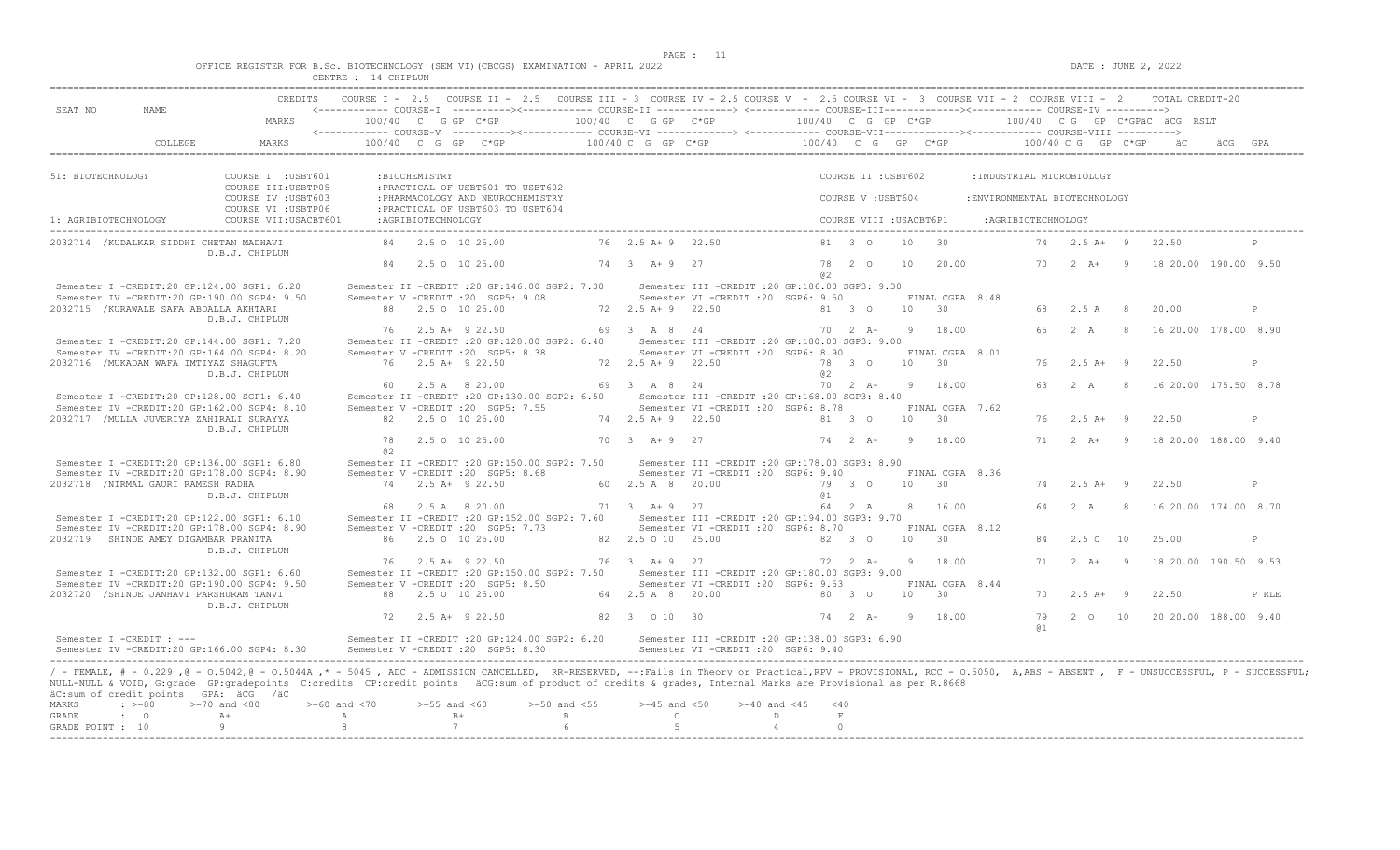$DATA: JUNE 2, 2022$ 

|  |  |  |  |  | OFFICE REGISTER FOR B.Sc. BIOTECHNOLOGY (SEM VI)(CBCGS) EXAMINATION - APRIL 2022 |  |  |
|--|--|--|--|--|----------------------------------------------------------------------------------|--|--|
|  |  |  |  |  |                                                                                  |  |  |

|                                           |                                                                  |                                                                                                                                                                                                                                                                                                                                                                                                                       | CENTRE : 14 CHIPLUN           |                    |                                                                                                                                                   |                                      |                                                    |                                                                                           |                                                       |                                           |                  |                             |                                                            |                                    |     |                                     |                            |
|-------------------------------------------|------------------------------------------------------------------|-----------------------------------------------------------------------------------------------------------------------------------------------------------------------------------------------------------------------------------------------------------------------------------------------------------------------------------------------------------------------------------------------------------------------|-------------------------------|--------------------|---------------------------------------------------------------------------------------------------------------------------------------------------|--------------------------------------|----------------------------------------------------|-------------------------------------------------------------------------------------------|-------------------------------------------------------|-------------------------------------------|------------------|-----------------------------|------------------------------------------------------------|------------------------------------|-----|-------------------------------------|----------------------------|
| SEAT NO                                   | NAME                                                             | CREDITS<br>MARKS                                                                                                                                                                                                                                                                                                                                                                                                      |                               |                    | COURSE I - 2.5 COURSE II - 2.5 COURSE III - 3 COURSE IV - 2.5 COURSE V - 2.5 COURSE VI - 3 COURSE VII - 2 COURSE VIII - 2<br>$100/40$ C G GP C*GP |                                      | 100/40 C G GP C*GP                                 |                                                                                           | 100/40 C G GP C*GP                                    |                                           |                  |                             | 100/40 CG GP C*GPäC äCG RSLT                               |                                    |     | TOTAL CREDIT-20                     |                            |
|                                           | COLLEGE                                                          | MARKS                                                                                                                                                                                                                                                                                                                                                                                                                 |                               |                    | $100/40$ C G GP C*GP                                                                                                                              |                                      | $100/40$ C G GP $C*GP$                             |                                                                                           | 100/40 C G GP C*GP                                    |                                           |                  |                             | 100/40 C G GP C*GP                                         |                                    |     |                                     |                            |
| 51: BIOTECHNOLOGY                         |                                                                  | COURSE I : USBT601<br>COURSE III: USBTP05<br>COURSE IV : USBT603<br>COURSE VI : USBTP06                                                                                                                                                                                                                                                                                                                               |                               | :BIOCHEMISTRY      | : PRACTICAL OF USBT601 TO USBT602<br>: PHARMACOLOGY AND NEUROCHEMISTRY<br>: PRACTICAL OF USBT603 TO USBT604                                       |                                      |                                                    |                                                                                           |                                                       | COURSE II : USBT602<br>COURSE V : USBT604 |                  |                             | : INDUSTRIAL MICROBIOLOGY<br>: ENVIRONMENTAL BIOTECHNOLOGY |                                    |     |                                     |                            |
| 1: AGRIBIOTECHNOLOGY                      |                                                                  | COURSE VII: USACBT601                                                                                                                                                                                                                                                                                                                                                                                                 |                               | :AGRIBIOTECHNOLOGY |                                                                                                                                                   |                                      |                                                    |                                                                                           |                                                       | COURSE VIII : USACBT6P1                   |                  |                             | : AGRIBIOTECHNOLOGY                                        |                                    |     |                                     |                            |
|                                           | 2032721 /SHINDE POOJA RAVINDRA MADHURI                           | D.B.J. CHIPLUN                                                                                                                                                                                                                                                                                                                                                                                                        |                               |                    | 86 2.5 0 10 25.00                                                                                                                                 |                                      | 86 2.5 0 10 25.00                                  |                                                                                           |                                                       | 91 3 0                                    | 10               | $\overline{30}$             | 84                                                         | 2.50 10                            |     | 25.00                               | P                          |
|                                           | 2032722 / SURVE MUSKAN FAZAL MUNIRA                              | Semester I -CREDIT:20 GP:154.00 SGP1: 7.70<br>Semester IV -CREDIT:20 GP:198.00 SGP4: 9.90                                                                                                                                                                                                                                                                                                                             |                               |                    | 90 2.5 0 10 25.00<br>Semester II -CREDIT : 20 GP: 184.00 SGP2: 9.20<br>Semester V -CREDIT : 20 SGP5: 9.85<br>76 2.5 A+ 9 22.50                    |                                      | 85 3 0 10 30<br>66 2.5 A 8 20.00                   | Semester III -CREDIT : 20 GP: 200.00 SGP3: 10.00<br>Semester VI -CREDIT :20 SGP6:10.00    |                                                       | 82 2 0<br>82 3 0                          | 10 30            | 10 20.00<br>FINAL CGPA 9.44 | 84                                                         | $2^{\circ}$<br>$72 \t 2.5 \t A+ 9$ | 10  | 20 20.00 200.00 10.00<br>22.50      | P                          |
|                                           |                                                                  | D.B.J. CHIPLUN<br>Semester I -CREDIT:20 GP:116.00 SGP1: 5.80                                                                                                                                                                                                                                                                                                                                                          |                               |                    | 62 2.5 A 8 20.00<br>Semester II -CREDIT : 20 GP: 128.00 SGP2: 6.40                                                                                |                                      | 76 3 A+ 9 27                                       | Semester III - CREDIT : 20 GP: 194.00 SGP3: 9.70                                          |                                                       | 68 2 A                                    |                  | 8 16.00                     | 72                                                         | $2 A + 9$                          |     | 18 20.00 176.00 8.80                |                            |
|                                           | 2032723 /TAMBE SAMRUDDHI DILKHUSH SAPANA                         | Semester IV -CREDIT:20 GP:190.00 SGP4: 9.50<br>D.B.J. CHIPLUN                                                                                                                                                                                                                                                                                                                                                         |                               |                    | Semester V -CREDIT : 20 SGP5: 8.85<br>84 2.5 0 10 25.00                                                                                           |                                      | 80 2.5 0 10 25.00                                  | Semester VI -CREDIT :20 SGP6: 8.80                                                        |                                                       | $75 \t 3 \t A+$                           | 9 27             | FINAL CGPA 8.18             | 74                                                         | $2.5 A+ 9$                         |     | 22.50                               | $\mathbb{P}$               |
|                                           |                                                                  | Semester I -CREDIT:20 GP:126.00 SGP1: 6.30<br>Semester IV -CREDIT:20 GP:182.00 SGP4: 9.10                                                                                                                                                                                                                                                                                                                             |                               |                    | 76 2.5 A+ 9 22.50<br>Semester II -CREDIT : 20 GP:136.00 SGP2: 6.80<br>Semester V -CREDIT : 20 SGP5: 8.40                                          |                                      | 74 3 A + 9 27                                      | Semester III -CREDIT :20 GP:166.00 SGP3: 8.30<br>Semester VI - CREDIT : 20 SGP6: 9.05     |                                                       | 66 2 A                                    |                  | 8 16.00<br>FINAL CGPA 7.99  | 67                                                         | 2 A                                | - 8 | 16 20.00 181.00 9.05                |                            |
|                                           | 2032724 /HIMANI VIJAY SARATE MEENA                               | VIVA - VIRAR                                                                                                                                                                                                                                                                                                                                                                                                          |                               |                    | 80 2.5 0 10 25.00<br>66 2.5 A 8 20.00                                                                                                             |                                      | 70 2.5 A + 9 22.50<br>90 3 0 10 30                 |                                                                                           |                                                       | 80 3 0<br>74 2 A+                         | 10 30<br>9 18.00 |                             | 72<br>81                                                   | $2.5 A+ 9$<br>$2\degree$ 0         | 10  | 22.50<br>20 20.00 188.00 9.40       | P                          |
|                                           | 2032725 / AMBAVALE BHAVANA VIJAY POOJA                           | Semester I -CREDIT:20 GP:168.00 SGP1: 8.40<br>Semester IV -CREDIT:20 GP:168.00 SGP4: 8.40<br>VIVA - VIRAR                                                                                                                                                                                                                                                                                                             |                               |                    | Semester II -CREDIT : 20 GP: 166.00 SGP2: 8.30<br>Semester V -CREDIT : 20 SGP5: 7.33<br>82 2.5 0 10 25.00                                         |                                      | 60 2.5 A 8 20.00                                   | Semester III - CREDIT : 20 GP: 172.00 SGP3: 8.60<br>Semester VI - CREDIT : 20 SGP6: 9.40  |                                                       | 90 3 0                                    | 10               | FINAL CGPA 8.41<br>30       | 74                                                         | $2.5 A+ 9$                         |     | 22.50                               | P #10                      |
|                                           |                                                                  | Semester I -CREDIT:20 GP:180.00 SGP1: 9.00<br>Semester IV -CREDIT:20 GP:184.00 SGP4: 9.20                                                                                                                                                                                                                                                                                                                             |                               |                    | 74 2.5 A+ 9 22.50<br>Semester II -CREDIT : 20 GP:190.00 SGP2: 9.50<br>Semester V -CREDIT : 20 SGP5: 7.98                                          |                                      | 86 3 0 10 30                                       | Semester III -CREDIT :20 GP:200.00 SGP3:10.00<br>Semester VI -CREDIT :20 SGP6: 9.50       |                                                       | $74 \t2 \tA+$                             |                  | 9 18.00<br>FINAL CGPA 9.20  | 80                                                         | $2\degree$ 0                       | 10  |                                     | 20 20.00 188.00 9.40# 0.10 |
|                                           |                                                                  | 2032726 /ANSARI MUSKAN FAYAZUDDIN SANJIDA<br>VIVA - VIRAR                                                                                                                                                                                                                                                                                                                                                             | 70                            |                    | 80 2.5 0 10 25.00<br>$2.5$ A+ 9 22.50                                                                                                             |                                      | 60 2.5 A 8 20.00<br>74 3 A + 9 27                  |                                                                                           |                                                       | $72 \t3 \tA+$<br>$70 \t2 \tA+$            | 9 27             | 9 18.00                     | 82                                                         | 2.50 10<br>70  2  A + 9            |     | 25.00<br>18 20.00 182.50 9.13# 0.10 | P #10                      |
|                                           | 2032727 / BAGWE AKANSHA RAMESH PALLAVI                           | Semester I -CREDIT:20 GP:138.00 SGP1: 6.90<br>Semester IV -CREDIT:20 GP:182.00 SGP4: 9.10<br>VIVA - VIRAR                                                                                                                                                                                                                                                                                                             |                               |                    | Semester II -CREDIT : 20 GP:152.00 SGP2: 7.60<br>Semester V -CREDIT :20 SGP5: 7.60<br>80 2.5 0 10 25.00                                           |                                      | 76 2.5 A + 9 22.50                                 | Semester III -CREDIT : 20 GP: 156.00 SGP3: 7.80<br>Semester VI -CREDIT : 20 SGP6: 9.23    |                                                       | 90 3 0                                    | 10 30            |                             | FINAL CGPA 8.04+00.10= 8.14                                | 74 2.5 A+ 9                        |     | 22.50                               | P #10                      |
|                                           |                                                                  | Semester I -CREDIT:20 GP:148.00 SGP1: 7.40<br>Semester IV -CREDIT:20 GP:192.00 SGP4: 9.60                                                                                                                                                                                                                                                                                                                             |                               |                    | 76 2.5 A+ 9 22.50<br>Semester II -CREDIT : 20 GP: 172.00 SGP2: 8.60<br>Semester V - CREDIT : 20 SGP5: 9.13                                        |                                      | 85 3 0 10 30                                       | Semester III - CREDIT : 20 GP: 200.00 SGP3: 10.00<br>Semester VI - CREDIT : 20 SGP6: 9.73 |                                                       | 90 2 0                                    |                  | 10 20.00<br>FINAL CGPA 9.08 |                                                            | 81 2 0 10                          |     | 20 20.00 192.50 9.63# 0.10          |                            |
| MARKS<br><b>GRADE</b><br>GRADE POINT : 10 | äC:sum of credit points GPA: äCG /äC<br>$\div$ >=80<br>$\cdot$ 0 | / - FEMALE, # - 0.229, @ - 0.5042, @ - 0.5044A, * - 5045, ADC - ADMISSION CANCELLED, RR-RESERVED, --: Fails in Theory or Practical, RPV - PROVISIONAL, RCC - 0.5050, A, ABS - ABSENT, F - UNSUCCESSFUL, P - SUCCESSFUL;<br>NULL-NULL & VOID, G:grade GP:gradepoints C:credits CP:credit points äCG:sum of product of credits & grades, Internal Marks are Provisional as per R.8668<br>$>=70$ and $<80$<br>$A +$<br>Q | $>= 60$ and $< 70$<br>A<br>-8 | $>=55$ and $<60$   | $B+$<br>7                                                                                                                                         | $>=50$ and $<55$<br>B<br>$6^{\circ}$ | $>=45$ and $<50$<br>$\mathbb{C}$<br>$\overline{5}$ | $>= 40$ and $< 45$                                                                        | < 40<br>$\mathbb{D}$<br>F<br>$\overline{a}$<br>$\cap$ |                                           |                  |                             |                                                            |                                    |     |                                     |                            |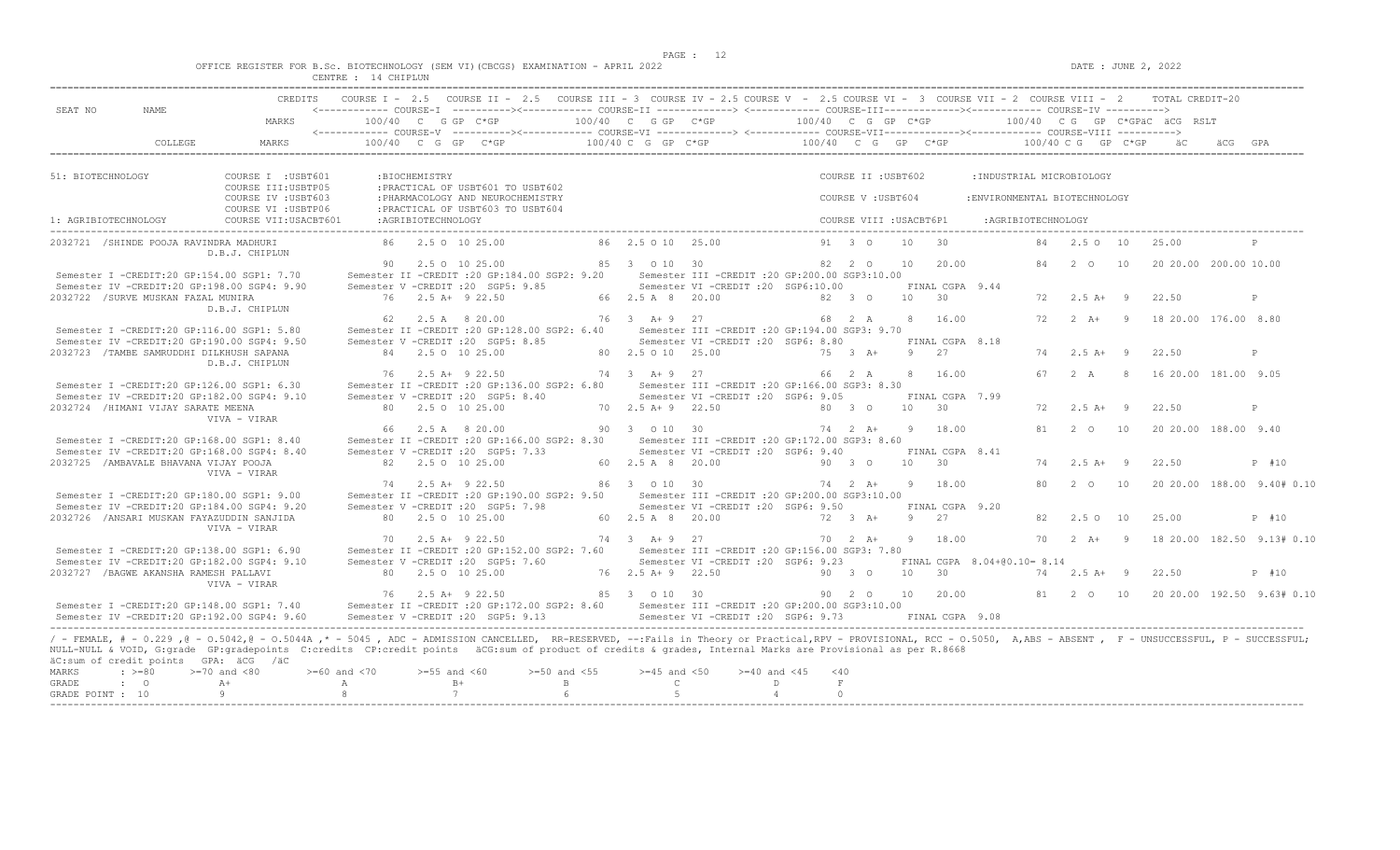$DATA: JUNE 2, 2022$ 

|  |  |  |                   |  | OFFICE REGISTER FOR B.SC. BIOTECHNOLOGY (SEM VI)(CBCGS) EXAMINATION - APRIL 2022 |  |  |
|--|--|--|-------------------|--|----------------------------------------------------------------------------------|--|--|
|  |  |  | CENTRE : 22 VASAI |  |                                                                                  |  |  |

| SEAT NO                   | NAME.                                   |                                                                                                                                                                                                                                                                     |                    |                     | CREDITS COURSE I - 2.5 COURSE II - 2.5 COURSE III - 3 COURSE IV - 2.5 COURSE V - 2.5 COURSE VI - 3 COURSE VII - 2 COURSE VIII - 2 TOTAL CREDIT-20<br><------------ COURSE-I ----------><----------- COURSE-II --------------> <------------ COURSE-III------------><-----------> COURSE-IV ---------->                                                                                                                                                                                   |                  |                    |                                                  |                     |                         |       |                               |                               |    |                   |            |                                                      |                            |
|---------------------------|-----------------------------------------|---------------------------------------------------------------------------------------------------------------------------------------------------------------------------------------------------------------------------------------------------------------------|--------------------|---------------------|------------------------------------------------------------------------------------------------------------------------------------------------------------------------------------------------------------------------------------------------------------------------------------------------------------------------------------------------------------------------------------------------------------------------------------------------------------------------------------------|------------------|--------------------|--------------------------------------------------|---------------------|-------------------------|-------|-------------------------------|-------------------------------|----|-------------------|------------|------------------------------------------------------|----------------------------|
|                           |                                         | MARKS                                                                                                                                                                                                                                                               |                    |                     | $100/40$ C G GP C*GP $100/40$ C G GP C*GP $100/40$ C G GP C*GP $ 100/40$ C G GP C*GP $ 100/40$ C G GP C*GP $ 100/40$ C G GP C*GP $ 100/40$ C G GP C*GP $ 100/40$ C G GP C*GP $ 100/40$ C G GP C*GP $-$                                                                                                                                                                                                                                                                                   |                  |                    |                                                  |                     |                         |       |                               |                               |    |                   |            |                                                      |                            |
|                           | COLLEGE                                 | MARKS                                                                                                                                                                                                                                                               |                    |                     | $100/40 \quad C \quad G \quad GP \qquad C \star GP \qquad 100/40 \quad C \quad G \quad GP \qquad 100/40 \quad C \quad G \quad GP \qquad 100/40 \quad C \quad G \quad P \quad C \star GP \qquad 100/40 \quad C \quad G \quad CP \quad C \star GP \quad 100/40 \quad C \quad F \quad C \star GP \quad 100/40 \quad C \quad F \quad C \star GP \quad 100/40 \quad C \quad F \quad C \star GP \quad 100/40 \quad C \quad F \quad C \star CP \quad 100/40 \quad C \quad F \quad 100/40 \quad$ |                  |                    |                                                  |                     |                         |       |                               |                               |    |                   |            |                                                      |                            |
| 51: BIOTECHNOLOGY         |                                         | COURSE I : USBT601<br>COURSE III: USBTP05                                                                                                                                                                                                                           |                    | :BIOCHEMISTRY       | : PRACTICAL OF USBT601 TO USBT602                                                                                                                                                                                                                                                                                                                                                                                                                                                        |                  |                    |                                                  |                     | COURSE II : USBT602     |       |                               | : INDUSTRIAL MICROBIOLOGY     |    |                   |            |                                                      |                            |
|                           |                                         | COURSE IV : USBT603<br>COURSE VI : USBTP06                                                                                                                                                                                                                          |                    |                     | : PHARMACOLOGY AND NEUROCHEMISTRY<br>: PRACTICAL OF USBT603 TO USBT604                                                                                                                                                                                                                                                                                                                                                                                                                   |                  |                    |                                                  |                     | COURSE V: USBT604       |       |                               | : ENVIRONMENTAL BIOTECHNOLOGY |    |                   |            |                                                      |                            |
| 1: AGRIBIOTECHNOLOGY      |                                         | COURSE VII: USACBT601                                                                                                                                                                                                                                               |                    | :AGRIBIOTECHNOLOGY  |                                                                                                                                                                                                                                                                                                                                                                                                                                                                                          |                  |                    |                                                  |                     | COURSE VIII : USACBT6P1 |       |                               | : AGRIBIOTECHNOLOGY           |    |                   |            |                                                      |                            |
| AJIDA                     |                                         | 2032728 /BARGEER TEHREEM MOHAMMED JAVID S<br>VIVA - VIRAR                                                                                                                                                                                                           |                    |                     | 80 2.5 0 10 25.00                                                                                                                                                                                                                                                                                                                                                                                                                                                                        |                  | 60 2.5 A 8 20.00   |                                                  |                     | 73 3 A+ 9 27            |       |                               |                               |    |                   |            | 84  2.5  0  10  25.00                                | P #10                      |
|                           |                                         | Semester I -CREDIT:20 GP:152.00 SGP1: 7.60                                                                                                                                                                                                                          |                    |                     | 70 2.5 A + 9 22.50<br>Semester II -CREDIT :20 GP:162.00 SGP2: 8.10 Semester III -CREDIT :20 GP:182.00 SGP3: 9.10                                                                                                                                                                                                                                                                                                                                                                         |                  |                    |                                                  |                     |                         |       |                               |                               |    |                   |            | 60  2  A  8  16  20.00  183.50  9.18#  0.10          |                            |
|                           |                                         | Semester IV -CREDIT:20 GP:182.00 SGP4: 9.10<br>2032729 / BARTWAL SALONI DIWANSINGH BARKHA<br>VIVA - VIRAR                                                                                                                                                           |                    | 82 2.5 0 10 25.00   | Semester V -CREDIT : 20 SGP5: 8.10                                                                                                                                                                                                                                                                                                                                                                                                                                                       |                  | 60 2.5 A 8 20.00   | Semester VI -CREDIT :20 SGP6: 9.28               |                     | 80 3 0                  |       | FINAL CGPA 8.55<br>$10 \t 30$ |                               |    | 62 2.5 A          | $_{\rm 8}$ | 20.00                                                | P                          |
|                           |                                         | Semester I -CREDIT:20 GP:136.00 SGP1: 6.80                                                                                                                                                                                                                          |                    | 74 2.5 A + 9 22.50  | Semester II -CREDIT : 20 GP: 148.00 SGP2: 7.40                                                                                                                                                                                                                                                                                                                                                                                                                                           |                  | 81 3 0 10 30       | Semester III - CREDIT : 20 GP: 192.00 SGP3: 9.60 |                     | 64  2  A  8  16.00      |       |                               |                               | 80 | 2 0               | 10         | 20 20.00 183.50 9.18                                 |                            |
| GWATT                     |                                         | Semester IV -CREDIT:20 GP:188.00 SGP4: 9.40<br>2032730 /BHANUSHALI ASHWINI CHANDULAL BHA<br>VIVA - VIRAR                                                                                                                                                            |                    |                     | Semester V -CREDIT : 20 SGP5: 8.15<br>70 2.5 A+ 9 22.50                                                                                                                                                                                                                                                                                                                                                                                                                                  |                  | 70 2.5 A + 9 22.50 | Semester VI - CREDIT : 20 SGP6: 9.18             |                     | 81 3 0                  | 10 30 | FINAL CGPA 8.42               |                               | 84 | 2.50 10           |            | 25.00                                                | P                          |
|                           |                                         | Semester I -CREDIT:20 GP:122.00 SGP1: 6.10                                                                                                                                                                                                                          |                    | 84 2.5 0 10 25.00   | Semester II -CREDIT : 20 GP: 148.00 SGP2: 7.40                                                                                                                                                                                                                                                                                                                                                                                                                                           |                  | 80 3 0 10 30       | Semester III -CREDIT :20 GP:192.00 SGP3: 9.60    |                     | 92 2 0                  |       | 10 20.00                      |                               |    | 81 2 0 10         |            | 20 20 00 195 00 9.75                                 |                            |
|                           | 2032731 /BHOIR DIXITA DEEPAK DIPALI     | Semester IV -CREDIT:20 GP:182.00 SGP4: 9.10                                                                                                                                                                                                                         |                    | 76 2.5 A+ 9 22.50   | Semester V -CREDIT : 20 SGP5: 7.90                                                                                                                                                                                                                                                                                                                                                                                                                                                       |                  | 54 2.5 B 6 15.00   | Semester VI -CREDIT : 20 SGP6: 9.75              | 80 3 0              |                         | 10 30 | FINAL CGPA 8.31               |                               |    | 54 2.5 B          | 6          | 15.00                                                | P                          |
|                           |                                         | VIVA - VIRAR<br>Semester I -CREDIT:20 GP:128.00 SGP1: 6.40                                                                                                                                                                                                          |                    | 62 2.5 A 8 20.00    | Semester II -CREDIT : 20 GP:148.00 SGP2: 7.40 Semester III -CREDIT : 20 GP:156.00 SGP3: 7.80                                                                                                                                                                                                                                                                                                                                                                                             |                  | 80 3 0 10 30       |                                                  |                     | 54 2 B                  |       | 6 12.00                       |                               |    |                   |            | 82 2 0 10 20 20 00 164 50 8 23                       |                            |
|                           | 2032732 /BHUVAD VIDYA ANIL ANITA        | Semester IV -CREDIT:20 GP:154.00 SGP4: 7.70                                                                                                                                                                                                                         |                    | 86 2.5 0 10 25.00   | Semester V -CREDIT : 20 SGP5: 6.25                                                                                                                                                                                                                                                                                                                                                                                                                                                       |                  | 60 2.5 A 8 20.00   | Semester VI -CREDIT : 20 SGP6: 8.23              | 80 3 0              |                         |       | FINAL CGPA 7.30<br>$10 \t 30$ |                               |    | $72 \t2.5 \tA+ 9$ |            | 22.50                                                | P #10                      |
|                           |                                         | VIVA - VIRAR<br>Semester I -CREDIT:20 GP:120.00 SGP1: 6.00                                                                                                                                                                                                          |                    | 68 2.5 A 8 20.00    | Semester II -CREDIT : 20 GP: 150.00 SGP2: 7.50                                                                                                                                                                                                                                                                                                                                                                                                                                           |                  | 84 3 0 10 30       | Semester III - CREDIT : 20 GP: 150.00 SGP3: 7.50 |                     | 76  2  A+  9  18.00     |       |                               |                               | 81 | $2\degree$ O      | 10         |                                                      | 20 20.00 185.50 9.28# 0.10 |
|                           | 2032733 /BOBALE SAYALI SANTOSH PRAJAKTA | Semester IV -CREDIT:20 GP:170.00 SGP4: 8.50                                                                                                                                                                                                                         |                    | 76 2.5 A+ 9 22.50   | Semester V -CREDIT : 20 SGP5: 7.53                                                                                                                                                                                                                                                                                                                                                                                                                                                       |                  | 46 2.5 C 5 12.50   | Semester VI - CREDIT : 20 SGP6: 9.38             |                     | 84 3 0                  | 10 30 | FINAL CGPA 7.74               |                               | 66 | 2.5 A             | 8          | 20.00                                                | P                          |
|                           |                                         | VIVA - VIRAR<br>Semester I -CREDIT:20 GP:128.00 SGP1: 6.40                                                                                                                                                                                                          |                    | $70$ 2.5 A+ 9 22.50 | Semester II -CREDIT : 20 GP: 140.00 SGP2: 7.00                                                                                                                                                                                                                                                                                                                                                                                                                                           |                  | 81 3 0 10 30       | Semester III -CREDIT :20 GP:180.00 SGP3: 9.00    |                     | 64 2 A                  |       | 8 16.00                       |                               |    | 81 2 0 10         |            | 20 20.00 173.50 8.68                                 |                            |
|                           |                                         | Semester IV -CREDIT:20 GP:172.00 SGP4: 8.60<br>2032734 / CHAKRABORTY ANISHA ANUP ANINDITA                                                                                                                                                                           |                    |                     | Semester V -CREDIT :20 SGP5: 6.50<br>66 2.5 A 8 20.00                                                                                                                                                                                                                                                                                                                                                                                                                                    |                  | 80 2.5 0 10 25.00  | Semester VI -CREDIT : 20 SGP6: 8.68              | 80 3 0              |                         | 10 30 | FINAL CGPA 7.70               |                               | 64 | $2.5 A$ 8         |            | 20.00                                                | P #10                      |
|                           |                                         | VIVA - VIRAR<br>Semester I -CREDIT:20 GP:118.00 SGP1: 5.90                                                                                                                                                                                                          |                    |                     | 82 2.5 0 10 25.00<br>Semester II -CREDIT :20 GP:140.00 SGP2: 7.00 Semester III -CREDIT :20 GP:180.00 SGP3: 9.00                                                                                                                                                                                                                                                                                                                                                                          |                  | 81 3 0 10 30       |                                                  |                     | 80  2  0  10  20.00     |       |                               |                               |    |                   |            | 80   2   0   10   20   20.00   190.00   9.50#   0.10 |                            |
|                           |                                         | Semester IV -CREDIT:20 GP:156.00 SGP4: 7.80<br>/ - FEMALE, # - 0.229, @ - 0.5042, @ - 0.5044A, * - 5045, ADC - ADMISSION CANCELLED, RR-RESERVED, --:Fails in Theory or Practical,RPV - PROVISIONAL, RCC - 0.5050, A,ABS - ABSENT, F - UNSUCCESSFUL, P - SUCCESSFUL; |                    |                     | Semester V -CREDIT : 20 SGP5: 8.43                                                                                                                                                                                                                                                                                                                                                                                                                                                       |                  |                    | Semester VI - CREDIT : 20 SGP6: 9.60             |                     |                         |       | FINAL CGPA 7.96               |                               |    |                   |            |                                                      |                            |
| <b>MARKS</b>              | $: >=80$                                | NULL-NULL & VOID, G:grade GP:gradepoints C:credits CP:credit points äCG:sum of product of credits & grades, Internal Marks are Provisional as per R.8668<br>äC:sum of credit points GPA: äCG /äC<br>$>=70$ and $<80$                                                | $>= 60$ and $< 70$ | $>=55$ and $<60$    | $>=50$ and $<55$                                                                                                                                                                                                                                                                                                                                                                                                                                                                         |                  | $>=45$ and $<50$   | $>= 40$ and $< 45$                               |                     | < 40                    |       |                               |                               |    |                   |            |                                                      |                            |
| GRADE<br>GRADE POINT : 10 | $\cdot$ 0                               | $A+$<br>-9                                                                                                                                                                                                                                                          | $\mathbb{A}$<br>8  |                     | $B+$<br>7                                                                                                                                                                                                                                                                                                                                                                                                                                                                                | $\mathbb B$<br>6 | $\mathbb{C}$<br>-5 |                                                  | D<br>$\overline{4}$ | F<br>$\circ$            |       |                               |                               |    |                   |            |                                                      |                            |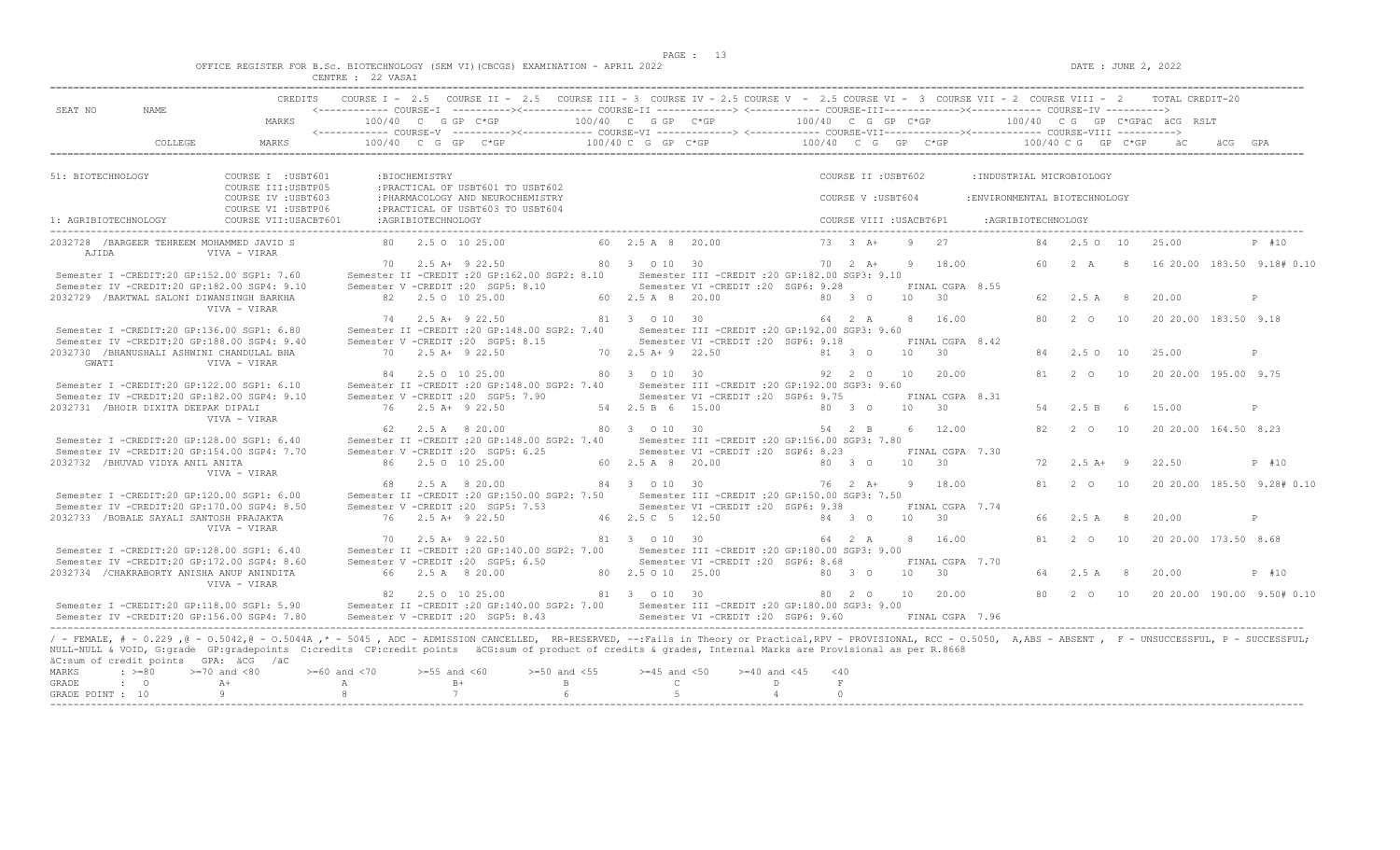$DATA: JUNE 2, 2022$ 

|  |  |        |                  |  | OFFICE REGISTER FOR B.Sc. BIOTECHNOLOGY (SEM VI)(CBCGS) EXAMINATION - APRIL 2022 |  |  |
|--|--|--------|------------------|--|----------------------------------------------------------------------------------|--|--|
|  |  | CDMMDD | $00 + 120 + 120$ |  |                                                                                  |  |  |

|                                    |                                                                   | CREDITS                                                                                                                                                                                                                                                                                                                                                                                                             |                                          |                    | COURSE I - 2.5 COURSE II - 2.5 COURSE III - 3 COURSE IV - 2.5 COURSE V - 2.5 COURSE VI - 3 COURSE VII - 2 COURSE VIII - 2 TOTAL CREDIT-20 |                                                    |                                                                                         |                       |                                           |            |                                    |                                                            |     |                     |                |                              |                            |
|------------------------------------|-------------------------------------------------------------------|---------------------------------------------------------------------------------------------------------------------------------------------------------------------------------------------------------------------------------------------------------------------------------------------------------------------------------------------------------------------------------------------------------------------|------------------------------------------|--------------------|-------------------------------------------------------------------------------------------------------------------------------------------|----------------------------------------------------|-----------------------------------------------------------------------------------------|-----------------------|-------------------------------------------|------------|------------------------------------|------------------------------------------------------------|-----|---------------------|----------------|------------------------------|----------------------------|
| SEAT NO                            | NAME                                                              | MARKS                                                                                                                                                                                                                                                                                                                                                                                                               |                                          |                    | 100/40 C G GP C*GP                                                                                                                        | 100/40 C G GP C*GP                                 |                                                                                         | 100/40 C G GP C*GP    |                                           |            |                                    |                                                            |     |                     |                | 100/40 CG GP C*GPÄC ÄCG RSLT |                            |
|                                    | COLLEGE                                                           | MARKS                                                                                                                                                                                                                                                                                                                                                                                                               |                                          |                    | $100/40$ C G GP C*GP                                                                                                                      | 100/40 C G GP C*GP                                 |                                                                                         | $100/40$ C G GP C*GP  |                                           |            |                                    |                                                            |     | 100/40 C G GP C*GP  |                |                              |                            |
|                                    |                                                                   |                                                                                                                                                                                                                                                                                                                                                                                                                     |                                          |                    |                                                                                                                                           |                                                    |                                                                                         |                       |                                           |            |                                    |                                                            |     |                     |                |                              |                            |
| 51: BIOTECHNOLOGY                  |                                                                   | COURSE I : USBT601<br>COURSE III: USBTP05<br>COURSE IV : USBT603                                                                                                                                                                                                                                                                                                                                                    |                                          | :BIOCHEMISTRY      | : PRACTICAL OF USBT601 TO USBT602<br>: PHARMACOLOGY AND NEUROCHEMISTRY                                                                    |                                                    |                                                                                         |                       | COURSE II : USBT602<br>COURSE V : USBT604 |            |                                    | : INDUSTRIAL MICROBIOLOGY<br>: ENVIRONMENTAL BIOTECHNOLOGY |     |                     |                |                              |                            |
| 1: AGRIBIOTECHNOLOGY               |                                                                   | COURSE VI : USBTP06<br>COURSE VII: USACBT601                                                                                                                                                                                                                                                                                                                                                                        |                                          | :AGRIBIOTECHNOLOGY | : PRACTICAL OF USBT603 TO USBT604                                                                                                         |                                                    |                                                                                         |                       | COURSE VIII : USACBT6P1                   |            |                                    | :AGRIBIOTECHNOLOGY                                         |     |                     |                |                              |                            |
|                                    |                                                                   |                                                                                                                                                                                                                                                                                                                                                                                                                     |                                          |                    |                                                                                                                                           |                                                    |                                                                                         |                       |                                           |            |                                    |                                                            |     |                     |                |                              |                            |
| ANGITA                             |                                                                   | 2032735 / CHAUDHARI DEVESHREE CHARUDATTA S<br>VIVA - VIRAR                                                                                                                                                                                                                                                                                                                                                          |                                          |                    | 50 2.5 B 6 15.00                                                                                                                          | 44 2.5 D 4 10.00                                   |                                                                                         |                       | $71 \t3 \tA+$                             | 9 27       |                                    |                                                            | 46  | 2.5 C               | $-5$           | 12.50                        | $\mathbb{P}$               |
|                                    |                                                                   | Semester I -CREDIT:20 GP:112.00 SGP1: 5.60<br>Semester IV -CREDIT:20 GP:182.00 SGP4: 9.10                                                                                                                                                                                                                                                                                                                           |                                          |                    | 54 2.5 B 6 15.00<br>Semester II -CREDIT : 20 GP:132.00 SGP2: 6.60<br>Semester V -CREDIT : 20 SGP5: 6.60                                   | $70 \t3 \tA+9 \t27$                                | Semester III -CREDIT : 20 GP:162.00 SGP3: 8.10<br>Semester VI - CREDIT : 20 SGP6: 6.83  |                       | 52 2 B                                    |            | 6 12.00<br>FINAL CGPA 7.14         |                                                            | 72  | $2+A+$              | $\overline{9}$ | 18 20 00 136 50 6 83         |                            |
|                                    | 2032736 CHAVAN KUNAL SHANTILAL HASUMATI                           | VIVA - VIRAR                                                                                                                                                                                                                                                                                                                                                                                                        |                                          |                    | 64 2.5 A 8 20.00                                                                                                                          | 82  2.5  0  10  25.00                              |                                                                                         |                       | 85 3 0                                    | 10 30      |                                    |                                                            | 66  | 2.5 A               | 8              | 20.00                        | P #10                      |
|                                    |                                                                   | Semester I -CREDIT:20 GP:192.00 SGP1: 9.60                                                                                                                                                                                                                                                                                                                                                                          |                                          |                    | 70 2.5 A+ 9 22.50<br>Semester II -CREDIT :20 GP:200.00 SGP2:10.00                                                                         | 87 3 0 10 30                                       | Semester III -CREDIT :20 GP:200.00 SGP3:10.00                                           |                       | $70 \t 2 \t A+$                           |            | 9 18.00                            |                                                            | 87  | 20                  | 10             |                              | 20 20.00 185.50 9.28# 0.10 |
|                                    | 2032737 / DALVI VEDANGI VIJAY LATA                                | Semester IV -CREDIT:20 GP:190.00 SGP4: 9.50<br>VIVA - VIRAR                                                                                                                                                                                                                                                                                                                                                         |                                          |                    | Semester V -CREDIT : 20 SGP5: 6.00<br>80 2.5 0 10 25.00                                                                                   | 86 2.5 0 10 25.00                                  | Semester VI - CREDIT : 20 SGP6: 9.38                                                    |                       | 80 3 0                                    | $10 \t 30$ | FINAL CGPA 9.08                    |                                                            | 82  | 2.5010              |                | 25.00                        | P #10                      |
|                                    |                                                                   | Semester I -CREDIT:20 GP:160.00 SGP1: 8.00                                                                                                                                                                                                                                                                                                                                                                          | 76                                       |                    | $2.5$ A+ 9 22.50<br>Semester II -CREDIT : 20 GP: 176.00 SGP2: 8.80                                                                        | 80 3 0 10 30                                       | Semester III -CREDIT :20 GP:194.00 SGP3: 9.70                                           |                       | 88 2 0                                    | 10         | 20.00                              |                                                            | 80  | 2 0                 | 10             |                              | 20 20.00 197.50 9.88# 0.10 |
| NI                                 |                                                                   | Semester IV -CREDIT:20 GP:188.00 SGP4: 9.40<br>2032738 / DESHPANDE SAKSHI SHRINIVAS ASHWI<br>VIVA - VIRAR                                                                                                                                                                                                                                                                                                           |                                          |                    | Semester V -CREDIT : 20 SGP5: 8.73<br>80 2.5 0 10 25.00                                                                                   | 84 2.5 0 10 25.00                                  | Semester VI -CREDIT :20 SGP6: 9.98                                                      |                       | 84 3 0                                    | 10         | FINAL CGPA 9.10<br>$\overline{30}$ |                                                            | 80  | $2.5^\circ$         | 10             | 25.00                        | P                          |
|                                    |                                                                   | Semester I -CREDIT:20 GP:192.00 SGP1: 9.60                                                                                                                                                                                                                                                                                                                                                                          |                                          |                    | 82 2.5 0 10 25.00<br>Semester II -CREDIT : 20 GP: 196.00 SGP2: 9.80                                                                       | 80 3 0 10 30                                       | Semester III -CREDIT : 20 GP: 200.00 SGP3: 10.00                                        |                       | 92 2 0                                    | 10         | 20.00                              |                                                            | 93  | $2\degree$ 0        | 10             | 20 20.00 200.00 10.00        |                            |
|                                    | 2032739 / DHOMNE KSHITIJA SANJAY VASANTI                          | Semester IV -CREDIT:20 GP:196.00 SGP4: 9.80<br>VIVA - VIRAR                                                                                                                                                                                                                                                                                                                                                         |                                          |                    | Semester V -CREDIT : 20 SGP5: 9.25<br>80 2.5 0 10 25.00                                                                                   | $70$ $2.5$ A + 9 $22.50$                           | Semester VI -CREDIT :20 SGP6:10.00                                                      |                       | 90 3 0                                    | 10         | FINAL CGPA 9.74<br>30              |                                                            | 84  | $2.5^{\circ}$       | 10             | 25.00                        | P #10                      |
|                                    |                                                                   | Semester I -CREDIT:20 GP:160.00 SGP1: 8.00                                                                                                                                                                                                                                                                                                                                                                          |                                          |                    | 90 2.5 0 10 25.00<br>Semester II -CREDIT : 20 GP:172.00 SGP2: 8.60                                                                        | 92 3 0 10 30                                       | Semester III -CREDIT :20 GP:200.00 SGP3:10.00                                           |                       | 88 2 0                                    |            | 10 20.00                           |                                                            | 89  | $2^{\circ}$ $\circ$ | 10             |                              | 20 20.00 197.50 9.88# 0.10 |
|                                    | 2032740 / DIXIT MALLIKA ARUN UPAMA                                | Semester IV -CREDIT:20 GP:196.00 SGP4: 9.80<br>VIVA - VIRAR                                                                                                                                                                                                                                                                                                                                                         |                                          |                    | Semester V -CREDIT : 20 SGP5: 9.50<br>74 2.5 A+ 9 22.50                                                                                   | 54 2.5 B 6 15.00                                   | Semester VI - CREDIT : 20 SGP6: 9.98                                                    |                       | 80 3 0                                    | 10         | 30                                 | FINAL CGPA 9.31                                            | 56. | $2.5 B+ 7$          |                | 17.50                        | P #10                      |
|                                    |                                                                   | Semester I -CREDIT:20 GP:160.00 SGP1: 8.00                                                                                                                                                                                                                                                                                                                                                                          | 66                                       |                    | 2.5 A 8 20.00<br>Semester II -CREDIT : 20 GP:180.00 SGP2: 9.00                                                                            | 82 3 0 10 30                                       | Semester III - CREDIT : 20 GP: 184.00 SGP3: 9.20                                        |                       | $70 \t 2 \t A+$                           | 9          | 18.00                              |                                                            | 80  | 2 0 10              |                |                              | 20 20.00 173.00 8.65# 0.10 |
| SARITA                             | 2032741 DUBEY ABHAY KUMAR RAJESHWARNATH                           | Semester IV -CREDIT:20 GP:182.00 SGP4: 9.10<br>VIVA - VIRAR                                                                                                                                                                                                                                                                                                                                                         |                                          |                    | Semester V -CREDIT : 20 SGP5: 6.75<br>74 2.5 A+ 9 22.50                                                                                   | 62 2.5 A 8 20.00                                   | Semester VI -CREDIT :20 SGP6: 8.75                                                      |                       | 90 3 0                                    | 10 30      | FINAL CGPA 8.47                    |                                                            | 72  | $2.5 A+ 9$          |                | 22.50                        | P #10                      |
|                                    |                                                                   | Semester I -CREDIT:20 GP:148.00 SGP1: 7.40<br>Semester IV -CREDIT:20 GP:184.00 SGP4: 9.20                                                                                                                                                                                                                                                                                                                           |                                          |                    | 70 2.5 A+ 9 22.50<br>Semester II -CREDIT : 20 GP: 174.00 SGP2: 8.70<br>Semester V -CREDIT : 20 SGP5: 8.00                                 | 88 3 0 10 30                                       | Semester III - CREDIT : 20 GP: 188.00 SGP3: 9.40<br>Semester VI -CREDIT : 20 SGP6: 9.38 |                       | 72 2 A+                                   |            | 9 18.00<br>FINAL CGPA 8.68         |                                                            | 80  | 2 0 10              |                | 20 20 00 185.50 9.28# 0.10   |                            |
| MARKS<br>GRADE<br>GRADE POINT : 10 | äC:sum of credit points GPA: äCG /äC<br>$\cdot$ >=80<br>$\cdot$ 0 | / - FEMALE, # - 0.229 ,0 - 0.5042,0 - 0.5044A ,* - 5045 , ADC - ADMISSION CANCELLED, RR-RESERVED, --:Fails in Theory or Practical,RPV - PROVISIONAL, RCC - 0.5050, A,ABS - ABSENT , F - UNSUCCESSFUL, P - SUCCESSFUL;<br>NULL-NULL & VOID, G:grade GP:gradepoints C:credits CP:credit points äCG:sum of product of credits & grades, Internal Marks are Provisional as per R.8668<br>$>=70$ and $<80$<br>$A +$<br>9 | $>= 60$ and $< 70$<br>A<br>$\mathcal{B}$ | $>=55$ and $<60$   | $>=50$ and $<55$<br>$B+$<br>$\mathbb B$<br>$\overline{7}$<br>6                                                                            | $>=45$ and $<50$<br>$\mathbb{C}$<br>$\overline{5}$ | $>=40$ and $<45$<br>$\mathbb{D}$<br>$\overline{4}$                                      | < 40<br>F<br>$\Omega$ |                                           |            |                                    |                                                            |     |                     |                |                              |                            |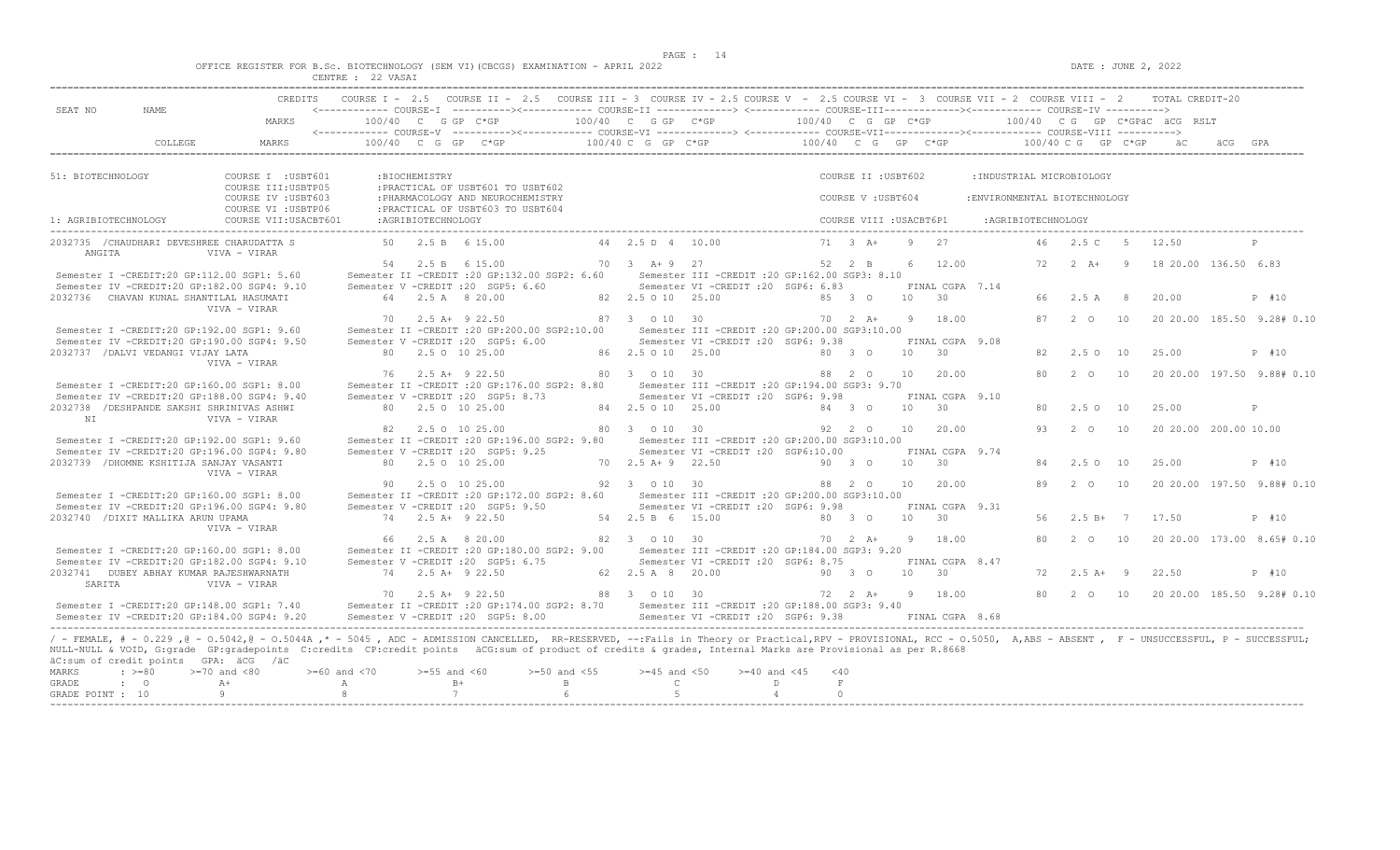$DATA: JUNE 2, 2022$ 

|  |  |                                | OFFICE REGISTER FOR B.SC. BIOTECHNOLOGY (SEM VI)(CBCGS) EXAMINATION - APRIL 2022 |  |  |  |
|--|--|--------------------------------|----------------------------------------------------------------------------------|--|--|--|
|  |  | Charles & March Street, Street | $00$ $1122227$                                                                   |  |  |  |

|                                           |                                                                    |                                                                                                                                                                                                                                                                                                                                                                                                                    | CENTRE : 22 VASAI             |                     |                                                                                                                                                   |                                                    |                                                                                          |                       |                                           |                 |                                    |                                                            |    |                      |    |                                                 |                                                               |
|-------------------------------------------|--------------------------------------------------------------------|--------------------------------------------------------------------------------------------------------------------------------------------------------------------------------------------------------------------------------------------------------------------------------------------------------------------------------------------------------------------------------------------------------------------|-------------------------------|---------------------|---------------------------------------------------------------------------------------------------------------------------------------------------|----------------------------------------------------|------------------------------------------------------------------------------------------|-----------------------|-------------------------------------------|-----------------|------------------------------------|------------------------------------------------------------|----|----------------------|----|-------------------------------------------------|---------------------------------------------------------------|
| SEAT NO                                   | NAME                                                               | CREDITS<br>MARKS                                                                                                                                                                                                                                                                                                                                                                                                   |                               |                     | COURSE I - 2.5 COURSE II - 2.5 COURSE III - 3 COURSE IV - 2.5 COURSE V - 2.5 COURSE VI - 3 COURSE VII - 2 COURSE VIII - 2<br>$100/40$ C G GP C*GP | 100/40 C G GP C*GP                                 |                                                                                          | 100/40 C G GP C*GP    |                                           |                 |                                    |                                                            |    |                      |    | TOTAL CREDIT-20<br>100/40 CG GP C*GPÄC ÄCG RSLT |                                                               |
|                                           | COLLEGE                                                            | MARKS                                                                                                                                                                                                                                                                                                                                                                                                              |                               |                     | $100/40$ C G GP C*GP                                                                                                                              | 100/40 C G GP C*GP                                 |                                                                                          | 100/40 C G GP C*GP    |                                           |                 |                                    |                                                            |    | $100/40$ C G GP C*GP |    |                                                 |                                                               |
|                                           |                                                                    |                                                                                                                                                                                                                                                                                                                                                                                                                    |                               |                     |                                                                                                                                                   |                                                    |                                                                                          |                       |                                           |                 |                                    |                                                            |    |                      |    |                                                 |                                                               |
| 51: BIOTECHNOLOGY                         |                                                                    | COURSE I : USBT601<br>COURSE III: USBTP05<br>COURSE IV : USBT603                                                                                                                                                                                                                                                                                                                                                   |                               | :BIOCHEMISTRY       | : PRACTICAL OF USBT601 TO USBT602<br>: PHARMACOLOGY AND NEUROCHEMISTRY                                                                            |                                                    |                                                                                          |                       | COURSE II : USBT602<br>COURSE V : USBT604 |                 |                                    | : INDUSTRIAL MICROBIOLOGY<br>: ENVIRONMENTAL BIOTECHNOLOGY |    |                      |    |                                                 |                                                               |
| 1: AGRIBIOTECHNOLOGY                      |                                                                    | COURSE VI : USBTP06<br>COURSE VII: USACBT601                                                                                                                                                                                                                                                                                                                                                                       |                               | : AGRIBIOTECHNOLOGY | : PRACTICAL OF USBT603 TO USBT604                                                                                                                 |                                                    |                                                                                          |                       | COURSE VIII : USACBT6P1                   |                 |                                    | : AGRIBIOTECHNOLOGY                                        |    |                      |    |                                                 |                                                               |
|                                           | 2032742 / DUBEY ANJALI RAJENDRA REEMA                              | VIVA - VIRAR                                                                                                                                                                                                                                                                                                                                                                                                       |                               |                     | 74 2.5 A + 9 22.50                                                                                                                                | 82  2.5  0  10  25.00                              |                                                                                          |                       | 80 3 0                                    | 10              | $-30$                              |                                                            | 80 | 2.50 10              |    | 25.00                                           | P #10                                                         |
|                                           | Semester I -CREDIT:20 GP:132.00 SGP1: 6.60                         | Semester IV -CREDIT:20 GP:184.00 SGP4: 9.20                                                                                                                                                                                                                                                                                                                                                                        |                               |                     | 80 2.5 0 10 25.00<br>Semester II -CREDIT : 20 GP: 160.00 SGP2: 8.00<br>Semester V -CREDIT : 20 SGP5: 8.33                                         | 86 3 0 10 30                                       | Semester III -CREDIT : 20 GP: 174.00 SGP3: 8.70<br>Semester VI -CREDIT :20 SGP6: 9.98    |                       | 90 2 0                                    | 10              | 20.00<br>FINAL CGPA 8.47           |                                                            | 82 | $2^{\circ}$          | 10 |                                                 | 20 20.00 197.50 9.88# 0.10                                    |
|                                           | 2032743 / GHADI JAGRUTI SHAILESH SHEETAL                           | VIVA - VIRAR                                                                                                                                                                                                                                                                                                                                                                                                       |                               |                     | 42  2.5 D  4 10.00                                                                                                                                | 50 2.5 B 6 15.00                                   |                                                                                          |                       | 90 3 0                                    | 10              | 30                                 |                                                            |    | 56 2.5 B+ 7          |    | 17.50                                           | P                                                             |
|                                           | Semester I -CREDIT:20 GP:160.00 SGP1: 8.00                         |                                                                                                                                                                                                                                                                                                                                                                                                                    | 50                            |                     | 2.5 B 6 15.00<br>Semester II -CREDIT : 20 GP:180.00 SGP2: 9.00                                                                                    | 83 3 0 10 30                                       | Semester III -CREDIT : 20 GP: 188.00 SGP3: 9.40                                          |                       | 76 2 A+                                   | Q               | 18.00                              |                                                            | 90 | $2\degree$ 0         | 10 | 20 20.00 155.50 7.78                            |                                                               |
|                                           | 2032744 / GHARAT SIDDHI PREMNATH PRITI                             | Semester IV -CREDIT:20 GP:176.00 SGP4: 8.80<br>VIVA - VIRAR                                                                                                                                                                                                                                                                                                                                                        |                               |                     | Semester V -CREDIT : 20 SGP5: 6.98<br>66 2.5 A 8 20.00                                                                                            | 72 2.5 A+ 9 22.50                                  | Semester VI -CREDIT : 20 SGP6: 7.78                                                      |                       | 80 3 0                                    | 10              | FINAL CGPA 8.33<br>$\overline{30}$ |                                                            | 62 | 2.5A                 | -8 | 20.00                                           | $\mathbb{P}$                                                  |
|                                           | Semester I -CREDIT:20 GP:134.00 SGP1: 6.70                         |                                                                                                                                                                                                                                                                                                                                                                                                                    | 66                            |                     | 2.5 A 8 20.00<br>Semester II -CREDIT : 20 GP:162.00 SGP2: 8.10                                                                                    | 80 3 0 10 30                                       | Semester III -CREDIT : 20 GP:192.00 SGP3: 9.60                                           |                       | 88 2 0                                    | 10              | 20.00                              |                                                            | 60 | 2 A                  | -8 | 16 20.00 178.50 8.93                            |                                                               |
|                                           | 2032745 / IYER AKSHADA SURESH MANISHA                              | Semester IV -CREDIT:20 GP:190.00 SGP4: 9.50<br>VIVA - VIRAR                                                                                                                                                                                                                                                                                                                                                        |                               |                     | Semester V -CREDIT : 20 SGP5: 6.20<br>80 2.5 0 10 25.00                                                                                           | 86 2.5 0 10 25.00                                  | Semester VI - CREDIT : 20 SGP6: 8.93                                                     |                       | 97 3 0                                    | 10 <sup>1</sup> | FINAL CGPA 8.17<br>$\overline{30}$ |                                                            | 88 | $2.5^\circ$          | 10 | 25.00                                           | P #10                                                         |
|                                           | Semester I -CREDIT:20 GP:184.00 SGP1: 9.20                         | Semester IV -CREDIT:20 GP:200.00 SGP4:10.00                                                                                                                                                                                                                                                                                                                                                                        |                               |                     | 92 2.5 0 10 25.00<br>Semester II -CREDIT : 20 GP: 190.00 SGP2: 9.50<br>Semester V -CREDIT : 20 SGP5: 9.50                                         | 90 3 0 10 30                                       | Semester III -CREDIT : 20 GP: 200.00 SGP3: 10.00<br>Semester VI -CREDIT : 20 SGP6:10.10  |                       | 82 2 0                                    |                 | 10 20.00<br>FINAL CGPA 9.72        |                                                            | 97 | $2^{\circ}$ $\circ$  | 10 |                                                 | 20 20.00 200.00 10.00# 0.10                                   |
|                                           | 2032746 JHA MANISH CHHATHU MEENA                                   | VIVA - VIRAR                                                                                                                                                                                                                                                                                                                                                                                                       |                               |                     | 80 2.5 0 10 25.00                                                                                                                                 | 76 2.5 A+ 9 22.50                                  |                                                                                          |                       | 81 3 0                                    | 10              | 30                                 |                                                            | 80 | $2.5^\circ$          | 10 | 25.00                                           | P #10                                                         |
|                                           | Semester I -CREDIT:20 GP:140.00 SGP1: 7.00                         | Semester IV -CREDIT:20 GP:184.00 SGP4: 9.20                                                                                                                                                                                                                                                                                                                                                                        |                               |                     | 76 2.5 A+ 9 22.50<br>Semester II -CREDIT : 20 GP:160.00 SGP2: 8.00<br>Semester V -CREDIT : 20 SGP5: 8.38                                          | 80 3 0 10 30                                       | Semester III -CREDIT : 20 GP: 190.00 SGP3: 9.50<br>Semester VI -CREDIT :20 SGP6: 9.85    |                       | 88 2 0                                    | 10              | 20.00<br>FINAL CGPA 8.66           |                                                            | 80 | 2<br>$\circ$         | 10 |                                                 | 20 20.00 195.00 9.75# 0.10                                    |
|                                           | 2032747 / KAMBLE MRUNAL SANJAY SUJATA                              | VIVA - VIRAR                                                                                                                                                                                                                                                                                                                                                                                                       |                               |                     | 80 2.5 0 10 25.00                                                                                                                                 | 74 2.5 A + 9 22.50                                 |                                                                                          |                       | 86 3 0                                    | 10              | 30                                 |                                                            | 82 | 2.50                 | 10 | 25.00                                           | P #10                                                         |
|                                           | Semester I -CREDIT:20 GP:150.00 SGP1: 7.50                         | Semester IV -CREDIT:20 GP:188.00 SGP4: 9.40                                                                                                                                                                                                                                                                                                                                                                        |                               |                     | 72 2.5 A+ 9 22.50<br>Semester II -CREDIT : 20 GP: 174.00 SGP2: 8.70<br>Semester V -CREDIT : 20 SGP5: 8.45                                         | 88 3 0 10 30                                       | Semester III -CREDIT :20 GP:200.00 SGP3:10.00<br>Semester VI - CREDIT : 20 SGP6: 9.85    |                       | 90 2 0                                    | 10              | 20.00<br>FINAL CGPA 8.98           |                                                            | 81 | $2^{\circ}$          | 10 |                                                 | 20 20.00 195.00 9.75# 0.10                                    |
|                                           | 2032748 / KANOJIYA PALLAVI RAJESH SUNITA                           | VIVA - VIRAR                                                                                                                                                                                                                                                                                                                                                                                                       |                               |                     | 66 2.5 A 8 20.00<br>72 2.5 A+ 9 22.50                                                                                                             | 60 2.5 A 8 20.00<br>87 3 0 10 30                   |                                                                                          |                       | 86 3 0<br>56 2 B+                         | 10 30           | 7 14.00                            |                                                            | 56 | $2.5 B+ 7$           |    | 17.50                                           | P #10<br>86   2   0   10   20   20.00   174.00   8.70#   0.10 |
|                                           | Semester I -CREDIT:20 GP:150.00 SGP1: 7.50                         | Semester IV -CREDIT:20 GP:164.00 SGP4: 8.20                                                                                                                                                                                                                                                                                                                                                                        |                               |                     | Semester II -CREDIT : 20 GP: 176.00 SGP2: 8.80<br>Semester V -CREDIT : 20 SGP5: 7.38                                                              |                                                    | Semester III - CREDIT : 20 GP: 168.00 SGP3: 8.40<br>Semester VI - CREDIT : 20 SGP6: 8.80 |                       |                                           |                 | FINAL CGPA 8.18                    |                                                            |    |                      |    |                                                 |                                                               |
| MARKS<br><b>GRADE</b><br>GRADE POINT : 10 | äC:sum of credit points GPA: äCG /äC<br>$: \; > = 80$<br>$\cdot$ 0 | / - FEMALE, # - 0.229, @ - 0.5042, @ - 0.5044A,* - 5045, ADC - ADMISSION CANCELLED, RR-RESERVED, --:Fails in Theory or Practical,RPV - PROVISIONAL, RCC - 0.5050, A,ABS - ABSENT, F - UNSUCCESSFUL, P - SUCCESSFUL;<br>NULL-NULL & VOID, G:grade GP:gradepoints C:credits CP:credit points äCG:sum of product of credits & grades, Internal Marks are Provisional as per R.8668<br>$>=70$ and $< 80$<br>$A +$<br>Q | $>= 60$ and $< 70$<br>A<br>-8 | $>=55$ and $<60$    | $>=50$ and $<55$<br>$B+$<br>B<br>7<br>$6^{\circ}$                                                                                                 | $>=45$ and $<50$<br>$\mathbb{C}$<br>$\overline{5}$ | $>= 40$ and $< 45$<br>$\mathbb{D}$<br>$\overline{4}$                                     | $<$ 40<br>F<br>$\cap$ |                                           |                 |                                    |                                                            |    |                      |    |                                                 |                                                               |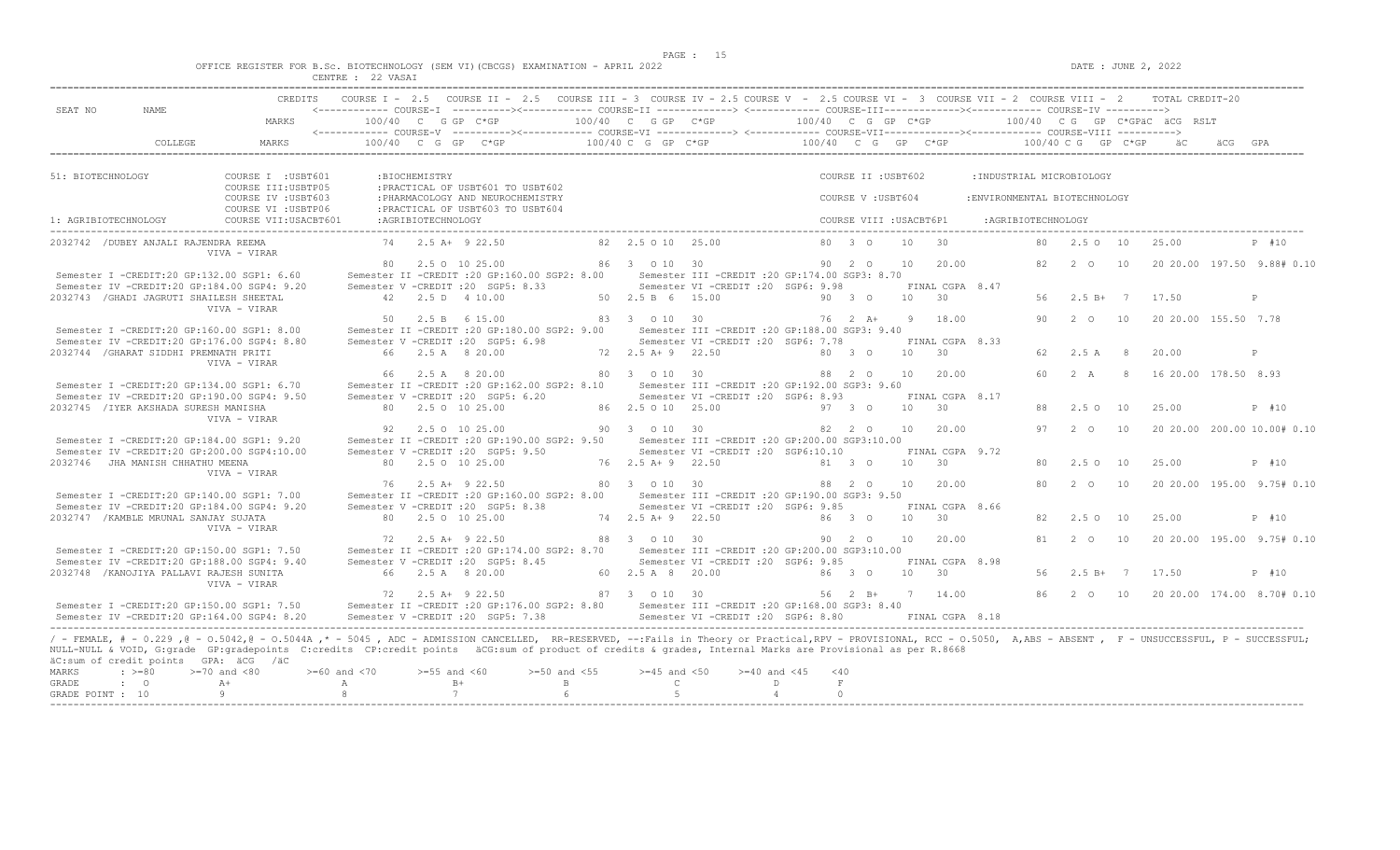$DATA: JUNE 2, 2022$ 

|  |  |        |                     |  | OFFICE REGISTER FOR B.Sc. BIOTECHNOLOGY (SEM VI)(CBCGS) EXAMINATION - APRIL 2022 |  |  |
|--|--|--------|---------------------|--|----------------------------------------------------------------------------------|--|--|
|  |  | CDMMDD | $22$ $772$ $27$ $7$ |  |                                                                                  |  |  |

|                                    |                          |                                                                                                                                                                                                                                                                                                                                                                                                                                                                   | CENTRE : 22 VASAI                        |                    |                                                                                                                           |                                      |                                                    |                                                                                          |                            |                                           |            |                          |                                                            |    |                      |                |                                                 |                            |
|------------------------------------|--------------------------|-------------------------------------------------------------------------------------------------------------------------------------------------------------------------------------------------------------------------------------------------------------------------------------------------------------------------------------------------------------------------------------------------------------------------------------------------------------------|------------------------------------------|--------------------|---------------------------------------------------------------------------------------------------------------------------|--------------------------------------|----------------------------------------------------|------------------------------------------------------------------------------------------|----------------------------|-------------------------------------------|------------|--------------------------|------------------------------------------------------------|----|----------------------|----------------|-------------------------------------------------|----------------------------|
| SEAT NO                            | NAME                     | CREDITS<br>MARKS                                                                                                                                                                                                                                                                                                                                                                                                                                                  | $100/40$ C G GP C*GP                     |                    | COURSE I - 2.5 COURSE II - 2.5 COURSE III - 3 COURSE IV - 2.5 COURSE V - 2.5 COURSE VI - 3 COURSE VII - 2 COURSE VIII - 2 |                                      | 100/40 C G GP C*GP                                 |                                                                                          | 100/40 C G GP C*GP         |                                           |            |                          |                                                            |    |                      |                | TOTAL CREDIT-20<br>100/40 CG GP C*GPÄC ÄCG RSLT |                            |
|                                    | COLLEGE                  | MARKS                                                                                                                                                                                                                                                                                                                                                                                                                                                             |                                          |                    | $100/40$ C G GP C*GP                                                                                                      |                                      | $100/40 C G$ PC $\star$ GP                         |                                                                                          | $100/40$ C G GP C*GP       |                                           |            |                          |                                                            |    | $100/40$ C G GP C*GP |                |                                                 |                            |
|                                    |                          |                                                                                                                                                                                                                                                                                                                                                                                                                                                                   |                                          |                    |                                                                                                                           |                                      |                                                    |                                                                                          |                            |                                           |            |                          |                                                            |    |                      |                |                                                 |                            |
| 51: BIOTECHNOLOGY                  |                          | COURSE I : USBT601<br>COURSE III: USBTP05<br>COURSE IV : USBT603                                                                                                                                                                                                                                                                                                                                                                                                  |                                          | :BIOCHEMISTRY      | : PRACTICAL OF USBT601 TO USBT602<br>: PHARMACOLOGY AND NEUROCHEMISTRY                                                    |                                      |                                                    |                                                                                          |                            | COURSE II : USBT602<br>COURSE V : USBT604 |            |                          | : INDUSTRIAL MICROBIOLOGY<br>: ENVIRONMENTAL BIOTECHNOLOGY |    |                      |                |                                                 |                            |
| 1: AGRIBIOTECHNOLOGY               |                          | COURSE VI : USBTP06<br>COURSE VII: USACBT601                                                                                                                                                                                                                                                                                                                                                                                                                      |                                          | :AGRIBIOTECHNOLOGY | : PRACTICAL OF USBT603 TO USBT604                                                                                         |                                      |                                                    |                                                                                          |                            | COURSE VIII : USACBT6P1                   |            |                          | :AGRIBIOTECHNOLOGY                                         |    |                      |                |                                                 |                            |
|                                    |                          | 2032749 / KHADAPKAR REETIKA SAMIL SAMITA                                                                                                                                                                                                                                                                                                                                                                                                                          |                                          |                    | 64 2.5 A 8 20.00                                                                                                          |                                      | 80 2.5 0 10 25.00                                  |                                                                                          |                            | $73 \t3 \tA+$                             |            | 9 2.7                    |                                                            | 68 | 2.5 A                | -8             | 20.00                                           | $\mathbb{P}$               |
|                                    |                          | VIVA - VIRAR                                                                                                                                                                                                                                                                                                                                                                                                                                                      |                                          |                    | 66 2.5 A 8 20.00                                                                                                          |                                      | 80 3 0 10 30                                       |                                                                                          |                            | 66 2 A                                    |            | 8 16.00                  |                                                            | 73 | 2 $\lambda$ +        | 9              | 18 20.00 176.00 8.80                            |                            |
|                                    |                          | Semester I -CREDIT:20 GP:120.00 SGP1: 6.00<br>Semester IV -CREDIT:20 GP:178.00 SGP4: 8.90                                                                                                                                                                                                                                                                                                                                                                         |                                          |                    | Semester II -CREDIT : 20 GP: 152.00 SGP2: 7.60<br>Semester V -CREDIT : 20 SGP5: 6.88                                      |                                      |                                                    | Semester III -CREDIT : 20 GP: 172.00 SGP3: 8.60<br>Semester VI -CREDIT :20 SGP6: 8.80    |                            |                                           |            | FINAL CGPA 7.80          |                                                            |    |                      |                |                                                 |                            |
| $\mathbb{A}$                       |                          | 2032750 /KUSHAWAHA AARTI BRIJKISHOR SUNIT<br>VIVA - VIRAR                                                                                                                                                                                                                                                                                                                                                                                                         |                                          |                    | 62 2.5 A 8 20.00                                                                                                          |                                      | 80 2.5 0 10 25.00                                  |                                                                                          |                            | 84 3 0                                    | 10 30      |                          |                                                            |    | $74$ 2.5 A+ 9        |                | 22.50                                           | P #10                      |
|                                    |                          | Semester I -CREDIT:20 GP:124.00 SGP1: 6.20                                                                                                                                                                                                                                                                                                                                                                                                                        | 80                                       |                    | 2.5 0 10 25.00<br>Semester II -CREDIT : 20 GP:150.00 SGP2: 7.50                                                           |                                      | 81 3 0 10 30                                       | Semester III -CREDIT : 20 GP:162.00 SGP3: 8.10                                           |                            | 88 2 0                                    | 10         | 20.00                    |                                                            | 83 | $2^{\circ}$ 0        | 10             |                                                 | 20 20.00 192.50 9.63# 0.10 |
| MA                                 |                          | Semester IV -CREDIT:20 GP:176.00 SGP4: 8.80<br>2032751 MISHRA ADITYA RAMESHCHANDRA SUSH<br>VIVA - VIRAR                                                                                                                                                                                                                                                                                                                                                           |                                          |                    | Semester V -CREDIT : 20 SGP5: 8.28<br>66 2.5 A 8 20.00                                                                    |                                      | 80 2.5 0 10 25.00                                  | Semester VI -CREDIT : 20 SGP6: 9.73                                                      |                            | $70 \t 3 \t A+$                           | $9$ 27     |                          | FINAL CGPA 8.10+00.04= 8.14                                | 70 | $2.5 A+ 9$           |                | 22.50                                           | P #10                      |
|                                    |                          | Semester I -CREDIT:20 GP:110.00 SGP1: 5.50                                                                                                                                                                                                                                                                                                                                                                                                                        | 92                                       |                    | 2.5 0 10 25.00<br>Semester II -CREDIT : 20 GP: 144.00 SGP2: 7.20                                                          |                                      | 73 3 A + 9 27                                      | Semester III - CREDIT : 20 GP: 180.00 SGP3: 9.00                                         |                            | 88 2 0                                    | 10         | 20.00                    |                                                            | 70 | $2 A+ 9$             |                |                                                 | 18 20.00 184.50 9.23# 0.10 |
|                                    |                          | Semester IV -CREDIT:20 GP:188.00 SGP4: 9.40<br>2032752 /MOURYA POOJA LAXMANPRASAD PRIYA                                                                                                                                                                                                                                                                                                                                                                           |                                          |                    | Semester V -CREDIT : 20 SGP5: 8.48<br>84 2.5 0 10 25.00                                                                   |                                      | 60 2.5 A 8 20.00                                   | Semester VI - CREDIT : 20 SGP6: 9.33                                                     |                            | 84 3 0                                    | $10 \t 30$ | FINAL CGPA 8.15          |                                                            | 80 | $2.5^\circ$          | 10             | 25.00                                           | P                          |
|                                    |                          | VIVA - VIRAR                                                                                                                                                                                                                                                                                                                                                                                                                                                      |                                          |                    | $72 \t2.5 \tA+ 9 \t22.50$                                                                                                 |                                      | 88 3 0 10 30                                       |                                                                                          |                            | 74  2  A+  9  18.00                       |            |                          |                                                            | 60 | 2A                   | $\overline{8}$ | 16 20.00 186.50 9.33                            |                            |
|                                    |                          | Semester I -CREDIT:20 GP:148.00 SGP1: 7.40<br>Semester IV -CREDIT:20 GP:176.00 SGP4: 8.80                                                                                                                                                                                                                                                                                                                                                                         |                                          |                    | Semester II -CREDIT : 20 GP: 170.00 SGP2: 8.50<br>Semester V -CREDIT : 20 SGP5: 8.63                                      |                                      |                                                    | Semester III - CREDIT : 20 GP: 168.00 SGP3: 8.40<br>Semester VI - CREDIT : 20 SGP6: 9.33 |                            |                                           |            | FINAL CGPA 8.51          |                                                            |    |                      |                |                                                 |                            |
|                                    |                          | 2032753 / NAIK PRIYANKA SHANKAR SUVARNA<br>VIVA - VIRAR                                                                                                                                                                                                                                                                                                                                                                                                           |                                          |                    | 62 2.5 A 8 20.00                                                                                                          |                                      | 50 2.5 B 6 15.00                                   |                                                                                          |                            | 90 3 0                                    | 10         | 30                       |                                                            | 66 | 2.5 A                | 8              | 20.00                                           | P                          |
|                                    |                          | Semester I -CREDIT:20 GP:180.00 SGP1: 9.00<br>Semester IV -CREDIT:20 GP:172.00 SGP4: 8.60                                                                                                                                                                                                                                                                                                                                                                         | 62                                       |                    | 2.5 A 8 20.00<br>Semester II -CREDIT : 20 GP:192.00 SGP2: 9.60<br>Semester V -CREDIT : 20 SGP5: 7.83                      |                                      | 89 3 0 10 30                                       | Semester III -CREDIT :20 GP:192.00 SGP3: 9.60<br>Semester VI -CREDIT :20 SGP6: 8.55      |                            | 62 2 A                                    | 8          | 16.00<br>FINAL CGPA 8.86 |                                                            | 84 | $2\degree$ 0         | 10             | 20 20.00 171.00 8.55                            |                            |
|                                    |                          | 2032754 /NALAWADE SRUSHTI AJAY ANJALI<br>VIVA - VIRAR                                                                                                                                                                                                                                                                                                                                                                                                             |                                          |                    | 80 2.5 0 10 25.00                                                                                                         |                                      | 70 2.5 A + 9 22.50                                 |                                                                                          |                            | 90 3 0                                    | 10         | 30                       |                                                            | 80 | 2.50                 | 10             | 25.00                                           | P #10                      |
|                                    |                          | Semester I -CREDIT:20 GP:186.00 SGP1: 9.30<br>Semester IV -CREDIT:20 GP:188.00 SGP4: 9.40                                                                                                                                                                                                                                                                                                                                                                         |                                          |                    | 72 2.5 A+ 9 22.50<br>Semester II -CREDIT : 20 GP: 194.00 SGP2: 9.70<br>Semester V -CREDIT : 20 SGP5: 8.00                 |                                      | 86 3 0 10 30                                       | Semester III -CREDIT : 20 GP: 200.00 SGP3: 10.00<br>Semester VI - CREDIT : 20 SGP6: 9.85 |                            | 86 2 0                                    | 10         | 20.00<br>FINAL CGPA 9.38 |                                                            | 82 | $2^{\circ}$          | 10             |                                                 | 20 20.00 195.00 9.75# 0.10 |
|                                    |                          | 2032755 PANDEY SHIVAM AWADHESH NEELAM<br>VIVA - VIRAR                                                                                                                                                                                                                                                                                                                                                                                                             |                                          |                    | 82 2.5 0 10 25.00                                                                                                         |                                      | 80 2.5 0 10 25.00                                  |                                                                                          |                            | 80 3 0                                    | 10         | 30                       |                                                            | 76 | $2.5 A+ 9$           |                | 22.50                                           | P #10                      |
|                                    |                          | Semester I -CREDIT:20 GP:118.00 SGP1: 5.90<br>Semester IV -CREDIT:20 GP:162.00 SGP4: 8.10                                                                                                                                                                                                                                                                                                                                                                         |                                          |                    | 76 2.5 A+ 9 22.50<br>Semester II -CREDIT : 20 GP: 146.00 SGP2: 7.30<br>Semester V -CREDIT : 20 SGP5: 7.58                 |                                      | 80 3 0 10 30                                       | Semester III - CREDIT : 20 GP: 192.00 SGP3: 9.60<br>Semester VI -CREDIT :20 SGP6: 9.85   |                            | 88 2 0                                    |            | 10 20.00                 | FINAL CGPA 8.06+00.08= 8.14                                | 80 | 2 0 10               |                |                                                 | 20 20.00 195.00 9.75# 0.10 |
| MARKS<br>GRADE<br>GRADE POINT : 10 | $\div$ >=80<br>$\cdot$ 0 | / - FEMALE, # - 0.229 , @ - 0.5042, @ - 0.5044A ,* - 5045 , ADC - ADMISSION CANCELLED, RR-RESERVED, --: Fails in Theory or Practical, RPV - PROVISIONAL, RCC - 0.5050, A, ABS - ABSENT , F - UNSUCCESSFUL, P - SUCCESSFUL;<br>NULL-NULL & VOID, G:grade GP:gradepoints C:credits CP:credit points äCG:sum of product of credits & grades, Internal Marks are Provisional as per R.8668<br>äC:sum of credit points GPA: äCG /äC<br>$>=70$ and $< 80$<br>$A +$<br>Q | $>= 60$ and $< 70$<br>A<br>$\mathcal{R}$ | $>= 55$ and $< 60$ | $B+$<br>7                                                                                                                 | $>=50$ and $<55$<br>B<br>$6^{\circ}$ | $>=45$ and $<50$<br>$\mathbb{C}$<br>5 <sub>1</sub> | $>= 40$ and $< 45$                                                                       | $\Gamma$<br>$\overline{4}$ | < 40<br>F<br>$\cap$                       |            |                          |                                                            |    |                      |                |                                                 |                            |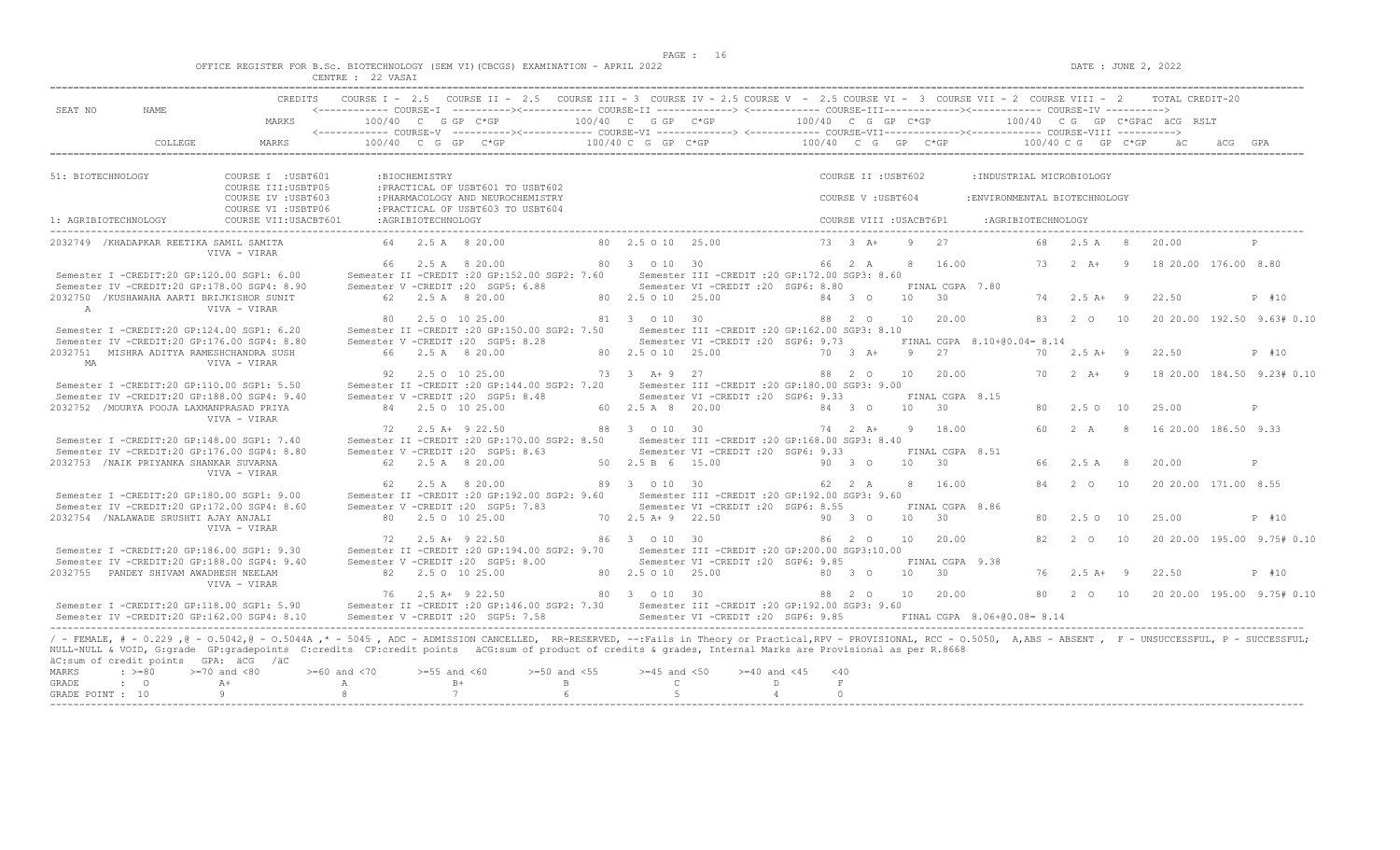$DATA: JUNE 2, 2022$ 

|  |  |                          |                                                       |  | OFFICE REGISTER FOR B.Sc. BIOTECHNOLOGY (SEM VI)(CBCGS) EXAMINATION - APRIL 2022 |  |  |
|--|--|--------------------------|-------------------------------------------------------|--|----------------------------------------------------------------------------------|--|--|
|  |  | Charles & Museum, Street | $\wedge$ $\wedge$ $\cdots$ $\wedge$ $\wedge$ $\cdots$ |  |                                                                                  |  |  |

|                                           |                                                                                           |    |                    | COURSE I - 2.5 COURSE II - 2.5 COURSE III - 3 COURSE IV - 2.5 COURSE V - 2.5 COURSE VI - 3 COURSE VII - 2 COURSE VIII - 2 |                                 |                                                                                      |                    |                                          |    |                              |                                                            |    |                    |                |                                                 |                            |
|-------------------------------------------|-------------------------------------------------------------------------------------------|----|--------------------|---------------------------------------------------------------------------------------------------------------------------|---------------------------------|--------------------------------------------------------------------------------------|--------------------|------------------------------------------|----|------------------------------|------------------------------------------------------------|----|--------------------|----------------|-------------------------------------------------|----------------------------|
| SEAT NO<br>NAME                           | CREDITS<br>MARKS                                                                          |    |                    | 100/40 C G GP C*GP                                                                                                        | 100/40 C G GP C*GP              |                                                                                      | 100/40 C G GP C*GP |                                          |    |                              |                                                            |    |                    |                | TOTAL CREDIT-20<br>100/40 CG GP C*GPÄC ÄCG RSLT |                            |
|                                           | COLLEGE<br>MARKS                                                                          |    |                    | $100/40$ C G GP C*GP                                                                                                      | 100/40 C G GP C*GP              |                                                                                      | 100/40 C G GP C*GP |                                          |    |                              |                                                            |    | 100/40 C G GP C*GP |                |                                                 |                            |
|                                           |                                                                                           |    |                    |                                                                                                                           |                                 |                                                                                      |                    |                                          |    |                              |                                                            |    |                    |                |                                                 |                            |
| 51: BIOTECHNOLOGY                         | COURSE I : USBT601<br>COURSE III: USBTP05<br>COURSE IV : USBT603                          |    | :BIOCHEMISTRY      | : PRACTICAL OF USBT601 TO USBT602<br>: PHARMACOLOGY AND NEUROCHEMISTRY                                                    |                                 |                                                                                      |                    | COURSE II : USBT602<br>COURSE V: USBT604 |    |                              | : INDUSTRIAL MICROBIOLOGY<br>: ENVIRONMENTAL BIOTECHNOLOGY |    |                    |                |                                                 |                            |
| 1: AGRIBIOTECHNOLOGY                      | COURSE VI : USBTP06<br>COURSE VII: USACBT601                                              |    | :AGRIBIOTECHNOLOGY | : PRACTICAL OF USBT603 TO USBT604                                                                                         |                                 |                                                                                      |                    | COURSE VIII : USACBT6P1                  |    |                              | :AGRIBIOTECHNOLOGY                                         |    |                    |                |                                                 |                            |
| 2032756 / PASHTE PRACHITI PRAKASH SAMPADA | VIVA - VIRAR                                                                              |    |                    | 62 2.5 A 8 20.00                                                                                                          | 62 2.5 A 8 20.00                |                                                                                      |                    | $70 \t3 \tA+$                            |    | 9 2.7                        |                                                            | 64 | 2.5 A              | -8             | 20.00                                           | $\mathbb{P}$               |
|                                           | Semester I -CREDIT:20 GP:122.00 SGP1: 6.10                                                |    |                    | 66 2.5 A 8 20.00<br>Semester II -CREDIT : 20 GP: 146.00 SGP2: 7.30                                                        | 80 3 0 10 30                    | Semester III -CREDIT : 20 GP: 160.00 SGP3: 8.00                                      |                    | 66 2 A                                   |    | 8 16.00                      |                                                            | 70 | $2+A+$             | $\overline{9}$ | 18 20.00 171.00 8.55                            |                            |
| 2032757 / PATANKAR SANIKA YATIN SHRIYA    | Semester IV -CREDIT:20 GP:168.00 SGP4: 8.40                                               |    |                    | Semester V -CREDIT :20 SGP5: 7.75<br>86 2.5 0 10 25.00                                                                    | 80 2.5 0 10 25.00               | Semester VI - CREDIT : 20 SGP6: 8.55                                                 |                    | 80 3 0                                   | 10 | FINAL CGPA 7.68<br>30        |                                                            | 82 | 2.5 0 10           |                | 25.00                                           | P #10                      |
|                                           | VIVA - VIRAR<br>Semester I -CREDIT:20 GP:156.00 SGP1: 7.80                                |    |                    | 76 2.5 A+ 9 22.50<br>Semester II -CREDIT : 20 GP:176.00 SGP2: 8.80                                                        | 84 3 0 10 30                    | Semester III -CREDIT :20 GP:200.00 SGP3:10.00                                        |                    | 82 2 0                                   | 10 | 20.00                        |                                                            | 82 | 2 0                | 10             |                                                 | 20 20.00 197.50 9.88# 0.10 |
| 2032758 / PATIL GAURI GHANSHYAM RUPALI    | Semester IV -CREDIT:20 GP:184.00 SGP4: 9.20                                               |    |                    | Semester V -CREDIT : 20 SGP5: 8.88<br>70 2.5 A+ 9 22.50                                                                   | 50 2.5 B 6 15.00                | Semester VI - CREDIT : 20 SGP6: 9.98                                                 |                    | 72 3 A+                                  |    | FINAL CGPA 9.11<br>$9 \t 27$ |                                                            | 56 | $2.5 B+ 7$         |                | 17.50                                           | P                          |
|                                           | VIVA - VIRAR<br>Semester I -CREDIT:20 GP:132.00 SGP1: 6.60                                |    |                    | 72 2.5 A+ 9 22.50<br>Semester II -CREDIT : 20 GP:160.00 SGP2: 8.00                                                        | 74 3 A + 9 27                   | Semester III -CREDIT : 20 GP:182.00 SGP3: 9.10                                       |                    | 92 2 0                                   | 10 | 20.00                        |                                                            | 60 | 2 A                | 8              | 16 20.00 167.50 8.38                            |                            |
| 2032759 PATIL HARSH DAYANAND NALINI       | Semester IV -CREDIT:20 GP:156.00 SGP4: 7.80                                               |    |                    | Semester V -CREDIT : 20 SGP5: 7.10<br>80 2.5 0 10 25.00                                                                   | 60  2.5  A  8  20.00            | Semester VI -CREDIT : 20 SGP6: 8.38                                                  |                    | 74 3 A+                                  |    | FINAL CGPA 7.83<br>$9$ 27    |                                                            | 80 | $2.5^\circ$        | 10             | 25.00                                           | P                          |
|                                           | VIVA - VIRAR<br>Semester I -CREDIT:20 GP:124.00 SGP1: 6.20                                |    |                    | 72 2.5 A+ 9 22.50<br>Semester II -CREDIT : 20 GP: 148.00 SGP2: 7.40                                                       | $70 \quad 3 \quad A+9 \quad 27$ | Semester III -CREDIT : 20 GP: 188.00 SGP3: 9.40                                      |                    | 50 2 B                                   |    | $6 \t 12.00$                 |                                                            | 72 | $2 \overline{A}$   | $\overline{9}$ | 18 20.00 176.50 8.83                            |                            |
| 2032760 / PATIL SAKSHI VAIBHAV KAVITA     | Semester IV -CREDIT:20 GP:166.00 SGP4: 8.30                                               |    |                    | Semester V -CREDIT : 20 SGP5: 7.83<br>80 2.5 0 10 25.00                                                                   | $74$ $2.5$ $A+9$ $22.50$        | Semester VI -CREDIT : 20 SGP6: 8.83                                                  |                    | 80 3 0                                   | 10 | FINAL CGPA 7.99<br>30        |                                                            | 82 | $2.5^\circ$        | 10             | 25.00                                           | P #10                      |
|                                           | VIVA - VIRAR<br>Semester I -CREDIT:20 GP:130.00 SGP1: 6.50                                |    |                    | 92 2.5 0 10 25.00<br>Semester II -CREDIT : 20 GP:154.00 SGP2: 7.70                                                        | 80 3 0 10 30                    | Semester III -CREDIT : 20 GP:184.00 SGP3: 9.20                                       |                    | $74$ 2 $A+$                              |    | 9 18.00                      |                                                            | 60 | 2 A                | -8             |                                                 | 16 20.00 191.50 9.58# 0.10 |
|                                           | Semester IV -CREDIT:20 GP:192.00 SGP4: 9.60<br>2032761 / PATIL VAIBHAVI SANTOSH SANJEEVAN |    |                    | Semester V -CREDIT : 20 SGP5: 8.98<br>66 2.5 A 8 20.00                                                                    | 80 2.5 0 10 25.00               | Semester VI - CREDIT : 20 SGP6: 9.68                                                 |                    | 91 3 0                                   | 10 | FINAL CGPA 8.61<br>30        |                                                            | 66 | 2.5A               | -8             | 20.00                                           | P #10                      |
| I S PATIL                                 | VIVA - VIRAR<br>Semester I -CREDIT:20 GP:154.00 SGP1: 7.70                                | 84 |                    | 2.5 0 10 25.00<br>Semester II -CREDIT : 20 GP: 174.00 SGP2: 8.70                                                          | 93 3 0 10 30                    | Semester III -CREDIT : 20 GP: 194.00 SGP3: 9.70                                      |                    | 80 2 0                                   | 10 | 20.00                        |                                                            | 80 | $2^{\circ}$        | 10             |                                                 | 20 20.00 190.00 9.50# 0.10 |
| 2032762 / PATRA RIYA DEVANAND SHALU       | Semester IV -CREDIT:20 GP:190.00 SGP4: 9.50                                               |    |                    | Semester V -CREDIT : 20 SGP5: 8.53<br>66 2.5 A 8 20.00                                                                    | 70 2.5 A + 9 22.50              | Semester VI -CREDIT : 20 SGP6: 9.60                                                  |                    | 84 3 0                                   | 10 | FINAL CGPA 8.96<br>30        |                                                            | 80 | 2.5010             |                | 25.00                                           | P #10                      |
|                                           | VIVA - VIRAR<br>Semester I -CREDIT:20 GP:172.00 SGP1: 8.60                                |    |                    | 60 2.5 A 8 20.00<br>Semester II -CREDIT : 20 GP:182.00 SGP2: 9.10                                                         | 88 3 0 10 30                    | Semester III -CREDIT :20 GP:200.00 SGP3:10.00<br>Semester VI -CREDIT : 20 SGP6: 9.48 |                    | 80 2 0                                   | 10 | 20.00<br>FINAL CGPA 9.29     |                                                            | 82 | 2 0 10             |                | 20 20.00 187.50 9.38# 0.10                      |                            |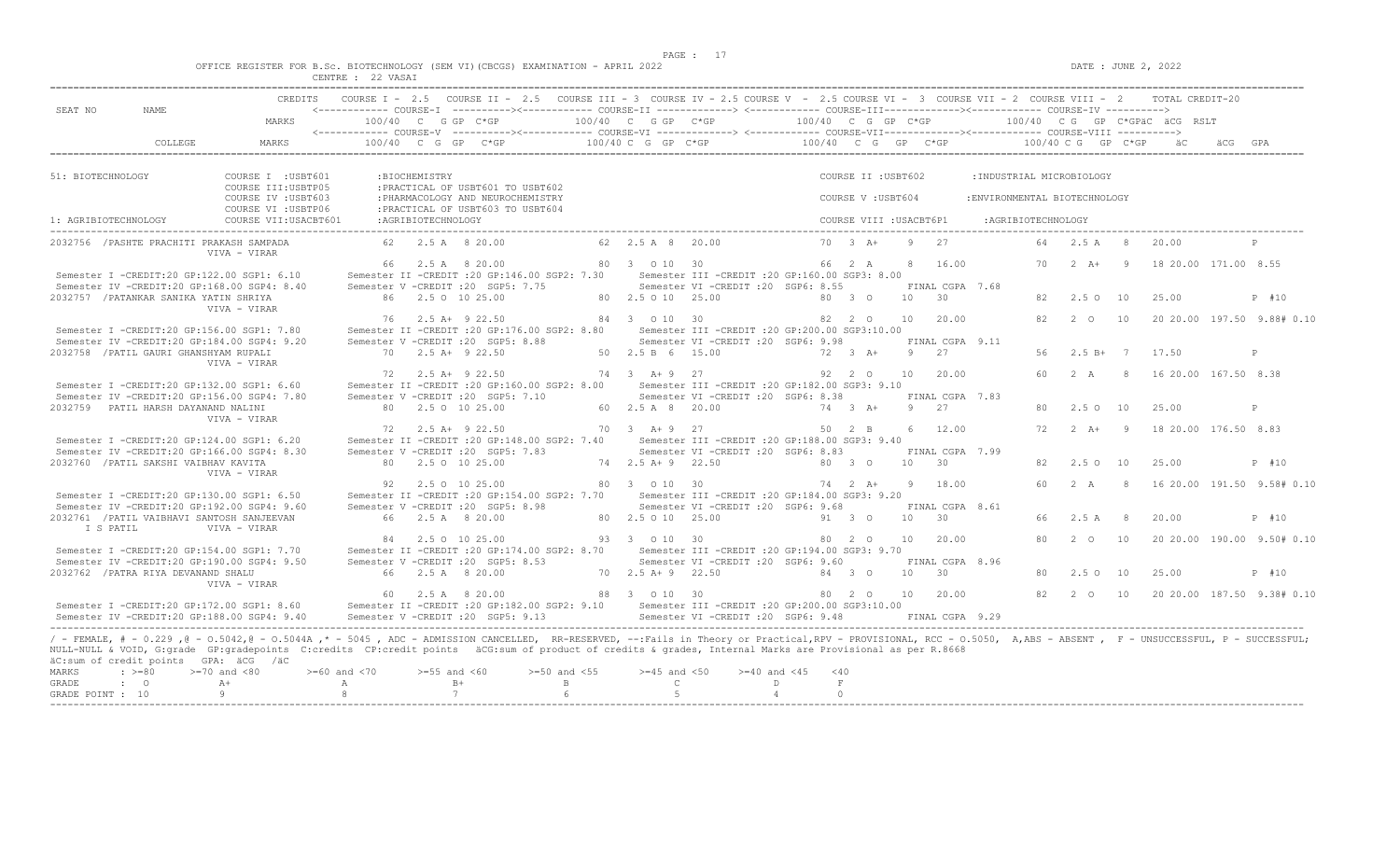$DATA: JUNE 2, 2022$ 

|  |  |                                | OFFICE REGISTER FOR B.Sc. BIOTECHNOLOGY (SEM VI)(CBCGS) EXAMINATION - APRIL 2022 |  |  |  |
|--|--|--------------------------------|----------------------------------------------------------------------------------|--|--|--|
|  |  | Charles & March Street, Street | $\wedge$ $\wedge$ $\cdots$ $\wedge$ $\wedge$ $\cdots$                            |  |  |  |

|                                    |                                                                              | CREDITS                                                                                                                                                                                                                                                                                                                                                                                                              |                               |                    | COURSE I - 2.5 COURSE II - 2.5 COURSE III - 3 COURSE IV - 2.5 COURSE V - 2.5 COURSE VI - 3 COURSE VII - 2 COURSE VIII - 2 TOTAL CREDIT-20 |                                                    |                                                                                          |                                         |                                          |            |                             |                                                           |    |                      |                |                              |                            |
|------------------------------------|------------------------------------------------------------------------------|----------------------------------------------------------------------------------------------------------------------------------------------------------------------------------------------------------------------------------------------------------------------------------------------------------------------------------------------------------------------------------------------------------------------|-------------------------------|--------------------|-------------------------------------------------------------------------------------------------------------------------------------------|----------------------------------------------------|------------------------------------------------------------------------------------------|-----------------------------------------|------------------------------------------|------------|-----------------------------|-----------------------------------------------------------|----|----------------------|----------------|------------------------------|----------------------------|
| SEAT NO                            | NAME                                                                         | MARKS                                                                                                                                                                                                                                                                                                                                                                                                                |                               |                    | 100/40 C G GP C*GP                                                                                                                        | 100/40 C G GP C*GP                                 |                                                                                          | 100/40 C G GP C*GP                      |                                          |            |                             |                                                           |    |                      |                | 100/40 CG GP C*GPäC äCG RSLT |                            |
|                                    | COLLEGE                                                                      | MARKS                                                                                                                                                                                                                                                                                                                                                                                                                |                               |                    | $100/40$ C G GP C*GP                                                                                                                      | 100/40 C G GP C*GP                                 |                                                                                          | 100/40 C G GP C*GP                      |                                          |            |                             |                                                           |    | $100/40$ C G GP C*GP |                |                              |                            |
|                                    |                                                                              |                                                                                                                                                                                                                                                                                                                                                                                                                      |                               |                    |                                                                                                                                           |                                                    |                                                                                          |                                         |                                          |            |                             |                                                           |    |                      |                |                              |                            |
| 51: BIOTECHNOLOGY                  |                                                                              | COURSE I : USBT601<br>COURSE III: USBTP05<br>COURSE IV : USBT603                                                                                                                                                                                                                                                                                                                                                     |                               | :BIOCHEMISTRY      | : PRACTICAL OF USBT601 TO USBT602<br>: PHARMACOLOGY AND NEUROCHEMISTRY                                                                    |                                                    |                                                                                          |                                         | COURSE II : USBT602<br>COURSE V: USBT604 |            |                             | : INDUSTRIAL MICROBIOLOGY<br>:ENVIRONMENTAL BIOTECHNOLOGY |    |                      |                |                              |                            |
| 1: AGRIBIOTECHNOLOGY               |                                                                              | COURSE VI : USBTP06<br>COURSE VII: USACBT601                                                                                                                                                                                                                                                                                                                                                                         |                               | :AGRIBIOTECHNOLOGY | : PRACTICAL OF USBT603 TO USBT604                                                                                                         |                                                    |                                                                                          |                                         | COURSE VIII : USACBT6P1                  |            |                             | :AGRIBIOTECHNOLOGY                                        |    |                      |                |                              |                            |
|                                    |                                                                              |                                                                                                                                                                                                                                                                                                                                                                                                                      |                               |                    |                                                                                                                                           |                                                    |                                                                                          |                                         |                                          |            |                             |                                                           |    |                      |                |                              |                            |
|                                    | 2032763 PAWALE SHUBHAM VITHAL NETRA                                          | VIVA - VIRAR                                                                                                                                                                                                                                                                                                                                                                                                         |                               |                    | 82 2.5 0 10 25.00                                                                                                                         | 84 2.5 0 10 25.00                                  |                                                                                          |                                         | 90 3 0                                   | 10         | 30                          |                                                           | 84 | 2.50 10              |                | 25.00                        | $\mathbb{P}$               |
|                                    |                                                                              | Semester I -CREDIT:20 GP:134.00 SGP1: 6.70<br>Semester IV -CREDIT:20 GP:184.00 SGP4: 9.20                                                                                                                                                                                                                                                                                                                            |                               |                    | 74 2.5 A+ 9 22.50<br>Semester II -CREDIT : 20 GP:154.00 SGP2: 7.70<br>Semester V -CREDIT : 20 SGP5: 9.10                                  | 85 3 0 10 30                                       | Semester III -CREDIT : 20 GP: 200.00 SGP3: 10.00<br>Semester VI - CREDIT : 20 SGP6: 9.88 |                                         | 90 2 0                                   | 10         | 20.00<br>FINAL CGPA 8.76    |                                                           | 80 | $2^{\circ}$ 0        | 10             | 20 20 00 197.50 9.88         |                            |
|                                    | 2032764 / PAWAR SNEHA DATTARAM MANISHA                                       | VIVA - VIRAR                                                                                                                                                                                                                                                                                                                                                                                                         |                               |                    | 76 2.5 A+ 9 22.50                                                                                                                         | 84 2.5 0 10 25.00                                  |                                                                                          |                                         | 92 3 0                                   | 10 30      |                             |                                                           | 80 | 2.5 0 10             |                | 25.00                        | P #10                      |
|                                    |                                                                              | Semester I -CREDIT: 20 GP: 174.00 SGP1: 8.70<br>Semester IV -CREDIT:20 GP:184.00 SGP4: 9.20                                                                                                                                                                                                                                                                                                                          |                               |                    | 70 2.5 A+ 9 22.50<br>Semester II -CREDIT : 20 GP:186.00 SGP2: 9.30<br>Semester V -CREDIT : 20 SGP5: 8.48                                  | 90 3 0 10 30                                       | Semester III -CREDIT :20 GP:200.00 SGP3:10.00<br>Semester VI - CREDIT : 20 SGP6: 9.85    |                                         | 82 2 0                                   |            | 10 20.00<br>FINAL CGPA 9.26 |                                                           | 87 | $2^{\circ}$ 0        | 10             |                              | 20 20.00 195.00 9.75# 0.10 |
|                                    | 2032765 POOJARI RITHIK TUKARAM MALLIKA                                       | VIVA - VIRAR                                                                                                                                                                                                                                                                                                                                                                                                         |                               |                    | 84 2.5 0 10 25.00                                                                                                                         | 72 2.5 A + 9 22.50                                 |                                                                                          |                                         | $70 \t 3 \t A+$                          | 9 27       |                             |                                                           | 74 | $2.5 A+ 9$           |                | 22.50                        | P                          |
|                                    |                                                                              | Semester I -CREDIT:20 GP:128.00 SGP1: 6.40                                                                                                                                                                                                                                                                                                                                                                           | 72                            |                    | 2.5 A+ 9 22.50<br>Semester II -CREDIT : 20 GP: 146.00 SGP2: 7.30                                                                          | 72 3 A + 9 27                                      | Semester III -CREDIT :20 GP:190.00 SGP3: 9.50                                            |                                         | 66 2 A                                   | 8          | 16.00                       |                                                           | 71 | $2 A+ 9$             |                | 18 20.00 180.50 9.03         |                            |
|                                    | 2032766 / RAO RAJESHWARI DIVAKAR MALATI                                      | Semester IV -CREDIT:20 GP:180.00 SGP4: 9.00<br>VIVA - VIRAR                                                                                                                                                                                                                                                                                                                                                          |                               |                    | Semester V -CREDIT : 20 SGP5: 7.83<br>86 2.5 0 10 25.00                                                                                   | 74 2.5 A + 9 22.50                                 | Semester VI - CREDIT : 20 SGP6: 9.03                                                     |                                         | 87 3 0                                   | $10 \t 30$ | FINAL CGPA 8.18             |                                                           | 92 | $2.5^\circ$          | 10             | 25.00                        | P #10                      |
|                                    |                                                                              | Semester I -CREDIT:20 GP:182.00 SGP1: 9.10                                                                                                                                                                                                                                                                                                                                                                           |                               |                    | 76 2.5 A+ 9 22.50<br>Semester II -CREDIT : 20 GP: 190.00 SGP2: 9.50                                                                       | 86 3 0 10 30                                       | Semester III -CREDIT : 20 GP: 200.00 SGP3: 10.00                                         |                                         | 74 2 A+                                  |            | 9 18.00                     |                                                           | 80 | $2\degree$ 0         | 10             |                              | 20 20.00 193.00 9.65# 0.10 |
|                                    | 2032767 RATHOD NIKUNJ HARESH GAURI                                           | Semester IV -CREDIT:20 GP:200.00 SGP4:10.00<br>VIVA - VIRAR                                                                                                                                                                                                                                                                                                                                                          |                               |                    | Semester V -CREDIT : 20 SGP5: 9.50<br>76 2.5 A+ 9 22.50                                                                                   | 80 2.5 0 10 25.00                                  | Semester VI - CREDIT : 20 SGP6: 9.75                                                     |                                         | 80 3 0                                   | 10         | FINAL CGPA 9.64<br>30       |                                                           | 74 | $2.5$ A+ 9           |                | 22.50                        | P #10                      |
|                                    |                                                                              | Semester I -CREDIT:20 GP:130.00 SGP1: 6.50                                                                                                                                                                                                                                                                                                                                                                           |                               |                    | 90 2.5 0 10 25.00<br>Semester II -CREDIT : 20 GP:152.00 SGP2: 7.60                                                                        | 88 3 0 10 30                                       | Semester III - CREDIT : 20 GP: 174.00 SGP3: 8.70                                         |                                         | 88 2 0                                   |            | 10 20.00                    |                                                           | 71 | $2+A+$               | $\overline{9}$ |                              | 18 20.00 193.00 9.65# 0.10 |
|                                    | 2032768 / RAYEEN TABASSUM ZAMIRULLAH SAIRA                                   | Semester IV -CREDIT:20 GP:186.00 SGP4: 9.30<br>VIVA - VIRAR                                                                                                                                                                                                                                                                                                                                                          |                               |                    | Semester V -CREDIT : 20 SGP5: 8.50<br>70 2.5 A+ 9 22.50                                                                                   | 62 2.5 A 8 20.00                                   | Semester VI - CREDIT : 20 SGP6: 9.75                                                     |                                         | 80 3 0                                   | 10         | FINAL CGPA 8.39<br>30       |                                                           | 74 | $2.5 A+ 9$           |                | 22.50                        | P #10                      |
|                                    |                                                                              | Semester I -CREDIT:20 GP:134.00 SGP1: 6.70                                                                                                                                                                                                                                                                                                                                                                           | 62                            |                    | 2.5 A 8 20.00<br>Semester II -CREDIT : 20 GP:152.00 SGP2: 7.60                                                                            | 80 3 0 10 30                                       | Semester III - CREDIT : 20 GP: 148.00 SGP3: 7.40                                         |                                         | $72 \t2 \tA+$                            | - 9        | 18.00                       |                                                           | 60 | 2 A                  | 8              |                              | 16 20.00 179.00 8.95# 0.10 |
|                                    | 2032769 / ROUT BIGYANSHREE PARIMITA PRADEE<br>P KUMAR JITESHREE VIVA - VIRAR | Semester IV -CREDIT:20 GP:170.00 SGP4: 8.50                                                                                                                                                                                                                                                                                                                                                                          |                               |                    | Semester V -CREDIT : 20 SGP5: 7.45<br>82 2.5 0 10 25.00                                                                                   | 66 2.5 A 8 20.00                                   | Semester VI -CREDIT :20 SGP6: 9.05                                                       |                                         | 91 3 0                                   | 10 30      | FINAL CGPA 7.78             |                                                           | 70 | $2.5$ A+             | - 9            | 22.50                        | P #10                      |
|                                    |                                                                              | Semester I -CREDIT:20 GP:168.00 SGP1: 8.40<br>Semester IV -CREDIT:20 GP:172.00 SGP4: 8.60                                                                                                                                                                                                                                                                                                                            |                               |                    | 70 2.5 A+ 9 22.50<br>Semester II -CREDIT : 20 GP:180.00 SGP2: 9.00<br>Semester V -CREDIT : 20 SGP5: 7.45                                  | 88 3 0 10 30                                       | Semester III - CREDIT : 20 GP: 188.00 SGP3: 9.40<br>Semester VI -CREDIT : 20 SGP6: 9.40  |                                         | 64 2 A                                   |            | 8 16.00<br>FINAL CGPA 8.71  |                                                           | 80 | 2 0 10               |                | 20 20 00 186 00 9 30# 0.10   |                            |
| MARKS<br>GRADE<br>GRADE POINT : 10 | äC:sum of credit points GPA: äCG /äC<br>$\cdot$ >=80<br>$\cdot$ 0            | / - FEMALE, # - 0.229 ,0 - 0.5042,0 - 0.5044A ,* - 5045 , ADC - ADMISSION CANCELLED, RR-RESERVED, --: Fails in Theory or Practical, RPV - PROVISIONAL, RCC - 0.5050, A,ABS - ABSENT , F - UNSUCCESSFUL, P - SUCCESSFUL;<br>NULL-NULL & VOID, G:grade GP:gradepoints C:credits CP:credit points äCG:sum of product of credits & grades, Internal Marks are Provisional as per R.8668<br>$>=70$ and $<80$<br>$A+$<br>9 | $>= 60$ and $< 70$<br>A<br>-8 | $>=55$ and $<60$   | $>=50$ and $<55$<br>$B+$<br>$\mathbf{B}$<br>$\overline{7}$<br>6                                                                           | $>=45$ and $<50$<br>$\mathbb{C}$<br>$\overline{5}$ | $>=40$ and $<45$<br>D                                                                    | < 40<br>F<br>$\Omega$<br>$\overline{4}$ |                                          |            |                             |                                                           |    |                      |                |                              |                            |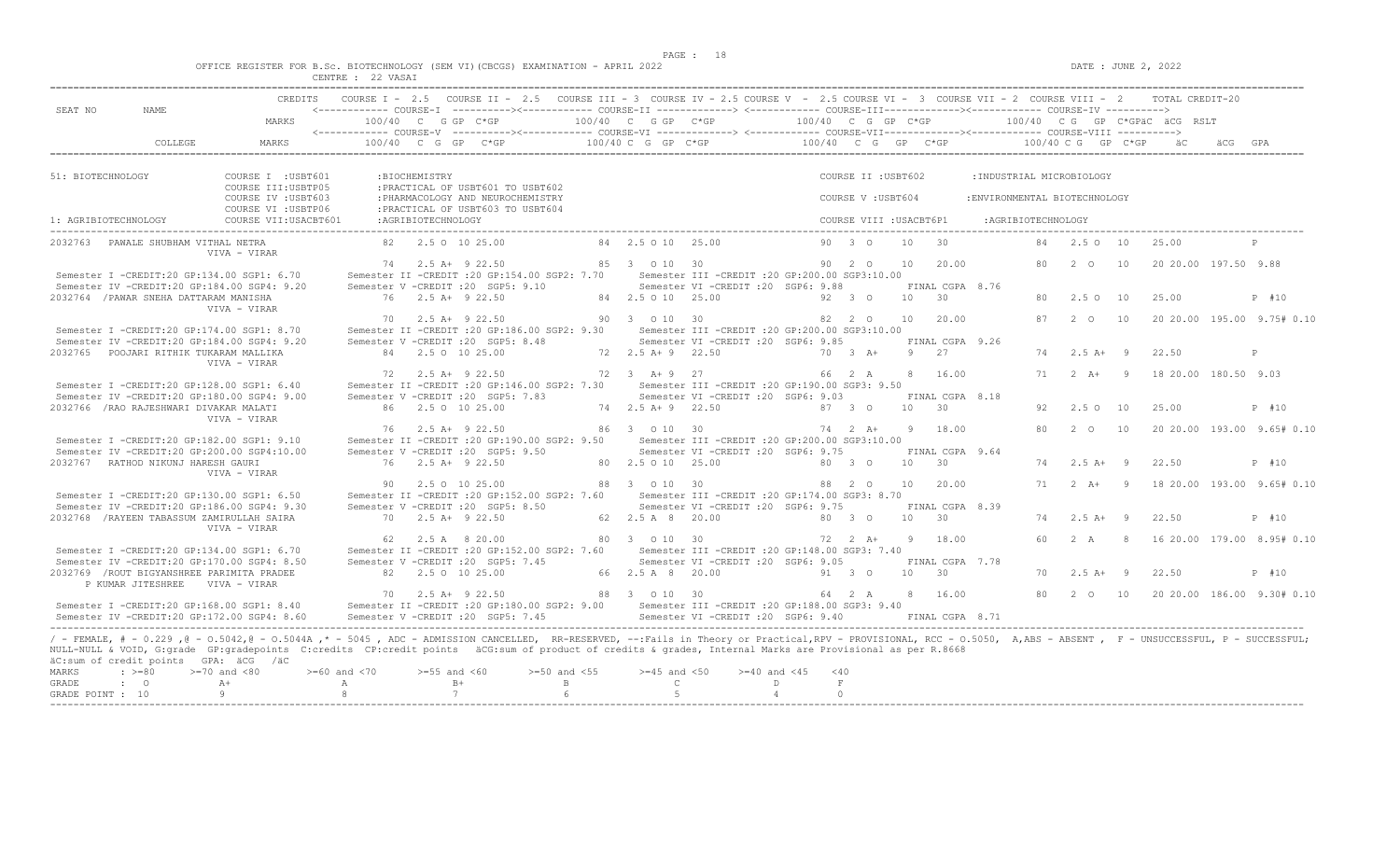$DATA: JUNE 2, 2022$ 

|  |  |  |                   |  | OFFICE REGISTER FOR B.Sc. BIOTECHNOLOGY (SEM VI)(CBCGS) EXAMINATION - APRIL 2022 |  |  |
|--|--|--|-------------------|--|----------------------------------------------------------------------------------|--|--|
|  |  |  | CENTRE : 22 VASAT |  |                                                                                  |  |  |

| SEAT NO               | NAME                                  |                                                                                                                                                                                                                                                                                                                                                                                                                         |                                    |                     | COURSE I - 2.5 COURSE II - 2.5 COURSE III - 3 COURSE IV - 2.5 COURSE V - 2.5 COURSE VI - 3 COURSE VII - 2 COURSE VIII - 2 TOTAL CREDIT-20                                                                                                                                                                                                                                                                                                              |                                  |                                  |                                                                                          |                    |                         |                         |                             |                               |    |                     |                       |                                                       |
|-----------------------|---------------------------------------|-------------------------------------------------------------------------------------------------------------------------------------------------------------------------------------------------------------------------------------------------------------------------------------------------------------------------------------------------------------------------------------------------------------------------|------------------------------------|---------------------|--------------------------------------------------------------------------------------------------------------------------------------------------------------------------------------------------------------------------------------------------------------------------------------------------------------------------------------------------------------------------------------------------------------------------------------------------------|----------------------------------|----------------------------------|------------------------------------------------------------------------------------------|--------------------|-------------------------|-------------------------|-----------------------------|-------------------------------|----|---------------------|-----------------------|-------------------------------------------------------|
|                       |                                       | MARKS                                                                                                                                                                                                                                                                                                                                                                                                                   |                                    |                     | $100/40$ C G GP C*GP $100/40$ C G GP C*GP $100/40$ C G GP C*GP $\overline{AC}$ RSLT $\overline{AC}$ $-$                                                                                                                                                                                                                                                                                                                                                |                                  |                                  |                                                                                          |                    |                         |                         |                             |                               |    |                     |                       |                                                       |
|                       | COLLEGE                               | MARKS                                                                                                                                                                                                                                                                                                                                                                                                                   |                                    |                     | $100/40 \quad C \quad G \quad GP \qquad C \star GP \qquad 100/40 \quad C \quad G \quad GP \qquad 100/40 \qquad C \quad G \quad GP \qquad 100/40 \qquad C \quad G \quad P \quad C \star GP \qquad 100/40 \qquad C \quad G \quad CP \quad 100/40 \qquad C \quad F \quad 100/40 \qquad C \quad F \quad 100/40 \qquad C \quad F \quad 100/40 \qquad C \quad F \quad 100/40 \qquad C \quad F \quad 100/40 \qquad C \quad F \quad 100/40 \qquad C \quad F \$ |                                  |                                  |                                                                                          |                    |                         |                         |                             |                               |    |                     |                       |                                                       |
| 51: BIOTECHNOLOGY     |                                       | COURSE I : USBT601<br>COURSE III: USBTP05                                                                                                                                                                                                                                                                                                                                                                               |                                    | :BIOCHEMISTRY       | : PRACTICAL OF USBT601 TO USBT602                                                                                                                                                                                                                                                                                                                                                                                                                      |                                  |                                  |                                                                                          |                    | COURSE II : USBT602     |                         |                             | : INDUSTRIAL MICROBIOLOGY     |    |                     |                       |                                                       |
|                       |                                       | COURSE IV : USBT603<br>COURSE VI : USBTP06                                                                                                                                                                                                                                                                                                                                                                              |                                    |                     | : PHARMACOLOGY AND NEUROCHEMISTRY<br>: PRACTICAL OF USBT603 TO USBT604                                                                                                                                                                                                                                                                                                                                                                                 |                                  |                                  |                                                                                          |                    | COURSE V: USBT604       |                         |                             | : ENVIRONMENTAL BIOTECHNOLOGY |    |                     |                       |                                                       |
| 1: AGRIBIOTECHNOLOGY  |                                       | COURSE VII: USACBT601                                                                                                                                                                                                                                                                                                                                                                                                   |                                    | : AGRIBIOTECHNOLOGY |                                                                                                                                                                                                                                                                                                                                                                                                                                                        |                                  |                                  |                                                                                          |                    | COURSE VIII : USACBT6P1 |                         |                             | :AGRIBIOTECHNOLOGY            |    |                     |                       |                                                       |
|                       |                                       | 2032770 SALVE HARSHVARDHAN GAUTAM SEEMA<br>VIVA - VIRAR                                                                                                                                                                                                                                                                                                                                                                 |                                    |                     | 80 2.5 0 10 25.00                                                                                                                                                                                                                                                                                                                                                                                                                                      | 80 2.5 0 10 25.00                |                                  |                                                                                          |                    | 84    3    0   10   30  |                         |                             |                               |    |                     | 82  2.5  0  10  25.00 | P #10                                                 |
|                       |                                       | Semester I -CREDIT:20 GP:142.00 SGP1: 7.10                                                                                                                                                                                                                                                                                                                                                                              |                                    |                     | 80 2.5 0 10 25.00<br>Semester II -CREDIT :20 GP:156.00 SGP2: 7.80 Semester III -CREDIT :20 GP:188.00 SGP3: 9.40                                                                                                                                                                                                                                                                                                                                        |                                  |                                  | 86 3 0 10 30 0 86 2 0 10 20.00                                                           |                    |                         |                         |                             |                               |    |                     |                       | 82   2   0   10   20   20.00   200.00   10.00#   0.10 |
|                       | 2032771 / SAMEL HIMANSHI MAHESH MANSI | Semester IV -CREDIT:20 GP:184.00 SGP4: 9.20                                                                                                                                                                                                                                                                                                                                                                             |                                    |                     | Semester V -CREDIT : 20 SGP5: 8.98<br>88 2.5 0 10 25.00                                                                                                                                                                                                                                                                                                                                                                                                | 80 2.5 0 10 25.00                |                                  | Semester VI -CREDIT :20 SGP6:10.10                                                       | $93 \t30$          |                         | 10 30                   | FINAL CGPA 8.76             |                               |    | 94 2.5 0 10         | 25.00                 | P                                                     |
|                       |                                       | VIVA - VIRAR                                                                                                                                                                                                                                                                                                                                                                                                            |                                    |                     | 90 2.5 0 10 25.00                                                                                                                                                                                                                                                                                                                                                                                                                                      | 96 3 0 10 30                     |                                  |                                                                                          | 88 2 0 10 20.00    |                         |                         |                             |                               | 80 | 2 0 10              |                       | 20 20.00 200.00 10.00                                 |
|                       |                                       | Semester I -CREDIT:20 GP:170.00 SGP1: 8.50<br>Semester IV -CREDIT:20 GP:200.00 SGP4:10.00<br>2032772 / SANKHE SIDDHI BHAGAWAT BHAGYASHR                                                                                                                                                                                                                                                                                 |                                    |                     | Semester II -CREDIT : 20 GP:182.00 SGP2: 9.10<br>Semester V - CREDIT : 20 SGP5: 9.50<br>84 2.5 0 10 25.00                                                                                                                                                                                                                                                                                                                                              |                                  | 66 2.5 A 8 20.00                 | Semester III -CREDIT :20 GP:200.00 SGP3:10.00<br>Semester VI -CREDIT :20 SGP6:10.00      |                    | 70 3 A+                 | FINAL CGPA 9.52<br>9 27 |                             |                               |    | 74 2.5 A+ 9         | 22.50                 | P                                                     |
| EE                    |                                       | VIVA - VIRAR                                                                                                                                                                                                                                                                                                                                                                                                            |                                    |                     | 72 2.5 A+ 9 22.50                                                                                                                                                                                                                                                                                                                                                                                                                                      |                                  | 81 3 0 10 30                     |                                                                                          |                    | 56 2 B+ 7 14.00         |                         |                             |                               |    |                     |                       | 70  2  A+  9  18  20.00  179.00  8.95                 |
|                       |                                       | Semester I -CREDIT:20 GP:116.00 SGP1: 5.80<br>Semester IV -CREDIT:20 GP:170.00 SGP4: 8.50                                                                                                                                                                                                                                                                                                                               |                                    |                     | Semester II -CREDIT :20 GP:140.00 SGP2: 7.00<br>Semester V -CREDIT : 20 SGP5: 7.03                                                                                                                                                                                                                                                                                                                                                                     |                                  |                                  | Semester III - CREDIT : 20 GP: 174.00 SGP3: 8.70<br>Semester VI -CREDIT : 20 SGP6: 8.95  |                    |                         |                         | FINAL CGPA 7.66             |                               |    |                     |                       |                                                       |
|                       |                                       | 2032773 /SAVANI KHUSHI SANJAYBHAI BHUMIKA<br>VIVA - VIRAR                                                                                                                                                                                                                                                                                                                                                               |                                    |                     | 76 2.5 A+ 9 22.50                                                                                                                                                                                                                                                                                                                                                                                                                                      |                                  | 86 2.5 0 10 25.00                |                                                                                          | 84 3 0             |                         | 10 30                   |                             |                               |    | 82 2.5 0 10         | 25.00                 | P #10                                                 |
|                       |                                       | Semester I -CREDIT:20 GP:128.00 SGP1: 6.40<br>Semester IV -CREDIT:20 GP:190.00 SGP4: 9.50                                                                                                                                                                                                                                                                                                                               |                                    |                     | 82 2.5 0 10 25.00<br>Semester II -CREDIT : 20 GP:134.00 SGP2: 6.70 Semester III -CREDIT : 20 GP:188.00 SGP3: 9.40<br>Semester V -CREDIT : 20 SGP5: 9.38                                                                                                                                                                                                                                                                                                | 89 3 0 10 30                     |                                  | Semester VI - CREDIT : 20 SGP6: 9.98                                                     |                    | 90  2  0  10  20.00     |                         | FINAL CGPA 8.56             |                               |    |                     |                       | 82   2   0   10   20   20   00   197.50   9.88#  0.10 |
| $\Omega$              |                                       | 2032774 / SAYYAD KHUSHBU SHARIF PARVEENBAN<br>VIVA - VIRAR                                                                                                                                                                                                                                                                                                                                                              |                                    |                     | 46 2.5 C 5 12.50                                                                                                                                                                                                                                                                                                                                                                                                                                       | 50 2.5 B 6 15.00                 |                                  |                                                                                          | $80\quad 3\quad 0$ |                         | 10 30                   |                             |                               |    | $70 \t 2.5 \t A+ 9$ | 22.50                 | P #10                                                 |
|                       |                                       | Semester I -CREDIT:20 GP:182.00 SGP1: 9.10<br>Semester IV -CREDIT:20 GP:184.00 SGP4: 9.20                                                                                                                                                                                                                                                                                                                               |                                    |                     | 54 2.5 B 6 15.00<br>Semester II -CREDIT : 20 GP:184.00 SGP2: 9.20 Semester III -CREDIT : 20 GP:200.00 SGP3:10.00<br>Semester V -CREDIT : 20 SGP5: 8.00                                                                                                                                                                                                                                                                                                 | 91 3 0 10 30                     |                                  | Semester VI -CREDIT :20 SGP6: 8.35                                                       |                    | 88  2  0  10  20.00     |                         | FINAL CGPA 8.98             |                               | 80 | 2 0 10              |                       | 20 20.00 165.00 8.25# 0.10                            |
| <b>BEGUM</b>          |                                       | 2032775 SHAIKH KHALID RAZA AHMED ZARINA<br>VIVA - VIRAR                                                                                                                                                                                                                                                                                                                                                                 |                                    |                     | 80 2.5 0 10 25.00                                                                                                                                                                                                                                                                                                                                                                                                                                      |                                  | 76 2.5 A + 9 22.50               |                                                                                          |                    | 90 3 0                  | 10 30                   |                             |                               |    | 74 2.5 A+ 9         | 22.50                 | P #10                                                 |
|                       |                                       | Semester I -CREDIT:20 GP:186.00 SGP1: 9.30<br>Semester IV -CREDIT:20 GP:200.00 SGP4:10.00                                                                                                                                                                                                                                                                                                                               |                                    |                     | 80 2.5 0 10 25.00<br>Semester II -CREDIT : 20 GP: 192.00 SGP2: 9.60<br>Semester V -CREDIT : 20 SGP5: 8.73                                                                                                                                                                                                                                                                                                                                              |                                  | 93 3 0 10 30                     | Semester III -CREDIT : 20 GP: 200.00 SGP3: 10.00<br>Semester VI - CREDIT : 20 SGP6: 9.85 |                    | 90 2 0                  |                         | 10 20.00<br>FINAL CGPA 9.58 |                               |    | 85 2 0 10           |                       | 20 20.00 195.00 9.75# 0.10                            |
|                       | 2032776 / SHARMA ANUPAM DINESH SHANTI | VIVA - VIRAR                                                                                                                                                                                                                                                                                                                                                                                                            |                                    |                     | 70 2.5 A+ 9 22.50                                                                                                                                                                                                                                                                                                                                                                                                                                      |                                  | 52 2.5 B 6 15.00                 |                                                                                          | 80 3 0 10 30       |                         |                         |                             |                               | 66 | $2.5 A$ 8           | 20.00                 | P #10                                                 |
|                       |                                       | Semester I -CREDIT:20 GP:150.00 SGP1: 7.50<br>Semester IV -CREDIT:20 GP:154.00 SGP4: 7.70                                                                                                                                                                                                                                                                                                                               |                                    |                     | 60 2.5 A 8 20.00<br>Semester II -CREDIT :20 GP:166.00 SGP2: 8.30 Semester III -CREDIT :20 GP:132.00 SGP3: 6.60<br>Semester V -CREDIT : 20 SGP5: 7.68                                                                                                                                                                                                                                                                                                   | 90 3 0 10 30                     |                                  | Semester VI -CREDIT : 20 SGP6: 8.58                                                      |                    | 52 2 B                  | FINAL CGPA 7.73         | 6 12.00                     |                               |    |                     |                       | 80  2  0  10  20  20  00  169  50  8.48#  0.10        |
|                       |                                       | / - FEMALE, # - 0.229, @ - 0.5042, @ - 0.5044A,* - 5045, ADC - ADMISSION CANCELLED, RR-RESERVED, --:Fails in Theory or Practical,RPV - PROVISIONAL, RCC - 0.5050, A,ABS - ABSENT, F - UNSUCCESSFUL, P - SUCCESSFUL;<br>NULL-NULL & VOID, G:grade GP:gradepoints C:credits CP:credit points äCG:sum of product of credits & grades, Internal Marks are Provisional as per R.8668<br>äC:sum of credit points GPA: äCG /äC |                                    |                     |                                                                                                                                                                                                                                                                                                                                                                                                                                                        |                                  |                                  |                                                                                          |                    |                         |                         |                             |                               |    |                     |                       |                                                       |
| <b>MARKS</b><br>GRADE | $: z = 80$<br>$\cdot$ $\cdot$ $\circ$ | $>=70$ and $<80$<br>$A+$                                                                                                                                                                                                                                                                                                                                                                                                | $>= 60$ and $< 70$<br>$\mathbb{A}$ |                     | $>=55$ and $<60$<br>$B+$                                                                                                                                                                                                                                                                                                                                                                                                                               | $>=50$ and $<55$<br>$\mathbf{B}$ | $>=45$ and $<50$<br>$\mathbb{C}$ | $>= 40$ and $< 45$                                                                       | < 40<br>D          | F                       |                         |                             |                               |    |                     |                       |                                                       |
| GRADE POINT : 10      |                                       | -9                                                                                                                                                                                                                                                                                                                                                                                                                      | 8                                  |                     | 7                                                                                                                                                                                                                                                                                                                                                                                                                                                      | 6                                | -5                               |                                                                                          | $\overline{4}$     | $\circ$                 |                         |                             |                               |    |                     |                       |                                                       |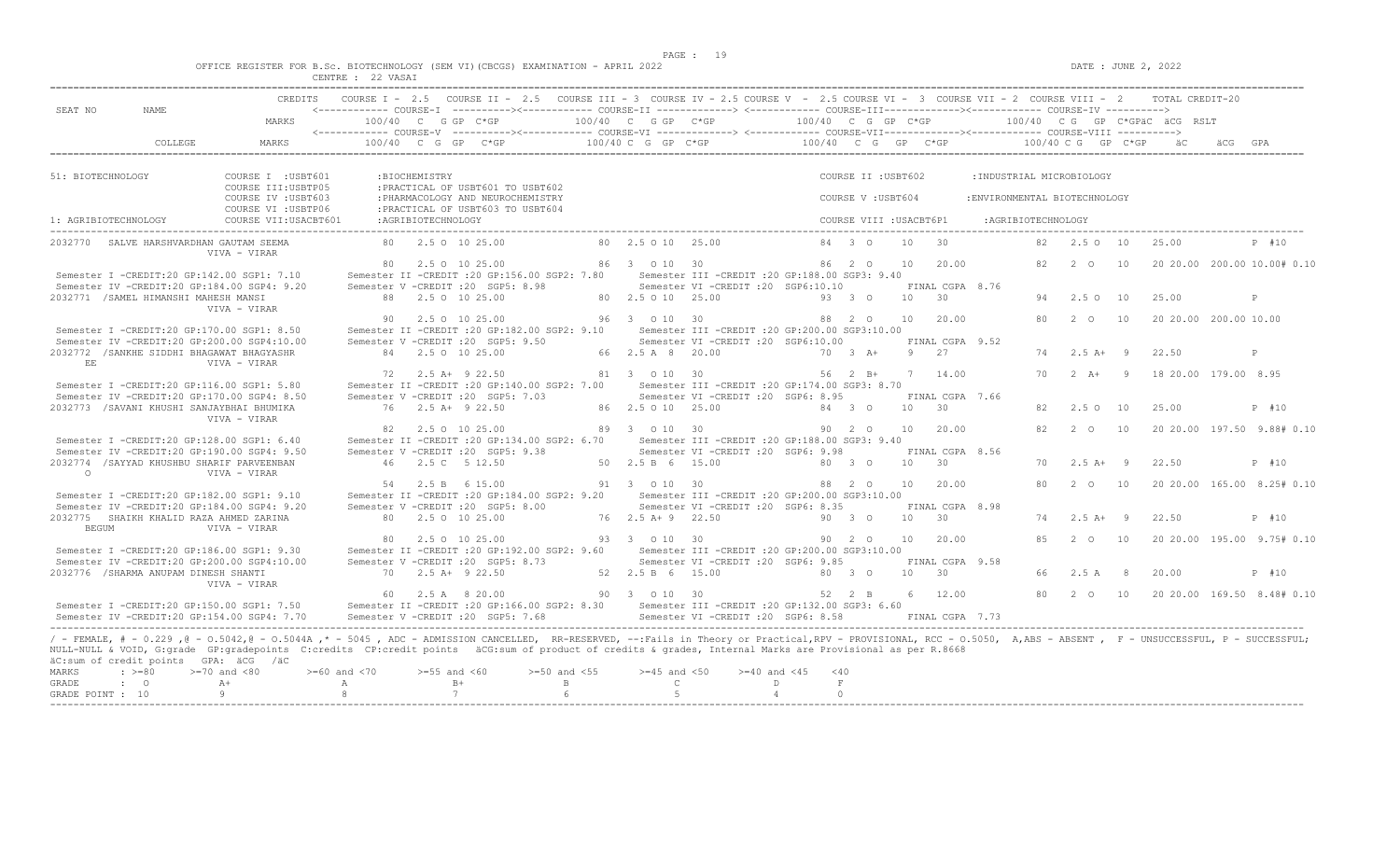$DATA: JUNE 2, 2022$ 

|  |  |  |                   |  | OFFICE REGISTER FOR B.Sc. BIOTECHNOLOGY (SEM VI)(CBCGS) EXAMINATION - APRIL 2022 |  |  |
|--|--|--|-------------------|--|----------------------------------------------------------------------------------|--|--|
|  |  |  | CENTRE : 22 VASAT |  |                                                                                  |  |  |

|                                           |                                       | CREDITS                                                                                                                                                                                                                                                                                                                                                                                                                                                                     |                   |                              |           |                                                                                      |                    |                  |                                        | COURSE I - 2.5 COURSE II - 2.5 COURSE III - 3 COURSE IV - 2.5 COURSE V - 2.5 COURSE VII - 3 COURSE VII - 2 COURSE VIII - 2 TOTAL CREDIT-20       |              |                      |                         |       |                               |                               |                    |              |    |                                                  |                            |
|-------------------------------------------|---------------------------------------|-----------------------------------------------------------------------------------------------------------------------------------------------------------------------------------------------------------------------------------------------------------------------------------------------------------------------------------------------------------------------------------------------------------------------------------------------------------------------------|-------------------|------------------------------|-----------|--------------------------------------------------------------------------------------|--------------------|------------------|----------------------------------------|--------------------------------------------------------------------------------------------------------------------------------------------------|--------------|----------------------|-------------------------|-------|-------------------------------|-------------------------------|--------------------|--------------|----|--------------------------------------------------|----------------------------|
| SEAT NO                                   | NAME.                                 | MARKS                                                                                                                                                                                                                                                                                                                                                                                                                                                                       |                   |                              |           |                                                                                      |                    |                  |                                        | <------------ COURSE-I ----------><----------- COURSE-II --------------> <------------ COURSE-III------------><----------> COURSE-IV ----------> |              |                      |                         |       |                               |                               |                    |              |    |                                                  |                            |
|                                           | COLLEGE                               | <b>MARKS</b>                                                                                                                                                                                                                                                                                                                                                                                                                                                                |                   |                              |           |                                                                                      |                    |                  |                                        | 100/40 C G GP C*GP $100/40$ C G GP C*GP $100/40$ C G GP C*GP $100/40$ C G GP C*GP $100/40$ C G GP C*GP $\alpha$                                  |              |                      |                         |       |                               |                               |                    |              |    |                                                  |                            |
| 51: BIOTECHNOLOGY                         |                                       | COURSE I : USBT601<br>COURSE III: USBTP05                                                                                                                                                                                                                                                                                                                                                                                                                                   |                   | :BIOCHEMISTRY                |           | : PRACTICAL OF USBT601 TO USBT602                                                    |                    |                  |                                        |                                                                                                                                                  |              |                      | COURSE II : USBT602     |       |                               | :INDUSTRIAL MICROBIOLOGY      |                    |              |    |                                                  |                            |
|                                           |                                       | COURSE IV : USBT603<br>COURSE VI : USBTP06                                                                                                                                                                                                                                                                                                                                                                                                                                  |                   |                              |           | : PHARMACOLOGY AND NEUROCHEMISTRY<br>: PRACTICAL OF USBT603 TO USBT604               |                    |                  |                                        |                                                                                                                                                  |              |                      | COURSE V: USBT604       |       |                               | : ENVIRONMENTAL BIOTECHNOLOGY |                    |              |    |                                                  |                            |
| 1: AGRIBIOTECHNOLOGY                      |                                       | COURSE VII: USACBT601                                                                                                                                                                                                                                                                                                                                                                                                                                                       |                   | :AGRIBIOTECHNOLOGY           |           |                                                                                      |                    |                  |                                        |                                                                                                                                                  |              |                      | COURSE VIII : USACBT6P1 |       |                               |                               | :AGRIBIOTECHNOLOGY |              |    |                                                  |                            |
|                                           | 2032777 / SHARMA CHAVI RAMGOPAL RADHA | VIVA - VIRAR                                                                                                                                                                                                                                                                                                                                                                                                                                                                |                   | 80 2.5 0 10 25.00            |           |                                                                                      |                    | 60 2.5 A 8 20.00 |                                        |                                                                                                                                                  |              |                      | 70 3 A+ 9 27            |       |                               |                               |                    |              |    | 76  2.5 A + 9  22.50                             | P                          |
|                                           |                                       | Semester I -CREDIT:20 GP:106.00 SGP1: 5.30                                                                                                                                                                                                                                                                                                                                                                                                                                  |                   |                              |           |                                                                                      |                    |                  |                                        | 72  2.5 A+  9  22.50  73  3  A+  9  27  68  2  A<br>Semester II -CREDIT :20 GP:106.00 SGP2: 5.30 Semester III -CREDIT :20 GP:150.00 SGP3: 7.50   |              |                      |                         |       |                               | 8 16.00                       |                    |              |    | 70  2  A+  9  18  20.00  178.00  8.90            |                            |
|                                           | 2032778 /SHARMA PINKY TOOKLAL AARTI   | Semester IV -CREDIT:20 GP:148.00 SGP4: 7.40<br>VIVA - VIRAR                                                                                                                                                                                                                                                                                                                                                                                                                 |                   | 60 2.5 A 8 20.00             |           | Semester V - CREDIT : 20 SGP5: 7.30                                                  | 56 2.5 B + 7 17.50 |                  |                                        | Semester VI - CREDIT : 20 SGP6: 8.90                                                                                                             | 5 90 3 0     |                      |                         | 10 30 | FINAL CGPA 6.95               |                               | $74$ 2.5 A+ 9      |              |    | 22.50                                            | P #10                      |
|                                           |                                       | Semester I -CREDIT:20 GP:162.00 SGP1: 8.10                                                                                                                                                                                                                                                                                                                                                                                                                                  |                   | $72 \t 2.5 \t A+ 9 \t 22.50$ |           | Semester II -CREDIT : 20 GP: 176.00 SGP2: 8.80                                       | 94 3 0 10 30       |                  |                                        | Semester III -CREDIT :20 GP:190.00 SGP3: 9.50                                                                                                    |              |                      |                         |       | 80  2  0  10  20.00           |                               | 84                 | $2\degree$ 0 | 10 |                                                  | 20 20.00 182.50 9.13# 0.10 |
|                                           | 2032779 / SHARMA PREETI RAMA GEETA    | Semester IV -CREDIT:20 GP:172.00 SGP4: 8.60<br>VIVA - VIRAR                                                                                                                                                                                                                                                                                                                                                                                                                 |                   | 70 2.5 A+ 9 22.50            |           | Semester V -CREDIT : 20 SGP5: 7.48                                                   | 62 2.5 A 8 20.00   |                  |                                        | Semester VI -CREDIT : 20 SGP6: 9.23                                                                                                              | 81 3 0       |                      |                         | 10 30 | FINAL CGPA 8.62               |                               | 66                 | $2.5 A$ 8    |    | 20.00                                            | P                          |
|                                           |                                       | Semester I -CREDIT:20 GP:144.00 SGP1: 7.20                                                                                                                                                                                                                                                                                                                                                                                                                                  |                   | 70 2.5 A+ 9 22.50            |           | Semester II -CREDIT :20 GP:156.00 SGP2: 7.80                                         | 83 3 0 10 30       |                  |                                        | 72 2 A+ 9 18.00<br>Semester III -CREDIT : 20 GP: 182.00 SGP3: 9.10                                                                               |              |                      |                         |       |                               |                               |                    | 82  2  0  10 |    | 20 20.00 183.00 9.15                             |                            |
|                                           |                                       | Semester IV -CREDIT:20 GP:166.00 SGP4: 8.30<br>2032780 / SHIRISKAR SHREYASI SANTOSH SUJAT                                                                                                                                                                                                                                                                                                                                                                                   |                   | 82 2.5 0 10 25.00            |           | Semester V -CREDIT : 20 SGP5: 7.63                                                   |                    |                  |                                        | Semester VI -CREDIT : 20 SGP6: 9.15<br>84  2.5  0  10  25.00   80   3   0                                                                        |              |                      |                         | 10 30 | FINAL CGPA 8.20               |                               |                    | 84 2.5 0 10  |    | 25.00                                            | P #10                      |
| $\overline{A}$                            |                                       | VIVA - VIRAR<br>Semester I -CREDIT:20 GP:146.00 SGP1: 7.30                                                                                                                                                                                                                                                                                                                                                                                                                  |                   | 76 2.5 A+ 9 22.50            |           |                                                                                      |                    | 86 3 0 10 30     |                                        | Semester II -CREDIT :20 GP:166.00 SGP2: 8.30 Semester III -CREDIT :20 GP:200.00 SGP3:10.00                                                       |              |                      |                         |       | 90  2  0  10  20.00           |                               |                    | 80 2 0 10    |    |                                                  | 20 20.00 197.50 9.88# 0.10 |
|                                           |                                       | Semester IV -CREDIT:20 GP:190.00 SGP4: 9.50<br>2032781 /SINGH RICHA VIRENDRA CHANCHALADE                                                                                                                                                                                                                                                                                                                                                                                    |                   | 76 2.5 A+ 9 22.50            |           | Semester V -CREDIT : 20 SGP5: 8.85                                                   | 60 2.5 A 8 20.00   |                  |                                        | Semester VI -CREDIT : 20 SGP6: 9.98                                                                                                              | 87 3 0       |                      |                         |       | FINAL CGPA 8.99<br>$10 \t 30$ |                               |                    | 66 2.5 A     | 8  | 20.00                                            | P #10                      |
| VI                                        |                                       | VIVA - VIRAR                                                                                                                                                                                                                                                                                                                                                                                                                                                                |                   | 76 2.5 A+ 9 22.50            |           |                                                                                      | 92 3 0 10 30       |                  |                                        | 76 2 A+ 9 18.00                                                                                                                                  |              |                      |                         |       |                               |                               | 83                 | 2 0          | 10 |                                                  | 20 20.00 183.00 9.15# 0.10 |
|                                           | 2032782 /SINGH SOMYA VIJAY VAISHALI   | Semester I -CREDIT:20 GP:184.00 SGP1: 9.20<br>Semester IV -CREDIT:20 GP:184.00 SGP4: 9.20                                                                                                                                                                                                                                                                                                                                                                                   |                   | 80 2.5 0 10 25.00            |           | Semester II -CREDIT : 20 GP: 192.00 SGP2: 9.60<br>Semester V -CREDIT : 20 SGP5: 8.28 | 74 2.5 A + 9 22.50 |                  |                                        | Semester III - CREDIT : 20 GP: 190.00 SGP3: 9.50<br>Semester VI -CREDIT :20 SGP6: 9.25                                                           |              | 80 3 0               |                         | 10 30 | FINAL CGPA 9.17               |                               | 76                 | $2.5$ A+ 9   |    | 22.50                                            | P                          |
|                                           |                                       | VIVA - VIRAR                                                                                                                                                                                                                                                                                                                                                                                                                                                                |                   | 76 2.5 A+ 9 22.50            |           |                                                                                      |                    | 87 3 0 10 30     |                                        |                                                                                                                                                  |              |                      |                         |       | 82  2  0  10  20.00           |                               |                    | 80  2  0  10 |    | 20 20.00 192.50 9.63                             |                            |
|                                           | 2032783 /SINGH TRIPTI JAYSINGH POOJA  | Semester I -CREDIT:20 GP:126.00 SGP1: 6.30<br>Semester IV -CREDIT:20 GP:168.00 SGP4: 8.40                                                                                                                                                                                                                                                                                                                                                                                   |                   | 74 2.5 A+ 9 22.50            |           | Semester II -CREDIT : 20 GP:140.00 SGP2: 7.00<br>Semester V -CREDIT : 20 SGP5: 6.73  | 62 2.5 A 8 20.00   |                  |                                        | Semester III -CREDIT :20 GP:200.00 SGP3:10.00<br>Semester VI -CREDIT : 20 SGP6: 9.63                                                             | 80 3 0 10 30 |                      |                         |       | FINAL CGPA 8.01               |                               | 62                 | $2.5 A$ 8    |    | 20.00                                            | P #10                      |
|                                           |                                       | VIVA - VIRAR<br>Semester I -CREDIT:20 GP:130.00 SGP1: 6.50                                                                                                                                                                                                                                                                                                                                                                                                                  |                   | 70 2.5 A+ 9 22.50            |           |                                                                                      | 82 3 0 10 30       |                  |                                        | 72 2 A+ 9 18.00<br>Semester II -CREDIT :20 GP:154.00 SGP2: 7.70 Semester III -CREDIT :20 GP:166.00 SGP3: 8.30                                    |              |                      |                         |       |                               |                               |                    |              |    | 81  2  0  10  20  20  00  183  00  9  15#  0  10 |                            |
|                                           |                                       | Semester IV -CREDIT:20 GP:150.00 SGP4: 7.50<br>/ - FEMALE, # - 0.229 ,0 - 0.5042,0 - 0.5044A ,* - 5045 , ADC - ADMISSION CANCELLED, RR-RESERVED, --: Fails in Theory or Practical, RPV - PROVISIONAL, RCC - 0.5050, A, ABS - ABSENT , F - UNSUCCESSFUL, P - SUCCESSFUL;<br>NULL-NULL & VOID, G:grade GP:gradepoints C:credits CP:credit points äCG:sum of product of credits & grades, Internal Marks are Provisional as per R.8668<br>äC:sum of credit points GPA: äCG /äC |                   |                              |           | Semester V -CREDIT : 20 SGP5: 6.55                                                   |                    |                  |                                        | Semester VI - CREDIT : 20 SGP6: 9.25                                                                                                             |              |                      |                         |       | FINAL CGPA 7.63               |                               |                    |              |    |                                                  |                            |
| <b>MARKS</b><br>GRADE<br>GRADE POINT : 10 | $\div$ >=80<br>$\cdot$ 0              | $>=70$ and $<80$<br>$>=60$ and $<70$<br>$A+$<br>- 9                                                                                                                                                                                                                                                                                                                                                                                                                         | $\mathbb{A}$<br>8 | $>=55$ and $<60$             | $B+$<br>7 | $>=50$ and $<55$<br>$\mathbf{B}$<br>6                                                |                    |                  | $>=45$ and $<50$<br>$\mathbb{C}$<br>-5 | $>=40$ and $<45$<br>D<br>$\overline{4}$                                                                                                          |              | < 40<br>F<br>$\circ$ |                         |       |                               |                               |                    |              |    |                                                  |                            |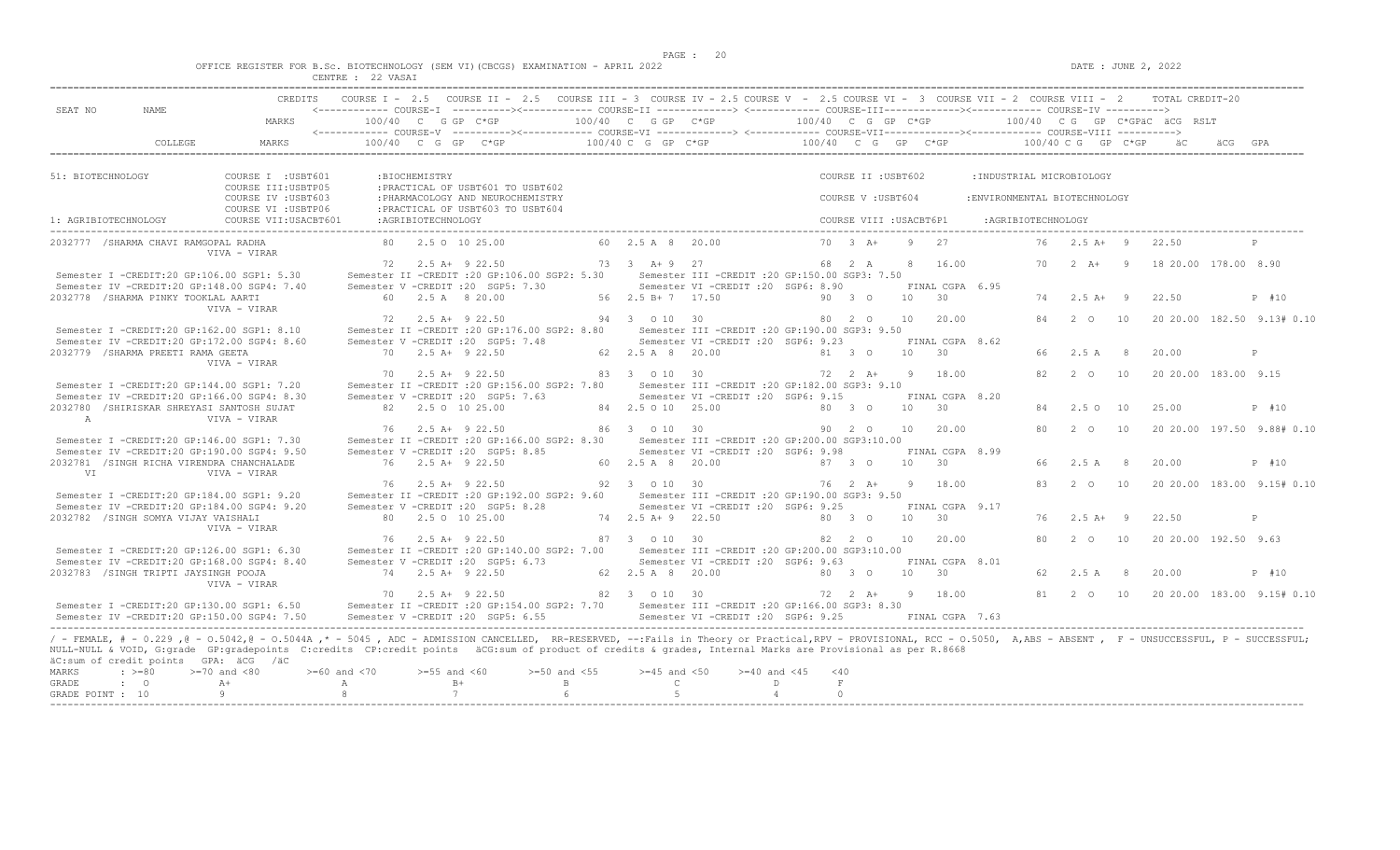$DATA: JUNE 2, 2022$ 

|  |  |                                | OFFICE REGISTER FOR B.Sc. BIOTECHNOLOGY (SEM VI)(CBCGS) EXAMINATION - APRIL 2022 |  |  |  |
|--|--|--------------------------------|----------------------------------------------------------------------------------|--|--|--|
|  |  | Charles & March Street, Street | $\wedge$ $\wedge$ $\cdots$ $\wedge$ $\wedge$ $\cdots$                            |  |  |  |

|                                          | MARKS                                                    |    |                    | 100/40 C G GP C*GP                                       | 100/40 C G GP C*GP                    |                                                  | 100/40 C G GP C*GP   |                         |                 |                                    |                               |    |                      |      | 100/40 CG GP C*GPÄC ÄCG RSLT |                            |
|------------------------------------------|----------------------------------------------------------|----|--------------------|----------------------------------------------------------|---------------------------------------|--------------------------------------------------|----------------------|-------------------------|-----------------|------------------------------------|-------------------------------|----|----------------------|------|------------------------------|----------------------------|
|                                          |                                                          |    |                    |                                                          |                                       |                                                  |                      |                         |                 |                                    |                               |    |                      |      |                              |                            |
|                                          | COLLEGE<br>MARKS                                         |    |                    | $100/40$ C G GP C*GP                                     | 100/40 C G GP C*GP                    |                                                  | $100/40$ C G GP C*GP |                         |                 |                                    |                               |    | 100/40 C G GP C*GP   |      |                              |                            |
|                                          |                                                          |    |                    |                                                          |                                       |                                                  |                      |                         |                 |                                    |                               |    |                      |      |                              |                            |
| 51: BIOTECHNOLOGY                        | COURSE I : USBT601<br>COURSE III: USBTP05                |    | :BIOCHEMISTRY      | : PRACTICAL OF USBT601 TO USBT602                        |                                       |                                                  |                      | COURSE II : USBT602     |                 |                                    | : INDUSTRIAL MICROBIOLOGY     |    |                      |      |                              |                            |
|                                          | COURSE IV : USBT603                                      |    |                    | : PHARMACOLOGY AND NEUROCHEMISTRY                        |                                       |                                                  |                      | COURSE V: USBT604       |                 |                                    | : ENVIRONMENTAL BIOTECHNOLOGY |    |                      |      |                              |                            |
|                                          | COURSE VI : USBTP06                                      |    |                    | : PRACTICAL OF USBT603 TO USBT604                        |                                       |                                                  |                      |                         |                 |                                    |                               |    |                      |      |                              |                            |
| 1: AGRIBIOTECHNOLOGY                     | COURSE VII: USACBT601                                    |    | :AGRIBIOTECHNOLOGY |                                                          |                                       |                                                  |                      | COURSE VIII : USACBT6P1 |                 |                                    | :AGRIBIOTECHNOLOGY            |    |                      |      |                              |                            |
| 2032784 / SONAVANE SONALI SHRIRAM NANDA  | VIVA - VIRAR                                             |    |                    | $72.5 + 9.2.50$                                          | 60 2.5 A 8 20.00                      |                                                  |                      | 81 3 0                  | 10              | 30                                 |                               |    | $70 \t 2.5 \t A+ 9$  |      | 22.50                        | P #10                      |
|                                          |                                                          |    |                    | 74 2.5 A+ 9 22.50                                        | 86 3 0 10 30                          |                                                  |                      | 60 2 A                  |                 | 8 16.00                            |                               | 81 | $2^{\circ}$ 0        | 10   |                              | 20 20.00 183.50 9.18# 0.10 |
|                                          | Semester I -CREDIT:20 GP:162.00 SGP1: 8.10               |    |                    | Semester II -CREDIT : 20 GP: 170.00 SGP2: 8.50           |                                       | Semester III -CREDIT : 20 GP: 174.00 SGP3: 8.70  |                      |                         |                 |                                    |                               |    |                      |      |                              |                            |
| 2032785 SONI HARSH SUNIL NEETA           | Semester IV -CREDIT:20 GP:172.00 SGP4: 8.60              |    |                    | Semester V -CREDIT : 20 SGP5: 7.35<br>52 2.5 B 6 15.00   | 52 2.5 B 6 15.00                      | Semester VI - CREDIT : 20 SGP6: 9.28             |                      | 80 3 0                  | 10 30           | FINAL CGPA 8.42                    |                               | 80 | 2.5 0 10             |      | 25.00                        | P #10                      |
|                                          | VIVA - VIRAR                                             |    |                    |                                                          |                                       |                                                  |                      |                         |                 |                                    |                               |    |                      |      |                              |                            |
|                                          |                                                          | 80 |                    | 2.5 0 10 25.00                                           | 86 3 0 10 30                          |                                                  |                      | 86 2 0                  |                 | 10 20.00                           |                               | 82 | $2^{\circ}$ 0        | 10   |                              | 20 20.00 180.00 9.00# 0.10 |
|                                          | Semester I -CREDIT:20 GP:128.00 SGP1: 6.40               |    |                    | Semester II -CREDIT : 20 GP:142.00 SGP2: 7.10            |                                       | Semester III -CREDIT : 20 GP: 192.00 SGP3: 9.60  |                      |                         |                 |                                    |                               |    |                      |      |                              |                            |
| 2032786 / SUTAR SAKSHI RAJ KIRTI         | Semester IV -CREDIT:20 GP:148.00 SGP4: 7.40              |    |                    | Semester V -CREDIT : 20 SGP5: 7.05<br>86 2.5 0 10 25.00  | 82  2.5  0  10  25.00                 | Semester VI -CREDIT : 20 SGP6: 9.10              |                      | 83 3 0                  | $10 \t 30$      | FINAL CGPA 7.78                    |                               | 82 | 2.5010               |      | 25.00                        | P #10                      |
|                                          | VIVA - VIRAR                                             |    |                    |                                                          |                                       |                                                  |                      |                         |                 |                                    |                               |    |                      |      |                              |                            |
|                                          |                                                          | 76 |                    | $2.5$ A+ 9 22.50                                         | 85 3 0 10 30                          |                                                  |                      | 82 2 0                  | 10              | 20.00                              |                               | 81 | 2 0                  | 10   |                              | 20 20.00 197.50 9.88# 0.10 |
|                                          | Semester I -CREDIT:20 GP:160.00 SGP1: 8.00               |    |                    | Semester II -CREDIT : 20 GP: 172.00 SGP2: 8.60           |                                       | Semester III -CREDIT :20 GP:190.00 SGP3: 9.50    |                      |                         |                 |                                    |                               |    |                      |      |                              |                            |
| 2032787 /TAMRADAMAN ARCHITA JAYWANT JUHI | Semester IV -CREDIT:20 GP:186.00 SGP4: 9.30              |    |                    | Semester V -CREDIT : 20 SGP5: 9.13<br>66 2.5 A 8 20.00   | 70 2.5 A + 9 22.50                    | Semester VI -CREDIT :20 SGP6: 9.98               |                      | 80 3 0                  | 10 <sup>1</sup> | FINAL CGPA 9.09<br>$\overline{30}$ |                               | 64 | 2.5A                 | 8    | 20.00                        | P                          |
|                                          | VIVA - VIRAR                                             |    |                    |                                                          |                                       |                                                  |                      |                         |                 |                                    |                               |    |                      |      |                              |                            |
|                                          |                                                          |    |                    | 60 2.5 A 8 20.00                                         | 86 3 0 10 30                          |                                                  |                      | 70 2 A+                 |                 | 9 18.00                            |                               | 80 | $2\degree$ 0         | 10   | 20 20.00 180.50 9.03         |                            |
|                                          | Semester I -CREDIT:20 GP:128.00 SGP1: 6.40               |    |                    | Semester II -CREDIT : 20 GP: 148.00 SGP2: 7.40           |                                       | Semester III -CREDIT : 20 GP: 182.00 SGP3: 9.10  |                      |                         |                 |                                    |                               |    |                      |      |                              |                            |
|                                          | Semester IV -CREDIT:20 GP:176.00 SGP4: 8.80              |    |                    | Semester V -CREDIT : 20 SGP5: 7.13<br>76 2.5 A + 9 22.50 | $74$ $2.5$ $\overline{A}$ + 9 $22.50$ | Semester VI - CREDIT : 20 SGP6: 9.03             |                      | $86 \quad 3 \quad 0$    | 10              | FINAL CGPA 7.98<br>30              |                               | 70 | $2.5$ $\lambda +$ 9  |      | 22.50                        | P #10                      |
| A                                        | 2032788 TERAVKAR PRANAY PRABHAKAR PRERAN<br>VIVA - VIRAR |    |                    |                                                          |                                       |                                                  |                      |                         |                 |                                    |                               |    |                      |      |                              |                            |
|                                          |                                                          |    |                    | 86 2.5 0 10 25.00                                        | 83 3 0 10 30                          |                                                  |                      | 90 2 0                  |                 | 10 20.00                           |                               | 82 | $2\degree$ 0         | 10   |                              | 20 20.00 192.50 9.63# 0.10 |
|                                          | Semester I -CREDIT:20 GP:136.00 SGP1: 6.80               |    |                    | Semester II -CREDIT : 20 GP:160.00 SGP2: 8.00            |                                       | Semester III - CREDIT : 20 GP: 194.00 SGP3: 9.70 |                      |                         |                 |                                    |                               |    |                      |      |                              |                            |
|                                          | Semester IV -CREDIT:20 GP:190.00 SGP4: 9.50              |    |                    | Semester V -CREDIT : 20 SGP5: 8.88<br>62 2.5 A 8 20.00   | 56 2.5 B+ 7 17.50                     | Semester VI - CREDIT : 20 SGP6: 9.73             |                      | 70 3 A+                 | - 9             | FINAL CGPA 8.77<br>27              |                               | 46 | 2.5 C                | $-5$ | 12.50                        | P                          |
| 2032789 /THAKARE MAYURI KISHOR KIRTI     | VIVA - VIRAR                                             |    |                    |                                                          |                                       |                                                  |                      |                         |                 |                                    |                               |    |                      |      |                              |                            |
|                                          |                                                          |    |                    | 2.5 A 8 20.00                                            | 74 3 A + 9 27                         |                                                  |                      | 54 2 B                  |                 | 6 12.00                            |                               | 61 | 2 A                  | 8    | 16 20.00 152.00 7.60         |                            |
|                                          | Semester I -CREDIT:20 GP:132.00 SGP1: 6.60               |    |                    | Semester II -CREDIT : 20 GP:156.00 SGP2: 7.80            |                                       | Semester III - CREDIT : 20 GP: 164.00 SGP3: 8.20 |                      |                         |                 |                                    |                               |    |                      |      |                              |                            |
| 2032790 THATU SMIRAN JOHNSON HELAN       | Semester IV -CREDIT:20 GP:150.00 SGP4: 7.50              |    |                    | Semester V -CREDIT :20 SGP5: 6.25<br>88 2.5 0 10 25.00   | 66 2.5 A 8 20.00                      | Semester VI -CREDIT :20 SGP6: 7.60               |                      | 70 3 A+                 | 9 27            | FINAL CGPA 7.33                    |                               | 82 | $2.5^\circ$          | 10   | 25.00                        | $\mathbb{P}$               |
|                                          | VIVA - VIRAR                                             |    |                    |                                                          |                                       |                                                  |                      |                         |                 |                                    |                               |    |                      |      |                              |                            |
|                                          |                                                          |    |                    | 76 2.5 A+ 9 22.50                                        | 80 3 0 10 30                          |                                                  |                      | 80 2 0                  |                 | 10 20.00                           |                               |    | $71 \t 2 \t A+ \t 9$ |      | 18 20.00 187.50 9.38         |                            |
|                                          | Semester I -CREDIT:20 GP:130.00 SGP1: 6.50               |    |                    | Semester II -CREDIT : 20 GP: 142.00 SGP2: 7.10           |                                       | Semester III - CREDIT : 20 GP: 180.00 SGP3: 9.00 |                      |                         |                 |                                    |                               |    |                      |      |                              |                            |
|                                          | Semester IV -CREDIT:20 GP:164.00 SGP4: 8.20              |    |                    | Semester V -CREDIT : 20 SGP5: 7.85                       |                                       | Semester VI -CREDIT : 20 SGP6: 9.38              |                      |                         |                 | FINAL CGPA 8.01                    |                               |    |                      |      |                              |                            |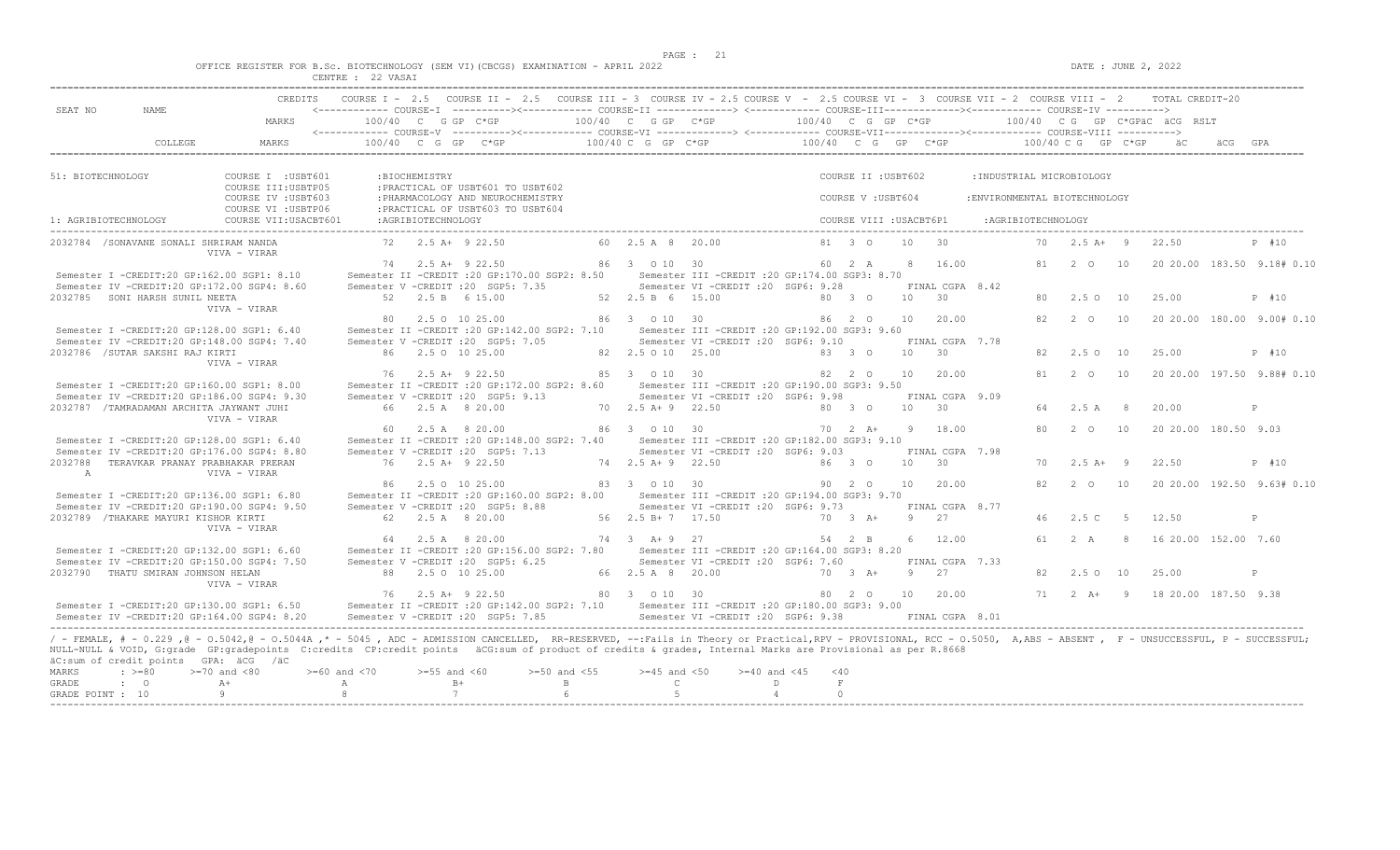$DATA: JUNE 2, 2022$ 

|  |  |                                | OFFICE REGISTER FOR B.Sc. BIOTECHNOLOGY (SEM VI)(CBCGS) EXAMINATION - APRIL 2022 |  |  |  |
|--|--|--------------------------------|----------------------------------------------------------------------------------|--|--|--|
|  |  | Charles & March Street, Street | $\wedge$ $\wedge$ $\cdots$ $\wedge$ $\wedge$ $\cdots$                            |  |  |  |

|                                    |                                                                                           |                                                                                                                                                                                                                                                                                                                                                                                                                   | CENTRE : 22 VASAI                        |                     |                                                                                                                                                 |                    |                                       |                                                                                          |                      |                                           |                 |                            |                                                            |        |                      |                |                                                 |                             |
|------------------------------------|-------------------------------------------------------------------------------------------|-------------------------------------------------------------------------------------------------------------------------------------------------------------------------------------------------------------------------------------------------------------------------------------------------------------------------------------------------------------------------------------------------------------------|------------------------------------------|---------------------|-------------------------------------------------------------------------------------------------------------------------------------------------|--------------------|---------------------------------------|------------------------------------------------------------------------------------------|----------------------|-------------------------------------------|-----------------|----------------------------|------------------------------------------------------------|--------|----------------------|----------------|-------------------------------------------------|-----------------------------|
| SEAT NO                            | NAME                                                                                      | CREDITS<br>MARKS                                                                                                                                                                                                                                                                                                                                                                                                  |                                          |                     | COURSE I - 2.5 COURSE II - 2.5 COURSE III - 3 COURSE IV - 2.5 COURSE V - 2.5 COURSE VI - 3 COURSE VII - 2 COURSE VIII - 2<br>100/40 C G GP C*GP |                    | 100/40 C G GP C*GP                    |                                                                                          | 100/40 C G GP C*GP   |                                           |                 |                            |                                                            |        |                      |                | TOTAL CREDIT-20<br>100/40 CG GP C*GPÄC ÄCG RSLT |                             |
|                                    | COLLEGE                                                                                   | MARKS                                                                                                                                                                                                                                                                                                                                                                                                             |                                          |                     | $100/40$ C G GP C*GP                                                                                                                            |                    | $100/40$ C G GP C*GP                  |                                                                                          | $100/40$ C G GP C*GP |                                           |                 |                            |                                                            |        | $100/40$ C G GP C*GP |                |                                                 |                             |
|                                    |                                                                                           |                                                                                                                                                                                                                                                                                                                                                                                                                   |                                          |                     |                                                                                                                                                 |                    |                                       |                                                                                          |                      |                                           |                 |                            |                                                            |        |                      |                |                                                 |                             |
| 51: BIOTECHNOLOGY                  |                                                                                           | COURSE I : USBT601<br>COURSE III: USBTP05<br>COURSE IV : USBT603                                                                                                                                                                                                                                                                                                                                                  |                                          | :BIOCHEMISTRY       | : PRACTICAL OF USBT601 TO USBT602<br>: PHARMACOLOGY AND NEUROCHEMISTRY                                                                          |                    |                                       |                                                                                          |                      | COURSE II : USBT602<br>COURSE V : USBT604 |                 |                            | : INDUSTRIAL MICROBIOLOGY<br>: ENVIRONMENTAL BIOTECHNOLOGY |        |                      |                |                                                 |                             |
| 1: AGRIBIOTECHNOLOGY               |                                                                                           | COURSE VI : USBTP06<br>COURSE VII: USACBT601                                                                                                                                                                                                                                                                                                                                                                      |                                          | : AGRIBIOTECHNOLOGY | :PRACTICAL OF USBT603 TO USBT604                                                                                                                |                    |                                       |                                                                                          |                      | COURSE VIII : USACBT6P1                   |                 |                            | :AGRIBIOTECHNOLOGY                                         |        |                      |                |                                                 |                             |
|                                    | 2032791 THORAT SHALOM SANJAY SARA                                                         | VIVA - VIRAR                                                                                                                                                                                                                                                                                                                                                                                                      |                                          |                     | 40 2.5 D 4 10.00                                                                                                                                |                    | 40  2.5  D  4  10.00                  |                                                                                          |                      | 63 3 A                                    |                 | 8 24                       |                                                            | $40 -$ | 2.5 D                | $\overline{a}$ | 10.00                                           | $\mathbb{P}$                |
|                                    | Semester I -CREDIT:20 GP:136.00 SGP1: 6.80<br>Semester IV -CREDIT:20 GP:104.00 SGP4: 5.20 |                                                                                                                                                                                                                                                                                                                                                                                                                   |                                          |                     | 40 2.5 D 4 10.00<br>Semester II -CREDIT : 20 GP: 148.00 SGP2: 7.40<br>Semester V -CREDIT : 20 SGP5: 5.60                                        |                    | 70 3 A + 9 27                         | Semester III -CREDIT : 20 GP: 130.00 SGP3: 6.50<br>Semester VI -CREDIT :20 SGP6: 5.75    |                      | 40 2 D                                    | $\overline{4}$  | 8.00<br>FINAL CGPA 6.21    |                                                            | 60     | 2 A                  | 8              | 16 20.00 115.00 5.75                            |                             |
|                                    | 2032792 TIWARI SAGAR KRISHNDEV MAMTA                                                      | VIVA - VIRAR                                                                                                                                                                                                                                                                                                                                                                                                      |                                          |                     | 80 2.5 0 10 25.00                                                                                                                               |                    | 82  2.5  0  10  25.00                 |                                                                                          |                      | 84 3 0                                    | 10              | 30                         |                                                            | 86     | 2.5 0 10             |                | 25.00                                           | P #10                       |
|                                    | Semester I -CREDIT:20 GP:178.00 SGP1: 8.90<br>Semester IV -CREDIT:20 GP:190.00 SGP4: 9.50 |                                                                                                                                                                                                                                                                                                                                                                                                                   | 80.                                      |                     | 2.5 0 10 25.00<br>Semester II -CREDIT : 20 GP: 190.00 SGP2: 9.50<br>Semester V -CREDIT : 20 SGP5: 9.50                                          |                    | 94 3 0 10 30                          | Semester III - CREDIT : 20 GP: 192.00 SGP3: 9.60<br>Semester VI -CREDIT : 20 SGP6:10.10  |                      | 86 2 0                                    | 10              | 20.00<br>FINAL CGPA 9.52   |                                                            | 82     | 2 0                  | 10             |                                                 | 20 20.00 200.00 10.00# 0.10 |
|                                    | 2032793 / TORASKAR SHREYA SANJAY SHRADDHA                                                 | VIVA - VIRAR                                                                                                                                                                                                                                                                                                                                                                                                      |                                          |                     | 82 2.5 0 10 25.00                                                                                                                               |                    | 58 2.5 B+7 17.50                      |                                                                                          |                      | 80 3 0                                    | $10 \t 30$      |                            |                                                            | 82.    | 2.5 0 10             |                | 25.00                                           | P                           |
|                                    | Semester I -CREDIT:20 GP:134.00 SGP1: 6.70<br>Semester IV -CREDIT:20 GP:188.00 SGP4: 9.40 |                                                                                                                                                                                                                                                                                                                                                                                                                   | 72                                       |                     | 2.5 A+ 9 22.50<br>Semester II -CREDIT :20 GP:162.00 SGP2: 8.10<br>Semester V - CREDIT : 20 SGP5: 8.23                                           |                    | 90 3 0 10 30                          | Semester III -CREDIT :20 GP:162.00 SGP3: 8.10<br>Semester VI -CREDIT : 20 SGP6: 9.40     |                      | $72 \t2 \tA+$                             |                 | 9 18.00<br>FINAL CGPA 8.32 |                                                            | 81     | $2^{\circ}$          | 10             | 20 20.00 188.00 9.40                            |                             |
|                                    | 2032794 / UNDALE PRACHITA SITARAM SHRUTI                                                  | VIVA - VIRAR                                                                                                                                                                                                                                                                                                                                                                                                      |                                          |                     | 70 2.5 A+ 9 22.50                                                                                                                               |                    | 76 2.5 A + 9 22.50                    |                                                                                          |                      | 80 3 0                                    | 10 <sup>1</sup> | 30                         |                                                            | 84     | $2.5^\circ$          | 10             | 25.00                                           | P                           |
|                                    | Semester I -CREDIT:20 GP:132.00 SGP1: 6.60<br>Semester IV -CREDIT:20 GP:174.00 SGP4: 8.70 |                                                                                                                                                                                                                                                                                                                                                                                                                   |                                          |                     | 84 2.5 0 10 25.00<br>Semester II -CREDIT : 20 GP: 162.00 SGP2: 8.10<br>Semester V -CREDIT : 20 SGP5: 7.35                                       |                    | 92 3 0 10 30                          | Semester III -CREDIT : 20 GP: 186.00 SGP3: 9.30<br>Semester VI - CREDIT : 20 SGP6: 9.75  |                      | 94 2 0                                    | 10              | 20.00<br>FINAL CGPA 8.30   |                                                            | 82     | $2\degree$ 0         | 10             | 20 20 00 195 00 9.75                            |                             |
|                                    | 2032795 / UPADHAYA ADITI HEMANT VANDANA                                                   | VIVA - VIRAR                                                                                                                                                                                                                                                                                                                                                                                                      |                                          |                     | 92 2.5 0 10 25.00                                                                                                                               |                    | $72, 2.5$ $A + 9$ $22.50$             |                                                                                          |                      | $95 \quad 3 \quad 0$                      | 10              | 30                         |                                                            | 84     | $2.5^\circ$          | 10             | 25.00                                           | P #10                       |
|                                    | Semester I -CREDIT:20 GP:184.00 SGP1: 9.20<br>Semester IV -CREDIT:20 GP:200.00 SGP4:10.00 |                                                                                                                                                                                                                                                                                                                                                                                                                   |                                          |                     | 92 2.5 0 10 25.00<br>Semester II -CREDIT : 20 GP:192.00 SGP2: 9.60<br>Semester V -CREDIT : 20 SGP5: 9.75                                        |                    | 93 3 0 10 30                          | Semester III -CREDIT :20 GP:200.00 SGP3:10.00<br>Semester VI - CREDIT : 20 SGP6: 9.98    |                      | 88 2 0                                    | 10              | 20.00<br>FINAL CGPA 9.76   |                                                            | 90     | 2 0                  | 10             |                                                 | 20 20.00 197.50 9.88# 0.10  |
|                                    | 2032796 VIRKAR TEJAS BHARAT SULABHA                                                       | VIVA - VIRAR                                                                                                                                                                                                                                                                                                                                                                                                      |                                          |                     | 80 2.5 0 10 25.00                                                                                                                               |                    | 74 2.5 A + 9 22.50                    |                                                                                          |                      | 89 3 0                                    | 10              | 30                         |                                                            | 74     | $2.5$ A+ 9           |                | 22.50                                           | P #10                       |
|                                    | Semester I -CREDIT:20 GP:122.00 SGP1: 6.10<br>Semester IV -CREDIT:20 GP:200.00 SGP4:10.00 |                                                                                                                                                                                                                                                                                                                                                                                                                   | 92                                       |                     | 2.5 0 10 25.00<br>Semester II -CREDIT : 20 GP:150.00 SGP2: 7.50<br>Semester V -CREDIT : 20 SGP5: 8.68                                           |                    | 90 3 0 10 30                          | Semester III -CREDIT :20 GP:200.00 SGP3:10.00<br>Semester VI -CREDIT :20 SGP6: 9.85      |                      | 90 2 0                                    | 10              | 20.00<br>FINAL CGPA 8.69   |                                                            | 81     | $2^{\circ}$          | 10             |                                                 | 20 20.00 195.00 9.75# 0.10  |
|                                    | 2032797    VISHWAKARMA ABHINAV HARIKUVAR SU<br>BHAVATI DEVI                               | VIVA - VIRAR                                                                                                                                                                                                                                                                                                                                                                                                      |                                          |                     | 66 2.5 A 8 20.00                                                                                                                                |                    | 60 2.5 A 8 20.00                      |                                                                                          |                      | $72 \t 3 \t A+$                           |                 | 9 27                       |                                                            | 54     | 2.5 B                | - 6            | 15.00                                           | $\mathbb{P}$                |
|                                    | Semester I -CREDIT:20 GP:168.00 SGP1: 8.40<br>Semester IV -CREDIT:20 GP:170.00 SGP4: 8.50 |                                                                                                                                                                                                                                                                                                                                                                                                                   |                                          |                     | 50 2.5 B 6 15.00<br>Semester II -CREDIT : 20 GP: 176.00 SGP2: 8.80<br>Semester V -CREDIT : 20 SGP5: 8.23                                        |                    | 80 3 0 10 30                          | Semester III - CREDIT : 20 GP: 200.00 SGP3: 10.00<br>Semester VI -CREDIT : 20 SGP6: 8.05 |                      | 60 2 A                                    |                 | 8 16.00<br>FINAL CGPA 8.66 |                                                            |        | $72 \t 2 \t A+$      | $\overline{9}$ | 18 20.00 161.00 8.05                            |                             |
| MARKS<br>GRADE<br>GRADE POINT : 10 | äC:sum of credit points GPA: äCG /äC<br>$\cdot$ >=80<br>$\cdot$ 0                         | / - FEMALE, # - 0.229, @ - 0.5042, @ - 0.5044A,* - 5045, ADC - ADMISSION CANCELLED, RR-RESERVED, --:Fails in Theory or Practical,RPV - PROVISIONAL, RCC - 0.5050, A,ABS - ABSENT, F - UNSUCCESSFUL, P - SUCCESSFUL;<br>NULL-NULL & VOID, G:grade GP:gradepoints C:credits CP:credit points äCG:sum of product of credits & grades, Internal Marks are Provisional as per R.8668<br>$>=70$ and $<80$<br>$A +$<br>9 | $>= 60$ and $< 70$<br>$\mathbb{A}$<br>-8 | $>=55$ and $<60$    | $>=50$ and $<55$<br>$B+$<br>7                                                                                                                   | $\mathbf{B}$<br>-6 | $>=45$ and $<50$<br>$\mathbb{C}$<br>5 | $>= 40$ and $< 45$<br>D<br>$\overline{4}$                                                | $<$ 40               | $\,$ F<br>$\Omega$                        |                 |                            |                                                            |        |                      |                |                                                 |                             |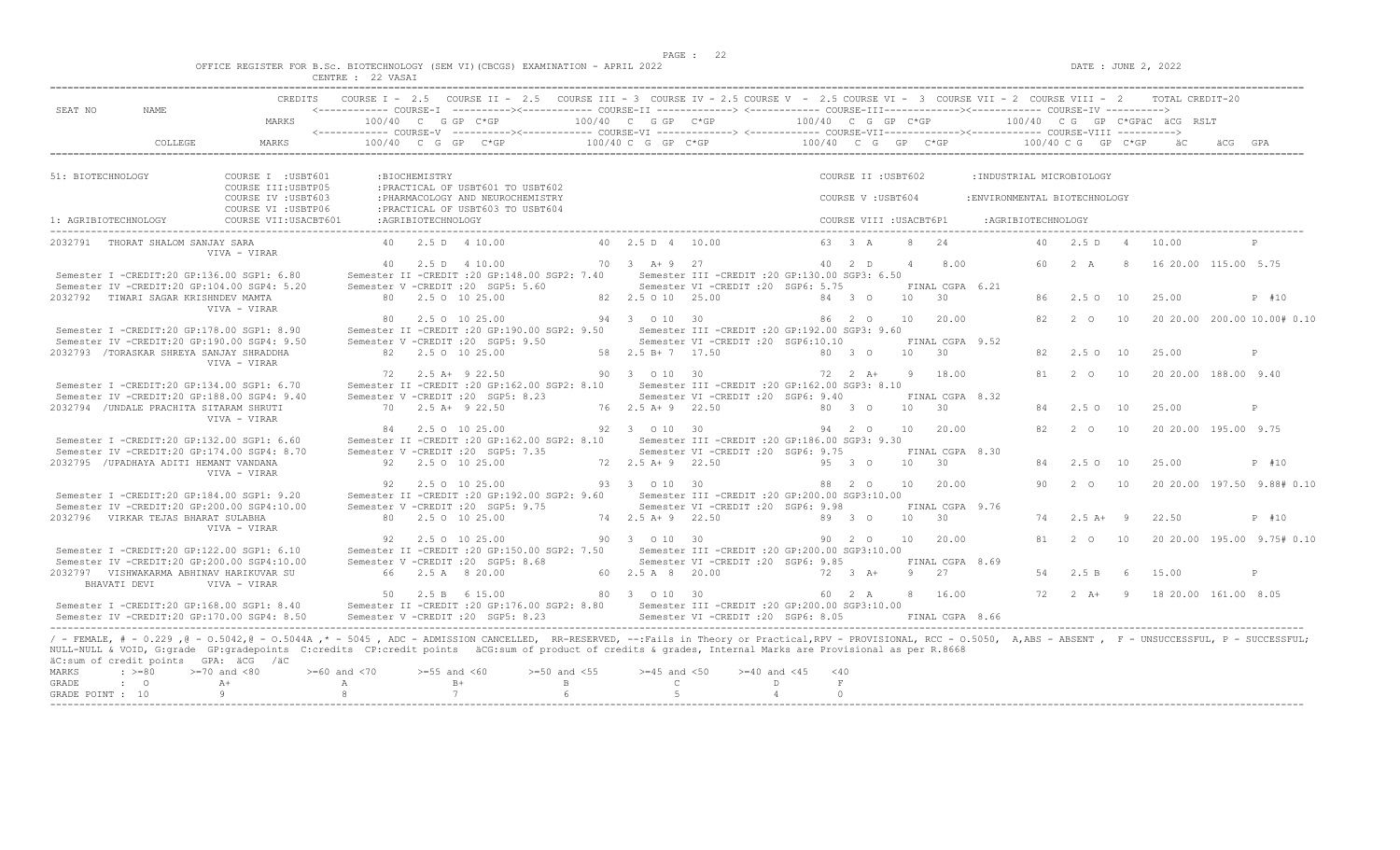$DATA: JUNE 2, 2022$ 

|                                    |                                                                                           |                                                                                                                                                                                                                                                                                                                                                                                                                  | CENTRE : 22 VASAI                        |                    | CREDITS COURSE I - 2.5 COURSE II - 2.5 COURSE III - 3 COURSE IV - 2.5 COURSE V - 2.5 COURSE VI - 3 COURSE VII - 2 COURSE VIII - 2 TOTAL CREDIT-20 |                                       |                                           |                                                                                          |                             |                                           |                       |                            |                                                            |                |                                    |             |                                     |              |
|------------------------------------|-------------------------------------------------------------------------------------------|------------------------------------------------------------------------------------------------------------------------------------------------------------------------------------------------------------------------------------------------------------------------------------------------------------------------------------------------------------------------------------------------------------------|------------------------------------------|--------------------|---------------------------------------------------------------------------------------------------------------------------------------------------|---------------------------------------|-------------------------------------------|------------------------------------------------------------------------------------------|-----------------------------|-------------------------------------------|-----------------------|----------------------------|------------------------------------------------------------|----------------|------------------------------------|-------------|-------------------------------------|--------------|
| SEAT NO                            | NAME                                                                                      | MARKS                                                                                                                                                                                                                                                                                                                                                                                                            | 100/40 C G GP C*GP                       |                    | <------------ COURSE-I ----------><----------- COURSE-II -------------> <------------ COURSE-III-----------><----------- COURSE-IV ---------->    |                                       | 100/40 C G GP C*GP                        |                                                                                          | 100/40 C G GP C*GP          |                                           |                       |                            |                                                            |                |                                    |             | 100/40 CG GP C*GPÄC ÄCG RSLT        |              |
|                                    | COLLEGE                                                                                   | MARKS                                                                                                                                                                                                                                                                                                                                                                                                            |                                          |                    | 100/40 C G GP C*GP                                                                                                                                |                                       | 100/40 C G GP C*GP                        |                                                                                          | 100/40 C G GP C*GP          |                                           |                       |                            |                                                            |                | $100/40$ C G GP C*GP               |             |                                     |              |
|                                    |                                                                                           |                                                                                                                                                                                                                                                                                                                                                                                                                  |                                          |                    |                                                                                                                                                   |                                       |                                           |                                                                                          |                             |                                           |                       |                            |                                                            |                |                                    |             |                                     |              |
| 51: BIOTECHNOLOGY                  |                                                                                           | COURSE I : USBT601<br>COURSE III: USBTP05<br>COURSE IV : USBT603                                                                                                                                                                                                                                                                                                                                                 |                                          | :BIOCHEMISTRY      | : PRACTICAL OF USBT601 TO USBT602<br>: PHARMACOLOGY AND NEUROCHEMISTRY                                                                            |                                       |                                           |                                                                                          |                             | COURSE II : USBT602<br>COURSE V : USBT604 |                       |                            | : INDUSTRIAL MICROBIOLOGY<br>: ENVIRONMENTAL BIOTECHNOLOGY |                |                                    |             |                                     |              |
| 1: AGRIBIOTECHNOLOGY               |                                                                                           | COURSE VI : USBTP06<br>COURSE VII: USACBT601                                                                                                                                                                                                                                                                                                                                                                     |                                          | :AGRIBIOTECHNOLOGY | : PRACTICAL OF USBT603 TO USBT604                                                                                                                 |                                       |                                           |                                                                                          |                             | COURSE VIII : USACBT6P1                   |                       |                            | :AGRIBIOTECHNOLOGY                                         |                |                                    |             |                                     |              |
|                                    | 2032798 WAGHELA SAIRAJ PRAVIN PARVATI                                                     | VIVA - VIRAR                                                                                                                                                                                                                                                                                                                                                                                                     |                                          |                    | 84 2.5 0 10 25.00                                                                                                                                 |                                       | 64 2.5 A 8 20.00                          |                                                                                          |                             | 80 3 0                                    | 10                    | $\overline{30}$            |                                                            | 80             | 2.5010                             |             | 25.00                               | P            |
|                                    | Semester I -CREDIT:20 GP:112.00 SGP1: 5.60                                                |                                                                                                                                                                                                                                                                                                                                                                                                                  |                                          |                    | 70 2.5 A+ 9 22.50<br>Semester II -CREDIT : 20 GP: 146.00 SGP2: 7.30                                                                               |                                       | 90 3 0 10 30                              | Semester III -CREDIT : 20 GP: 200.00 SGP3: 10.00                                         |                             | $72 \t2 \tA+$                             | -9                    | 18.00                      |                                                            | 85             | $2\degree$ 0                       | 10          | 20 20.00 190.50 9.53                |              |
|                                    | Semester IV -CREDIT:20 GP:194.00 SGP4: 9.70<br>2032799 AMRUSKAR VAIBHAV YANKOJI MANISHA   | CHM - ULHASNAGA                                                                                                                                                                                                                                                                                                                                                                                                  |                                          |                    | Semester V -CREDIT : 20 SGP5: 8.25<br>80 2.5 0 10 25.00                                                                                           |                                       | 68  2.5  A  8  20.00                      | Semester VI - CREDIT : 20 SGP6: 9.53                                                     |                             | 58 3 B+                                   | 7 21                  | FINAL CGPA 8.40            |                                                            | 58             | $2.5 B+ 7$                         |             | 17.50                               | P            |
|                                    | Semester I -CREDIT:20 GP:128.00 SGP1: 6.40<br>Semester IV -CREDIT:20 GP:148.00 SGP4: 7.40 |                                                                                                                                                                                                                                                                                                                                                                                                                  | 60                                       |                    | 2.5 A 8 20.00<br>Semester II -CREDIT :20 GP:150.00 SGP2: 7.50<br>Semester V -CREDIT : 20 SGP5: 6.98                                               |                                       | 66 3 A 8 24                               | Semester III -CREDIT :20 GP:140.00 SGP3: 7.00<br>Semester VI - CREDIT : 20 SGP6: 7.78    |                             | 54 2 B                                    |                       | 6 12.00<br>FINAL CGPA 7.18 |                                                            | 69             | 2 A                                | 8           | 16 20.00 155.50 7.78                |              |
|                                    | 2032800 /BELURKAR PURVA VIVEK SARITA                                                      | CHM - ULHASNAGA                                                                                                                                                                                                                                                                                                                                                                                                  |                                          |                    | 76 2.5 A+ 9 22.50                                                                                                                                 | 0.2                                   | 78 2.5 0 10 25.00                         |                                                                                          |                             | 84 3 0                                    | $10 \t 30$            |                            |                                                            | 80             | 2.5 0 10                           |             | 25.00                               | P            |
|                                    | Semester I -CREDIT:20 GP:178.00 SGP1: 8.90<br>Semester IV -CREDIT:20 GP:200.00 SGP4:10.00 |                                                                                                                                                                                                                                                                                                                                                                                                                  | 60.                                      |                    | 2.5 A 8 20.00<br>Semester II -CREDIT : 20 GP:190.00 SGP2: 9.50<br>Semester V -CREDIT : 20 SGP5: 8.88                                              |                                       | 83 3 0 10 30                              | Semester III -CREDIT : 20 GP: 196.00 SGP3: 9.80<br>Semester VI - CREDIT : 20 SGP6: 9.53  |                             | 74 2 A+                                   |                       | 9 18.00<br>FINAL CGPA 9.44 |                                                            | 82             | $2^{\circ}$                        | 10          | 20 20 00 190 50 9.53                |              |
| TA                                 | 2032801 BHAGAVAT VAIBHAV DATTATRAY SANGI                                                  | CHM - ULHASNAGA                                                                                                                                                                                                                                                                                                                                                                                                  |                                          |                    | 72 2.5 A+ 9 22.50                                                                                                                                 |                                       | 46 2.5 C 5 12.50                          |                                                                                          |                             | 59 3 B+                                   |                       | 7 21                       |                                                            | 66             | 2.5A                               | 8           | 20.00                               | $\mathbb{P}$ |
|                                    | Semester I -CREDIT:20 GP:118.00 SGP1: 5.90<br>Semester IV -CREDIT:20 GP:126.00 SGP4: 6.30 |                                                                                                                                                                                                                                                                                                                                                                                                                  | 68                                       |                    | 2.5 A 8 20.00<br>Semester II -CREDIT : 20 GP: 148.00 SGP2: 7.40<br>Semester V -CREDIT : 20 SGP5: 6.63                                             |                                       | 67 3 A 8 24                               | Semester III -CREDIT : 20 GP: 130.00 SGP3: 6.50<br>Semester VI -CREDIT :20 SGP6: 7.40    |                             | 62 2 A                                    |                       | 8 16.00                    | FINAL CGPA 6.69+00.07= 6.76                                | 53             | $2 - B$                            | $6^{\circ}$ | 12 20.00 148.00 7.40                |              |
| VI                                 | 2032802 /BHANDARI DEVIKA JAYBAHADUR MADHA                                                 | CHM - ULHASNAGA                                                                                                                                                                                                                                                                                                                                                                                                  |                                          |                    | 82 2.5 0 10 25.00<br>56 2.5 B + 7 17.50                                                                                                           |                                       | 76 2.5 A + 9 22.50<br>50 3 B 6 18         |                                                                                          |                             | $43 \quad 3 \quad D$<br>58 2 B+           |                       | $4 \t 12$<br>7 14.00       |                                                            | 64<br>56       | 2.5A<br>$2 \quad B+$               | -8          | 20.00<br>7 14 20.00 143.00 7.15     | P RPV        |
|                                    | Semester I -CREDIT : ---<br>Semester IV -CREDIT:20 GP:130.00 SGP4: 6.50                   |                                                                                                                                                                                                                                                                                                                                                                                                                  |                                          |                    | Semester II -CREDIT : 20 GP:118.00 SGP2: 5.90<br>Semester V -CREDIT : 20 SGP5: 6.75                                                               |                                       |                                           | Semester III - CREDIT : 20 GP: 146.00 SGP3: 7.30<br>Semester VI - CREDIT : 20 SGP6: 7.15 |                             |                                           |                       |                            |                                                            |                |                                    |             |                                     |              |
|                                    | 2032803 / DABHANE HARIPRIYA VILAS VISHAKHA                                                | CHM - ULHASNAGA                                                                                                                                                                                                                                                                                                                                                                                                  |                                          |                    | 88 2.5 0 10 25.00<br>70 2.5 A+ 9 22.50                                                                                                            |                                       | 88 2.5 0 10 25.00<br>91 3 0 10 30         |                                                                                          |                             | 75 3 A+<br>$72 \t2 \tA+$                  | $\overline{9}$<br>- 9 | 27<br>18.00                |                                                            | 78<br>02<br>90 | 2.5010<br>$2^{\circ}$              | 10          | 25.00<br>20 20.00 192.50 9.63       | P            |
|                                    | Semester I -CREDIT:20 GP:166.00 SGP1: 8.30<br>Semester IV -CREDIT:20 GP:190.00 SGP4: 9.50 |                                                                                                                                                                                                                                                                                                                                                                                                                  |                                          |                    | Semester II -CREDIT : 20 GP: 178.00 SGP2: 8.90<br>Semester V -CREDIT :20 SGP5: 9.25                                                               |                                       |                                           | Semester III - CREDIT : 20 GP: 192.00 SGP3: 9.60<br>Semester VI -CREDIT :20 SGP6: 9.63   |                             |                                           |                       | FINAL CGPA 9.20            |                                                            |                |                                    |             |                                     |              |
|                                    | 2032804 / DUDANI SAKSHI VINOD PAYAL                                                       | CHM - ULHASNAGA                                                                                                                                                                                                                                                                                                                                                                                                  |                                          |                    | 86 2.5 0 10 25.00<br>68 2.5 A 8 20.00                                                                                                             |                                       | 66 2.5 A 8 20.00<br>74 3 A + 9 27         |                                                                                          |                             | 64 3 A<br>66 2 A                          |                       | 8 24<br>8 16.00            |                                                            | 74             | $2.5 A+ 9$<br>$75 \t 2 \t A+ \t 9$ |             | 22.50<br>18 20.00 172.50 8.63# 0.10 | P #10        |
|                                    | Semester I -CREDIT:20 GP:190.00 SGP1: 9.50<br>Semester IV -CREDIT:20 GP:185.00 SGP4: 9.25 |                                                                                                                                                                                                                                                                                                                                                                                                                  |                                          |                    | Semester II -CREDIT :20 GP:200.00 SGP2:10.00 Semester III -CREDIT :20 GP:190.00 SGP3: 9.50<br>Semester V -CREDIT : 20 SGP5: 8.43                  |                                       |                                           | Semester VI -CREDIT : 20 SGP6: 8.73                                                      |                             |                                           |                       | FINAL CGPA 9.24            |                                                            |                |                                    |             |                                     |              |
| MARKS<br>GRADE<br>GRADE POINT : 10 | äC:sum of credit points GPA: äCG /äC<br>$\cdot$ >=80<br>$\cdot$ 0                         | / - FEMALE, # - 0.229, @ - 0.5042, @ - 0.5044A,* - 5045, ADC - ADMISSION CANCELLED, RR-RESERVED, --:Fails in Theory or Practical,RPV - PROVISIONAL, RCC - 0.5050, A,ABS - ABSENT, F - UNSUCCESSFUL, P - SUCCESSFUL;<br>NULL-NULL & VOID, G:grade GP:gradepoints C:credits CP:credit points äCG:sum of product of credits & grades, Internal Marks are Provisional as per R.8668<br>$>=70$ and $<80$<br>$A+$<br>9 | $>= 60$ and $< 70$<br>A<br>$\mathcal{B}$ | $>=55$ and $<60$   | $B+$<br>7                                                                                                                                         | $>=50$ and $<55$<br>$\mathbf{B}$<br>6 | $>=45$ and $<50$<br>$\mathbb{C}$<br>$5 -$ | $>= 40$ and $< 45$                                                                       | < 40<br>D<br>$\overline{4}$ | F<br>$\Omega$                             |                       |                            |                                                            |                |                                    |             |                                     |              |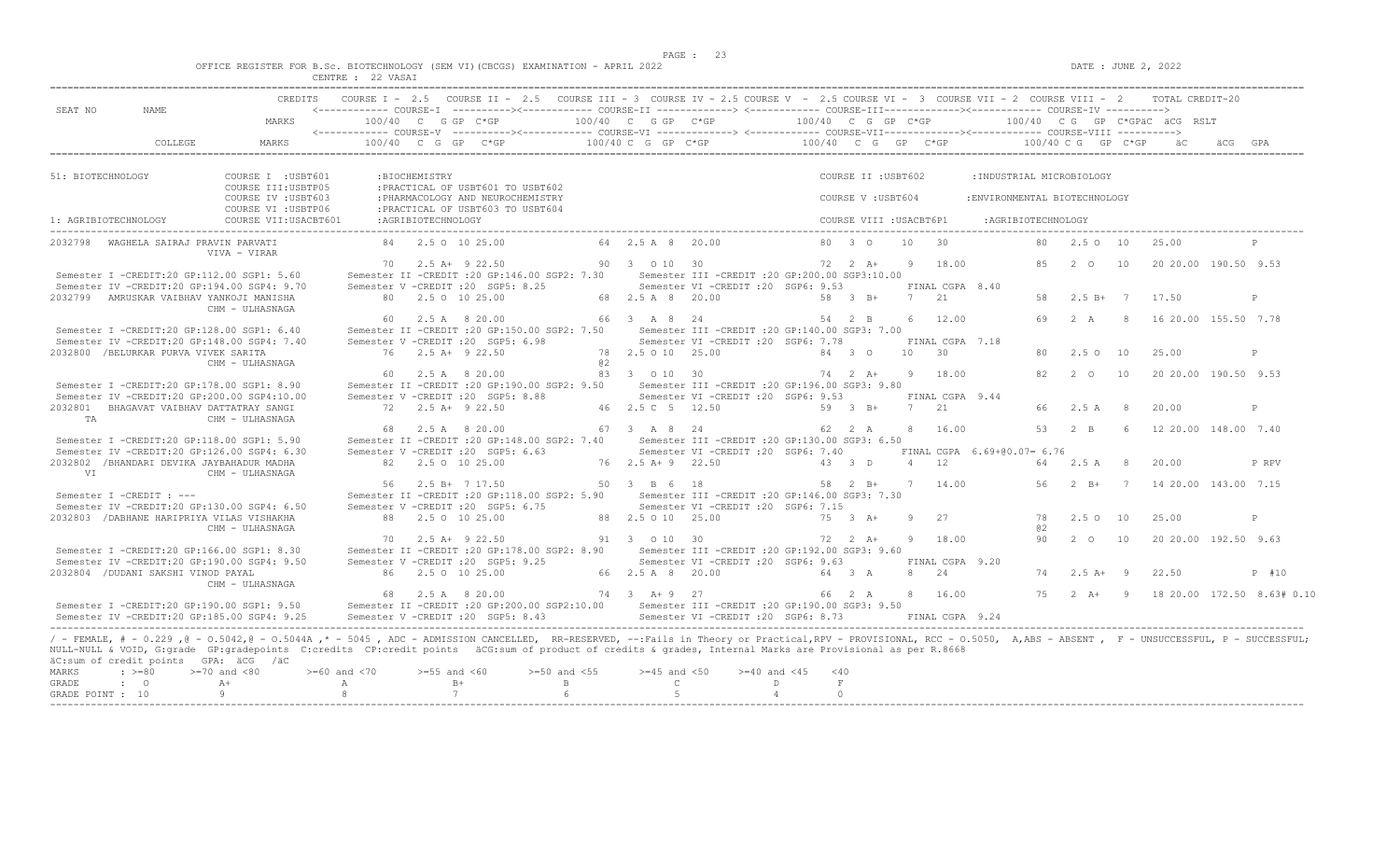$DATE: JUNE 2, 2022$ 

|  |  |                       |  | OFFICE REGISTER FOR B.Sc. BIOTECHNOLOGY (SEM VI)(CBCGS) EXAMINATION - APRIL 2022 |  |  |
|--|--|-----------------------|--|----------------------------------------------------------------------------------|--|--|
|  |  | CENTRE : 6 ULHASNAGAR |  |                                                                                  |  |  |

| SEAT NO<br>NAME                                                                                                                                                                                                                                                                                                                                                                 | MARKS                                      |                    |                     | <------------ COURSE-I ----------><----------- COURSE-II -------------> <------------ COURSE-III------------><----------- COURSE-IV ----------><br>$100/40$ C G GP C*GP |                            | 100/40 C G GP C*GP    |                                                                                         | $100/40$ C G GP C*GP |                         |   |                          |                               |                    |                    |     | $100/40$ CG GP C*GPäC äCG RSLT |                            |
|---------------------------------------------------------------------------------------------------------------------------------------------------------------------------------------------------------------------------------------------------------------------------------------------------------------------------------------------------------------------------------|--------------------------------------------|--------------------|---------------------|-------------------------------------------------------------------------------------------------------------------------------------------------------------------------|----------------------------|-----------------------|-----------------------------------------------------------------------------------------|----------------------|-------------------------|---|--------------------------|-------------------------------|--------------------|--------------------|-----|--------------------------------|----------------------------|
|                                                                                                                                                                                                                                                                                                                                                                                 |                                            |                    |                     |                                                                                                                                                                         |                            |                       |                                                                                         |                      |                         |   |                          |                               |                    |                    |     |                                |                            |
| COLLEGE                                                                                                                                                                                                                                                                                                                                                                         | MARKS                                      |                    |                     | $100/40$ C G GP C*GP                                                                                                                                                    |                            |                       | $100/40$ C G GP C*GP $100/40$ C G GP C*GP $100/40$ C G GP C*GP                          |                      |                         |   |                          |                               |                    |                    |     |                                |                            |
| 51: BIOTECHNOLOGY                                                                                                                                                                                                                                                                                                                                                               | COURSE I : USBT601<br>COURSE III: USBTP05  |                    | :BIOCHEMISTRY       | : PRACTICAL OF USBT601 TO USBT602                                                                                                                                       |                            |                       |                                                                                         |                      | COURSE II : USBT602     |   |                          | :INDUSTRIAL MICROBIOLOGY      |                    |                    |     |                                |                            |
|                                                                                                                                                                                                                                                                                                                                                                                 | COURSE IV : USBT603<br>COURSE VI : USBTP06 |                    |                     | : PHARMACOLOGY AND NEUROCHEMISTRY<br>: PRACTICAL OF USBT603 TO USBT604                                                                                                  |                            |                       |                                                                                         |                      | COURSE V: USBT604       |   |                          | : ENVIRONMENTAL BIOTECHNOLOGY |                    |                    |     |                                |                            |
| 1: AGRIBIOTECHNOLOGY                                                                                                                                                                                                                                                                                                                                                            | COURSE VII: USACBT601                      |                    | : AGRIBIOTECHNOLOGY |                                                                                                                                                                         |                            |                       |                                                                                         |                      | COURSE VIII : USACBT6P1 |   |                          |                               | :AGRIBIOTECHNOLOGY |                    |     |                                |                            |
| 2032805 / FASAHATE AYESHA ASAD LATE SAMEER<br>A                                                                                                                                                                                                                                                                                                                                 | CHM - ULHASNAGA                            |                    |                     | 90 2.5 0 10 25.00                                                                                                                                                       | a2                         | 78 2.5 0 10 25.00     |                                                                                         |                      | 58 3 B+                 |   | 7 21                     |                               |                    | 68 2.5 A 8         |     | 20.00                          | P                          |
| Semester I -CREDIT:20 GP:126.00 SGP1: 6.30                                                                                                                                                                                                                                                                                                                                      |                                            |                    |                     | 54 2.5 B 6 15.00<br>Semester II -CREDIT : 20 GP:152.00 SGP2: 7.60                                                                                                       |                            | 67 3 A 8 24           | Semester III -CREDIT : 20 GP: 168.00 SGP3: 8.40                                         |                      | 58 2 B+                 |   | 7 14.00                  |                               |                    | 2 A                |     | 16 20.00 160.00 8.00           |                            |
| Semester IV -CREDIT:20 GP:148.00 SGP4: 7.40<br>2032806 / GAIKWAD SHWETA SUNIL PADMASHREE                                                                                                                                                                                                                                                                                        | CHM - ULHASNAGA                            |                    |                     | Semester V -CREDIT : 20 SGP5: 6.38<br>82 2.5 0 10 25.00                                                                                                                 |                            | 66 2.5 A 8 20.00      | Semester VI -CREDIT :20 SGP6: 8.00                                                      |                      | 66 3 A                  |   | FINAL CGPA 7.35<br>8 24  |                               | 72                 | $2.5$ A+ 9         |     | 22.50                          | P RPV                      |
| Semester I -CREDIT:20 GP:136.00 SGP1: 6.80                                                                                                                                                                                                                                                                                                                                      |                                            |                    |                     | 74 2.5 A + 9 22.50<br>Semester II -CREDIT : 20 GP:160.00 SGP2: 8.00                                                                                                     |                            | 80 3 0 10 30          | Semester III -CREDIT :20 GP:184.00 SGP3: 9.20                                           |                      | 68 2 A                  |   | 8 16.00                  |                               | 84                 | 2 0                | 10  | 20 20.00 180.00 9.00           |                            |
| Semester IV -CREDIT:20 GP:191.00 SGP4: 9.55<br>2032807 / GIRI SANDALI MUKESH GEETA                                                                                                                                                                                                                                                                                              |                                            |                    |                     | Semester V - CREDIT : 20 SGP5: 8.48<br>70 2.5 A+ 9 22.50                                                                                                                |                            | 76 2.5 A + 9 22.50    | Semester VI - CREDIT : 20 SGP6: 9.00                                                    |                      | 61 3 A                  |   | FINAL CGPA 8.51<br>8 24  |                               | 62                 | 2.5 A              | 8   | 20.00                          | P                          |
| Semester I -CREDIT:20 GP:124.00 SGP1: 6.20                                                                                                                                                                                                                                                                                                                                      | CHM - ULHASNAGA                            |                    |                     | 58 2.5 B+ 7 17.50<br>Semester II -CREDIT : 20 GP: 146.00 SGP2: 7.30                                                                                                     |                            | 67 3 A 8 24           | Semester III - CREDIT : 20 GP: 152.00 SGP3: 7.60                                        |                      | 66 2 A                  |   | 8 16.00                  |                               | 66                 | 2 A                |     | 8 16 20.00 162.50 8.13         |                            |
| Semester IV -CREDIT:20 GP:148.00 SGP4: 7.40<br>2032808 / JADHAV BHAVIKA BALDEV KAMAL                                                                                                                                                                                                                                                                                            |                                            |                    |                     | Semester V -CREDIT : 20 SGP5: 5.30<br>94 2.5 0 10 25.00                                                                                                                 |                            | 92  2.5  0  10  25.00 | Semester VI - CREDIT : 20 SGP6: 8.13                                                    |                      | 69 3 A                  | 8 | FINAL CGPA 6.99<br>2.4   |                               | 88                 | 2.50               | 10  | 25.00                          | P RPV                      |
| Semester I -CREDIT:20 GP:154.00 SGP1: 7.70                                                                                                                                                                                                                                                                                                                                      | CHM - ULHASNAGA                            |                    |                     | 66 2.5 A 8 20.00<br>Semester II -CREDIT : 20 GP: 180.00 SGP2: 9.00                                                                                                      |                            | 83 3 0 10 30          | Semester III - CREDIT : 20 GP: 200.00 SGP3: 10.00                                       |                      | 80 2 0                  |   | 10 20.00                 |                               | 86                 | $2^{\circ}$ 0      | 10  | 20 20.00 189.00 9.45           |                            |
| Semester IV -CREDIT:20 GP:200.00 SGP4:10.00<br>2032809 / JAMNA SOFIYA ILIYAS TAHERA                                                                                                                                                                                                                                                                                             |                                            |                    |                     | Semester V -CREDIT : 20 SGP5: 9.23<br>88 2.5 0 10 25.00                                                                                                                 |                            | 76 2.5 A + 9 22.50    | Semester VI - CREDIT : 20 SGP6: 9.45                                                    |                      | 68 3 A                  |   | FINAL CGPA 9.23<br>8 2.4 |                               | 82.                | 2.5 0 10           |     | 25.00                          | P                          |
|                                                                                                                                                                                                                                                                                                                                                                                 | CHM - ULHASNAGA                            | 56                 |                     | 2.5 B+ 7 17.50                                                                                                                                                          |                            | $72 \t3 \tA+9 \t27$   |                                                                                         |                      | $70 \t 2 \t A+$         | 9 | 18.00                    |                               | 77                 | $2\degree$ 0       | 10  | 20 20.00 179.00 8.95           |                            |
| Semester I -CREDIT:20 GP:180.00 SGP1: 9.00<br>Semester IV -CREDIT:20 GP:182.00 SGP4: 9.10                                                                                                                                                                                                                                                                                       |                                            |                    |                     | Semester II -CREDIT :20 GP:194.00 SGP2: 9.70<br>Semester V -CREDIT : 20 SGP5: 8.08                                                                                      |                            |                       | Semester III -CREDIT : 20 GP:184.00 SGP3: 9.20<br>Semester VI - CREDIT : 20 SGP6: 8.95  |                      |                         |   | FINAL CGPA 9.01          |                               | 63                 |                    |     |                                |                            |
| 2032810 / JANA NEELIMA DEEPAK SEEMA                                                                                                                                                                                                                                                                                                                                             | CHM - ULHASNAGA                            |                    |                     | 88 2.5 0 10 25.00                                                                                                                                                       | a2                         | 78 2.5 0 10 25.00     |                                                                                         |                      | $72 \t3 \tA+$           |   | 9 27                     |                               | 76                 | $2.5 A+ 9$         |     | 22.50                          | $P$ #10                    |
| Semester I -CREDIT:20 GP:140.00 SGP1: 7.00                                                                                                                                                                                                                                                                                                                                      |                                            |                    |                     | 54 2.5 B 6 15.00<br>Semester II -CREDIT : 20 GP:180.00 SGP2: 9.00<br>Semester V -CREDIT : 20 SGP5: 7.70                                                                 |                            | 80 3 0 10 30          | Semester III -CREDIT : 20 GP: 170.00 SGP3: 8.50<br>Semester VI - CREDIT : 20 SGP6: 9.03 |                      | 62 2 A                  |   | 8 16.00                  |                               | 75                 | $2 \overline{A}$ + | - 9 |                                | 18 20.00 178.50 8.93# 0.10 |
| Semester IV -CREDIT:20 GP:164.00 SGP4: 8.20<br>2032811 / JHA GUNJA NANDKUMAR KALYANI                                                                                                                                                                                                                                                                                            | CHM - ULHASNAGA                            |                    |                     | 86 2.5 0 10 25.00                                                                                                                                                       |                            | 74 2.5 A + 9 22.50    |                                                                                         |                      | 76 3 A+                 |   | FINAL CGPA 8.24<br>9 27  |                               | 76                 | $2.5 A+ 9$         |     | 22.50                          | P                          |
|                                                                                                                                                                                                                                                                                                                                                                                 |                                            |                    |                     | 64 2.5 A 8 20.00                                                                                                                                                        |                            | 85 3 0 10 30          |                                                                                         |                      | 66 2 A                  | 8 | 16.00                    |                               | 78<br>a2           | $2^{\circ}$        | 10  | 20 20.00 183.00 9.15           |                            |
| Semester I -CREDIT:20 GP:152.00 SGP1: 7.60<br>Semester IV -CREDIT:20 GP:190.00 SGP4: 9.50                                                                                                                                                                                                                                                                                       |                                            |                    |                     | Semester II -CREDIT : 20 GP: 174.00 SGP2: 8.70<br>Semester V -CREDIT : 20 SGP5: 9.38                                                                                    |                            |                       | Semester III - CREDIT : 20 GP: 198.00 SGP3: 9.90<br>Semester VI -CREDIT : 20 SGP6: 9.15 |                      |                         |   | FINAL CGPA 9.04          |                               |                    |                    |     |                                |                            |
| / - FEMALE, # - 0.229, @ - 0.5042, @ - 0.5044A,* - 5045, ADC - ADMISSION CANCELLED, RR-RESERVED, --:Fails in Theory or Practical,RPV - PROVISIONAL, RCC - 0.5050, A,ABS - ABSENT, F - UNSUCCESSFUL, P - SUCCESSFUL;<br>NULL-NULL & VOID, G:grade GP:gradepoints C:credits CP:credit points äCG:sum of product of credits & grades, Internal Marks are Provisional as per R.8668 |                                            |                    |                     |                                                                                                                                                                         |                            |                       |                                                                                         |                      |                         |   |                          |                               |                    |                    |     |                                |                            |
| äC:sum of credit points GPA: äCG /äC<br>MARKS<br>$\cdot$ >=80                                                                                                                                                                                                                                                                                                                   | $>=70$ and $<80$                           | $>= 60$ and $< 70$ | $>=55$ and $<60$    |                                                                                                                                                                         | $>=50$ and $<55$           | $>=45$ and $<50$      | $>= 40$ and $< 45$                                                                      | $<$ 40               |                         |   |                          |                               |                    |                    |     |                                |                            |
| GRADE<br>$\cdot$ 0<br>GRADE POINT : 10                                                                                                                                                                                                                                                                                                                                          | $A+$<br>$\alpha$                           | A<br>8             |                     | $B+$<br>7                                                                                                                                                               | $\mathbb B$<br>$6^{\circ}$ | $\mathbb{C}$<br>$-5$  |                                                                                         | D<br>$\overline{4}$  | $\,$ F<br>$\circ$       |   |                          |                               |                    |                    |     |                                |                            |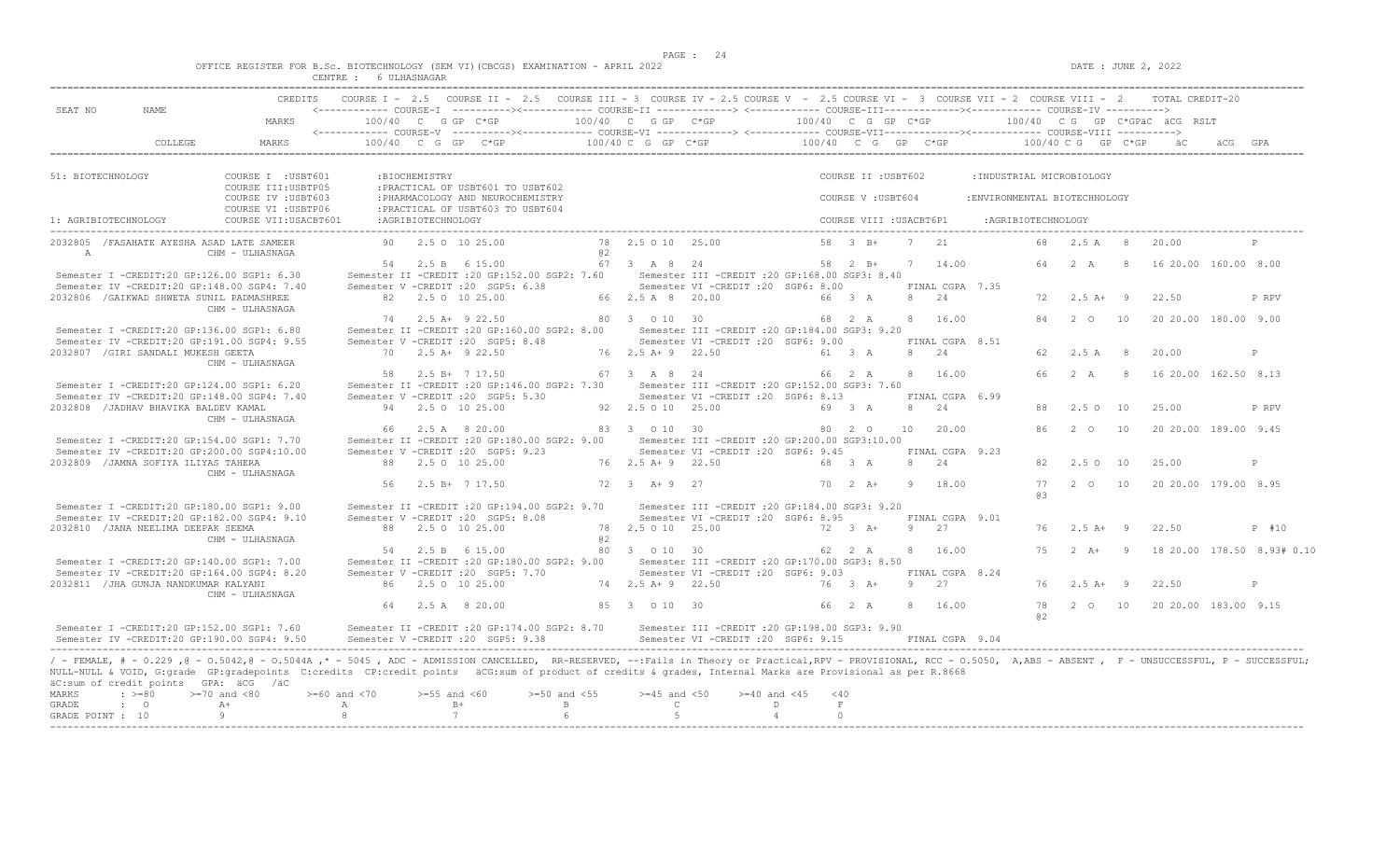$DATE: JUNE 2, 2022$ 

|  |        | OFFICE REGISTER FOR B.Sc. BIOTECHNOLOGY |  | ' (SEM VI)(CBCGS) EXAMINATION - . | APRTT. | 2022 |
|--|--------|-----------------------------------------|--|-----------------------------------|--------|------|
|  | CENTRE | S ULHASNAGAR                            |  |                                   |        |      |

| SEAT NO               | NAME.                                                                                                                            | <b>CREDITS</b>                                                                                                                                                                                                                                                                                                                                                                |                         |                            | COURSE I - 2.5 COURSE II - 2.5 COURSE III - 3 COURSE IV - 2.5 COURSE V - 2.5 COURSE VI - 3 COURSE VII - 2 COURSE VIII - 2<br><------------ COURSE-T ----------><----------- COURSE-TT -------------> <------------ COURSE-TTT----------><---------> COURSE-TV ----------> |                                       |                                  |                                                                                         |                         |                      |                         |    |                         |                               |                     |                           |                | TOTAL CREDIT-20              |       |
|-----------------------|----------------------------------------------------------------------------------------------------------------------------------|-------------------------------------------------------------------------------------------------------------------------------------------------------------------------------------------------------------------------------------------------------------------------------------------------------------------------------------------------------------------------------|-------------------------|----------------------------|---------------------------------------------------------------------------------------------------------------------------------------------------------------------------------------------------------------------------------------------------------------------------|---------------------------------------|----------------------------------|-----------------------------------------------------------------------------------------|-------------------------|----------------------|-------------------------|----|-------------------------|-------------------------------|---------------------|---------------------------|----------------|------------------------------|-------|
|                       |                                                                                                                                  | MARKS                                                                                                                                                                                                                                                                                                                                                                         |                         | 100/40 C G GP C*GP         | <------------ COURSE-V ----------><----------- COURSE-VI -------------> <------------ COURSE-VII---------------- COURSE-VIII ---------->                                                                                                                                  | $100/40$ C G GP $C*GP$                |                                  |                                                                                         | $100/40$ C G GP C*GP    |                      |                         |    |                         |                               |                     |                           |                | 100/40 CG GP C*GPäC äCG RSLT |       |
|                       | COLLEGE                                                                                                                          | <b>MARKS</b>                                                                                                                                                                                                                                                                                                                                                                  |                         |                            | $100/40$ C G GP C*GP                                                                                                                                                                                                                                                      |                                       | 100/40 C G GP C*GP               |                                                                                         |                         |                      |                         |    | 100/40 C G GP C*GP      |                               |                     | 100/40 C G GP C*GP        |                | $\ddot{a}$ C                 |       |
|                       | 51: BIOTECHNOLOGY                                                                                                                | COURSE I : USBT601                                                                                                                                                                                                                                                                                                                                                            |                         | : BIOCHEMISTRY             |                                                                                                                                                                                                                                                                           |                                       |                                  |                                                                                         |                         |                      | COURSE II : USBT602     |    |                         |                               |                     | : INDUSTRIAL MICROBIOLOGY |                |                              |       |
|                       |                                                                                                                                  | COURSE III: USBTP05<br>COURSE IV : USBT603                                                                                                                                                                                                                                                                                                                                    |                         |                            | : PRACTICAL OF USBT601 TO USBT602<br>: PHARMACOLOGY AND NEUROCHEMISTRY                                                                                                                                                                                                    |                                       |                                  |                                                                                         |                         |                      | COURSE V: USBT604       |    |                         | : ENVIRONMENTAL BIOTECHNOLOGY |                     |                           |                |                              |       |
|                       | 1: AGRIBIOTECHNOLOGY                                                                                                             | COURSE VI : USBTP06<br>COURSE VII: USACBT601                                                                                                                                                                                                                                                                                                                                  |                         | : AGRIBIOTECHNOLOGY        | : PRACTICAL OF USBT603 TO USBT604                                                                                                                                                                                                                                         |                                       |                                  |                                                                                         |                         |                      | COURSE VIII : USACBT6P1 |    |                         |                               | : AGRIBIOTECHNOLOGY |                           |                |                              |       |
|                       | 2032812 KAKAD TUSHAR SHANTARAM MUKTA                                                                                             | CHM - ULHASNAGA                                                                                                                                                                                                                                                                                                                                                               |                         | 68 2.5 A 8 20.00           |                                                                                                                                                                                                                                                                           |                                       | 56 2.5 B + 7 17.50               |                                                                                         |                         | 49 3 C               |                         |    | 5 15                    |                               | 66                  | 2.5A                      | 8              | 20.00                        | P RPV |
|                       | Semester I -CREDIT:20 GP:106.00 SGP1: 5.30                                                                                       |                                                                                                                                                                                                                                                                                                                                                                               |                         | 56 2.5 B+ 7 17.50          | Semester II -CREDIT : 20 GP: 108.00 SGP2: 5.40                                                                                                                                                                                                                            |                                       | 71 3 A+ 9 27                     | Semester III - CREDIT : 20 GP: 154.00 SGP3: 7.70                                        |                         | 54 2 B               |                         | 6  | 12.00                   |                               | 60                  | 2A                        | -8             | 16 20.00 145.00 7.25         |       |
|                       | Semester IV -CREDIT:20 GP:146.00 SGP4: 7.30<br>2032813 / KHADE CHANDANA VENKATSWAMY NEELA                                        |                                                                                                                                                                                                                                                                                                                                                                               |                         | 86 2.5 0 10 25.00          | Semester V -CREDIT : 20 SGP5: 6.75                                                                                                                                                                                                                                        |                                       | 78 2.5 0 10 25.00                | Semester VI -CREDIT :20 SGP6: 7.25                                                      |                         | 82 3 0               |                         | 10 | FINAL CGPA 6.62<br>30   |                               | 66                  | 2.5A                      | 8 <sup>8</sup> | 20.00                        | P     |
|                       | VATHI                                                                                                                            | CHM - ULHASNAGA                                                                                                                                                                                                                                                                                                                                                               | 56                      | 2.5 B+ 7 17.50             |                                                                                                                                                                                                                                                                           | a2                                    | 86 3 0 10 30                     |                                                                                         |                         | $72 \t2 \tA+$        |                         |    | 9 18.00                 |                               | 74                  | $2 \overline{A}$ +        | - 9            | 18 20.00 183.50 9.18         |       |
|                       | Semester I -CREDIT:20 GP:164.00 SGP1: 8.20<br>Semester IV -CREDIT:20 GP:200.00 SGP4:10.00<br>2032814 KHADE ROHIT MALHARI BHARATI |                                                                                                                                                                                                                                                                                                                                                                               |                         | 86 2.5 0 10 25.00          | Semester II -CREDIT : 20 GP:184.00 SGP2: 9.20<br>Semester V -CREDIT : 20 SGP5: 8.90                                                                                                                                                                                       |                                       | 84 2.5 0 10 25.00                | Semester III -CREDIT : 20 GP: 194.00 SGP3: 9.70<br>Semester VI -CREDIT : 20 SGP6: 9.18  |                         | 41 3 D               |                         |    | FINAL CGPA 9.20<br>4 12 |                               | 66                  | 2.5A                      | 8 <sup>8</sup> | 20.00                        | P     |
|                       |                                                                                                                                  | CHM - ULHASNAGA                                                                                                                                                                                                                                                                                                                                                               | 68                      | 2.5 A 8 20.00              |                                                                                                                                                                                                                                                                           |                                       | 49 3 C 5 15                      |                                                                                         |                         | 62 2 A               |                         |    | 8 16.00                 |                               | 55                  |                           |                | 2 B+ 7 14 20.00 147.00 7.35  |       |
|                       | Semester I -CREDIT:20 GP:114.00 SGP1: 5.70<br>Semester IV -CREDIT:20 GP:146.00 SGP4: 7.30                                        |                                                                                                                                                                                                                                                                                                                                                                               |                         |                            | Semester II -CREDIT : 20 GP: 126.00 SGP2: 6.30<br>Semester V -CREDIT : 20 SGP5: 5.48                                                                                                                                                                                      |                                       |                                  | Semester III - CREDIT : 20 GP: 138.00 SGP3: 6.90<br>Semester VI -CREDIT :20 SGP6: 7.35  |                         |                      |                         |    | FINAL CGPA 6.51         |                               |                     |                           |                |                              |       |
| INA                   | 2032815 / KHAN RUBINA MOHAMMAD SALMAN SHAM                                                                                       | CHM - ULHASNAGA                                                                                                                                                                                                                                                                                                                                                               |                         | 92 2.5 0 10 25.00          |                                                                                                                                                                                                                                                                           |                                       | 98 2.5 0 10 25.00                |                                                                                         |                         | 76 3 A+              |                         | -9 | 2.7                     |                               | 82.                 | $2.5^\circ$               | 10             | 25.00                        | P     |
|                       | Semester I -CREDIT:20 GP:196.00 SGP1: 9.80                                                                                       |                                                                                                                                                                                                                                                                                                                                                                               | 78<br>02                | 2.5 0 10 25.00             | Semester II -CREDIT : 20 GP: 200.00 SGP2: 10.00                                                                                                                                                                                                                           |                                       | 84 3 0 10 30                     | Semester III -CREDIT : 20 GP: 200.00 SGP3: 10.00                                        |                         | 66 2 A               |                         | -8 | 16.00                   |                               | 96                  | $2^{\circ}$ 0             | 10             | 20 20.00 193.00 9.65         |       |
|                       | Semester IV -CREDIT:20 GP:200.00 SGP4:10.00<br>2032816 KULKARNI ROHIT RASIK RACHANA                                              |                                                                                                                                                                                                                                                                                                                                                                               |                         | 86 2.5 0 10 25.00          | Semester V -CREDIT : 20 SGP5: 9.75                                                                                                                                                                                                                                        |                                       | 82  2.5  0  10  25.00            | Semester VI -CREDIT :20 SGP6: 9.65                                                      |                         | 62 3 A               |                         |    | FINAL CGPA 9.87<br>8 24 |                               | 74                  | $2.5$ A+ 9                |                | 22.50                        | P RPV |
|                       |                                                                                                                                  | CHM - ULHASNAGA                                                                                                                                                                                                                                                                                                                                                               | 62.                     | 2.5 A 8 20.00              |                                                                                                                                                                                                                                                                           |                                       | $75 \t3 \tA+9 \t27$              |                                                                                         |                         | $74$ 2 A+            |                         |    | 9 18.00                 |                               | 75                  | $2 A +$                   | $\overline{9}$ | 18 20.00 179.50 8.98         |       |
|                       | Semester I -CREDIT:20 GP:146.00 SGP1: 7.30<br>Semester IV -CREDIT:20 GP:196.00 SGP4: 9.80                                        |                                                                                                                                                                                                                                                                                                                                                                               |                         |                            | Semester II -CREDIT : 20 GP: 172.00 SGP2: 8.60<br>Semester V -CREDIT : 20 SGP5: 8.98                                                                                                                                                                                      |                                       |                                  | Semester III - CREDIT : 20 GP: 198.00 SGP3: 9.90<br>Semester VI -CREDIT : 20 SGP6: 8.98 |                         |                      |                         |    | FINAL CGPA 8.93         |                               |                     |                           |                |                              |       |
|                       | 2032817 / KUMBHAR JIDNYESHA ARUN NALINI                                                                                          | CHM - ULHASNAGA                                                                                                                                                                                                                                                                                                                                                               |                         | 94 2.5 0 10 25.00          |                                                                                                                                                                                                                                                                           |                                       | 62 2.5 A 8 20.00                 |                                                                                         |                         | 55 3 B+              |                         | 7  | 2.1                     |                               | 60                  | 2.5A                      | 8 <sup>8</sup> | 20.00                        | P RPV |
|                       | Semester I -CREDIT:20 GP:168.00 SGP1: 8.40                                                                                       |                                                                                                                                                                                                                                                                                                                                                                               | 76                      | $2.5$ A+ 9 22.50           | Semester II -CREDIT : 20 GP:176.00 SGP2: 8.80                                                                                                                                                                                                                             |                                       | $75 \t3 \tA+9 \t27$              | Semester III - CREDIT : 20 GP: 192.00 SGP3: 9.60                                        |                         | 78 2 0<br>a2         |                         | 10 | 20.00                   |                               | 82                  | $2\degree$ 0              | 10             | 20 20 00 175 50 8 78         |       |
|                       | Semester IV -CREDIT:20 GP:194.00 SGP4: 9.70<br>2032818 / LAYASE PRIYA VINAYKUMAR VANDANA                                         |                                                                                                                                                                                                                                                                                                                                                                               |                         | 84 2.5 0 10 25.00          | Semester V -CREDIT : 20 SGP5: 8.13                                                                                                                                                                                                                                        |                                       | 70 2.5 A + 9 22.50               | Semester VI -CREDIT : 20 SGP6: 8.78                                                     |                         | 49 3 C               |                         |    | FINAL CGPA 8.90<br>5 15 |                               | 72                  | $2.5 A+ 9$                |                | 22.50                        | P RPV |
|                       |                                                                                                                                  | CHM - ULHASNAGA                                                                                                                                                                                                                                                                                                                                                               | 66                      | 2.5 A 8 20.00              |                                                                                                                                                                                                                                                                           |                                       | 65 3 A 8 24                      |                                                                                         |                         | 64 2 A               |                         |    | 8 16.00                 |                               | 55                  | $2 \quad B+$              |                | 7 14 20 00 159 00 7.95       |       |
|                       | Semester I -CREDIT:20 GP:152.00 SGP1: 7.60<br>Semester IV -CREDIT:20 GP:148.00 SGP4: 7.40                                        |                                                                                                                                                                                                                                                                                                                                                                               |                         |                            | Semester II -CREDIT :20 GP: 94.00 SGP2: 4.70 Semester III -CREDIT :20 GP:166.00 SGP3: 8.30<br>Semester V -CREDIT : 20 SGP5: 8.08                                                                                                                                          |                                       |                                  | Semester VI -CREDIT : 20 SGP6: 7.95                                                     |                         |                      |                         |    | FINAL CGPA 7.34         |                               |                     |                           |                |                              |       |
|                       | äC:sum of credit points GPA: äCG /äC                                                                                             | / - FEMALE, # - 0.229,0 - 0.5042,0 - 0.5044A,* - 5045, ADC - ADMISSION CANCELLED, RR-RESERVED, --:Fails in Theory or Practical,RPV - PROVISIONAL, RCC - 0.5050, A,ABS - ABSENT, F - UNSUCCESSFUL, P - SUCCESSFUL;<br>NULL-NULL & VOID, G:grade GP:gradepoints C:credits CP:credit points äCG:sum of product of credits & grades, Internal Marks are Provisional as per R.8668 |                         |                            |                                                                                                                                                                                                                                                                           |                                       |                                  |                                                                                         |                         |                      |                         |    |                         |                               |                     |                           |                |                              |       |
| <b>MARKS</b><br>GRADE | $\cdot$ >=80<br>$\cdot$ 0                                                                                                        | $>=70$ and $< 80$<br>$A+$                                                                                                                                                                                                                                                                                                                                                     | $>= 60$ and $< 70$<br>Α | $>= 55$ and $< 60$<br>$B+$ |                                                                                                                                                                                                                                                                           | $> = 50$ and $< 55$<br>$\overline{B}$ | $>=45$ and $<50$<br>$\mathbb{C}$ |                                                                                         | $>= 40$ and $< 45$<br>D | < 40<br>$\mathbf{F}$ |                         |    |                         |                               |                     |                           |                |                              |       |
|                       | GRADE POINT : 10                                                                                                                 | Q                                                                                                                                                                                                                                                                                                                                                                             | 8                       | 7                          |                                                                                                                                                                                                                                                                           | $6^{\circ}$                           | -5                               |                                                                                         | $\overline{4}$          | $\cap$               |                         |    |                         |                               |                     |                           |                |                              |       |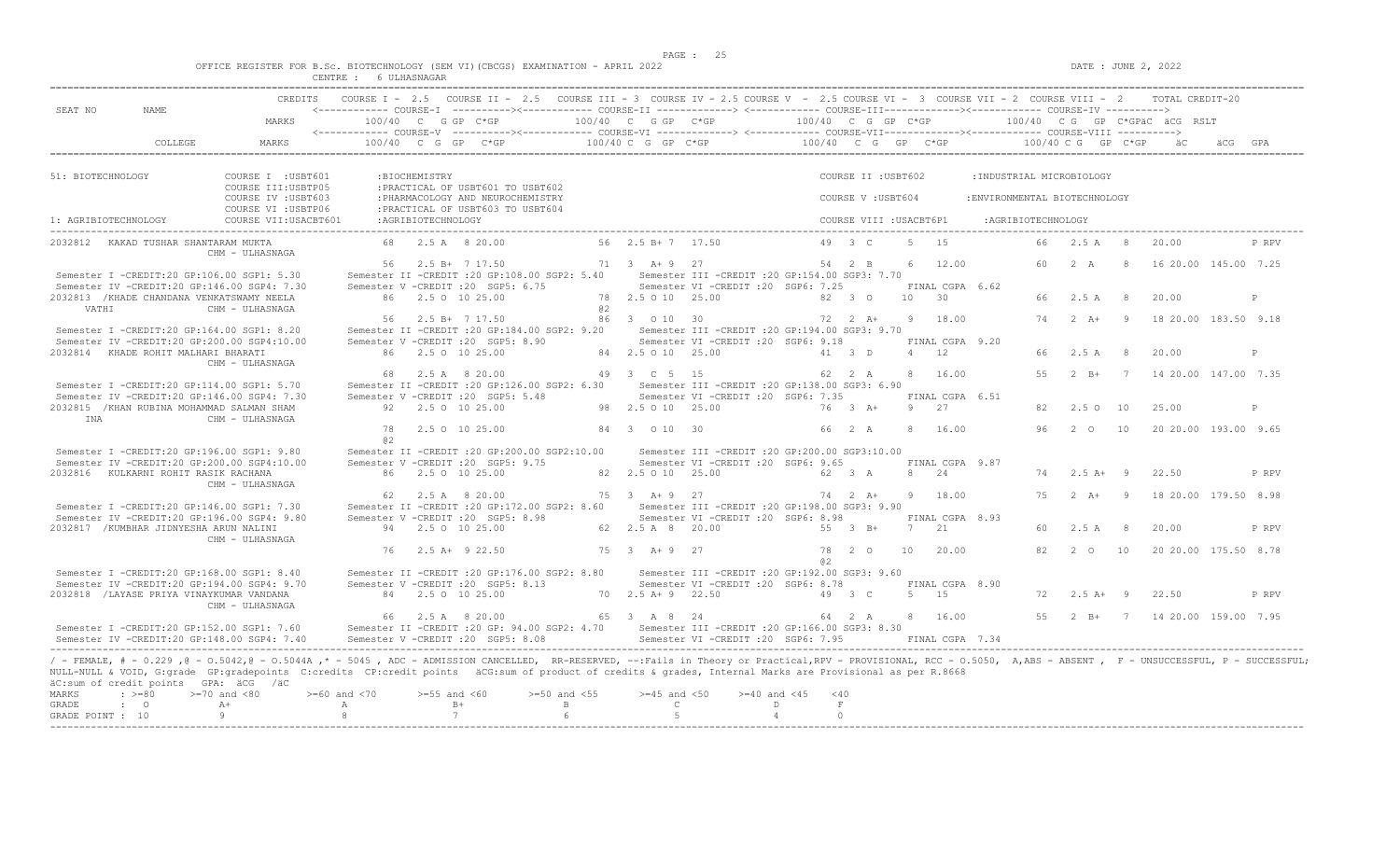$DATA: JUNE 2, 2022$ 

|  | OFFICE REGISTER FOR B.Sc. BIOTECHNOLOGY |                           |            |  | (SEM VI)(CBCGS) EXAMINATION - . | APRIL 2022 |  |
|--|-----------------------------------------|---------------------------|------------|--|---------------------------------|------------|--|
|  |                                         | CENTRE.<br>تتلالم لالمتلب | ULHASNAGAR |  |                                 |            |  |

|                      |                                                     | CREDITS                                                                                                                                                                                                                                                                                                                                                                                                     |                  |                     | COURSE I - 2.5 COURSE II - 2.5 COURSE III - 3 COURSE IV - 2.5 COURSE V - 2.5 COURSE VI - 3 COURSE VII - 2 COURSE VIII - 2 TOTAL CREDIT-20 |                  |                       |                                                                                         |                     |                         |                              |                               |                                              |                |                      |              |
|----------------------|-----------------------------------------------------|-------------------------------------------------------------------------------------------------------------------------------------------------------------------------------------------------------------------------------------------------------------------------------------------------------------------------------------------------------------------------------------------------------------|------------------|---------------------|-------------------------------------------------------------------------------------------------------------------------------------------|------------------|-----------------------|-----------------------------------------------------------------------------------------|---------------------|-------------------------|------------------------------|-------------------------------|----------------------------------------------|----------------|----------------------|--------------|
| SEAT NO              | NAME.                                               | MARKS                                                                                                                                                                                                                                                                                                                                                                                                       |                  |                     |                                                                                                                                           |                  |                       |                                                                                         |                     |                         |                              |                               |                                              |                |                      |              |
|                      |                                                     |                                                                                                                                                                                                                                                                                                                                                                                                             |                  |                     | $100/40$ C G GP C*GP $100/40$ C G GP C*GP $100/40$ C G GP C*GP $100/40$ C G GP C*GPäC äCG RSLT                                            |                  |                       |                                                                                         |                     |                         |                              |                               |                                              |                |                      |              |
|                      | <b>COLLEGE</b>                                      | MARKS                                                                                                                                                                                                                                                                                                                                                                                                       |                  |                     |                                                                                                                                           |                  |                       |                                                                                         |                     |                         |                              |                               |                                              |                | a ac                 |              |
| 51: BIOTECHNOLOGY    |                                                     | COURSE I : USBT601<br>COURSE III: USBTP05                                                                                                                                                                                                                                                                                                                                                                   |                  | :BIOCHEMISTRY       | : PRACTICAL OF USBT601 TO USBT602                                                                                                         |                  |                       |                                                                                         |                     | COURSE II : USBT602     |                              | : INDUSTRIAL MICROBIOLOGY     |                                              |                |                      |              |
|                      |                                                     | COURSE IV : USBT603<br>COURSE VI : USBTP06                                                                                                                                                                                                                                                                                                                                                                  |                  |                     | : PHARMACOLOGY AND NEUROCHEMISTRY<br>: PRACTICAL OF USBT603 TO USBT604                                                                    |                  |                       |                                                                                         |                     | COURSE V: USBT604       |                              | : ENVIRONMENTAL BIOTECHNOLOGY |                                              |                |                      |              |
| 1: AGRIBIOTECHNOLOGY |                                                     | COURSE VII: USACBT601                                                                                                                                                                                                                                                                                                                                                                                       |                  | : AGRIBIOTECHNOLOGY |                                                                                                                                           |                  |                       |                                                                                         |                     | COURSE VIII : USACBT6P1 |                              | :AGRIBIOTECHNOLOGY            |                                              |                |                      |              |
|                      | 2032819 MALLELA SHIVRAJ KANTHAIAH RADHA             | CHM - ULHASNAGA                                                                                                                                                                                                                                                                                                                                                                                             |                  |                     | 80 2.5 0 10 25.00                                                                                                                         |                  | 72 2.5 A + 9 22.50    |                                                                                         |                     | 45 3 C                  | 5 15                         |                               | 70  2.5 A+ 9  22.50                          |                |                      | P            |
|                      |                                                     | Semester I -CREDIT:20 GP:112.00 SGP1: 5.60                                                                                                                                                                                                                                                                                                                                                                  |                  |                     | 62 2.5 A 8 20.00<br>Semester II -CREDIT :20 GP:144.00 SGP2: 7.20 Semester III -CREDIT :20 GP:150.00 SGP3: 7.50                            |                  | 55 3 B+7 21           |                                                                                         |                     | $74 \t2 \tA+$           | 9 18.00                      |                               | 50  2  B  6  12  20.00  156.00  7.80         |                |                      |              |
|                      | 2032820 / MISHRA SAKSHI SANJAY SUNITA               | Semester IV -CREDIT:20 GP:146.00 SGP4: 7.30                                                                                                                                                                                                                                                                                                                                                                 |                  |                     | Semester V -CREDIT : 20 SGP5: 7.38<br>90 2.5 0 10 25.00                                                                                   |                  | 64 2.5 A 8 20.00      | Semester VI -CREDIT : 20 SGP6: 7.80                                                     |                     | 51 3 B                  | FINAL CGPA 7.13<br>$6 \t 18$ |                               | 72   2.5 A+ 9                                |                | 22.50                | P RPV        |
|                      |                                                     | CHM - ULHASNAGA                                                                                                                                                                                                                                                                                                                                                                                             |                  |                     | 64 2.5 A 8 20.00                                                                                                                          |                  | 72 3 A + 9 27         |                                                                                         | $74$ 2 A+           |                         | 9 18.00                      |                               | 58<br>$2 R +$                                | $\overline{7}$ | 14 20.00 164.50 8.23 |              |
|                      |                                                     | Semester I -CREDIT:20 GP:140.00 SGP1: 7.00<br>Semester IV -CREDIT:20 GP:192.00 SGP4: 9.60                                                                                                                                                                                                                                                                                                                   |                  |                     | Semester II -CREDIT : 20 GP:162.00 SGP2: 8.10<br>Semester V - CREDIT : 20 SGP5: 8.48                                                      |                  |                       | Semester III - CREDIT : 20 GP: 188.00 SGP3: 9.40<br>Semester VI -CREDIT : 20 SGP6: 8.23 |                     |                         | FINAL CGPA 8.47              |                               |                                              |                |                      |              |
|                      | 2032821 / MOHITE RUTUJA SUNIL SAVITA                | CHM - ULHASNAGA                                                                                                                                                                                                                                                                                                                                                                                             | @ 2              |                     | 78 2.5 0 10 25.00                                                                                                                         |                  | 76 2.5 A + 9 22.50    |                                                                                         |                     | 40 3 D                  | 4 12                         |                               | 2.5 A<br>62                                  | 8              | 20.00                | P            |
|                      |                                                     | Semester I -CREDIT:20 GP:104.00 SGP1: 5.20                                                                                                                                                                                                                                                                                                                                                                  | 46               |                     | 2.5 C 5 12.50<br>Semester II -CREDIT : 20 GP: 148.00 SGP2: 7.40                                                                           |                  | 56 3 B+7 21           | Semester III -CREDIT : 20 GP:166.00 SGP3: 8.30                                          |                     | 56 2 B+                 | 7 14.00                      |                               | 61 2 A                                       | -8             | 16 20.00 143.00 7.15 |              |
|                      | 2032822 / MORE GARGI TUSHAR TEJAL                   | Semester IV -CREDIT:20 GP:164.00 SGP4: 8.20                                                                                                                                                                                                                                                                                                                                                                 |                  |                     | Semester V -CREDIT : 20 SGP5: 8.48<br>82 2.5 0 10 25.00                                                                                   |                  | 84  2.5  0  10  25.00 | Semester VI -CREDIT : 20 SGP6: 7.15                                                     | 69 3 A              |                         | FINAL CGPA 7.46<br>8 24      |                               | $2.5$ A+ 9<br>76                             |                | 22.50                | $\mathbb{P}$ |
|                      |                                                     | CHM - ULHASNAGA                                                                                                                                                                                                                                                                                                                                                                                             |                  |                     | 66 2.5 A 8 20.00                                                                                                                          |                  | 74 3 A + 9 27         |                                                                                         |                     | 62 2 A                  | 8 16.00                      |                               | 70  2  A+  9  18  20.00  177.50  8.88        |                |                      |              |
|                      |                                                     | Semester I -CREDIT:20 GP:126.00 SGP1: 6.30<br>Semester IV -CREDIT:20 GP:180.00 SGP4: 9.00                                                                                                                                                                                                                                                                                                                   |                  |                     | Semester II -CREDIT :20 GP:160.00 SGP2: 8.00 Semester III -CREDIT :20 GP:176.00 SGP3: 8.80<br>Semester V -CREDIT : 20 SGP5: 8.95          |                  |                       | Semester VI -CREDIT :20 SGP6: 8.88                                                      |                     |                         | FINAL CGPA 8.32              |                               |                                              |                |                      |              |
|                      | 2032823 / MORE SAKSHI SANTOSH SUVARNA               | CHM - ULHASNAGA                                                                                                                                                                                                                                                                                                                                                                                             |                  |                     | 88 2.5 0 10 25.00                                                                                                                         |                  | 80 2.5 0 10 25.00     |                                                                                         | $58$ 3 B+           |                         | 7 21                         |                               | 66 2.5 A                                     | $_{8}$         | 20.00                | P            |
|                      |                                                     | Semester I -CREDIT:20 GP:112.00 SGP1: 5.60                                                                                                                                                                                                                                                                                                                                                                  |                  |                     | $70$ 2.5 A+ 9 22.50<br>Semester II -CREDIT : 20 GP: 138.00 SGP2: 6.90                                                                     |                  | 65 3 A 8 24           | Semester III - CREDIT : 20 GP: 170.00 SGP3: 8.50                                        |                     | 56 2 B+ 7 14.00         |                              |                               | 73<br>$2 \overline{A}$                       | $\overline{9}$ | 18 20.00 169.50 8.48 |              |
| <b>REE</b>           | 2032824 / NAIR AISHWARYA SURESHKUMAR JAYAS          | Semester IV -CREDIT:20 GP:168.00 SGP4: 8.40<br>CHM - ULHASNAGA                                                                                                                                                                                                                                                                                                                                              |                  |                     | Semester V -CREDIT : 20 SGP5: 6.83<br>82 2.5 0 10 25.00                                                                                   |                  | 72 2.5 A + 9 22.50    | Semester VI -CREDIT : 20 SGP6: 8.48                                                     |                     | 58 3 B+                 | FINAL CGPA 7.45<br>7 21      |                               | 2.5 A<br>60.                                 | 8              | 20.00                | P #10        |
|                      |                                                     | Semester I -CREDIT:20 GP:120.00 SGP1: 6.00                                                                                                                                                                                                                                                                                                                                                                  | 58               |                     | 2.5 B+ 7 17.50<br>Semester II -CREDIT : 20 GP:150.00 SGP2: 7.50                                                                           |                  | 71 3 A+ 9 27          | Semester III - CREDIT : 20 GP: 156.00 SGP3: 7.80                                        |                     | $56 \t 2 B+$            | 7 14.00                      |                               | 59  2  B+  7  14  20.00  161.00  8.05#  0.10 |                |                      |              |
|                      | 2032825 / PAGARE VANSHIKA MANISH CHHAYA             | Semester IV -CREDIT:20 GP:154.00 SGP4: 7.70<br>CHM - ULHASNAGA                                                                                                                                                                                                                                                                                                                                              |                  |                     | Semester V -CREDIT : 20 SGP5: 7.10<br>66 2.5 A 8 20.00                                                                                    |                  | 60 2.5 A 8 20.00      | Semester VI -CREDIT :20 SGP6: 8.15                                                      | лица и 45 3 C       |                         | FINAL CGPA 7.38<br>5 15      |                               | 2.5 A<br>66                                  | 8              | 20.00                | P RPV        |
|                      |                                                     | Semester I -CREDIT:20 GP: 90.00 SGP1: 4.50                                                                                                                                                                                                                                                                                                                                                                  |                  |                     | 50 2.5 B 6 15.00<br>Semester II -CREDIT : 20 GP:136.00 SGP2: 6.80 Semester III -CREDIT : 20 GP:178.00 SGP3: 8.90                          |                  | 75 3 A + 9 27         |                                                                                         |                     | 66 2 A                  | 8 16.00                      |                               | 64  2  A  8  16  20  00  149  00  7.45       |                |                      |              |
|                      |                                                     | Semester IV -CREDIT:20 GP:170.00 SGP4: 8.50                                                                                                                                                                                                                                                                                                                                                                 |                  |                     | Semester V -CREDIT : 20 SGP5: 8.20                                                                                                        |                  |                       | Semester VI -CREDIT : 20 SGP6: 7.45                                                     |                     |                         | FINAL CGPA 7.39              |                               |                                              |                |                      |              |
| MARKS                | äC:sum of credit points GPA: äCG /äC<br>$\div$ >=80 | / - FEMALE, # - 0.229 , @ - 0.5042, @ - 0.5044A ,* - 5045 , ADC - ADMISSION CANCELLED, RR-RESERVED, --: Fails in Theory or Practical, RPV - PROVISIONAL, RCC - 0.5050, A, ABS - ABSENT , F - UNSUCCESSFUL, P - SUCCESSFUL;<br>NULL-NULL & VOID, G:grade GP:gradepoints C:credits CP:credit points äCG:sum of product of credits & grades, Internal Marks are Provisional as per R.8668<br>$>=70$ and $< 80$ | $>=60$ and $<70$ | $>=55$ and $<60$    |                                                                                                                                           | $>=50$ and $<55$ | $>=45$ and $<50$      | $>=40$ and $<45$                                                                        | < 40                |                         |                              |                               |                                              |                |                      |              |
| GRADE                | $\cdot$ 0                                           | $A+$<br>Q                                                                                                                                                                                                                                                                                                                                                                                                   | A<br>8           |                     | $B+$<br>7                                                                                                                                 | $\mathbb B$<br>6 | $\mathbb{C}$<br>- 5   |                                                                                         | D<br>$\overline{4}$ | F<br>$\circ$            |                              |                               |                                              |                |                      |              |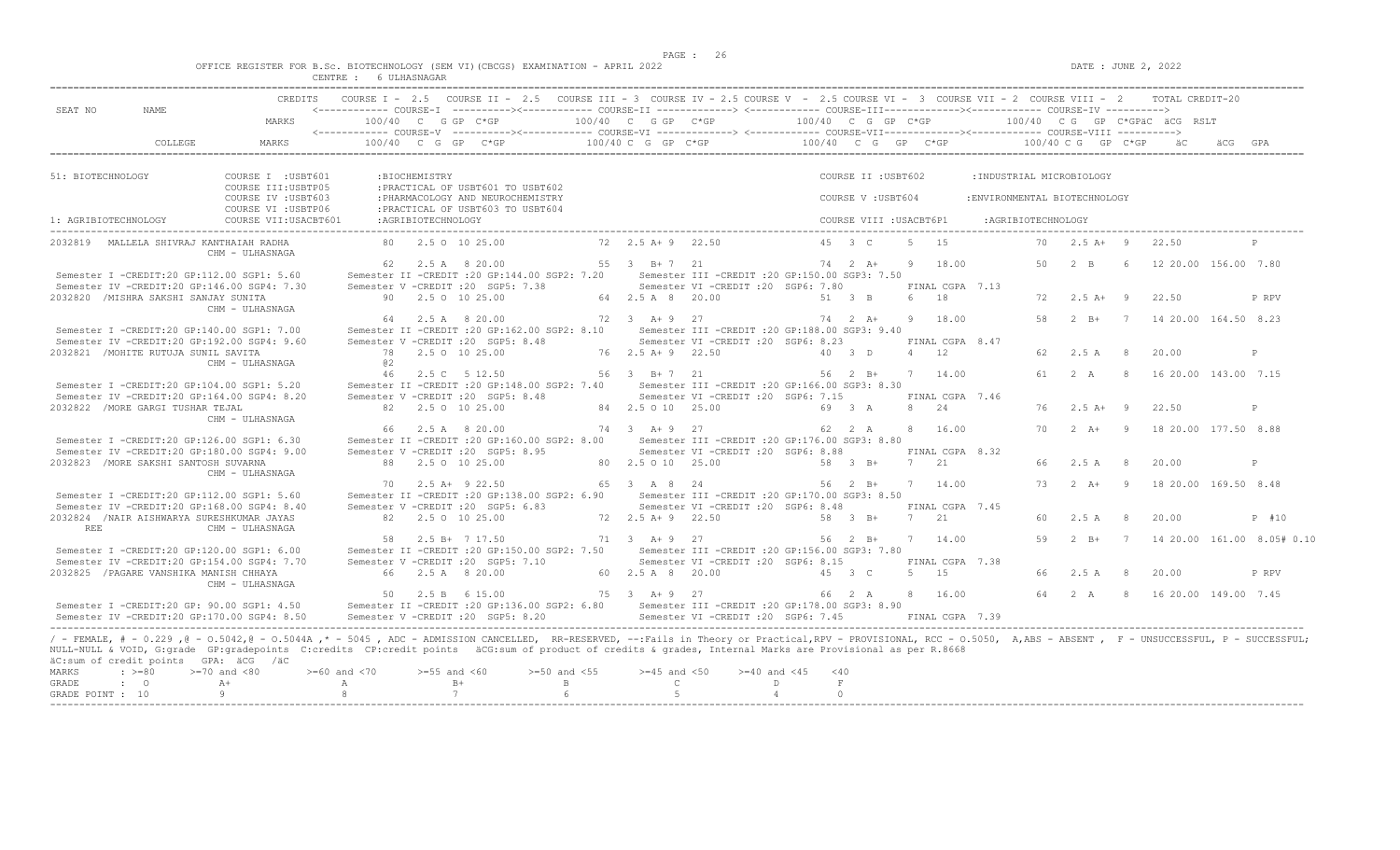$DATE: JUNE 2, 2022$ 

|  | OFFICE REGISTER FOR B.Sc. | .                           | BIOTECHNOLOGY |            | (SEM VI)(CBCGS) | EXAMINATION - | APRTT. | 2022 |
|--|---------------------------|-----------------------------|---------------|------------|-----------------|---------------|--------|------|
|  |                           | CENTRE.<br>نتلالا الالمتلاب |               | ULHASNAGAR |                 |               |        |      |

| SEAT NO<br>NAME.                                                                                                                    | CREDITS COURSE I - 2.5 COURSE II - 2.5 COURSE III - 3 COURSE IV - 2.5 COURSE V - 2.5 COURSE VI - 3 COURSE VII - 2 COURSE VIII - 2 TOTAL CREDIT-20                                                                                                  |                                                                                                              |                                            |                                                                                                                                                                                                                      |
|-------------------------------------------------------------------------------------------------------------------------------------|----------------------------------------------------------------------------------------------------------------------------------------------------------------------------------------------------------------------------------------------------|--------------------------------------------------------------------------------------------------------------|--------------------------------------------|----------------------------------------------------------------------------------------------------------------------------------------------------------------------------------------------------------------------|
| MARKS                                                                                                                               | 100/40 C G GP C*GP                                                                                                                                                                                                                                 |                                                                                                              |                                            | $100/40$ C G GP C*GP $100/40$ C G GP C*GP $100/40$ C G GP C*GPaC äCG RSLT                                                                                                                                            |
| COLLEGE<br>MARKS                                                                                                                    | $100/40$ C G GP C*GP $100/40$ C G GP C*GP $100/40$ C G GP C*GP                                                                                                                                                                                     |                                                                                                              |                                            | 100/40 C G GP C*GP äC                                                                                                                                                                                                |
| 51: BIOTECHNOLOGY<br>COURSE I : USBT601                                                                                             | :BIOCHEMISTRY                                                                                                                                                                                                                                      |                                                                                                              | COURSE II : USBT602                        | : INDUSTRIAL MICROBIOLOGY                                                                                                                                                                                            |
| COURSE III: USBTP05<br>COURSE IV : USBT603<br>COURSE VI : USBTP06                                                                   | : PRACTICAL OF USBT601 TO USBT602<br>: PHARMACOLOGY AND NEUROCHEMISTRY<br>: PRACTICAL OF USBT603 TO USBT604                                                                                                                                        |                                                                                                              | COURSE V : USBT604                         | : ENVIRONMENTAL BIOTECHNOLOGY                                                                                                                                                                                        |
| 1: AGRIBIOTECHNOLOGY<br>COURSE VII: USACBT601                                                                                       | : AGRIBIOTECHNOLOGY                                                                                                                                                                                                                                |                                                                                                              | COURSE VIII : USACBT6P1                    | :AGRIBIOTECHNOLOGY                                                                                                                                                                                                   |
| 2032826 PAMULA AYUSH VIDYASAGAR ANURADHA<br>CHM - ULHASNAGA                                                                         | 90 2.5 0 10 25.00                                                                                                                                                                                                                                  | 58 2.5 B+ 7 17.50                                                                                            | 68 3 A<br>8 24                             | 90 2.5 0 10<br>25.00                                                                                                                                                                                                 |
| Semester I -CREDIT:20 GP:194.00 SGP1: 9.70                                                                                          | 74 2.5 A + 9 22.50<br>Semester II -CREDIT : 20 GP: 200.00 SGP2: 10.00<br>Semester V -CREDIT : 20 SGP5: 8.40                                                                                                                                        | 73 3 A + 9 27<br>Semester III - CREDIT : 20 GP: 198.00 SGP3: 9.90                                            | 9 18.00<br>$74 \t2 \tA+$                   | 76<br>$2 A+ 9$<br>18 20.00 177.00 8.85                                                                                                                                                                               |
| Semester IV -CREDIT:20 GP:188.00 SGP4: 9.40<br>2032827 / RAJPUT PAYAL AJEET KANCHAN<br>CHM - ULHASNAGA                              | 88 2.5 0 10 25.00                                                                                                                                                                                                                                  | Semester VI - CREDIT : 20 SGP6: 8.85<br>66 2.5 A 8 20.00                                                     | FINAL CGPA 9.38<br>65 3 A<br>8 24          | 22.50<br>76<br>$2.5$ A+ 9<br>P RPV                                                                                                                                                                                   |
|                                                                                                                                     | 2.5 B+ 7 17.50<br>58<br>@ 2                                                                                                                                                                                                                        | 78 3 0 10 30                                                                                                 | 68 2 A<br>8 16.00                          | $2 A+ 9$<br>18 20.00 173.00 8.65<br>76                                                                                                                                                                               |
| Semester I -CREDIT:20 GP:162.00 SGP1: 8.10<br>Semester IV -CREDIT:20 GP:190.00 SGP4: 9.50                                           | Semester II -CREDIT : 20 GP:174.00 SGP2: 8.70<br>Semester V - CREDIT : 20 SGP5: 8.23                                                                                                                                                               | Semester III - CREDIT : 20 GP: 196.00 SGP3: 9.80<br>Semester VI -CREDIT :20 SGP6: 8.65<br>86 2.5 0 10 25.00  | FINAL CGPA 8.83<br>8 24<br>60 3 A          | 78                                                                                                                                                                                                                   |
| 2032828 / SAYYED ANAM SAGIR ISHARAT<br>CHM - ULHASNAGA                                                                              | 90 2.5 0 10 25.00<br>2.5 0 10 25.00<br>82.                                                                                                                                                                                                         | 77 3 0 10 30                                                                                                 | $72 \t2 \tA+$<br>9 18.00                   | 2.50 10<br>25.00<br>P RPV<br>a2<br>75<br>$2 A + 9$<br>18 20.00 190.00 9.50                                                                                                                                           |
| Semester I -CREDIT:20 GP:162.00 SGP1: 8.10                                                                                          | @ 3<br>Semester II -CREDIT : 20 GP: 174.00 SGP2: 8.70                                                                                                                                                                                              | Semester III - CREDIT : 20 GP: 198.00 SGP3: 9.90                                                             |                                            |                                                                                                                                                                                                                      |
| Semester IV -CREDIT:20 GP:200.00 SGP4:10.00<br>2032829 / SHEJWAL DEEPSHRI PRAVIN MANGALA                                            | Semester V -CREDIT : 20 SGP5: 8.58<br>90 2.5 0 10 25.00                                                                                                                                                                                            | Semester VI - CREDIT : 20 SGP6: 9.50<br>74 2.5 A + 9 22.50                                                   | FINAL CGPA 9.13<br>49 3 C<br>$5 \qquad 15$ | 2.5 A 8<br>20.00<br>68<br>P RPV                                                                                                                                                                                      |
| CHM - ULHASNAGA<br>Semester I -CREDIT:20 GP:124.00 SGP1: 6.20                                                                       | 76 2.5 A+ 9 22.50<br>Semester II -CREDIT : 20 GP:162.00 SGP2: 8.10                                                                                                                                                                                 | 60 3 A 8 24<br>Semester III -CREDIT : 20 GP: 166.00 SGP3: 8.30                                               | 8 16.00<br>66 2 A                          | $2 \overline{B}$<br>12 20.00 157.00 7.85<br>54<br>- 6                                                                                                                                                                |
| Semester IV -CREDIT:20 GP:178.00 SGP4: 8.90<br>2032830 SHEKHAWAT YOGESH SATISHSINGH RAT                                             | Semester V -CREDIT : 20 SGP5: 8.08<br>84 2.5 0 10 25.00                                                                                                                                                                                            | Semester VI -CREDIT : 20 SGP6: 7.85<br>86 2.5 0 10 25.00                                                     | FINAL CGPA 7.91<br>9 27<br>72 3 A+         | 2.50 10<br>25.00<br>82.<br>P                                                                                                                                                                                         |
| CHM - ULHASNAGA<br>AN                                                                                                               | $70 \qquad 2.5 \text{ A} + 9 \text{ 22.50}$                                                                                                                                                                                                        | 76 3 A + 9 27                                                                                                | 82 2 0<br>10 20.00                         | 2 0 10<br>83<br>20 20.00 191.50 9.58                                                                                                                                                                                 |
| Semester I -CREDIT:20 GP:188.00 SGP1: 9.40<br>Semester IV -CREDIT:20 GP:198.00 SGP4: 9.90<br>2032831 /SURVE VISHRUTI NITIN VRUSHALI | Semester II -CREDIT :20 GP:200.00 SGP2:10.00<br>Semester V -CREDIT : 20 SGP5: 9.43<br>86 2.5 0 10 25.00                                                                                                                                            | Semester III - CREDIT : 20 GP: 194.00 SGP3: 9.70<br>Semester VI - CREDIT : 20 SGP6: 9.58<br>64 2.5 A 8 20.00 | FINAL CGPA 9.67<br>7 21<br>57 3 B+         | $2.5 A+ 9$<br>22.50<br>72<br>P                                                                                                                                                                                       |
| CHM - ULHASNAGA                                                                                                                     | 58 2.5 B+ 7 17.50                                                                                                                                                                                                                                  | 64 3 A 8 24                                                                                                  | 74 2 A+<br>9 18.00                         | 70  2  A+  9  18  20.00  166.00  8.30                                                                                                                                                                                |
| Semester I -CREDIT:20 GP:138.00 SGP1: 6.90<br>Semester IV -CREDIT:20 GP:176.00 SGP4: 8.80                                           | Semester II -CREDIT :20 GP:162.00 SGP2: 8.10 Semester III -CREDIT :20 GP:186.00 SGP3: 9.30<br>Semester V -CREDIT : 20 SGP5: 6.43                                                                                                                   | Semester VI -CREDIT : 20 SGP6: 8.30                                                                          | FINAL CGPA 7.97                            |                                                                                                                                                                                                                      |
| 2032832 / AHIRE ANKITA ANAND KIRTI<br>MOTILAL JHUNJHU                                                                               | 96 2.5 0 10 25.00<br>80 2.5 0 10 25.00                                                                                                                                                                                                             | 90 2.5 0 10 25.00<br>60 3 A 8 24                                                                             | 2.4<br>64 3 A<br>8<br>84  2  0  10  20.00  | 2.50 10<br>25.00<br>P #10<br>96<br>89<br>$2\degree$ 0<br>10<br>20 20.00 188.00 9.40# 0.10                                                                                                                            |
| Semester I -CREDIT:20 GP:114.00 SGP1: 5.70<br>Semester IV -CREDIT:20 GP:196.00 SGP4: 9.80                                           | Semester II -CREDIT : 20 GP:122.00 SGP2: 6.10 Semester III -CREDIT : 20 GP:192.00 SGP3: 9.60<br>Semester V -CREDIT : 20 SGP5: 8.88                                                                                                                 | Semester VI - CREDIT : 20 SGP6: 9.50                                                                         | FINAL CGPA 8.26                            |                                                                                                                                                                                                                      |
| äC:sum of credit points GPA: äCG /äC<br><b>MARKS</b><br>$\div$ >=80<br>$>=70$ and $<80$<br>GRADE<br>$\cdot$ 0<br>$A+$               | NULL-NULL & VOID, G:grade GP:gradepoints C:credits CP:credit points äCG:sum of product of credits & grades, Internal Marks are Provisional as per R.8668<br>$>= 60$ and $< 70$<br>$>=55$ and $<60$<br>$>=50$ and $<55$<br>$B+$<br>A<br>$\mathbb B$ | $>=45$ and $<50$<br>$>=40$ and $<45$<br>$\mathbb{C}$<br>D                                                    | $<$ 40<br>F                                | / - FEMALE, # - 0.229, @ - 0.5042, @ - 0.5044A, * - 5045, ADC - ADMISSION CANCELLED, RR-RESERVED, --:Fails in Theory or Practical,RPV - PROVISIONAL, RCC - 0.5050, A,ABS - ABSENT, F - UNSUCCESSFUL, P - SUCCESSFUL; |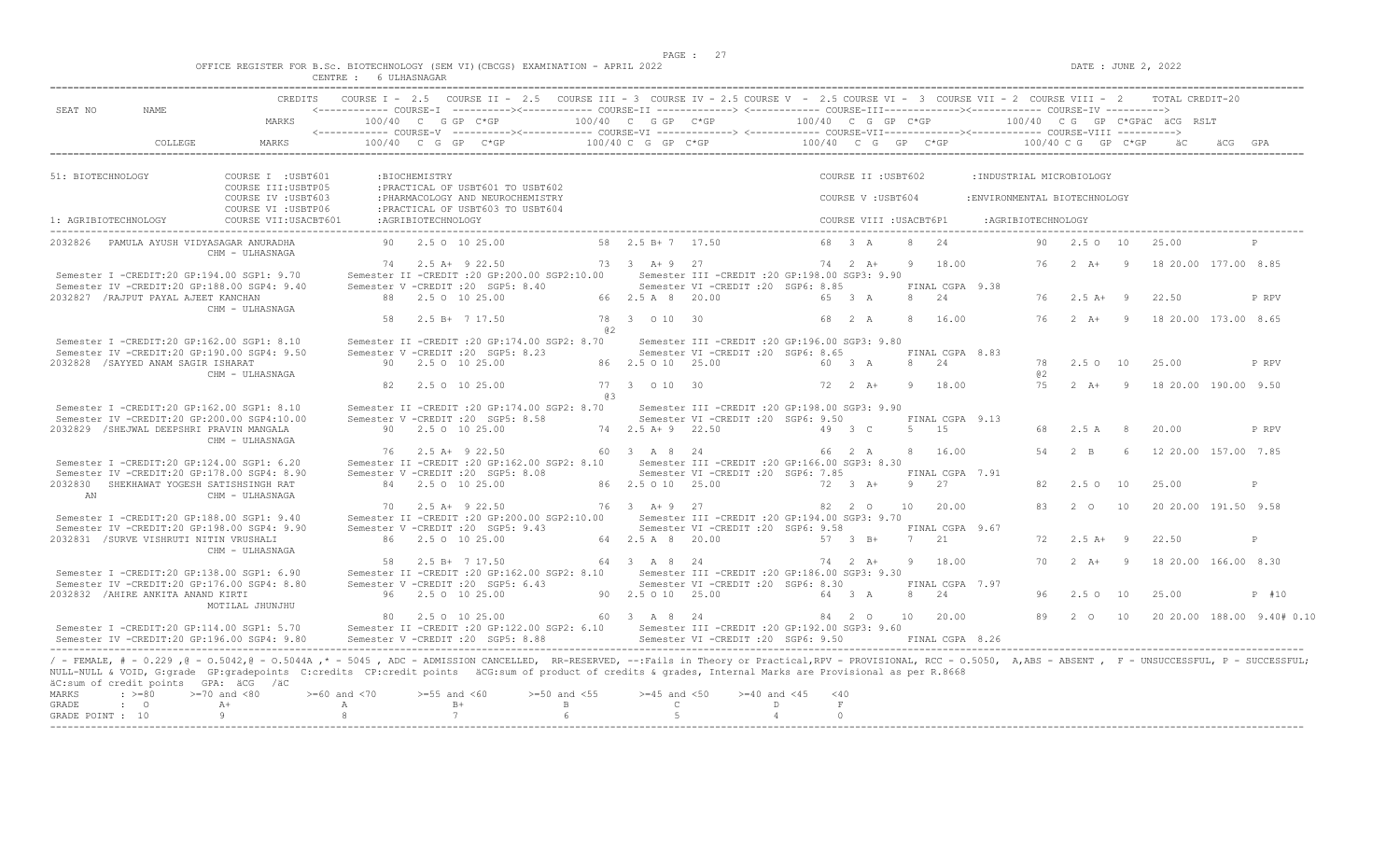$DATE: JUNE 2, 2022$ 

|  |  |                                        |                |  | OFFICE REGISTER FOR B.Sc. BIOTECHNOLOGY (SEM VI)(CBCGS) EXAMINATION - APRIL 2022 |  |  |
|--|--|----------------------------------------|----------------|--|----------------------------------------------------------------------------------|--|--|
|  |  | <b>CENTRE</b><br><b>تلانا 1911 تاب</b> | 76 NAVI MUMBAI |  |                                                                                  |  |  |

| SEAT NO<br>NAME.                                                                                                                                                                                                                                                                                                                                                                                                                                    |                                            |                    |                           | COURSE I - 2.5 COURSE II - 2.5 COURSE III - 3 COURSE IV - 2.5 COURSE V - 2.5 COURSE VI - 3 COURSE VII - 2 COURSE VIII - 2 TOTAL CREDIT-20 |                  |                       |                                                                           |                 |                    |                         |            |                 |                              |     |                     |                |                                                |                            |
|-----------------------------------------------------------------------------------------------------------------------------------------------------------------------------------------------------------------------------------------------------------------------------------------------------------------------------------------------------------------------------------------------------------------------------------------------------|--------------------------------------------|--------------------|---------------------------|-------------------------------------------------------------------------------------------------------------------------------------------|------------------|-----------------------|---------------------------------------------------------------------------|-----------------|--------------------|-------------------------|------------|-----------------|------------------------------|-----|---------------------|----------------|------------------------------------------------|----------------------------|
|                                                                                                                                                                                                                                                                                                                                                                                                                                                     | MARKS                                      |                    | $100/40$ C G GP C*GP      |                                                                                                                                           |                  |                       | $100/40$ C G GP C*GP $100/40$ C G GP C*GP $100/40$ C G GP C*GPäC äCG RSLT |                 |                    |                         |            |                 |                              |     |                     |                |                                                |                            |
| COLLEGE.                                                                                                                                                                                                                                                                                                                                                                                                                                            | MARKS                                      |                    |                           | $100/40$ C G GP C*GP $100/40$ C G P C*GP $ 100/40$ C G GP C*GP $ 100/40$ C G GP C*GP                                                      |                  |                       |                                                                           |                 |                    |                         |            |                 |                              |     |                     |                |                                                |                            |
| 51: BIOTECHNOLOGY                                                                                                                                                                                                                                                                                                                                                                                                                                   | COURSE I : USBT601<br>COURSE III: USBTP05  |                    | :BIOCHEMISTRY             | : PRACTICAL OF USBT601 TO USBT602                                                                                                         |                  |                       |                                                                           |                 |                    | COURSE II : USBT602     |            |                 | : INDUSTRIAL MICROBIOLOGY    |     |                     |                |                                                |                            |
|                                                                                                                                                                                                                                                                                                                                                                                                                                                     | COURSE IV : USBT603<br>COURSE VI : USBTP06 |                    |                           | : PHARMACOLOGY AND NEUROCHEMISTRY<br>: PRACTICAL OF USBT603 TO USBT604                                                                    |                  |                       |                                                                           |                 |                    | COURSE V: USBT604       |            |                 | :ENVIRONMENTAL BIOTECHNOLOGY |     |                     |                |                                                |                            |
| 1: AGRIBIOTECHNOLOGY                                                                                                                                                                                                                                                                                                                                                                                                                                | COURSE VII: USACBT601                      |                    | :AGRIBIOTECHNOLOGY        |                                                                                                                                           |                  |                       |                                                                           |                 |                    | COURSE VIII : USACBT6P1 |            |                 | :AGRIBIOTECHNOLOGY           |     |                     |                |                                                |                            |
| 2032833 /ANSARI MUSKAN NIYAZ AFROZ                                                                                                                                                                                                                                                                                                                                                                                                                  | MOTILAL JHUNJHU                            |                    | 90 2.5 0 10 25.00         |                                                                                                                                           |                  | 92  2.5  0  10  25.00 |                                                                           |                 |                    | 91 3 0                  | 10 30      |                 |                              |     | 80 2.5 0 10         |                | 25.00                                          | P                          |
| Semester I -CREDIT:20 GP:122.00 SGP1: 6.10                                                                                                                                                                                                                                                                                                                                                                                                          |                                            |                    | 90 2.5 0 10 25.00         | Semester II -CREDIT : 20 GP: 158.00 SGP2: 7.90                                                                                            |                  | 87 3 0 10 30          | Semester III -CREDIT : 20 GP: 200.00 SGP3: 10.00                          |                 | 84 2 0             |                         |            | 10 20.00        |                              | 92  | $2\degree$ O        | 10             | 20 20.00 200.00 10.00                          |                            |
| Semester IV -CREDIT:20 GP:192.00 SGP4: 9.60<br>2032834 / ATTAR SIMRAN SAMEER SHABEENA                                                                                                                                                                                                                                                                                                                                                               | MOTILAL JHUNJHU                            |                    | 80 2.5 0 10 25.00         | Semester V -CREDIT : 20 SGP5: 9.88                                                                                                        |                  | 74 2.5 A + 9 22.50    | Semester VI -CREDIT :20 SGP6:10.00                                        |                 | 46 3 C             |                         | 5 15       |                 | FINAL CGPA 8.91              |     | 68 2.5 A 8          |                | 20.00                                          | P                          |
| Semester I -CREDIT:20 GP:112.00 SGP1: 5.60                                                                                                                                                                                                                                                                                                                                                                                                          |                                            |                    | 82   2.5   0   10   25.00 | Semester II -CREDIT : 20 GP: 86.00 SGP2: 4.30                                                                                             |                  | 46 3 C 5 15           | Semester III -CREDIT : 20 GP: 124.00 SGP3: 6.20                           |                 | $74$ 2 $\lambda +$ |                         |            | 9 18.00         |                              |     | 51 2 B              | 6 <sup>6</sup> | 12 20 00 152 50 7.63                           |                            |
| Semester IV -CREDIT:20 GP:132.00 SGP4: 6.60<br>2032835 / BAMBALE MANASHREE DASHARATH SURE<br>KHA                                                                                                                                                                                                                                                                                                                                                    |                                            |                    | 80 2.5 0 10 25.00         | Semester V -CREDIT : 20 SGP5: 6.33                                                                                                        |                  | 88 2.5 0 10 25.00     | Semester VI - CREDIT : 20 SGP6: 7.63                                      |                 | 59 3 B+            |                         | 7 21       |                 | FINAL CGPA 6.11              |     | 80 2.5 0 10         |                | 25.00                                          | P                          |
|                                                                                                                                                                                                                                                                                                                                                                                                                                                     | MOTILAL JHUNJHU                            |                    | 80 2.5 0 10 25.00         |                                                                                                                                           |                  | 60 3 A 8 24           |                                                                           |                 |                    |                         |            | 72 2 A+ 9 18.00 |                              | 63  |                     |                | 77   2   0   10   20   20   00   183.00   9.15 |                            |
| Semester I -CREDIT:20 GP:116.00 SGP1: 5.80                                                                                                                                                                                                                                                                                                                                                                                                          |                                            |                    |                           | Semester II -CREDIT : 20 GP:116.00 SGP2: 5.80                                                                                             |                  |                       | Semester III -CREDIT :20 GP:162.00 SGP3: 8.10                             |                 |                    |                         |            |                 |                              |     |                     |                |                                                |                            |
| Semester IV -CREDIT:20 GP:170.00 SGP4: 8.50<br>2032836 /BHOSALE NEERALI VIJAYKUMAR SAYAL<br>T                                                                                                                                                                                                                                                                                                                                                       | MOTILAL JHUNJHU                            |                    | 96 2.5 0 10 25.00         | Semester V -CREDIT : 20 SGP5: 6.20                                                                                                        |                  | 90 2.5 0 10 25.00     | Semester VI -CREDIT : 20 SGP6: 9.15                                       |                 | 98 3 0             |                         | $10 \t 30$ |                 | FINAL CGPA 7.26              | 92  | 2.50 10             |                | 25.00                                          | P                          |
| Semester I -CREDIT:20 GP:146.00 SGP1: 7.30                                                                                                                                                                                                                                                                                                                                                                                                          |                                            |                    | 80 2.5 0 10 25.00         | Semester II -CREDIT : 20 GP: 170.00 SGP2: 8.50                                                                                            |                  | 97 3 0 10 30          | Semester III - CREDIT : 20 GP: 194.00 SGP3: 9.70                          |                 | 68 2 A             |                         |            | 8 16.00         |                              | 93  | 2 0 10              |                | 20 20.00 196.00 9.80                           |                            |
| Semester IV -CREDIT:20 GP:186.00 SGP4: 9.30<br>2032837 /BHOSALE SANSKRUTI NARAYAN KRANTI                                                                                                                                                                                                                                                                                                                                                            |                                            |                    | 94 2.5 0 10 25.00         | Semester V -CREDIT : 20 SGP5: 7.75                                                                                                        |                  | 96 2.5 0 10 25.00     | Semester VI - CREDIT : 20 SGP6: 9.80                                      |                 | 40 3 D             |                         | 4 12       |                 | FINAL CGPA 8.73              | 76  | $2.5A+$             | $\overline{9}$ | 22.50                                          | P #10                      |
| Semester I -CREDIT:20 GP:134.00 SGP1: 6.70                                                                                                                                                                                                                                                                                                                                                                                                          | MOTILAL JHUNJHU                            |                    | 82   2.5   0   10   25.00 | Semester II -CREDIT : 20 GP:142.00 SGP2: 7.10 Semester III -CREDIT : 20 GP:180.00 SGP3: 9.00                                              |                  | 41 3 D 4 12           |                                                                           | 74 2 A+ 9 18.00 |                    |                         |            |                 |                              | 51  | $2 \quad B$         | -6             |                                                | 12 20.00 151.50 7.58# 0.10 |
| Semester IV -CREDIT:20 GP:164.00 SGP4: 8.20<br>2032838 / CHAUHAN NIDHI DEEPAK BABITA DEVI                                                                                                                                                                                                                                                                                                                                                           |                                            |                    | 66 2.5 A 8 20.00          | Semester V -CREDIT : 20 SGP5: 9.10                                                                                                        |                  | 60 2.5 A 8 20.00      | Semester VI - CREDIT : 20 SGP6: 7.68                                      | 40 3 D          |                    |                         | 4 12       |                 | FINAL CGPA 7.96              | 66. | 2.5 A               | - 8            | 20.00                                          | P RPV                      |
| Semester I -CREDIT:20 GP:104.00 SGP1: 5.20                                                                                                                                                                                                                                                                                                                                                                                                          | MOTILAL JHUNJHU                            |                    | 64 2.5 A 8 20.00          | Semester II -CREDIT : 20 GP: 104.00 SGP2: 5.20                                                                                            |                  | 44 3 D 4 12           | Semester III - CREDIT : 20 GP: 162.00 SGP3: 8.10                          |                 | 60 2 A             |                         |            | 8 16.00         |                              | 41  | 2 <sub>0</sub>      | $\overline{4}$ | 8 20.00 128.00 6.40                            |                            |
| Semester IV -CREDIT:20 GP:156.00 SGP4: 7.80<br>2032839 / CHIKANE PAYAL KISAN LAXMI                                                                                                                                                                                                                                                                                                                                                                  |                                            |                    | 92 2.5 0 10 25.00         | Semester V -CREDIT : 20 SGP5: 6.25                                                                                                        |                  | 80 2.5 0 10 25.00     | Semester VI - CREDIT : 20 SGP6: 6.40                                      |                 | 50 3 B             |                         | 6 18       |                 | FINAL CGPA 6.49              | 72  | $2.5$ $\lambda +$ 9 |                | 22.50                                          | P                          |
|                                                                                                                                                                                                                                                                                                                                                                                                                                                     | MOTILAL JHUNJHU                            |                    | 80 2.5 0 10 25.00         |                                                                                                                                           |                  | 60 3 A 8 24           |                                                                           |                 | 64 2 A             |                         |            | 8 16.00         |                              |     | 53 2 B              |                | 6 12 20 00 167 50 8 38                         |                            |
| Semester I -CREDIT:20 GP: 98.00 SGP1: 4.90<br>Semester IV -CREDIT:20 GP:158.00 SGP4: 7.90                                                                                                                                                                                                                                                                                                                                                           |                                            |                    |                           | Semester II -CREDIT :20 GP: 98.00 SGP2: 4.90 Semester III -CREDIT :20 GP:160.00 SGP3: 8.00<br>Semester V - CREDIT : 20 SGP5: 6.63         |                  |                       | Semester VI - CREDIT : 20 SGP6: 8.38 FINAL CGPA 6.79                      |                 |                    |                         |            |                 |                              |     |                     |                |                                                |                            |
| / - FEMALE, # - 0.229, @ - 0.5042, @ - 0.5044A, * - 5045, ADC - ADMISSION CANCELLED, RR-RESERVED, --: Fails in Theory or Practical, RPV - PROVISIONAL, RCC - 0.5050, A, ABS - ABSENT, F - UNSUCCESSFUL, P - SUCCESSFUL;<br>NULL-NULL & VOID, G:grade GP:gradepoints C:credits CP:credit points äCG:sum of product of credits & grades, Internal Marks are Provisional as per R.8668<br>äC:sum of credit points GPA: äCG /äC<br>MARKS<br>$\div$ >=80 | $>=70$ and $<80$                           | $>= 60$ and $< 70$ | $>=55$ and $<60$          |                                                                                                                                           | $>=50$ and $<55$ | $>=45$ and $<50$      | $>= 40$ and $< 45$                                                        |                 | < 40               |                         |            |                 |                              |     |                     |                |                                                |                            |
| $\mathbf{C}$<br><b>GRADE</b>                                                                                                                                                                                                                                                                                                                                                                                                                        | $A +$                                      | A                  | $B+$                      |                                                                                                                                           | B                | $\mathbb{C}$          |                                                                           | $\Gamma$        | F                  |                         |            |                 |                              |     |                     |                |                                                |                            |
| GRADE POINT : 10                                                                                                                                                                                                                                                                                                                                                                                                                                    | 9                                          | -8                 | 7                         |                                                                                                                                           |                  | $5^{\circ}$           |                                                                           | $\overline{4}$  | $\cap$             |                         |            |                 |                              |     |                     |                |                                                |                            |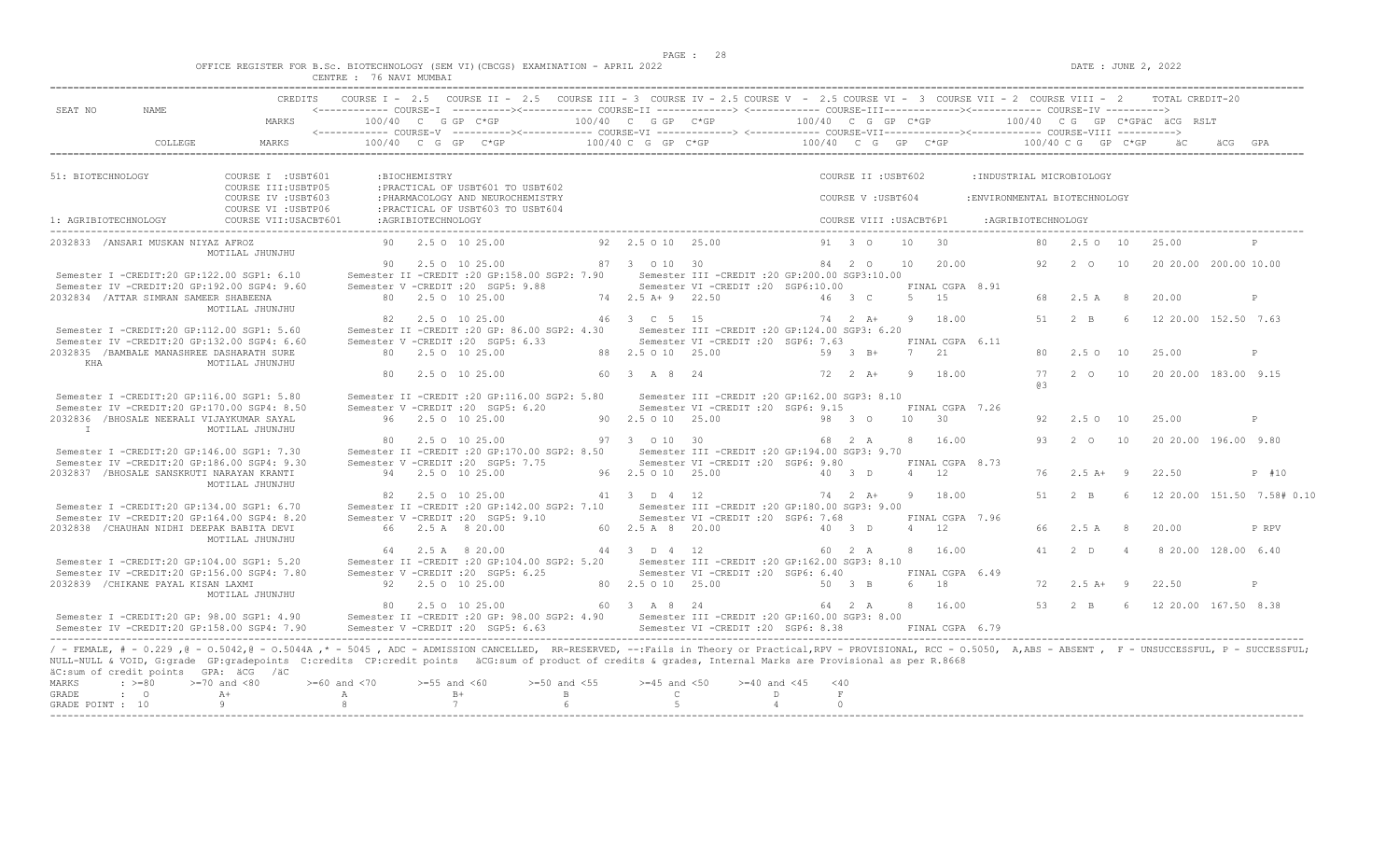$DATA: JUNE 2, 2022$ 

|  |  |                   |           |               |  | OFFICE REGISTER FOR B.Sc. BIOTECHNOLOGY (SEM VI)(CBCGS) EXAMINATION - | - APRIL 2022 |  |
|--|--|-------------------|-----------|---------------|--|-----------------------------------------------------------------------|--------------|--|
|  |  | $C$ ENTRE $\cdot$ | 76 NAVT L | <b>MUMBAT</b> |  |                                                                       |              |  |

|                                              |                                                                                                                                                                                                                                                                                                                                                                                                                         |                       |                                                          |                                                                        |                       |                                  | CREDITS COURSE I - 2.5 COURSE II - 2.5 COURSE III - 3 COURSE IV - 2.5 COURSE V - 2.5 COURSE VI - 3 COURSE VII - 2 COURSE VIII - 2 TOTAL CREDIT-20  |                             |                              |      |                                             |                              |                     |                            |                |                                      |                            |
|----------------------------------------------|-------------------------------------------------------------------------------------------------------------------------------------------------------------------------------------------------------------------------------------------------------------------------------------------------------------------------------------------------------------------------------------------------------------------------|-----------------------|----------------------------------------------------------|------------------------------------------------------------------------|-----------------------|----------------------------------|----------------------------------------------------------------------------------------------------------------------------------------------------|-----------------------------|------------------------------|------|---------------------------------------------|------------------------------|---------------------|----------------------------|----------------|--------------------------------------|----------------------------|
| SEAT NO<br>NAME.                             | MARKS                                                                                                                                                                                                                                                                                                                                                                                                                   |                       |                                                          |                                                                        |                       |                                  |                                                                                                                                                    |                             |                              |      |                                             |                              |                     |                            |                |                                      |                            |
|                                              | COLLEGE<br>MARKS                                                                                                                                                                                                                                                                                                                                                                                                        |                       |                                                          |                                                                        |                       |                                  | 100/40 C G GP C*GP 100/40 C G GP C*GP 100/40 C G GP C*GP 100/40 C G GP C*GP 100/40 C G GP C*GP aC                                                  |                             |                              |      |                                             |                              |                     |                            |                |                                      |                            |
| 51: BIOTECHNOLOGY                            | COURSE I : USBT601<br>COURSE III: USBTP05                                                                                                                                                                                                                                                                                                                                                                               |                       | :BIOCHEMISTRY                                            | : PRACTICAL OF USBT601 TO USBT602                                      |                       |                                  |                                                                                                                                                    |                             | COURSE II : USBT602          |      |                                             |                              |                     | :INDUSTRIAL MICROBIOLOGY   |                |                                      |                            |
|                                              | COURSE IV : USBT603<br>COURSE VI : USBTP06                                                                                                                                                                                                                                                                                                                                                                              |                       |                                                          | : PHARMACOLOGY AND NEUROCHEMISTRY<br>: PRACTICAL OF USBT603 TO USBT604 |                       |                                  |                                                                                                                                                    |                             | COURSE V : USBT604           |      |                                             | :ENVIRONMENTAL BIOTECHNOLOGY |                     |                            |                |                                      |                            |
| 1: AGRIBIOTECHNOLOGY                         | COURSE VII: USACBT601                                                                                                                                                                                                                                                                                                                                                                                                   |                       | :AGRIBIOTECHNOLOGY                                       |                                                                        |                       |                                  |                                                                                                                                                    |                             | COURSE VIII : USACBT6P1      |      |                                             |                              | : AGRIBIOTECHNOLOGY |                            |                |                                      |                            |
| BIMLESH BAI                                  | 2032840 / CHOUDHARY SANDHYA DEVI MITHAILAL<br>MOTILAL JHUNJHU                                                                                                                                                                                                                                                                                                                                                           |                       | 80 2.5 0 10 25.00                                        |                                                                        |                       | 80 2.5 0 10 25.00                |                                                                                                                                                    |                             | 65 3 A                       |      | 8 24                                        |                              |                     | 76 2.5 A+ 9                |                | 22.50                                |                            |
|                                              | Semester I -CREDIT:20 GP:126.00 SGP1: 6.30                                                                                                                                                                                                                                                                                                                                                                              |                       | 72 2.5 A + 9 22.50                                       | Semester II -CREDIT : 20 GP: 130.00 SGP2: 6.50                         |                       | 70 3 A + 9 27                    | Semester III -CREDIT :20 GP:146.00 SGP3: 7.30                                                                                                      |                             | 64 2 A                       |      | 8 16.00                                     |                              | 72                  | $2 A+ 9$                   |                | 18 20.00 180.00 9.00                 |                            |
| 2032841 / GAIKWAD SANCHITA LAHU VIMAL        | Semester IV -CREDIT:20 GP:154.00 SGP4: 7.70<br>MOTILAL JHUNJHU                                                                                                                                                                                                                                                                                                                                                          |                       | Semester V - CREDIT : 20 SGP5: 6.53<br>94 2.5 0 10 25.00 |                                                                        |                       | 94 2.5 0 10 25.00                | Semester VI -CREDIT :20 SGP6: 9.00                                                                                                                 | 73 3 A+                     |                              |      | FINAL CGPA 7.22<br>$9 \t 27$                |                              |                     | $76$ $2.5$ $A+$ 9          |                | 22.50                                | P #10                      |
|                                              | Semester I -CREDIT:20 GP:130.00 SGP1: 6.50                                                                                                                                                                                                                                                                                                                                                                              |                       | 80 2.5 0 10 25.00                                        |                                                                        |                       | 70 3 A + 9 27                    | Semester II -CREDIT : 20 GP:146.00 SGP2: 7.30 Semester III -CREDIT : 20 GP:192.00 SGP3: 9.60                                                       |                             | 80  2  0  10  20.00          |      |                                             |                              |                     | 72 2 A+ 9                  |                |                                      | 18 20.00 189.50 9.48# 0.10 |
| 2032842 GHAG PRADEEP DAJI YASHODA            | Semester IV -CREDIT:20 GP:198.00 SGP4: 9.90                                                                                                                                                                                                                                                                                                                                                                             |                       | Semester V -CREDIT : 20 SGP5: 8.30<br>80E 2.5 O 10 25.00 |                                                                        |                       | 70E 2.5 A + 9 22.50              | Semester VI -CREDIT :20 SGP6: 9.58                                                                                                                 | $24F$ ---                   |                              |      | FINAL CGPA 8.53<br>- 22 - 22 - 23 - 23 - 23 |                              |                     | 70E 2.5 A+ 9               |                | 22.50                                | F                          |
|                                              | MOTILAL JHUNJHU                                                                                                                                                                                                                                                                                                                                                                                                         |                       | 70E 2.5 A+ 9 22.50                                       |                                                                        |                       |                                  | $21F$ -- ---- --                                                                                                                                   |                             | 56E 2 B+ 7 14.00             |      |                                             |                              |                     | $23F$ -- -- --             |                | $-- 12.00 106.50 --$                 |                            |
|                                              | Semester I -CREDIT:20 GP: 98.00 SGP1: 4.90<br>Semester IV -CREDIT:20 GP:122.00 SGP4: 6.10                                                                                                                                                                                                                                                                                                                               |                       | Semester V -CREDIT : 20 SGP5: 5.50                       |                                                                        |                       |                                  | Semester II -CREDIT :20 GP: 90.00 SGP2: 4.50 Semester III -CREDIT :20 GP:140.00 SGP3: 7.00<br>Semester VI -CREDIT : ---                            |                             |                              |      |                                             |                              |                     |                            |                |                                      |                            |
| 2032843 / GOLE DIVYA SHANTARAM SUVARNA       | MOTILAL JHUNJHU                                                                                                                                                                                                                                                                                                                                                                                                         |                       | 84 2.5 0 10 25.00<br>68 2.5 A 8 20.00                    |                                                                        | a2                    | 78 2.5 0 10 25.00<br>53 3 B 6 18 |                                                                                                                                                    |                             | 52 3 B<br>62  2  A  8  16.00 |      | 6 18                                        |                              | 60                  | $70 \t 2.5 \t A+ 9$<br>2 A | - 8            | 22.50<br>16 20.00 160.50 8.03        | P                          |
|                                              | Semester I -CREDIT:20 GP:108.00 SGP1: 5.40<br>Semester IV -CREDIT:20 GP:154.00 SGP4: 7.70                                                                                                                                                                                                                                                                                                                               |                       | Semester V -CREDIT : 20 SGP5: 6.38                       |                                                                        |                       |                                  | Semester II -CREDIT : 20 GP:116.00 SGP2: 5.80 Semester III -CREDIT : 20 GP:146.00 SGP3: 7.30<br>Semester VI - CREDIT : 20 SGP6: 8.03               |                             |                              |      | FINAL CGPA 6.77                             |                              |                     |                            |                |                                      |                            |
| 2032844 / GUPTA KAJAL SANTOSH BEENA          | MOTILAL JHUNJHU                                                                                                                                                                                                                                                                                                                                                                                                         |                       | 88 2.5 0 10 25.00                                        |                                                                        |                       | 76 2.5 A + 9 22.50               |                                                                                                                                                    | 55 3 B+                     |                              | 7 21 |                                             |                              |                     | $72$ $2.5$ $A+$ 9          |                | 22.50                                | P                          |
|                                              | Semester I -CREDIT:20 GP:148.00 SGP1: 7.40                                                                                                                                                                                                                                                                                                                                                                              |                       | 80 2.5 0 10 25.00                                        | Semester II -CREDIT : 20 GP: 166.00 SGP2: 8.30                         |                       | 46 3 C 5 15                      | Semester III -CREDIT :20 GP:156.00 SGP3: 7.80                                                                                                      |                             | 60 2 A                       |      | 8 16.00                                     |                              | 64                  | 2 A                        | 8 <sup>7</sup> | 16 20.00 163.00 8.15                 |                            |
|                                              | Semester IV -CREDIT:20 GP:128.00 SGP4: 6.40<br>2032845 / JADHAV ABHILASHA MAHESH PRATIBHA<br>MOTILAL JHUNJHU                                                                                                                                                                                                                                                                                                            |                       | 88 2.5 0 10 25.00                                        | Semester V - CREDIT : 20 SGP5: 6.53                                    |                       | 80 2.5 0 10 25.00                | Semester VI - CREDIT : 20 SGP6: 8.15                                                                                                               |                             | 48 3 C                       |      | FINAL CGPA 7.43<br>5 15                     |                              | 70                  | $2.5 A+ 9$                 |                | 22.50                                | P                          |
|                                              |                                                                                                                                                                                                                                                                                                                                                                                                                         | a2                    | 78 2.5 0 10 25.00                                        |                                                                        |                       | 49 3 C 5 15                      |                                                                                                                                                    |                             | 60 2 A                       |      | 8 16.00                                     |                              |                     |                            |                | 64  2  A  8  16  20.00  159.50  7.98 |                            |
|                                              | Semester I -CREDIT:20 GP:116.00 SGP1: 5.80<br>Semester IV -CREDIT:20 GP:164.00 SGP4: 8.20                                                                                                                                                                                                                                                                                                                               |                       | Semester V - CREDIT : 20 SGP5: 6.88                      |                                                                        |                       |                                  | Semester II -CREDIT :20 GP:114.00 SGP2: 5.70 Semester III -CREDIT :20 GP:148.00 SGP3: 7.40<br>Semester VI - CREDIT : 20 SGP6: 7.98                 |                             |                              |      | FINAL CGPA 6.99                             |                              |                     |                            |                |                                      |                            |
| 2032846 / JHA ANJALI ARUN MAMTA              | MOTILAL JHUNJHU                                                                                                                                                                                                                                                                                                                                                                                                         |                       | 74 2.5 A+ 9 22.50                                        |                                                                        |                       | 68 2.5 A 8 20.00                 |                                                                                                                                                    | 40 3 D                      |                              |      | 4 12                                        |                              |                     | $76$ $2.5$ $A+$ 9          |                | 22.50                                | P                          |
|                                              | Semester I -CREDIT:20 GP:118.00 SGP1: 5.90<br>Semester IV -CREDIT:20 GP:124.00 SGP4: 6.20                                                                                                                                                                                                                                                                                                                               |                       | 80 2.5 0 10 25.00                                        | Semester V - CREDIT : 20 SGP5: 6.28                                    |                       | 40 3 D 4 12                      | Semester II -CREDIT :20 GP:130.00 SGP2: 6.50 Semester III -CREDIT :20 GP:150.00 SGP3: 7.50<br>Semester VI - CREDIT : 20 SGP6: 7.20 FINAL CGPA 6.60 |                             | 58  2  B+  7  14.00          |      |                                             |                              |                     | 63 2 A                     | 8 <sup>1</sup> | 16 20.00 144.00 7.20                 |                            |
|                                              | / - FEMALE, # - 0.229, @ - 0.5042, @ - 0.5044A,* - 5045, ADC - ADMISSION CANCELLED, RR-RESERVED, --:Fails in Theory or Practical,RPV - PROVISIONAL, RCC - 0.5050, A,ABS - ABSENT, F - UNSUCCESSFUL, P - SUCCESSFUL;<br>NULL-NULL & VOID, G:grade GP:gradepoints C:credits CP:credit points äCG:sum of product of credits & grades, Internal Marks are Provisional as per R.8668<br>äC:sum of credit points GPA: äCG /äC |                       |                                                          |                                                                        |                       |                                  |                                                                                                                                                    |                             |                              |      |                                             |                              |                     |                            |                |                                      |                            |
| MARKS<br>$: \ \ \>=80$<br>GRADE<br>$\cdot$ 0 | $>=70$ and $<80$<br>$A+$                                                                                                                                                                                                                                                                                                                                                                                                | $>=60$ and $<70$<br>A | $>=55$ and $<60$<br>$B+$                                 |                                                                        | $>=50$ and $<55$<br>B | $>=45$ and $<50$<br>$\mathbb{C}$ |                                                                                                                                                    | $>=40$ and $<45$ $<40$<br>D | F                            |      |                                             |                              |                     |                            |                |                                      |                            |
| GRADE POINT : 10                             | 9                                                                                                                                                                                                                                                                                                                                                                                                                       | 8                     | 7                                                        |                                                                        |                       | 5                                |                                                                                                                                                    | $\overline{4}$              | $\Omega$                     |      |                                             |                              |                     |                            |                |                                      |                            |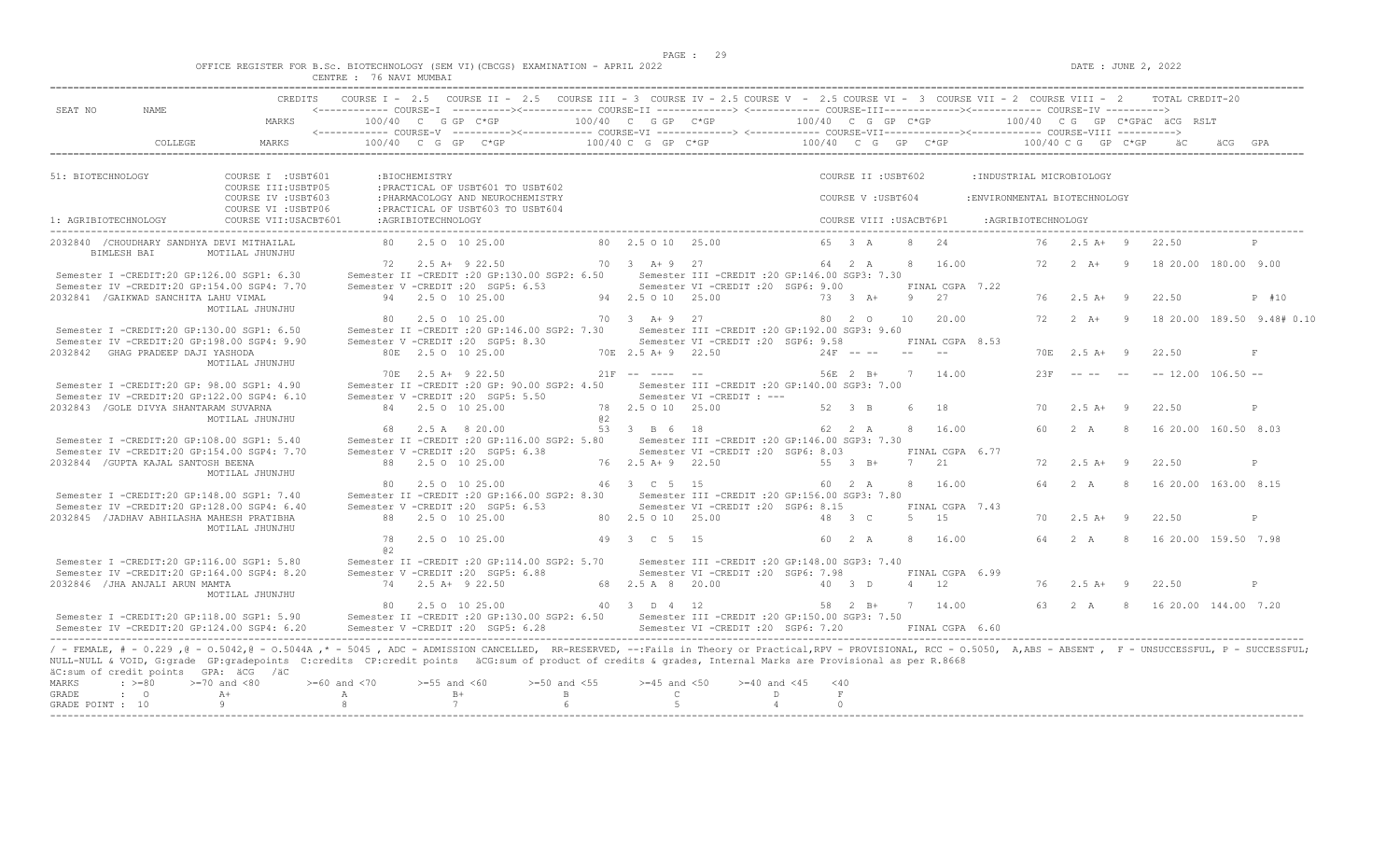$DATE: JUNE 2, 2022$ 

|  |  |  |                         |  | OFFICE REGISTER FOR B.Sc. BIOTECHNOLOGY (SEM VI)(CBCGS) EXAMINATION - APRIL 2022 |  |  |
|--|--|--|-------------------------|--|----------------------------------------------------------------------------------|--|--|
|  |  |  | CENTRE : 76 NAVI MUMBAI |  |                                                                                  |  |  |

| SEAT NO                                                                                                                                                                                                                                                                                                                                                                                                                     |                                            |                       |                    |                                                                                                           |                       |                                   | COURSE I - 2.5 COURSE II - 2.5 COURSE III - 3 COURSE IV - 2.5 COURSE V - 2.5 COURSE VI - 3 COURSE VII - 2 COURSE VIII - 2 TOTAL CREDIT-20                                                                                                                                                                                               |                |                         |            |                               |                               |    |                                 |                |                               |                                                     |
|-----------------------------------------------------------------------------------------------------------------------------------------------------------------------------------------------------------------------------------------------------------------------------------------------------------------------------------------------------------------------------------------------------------------------------|--------------------------------------------|-----------------------|--------------------|-----------------------------------------------------------------------------------------------------------|-----------------------|-----------------------------------|-----------------------------------------------------------------------------------------------------------------------------------------------------------------------------------------------------------------------------------------------------------------------------------------------------------------------------------------|----------------|-------------------------|------------|-------------------------------|-------------------------------|----|---------------------------------|----------------|-------------------------------|-----------------------------------------------------|
| NAME.                                                                                                                                                                                                                                                                                                                                                                                                                       | MARKS                                      |                       |                    | 100/40 C G GP C*GP                                                                                        |                       |                                   | 100/40 C G GP C*GP $100/40$ C G GP C*GP $100/40$ C G GP C*GPäC äCG RSLT                                                                                                                                                                                                                                                                 |                |                         |            |                               |                               |    |                                 |                |                               |                                                     |
| COLLEGE.                                                                                                                                                                                                                                                                                                                                                                                                                    | MARKS                                      |                       |                    |                                                                                                           |                       |                                   | $100/40$ C G GP C*GP $100/40$ C G P C*GP $\overline{C}$ C G GP C*GP $\overline{C}$ C G GP C*GP $\overline{C}$ $\overline{C}$ $\overline{C}$ $\overline{C}$ $\overline{C}$ $\overline{C}$ $\overline{C}$ $\overline{C}$ $\overline{C}$ $\overline{C}$ $\overline{C}$ $\overline{C}$ $\overline{C}$ $\overline{C}$ $\overline{C}$ $\over$ |                |                         |            |                               |                               |    |                                 |                |                               |                                                     |
| 51: BIOTECHNOLOGY                                                                                                                                                                                                                                                                                                                                                                                                           | COURSE I : USBT601<br>COURSE III: USBTP05  |                       | :BIOCHEMISTRY      | : PRACTICAL OF USBT601 TO USBT602                                                                         |                       |                                   |                                                                                                                                                                                                                                                                                                                                         |                | COURSE II : USBT602     |            |                               | : INDUSTRIAL MICROBIOLOGY     |    |                                 |                |                               |                                                     |
|                                                                                                                                                                                                                                                                                                                                                                                                                             | COURSE IV : USBT603<br>COURSE VI : USBTP06 |                       |                    | : PHARMACOLOGY AND NEUROCHEMISTRY<br>: PRACTICAL OF USBT603 TO USBT604                                    |                       |                                   |                                                                                                                                                                                                                                                                                                                                         |                | COURSE V: USBT604       |            |                               | : ENVIRONMENTAL BIOTECHNOLOGY |    |                                 |                |                               |                                                     |
| 1: AGRIBIOTECHNOLOGY                                                                                                                                                                                                                                                                                                                                                                                                        | COURSE VII: USACBT601                      |                       | :AGRIBIOTECHNOLOGY |                                                                                                           |                       |                                   |                                                                                                                                                                                                                                                                                                                                         |                | COURSE VIII : USACBT6P1 |            |                               | :AGRIBIOTECHNOLOGY            |    |                                 |                |                               |                                                     |
| 2032847 / KAMBLE SIMARAN BABU KANCHAN                                                                                                                                                                                                                                                                                                                                                                                       | MOTILAL JHUNJHU                            |                       |                    | 86 2.5 0 10 25.00                                                                                         |                       | 72 2.5 A + 9 22.50                |                                                                                                                                                                                                                                                                                                                                         |                | 44 3 D                  | 4 12       |                               |                               |    | 74   2.5 A   9                  |                | 22.50                         | P                                                   |
| Semester I -CREDIT:20 GP:108.00 SGP1: 5.40                                                                                                                                                                                                                                                                                                                                                                                  |                                            |                       |                    | $72 \t2.5 \tA+ 9 \t22.50$<br>Semester II -CREDIT : 20 GP:118.00 SGP2: 5.90                                |                       | 44 3 D 4 12                       | Semester III -CREDIT : 20 GP: 134.00 SGP3: 6.70                                                                                                                                                                                                                                                                                         |                | $52 \t 2 \t B$          |            | 6 12.00                       |                               |    | 49 2 C                          | 5 <sub>5</sub> | 10 20.00 138.50 6.93          |                                                     |
| Semester IV -CREDIT:20 GP:148.00 SGP4: 7.40<br>2032848 / KHABALE SAKSHI DATTA MAYA                                                                                                                                                                                                                                                                                                                                          | MOTILAL JHUNJHU                            |                       |                    | Semester V -CREDIT : 20 SGP5: 6.50<br>94 2.5 0 10 25.00                                                   | 92 2.5 0 10 25.00     |                                   | Semester VI -CREDIT :20 SGP6: 6.93                                                                                                                                                                                                                                                                                                      | <b>a</b> 1     | 79 3 0                  |            | FINAL CGPA 6.47<br>$10 \t 30$ |                               |    | $70 \t 2.5 \t A+ 9$             |                | 22.50                         | P #10                                               |
|                                                                                                                                                                                                                                                                                                                                                                                                                             |                                            | 78<br>0.2             |                    | 2.5 0 10 25.00                                                                                            |                       | 87 3 0 10 30                      |                                                                                                                                                                                                                                                                                                                                         |                | $82 \t 2 \t 0$          |            | 10 20.00                      |                               |    |                                 |                |                               | 71   2   A+   9   18   20.00   195.50   9.78#  0.10 |
| Semester I -CREDIT:20 GP:150.00 SGP1: 7.50<br>Semester IV -CREDIT:20 GP:180.00 SGP4: 9.00<br>2032849 KHAN HAFIZUR REHMAN ABDUL RAZZAO                                                                                                                                                                                                                                                                                       |                                            | 78                    |                    | Semester II -CREDIT : 20 GP: 174.00 SGP2: 8.70<br>Semester V - CREDIT : 20 SGP5: 8.30<br>2.5 0 10 25.00   |                       | 72 2.5 A + 9 22.50                | Semester III -CREDIT : 20 GP: 170.00 SGP3: 8.50<br>Semester VI - CREDIT : 20 SGP6: 9.88                                                                                                                                                                                                                                                 |                | 60 3 A                  |            | FINAL CGPA 8.65<br>8 24       |                               |    | 66 2.5 A 8                      |                | 20.00                         | P                                                   |
| UE MINKUNNISA                                                                                                                                                                                                                                                                                                                                                                                                               | MOTILAL JHUNJHU                            | 0.2<br>82             |                    | 2.5 0 10 25.00                                                                                            |                       | 50 3 B 6 18                       |                                                                                                                                                                                                                                                                                                                                         |                | 62 2 A                  |            | 8 16.00                       |                               | 51 | $2 \overline{B}$                | - 6 -          | 12 20.00 162.50 8.13          |                                                     |
| Semester I -CREDIT:20 GP:124.00 SGP1: 6.20<br>Semester IV -CREDIT:20 GP:152.00 SGP4: 7.60<br>2032850 / KHAN SHEEBA SHAMIM FATIMA                                                                                                                                                                                                                                                                                            |                                            |                       |                    | Semester II -CREDIT : 20 GP:132.00 SGP2: 6.60<br>Semester V -CREDIT : 20 SGP5: 6.55<br>94 2.5 0 10 25.00  |                       | 92 2.5 0 10 25.00                 | Semester III -CREDIT : 20 GP: 152.00 SGP3: 7.60<br>Semester VI - CREDIT : 20 SGP6: 8.13                                                                                                                                                                                                                                                 |                | 82 3 0                  | $10 \t 30$ | FINAL CGPA 7.11               |                               |    | $74$ 2.5 A+ 9                   |                | 22.50                         | P #10                                               |
|                                                                                                                                                                                                                                                                                                                                                                                                                             | MOTILAL JHUNJHU                            |                       |                    | 74 2.5 A+ 9 22.50                                                                                         |                       | 91 3 0 10 30                      |                                                                                                                                                                                                                                                                                                                                         |                | 66 2 A                  |            | 8 16.00                       |                               | 89 | 2 0 10                          |                |                               | 20 20.00 191.00 9.55# 0.10                          |
| Semester I -CREDIT:20 GP:182.00 SGP1: 9.10<br>Semester IV -CREDIT:20 GP:184.00 SGP4: 9.20<br>2032851 /MADHESHIYA DIVYA GAURISHANKAR PU                                                                                                                                                                                                                                                                                      |                                            |                       |                    | Semester II -CREDIT : 20 GP: 190.00 SGP2: 9.50<br>Semester V -CREDIT : 20 SGP5: 8.35<br>84 2.5 0 10 25.00 |                       | 76 2.5 A + 9 22.50                | Semester III -CREDIT : 20 GP: 170.00 SGP3: 8.50<br>Semester VI -CREDIT :20 SGP6: 9.65                                                                                                                                                                                                                                                   |                | 79 3 0                  |            | FINAL CGPA 9.05<br>10 30      |                               | 66 | 2.5 A                           | - 8            | 20.00                         | P #10                                               |
| JA                                                                                                                                                                                                                                                                                                                                                                                                                          | MOTILAL JHUNJHU                            |                       |                    | 76 2.5 A + 9 22.50                                                                                        |                       | 60 3 A 8 24                       |                                                                                                                                                                                                                                                                                                                                         | a <sub>1</sub> | $72 \t2 \tA+$           |            | 9 18.00                       |                               |    | 61 2 A                          | $\overline{8}$ |                               | 16 20.00 178.00 8.90# 0.10                          |
| Semester I -CREDIT:20 GP:120.00 SGP1: 6.00<br>Semester IV -CREDIT:20 GP:166.00 SGP4: 8.30<br>2032852 /MAURYA VIJAYLAXMI ANGAD LILAVATI                                                                                                                                                                                                                                                                                      |                                            |                       |                    | Semester V -CREDIT : 20 SGP5: 6.73<br>88 2.5 0 10 25.00                                                   |                       | 64 2.5 A 8 20.00                  | Semester II -CREDIT : 20 GP:144.00 SGP2: 7.20 Semester III -CREDIT : 20 GP:166.00 SGP3: 8.30<br>Semester VI -CREDIT :20 SGP6: 9.00                                                                                                                                                                                                      | 73 3 A+        |                         | 9 27       | FINAL CGPA 7.59               |                               | 70 | $2.5$ A+ 9                      |                | 22.50                         | $\mathbb{P}$                                        |
|                                                                                                                                                                                                                                                                                                                                                                                                                             | MOTILAL JHUNJHU                            |                       |                    | 68 2.5 A 8 20.00                                                                                          | 74 3 A + 9 27         |                                   |                                                                                                                                                                                                                                                                                                                                         |                | 52 2 B                  |            | 6 12.00                       |                               | 65 | 2 A                             | -8             | 16 20.00 169.50 8.48          |                                                     |
| Semester I -CREDIT:20 GP:122.00 SGP1: 6.10<br>Semester IV -CREDIT:20 GP:156.00 SGP4: 7.80                                                                                                                                                                                                                                                                                                                                   |                                            |                       |                    | Semester II -CREDIT : 20 GP:152.00 SGP2: 7.60<br>Semester V -CREDIT : 20 SGP5: 5.65                       |                       |                                   | Semester III - CREDIT : 20 GP: 164.00 SGP3: 8.20<br>Semester VI - CREDIT : 20 SGP6: 8.48                                                                                                                                                                                                                                                |                |                         |            | FINAL CGPA 7.31               |                               |    |                                 |                |                               |                                                     |
| 2032853 MISHRA GAUTAM KALIKANT VIJAYLAXM<br>$\mathbb{I}$                                                                                                                                                                                                                                                                                                                                                                    | MOTILAL JHUNJHU                            |                       |                    | 90 2.5 0 10 25.00<br>84 2.5 0 10 25.00                                                                    |                       | 84 2.5 0 10 25.00<br>85 3 0 10 30 |                                                                                                                                                                                                                                                                                                                                         |                | $85 \t30$<br>62 2 A     | $10 \t 30$ | 8 16.00                       |                               | 82 | 2.50 10<br>$73 \t 2 \t A+ \t 9$ |                | 25.00<br>18 20 00 194 00 9 70 | P                                                   |
| Semester I -CREDIT:20 GP:110.00 SGP1: 5.50<br>Semester IV -CREDIT:20 GP:162.00 SGP4: 8.10                                                                                                                                                                                                                                                                                                                                   |                                            |                       |                    | Semester V -CREDIT : 20 SGP5: 9.55                                                                        |                       |                                   | Semester II -CREDIT :20 GP:132.00 SGP2: 6.60 Semester III -CREDIT :20 GP:170.00 SGP3: 8.50<br>Semester VI - CREDIT : 20 SGP6: 9.70 FINAL CGPA 7.99                                                                                                                                                                                      |                |                         |            |                               |                               |    |                                 |                |                               |                                                     |
| / - FEMALE, # - 0.229, @ - 0.5042, @ - 0.5044A, * - 5045, ADC - ADMISSION CANCELLED, RR-RESERVED, --: Fails in Theory or Practical, RPV - PROVISIONAL, RCC - 0.5050, A, ABS - ABSENT, F - UNSUCCESSFUL, P - SUCCESSFUL;<br>NULL-NULL & VOID, G:grade GP:gradepoints C:credits CP:credit points äCG:sum of product of credits & grades, Internal Marks are Provisional as per R.8668<br>äC:sum of credit points GPA: äCG /äC |                                            |                       |                    |                                                                                                           |                       |                                   |                                                                                                                                                                                                                                                                                                                                         |                |                         |            |                               |                               |    |                                 |                |                               |                                                     |
| MARKS<br>$: \ \ \>=80$<br>$\cdot$ 0<br><b>GRADE</b>                                                                                                                                                                                                                                                                                                                                                                         | $>=70$ and $<80$<br>$A +$                  | $>=60$ and $<70$<br>A | $>=55$ and $<60$   | $B+$                                                                                                      | $>=50$ and $<55$<br>B | $>=45$ and $<50$<br>$\mathbb{C}$  | $>= 40$ and $< 45$                                                                                                                                                                                                                                                                                                                      | D.             | $<$ 40<br>F             |            |                               |                               |    |                                 |                |                               |                                                     |
| GRADE POINT : 10                                                                                                                                                                                                                                                                                                                                                                                                            | $\theta$                                   | 8                     |                    | 7                                                                                                         |                       | $5 -$                             |                                                                                                                                                                                                                                                                                                                                         | $\overline{4}$ | $\Omega$                |            |                               |                               |    |                                 |                |                               |                                                     |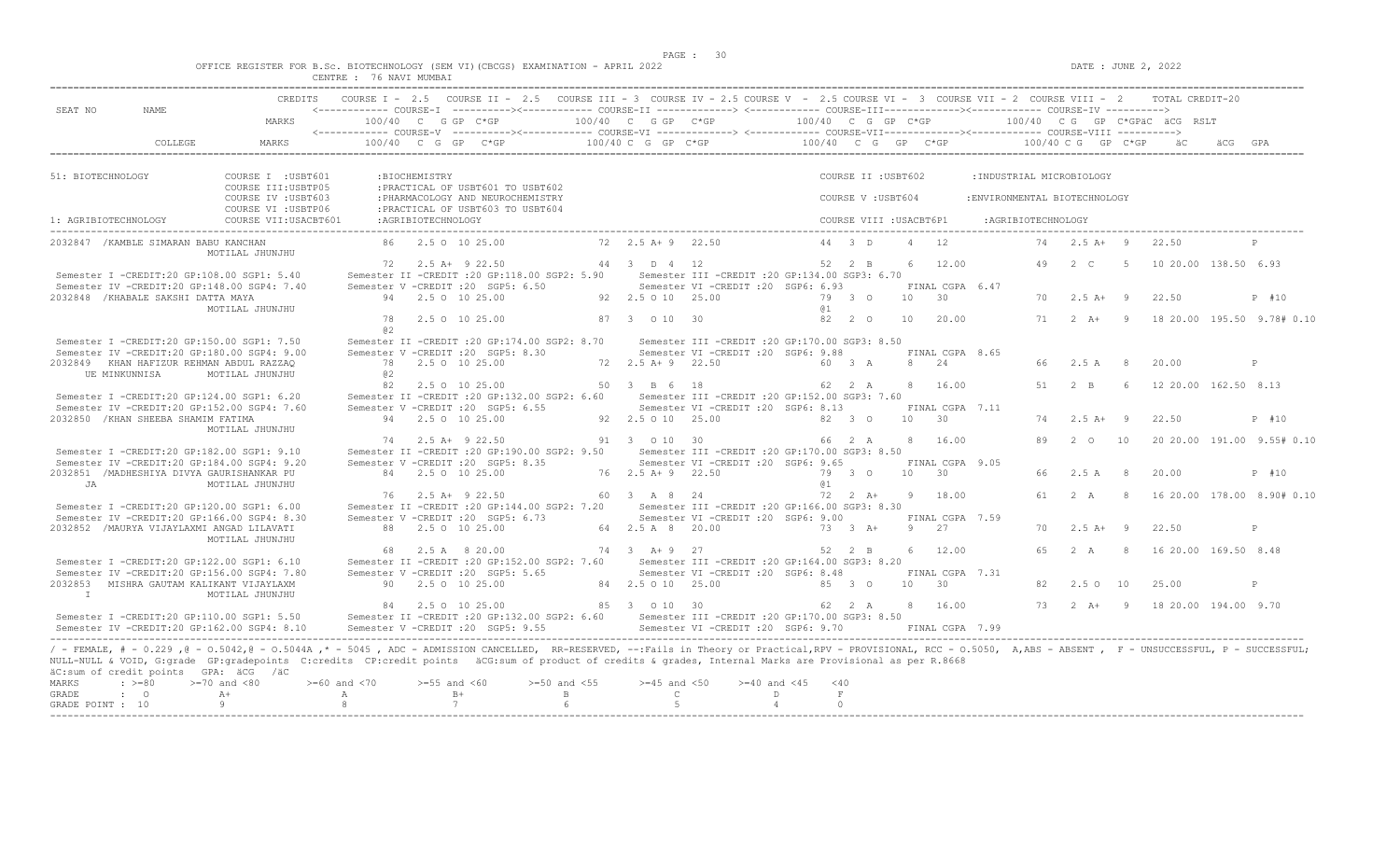$DATA: JUNE 2, 2022$ 

|  |  |                                        |                |  | OFFICE REGISTER FOR B.Sc. BIOTECHNOLOGY (SEM VI)(CBCGS) EXAMINATION - APRIL 2022 |  |  |
|--|--|----------------------------------------|----------------|--|----------------------------------------------------------------------------------|--|--|
|  |  | <b>CENTRE</b><br><b>تلانا 1911 تاب</b> | 76 NAVI MUMBAI |  |                                                                                  |  |  |

|                                                                                                                                                                                                                                                                                                                                                                                                                             | <b>CREDITS</b>                             |                    |                      | COURSE I - 2.5 COURSE II - 2.5 COURSE III - 3 COURSE IV - 2.5 COURSE V - 2.5 COURSE VI - 3 COURSE VII - 2 COURSE VIII - 2 TOTAL CREDIT-20         |                             |                             |                                                                                      |                                                      |                         |    |                       |                               |                    |                    |                |                      |                            |
|-----------------------------------------------------------------------------------------------------------------------------------------------------------------------------------------------------------------------------------------------------------------------------------------------------------------------------------------------------------------------------------------------------------------------------|--------------------------------------------|--------------------|----------------------|---------------------------------------------------------------------------------------------------------------------------------------------------|-----------------------------|-----------------------------|--------------------------------------------------------------------------------------|------------------------------------------------------|-------------------------|----|-----------------------|-------------------------------|--------------------|--------------------|----------------|----------------------|----------------------------|
| SEAT NO<br>NAME.                                                                                                                                                                                                                                                                                                                                                                                                            | MARKS                                      |                    | $100/40$ C G GP C*GP | <------------ COURSE-I ----------><----------- COURSE-II --------------> <------------ COURSE-III------------><-----------> COURSE-IV ----------> |                             | $100/40$ C G GP $C*GP$      |                                                                                      | $100/40$ C G GP C*GP $100/40$ C G GP C*GPäC ÄCG RSLT |                         |    |                       |                               |                    |                    |                |                      |                            |
|                                                                                                                                                                                                                                                                                                                                                                                                                             |                                            |                    |                      | <------------ COURSE-V ----------><----------- COURSE-VI --------------> <------------ COURSE-VII---------------- COURSE-VIII ---------->         |                             |                             |                                                                                      |                                                      |                         |    |                       |                               |                    |                    |                |                      |                            |
| COLLEGE                                                                                                                                                                                                                                                                                                                                                                                                                     | MARKS                                      |                    |                      | 100/40 C G GP C*GP                                                                                                                                |                             |                             | $100/40$ C G GP C*GP $100/40$ C G GP C*GP $100/40$ C G GP C*GP                       |                                                      |                         |    |                       |                               |                    |                    |                |                      |                            |
|                                                                                                                                                                                                                                                                                                                                                                                                                             |                                            |                    |                      |                                                                                                                                                   |                             |                             |                                                                                      |                                                      |                         |    |                       |                               |                    |                    |                |                      |                            |
| 51: BIOTECHNOLOGY                                                                                                                                                                                                                                                                                                                                                                                                           | COURSE I : USBT601<br>COURSE III: USBTP05  |                    | :BIOCHEMISTRY        | : PRACTICAL OF USBT601 TO USBT602                                                                                                                 |                             |                             |                                                                                      |                                                      | COURSE II : USBT602     |    |                       | : INDUSTRIAL MICROBIOLOGY     |                    |                    |                |                      |                            |
|                                                                                                                                                                                                                                                                                                                                                                                                                             | COURSE IV : USBT603<br>COURSE VI : USBTP06 |                    |                      | : PHARMACOLOGY AND NEUROCHEMISTRY<br>: PRACTICAL OF USBT603 TO USBT604                                                                            |                             |                             |                                                                                      |                                                      | COURSE V: USBT604       |    |                       | : ENVIRONMENTAL BIOTECHNOLOGY |                    |                    |                |                      |                            |
| 1: AGRIBIOTECHNOLOGY                                                                                                                                                                                                                                                                                                                                                                                                        | COURSE VII: USACBT601                      |                    | :AGRIBIOTECHNOLOGY   |                                                                                                                                                   |                             |                             |                                                                                      |                                                      | COURSE VIII : USACBT6P1 |    |                       |                               | :AGRIBIOTECHNOLOGY |                    |                |                      |                            |
| 2032854 / MIYAN NARGIS MOHD SHAMIM MAHRUNN<br>ISA                                                                                                                                                                                                                                                                                                                                                                           | MOTILAL JHUNJHU                            |                    |                      | 88 2.5 0 10 25.00                                                                                                                                 |                             | 82  2.5  0  10  25.00       |                                                                                      |                                                      | 86 3 0                  | 10 | $\overline{30}$       |                               | 68                 | 2.5A               | 8              | 20.00                |                            |
|                                                                                                                                                                                                                                                                                                                                                                                                                             |                                            |                    |                      | 86 2.5 0 10 25.00                                                                                                                                 |                             | 81 3 0 10 30                |                                                                                      |                                                      | 72 2 A+                 |    | 9 18.00               |                               |                    | $71 \t 2 \t A+$    | $\overline{9}$ | 18 20.00 191.00 9.55 |                            |
| Semester I -CREDIT:20 GP:170.00 SGP1: 8.50                                                                                                                                                                                                                                                                                                                                                                                  |                                            |                    |                      | Semester II -CREDIT : 20 GP: 184.00 SGP2: 9.20                                                                                                    |                             |                             | Semester III - CREDIT : 20 GP: 148.00 SGP3: 7.40                                     |                                                      |                         |    |                       |                               |                    |                    |                |                      |                            |
| Semester IV -CREDIT:20 GP:174.00 SGP4: 8.70                                                                                                                                                                                                                                                                                                                                                                                 |                                            |                    |                      | Semester V -CREDIT : 20 SGP5: 7.55                                                                                                                |                             |                             | Semester VI - CREDIT : 20 SGP6: 9.55                                                 |                                                      |                         |    | FINAL CGPA 8.48       |                               |                    |                    |                |                      |                            |
| 2032855 /MOHITE ANTARA VILAS ANTAKSHRI                                                                                                                                                                                                                                                                                                                                                                                      |                                            |                    |                      | 78 2.5 0 10 25.00                                                                                                                                 |                             | 74 2.5 A+ 9 22.50           |                                                                                      |                                                      | 78 3 0                  |    | 10 30                 |                               | 68                 | 2.5 A              | 8              | 20.00                | P                          |
|                                                                                                                                                                                                                                                                                                                                                                                                                             | MOTILAL JHUNJHU                            | 0.2                |                      |                                                                                                                                                   |                             |                             |                                                                                      | a2                                                   |                         |    |                       |                               | 69                 |                    |                |                      |                            |
| Semester I -CREDIT:20 GP:136.00 SGP1: 6.80                                                                                                                                                                                                                                                                                                                                                                                  |                                            | 64                 |                      | 2.5 A 8 20.00<br>Semester II -CREDIT : 20 GP:160.00 SGP2: 8.00                                                                                    |                             | 70 3 A + 9 27               | Semester III -CREDIT : 20 GP: 200.00 SGP3: 10.00                                     |                                                      | 72 2 A+                 |    | 9 18.00               |                               |                    | 2A                 | -8             | 16 20.00 178.50 8.93 |                            |
| Semester IV -CREDIT:20 GP:178.00 SGP4: 8.90                                                                                                                                                                                                                                                                                                                                                                                 |                                            |                    |                      | Semester V -CREDIT : 20 SGP5: 6.78                                                                                                                |                             |                             | Semester VI -CREDIT : 20 SGP6: 8.93                                                  |                                                      |                         |    | FINAL CGPA 8.24       |                               |                    |                    |                |                      |                            |
| 2032856 / PATHAN HUMERA SHERU SAIRA                                                                                                                                                                                                                                                                                                                                                                                         |                                            |                    |                      | 82  2.5  0  10  25.00                                                                                                                             |                             | 72 2.5 A + 9 22.50          |                                                                                      |                                                      | 57 3 B+                 |    | 7 21                  |                               | 72                 | $2.5 A+ 9$         |                | 22.50                | P RPV                      |
|                                                                                                                                                                                                                                                                                                                                                                                                                             | MOTILAL JHUNJHU                            |                    |                      |                                                                                                                                                   |                             |                             |                                                                                      |                                                      |                         |    |                       |                               |                    |                    |                |                      |                            |
|                                                                                                                                                                                                                                                                                                                                                                                                                             |                                            | 78<br>a2           |                      | 2.5 0 10 25.00                                                                                                                                    |                             | 59 3 B+7 21                 |                                                                                      |                                                      | 54 2 B                  |    | 6 12.00               |                               | 52                 | $2 - B$            | - 6            | 12 20.00 161.00 8.05 |                            |
| Semester I -CREDIT:20 GP:134.00 SGP1: 6.70                                                                                                                                                                                                                                                                                                                                                                                  |                                            |                    |                      | Semester II -CREDIT : 20 GP:160.00 SGP2: 8.00                                                                                                     |                             |                             | Semester III -CREDIT :20 GP:142.00 SGP3: 7.10                                        |                                                      |                         |    |                       |                               |                    |                    |                |                      |                            |
| Semester IV -CREDIT:20 GP:106.00 SGP4: 5.30                                                                                                                                                                                                                                                                                                                                                                                 |                                            |                    |                      | Semester V -CREDIT : 20 SGP5: 5.50                                                                                                                |                             |                             | Semester VI -CREDIT : 20 SGP6: 8.05                                                  |                                                      |                         |    | FINAL CGPA 6.78       |                               |                    |                    |                |                      |                            |
| 2032857 SAH DEEPAK RAJKAMAL RAJKUMARI                                                                                                                                                                                                                                                                                                                                                                                       | MOTILAL JHUNJHU                            |                    |                      | 86 2.5 0 10 25.00                                                                                                                                 |                             | 80 2.5 0 10 25.00           |                                                                                      |                                                      | 61 3 A                  |    | 8 24                  |                               | 68                 | 2.5 A              | - 8            | 20.00                | P                          |
|                                                                                                                                                                                                                                                                                                                                                                                                                             |                                            |                    |                      | 88 2.5 0 10 25.00                                                                                                                                 |                             | 52 3 B 6 18                 |                                                                                      |                                                      | 68 2 A                  |    | 8 16.00               |                               | $\triangle$        | 2 <sub>c</sub>     | $5^{\circ}$    | 10 20.00 163.00 8.15 |                            |
| Semester I -CREDIT:20 GP:116.00 SGP1: 5.80                                                                                                                                                                                                                                                                                                                                                                                  |                                            |                    |                      | Semester II -CREDIT : 20 GP:134.00 SGP2: 6.70                                                                                                     |                             |                             | Semester III -CREDIT : 20 GP:152.00 SGP3: 7.60                                       |                                                      |                         |    |                       |                               |                    |                    |                |                      |                            |
| Semester IV -CREDIT:20 GP:148.00 SGP4: 7.40                                                                                                                                                                                                                                                                                                                                                                                 |                                            |                    |                      | Semester V -CREDIT : 20 SGP5: 7.10                                                                                                                |                             |                             | Semester VI -CREDIT : 20 SGP6: 8.15                                                  |                                                      |                         |    | FINAL CGPA 7.13       |                               |                    |                    |                |                      |                            |
| 2032858 SANGAM HEMAN VINOD YESUMANI                                                                                                                                                                                                                                                                                                                                                                                         | MOTILAL JHUNJHU                            |                    |                      | 92 2.5 0 10 25.00                                                                                                                                 |                             | 88 2.5 0 10 25.00           |                                                                                      |                                                      | 63 3 A                  | 8  | 24                    |                               | 84                 | 2.50 10            |                | 25.00                | P                          |
|                                                                                                                                                                                                                                                                                                                                                                                                                             |                                            | 78<br>a2           |                      | 2.5 0 10 25.00                                                                                                                                    |                             | 63 3 A 8 24                 |                                                                                      |                                                      | $76 \t 2 \t A+$         | 9  | 18.00                 |                               | 52                 | $2 - B$            | $\kappa$       | 12 20.00 178.00 8.90 |                            |
| Semester I -CREDIT:20 GP:110.00 SGP1: 5.50                                                                                                                                                                                                                                                                                                                                                                                  |                                            |                    |                      | Semester II -CREDIT : 20 GP:110.00 SGP2: 5.50                                                                                                     |                             |                             | Semester III -CREDIT : 20 GP:164.00 SGP3: 8.20                                       |                                                      |                         |    |                       |                               |                    |                    |                |                      |                            |
| Semester IV -CREDIT:20 GP:162.00 SGP4: 8.10                                                                                                                                                                                                                                                                                                                                                                                 |                                            |                    |                      | Semester V - CREDIT : 20 SGP5: 7.73                                                                                                               |                             |                             | Semester VI - CREDIT : 20 SGP6: 8.90                                                 |                                                      |                         |    | FINAL CGPA 7.32       |                               |                    |                    |                |                      |                            |
| 2032859 /SHAIKH SIDRAH SAIFULLAH RAFAT JA                                                                                                                                                                                                                                                                                                                                                                                   |                                            |                    |                      | 86 2.5 0 10 25.00                                                                                                                                 |                             | 86 2.5 0 10 25.00           |                                                                                      |                                                      | 62 3 A                  |    | 8 24                  |                               | 78                 | 2.5010             |                | 25.00                | P RPV #10                  |
| HAN                                                                                                                                                                                                                                                                                                                                                                                                                         | MOTILAL JHUNJHU                            |                    |                      |                                                                                                                                                   |                             |                             |                                                                                      |                                                      |                         |    |                       |                               | a2                 |                    |                |                      |                            |
|                                                                                                                                                                                                                                                                                                                                                                                                                             |                                            |                    |                      | 84 2.5 0 10 25.00                                                                                                                                 |                             | 68 3 A 8 24                 |                                                                                      |                                                      | 64 2 A                  |    | 8 16.00               |                               | 64                 | 2A                 | $\mathcal{R}$  |                      | 16 20.00 180.00 9.00# 0.10 |
| Semester I -CREDIT:20 GP:156.00 SGP1: 7.80                                                                                                                                                                                                                                                                                                                                                                                  |                                            |                    |                      | Semester II -CREDIT : 20 GP: 170.00 SGP2: 8.50                                                                                                    |                             |                             | Semester III - CREDIT : 20 GP: 154.00 SGP3: 7.70                                     |                                                      |                         |    |                       |                               |                    |                    |                |                      |                            |
| Semester IV -CREDIT:20 GP:168.00 SGP4: 8.40<br>2032860 /SHAIKH ZAIBA JAVED BILKIS                                                                                                                                                                                                                                                                                                                                           |                                            |                    |                      | Semester V -CREDIT : 20 SGP5: 7.45<br>94 2.5 0 10 25.00                                                                                           |                             | 96 2.5 0 10 25.00           | Semester VI -CREDIT : 20 SGP6: 9.10                                                  |                                                      | 83 3 0                  | 10 | FINAL CGPA 8.16<br>30 |                               | 88                 | 2.5010             |                | 25.00                | P #10                      |
|                                                                                                                                                                                                                                                                                                                                                                                                                             | MOTILAL JHUNJHU                            |                    |                      |                                                                                                                                                   |                             |                             |                                                                                      |                                                      |                         |    |                       |                               |                    |                    |                |                      |                            |
|                                                                                                                                                                                                                                                                                                                                                                                                                             |                                            | 82                 |                      | 2.5 0 10 25.00                                                                                                                                    |                             | 71 3 A+ 9 27                |                                                                                      |                                                      | 78 2 0                  | 10 | 20.00                 |                               | 70                 | $2 \overline{A}$ + | $\overline{9}$ |                      | 18 20.00 195.00 9.75# 0.10 |
| Semester I -CREDIT:20 GP:168.00 SGP1: 8.40<br>Semester TV -CREDIT: 20 GP: 186.00 SGP4: 9.30                                                                                                                                                                                                                                                                                                                                 |                                            |                    |                      | Semester II -CREDIT :20 GP:172.00 SGP2: 8.60<br>Semester V -CREDIT : 20 SGP5: 9.40                                                                |                             |                             | Semester III -CREDIT :20 GP:200.00 SGP3:10.00<br>Semester VI -CREDIT : 20 SGP6: 9.85 | a2                                                   |                         |    | FINAL CGPA 9.26       |                               |                    |                    |                |                      |                            |
|                                                                                                                                                                                                                                                                                                                                                                                                                             |                                            |                    |                      |                                                                                                                                                   |                             |                             |                                                                                      |                                                      |                         |    |                       |                               |                    |                    |                |                      |                            |
| / - FEMALE, # - 0.229, @ - 0.5042, @ - 0.5044A, * - 5045, ADC - ADMISSION CANCELLED, RR-RESERVED, --: Fails in Theory or Practical, RPV - PROVISIONAL, RCC - 0.5050, A, ABS - ABSENT, F - UNSUCCESSFUL, P - SUCCESSFUL;<br>NULL-NULL & VOID, G:grade GP:gradepoints C:credits CP:credit points äCG:sum of product of credits & grades, Internal Marks are Provisional as per R.8668<br>äC:sum of credit points GPA: äCG /äC |                                            |                    |                      |                                                                                                                                                   |                             |                             |                                                                                      |                                                      |                         |    |                       |                               |                    |                    |                |                      |                            |
| $\div$ >=80<br>MARKS                                                                                                                                                                                                                                                                                                                                                                                                        | $>=70$ and $<80$                           | $>= 60$ and $< 70$ | $>=55$ and $<60$     | $>=50$ and $<55$                                                                                                                                  |                             | $>=45$ and $<50$            | $>=40$ and $<45$                                                                     |                                                      | < 40                    |    |                       |                               |                    |                    |                |                      |                            |
| GRADE<br>$\cdot$ 0<br>GRADE POINT : 10                                                                                                                                                                                                                                                                                                                                                                                      | $A +$<br>$\theta$                          | A<br>8             | $B+$<br>7            |                                                                                                                                                   | $\mathbb{B}$<br>$6^{\circ}$ | $\mathbb{C}$<br>$5^{\circ}$ |                                                                                      | D<br>$\overline{4}$                                  | F<br>$\Omega$           |    |                       |                               |                    |                    |                |                      |                            |
| ----------------------                                                                                                                                                                                                                                                                                                                                                                                                      |                                            |                    |                      |                                                                                                                                                   |                             |                             |                                                                                      |                                                      |                         |    |                       |                               |                    |                    |                |                      |                            |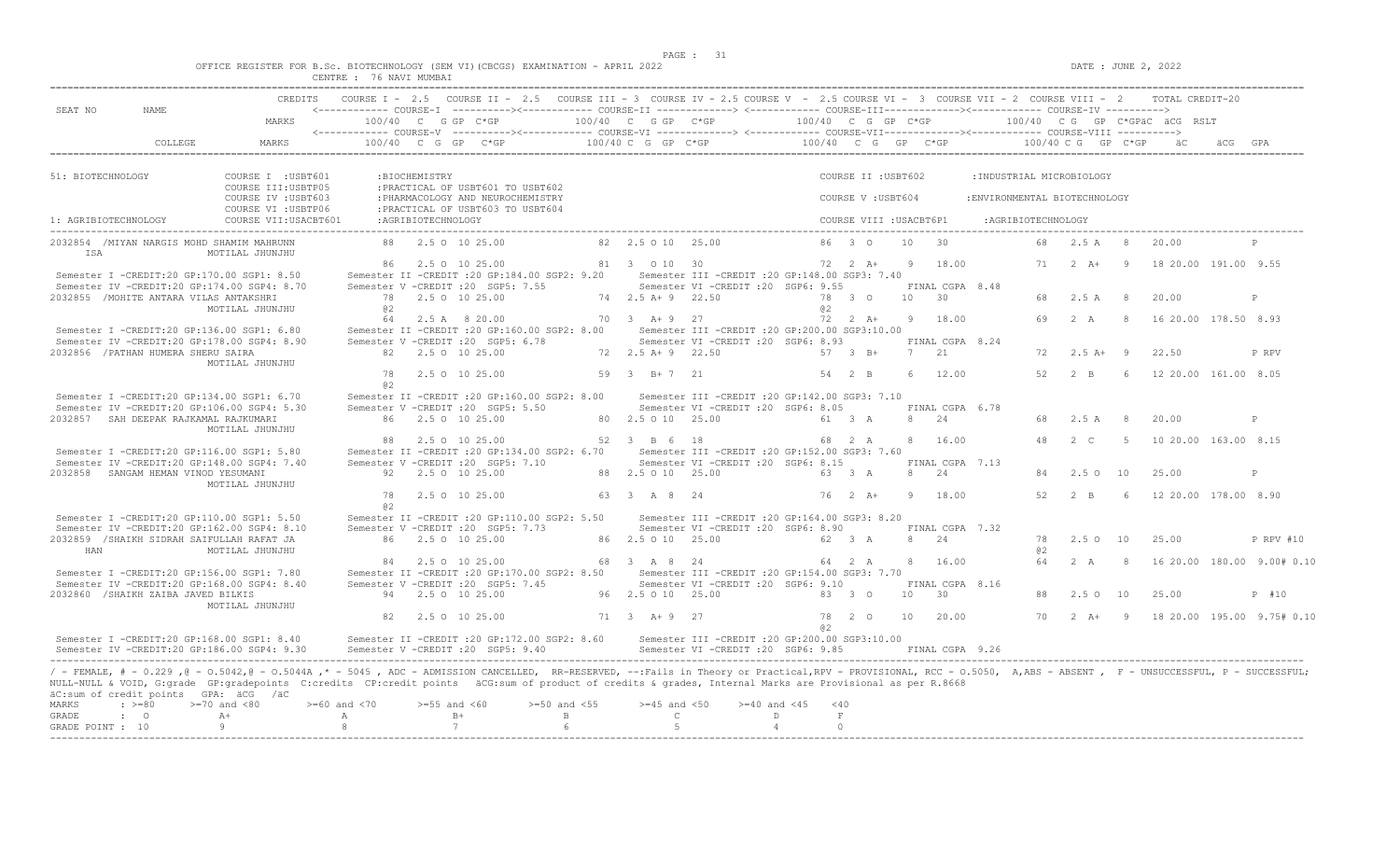$DATE: JUNE 2, 2022$ 

|  |  |          |                |  | OFFICE REGISTER FOR B.SC. BIOTECHNOLOGY (SEM VI)(CBCGS) EXAMINATION - APRIL 2022 |  |
|--|--|----------|----------------|--|----------------------------------------------------------------------------------|--|
|  |  | CENTRE : | 76 NAVI MUMBAI |  |                                                                                  |  |

| SEAT NO<br>NAME.                                                                                                                                                                                                                                                                                                                                                                                                          | <b>CREDITS</b>                             |                         |                                                          | COURSE I - 2.5 COURSE II - 2.5 COURSE III - 3 COURSE IV - 2.5 COURSE V - 2.5 COURSE VI - 3 COURSE VII - 2 COURSE VIII - 2               |   |                                  |                                                                                      |                         |                     |                         |                |                              |                              |                    |                                            |                | TOTAL CREDIT-20              |          |                            |
|---------------------------------------------------------------------------------------------------------------------------------------------------------------------------------------------------------------------------------------------------------------------------------------------------------------------------------------------------------------------------------------------------------------------------|--------------------------------------------|-------------------------|----------------------------------------------------------|-----------------------------------------------------------------------------------------------------------------------------------------|---|----------------------------------|--------------------------------------------------------------------------------------|-------------------------|---------------------|-------------------------|----------------|------------------------------|------------------------------|--------------------|--------------------------------------------|----------------|------------------------------|----------|----------------------------|
|                                                                                                                                                                                                                                                                                                                                                                                                                           | MARKS                                      |                         | 100/40 C G GP C*GP                                       | <------------ COURSE-V ----------><----------- COURSE-VI -------------> <------------ COURSE-VII--------------- COURSE-VIII ----------> |   | 100/40 C G GP C*GP               |                                                                                      |                         |                     | 100/40 C G GP C*GP      |                |                              |                              |                    |                                            |                | 100/40 CG GP C*GPAC ACG RSLT |          |                            |
| COLLEGE                                                                                                                                                                                                                                                                                                                                                                                                                   | MARKS                                      |                         | 100/40 C G GP C*GP                                       |                                                                                                                                         |   | $100/40$ C G GP C*GP             |                                                                                      | $100/40$ C G GP C*GP    |                     |                         |                |                              |                              |                    | $100/40 \, \text{C} \, \text{G}$ GP $C*GP$ |                |                              |          |                            |
| 51: BIOTECHNOLOGY                                                                                                                                                                                                                                                                                                                                                                                                         | COURSE I : USBT601<br>COURSE III: USBTP05  |                         | :BIOCHEMISTRY                                            | : PRACTICAL OF USBT601 TO USBT602                                                                                                       |   |                                  |                                                                                      |                         |                     | COURSE II : USBT602     |                |                              | : INDUSTRIAL MICROBIOLOGY    |                    |                                            |                |                              |          |                            |
|                                                                                                                                                                                                                                                                                                                                                                                                                           | COURSE IV : USBT603<br>COURSE VI : USBTP06 |                         |                                                          | : PHARMACOLOGY AND NEUROCHEMISTRY<br>: PRACTICAL OF USBT603 TO USBT604                                                                  |   |                                  |                                                                                      |                         |                     | COURSE V: USBT604       |                |                              | :ENVIRONMENTAL BIOTECHNOLOGY |                    |                                            |                |                              |          |                            |
| 1: AGRIBIOTECHNOLOGY<br>-----------------------------------                                                                                                                                                                                                                                                                                                                                                               | COURSE VII: USACBT601                      |                         | :AGRIBIOTECHNOLOGY                                       |                                                                                                                                         |   |                                  |                                                                                      |                         |                     | COURSE VIII : USACBT6P1 |                |                              |                              | :AGRIBIOTECHNOLOGY |                                            |                |                              |          |                            |
| 2032861 SHARMA RITIKESH HARISHCHANDRA IN<br>DU                                                                                                                                                                                                                                                                                                                                                                            | MOTILAL JHUNJHU                            |                         |                                                          |                                                                                                                                         |   |                                  |                                                                                      |                         |                     |                         |                |                              |                              |                    |                                            |                |                              |          | A ABS                      |
| Semester I -CREDIT:20 GP:110.00 SGP1: 5.50<br>Semester IV -CREDIT:20 GP: 98.00 SGP4: 4.90                                                                                                                                                                                                                                                                                                                                 |                                            | $\mathbb{A}$            | المحامين المحامين<br>Semester V -CREDIT : ---            | Semester II -CREDIT : 20 GP:110.00 SGP2: 5.50                                                                                           | A | -----------                      | Semester III -CREDIT : 20 GP: 102.00 SGP3: 5.10<br>Semester VI -CREDIT : ---         |                         | $\mathbb{A}$        | <b>Search Control</b>   |                |                              |                              | $\mathbb{A}$       |                                            |                | $-- 0.00$                    | $0.00 -$ |                            |
| 2032862 / SHARMA SAKSHI UDAYNARAYAN INDU                                                                                                                                                                                                                                                                                                                                                                                  | MOTILAL JHUNJHU                            |                         | 94 2.5 0 10 25.00                                        |                                                                                                                                         |   | 86 2.5 0 10 25.00                |                                                                                      |                         |                     | 99 3 0                  | 10             | -30                          |                              | 88                 | 2.5010                                     |                | 25.00                        |          | P                          |
|                                                                                                                                                                                                                                                                                                                                                                                                                           |                                            | 78<br>a2                | 2.5 0 10 25.00                                           |                                                                                                                                         |   | 96 3 0 10 30                     |                                                                                      |                         |                     | $74$ 2 $A+$             | - 9            | 18.00                        |                              | 82                 | $2\degree$ 0                               | 10             | 20 20.00 198.00 9.90         |          |                            |
| Semester I -CREDIT:20 GP:116.00 SGP1: 5.80<br>Semester IV -CREDIT:20 GP:194.00 SGP4: 9.70<br>2032863 SHETTY TEJAS RATHNAKAR MALLIKA                                                                                                                                                                                                                                                                                       |                                            |                         | Semester V -CREDIT : 20 SGP5: 7.25<br>92 2.5 0 10 25.00  | Semester II -CREDIT : 20 GP:150.00 SGP2: 7.50                                                                                           |   | 56 2.5 B + 7 17.50               | Semester III -CREDIT :20 GP:164.00 SGP3: 8.20<br>Semester VI -CREDIT :20 SGP6: 9.90  |                         |                     | 59 3 B+                 | 7 21           | FINAL CGPA 8.06              |                              | 62.                | 2.5 A                                      | - 8            | 20.00                        |          | $P$ #10                    |
| Semester I -CREDIT:20 GP: 94.00 SGP1: 4.70                                                                                                                                                                                                                                                                                                                                                                                | MOTILAL JHUNJHU                            |                         | 84 2.5 0 10 25.00                                        | Semester II -CREDIT : 20 GP: 94.00 SGP2: 4.70                                                                                           |   | 60 3 A 8 24                      | Semester III -CREDIT :20 GP:160.00 SGP3: 8.00                                        |                         |                     | 82 2 0                  | 10             | 20.00                        |                              | 49                 | $2 \quad C$                                | - 5            |                              |          | 10 20.00 162.50 8.13# 0.10 |
| Semester IV -CREDIT:20 GP:128.00 SGP4: 6.40<br>2032864 SHINDE RITESHKUMAR ANIL RANJANA                                                                                                                                                                                                                                                                                                                                    |                                            |                         | Semester V -CREDIT : 20 SGP5: 6.38<br>94 2.5 0 10 25.00  |                                                                                                                                         |   | 74 2.5 A + 9 22.50               | Semester VI - CREDIT : 20 SGP6: 8.23                                                 |                         |                     | 92 3 0                  | $10 \t 30$     | FINAL CGPA 6.40              |                              | 82.                | 2.50 10                                    |                | 25.00                        |          | P                          |
| Semester I -CREDIT:20 GP:138.00 SGP1: 6.90                                                                                                                                                                                                                                                                                                                                                                                | MOTILAL JHUNJHU                            |                         | 88 2.5 0 10 25.00                                        | Semester II -CREDIT : 20 GP:152.00 SGP2: 7.60                                                                                           |   | 51 3 B 6 18                      | Semester III -CREDIT : 20 GP:164.00 SGP3: 8.20                                       |                         |                     | 80 2 0                  |                | 10 20.00                     |                              | 53                 | $2 \overline{B}$                           | -6             | 12 20.00 177.50 8.88         |          |                            |
| Semester IV -CREDIT:20 GP:182.00 SGP4: 9.10<br>2032865 SINGH AMAN HUKUM SARITA                                                                                                                                                                                                                                                                                                                                            | MOTILAL JHUNJHU                            |                         | Semester V -CREDIT : 20 SGP5: 8.80<br>84 2.5 0 10 25.00  |                                                                                                                                         |   | 80 2.5 0 10 25.00                | Semester VI -CREDIT :20 SGP6: 8.88                                                   |                         |                     | 41 3 D                  |                | FINAL CGPA 8.25<br>$4 \t 12$ |                              | 76                 | $2.5$ A + 9                                |                | 22.50                        |          | P                          |
| Semester I -CREDIT:20 GP:110.00 SGP1: 5.50                                                                                                                                                                                                                                                                                                                                                                                |                                            | 82                      | 2.5 0 10 25.00                                           | Semester II -CREDIT : 20 GP:116.00 SGP2: 5.80                                                                                           |   | 42 3 D 4 12                      | Semester III -CREDIT :20 GP:160.00 SGP3: 8.00                                        |                         |                     | 58 2 B+                 |                | 7 14.00                      |                              | 44                 | 2 <sub>0</sub>                             | $\overline{4}$ | 8 20.00 143.50 7.18          |          |                            |
| Semester IV -CREDIT:20 GP:138.00 SGP4: 6.90<br>2032866  VISHWAKARMA AVINASH RAMAVATAR RE<br>KHA                                                                                                                                                                                                                                                                                                                           | MOTILAL JHUNJHU                            |                         | Semester V -CREDIT : 20 SGP5: 7.00<br>72 2.5 A+ 9 22.50  |                                                                                                                                         |   | 80 2.5 0 10 25.00                | Semester VI -CREDIT : 20 SGP6: 7.18                                                  |                         |                     | 40 3 D                  |                | $4 \t 12$                    | FINAL CGPA 6.73+00.03= 6.76  | 76                 | $2.5$ A+ 9                                 |                | 22.50                        |          | P                          |
| Semester I -CREDIT:20 GP:102.00 SGP1: 5.10                                                                                                                                                                                                                                                                                                                                                                                |                                            | 84                      | 2.5 0 10 25.00                                           | Semester II -CREDIT : 20 GP:112.00 SGP2: 5.60                                                                                           |   | 44 3 D 4 12                      | Semester III -CREDIT : 20 GP: 154.00 SGP3: 7.70                                      |                         |                     | 54 2 B                  | 6              | 12.00                        |                              | 42                 | 2 <sub>D</sub>                             | $\overline{4}$ | 8 20.00 139.00 6.95          |          |                            |
| Semester IV -CREDIT:20 GP:142.00 SGP4: 7.10<br>2032867 / YADAV ANJALI HARIKISHAN SUSHILA                                                                                                                                                                                                                                                                                                                                  | MOTILAL JHUNJHU                            |                         | Semester V - CREDIT : 20 SGP5: 7.48<br>94 2.5 0 10 25.00 |                                                                                                                                         |   | 86 2.5 0 10 25.00                | Semester VI -CREDIT :20 SGP6: 6.95                                                   |                         |                     | 95 3 0                  | 10 30          |                              | FINAL CGPA 6.66+00.10= 6.76  | 88                 | 2.50                                       | 10             | 25.00                        |          | $\mathbb{P}$               |
|                                                                                                                                                                                                                                                                                                                                                                                                                           |                                            | 78<br>a2                | 2.5 0 10 25.00                                           |                                                                                                                                         |   | 96 3 0 10 30                     |                                                                                      |                         |                     | $72 \t 2 \t A+$         | $\overline{9}$ | 18.00                        |                              |                    | 81 2 0                                     | 10             | 20 20 00 198 00 9 90         |          |                            |
| Semester I -CREDIT:20 GP:124.00 SGP1: 6.20<br>Semester IV -CREDIT:20 GP:190.00 SGP4: 9.50                                                                                                                                                                                                                                                                                                                                 |                                            |                         | Semester V -CREDIT : 20 SGP5: 7.10                       | Semester II -CREDIT : 20 GP:152.00 SGP2: 7.60                                                                                           |   |                                  | Semester III -CREDIT : 20 GP:164.00 SGP3: 8.20<br>Semester VI -CREDIT :20 SGP6: 9.90 |                         |                     |                         |                | FINAL CGPA 8.08              |                              |                    |                                            |                |                              |          |                            |
| / - FEMALE, # - 0.229 ,@ - 0.5042,@ - 0.5044A ,* - 5045 , ADC - ADMISSION CANCELLED, RR-RESERVED, --:Fails in Theory or Practical,RPV - PROVISIONAL, RCC - 0.5050, A,ABS - ABSENT , F - UNSUCCESSFUL, P - SUCCESSFUL;<br>NULL-NULL & VOID, G:grade GP:gradepoints C:credits CP:credit points äCG:sum of product of credits & grades, Internal Marks are Provisional as per R.8668<br>äC:sum of credit points GPA: äCG /äC |                                            |                         |                                                          |                                                                                                                                         |   |                                  |                                                                                      |                         |                     |                         |                |                              |                              |                    |                                            |                |                              |          |                            |
| $>=70$ and $<80$<br>MARKS<br>$\div$ >=80<br>$A +$<br>GRADE<br>$\cdot$ 0                                                                                                                                                                                                                                                                                                                                                   |                                            | $>= 60$ and $< 70$<br>A | $>=55$ and $<60$<br>$B+$                                 | $>=50$ and $<55$<br>$\mathbb B$                                                                                                         |   | $>=45$ and $<50$<br>$\mathsf{C}$ |                                                                                      | $>= 40$ and $< 45$<br>D | < 40<br>$\mathbf F$ |                         |                |                              |                              |                    |                                            |                |                              |          |                            |
| 9<br>GRADE POINT : 10                                                                                                                                                                                                                                                                                                                                                                                                     |                                            | 8                       | 7                                                        | 6                                                                                                                                       |   | 5                                |                                                                                      | $\overline{4}$          | $\Omega$            |                         |                |                              |                              |                    |                                            |                |                              |          |                            |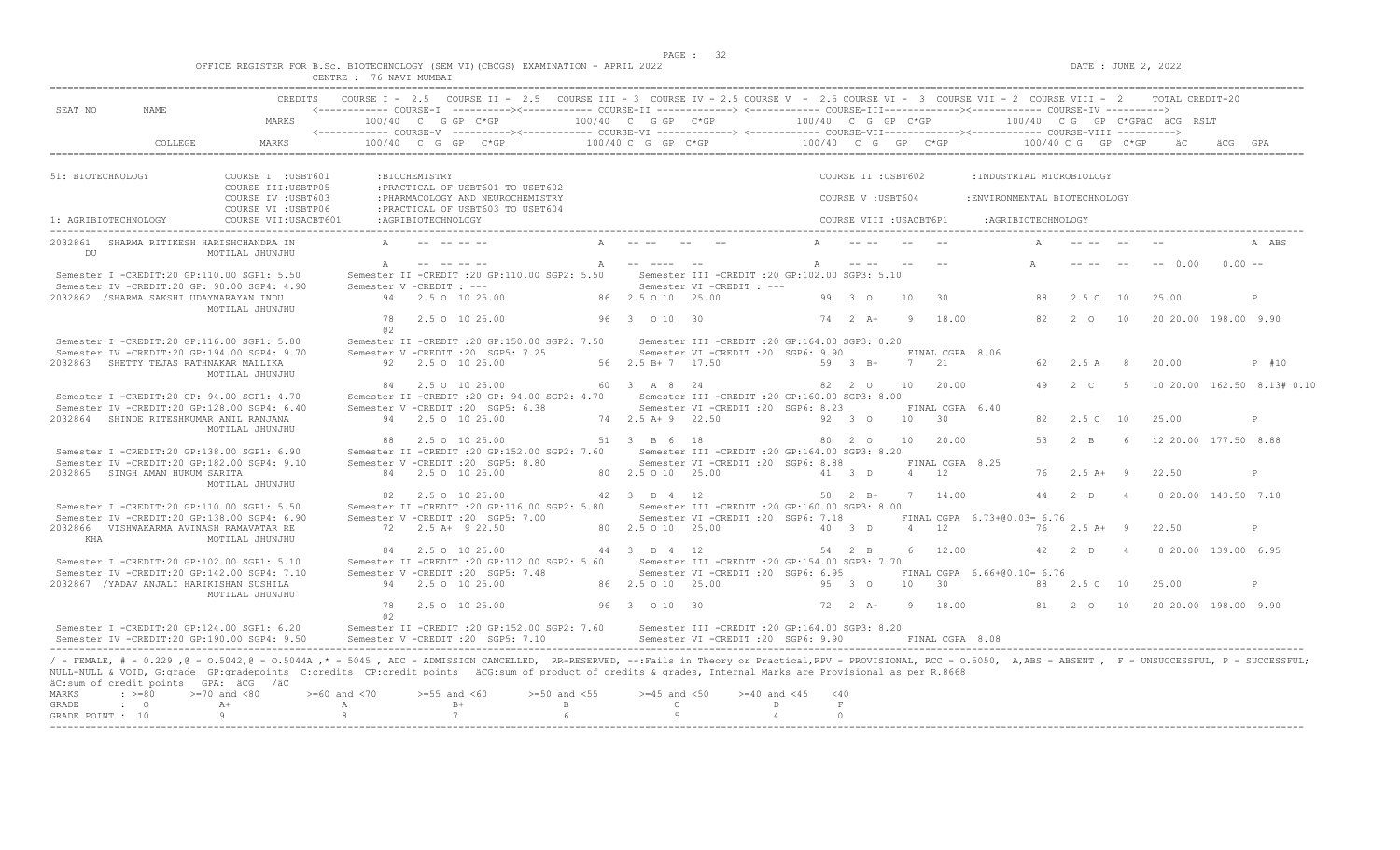$DATA: JUNE 2, 2022$ 

|  |  |                    |         |        | OFFICE REGISTER FOR B.Sc. BIOTECHNOLOGY (SEM VI)(CBCGS) EXAMINATION - APRIL 2022 |  |  |
|--|--|--------------------|---------|--------|----------------------------------------------------------------------------------|--|--|
|  |  | <b>CENTRE</b><br>. | 76 NAVI | MUMBAI |                                                                                  |  |  |

|                      |                                           | CREDITS                                                                                                                                                                                                                                                                                                                                                                            |                       |                      | COURSE I - 2.5 COURSE II - 2.5 COURSE III - 3 COURSE IV - 2.5 COURSE V - 2.5 COURSE VI - 3 COURSE VII - 2 COURSE VIII - 2 TOTAL CREDIT-20                                                        |                             |                    |                                                                                         |                    |                          |                         |            |                     |                               |     |                       |    |                                         |              |
|----------------------|-------------------------------------------|------------------------------------------------------------------------------------------------------------------------------------------------------------------------------------------------------------------------------------------------------------------------------------------------------------------------------------------------------------------------------------|-----------------------|----------------------|--------------------------------------------------------------------------------------------------------------------------------------------------------------------------------------------------|-----------------------------|--------------------|-----------------------------------------------------------------------------------------|--------------------|--------------------------|-------------------------|------------|---------------------|-------------------------------|-----|-----------------------|----|-----------------------------------------|--------------|
| SEAT NO              | NAME.                                     | MARKS                                                                                                                                                                                                                                                                                                                                                                              |                       |                      | $100/40$ C G GP C*GP $100/40$ C G GP C*GP $100/40$ C G GP C*GP $100/40$ C G GP C*GPäC äCG RSLT                                                                                                   |                             |                    |                                                                                         |                    |                          |                         |            |                     |                               |     |                       |    |                                         |              |
|                      | COLLEGE                                   | MARKS                                                                                                                                                                                                                                                                                                                                                                              |                       |                      | 100/40 C G GP C*GP 100/40 C G GP C*GP 100/40 C G GP C*GP 100/40 C G GP C*GP 200 C G GP C*GP 200 200 C                                                                                            |                             |                    |                                                                                         |                    |                          |                         |            |                     |                               |     |                       |    |                                         |              |
| 51: BIOTECHNOLOGY    |                                           | COURSE I : USBT601<br>COURSE III: USBTP05                                                                                                                                                                                                                                                                                                                                          |                       | :BIOCHEMISTRY        | : PRACTICAL OF USBT601 TO USBT602                                                                                                                                                                |                             |                    |                                                                                         |                    |                          | COURSE II : USBT602     |            |                     | :INDUSTRIAL MICROBIOLOGY      |     |                       |    |                                         |              |
|                      |                                           | COURSE IV : USBT603<br>COURSE VI : USBTP06                                                                                                                                                                                                                                                                                                                                         |                       |                      | : PHARMACOLOGY AND NEUROCHEMISTRY<br>: PRACTICAL OF USBT603 TO USBT604                                                                                                                           |                             |                    |                                                                                         |                    |                          | COURSE V: USBT604       |            |                     | : ENVIRONMENTAL BIOTECHNOLOGY |     |                       |    |                                         |              |
| 1: AGRIBIOTECHNOLOGY |                                           | COURSE VII: USACBT601                                                                                                                                                                                                                                                                                                                                                              |                       | :AGRIBIOTECHNOLOGY   |                                                                                                                                                                                                  |                             |                    |                                                                                         |                    |                          | COURSE VIII : USACBT6P1 |            |                     | : AGRIBIOTECHNOLOGY           |     |                       |    |                                         |              |
| <b>BEE</b>           | 2032868 / AARIFA BEGUM ABDUL RAHIM RAHIMA | TILAK COLLEGE -                                                                                                                                                                                                                                                                                                                                                                    |                       | 70 2.5 A+ 9 22.50    |                                                                                                                                                                                                  |                             | 74 2.5 A + 9 22.50 |                                                                                         |                    |                          | 76 3 A+ 9 27            |            |                     |                               |     | 80  2.5  0  10  25.00 |    |                                         |              |
|                      |                                           | Semester I -CREDIT:20 GP:118.00 SGP1: 5.90                                                                                                                                                                                                                                                                                                                                         |                       | 88 2.5 0 10 25.00    | Semester II -CREDIT : 20 GP: 92.00 SGP2: 4.60                                                                                                                                                    |                             | 68 3 A 8 24        | Semester III -CREDIT : 20 GP: 174.00 SGP3: 8.70                                         |                    |                          | 90 2 0 10               |            | 20.00               |                               |     |                       |    | 63  2  A  8  16  20.00  182.00  9.10    |              |
|                      |                                           | Semester IV -CREDIT:20 GP:174.00 SGP4: 8.70                                                                                                                                                                                                                                                                                                                                        |                       |                      | Semester V -CREDIT : 20 SGP5: 8.30                                                                                                                                                               |                             |                    | Semester VI - CREDIT : 20 SGP6: 9.10                                                    |                    |                          |                         |            | FINAL CGPA 7.55     |                               |     |                       |    |                                         |              |
|                      | 2032869 / JAINEB MOHAMED UMER HALIMA UMER | TILAK COLLEGE -                                                                                                                                                                                                                                                                                                                                                                    |                       | 70 2.5 A+ 9 22.50    |                                                                                                                                                                                                  |                             | 64 2.5 A 8 20.00   |                                                                                         |                    | 79 3 0<br>a <sub>1</sub> |                         |            | 10 30               |                               | 68  | 2.5 A 8               |    | 20.00                                   | P            |
|                      |                                           | Semester I -CREDIT:20 GP:112.00 SGP1: 5.60                                                                                                                                                                                                                                                                                                                                         |                       | 76 2.5 A+ 9 22.50    | Semester II -CREDIT :20 GP:118.00 SGP2: 5.90 Semester III -CREDIT :20 GP:176.00 SGP3: 8.80                                                                                                       |                             |                    | 76 3 A + 9 27                                                                           |                    |                          |                         |            | 84  2  0  10  20.00 |                               |     | 62 2 A                |    | 8 16 20.00 178.00 8.90                  |              |
|                      |                                           | Semester IV -CREDIT:20 GP:160.00 SGP4: 8.00                                                                                                                                                                                                                                                                                                                                        |                       |                      | Semester V -CREDIT : 20 SGP5: 7.85                                                                                                                                                               |                             |                    | Semester VI -CREDIT : 20 SGP6: 8.90                                                     |                    |                          |                         |            | FINAL CGPA 7.51     |                               |     |                       |    |                                         |              |
|                      | 2032870 / AGRE TEJAL ZUMBERLAL SARASWATI  | TILAK COLLEGE -                                                                                                                                                                                                                                                                                                                                                                    |                       | 70 2.5 A+ 9 22.50    |                                                                                                                                                                                                  |                             | 64 2.5 A 8 20.00   |                                                                                         |                    | 80 3 0                   |                         | $10 \t 30$ |                     |                               |     | 60 2.5 A 8            |    | 20.00                                   | $\mathbb{P}$ |
|                      |                                           |                                                                                                                                                                                                                                                                                                                                                                                    |                       | 76 2.5 A+ 9 22.50    |                                                                                                                                                                                                  | 90 3 0 10 30                |                    |                                                                                         | 84  2  0  10       |                          |                         |            | 20.00               |                               | 8.5 | 2 O                   | 10 | 20 20.00 185.00 9.25                    |              |
|                      |                                           | Semester I -CREDIT:20 GP:142.00 SGP1: 7.10<br>Semester IV -CREDIT:20 GP:184.00 SGP4: 9.20                                                                                                                                                                                                                                                                                          |                       |                      | Semester II -CREDIT :20 GP:144.00 SGP2: 7.20 Semester III -CREDIT :20 GP:184.00 SGP3: 9.20<br>Semester V - CREDIT : 20 SGP5: 7.98                                                                |                             |                    | Semester VI - CREDIT : 20 SGP6: 9.25                                                    |                    |                          |                         |            | FINAL CGPA 8.32     |                               |     |                       |    |                                         |              |
|                      | 2032871 / AMBAJI NISHA PANDURANG SWATI    | TILAK COLLEGE -                                                                                                                                                                                                                                                                                                                                                                    |                       | 82 2.5 0 10 25.00    |                                                                                                                                                                                                  |                             | 76 2.5 A + 9 22.50 |                                                                                         |                    | 90 3 0                   |                         | 10 30      |                     |                               | 82  | 2.5 0 10              |    | 25.00                                   | P            |
|                      |                                           |                                                                                                                                                                                                                                                                                                                                                                                    | 92                    | 2.5 0 10 25.00       |                                                                                                                                                                                                  |                             | 92 3 0 10 30       |                                                                                         |                    | 92 2 0                   |                         | 10         | 20.00               |                               | 92. | $2\degree$ 0          | 10 | 20 20.00 197.50 9.88                    |              |
|                      |                                           | Semester I -CREDIT:20 GP:194.00 SGP1: 9.70                                                                                                                                                                                                                                                                                                                                         |                       |                      | Semester II -CREDIT : 20 GP: 198.00 SGP2: 9.90<br>Semester V -CREDIT : 20 SGP5: 9.75                                                                                                             |                             |                    | Semester III -CREDIT : 20 GP: 198.00 SGP3: 9.90<br>Semester VI - CREDIT : 20 SGP6: 9.88 |                    |                          |                         |            |                     |                               |     |                       |    |                                         |              |
|                      | 2032872 /ANSARI ROJI ALIMYODDIN AFASANA   | Semester IV -CREDIT:20 GP:200.00 SGP4:10.00                                                                                                                                                                                                                                                                                                                                        |                       | 68  2.5  A  8  20.00 |                                                                                                                                                                                                  |                             |                    | 78  2.5  0  10  25.00  86  3  0                                                         |                    |                          |                         | 10 30      | FINAL CGPA 9.86     |                               |     | 78  2.5  0  10        |    | 25.00                                   | $\mathbb{P}$ |
|                      |                                           | TILAK COLLEGE -                                                                                                                                                                                                                                                                                                                                                                    |                       |                      |                                                                                                                                                                                                  | a2                          |                    |                                                                                         |                    |                          |                         |            |                     |                               | a2  |                       |    |                                         |              |
|                      |                                           | Semester I -CREDIT:20 GP:160.00 SGP1: 8.00                                                                                                                                                                                                                                                                                                                                         |                       | 76 2.5 A+ 9 22.50    | Semester II -CREDIT : 20 GP:154.00 SGP2: 7.70 Semester III -CREDIT : 20 GP:180.00 SGP3: 9.00                                                                                                     |                             |                    | 94 3 0 10 30 88 2 0                                                                     |                    |                          |                         | 10         | 20.00               |                               |     |                       |    | 90  2  0  10  20  20  00  192  50  9.63 |              |
|                      |                                           | Semester IV -CREDIT:20 GP:184.00 SGP4: 9.20                                                                                                                                                                                                                                                                                                                                        |                       |                      | Semester V -CREDIT : 20 SGP5: 8.73                                                                                                                                                               |                             |                    | Semester VI - CREDIT : 20 SGP6: 9.63                                                    |                    |                          |                         |            | FINAL CGPA 8.71     |                               |     |                       |    |                                         |              |
| HREE                 | 2032873 /BAGALKOTAKAR MRUNAL GIRISH JAYAS | TILAK COLLEGE -                                                                                                                                                                                                                                                                                                                                                                    |                       | 64 2.5 A 8 20.00     |                                                                                                                                                                                                  |                             |                    | 68 2.5 A 8 20.00 80 3 0                                                                 |                    |                          |                         |            | $10 \t 30$          |                               |     | $72 \t2.5 \tA+ 9$     |    | 22.50                                   | $\mathbb{D}$ |
|                      |                                           |                                                                                                                                                                                                                                                                                                                                                                                    |                       | 74 2.5 A+ 9 22.50    |                                                                                                                                                                                                  |                             |                    |                                                                                         |                    |                          |                         |            |                     |                               | 75  | $2 A+ 9$              |    | 18 20.00 178.00 8.90                    |              |
|                      |                                           | Semester I -CREDIT:20 GP:132.00 SGP1: 6.60<br>Semester IV -CREDIT:20 GP:166.00 SGP4: 8.30                                                                                                                                                                                                                                                                                          |                       |                      | Semester II -CREDIT : 20 GP:128.00 SGP2: 6.40 Semester III -CREDIT : 20 GP:172.00 SGP3: 8.60<br>Semester V - CREDIT : 20 SGP5: 7.35 Semester VI - CREDIT : 20 SGP6: 8.90                         |                             |                    |                                                                                         |                    |                          |                         |            | FINAL CGPA 7.69     |                               |     |                       |    |                                         |              |
|                      | 2032874 / BHOIR YUGANTHA KISHOR DARSHANA  | TILAK COLLEGE -                                                                                                                                                                                                                                                                                                                                                                    |                       | 68 2.5 A 8 20.00     |                                                                                                                                                                                                  | 70 2.5 A + 9 22.50          |                    |                                                                                         | $80\quad 3\quad 0$ |                          |                         | 10 30      |                     |                               |     | 76 2.5 A+ 9           |    | 22.50                                   | P RPV        |
|                      |                                           |                                                                                                                                                                                                                                                                                                                                                                                    |                       | 84 2.5 0 10 25.00    |                                                                                                                                                                                                  | 76 3 A + 9 27               |                    |                                                                                         |                    |                          | 82  2  0  10            |            | 20.00               |                               |     |                       |    | 81  2  0  10  20  20  00  187.00  9.35  |              |
|                      |                                           | Semester I -CREDIT:20 GP:128.00 SGP1: 6.40<br>Semester IV -CREDIT:20 GP:178.00 SGP4: 8.90                                                                                                                                                                                                                                                                                          |                       |                      | Semester II -CREDIT :20 GP:134.00 SGP2: 6.70 Semester III -CREDIT :20 GP:188.00 SGP3: 9.40<br>Semester V -CREDIT : 20 SGP5: 7.95 Semester VI -CREDIT : 20 SGP6: 9.35 FINAL CGPA 8.12+00.02= 8.14 |                             |                    |                                                                                         |                    |                          |                         |            |                     |                               |     |                       |    |                                         |              |
|                      | äC:sum of credit points GPA: äCG /äC      | / - FEMALE, # - 0.229, @ - 0.5042, @ - 0.5044A, * - 5045, ADC - ADMISSION CANCELLED, RR-RESERVED, --:Fails in Theory or Practical, RPV - PROVISIONAL, RCC - 0.5050, A, ABS - ABSENT, F - UNSUCCESSFUL, P - SUCCESSFUL;<br>NULL-NULL & VOID, G:grade GP:gradepoints C:credits CP:credit points äCG:sum of product of credits & grades, Internal Marks are Provisional as per R.8668 |                       |                      |                                                                                                                                                                                                  |                             |                    |                                                                                         |                    |                          |                         |            |                     |                               |     |                       |    |                                         |              |
| MARKS<br>GRADE       | $\div$ >=80<br>$\cdot$ 0                  | $>=70$ and $<80$<br>$A +$                                                                                                                                                                                                                                                                                                                                                          | $>=60$ and $<70$<br>A | $>=55$ and $<60$     | $B+$                                                                                                                                                                                             | $>=50$ and $<55$<br>$B = 1$ |                    | $>=45$ and $<50$ $>=40$ and $<45$ $<40$<br>$\mathbb{C}$ and $\mathbb{C}$                | D                  | $\mathbf F$              |                         |            |                     |                               |     |                       |    |                                         |              |
| GRADE POINT : 10     |                                           | $\overline{9}$                                                                                                                                                                                                                                                                                                                                                                     | 8 <sup>1</sup>        |                      | 7                                                                                                                                                                                                | 6 <sup>6</sup>              | 5                  |                                                                                         | 4                  | $\Omega$                 |                         |            |                     |                               |     |                       |    |                                         |              |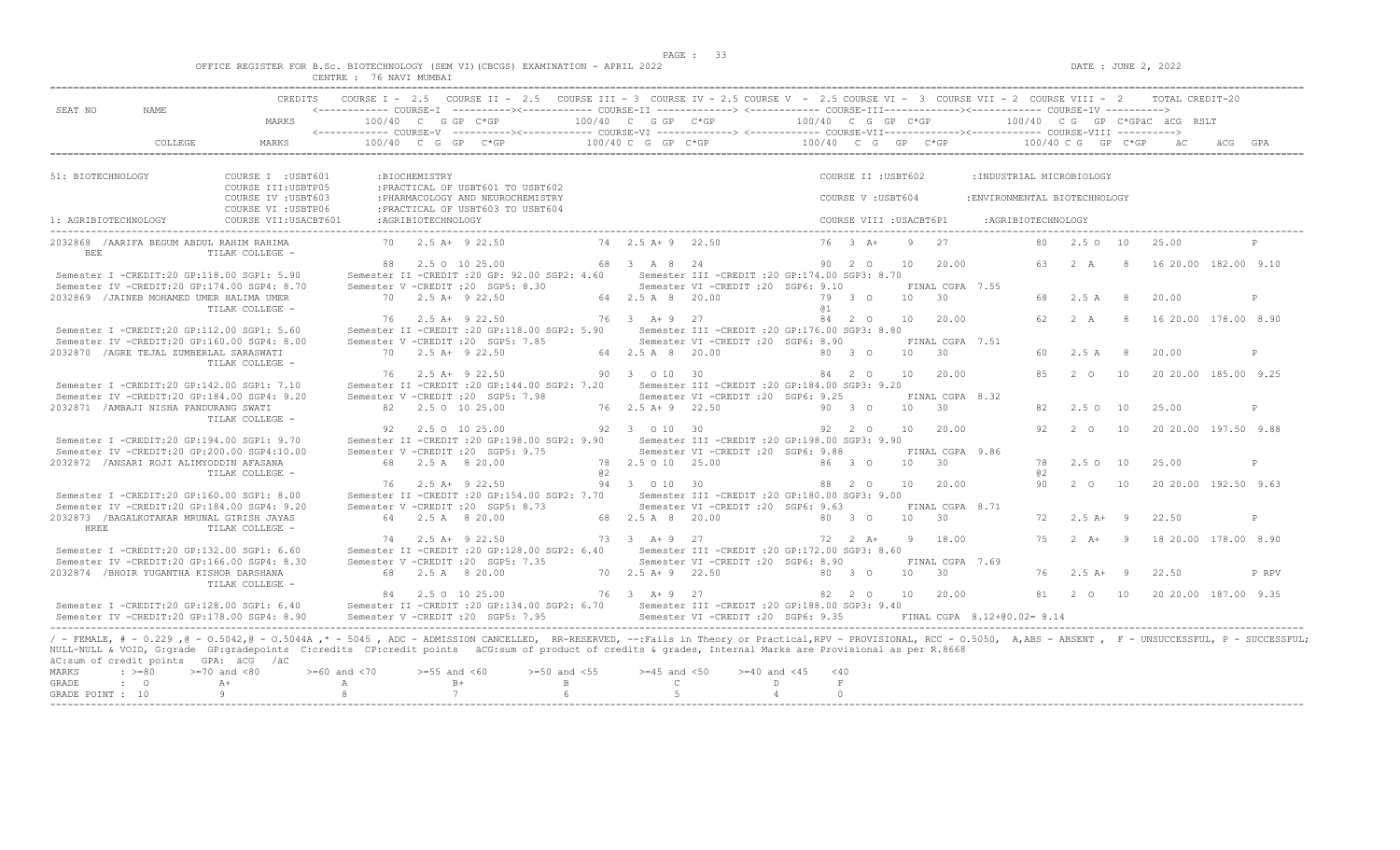$DATA: JUNE 2, 2022$ 

|  |  |                   |         |        |  | OFFICE REGISTER FOR B.Sc. BIOTECHNOLOGY (SEM VI)(CBCGS) EXAMINATION - APRIL 2022 |  |  |
|--|--|-------------------|---------|--------|--|----------------------------------------------------------------------------------|--|--|
|  |  | $C$ RNTRE $\cdot$ | 76 NAVI | MUMBAI |  |                                                                                  |  |  |

| SEAT NO<br>NAME<br>$100/40$ C G GP $C*GP$<br>$100/40$ C G GP C*GP<br>MARKS<br><------------ COURSE-V ----------><----------- COURSE-VI --------------> <------------ COURSE-VIII------------> COURSE-VIII ---------->                                                                                                                                                                                                    | <------------ COURSE-I ----------><----------- COURSE-II -------------> <------------ COURSE-III-----------><------------ COURSE-IV ----------> |
|--------------------------------------------------------------------------------------------------------------------------------------------------------------------------------------------------------------------------------------------------------------------------------------------------------------------------------------------------------------------------------------------------------------------------|-------------------------------------------------------------------------------------------------------------------------------------------------|
|                                                                                                                                                                                                                                                                                                                                                                                                                          | $100/40$ C G GP C*GP $100/40$ C G GP C*GPäC ÄCG RSLT                                                                                            |
| COLLEGE<br>MARKS                                                                                                                                                                                                                                                                                                                                                                                                         | 100/40 C G GP C*GP 100/40 C G GP C*GP 100/40 C G GP C*GP 100/40 C G GP C*GP 200/40 C G GP C*GP 200 20                                           |
| 51: BIOTECHNOLOGY<br>COURSE I : USBT601<br>:BIOCHEMISTRY<br>COURSE III: USBTP05<br>: PRACTICAL OF USBT601 TO USBT602                                                                                                                                                                                                                                                                                                     | COURSE II : USBT602<br>: INDUSTRIAL MICROBIOLOGY                                                                                                |
| COURSE IV : USBT603<br>: PHARMACOLOGY AND NEUROCHEMISTRY<br>COURSE VI : USBTP06<br>: PRACTICAL OF USBT603 TO USBT604                                                                                                                                                                                                                                                                                                     | COURSE V: USBT604<br>: ENVIRONMENTAL BIOTECHNOLOGY                                                                                              |
| 1: AGRIBIOTECHNOLOGY<br>COURSE VII: USACBT601<br>: AGRIBIOTECHNOLOGY                                                                                                                                                                                                                                                                                                                                                     | COURSE VIII : USACBT6P1<br>:AGRIBIOTECHNOLOGY                                                                                                   |
| 70 2.5 A+ 9 22.50<br>2032875 / DEVNANI KHUSHBOO MANOHARLAL BHAR<br>90 2.5 0 10 25.00<br>TI<br>TILAK COLLEGE -                                                                                                                                                                                                                                                                                                            | 65 3 A<br>8 24<br>84  2.5  0  10  25.00                                                                                                         |
| 60 3 A 8 24<br>88 2.5 0 10 25.00<br>Semester II -CREDIT : 20 GP: 148.00 SGP2: 7.40<br>Semester I -CREDIT:20 GP:140.00 SGP1: 7.00                                                                                                                                                                                                                                                                                         | 86 2 0<br>10<br>20.00<br>75 2 A+<br>18 20.00 183.50 9.18<br>$\overline{9}$<br>Semester III -CREDIT : 20 GP:184.00 SGP3: 9.20                    |
| Semester IV -CREDIT:20 GP:184.00 SGP4: 9.20<br>Semester V -CREDIT : 20 SGP5: 9.03<br>2032876 / DHONDE SANTOSHEE ROHIDAS SHANTA<br>64 2.5 A 8 20.00<br>68 2.5 A 8 20.00<br>TILAK COLLEGE -                                                                                                                                                                                                                                | Semester VI - CREDIT : 20 SGP6: 9.18<br>FINAL CGPA 8.50<br>10<br>30<br>90 3 0<br>70<br>$2.5A+9$<br>22.50<br>P                                   |
| 62 2.5 A 8 20.00<br>93 3 0 10 30<br>Semester I -CREDIT:20 GP:174.00 SGP1: 8.70<br>Semester II -CREDIT : 20 GP:182.00 SGP2: 9.10                                                                                                                                                                                                                                                                                          | 10<br>2 0 10<br>20 20.00 182.50 9.13<br>82 2 0<br>20.00<br>85<br>Semester III -CREDIT : 20 GP: 198.00 SGP3: 9.90                                |
| Semester IV -CREDIT:20 GP:192.00 SGP4: 9.60<br>Semester V -CREDIT : 20 SGP5: 9.15<br>2032877 / DUBEY MAMTA GYANDHAR KANCHAN<br>68 2.5 A 8 20.00<br>74 2.5 A + 9 22.50<br>TILAK COLLEGE -                                                                                                                                                                                                                                 | Semester VI -CREDIT : 20 SGP6: 9.13<br>FINAL CGPA 9.26<br>10 30<br>2.5010<br>25.00<br>84 3 0<br>80<br>P                                         |
| 84 2.5 0 10 25.00<br>92 3 0 10 30<br>Semester I -CREDIT:20 GP:154.00 SGP1: 7.70<br>Semester II - CREDIT : 20 GP:164.00 SGP2: 8.20 Semester III - CREDIT : 20 GP:190.00 SGP3: 9.50                                                                                                                                                                                                                                        | 88 2 0<br>10<br>20.00<br>85<br>2 0 10 20 20 00 192.50 9.63                                                                                      |
| Semester V -CREDIT : 20 SGP5: 8.85<br>Semester IV -CREDIT:20 GP:184.00 SGP4: 9.20<br>2032878 GAGARE SUSHANT RAOSAHEB MEENA<br>70 2.5 A + 9 22.50<br>90 2.5 0 10 25.00<br>TILAK COLLEGE -                                                                                                                                                                                                                                 | Semester VI - CREDIT : 20 SGP6: 9.63<br>FINAL CGPA 8.85<br>$73 \t3 \tA+$<br>9<br>2.7<br>$2.5^\circ$<br>10<br>25.00<br>84<br>P                   |
| 82 3 0 10 30<br>90 2.5 0 10 25.00<br>Semester I -CREDIT:20 GP:108.00 SGP1: 5.40<br>Semester II -CREDIT :20 GP:118.00 SGP2: 5.90 Semester III -CREDIT :20 GP:188.00 SGP3: 9.40                                                                                                                                                                                                                                            | 20 20 00 194.50 9.73<br>86 2 0<br>10 <sup>1</sup><br>20.00<br>82<br>$2\degree$ 0<br>10                                                          |
| Semester IV -CREDIT:20 GP:198.00 SGP4: 9.90<br>Semester V -CREDIT : 20 SGP5: 8.68<br>2032879 / GHUGE MANALI SURESH KIRAN<br>$74$ $2.5$ $\lambda +$ 9 22.50<br>$74$ $2.5$ $\lambda + 9$ $22.50$<br>TILAK COLLEGE -                                                                                                                                                                                                        | Semester VI - CREDIT : 20 SGP6: 9.73<br>FINAL CGPA 8.17<br>76 3 A+<br>$\alpha$<br>2.7<br>$76$ $2.5$ $\lambda +$ 9<br>22.50<br>P                 |
| 2.5 0 10 25.00<br>66 3 A 8 24<br>88                                                                                                                                                                                                                                                                                                                                                                                      | 79<br>84 2 0<br>10<br>20.00<br>2 0 10<br>20 20.00 183.50 9.18<br><b>a</b> 1                                                                     |
| Semester I -CREDIT:20 GP:126.00 SGP1: 6.30<br>Semester II -CREDIT : 20 GP: 130.00 SGP2: 6.50<br>Semester IV -CREDIT:20 GP:186.00 SGP4: 9.30<br>Semester V -CREDIT : 20 SGP5: 8.55                                                                                                                                                                                                                                        | Semester III - CREDIT : 20 GP: 184.00 SGP3: 9.20<br>Semester VI -CREDIT : 20 SGP6: 9.18<br>FINAL CGPA 8.17                                      |
| 48  2.5  C  5  12.50<br>2032880 / GUPTA SAKSHI UDAYBHAN SANGITA<br>58 2.5 B+ 7 17.50<br>TILAK COLLEGE -<br>64 2.5 A 8 20.00<br>55 3 B + 7 21                                                                                                                                                                                                                                                                             | $70 \t 3 \t A+$<br>$9 \t 27$<br>$2.5 A$ 8<br>62.<br>20.00<br>P<br>68 2 A<br>16.00<br>12 20.00 146.00 7.30<br>8<br>54<br>2 R<br>$6^{\circ}$      |
| Semester II -CREDIT : 20 GP:142.00 SGP2: 7.10<br>Semester I -CREDIT:20 GP: 92.00 SGP1: 4.60<br>Semester V -CREDIT : 20 SGP5: 7.85<br>Semester IV -CREDIT:20 GP:158.00 SGP4: 7.90                                                                                                                                                                                                                                         | Semester III -CREDIT : 20 GP:152.00 SGP3: 7.60<br>Semester VI -CREDIT : 20 SGP6: 7.30<br>FINAL CGPA 7.06                                        |
| 2032881 / KATKAR SONALI VIJAY ANITA<br>60 2.5 A 8 20.00<br>52 2.5 B 6 15.00<br>TILAK COLLEGE -                                                                                                                                                                                                                                                                                                                           | 77 3 0<br>10 30<br>2.5 A<br>20.00<br>P<br>62<br>- 8<br>6.3                                                                                      |
| 68 3 A 8 24<br>74 2.5 A+ 9 22.50<br>Semester I -CREDIT:20 GP:126.00 SGP1: 6.30<br>Semester II -CREDIT :20 GP:130.00 SGP2: 6.50 Semester III -CREDIT :20 GP:168.00 SGP3: 8.40<br>Semester V - CREDIT : 20 SGP5: 8.48<br>Semester IV -CREDIT:20 GP:154.00 SGP4: 7.70                                                                                                                                                       | 64 2 A<br>8 16.00<br>68<br>2 A<br>16 20.00 163.50 8.18<br>-8<br>Semester VI - CREDIT : 20 SGP6: 8.18<br>FINAL CGPA 7.59                         |
| / - FEMALE, # - 0.229, @ - 0.5042, @ - 0.5044A, * - 5045, ADC - ADMISSION CANCELLED, RR-RESERVED, --:Fails in Theory or Practical,RPV - PROVISIONAL, RCC - 0.5050, A,ABS - ABSENT, F - UNSUCCESSFUL, P - SUCCESSFUL;<br>NULL-NULL & VOID, G:grade GP:gradepoints C:credits CP:credit points äCG:sum of product of credits & grades, Internal Marks are Provisional as per R.8668<br>äC:sum of credit points GPA: äCG /äC |                                                                                                                                                 |
| $>=70$ and $<80$<br>$>=60$ and $<70$<br>$>=55$ and $<60$<br>$>=50$ and $<55$<br>$>=45$ and $<50$<br>MARKS<br>$: \ \ \>=80$<br>$A +$<br>$B+$<br>B<br>$\mathbb{C}$<br><b>GRADE</b><br>$\cdot$ 0<br>$\mathbb{A}$<br>7<br>Q<br>$5^{\circ}$<br>GRADE POINT : 10                                                                                                                                                               | $>=40$ and $<45$<br>< 40<br>$\Box$<br>F<br>$\overline{4}$<br>$\cap$                                                                             |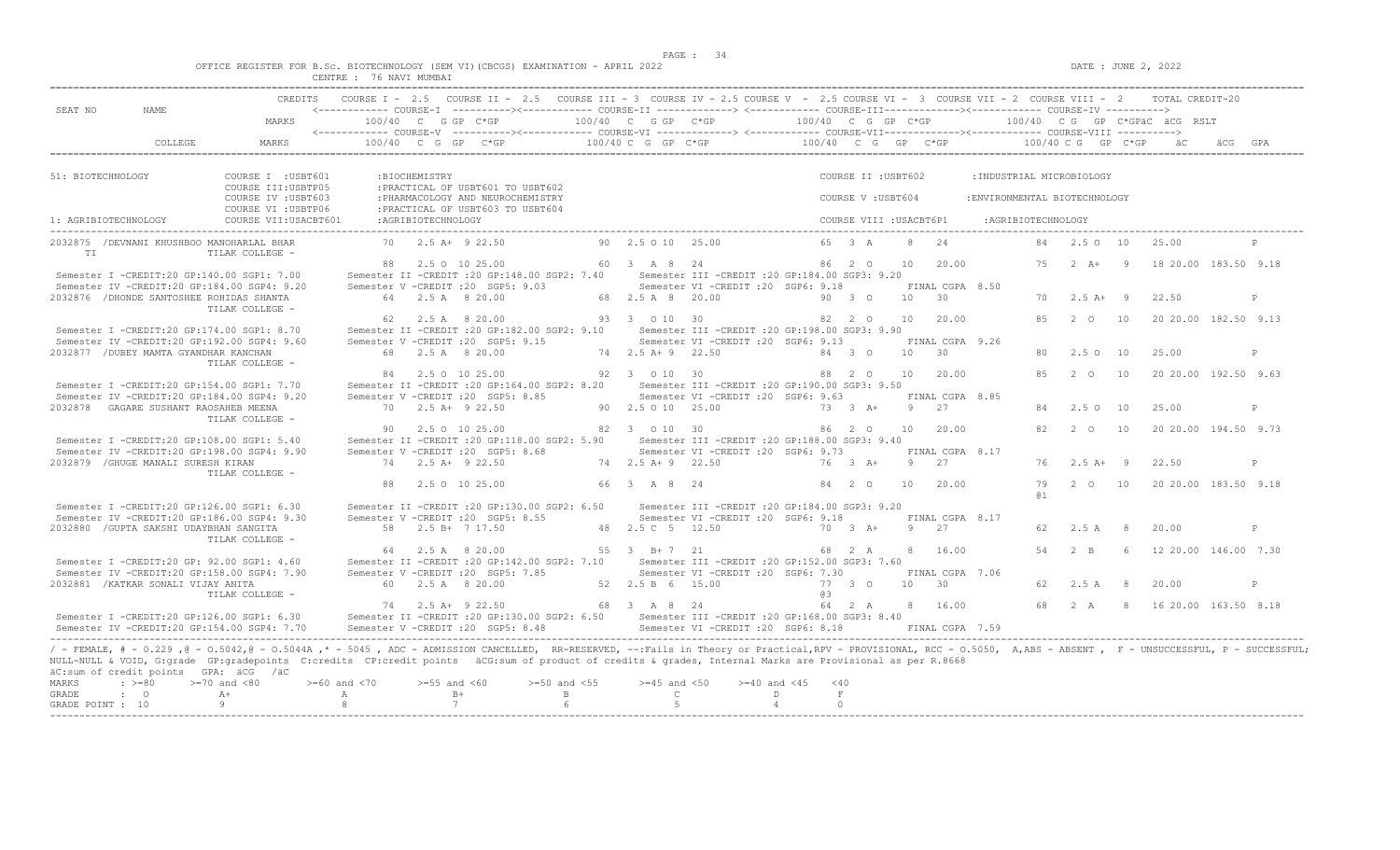$DATE: JUNE 2, 2022$ 

|  |  |                                        |                |  | OFFICE REGISTER FOR B.Sc. BIOTECHNOLOGY (SEM VI)(CBCGS) EXAMINATION - APRIL 2022 |  |  |
|--|--|----------------------------------------|----------------|--|----------------------------------------------------------------------------------|--|--|
|  |  | <b>CENTRE</b><br><b>تلانا 1911 تاب</b> | 76 NAVI MUMBAI |  |                                                                                  |  |  |

| SEAT NO<br>NAME.                                               | <b>CREDITS</b>                                                                                                                                                                                                                                                                                                                                                                                                                     |                    |                                        |                                                                        | COURSE I - 2.5 COURSE II - 2.5 COURSE III - 3 COURSE IV - 2.5 COURSE V - 2.5 COURSE VI - 3 COURSE VII - 2 COURSE VIII - 2 TOTAL CREDIT-20                                                                            |                                    |                                                                                         |                            |                       |                         |                 |                                    |                               |                    |                           |                |                               |              |
|----------------------------------------------------------------|------------------------------------------------------------------------------------------------------------------------------------------------------------------------------------------------------------------------------------------------------------------------------------------------------------------------------------------------------------------------------------------------------------------------------------|--------------------|----------------------------------------|------------------------------------------------------------------------|----------------------------------------------------------------------------------------------------------------------------------------------------------------------------------------------------------------------|------------------------------------|-----------------------------------------------------------------------------------------|----------------------------|-----------------------|-------------------------|-----------------|------------------------------------|-------------------------------|--------------------|---------------------------|----------------|-------------------------------|--------------|
|                                                                | MARKS                                                                                                                                                                                                                                                                                                                                                                                                                              |                    | $100/40$ C G GP C*GP                   |                                                                        | $100/40$ C G GP C*GP $100/40$ C G GP C*GP $100/40$ C G GP C*GPäC äCG RSLT<br><------------ COURSE-V ----------><----------- COURSE-VI -------------> <------------ COURSE-VII--------------- COURSE-VIII ----------> |                                    |                                                                                         |                            |                       |                         |                 |                                    |                               |                    |                           |                |                               |              |
| COLLEGE                                                        | <b>MARKS</b>                                                                                                                                                                                                                                                                                                                                                                                                                       |                    |                                        |                                                                        | 100/40 C G GP C*GP $\leftarrow$ 100/40 C G GP C*GP $\leftarrow$ 100/40 C G GP C*GP $\leftarrow$ 100/40 C G GP C*GP äC                                                                                                |                                    |                                                                                         |                            |                       |                         |                 |                                    |                               |                    |                           |                |                               |              |
| 51: BIOTECHNOLOGY                                              | COURSE I : USBT601<br>COURSE III: USBTP05                                                                                                                                                                                                                                                                                                                                                                                          |                    | : BIOCHEMISTRY                         | : PRACTICAL OF USBT601 TO USBT602                                      |                                                                                                                                                                                                                      |                                    |                                                                                         |                            |                       | COURSE II : USBT602     |                 |                                    |                               |                    | : INDUSTRIAL MICROBIOLOGY |                |                               |              |
|                                                                | COURSE IV : USBT603<br>COURSE VI : USBTP06                                                                                                                                                                                                                                                                                                                                                                                         |                    |                                        | : PHARMACOLOGY AND NEUROCHEMISTRY<br>: PRACTICAL OF USBT603 TO USBT604 |                                                                                                                                                                                                                      |                                    |                                                                                         |                            |                       | COURSE V: USBT604       |                 |                                    | : ENVIRONMENTAL BIOTECHNOLOGY |                    |                           |                |                               |              |
| 1: AGRIBIOTECHNOLOGY                                           | COURSE VII: USACBT601                                                                                                                                                                                                                                                                                                                                                                                                              |                    | :AGRIBIOTECHNOLOGY                     |                                                                        |                                                                                                                                                                                                                      |                                    |                                                                                         |                            |                       | COURSE VIII : USACBT6P1 |                 |                                    |                               | :AGRIBIOTECHNOLOGY |                           |                |                               |              |
| 2032882 / KHAN ALOAMA ARSHAD RUMAISA                           | TILAK COLLEGE -                                                                                                                                                                                                                                                                                                                                                                                                                    |                    | $74$ $2.5$ $\lambda +$ 9 22.50         |                                                                        |                                                                                                                                                                                                                      | $70$ $2.5$ $A+9$ $22.50$           |                                                                                         |                            |                       | $82 \t 30$              | 10              | 30                                 |                               |                    | 82 2.5 0 10               |                | 25.00                         |              |
|                                                                | Semester I -CREDIT:20 GP:134.00 SGP1: 6.70                                                                                                                                                                                                                                                                                                                                                                                         |                    | 80 2.5 0 10 25.00                      |                                                                        | Semester II -CREDIT : 20 GP: 144.00 SGP2: 7.20                                                                                                                                                                       | 88 3 0 10 30                       | Semester III -CREDIT :20 GP:162.00 SGP3: 8.10                                           |                            |                       | 84 2 0                  | 10              | 20.00                              |                               |                    | $81 \quad 2 \quad \Omega$ | 10             | 20 20 00 195 00 9.75          |              |
| 2032883 / KHAN SABIRA SALIM MANJU                              | Semester IV -CREDIT:20 GP:166.00 SGP4: 8.30<br>TILAK COLLEGE -                                                                                                                                                                                                                                                                                                                                                                     |                    | 56 2.5 B+ 7 17.50                      | Semester V -CREDIT : 20 SGP5: 7.50                                     |                                                                                                                                                                                                                      | 68 2.5 A 8 20.00                   | Semester VI -CREDIT : 20 SGP6: 9.75                                                     |                            |                       | 80 3 0                  |                 | FINAL CGPA 7.93<br>10 30           |                               |                    | 64 2.5 A 8                |                | 20.00                         | P            |
|                                                                | Semester I -CREDIT:20 GP:116.00 SGP1: 5.80                                                                                                                                                                                                                                                                                                                                                                                         | 72                 | 2.5 A+ 9 22.50                         |                                                                        | Semester II -CREDIT : 20 GP: 128.00 SGP2: 6.40                                                                                                                                                                       | 88 3 0 10 30                       | Semester III -CREDIT : 20 GP: 178.00 SGP3: 8.90                                         |                            |                       | 76 2 A+                 | -9              | 18.00                              |                               | 68                 | 2A                        | -8             | 16 20.00 174.00 8.70          |              |
| 2032884 MANDHARE PRATHMESH BALU SUVARNA                        | Semester IV -CREDIT:20 GP:160.00 SGP4: 8.00<br>TILAK COLLEGE -                                                                                                                                                                                                                                                                                                                                                                     |                    | 58 2.5 B+ 7 17.50                      | Semester V - CREDIT : 20 SGP5: 7.70                                    |                                                                                                                                                                                                                      | 76 2.5 A + 9 22.50                 | Semester VI - CREDIT : 20 SGP6: 8.70                                                    |                            |                       | 69 3 A                  |                 | FINAL CGPA 7.58<br>8 24            |                               | 68                 | 2.5A                      | - 8            | 20.00                         | P            |
|                                                                |                                                                                                                                                                                                                                                                                                                                                                                                                                    | 80                 | 2.5 0 10 25.00                         |                                                                        |                                                                                                                                                                                                                      | 68 3 A 8 24                        |                                                                                         |                            | a2                    | 78 2 0                  | 10              | 20.00                              |                               | 62                 | 2 A                       |                | 8 16 20.00 169.00 8.45        |              |
|                                                                | Semester I -CREDIT:20 GP:124.00 SGP1: 6.20<br>Semester IV -CREDIT:20 GP:170.00 SGP4: 8.50                                                                                                                                                                                                                                                                                                                                          |                    |                                        | Semester V -CREDIT : 20 SGP5: 8.48                                     | Semester II -CREDIT : 20 GP: 120.00 SGP2: 6.00                                                                                                                                                                       |                                    | Semester III -CREDIT : 20 GP: 188.00 SGP3: 9.40<br>Semester VI - CREDIT : 20 SGP6: 8.45 |                            |                       |                         |                 | FINAL CGPA 7.84                    |                               |                    |                           |                |                               |              |
| 2032885 MANE TEJAS SATISH JAYASHREE                            | TILAK COLLEGE -                                                                                                                                                                                                                                                                                                                                                                                                                    |                    | 80 2.5 0 10 25.00<br>96 2.5 0 10 25.00 |                                                                        |                                                                                                                                                                                                                      | 86 2.5 0 10 25.00<br>70 3 A + 9 27 |                                                                                         |                            |                       | 72 3 A+<br>84 2 0       | Q<br>10         | 27<br>20.00                        |                               | 80<br>80           | 2.5010<br>$2^{\circ}$ O   | 10             | 25.00<br>20 20.00 194.00 9.70 | P            |
|                                                                | Semester I -CREDIT:20 GP:116.00 SGP1: 5.80<br>Semester IV -CREDIT:20 GP:198.00 SGP4: 9.90                                                                                                                                                                                                                                                                                                                                          |                    |                                        | Semester V -CREDIT : 20 SGP5: 9.28                                     | Semester II -CREDIT : 20 GP:110.00 SGP2: 5.50                                                                                                                                                                        |                                    | Semester III -CREDIT : 20 GP: 200.00 SGP3: 10.00<br>Semester VI -CREDIT : 20 SGP6: 9.70 |                            |                       |                         |                 | FINAL CGPA 8.36                    |                               |                    |                           |                |                               |              |
| 2032886 / MANSI VINAYAK MANDLIK ASHWINI                        | TILAK COLLEGE -                                                                                                                                                                                                                                                                                                                                                                                                                    |                    | 74 2.5 A+ 9 22.50                      |                                                                        | a2                                                                                                                                                                                                                   | 78 2.5 0 10 25.00                  |                                                                                         |                            | a2                    | 78 3 0                  |                 | $10 \t 30$                         |                               | 80                 | $2.5^\circ$ O             | 10             | 25.00                         | P            |
|                                                                | Semester I -CREDIT:20 GP:158.00 SGP1: 7.90<br>Semester IV -CREDIT:20 GP:182.00 SGP4: 9.10                                                                                                                                                                                                                                                                                                                                          |                    | 72 2.5 A+ 9 22.50                      | Semester V - CREDIT : 20 SGP5: 8.73                                    | Semester II -CREDIT : 20 GP:158.00 SGP2: 7.90 Semester III -CREDIT : 20 GP:184.00 SGP3: 9.20                                                                                                                         | 90 3 0 10 30                       | Semester VI -CREDIT : 20 SGP6: 9.55                                                     |                            |                       | 78 2 A+                 |                 | 9 18.00<br>FINAL CGPA 8.73         |                               | 78                 | $2 \overline{A}$          | $\overline{q}$ | 18 20.00 191.00 9.55          |              |
| 2032887 / NAIK SAKSHI SUNIL NEETU                              | TILAK COLLEGE -                                                                                                                                                                                                                                                                                                                                                                                                                    |                    | 80 2.5 0 10 25.00                      |                                                                        |                                                                                                                                                                                                                      | 84 2.5 0 10 25.00                  |                                                                                         |                            |                       | 96 3 0                  | 10 <sup>1</sup> | $\overline{30}$                    |                               | 80                 | 2.5010                    |                | 25.00                         | $\mathsf{P}$ |
|                                                                | Semester I -CREDIT:20 GP:188.00 SGP1: 9.40                                                                                                                                                                                                                                                                                                                                                                                         |                    | 70 2.5 A+ 9 22.50                      |                                                                        | Semester II -CREDIT : 20 GP:194.00 SGP2: 9.70                                                                                                                                                                        | 94 3 0 10 30                       | Semester III -CREDIT : 20 GP: 196.00 SGP3: 9.80                                         |                            |                       | 90 2 0                  | 10              | 20.00                              |                               | 92                 | $2\degree$ 0              | 10             | 20 20.00 197.50 9.88          |              |
| 2032888 / PATIL SEJAL SADANAND SUVARNA                         | Semester IV -CREDIT:20 GP:190.00 SGP4: 9.50<br>TILAK COLLEGE -                                                                                                                                                                                                                                                                                                                                                                     |                    | 64 2.5 A 8 20.00                       | Semester V -CREDIT : 20 SGP5: 8.85                                     |                                                                                                                                                                                                                      | 62  2.5  A  8  20.00               | Semester VI -CREDIT : 20 SGP6: 9.88                                                     |                            |                       | 90 3 0                  | 10              | FINAL CGPA 9.52<br>$\overline{30}$ |                               |                    | $74$ 2.5 A+ 9             |                | 22.50                         | P            |
|                                                                | Semester I -CREDIT:20 GP:156.00 SGP1: 7.80                                                                                                                                                                                                                                                                                                                                                                                         |                    | 56 2.5 B+ 7 17.50                      |                                                                        | Semester II -CREDIT :20 GP:164.00 SGP2: 8.20 Semester III -CREDIT :20 GP:196.00 SGP3: 9.80                                                                                                                           | 95 3 0 10 30                       |                                                                                         |                            |                       | 84 2 0                  | 10              | 20.00                              |                               |                    | 81 2 0 10                 |                | 20 20 00 180 00 9 00          |              |
|                                                                | Semester IV -CREDIT:20 GP:184.00 SGP4: 9.20<br>/ - FEMALE, # - 0.229, @ - 0.5042, @ - 0.5044A, * - 5045, ADC - ADMISSION CANCELLED, RR-RESERVED, --: Fails in Theory or Practical, RPV - PROVISIONAL, RCC - 0.5050, A, ABS - ABSENT, F - UNSUCCESSFUL, P - SUCCESSFUL;<br>NULL-NULL & VOID, G:grade GP:gradepoints C:credits CP:credit points äCG:sum of product of credits & grades, Internal Marks are Provisional as per R.8668 |                    |                                        | Semester V -CREDIT : 20 SGP5: 8.75                                     |                                                                                                                                                                                                                      |                                    | Semester VI -CREDIT : 20 SGP6: 9.00                                                     |                            |                       |                         |                 | FINAL CGPA 8.79                    |                               |                    |                           |                |                               |              |
| äC:sum of credit points GPA: äCG /äC<br>MARKS<br>$: \ \ \>=80$ | $>=70$ and $<80$                                                                                                                                                                                                                                                                                                                                                                                                                   | $>=60$ and $<70$   | $>=55$ and $<60$                       |                                                                        | $>=50$ and $<55$                                                                                                                                                                                                     | $>=45$ and $<50$                   |                                                                                         | $>=40$ and $<45$           | $<$ 40                |                         |                 |                                    |                               |                    |                           |                |                               |              |
| <b>GRADE</b><br>$\cdot$ 0<br>GRADE POINT : 10                  | $A +$<br>9                                                                                                                                                                                                                                                                                                                                                                                                                         | A<br>$\mathcal{R}$ | $B+$<br>7                              |                                                                        | $\overline{B}$                                                                                                                                                                                                       | $\mathbb{C}$<br>$5^{\circ}$        |                                                                                         | $\Gamma$<br>$\overline{4}$ | $\mathbb F$<br>$\cap$ |                         |                 |                                    |                               |                    |                           |                |                               |              |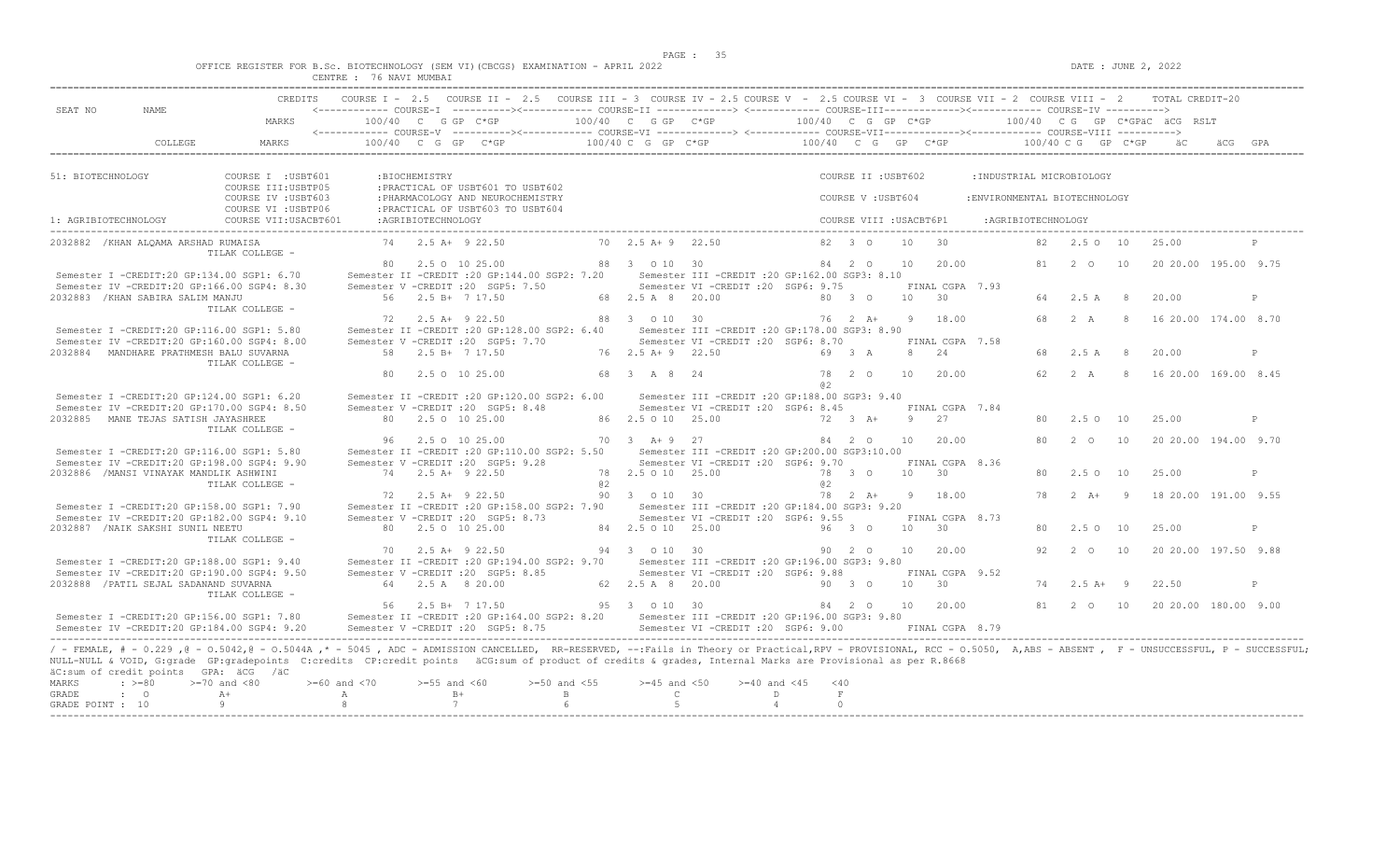$DATE: JUNE 2, 2022$ 

|  |  |                    |         |        | OFFICE REGISTER FOR B.Sc. BIOTECHNOLOGY (SEM VI)(CBCGS) EXAMINATION - APRIL 2022 |  |  |
|--|--|--------------------|---------|--------|----------------------------------------------------------------------------------|--|--|
|  |  | <b>CENTRE</b><br>. | 76 NAVI | MUMBAI |                                                                                  |  |  |

| SEAT NO<br>NAME.                                                                                                                                                                                                                                                                                                                                                                                                                                                                                                                                  | CREDITS                                    |                                                                     |                       |                                                                        | COURSE I - 2.5 COURSE II - 2.5 COURSE III - 3 COURSE IV - 2.5 COURSE V - 2.5 COURSE VI - 3 COURSE VII - 2 COURSE VIII - 2 TOTAL CREDIT-20 |    |                                       |                                                                                         |      |                         |                 |                                    |                               |                    |                               |                |                                       |   |
|---------------------------------------------------------------------------------------------------------------------------------------------------------------------------------------------------------------------------------------------------------------------------------------------------------------------------------------------------------------------------------------------------------------------------------------------------------------------------------------------------------------------------------------------------|--------------------------------------------|---------------------------------------------------------------------|-----------------------|------------------------------------------------------------------------|-------------------------------------------------------------------------------------------------------------------------------------------|----|---------------------------------------|-----------------------------------------------------------------------------------------|------|-------------------------|-----------------|------------------------------------|-------------------------------|--------------------|-------------------------------|----------------|---------------------------------------|---|
|                                                                                                                                                                                                                                                                                                                                                                                                                                                                                                                                                   | MARKS                                      | 100/40 C G GP C*GP                                                  |                       |                                                                        |                                                                                                                                           |    | 100/40 C G GP C*GP                    | 100/40 C G GP C*GP                                                                      |      |                         |                 |                                    |                               |                    |                               |                | 100/40 CG GP C*GPÄC ÄCG RSLT          |   |
| COLLEGE.                                                                                                                                                                                                                                                                                                                                                                                                                                                                                                                                          | MARKS                                      |                                                                     |                       | $100/40$ C G GP C*GP                                                   | <------------ COURSE-V ----------><----------- COURSE-VI -------------> <------------ COURSE-VII--------------- COURSE-VIII ---------->   |    | $100/40$ C G GP C*GP                  | $100/40$ C G GP C*GP $100/40$ C G GP C*GP                                               |      |                         |                 |                                    |                               |                    |                               |                |                                       |   |
| 51: BIOTECHNOLOGY                                                                                                                                                                                                                                                                                                                                                                                                                                                                                                                                 | COURSE I : USBT601<br>COURSE III: USBTP05  |                                                                     | :BIOCHEMISTRY         | : PRACTICAL OF USBT601 TO USBT602                                      |                                                                                                                                           |    |                                       |                                                                                         |      | COURSE II : USBT602     |                 |                                    | : INDUSTRIAL MICROBIOLOGY     |                    |                               |                |                                       |   |
|                                                                                                                                                                                                                                                                                                                                                                                                                                                                                                                                                   | COURSE IV : USBT603<br>COURSE VI : USBTP06 |                                                                     |                       | : PHARMACOLOGY AND NEUROCHEMISTRY<br>: PRACTICAL OF USBT603 TO USBT604 |                                                                                                                                           |    |                                       |                                                                                         |      | COURSE V: USBT604       |                 |                                    | : ENVIRONMENTAL BIOTECHNOLOGY |                    |                               |                |                                       |   |
| 1: AGRIBIOTECHNOLOGY                                                                                                                                                                                                                                                                                                                                                                                                                                                                                                                              | COURSE VII: USACBT601                      |                                                                     | :AGRIBIOTECHNOLOGY    |                                                                        |                                                                                                                                           |    |                                       |                                                                                         |      | COURSE VIII : USACBT6P1 |                 |                                    |                               | :AGRIBIOTECHNOLOGY |                               |                |                                       |   |
| 2032889 / PILLAI MEGHA MATISH JALAJA                                                                                                                                                                                                                                                                                                                                                                                                                                                                                                              | TILAK COLLEGE -                            |                                                                     |                       | 70 2.5 A+ 9 22.50                                                      |                                                                                                                                           |    | 92 2.5 0 10 25.00                     |                                                                                         |      | 93 3 0                  | 10              | $\overline{30}$                    |                               |                    | 92 2.5 0 10                   |                | 25.00                                 | P |
| Semester I -CREDIT:20 GP:152.00 SGP1: 7.60                                                                                                                                                                                                                                                                                                                                                                                                                                                                                                        |                                            |                                                                     |                       | 94 2.5 0 10 25.00                                                      | Semester II -CREDIT : 20 GP: 160.00 SGP2: 8.00                                                                                            |    | 97 3 0 10 30                          | Semester III - CREDIT : 20 GP: 196.00 SGP3: 9.80                                        |      | 88 2 0                  | 10              | 20.00                              |                               | 81                 | 2 0                           | 10             | 20 20.00 197.50 9.88                  |   |
| Semester IV -CREDIT:20 GP:194.00 SGP4: 9.70<br>2032890 / RAUT ANUJA SHIVAJI SHUBHANGI                                                                                                                                                                                                                                                                                                                                                                                                                                                             | TILAK COLLEGE -                            | Semester V -CREDIT : 20 SGP5: 9.13                                  |                       | 52 2.5 B 6 15.00                                                       |                                                                                                                                           |    | 52 2.5 B 6 15.00                      | Semester VI - CREDIT : 20 SGP6: 9.88                                                    |      | 91 3 0                  | 10              | FINAL CGPA 9.02<br>$\overline{30}$ |                               |                    | $70 \t 2.5 \t A+ 9$           |                | 22.50                                 | P |
|                                                                                                                                                                                                                                                                                                                                                                                                                                                                                                                                                   |                                            | 50                                                                  |                       | 2.5 B 6 15.00                                                          |                                                                                                                                           |    | 91 3 0 10 30                          |                                                                                         | a2   | 78 2 0                  | 10              | 20.00                              |                               | 84                 | 2 O                           | 10             | 20 20.00 167.50 8.38                  |   |
| Semester I -CREDIT:20 GP:152.00 SGP1: 7.60<br>Semester IV -CREDIT:20 GP:182.00 SGP4: 9.10<br>2032891 / SAHU NITUPRIYA NITYANAND PRAMODI                                                                                                                                                                                                                                                                                                                                                                                                           |                                            | Semester V - CREDIT : 20 SGP5: 7.63                                 |                       | 78 2.5 0 10 25.00                                                      | Semester II -CREDIT : 20 GP:162.00 SGP2: 8.10                                                                                             |    | 82  2.5  0  10  25.00                 | Semester III - CREDIT : 20 GP: 186.00 SGP3: 9.30<br>Semester VI -CREDIT : 20 SGP6: 8.38 |      | 92 3 0                  | 10 <sup>1</sup> | FINAL CGPA 8.35<br>$\overline{30}$ |                               | 84                 | 2.50 10                       |                | 25.00                                 | P |
| NI                                                                                                                                                                                                                                                                                                                                                                                                                                                                                                                                                | TILAK COLLEGE -                            | @2<br>84                                                            |                       | 2.5 0 10 25.00                                                         |                                                                                                                                           |    | 90 3 0 10 30                          |                                                                                         |      | 84 2 0                  | 10              | 20.00                              |                               | 86                 | $2^{\circ}$ O                 | 10             | 20 20.00 200.00 10.00                 |   |
| Semester I -CREDIT:20 GP:162.00 SGP1: 8.10<br>Semester IV -CREDIT:20 GP:188.00 SGP4: 9.40                                                                                                                                                                                                                                                                                                                                                                                                                                                         |                                            | Semester V -CREDIT : 20 SGP5: 8.68                                  |                       |                                                                        | Semester II -CREDIT : 20 GP: 170.00 SGP2: 8.50                                                                                            |    |                                       | Semester III -CREDIT :20 GP:192.00 SGP3: 9.60<br>Semester VI -CREDIT : 20 SGP6:10.00    |      |                         |                 | FINAL CGPA 9.05                    |                               |                    |                               |                |                                       |   |
| 2032892 SALVI SAHIL VIJAY VRUSHALI                                                                                                                                                                                                                                                                                                                                                                                                                                                                                                                | TILAK COLLEGE -                            |                                                                     |                       | 76 2.5 A+ 9 22.50<br>88 2.5 0 10 25.00                                 |                                                                                                                                           |    | 82  2.5  0  10  25.00<br>80 3 0 10 30 |                                                                                         |      | 81 3 0<br>80 2 0        | 10<br>10        | $\overline{30}$<br>20.00           |                               | 82.<br>75          | 2.50 10<br>$2 \overline{A}$ + | $\overline{9}$ | 25.00<br>18 20.00 195.50 9.78         | P |
| Semester I -CREDIT:20 GP:142.00 SGP1: 7.10<br>Semester IV -CREDIT:20 GP:190.00 SGP4: 9.50                                                                                                                                                                                                                                                                                                                                                                                                                                                         |                                            | Semester V -CREDIT : 20 SGP5: 8.78                                  |                       |                                                                        | Semester II -CREDIT : 20 GP: 152.00 SGP2: 7.60                                                                                            |    |                                       | Semester III -CREDIT :20 GP:196.00 SGP3: 9.80<br>Semester VI - CREDIT : 20 SGP6: 9.78   |      |                         |                 | FINAL CGPA 8.76                    |                               |                    |                               |                |                                       |   |
| 2032893 / SAWANT RITISHA PRABHAKAR TEJAL                                                                                                                                                                                                                                                                                                                                                                                                                                                                                                          | TILAK COLLEGE -                            | 0.2                                                                 |                       | 78 2.5 0 10 25.00                                                      |                                                                                                                                           |    | 80 2.5 0 10 25.00                     |                                                                                         |      | 90 3 0                  | 10              | 30                                 |                               | 80                 | 2.5010                        |                | 25.00                                 | P |
| Semester I -CREDIT:20 GP:128.00 SGP1: 6.40<br>Semester IV -CREDIT:20 GP:198.00 SGP4: 9.90                                                                                                                                                                                                                                                                                                                                                                                                                                                         |                                            | 68<br>Semester V -CREDIT : 20 SGP5: 9.65                            |                       | 2.5 A 8 20.00                                                          | Semester II -CREDIT : 20 GP:150.00 SGP2: 7.50                                                                                             |    | 93 3 0 10 30                          | Semester III -CREDIT :20 GP:198.00 SGP3: 9.90<br>Semester VI -CREDIT : 20 SGP6: 9.75    |      | 84 2 0                  | 10              | 20.00<br>FINAL CGPA 8.85           |                               | 88                 | $2^{\circ}$ $\circ$           | 10             | 20 20 00 195 00 9.75                  |   |
| 2032894 /SHAIKH ALMAS ABDUL GAFAR SHARFUN<br>TSHA                                                                                                                                                                                                                                                                                                                                                                                                                                                                                                 | TILAK COLLEGE -                            |                                                                     |                       | 68 2.5 A 8 20.00                                                       |                                                                                                                                           |    | 74 2.5 A+ 9 22.50                     |                                                                                         |      | 83 3 0                  | 10 <sup>1</sup> | 30                                 |                               | 74                 | $2.5 A+ 9$                    |                | 22.50                                 | P |
| Semester I -CREDIT:20 GP:126.00 SGP1: 6.30                                                                                                                                                                                                                                                                                                                                                                                                                                                                                                        |                                            | 84                                                                  |                       | 2.5 0 10 25.00                                                         | Semester II -CREDIT : 20 GP: 140.00 SGP2: 7.00                                                                                            |    | 82 3 0 10 30                          | Semester III - CREDIT : 20 GP: 188.00 SGP3: 9.40                                        | a2   | 78 2 0                  | 10              | 20.00                              |                               | 74                 |                               |                | 2 A+ 9 18 20.00 188.00 9.40           |   |
| Semester IV -CREDIT:20 GP:160.00 SGP4: 8.00<br>2032895 SHAIKH MOHD ADNAN IDRIS HAJRA BE<br>GUM                                                                                                                                                                                                                                                                                                                                                                                                                                                    | TILAK COLLEGE -                            | Semester V - CREDIT : 20 SGP5: 7.95                                 |                       | 70 2.5 A+ 9 22.50                                                      |                                                                                                                                           | a2 | 78 2.5 0 10 25.00                     | Semester VI -CREDIT : 20 SGP6: 9.40                                                     |      | 82 3 0                  | 10              | FINAL CGPA 8.01<br>$\overline{30}$ |                               | 54                 | 2.5 B                         |                | 15.00                                 | P |
| Semester I -CREDIT:20 GP:118.00 SGP1: 5.90                                                                                                                                                                                                                                                                                                                                                                                                                                                                                                        |                                            |                                                                     |                       | 74 2.5 A+ 9 22.50                                                      | Semester II -CREDIT : 20 GP:100.00 SGP2: 5.00                                                                                             |    | 90 3 0 10 30                          | Semester III - CREDIT : 20 GP: 184.00 SGP3: 9.20                                        |      |                         |                 | 76  2  A+  9  18.00                |                               |                    |                               |                | 70  2  A+  9  18  20.00  181.00  9.05 |   |
| Semester IV -CREDIT:20 GP:182.00 SGP4: 9.10<br>/ - FEMALE, # - 0.229, @ - 0.5042, @ - 0.5044A,* - 5045, ADC - ADMISSION CANCELLED, RR-RESERVED, --:Fails in Theory or Practical,RPV - PROVISIONAL, RCC - 0.5050, A,ABS - ABSENT, F - UNSUCCESSFUL, P - SUCCESSFUL;<br>NULL-NULL & VOID, G:grade GP:gradepoints C:credits CP:credit points äCG:sum of product of credits & grades, Internal Marks are Provisional as per R.8668<br>äC:sum of credit points GPA: äCG /äC<br>MARKS<br>$: \; > = 80$<br><b>GRADE</b><br>$\cdot$ 0<br>GRADE POINT : 10 | $>=70$ and $<80$<br>$A +$<br>9             | Semester V - CREDIT : 20 SGP5: 8.83<br>$>= 60$ and $< 70$<br>A<br>8 | $>=55$ and $<60$<br>7 | $B+$                                                                   | $>=50$ and $<55$<br>$\mathbf{B}$<br>6                                                                                                     |    | $>=45$ and $<50$<br>$\mathbb{C}$<br>5 | Semester VI -CREDIT : 20 SGP6: 9.05<br>$>=40$ and $<45$<br>D<br>$\overline{4}$          | < 40 | $\,$ F $\,$<br>$\circ$  |                 | FINAL CGPA 7.85                    |                               |                    |                               |                |                                       |   |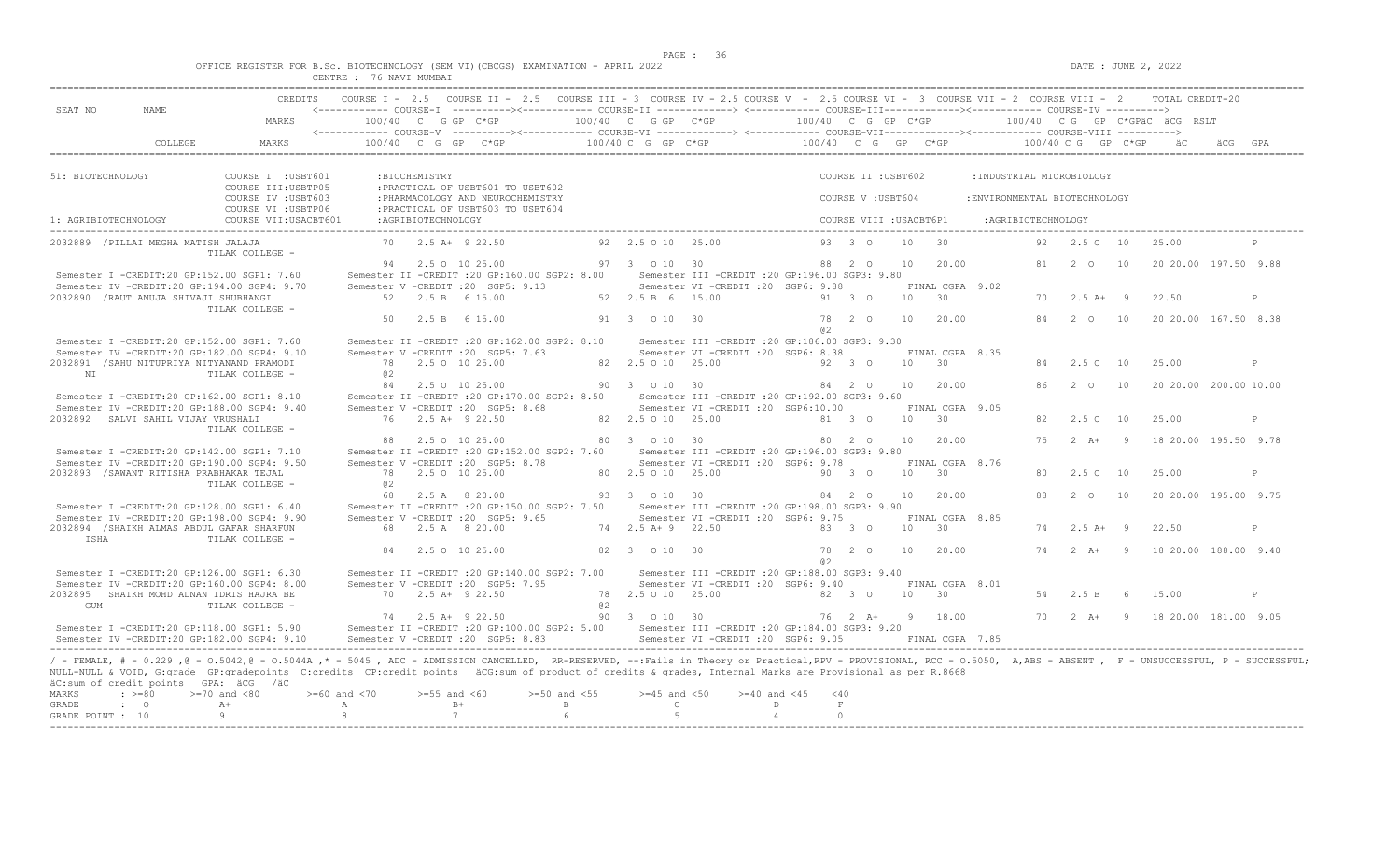$DATE: JUNE 2, 2022$ 

|  |  |               |         |        | OFFICE REGISTER FOR B.Sc. BIOTECHNOLOGY (SEM VI)(CBCGS) EXAMINATION - APRIL 2022 |  |
|--|--|---------------|---------|--------|----------------------------------------------------------------------------------|--|
|  |  | <b>CENTRE</b> | 76 NAVI | MUMBAT |                                                                                  |  |

| $100/40 \text{ C}$ G $\text{GP}$ $\sim$ $\star$ GP $\sim$ $100/40 \text{ C}$ G $\sim$ GP $\sim$ $\star$ GP $\sim$ $\star$ GP $\sim$ $\star$ GP $\sim$ $\star$ GP $\sim$ $\star$ GP $\sim$ $\star$ GP $\sim$ $\star$ GP $\sim$ $\star$ GP $\sim$ $\star$ GP $\sim$ $\star$ GP $\sim$ $\star$ GP $\sim$ $\star$ GP $\sim$ $\star$ GP<br>COLLEGE<br>$100/40$ C G GP C*GP<br>MARKS<br>– äC<br>äCG GPA<br>COURSE I : USBT601<br>COURSE II : USBT602<br>51: BIOTECHNOLOGY<br>:BIOCHEMISTRY<br>: INDUSTRIAL MICROBIOLOGY<br>COURSE III: USBTP05<br>: PRACTICAL OF USBT601 TO USBT602<br>COURSE IV : USBT603<br>: PHARMACOLOGY AND NEUROCHEMISTRY<br>COURSE V: USBT604<br>:ENVIRONMENTAL BIOTECHNOLOGY<br>COURSE VI : USBTP06<br>: PRACTICAL OF USBT603 TO USBT604<br>1: AGRIBIOTECHNOLOGY<br>COURSE VII: USACBT601<br>:AGRIBIOTECHNOLOGY<br>COURSE VIII : USACBT6P1<br>:AGRIBIOTECHNOLOGY<br>68 2.5 A 8 20.00<br>78 2.5 0 10 25.00<br>10<br>30<br>$72 \t 2.5 \t A+ 9$<br>2032896 SHETE SHUBHAM SATYAWAN SAVITA<br>81 3 0<br>22.50<br>02<br>TILAK COLLEGE -<br>80 3 0 10 30<br>20.00<br>84 2.5 0 10 25.00<br>86 2 0<br>10<br>65<br>2 A<br>16 20.00 188.50 9.43<br>- 8<br>Semester I -CREDIT:20 GP:144.00 SGP1: 7.20<br>Semester II -CREDIT : 20 GP:142.00 SGP2: 7.10<br>Semester III - CREDIT : 20 GP: 188.00 SGP3: 9.40<br>Semester IV -CREDIT:20 GP:172.00 SGP4: 8.60<br>Semester V -CREDIT : 20 SGP5: 9.23<br>Semester VI - CREDIT : 20 SGP6: 9.43<br>FINAL CGPA 8.49<br>2032897 / SHINDE APEKSHA RAMCHANDRA SUNITA<br>68 2.5 A 8 20.00<br>74 2.5 A + 9 22.50<br>92 3 0<br>10<br>30<br>80<br>2.5 0 10<br>25.00<br>P<br>TILAK COLLEGE -<br>93 3 0 10 30<br>2.5 0 10 25.00<br>92 2 0<br>10<br>20.00<br>88<br>2 0 10<br>20 20.00 192.50 9.63<br>98.<br>Semester I -CREDIT:20 GP:164.00 SGP1: 8.20<br>Semester II -CREDIT : 20 GP:162.00 SGP2: 8.10<br>Semester III -CREDIT : 20 GP: 196.00 SGP3: 9.80<br>Semester VI -CREDIT : 20 SGP6: 9.63<br>Semester IV -CREDIT:20 GP:194.00 SGP4: 9.70<br>Semester V -CREDIT : 20 SGP5: 8.85<br>FINAL CGPA 9.05<br>66 2.5 A 8 20.00<br>72 2.5 A+ 9 22.50<br>86 3 0<br>10<br>30<br>78<br>2.5010<br>25.00<br>2032898 / SHINDE PAYAL EKNATH SUSHMA<br>P<br>TILAK COLLEGE -<br>a2<br>68 2.5 A 8 20.00<br>90 3 0 10 30<br>80 2 0<br>10<br>20.00<br>80<br>2 0 10<br>20 20.00 187.50 9.38<br>Semester I -CREDIT:20 GP:120.00 SGP1: 6.00<br>Semester II -CREDIT : 20 GP: 128.00 SGP2: 6.40<br>Semester III -CREDIT : 20 GP: 188.00 SGP3: 9.40<br>Semester IV -CREDIT:20 GP:172.00 SGP4: 8.60<br>Semester V -CREDIT : 20 SGP5: 7.83<br>Semester VI - CREDIT : 20 SGP6: 9.38<br>FINAL CGPA 7.94<br>68 2.5 A 8 20.00<br>2032899 /SHINDE SWAPNALI SACHIN SHILPA<br>68 2.5 A 8 20.00<br>82 3 0<br>10 <sup>1</sup><br>30<br>$2.5^\circ$<br>10<br>25.00<br>$\mathsf{P}$<br>TILAK COLLEGE -<br>66 2.5 A 8 20.00<br>92 3 0 10 30<br>10<br>20.00<br>20 20.00 185.00 9.25<br>82 2 0<br>80<br>$2^{\circ}$<br>10<br>Semester I -CREDIT:20 GP:120.00 SGP1: 6.00<br>Semester II -CREDIT : 20 GP: 94.00 SGP2: 4.70<br>Semester III - CREDIT : 20 GP: 182.00 SGP3: 9.10<br>Semester IV -CREDIT:20 GP:170.00 SGP4: 8.50<br>Semester V -CREDIT : 20 SGP5: 8.03<br>Semester VI -CREDIT : 20 SGP6: 9.25<br>FINAL CGPA 7.60<br>2032900 UMAT HARIKRISHNA GHANSHYAM HANSA<br>82 2.5 0 10 25.00<br>92 2.5 0 10 25.00<br>95 3 0<br>10<br>30<br>2.50 10<br>88<br>25.00<br>P<br>BEN<br>TILAK COLLEGE -<br>2.5 0 10 25.00<br>92 3 0 10 30<br>84 2 0<br>10<br>20.00<br>78<br>$2^{\circ}$<br>10<br>20 20.00 200.00 10.00<br>96<br>a2<br>Semester I -CREDIT:20 GP:180.00 SGP1: 9.00<br>Semester II -CREDIT : 20 GP:188.00 SGP2: 9.40<br>Semester III -CREDIT :20 GP:200.00 SGP3:10.00<br>Semester IV -CREDIT:20 GP:200.00 SGP4:10.00<br>Semester V -CREDIT : 20 SGP5: 9.78<br>Semester VI -CREDIT : 20 SGP6:10.00<br>FINAL CGPA 9.70<br>2032901 YADAV DEVNARAYAN MAHENDRA SAROJA<br>$70 \qquad 2.5 \text{ A} + 9 \text{ 22.50}$<br>72 2.5 A + 9 22.50<br>79 3 0<br>10<br>30<br>2.5010<br>25.00<br>P<br>82.<br>TILAK COLLEGE -<br>0 1<br>61 3 A 8 24<br>78<br>2.5 0 10 25.00<br>$90 \quad 20$<br>10<br>20.00<br>82<br>$2\degree$ 0<br>10<br>20 20 00 189 00 9.45<br>02<br>Semester I -CREDIT:20 GP:134.00 SGP1: 6.70<br>Semester II -CREDIT : 20 GP:144.00 SGP2: 7.20<br>Semester III - CREDIT : 20 GP: 190.00 SGP3: 9.50<br>Semester IV -CREDIT:20 GP:190.00 SGP4: 9.50<br>Semester V -CREDIT : 20 SGP5: 8.88<br>Semester VI - CREDIT : 20 SGP6: 9.45<br>FINAL CGPA 8.54<br>2032902 / YADAV GAYATRI MACHANNA TAYAMA<br>58 2.5 B+ 7 17.50<br>76 2.5 A+ 9 22.50<br>77 3 0<br>10 <sup>1</sup><br>30<br>64<br>2.5 A<br>20.00<br>P<br>- 8<br>6.3<br>TILAK COLLEGE -<br>72 3 A+ 9 27<br>10<br>74 2.5 A+ 9 22.50<br>82 2 0<br>20.00<br>67<br>2 A<br>16 20.00 175.50 8.78<br>Semester I -CREDIT:20 GP:124.00 SGP1: 6.20<br>Semester II -CREDIT : 20 GP: 150.00 SGP2: 7.50<br>Semester III - CREDIT : 20 GP: 160.00 SGP3: 8.00<br>Semester IV -CREDIT:20 GP:118.00 SGP4: 5.90<br>Semester V -CREDIT : 20 SGP5: 8.00<br>Semester VI -CREDIT : 20 SGP6: 8.78<br>FINAL CGPA 7.40<br>/ - FEMALE, # - 0.229,0 - 0.5042,0 - 0.5044A,* - 5045, ADC - ADMISSION CANCELLED, RR-RESERVED, --:Fails in Theory or Practical,RPV - PROVISIONAL, RCC - 0.5050, A,ABS - ABSENT, F - UNSUCCESSFUL, P - SUCCESSFUL;<br>NULL-NULL & VOID, G:grade GP:gradepoints C:credits CP:credit points äCG:sum of product of credits & grades, Internal Marks are Provisional as per R.8668<br>äC:sum of credit points GPA: äCG /äC<br><b>MARKS</b><br>$: \; > = 80$<br>$>=70$ and $< 80$<br>$>=60$ and $<70$<br>$>=55$ and $<60$<br>$>= 50$ and $< 55$<br>$>=45$ and $<50$<br>$>= 40$ and $< 45$<br>$<$ 40<br>GRADE<br>$\cdot$ 0<br>$A +$<br>$\mathbb{A}$<br>$B+$<br>$\overline{B}$<br>$\mathbb{C}$<br>D<br>F<br>Q<br>7<br>GRADE POINT : 10<br>8<br>$6^{\circ}$<br>-5<br>$\overline{4}$<br>$\Omega$ | SEAT NO<br>NAME. | MARKS |  | <------------ COURSE-I ----------><----------- COURSE-II -------------> <------------ COURSE-III-----------><------------ COURSE-IV ----------><br>100/40 C G GP C*GP | $100/40$ C G GP $C*GP$ |  | 100/40 C G GP C*GP |  |  |  |  | 100/40 C G GP C*GPÄC ÄCG RSLT |  |
|-----------------------------------------------------------------------------------------------------------------------------------------------------------------------------------------------------------------------------------------------------------------------------------------------------------------------------------------------------------------------------------------------------------------------------------------------------------------------------------------------------------------------------------------------------------------------------------------------------------------------------------------------------------------------------------------------------------------------------------------------------------------------------------------------------------------------------------------------------------------------------------------------------------------------------------------------------------------------------------------------------------------------------------------------------------------------------------------------------------------------------------------------------------------------------------------------------------------------------------------------------------------------------------------------------------------------------------------------------------------------------------------------------------------------------------------------------------------------------------------------------------------------------------------------------------------------------------------------------------------------------------------------------------------------------------------------------------------------------------------------------------------------------------------------------------------------------------------------------------------------------------------------------------------------------------------------------------------------------------------------------------------------------------------------------------------------------------------------------------------------------------------------------------------------------------------------------------------------------------------------------------------------------------------------------------------------------------------------------------------------------------------------------------------------------------------------------------------------------------------------------------------------------------------------------------------------------------------------------------------------------------------------------------------------------------------------------------------------------------------------------------------------------------------------------------------------------------------------------------------------------------------------------------------------------------------------------------------------------------------------------------------------------------------------------------------------------------------------------------------------------------------------------------------------------------------------------------------------------------------------------------------------------------------------------------------------------------------------------------------------------------------------------------------------------------------------------------------------------------------------------------------------------------------------------------------------------------------------------------------------------------------------------------------------------------------------------------------------------------------------------------------------------------------------------------------------------------------------------------------------------------------------------------------------------------------------------------------------------------------------------------------------------------------------------------------------------------------------------------------------------------------------------------------------------------------------------------------------------------------------------------------------------------------------------------------------------------------------------------------------------------------------------------------------------------------------------------------------------------------------------------------------------------------------------------------------------------------------------------------------------------------------------------------------------------------------------------------------------------------------------------------------------------------------------------------------------------------------------------------------------------------------------------------------------------------------------------------------------------------------------------------------------------------------------------------------------------------------------------------------------------------------------------------------------------------------------------------------------------------------------------------------------------------------------------------------------------------------------------------------------------------------------------------------------------------------------------------------------------------------------------------------------------------------------------------------------------------------------------------------------------------------------------------------------------------------------------------------------------------------------------------------------------------------------------------------------------------------------|------------------|-------|--|-----------------------------------------------------------------------------------------------------------------------------------------------------------------------|------------------------|--|--------------------|--|--|--|--|-------------------------------|--|
|                                                                                                                                                                                                                                                                                                                                                                                                                                                                                                                                                                                                                                                                                                                                                                                                                                                                                                                                                                                                                                                                                                                                                                                                                                                                                                                                                                                                                                                                                                                                                                                                                                                                                                                                                                                                                                                                                                                                                                                                                                                                                                                                                                                                                                                                                                                                                                                                                                                                                                                                                                                                                                                                                                                                                                                                                                                                                                                                                                                                                                                                                                                                                                                                                                                                                                                                                                                                                                                                                                                                                                                                                                                                                                                                                                                                                                                                                                                                                                                                                                                                                                                                                                                                                                                                                                                                                                                                                                                                                                                                                                                                                                                                                                                                                                                                                                                                                                                                                                                                                                                                                                                                                                                                                                                                                                                                                                                                                                                                                                                                                                                                                                                                                                                                                                                                                                                     |                  |       |  |                                                                                                                                                                       |                        |  |                    |  |  |  |  |                               |  |
|                                                                                                                                                                                                                                                                                                                                                                                                                                                                                                                                                                                                                                                                                                                                                                                                                                                                                                                                                                                                                                                                                                                                                                                                                                                                                                                                                                                                                                                                                                                                                                                                                                                                                                                                                                                                                                                                                                                                                                                                                                                                                                                                                                                                                                                                                                                                                                                                                                                                                                                                                                                                                                                                                                                                                                                                                                                                                                                                                                                                                                                                                                                                                                                                                                                                                                                                                                                                                                                                                                                                                                                                                                                                                                                                                                                                                                                                                                                                                                                                                                                                                                                                                                                                                                                                                                                                                                                                                                                                                                                                                                                                                                                                                                                                                                                                                                                                                                                                                                                                                                                                                                                                                                                                                                                                                                                                                                                                                                                                                                                                                                                                                                                                                                                                                                                                                                                     |                  |       |  |                                                                                                                                                                       |                        |  |                    |  |  |  |  |                               |  |
|                                                                                                                                                                                                                                                                                                                                                                                                                                                                                                                                                                                                                                                                                                                                                                                                                                                                                                                                                                                                                                                                                                                                                                                                                                                                                                                                                                                                                                                                                                                                                                                                                                                                                                                                                                                                                                                                                                                                                                                                                                                                                                                                                                                                                                                                                                                                                                                                                                                                                                                                                                                                                                                                                                                                                                                                                                                                                                                                                                                                                                                                                                                                                                                                                                                                                                                                                                                                                                                                                                                                                                                                                                                                                                                                                                                                                                                                                                                                                                                                                                                                                                                                                                                                                                                                                                                                                                                                                                                                                                                                                                                                                                                                                                                                                                                                                                                                                                                                                                                                                                                                                                                                                                                                                                                                                                                                                                                                                                                                                                                                                                                                                                                                                                                                                                                                                                                     |                  |       |  |                                                                                                                                                                       |                        |  |                    |  |  |  |  |                               |  |
|                                                                                                                                                                                                                                                                                                                                                                                                                                                                                                                                                                                                                                                                                                                                                                                                                                                                                                                                                                                                                                                                                                                                                                                                                                                                                                                                                                                                                                                                                                                                                                                                                                                                                                                                                                                                                                                                                                                                                                                                                                                                                                                                                                                                                                                                                                                                                                                                                                                                                                                                                                                                                                                                                                                                                                                                                                                                                                                                                                                                                                                                                                                                                                                                                                                                                                                                                                                                                                                                                                                                                                                                                                                                                                                                                                                                                                                                                                                                                                                                                                                                                                                                                                                                                                                                                                                                                                                                                                                                                                                                                                                                                                                                                                                                                                                                                                                                                                                                                                                                                                                                                                                                                                                                                                                                                                                                                                                                                                                                                                                                                                                                                                                                                                                                                                                                                                                     |                  |       |  |                                                                                                                                                                       |                        |  |                    |  |  |  |  |                               |  |
|                                                                                                                                                                                                                                                                                                                                                                                                                                                                                                                                                                                                                                                                                                                                                                                                                                                                                                                                                                                                                                                                                                                                                                                                                                                                                                                                                                                                                                                                                                                                                                                                                                                                                                                                                                                                                                                                                                                                                                                                                                                                                                                                                                                                                                                                                                                                                                                                                                                                                                                                                                                                                                                                                                                                                                                                                                                                                                                                                                                                                                                                                                                                                                                                                                                                                                                                                                                                                                                                                                                                                                                                                                                                                                                                                                                                                                                                                                                                                                                                                                                                                                                                                                                                                                                                                                                                                                                                                                                                                                                                                                                                                                                                                                                                                                                                                                                                                                                                                                                                                                                                                                                                                                                                                                                                                                                                                                                                                                                                                                                                                                                                                                                                                                                                                                                                                                                     |                  |       |  |                                                                                                                                                                       |                        |  |                    |  |  |  |  |                               |  |
|                                                                                                                                                                                                                                                                                                                                                                                                                                                                                                                                                                                                                                                                                                                                                                                                                                                                                                                                                                                                                                                                                                                                                                                                                                                                                                                                                                                                                                                                                                                                                                                                                                                                                                                                                                                                                                                                                                                                                                                                                                                                                                                                                                                                                                                                                                                                                                                                                                                                                                                                                                                                                                                                                                                                                                                                                                                                                                                                                                                                                                                                                                                                                                                                                                                                                                                                                                                                                                                                                                                                                                                                                                                                                                                                                                                                                                                                                                                                                                                                                                                                                                                                                                                                                                                                                                                                                                                                                                                                                                                                                                                                                                                                                                                                                                                                                                                                                                                                                                                                                                                                                                                                                                                                                                                                                                                                                                                                                                                                                                                                                                                                                                                                                                                                                                                                                                                     |                  |       |  |                                                                                                                                                                       |                        |  |                    |  |  |  |  |                               |  |
|                                                                                                                                                                                                                                                                                                                                                                                                                                                                                                                                                                                                                                                                                                                                                                                                                                                                                                                                                                                                                                                                                                                                                                                                                                                                                                                                                                                                                                                                                                                                                                                                                                                                                                                                                                                                                                                                                                                                                                                                                                                                                                                                                                                                                                                                                                                                                                                                                                                                                                                                                                                                                                                                                                                                                                                                                                                                                                                                                                                                                                                                                                                                                                                                                                                                                                                                                                                                                                                                                                                                                                                                                                                                                                                                                                                                                                                                                                                                                                                                                                                                                                                                                                                                                                                                                                                                                                                                                                                                                                                                                                                                                                                                                                                                                                                                                                                                                                                                                                                                                                                                                                                                                                                                                                                                                                                                                                                                                                                                                                                                                                                                                                                                                                                                                                                                                                                     |                  |       |  |                                                                                                                                                                       |                        |  |                    |  |  |  |  |                               |  |
|                                                                                                                                                                                                                                                                                                                                                                                                                                                                                                                                                                                                                                                                                                                                                                                                                                                                                                                                                                                                                                                                                                                                                                                                                                                                                                                                                                                                                                                                                                                                                                                                                                                                                                                                                                                                                                                                                                                                                                                                                                                                                                                                                                                                                                                                                                                                                                                                                                                                                                                                                                                                                                                                                                                                                                                                                                                                                                                                                                                                                                                                                                                                                                                                                                                                                                                                                                                                                                                                                                                                                                                                                                                                                                                                                                                                                                                                                                                                                                                                                                                                                                                                                                                                                                                                                                                                                                                                                                                                                                                                                                                                                                                                                                                                                                                                                                                                                                                                                                                                                                                                                                                                                                                                                                                                                                                                                                                                                                                                                                                                                                                                                                                                                                                                                                                                                                                     |                  |       |  |                                                                                                                                                                       |                        |  |                    |  |  |  |  |                               |  |
|                                                                                                                                                                                                                                                                                                                                                                                                                                                                                                                                                                                                                                                                                                                                                                                                                                                                                                                                                                                                                                                                                                                                                                                                                                                                                                                                                                                                                                                                                                                                                                                                                                                                                                                                                                                                                                                                                                                                                                                                                                                                                                                                                                                                                                                                                                                                                                                                                                                                                                                                                                                                                                                                                                                                                                                                                                                                                                                                                                                                                                                                                                                                                                                                                                                                                                                                                                                                                                                                                                                                                                                                                                                                                                                                                                                                                                                                                                                                                                                                                                                                                                                                                                                                                                                                                                                                                                                                                                                                                                                                                                                                                                                                                                                                                                                                                                                                                                                                                                                                                                                                                                                                                                                                                                                                                                                                                                                                                                                                                                                                                                                                                                                                                                                                                                                                                                                     |                  |       |  |                                                                                                                                                                       |                        |  |                    |  |  |  |  |                               |  |
|                                                                                                                                                                                                                                                                                                                                                                                                                                                                                                                                                                                                                                                                                                                                                                                                                                                                                                                                                                                                                                                                                                                                                                                                                                                                                                                                                                                                                                                                                                                                                                                                                                                                                                                                                                                                                                                                                                                                                                                                                                                                                                                                                                                                                                                                                                                                                                                                                                                                                                                                                                                                                                                                                                                                                                                                                                                                                                                                                                                                                                                                                                                                                                                                                                                                                                                                                                                                                                                                                                                                                                                                                                                                                                                                                                                                                                                                                                                                                                                                                                                                                                                                                                                                                                                                                                                                                                                                                                                                                                                                                                                                                                                                                                                                                                                                                                                                                                                                                                                                                                                                                                                                                                                                                                                                                                                                                                                                                                                                                                                                                                                                                                                                                                                                                                                                                                                     |                  |       |  |                                                                                                                                                                       |                        |  |                    |  |  |  |  |                               |  |
|                                                                                                                                                                                                                                                                                                                                                                                                                                                                                                                                                                                                                                                                                                                                                                                                                                                                                                                                                                                                                                                                                                                                                                                                                                                                                                                                                                                                                                                                                                                                                                                                                                                                                                                                                                                                                                                                                                                                                                                                                                                                                                                                                                                                                                                                                                                                                                                                                                                                                                                                                                                                                                                                                                                                                                                                                                                                                                                                                                                                                                                                                                                                                                                                                                                                                                                                                                                                                                                                                                                                                                                                                                                                                                                                                                                                                                                                                                                                                                                                                                                                                                                                                                                                                                                                                                                                                                                                                                                                                                                                                                                                                                                                                                                                                                                                                                                                                                                                                                                                                                                                                                                                                                                                                                                                                                                                                                                                                                                                                                                                                                                                                                                                                                                                                                                                                                                     |                  |       |  |                                                                                                                                                                       |                        |  |                    |  |  |  |  |                               |  |
|                                                                                                                                                                                                                                                                                                                                                                                                                                                                                                                                                                                                                                                                                                                                                                                                                                                                                                                                                                                                                                                                                                                                                                                                                                                                                                                                                                                                                                                                                                                                                                                                                                                                                                                                                                                                                                                                                                                                                                                                                                                                                                                                                                                                                                                                                                                                                                                                                                                                                                                                                                                                                                                                                                                                                                                                                                                                                                                                                                                                                                                                                                                                                                                                                                                                                                                                                                                                                                                                                                                                                                                                                                                                                                                                                                                                                                                                                                                                                                                                                                                                                                                                                                                                                                                                                                                                                                                                                                                                                                                                                                                                                                                                                                                                                                                                                                                                                                                                                                                                                                                                                                                                                                                                                                                                                                                                                                                                                                                                                                                                                                                                                                                                                                                                                                                                                                                     |                  |       |  |                                                                                                                                                                       |                        |  |                    |  |  |  |  |                               |  |
|                                                                                                                                                                                                                                                                                                                                                                                                                                                                                                                                                                                                                                                                                                                                                                                                                                                                                                                                                                                                                                                                                                                                                                                                                                                                                                                                                                                                                                                                                                                                                                                                                                                                                                                                                                                                                                                                                                                                                                                                                                                                                                                                                                                                                                                                                                                                                                                                                                                                                                                                                                                                                                                                                                                                                                                                                                                                                                                                                                                                                                                                                                                                                                                                                                                                                                                                                                                                                                                                                                                                                                                                                                                                                                                                                                                                                                                                                                                                                                                                                                                                                                                                                                                                                                                                                                                                                                                                                                                                                                                                                                                                                                                                                                                                                                                                                                                                                                                                                                                                                                                                                                                                                                                                                                                                                                                                                                                                                                                                                                                                                                                                                                                                                                                                                                                                                                                     |                  |       |  |                                                                                                                                                                       |                        |  |                    |  |  |  |  |                               |  |
|                                                                                                                                                                                                                                                                                                                                                                                                                                                                                                                                                                                                                                                                                                                                                                                                                                                                                                                                                                                                                                                                                                                                                                                                                                                                                                                                                                                                                                                                                                                                                                                                                                                                                                                                                                                                                                                                                                                                                                                                                                                                                                                                                                                                                                                                                                                                                                                                                                                                                                                                                                                                                                                                                                                                                                                                                                                                                                                                                                                                                                                                                                                                                                                                                                                                                                                                                                                                                                                                                                                                                                                                                                                                                                                                                                                                                                                                                                                                                                                                                                                                                                                                                                                                                                                                                                                                                                                                                                                                                                                                                                                                                                                                                                                                                                                                                                                                                                                                                                                                                                                                                                                                                                                                                                                                                                                                                                                                                                                                                                                                                                                                                                                                                                                                                                                                                                                     |                  |       |  |                                                                                                                                                                       |                        |  |                    |  |  |  |  |                               |  |
|                                                                                                                                                                                                                                                                                                                                                                                                                                                                                                                                                                                                                                                                                                                                                                                                                                                                                                                                                                                                                                                                                                                                                                                                                                                                                                                                                                                                                                                                                                                                                                                                                                                                                                                                                                                                                                                                                                                                                                                                                                                                                                                                                                                                                                                                                                                                                                                                                                                                                                                                                                                                                                                                                                                                                                                                                                                                                                                                                                                                                                                                                                                                                                                                                                                                                                                                                                                                                                                                                                                                                                                                                                                                                                                                                                                                                                                                                                                                                                                                                                                                                                                                                                                                                                                                                                                                                                                                                                                                                                                                                                                                                                                                                                                                                                                                                                                                                                                                                                                                                                                                                                                                                                                                                                                                                                                                                                                                                                                                                                                                                                                                                                                                                                                                                                                                                                                     |                  |       |  |                                                                                                                                                                       |                        |  |                    |  |  |  |  |                               |  |
|                                                                                                                                                                                                                                                                                                                                                                                                                                                                                                                                                                                                                                                                                                                                                                                                                                                                                                                                                                                                                                                                                                                                                                                                                                                                                                                                                                                                                                                                                                                                                                                                                                                                                                                                                                                                                                                                                                                                                                                                                                                                                                                                                                                                                                                                                                                                                                                                                                                                                                                                                                                                                                                                                                                                                                                                                                                                                                                                                                                                                                                                                                                                                                                                                                                                                                                                                                                                                                                                                                                                                                                                                                                                                                                                                                                                                                                                                                                                                                                                                                                                                                                                                                                                                                                                                                                                                                                                                                                                                                                                                                                                                                                                                                                                                                                                                                                                                                                                                                                                                                                                                                                                                                                                                                                                                                                                                                                                                                                                                                                                                                                                                                                                                                                                                                                                                                                     |                  |       |  |                                                                                                                                                                       |                        |  |                    |  |  |  |  |                               |  |
|                                                                                                                                                                                                                                                                                                                                                                                                                                                                                                                                                                                                                                                                                                                                                                                                                                                                                                                                                                                                                                                                                                                                                                                                                                                                                                                                                                                                                                                                                                                                                                                                                                                                                                                                                                                                                                                                                                                                                                                                                                                                                                                                                                                                                                                                                                                                                                                                                                                                                                                                                                                                                                                                                                                                                                                                                                                                                                                                                                                                                                                                                                                                                                                                                                                                                                                                                                                                                                                                                                                                                                                                                                                                                                                                                                                                                                                                                                                                                                                                                                                                                                                                                                                                                                                                                                                                                                                                                                                                                                                                                                                                                                                                                                                                                                                                                                                                                                                                                                                                                                                                                                                                                                                                                                                                                                                                                                                                                                                                                                                                                                                                                                                                                                                                                                                                                                                     |                  |       |  |                                                                                                                                                                       |                        |  |                    |  |  |  |  |                               |  |
|                                                                                                                                                                                                                                                                                                                                                                                                                                                                                                                                                                                                                                                                                                                                                                                                                                                                                                                                                                                                                                                                                                                                                                                                                                                                                                                                                                                                                                                                                                                                                                                                                                                                                                                                                                                                                                                                                                                                                                                                                                                                                                                                                                                                                                                                                                                                                                                                                                                                                                                                                                                                                                                                                                                                                                                                                                                                                                                                                                                                                                                                                                                                                                                                                                                                                                                                                                                                                                                                                                                                                                                                                                                                                                                                                                                                                                                                                                                                                                                                                                                                                                                                                                                                                                                                                                                                                                                                                                                                                                                                                                                                                                                                                                                                                                                                                                                                                                                                                                                                                                                                                                                                                                                                                                                                                                                                                                                                                                                                                                                                                                                                                                                                                                                                                                                                                                                     |                  |       |  |                                                                                                                                                                       |                        |  |                    |  |  |  |  |                               |  |
|                                                                                                                                                                                                                                                                                                                                                                                                                                                                                                                                                                                                                                                                                                                                                                                                                                                                                                                                                                                                                                                                                                                                                                                                                                                                                                                                                                                                                                                                                                                                                                                                                                                                                                                                                                                                                                                                                                                                                                                                                                                                                                                                                                                                                                                                                                                                                                                                                                                                                                                                                                                                                                                                                                                                                                                                                                                                                                                                                                                                                                                                                                                                                                                                                                                                                                                                                                                                                                                                                                                                                                                                                                                                                                                                                                                                                                                                                                                                                                                                                                                                                                                                                                                                                                                                                                                                                                                                                                                                                                                                                                                                                                                                                                                                                                                                                                                                                                                                                                                                                                                                                                                                                                                                                                                                                                                                                                                                                                                                                                                                                                                                                                                                                                                                                                                                                                                     |                  |       |  |                                                                                                                                                                       |                        |  |                    |  |  |  |  |                               |  |
|                                                                                                                                                                                                                                                                                                                                                                                                                                                                                                                                                                                                                                                                                                                                                                                                                                                                                                                                                                                                                                                                                                                                                                                                                                                                                                                                                                                                                                                                                                                                                                                                                                                                                                                                                                                                                                                                                                                                                                                                                                                                                                                                                                                                                                                                                                                                                                                                                                                                                                                                                                                                                                                                                                                                                                                                                                                                                                                                                                                                                                                                                                                                                                                                                                                                                                                                                                                                                                                                                                                                                                                                                                                                                                                                                                                                                                                                                                                                                                                                                                                                                                                                                                                                                                                                                                                                                                                                                                                                                                                                                                                                                                                                                                                                                                                                                                                                                                                                                                                                                                                                                                                                                                                                                                                                                                                                                                                                                                                                                                                                                                                                                                                                                                                                                                                                                                                     |                  |       |  |                                                                                                                                                                       |                        |  |                    |  |  |  |  |                               |  |
|                                                                                                                                                                                                                                                                                                                                                                                                                                                                                                                                                                                                                                                                                                                                                                                                                                                                                                                                                                                                                                                                                                                                                                                                                                                                                                                                                                                                                                                                                                                                                                                                                                                                                                                                                                                                                                                                                                                                                                                                                                                                                                                                                                                                                                                                                                                                                                                                                                                                                                                                                                                                                                                                                                                                                                                                                                                                                                                                                                                                                                                                                                                                                                                                                                                                                                                                                                                                                                                                                                                                                                                                                                                                                                                                                                                                                                                                                                                                                                                                                                                                                                                                                                                                                                                                                                                                                                                                                                                                                                                                                                                                                                                                                                                                                                                                                                                                                                                                                                                                                                                                                                                                                                                                                                                                                                                                                                                                                                                                                                                                                                                                                                                                                                                                                                                                                                                     |                  |       |  |                                                                                                                                                                       |                        |  |                    |  |  |  |  |                               |  |
|                                                                                                                                                                                                                                                                                                                                                                                                                                                                                                                                                                                                                                                                                                                                                                                                                                                                                                                                                                                                                                                                                                                                                                                                                                                                                                                                                                                                                                                                                                                                                                                                                                                                                                                                                                                                                                                                                                                                                                                                                                                                                                                                                                                                                                                                                                                                                                                                                                                                                                                                                                                                                                                                                                                                                                                                                                                                                                                                                                                                                                                                                                                                                                                                                                                                                                                                                                                                                                                                                                                                                                                                                                                                                                                                                                                                                                                                                                                                                                                                                                                                                                                                                                                                                                                                                                                                                                                                                                                                                                                                                                                                                                                                                                                                                                                                                                                                                                                                                                                                                                                                                                                                                                                                                                                                                                                                                                                                                                                                                                                                                                                                                                                                                                                                                                                                                                                     |                  |       |  |                                                                                                                                                                       |                        |  |                    |  |  |  |  |                               |  |
|                                                                                                                                                                                                                                                                                                                                                                                                                                                                                                                                                                                                                                                                                                                                                                                                                                                                                                                                                                                                                                                                                                                                                                                                                                                                                                                                                                                                                                                                                                                                                                                                                                                                                                                                                                                                                                                                                                                                                                                                                                                                                                                                                                                                                                                                                                                                                                                                                                                                                                                                                                                                                                                                                                                                                                                                                                                                                                                                                                                                                                                                                                                                                                                                                                                                                                                                                                                                                                                                                                                                                                                                                                                                                                                                                                                                                                                                                                                                                                                                                                                                                                                                                                                                                                                                                                                                                                                                                                                                                                                                                                                                                                                                                                                                                                                                                                                                                                                                                                                                                                                                                                                                                                                                                                                                                                                                                                                                                                                                                                                                                                                                                                                                                                                                                                                                                                                     |                  |       |  |                                                                                                                                                                       |                        |  |                    |  |  |  |  |                               |  |
|                                                                                                                                                                                                                                                                                                                                                                                                                                                                                                                                                                                                                                                                                                                                                                                                                                                                                                                                                                                                                                                                                                                                                                                                                                                                                                                                                                                                                                                                                                                                                                                                                                                                                                                                                                                                                                                                                                                                                                                                                                                                                                                                                                                                                                                                                                                                                                                                                                                                                                                                                                                                                                                                                                                                                                                                                                                                                                                                                                                                                                                                                                                                                                                                                                                                                                                                                                                                                                                                                                                                                                                                                                                                                                                                                                                                                                                                                                                                                                                                                                                                                                                                                                                                                                                                                                                                                                                                                                                                                                                                                                                                                                                                                                                                                                                                                                                                                                                                                                                                                                                                                                                                                                                                                                                                                                                                                                                                                                                                                                                                                                                                                                                                                                                                                                                                                                                     |                  |       |  |                                                                                                                                                                       |                        |  |                    |  |  |  |  |                               |  |
|                                                                                                                                                                                                                                                                                                                                                                                                                                                                                                                                                                                                                                                                                                                                                                                                                                                                                                                                                                                                                                                                                                                                                                                                                                                                                                                                                                                                                                                                                                                                                                                                                                                                                                                                                                                                                                                                                                                                                                                                                                                                                                                                                                                                                                                                                                                                                                                                                                                                                                                                                                                                                                                                                                                                                                                                                                                                                                                                                                                                                                                                                                                                                                                                                                                                                                                                                                                                                                                                                                                                                                                                                                                                                                                                                                                                                                                                                                                                                                                                                                                                                                                                                                                                                                                                                                                                                                                                                                                                                                                                                                                                                                                                                                                                                                                                                                                                                                                                                                                                                                                                                                                                                                                                                                                                                                                                                                                                                                                                                                                                                                                                                                                                                                                                                                                                                                                     |                  |       |  |                                                                                                                                                                       |                        |  |                    |  |  |  |  |                               |  |
|                                                                                                                                                                                                                                                                                                                                                                                                                                                                                                                                                                                                                                                                                                                                                                                                                                                                                                                                                                                                                                                                                                                                                                                                                                                                                                                                                                                                                                                                                                                                                                                                                                                                                                                                                                                                                                                                                                                                                                                                                                                                                                                                                                                                                                                                                                                                                                                                                                                                                                                                                                                                                                                                                                                                                                                                                                                                                                                                                                                                                                                                                                                                                                                                                                                                                                                                                                                                                                                                                                                                                                                                                                                                                                                                                                                                                                                                                                                                                                                                                                                                                                                                                                                                                                                                                                                                                                                                                                                                                                                                                                                                                                                                                                                                                                                                                                                                                                                                                                                                                                                                                                                                                                                                                                                                                                                                                                                                                                                                                                                                                                                                                                                                                                                                                                                                                                                     |                  |       |  |                                                                                                                                                                       |                        |  |                    |  |  |  |  |                               |  |
|                                                                                                                                                                                                                                                                                                                                                                                                                                                                                                                                                                                                                                                                                                                                                                                                                                                                                                                                                                                                                                                                                                                                                                                                                                                                                                                                                                                                                                                                                                                                                                                                                                                                                                                                                                                                                                                                                                                                                                                                                                                                                                                                                                                                                                                                                                                                                                                                                                                                                                                                                                                                                                                                                                                                                                                                                                                                                                                                                                                                                                                                                                                                                                                                                                                                                                                                                                                                                                                                                                                                                                                                                                                                                                                                                                                                                                                                                                                                                                                                                                                                                                                                                                                                                                                                                                                                                                                                                                                                                                                                                                                                                                                                                                                                                                                                                                                                                                                                                                                                                                                                                                                                                                                                                                                                                                                                                                                                                                                                                                                                                                                                                                                                                                                                                                                                                                                     |                  |       |  |                                                                                                                                                                       |                        |  |                    |  |  |  |  |                               |  |
|                                                                                                                                                                                                                                                                                                                                                                                                                                                                                                                                                                                                                                                                                                                                                                                                                                                                                                                                                                                                                                                                                                                                                                                                                                                                                                                                                                                                                                                                                                                                                                                                                                                                                                                                                                                                                                                                                                                                                                                                                                                                                                                                                                                                                                                                                                                                                                                                                                                                                                                                                                                                                                                                                                                                                                                                                                                                                                                                                                                                                                                                                                                                                                                                                                                                                                                                                                                                                                                                                                                                                                                                                                                                                                                                                                                                                                                                                                                                                                                                                                                                                                                                                                                                                                                                                                                                                                                                                                                                                                                                                                                                                                                                                                                                                                                                                                                                                                                                                                                                                                                                                                                                                                                                                                                                                                                                                                                                                                                                                                                                                                                                                                                                                                                                                                                                                                                     |                  |       |  |                                                                                                                                                                       |                        |  |                    |  |  |  |  |                               |  |
|                                                                                                                                                                                                                                                                                                                                                                                                                                                                                                                                                                                                                                                                                                                                                                                                                                                                                                                                                                                                                                                                                                                                                                                                                                                                                                                                                                                                                                                                                                                                                                                                                                                                                                                                                                                                                                                                                                                                                                                                                                                                                                                                                                                                                                                                                                                                                                                                                                                                                                                                                                                                                                                                                                                                                                                                                                                                                                                                                                                                                                                                                                                                                                                                                                                                                                                                                                                                                                                                                                                                                                                                                                                                                                                                                                                                                                                                                                                                                                                                                                                                                                                                                                                                                                                                                                                                                                                                                                                                                                                                                                                                                                                                                                                                                                                                                                                                                                                                                                                                                                                                                                                                                                                                                                                                                                                                                                                                                                                                                                                                                                                                                                                                                                                                                                                                                                                     |                  |       |  |                                                                                                                                                                       |                        |  |                    |  |  |  |  |                               |  |
|                                                                                                                                                                                                                                                                                                                                                                                                                                                                                                                                                                                                                                                                                                                                                                                                                                                                                                                                                                                                                                                                                                                                                                                                                                                                                                                                                                                                                                                                                                                                                                                                                                                                                                                                                                                                                                                                                                                                                                                                                                                                                                                                                                                                                                                                                                                                                                                                                                                                                                                                                                                                                                                                                                                                                                                                                                                                                                                                                                                                                                                                                                                                                                                                                                                                                                                                                                                                                                                                                                                                                                                                                                                                                                                                                                                                                                                                                                                                                                                                                                                                                                                                                                                                                                                                                                                                                                                                                                                                                                                                                                                                                                                                                                                                                                                                                                                                                                                                                                                                                                                                                                                                                                                                                                                                                                                                                                                                                                                                                                                                                                                                                                                                                                                                                                                                                                                     |                  |       |  |                                                                                                                                                                       |                        |  |                    |  |  |  |  |                               |  |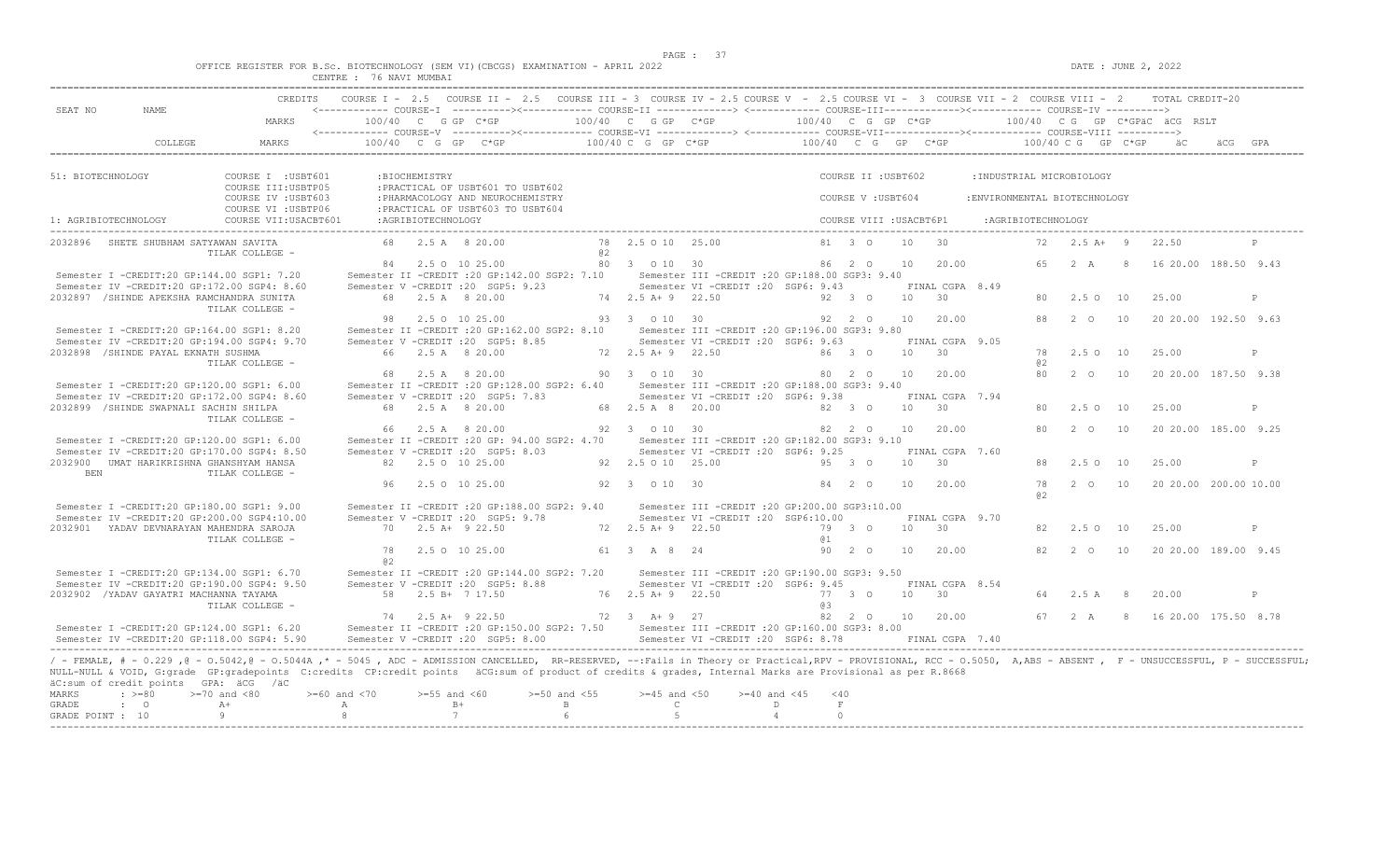$DATA: JUNE 2, 2022$ 

|  |  |                             |         |           |  | OFFICE REGISTER FOR B.Sc. BIOTECHNOLOGY (SEM VI)(CBCGS) EXAMINATION - APRIL 2022 |  |  |
|--|--|-----------------------------|---------|-----------|--|----------------------------------------------------------------------------------|--|--|
|  |  | $C$ ENTRE $\cdot$<br>------ | 76 NAVI | . MIIMRAT |  |                                                                                  |  |  |

| SEAT NO              | NAME.                                                                                    |                                                                                                                                                                                                                                                                                                                                                                                                                                     |    |                     | <------------ COURSE-T ----------><------------ COURSE-TT -------------> <------------ COURSE-TTT-------------><------------ COURSE-TV ---------->                                                                                                                                                                           |                                  |                                       | COURSE I - 2.5 COURSE II - 2.5 COURSE III - 3 COURSE IV - 2.5 COURSE V - 2.5 COURSE VI - 3 COURSE VII - 2 COURSE VIII - 2 TOTAL CREDIT-20 |           |           |                         |    |                            |                                           |           |                            |                |                                                |              |
|----------------------|------------------------------------------------------------------------------------------|-------------------------------------------------------------------------------------------------------------------------------------------------------------------------------------------------------------------------------------------------------------------------------------------------------------------------------------------------------------------------------------------------------------------------------------|----|---------------------|------------------------------------------------------------------------------------------------------------------------------------------------------------------------------------------------------------------------------------------------------------------------------------------------------------------------------|----------------------------------|---------------------------------------|-------------------------------------------------------------------------------------------------------------------------------------------|-----------|-----------|-------------------------|----|----------------------------|-------------------------------------------|-----------|----------------------------|----------------|------------------------------------------------|--------------|
|                      |                                                                                          | MARKS                                                                                                                                                                                                                                                                                                                                                                                                                               |    |                     | $100/40 \t C \t G \t G \t F \t C*GP \t C*GP \t 100/40 \t C \t G \t G \t F \t 100/40 \t C \t G \t G \t F \t 100/40 \t C \t G \t G \t F \t 100/40 \t C \t G \t G \t F \t 100/40 \t C \t G \t G \t F \t 100/40 \t C \t G \t G \t F \t 100/40 \t C \t G \t G \t F \t 100/40 \t C \t G \t G \t F \t 100/40 \t C \t G \t F \t 100$ |                                  |                                       |                                                                                                                                           |           |           |                         |    |                            |                                           |           |                            |                |                                                |              |
|                      | COLLEGE                                                                                  | MARKS                                                                                                                                                                                                                                                                                                                                                                                                                               |    |                     | $100/40$ C G GP C*GP $100/40$ C G GP C*GP                                                                                                                                                                                                                                                                                    |                                  |                                       |                                                                                                                                           |           |           |                         |    |                            | $100/40$ C G GP C*GP $100/40$ C G GP C*GP |           |                            |                |                                                |              |
| 51: BIOTECHNOLOGY    |                                                                                          | COURSE I : USBT601<br>COURSE III: USBTP05                                                                                                                                                                                                                                                                                                                                                                                           |    | : BIOCHEMISTRY      | : PRACTICAL OF USBT601 TO USBT602                                                                                                                                                                                                                                                                                            |                                  |                                       |                                                                                                                                           |           |           | COURSE II : USBT602     |    |                            | : INDUSTRIAL MICROBIOLOGY                 |           |                            |                |                                                |              |
|                      |                                                                                          | COURSE IV : USBT603<br>COURSE VI : USBTP06                                                                                                                                                                                                                                                                                                                                                                                          |    |                     | : PHARMACOLOGY AND NEUROCHEMISTRY<br>: PRACTICAL OF USBT603 TO USBT604                                                                                                                                                                                                                                                       |                                  |                                       |                                                                                                                                           |           |           | COURSE V : USBT604      |    |                            | : ENVIRONMENTAL BIOTECHNOLOGY             |           |                            |                |                                                |              |
| 1: AGRIBIOTECHNOLOGY |                                                                                          | COURSE VII: USACBT601                                                                                                                                                                                                                                                                                                                                                                                                               |    | : AGRIBIOTECHNOLOGY |                                                                                                                                                                                                                                                                                                                              |                                  |                                       |                                                                                                                                           |           |           | COURSE VIII : USACBT6P1 |    |                            | :AGRIBIOTECHNOLOGY                        |           |                            |                |                                                |              |
|                      | 2032903 / YADAV JYOTI RAKESH KUMAR MEERA                                                 | TILAK COLLEGE -                                                                                                                                                                                                                                                                                                                                                                                                                     |    |                     | 72 2.5 A+ 9 22.50                                                                                                                                                                                                                                                                                                            |                                  | 88 2.5 0 10 25.00                     |                                                                                                                                           |           | 94 3 0    |                         | 10 | $\overline{30}$            |                                           |           | 82  2.5  0  10             |                | 25.00                                          |              |
|                      | Semester I -CREDIT:20 GP:182.00 SGP1: 9.10                                               |                                                                                                                                                                                                                                                                                                                                                                                                                                     |    |                     | 94 2.5 0 10 25.00<br>Semester II -CREDIT : 20 GP:188.00 SGP2: 9.40 Semester III -CREDIT : 20 GP:194.00 SGP3: 9.70                                                                                                                                                                                                            |                                  | 94 3 0 10 30                          |                                                                                                                                           |           |           | 86 2 0                  |    | 10 20.00                   |                                           |           |                            |                | 80   2   0   10   20   20   00   197.50   9.88 |              |
|                      | 2032904 YADAV SURAJ OMPRAKASH RADHADEVI                                                  | Semester IV -CREDIT:20 GP:188.00 SGP4: 9.40                                                                                                                                                                                                                                                                                                                                                                                         |    |                     | Semester V -CREDIT : 20 SGP5: 9.43<br>70 2.5 A+ 9 22.50                                                                                                                                                                                                                                                                      |                                  | 66 2.5 A 8 20.00                      | Semester VI -CREDIT : 20 SGP6: 9.88                                                                                                       |           |           | 75 3 A+                 |    | FINAL CGPA 9.49<br>9 27    |                                           |           | 78 2.5 0 10                |                | 25.00                                          | $\mathbb{P}$ |
|                      |                                                                                          | TILAK COLLEGE -                                                                                                                                                                                                                                                                                                                                                                                                                     |    |                     | 82 2.5 0 10 25.00                                                                                                                                                                                                                                                                                                            |                                  | 86 3 0 10 30                          |                                                                                                                                           |           |           | 82 2 0                  | 10 | 20.00                      |                                           | 82.<br>72 | $2 \overline{A}$ +         | $\overline{9}$ | 18 20.00 187.50 9.38                           |              |
|                      | Semester I -CREDIT:20 GP:110.00 SGP1: 5.50                                               | Semester IV -CREDIT:20 GP:172.00 SGP4: 8.60                                                                                                                                                                                                                                                                                                                                                                                         |    |                     | Semester II -CREDIT :20 GP:130.00 SGP2: 6.50 Semester III -CREDIT :20 GP:186.00 SGP3: 9.30<br>Semester V - CREDIT : 20 SGP5: 7.35                                                                                                                                                                                            |                                  |                                       | Semester VI -CREDIT : 20 SGP6: 9.38                                                                                                       |           |           |                         |    | FINAL CGPA 7.77            |                                           |           |                            |                |                                                |              |
|                      | 2032905 ABIMANUE CHELLADURAI BHARATHI                                                    | BHARTIYAGRAMIN                                                                                                                                                                                                                                                                                                                                                                                                                      |    |                     | 68 2.5 A 8 20.00                                                                                                                                                                                                                                                                                                             |                                  | 76 2.5 A + 9 22.50                    |                                                                                                                                           |           | 50 3 B    |                         |    | 6 18                       |                                           | 55        | 68 2.5 A 8<br>$2 \quad B+$ |                | 20.00                                          | P            |
|                      | Semester I -CREDIT:20 GP:102.00 SGP1: 5.10                                               | Semester IV -CREDIT:20 GP:196.00 SGP4: 9.80                                                                                                                                                                                                                                                                                                                                                                                         |    |                     | 76 2.5 A+ 9 22.50<br>Semester II -CREDIT : 20 GP: 84.00 SGP2: 4.20<br>Semester V -CREDIT : 20 SGP5: 8.43                                                                                                                                                                                                                     |                                  | 53 3 B 6 18                           | Semester III -CREDIT : 20 GP:176.00 SGP3: 8.80<br>Semester VI - CREDIT : 20 SGP6: 7.55                                                    |           |           | 62 2 A                  |    | 8 16.00<br>FINAL CGPA 7.31 |                                           |           |                            |                | 7 14 20.00 151.00 7.55                         |              |
| PREMA LATHA          | 2032906 / ANGEL NANCY M BENJAMIN FRANKLIN                                                | BHARTIYAGRAMIN                                                                                                                                                                                                                                                                                                                                                                                                                      |    |                     | 62 2.5 A 8 20.00                                                                                                                                                                                                                                                                                                             | a2                               |                                       | 78  2.5  0  10  25.00   60  3  A                                                                                                          |           |           |                         |    | 8 2.4                      |                                           | 66        | 2.5 A 8                    |                | 20.00                                          | P            |
|                      | Semester I -CREDIT:20 GP:120.00 SGP1: 6.00                                               |                                                                                                                                                                                                                                                                                                                                                                                                                                     |    |                     | 74 2.5 A+ 9 22.50<br>Semester II -CREDIT :20 GP:140.00 SGP2: 7.00 Semester III -CREDIT :20 GP:188.00 SGP3: 9.40                                                                                                                                                                                                              |                                  | 55 3 B+7 21                           |                                                                                                                                           |           |           | 64 2 A                  |    | 8 16.00                    |                                           |           |                            |                | 58   2   B+   7   14   20.00   162.50   8.13   |              |
|                      | 2032907 SAH ASHISH RAJ KUMAR LALITA DEVI                                                 | Semester IV -CREDIT:20 GP:192.00 SGP4: 9.60                                                                                                                                                                                                                                                                                                                                                                                         |    |                     | Semester V - CREDIT : 20 SGP5: 8.03<br>66 2.5 A 8 20.00                                                                                                                                                                                                                                                                      |                                  | 72 2.5 A + 9 22.50                    | Semester VI - CREDIT : 20 SGP6: 8.13                                                                                                      | 55 3 B+   |           |                         |    | FINAL CGPA 8.03<br>7 21    |                                           | 66        | 2.5A                       | 8 <sup>8</sup> | 20.00                                          | P RPV        |
|                      |                                                                                          | BHARTIYAGRAMIN                                                                                                                                                                                                                                                                                                                                                                                                                      |    |                     | 74 2.5 A+ 9 22.50                                                                                                                                                                                                                                                                                                            |                                  | 53 3 B 6 18                           |                                                                                                                                           |           | 63 2 A    |                         |    | 8 16.00                    |                                           | 50        | 2 R                        | $6^{\circ}$    | 12 20.00 152.00 7.60                           |              |
|                      | Semester I -CREDIT:20 GP:126.00 SGP1: 6.30<br>2032908 / SHAIKH ALMAS ABDUL RAB NOORJAHAN | Semester IV -CREDIT:20 GP:190.00 SGP4: 9.50                                                                                                                                                                                                                                                                                                                                                                                         |    |                     | Semester II -CREDIT : 20 GP: 128.00 SGP2: 6.40<br>Semester V - CREDIT : 20 SGP5: 7.43<br>66 2.5 A 8 20.00                                                                                                                                                                                                                    |                                  | $74$ $2.5$ $\overline{A}$ + 9 $22.50$ | Semester III - CREDIT : 20 GP: 188.00 SGP3: 9.40<br>Semester VI -CREDIT :20 SGP6: 7.60                                                    |           | 65 3 A    |                         |    | FINAL CGPA 7.77<br>8 24    |                                           |           |                            | 8 <sup>8</sup> | 20.00                                          | P            |
|                      |                                                                                          | BHARTIYAGRAMIN                                                                                                                                                                                                                                                                                                                                                                                                                      | 70 |                     | $2.5 A+ 9 22.50$                                                                                                                                                                                                                                                                                                             |                                  | 65 3 A 8 24                           |                                                                                                                                           |           |           | 65 2 A                  |    | 8 16.00                    |                                           | 60        | 64 2.5 A<br>2 A            |                | 8 16 20.00 165.00 8.25                         |              |
|                      | Semester I -CREDIT:20 GP:170.00 SGP1: 8.50                                               | Semester IV -CREDIT:20 GP:192.00 SGP4: 9.60                                                                                                                                                                                                                                                                                                                                                                                         |    |                     | Semester II -CREDIT : 20 GP:180.00 SGP2: 9.00<br>Semester V -CREDIT : 20 SGP5: 7.43                                                                                                                                                                                                                                          |                                  |                                       | Semester III -CREDIT :20 GP:200.00 SGP3:10.00<br>Semester VI -CREDIT : 20 SGP6: 8.25                                                      |           |           |                         |    | FINAL CGPA 8.80            |                                           |           |                            |                |                                                |              |
| VATI                 | 2032909 / YADAV PRATIMA GAURI SHANKAR LILA                                               | BHARTIYAGRAMIN                                                                                                                                                                                                                                                                                                                                                                                                                      |    |                     | $72 \t 2.5 \t A+ 9 \t 22.50$                                                                                                                                                                                                                                                                                                 |                                  | 74 2.5 A + 9 22.50                    |                                                                                                                                           | $58$ 3 B+ |           |                         |    | 7 21                       |                                           | 64        | $2.5A$ 8                   |                | 20.00                                          | P RPV        |
|                      | Semester I -CREDIT:20 GP:124.00 SGP1: 6.20                                               | Semester IV -CREDIT:20 GP:186.00 SGP4: 9.30                                                                                                                                                                                                                                                                                                                                                                                         |    |                     | 68 2.5 A 8 20.00<br>Semester II -CREDIT :20 GP:110.00 SGP2: 5.50 Semester III -CREDIT :20 GP:184.00 SGP3: 9.20<br>Semester V -CREDIT : 20 SGP5: 7.13                                                                                                                                                                         |                                  | 56 3 B+7 21                           | Semester VI - CREDIT : 20 SGP6: 7.85                                                                                                      |           | 62 2 A    |                         |    | 8 16.00<br>FINAL CGPA 7.53 |                                           |           |                            |                | 57   2   B+   7   14   20.00   157.00   7.85   |              |
| MARKS<br>GRADE       | äC:sum of credit points GPA: äCG /äC<br>$\cdot$ >=80<br>$\cdot$ 0                        | / - FEMALE, # - 0.229, @ - 0.5042, @ - 0.5044A, * - 5045, ADC - ADMISSION CANCELLED, RR-RESERVED, --: Fails in Theory or Practical, RPV - PROVISIONAL, RCC - 0.5050, A, ABS - ABSENT, F - UNSUCCESSFUL, P - SUCCESSFUL;<br>NULL-NULL & VOID, G:grade GP:gradepoints C:credits CP:credit points äCG:sum of product of credits & grades, Internal Marks are Provisional as per R.8668<br>$>=70$ and $<80$<br>$>=60$ and $<70$<br>$A+$ | A  | $>=55$ and $<60$    | $B+$<br>$7^{\circ}$                                                                                                                                                                                                                                                                                                          | $>=50$ and $<55$<br>$\mathbf{B}$ | $>=45$ and $<50$<br>$\mathbb{C}$      | $>=40$ and $<45$                                                                                                                          | D         | < 40<br>F |                         |    |                            |                                           |           |                            |                |                                                |              |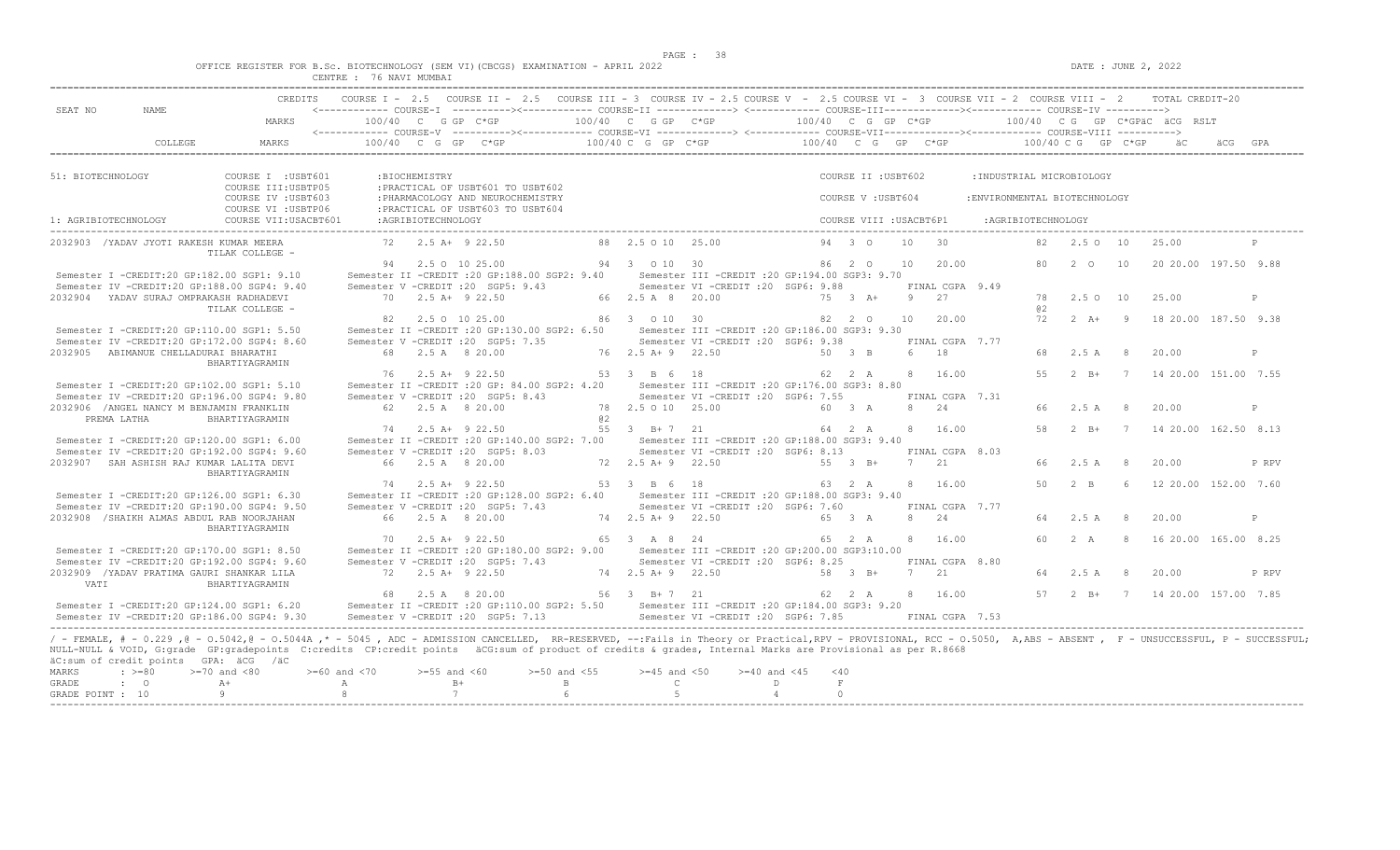$DATA: JUNE 2, 2022$ 

|  |  |           |             |  | OFFICE REGISTER FOR B.SC. BIOTECHNOLOGY (SEM VI)(CBCGS) EXAMINATION - APRIL 2022 |  |  |
|--|--|-----------|-------------|--|----------------------------------------------------------------------------------|--|--|
|  |  | _________ | ----------- |  |                                                                                  |  |  |

|                                                                                                                                                                                                                                                                                                                                                                                                                                                                        |                                                                  | CENTRE : 3 ANDHERI                 |                    | CREDITS COURSE I - 2.5 COURSE II - 2.5 COURSE III - 3 COURSE IV - 2.5 COURSE V - 2.5 COURSE VI - 3 COURSE VII - 2 COURSE VIII - 2 TOTAL CREDIT-20     |              |                                  |                                                                                         |                                           |                                          |                 |                                    |                                                            |    |                |     |                                                     |      |              |
|------------------------------------------------------------------------------------------------------------------------------------------------------------------------------------------------------------------------------------------------------------------------------------------------------------------------------------------------------------------------------------------------------------------------------------------------------------------------|------------------------------------------------------------------|------------------------------------|--------------------|-------------------------------------------------------------------------------------------------------------------------------------------------------|--------------|----------------------------------|-----------------------------------------------------------------------------------------|-------------------------------------------|------------------------------------------|-----------------|------------------------------------|------------------------------------------------------------|----|----------------|-----|-----------------------------------------------------|------|--------------|
| SEAT NO<br>NAME                                                                                                                                                                                                                                                                                                                                                                                                                                                        | MARKS                                                            | 100/40 C G GP C*GP                 |                    | <------------ COURSE-I ----------><----------- COURSE-II -------------> <------------ COURSE-III-----------><------------ COURSE-IV ---------->       |              | 100/40 C G GP C*GP               |                                                                                         | $100/40$ C G GP C*GP                      |                                          |                 |                                    |                                                            |    |                |     | 100/40 CG GP C*GPäC äCG RSLT                        |      |              |
| COLLEGE                                                                                                                                                                                                                                                                                                                                                                                                                                                                | MARKS                                                            |                                    |                    | $100/40$ C G GP C*GP                                                                                                                                  |              | 100/40 C G GP C*GP               |                                                                                         | $100/40$ C G GP C*GP $100/40$ C G GP C*GP |                                          |                 |                                    |                                                            |    |                |     | äC.                                                 | ÄCG. |              |
|                                                                                                                                                                                                                                                                                                                                                                                                                                                                        |                                                                  |                                    |                    |                                                                                                                                                       |              |                                  |                                                                                         |                                           |                                          |                 |                                    |                                                            |    |                |     |                                                     |      |              |
| 51: BIOTECHNOLOGY                                                                                                                                                                                                                                                                                                                                                                                                                                                      | COURSE I : USBT601<br>COURSE III: USBTP05<br>COURSE IV : USBT603 |                                    | :BIOCHEMISTRY      | : PRACTICAL OF USBT601 TO USBT602<br>: PHARMACOLOGY AND NEUROCHEMISTRY                                                                                |              |                                  |                                                                                         |                                           | COURSE II : USBT602<br>COURSE V: USBT604 |                 |                                    | : INDUSTRIAL MICROBIOLOGY<br>: ENVIRONMENTAL BIOTECHNOLOGY |    |                |     |                                                     |      |              |
| 1: AGRIBIOTECHNOLOGY                                                                                                                                                                                                                                                                                                                                                                                                                                                   | COURSE VI : USBTP06<br>COURSE VII: USACBT601                     |                                    | :AGRIBIOTECHNOLOGY | : PRACTICAL OF USBT603 TO USBT604                                                                                                                     |              |                                  |                                                                                         |                                           | COURSE VIII : USACBT6P1                  |                 |                                    | :AGRIBIOTECHNOLOGY                                         |    |                |     |                                                     |      |              |
| 2032910 MOHD ZAID TASNEEM BANO                                                                                                                                                                                                                                                                                                                                                                                                                                         |                                                                  |                                    |                    | 64 2.5 A 8 20.00                                                                                                                                      |              | 40 2.5 D 4 10.00                 |                                                                                         |                                           | 80 3 0                                   | 10              | 30                                 |                                                            | 70 | $2.5 A+ 9$     |     | 22.50                                               |      | P            |
|                                                                                                                                                                                                                                                                                                                                                                                                                                                                        | LUMV - ANDHERI                                                   |                                    |                    |                                                                                                                                                       |              |                                  |                                                                                         |                                           |                                          |                 |                                    |                                                            |    |                |     |                                                     |      |              |
| Semester I -CREDIT:20 GP:148.00 SGP1: 7.40<br>Semester IV -CREDIT:20 GP:190.00 SGP4: 9.50                                                                                                                                                                                                                                                                                                                                                                              |                                                                  |                                    |                    | 56 2.5 B+ 7 17.50<br>Semester II -CREDIT : 20 GP: 154.00 SGP2: 7.70<br>Semester V - CREDIT : 20 SGP5: 8.88                                            |              | 82 3 0 10 30                     | Semester III -CREDIT : 20 GP: 180.00 SGP3: 9.00<br>Semester VI -CREDIT :20 SGP6: 8.50   |                                           | 84 2 0                                   | 10              | 20.00<br>FINAL CGPA 8.50           |                                                            | 80 | $2\degree$ 0   | 10  | 20 20.00 170.00 8.50                                |      |              |
| 2032911 /TUBA TASNEEM BANO                                                                                                                                                                                                                                                                                                                                                                                                                                             | LUMV - ANDHERI                                                   |                                    |                    | 90 2.5 0 10 25.00                                                                                                                                     | 0.2          | 78 2.5 0 10 25.00                |                                                                                         |                                           | 84 3 0                                   | 10              | $\overline{30}$                    |                                                            | 92 | 2.50 10        |     | 25.00                                               |      | P            |
| Semester I -CREDIT:20 GP:200.00 SGP1:10.00                                                                                                                                                                                                                                                                                                                                                                                                                             |                                                                  |                                    |                    | 86 2.5 0 10 25.00<br>Semester II -CREDIT : 20 GP: 200.00 SGP2: 10.00                                                                                  |              | 82 3 0 10 30                     | Semester III -CREDIT : 20 GP: 200.00 SGP3: 10.00                                        |                                           | 82 2 0                                   | 10              | 20.00                              |                                                            | 82 | 2 0            | 10  | 20 20.00 200.00 10.00                               |      |              |
| Semester IV -CREDIT:20 GP:200.00 SGP4:10.00<br>2032912 /BORAD KRUSHANGI VALLABHBHAI SUNI<br>TA BORAD                                                                                                                                                                                                                                                                                                                                                                   | LUMV - ANDHERI                                                   |                                    |                    | Semester V -CREDIT : 20 SGP5:10.00<br>60 2.5 A 8 20.00                                                                                                |              | 60 2.5 A 8 20.00                 | Semester VI -CREDIT : 20 SGP6:10.00                                                     | a2                                        | 78 3 0                                   |                 | FINAL CGPA 10.00<br>10 30          |                                                            | 52 | 2.5 B          | - 6 | 15.00                                               |      | $\mathsf{P}$ |
| Semester I -CREDIT:20 GP:126.00 SGP1: 6.30                                                                                                                                                                                                                                                                                                                                                                                                                             |                                                                  | 62                                 |                    | 2.5 A 8 20.00<br>Semester II -CREDIT : 20 GP:160.00 SGP2: 8.00                                                                                        |              | 80 3 0 10 30                     | Semester III - CREDIT : 20 GP: 116.00 SGP3: 5.80                                        |                                           | 68 2 A                                   | 8               | 16.00                              |                                                            | 82 | 2 0            | 10  | 20 20.00 171.00 8.55                                |      |              |
| Semester IV -CREDIT:20 GP:152.00 SGP4: 7.60<br>2032913 / CHAUDHARI YASHITA VINOD ALKA                                                                                                                                                                                                                                                                                                                                                                                  |                                                                  |                                    |                    | Semester V -CREDIT : 20 SGP5: 8.75<br>84 2.5 0 10 25.00                                                                                               |              | 82  2.5  0  10  25.00            | Semester VI -CREDIT : 20 SGP6: 8.55                                                     |                                           | 84 3 0                                   | 10 <sup>1</sup> | FINAL CGPA 7.50<br>$\overline{30}$ |                                                            | 84 | $2.5^\circ$    | 10  | 25.00                                               |      | P            |
| Semester I -CREDIT:20 GP:160.00 SGP1: 8.00                                                                                                                                                                                                                                                                                                                                                                                                                             | LUMV - ANDHERI                                                   |                                    |                    | 84 2.5 0 10 25.00<br>Semester II -CREDIT : 20 GP: 170.00 SGP2: 8.50                                                                                   |              | 94 3 0 10 30                     | Semester III - CREDIT : 20 GP: 180.00 SGP3: 9.00                                        |                                           | 82 2 0                                   | 10              | 20.00                              |                                                            | 90 | $2\degree$ 0   | 10  | 20 20.00 200.00 10.00                               |      |              |
| Semester IV -CREDIT:20 GP:190.00 SGP4: 9.50<br>2032914 / CRASTA JENNIFER JOHN NANCY                                                                                                                                                                                                                                                                                                                                                                                    |                                                                  |                                    |                    | Semester V -CREDIT : 20 SGP5: 9.50<br>90 2.5 0 10 25.00                                                                                               |              | 60 2.5 A 8 20.00                 | Semester VI -CREDIT :20 SGP6:10.00                                                      |                                           | 80 3 0                                   | 10              | FINAL CGPA 9.08<br>$-30$           |                                                            | 81 | 2.5010         |     | 25.00                                               |      | $\mathsf{P}$ |
|                                                                                                                                                                                                                                                                                                                                                                                                                                                                        | LUMV - ANDHERI                                                   |                                    |                    | 72 2.5 A+ 9 22.50                                                                                                                                     |              | 90 3 0 10 30                     |                                                                                         |                                           | 80 2 0                                   | 10              | 20.00                              |                                                            | 86 | $2\degree$ 0   | 10  | 20 20.00 192.50 9.63                                |      |              |
| Semester I -CREDIT:20 GP:174.00 SGP1: 8.70<br>Semester IV -CREDIT:20 GP:176.00 SGP4: 8.80<br>2032915 / CRASTO MICHEL KEVIN LYDIA                                                                                                                                                                                                                                                                                                                                       |                                                                  |                                    |                    | Semester II -CREDIT : 20 GP: 178.00 SGP2: 8.90<br>Semester V - CREDIT : 20 SGP5: 9.50<br>74 2.5 A+ 9 22.50                                            |              | 64 2.5 A 8 20.00                 | Semester III -CREDIT :20 GP:172.00 SGP3: 8.60<br>Semester VI -CREDIT : 20 SGP6: 9.63    |                                           | 78 3 0                                   | 10              | FINAL CGPA 9.02<br>$\overline{30}$ |                                                            | 80 | $2.5 \circ 10$ |     | 25.00                                               |      | P            |
|                                                                                                                                                                                                                                                                                                                                                                                                                                                                        | LUMV - ANDHERI                                                   |                                    |                    | 72 2.5 A+ 9 22.50                                                                                                                                     |              | 86 3 0 10 30                     |                                                                                         | a2                                        | $70 \t 2 \t A+$                          | 9               | 18.00                              |                                                            | 80 | $2^{\circ}$    | 10  | 20 20 00 188 00 9 40                                |      |              |
| Semester I -CREDIT:20 GP:140.00 SGP1: 7.00<br>Semester IV -CREDIT:20 GP:192.00 SGP4: 9.60                                                                                                                                                                                                                                                                                                                                                                              |                                                                  |                                    |                    | Semester II -CREDIT : 20 GP:168.00 SGP2: 8.40<br>Semester V -CREDIT : 20 SGP5: 9.50                                                                   |              |                                  | Semester III - CREDIT : 20 GP: 182.00 SGP3: 9.10<br>Semester VI -CREDIT : 20 SGP6: 9.40 |                                           |                                          |                 | FINAL CGPA 8.83                    |                                                            |    |                |     |                                                     |      |              |
| 2032916 / DESAI PRIYA VIPUL CHHAYA                                                                                                                                                                                                                                                                                                                                                                                                                                     | LUMV - ANDHERI                                                   |                                    |                    | 80 2.5 0 10 25.00                                                                                                                                     |              | 82  2.5  0  10  25.00            |                                                                                         |                                           | 96 3 0                                   | 10              | $\overline{30}$                    |                                                            | 90 | $2.5^\circ$    | 10  | 25.00                                               |      | $\mathbb{P}$ |
| Semester I -CREDIT:20 GP:164.00 SGP1: 8.20<br>Semester IV -CREDIT:20 GP:188.00 SGP4: 9.40                                                                                                                                                                                                                                                                                                                                                                              |                                                                  |                                    |                    | 80 2.5 0 10 25.00<br>Semester II -CREDIT :20 GP:166.00 SGP2: 8.30 Semester III -CREDIT :20 GP:194.00 SGP3: 9.70<br>Semester V -CREDIT : 20 SGP5:10.00 |              | 96 3 0 10 30                     | Semester VI -CREDIT : 20 SGP6:10.00                                                     |                                           | 96 2 0                                   | 10              | 20.00<br>FINAL CGPA 9.27           |                                                            |    |                |     | 94   2   0   10   20   20   00   200   00   10   00 |      |              |
| / - FEMALE, # - 0.229, @ - 0.5042, @ - 0.5044A,* - 5045, ADC - ADMISSION CANCELLED, RR-RESERVED, --:Fails in Theory or Practical,RPV - PROVISIONAL, RCC - 0.5050, A,ABS - ABSENT, F - UNSUCCESSFUL, P - SUCCESSFUL;<br>NULL-NULL & VOID, G:grade GP:gradepoints C:credits CP:credit points äCG:sum of product of credits & grades, Internal Marks are Provisional as per R.8668<br>äC:sum of credit points GPA: äCG /äC<br>MARKS<br>$\cdot$ >=80<br>GRADE<br>$\cdot$ 0 | $>=70$ and $<80$<br>$A+$                                         | $>= 60$ and $< 70$<br>$\mathbb{A}$ | $>=55$ and $<60$   | $>=50$ and $<55$<br>$B+$                                                                                                                              | $\mathbf{B}$ | $>=45$ and $<50$<br>$\mathbb{C}$ | $>= 40$ and $< 45$                                                                      | $<$ 40<br>$\,$ F $\,$<br>D                |                                          |                 |                                    |                                                            |    |                |     |                                                     |      |              |
| GRADE POINT : 10                                                                                                                                                                                                                                                                                                                                                                                                                                                       | 9                                                                | -8                                 | 7                  |                                                                                                                                                       | 6            |                                  |                                                                                         | $\Omega$<br>$\overline{4}$                |                                          |                 |                                    |                                                            |    |                |     |                                                     |      |              |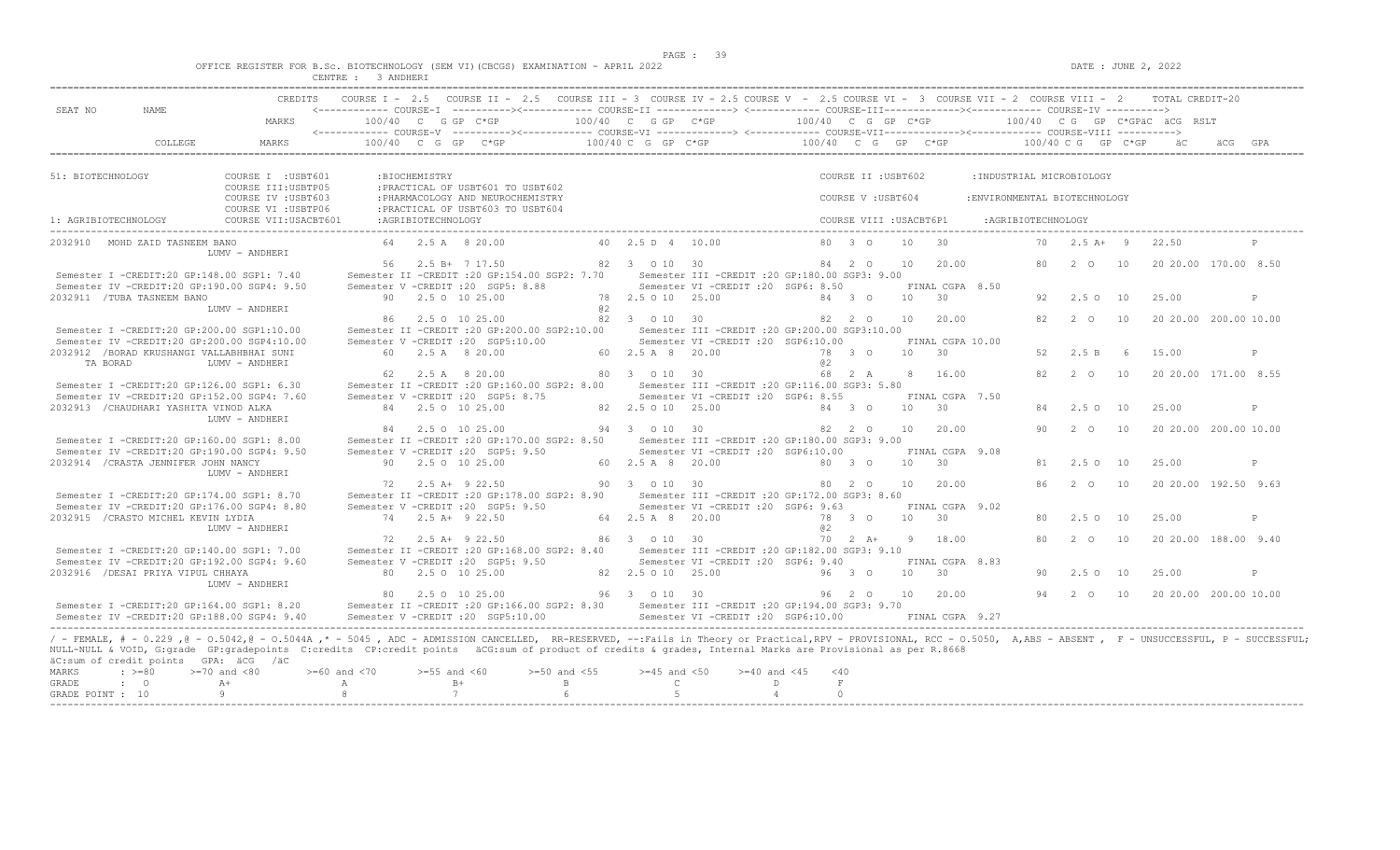|  |  |                                   |  |                              |  | OFFICE REGISTER FOR B.SC. BIOTECHNOLOGY (SEM VI)(CBCGS) EXAMINATION - APRIL 2022 |  |  |
|--|--|-----------------------------------|--|------------------------------|--|----------------------------------------------------------------------------------|--|--|
|  |  | after some to be even some sense. |  | <b>C. S. STR. 22 WELL BE</b> |  |                                                                                  |  |  |

| CREDITS COURSE I - 2.5 COURSE II - 2.5 COURSE III - 3 COURSE IV - 2.5 COURSE V - 2.5 COURSE VI - 3 COURSE VII - 2 COURSE VIII - 2 TOTAL CREDIT-20<br><------------ COURSE-T ----------><------------ COURSE-TT -------------> <------------ COURSE-TTT-------------><------------ COURSE-TV ----------><br>SEAT NO<br>NAME.<br>$100/40$ C G GP $C*GP$<br>100/40 C G GP C*GP<br>$100/40$ C G GP C*GP<br>100/40 CG GP C*GPÄC ÄCG RSLT<br>MARKS<br><------------ COURSE-V ----------><----------- COURSE-VI --------------> <------------ COURSE-VIII------------> COURSE-VIII ----------><br>COLLEGE<br>MARKS<br>51: BIOTECHNOLOGY<br>COURSE I : USBT601<br>:BIOCHEMISTRY<br>COURSE II : USBT602<br>: INDUSTRIAL MICROBIOLOGY<br>COURSE III: USBTP05<br>:PRACTICAL OF USBT601 TO USBT602<br>COURSE IV : USBT603<br>: PHARMACOLOGY AND NEUROCHEMISTRY<br>COURSE V: USBT604<br>: ENVIRONMENTAL BIOTECHNOLOGY<br>COURSE VI : USBTP06<br>: PRACTICAL OF USBT603 TO USBT604<br>COURSE VII: USACBT601<br>: AGRIBIOTECHNOLOGY<br>COURSE VIII : USACBT6P1<br>:AGRIBIOTECHNOLOGY<br>1: AGRIBIOTECHNOLOGY<br>66 2.5 A 8 20.00<br>83 3 0<br>$\sim$ 30<br>80  2.5  0  10<br>2032917 / DUBE SNEHA AVDESH SUSHMA<br>80 2.5 0 10 25.00<br>10 <sup>1</sup><br>25.00<br>LUMV - ANDHERT<br>88  2  0  10<br>90 3 0 10 30<br>9 18.00<br>20 20 00 188 00 9 40<br>64 2.5 A 8 20.00<br>72 2 A+<br>Semester III -CREDIT : 20 GP: 164.00 SGP3: 8.20<br>Semester I -CREDIT:20 GP:180.00 SGP1: 9.00<br>Semester II -CREDIT : 20 GP: 172.00 SGP2: 8.60<br>Semester IV -CREDIT:20 GP:190.00 SGP4: 9.50<br>Semester V -CREDIT : 20 SGP5: 9.50<br>Semester VI -CREDIT : 20 SGP6: 9.40<br>FINAL CGPA 9.03<br>2032918 / GORE SHREYA SANJAY SHALLO<br>84 2.5 0 10 25.00<br>72 2.5 A + 9 22.50<br>$90 \t30$<br>$10 \t 30$<br>2.50<br>10<br>25.00<br>P<br>LUMV - ANDHERI<br>82 2.5 0 10 25.00<br>91 3 0 10 30<br>84 2 0<br>10 20.00<br>86<br>$2\degree$ 0<br>10<br>20 20.00 197.50 9.88<br>Semester I -CREDIT:20 GP:182.00 SGP1: 9.10<br>Semester II -CREDIT : 20 GP:176.00 SGP2: 8.80 Semester III -CREDIT : 20 GP:196.00 SGP3: 9.80<br>Semester IV -CREDIT:20 GP:200.00 SGP4:10.00<br>Semester V -CREDIT : 20 SGP5:10.00<br>Semester VI -CREDIT : 20 SGP6: 9.88<br>FINAL CGPA 9.60<br>2032919 / GOSAR KRUTI GIRISH JYOTI<br>62 2.5 A 8 20.00<br>68  2.5  A  8  20.00<br>$76$ 3 A+<br>9 27<br>2.5 A<br>- 8<br>20.00<br>P<br>64 -<br>LUMV - ANDHERI<br>60 2.5 A 8 20.00<br>88 3 0 10 30<br>$71 \t 2 \t A+$<br>9 18.00<br>82<br>$2\degree$ 0<br>10<br>20 20 00 175 00 8.75<br>Semester II -CREDIT :20 GP:166.00 SGP2: 8.30 Semester III -CREDIT :20 GP:134.00 SGP3: 6.70<br>Semester I -CREDIT:20 GP:130.00 SGP1: 6.50<br>Semester V -CREDIT : 20 SGP5: 9.15<br>Semester VI -CREDIT :20 SGP6: 8.75<br>Semester IV -CREDIT:20 GP:160.00 SGP4: 8.00<br>FINAL CGPA 7.90<br>2032920 / GUPTA ESHA HEMANY SANTOSHI<br>74 2.5 A + 9 22.50<br>72 2.5 A + 9 22.50<br>82 3 0<br>10 30<br>66 2.5 A<br>20.00<br>- 8<br>$\mathbb{P}$<br>LUMV - ANDHERI<br>70 2.5 A+ 9 22.50<br>84 3 0 10 30<br>80 2 0<br>10<br>20.00<br>20 20.00 187.50 9.38<br>80<br>$2^{\circ}$ 0<br>10<br>Semester I -CREDIT:20 GP:118.00 SGP1: 5.90<br>Semester II -CREDIT : 20 GP: 156.00 SGP2: 7.80<br>Semester III -CREDIT : 20 GP: 172.00 SGP3: 8.60<br>Semester VI - CREDIT : 20 SGP6: 9.38<br>Semester IV -CREDIT:20 GP:172.00 SGP4: 8.60<br>Semester V -CREDIT : 20 SGP5: 9.38<br>FINAL CGPA 8.28<br>80 2.5 0 10 25.00<br>78 2.5 0 10 25.00<br>80 3 0<br>$\overline{30}$<br>2032921 / GUPTA KEERTIKA RAJESH GEETA<br>10<br>72<br>$2.5A+9$<br>22.50<br>P<br>a2<br>LUMV - ANDHERI<br>82 3 0 10 30<br>9<br>18.00<br>62<br>2.5 A 8 20.00<br>$70 \t 2 \t A+$<br>81<br>2 O<br>10<br>20 20.00 190.50 9.53<br>Semester I -CREDIT:20 GP: 90.00 SGP1: 4.50<br>Semester II -CREDIT :20 GP:128.00 SGP2: 6.40 Semester III -CREDIT :20 GP:144.00 SGP3: 7.20<br>Semester V -CREDIT : 20 SGP5: 9.25<br>Semester VI - CREDIT : 20 SGP6: 9.53<br>Semester IV -CREDIT:20 GP:162.00 SGP4: 8.10<br>FINAL CGPA 7.50<br>2032922 / GUPTA NEHA PANNALAL LAXMI<br>72 2.5 A+ 9 22.50<br>62  2.5 A 8  20.00  74  3  A+<br>$9 \t 27$<br>2.5 A 8<br>20.00<br>62.<br>$\mathsf{P}$<br>LUMV - ANDHERT<br>2 0 10<br>20 20.00 173.00 8.65<br>56 2.5 B+ 7 17.50<br>80 3 0 10 30<br>68 2 A<br>8<br>16.00<br>78<br>a2<br>Semester I -CREDIT:20 GP:106.00 SGP1: 5.30<br>Semester II -CREDIT : 20 GP:144.00 SGP2: 7.20 Semester III -CREDIT : 20 GP: 90.00 SGP3: 4.50<br>Semester IV -CREDIT:20 GP: 96.00 SGP4: 4.80<br>Semester V -CREDIT : 20 SGP5: 8.60<br>Semester VI -CREDIT : 20 SGP6: 8.65<br>FINAL CGPA 6.51<br>2032923 KURMI VISHAL MANOJ SUDAMA<br>62 2.5 A 8 20.00<br>68 2.5 A 8 20.00<br>88 3 0<br>10<br>30<br>P<br>62.<br>2.5 A<br>20.00<br><b>PA</b><br>LUMV - ANDHERI<br>50 2.5 B 6 15.00<br>88 3 0 10 30<br>9 18.00<br>86 2 0 10<br>20 20.00 173.00 8.65<br>70 2 A+<br>Semester I -CREDIT:20 GP:146.00 SGP1: 7.30<br>Semester II -CREDIT : 20 GP:160.00 SGP2: 8.00 Semester III -CREDIT : 20 GP:182.00 SGP3: 9.10<br>Semester V $-CREDTT$ : 20 SGP5: 9.50<br>Semester VI -CREDIT : 20 SGP6: 8.65<br>Semester IV -CREDIT:20 GP:174.00 SGP4: 8.70<br>FINAL CGPA 8.54<br>/ - FEMALE, # - 0.229, @ - 0.5042, @ - 0.5044A, * - 5045, ADC - ADMISSION CANCELLED, RR-RESERVED, --:Fails in Theory or Practical,RPV - PROVISIONAL, RCC - 0.5050, A,ABS - ABSENT, F - UNSUCCESSFUL, P - SUCCESSFUL;<br>NULL-NULL & VOID, G:grade GP:gradepoints C:credits CP:credit points äCG:sum of product of credits & grades, Internal Marks are Provisional as per R.8668<br>äC:sum of credit points GPA: äCG /äC<br>$: \; > = 80$<br>$>=70$ and $<80$<br>$>= 60$ and $< 70$<br>$>=55$ and $<60$<br>$>=50$ and $<55$<br>$>=45$ and $<50$<br>$>= 40$ and $< 45$<br>MARKS<br>$<$ 40<br>$B+$<br>$\mathbb B$<br>$\mathsf{C}$<br>$\,$ F<br><b>GRADE</b><br>$\cdot$ 0<br>$A+$<br>A<br>D<br>9<br>8<br>7<br>$5^{\circ}$<br>$\overline{4}$<br>$\Omega$<br>GRADE POINT : 10 |  | CENTRE : 3 ANDHERI |  |  |  |  |  |  |  |  |
|------------------------------------------------------------------------------------------------------------------------------------------------------------------------------------------------------------------------------------------------------------------------------------------------------------------------------------------------------------------------------------------------------------------------------------------------------------------------------------------------------------------------------------------------------------------------------------------------------------------------------------------------------------------------------------------------------------------------------------------------------------------------------------------------------------------------------------------------------------------------------------------------------------------------------------------------------------------------------------------------------------------------------------------------------------------------------------------------------------------------------------------------------------------------------------------------------------------------------------------------------------------------------------------------------------------------------------------------------------------------------------------------------------------------------------------------------------------------------------------------------------------------------------------------------------------------------------------------------------------------------------------------------------------------------------------------------------------------------------------------------------------------------------------------------------------------------------------------------------------------------------------------------------------------------------------------------------------------------------------------------------------------------------------------------------------------------------------------------------------------------------------------------------------------------------------------------------------------------------------------------------------------------------------------------------------------------------------------------------------------------------------------------------------------------------------------------------------------------------------------------------------------------------------------------------------------------------------------------------------------------------------------------------------------------------------------------------------------------------------------------------------------------------------------------------------------------------------------------------------------------------------------------------------------------------------------------------------------------------------------------------------------------------------------------------------------------------------------------------------------------------------------------------------------------------------------------------------------------------------------------------------------------------------------------------------------------------------------------------------------------------------------------------------------------------------------------------------------------------------------------------------------------------------------------------------------------------------------------------------------------------------------------------------------------------------------------------------------------------------------------------------------------------------------------------------------------------------------------------------------------------------------------------------------------------------------------------------------------------------------------------------------------------------------------------------------------------------------------------------------------------------------------------------------------------------------------------------------------------------------------------------------------------------------------------------------------------------------------------------------------------------------------------------------------------------------------------------------------------------------------------------------------------------------------------------------------------------------------------------------------------------------------------------------------------------------------------------------------------------------------------------------------------------------------------------------------------------------------------------------------------------------------------------------------------------------------------------------------------------------------------------------------------------------------------------------------------------------------------------------------------------------------------------------------------------------------------------------------------------------------------------------------------------------------------------------------------------------------------------------------------------------------------------------------------------------------------------------------------------------------------------------------------------------------------------------------------------------------------------------------------------------------------------------------------------------------------------------------------------------------------------------------------------------------------------------------------------------------------------------------------------------------------------------------------------------|--|--------------------|--|--|--|--|--|--|--|--|
|                                                                                                                                                                                                                                                                                                                                                                                                                                                                                                                                                                                                                                                                                                                                                                                                                                                                                                                                                                                                                                                                                                                                                                                                                                                                                                                                                                                                                                                                                                                                                                                                                                                                                                                                                                                                                                                                                                                                                                                                                                                                                                                                                                                                                                                                                                                                                                                                                                                                                                                                                                                                                                                                                                                                                                                                                                                                                                                                                                                                                                                                                                                                                                                                                                                                                                                                                                                                                                                                                                                                                                                                                                                                                                                                                                                                                                                                                                                                                                                                                                                                                                                                                                                                                                                                                                                                                                                                                                                                                                                                                                                                                                                                                                                                                                                                                                                                                                                                                                                                                                                                                                                                                                                                                                                                                                                                                                                                                                                                                                                                                                                                                                                                                                                                                                                                                                                                                                                                                |  |                    |  |  |  |  |  |  |  |  |
|                                                                                                                                                                                                                                                                                                                                                                                                                                                                                                                                                                                                                                                                                                                                                                                                                                                                                                                                                                                                                                                                                                                                                                                                                                                                                                                                                                                                                                                                                                                                                                                                                                                                                                                                                                                                                                                                                                                                                                                                                                                                                                                                                                                                                                                                                                                                                                                                                                                                                                                                                                                                                                                                                                                                                                                                                                                                                                                                                                                                                                                                                                                                                                                                                                                                                                                                                                                                                                                                                                                                                                                                                                                                                                                                                                                                                                                                                                                                                                                                                                                                                                                                                                                                                                                                                                                                                                                                                                                                                                                                                                                                                                                                                                                                                                                                                                                                                                                                                                                                                                                                                                                                                                                                                                                                                                                                                                                                                                                                                                                                                                                                                                                                                                                                                                                                                                                                                                                                                |  |                    |  |  |  |  |  |  |  |  |
|                                                                                                                                                                                                                                                                                                                                                                                                                                                                                                                                                                                                                                                                                                                                                                                                                                                                                                                                                                                                                                                                                                                                                                                                                                                                                                                                                                                                                                                                                                                                                                                                                                                                                                                                                                                                                                                                                                                                                                                                                                                                                                                                                                                                                                                                                                                                                                                                                                                                                                                                                                                                                                                                                                                                                                                                                                                                                                                                                                                                                                                                                                                                                                                                                                                                                                                                                                                                                                                                                                                                                                                                                                                                                                                                                                                                                                                                                                                                                                                                                                                                                                                                                                                                                                                                                                                                                                                                                                                                                                                                                                                                                                                                                                                                                                                                                                                                                                                                                                                                                                                                                                                                                                                                                                                                                                                                                                                                                                                                                                                                                                                                                                                                                                                                                                                                                                                                                                                                                |  |                    |  |  |  |  |  |  |  |  |
|                                                                                                                                                                                                                                                                                                                                                                                                                                                                                                                                                                                                                                                                                                                                                                                                                                                                                                                                                                                                                                                                                                                                                                                                                                                                                                                                                                                                                                                                                                                                                                                                                                                                                                                                                                                                                                                                                                                                                                                                                                                                                                                                                                                                                                                                                                                                                                                                                                                                                                                                                                                                                                                                                                                                                                                                                                                                                                                                                                                                                                                                                                                                                                                                                                                                                                                                                                                                                                                                                                                                                                                                                                                                                                                                                                                                                                                                                                                                                                                                                                                                                                                                                                                                                                                                                                                                                                                                                                                                                                                                                                                                                                                                                                                                                                                                                                                                                                                                                                                                                                                                                                                                                                                                                                                                                                                                                                                                                                                                                                                                                                                                                                                                                                                                                                                                                                                                                                                                                |  |                    |  |  |  |  |  |  |  |  |
|                                                                                                                                                                                                                                                                                                                                                                                                                                                                                                                                                                                                                                                                                                                                                                                                                                                                                                                                                                                                                                                                                                                                                                                                                                                                                                                                                                                                                                                                                                                                                                                                                                                                                                                                                                                                                                                                                                                                                                                                                                                                                                                                                                                                                                                                                                                                                                                                                                                                                                                                                                                                                                                                                                                                                                                                                                                                                                                                                                                                                                                                                                                                                                                                                                                                                                                                                                                                                                                                                                                                                                                                                                                                                                                                                                                                                                                                                                                                                                                                                                                                                                                                                                                                                                                                                                                                                                                                                                                                                                                                                                                                                                                                                                                                                                                                                                                                                                                                                                                                                                                                                                                                                                                                                                                                                                                                                                                                                                                                                                                                                                                                                                                                                                                                                                                                                                                                                                                                                |  |                    |  |  |  |  |  |  |  |  |
|                                                                                                                                                                                                                                                                                                                                                                                                                                                                                                                                                                                                                                                                                                                                                                                                                                                                                                                                                                                                                                                                                                                                                                                                                                                                                                                                                                                                                                                                                                                                                                                                                                                                                                                                                                                                                                                                                                                                                                                                                                                                                                                                                                                                                                                                                                                                                                                                                                                                                                                                                                                                                                                                                                                                                                                                                                                                                                                                                                                                                                                                                                                                                                                                                                                                                                                                                                                                                                                                                                                                                                                                                                                                                                                                                                                                                                                                                                                                                                                                                                                                                                                                                                                                                                                                                                                                                                                                                                                                                                                                                                                                                                                                                                                                                                                                                                                                                                                                                                                                                                                                                                                                                                                                                                                                                                                                                                                                                                                                                                                                                                                                                                                                                                                                                                                                                                                                                                                                                |  |                    |  |  |  |  |  |  |  |  |
|                                                                                                                                                                                                                                                                                                                                                                                                                                                                                                                                                                                                                                                                                                                                                                                                                                                                                                                                                                                                                                                                                                                                                                                                                                                                                                                                                                                                                                                                                                                                                                                                                                                                                                                                                                                                                                                                                                                                                                                                                                                                                                                                                                                                                                                                                                                                                                                                                                                                                                                                                                                                                                                                                                                                                                                                                                                                                                                                                                                                                                                                                                                                                                                                                                                                                                                                                                                                                                                                                                                                                                                                                                                                                                                                                                                                                                                                                                                                                                                                                                                                                                                                                                                                                                                                                                                                                                                                                                                                                                                                                                                                                                                                                                                                                                                                                                                                                                                                                                                                                                                                                                                                                                                                                                                                                                                                                                                                                                                                                                                                                                                                                                                                                                                                                                                                                                                                                                                                                |  |                    |  |  |  |  |  |  |  |  |
|                                                                                                                                                                                                                                                                                                                                                                                                                                                                                                                                                                                                                                                                                                                                                                                                                                                                                                                                                                                                                                                                                                                                                                                                                                                                                                                                                                                                                                                                                                                                                                                                                                                                                                                                                                                                                                                                                                                                                                                                                                                                                                                                                                                                                                                                                                                                                                                                                                                                                                                                                                                                                                                                                                                                                                                                                                                                                                                                                                                                                                                                                                                                                                                                                                                                                                                                                                                                                                                                                                                                                                                                                                                                                                                                                                                                                                                                                                                                                                                                                                                                                                                                                                                                                                                                                                                                                                                                                                                                                                                                                                                                                                                                                                                                                                                                                                                                                                                                                                                                                                                                                                                                                                                                                                                                                                                                                                                                                                                                                                                                                                                                                                                                                                                                                                                                                                                                                                                                                |  |                    |  |  |  |  |  |  |  |  |
|                                                                                                                                                                                                                                                                                                                                                                                                                                                                                                                                                                                                                                                                                                                                                                                                                                                                                                                                                                                                                                                                                                                                                                                                                                                                                                                                                                                                                                                                                                                                                                                                                                                                                                                                                                                                                                                                                                                                                                                                                                                                                                                                                                                                                                                                                                                                                                                                                                                                                                                                                                                                                                                                                                                                                                                                                                                                                                                                                                                                                                                                                                                                                                                                                                                                                                                                                                                                                                                                                                                                                                                                                                                                                                                                                                                                                                                                                                                                                                                                                                                                                                                                                                                                                                                                                                                                                                                                                                                                                                                                                                                                                                                                                                                                                                                                                                                                                                                                                                                                                                                                                                                                                                                                                                                                                                                                                                                                                                                                                                                                                                                                                                                                                                                                                                                                                                                                                                                                                |  |                    |  |  |  |  |  |  |  |  |
|                                                                                                                                                                                                                                                                                                                                                                                                                                                                                                                                                                                                                                                                                                                                                                                                                                                                                                                                                                                                                                                                                                                                                                                                                                                                                                                                                                                                                                                                                                                                                                                                                                                                                                                                                                                                                                                                                                                                                                                                                                                                                                                                                                                                                                                                                                                                                                                                                                                                                                                                                                                                                                                                                                                                                                                                                                                                                                                                                                                                                                                                                                                                                                                                                                                                                                                                                                                                                                                                                                                                                                                                                                                                                                                                                                                                                                                                                                                                                                                                                                                                                                                                                                                                                                                                                                                                                                                                                                                                                                                                                                                                                                                                                                                                                                                                                                                                                                                                                                                                                                                                                                                                                                                                                                                                                                                                                                                                                                                                                                                                                                                                                                                                                                                                                                                                                                                                                                                                                |  |                    |  |  |  |  |  |  |  |  |
|                                                                                                                                                                                                                                                                                                                                                                                                                                                                                                                                                                                                                                                                                                                                                                                                                                                                                                                                                                                                                                                                                                                                                                                                                                                                                                                                                                                                                                                                                                                                                                                                                                                                                                                                                                                                                                                                                                                                                                                                                                                                                                                                                                                                                                                                                                                                                                                                                                                                                                                                                                                                                                                                                                                                                                                                                                                                                                                                                                                                                                                                                                                                                                                                                                                                                                                                                                                                                                                                                                                                                                                                                                                                                                                                                                                                                                                                                                                                                                                                                                                                                                                                                                                                                                                                                                                                                                                                                                                                                                                                                                                                                                                                                                                                                                                                                                                                                                                                                                                                                                                                                                                                                                                                                                                                                                                                                                                                                                                                                                                                                                                                                                                                                                                                                                                                                                                                                                                                                |  |                    |  |  |  |  |  |  |  |  |
|                                                                                                                                                                                                                                                                                                                                                                                                                                                                                                                                                                                                                                                                                                                                                                                                                                                                                                                                                                                                                                                                                                                                                                                                                                                                                                                                                                                                                                                                                                                                                                                                                                                                                                                                                                                                                                                                                                                                                                                                                                                                                                                                                                                                                                                                                                                                                                                                                                                                                                                                                                                                                                                                                                                                                                                                                                                                                                                                                                                                                                                                                                                                                                                                                                                                                                                                                                                                                                                                                                                                                                                                                                                                                                                                                                                                                                                                                                                                                                                                                                                                                                                                                                                                                                                                                                                                                                                                                                                                                                                                                                                                                                                                                                                                                                                                                                                                                                                                                                                                                                                                                                                                                                                                                                                                                                                                                                                                                                                                                                                                                                                                                                                                                                                                                                                                                                                                                                                                                |  |                    |  |  |  |  |  |  |  |  |
|                                                                                                                                                                                                                                                                                                                                                                                                                                                                                                                                                                                                                                                                                                                                                                                                                                                                                                                                                                                                                                                                                                                                                                                                                                                                                                                                                                                                                                                                                                                                                                                                                                                                                                                                                                                                                                                                                                                                                                                                                                                                                                                                                                                                                                                                                                                                                                                                                                                                                                                                                                                                                                                                                                                                                                                                                                                                                                                                                                                                                                                                                                                                                                                                                                                                                                                                                                                                                                                                                                                                                                                                                                                                                                                                                                                                                                                                                                                                                                                                                                                                                                                                                                                                                                                                                                                                                                                                                                                                                                                                                                                                                                                                                                                                                                                                                                                                                                                                                                                                                                                                                                                                                                                                                                                                                                                                                                                                                                                                                                                                                                                                                                                                                                                                                                                                                                                                                                                                                |  |                    |  |  |  |  |  |  |  |  |
|                                                                                                                                                                                                                                                                                                                                                                                                                                                                                                                                                                                                                                                                                                                                                                                                                                                                                                                                                                                                                                                                                                                                                                                                                                                                                                                                                                                                                                                                                                                                                                                                                                                                                                                                                                                                                                                                                                                                                                                                                                                                                                                                                                                                                                                                                                                                                                                                                                                                                                                                                                                                                                                                                                                                                                                                                                                                                                                                                                                                                                                                                                                                                                                                                                                                                                                                                                                                                                                                                                                                                                                                                                                                                                                                                                                                                                                                                                                                                                                                                                                                                                                                                                                                                                                                                                                                                                                                                                                                                                                                                                                                                                                                                                                                                                                                                                                                                                                                                                                                                                                                                                                                                                                                                                                                                                                                                                                                                                                                                                                                                                                                                                                                                                                                                                                                                                                                                                                                                |  |                    |  |  |  |  |  |  |  |  |
|                                                                                                                                                                                                                                                                                                                                                                                                                                                                                                                                                                                                                                                                                                                                                                                                                                                                                                                                                                                                                                                                                                                                                                                                                                                                                                                                                                                                                                                                                                                                                                                                                                                                                                                                                                                                                                                                                                                                                                                                                                                                                                                                                                                                                                                                                                                                                                                                                                                                                                                                                                                                                                                                                                                                                                                                                                                                                                                                                                                                                                                                                                                                                                                                                                                                                                                                                                                                                                                                                                                                                                                                                                                                                                                                                                                                                                                                                                                                                                                                                                                                                                                                                                                                                                                                                                                                                                                                                                                                                                                                                                                                                                                                                                                                                                                                                                                                                                                                                                                                                                                                                                                                                                                                                                                                                                                                                                                                                                                                                                                                                                                                                                                                                                                                                                                                                                                                                                                                                |  |                    |  |  |  |  |  |  |  |  |
|                                                                                                                                                                                                                                                                                                                                                                                                                                                                                                                                                                                                                                                                                                                                                                                                                                                                                                                                                                                                                                                                                                                                                                                                                                                                                                                                                                                                                                                                                                                                                                                                                                                                                                                                                                                                                                                                                                                                                                                                                                                                                                                                                                                                                                                                                                                                                                                                                                                                                                                                                                                                                                                                                                                                                                                                                                                                                                                                                                                                                                                                                                                                                                                                                                                                                                                                                                                                                                                                                                                                                                                                                                                                                                                                                                                                                                                                                                                                                                                                                                                                                                                                                                                                                                                                                                                                                                                                                                                                                                                                                                                                                                                                                                                                                                                                                                                                                                                                                                                                                                                                                                                                                                                                                                                                                                                                                                                                                                                                                                                                                                                                                                                                                                                                                                                                                                                                                                                                                |  |                    |  |  |  |  |  |  |  |  |
|                                                                                                                                                                                                                                                                                                                                                                                                                                                                                                                                                                                                                                                                                                                                                                                                                                                                                                                                                                                                                                                                                                                                                                                                                                                                                                                                                                                                                                                                                                                                                                                                                                                                                                                                                                                                                                                                                                                                                                                                                                                                                                                                                                                                                                                                                                                                                                                                                                                                                                                                                                                                                                                                                                                                                                                                                                                                                                                                                                                                                                                                                                                                                                                                                                                                                                                                                                                                                                                                                                                                                                                                                                                                                                                                                                                                                                                                                                                                                                                                                                                                                                                                                                                                                                                                                                                                                                                                                                                                                                                                                                                                                                                                                                                                                                                                                                                                                                                                                                                                                                                                                                                                                                                                                                                                                                                                                                                                                                                                                                                                                                                                                                                                                                                                                                                                                                                                                                                                                |  |                    |  |  |  |  |  |  |  |  |
|                                                                                                                                                                                                                                                                                                                                                                                                                                                                                                                                                                                                                                                                                                                                                                                                                                                                                                                                                                                                                                                                                                                                                                                                                                                                                                                                                                                                                                                                                                                                                                                                                                                                                                                                                                                                                                                                                                                                                                                                                                                                                                                                                                                                                                                                                                                                                                                                                                                                                                                                                                                                                                                                                                                                                                                                                                                                                                                                                                                                                                                                                                                                                                                                                                                                                                                                                                                                                                                                                                                                                                                                                                                                                                                                                                                                                                                                                                                                                                                                                                                                                                                                                                                                                                                                                                                                                                                                                                                                                                                                                                                                                                                                                                                                                                                                                                                                                                                                                                                                                                                                                                                                                                                                                                                                                                                                                                                                                                                                                                                                                                                                                                                                                                                                                                                                                                                                                                                                                |  |                    |  |  |  |  |  |  |  |  |
|                                                                                                                                                                                                                                                                                                                                                                                                                                                                                                                                                                                                                                                                                                                                                                                                                                                                                                                                                                                                                                                                                                                                                                                                                                                                                                                                                                                                                                                                                                                                                                                                                                                                                                                                                                                                                                                                                                                                                                                                                                                                                                                                                                                                                                                                                                                                                                                                                                                                                                                                                                                                                                                                                                                                                                                                                                                                                                                                                                                                                                                                                                                                                                                                                                                                                                                                                                                                                                                                                                                                                                                                                                                                                                                                                                                                                                                                                                                                                                                                                                                                                                                                                                                                                                                                                                                                                                                                                                                                                                                                                                                                                                                                                                                                                                                                                                                                                                                                                                                                                                                                                                                                                                                                                                                                                                                                                                                                                                                                                                                                                                                                                                                                                                                                                                                                                                                                                                                                                |  |                    |  |  |  |  |  |  |  |  |
|                                                                                                                                                                                                                                                                                                                                                                                                                                                                                                                                                                                                                                                                                                                                                                                                                                                                                                                                                                                                                                                                                                                                                                                                                                                                                                                                                                                                                                                                                                                                                                                                                                                                                                                                                                                                                                                                                                                                                                                                                                                                                                                                                                                                                                                                                                                                                                                                                                                                                                                                                                                                                                                                                                                                                                                                                                                                                                                                                                                                                                                                                                                                                                                                                                                                                                                                                                                                                                                                                                                                                                                                                                                                                                                                                                                                                                                                                                                                                                                                                                                                                                                                                                                                                                                                                                                                                                                                                                                                                                                                                                                                                                                                                                                                                                                                                                                                                                                                                                                                                                                                                                                                                                                                                                                                                                                                                                                                                                                                                                                                                                                                                                                                                                                                                                                                                                                                                                                                                |  |                    |  |  |  |  |  |  |  |  |
|                                                                                                                                                                                                                                                                                                                                                                                                                                                                                                                                                                                                                                                                                                                                                                                                                                                                                                                                                                                                                                                                                                                                                                                                                                                                                                                                                                                                                                                                                                                                                                                                                                                                                                                                                                                                                                                                                                                                                                                                                                                                                                                                                                                                                                                                                                                                                                                                                                                                                                                                                                                                                                                                                                                                                                                                                                                                                                                                                                                                                                                                                                                                                                                                                                                                                                                                                                                                                                                                                                                                                                                                                                                                                                                                                                                                                                                                                                                                                                                                                                                                                                                                                                                                                                                                                                                                                                                                                                                                                                                                                                                                                                                                                                                                                                                                                                                                                                                                                                                                                                                                                                                                                                                                                                                                                                                                                                                                                                                                                                                                                                                                                                                                                                                                                                                                                                                                                                                                                |  |                    |  |  |  |  |  |  |  |  |
|                                                                                                                                                                                                                                                                                                                                                                                                                                                                                                                                                                                                                                                                                                                                                                                                                                                                                                                                                                                                                                                                                                                                                                                                                                                                                                                                                                                                                                                                                                                                                                                                                                                                                                                                                                                                                                                                                                                                                                                                                                                                                                                                                                                                                                                                                                                                                                                                                                                                                                                                                                                                                                                                                                                                                                                                                                                                                                                                                                                                                                                                                                                                                                                                                                                                                                                                                                                                                                                                                                                                                                                                                                                                                                                                                                                                                                                                                                                                                                                                                                                                                                                                                                                                                                                                                                                                                                                                                                                                                                                                                                                                                                                                                                                                                                                                                                                                                                                                                                                                                                                                                                                                                                                                                                                                                                                                                                                                                                                                                                                                                                                                                                                                                                                                                                                                                                                                                                                                                |  |                    |  |  |  |  |  |  |  |  |
|                                                                                                                                                                                                                                                                                                                                                                                                                                                                                                                                                                                                                                                                                                                                                                                                                                                                                                                                                                                                                                                                                                                                                                                                                                                                                                                                                                                                                                                                                                                                                                                                                                                                                                                                                                                                                                                                                                                                                                                                                                                                                                                                                                                                                                                                                                                                                                                                                                                                                                                                                                                                                                                                                                                                                                                                                                                                                                                                                                                                                                                                                                                                                                                                                                                                                                                                                                                                                                                                                                                                                                                                                                                                                                                                                                                                                                                                                                                                                                                                                                                                                                                                                                                                                                                                                                                                                                                                                                                                                                                                                                                                                                                                                                                                                                                                                                                                                                                                                                                                                                                                                                                                                                                                                                                                                                                                                                                                                                                                                                                                                                                                                                                                                                                                                                                                                                                                                                                                                |  |                    |  |  |  |  |  |  |  |  |
|                                                                                                                                                                                                                                                                                                                                                                                                                                                                                                                                                                                                                                                                                                                                                                                                                                                                                                                                                                                                                                                                                                                                                                                                                                                                                                                                                                                                                                                                                                                                                                                                                                                                                                                                                                                                                                                                                                                                                                                                                                                                                                                                                                                                                                                                                                                                                                                                                                                                                                                                                                                                                                                                                                                                                                                                                                                                                                                                                                                                                                                                                                                                                                                                                                                                                                                                                                                                                                                                                                                                                                                                                                                                                                                                                                                                                                                                                                                                                                                                                                                                                                                                                                                                                                                                                                                                                                                                                                                                                                                                                                                                                                                                                                                                                                                                                                                                                                                                                                                                                                                                                                                                                                                                                                                                                                                                                                                                                                                                                                                                                                                                                                                                                                                                                                                                                                                                                                                                                |  |                    |  |  |  |  |  |  |  |  |
|                                                                                                                                                                                                                                                                                                                                                                                                                                                                                                                                                                                                                                                                                                                                                                                                                                                                                                                                                                                                                                                                                                                                                                                                                                                                                                                                                                                                                                                                                                                                                                                                                                                                                                                                                                                                                                                                                                                                                                                                                                                                                                                                                                                                                                                                                                                                                                                                                                                                                                                                                                                                                                                                                                                                                                                                                                                                                                                                                                                                                                                                                                                                                                                                                                                                                                                                                                                                                                                                                                                                                                                                                                                                                                                                                                                                                                                                                                                                                                                                                                                                                                                                                                                                                                                                                                                                                                                                                                                                                                                                                                                                                                                                                                                                                                                                                                                                                                                                                                                                                                                                                                                                                                                                                                                                                                                                                                                                                                                                                                                                                                                                                                                                                                                                                                                                                                                                                                                                                |  |                    |  |  |  |  |  |  |  |  |
|                                                                                                                                                                                                                                                                                                                                                                                                                                                                                                                                                                                                                                                                                                                                                                                                                                                                                                                                                                                                                                                                                                                                                                                                                                                                                                                                                                                                                                                                                                                                                                                                                                                                                                                                                                                                                                                                                                                                                                                                                                                                                                                                                                                                                                                                                                                                                                                                                                                                                                                                                                                                                                                                                                                                                                                                                                                                                                                                                                                                                                                                                                                                                                                                                                                                                                                                                                                                                                                                                                                                                                                                                                                                                                                                                                                                                                                                                                                                                                                                                                                                                                                                                                                                                                                                                                                                                                                                                                                                                                                                                                                                                                                                                                                                                                                                                                                                                                                                                                                                                                                                                                                                                                                                                                                                                                                                                                                                                                                                                                                                                                                                                                                                                                                                                                                                                                                                                                                                                |  |                    |  |  |  |  |  |  |  |  |
|                                                                                                                                                                                                                                                                                                                                                                                                                                                                                                                                                                                                                                                                                                                                                                                                                                                                                                                                                                                                                                                                                                                                                                                                                                                                                                                                                                                                                                                                                                                                                                                                                                                                                                                                                                                                                                                                                                                                                                                                                                                                                                                                                                                                                                                                                                                                                                                                                                                                                                                                                                                                                                                                                                                                                                                                                                                                                                                                                                                                                                                                                                                                                                                                                                                                                                                                                                                                                                                                                                                                                                                                                                                                                                                                                                                                                                                                                                                                                                                                                                                                                                                                                                                                                                                                                                                                                                                                                                                                                                                                                                                                                                                                                                                                                                                                                                                                                                                                                                                                                                                                                                                                                                                                                                                                                                                                                                                                                                                                                                                                                                                                                                                                                                                                                                                                                                                                                                                                                |  |                    |  |  |  |  |  |  |  |  |
|                                                                                                                                                                                                                                                                                                                                                                                                                                                                                                                                                                                                                                                                                                                                                                                                                                                                                                                                                                                                                                                                                                                                                                                                                                                                                                                                                                                                                                                                                                                                                                                                                                                                                                                                                                                                                                                                                                                                                                                                                                                                                                                                                                                                                                                                                                                                                                                                                                                                                                                                                                                                                                                                                                                                                                                                                                                                                                                                                                                                                                                                                                                                                                                                                                                                                                                                                                                                                                                                                                                                                                                                                                                                                                                                                                                                                                                                                                                                                                                                                                                                                                                                                                                                                                                                                                                                                                                                                                                                                                                                                                                                                                                                                                                                                                                                                                                                                                                                                                                                                                                                                                                                                                                                                                                                                                                                                                                                                                                                                                                                                                                                                                                                                                                                                                                                                                                                                                                                                |  |                    |  |  |  |  |  |  |  |  |
|                                                                                                                                                                                                                                                                                                                                                                                                                                                                                                                                                                                                                                                                                                                                                                                                                                                                                                                                                                                                                                                                                                                                                                                                                                                                                                                                                                                                                                                                                                                                                                                                                                                                                                                                                                                                                                                                                                                                                                                                                                                                                                                                                                                                                                                                                                                                                                                                                                                                                                                                                                                                                                                                                                                                                                                                                                                                                                                                                                                                                                                                                                                                                                                                                                                                                                                                                                                                                                                                                                                                                                                                                                                                                                                                                                                                                                                                                                                                                                                                                                                                                                                                                                                                                                                                                                                                                                                                                                                                                                                                                                                                                                                                                                                                                                                                                                                                                                                                                                                                                                                                                                                                                                                                                                                                                                                                                                                                                                                                                                                                                                                                                                                                                                                                                                                                                                                                                                                                                |  |                    |  |  |  |  |  |  |  |  |
|                                                                                                                                                                                                                                                                                                                                                                                                                                                                                                                                                                                                                                                                                                                                                                                                                                                                                                                                                                                                                                                                                                                                                                                                                                                                                                                                                                                                                                                                                                                                                                                                                                                                                                                                                                                                                                                                                                                                                                                                                                                                                                                                                                                                                                                                                                                                                                                                                                                                                                                                                                                                                                                                                                                                                                                                                                                                                                                                                                                                                                                                                                                                                                                                                                                                                                                                                                                                                                                                                                                                                                                                                                                                                                                                                                                                                                                                                                                                                                                                                                                                                                                                                                                                                                                                                                                                                                                                                                                                                                                                                                                                                                                                                                                                                                                                                                                                                                                                                                                                                                                                                                                                                                                                                                                                                                                                                                                                                                                                                                                                                                                                                                                                                                                                                                                                                                                                                                                                                |  |                    |  |  |  |  |  |  |  |  |
|                                                                                                                                                                                                                                                                                                                                                                                                                                                                                                                                                                                                                                                                                                                                                                                                                                                                                                                                                                                                                                                                                                                                                                                                                                                                                                                                                                                                                                                                                                                                                                                                                                                                                                                                                                                                                                                                                                                                                                                                                                                                                                                                                                                                                                                                                                                                                                                                                                                                                                                                                                                                                                                                                                                                                                                                                                                                                                                                                                                                                                                                                                                                                                                                                                                                                                                                                                                                                                                                                                                                                                                                                                                                                                                                                                                                                                                                                                                                                                                                                                                                                                                                                                                                                                                                                                                                                                                                                                                                                                                                                                                                                                                                                                                                                                                                                                                                                                                                                                                                                                                                                                                                                                                                                                                                                                                                                                                                                                                                                                                                                                                                                                                                                                                                                                                                                                                                                                                                                |  |                    |  |  |  |  |  |  |  |  |
|                                                                                                                                                                                                                                                                                                                                                                                                                                                                                                                                                                                                                                                                                                                                                                                                                                                                                                                                                                                                                                                                                                                                                                                                                                                                                                                                                                                                                                                                                                                                                                                                                                                                                                                                                                                                                                                                                                                                                                                                                                                                                                                                                                                                                                                                                                                                                                                                                                                                                                                                                                                                                                                                                                                                                                                                                                                                                                                                                                                                                                                                                                                                                                                                                                                                                                                                                                                                                                                                                                                                                                                                                                                                                                                                                                                                                                                                                                                                                                                                                                                                                                                                                                                                                                                                                                                                                                                                                                                                                                                                                                                                                                                                                                                                                                                                                                                                                                                                                                                                                                                                                                                                                                                                                                                                                                                                                                                                                                                                                                                                                                                                                                                                                                                                                                                                                                                                                                                                                |  |                    |  |  |  |  |  |  |  |  |
|                                                                                                                                                                                                                                                                                                                                                                                                                                                                                                                                                                                                                                                                                                                                                                                                                                                                                                                                                                                                                                                                                                                                                                                                                                                                                                                                                                                                                                                                                                                                                                                                                                                                                                                                                                                                                                                                                                                                                                                                                                                                                                                                                                                                                                                                                                                                                                                                                                                                                                                                                                                                                                                                                                                                                                                                                                                                                                                                                                                                                                                                                                                                                                                                                                                                                                                                                                                                                                                                                                                                                                                                                                                                                                                                                                                                                                                                                                                                                                                                                                                                                                                                                                                                                                                                                                                                                                                                                                                                                                                                                                                                                                                                                                                                                                                                                                                                                                                                                                                                                                                                                                                                                                                                                                                                                                                                                                                                                                                                                                                                                                                                                                                                                                                                                                                                                                                                                                                                                |  |                    |  |  |  |  |  |  |  |  |
|                                                                                                                                                                                                                                                                                                                                                                                                                                                                                                                                                                                                                                                                                                                                                                                                                                                                                                                                                                                                                                                                                                                                                                                                                                                                                                                                                                                                                                                                                                                                                                                                                                                                                                                                                                                                                                                                                                                                                                                                                                                                                                                                                                                                                                                                                                                                                                                                                                                                                                                                                                                                                                                                                                                                                                                                                                                                                                                                                                                                                                                                                                                                                                                                                                                                                                                                                                                                                                                                                                                                                                                                                                                                                                                                                                                                                                                                                                                                                                                                                                                                                                                                                                                                                                                                                                                                                                                                                                                                                                                                                                                                                                                                                                                                                                                                                                                                                                                                                                                                                                                                                                                                                                                                                                                                                                                                                                                                                                                                                                                                                                                                                                                                                                                                                                                                                                                                                                                                                |  |                    |  |  |  |  |  |  |  |  |
|                                                                                                                                                                                                                                                                                                                                                                                                                                                                                                                                                                                                                                                                                                                                                                                                                                                                                                                                                                                                                                                                                                                                                                                                                                                                                                                                                                                                                                                                                                                                                                                                                                                                                                                                                                                                                                                                                                                                                                                                                                                                                                                                                                                                                                                                                                                                                                                                                                                                                                                                                                                                                                                                                                                                                                                                                                                                                                                                                                                                                                                                                                                                                                                                                                                                                                                                                                                                                                                                                                                                                                                                                                                                                                                                                                                                                                                                                                                                                                                                                                                                                                                                                                                                                                                                                                                                                                                                                                                                                                                                                                                                                                                                                                                                                                                                                                                                                                                                                                                                                                                                                                                                                                                                                                                                                                                                                                                                                                                                                                                                                                                                                                                                                                                                                                                                                                                                                                                                                |  |                    |  |  |  |  |  |  |  |  |
|                                                                                                                                                                                                                                                                                                                                                                                                                                                                                                                                                                                                                                                                                                                                                                                                                                                                                                                                                                                                                                                                                                                                                                                                                                                                                                                                                                                                                                                                                                                                                                                                                                                                                                                                                                                                                                                                                                                                                                                                                                                                                                                                                                                                                                                                                                                                                                                                                                                                                                                                                                                                                                                                                                                                                                                                                                                                                                                                                                                                                                                                                                                                                                                                                                                                                                                                                                                                                                                                                                                                                                                                                                                                                                                                                                                                                                                                                                                                                                                                                                                                                                                                                                                                                                                                                                                                                                                                                                                                                                                                                                                                                                                                                                                                                                                                                                                                                                                                                                                                                                                                                                                                                                                                                                                                                                                                                                                                                                                                                                                                                                                                                                                                                                                                                                                                                                                                                                                                                |  |                    |  |  |  |  |  |  |  |  |
|                                                                                                                                                                                                                                                                                                                                                                                                                                                                                                                                                                                                                                                                                                                                                                                                                                                                                                                                                                                                                                                                                                                                                                                                                                                                                                                                                                                                                                                                                                                                                                                                                                                                                                                                                                                                                                                                                                                                                                                                                                                                                                                                                                                                                                                                                                                                                                                                                                                                                                                                                                                                                                                                                                                                                                                                                                                                                                                                                                                                                                                                                                                                                                                                                                                                                                                                                                                                                                                                                                                                                                                                                                                                                                                                                                                                                                                                                                                                                                                                                                                                                                                                                                                                                                                                                                                                                                                                                                                                                                                                                                                                                                                                                                                                                                                                                                                                                                                                                                                                                                                                                                                                                                                                                                                                                                                                                                                                                                                                                                                                                                                                                                                                                                                                                                                                                                                                                                                                                |  |                    |  |  |  |  |  |  |  |  |
|                                                                                                                                                                                                                                                                                                                                                                                                                                                                                                                                                                                                                                                                                                                                                                                                                                                                                                                                                                                                                                                                                                                                                                                                                                                                                                                                                                                                                                                                                                                                                                                                                                                                                                                                                                                                                                                                                                                                                                                                                                                                                                                                                                                                                                                                                                                                                                                                                                                                                                                                                                                                                                                                                                                                                                                                                                                                                                                                                                                                                                                                                                                                                                                                                                                                                                                                                                                                                                                                                                                                                                                                                                                                                                                                                                                                                                                                                                                                                                                                                                                                                                                                                                                                                                                                                                                                                                                                                                                                                                                                                                                                                                                                                                                                                                                                                                                                                                                                                                                                                                                                                                                                                                                                                                                                                                                                                                                                                                                                                                                                                                                                                                                                                                                                                                                                                                                                                                                                                |  |                    |  |  |  |  |  |  |  |  |
|                                                                                                                                                                                                                                                                                                                                                                                                                                                                                                                                                                                                                                                                                                                                                                                                                                                                                                                                                                                                                                                                                                                                                                                                                                                                                                                                                                                                                                                                                                                                                                                                                                                                                                                                                                                                                                                                                                                                                                                                                                                                                                                                                                                                                                                                                                                                                                                                                                                                                                                                                                                                                                                                                                                                                                                                                                                                                                                                                                                                                                                                                                                                                                                                                                                                                                                                                                                                                                                                                                                                                                                                                                                                                                                                                                                                                                                                                                                                                                                                                                                                                                                                                                                                                                                                                                                                                                                                                                                                                                                                                                                                                                                                                                                                                                                                                                                                                                                                                                                                                                                                                                                                                                                                                                                                                                                                                                                                                                                                                                                                                                                                                                                                                                                                                                                                                                                                                                                                                |  |                    |  |  |  |  |  |  |  |  |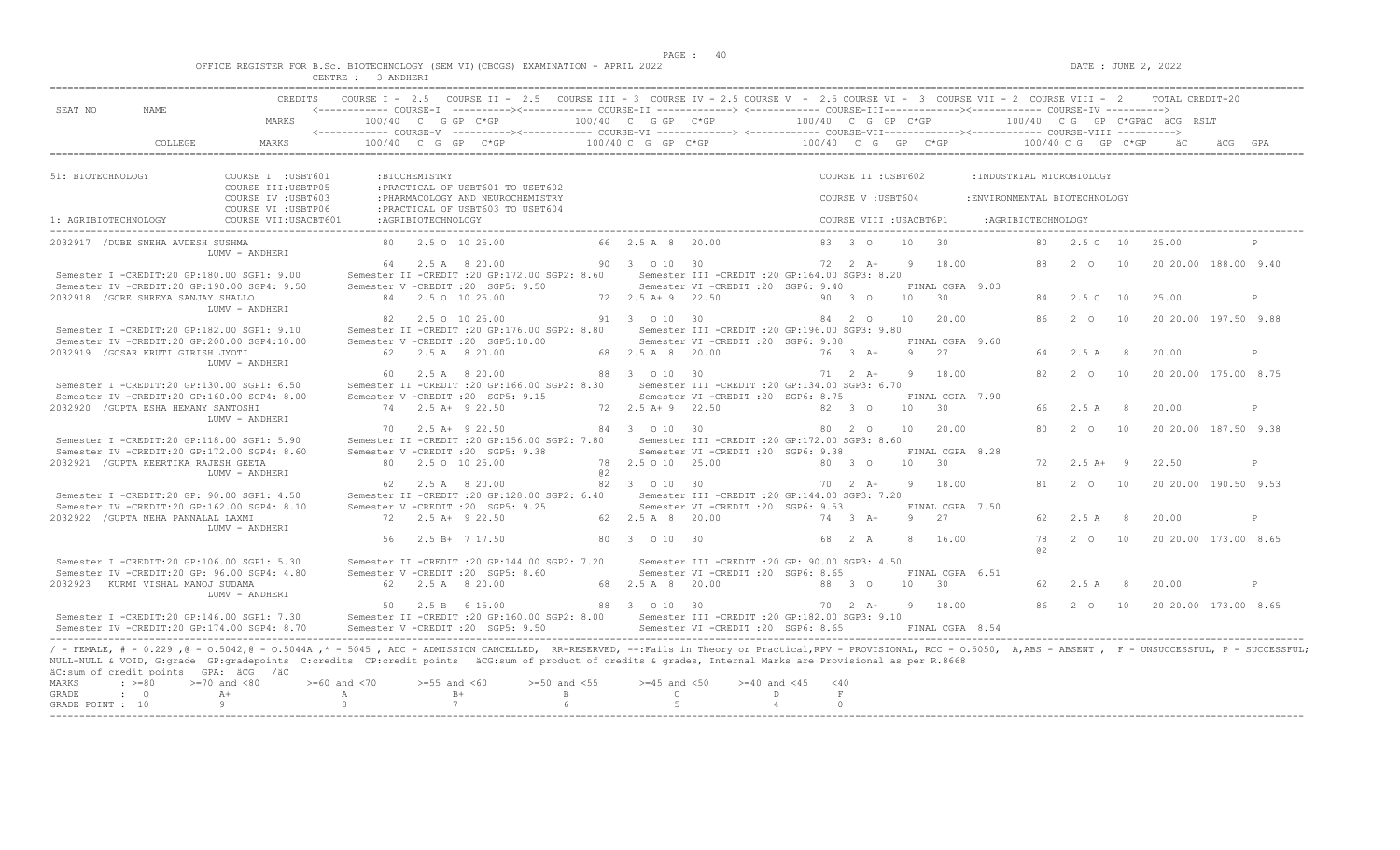$DATE: JUNE 2, 2022$ 

|  |  |                                    |            |  |  | OFFICE REGISTER FOR B.Sc. BIOTECHNOLOGY (SEM VI)(CBCGS) EXAMINATION - APRIL 2022 |  |  |
|--|--|------------------------------------|------------|--|--|----------------------------------------------------------------------------------|--|--|
|  |  | $\cap$ $\cap$ $\cap$ $\cap$ $\cap$ | 0.33555557 |  |  |                                                                                  |  |  |

|                      |                                                                                           |                                                                                                                                                                                                                   | CENTRE : 3 ANDHER  |                    |                                                                                                                                                                   |                  |                    |                                                  |                  |             |                         |                 |                     |                                                        |          |                  |                |                                 |       |
|----------------------|-------------------------------------------------------------------------------------------|-------------------------------------------------------------------------------------------------------------------------------------------------------------------------------------------------------------------|--------------------|--------------------|-------------------------------------------------------------------------------------------------------------------------------------------------------------------|------------------|--------------------|--------------------------------------------------|------------------|-------------|-------------------------|-----------------|---------------------|--------------------------------------------------------|----------|------------------|----------------|---------------------------------|-------|
|                      |                                                                                           |                                                                                                                                                                                                                   |                    |                    | CREDITS COURSE I - 2.5 COURSE II - 2.5 COURSE III - 3 COURSE IV - 2.5 COURSE V - 2.5 COURSE VI - 3 COURSE VII - 2 COURSE VIII - 2 TOTAL CREDIT-20                 |                  |                    |                                                  |                  |             |                         |                 |                     |                                                        |          |                  |                |                                 |       |
| SEAT NO              | NAME.                                                                                     |                                                                                                                                                                                                                   |                    |                    | <------------ COURSE-T ----------><------------ COURSE-TT -------------> <------------ COURSE-TTT-------------><------------ COURSE-TV ---------->                |                  |                    |                                                  |                  |             |                         |                 |                     |                                                        |          |                  |                |                                 |       |
|                      |                                                                                           | MARKS                                                                                                                                                                                                             |                    |                    | $100/40$ C G GP C*GP                                                                                                                                              |                  | 100/40 C G GP C*GP |                                                  |                  |             | 100/40 C G GP C*GP      |                 |                     |                                                        |          |                  |                | $100/40$ C G GP C*GPAC ACG RSLT |       |
|                      | COLLEGE                                                                                   | MARKS                                                                                                                                                                                                             |                    |                    | <------------ COURSE-V ----------><----------- COURSE-VI --------------> <------------ COURSE-VII---------------- COURSE-VIII ----------><br>$100/40$ C G GP C*GP |                  |                    | $100/40$ C G GP C*GP                             |                  |             |                         |                 |                     | $100/40$ C G GP C*GP $100/40$ C G GP C*GP $\ddot{a}$ C |          |                  |                |                                 |       |
|                      |                                                                                           |                                                                                                                                                                                                                   |                    |                    |                                                                                                                                                                   |                  |                    |                                                  |                  |             |                         |                 |                     |                                                        |          |                  |                |                                 |       |
| 51: BIOTECHNOLOGY    |                                                                                           | COURSE I : USBT601                                                                                                                                                                                                |                    | : BIOCHEMISTRY     |                                                                                                                                                                   |                  |                    |                                                  |                  |             | COURSE II : USBT602     |                 |                     | : INDUSTRIAL MICROBIOLOGY                              |          |                  |                |                                 |       |
|                      |                                                                                           | COURSE III: USBTP05<br>COURSE IV : USBT603                                                                                                                                                                        |                    |                    | : PRACTICAL OF USBT601 TO USBT602<br>: PHARMACOLOGY AND NEUROCHEMISTRY                                                                                            |                  |                    |                                                  |                  |             | COURSE V: USBT604       |                 |                     | : ENVIRONMENTAL BIOTECHNOLOGY                          |          |                  |                |                                 |       |
|                      |                                                                                           | COURSE VI : USBTP06                                                                                                                                                                                               |                    |                    | : PRACTICAL OF USBT603 TO USBT604                                                                                                                                 |                  |                    |                                                  |                  |             |                         |                 |                     |                                                        |          |                  |                |                                 |       |
| 1: AGRIBIOTECHNOLOGY |                                                                                           | COURSE VII: USACBT601                                                                                                                                                                                             |                    | :AGRIBIOTECHNOLOGY |                                                                                                                                                                   |                  |                    |                                                  |                  |             | COURSE VIII : USACBT6P1 |                 |                     | :AGRIBIOTECHNOLOGY                                     |          |                  |                |                                 |       |
|                      | 2032924 /MANKOJI SHRIDEVI LAXMAN SAVITA                                                   | LUMV - ANDHERI                                                                                                                                                                                                    |                    |                    | 66 2.5 A 8 20.00                                                                                                                                                  |                  | 46 2.5 C 5 12.50   |                                                  |                  |             | 81 3 0                  |                 | $10 \t 30$          |                                                        |          | 50 2.5 B 6 15.00 |                |                                 |       |
|                      |                                                                                           |                                                                                                                                                                                                                   |                    |                    | 62 2.5 A 8 20.00                                                                                                                                                  |                  | 80 3 0 10 30       |                                                  |                  |             | 60 2 A                  |                 | 8 16.00             |                                                        | 78<br>a2 |                  |                | 2 0 10 20 20 00 163.50 8.18     |       |
|                      | Semester I -CREDIT:20 GP:120.00 SGP1: 6.00                                                |                                                                                                                                                                                                                   |                    |                    | Semester II -CREDIT :20 GP:148.00 SGP2: 7.40                                                                                                                      |                  |                    | Semester III -CREDIT :20 GP:110.00 SGP3: 5.50    |                  |             |                         |                 |                     |                                                        |          |                  |                |                                 |       |
|                      | Semester IV -CREDIT:20 GP:154.00 SGP4: 7.70                                               |                                                                                                                                                                                                                   |                    |                    | Semester V -CREDIT : 20 SGP5: 8.50                                                                                                                                |                  |                    | Semester VI -CREDIT :20 SGP6: 8.18               |                  |             |                         |                 | FINAL CGPA 7.21     |                                                        |          |                  |                |                                 |       |
| <b>TA</b>            | 2032925 MAURYA PRATHMESH VINOD KUMAR ANI                                                  | LUMV - ANDHERI                                                                                                                                                                                                    |                    |                    | 86 2.5 0 10 25.00                                                                                                                                                 |                  | 60 2.5 A 8 20.00   |                                                  |                  |             | 40 3 D                  |                 | $4 \t 12$           |                                                        | 60       | 2.5 A 8          |                | 20.00                           | P     |
|                      |                                                                                           |                                                                                                                                                                                                                   |                    |                    | 74 2.5 A + 9 22.50                                                                                                                                                |                  | 40 3 D 4 12        |                                                  |                  |             | $72 \t2 \tA+$           |                 | 9 18.00             |                                                        | 40       | 2 D              | $\overline{4}$ | 8 20.00 137.50 6.88             |       |
|                      | Semester I -CREDIT:20 GP:154.00 SGP1: 7.70                                                |                                                                                                                                                                                                                   |                    |                    | Semester II -CREDIT : 20 GP:152.00 SGP2: 7.60                                                                                                                     |                  |                    | Semester III - CREDIT : 20 GP: 98.00 SGP3: 4.90  |                  |             |                         |                 |                     |                                                        |          |                  |                |                                 |       |
|                      | Semester IV -CREDIT:20 GP:174.00 SGP4: 8.70                                               |                                                                                                                                                                                                                   |                    |                    | Semester V -CREDIT : 20 SGP5: 9.50                                                                                                                                |                  |                    | Semester VI -CREDIT : 20 SGP6: 6.88              |                  |             |                         |                 | FINAL CGPA 7.55     |                                                        |          |                  |                |                                 |       |
|                      | 2032926 MHATRE PRADYNESH VIKAS SEEMA                                                      | LUMV - ANDHERI                                                                                                                                                                                                    |                    |                    | 50 2.5 B 6 15.00                                                                                                                                                  |                  | 68 2.5 A 8 20.00   |                                                  |                  |             | 83 3 0                  |                 | $10 \t 30$          |                                                        | 62       | 2.5A             | - 8            | 20.00                           | P     |
|                      |                                                                                           |                                                                                                                                                                                                                   |                    |                    | 50 2.5 B 6 15.00                                                                                                                                                  |                  | 80 3 0 10 30       |                                                  |                  |             | 80 2 0                  |                 | 10 20.00            |                                                        |          | 82 2 0           |                | 10 20 20.00 170.00 8.50         |       |
|                      | Semester I -CREDIT:20 GP:172.00 SGP1: 8.60                                                |                                                                                                                                                                                                                   |                    |                    | Semester II -CREDIT : 20 GP: 176.00 SGP2: 8.80                                                                                                                    |                  |                    | Semester III -CREDIT :20 GP:174.00 SGP3: 8.70    |                  |             |                         |                 |                     |                                                        |          |                  |                |                                 |       |
|                      | Semester IV -CREDIT:20 GP:184.00 SGP4: 9.20                                               |                                                                                                                                                                                                                   |                    |                    | Semester V -CREDIT : 20 SGP5: 9.40                                                                                                                                |                  |                    | Semester VI - CREDIT : 20 SGP6: 8.50             |                  |             |                         |                 | FINAL CGPA 8.87     |                                                        |          |                  |                |                                 |       |
|                      | 2032927 MISHRA GOVIND RAVINDRA ANITA                                                      | LUMV - ANDHERI                                                                                                                                                                                                    |                    |                    | 46 2.5 C 5 12.50                                                                                                                                                  |                  | 56 2.5 B + 7 17.50 |                                                  |                  |             | 40 3 D                  |                 | 4 12                |                                                        | 42       | 2.5 D            | $\sim$ 4       | 10.00                           | P RLE |
|                      |                                                                                           |                                                                                                                                                                                                                   |                    |                    | 44 2.5 D 4 10.00                                                                                                                                                  |                  | 40 3 D 4 12        |                                                  |                  |             | 40 2 D                  |                 | 4 8.00              |                                                        |          | 40 2 D           | $\overline{4}$ | 8 20 00 90 00 4.50              |       |
|                      | Semester I -CREDIT:20 GP: 94.00 SGP1: 4.70                                                |                                                                                                                                                                                                                   |                    |                    | Semester II -CREDIT :20 GP:126.00 SGP2: 6.30 Semester III -CREDIT :20 GP:100.00 SGP3: 5.00                                                                        |                  |                    |                                                  |                  |             |                         |                 |                     |                                                        |          |                  |                |                                 |       |
|                      | Semester IV -CREDIT:20 GP:152.00 SGP4: 7.60                                               |                                                                                                                                                                                                                   |                    |                    | Semester V - CREDIT : ---                                                                                                                                         |                  |                    | Semester VI -CREDIT : 20 SGP6: 4.50              |                  |             |                         |                 |                     |                                                        |          |                  |                |                                 |       |
|                      | 2032928 / OZA ISHITA JAYESH AMISHA                                                        |                                                                                                                                                                                                                   |                    |                    | 70 2.5 A+ 9 22.50                                                                                                                                                 | 48 2.5 C 5 12.50 |                    |                                                  |                  |             | 81 3 0                  | 10              | 30                  |                                                        | 58       |                  |                | $2.5 B+ 7 17.50$                | P     |
|                      |                                                                                           | LUMV - ANDHERI                                                                                                                                                                                                    |                    |                    | 58 2.5 B+ 7 17.50                                                                                                                                                 |                  | 81 3 0 10 30       |                                                  |                  |             | 60 2 A                  |                 | 8 16.00             |                                                        | 80       | $2^{\circ}$      | 10             | 20 20.00 166.00 8.30            |       |
|                      | Semester I -CREDIT:20 GP:152.00 SGP1: 7.60                                                |                                                                                                                                                                                                                   |                    |                    | Semester II -CREDIT : 20 GP: 172.00 SGP2: 8.60                                                                                                                    |                  |                    | Semester III - CREDIT : 20 GP: 144.00 SGP3: 7.20 |                  |             |                         |                 |                     |                                                        |          |                  |                |                                 |       |
|                      | Semester IV -CREDIT:20 GP:156.00 SGP4: 7.80                                               |                                                                                                                                                                                                                   |                    |                    | Semester V -CREDIT : 20 SGP5: 9.40                                                                                                                                |                  |                    | Semester VI -CREDIT : 20 SGP6: 8.30              |                  |             |                         |                 | FINAL CGPA 8.15     |                                                        |          |                  |                |                                 |       |
|                      | 2032929 / PAL MEENUDEVI DHARMPAL SAWARI                                                   |                                                                                                                                                                                                                   |                    |                    | $72 \t 2.5 \t A+ 9 \t 22.50$                                                                                                                                      |                  | 60 2.5 A 8 20.00   |                                                  |                  |             | 80 3 0                  | 10 <sup>1</sup> | 30                  |                                                        |          | 62 2.5 A 8       |                | 20.00                           | P     |
|                      |                                                                                           | LUMV - ANDHERI                                                                                                                                                                                                    |                    |                    | 2.5 A 8 20.00                                                                                                                                                     |                  | 78 3 0 10 30       |                                                  |                  |             | 60 2 A                  |                 | 8 16.00             |                                                        | 78       | 2 0              | 10             | 20 20 00 178 50 8 93            |       |
|                      |                                                                                           |                                                                                                                                                                                                                   |                    |                    |                                                                                                                                                                   | @ 2              |                    |                                                  |                  |             |                         |                 |                     |                                                        | a2       |                  |                |                                 |       |
|                      | Semester I -CREDIT:20 GP:148.00 SGP1: 7.40                                                |                                                                                                                                                                                                                   |                    |                    | Semester II -CREDIT : 20 GP:168.00 SGP2: 8.40 Semester III -CREDIT : 20 GP:176.00 SGP3: 8.80                                                                      |                  |                    |                                                  |                  |             |                         |                 |                     |                                                        |          |                  |                |                                 |       |
|                      | Semester IV -CREDIT:20 GP:162.00 SGP4: 8.10                                               |                                                                                                                                                                                                                   |                    |                    | Semester V -CREDIT : 20 SGP5: 8.15                                                                                                                                |                  |                    | Semester VI - CREDIT : 20 SGP6: 8.93             |                  |             |                         |                 | FINAL CGPA 8.30     |                                                        |          |                  |                |                                 |       |
|                      | 2032930 / PANDEY MUSKAN GIRISH SHEETAL                                                    | LUMV - ANDHERI                                                                                                                                                                                                    |                    |                    | 84 2.5 0 10 25.00                                                                                                                                                 |                  | 76 2.5 A + 9 22.50 |                                                  |                  |             | 90 3 0                  | 10              | 30                  |                                                        | 82       | 2.5010           |                | 25.00                           | P     |
|                      |                                                                                           |                                                                                                                                                                                                                   |                    |                    | 80 2.5 0 10 25.00                                                                                                                                                 | 90 3 0 10 30     |                    |                                                  |                  |             |                         |                 | 82  2  0  10  20.00 |                                                        | 88       | 2 0              | 10             | 20 20 00 197.50 9.88            |       |
|                      | Semester I -CREDIT:20 GP:178.00 SGP1: 8.90<br>Semester IV -CREDIT:20 GP:200.00 SGP4:10.00 |                                                                                                                                                                                                                   |                    |                    | Semester II -CREDIT :20 GP:186.00 SGP2: 9.30 Semester III -CREDIT :20 GP:196.00 SGP3: 9.80<br>Semester V -CREDIT : 20 SGP5:10.00                                  |                  |                    | Semester VI - CREDIT : 20 SGP6: 9.88             |                  |             |                         |                 | FINAL CGPA 9.65     |                                                        |          |                  |                |                                 |       |
|                      |                                                                                           | / - FEMALE, # - 0.229,0 - 0.5042,0 - 0.5044A,* - 5045, ADC - ADMISSION CANCELLED, RR-RESERVED, --:Fails in Theory or Practical,RPV - PROVISIONAL, RCC - 0.5050, A,ABS - ABSENT, F - UNSUCCESSFUL, P - SUCCESSFUL, |                    |                    |                                                                                                                                                                   |                  |                    |                                                  |                  |             |                         |                 |                     |                                                        |          |                  |                |                                 |       |
|                      | äC:sum of credit points GPA: äCG /äC                                                      | NULL-NULL & VOID, G:grade GP:gradepoints C:credits CP:credit points äCG:sum of product of credits & grades, Internal Marks are Provisional as per R.8668                                                          |                    |                    |                                                                                                                                                                   |                  |                    |                                                  |                  |             |                         |                 |                     |                                                        |          |                  |                |                                 |       |
| MARKS                | $: \; > = 80$                                                                             | $>=70$ and $<80$                                                                                                                                                                                                  | $>= 60$ and $< 70$ | $>=55$ and $<60$   |                                                                                                                                                                   | $>=50$ and $<55$ | $>=45$ and $<50$   |                                                  | $>=40$ and $<45$ | $<$ 40      |                         |                 |                     |                                                        |          |                  |                |                                 |       |
| GRADE                | $\cdot$ 0                                                                                 | $A+$                                                                                                                                                                                                              | A                  |                    | $B+$                                                                                                                                                              | $\mathbf{B}$     | $\mathbb{C}$       |                                                  | D                | $\mathbb F$ |                         |                 |                     |                                                        |          |                  |                |                                 |       |
| GRADE POINT : 10     |                                                                                           | $\overline{9}$                                                                                                                                                                                                    | 8                  |                    | 7                                                                                                                                                                 | 6                | $5 -$              |                                                  | $\overline{4}$   | $\bigcirc$  |                         |                 |                     |                                                        |          |                  |                |                                 |       |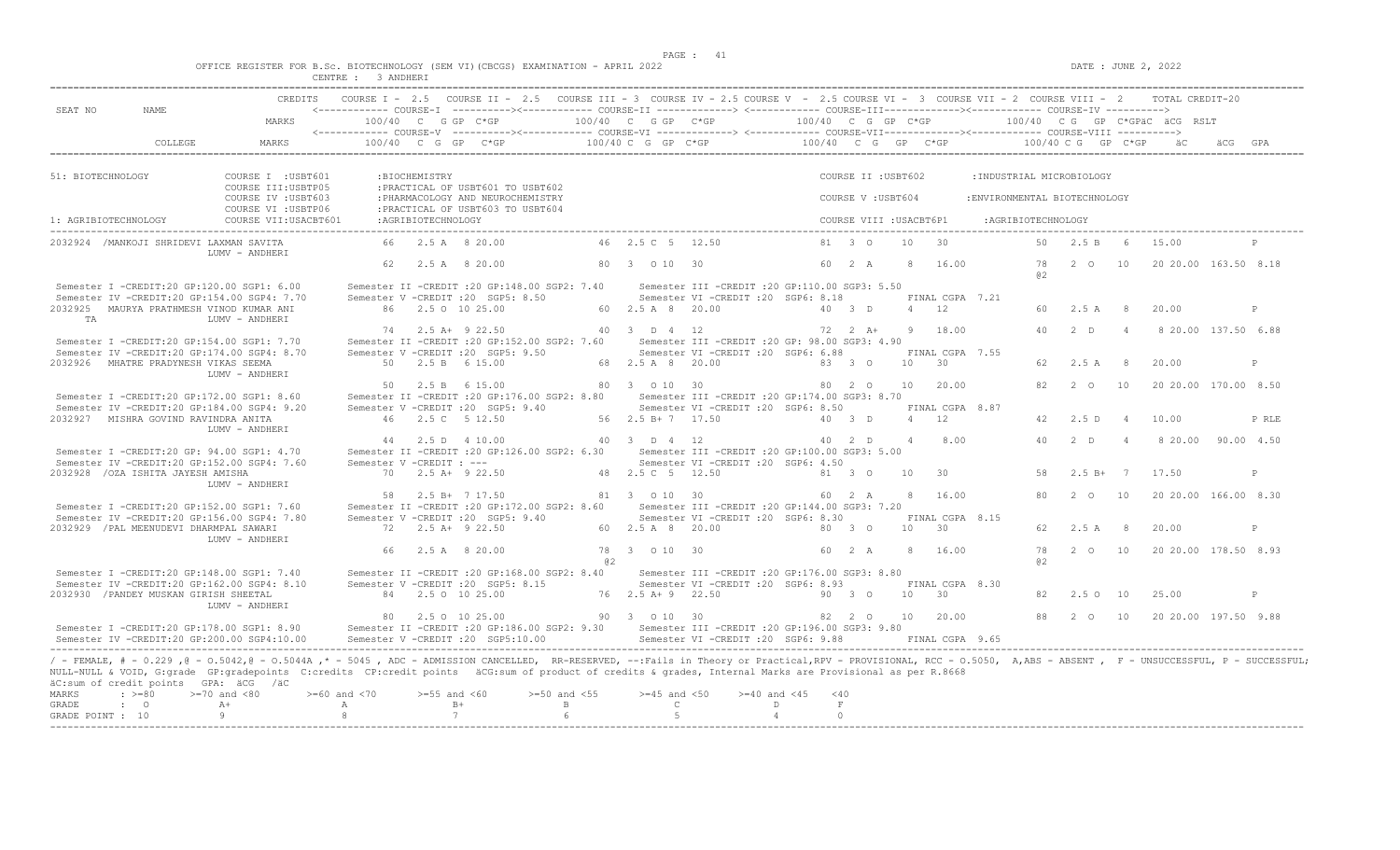|  |  |        |         |  | OFFICE REGISTER FOR B.Sc. BIOTECHNOLOGY (SEM VI)(CBCGS) EXAMINATION - APRIL 2022 |  |  |
|--|--|--------|---------|--|----------------------------------------------------------------------------------|--|--|
|  |  | CENTRE | ANDHERT |  |                                                                                  |  |  |

|                                                                             | ULININE .                                                                                                                                                                                                                                                                                                                                                                                                                                                                                                                                                                                |                            |                    |                                                                                                             |                                                |                                                                                  | CREDITS COURSE I - 2.5 COURSE II - 2.5 COURSE III - 3 COURSE IV - 2.5 COURSE V - 2.5 COURSE VI - 3 COURSE VII - 2 COURSE VIII - 2 TOTAL CREDIT-20                             |        |                     |       |                          |                                             |    |                       |                                                         |   |
|-----------------------------------------------------------------------------|------------------------------------------------------------------------------------------------------------------------------------------------------------------------------------------------------------------------------------------------------------------------------------------------------------------------------------------------------------------------------------------------------------------------------------------------------------------------------------------------------------------------------------------------------------------------------------------|----------------------------|--------------------|-------------------------------------------------------------------------------------------------------------|------------------------------------------------|----------------------------------------------------------------------------------|-------------------------------------------------------------------------------------------------------------------------------------------------------------------------------|--------|---------------------|-------|--------------------------|---------------------------------------------|----|-----------------------|---------------------------------------------------------|---|
| SEAT NO<br>NAME.                                                            |                                                                                                                                                                                                                                                                                                                                                                                                                                                                                                                                                                                          |                            |                    |                                                                                                             |                                                |                                                                                  | <------------ COURSE-I ----------><----------- COURSE-II -------------> <------------ COURSE-III-----------><----------> COURSE-IV ---------->                                |        |                     |       |                          |                                             |    |                       |                                                         |   |
|                                                                             | MARKS                                                                                                                                                                                                                                                                                                                                                                                                                                                                                                                                                                                    |                            |                    |                                                                                                             |                                                |                                                                                  |                                                                                                                                                                               |        |                     |       |                          |                                             |    |                       |                                                         |   |
|                                                                             |                                                                                                                                                                                                                                                                                                                                                                                                                                                                                                                                                                                          |                            |                    |                                                                                                             |                                                |                                                                                  |                                                                                                                                                                               |        |                     |       |                          |                                             |    |                       |                                                         |   |
| 51: BIOTECHNOLOGY                                                           | COURSE I : USBT601                                                                                                                                                                                                                                                                                                                                                                                                                                                                                                                                                                       |                            | :BIOCHEMISTRY      |                                                                                                             |                                                |                                                                                  |                                                                                                                                                                               |        | COURSE II : USBT602 |       |                          | : INDUSTRIAL MICROBIOLOGY                   |    |                       |                                                         |   |
|                                                                             | COURSE III: USBTP05<br>COURSE IV : USBT603<br>COURSE VI : USBTP06                                                                                                                                                                                                                                                                                                                                                                                                                                                                                                                        |                            |                    | : PRACTICAL OF USBT601 TO USBT602<br>: PHARMACOLOGY AND NEUROCHEMISTRY<br>: PRACTICAL OF USBT603 TO USBT604 |                                                |                                                                                  |                                                                                                                                                                               |        | COURSE V: USBT604   |       |                          | : ENVIRONMENTAL BIOTECHNOLOGY               |    |                       |                                                         |   |
| 1: AGRIBIOTECHNOLOGY                                                        | COURSE VII: USACBT601                                                                                                                                                                                                                                                                                                                                                                                                                                                                                                                                                                    |                            | :AGRIBIOTECHNOLOGY |                                                                                                             |                                                |                                                                                  |                                                                                                                                                                               |        |                     |       |                          | COURSE VIII : USACBT6P1 : AGRIBIOTECHNOLOGY |    |                       |                                                         |   |
| 2032931 PATEL AKHILESHKUMAR LALMANI SHEE<br>TALDEVI                         | LUMV - ANDHERI                                                                                                                                                                                                                                                                                                                                                                                                                                                                                                                                                                           |                            |                    | 90 2.5 0 10 25.00                                                                                           |                                                | 86 2.5 0 10 25.00                                                                |                                                                                                                                                                               |        | 98 3 0 10 30        |       |                          |                                             |    | 91  2.5  0  10  25.00 |                                                         | P |
|                                                                             | Semester I -CREDIT:20 GP:180.00 SGP1: 9.00<br>Semester IV -CREDIT:20 GP:192.00 SGP4: 9.60                                                                                                                                                                                                                                                                                                                                                                                                                                                                                                |                            | 86 2.5 0 10 25.00  | Semester V -CREDIT : 20 SGP5:10.00                                                                          |                                                | 96 3 0 10 30                                                                     | Semester II -CREDIT :20 GP:186.00 SGP2: 9.30 Semester III -CREDIT :20 GP:196.00 SGP3: 9.80<br>Semester VI - CREDIT : 20 SGP6:10.00 FINAL CGPA 9.62                            |        | 96  2  0  10  20.00 |       |                          |                                             |    |                       | 96  2  0  10  20  20  00  200  00  10  00               |   |
| 2032932 / PATHAK CHAITALI HEMANT JAGRUTI                                    | LUMV - ANDHERI                                                                                                                                                                                                                                                                                                                                                                                                                                                                                                                                                                           |                            | 90 2.5 0 10 25.00  |                                                                                                             |                                                |                                                                                  | 82  2.5  0  10  25.00  94  3  0  10  30                                                                                                                                       |        |                     |       |                          |                                             |    | 90 2.5 0 10           | 25.00                                                   | P |
|                                                                             | Semester I -CREDIT:20 GP:196.00 SGP1: 9.80                                                                                                                                                                                                                                                                                                                                                                                                                                                                                                                                               |                            |                    | 86  2.5  0  10  25.00  94  3  0  10  30                                                                     |                                                |                                                                                  | Semester II -CREDIT :20 GP:188.00 SGP2: 9.40 Semester III -CREDIT :20 GP:200.00 SGP3:10.00                                                                                    |        |                     |       |                          |                                             |    | 92 2 0 10             | 20 20.00 200.00 10.00                                   |   |
| 2032933 /SHAH PANKTI KETAN FALGUNI                                          | Semester IV -CREDIT:20 GP:200.00 SGP4:10.00<br>LUMV - ANDHERI                                                                                                                                                                                                                                                                                                                                                                                                                                                                                                                            |                            |                    |                                                                                                             |                                                |                                                                                  | Semester V - CREDIT : 20 SGP5:10.00 Semester VI - CREDIT : 20 SGP6:10.00<br>80  2.5  0  10  25.00   76  2.5  A+   9  22.50   90  3  0                                         |        |                     |       | FINAL CGPA 9.87<br>10 30 |                                             |    | 80 2.5 0 10           | 25.00                                                   | P |
|                                                                             |                                                                                                                                                                                                                                                                                                                                                                                                                                                                                                                                                                                          |                            | 84 2.5 0 10 25.00  |                                                                                                             |                                                | 86 3 0 10 30                                                                     |                                                                                                                                                                               | a2     | 78 2 0              |       | 10 20.00                 |                                             |    |                       | 86   2   0   10   20   20   00   197.50   9.88          |   |
| 2032934 /SHAIKH FAIZA IRSHAD HUSSAIN ALMA                                   | Semester I -CREDIT:20 GP:176.00 SGP1: 8.80<br>Semester IV -CREDIT:20 GP:138.00 SGP4: 6.90                                                                                                                                                                                                                                                                                                                                                                                                                                                                                                |                            | 74 2.5 A+ 9 22.50  | Semester V -CREDIT : 20 SGP5: 9.50                                                                          |                                                | 42  2.5  D  4  10.00                                                             | Semester II -CREDIT :20 GP:182.00 SGP2: 9.10 Semester III -CREDIT :20 GP:146.00 SGP3: 7.30<br>Semester VI - CREDIT : 20 SGP6: 9.88                                            | 94 3 0 |                     | 10 30 | FINAL CGPA 8.58          |                                             |    | 68 2.5 A 8            | 20.00                                                   | P |
| S                                                                           | LUMV - ANDHERI                                                                                                                                                                                                                                                                                                                                                                                                                                                                                                                                                                           |                            | 70 2.5 A+ 9 22.50  |                                                                                                             |                                                | 88 3 0 10 30                                                                     |                                                                                                                                                                               |        | 76 2 A+ 9 18.00     |       |                          |                                             |    | 88 2 0 10             | 20 20.00 173.00 8.65                                    |   |
| 2032935 /SINGH SHUBHI PAWAN POONAM                                          | Semester I -CREDIT:20 GP:150.00 SGP1: 7.50<br>Semester IV -CREDIT:20 GP:190.00 SGP4: 9.50                                                                                                                                                                                                                                                                                                                                                                                                                                                                                                |                            | 70 2.5 A + 9 22.50 | Semester V -CREDIT : 20 SGP5: 9.25                                                                          |                                                |                                                                                  | Semester II -CREDIT : 20 GP:178.00 SGP2: 8.90 Semester III -CREDIT : 20 GP:196.00 SGP3: 9.80<br>Semester VI -CREDIT : 20 SGP6: 8.65<br>62  2.5 A  8  20.00   80  3  0  10  30 |        |                     |       | FINAL CGPA 8.93          |                                             |    | 60 2.5 A 8            | 20.00                                                   | P |
|                                                                             | LUMV - ANDHERI                                                                                                                                                                                                                                                                                                                                                                                                                                                                                                                                                                           |                            |                    |                                                                                                             |                                                |                                                                                  | 62  2.5  A   8  20.00              80   3      0   10   30              50  2  B                                                                                              |        |                     |       | 6 12.00                  |                                             |    |                       | 76  2  A+  9  18  20.00  172.50  8.63                   |   |
|                                                                             | Semester I -CREDIT:20 GP:110.00 SGP1: 5.50<br>Semester IV -CREDIT:20 GP:194.00 SGP4: 9.70                                                                                                                                                                                                                                                                                                                                                                                                                                                                                                |                            |                    |                                                                                                             |                                                |                                                                                  | Semester II -CREDIT :20 GP:148.00 SGP2: 7.40 Semester III -CREDIT :20 GP:134.00 SGP3: 6.70<br>Semester V -CREDIT :20 SGP5: 8.50 Semester VI -CREDIT :20 SGP6: 8.63            |        |                     |       | FINAL CGPA 7.74          |                                             |    |                       |                                                         |   |
| 2032936 / TATHE SNEHAL DNYANDEV SHOBHA                                      | LUMV - ANDHERI                                                                                                                                                                                                                                                                                                                                                                                                                                                                                                                                                                           |                            | 72 2.5 A + 9 22.50 |                                                                                                             |                                                | 84 3 0 10 30                                                                     | 81  2.5  0  10  25  00   74  2.5  A+   9  22  50   76  3  A+   9  27                                                                                                          |        | 64 2 A              |       | 8 16.00                  |                                             |    | 68 2.5 A 8            | 20.00<br>78   2   0   10   20   20   00   183.00   9.15 | P |
|                                                                             | Semester I -CREDIT:20 GP:158.00 SGP1: 7.90                                                                                                                                                                                                                                                                                                                                                                                                                                                                                                                                               |                            |                    |                                                                                                             |                                                |                                                                                  | Semester II -CREDIT :20 GP:168.00 SGP2: 8.40 Semester III -CREDIT :20 GP:154.00 SGP3: 7.70                                                                                    |        |                     |       |                          |                                             | a2 |                       |                                                         |   |
| 2032937 /THAKUR DISHA DHARMENDRA ARTI                                       | Semester IV -CREDIT:20 GP:162.00 SGP4: 8.10<br>LUMV - ANDHERI                                                                                                                                                                                                                                                                                                                                                                                                                                                                                                                            | 0.2                        |                    | Semester V -CREDIT : 20 SGP5: 9.28                                                                          |                                                |                                                                                  | Semester VI -CREDIT : 20 SGP6: 9.15                                                                                                                                           |        |                     |       | FINAL CGPA 8.42          |                                             |    | 76 2.5 A+ 9 22.50     |                                                         | P |
|                                                                             | Semester I -CREDIT:20 GP:148.00 SGP1: 7.40                                                                                                                                                                                                                                                                                                                                                                                                                                                                                                                                               |                            |                    |                                                                                                             |                                                |                                                                                  | 56  2.5 B+  7  17.50   90   3   0   10   30   76   2   A+   9   18.00<br>Semester II -CREDIT :20 GP:170.00 SGP2: 8.50 Semester III -CREDIT :20 GP:148.00 SGP3: 7.40           |        |                     |       |                          |                                             |    |                       | 86    2    0    10    20    20    00    178.00    8.90  |   |
| äC:sum of credit points GPA: äCG /äC<br>MARKS<br>GRADE<br>$\cdot$ $\cdot$ 0 | Semester IV -CREDIT:20 GP:164.00 SGP4: 8.20 Semester V -CREDIT :20 SGP5: 9.03 Semester VI -CREDIT :20 SGP6: 8.90 FINAL CGPA 8.24<br>/ - FEMALE, # - 0.229, @ - 0.5042, @ - 0.5044A, * - 5045, ADC - ADMISSION CANCELLED, RR-RESERVED, --:Fails in Theory or Practical,RPV - PROVISIONAL, RCC - 0.5050, A,ABS - ABSENT, F - UNSUCCESSFUL, P - SUCCESSFUL;<br>NULL-NULL & VOID, G:grade GP:gradepoints C:credits CP:credit points äCG:sum of product of credits & grades, Internal Marks are Provisional as per R.8668<br>$\Rightarrow$ =80 >=70 and <80 >=60 and <70 >=55 and <60<br>$A+$ | $A$ B+                     |                    |                                                                                                             | $\mathbf{B}$ and $\mathbf{B}$ and $\mathbf{B}$ | $\mathbb{C}$ and $\mathbb{C}$ and $\mathbb{C}$ and $\mathbb{C}$ and $\mathbb{C}$ | $> = 50$ and $< 55$ $> = 45$ and $< 50$ $> = 40$ and $< 45$ $< 40$<br>$\Box$                                                                                                  |        | F                   |       |                          |                                             |    |                       |                                                         |   |
| GRADE POINT : 10                                                            | $\overline{9}$                                                                                                                                                                                                                                                                                                                                                                                                                                                                                                                                                                           | $\overline{\phantom{a}}$ 8 | $\overline{7}$     |                                                                                                             | 6 <sup>6</sup>                                 | $5 - 5$                                                                          | $\overline{4}$                                                                                                                                                                |        | $\Omega$            |       |                          |                                             |    |                       |                                                         |   |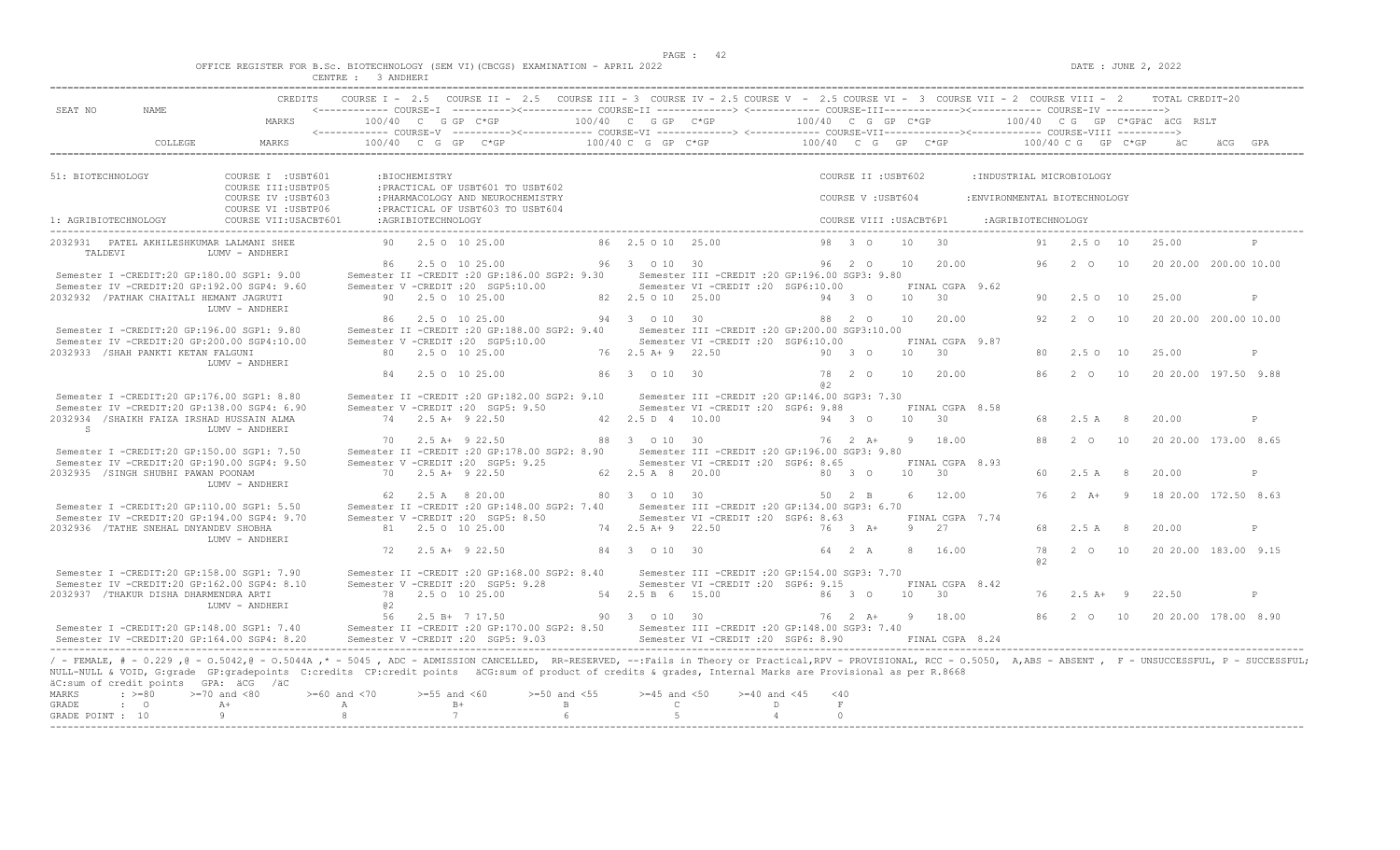$DATA: JUNE 2, 2022$ 

|  | OFFICE REGISTER FOR B.Sc. BIOTECHNOLOGY (SEM VI)(CBCGS) EXAMINATION - APRIL 2022 |                          |  |  |  |  |  |  |
|--|----------------------------------------------------------------------------------|--------------------------|--|--|--|--|--|--|
|  |                                                                                  | $\alpha$ mazm $\alpha$ m |  |  |  |  |  |  |

|                      |                                                                                           |                                                                                                                                                                                                                                                                                                                                                                                                                | CENTRE : 3 ANDHERI                    |                    |                                                                                                                                                                                                                                                                                                      |                                  |                                                                                         |                               |                         |                 |                                    |                               |      |                     |     |                              |     |              |
|----------------------|-------------------------------------------------------------------------------------------|----------------------------------------------------------------------------------------------------------------------------------------------------------------------------------------------------------------------------------------------------------------------------------------------------------------------------------------------------------------------------------------------------------------|---------------------------------------|--------------------|------------------------------------------------------------------------------------------------------------------------------------------------------------------------------------------------------------------------------------------------------------------------------------------------------|----------------------------------|-----------------------------------------------------------------------------------------|-------------------------------|-------------------------|-----------------|------------------------------------|-------------------------------|------|---------------------|-----|------------------------------|-----|--------------|
| SEAT NO              | NAME                                                                                      | MARKS                                                                                                                                                                                                                                                                                                                                                                                                          | 100/40 C G GP C*GP                    |                    | CREDITS COURSE I - 2.5 COURSE II - 2.5 COURSE III - 3 COURSE IV - 2.5 COURSE V - 2.5 COURSE VI - 3 COURSE VII - 2 COURSE VIII - 2 TOTAL CREDIT-20<br><------------ COURSE-I ----------><----------- COURSE-II -------------> <------------ COURSE-III------------><----------- COURSE-IV ----------> | 100/40 C G GP C*GP               |                                                                                         | 100/40 C G GP C*GP            |                         |                 |                                    |                               |      |                     |     | 100/40 CG GP C*GPäC äCG RSLT |     |              |
|                      | COLLEGE                                                                                   | MARKS                                                                                                                                                                                                                                                                                                                                                                                                          |                                       |                    | $100/40$ C G GP C*GP                                                                                                                                                                                                                                                                                 | 100/40 C G GP C*GP               |                                                                                         | $100/40$ C G GP C*GP          |                         |                 |                                    |                               |      | 100/40 C G GP C*GP  |     | äC.                          | äCG |              |
| 51: BIOTECHNOLOGY    |                                                                                           | COURSE I : USBT601                                                                                                                                                                                                                                                                                                                                                                                             |                                       | :BIOCHEMISTRY      |                                                                                                                                                                                                                                                                                                      |                                  |                                                                                         |                               | COURSE II : USBT602     |                 |                                    | : INDUSTRIAL MICROBIOLOGY     |      |                     |     |                              |     |              |
|                      |                                                                                           | COURSE III: USBTP05<br>COURSE IV : USBT603                                                                                                                                                                                                                                                                                                                                                                     |                                       |                    | : PRACTICAL OF USBT601 TO USBT602<br>: PHARMACOLOGY AND NEUROCHEMISTRY                                                                                                                                                                                                                               |                                  |                                                                                         |                               | COURSE V: USBT604       |                 |                                    | : ENVIRONMENTAL BIOTECHNOLOGY |      |                     |     |                              |     |              |
| 1: AGRIBIOTECHNOLOGY |                                                                                           | COURSE VI : USBTP06<br>COURSE VII: USACBT601                                                                                                                                                                                                                                                                                                                                                                   |                                       | :AGRIBIOTECHNOLOGY | : PRACTICAL OF USBT603 TO USBT604                                                                                                                                                                                                                                                                    |                                  |                                                                                         |                               | COURSE VIII : USACBT6P1 |                 |                                    | :AGRIBIOTECHNOLOGY            |      |                     |     |                              |     |              |
|                      | 2032938 /TIWARI MAHIMA BRIJESH REKHA                                                      | LUMV - ANDHERI                                                                                                                                                                                                                                                                                                                                                                                                 |                                       |                    | 64 2.5 A 8 20.00                                                                                                                                                                                                                                                                                     | 52 2.5 B 6 15.00                 |                                                                                         |                               | 80 3 0                  | 10              | 30                                 |                               | 56 - | $2.5 B+7$           |     | 17.50                        |     |              |
|                      | Semester I -CREDIT:20 GP:164.00 SGP1: 8.20                                                | Semester IV -CREDIT:20 GP:174.00 SGP4: 8.70                                                                                                                                                                                                                                                                                                                                                                    |                                       |                    | 64 2.5 A 8 20.00<br>Semester II -CREDIT : 20 GP: 170.00 SGP2: 8.50<br>Semester V -CREDIT : 20 SGP5: 9.00                                                                                                                                                                                             | 86 3 0 10 30                     | Semester III -CREDIT : 20 GP: 174.00 SGP3: 8.70<br>Semester VI -CREDIT : 20 SGP6: 8.43  |                               | 62 2 A                  | 8               | 16.00<br>FINAL CGPA 8.59           |                               | 80   | 20                  | 10  | 20 20.00 168.50 8.43         |     |              |
|                      | 2032939 /TIWARI RITIKA VASUDEV SUMAN                                                      | LUMV - ANDHERI                                                                                                                                                                                                                                                                                                                                                                                                 |                                       |                    | 86 2.5 0 10 25.00                                                                                                                                                                                                                                                                                    | 88 2.5 0 10 25.00                |                                                                                         |                               | 88 3 0                  | 10              | 30                                 |                               |      | 84 2.5 0 10         |     | 25.00                        |     | $\mathbb{P}$ |
|                      | Semester I -CREDIT:20 GP:176.00 SGP1: 8.80                                                |                                                                                                                                                                                                                                                                                                                                                                                                                |                                       |                    | 80 2.5 0 10 25.00<br>Semester II -CREDIT : 20 GP:186.00 SGP2: 9.30                                                                                                                                                                                                                                   | 92 3 0 10 30                     | Semester III -CREDIT : 20 GP: 190.00 SGP3: 9.50                                         |                               | 90 2 0                  | 10              | 20.00                              |                               | 86   | 2 0                 | 10  | 20 20.00 200.00 10.00        |     |              |
|                      | Semester IV -CREDIT:20 GP:196.00 SGP4: 9.80<br>2032940 / UPADHYAY URVI MAHENDRA VANITA    | LUMV - ANDHERI                                                                                                                                                                                                                                                                                                                                                                                                 |                                       |                    | Semester V -CREDIT : 20 SGP5:10.00<br>74 2.5 A+ 9 22.50                                                                                                                                                                                                                                              | 64 2.5 A 8 20.00                 | Semester VI -CREDIT : 20 SGP6:10.00                                                     |                               | 92 3 0                  | 10 <sup>1</sup> | FINAL CGPA 9.57<br>$\overline{30}$ |                               | 76   | $2.5 A+ 9$          |     | 22.50                        |     | P            |
|                      | Semester I -CREDIT:20 GP:152.00 SGP1: 7.60                                                | Semester IV -CREDIT:20 GP:188.00 SGP4: 9.40                                                                                                                                                                                                                                                                                                                                                                    |                                       |                    | 74 2.5 A + 9 22.50<br>Semester II -CREDIT :20 GP:174.00 SGP2: 8.70<br>Semester V -CREDIT : 20 SGP5:10.00                                                                                                                                                                                             | 93 3 0 10 30                     | Semester III -CREDIT : 20 GP: 186.00 SGP3: 9.30<br>Semester VI - CREDIT : 20 SGP6: 9.38 |                               | 84 2 0                  | 10              | 20.00                              |                               | 84   | 2 0                 | 10  | 20 20 00 187.50 9.38         |     |              |
|                      | 2032941 /VISHWAKARMA REETU RAMESH MEENA                                                   | LUMV - ANDHERI                                                                                                                                                                                                                                                                                                                                                                                                 |                                       |                    | 76 2.5 A+ 9 22.50                                                                                                                                                                                                                                                                                    | 64 2.5 A 8 20.00                 |                                                                                         |                               | 84 3 0                  | 10              | FINAL CGPA 9.06<br>30              |                               | 88   | $2.5^\circ$         | 10  | 25.00                        |     | P            |
|                      | Semester I -CREDIT:20 GP:132.00 SGP1: 6.60<br>Semester IV -CREDIT:20 GP:180.00 SGP4: 9.00 |                                                                                                                                                                                                                                                                                                                                                                                                                |                                       |                    | 60 2.5 A 8 20.00<br>Semester II -CREDIT : 20 GP:158.00 SGP2: 7.90<br>Semester V -CREDIT : 20 SGP5: 9.75                                                                                                                                                                                              | 92 3 0 10 30                     | Semester III -CREDIT : 20 GP: 184.00 SGP3: 9.20<br>Semester VI -CREDIT : 20 SGP6: 9.38  |                               | 80 2 0                  | 10              | 20.00<br>FINAL CGPA 8.64           |                               | 86   | $2\degree$ 0        | 10  | 20 20 00 187.50 9.38         |     |              |
| ALSA                 | 2032942 /VISHWAKARMA SHEETAL SURENDRA MAD                                                 | LUMV - ANDHERT                                                                                                                                                                                                                                                                                                                                                                                                 |                                       |                    | 80 2.5 0 10 25.00                                                                                                                                                                                                                                                                                    | 70 2.5 A + 9 22.50               |                                                                                         |                               | 90 3 0                  | 10              | $-30$                              |                               | 80   | 2.50                | 10  | 25.00                        |     | P            |
|                      | Semester I -CREDIT:20 GP:170.00 SGP1: 8.50<br>Semester IV -CREDIT:20 GP:200.00 SGP4:10.00 |                                                                                                                                                                                                                                                                                                                                                                                                                |                                       |                    | 60 2.5 A 8 20.00<br>Semester II -CREDIT : 20 GP:182.00 SGP2: 9.10<br>Semester V -CREDIT : 20 SGP5:10.00                                                                                                                                                                                              | 88 3 0 10 30                     | Semester III - CREDIT : 20 GP: 190.00 SGP3: 9.50<br>Semester VI -CREDIT : 20 SGP6: 9.63 |                               | $86 \t 20$              | 10              | 20.00<br>FINAL CGPA 9.46           |                               | 88   | $2^{\circ}$ $\circ$ | 10  | 20 20.00 192.50 9.63         |     |              |
| RAVATI               | 2032943 /YADAV AKANKSHA DWARIKAPRASAD IND                                                 | LUMV - ANDHERI                                                                                                                                                                                                                                                                                                                                                                                                 |                                       |                    | 60 2.5 A 8 20.00                                                                                                                                                                                                                                                                                     | 46 2.5 C 5 12.50                 |                                                                                         |                               | $70 \t 3 \t A+$         | -9              | 2.7                                |                               | 50   | 2.5 B               | - 6 | 15.00                        |     | P            |
|                      | Semester I -CREDIT:20 GP:106.00 SGP1: 5.30                                                | Semester IV -CREDIT:20 GP:148.00 SGP4: 7.40                                                                                                                                                                                                                                                                                                                                                                    | 40                                    |                    | 2.5 D 4 10.00<br>Semester II -CREDIT : 20 GP:124.00 SGP2: 6.20<br>Semester V -CREDIT : 20 SGP5: 9.00                                                                                                                                                                                                 | 72 3 A + 9 27                    | Semester III - CREDIT : 20 GP: 158.00 SGP3: 7.90<br>Semester VI -CREDIT : 20 SGP6: 7.18 |                               | 56 2 B+                 |                 | 7 14.00<br>FINAL CGPA 7.16         |                               |      | 74 2 A+             | 9   | 18 20.00 143.50 7.18         |     |              |
|                      | 2032944 /ZARARIA TANUSHREE VINOD ANJALIKA                                                 | LUMV - ANDHERI                                                                                                                                                                                                                                                                                                                                                                                                 |                                       |                    | 85 2.5 0 10 25.00                                                                                                                                                                                                                                                                                    | 84 2.5 0 10 25.00                |                                                                                         |                               | 92 3 0                  | 10              | 30                                 |                               | 82   | $2.5^\circ$         | 10  | 25.00                        |     | P            |
|                      | Semester I -CREDIT:20 GP:192.00 SGP1: 9.60                                                | Semester IV -CREDIT:20 GP:200.00 SGP4:10.00                                                                                                                                                                                                                                                                                                                                                                    |                                       |                    | 82 2.5 0 10 25.00<br>Semester II -CREDIT :20 GP:188.00 SGP2: 9.40 Semester III -CREDIT :20 GP:198.00 SGP3: 9.90<br>Semester V -CREDIT : 20 SGP5:10.00                                                                                                                                                | 94 3 0 10 30                     | Semester VI -CREDIT : 20 SGP6:10.00                                                     |                               | 86 2 0                  | 10              | 20.00<br>FINAL CGPA 9.82           |                               |      | 92 2 0 10           |     | 20 20.00 200.00 10.00        |     |              |
| MARKS<br>GRADE       | äC:sum of credit points GPA: äCG /äC<br>$\cdot$ >=80<br>$\cdot$ 0                         | / - FEMALE, # - 0.229,0 - 0.5042,0 - 0.5044A,* - 5045, ADC - ADMISSION CANCELLED, RR-RESERVED, --:Fails in Theory or Practical,RPV - PROVISIONAL, RCC - 0.5050, A,ABS - ABSENT, F - UNSUCCESSFUL, P - SUCCESSFUL;<br>NULL-NULL & VOID, G:grade GP:gradepoints C:credits CP:credit points äCG:sum of product of credits & grades, Internal Marks are Provisional as per R.8668<br>$>=70$ and $<80$<br>$A+$<br>9 | $>=60$ and $<70$<br>$\mathbb{A}$<br>8 | $>=55$ and $<60$   | $>=50$ and $<55$<br>$B+$<br>$\mathbf{B}$<br>$\mathcal{L}$<br>6                                                                                                                                                                                                                                       | $>=45$ and $<50$<br>$\mathbb{C}$ | $>= 40$ and $< 45$                                                                      | $<$ 40<br>D<br>$\overline{4}$ | $\mathbf F$<br>$\Omega$ |                 |                                    |                               |      |                     |     |                              |     |              |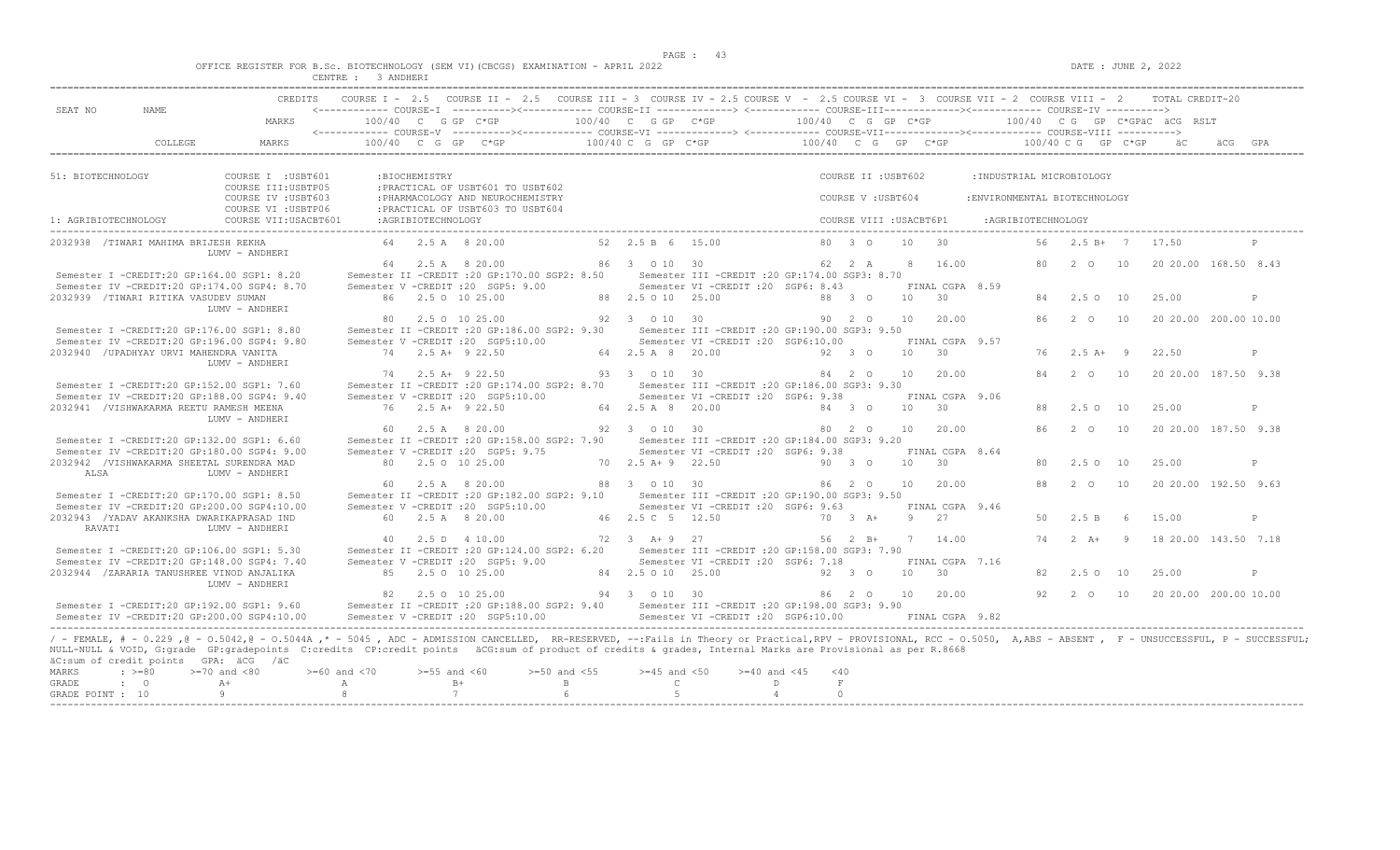$DATA: JUNE 2, 2022$ 

|  | OFFICE REGISTER FOR B.SC. BIOTECHNOLOGY (SEM VI)(CBCGS) EXAMINATION - APRIL 2022 |                                      |  |               |  |  |  |  |  |
|--|----------------------------------------------------------------------------------|--------------------------------------|--|---------------|--|--|--|--|--|
|  |                                                                                  | after them in the press terms. Seems |  | ------------- |  |  |  |  |  |

| 10<br>10<br>10 | <------------ COURSE-I ----------><----------- COURSE-II -------------> <------------ COURSE-III------------><----------- COURSE-IV ----------><br>$100/40$ C G GP C*GP<br>: INDUSTRIAL MICROBIOLOGY<br>:ENVIRONMENTAL BIOTECHNOLOGY<br>:AGRIBIOTECHNOLOGY<br>76<br>$2.5$ A + 9<br>2 O<br>86 2.5 0 10<br>2 0<br>2.5010 | 100/40 CG GP C*GPäC äCG RSLT<br>22.50<br>25.00 | äCG<br>P RPV<br>20 20.00 192.00 9.60<br>$\mathbb{P}$                                                                                                                                                                               |
|----------------|------------------------------------------------------------------------------------------------------------------------------------------------------------------------------------------------------------------------------------------------------------------------------------------------------------------------|------------------------------------------------|------------------------------------------------------------------------------------------------------------------------------------------------------------------------------------------------------------------------------------|
|                |                                                                                                                                                                                                                                                                                                                        |                                                |                                                                                                                                                                                                                                    |
|                |                                                                                                                                                                                                                                                                                                                        |                                                |                                                                                                                                                                                                                                    |
|                |                                                                                                                                                                                                                                                                                                                        |                                                |                                                                                                                                                                                                                                    |
|                |                                                                                                                                                                                                                                                                                                                        |                                                |                                                                                                                                                                                                                                    |
|                |                                                                                                                                                                                                                                                                                                                        |                                                |                                                                                                                                                                                                                                    |
|                |                                                                                                                                                                                                                                                                                                                        |                                                |                                                                                                                                                                                                                                    |
|                |                                                                                                                                                                                                                                                                                                                        |                                                |                                                                                                                                                                                                                                    |
|                |                                                                                                                                                                                                                                                                                                                        |                                                |                                                                                                                                                                                                                                    |
|                |                                                                                                                                                                                                                                                                                                                        |                                                |                                                                                                                                                                                                                                    |
|                |                                                                                                                                                                                                                                                                                                                        |                                                | 20 20.00 200.00 10.00                                                                                                                                                                                                              |
|                |                                                                                                                                                                                                                                                                                                                        | 25.00                                          | P RPV                                                                                                                                                                                                                              |
|                | $2^{\circ}$                                                                                                                                                                                                                                                                                                            |                                                | 20 20.00 200.00 10.00                                                                                                                                                                                                              |
| 10             | $2.5^\circ$                                                                                                                                                                                                                                                                                                            | 25.00                                          | P RPV                                                                                                                                                                                                                              |
|                |                                                                                                                                                                                                                                                                                                                        |                                                |                                                                                                                                                                                                                                    |
| 10             | $2\degree$ 0                                                                                                                                                                                                                                                                                                           |                                                | 20 20.00 200.00 10.00                                                                                                                                                                                                              |
|                | 2.50 10                                                                                                                                                                                                                                                                                                                | 25.00                                          | P                                                                                                                                                                                                                                  |
| 10             | $2\degree$ 0                                                                                                                                                                                                                                                                                                           |                                                | 20 20.00 197.00 9.85                                                                                                                                                                                                               |
|                | 2.50 10                                                                                                                                                                                                                                                                                                                | 25.00                                          | P RPV                                                                                                                                                                                                                              |
| 10             | 2 0                                                                                                                                                                                                                                                                                                                    |                                                | 20 20.00 200.00 10.00                                                                                                                                                                                                              |
| 10             | $2.5^\circ$ O                                                                                                                                                                                                                                                                                                          | 25.00                                          | P RPV                                                                                                                                                                                                                              |
|                |                                                                                                                                                                                                                                                                                                                        |                                                | 20 20.00 200.00 10.00                                                                                                                                                                                                              |
|                |                                                                                                                                                                                                                                                                                                                        |                                                |                                                                                                                                                                                                                                    |
|                |                                                                                                                                                                                                                                                                                                                        |                                                | 86 2 0 10<br>/ - FEMALE, # - 0.229 ,0 - 0.5042,0 - 0.5044A ,* - 5045 , ADC - ADMISSION CANCELLED, RR-RESERVED, --:Fails in Theory or Practical,RPV - PROVISIONAL, RCC - 0.5050, A,ABS - ABSENT , F - UNSUCCESSFUL, P - SUCCESSFUL; |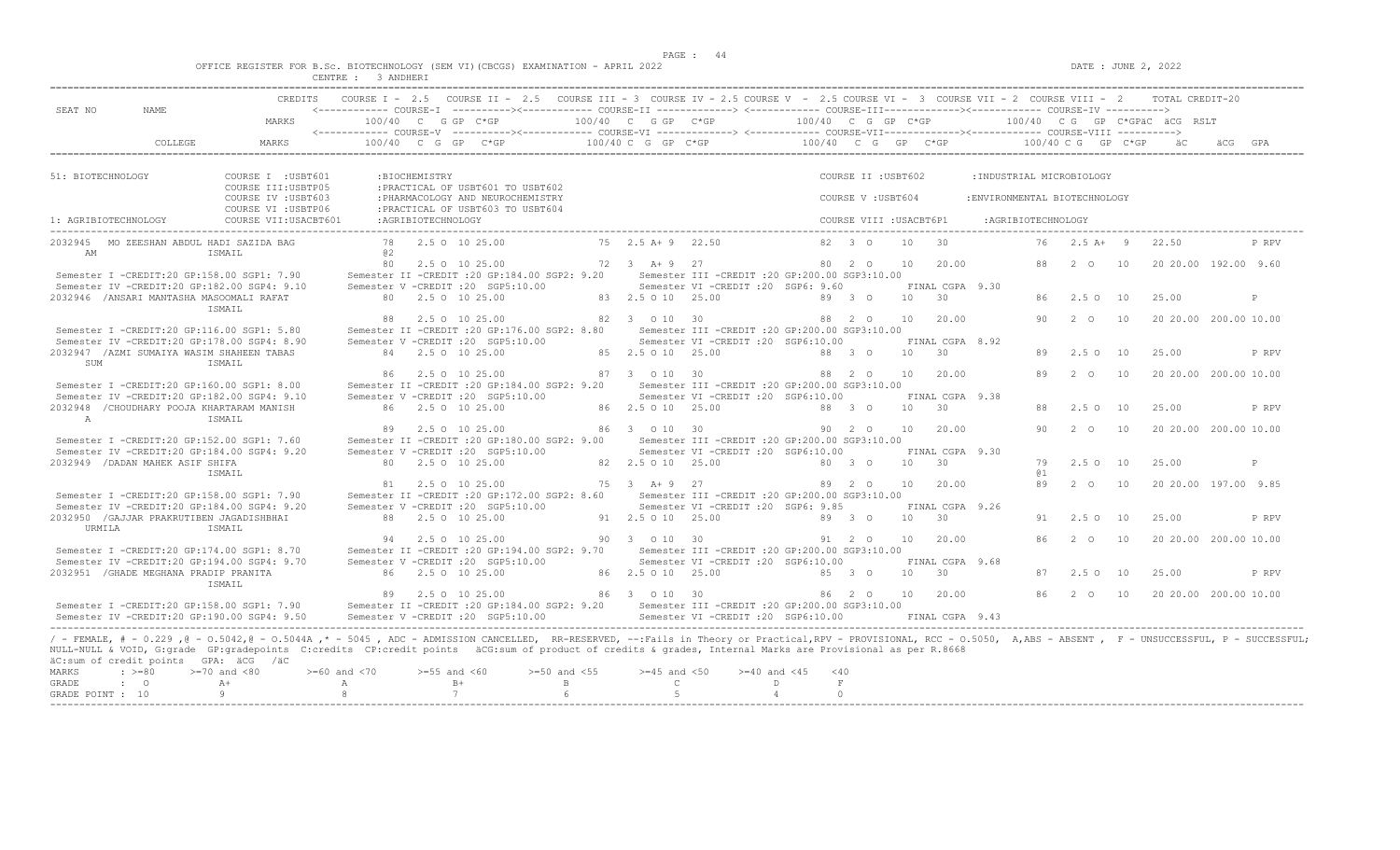$DATA: JUNE 2, 2022$ 

|  | OFFICE REGISTER FOR B.SC. BIOTECHNOLOGY (SEM VI)(CBCGS) EXAMINATION - APRIL 2022 |                                        |  |  |  |  |  |  |
|--|----------------------------------------------------------------------------------|----------------------------------------|--|--|--|--|--|--|
|  |                                                                                  | of the first the contract state. Seems |  |  |  |  |  |  |

| COURSE I - 2.5 COURSE II - 2.5 COURSE III - 3 COURSE IV - 2.5 COURSE V - 2.5 COURSE VI - 3 COURSE VII - 2 COURSE VIII - 2 TOTAL CREDIT-20<br>CREDITS<br><------------ COURSE-I ----------><----------- COURSE-II -------------> <------------ COURSE-III-----------><------------ COURSE-IV ----------><br>SEAT NO<br>NAME<br>100/40 C G GP C*GP<br>MARKS<br>100/40 C G GP C*GP<br>$100/40$ C G GP C*GP<br>100/40 CG GP C*GPäC äCG RSLT<br>$100/40 \text{ C}$ G CP $C*GP$ $100/40$ C G GP $C*GP$ $100/40 \text{ C}$ G GP $C*GP$<br>COLLEGE<br>$100/40$ C G GP C*GP<br>MARKS<br>ăС<br>51: BIOTECHNOLOGY<br>COURSE II : USBT602<br>: INDUSTRIAL MICROBIOLOGY<br>COURSE I : USBT601<br>:BIOCHEMISTRY<br>COURSE III: USBTP05<br>: PRACTICAL OF USBT601 TO USBT602<br>COURSE IV : USBT603<br>: PHARMACOLOGY AND NEUROCHEMISTRY<br>COURSE V: USBT604<br>: ENVIRONMENTAL BIOTECHNOLOGY<br>COURSE VI : USBTP06<br>: PRACTICAL OF USBT603 TO USBT604<br>1: AGRIBIOTECHNOLOGY<br>:AGRIBIOTECHNOLOGY<br>COURSE VIII : USACBT6P1<br>COURSE VII: USACBT601<br>:AGRIBIOTECHNOLOGY<br>86 2.5 0 10 25.00<br>2032952 / JOSHI MANASWI MAHADEV MITALI<br>86 2.5 0 10 25.00<br>87 3 0<br>10<br>30<br>87 2.5 0 10<br>25.00<br>ISMAIL<br>89 2.5 0 10 25.00<br>86 3 0 10 30<br>20.00<br>88 2 0<br>10<br>92<br>2 O<br>10<br>20 20.00 200.00 10.00<br>Semester I -CREDIT:20 GP:150.00 SGP1: 7.50<br>Semester II -CREDIT : 20 GP: 180.00 SGP2: 9.00<br>Semester III -CREDIT : 20 GP: 200.00 SGP3: 10.00<br>Semester IV -CREDIT:20 GP:192.00 SGP4: 9.60<br>Semester V -CREDIT : 20 SGP5:10.00<br>Semester VI -CREDIT :20 SGP6:10.00<br>FINAL CGPA 9.35<br>2032953 / KAMBLE PRATHAMA AMARJIT SUVARNA<br>86 2.5 0 10 25.00<br>90 2.5 0 10 25.00<br>88 3 0<br>10<br>30<br>2.5 0 10<br>25.00<br>92<br>ISMAIL<br>92 2.5 0 10 25.00<br>89 3 0 10 30<br>92 2 0<br>10<br>20.00<br>90<br>2 0<br>10<br>20 20.00 200.00 10.00<br>Semester I -CREDIT:20 GP:186.00 SGP1: 9.30<br>Semester II -CREDIT : 20 GP:196.00 SGP2: 9.80<br>Semester III -CREDIT : 20 GP: 200.00 SGP3: 10.00<br>Semester IV -CREDIT:20 GP:192.00 SGP4: 9.60<br>Semester V -CREDIT : 20 SGP5:10.00<br>Semester VI -CREDIT : 20 SGP6:10.00<br>FINAL CGPA 9.78<br>2032954 / KHADE MAYURI RAVINDRA RESHMA<br>84 2.5 0 10 25.00<br>87 2.5 0 10 25.00<br>86 3 0<br>10<br>$\overline{30}$<br>2.5010<br>25.00<br>89<br>ISMAIL<br>20 20.00 200.00 10.00<br>2.5 0 10 25.00<br>87 3 0 10 30<br>88 2 0<br>10<br>20.00<br>89<br>2 0<br>10<br>89<br>Semester I -CREDIT:20 GP:162.00 SGP1: 8.10<br>Semester II -CREDIT : 20 GP:184.00 SGP2: 9.20<br>Semester III -CREDIT : 20 GP: 200.00 SGP3: 10.00<br>Semester VI -CREDIT : 20 SGP6:10.00<br>Semester IV -CREDIT:20 GP:190.00 SGP4: 9.50<br>Semester V -CREDIT : 20 SGP5:10.00<br>FINAL CGPA 9.47<br>88 2.5 0 10 25.00<br>89 2.5 0 10 25.00<br>30<br>2032955 / KHAN ASIFA NAEEM REHANA<br>84 3 0<br>10 <sup>1</sup><br>$2.5^\circ$<br>10<br>25.00<br>87<br>ISMAIL<br>86 2.5 0 10 25.00<br>89 3 0 10 30<br>89 2 0<br>10<br>20.00<br>89<br>$2\degree$ 0<br>10<br>20 20.00 200.00 10.00<br>Semester I -CREDIT:20 GP:124.00 SGP1: 6.20<br>Semester II -CREDIT : 20 GP: 158.00 SGP2: 7.90<br>Semester III - CREDIT : 20 GP: 200.00 SGP3: 10.00<br>Semester IV -CREDIT:20 GP:186.00 SGP4: 9.30<br>Semester V -CREDIT : 20 SGP5:10.00<br>Semester VI -CREDIT :20 SGP6:10.00<br>FINAL CGPA 8.90<br>2032956 / KHAN HINA PARVEEN MOHD ILYAS TAS<br>84 2.5 0 10 25.00<br>87 2.5 0 10 25.00<br>85 3 0<br>10<br>30<br>$2.5 \Omega$<br>10<br>25.00<br>86.<br>LEEMA KHATOON<br>ISMAIL<br>89 2.5 0 10 25.00<br>86 3 0 10 30<br>88 2 0<br>10<br>20.00<br>$2\degree$ 0<br>20 20.00 200.00 10.00<br>89<br>10<br>Semester I -CREDIT:20 GP:144.00 SGP1: 7.20<br>Semester II -CREDIT : 20 GP: 178.00 SGP2: 8.90<br>Semester III -CREDIT :20 GP:200.00 SGP3:10.00<br>Semester IV -CREDIT:20 GP:188.00 SGP4: 9.40<br>Semester V -CREDIT : 20 SGP5:10.00<br>Semester VI -CREDIT :20 SGP6:10.00<br>FINAL CGPA 9.25<br>2032957 KONDURKAR YASH SHRIKANT SHRADDHA<br>82 2.5 0 10 25.00<br>86 2.5 0 10 25.00<br>81 3 0<br>10<br>30<br>25.00<br>89<br>$2.5 \circ 10$<br>ISMAIL<br>2.5 0 10 25.00<br>85 3 0 10 30<br>89 2 0<br>10<br>20.00<br>88<br>2 0<br>10<br>20 20.00 200.00 10.00<br>86<br>Semester I -CREDIT:20 GP:176.00 SGP1: 8.80<br>Semester II -CREDIT : 20 GP:186.00 SGP2: 9.30<br>Semester III -CREDIT :20 GP:200.00 SGP3:10.00<br>Semester IV -CREDIT:20 GP:192.00 SGP4: 9.60<br>Semester V -CREDIT : 20 SGP5:10.00<br>Semester VI -CREDIT :20 SGP6:10.00<br>FINAL CGPA 9.62<br>2032958 /MANGESHKAR PORNIMA DHARMANAND DH<br>88 2.5 0 10 25.00<br>84 2.5 0 10 25.00<br>85 3 0<br>10<br>30<br>2.5010<br>25.00<br>88<br>ANSHREE<br>ISMAIL<br>20 20.00 200.00 10.00<br>90 2.5 0 10 25.00<br>88 3 0 10 30<br>90 2 0<br>10<br>20.00<br>89 2 0<br>10<br>Semester I -CREDIT:20 GP:154.00 SGP1: 7.70<br>Semester II -CREDIT :20 GP:178.00 SGP2: 8.90 Semester III -CREDIT :20 GP:200.00 SGP3:10.00<br>Semester IV -CREDIT:20 GP:186.00 SGP4: 9.30<br>Semester V -CREDIT : 20 SGP5:10.00<br>Semester VI -CREDIT : 20 SGP6:10.00<br>FINAL CGPA 9.32<br>/ - FEMALE, # - 0.229,0 - 0.5042,0 - 0.5044A,* - 5045, ADC - ADMISSION CANCELLED, RR-RESERVED, --:Fails in Theory or Practical,RPV - PROVISIONAL, RCC - 0.5050, A,ABS - ABSENT, F - UNSUCCESSFUL, P - SUCCESSFUL;<br>NULL-NULL & VOID, G:grade GP:gradepoints C:credits CP:credit points äCG:sum of product of credits & grades, Internal Marks are Provisional as per R.8668<br>äC:sum of credit points GPA: äCG /äC<br>MARKS<br>$\cdot$ >=80<br>$>=70$ and $<80$<br>$>= 60$ and $< 70$<br>$>=55$ and $<60$<br>$>=50$ and $<55$<br>$>=45$ and $<50$<br>$>= 40$ and $< 45$<br>< 40 |                    |      | CENTRE : 3 ANDHERI |              |              |  |  |  |  |  |              |
|--------------------------------------------------------------------------------------------------------------------------------------------------------------------------------------------------------------------------------------------------------------------------------------------------------------------------------------------------------------------------------------------------------------------------------------------------------------------------------------------------------------------------------------------------------------------------------------------------------------------------------------------------------------------------------------------------------------------------------------------------------------------------------------------------------------------------------------------------------------------------------------------------------------------------------------------------------------------------------------------------------------------------------------------------------------------------------------------------------------------------------------------------------------------------------------------------------------------------------------------------------------------------------------------------------------------------------------------------------------------------------------------------------------------------------------------------------------------------------------------------------------------------------------------------------------------------------------------------------------------------------------------------------------------------------------------------------------------------------------------------------------------------------------------------------------------------------------------------------------------------------------------------------------------------------------------------------------------------------------------------------------------------------------------------------------------------------------------------------------------------------------------------------------------------------------------------------------------------------------------------------------------------------------------------------------------------------------------------------------------------------------------------------------------------------------------------------------------------------------------------------------------------------------------------------------------------------------------------------------------------------------------------------------------------------------------------------------------------------------------------------------------------------------------------------------------------------------------------------------------------------------------------------------------------------------------------------------------------------------------------------------------------------------------------------------------------------------------------------------------------------------------------------------------------------------------------------------------------------------------------------------------------------------------------------------------------------------------------------------------------------------------------------------------------------------------------------------------------------------------------------------------------------------------------------------------------------------------------------------------------------------------------------------------------------------------------------------------------------------------------------------------------------------------------------------------------------------------------------------------------------------------------------------------------------------------------------------------------------------------------------------------------------------------------------------------------------------------------------------------------------------------------------------------------------------------------------------------------------------------------------------------------------------------------------------------------------------------------------------------------------------------------------------------------------------------------------------------------------------------------------------------------------------------------------------------------------------------------------------------------------------------------------------------------------------------------------------------------------------------------------------------------------------------------------------------------------------------------------------------------------------------------------------------------------------------------------------------------------------------------------------------------------------------------------------------------------------------------------------------------------------------------------------------------------------------------------------------------------------------------------------------------------------------------------------------------------------------------------------------------------------------------------------------------------------------------------------------------------------------------------------------------------------------------------------------------------------------------------------------------------------------------------------------------------|--------------------|------|--------------------|--------------|--------------|--|--|--|--|--|--------------|
|                                                                                                                                                                                                                                                                                                                                                                                                                                                                                                                                                                                                                                                                                                                                                                                                                                                                                                                                                                                                                                                                                                                                                                                                                                                                                                                                                                                                                                                                                                                                                                                                                                                                                                                                                                                                                                                                                                                                                                                                                                                                                                                                                                                                                                                                                                                                                                                                                                                                                                                                                                                                                                                                                                                                                                                                                                                                                                                                                                                                                                                                                                                                                                                                                                                                                                                                                                                                                                                                                                                                                                                                                                                                                                                                                                                                                                                                                                                                                                                                                                                                                                                                                                                                                                                                                                                                                                                                                                                                                                                                                                                                                                                                                                                                                                                                                                                                                                                                                                                                                                                                                                                                                                                                                                                                                                                                                                                                                                                                                                                                                                                                                                                                                |                    |      |                    |              |              |  |  |  |  |  |              |
|                                                                                                                                                                                                                                                                                                                                                                                                                                                                                                                                                                                                                                                                                                                                                                                                                                                                                                                                                                                                                                                                                                                                                                                                                                                                                                                                                                                                                                                                                                                                                                                                                                                                                                                                                                                                                                                                                                                                                                                                                                                                                                                                                                                                                                                                                                                                                                                                                                                                                                                                                                                                                                                                                                                                                                                                                                                                                                                                                                                                                                                                                                                                                                                                                                                                                                                                                                                                                                                                                                                                                                                                                                                                                                                                                                                                                                                                                                                                                                                                                                                                                                                                                                                                                                                                                                                                                                                                                                                                                                                                                                                                                                                                                                                                                                                                                                                                                                                                                                                                                                                                                                                                                                                                                                                                                                                                                                                                                                                                                                                                                                                                                                                                                |                    |      |                    |              |              |  |  |  |  |  | ÄCG.         |
|                                                                                                                                                                                                                                                                                                                                                                                                                                                                                                                                                                                                                                                                                                                                                                                                                                                                                                                                                                                                                                                                                                                                                                                                                                                                                                                                                                                                                                                                                                                                                                                                                                                                                                                                                                                                                                                                                                                                                                                                                                                                                                                                                                                                                                                                                                                                                                                                                                                                                                                                                                                                                                                                                                                                                                                                                                                                                                                                                                                                                                                                                                                                                                                                                                                                                                                                                                                                                                                                                                                                                                                                                                                                                                                                                                                                                                                                                                                                                                                                                                                                                                                                                                                                                                                                                                                                                                                                                                                                                                                                                                                                                                                                                                                                                                                                                                                                                                                                                                                                                                                                                                                                                                                                                                                                                                                                                                                                                                                                                                                                                                                                                                                                                |                    |      |                    |              |              |  |  |  |  |  |              |
|                                                                                                                                                                                                                                                                                                                                                                                                                                                                                                                                                                                                                                                                                                                                                                                                                                                                                                                                                                                                                                                                                                                                                                                                                                                                                                                                                                                                                                                                                                                                                                                                                                                                                                                                                                                                                                                                                                                                                                                                                                                                                                                                                                                                                                                                                                                                                                                                                                                                                                                                                                                                                                                                                                                                                                                                                                                                                                                                                                                                                                                                                                                                                                                                                                                                                                                                                                                                                                                                                                                                                                                                                                                                                                                                                                                                                                                                                                                                                                                                                                                                                                                                                                                                                                                                                                                                                                                                                                                                                                                                                                                                                                                                                                                                                                                                                                                                                                                                                                                                                                                                                                                                                                                                                                                                                                                                                                                                                                                                                                                                                                                                                                                                                |                    |      |                    |              |              |  |  |  |  |  |              |
|                                                                                                                                                                                                                                                                                                                                                                                                                                                                                                                                                                                                                                                                                                                                                                                                                                                                                                                                                                                                                                                                                                                                                                                                                                                                                                                                                                                                                                                                                                                                                                                                                                                                                                                                                                                                                                                                                                                                                                                                                                                                                                                                                                                                                                                                                                                                                                                                                                                                                                                                                                                                                                                                                                                                                                                                                                                                                                                                                                                                                                                                                                                                                                                                                                                                                                                                                                                                                                                                                                                                                                                                                                                                                                                                                                                                                                                                                                                                                                                                                                                                                                                                                                                                                                                                                                                                                                                                                                                                                                                                                                                                                                                                                                                                                                                                                                                                                                                                                                                                                                                                                                                                                                                                                                                                                                                                                                                                                                                                                                                                                                                                                                                                                |                    |      |                    |              |              |  |  |  |  |  |              |
|                                                                                                                                                                                                                                                                                                                                                                                                                                                                                                                                                                                                                                                                                                                                                                                                                                                                                                                                                                                                                                                                                                                                                                                                                                                                                                                                                                                                                                                                                                                                                                                                                                                                                                                                                                                                                                                                                                                                                                                                                                                                                                                                                                                                                                                                                                                                                                                                                                                                                                                                                                                                                                                                                                                                                                                                                                                                                                                                                                                                                                                                                                                                                                                                                                                                                                                                                                                                                                                                                                                                                                                                                                                                                                                                                                                                                                                                                                                                                                                                                                                                                                                                                                                                                                                                                                                                                                                                                                                                                                                                                                                                                                                                                                                                                                                                                                                                                                                                                                                                                                                                                                                                                                                                                                                                                                                                                                                                                                                                                                                                                                                                                                                                                |                    |      |                    |              |              |  |  |  |  |  | P RPV        |
|                                                                                                                                                                                                                                                                                                                                                                                                                                                                                                                                                                                                                                                                                                                                                                                                                                                                                                                                                                                                                                                                                                                                                                                                                                                                                                                                                                                                                                                                                                                                                                                                                                                                                                                                                                                                                                                                                                                                                                                                                                                                                                                                                                                                                                                                                                                                                                                                                                                                                                                                                                                                                                                                                                                                                                                                                                                                                                                                                                                                                                                                                                                                                                                                                                                                                                                                                                                                                                                                                                                                                                                                                                                                                                                                                                                                                                                                                                                                                                                                                                                                                                                                                                                                                                                                                                                                                                                                                                                                                                                                                                                                                                                                                                                                                                                                                                                                                                                                                                                                                                                                                                                                                                                                                                                                                                                                                                                                                                                                                                                                                                                                                                                                                |                    |      |                    |              |              |  |  |  |  |  |              |
|                                                                                                                                                                                                                                                                                                                                                                                                                                                                                                                                                                                                                                                                                                                                                                                                                                                                                                                                                                                                                                                                                                                                                                                                                                                                                                                                                                                                                                                                                                                                                                                                                                                                                                                                                                                                                                                                                                                                                                                                                                                                                                                                                                                                                                                                                                                                                                                                                                                                                                                                                                                                                                                                                                                                                                                                                                                                                                                                                                                                                                                                                                                                                                                                                                                                                                                                                                                                                                                                                                                                                                                                                                                                                                                                                                                                                                                                                                                                                                                                                                                                                                                                                                                                                                                                                                                                                                                                                                                                                                                                                                                                                                                                                                                                                                                                                                                                                                                                                                                                                                                                                                                                                                                                                                                                                                                                                                                                                                                                                                                                                                                                                                                                                |                    |      |                    |              |              |  |  |  |  |  |              |
|                                                                                                                                                                                                                                                                                                                                                                                                                                                                                                                                                                                                                                                                                                                                                                                                                                                                                                                                                                                                                                                                                                                                                                                                                                                                                                                                                                                                                                                                                                                                                                                                                                                                                                                                                                                                                                                                                                                                                                                                                                                                                                                                                                                                                                                                                                                                                                                                                                                                                                                                                                                                                                                                                                                                                                                                                                                                                                                                                                                                                                                                                                                                                                                                                                                                                                                                                                                                                                                                                                                                                                                                                                                                                                                                                                                                                                                                                                                                                                                                                                                                                                                                                                                                                                                                                                                                                                                                                                                                                                                                                                                                                                                                                                                                                                                                                                                                                                                                                                                                                                                                                                                                                                                                                                                                                                                                                                                                                                                                                                                                                                                                                                                                                |                    |      |                    |              |              |  |  |  |  |  | P RPV        |
|                                                                                                                                                                                                                                                                                                                                                                                                                                                                                                                                                                                                                                                                                                                                                                                                                                                                                                                                                                                                                                                                                                                                                                                                                                                                                                                                                                                                                                                                                                                                                                                                                                                                                                                                                                                                                                                                                                                                                                                                                                                                                                                                                                                                                                                                                                                                                                                                                                                                                                                                                                                                                                                                                                                                                                                                                                                                                                                                                                                                                                                                                                                                                                                                                                                                                                                                                                                                                                                                                                                                                                                                                                                                                                                                                                                                                                                                                                                                                                                                                                                                                                                                                                                                                                                                                                                                                                                                                                                                                                                                                                                                                                                                                                                                                                                                                                                                                                                                                                                                                                                                                                                                                                                                                                                                                                                                                                                                                                                                                                                                                                                                                                                                                |                    |      |                    |              |              |  |  |  |  |  |              |
|                                                                                                                                                                                                                                                                                                                                                                                                                                                                                                                                                                                                                                                                                                                                                                                                                                                                                                                                                                                                                                                                                                                                                                                                                                                                                                                                                                                                                                                                                                                                                                                                                                                                                                                                                                                                                                                                                                                                                                                                                                                                                                                                                                                                                                                                                                                                                                                                                                                                                                                                                                                                                                                                                                                                                                                                                                                                                                                                                                                                                                                                                                                                                                                                                                                                                                                                                                                                                                                                                                                                                                                                                                                                                                                                                                                                                                                                                                                                                                                                                                                                                                                                                                                                                                                                                                                                                                                                                                                                                                                                                                                                                                                                                                                                                                                                                                                                                                                                                                                                                                                                                                                                                                                                                                                                                                                                                                                                                                                                                                                                                                                                                                                                                |                    |      |                    |              |              |  |  |  |  |  | $\mathsf{P}$ |
|                                                                                                                                                                                                                                                                                                                                                                                                                                                                                                                                                                                                                                                                                                                                                                                                                                                                                                                                                                                                                                                                                                                                                                                                                                                                                                                                                                                                                                                                                                                                                                                                                                                                                                                                                                                                                                                                                                                                                                                                                                                                                                                                                                                                                                                                                                                                                                                                                                                                                                                                                                                                                                                                                                                                                                                                                                                                                                                                                                                                                                                                                                                                                                                                                                                                                                                                                                                                                                                                                                                                                                                                                                                                                                                                                                                                                                                                                                                                                                                                                                                                                                                                                                                                                                                                                                                                                                                                                                                                                                                                                                                                                                                                                                                                                                                                                                                                                                                                                                                                                                                                                                                                                                                                                                                                                                                                                                                                                                                                                                                                                                                                                                                                                |                    |      |                    |              |              |  |  |  |  |  |              |
|                                                                                                                                                                                                                                                                                                                                                                                                                                                                                                                                                                                                                                                                                                                                                                                                                                                                                                                                                                                                                                                                                                                                                                                                                                                                                                                                                                                                                                                                                                                                                                                                                                                                                                                                                                                                                                                                                                                                                                                                                                                                                                                                                                                                                                                                                                                                                                                                                                                                                                                                                                                                                                                                                                                                                                                                                                                                                                                                                                                                                                                                                                                                                                                                                                                                                                                                                                                                                                                                                                                                                                                                                                                                                                                                                                                                                                                                                                                                                                                                                                                                                                                                                                                                                                                                                                                                                                                                                                                                                                                                                                                                                                                                                                                                                                                                                                                                                                                                                                                                                                                                                                                                                                                                                                                                                                                                                                                                                                                                                                                                                                                                                                                                                |                    |      |                    |              |              |  |  |  |  |  |              |
|                                                                                                                                                                                                                                                                                                                                                                                                                                                                                                                                                                                                                                                                                                                                                                                                                                                                                                                                                                                                                                                                                                                                                                                                                                                                                                                                                                                                                                                                                                                                                                                                                                                                                                                                                                                                                                                                                                                                                                                                                                                                                                                                                                                                                                                                                                                                                                                                                                                                                                                                                                                                                                                                                                                                                                                                                                                                                                                                                                                                                                                                                                                                                                                                                                                                                                                                                                                                                                                                                                                                                                                                                                                                                                                                                                                                                                                                                                                                                                                                                                                                                                                                                                                                                                                                                                                                                                                                                                                                                                                                                                                                                                                                                                                                                                                                                                                                                                                                                                                                                                                                                                                                                                                                                                                                                                                                                                                                                                                                                                                                                                                                                                                                                |                    |      |                    |              |              |  |  |  |  |  | P RPV        |
|                                                                                                                                                                                                                                                                                                                                                                                                                                                                                                                                                                                                                                                                                                                                                                                                                                                                                                                                                                                                                                                                                                                                                                                                                                                                                                                                                                                                                                                                                                                                                                                                                                                                                                                                                                                                                                                                                                                                                                                                                                                                                                                                                                                                                                                                                                                                                                                                                                                                                                                                                                                                                                                                                                                                                                                                                                                                                                                                                                                                                                                                                                                                                                                                                                                                                                                                                                                                                                                                                                                                                                                                                                                                                                                                                                                                                                                                                                                                                                                                                                                                                                                                                                                                                                                                                                                                                                                                                                                                                                                                                                                                                                                                                                                                                                                                                                                                                                                                                                                                                                                                                                                                                                                                                                                                                                                                                                                                                                                                                                                                                                                                                                                                                |                    |      |                    |              |              |  |  |  |  |  |              |
|                                                                                                                                                                                                                                                                                                                                                                                                                                                                                                                                                                                                                                                                                                                                                                                                                                                                                                                                                                                                                                                                                                                                                                                                                                                                                                                                                                                                                                                                                                                                                                                                                                                                                                                                                                                                                                                                                                                                                                                                                                                                                                                                                                                                                                                                                                                                                                                                                                                                                                                                                                                                                                                                                                                                                                                                                                                                                                                                                                                                                                                                                                                                                                                                                                                                                                                                                                                                                                                                                                                                                                                                                                                                                                                                                                                                                                                                                                                                                                                                                                                                                                                                                                                                                                                                                                                                                                                                                                                                                                                                                                                                                                                                                                                                                                                                                                                                                                                                                                                                                                                                                                                                                                                                                                                                                                                                                                                                                                                                                                                                                                                                                                                                                |                    |      |                    |              |              |  |  |  |  |  | P            |
|                                                                                                                                                                                                                                                                                                                                                                                                                                                                                                                                                                                                                                                                                                                                                                                                                                                                                                                                                                                                                                                                                                                                                                                                                                                                                                                                                                                                                                                                                                                                                                                                                                                                                                                                                                                                                                                                                                                                                                                                                                                                                                                                                                                                                                                                                                                                                                                                                                                                                                                                                                                                                                                                                                                                                                                                                                                                                                                                                                                                                                                                                                                                                                                                                                                                                                                                                                                                                                                                                                                                                                                                                                                                                                                                                                                                                                                                                                                                                                                                                                                                                                                                                                                                                                                                                                                                                                                                                                                                                                                                                                                                                                                                                                                                                                                                                                                                                                                                                                                                                                                                                                                                                                                                                                                                                                                                                                                                                                                                                                                                                                                                                                                                                |                    |      |                    |              |              |  |  |  |  |  |              |
|                                                                                                                                                                                                                                                                                                                                                                                                                                                                                                                                                                                                                                                                                                                                                                                                                                                                                                                                                                                                                                                                                                                                                                                                                                                                                                                                                                                                                                                                                                                                                                                                                                                                                                                                                                                                                                                                                                                                                                                                                                                                                                                                                                                                                                                                                                                                                                                                                                                                                                                                                                                                                                                                                                                                                                                                                                                                                                                                                                                                                                                                                                                                                                                                                                                                                                                                                                                                                                                                                                                                                                                                                                                                                                                                                                                                                                                                                                                                                                                                                                                                                                                                                                                                                                                                                                                                                                                                                                                                                                                                                                                                                                                                                                                                                                                                                                                                                                                                                                                                                                                                                                                                                                                                                                                                                                                                                                                                                                                                                                                                                                                                                                                                                |                    |      |                    |              |              |  |  |  |  |  |              |
|                                                                                                                                                                                                                                                                                                                                                                                                                                                                                                                                                                                                                                                                                                                                                                                                                                                                                                                                                                                                                                                                                                                                                                                                                                                                                                                                                                                                                                                                                                                                                                                                                                                                                                                                                                                                                                                                                                                                                                                                                                                                                                                                                                                                                                                                                                                                                                                                                                                                                                                                                                                                                                                                                                                                                                                                                                                                                                                                                                                                                                                                                                                                                                                                                                                                                                                                                                                                                                                                                                                                                                                                                                                                                                                                                                                                                                                                                                                                                                                                                                                                                                                                                                                                                                                                                                                                                                                                                                                                                                                                                                                                                                                                                                                                                                                                                                                                                                                                                                                                                                                                                                                                                                                                                                                                                                                                                                                                                                                                                                                                                                                                                                                                                |                    |      |                    |              |              |  |  |  |  |  | $\mathbb{P}$ |
|                                                                                                                                                                                                                                                                                                                                                                                                                                                                                                                                                                                                                                                                                                                                                                                                                                                                                                                                                                                                                                                                                                                                                                                                                                                                                                                                                                                                                                                                                                                                                                                                                                                                                                                                                                                                                                                                                                                                                                                                                                                                                                                                                                                                                                                                                                                                                                                                                                                                                                                                                                                                                                                                                                                                                                                                                                                                                                                                                                                                                                                                                                                                                                                                                                                                                                                                                                                                                                                                                                                                                                                                                                                                                                                                                                                                                                                                                                                                                                                                                                                                                                                                                                                                                                                                                                                                                                                                                                                                                                                                                                                                                                                                                                                                                                                                                                                                                                                                                                                                                                                                                                                                                                                                                                                                                                                                                                                                                                                                                                                                                                                                                                                                                |                    |      |                    |              |              |  |  |  |  |  |              |
|                                                                                                                                                                                                                                                                                                                                                                                                                                                                                                                                                                                                                                                                                                                                                                                                                                                                                                                                                                                                                                                                                                                                                                                                                                                                                                                                                                                                                                                                                                                                                                                                                                                                                                                                                                                                                                                                                                                                                                                                                                                                                                                                                                                                                                                                                                                                                                                                                                                                                                                                                                                                                                                                                                                                                                                                                                                                                                                                                                                                                                                                                                                                                                                                                                                                                                                                                                                                                                                                                                                                                                                                                                                                                                                                                                                                                                                                                                                                                                                                                                                                                                                                                                                                                                                                                                                                                                                                                                                                                                                                                                                                                                                                                                                                                                                                                                                                                                                                                                                                                                                                                                                                                                                                                                                                                                                                                                                                                                                                                                                                                                                                                                                                                |                    |      |                    |              |              |  |  |  |  |  | P RPV        |
|                                                                                                                                                                                                                                                                                                                                                                                                                                                                                                                                                                                                                                                                                                                                                                                                                                                                                                                                                                                                                                                                                                                                                                                                                                                                                                                                                                                                                                                                                                                                                                                                                                                                                                                                                                                                                                                                                                                                                                                                                                                                                                                                                                                                                                                                                                                                                                                                                                                                                                                                                                                                                                                                                                                                                                                                                                                                                                                                                                                                                                                                                                                                                                                                                                                                                                                                                                                                                                                                                                                                                                                                                                                                                                                                                                                                                                                                                                                                                                                                                                                                                                                                                                                                                                                                                                                                                                                                                                                                                                                                                                                                                                                                                                                                                                                                                                                                                                                                                                                                                                                                                                                                                                                                                                                                                                                                                                                                                                                                                                                                                                                                                                                                                |                    |      |                    |              |              |  |  |  |  |  |              |
|                                                                                                                                                                                                                                                                                                                                                                                                                                                                                                                                                                                                                                                                                                                                                                                                                                                                                                                                                                                                                                                                                                                                                                                                                                                                                                                                                                                                                                                                                                                                                                                                                                                                                                                                                                                                                                                                                                                                                                                                                                                                                                                                                                                                                                                                                                                                                                                                                                                                                                                                                                                                                                                                                                                                                                                                                                                                                                                                                                                                                                                                                                                                                                                                                                                                                                                                                                                                                                                                                                                                                                                                                                                                                                                                                                                                                                                                                                                                                                                                                                                                                                                                                                                                                                                                                                                                                                                                                                                                                                                                                                                                                                                                                                                                                                                                                                                                                                                                                                                                                                                                                                                                                                                                                                                                                                                                                                                                                                                                                                                                                                                                                                                                                |                    |      |                    |              |              |  |  |  |  |  |              |
| $B+$<br>$\,$ F $\,$<br>D<br>7<br>-8<br>GRADE POINT : 10<br>9<br>6<br>$\Omega$<br>$\overline{4}$                                                                                                                                                                                                                                                                                                                                                                                                                                                                                                                                                                                                                                                                                                                                                                                                                                                                                                                                                                                                                                                                                                                                                                                                                                                                                                                                                                                                                                                                                                                                                                                                                                                                                                                                                                                                                                                                                                                                                                                                                                                                                                                                                                                                                                                                                                                                                                                                                                                                                                                                                                                                                                                                                                                                                                                                                                                                                                                                                                                                                                                                                                                                                                                                                                                                                                                                                                                                                                                                                                                                                                                                                                                                                                                                                                                                                                                                                                                                                                                                                                                                                                                                                                                                                                                                                                                                                                                                                                                                                                                                                                                                                                                                                                                                                                                                                                                                                                                                                                                                                                                                                                                                                                                                                                                                                                                                                                                                                                                                                                                                                                                | GRADE<br>$\cdot$ 0 | $A+$ | $\mathbb{A}$       | $\mathbf{B}$ | $\mathbb{C}$ |  |  |  |  |  |              |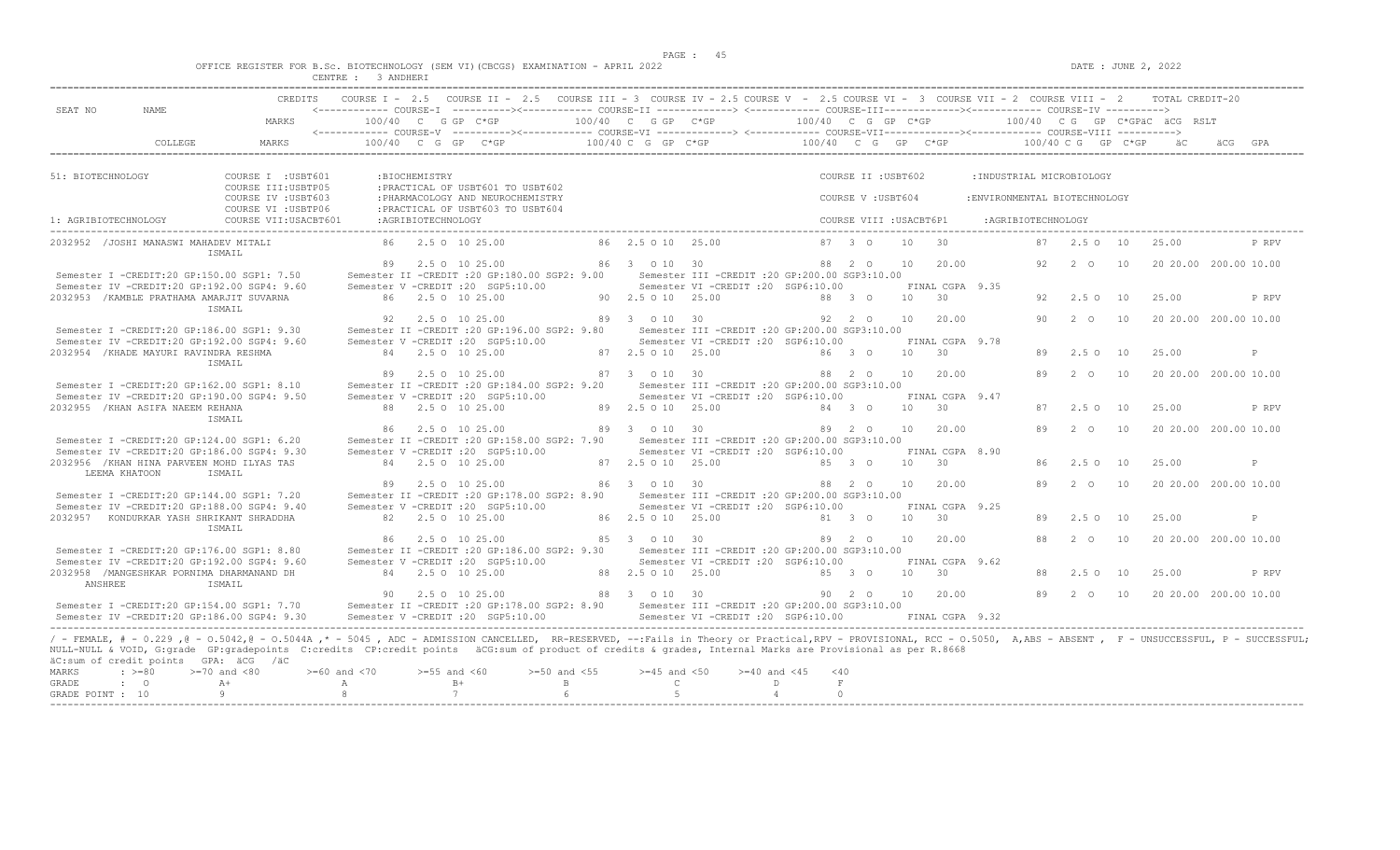$DATA: JUNE 2, 2022$ 

|  |  |                                   |  |               |  | OFFICE REGISTER FOR B.Sc. BIOTECHNOLOGY (SEM VI)(CBCGS) EXAMINATION - APRIL 2022 |  |  |
|--|--|-----------------------------------|--|---------------|--|----------------------------------------------------------------------------------|--|--|
|  |  | after some to be even some sense. |  | - - --------- |  |                                                                                  |  |  |

|                                                                                                                                                                                                                                                                                                                                                                                                                                                  |                                                                  | CENTRE : 3 ANDHERI |                    |                                                                                                                                                   |                                |                                                                                        |                      |                                          |                 |                                    |                                                            |    |                    |    |                              |                       |
|--------------------------------------------------------------------------------------------------------------------------------------------------------------------------------------------------------------------------------------------------------------------------------------------------------------------------------------------------------------------------------------------------------------------------------------------------|------------------------------------------------------------------|--------------------|--------------------|---------------------------------------------------------------------------------------------------------------------------------------------------|--------------------------------|----------------------------------------------------------------------------------------|----------------------|------------------------------------------|-----------------|------------------------------------|------------------------------------------------------------|----|--------------------|----|------------------------------|-----------------------|
| SEAT NO<br>NAME                                                                                                                                                                                                                                                                                                                                                                                                                                  | MARKS                                                            | 100/40 C G GP C*GP |                    | CREDITS COURSE I - 2.5 COURSE II - 2.5 COURSE III - 3 COURSE IV - 2.5 COURSE V - 2.5 COURSE VI - 3 COURSE VII - 2 COURSE VIII - 2 TOTAL CREDIT-20 | 100/40 C G GP C*GP             |                                                                                        | 100/40 C G GP C*GP   |                                          |                 |                                    |                                                            |    |                    |    | 100/40 CG GP C*GPäC äCG RSLT |                       |
| COLLEGE                                                                                                                                                                                                                                                                                                                                                                                                                                          | MARKS                                                            |                    |                    | $100/40$ C G GP C*GP                                                                                                                              | 100/40 C G GP C*GP             |                                                                                        | $100/40$ C G GP C*GP |                                          |                 |                                    |                                                            |    | 100/40 C G GP C*GP |    | äC.                          | äCG                   |
|                                                                                                                                                                                                                                                                                                                                                                                                                                                  |                                                                  |                    |                    |                                                                                                                                                   |                                |                                                                                        |                      |                                          |                 |                                    |                                                            |    |                    |    |                              |                       |
| 51: BIOTECHNOLOGY                                                                                                                                                                                                                                                                                                                                                                                                                                | COURSE I : USBT601<br>COURSE III: USBTP05<br>COURSE IV : USBT603 |                    | :BIOCHEMISTRY      | : PRACTICAL OF USBT601 TO USBT602<br>: PHARMACOLOGY AND NEUROCHEMISTRY                                                                            |                                |                                                                                        |                      | COURSE II : USBT602<br>COURSE V: USBT604 |                 |                                    | : INDUSTRIAL MICROBIOLOGY<br>: ENVIRONMENTAL BIOTECHNOLOGY |    |                    |    |                              |                       |
| 1: AGRIBIOTECHNOLOGY                                                                                                                                                                                                                                                                                                                                                                                                                             | COURSE VI : USBTP06<br>COURSE VII: USACBT601                     |                    | :AGRIBIOTECHNOLOGY | : PRACTICAL OF USBT603 TO USBT604                                                                                                                 |                                |                                                                                        |                      | COURSE VIII : USACBT6P1                  |                 |                                    | :AGRIBIOTECHNOLOGY                                         |    |                    |    |                              |                       |
| 2032959 /MANSOORI KHADIJA MOHAMMAD AKRAM                                                                                                                                                                                                                                                                                                                                                                                                         |                                                                  |                    |                    | 84 2.5 0 10 25.00                                                                                                                                 | 87 2.5 0 10 25.00              |                                                                                        |                      | 89 3 0                                   | 10              | 30                                 |                                                            | 88 | 2.5 0 10           |    | 25.00                        |                       |
| FAHMIDA KHATOON                                                                                                                                                                                                                                                                                                                                                                                                                                  | TSMATI.                                                          |                    |                    | 90 2.5 0 10 25.00                                                                                                                                 | 88 3 0 10 30                   |                                                                                        |                      | 89 2 0                                   | 10              | 20.00                              |                                                            | 90 | 2 O                | 10 |                              | 20 20.00 200.00 10.00 |
| Semester I -CREDIT:20 GP:160.00 SGP1: 8.00<br>Semester IV -CREDIT:20 GP:186.00 SGP4: 9.30                                                                                                                                                                                                                                                                                                                                                        |                                                                  |                    |                    | Semester II -CREDIT : 20 GP: 178.00 SGP2: 8.90<br>Semester V -CREDIT : 20 SGP5:10.00                                                              |                                | Semester III -CREDIT :20 GP:200.00 SGP3:10.00<br>Semester VI -CREDIT :20 SGP6:10.00    |                      |                                          |                 | FINAL CGPA 9.37                    |                                                            |    |                    |    |                              |                       |
| 2032960 /MANVAL PRANALI ANANT ANITA                                                                                                                                                                                                                                                                                                                                                                                                              | ISMAIL                                                           |                    |                    | 89 2.5 0 10 25.00                                                                                                                                 | 89 2.5 0 10 25.00              |                                                                                        |                      | 88 3 0                                   | 10              | 30                                 |                                                            |    | 89 2.5 0 10        |    | 25.00                        | P RPV                 |
| Semester I -CREDIT:20 GP:128.00 SGP1: 6.40                                                                                                                                                                                                                                                                                                                                                                                                       |                                                                  | 90                 |                    | 2.5 0 10 25.00<br>Semester II -CREDIT : 20 GP:168.00 SGP2: 8.40                                                                                   | 87 3 0 10 30                   | Semester III -CREDIT : 20 GP: 200.00 SGP3: 10.00                                       |                      | 91 2 0                                   | 10              | 20.00                              |                                                            | 88 | 2 0                | 10 |                              | 20 20.00 200.00 10.00 |
| Semester IV -CREDIT:20 GP:186.00 SGP4: 9.30<br>2032961 MOHAMMED AMMAR RAEES AHMED SHAGU                                                                                                                                                                                                                                                                                                                                                          |                                                                  |                    |                    | Semester V -CREDIT : 20 SGP5:10.00<br>82 2.5 0 10 25.00                                                                                           | 84 2.5 0 10 25.00              | Semester VI -CREDIT : 20 SGP6:10.00                                                    |                      | 84 3 0                                   | 10 <sup>1</sup> | FINAL CGPA 9.02<br>$\overline{30}$ |                                                            |    | 2.5 0 10           |    | 25.00                        | P                     |
| FTA FIRDAUS                                                                                                                                                                                                                                                                                                                                                                                                                                      | ISMAIL                                                           | 88                 |                    | 2.5 0 10 25.00                                                                                                                                    | 87 3 0 10 30                   |                                                                                        |                      | 88 2 0                                   | 10              | 20.00                              |                                                            | 89 | 2 0                | 10 |                              | 20 20.00 200.00 10.00 |
| Semester I -CREDIT:20 GP:170.00 SGP1: 8.50<br>Semester IV -CREDIT:20 GP:184.00 SGP4: 9.20                                                                                                                                                                                                                                                                                                                                                        |                                                                  |                    |                    | Semester II -CREDIT : 20 GP:184.00 SGP2: 9.20<br>Semester V -CREDIT : 20 SGP5:10.00                                                               |                                | Semester III -CREDIT : 20 GP: 200.00 SGP3: 10.00<br>Semester VI -CREDIT :20 SGP6:10.00 |                      |                                          |                 | FINAL CGPA 9.48                    |                                                            |    |                    |    |                              |                       |
| 2032962 SAHU RAJAT RAJU SUNITA                                                                                                                                                                                                                                                                                                                                                                                                                   | ISMAIL                                                           |                    |                    | 88 2.5 0 10 25.00                                                                                                                                 | 89 2.5 0 10 25.00              |                                                                                        |                      | 84 3 0                                   | 10              | 30                                 |                                                            | 91 | $2.5^\circ$        | 10 | 25.00                        | P                     |
| Semester I -CREDIT:20 GP:150.00 SGP1: 7.50                                                                                                                                                                                                                                                                                                                                                                                                       |                                                                  |                    |                    | 93 2.5 0 10 25.00<br>Semester II -CREDIT : 20 GP:182.00 SGP2: 9.10                                                                                | 89 3 0 10 30                   | Semester III -CREDIT : 20 GP: 200.00 SGP3: 10.00                                       |                      | 92 2 0                                   | 10 <sup>1</sup> | 20.00                              |                                                            | 93 | $2\degree$ 0       | 10 |                              | 20 20.00 200.00 10.00 |
| Semester IV -CREDIT:20 GP:190.00 SGP4: 9.50<br>2032963 SHAIKH ADNAN MOHD ALAMGIR ZARINA                                                                                                                                                                                                                                                                                                                                                          |                                                                  |                    |                    | Semester V -CREDIT : 20 SGP5:10.00<br>84 2.5 0 10 25.00                                                                                           | 88 2.5 0 10 25.00              | Semester VI -CREDIT :20 SGP6:10.00                                                     |                      | 85 3 0                                   | 10              | FINAL CGPA 9.35<br>30              |                                                            | 89 | $2.5^\circ$        | 10 | 25.00                        | P                     |
| BANO                                                                                                                                                                                                                                                                                                                                                                                                                                             | TSMATI.                                                          | 90                 |                    | 2.5 0 10 25.00                                                                                                                                    | 88 3 0 10 30                   |                                                                                        |                      | $90 \quad 20$                            | 10              | 20.00                              |                                                            | 89 | 2 0                | 10 |                              | 20 20.00 200.00 10.00 |
| Semester I -CREDIT:20 GP:140.00 SGP1: 7.00<br>Semester IV -CREDIT:20 GP:188.00 SGP4: 9.40                                                                                                                                                                                                                                                                                                                                                        |                                                                  |                    |                    | Semester II -CREDIT : 20 GP:184.00 SGP2: 9.20<br>Semester V -CREDIT : 20 SGP5:10.00                                                               |                                | Semester III -CREDIT : 20 GP: 200.00 SGP3: 10.00<br>Semester VI -CREDIT :20 SGP6:10.00 |                      |                                          |                 | FINAL CGPA 9.27                    |                                                            |    |                    |    |                              |                       |
| 2032964 SHAIKH AYNUDDIN NAZIRUDDIN FARID<br>$\mathbb{A}$                                                                                                                                                                                                                                                                                                                                                                                         | ISMAIL                                                           |                    |                    | 86 2.5 0 10 25.00                                                                                                                                 | 84 2.5 0 10 25.00              |                                                                                        |                      | 82 3 0                                   | 10              | 30                                 |                                                            | 86 | 2.50 10            |    | 25.00                        | $\mathbb{P}$          |
| Semester I -CREDIT:20 GP:154.00 SGP1: 7.70                                                                                                                                                                                                                                                                                                                                                                                                       |                                                                  | 88                 |                    | 2.5 0 10 25.00<br>Semester II -CREDIT : 20 GP:184.00 SGP2: 9.20                                                                                   | 82 3 0 10 30                   | Semester III -CREDIT : 20 GP: 200.00 SGP3: 10.00                                       |                      | 89 2 0                                   | 10              | 20.00                              |                                                            | 84 | 2 0                | 10 |                              | 20 20.00 200.00 10.00 |
| Semester IV -CREDIT:20 GP:178.00 SGP4: 8.90<br>2032965 /SHAIKH BIBI AAMENA AJAJ AHMED SH                                                                                                                                                                                                                                                                                                                                                         |                                                                  |                    |                    | Semester V -CREDIT : 20 SGP5:10.00<br>89 2.5 0 10 25.00                                                                                           | 94 2.5 0 10 25.00              | Semester VI -CREDIT :20 SGP6:10.00                                                     |                      | 89 3 0                                   | 10              | FINAL CGPA 9.30<br>30              |                                                            | 92 | $2.5^\circ$        | 10 | 25.00                        | $\mathsf{P}$          |
| ABANA BANO                                                                                                                                                                                                                                                                                                                                                                                                                                       | ISMAIL                                                           |                    |                    | 91 2.5 0 10 25.00                                                                                                                                 | 90 3 0 10 30                   |                                                                                        |                      | 92 2 0                                   | 10              | 20.00                              |                                                            |    | 92 2 0 10          |    |                              | 20 20.00 200.00 10.00 |
| Semester I -CREDIT:20 GP:176.00 SGP1: 8.80<br>Semester IV -CREDIT:20 GP:184.00 SGP4: 9.20                                                                                                                                                                                                                                                                                                                                                        |                                                                  |                    |                    | Semester II -CREDIT :20 GP:182.00 SGP2: 9.10 Semester III -CREDIT :20 GP:200.00 SGP3:10.00<br>Semester V -CREDIT : 20 SGP5:10.00                  |                                | Semester VI -CREDIT : 20 SGP6:10.00                                                    |                      |                                          |                 | FINAL CGPA 9.52                    |                                                            |    |                    |    |                              |                       |
| / - FEMALE, # - 0.229, @ - 0.5042, @ - 0.5044A,* - 5045, ADC - ADMISSION CANCELLED, RR-RESERVED, --:Fails in Theory or Practical,RPV - PROVISIONAL, RCC - 0.5050, A,ABS - ABSENT, F - UNSUCCESSFUL, P - SUCCESSFUL;<br>NULL-NULL & VOID, G:grade GP:gradepoints C:credits CP:credit points äCG:sum of product of credits & grades, Internal Marks are Provisional as per R.8668<br>äC:sum of credit points GPA: äCG /äC<br>MARKS<br>$\cdot$ >=80 | $>=70$ and $<80$                                                 | $>= 60$ and $< 70$ | $>=55$ and $<60$   | $>=50$ and $<55$                                                                                                                                  | $>=45$ and $<50$               | $>=40$ and $<45$                                                                       | < 40                 |                                          |                 |                                    |                                                            |    |                    |    |                              |                       |
| GRADE<br>$\cdot$ 0<br>GRADE POINT : 10                                                                                                                                                                                                                                                                                                                                                                                                           | $A+$<br>9                                                        | A<br>$\mathcal{B}$ | $\overline{7}$     | $B+$<br>$\mathbf{B}$<br>6                                                                                                                         | $\mathbb{C}$<br>$\overline{5}$ |                                                                                        | D<br>$\overline{4}$  | $\mathbf F$<br>$\Omega$                  |                 |                                    |                                                            |    |                    |    |                              |                       |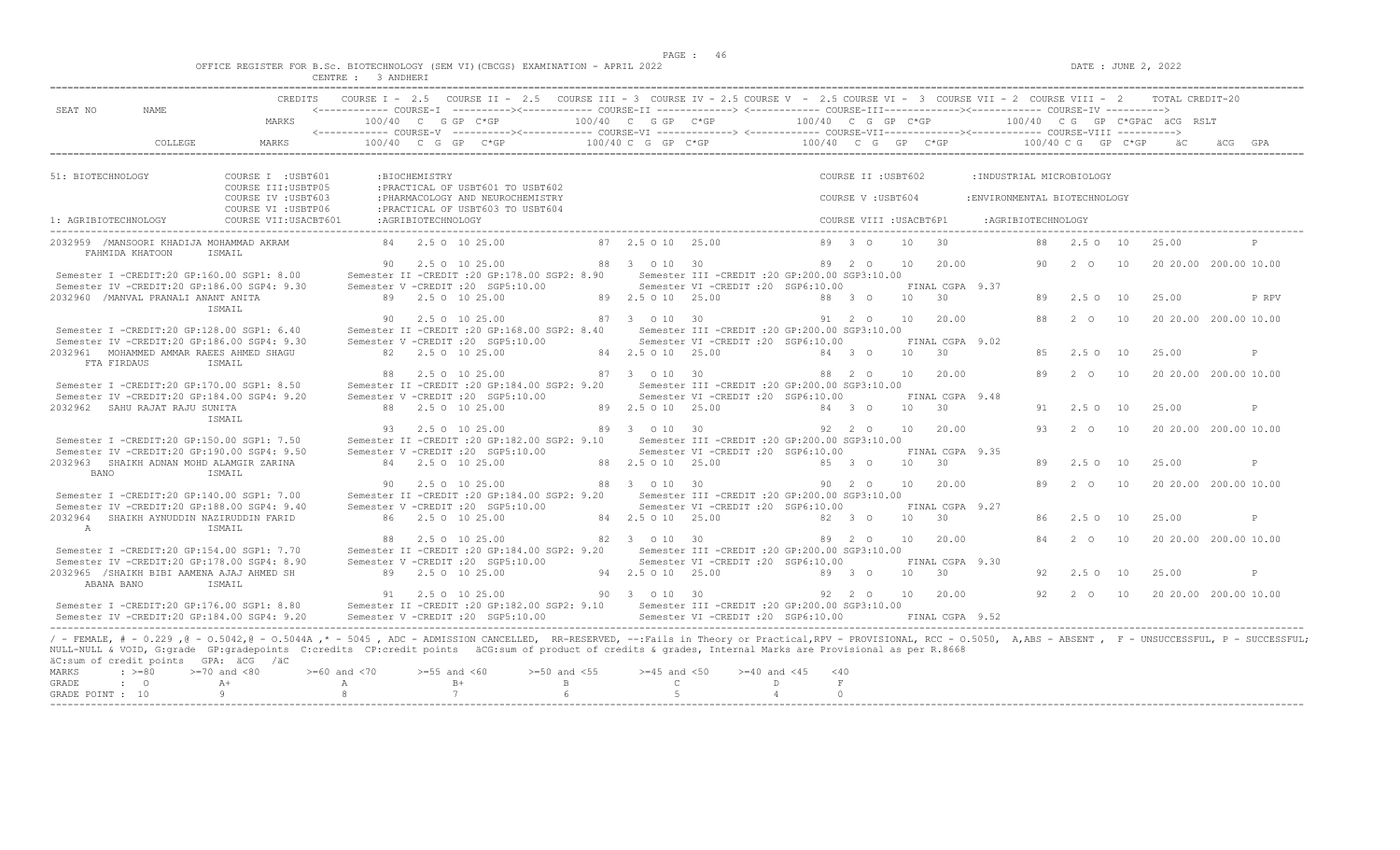$DATA: JUNE 2, 2022$ 

|  |  |  |           |  | OFFICE REGISTER FOR B.Sc. BIOTECHNOLOGY (SEM VI)(CBCGS) EXAMINATION - APRIL 2022 |  |  |
|--|--|--|-----------|--|----------------------------------------------------------------------------------|--|--|
|  |  |  | 3 ANDHER1 |  |                                                                                  |  |  |

| SEAT NO                   | NAME.                                                            |                                                                                                                                                                                                                                                                                                                                                                                        |        |                    | CREDITS COURSE I - 2.5 COURSE II - 2.5 COURSE III - 3 COURSE IV - 2.5 COURSE V - 2.5 COURSE VI - 3 COURSE VII - 2 COURSE VIII - 2 TOTAL CREDIT-20<br><------------ COURSE-I ----------><----------- COURSE-II --------------> <------------ COURSE-III-------------><----------> COURSE-IV ----------> |                   |                     |                                                      |                     |                        |                         |            |                     |                               |                    |                       |    |       |                                                     |
|---------------------------|------------------------------------------------------------------|----------------------------------------------------------------------------------------------------------------------------------------------------------------------------------------------------------------------------------------------------------------------------------------------------------------------------------------------------------------------------------------|--------|--------------------|--------------------------------------------------------------------------------------------------------------------------------------------------------------------------------------------------------------------------------------------------------------------------------------------------------|-------------------|---------------------|------------------------------------------------------|---------------------|------------------------|-------------------------|------------|---------------------|-------------------------------|--------------------|-----------------------|----|-------|-----------------------------------------------------|
|                           |                                                                  | MARKS                                                                                                                                                                                                                                                                                                                                                                                  |        |                    | $100/40 \t C \t G \t G \t F \t C^{*GP}$ 100/40 C G GP C*GP 100/40 C G GP C*GP 100/40 C G GP C*GP 100/40 C G GP C*GP 100/40 C G GP C*GPäC äCG RSLT                                                                                                                                                      |                   |                     |                                                      |                     |                        |                         |            |                     |                               |                    |                       |    |       |                                                     |
|                           | COLLEGE                                                          | MARKS                                                                                                                                                                                                                                                                                                                                                                                  |        |                    | 100/40 C G GP C*GP $100/40$ C G GP C*GP $100/40$ C G GP C*GP $100/40$ C G GP C*GP $100/40$ C G GP C*GP aC $100/40$ C G GP C*GP $100/40$ C G GP C*GP aC                                                                                                                                                 |                   |                     |                                                      |                     |                        |                         |            |                     |                               |                    |                       |    |       |                                                     |
|                           |                                                                  |                                                                                                                                                                                                                                                                                                                                                                                        |        |                    |                                                                                                                                                                                                                                                                                                        |                   |                     |                                                      |                     |                        |                         |            |                     |                               |                    |                       |    |       |                                                     |
| 51: BIOTECHNOLOGY         |                                                                  | COURSE I : USBT601<br>COURSE III: USBTP05                                                                                                                                                                                                                                                                                                                                              |        | :BIOCHEMISTRY      | : PRACTICAL OF USBT601 TO USBT602                                                                                                                                                                                                                                                                      |                   |                     |                                                      |                     |                        | COURSE II : USBT602     |            |                     | : INDUSTRIAL MICROBIOLOGY     |                    |                       |    |       |                                                     |
|                           |                                                                  | COURSE IV : USBT603<br>COURSE VI : USBTP06                                                                                                                                                                                                                                                                                                                                             |        |                    | : PHARMACOLOGY AND NEUROCHEMISTRY<br>: PRACTICAL OF USBT603 TO USBT604                                                                                                                                                                                                                                 |                   |                     |                                                      |                     |                        | COURSE V: USBT604       |            |                     | : ENVIRONMENTAL BIOTECHNOLOGY |                    |                       |    |       |                                                     |
| 1: AGRIBIOTECHNOLOGY      |                                                                  | COURSE VII:USACBT601                                                                                                                                                                                                                                                                                                                                                                   |        | :AGRIBIOTECHNOLOGY |                                                                                                                                                                                                                                                                                                        |                   |                     |                                                      |                     |                        | COURSE VIII : USACBT6P1 |            |                     |                               | :AGRIBIOTECHNOLOGY |                       |    |       |                                                     |
|                           |                                                                  | 2032966 /SHAIKH FAIZA MOHAMMAD ALI AISHA<br>TSMATI.                                                                                                                                                                                                                                                                                                                                    |        |                    | 86 2.5 0 10 25.00                                                                                                                                                                                                                                                                                      |                   | 90 2.5 0 10 25.00   |                                                      |                     |                        | 86 3 0 10 30            |            |                     |                               |                    | 92  2.5  0  10  25.00 |    |       | P RPV                                               |
|                           |                                                                  | Semester I -CREDIT:20 GP:184.00 SGP1: 9.20                                                                                                                                                                                                                                                                                                                                             |        |                    | $93$ 2.5 0 10 25.00 $89$ 3 0 10 30 $95$ 2 0 10 20.00<br>Semester II -CREDIT :20 GP:198.00 SGP2: 9.90 Semester III -CREDIT :20 GP:200.00 SGP3:10.00                                                                                                                                                     |                   |                     |                                                      |                     |                        |                         |            |                     |                               |                    |                       |    |       | 89   2   0   10   20   20.00   200.00   10.00       |
|                           | 2032967 /SHAIKH LATIFA BI ZAHIRUDDIN MEHR                        | Semester IV -CREDIT:20 GP:196.00 SGP4: 9.80                                                                                                                                                                                                                                                                                                                                            |        |                    | Semester V -CREDIT : 20 SGP5:10.00<br>84 2.5 0 10 25.00                                                                                                                                                                                                                                                |                   | 85 2.5 0 10 25.00   | Semester VI -CREDIT :20 SGP6:10.00                   | $85 \t30$           |                        |                         | 10 30      | FINAL CGPA 9.82     |                               | 89                 | $2.5 \circ 10$        |    | 25.00 | P                                                   |
| UNNISA                    |                                                                  | ISMAIL                                                                                                                                                                                                                                                                                                                                                                                 |        |                    | 86 2.5 0 10 25.00                                                                                                                                                                                                                                                                                      |                   | 86 3 0 10 30        |                                                      |                     |                        |                         |            | 89  2  0  10  20.00 |                               |                    | 86 2 0 10             |    |       | 20 20.00 200.00 10.00                               |
|                           |                                                                  | Semester I -CREDIT:20 GP:160.00 SGP1: 8.00<br>Semester IV -CREDIT:20 GP:188.00 SGP4: 9.40                                                                                                                                                                                                                                                                                              |        |                    | Semester II -CREDIT : 20 GP:182.00 SGP2: 9.10 Semester III -CREDIT : 20 GP: 200.00 SGP3:10.00<br>Semester V -CREDIT : 20 SGP5:10.00                                                                                                                                                                    |                   |                     | Semester VI -CREDIT : 20 SGP6:10.00                  |                     |                        |                         |            | FINAL CGPA 9.42     |                               |                    |                       |    |       |                                                     |
| SADIYA                    | 2032968 SHAIKH MOHAMMED RAHIL FAZILL HUR                         | ISMAIL                                                                                                                                                                                                                                                                                                                                                                                 | a2     |                    | 78 2.5 0 10 25.00                                                                                                                                                                                                                                                                                      |                   | 74 2.5 A + 9 22.50  |                                                      |                     | 81 3 0                 |                         | 10 30      |                     |                               | 79<br>@ 1          | 2.5 0 10              |    | 25.00 | P RLE                                               |
|                           |                                                                  | Semester I -CREDIT:20 GP:108.00 SGP1: 5.40                                                                                                                                                                                                                                                                                                                                             |        |                    | 84 2.5 0 10 25.00<br>Semester II -CREDIT : 20 GP: 106.00 SGP2: 5.30                                                                                                                                                                                                                                    |                   | 75 3 A + 9 27       | Semester III -CREDIT : ---                           |                     | 85 2 0                 |                         | 10         | 20.00               |                               | 85                 | 2 0 10                |    |       | 20 20.00 194.50 9.73                                |
|                           | Semester IV -CREDIT : ---<br>2032969 /SHAIKH MUSKAN ANISH MASIDA |                                                                                                                                                                                                                                                                                                                                                                                        |        |                    | Semester V -CREDIT : 20 SGP5: 9.85<br>81 2.5 0 10 25.00                                                                                                                                                                                                                                                |                   | 89 2.5 0 10 25.00   | Semester VI -CREDIT : 20 SGP6: 9.73                  | $83 \t30$           |                        |                         | 10         | 30                  |                               | 90                 | 2.50 10               |    | 25.00 | P                                                   |
|                           |                                                                  | ISMAIL                                                                                                                                                                                                                                                                                                                                                                                 |        |                    | 86 2.5 0 10 25.00                                                                                                                                                                                                                                                                                      |                   | 85 3 0 10 30        |                                                      |                     | 88 2 0                 |                         |            | 10 20.00            |                               |                    |                       |    |       | 86 2 0 10 20 20 00 200 00 10 00                     |
|                           |                                                                  | Semester I -CREDIT:20 GP:178.00 SGP1: 8.90<br>Semester IV -CREDIT:20 GP:196.00 SGP4: 9.80                                                                                                                                                                                                                                                                                              |        |                    | Semester II -CREDIT : 20 GP:186.00 SGP2: 9.30 Semester III -CREDIT : 20 GP:198.00 SGP3: 9.90<br>Semester V -CREDIT : 20 SGP5:10.00                                                                                                                                                                     |                   |                     | Semester VI -CREDIT : 20 SGP6:10.00                  |                     |                        |                         |            | FINAL CGPA 9.65     |                               |                    |                       |    |       |                                                     |
|                           | 2032970 SHAIKH NAVED SAJID NAZIMA                                | ISMAIL                                                                                                                                                                                                                                                                                                                                                                                 |        |                    | 83 2.5 0 10 25.00                                                                                                                                                                                                                                                                                      |                   | 86 2.5 0 10 25.00   |                                                      |                     | 78 3 0<br>@ 2          |                         | $10 \t 30$ |                     |                               | 82                 | $2.5 \circ 10$        |    | 25.00 | P                                                   |
|                           |                                                                  | Semester I -CREDIT:20 GP:168.00 SGP1: 8.40                                                                                                                                                                                                                                                                                                                                             |        |                    | 83 2.5 0 10 25.00<br>Semester II -CREDIT : 20 GP:184.00 SGP2: 9.20 Semester III -CREDIT : 20 GP:200.00 SGP3:10.00                                                                                                                                                                                      |                   | 83 3 0 10 30        |                                                      |                     |                        | 87 2 0                  | 10         | 20.00               |                               | 85                 | $2\degree$ 0          | 10 |       | 20 20.00 200.00 10.00                               |
|                           | 2032971 /SHAIKH NIDA AKEEL AHMED RIZWANA                         | Semester IV -CREDIT:20 GP:184.00 SGP4: 9.20                                                                                                                                                                                                                                                                                                                                            |        |                    | Semester V -CREDIT : 20 SGP5:10.00<br>90 2.5 0 10 25.00                                                                                                                                                                                                                                                |                   | 92 2.5 0 10 25.00   | Semester VI -CREDIT :20 SGP6:10.00                   |                     | 86 3 0                 |                         | 10 30      | FINAL CGPA 9.47     |                               | 92                 | 2.50 10               |    | 25.00 | P                                                   |
|                           |                                                                  | ISMAIL                                                                                                                                                                                                                                                                                                                                                                                 |        |                    | 94 2.5 0 10 25.00                                                                                                                                                                                                                                                                                      |                   | 91 3 0 10 30        |                                                      |                     |                        | 93 2 0 10               |            | 20.00               |                               |                    | 95 2 0 10             |    |       | 20 20.00 200.00 10.00                               |
|                           |                                                                  | Semester I -CREDIT:20 GP:154.00 SGP1: 7.70<br>Semester IV -CREDIT:20 GP:192.00 SGP4: 9.60                                                                                                                                                                                                                                                                                              |        |                    | Semester II -CREDIT : 20 GP:182.00 SGP2: 9.10 Semester III -CREDIT : 20 GP: 200.00 SGP3:10.00<br>Semester V -CREDIT : 20 SGP5:10.00                                                                                                                                                                    |                   |                     | Semester VI -CREDIT :20 SGP6:10.00                   |                     |                        |                         |            | FINAL CGPA 9.40     |                               |                    |                       |    |       |                                                     |
|                           | 2032972 /SHAIKH NIDA SADIO NAVIDA                                | ISMAIL                                                                                                                                                                                                                                                                                                                                                                                 |        |                    | 90 2.5 0 10 25.00                                                                                                                                                                                                                                                                                      |                   |                     | 93  2.5  0  10  25.00  91  3  0                      |                     |                        |                         | 10 30      |                     |                               |                    | 93 2.5 0 10           |    | 25.00 | P                                                   |
|                           |                                                                  | Semester I -CREDIT:20 GP:170.00 SGP1: 8.50                                                                                                                                                                                                                                                                                                                                             |        |                    | 92 2.5 0 10 25.00<br>Semester II -CREDIT :20 GP:186.00 SGP2: 9.30 Semester III -CREDIT :20 GP:200.00 SGP3:10.00                                                                                                                                                                                        |                   | 93 3 0 10 30        |                                                      |                     |                        |                         |            | 92  2  0  10  20.00 |                               |                    |                       |    |       | 94   2   0   10   20   20   00   200   00   10   00 |
|                           |                                                                  | Semester IV -CREDIT:20 GP:190.00 SGP4: 9.50                                                                                                                                                                                                                                                                                                                                            |        |                    | Semester V -CREDIT : 20 SGP5:10.00                                                                                                                                                                                                                                                                     |                   |                     | Semester VI - CREDIT : 20 SGP6:10.00 FINAL CGPA 9.55 |                     |                        |                         |            |                     |                               |                    |                       |    |       |                                                     |
|                           | äC:sum of credit points GPA: äCG /äC                             | / - FEMALE, # - 0.229 , @ - 0.5042, @ - 0.5044A ,* - 5045 , ADC - ADMISSION CANCELLED, RR-RESERVED, --: Fails in Theory or Practical, RPV - PROVISIONAL, RCC - 0.5050, A, ABS - ABSENT , F - UNSUCCESSFUL, P - SUCCESSFUL;<br>NULL-NULL & VOID, G:grade GP:gradepoints C:credits CP:credit points äCG:sum of product of credits & grades, Internal Marks are Provisional as per R.8668 |        |                    |                                                                                                                                                                                                                                                                                                        |                   |                     |                                                      |                     |                        |                         |            |                     |                               |                    |                       |    |       |                                                     |
| MARKS                     | $: z = 80$                                                       | $>=70$ and $<80$ $>=60$ and $<70$                                                                                                                                                                                                                                                                                                                                                      |        | $>=55$ and $<60$   |                                                                                                                                                                                                                                                                                                        | $>=50$ and $<55$  | $>=45$ and $<50$    |                                                      | $>=40$ and $<45$    | $<$ 40                 |                         |            |                     |                               |                    |                       |    |       |                                                     |
| GRADE<br>GRADE POINT : 10 | $\cdot$ 0                                                        | $A+$<br>9                                                                                                                                                                                                                                                                                                                                                                              | A<br>8 |                    | $B+$<br>7                                                                                                                                                                                                                                                                                              | $\mathbf{B}$<br>6 | $\mathbb{C}$<br>- 5 |                                                      | D<br>$\overline{4}$ | $\mathbb F$<br>$\circ$ |                         |            |                     |                               |                    |                       |    |       |                                                     |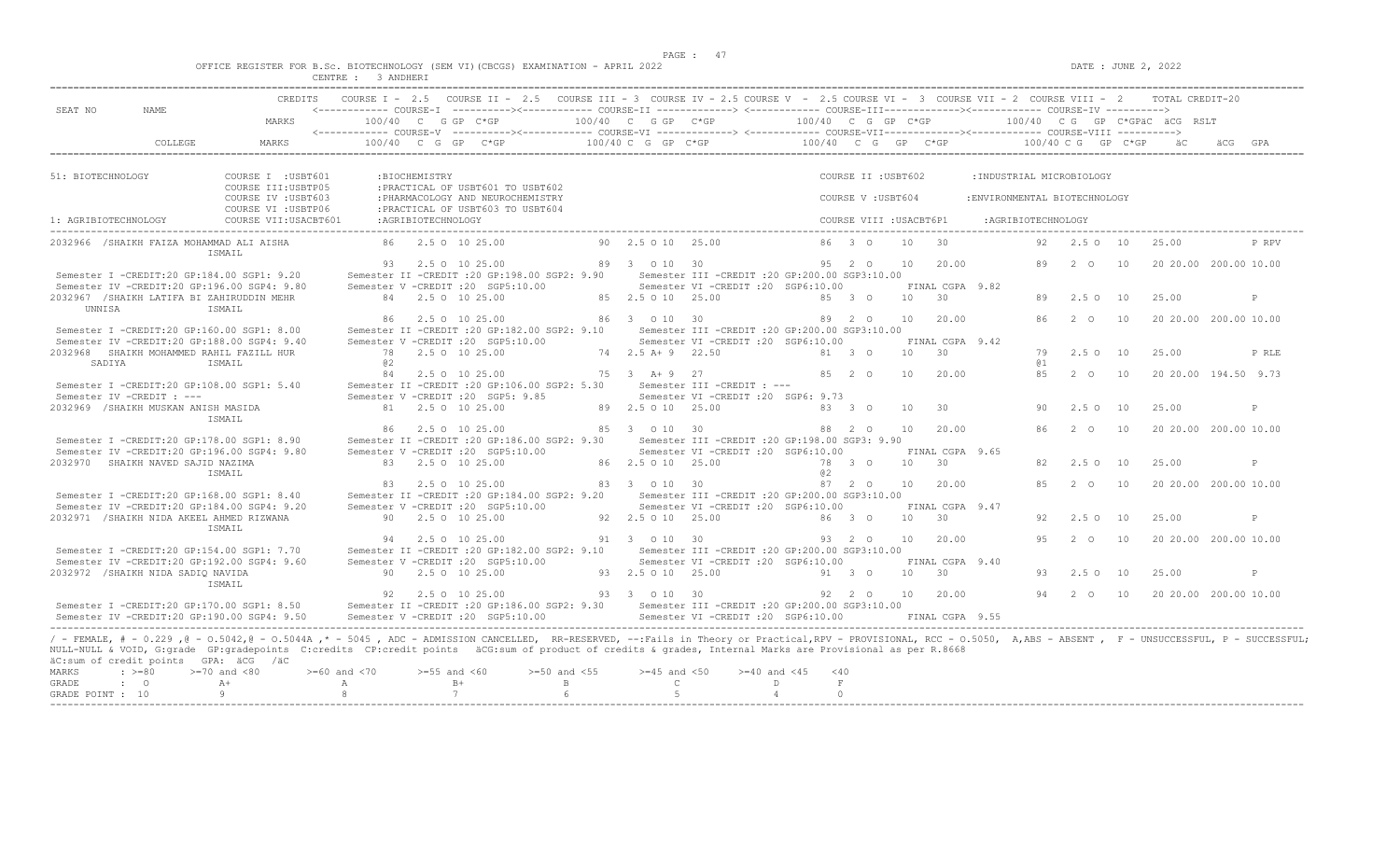$DATA: JUNE 2, 2022$ 

|  |  |  |           |  | OFFICE REGISTER FOR B.Sc. BIOTECHNOLOGY (SEM VI)(CBCGS) EXAMINATION - APRIL 2022 |  |  |
|--|--|--|-----------|--|----------------------------------------------------------------------------------|--|--|
|  |  |  | 3 ANDHER1 |  |                                                                                  |  |  |

|                           |                                        | ULINIK LI<br>CREDITS                                                                                                                                                                                                                                                                                                                                                                                                                        | $\sim$ $\sim$ $\sim$ $\sim$ $\sim$ |                    |                  |                                                                                      |    |                    | COURSE I - 2.5 COURSE II - 2.5 COURSE III - 3 COURSE IV - 2.5 COURSE V - 2.5 COURSE VI - 3 COURSE VII - 2 COURSE VIII - 2 TOTAL CREDIT-20              |                       |                             |            |                               |                               |                    |              |    |                                                       |       |
|---------------------------|----------------------------------------|---------------------------------------------------------------------------------------------------------------------------------------------------------------------------------------------------------------------------------------------------------------------------------------------------------------------------------------------------------------------------------------------------------------------------------------------|------------------------------------|--------------------|------------------|--------------------------------------------------------------------------------------|----|--------------------|--------------------------------------------------------------------------------------------------------------------------------------------------------|-----------------------|-----------------------------|------------|-------------------------------|-------------------------------|--------------------|--------------|----|-------------------------------------------------------|-------|
| SEAT NO                   | NAME.                                  |                                                                                                                                                                                                                                                                                                                                                                                                                                             |                                    |                    |                  |                                                                                      |    |                    | <------------ COURSE-I ----------><----------- COURSE-II -------------> <------------ COURSE-III------------><----------> COURSE-IV ---------->        |                       |                             |            |                               |                               |                    |              |    |                                                       |       |
|                           |                                        | MARKS                                                                                                                                                                                                                                                                                                                                                                                                                                       |                                    |                    |                  |                                                                                      |    |                    |                                                                                                                                                        |                       |                             |            |                               |                               |                    |              |    |                                                       |       |
|                           | COLLEGE                                | <b>MARKS</b>                                                                                                                                                                                                                                                                                                                                                                                                                                |                                    |                    |                  |                                                                                      |    |                    | 100/40 C G GP C*GP $100/40$ C G GP C*GP $100/40$ C G GP C*GP $100/40$ C G GP C*GP $100/40$ C G GP C*GP aC $100/40$ C G GP C*GP $100/40$ C G GP C*GP aC |                       |                             |            |                               |                               |                    |              |    |                                                       |       |
| 51: BIOTECHNOLOGY         |                                        | COURSE I : USBT601<br>COURSE III: USBTP05                                                                                                                                                                                                                                                                                                                                                                                                   |                                    | :BIOCHEMISTRY      |                  | : PRACTICAL OF USBT601 TO USBT602                                                    |    |                    |                                                                                                                                                        |                       | COURSE II : USBT602         |            |                               | :INDUSTRIAL MICROBIOLOGY      |                    |              |    |                                                       |       |
|                           |                                        | COURSE IV : USBT603<br>COURSE VI : USBTP06                                                                                                                                                                                                                                                                                                                                                                                                  |                                    |                    |                  | : PHARMACOLOGY AND NEUROCHEMISTRY<br>: PRACTICAL OF USBT603 TO USBT604               |    |                    |                                                                                                                                                        |                       | COURSE V: USBT604           |            |                               | : ENVIRONMENTAL BIOTECHNOLOGY |                    |              |    |                                                       |       |
|                           | 1: AGRIBIOTECHNOLOGY                   | COURSE VII: USACBT601                                                                                                                                                                                                                                                                                                                                                                                                                       |                                    | :AGRIBIOTECHNOLOGY |                  |                                                                                      |    |                    |                                                                                                                                                        |                       | COURSE VIII : USACBT6P1     |            |                               |                               | :AGRIBIOTECHNOLOGY |              |    |                                                       |       |
|                           | 2032973 SHARMA NILESH PRAHLAD ANJU     | ISMAIL                                                                                                                                                                                                                                                                                                                                                                                                                                      |                                    | 91 2.5 0 10 25.00  |                  |                                                                                      |    | 92 2.5 0 10 25.00  |                                                                                                                                                        |                       | 90 3 0 10 30                |            |                               |                               |                    |              |    | 90  2.5  0  10  25.00                                 | P     |
|                           |                                        | Semester I -CREDIT:20 GP:180.00 SGP1: 9.00                                                                                                                                                                                                                                                                                                                                                                                                  |                                    |                    |                  |                                                                                      |    |                    | $94$ 2.5 0 10 25.00 $94$ 3 0 10 30 $94$ 2 0 10 20.00<br>Semester II -CREDIT :20 GP:186.00 SGP2: 9.30 Semester III -CREDIT :20 GP:200.00 SGP3:10.00     |                       |                             |            |                               |                               |                    |              |    | 95   2   0   10   20   20   00   200   00   10   00   |       |
|                           |                                        | Semester IV -CREDIT:20 GP:194.00 SGP4: 9.70<br>2032974 SHARMA VISHVJEET KRISHNA SUNITA                                                                                                                                                                                                                                                                                                                                                      |                                    | 85 2.5 0 10 25.00  |                  | Semester V - CREDIT : 20 SGP5:10.00                                                  |    | 84 2.5 0 10 25.00  | Semester VI -CREDIT :20 SGP6:10.00                                                                                                                     | $86 \quad 3 \quad 0$  |                             |            | FINAL CGPA 9.67<br>$10 \t 30$ |                               |                    | 89 2.5 0 10  |    | 25.00                                                 | P     |
|                           |                                        | ISMAIL                                                                                                                                                                                                                                                                                                                                                                                                                                      |                                    | 89 2.5 0 10 25.00  |                  |                                                                                      |    | 84 3 0 10 30       |                                                                                                                                                        |                       | 90    2    0    10    20.00 |            |                               |                               | 92                 | $2\degree$ 0 | 10 | 20 20.00 200.00 10.00                                 |       |
|                           |                                        | Semester I -CREDIT:20 GP: 84.00 SGP1: 4.20<br>Semester IV -CREDIT:20 GP:190.00 SGP4: 9.50<br>2032975 /SIDDIQUI MISBA SARFRAZAHMED HUSN                                                                                                                                                                                                                                                                                                      |                                    | 86 2.5 0 10 25.00  |                  | Semester II -CREDIT : 20 GP: 166.00 SGP2: 8.30<br>Semester V -CREDIT : 20 SGP5:10.00 |    | 86 2.5 0 10 25.00  | Semester III -CREDIT :20 GP:200.00 SGP3:10.00<br>Semester VI -CREDIT :20 SGP6:10.00                                                                    | $89 \quad 3 \quad 0$  |                             |            | FINAL CGPA 8.67<br>10 30      |                               | 84                 | 2.50 10      |    | 25.00                                                 | P     |
| <b>A</b>                  |                                        | ISMAIL                                                                                                                                                                                                                                                                                                                                                                                                                                      |                                    | 90 2.5 0 10 25.00  |                  |                                                                                      |    | 86 3 0 10 30       |                                                                                                                                                        |                       | 89  2  0  10  20.00         |            |                               |                               | 91 2 0             |              | 10 | 20 20.00 200.00 10.00                                 |       |
|                           |                                        | Semester I -CREDIT:20 GP:156.00 SGP1: 7.80<br>Semester IV -CREDIT:20 GP:184.00 SGP4: 9.20                                                                                                                                                                                                                                                                                                                                                   |                                    |                    |                  | Semester II -CREDIT : 20 GP:180.00 SGP2: 9.00<br>Semester V -CREDIT : 20 SGP5:10.00  |    |                    | Semester III -CREDIT : 20 GP: 200.00 SGP3: 10.00<br>Semester VI -CREDIT :20 SGP6:10.00                                                                 |                       |                             |            | FINAL CGPA 9.33               |                               |                    |              |    |                                                       |       |
|                           | 2032976    VERMA SANDEEP MADHAV CHAMPA | ISMAIL                                                                                                                                                                                                                                                                                                                                                                                                                                      |                                    | 85 2.5 0 10 25.00  |                  |                                                                                      |    |                    | 84  2.5  0  10  25.00   80   3   0                                                                                                                     |                       |                             | $10 \t 30$ |                               |                               |                    | 86 2.5 0 10  |    | 25.00                                                 | P RPV |
|                           |                                        | Semester I -CREDIT:20 GP:134.00 SGP1: 6.70                                                                                                                                                                                                                                                                                                                                                                                                  |                                    | 88 2.5 0 10 25.00  |                  |                                                                                      |    | 87 3 0 10 30       | Semester II -CREDIT :20 GP:180.00 SGP2: 9.00 Semester III -CREDIT :20 GP:200.00 SGP3:10.00                                                             |                       | 88  2  0  10  20.00         |            |                               |                               |                    | 89 2 0 10    |    | 20 20.00 200.00 10.00                                 |       |
|                           |                                        | Semester IV -CREDIT:20 GP:180.00 SGP4: 9.00<br>2032977 VISHWASRAO SHREYAS DAULAT DIPTI                                                                                                                                                                                                                                                                                                                                                      |                                    | 85 2.5 0 10 25.00  |                  | Semester V -CREDIT : 20 SGP5:10.00                                                   |    | 84 2.5 0 10 25.00  | Semester VI -CREDIT : 20 SGP6:10.00                                                                                                                    | 81 3 0                |                             |            | FINAL CGPA 9.12<br>$10 \t 30$ |                               |                    | 87 2.5 0 10  |    | 25.00                                                 | P     |
|                           |                                        | ISMAIL<br>Semester I -CREDIT:20 GP:136.00 SGP1: 6.80                                                                                                                                                                                                                                                                                                                                                                                        |                                    | 89 2.5 0 10 25.00  |                  | Semester II -CREDIT : 20 GP: 184.00 SGP2: 9.20                                       |    | 86 3 0 10 30       | Semester III -CREDIT :20 GP:200.00 SGP3:10.00                                                                                                          |                       | 89  2  0  10  20.00         |            |                               |                               | 89                 | 2 0          | 10 | 20 20.00 200.00 10.00                                 |       |
|                           | 2032978 CHAYAN BHATTACHARYYA RUPU      | Semester IV -CREDIT:20 GP:188.00 SGP4: 9.40                                                                                                                                                                                                                                                                                                                                                                                                 |                                    | 90 2.5 0 10 25.00  |                  | Semester V -CREDIT : 20 SGP5:10.00                                                   |    | 78 2.5 0 10 25.00  | Semester VI -CREDIT :20 SGP6:10.00                                                                                                                     | $74$ 3 A+             |                             | 9 27       | FINAL CGPA 9.23               |                               | 72                 | $2.5$ A+ 9   |    | 22.50                                                 | P #10 |
|                           |                                        | VIVEKANAND EDU.                                                                                                                                                                                                                                                                                                                                                                                                                             |                                    | 66 2.5 A 8 20.00   |                  |                                                                                      | a2 | 91 3 0 10 30       |                                                                                                                                                        |                       | 72  2  A+  9  18.00         |            |                               |                               |                    |              |    | 76  2  A+  9  18  20,00  185,50  9.28#  0.10          |       |
|                           |                                        | Semester I -CREDIT:20 GP:180.00 SGP1: 9.00<br>Semester IV -CREDIT:20 GP:172.00 SGP4: 8.60                                                                                                                                                                                                                                                                                                                                                   |                                    |                    |                  | Semester II -CREDIT : 20 GP:184.00 SGP2: 9.20<br>Semester V -CREDIT : 20 SGP5: 9.68  |    |                    | Semester III - CREDIT : 20 GP: 198.00 SGP3: 9.90<br>Semester VI -CREDIT : 20 SGP6: 9.38                                                                |                       |                             |            | FINAL CGPA 9.29               |                               |                    |              |    |                                                       |       |
|                           | 2032979 / SANIKA SAJEEV ANITA          | VIVEKANAND EDU.                                                                                                                                                                                                                                                                                                                                                                                                                             |                                    | 54 2.5 B 6 15.00   |                  |                                                                                      |    | 76 2.5 A + 9 22.50 |                                                                                                                                                        | 91 3 0 10 30          |                             |            |                               |                               | 62                 | $2.5 A$ 8    |    | 20.00                                                 | P #10 |
|                           |                                        | Semester I -CREDIT:20 GP:148.00 SGP1: 7.40<br>Semester IV -CREDIT:20 GP:160.00 SGP4: 8.00                                                                                                                                                                                                                                                                                                                                                   |                                    | 66 2.5 A 8 20.00   |                  | Semester V -CREDIT : 20 SGP5: 9.18                                                   |    | 84 3 0 10 30       | Semester II -CREDIT :20 GP:166.00 SGP2: 8.30 Semester III -CREDIT :20 GP:190.00 SGP3: 9.50<br>Semester VI - CREDIT : 20 SGP6: 8.88                     | $70 \t2 A+ 9 \t18.00$ |                             |            | FINAL CGPA 8.54               |                               |                    |              |    | 81   2   0   10   20   20   00   175.50   8.78#  0.10 |       |
| <b>MARKS</b>              | $\div$ >=80                            | / - FEMALE, # - 0.229, @ - 0.5042, @ - 0.5044A,* - 5045, ADC - ADMISSION CANCELLED, RR-RESERVED, --:Fails in Theory or Practical,RPV - PROVISIONAL, RCC - 0.5050, A,ABS - ABSENT, F - UNSUCCESSFUL, P - SUCCESSFUL;<br>NULL-NULL & VOID, G:grade GP:gradepoints C:credits CP:credit points äCG:sum of product of credits & grades, Internal Marks are Provisional as per R.8668<br>äC:sum of credit points GPA: äCG /äC<br>$>=70$ and $<80$ | $>=60$ and $<70$                   |                    | $>=55$ and $<60$ | $>=50$ and $<55$                                                                     |    | $>=45$ and $<50$   | $>= 40$ and $< 45$                                                                                                                                     | $<$ 40                |                             |            |                               |                               |                    |              |    |                                                       |       |
| GRADE<br>GRADE POINT : 10 | $\cdot$ 0                              | $A+$<br>- 9                                                                                                                                                                                                                                                                                                                                                                                                                                 | A<br>8                             |                    | $B+$<br>7        | $\mathbb B$<br>6                                                                     |    | $\mathbb{C}$<br>-5 |                                                                                                                                                        | D<br>$\overline{4}$   | F<br>$\circ$                |            |                               |                               |                    |              |    |                                                       |       |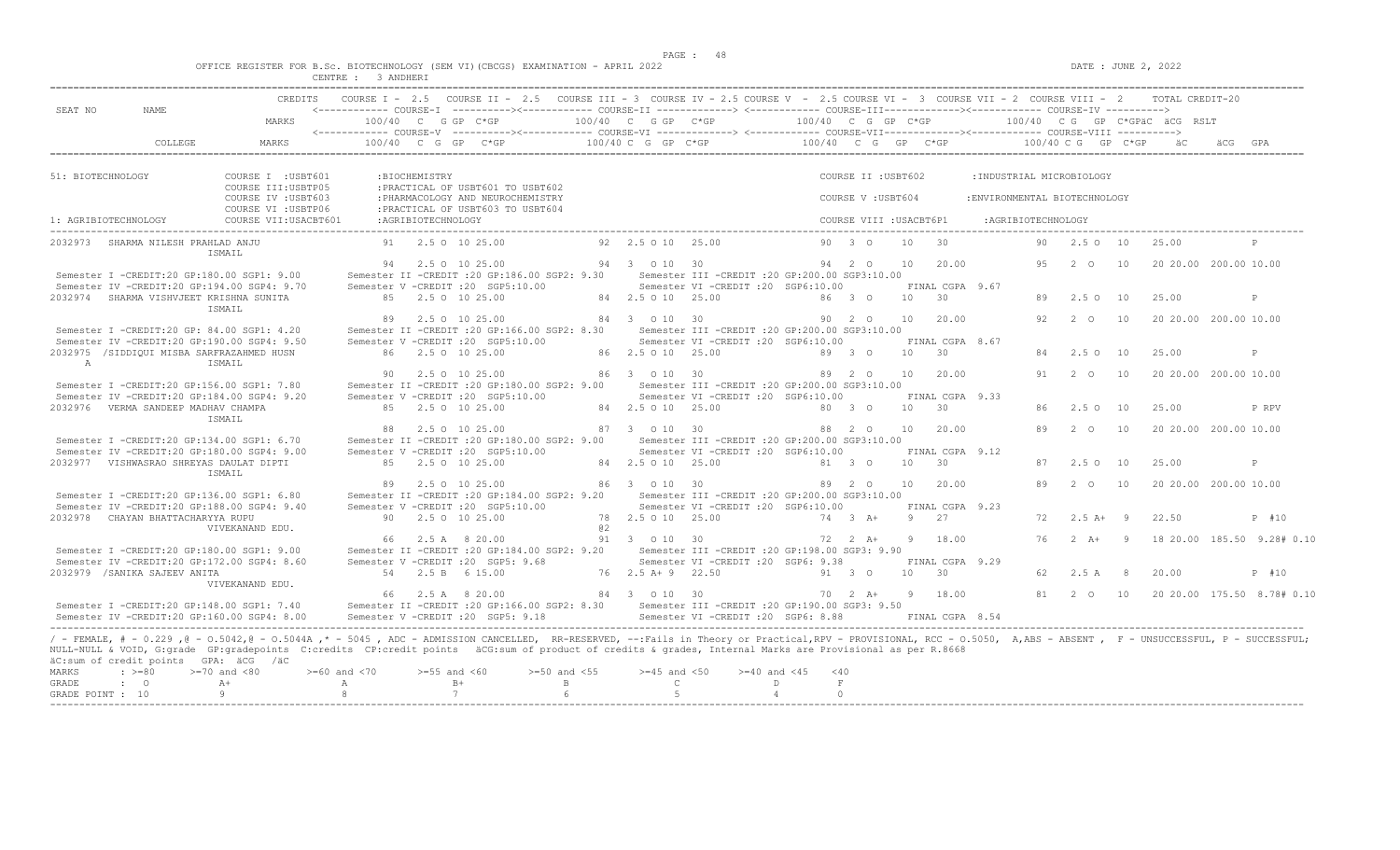|  |  |  |             |  | OFFICE REGISTER FOR B.Sc. BIOTECHNOLOGY (SEM VI)(CBCGS) EXAMINATION - APRIL 2022 |  |  |
|--|--|--|-------------|--|----------------------------------------------------------------------------------|--|--|
|  |  |  | 4 GHATKOPAR |  |                                                                                  |  |  |

| SEAT NO<br>NAME.                                                                                                                                                                                                                                                                                                                                                                                                           | CREDITS                                    |                         |                    | COURSE I - 2.5 COURSE II - 2.5 COURSE III - 3 COURSE IV - 2.5 COURSE V - 2.5 COURSE VI - 3 COURSE VII - 2 COURSE VIII - 2 TOTAL CREDIT-20                                                                                                                                                                                                                                                                                                                             |                                                                           |                                  |                                                                                          |                          |           |                         |            |                         |                              |          |                         |    |                      |                              |
|----------------------------------------------------------------------------------------------------------------------------------------------------------------------------------------------------------------------------------------------------------------------------------------------------------------------------------------------------------------------------------------------------------------------------|--------------------------------------------|-------------------------|--------------------|-----------------------------------------------------------------------------------------------------------------------------------------------------------------------------------------------------------------------------------------------------------------------------------------------------------------------------------------------------------------------------------------------------------------------------------------------------------------------|---------------------------------------------------------------------------|----------------------------------|------------------------------------------------------------------------------------------|--------------------------|-----------|-------------------------|------------|-------------------------|------------------------------|----------|-------------------------|----|----------------------|------------------------------|
|                                                                                                                                                                                                                                                                                                                                                                                                                            | MARKS                                      | 100/40 C G GP C*GP      |                    |                                                                                                                                                                                                                                                                                                                                                                                                                                                                       | $100/40$ C G GP C*GP $100/40$ C G GP C*GP $100/40$ C G GP C*GPäC äCG RSLT |                                  |                                                                                          |                          |           |                         |            |                         |                              |          |                         |    |                      |                              |
| COLLEGE                                                                                                                                                                                                                                                                                                                                                                                                                    | MARKS                                      |                         |                    | $100/40 \quad C \quad G \quad GP \qquad C \star GP \qquad \qquad 100/40 \quad C \quad G \quad GP \qquad \qquad 100/40 \qquad C \quad G \quad GP \qquad \qquad 200/40 \quad C \quad G \quad CP \qquad \qquad 100/40 \quad C \quad G \quad CP \qquad \qquad 200/40 \quad C \quad F \quad \qquad 200/40 \quad C \quad F \quad \qquad 200/40 \quad C \quad F \quad \qquad 200/40 \quad C \quad F \quad \qquad 200/40 \quad C \quad F \quad \qquad 200/40 \quad C \quad F$ |                                                                           |                                  |                                                                                          |                          |           |                         |            |                         |                              |          |                         |    | a C                  |                              |
| 51: BIOTECHNOLOGY                                                                                                                                                                                                                                                                                                                                                                                                          | COURSE I : USBT601<br>COURSE III: USBTP05  |                         | :BIOCHEMISTRY      | : PRACTICAL OF USBT601 TO USBT602                                                                                                                                                                                                                                                                                                                                                                                                                                     |                                                                           |                                  |                                                                                          |                          |           | COURSE II : USBT602     |            |                         | : INDUSTRIAL MICROBIOLOGY    |          |                         |    |                      |                              |
|                                                                                                                                                                                                                                                                                                                                                                                                                            | COURSE IV : USBT603<br>COURSE VI : USBTP06 |                         |                    | : PHARMACOLOGY AND NEUROCHEMISTRY<br>: PRACTICAL OF USBT603 TO USBT604                                                                                                                                                                                                                                                                                                                                                                                                |                                                                           |                                  |                                                                                          |                          |           | COURSE V: USBT604       |            |                         | :ENVIRONMENTAL BIOTECHNOLOGY |          |                         |    |                      |                              |
| 1: AGRIBIOTECHNOLOGY                                                                                                                                                                                                                                                                                                                                                                                                       | COURSE VII: USACBT601                      |                         | :AGRIBIOTECHNOLOGY |                                                                                                                                                                                                                                                                                                                                                                                                                                                                       |                                                                           |                                  |                                                                                          |                          |           | COURSE VIII : USACBT6P1 |            |                         | :AGRIBIOTECHNOLOGY           |          |                         |    |                      |                              |
| ADHIKARI GAURAV GURUPADA TRUPTIK<br>2032980<br>A                                                                                                                                                                                                                                                                                                                                                                           | VIVEKANAND EDU.                            |                         |                    | 64 2.5 A 8 20.00                                                                                                                                                                                                                                                                                                                                                                                                                                                      |                                                                           | 76 2.5 A + 9 22.50               |                                                                                          |                          |           | 83 3 0                  | 10         | 30                      |                              | 78<br>@2 | 2.5010                  |    | 25.00                | P #10                        |
|                                                                                                                                                                                                                                                                                                                                                                                                                            |                                            | 78<br>a2                |                    | 2.5 0 10 25.00                                                                                                                                                                                                                                                                                                                                                                                                                                                        |                                                                           | 90 3 0 10 30                     |                                                                                          |                          |           | 84 2 0                  | 10         | 20.00                   |                              | 82       | $2\degree$ 0            | 10 |                      | 20 20.00 192.50 9.63# 0.10   |
| Semester I -CREDIT:20 GP:158.00 SGP1: 7.90<br>Semester IV -CREDIT:20 GP:182.00 SGP4: 9.10                                                                                                                                                                                                                                                                                                                                  |                                            |                         |                    | Semester II -CREDIT : 20 GP: 178.00 SGP2: 8.90<br>Semester V -CREDIT : 20 SGP5: 9.38                                                                                                                                                                                                                                                                                                                                                                                  |                                                                           |                                  | Semester III -CREDIT : 20 GP: 200.00 SGP3: 10.00<br>Semester VI -CREDIT : 20 SGP6: 9.73  |                          |           |                         |            | FINAL CGPA 9.17         |                              |          |                         |    |                      |                              |
| 2032981 / ASHTPOLU SHIRISHA MUKESH LAXMI                                                                                                                                                                                                                                                                                                                                                                                   | VIVEKANAND EDU.                            | 78<br>@ 2               |                    | 2.5 0 10 25.00                                                                                                                                                                                                                                                                                                                                                                                                                                                        |                                                                           | 68 2.5 A 8 20.00                 |                                                                                          |                          |           | 82 3 0                  | $10 \t 30$ |                         |                              |          | $72, 2.5$ $\lambda + 9$ |    | 22.50                | P #10                        |
| Semester I -CREDIT:20 GP:166.00 SGP1: 8.30                                                                                                                                                                                                                                                                                                                                                                                 |                                            | 60                      |                    | 2.5 A 8 20.00<br>Semester II -CREDIT : 20 GP:120.00 SGP2: 6.00                                                                                                                                                                                                                                                                                                                                                                                                        |                                                                           | 76 3 A + 9 27                    | Semester III - CREDIT : 20 GP: 148.00 SGP3: 7.40                                         |                          |           | 54 2 B                  |            | 6 12.00                 |                              | 57       | $2 \quad B+$            |    |                      | 7 14 20.00 170.50 8.53# 0.10 |
| Semester IV -CREDIT:20 GP:150.00 SGP4: 7.50<br>2032982 / BAJAJ ROSHNI SURESH VARSHA                                                                                                                                                                                                                                                                                                                                        |                                            |                         |                    | Semester V -CREDIT : 20 SGP5: 7.03<br>86 2.5 0 10 25.00                                                                                                                                                                                                                                                                                                                                                                                                               |                                                                           | 82  2.5  0  10  25.00            | Semester VI - CREDIT : 20 SGP6: 8.63                                                     |                          |           | 90 3 0                  | 10         | FINAL CGPA 7.48<br>30   |                              | 76       | $2.5 A+ 9$              |    | 22.50                | P #10                        |
|                                                                                                                                                                                                                                                                                                                                                                                                                            | VIVEKANAND EDU.                            | 70                      |                    | 2.5 A+ 9 22.50                                                                                                                                                                                                                                                                                                                                                                                                                                                        |                                                                           | 92 3 0 10 30                     |                                                                                          |                          |           | 86 2 0                  |            | 10 20.00                |                              | 88       | $2^{\circ}$             | 10 |                      | 20 20.00 195.00 9.75# 0.10   |
| Semester I -CREDIT:20 GP:158.00 SGP1: 7.90<br>Semester IV -CREDIT:20 GP:194.00 SGP4: 9.70                                                                                                                                                                                                                                                                                                                                  |                                            |                         |                    | Semester II -CREDIT : 20 GP: 174.00 SGP2: 8.70<br>Semester V -CREDIT : 20 SGP5: 9.75                                                                                                                                                                                                                                                                                                                                                                                  |                                                                           |                                  | Semester III -CREDIT :20 GP:200.00 SGP3:10.00<br>Semester VI -CREDIT :20 SGP6: 9.85      |                          |           |                         |            | FINAL CGPA 9.32         |                              |          |                         |    |                      |                              |
| 2032983 DEORE ADITYA SANJAY SANGEETA                                                                                                                                                                                                                                                                                                                                                                                       | VIVEKANAND EDU.                            |                         |                    | 66 2.5 A 8 20.00                                                                                                                                                                                                                                                                                                                                                                                                                                                      |                                                                           | 74 2.5 A+ 9 22.50                |                                                                                          |                          |           | 84 3 0                  | $10 \t 30$ |                         |                              | 78<br>02 | 2.5010                  |    | 25.00                | P #10                        |
| Semester I -CREDIT:20 GP:164.00 SGP1: 8.20                                                                                                                                                                                                                                                                                                                                                                                 |                                            |                         |                    | 72 2.5 A+ 9 22.50<br>Semester II -CREDIT : 20 GP: 176.00 SGP2: 8.80                                                                                                                                                                                                                                                                                                                                                                                                   |                                                                           | 84 3 0 10 30                     | Semester III -CREDIT :20 GP:200.00 SGP3:10.00                                            |                          |           | 74 2 A+                 |            | 9 18.00                 |                              | 81       | 2 0                     | 10 |                      | 20 20.00 188.00 9.40# 0.10   |
| Semester IV -CREDIT:20 GP:182.00 SGP4: 9.10<br>2032984 DHANGAR VIGNESH MOGLAPPA MALLAMM                                                                                                                                                                                                                                                                                                                                    |                                            |                         |                    | Semester V -CREDIT : 20 SGP5: 8.68<br>72 2.5 A+ 9 22.50                                                                                                                                                                                                                                                                                                                                                                                                               |                                                                           | 70 2.5 A + 9 22.50               | Semester VI -CREDIT : 20 SGP6: 9.50                                                      |                          |           | 72 3 A+                 |            | FINAL CGPA 9.05<br>9 27 |                              | 68       | 2.5A                    | -8 | 20.00                | P #10                        |
| $\mathbb{A}$                                                                                                                                                                                                                                                                                                                                                                                                               | VIVEKANAND EDU.                            |                         |                    | 66 2.5 A 8 20.00                                                                                                                                                                                                                                                                                                                                                                                                                                                      |                                                                           | 68 3 A 8 24                      |                                                                                          |                          |           | 52 2 B                  |            | $6 \t 12.00$            |                              | 59       | $2 B+7$                 |    |                      | 14 20.00 162.00 8.10# 0.10   |
| Semester I -CREDIT:20 GP:132.00 SGP1: 6.60<br>Semester IV -CREDIT:20 GP:136.00 SGP4: 6.80<br>2032985 / GHADI AAYUSHI SUBHASH PRITI                                                                                                                                                                                                                                                                                         |                                            |                         |                    | Semester II -CREDIT :20 GP:162.00 SGP2: 8.10 Semester III -CREDIT :20 GP:170.00 SGP3: 8.50<br>Semester V -CREDIT : 20 SGP5: 8.80<br>70 2.5 A+ 9 22.50                                                                                                                                                                                                                                                                                                                 |                                                                           | 74 2.5 A + 9 22.50               | Semester VI - CREDIT : 20 SGP6: 8.20                                                     |                          |           | 86 3 0                  | 10 30      | FINAL CGPA 7.83         |                              |          | 2.5010                  |    | 25.00                | P #10                        |
|                                                                                                                                                                                                                                                                                                                                                                                                                            | VIVEKANAND EDU.                            |                         |                    | 68 2.5 A 8 20.00                                                                                                                                                                                                                                                                                                                                                                                                                                                      |                                                                           | 94 3 0 10 30                     |                                                                                          |                          |           | 74  2  A+  9  18.00     |            |                         |                              | 81       | $2\degree$ 0            | 10 |                      | 20 20.00 188.00 9.40# 0.10   |
| Semester I -CREDIT:20 GP:182.00 SGP1: 9.10<br>Semester IV -CREDIT:20 GP:194.00 SGP4: 9.70                                                                                                                                                                                                                                                                                                                                  |                                            |                         |                    | Semester II -CREDIT : 20 GP: 190.00 SGP2: 9.50<br>Semester V -CREDIT : 20 SGP5: 9.40                                                                                                                                                                                                                                                                                                                                                                                  |                                                                           |                                  | Semester III - CREDIT : 20 GP: 194.00 SGP3: 9.70<br>Semester VI -CREDIT :20 SGP6: 9.50   |                          |           |                         |            | FINAL CGPA 9.48         |                              |          |                         |    |                      |                              |
| 2032986 / JARE SANJITA RAMESH SARITA                                                                                                                                                                                                                                                                                                                                                                                       | VIVEKANAND EDU.                            |                         |                    | 76 2.5 A+ 9 22.50                                                                                                                                                                                                                                                                                                                                                                                                                                                     |                                                                           | 72 2.5 A + 9 22.50               |                                                                                          |                          |           | 89 3 0                  | 10 30      |                         |                              | 78<br>02 | 2.50 10                 |    | 25.00                | P RPV                        |
|                                                                                                                                                                                                                                                                                                                                                                                                                            |                                            |                         |                    | 58 2.5 B+ 7 17.50                                                                                                                                                                                                                                                                                                                                                                                                                                                     |                                                                           | 82 3 0 10 30                     |                                                                                          |                          |           | 86 2 0                  |            | 10 20.00                |                              | 86       | $2\degree$ O            | 10 | 20 20 00 187.50 9.38 |                              |
| Semester I -CREDIT:20 GP:184.00 SGP1: 9.20<br>Semester IV -CREDIT:20 GP:174.00 SGP4: 8.70                                                                                                                                                                                                                                                                                                                                  |                                            |                         |                    | Semester II -CREDIT : 20 GP: 198.00 SGP2: 9.90<br>Semester V -CREDIT : 20 SGP5: 7.90                                                                                                                                                                                                                                                                                                                                                                                  |                                                                           |                                  | Semester III - CREDIT : 20 GP: 196.00 SGP3: 9.80<br>Semester VI - CREDIT : 20 SGP6: 9.38 |                          |           |                         |            | FINAL CGPA 9.15         |                              |          |                         |    |                      |                              |
| / - FEMALE, # - 0.229, @ - 0.5042, @ - 0.5044A, * - 5045, ADC - ADMISSION CANCELLED, RR-RESERVED, --:Fails in Theory or Practical, RPV - PROVISIONAL, RCC - 0.5050, A, ABS - ABSENT, F - UNSUCCESSFUL, P - SUCCESSFUL;<br>NULL-NULL & VOID, G:grade GP:gradepoints C:credits CP:credit points äCG:sum of product of credits & grades, Internal Marks are Provisional as per R.8668<br>äC:sum of credit points GPA: äCG /äC |                                            |                         |                    |                                                                                                                                                                                                                                                                                                                                                                                                                                                                       |                                                                           |                                  |                                                                                          |                          |           |                         |            |                         |                              |          |                         |    |                      |                              |
| MARKS<br>$\div$ >=80<br><b>GRADE</b><br>$\cdot$ 0                                                                                                                                                                                                                                                                                                                                                                          | $>=70$ and $<80$<br>$A+$                   | $>= 60$ and $< 70$<br>A | $>=55$ and $<60$   | $B+$                                                                                                                                                                                                                                                                                                                                                                                                                                                                  | $>=50$ and $<55$<br>B                                                     | $>=45$ and $<50$<br>$\mathsf{C}$ |                                                                                          | $>= 40$ and $< 45$<br>D. | < 40<br>F |                         |            |                         |                              |          |                         |    |                      |                              |
| GRADE POINT : 10                                                                                                                                                                                                                                                                                                                                                                                                           | 9                                          | 8                       |                    | 7                                                                                                                                                                                                                                                                                                                                                                                                                                                                     |                                                                           | $5 -$                            |                                                                                          | $\overline{a}$           | $\Omega$  |                         |            |                         |                              |          |                         |    |                      |                              |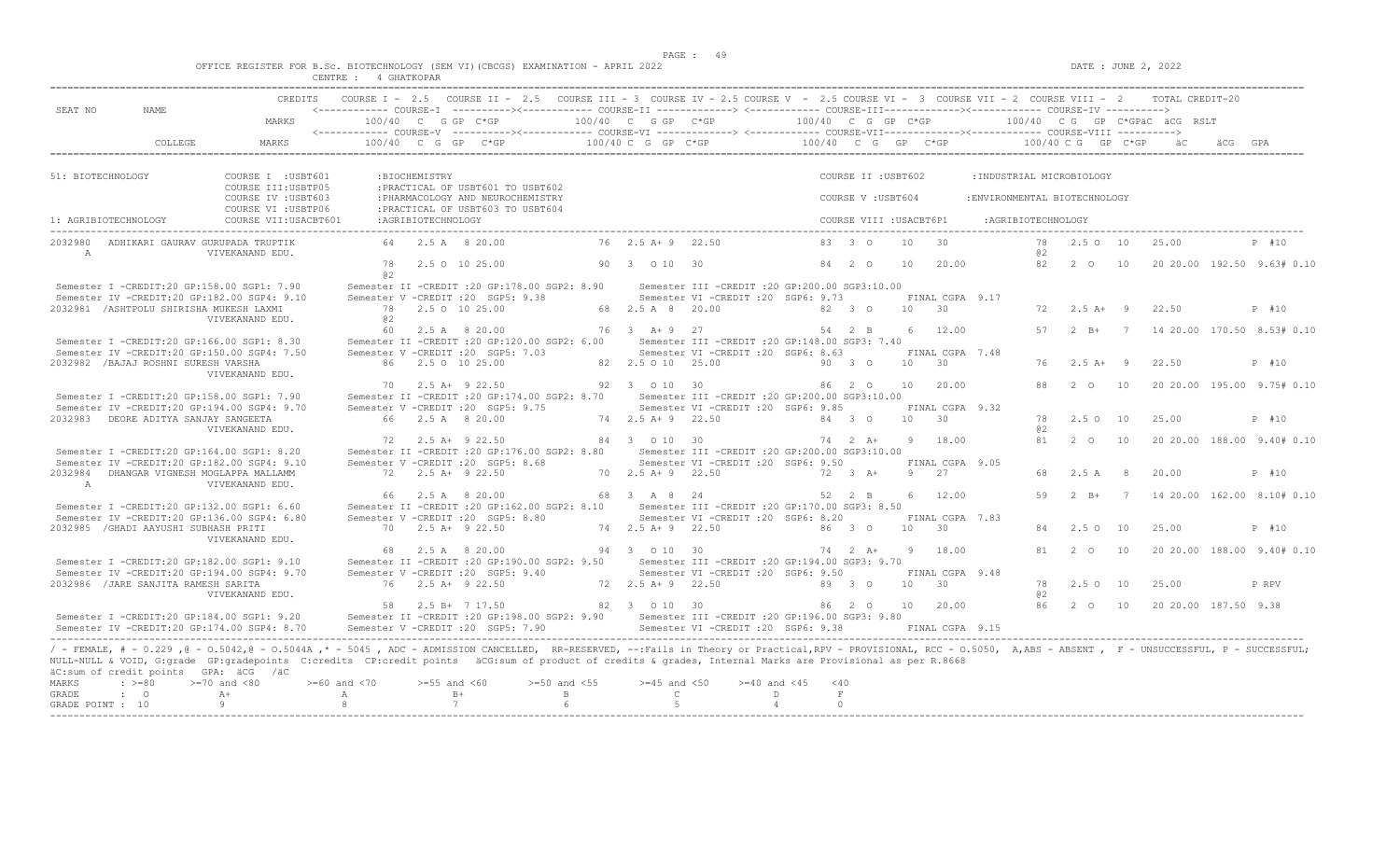|  |        |             |  | OFFICE REGISTER FOR B.Sc. BIOTECHNOLOGY (SEM VI)(CBCGS) EXAMINATION - APRIL 2022 |  |  |
|--|--------|-------------|--|----------------------------------------------------------------------------------|--|--|
|  | CENTRE | 4 GHATKOPAR |  |                                                                                  |  |  |

|                                  |                                         | <b>CREDITS</b>                                                                                                                                                                                                                                                     |                  |                  | COURSE I - 2.5 COURSE II - 2.5 COURSE III - 3 COURSE IV - 2.5 COURSE V - 2.5 COURSE VI - 3 COURSE VII - 2 COURSE VIII - 2 TOTAL CREDIT-20                                                                                                           |            |                       |                                                                                         |                 |                     |                 |                         |                               |                        |              |     |                        |                                               |
|----------------------------------|-----------------------------------------|--------------------------------------------------------------------------------------------------------------------------------------------------------------------------------------------------------------------------------------------------------------------|------------------|------------------|-----------------------------------------------------------------------------------------------------------------------------------------------------------------------------------------------------------------------------------------------------|------------|-----------------------|-----------------------------------------------------------------------------------------|-----------------|---------------------|-----------------|-------------------------|-------------------------------|------------------------|--------------|-----|------------------------|-----------------------------------------------|
| SEAT NO                          | NAME.                                   | MARKS                                                                                                                                                                                                                                                              |                  |                  | <------------ COURSE-T ----------><------------ COURSE-TT -------------> <------------ COURSE-TTT------------><------------ COURSE-TV ----------><br>$100/40$ C G GP C*GP $100/40$ C G GP C*GP $100/40$ C G GP C*GP $100/40$ C G GP C*GPäC äCG RSLT |            |                       |                                                                                         |                 |                     |                 |                         |                               |                        |              |     |                        |                                               |
|                                  |                                         |                                                                                                                                                                                                                                                                    |                  |                  |                                                                                                                                                                                                                                                     |            |                       |                                                                                         |                 |                     |                 |                         |                               |                        |              |     |                        |                                               |
| 51: BIOTECHNOLOGY                |                                         | COURSE I : USBT601<br>COURSE III: USBTP05                                                                                                                                                                                                                          |                  | :BIOCHEMISTRY    | : PRACTICAL OF USBT601 TO USBT602                                                                                                                                                                                                                   |            |                       |                                                                                         |                 | COURSE II : USBT602 |                 |                         | : INDUSTRIAL MICROBIOLOGY     |                        |              |     |                        |                                               |
|                                  |                                         | COURSE IV : USBT603<br>COURSE VI : USBTP06                                                                                                                                                                                                                         |                  |                  | : PHARMACOLOGY AND NEUROCHEMISTRY<br>: PRACTICAL OF USBT603 TO USBT604                                                                                                                                                                              |            |                       |                                                                                         |                 | COURSE V : USBT604  |                 |                         | : ENVIRONMENTAL BIOTECHNOLOGY |                        |              |     |                        |                                               |
| 1: AGRIBIOTECHNOLOGY             |                                         |                                                                                                                                                                                                                                                                    |                  |                  |                                                                                                                                                                                                                                                     |            |                       |                                                                                         |                 |                     |                 |                         |                               |                        |              |     |                        |                                               |
|                                  | 2032987 / KADAM MAYURI MARUTI BABY      | VIVEKANAND EDU.                                                                                                                                                                                                                                                    |                  |                  | 70 2.5 A+ 9 22.50                                                                                                                                                                                                                                   |            | 68 2.5 A 8 20.00      |                                                                                         |                 | $72 \t3 \tA+$       | $9 \t 27$       |                         |                               | 62 2.5 A               |              | 8   | 20.00                  | P #10                                         |
|                                  |                                         | Semester I -CREDIT:20 GP:154.00 SGP1: 7.70                                                                                                                                                                                                                         |                  |                  | 52 2.5 B 6 15.00<br>Semester II -CREDIT : 20 GP: 148.00 SGP2: 7.40                                                                                                                                                                                  |            | 80 3 0 10 30          | Semester III -CREDIT : 20 GP: 192.00 SGP3: 9.60                                         |                 | 58 2 B+             | 7 14.00         |                         |                               | 67 2 A                 |              | -8  |                        | 16 20.00 164.50 8.23# 0.10                    |
|                                  | 2032988 / KAKADE ASHWINI SACHIN ROHINI  | Semester IV -CREDIT:20 GP:166.00 SGP4: 8.30<br>VIVEKANAND EDU.                                                                                                                                                                                                     | 02               |                  | Semester V - CREDIT : 20 SGP5: 8.93<br>78 2.5 0 10 25.00                                                                                                                                                                                            | <b>Q</b> 2 | 78  2.5  0  10  25.00 | Semester VI -CREDIT : 20 SGP6: 8.33                                                     | 70 3 A+         |                     | 9 27            | FINAL CGPA 8.38         |                               | $70 \t 2.5 \t A+ \t 9$ |              |     | 22.50                  | P #10                                         |
|                                  |                                         | Semester I -CREDIT:20 GP:154.00 SGP1: 7.70                                                                                                                                                                                                                         |                  |                  | 80 2.5 0 10 25.00<br>Semester II -CREDIT : 20 GP:170.00 SGP2: 8.50                                                                                                                                                                                  |            | 85 3 0 10 30          | Semester III -CREDIT : 20 GP: 186.00 SGP3: 9.30                                         |                 | 68 2 A              |                 | 8 16.00                 |                               | 78                     |              |     |                        | 2 A+ 9 18 20.00 188.50 9.43# 0.10             |
|                                  | 2032989 / KAKDE TEJASHREE NAMDEV KAVITA | Semester IV -CREDIT:20 GP:162.00 SGP4: 8.10                                                                                                                                                                                                                        |                  |                  | Semester V -CREDIT : 20 SGP5: 8.95<br>78 2.5 0 10 25.00                                                                                                                                                                                             |            | 68 2.5 A 8 20.00      | Semester VI -CREDIT : 20 SGP6: 9.53                                                     |                 | $72 \t3 \tA+$       |                 | FINAL CGPA 8.68<br>9 27 |                               | 50                     | 2.5 B        | - 6 | 15.00                  | P                                             |
|                                  |                                         | VIVEKANAND EDU.<br>Semester I -CREDIT:20 GP:142.00 SGP1: 7.10                                                                                                                                                                                                      | 0.2              |                  | 64 2.5 A 8 20.00<br>Semester II -CREDIT :20 GP:102.00 SGP2: 5.10 Semester III -CREDIT :20 GP:148.00 SGP3: 7.40                                                                                                                                      |            | 61 3 A 8 24           |                                                                                         |                 | 46 2 C              |                 | 5 10.00                 |                               | $62 \t 2 \t A$         |              |     | 8 16 20 00 157 00 7.85 |                                               |
|                                  | 2032990 KARIRA BHAVESH KISHIN RAVEENA   | Semester IV -CREDIT:20 GP:124.00 SGP4: 6.20                                                                                                                                                                                                                        |                  |                  | Semester V -CREDIT : 20 SGP5: 6.85<br>92 2.5 0 10 25.00                                                                                                                                                                                             |            | 90 2.5 0 10 25.00     | Semester VI -CREDIT : 20 SGP6: 7.85                                                     |                 | 89 3 0              | 10 30           | FINAL CGPA 6.75         |                               | 82                     | 2.5010       |     | 25.00                  | P #10                                         |
|                                  |                                         | VIVEKANAND EDU.                                                                                                                                                                                                                                                    |                  |                  | 82  2.5  0  10  25.00<br>Semester II -CREDIT : 20 GP: 150.00 SGP2: 7.50                                                                                                                                                                             |            | 86 3 0 10 30          |                                                                                         | 86 2 0 10 20.00 |                     |                 |                         |                               | 84                     | $2\degree$ O | 10  |                        | 20 20.00 200.00 10.00# 0.10                   |
|                                  |                                         | Semester I -CREDIT:20 GP:168.00 SGP1: 8.40<br>Semester IV -CREDIT:20 GP:192.00 SGP4: 9.60<br>2032991 / KIRATKUDVE PRATIMA BAPUSAHEB SHO                                                                                                                            |                  |                  | Semester V -CREDIT : 20 SGP5:10.00<br>84 2.5 0 10 25.00                                                                                                                                                                                             |            | 74 2.5 A+ 9 22.50     | Semester III -CREDIT :20 GP:192.00 SGP3: 9.60<br>Semester VI -CREDIT :20 SGP6:10.10     |                 | 80 3 0              | 10 30           | FINAL CGPA 9.20         |                               | 76 2.5 A+ 9            |              |     | 22.50                  | P                                             |
| BHA                              |                                         | VIVEKANAND EDU.                                                                                                                                                                                                                                                    | 78               |                  | 2.5 0 10 25.00                                                                                                                                                                                                                                      |            | 73 3 A + 9 27         |                                                                                         |                 | 76 2 A+             | 9 18.00         |                         |                               | 80                     | 2 0 10       |     | 20 20.00 190.00 9.50   |                                               |
|                                  |                                         | Semester I -CREDIT:20 GP:168.00 SGP1: 8.40<br>Semester IV -CREDIT:20 GP:162.00 SGP4: 8.10                                                                                                                                                                          | a2               |                  | Semester II -CREDIT : 20 GP:180.00 SGP2: 9.00<br>Semester V -CREDIT : 20 SGP5: 8.85                                                                                                                                                                 |            |                       | Semester III - CREDIT : 20 GP: 190.00 SGP3: 9.50<br>Semester VI -CREDIT : 20 SGP6: 9.50 |                 |                     |                 | FINAL CGPA 8.89         |                               |                        |              |     |                        |                                               |
|                                  |                                         | 2032992 / KULKARNI GAYATRI RENUKA RENUKA<br>VIVEKANAND EDU.                                                                                                                                                                                                        |                  |                  | 92 2.5 0 10 25.00                                                                                                                                                                                                                                   |            | 90 2.5 0 10 25.00     |                                                                                         | 72 3 A+         |                     | 9 27            |                         |                               | 78<br>0.2              | 2.5 0 10     |     | 25.00                  | P #10                                         |
|                                  |                                         | Semester I -CREDIT:20 GP:128.00 SGP1: 6.40                                                                                                                                                                                                                         |                  |                  | 74 2.5 A+ 9 22.50<br>Semester II -CREDIT : 20 GP:156.00 SGP2: 7.80                                                                                                                                                                                  |            | 75 3 A + 9 27         | Semester III -CREDIT :20 GP:178.00 SGP3: 8.90                                           |                 | 72 2 A+             |                 | 9 18.00                 |                               | 65                     | 2A           | -8  |                        | 16 20.00 185.50 9.28# 0.10                    |
|                                  |                                         | Semester IV -CREDIT:20 GP:180.00 SGP4: 9.00<br>2032993 /KULKARNI KRUTIKA BHAGYESH ANJALI<br>VIVEKANAND EDU.                                                                                                                                                        |                  |                  | Semester V -CREDIT : 20 SGP5: 8.73<br>70 2.5 A+ 9 22.50                                                                                                                                                                                             | a2         | 78 2.5 0 10 25.00     | Semester VI - CREDIT : 20 SGP6: 9.38                                                    | 87 3 0          |                     | 10 30           | FINAL CGPA 8.37         |                               | 72                     | $2.5 A+ 9$   |     | 22.50                  | P #10                                         |
|                                  |                                         | Semester I -CREDIT:20 GP:162.00 SGP1: 8.10                                                                                                                                                                                                                         |                  |                  | 60 2.5 A 8 20.00<br>Semester II -CREDIT :20 GP:174.00 SGP2: 8.70 Semester III -CREDIT :20 GP:200.00 SGP3:10.00                                                                                                                                      |            | 85 3 0 10 30          |                                                                                         |                 | 84  2  0  10  20.00 |                 |                         |                               |                        |              |     |                        | 81  2  0  10  20  20  00  190  00  9.50  0.10 |
|                                  |                                         | Semester IV -CREDIT:20 GP:174.00 SGP4: 8.70<br>/ - FEMALE, # - 0.229, @ - 0.5042, @ - 0.5044A,* - 5045, ADC - ADMISSION CANCELLED, RR-RESERVED, --:Fails in Theory or Practical,RPV - PROVISIONAL, RCC - 0.5050, A,ABS - ABSENT, F - UNSUCCESSFUL, P - SUCCESSFUL; |                  |                  | Semester V -CREDIT : 20 SGP5: 8.80                                                                                                                                                                                                                  |            |                       | Semester VI -CREDIT : 20 SGP6: 9.60                                                     |                 |                     | FINAL CGPA 8.98 |                         |                               |                        |              |     |                        |                                               |
| <b>MARKS</b>                     | $: \; > = 80$                           | NULL-NULL & VOID, G:grade GP:gradepoints C:credits CP:credit points äCG:sum of product of credits & grades, Internal Marks are Provisional as per R.8668<br>äC:sum of credit points GPA: äCG /äC<br>$>=70$ and $<80$                                               | $>=60$ and $<70$ | $>=55$ and $<60$ | $>=50$ and $<55$                                                                                                                                                                                                                                    |            | $>=45$ and $<50$      | $>=40$ and $<45$                                                                        | < 40            |                     |                 |                         |                               |                        |              |     |                        |                                               |
| <b>GRADE</b><br>GRADE POINT : 10 | $\mathbf{C}$                            | $A +$<br>-9                                                                                                                                                                                                                                                        | A<br>-8          |                  | $B+$<br>B<br>7<br>6                                                                                                                                                                                                                                 |            | $\mathbb{C}$<br>$5 -$ | D.                                                                                      | $\overline{4}$  | F<br>$\Omega$       |                 |                         |                               |                        |              |     |                        |                                               |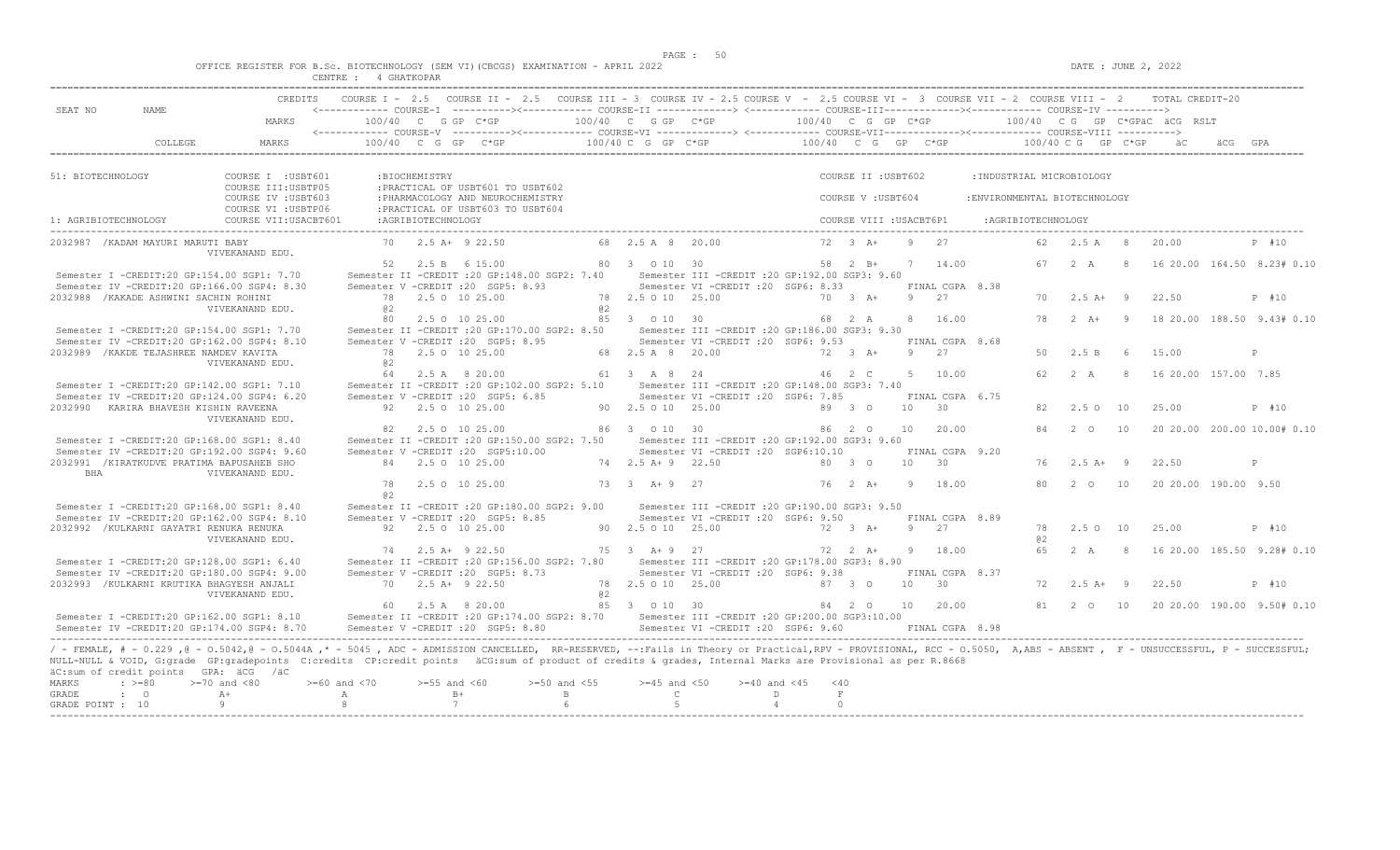$DATE: JUNE 2, 2022$ 

|  | OFFICE REGISTER FOR B.Sc. BIOTECHNOLOGY |                    |           |  | (SEM VI)(CBCGS) EXAMINATION - . | APRIL 2022 |  |
|--|-----------------------------------------|--------------------|-----------|--|---------------------------------|------------|--|
|  |                                         | CENTRE.<br>------- | GHATKOPAR |  |                                 |            |  |

| SEAT NO<br>NAME.                                                                                                                    | CREDITS COURSE I - 2.5 COURSE II - 2.5 COURSE III - 3 COURSE IV - 2.5 COURSE V - 2.5 COURSE VI - 3 COURSE VII - 2 COURSE VIII - 2 TOTAL CREDIT-20<br><------------ COURSE-T ----------><------------ COURSE-TT -------------> <------------- COURSE-TTT-------------><------------ COURSE-TV ---------->                                                                                                                                                                                        |                                                                                                                   |                                                      |                                                                                                                                                                                                                      |
|-------------------------------------------------------------------------------------------------------------------------------------|-------------------------------------------------------------------------------------------------------------------------------------------------------------------------------------------------------------------------------------------------------------------------------------------------------------------------------------------------------------------------------------------------------------------------------------------------------------------------------------------------|-------------------------------------------------------------------------------------------------------------------|------------------------------------------------------|----------------------------------------------------------------------------------------------------------------------------------------------------------------------------------------------------------------------|
| MARKS                                                                                                                               | $100/40 \t C \t G \t G \t F \t C*GP \t 100/40 \t C \t G \t G \t F \t 100/40 \t C \t G \t G \t F \t 100/40 \t C \t G \t G \t F \t 100/40 \t C \t G \t G \t F \t 100/40 \t C \t G \t G \t F \t 100/40 \t C \t G \t G \t F \t 100/40 \t C \t G \t G \t F \t 100/40 \t C \t G \t G \t F \t 100/40 \t C \t G \t G \t F \t 100/4$                                                                                                                                                                     |                                                                                                                   |                                                      |                                                                                                                                                                                                                      |
| COLLEGE<br>MARKS                                                                                                                    | $100/40 \quad C \quad G \quad GP \qquad C \star GP \qquad 100/40 \quad C \quad G \quad GP \qquad 100/40 \quad C \quad G \quad GP \qquad C \star GP \qquad 100/40 \quad C \quad G \quad P \quad C \star GP \qquad 100/40 \quad C \quad G \quad P \quad C \star GP \qquad 100/40 \quad C \quad F \quad C \star GP \quad 100/40 \quad C \quad F \quad C \star GP \quad 100/40 \quad C \quad F \quad C \star GP \quad 100/40 \quad C \quad F \quad C \star CP \quad 100/40 \quad C \quad F \quad C$ |                                                                                                                   |                                                      |                                                                                                                                                                                                                      |
| 51: BIOTECHNOLOGY<br>COURSE I : USBT601                                                                                             | :BIOCHEMISTRY                                                                                                                                                                                                                                                                                                                                                                                                                                                                                   |                                                                                                                   | COURSE II : USBT602                                  | : INDUSTRIAL MICROBIOLOGY                                                                                                                                                                                            |
| COURSE III: USBTP05<br>COURSE IV : USBT603<br>COURSE VI : USBTP06                                                                   | : PRACTICAL OF USBT601 TO USBT602<br>: PHARMACOLOGY AND NEUROCHEMISTRY<br>:PRACTICAL OF USBT603 TO USBT604                                                                                                                                                                                                                                                                                                                                                                                      |                                                                                                                   | COURSE V: USBT604                                    | : ENVIRONMENTAL BIOTECHNOLOGY                                                                                                                                                                                        |
| COURSE VII: USACBT601<br>1: AGRIBIOTECHNOLOGY                                                                                       | : AGRIBIOTECHNOLOGY                                                                                                                                                                                                                                                                                                                                                                                                                                                                             |                                                                                                                   | COURSE VIII : USACBT6P1                              | : AGRIBIOTECHNOLOGY                                                                                                                                                                                                  |
| 2032994 KURDIA AKASH OMPRAKASH SEEMA<br>VIVEKANAND EDU.                                                                             | 84 2.5 0 10 25.00                                                                                                                                                                                                                                                                                                                                                                                                                                                                               | 80 2.5 0 10 25.00                                                                                                 | 91 3 0 10 30                                         | 64  2.5  A   8  20.00<br>P #10                                                                                                                                                                                       |
| Semester I -CREDIT:20 GP:144.00 SGP1: 7.20                                                                                          | 72 2.5 A+ 9 22.50<br>Semester II -CREDIT :20 GP:144.00 SGP2: 7.20 Semester III -CREDIT :20 GP:184.00 SGP3: 9.20                                                                                                                                                                                                                                                                                                                                                                                 | 90 3 0 10 30                                                                                                      | 70  2  A+  9  18.00                                  | 63  2  A  8<br>16 20.00 186.50 9.33# 0.10                                                                                                                                                                            |
| Semester IV -CREDIT:20 GP:178.00 SGP4: 8.90<br>2032995 /NAVAL AARTI KANARAM SEEMADEVI<br>VIVEKANAND EDU.                            | Semester V - CREDIT : 20 SGP5: 8.93<br>88 2.5 0 10 25.00                                                                                                                                                                                                                                                                                                                                                                                                                                        | Semester VI -CREDIT : 20 SGP6: 9.43<br>82  2.5  0  10  25.00                                                      | FINAL CGPA 8.48<br>10 30<br>91 3 0                   | 82 2.5 0 10<br>25.00<br>P                                                                                                                                                                                            |
| Semester I -CREDIT:20 GP:172.00 SGP1: 8.60                                                                                          | 80 2.5 0 10 25.00<br>Semester II -CREDIT :20 GP:182.00 SGP2: 9.10 Semester III -CREDIT :20 GP:194.00 SGP3: 9.70                                                                                                                                                                                                                                                                                                                                                                                 | 93 3 0 10 30                                                                                                      | 84  2  0  10  20.00                                  | 86 2 0 10<br>20 20.00 200.00 10.00                                                                                                                                                                                   |
| Semester IV -CREDIT:20 GP:170.00 SGP4: 8.50<br>2032996 /NAVAL RAJANI BABULAL MATHIYA DEV                                            | Semester V - CREDIT : 20 SGP5: 8.93<br>86 2.5 0 10 25.00                                                                                                                                                                                                                                                                                                                                                                                                                                        | Semester VI -CREDIT : 20 SGP6:10.00<br>84  2.5  0  10  25.00  85  3  0                                            | FINAL CGPA 9.14<br>10 30                             | 82 2.5 0 10<br>25.00<br>P                                                                                                                                                                                            |
| VIVEKANAND EDU.<br>$\mathbb{I}$                                                                                                     | 74 2.5 A+ 9 22.50                                                                                                                                                                                                                                                                                                                                                                                                                                                                               | 84 3 0 10 30                                                                                                      |                                                      | 79   2   0   10   20   20   00   197.50   9.88<br>61                                                                                                                                                                 |
| Semester I -CREDIT:20 GP:152.00 SGP1: 7.60<br>Semester IV -CREDIT:20 GP:172.00 SGP4: 8.60<br>2032997 PARAB SAIRAJ PARSHURAM PALLAVI | Semester II -CREDIT : 20 GP: 156.00 SGP2: 7.80<br>Semester V -CREDIT : 20 SGP5: 8.20<br>84 2.5 0 10 25.00                                                                                                                                                                                                                                                                                                                                                                                       | Semester III - CREDIT : 20 GP: 192.00 SGP3: 9.60<br>Semester VI - CREDIT : 20 SGP6: 9.88<br>92  2.5  0  10  25.00 | FINAL CGPA 8.61<br>5 90 3 0<br>10 30                 | 74<br>$2.5A+9$<br>22.50<br>P #10                                                                                                                                                                                     |
| VIVEKANAND EDU.                                                                                                                     | 84 2.5 0 10 25.00                                                                                                                                                                                                                                                                                                                                                                                                                                                                               | 90 3 0 10 30                                                                                                      | 80  2  0  10  20.00                                  | 83<br>2 0 10<br>20 20 00 197.50 9.88# 0.10                                                                                                                                                                           |
| Semester I -CREDIT:20 GP:160.00 SGP1: 8.00<br>Semester IV -CREDIT:20 GP:180.00 SGP4: 9.00                                           | Semester II -CREDIT : 20 GP: 176.00 SGP2: 8.80<br>Semester V -CREDIT : 20 SGP5: 9.05                                                                                                                                                                                                                                                                                                                                                                                                            | Semester III - CREDIT : 20 GP: 196.00 SGP3: 9.80<br>Semester VI -CREDIT : 20 SGP6: 9.98                           | FINAL CGPA 9.11                                      |                                                                                                                                                                                                                      |
| 2032998 / PUKALE ROHINI RAJARAM SAVITA<br>VIVEKANAND EDU.                                                                           | 94 2.5 0 10 25.00                                                                                                                                                                                                                                                                                                                                                                                                                                                                               |                                                                                                                   | 86  2.5  0  10  25.00  88  3  0  10  30              | $76$ $2.5$ $\text{A}+$ 9<br>22.50<br>P                                                                                                                                                                               |
| Semester I -CREDIT:20 GP:162.00 SGP1: 8.10                                                                                          | 60 2.5 A 8 20.00<br>Semester II -CREDIT : 20 GP: 154.00 SGP2: 7.70                                                                                                                                                                                                                                                                                                                                                                                                                              | 82 3 0 10 30<br>Semester III - CREDIT : 20 GP: 196.00 SGP3: 9.80                                                  | 74 2 A+ 9 18.00                                      | 78<br>2 0 10 20 20 00 190 50 9 53<br>a2                                                                                                                                                                              |
| Semester IV -CREDIT:20 GP:172.00 SGP4: 8.60<br>2032999 /RIZVI NAIMAT FATIMA SHAMS SHABNA                                            | Semester V -CREDIT : 20 SGP5: 8.93<br>58 2.5 B+ 7 17.50                                                                                                                                                                                                                                                                                                                                                                                                                                         | Semester VI - CREDIT : 20 SGP6: 9.53<br>78  2.5  0  10  25.00                                                     | FINAL CGPA 8.78<br>89 3 0 10 30                      | 2.5 A 8<br>P #10<br>62<br>20.00                                                                                                                                                                                      |
| Z FATIMA<br>VIVEKANAND EDU.<br>Semester I -CREDIT:20 GP:160.00 SGP1: 8.00                                                           | @ 2<br>60 2.5 A 8 20.00<br>Semester II -CREDIT :20 GP:170.00 SGP2: 8.50 Semester III -CREDIT :20 GP:192.00 SGP3: 9.60                                                                                                                                                                                                                                                                                                                                                                           | 86 3 0 10 30                                                                                                      | 80  2  0  10  20.00                                  | 88<br>2 0 10<br>20 20.00 182.50 9.13# 0.10                                                                                                                                                                           |
| Semester IV -CREDIT:20 GP:176.00 SGP4: 8.80<br>2033000 SAKPAL ATUL BHASKAR JYOTSNA                                                  | Semester V -CREDIT : 20 SGP5: 8.65<br>76 2.5 A+ 9 22.50                                                                                                                                                                                                                                                                                                                                                                                                                                         | Semester VI -CREDIT : 20 SGP6: 9.23<br>$56$ $2.5 B+7$ 17.50                                                       | FINAL CGPA 8.80<br>10 30<br>78 3 0                   | 2.5 B+ 7 17.50<br>P #10<br>56                                                                                                                                                                                        |
| VIVEKANAND EDU.                                                                                                                     | 48<br>2.5 C 5 12.50                                                                                                                                                                                                                                                                                                                                                                                                                                                                             | 79 3 0 10 30<br>01                                                                                                | a2<br>48 2 C 5 10.00                                 | 59   2   B+   7   14   20.00   154.00   7.70#  0.10                                                                                                                                                                  |
| Semester I -CREDIT:20 GP:138.00 SGP1: 6.90                                                                                          | Semester II -CREDIT :20 GP:130.00 SGP2: 6.50 Semester III -CREDIT :20 GP:156.00 SGP3: 7.80<br>Semester V -CREDIT : 20 SGP5: 7.38                                                                                                                                                                                                                                                                                                                                                                |                                                                                                                   |                                                      |                                                                                                                                                                                                                      |
| äC:sum of credit points GPA: äCG /äC<br>MARKS<br>$: >=80$<br>$>=70$ and $<80$<br>GRADE<br>$\cdot$ 0<br>$A+$                         | NULL-NULL & VOID, G:grade GP:gradepoints C:credits CP:credit points äCG:sum of product of credits & grades, Internal Marks are Provisional as per R.8668<br>$>=60$ and $<70$<br>$>=55$ and $<60$<br>$>=50$ and $<55$<br>A<br>$B+$<br>$\mathbf{B}$                                                                                                                                                                                                                                               | $>=45$ and $<50$<br>$\overline{C}$                                                                                | $>=40$ and $<45$ $<40$<br>$D \sim 1$<br>$\mathbf{F}$ | / - FEMALE, # - 0.229, @ - 0.5042, @ - 0.5044A, * - 5045, ADC - ADMISSION CANCELLED, RR-RESERVED, --:Fails in Theory or Practical,RPV - PROVISIONAL, RCC - 0.5050, A,ABS - ABSENT, F - UNSUCCESSFUL, P - SUCCESSFUL; |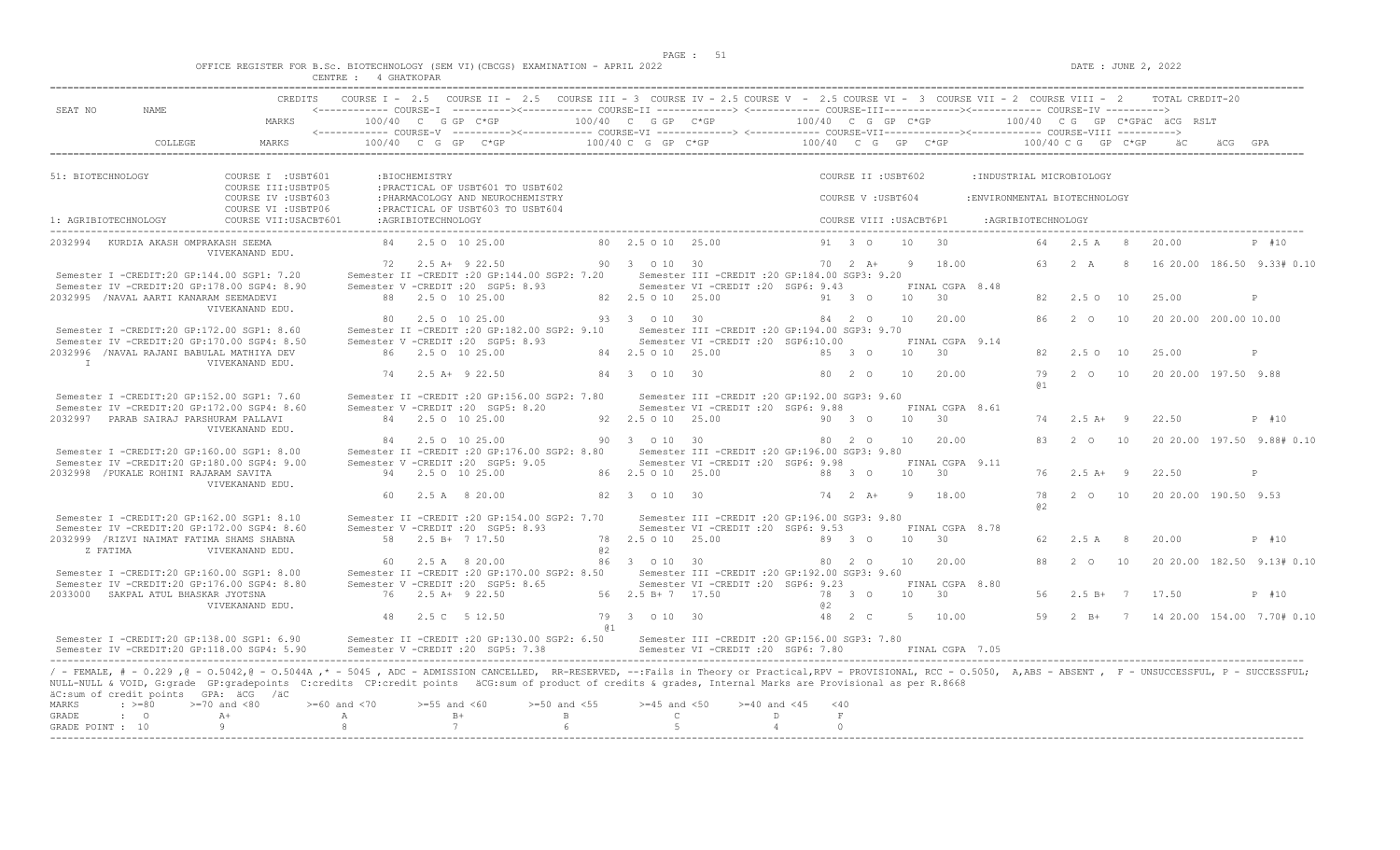|  |  |        |             |  | OFFICE REGISTER FOR B.Sc. BIOTECHNOLOGY (SEM VI)(CBCGS) EXAMINATION - APRIL 2022 |  |  |
|--|--|--------|-------------|--|----------------------------------------------------------------------------------|--|--|
|  |  | CENTRE | 4 GHATKOPAR |  |                                                                                  |  |  |

| SEAT NO<br>NAME.                                                                                                                                                                                                                                                                                                                                                                                                         |                                            |                         |                    |                                                                        |                                                      |                                   | CREDITS COURSE I - 2.5 COURSE II - 2.5 COURSE III - 3 COURSE IV - 2.5 COURSE V - 2.5 COURSE VI - 3 COURSE VII - 2 COURSE VIII - 2 TOTAL CREDIT-20<br><------------ COURSE-I ----------><----------- COURSE-II --------------> <------------ COURSE-III------------><------------> COURSE-IV ---------->                                                                                                                                                                                           |                |                         |               |                             |                               |                    |                    |                |                                |                                     |
|--------------------------------------------------------------------------------------------------------------------------------------------------------------------------------------------------------------------------------------------------------------------------------------------------------------------------------------------------------------------------------------------------------------------------|--------------------------------------------|-------------------------|--------------------|------------------------------------------------------------------------|------------------------------------------------------|-----------------------------------|---------------------------------------------------------------------------------------------------------------------------------------------------------------------------------------------------------------------------------------------------------------------------------------------------------------------------------------------------------------------------------------------------------------------------------------------------------------------------------------------------|----------------|-------------------------|---------------|-----------------------------|-------------------------------|--------------------|--------------------|----------------|--------------------------------|-------------------------------------|
|                                                                                                                                                                                                                                                                                                                                                                                                                          | MARKS                                      |                         |                    | $100/40$ C G GP C*GP                                                   |                                                      |                                   | 100/40 C G GP C*GP $100/40$ C G GP C*GP $100/40$ C G GP C*GPäC äCG RSLT<br><------------ COURSE-V ----------><----------- COURSE-VI --------------> <------------ COURSE-VIII------------> COURSE-VIII ---------->                                                                                                                                                                                                                                                                                |                |                         |               |                             |                               |                    |                    |                |                                |                                     |
| COLLEGE                                                                                                                                                                                                                                                                                                                                                                                                                  | MARKS                                      |                         |                    |                                                                        |                                                      |                                   | $100/40 \quad C \quad G \quad GP \qquad C \star GP \qquad \qquad 100/40 \quad C \quad G \quad P \quad C \star GP \qquad \qquad 100/40 \quad C \quad G \quad GP \qquad \qquad 100/40 \quad C \quad G \quad P \quad C \star GP \qquad \qquad 100/40 \quad C \quad G \quad P \quad C \star GP \qquad \qquad 100/40 \quad C \quad F \quad C \star GP \quad \qquad 100/40 \quad C \quad F \quad C \star CP \quad \qquad 100/40 \quad C \quad F \quad C \star CP \quad \qquad 100/40 \quad C \quad F \$ |                |                         |               |                             |                               |                    |                    |                |                                |                                     |
| 51: BIOTECHNOLOGY                                                                                                                                                                                                                                                                                                                                                                                                        | COURSE I : USBT601<br>COURSE III: USBTP05  |                         | :BIOCHEMISTRY      | : PRACTICAL OF USBT601 TO USBT602                                      |                                                      |                                   |                                                                                                                                                                                                                                                                                                                                                                                                                                                                                                   |                | COURSE II : USBT602     |               |                             | : INDUSTRIAL MICROBIOLOGY     |                    |                    |                |                                |                                     |
|                                                                                                                                                                                                                                                                                                                                                                                                                          | COURSE IV : USBT603<br>COURSE VI : USBTP06 |                         |                    | : PHARMACOLOGY AND NEUROCHEMISTRY<br>: PRACTICAL OF USBT603 TO USBT604 |                                                      |                                   |                                                                                                                                                                                                                                                                                                                                                                                                                                                                                                   |                | COURSE V: USBT604       |               |                             | : ENVIRONMENTAL BIOTECHNOLOGY |                    |                    |                |                                |                                     |
| 1: AGRIBIOTECHNOLOGY                                                                                                                                                                                                                                                                                                                                                                                                     | COURSE VII: USACBT601                      |                         | :AGRIBIOTECHNOLOGY |                                                                        |                                                      |                                   |                                                                                                                                                                                                                                                                                                                                                                                                                                                                                                   |                | COURSE VIII : USACBT6P1 |               |                             |                               | :AGRIBIOTECHNOLOGY |                    |                |                                |                                     |
| 2033001 SATAM PRATHMESH SUHAS ASHWINI                                                                                                                                                                                                                                                                                                                                                                                    | VIVEKANAND EDU.                            |                         |                    | 84 2.5 0 10 25.00                                                      |                                                      | 82  2.5  0  10  25.00             |                                                                                                                                                                                                                                                                                                                                                                                                                                                                                                   |                | 97 3 0                  |               | 10 30                       |                               |                    | 88 2.5 0 10        |                | 25.00                          | $P$ #10                             |
| Semester I -CREDIT:20 GP:164.00 SGP1: 8.20                                                                                                                                                                                                                                                                                                                                                                               |                                            |                         |                    | 74 2.5 A + 9 22.50                                                     | Semester II -CREDIT : 20 GP:184.00 SGP2: 9.20        | 86 3 0 10 30                      | Semester III - CREDIT : 20 GP: 196.00 SGP3: 9.80                                                                                                                                                                                                                                                                                                                                                                                                                                                  |                | 90 2 0                  | 10            | 20.00                       |                               | 93                 | 2 O                | 10             |                                | 20 20.00 197.50 9.88# 0.10          |
| Semester IV -CREDIT:20 GP:198.00 SGP4: 9.90<br>2033002 /SAYYED SOBIYAH SHAKIL HAMID RAHI                                                                                                                                                                                                                                                                                                                                 |                                            |                         |                    | Semester V -CREDIT : 20 SGP5: 9.88<br>70 2.5 A+ 9 22.50                |                                                      | 88 2.5 0 10 25.00                 | Semester VI - CREDIT : 20 SGP6: 9.98                                                                                                                                                                                                                                                                                                                                                                                                                                                              |                | 96 3 0                  | 10            | FINAL CGPA 9.49<br>30       |                               |                    | 76 2.5 A+ 9        |                | 22.50                          | P #10                               |
| SA                                                                                                                                                                                                                                                                                                                                                                                                                       | VIVEKANAND EDU.                            | 76                      |                    | $2.5$ A+ 9 22.50                                                       |                                                      | 87 3 0 10 30                      |                                                                                                                                                                                                                                                                                                                                                                                                                                                                                                   | a2             | 78 2 0                  | 10            | 20.00                       |                               | 94                 | $2\degree$ 0       | 10             |                                | 20 20.00 192.50 9.63# 0.10          |
| Semester I -CREDIT:20 GP:158.00 SGP1: 7.90<br>Semester IV -CREDIT:20 GP:194.00 SGP4: 9.70                                                                                                                                                                                                                                                                                                                                |                                            |                         |                    | Semester V -CREDIT : 20 SGP5: 9.33                                     | Semester II -CREDIT : 20 GP: 174.00 SGP2: 8.70       |                                   | Semester III -CREDIT : 20 GP: 198.00 SGP3: 9.90<br>Semester VI -CREDIT : 20 SGP6: 9.73                                                                                                                                                                                                                                                                                                                                                                                                            |                |                         |               | FINAL CGPA 9.21             |                               |                    |                    |                |                                |                                     |
| 2033003 / SHINDE PAYAL VIKAS SHOBHA                                                                                                                                                                                                                                                                                                                                                                                      | VIVEKANAND EDU.                            |                         |                    | 66 2.5 A 8 20.00                                                       |                                                      | 72 2.5 A+ 9 22.50                 |                                                                                                                                                                                                                                                                                                                                                                                                                                                                                                   |                | 81 3 0                  |               | 10 30                       |                               | 62                 | 2.5 A              | $_{\rm 8}$     | 20.00                          | P #10                               |
|                                                                                                                                                                                                                                                                                                                                                                                                                          |                                            |                         |                    | 66 2.5 A 8 20.00                                                       | 82.                                                  | 78 3 0 10 30                      |                                                                                                                                                                                                                                                                                                                                                                                                                                                                                                   |                | 62 2 A                  | 8             | 16.00                       |                               | 72                 | $2 \overline{A}$ + | $\overline{9}$ |                                | 18 20.00 176.50 8.83# 0.10          |
| Semester I -CREDIT:20 GP:144.00 SGP1: 7.20<br>Semester IV -CREDIT:20 GP:162.00 SGP4: 8.10<br>2033004 /SINGH ANJALI CHANDRA PRATAP RAGI                                                                                                                                                                                                                                                                                   |                                            |                         |                    | Semester V -CREDIT : 20 SGP5: 7.65<br>82 2.5 0 10 25.00                | Semester II -CREDIT : 20 GP:156.00 SGP2: 7.80        | 80 2.5 0 10 25.00                 | Semester III -CREDIT :20 GP:198.00 SGP3: 9.90<br>Semester VI - CREDIT : 20 SGP6: 8.93                                                                                                                                                                                                                                                                                                                                                                                                             |                | 84 3 0                  |               | FINAL CGPA 8.26<br>10 30    |                               |                    | $74$ 2.5 A+ 9      |                | 22.50                          | P                                   |
| NT                                                                                                                                                                                                                                                                                                                                                                                                                       | VIVEKANAND EDU.                            | 72                      |                    | 2.5 A+ 9 22.50                                                         |                                                      | 78 3 0 10 30                      |                                                                                                                                                                                                                                                                                                                                                                                                                                                                                                   |                | 68 2 A                  | $\mathcal{R}$ | 16.00                       |                               | 83                 | 2 O                | 10             | 20 20.00 191.00 9.55           |                                     |
| Semester I -CREDIT:20 GP:158.00 SGP1: 7.90<br>Semester IV -CREDIT:20 GP:162.00 SGP4: 8.10                                                                                                                                                                                                                                                                                                                                |                                            |                         |                    | Semester V - CREDIT : 20 SGP5: 8.43                                    | @ 2<br>Semester II -CREDIT : 20 GP:134.00 SGP2: 6.70 |                                   | Semester III -CREDIT :20 GP:164.00 SGP3: 8.20<br>Semester VI -CREDIT : 20 SGP6: 9.55                                                                                                                                                                                                                                                                                                                                                                                                              |                |                         |               | FINAL CGPA 8.15             |                               |                    |                    |                |                                |                                     |
| 2033005 /TUPE SHRUTI UTTAM KIRAN                                                                                                                                                                                                                                                                                                                                                                                         | VIVEKANAND EDU.                            |                         |                    | 94 2.5 0 10 25.00<br>74 2.5 A+ 9 22.50                                 |                                                      | 90 2.5 0 10 25.00<br>83 3 0 10 30 |                                                                                                                                                                                                                                                                                                                                                                                                                                                                                                   |                | 92 3 0<br>72 2 A+       |               | 10 30<br>9 18.00            |                               | 76<br>88           | $2.5$ A+ 9<br>2 0  | 10             | 22.50                          | P #10<br>20 20.00 193.00 9.65# 0.10 |
| Semester I -CREDIT:20 GP:194.00 SGP1: 9.70<br>Semester IV -CREDIT:20 GP:184.00 SGP4: 9.20                                                                                                                                                                                                                                                                                                                                |                                            |                         |                    | Semester V -CREDIT : 20 SGP5: 9.23                                     | Semester II -CREDIT : 20 GP: 200.00 SGP2: 10.00      |                                   | Semester III -CREDIT : 20 GP: 200.00 SGP3: 10.00<br>Semester VI -CREDIT : 20 SGP6: 9.75                                                                                                                                                                                                                                                                                                                                                                                                           |                |                         |               | FINAL CGPA 9.65             |                               |                    |                    |                |                                |                                     |
| 2033006 / ACHAREKAR GAYATRI NILESH NEHA                                                                                                                                                                                                                                                                                                                                                                                  | VIKAS- VIKHROLI                            |                         |                    | 88 2.5 0 10 25.00                                                      |                                                      | 74 2.5 A + 9 22.50                |                                                                                                                                                                                                                                                                                                                                                                                                                                                                                                   |                | 80 3 0                  |               | $10 \t 30$                  |                               | 66                 | 2.5 A 8            |                | 20.00                          | P                                   |
| Semester I -CREDIT:20 GP:178.00 SGP1: 8.90<br>Semester IV -CREDIT:20 GP:192.00 SGP4: 9.60                                                                                                                                                                                                                                                                                                                                |                                            |                         |                    | 82 2.5 0 10 25.00<br>Semester V -CREDIT : 20 SGP5: 8.35                | Semester II -CREDIT : 20 GP: 192.00 SGP2: 9.60       | 81 3 0 10 30                      | Semester III -CREDIT :20 GP:200.00 SGP3:10.00<br>Semester VI -CREDIT : 20 SGP6: 9.63                                                                                                                                                                                                                                                                                                                                                                                                              |                | 80 2 0                  |               | 10 20.00<br>FINAL CGPA 9.35 |                               | 85                 | $2^{\circ}$ 0      | 10             | 20 20.00 192.50 9.63           |                                     |
| 2033007 BHOIR DHANRAJ YASHWANT YOGITA                                                                                                                                                                                                                                                                                                                                                                                    | VIKAS- VIKHROLI                            |                         |                    | 82 2.5 0 10 25.00                                                      |                                                      | 54 2.5 B 6 15.00                  |                                                                                                                                                                                                                                                                                                                                                                                                                                                                                                   |                | 54 3 B                  |               | 6 18                        |                               | 72                 | $2.5 A+ 9$         |                | 22.50                          | P RLE                               |
| Semester I -CREDIT : ---<br>Semester IV -CREDIT:20 GP:134.00 SGP4: 6.70                                                                                                                                                                                                                                                                                                                                                  |                                            |                         |                    | 84 2.5 0 10 25.00<br>Semester V -CREDIT : 20 SGP5: 5.70                |                                                      | 50 3 B 6 18                       | Semester II -CREDIT :20 GP:104.00 SGP2: 5.20 Semester III -CREDIT :20 GP:148.00 SGP3: 7.40<br>Semester VI -CREDIT :20 SGP6: 7.68                                                                                                                                                                                                                                                                                                                                                                  |                | 60  2  A  8  16.00      |               |                             |                               |                    |                    |                | 55 2 B+ 7 14 20.00 153.50 7.68 |                                     |
| / - FEMALE, # - 0.229, @ - 0.5042, @ - 0.5044A, * - 5045, ADC - ADMISSION CANCELLED, RR-RESERVED, --:Fails in Theory or Practical,RPV - PROVISIONAL, RCC - 0.5050, A,ABS - ABSENT, F - UNSUCCESSFUL, P - SUCCESSFUL,<br>NULL-NULL & VOID, G:grade GP:gradepoints C:credits CP:credit points äCG:sum of product of credits & grades, Internal Marks are Provisional as per R.8668<br>äC:sum of credit points GPA: äCG /äC |                                            |                         |                    |                                                                        |                                                      |                                   |                                                                                                                                                                                                                                                                                                                                                                                                                                                                                                   |                |                         |               |                             |                               |                    |                    |                |                                |                                     |
| MARKS<br>$: >=80$<br>GRADE<br>$\cdot$ 0                                                                                                                                                                                                                                                                                                                                                                                  | $>=70$ and $<80$<br>$\mathbb{A} +$         | $>= 60$ and $< 70$<br>A | $>=55$ and $<60$   | $B+$                                                                   | $>=50$ and $<55$<br>$\mathbb{R}$                     | $>=45$ and $<50$<br>$\mathbb{C}$  | $>= 40$ and $< 45$                                                                                                                                                                                                                                                                                                                                                                                                                                                                                | < 40<br>D.     | F                       |               |                             |                               |                    |                    |                |                                |                                     |
| GRADE POINT : 10                                                                                                                                                                                                                                                                                                                                                                                                         | -9                                         | 8                       |                    | 7                                                                      | 6                                                    | -5                                |                                                                                                                                                                                                                                                                                                                                                                                                                                                                                                   | $\overline{4}$ | $\Omega$                |               |                             |                               |                    |                    |                |                                |                                     |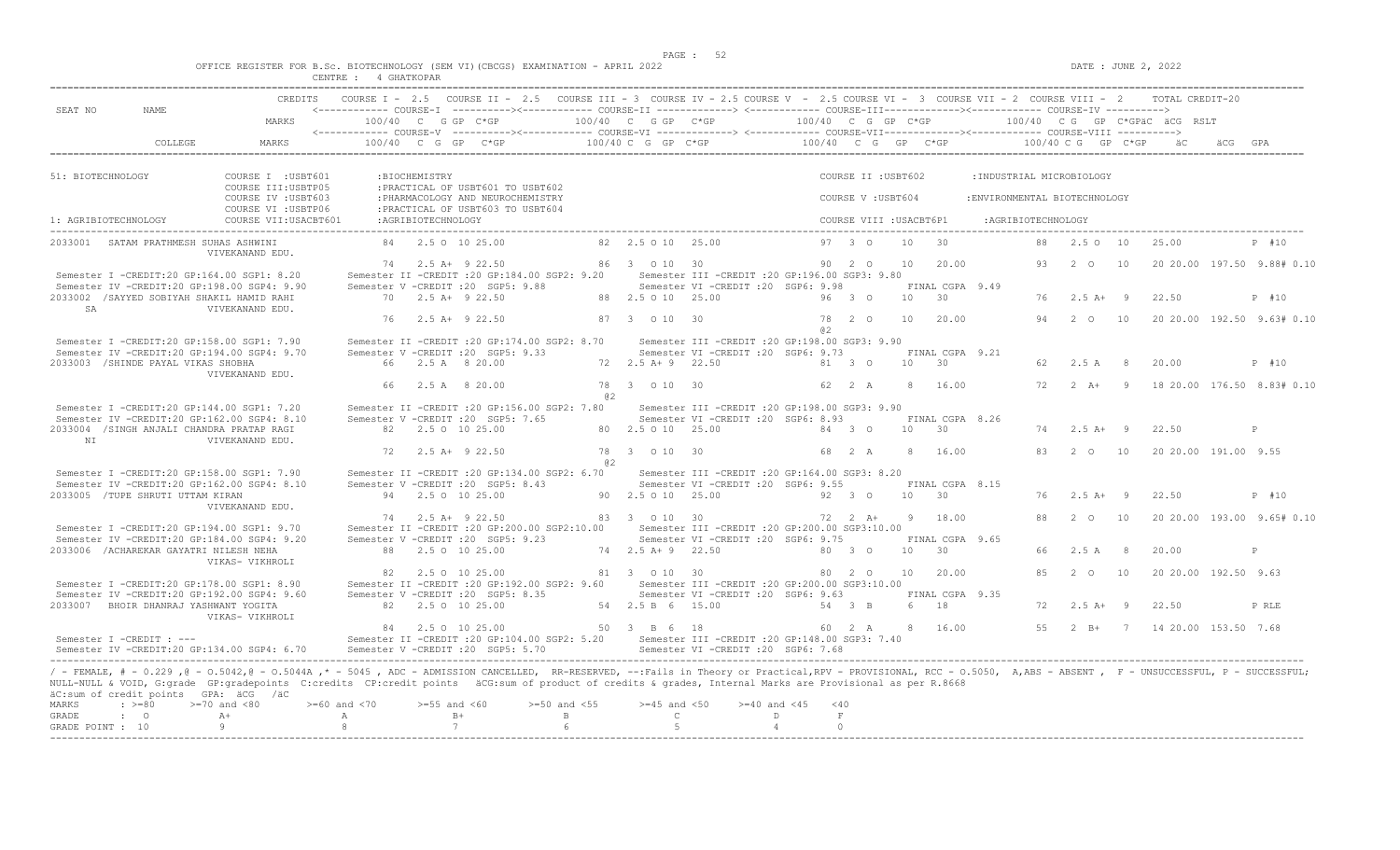|  |  |        |             |  | OFFICE REGISTER FOR B.Sc. BIOTECHNOLOGY (SEM VI)(CBCGS) EXAMINATION - APRIL 2022 |  |  |
|--|--|--------|-------------|--|----------------------------------------------------------------------------------|--|--|
|  |  | CENTRE | ' GHATKOPAR |  |                                                                                  |  |  |

|                                                                                                                                                                                                                                                       | CREDITS COURSE I - 2.5 COURSE II - 2.5 COURSE III - 3 COURSE IV - 2.5 COURSE V - 2.5 COURSE VI - 3 COURSE VII - 2 COURSE VIII - 2 TOTAL CREDIT-20 |                                                                                                   |                                                    |                                                                                                                                                                                                                     |
|-------------------------------------------------------------------------------------------------------------------------------------------------------------------------------------------------------------------------------------------------------|---------------------------------------------------------------------------------------------------------------------------------------------------|---------------------------------------------------------------------------------------------------|----------------------------------------------------|---------------------------------------------------------------------------------------------------------------------------------------------------------------------------------------------------------------------|
| SEAT NO<br>NAME.                                                                                                                                                                                                                                      |                                                                                                                                                   |                                                                                                   |                                                    |                                                                                                                                                                                                                     |
| MARKS                                                                                                                                                                                                                                                 |                                                                                                                                                   |                                                                                                   |                                                    |                                                                                                                                                                                                                     |
|                                                                                                                                                                                                                                                       |                                                                                                                                                   |                                                                                                   |                                                    |                                                                                                                                                                                                                     |
| 51: BIOTECHNOLOGY<br>COURSE I : USBT601                                                                                                                                                                                                               | :BIOCHEMISTRY                                                                                                                                     |                                                                                                   | COURSE II : USBT602                                | :INDUSTRIAL MICROBIOLOGY                                                                                                                                                                                            |
| COURSE III: USBTP05<br>COURSE IV : USBT603<br>COURSE VI : USBTP06                                                                                                                                                                                     | : PRACTICAL OF USBT601 TO USBT602<br>: PHARMACOLOGY AND NEUROCHEMISTRY<br>: PRACTICAL OF USBT603 TO USBT604                                       |                                                                                                   | COURSE V: USBT604                                  | :ENVIRONMENTAL BIOTECHNOLOGY                                                                                                                                                                                        |
| COURSE VII: USACBT601<br>1: AGRIBIOTECHNOLOGY                                                                                                                                                                                                         | : AGRIBIOTECHNOLOGY                                                                                                                               |                                                                                                   | COURSE VIII : USACBT6P1                            | :AGRIBIOTECHNOLOGY                                                                                                                                                                                                  |
| 2033008 / BHOY ASHWINI PARSHURAM KAMAL<br>VIKAS- VIKHROLI                                                                                                                                                                                             | 96 2.5 0 10 25.00                                                                                                                                 | $72, 2.5$ $\overline{A} + 9$ $22.50$                                                              | $10 \t 30$<br>$92 \t3 \t0$                         | 84  2.5  0  10<br>25.00                                                                                                                                                                                             |
| Semester I -CREDIT:20 GP:198.00 SGP1: 9.90                                                                                                                                                                                                            | 86 2.5 0 10 25.00<br>Semester II -CREDIT : 20 GP: 200.00 SGP2: 10.00                                                                              | 95 3 0 10 30<br>Semester III - CREDIT : 20 GP: 200.00 SGP3: 10.00                                 | 20.00<br>80 2 0<br>10                              | 9.5<br>$2^{\circ}$<br>10<br>20 20 00 197.50 9.88                                                                                                                                                                    |
| Semester IV -CREDIT:20 GP:196.00 SGP4: 9.80<br>2033009 / CHAVAN RUTUJA MANSING MANISHA<br>VIKAS- VIKHROLI                                                                                                                                             | Semester V - CREDIT : 20 SGP5: 9.78<br>84 2.5 0 10 25.00                                                                                          | Semester VI -CREDIT : 20 SGP6: 9.88<br>66 2.5 A 8 20.00                                           | FINAL CGPA 9.89<br>10 30<br>87 3 0                 | 62 2.5 A 8<br>20.00<br>$\mathbb{D}$                                                                                                                                                                                 |
| Semester I -CREDIT:20 GP:160.00 SGP1: 8.00                                                                                                                                                                                                            | 74 2.5 A+ 9 22.50<br>Semester II -CREDIT : 20 GP: 174.00 SGP2: 8.70                                                                               | 86 3 0 10 30<br>Semester III - CREDIT : 20 GP: 198.00 SGP3: 9.90                                  | 80 2 0<br>10<br>20.00                              | 90<br>2 0 10<br>20 20.00 187.50 9.38                                                                                                                                                                                |
| Semester IV -CREDIT:20 GP:184.00 SGP4: 9.20<br>2033010 / DHEMBARE RUTIKA GANPAT MINAKSHI                                                                                                                                                              | Semester V -CREDIT : 20 SGP5: 7.98<br>86 2.5 0 10 25.00                                                                                           | Semester VI -CREDIT : 20 SGP6: 9.38<br>66 2.5 A 8 20.00                                           | FINAL CGPA 8.86<br>10 30<br>83 3 0                 | 2.5 0 10<br>25.00<br>78<br>$\mathbb{D}$                                                                                                                                                                             |
| VIKAS- VIKHROLI<br>Semester I -CREDIT:20 GP:164.00 SGP1: 8.20                                                                                                                                                                                         | 80 2.5 0 10 25.00<br>Semester II -CREDIT :20 GP:182.00 SGP2: 9.10 Semester III -CREDIT :20 GP:194.00 SGP3: 9.70                                   | 82 3 0 10 30                                                                                      | 8 16.00<br>66 2 A                                  | a2<br>88 2 0 10<br>20 20 00 191 00 9.55                                                                                                                                                                             |
| Semester IV -CREDIT:20 GP:188.00 SGP4: 9.40<br>2033011 / DHURI MANASI CHANDRAKANT SUJATA                                                                                                                                                              | Semester V -CREDIT : 20 SGP5: 7.88<br>88 2.5 0 10 25.00                                                                                           | Semester VI -CREDIT : 20 SGP6: 9.55<br>58 2.5 B + 7 17.50                                         | FINAL CGPA 8.97<br>80 3 0<br>10<br>$\overline{30}$ | 68 2.5 A<br>8 <sup>8</sup><br>20.00<br>P RLE                                                                                                                                                                        |
| VIKAS- VIKHROLI                                                                                                                                                                                                                                       | 74 2.5 A + 9 22.50                                                                                                                                | 79 3 0 10 30                                                                                      | 58 2 B+ 7 14.00                                    | 2 0 10 20 20 00 179 00 8 95<br>83                                                                                                                                                                                   |
| Semester I -CREDIT : ---<br>Semester IV -CREDIT:20 GP:146.00 SGP4: 7.30                                                                                                                                                                               | Semester II -CREDIT :20 GP:144.00 SGP2: 7.20<br>Semester V -CREDIT : 20 SGP5: 6.20                                                                | <b>Q1</b><br>Semester III -CREDIT :20 GP:180.00 SGP3: 9.00<br>Semester VI -CREDIT : 20 SGP6: 8.95 |                                                    |                                                                                                                                                                                                                     |
| 2033012 / GAIKWAD SEJAL BHARAT VAISHALI<br>VIKAS- VIKHROLI                                                                                                                                                                                            | 84 2.5 0 10 25.00                                                                                                                                 | 56 2.5 B+ 7 17.50                                                                                 | 62 3 A<br>8<br>24                                  | $2.5A+9$<br>22.50<br>70<br>P RLE                                                                                                                                                                                    |
| Semester I -CREDIT : ---                                                                                                                                                                                                                              | 74 2.5 A+ 9 22.50<br>Semester II -CREDIT : ---                                                                                                    | $72 \t3 \tA+9 \t27$<br>Semester III - CREDIT : 20 GP: 138.00 SGP3: 6.90                           | $\mathcal{R}$<br>16.00<br>68 2 A                   | $2+A+$<br>$\overline{q}$<br>18 20 00 172 50 8 63<br>73                                                                                                                                                              |
| Semester IV -CREDIT:20 GP:162.00 SGP4: 8.10<br>2033014 / GAWADE PRAJYOTI PRAMOD VAISHALI<br>VIKAS- VIKHROLI                                                                                                                                           | Semester V -CREDIT : 20 SGP5: 5.73<br>48 2.5 C 5 12.50                                                                                            | Semester VI - CREDIT : 20 SGP6: 8.63<br>46 2.5 C 5 12.50                                          | 41 3 D<br>4 12                                     | 50<br>2.5 B<br>6<br>15.00<br>P RLE                                                                                                                                                                                  |
| Semester I -CREDIT : ---                                                                                                                                                                                                                              | 50 2.5 B 6 15.00<br>Semester II -CREDIT : 20 GP:138.00 SGP2: 6.90                                                                                 | 40 3 D 4 12<br>Semester III -CREDIT : 20 GP:132.00 SGP3: 6.60                                     | 8<br>16.00<br>62 2 A                               | 40<br>2 <sub>D</sub><br>8 20.00 103.00 5.15<br>$\overline{4}$                                                                                                                                                       |
| Semester IV -CREDIT:20 GP:116.00 SGP4: 5.80<br>2033015 / GAWAS RUCHI SHYAM SAVITA                                                                                                                                                                     | Semester V -CREDIT : 20 SGP5: 4.73<br>A -- -- -- --                                                                                               | Semester VI -CREDIT :20 SGP6: 5.15<br>$A$ $     -$                                                | A -- --                                            | A ABS                                                                                                                                                                                                               |
| VIKAS- VIKHROLI                                                                                                                                                                                                                                       | $\mathbb{A}$                                                                                                                                      | A -- ---- --                                                                                      | and the company of the company<br>A                | $-- 0.00$<br>$0.00 -$                                                                                                                                                                                               |
| Semester I -CREDIT:20 GP:152.00 SGP1: 7.60<br>Semester IV -CREDIT:20 GP:178.00 SGP4: 8.90                                                                                                                                                             | Semester II -CREDIT :20 GP:176.00 SGP2: 8.80 Semester III -CREDIT :20 GP:192.00 SGP3: 9.60<br>Semester V - CREDIT : ---                           | Semester VI -CREDIT : ---                                                                         |                                                    |                                                                                                                                                                                                                     |
| NULL-NULL & VOID, G:grade GP:gradepoints C:credits CP:credit points äCG:sum of product of credits & grades, Internal Marks are Provisional as per R.8668<br>äC:sum of credit points GPA: äCG /äC<br><b>MARKS</b><br>$: \; > = 80$<br>$>=70$ and $<80$ | $>=55$ and $<60$<br>$>=50$ and $<55$<br>$>= 60$ and $< 70$                                                                                        | $>=45$ and $<50$<br>$>=40$ and $<45$                                                              | $<$ 40                                             | / - FEMALE, # - 0.229, @ - 0.5042, @ - 0.5044A,* - 5045, ADC - ADMISSION CANCELLED, RR-RESERVED, --:Fails in Theory or Practical,RPV - PROVISIONAL, RCC - 0.5050, A,ABS - ABSENT, F - UNSUCCESSFUL, P - SUCCESSFUL; |
| $\mathbf{C}$<br><b>GRADE</b><br>$A +$<br>-9<br>GRADE POINT : 10                                                                                                                                                                                       | $B+$<br>B<br>A<br>8<br>7                                                                                                                          | $\mathbb{C}$<br>5                                                                                 | D.<br>$\mathbf F$<br>$\overline{4}$<br>$\cap$      |                                                                                                                                                                                                                     |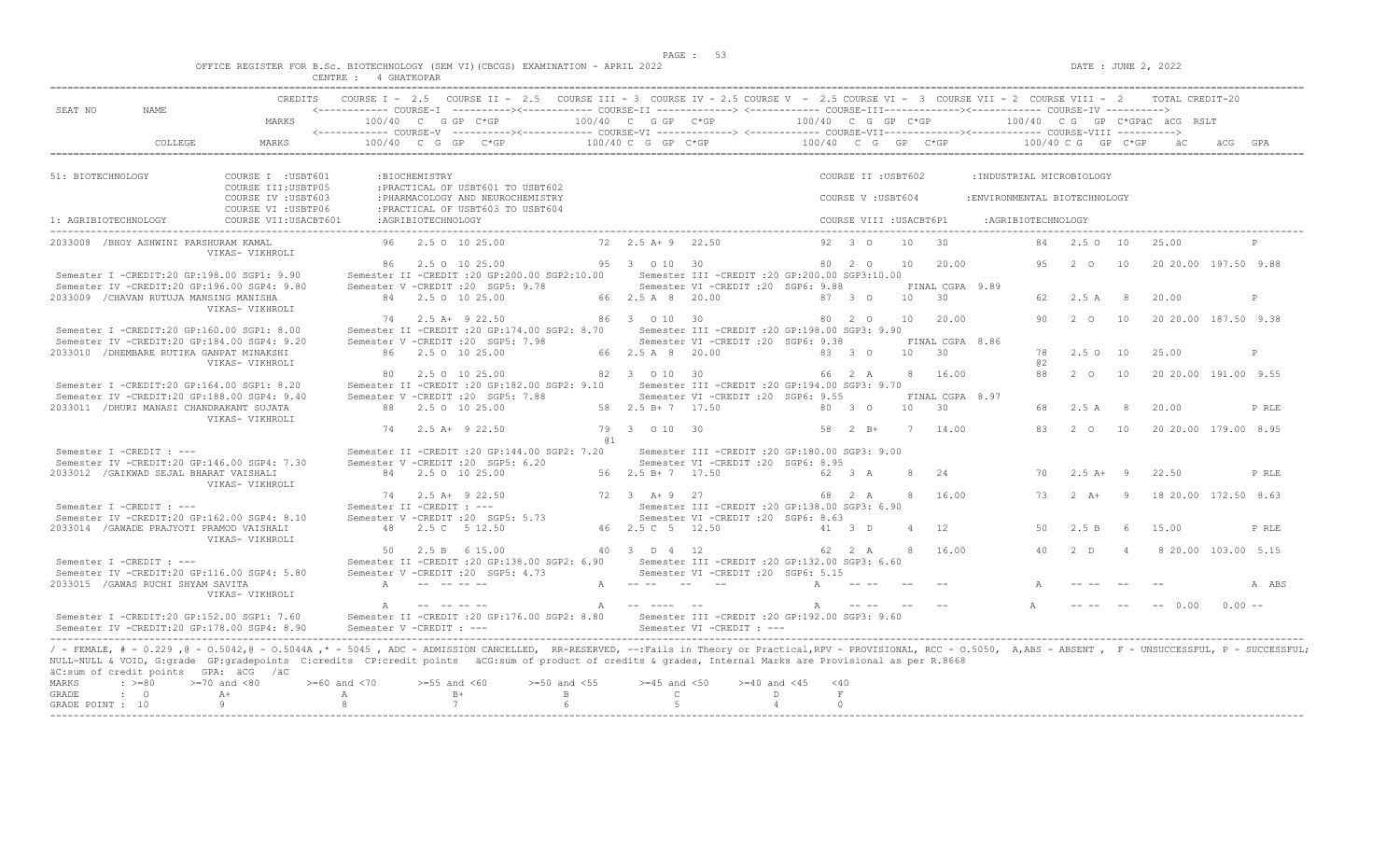|  | OFFICE REGISTER FOR B.SC. BIOTECHNOLOGY |        |                       | (SEM VI)(CBCGS)<br>. | EXAMINATION | APRTT. | 2022 |
|--|-----------------------------------------|--------|-----------------------|----------------------|-------------|--------|------|
|  |                                         | CENTRE | <b>GHATKOPAR</b><br>. |                      |             |        |      |

| CREDITS<br>SEAT NO                                                                                                                                                                               | COURSE I - 2.5 COURSE II - 2.5 COURSE III - 3 COURSE IV - 2.5 COURSE V - 2.5 COURSE VI - 3 COURSE VII - 2 COURSE VIII - 2 TOTAL CREDIT-20                                                                                                                                                                                                                                                                                                            |                                                                                                       |                                             |                                                                                                                                                                                                                     |
|--------------------------------------------------------------------------------------------------------------------------------------------------------------------------------------------------|------------------------------------------------------------------------------------------------------------------------------------------------------------------------------------------------------------------------------------------------------------------------------------------------------------------------------------------------------------------------------------------------------------------------------------------------------|-------------------------------------------------------------------------------------------------------|---------------------------------------------|---------------------------------------------------------------------------------------------------------------------------------------------------------------------------------------------------------------------|
| NAME.<br>MARKS                                                                                                                                                                                   | $100/40$ C G GP C*GP                                                                                                                                                                                                                                                                                                                                                                                                                                 |                                                                                                       |                                             | 100/40 C G GP C*GP $\sim$ 100/40 C G GP C*GP $\sim$ 100/40 C G GP C*GPäC äCG RSLT                                                                                                                                   |
| COLLEGE.<br><b>MARKS</b>                                                                                                                                                                         | $100/40 \quad C \quad G \quad GP \quad C^*GP \qquad \qquad 100/40 \quad C \quad G \quad GP \quad \qquad 100/40 \quad C \quad G \quad GP \quad C^*GP \qquad \qquad 100/40 \quad C \quad G \quad CP \quad C^*GP \quad \qquad 100/40 \quad C \quad G \quad CP \quad C^*GP \quad \qquad 100/40 \quad C^*GP \quad \qquad 100/40 \quad C^*GP \quad \qquad 100/40 \quad C^*GP \quad \qquad 100/40 \quad C^*GP \quad \qquad 100/40 \quad C^*GP \quad \qquad$ |                                                                                                       |                                             | äCG GPA                                                                                                                                                                                                             |
| 51: BIOTECHNOLOGY<br>COURSE I : USBT601<br>COURSE III: USBTP05                                                                                                                                   | :BIOCHEMISTRY<br>: PRACTICAL OF USBT601 TO USBT602                                                                                                                                                                                                                                                                                                                                                                                                   |                                                                                                       | COURSE II : USBT602                         | :INDUSTRIAL MICROBIOLOGY                                                                                                                                                                                            |
| COURSE IV : USBT603<br>COURSE VI : USBTP06                                                                                                                                                       | : PHARMACOLOGY AND NEUROCHEMISTRY<br>: PRACTICAL OF USBT603 TO USBT604                                                                                                                                                                                                                                                                                                                                                                               |                                                                                                       | COURSE V: USBT604                           | : ENVIRONMENTAL BIOTECHNOLOGY                                                                                                                                                                                       |
| COURSE VII: USACBT601<br>1: AGRIBIOTECHNOLOGY                                                                                                                                                    | : AGRIBIOTECHNOLOGY                                                                                                                                                                                                                                                                                                                                                                                                                                  |                                                                                                       | COURSE VIII : USACBT6P1                     | : AGRIBIOTECHNOLOGY                                                                                                                                                                                                 |
| 2033016 / GOLE SUKANYA ARUN SONALI<br>VIKAS- VIKHROLI                                                                                                                                            | 86 2.5 0 10 25.00                                                                                                                                                                                                                                                                                                                                                                                                                                    | 64 2.5 A 8 20.00                                                                                      | 64 3 A<br>8 24                              | 72  2.5 A+ 9  22.50<br>P                                                                                                                                                                                            |
|                                                                                                                                                                                                  | 78 2.5 0 10 25.00<br>a2                                                                                                                                                                                                                                                                                                                                                                                                                              | $72 \t3 \tA+9 \t27$                                                                                   | 68 2 A<br>8<br>16.00                        | 73   2   A+   9   18   20.00   177.50   8.88                                                                                                                                                                        |
| Semester I -CREDIT:20 GP: 94.00 SGP1: 4.70                                                                                                                                                       | Semester II -CREDIT : 20 GP: 144.00 SGP2: 7.20                                                                                                                                                                                                                                                                                                                                                                                                       | Semester III - CREDIT : 20 GP: 188.00 SGP3: 9.40                                                      |                                             |                                                                                                                                                                                                                     |
| Semester IV -CREDIT:20 GP:172.00 SGP4: 8.60<br>2033017 JADHAV ATUL NAVNEET NEELAM                                                                                                                | Semester V -CREDIT : 20 SGP5: 6.05<br>90 2.5 0 10 25.00                                                                                                                                                                                                                                                                                                                                                                                              | Semester VI - CREDIT : 20 SGP6: 8.88<br>56 2.5 B+7 17.50                                              | FINAL CGPA 7.47<br>68 3 A<br>8 24           | 64 2.5 A 8<br>20.00<br>P RPV                                                                                                                                                                                        |
| VIKAS- VIKHROLI                                                                                                                                                                                  |                                                                                                                                                                                                                                                                                                                                                                                                                                                      |                                                                                                       |                                             |                                                                                                                                                                                                                     |
| Semester I -CREDIT : ---<br>Semester IV -CREDIT:20 GP:160.00 SGP4: 8.00                                                                                                                          | 74 2.5 A + 9 22.50<br>Semester II -CREDIT : ---<br>Semester V -CREDIT : 20 SGP5: 5.65                                                                                                                                                                                                                                                                                                                                                                | 62 3 A 8 24<br>Semester III -CREDIT : 20 GP:160.00 SGP3: 8.00<br>Semester VI - CREDIT : 20 SGP6: 8.25 | 60 2 A<br>8 16.00                           | 68<br>16 20.00 165.00 8.25<br>2A<br>-8                                                                                                                                                                              |
| 2033018 / JADHAV SAKSHI RAJESH UJWALA<br>VIKAS- VIKHROLI                                                                                                                                         | 88 2.5 0 10 25.00                                                                                                                                                                                                                                                                                                                                                                                                                                    | 70 2.5 A + 9 22.50                                                                                    | 64 3 A<br>8<br>24                           | 70<br>$2.5 A+ 9$<br>22.50<br>P RLE                                                                                                                                                                                  |
| Semester I -CREDIT : ---                                                                                                                                                                         | 72 2.5 A+ 9 22.50<br>Semester II -CREDIT : 20 GP: 86.00 SGP2: 4.30                                                                                                                                                                                                                                                                                                                                                                                   | 58 3 B+7 21<br>Semester III - CREDIT : 20 GP: 178.00 SGP3: 8.90                                       | 66 2 A<br>8<br>16.00                        | 64<br>2 A<br>$_{\rm 8}$<br>16 20.00 169.50 8.48                                                                                                                                                                     |
| Semester IV -CREDIT:20 GP:160.00 SGP4: 8.00<br>2033019 / KALE VAISHNAVI CHANDRAKANT RASHM                                                                                                        | Semester V -CREDIT : 20 SGP5: 6.90<br>84 2.5 0 10 25.00                                                                                                                                                                                                                                                                                                                                                                                              | Semester VI - CREDIT : 20 SGP6: 8.48<br>66 2.5 A 8 20.00                                              | $72 \t3 \tA+$<br>-9<br>2.7                  | 74<br>$2.5A+9$<br>22.50<br>P                                                                                                                                                                                        |
| T<br>VIKAS- VIKHROLI                                                                                                                                                                             | 78 2.5 0 10 25.00<br>0.2                                                                                                                                                                                                                                                                                                                                                                                                                             | 71 3 A + 9 27                                                                                         | $70 \t 2 \t A+$<br>9<br>18.00               | 74<br>2 A+ 9 18 20.00 182.50 9.13                                                                                                                                                                                   |
| Semester I -CREDIT:20 GP:174.00 SGP1: 8.70<br>Semester IV -CREDIT:20 GP:168.00 SGP4: 8.40                                                                                                        | Semester II -CREDIT : 20 GP:190.00 SGP2: 9.50<br>Semester V -CREDIT : 20 SGP5: 8.45                                                                                                                                                                                                                                                                                                                                                                  | Semester III - CREDIT : 20 GP: 194.00 SGP3: 9.70<br>Semester VI -CREDIT : 20 SGP6: 9.13               | FINAL CGPA 8.98                             |                                                                                                                                                                                                                     |
| 2033020 /KHANDAGALE RADHA GAHINIATH AAYOD<br>VIKAS- VIKHROLI<br>HYA                                                                                                                              | 92 2.5 0 10 25.00                                                                                                                                                                                                                                                                                                                                                                                                                                    | 70 2.5 A + 9 22.50                                                                                    | $72 \t3 \tA+$<br>9 27                       | 2.5010<br>84<br>25.00<br>P                                                                                                                                                                                          |
| Semester I -CREDIT:20 GP:136.00 SGP1: 6.80                                                                                                                                                       | 88 2.5 0 10 25.00<br>Semester II -CREDIT : 20 GP: 148.00 SGP2: 7.40                                                                                                                                                                                                                                                                                                                                                                                  | 80 3 0 10 30<br>Semester III - CREDIT : 20 GP: 188.00 SGP3: 9.40                                      | 16.00<br>62 2 A<br>8                        | 20 20.00 190.50 9.53<br>82<br>$2\degree$ 0<br>10                                                                                                                                                                    |
| Semester IV -CREDIT:20 GP:180.00 SGP4: 9.00<br>2033021 / MOMIN ZOYA AFZAL AHAMD ZAHEDA<br>VIKAS- VIKHROLI                                                                                        | Semester V -CREDIT : 20 SGP5: 8.50<br>90 2.5 0 10 25.00                                                                                                                                                                                                                                                                                                                                                                                              | Semester VI -CREDIT :20 SGP6: 9.53<br>72 2.5 A + 9 22.50                                              | FINAL CGPA 8.44<br>80 3 0<br>10 30          | 80<br>2.5010<br>25.00<br>P                                                                                                                                                                                          |
| Semester I -CREDIT:20 GP:160.00 SGP1: 8.00                                                                                                                                                       | 82 2.5 0 10 25.00<br>Semester II -CREDIT :20 GP:176.00 SGP2: 8.80                                                                                                                                                                                                                                                                                                                                                                                    | 84 3 0 10 30<br>Semester III -CREDIT : 20 GP: 194.00 SGP3: 9.70                                       | Q<br>18.00<br>$76$ $2$ $\mathsf{A}+$        | 84<br>$2^{\circ}$ $\circ$<br>10<br>20 20 00 195 50 9.78                                                                                                                                                             |
| Semester IV -CREDIT:20 GP:186.00 SGP4: 9.30<br>2033022 MORAJKAR SUYASH RAJARAM RASIKA                                                                                                            | Semester V -CREDIT : 20 SGP5: 6.58<br>88 2.5 0 10 25.00                                                                                                                                                                                                                                                                                                                                                                                              | Semester VI - CREDIT : 20 SGP6: 9.78<br>72 2.5 A + 9 22.50                                            | FINAL CGPA 8.69<br>$70 \t 3 \t A+$<br>9 2.7 | 76<br>$2.5 A+ 9$<br>22.50<br>P                                                                                                                                                                                      |
| VIKAS- VIKHROLI                                                                                                                                                                                  | 76 2.5 A+ 9 22.50                                                                                                                                                                                                                                                                                                                                                                                                                                    | 67 3 A 8 24                                                                                           | 8 16.00<br>66 2 A                           | 71  2  A+  9  18  20.00  177.50  8.88                                                                                                                                                                               |
| Semester I -CREDIT:20 GP:138.00 SGP1: 6.90<br>Semester IV -CREDIT:20 GP:174.00 SGP4: 8.70                                                                                                        | Semester II -CREDIT :20 GP:156.00 SGP2: 7.80 Semester III -CREDIT :20 GP:200.00 SGP3:10.00<br>Semester V -CREDIT : 20 SGP5: 7.30                                                                                                                                                                                                                                                                                                                     | Semester VI -CREDIT : 20 SGP6: 8.88                                                                   | FINAL CGPA 8.26                             |                                                                                                                                                                                                                     |
| NULL-NULL & VOID, G:grade GP:gradepoints C:credits CP:credit points äCG:sum of product of credits & grades, Internal Marks are Provisional as per R.8668<br>äC:sum of credit points GPA: äCG /äC |                                                                                                                                                                                                                                                                                                                                                                                                                                                      |                                                                                                       |                                             | / - FEMALE, # - 0.229, @ - 0.5042, @ - 0.5044A,* - 5045, ADC - ADMISSION CANCELLED, RR-RESERVED, --:Fails in Theory or Practical,RPV - PROVISIONAL, RCC - 0.5050, A,ABS - ABSENT, F - UNSUCCESSFUL, P - SUCCESSFUL; |
| <b>MARKS</b><br>$: \; > = 80$<br>$>=70$ and $<80$<br>$A+$<br>GRADE<br>$\cdot$ 0                                                                                                                  | $>=50$ and $<55$<br>$>=60$ and $<70$<br>$>=55$ and $<60$<br>$B+$<br>$\mathbb B$<br>A                                                                                                                                                                                                                                                                                                                                                                 | $>=45$ and $<50$<br>$>= 40$ and $< 45$<br>$\mathbb{C}$<br>D                                           | < 40<br>$\mathbf F$                         |                                                                                                                                                                                                                     |
| -9<br>GRADE POINT : 10                                                                                                                                                                           | 8<br>7<br>$6^{\circ}$                                                                                                                                                                                                                                                                                                                                                                                                                                | 5<br>$\overline{4}$                                                                                   | $\circ$                                     |                                                                                                                                                                                                                     |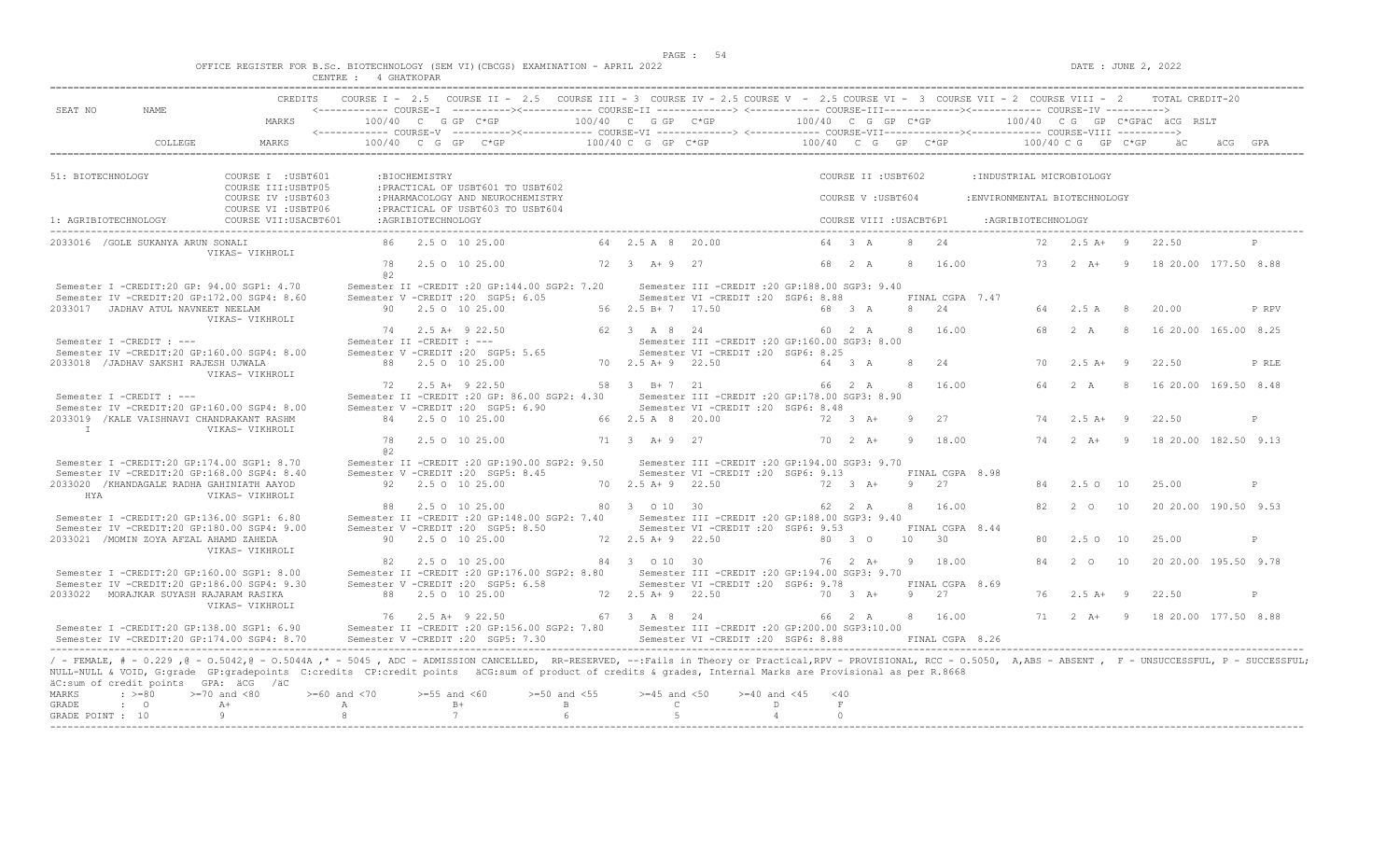$DATE: JUNE 2, 2022$ 

|  |  |         |             |  | OFFICE REGISTER FOR B.Sc. BIOTECHNOLOGY (SEM VI)(CBCGS) EXAMINATION - APRIL 2022 |  |  |
|--|--|---------|-------------|--|----------------------------------------------------------------------------------|--|--|
|  |  | CENTRE. | 4 GHATKOPAR |  |                                                                                  |  |  |

| SEAT NO<br>NAME.                                                                                                                                                                                                                                                                                                                                                                                                                                                                                                              |                                                                   |                                       |                       | CREDITS COURSE I - 2.5 COURSE II - 2.5 COURSE III - 3 COURSE IV - 2.5 COURSE V - 2.5 COURSE VI - 3 COURSE VII - 2 COURSE VIII - 2 TOTAL CREDIT-20                                       |                                       |                                        |                                                                                         |                                           |                       |                         |    |                                    |                    |                               |                |                                                       |       |
|-------------------------------------------------------------------------------------------------------------------------------------------------------------------------------------------------------------------------------------------------------------------------------------------------------------------------------------------------------------------------------------------------------------------------------------------------------------------------------------------------------------------------------|-------------------------------------------------------------------|---------------------------------------|-----------------------|-----------------------------------------------------------------------------------------------------------------------------------------------------------------------------------------|---------------------------------------|----------------------------------------|-----------------------------------------------------------------------------------------|-------------------------------------------|-----------------------|-------------------------|----|------------------------------------|--------------------|-------------------------------|----------------|-------------------------------------------------------|-------|
|                                                                                                                                                                                                                                                                                                                                                                                                                                                                                                                               | MARKS                                                             |                                       |                       | 100/40 C G GP C*GP $100/40$ C G GP C*GP $100/40$ C G GP C*GP $100/40$ C G GP C*GPäC äCG RSLT                                                                                            |                                       |                                        |                                                                                         |                                           |                       |                         |    |                                    |                    |                               |                |                                                       |       |
| COLLEGE                                                                                                                                                                                                                                                                                                                                                                                                                                                                                                                       | MARKS                                                             |                                       |                       | 100/40 C G GP C*GP $\star$ 6P $\star$ 6P $\star$ 6P $\star$ 6P $\star$ 6P $\star$ 6P $\star$ 6P $\star$ 6P $\star$ 6P $\star$ 6P $\star$ 6P $\star$ 6P $\star$ 6P $\star$ 6P $\star$ 6P |                                       |                                        |                                                                                         |                                           |                       |                         |    |                                    |                    |                               |                |                                                       |       |
| 51: BIOTECHNOLOGY                                                                                                                                                                                                                                                                                                                                                                                                                                                                                                             | COURSE I : USBT601                                                |                                       | :BIOCHEMISTRY         |                                                                                                                                                                                         |                                       |                                        |                                                                                         |                                           |                       | COURSE II : USBT602     |    |                                    |                    | : INDUSTRIAL MICROBIOLOGY     |                |                                                       |       |
|                                                                                                                                                                                                                                                                                                                                                                                                                                                                                                                               | COURSE III: USBTP05<br>COURSE IV : USBT603<br>COURSE VI : USBTP06 |                                       |                       | : PRACTICAL OF USBT601 TO USBT602<br>: PHARMACOLOGY AND NEUROCHEMISTRY<br>: PRACTICAL OF USBT603 TO USBT604                                                                             |                                       |                                        |                                                                                         |                                           |                       | COURSE V : USBT604      |    |                                    |                    | : ENVIRONMENTAL BIOTECHNOLOGY |                |                                                       |       |
| 1: AGRIBIOTECHNOLOGY                                                                                                                                                                                                                                                                                                                                                                                                                                                                                                          | COURSE VII: USACBT601                                             |                                       | :AGRIBIOTECHNOLOGY    |                                                                                                                                                                                         |                                       |                                        |                                                                                         |                                           |                       | COURSE VIII : USACBT6P1 |    |                                    | :AGRIBIOTECHNOLOGY |                               |                |                                                       |       |
| 2033023 NIKAM ABHISHEK RATAN JYOTI                                                                                                                                                                                                                                                                                                                                                                                                                                                                                            | VIKAS- VIKHROLI                                                   |                                       |                       | 84 2.5 0 10 25.00                                                                                                                                                                       |                                       | 64 2.5 A 8 20.00                       |                                                                                         |                                           |                       | $70 \t 3 \t A+$         |    | $9 \t 27$                          |                    | $72 \t2.5 \tA+ 9$             |                | 22.50                                                 |       |
| Semester I -CREDIT:20 GP:130.00 SGP1: 6.50                                                                                                                                                                                                                                                                                                                                                                                                                                                                                    |                                                                   |                                       |                       | 80 2.5 0 10 25.00<br>Semester II -CREDIT : 20 GP: 144.00 SGP2: 7.20                                                                                                                     |                                       | 68 3 A 8 24                            | Semester III -CREDIT : 20 GP:184.00 SGP3: 9.20                                          |                                           |                       | 64 2 A                  |    | 8 16.00                            |                    |                               |                | 70   2   A+   9   18   20.00   177.50   8.88          |       |
| Semester IV -CREDIT:20 GP:160.00 SGP4: 8.00<br>2033024 NIMBALKAR OMKAR GULAB SARITA                                                                                                                                                                                                                                                                                                                                                                                                                                           | VIKAS- VIKHROLI                                                   |                                       |                       | Semester V -CREDIT : 20 SGP5: 6.90<br>90 2.5 0 10 25.00                                                                                                                                 |                                       | 66 2.5 A 8 20.00                       | Semester VI - CREDIT : 20 SGP6: 8.88                                                    |                                           |                       | $70 \t 3 \t A+$         |    | FINAL CGPA 7.78<br>9 27            |                    | $74$ 2.5 A+ 9                 |                | 22.50                                                 | P     |
|                                                                                                                                                                                                                                                                                                                                                                                                                                                                                                                               |                                                                   | 78<br>a2                              |                       | 2.5 0 10 25.00                                                                                                                                                                          |                                       | 72 3 A + 9 27                          |                                                                                         |                                           |                       | $72 \t2 \tA+$           | -9 | 18.00                              |                    |                               |                | 76  2  A+  9  18  20.00  182.50  9.13                 |       |
| Semester I -CREDIT:20 GP:120.00 SGP1: 6.00<br>Semester IV -CREDIT:20 GP:166.00 SGP4: 8.30<br>2033025 PARAB JATIN AJAY AKSHATA                                                                                                                                                                                                                                                                                                                                                                                                 |                                                                   |                                       |                       | Semester II -CREDIT : 20 GP:134.00 SGP2: 6.70<br>Semester V -CREDIT : 20 SGP5: 7.78<br>88 2.5 0 10 25.00                                                                                |                                       | 66 2.5 A 8 20.00                       | Semester III -CREDIT :20 GP:190.00 SGP3: 9.50<br>Semester VI -CREDIT : 20 SGP6: 9.13    |                                           |                       | 67 3 A                  |    | FINAL CGPA 7.90<br>8 24            |                    | $74$ 2.5 A+ 9                 |                | 22.50                                                 | P RPV |
|                                                                                                                                                                                                                                                                                                                                                                                                                                                                                                                               | VIKAS- VIKHROLI                                                   | 70                                    |                       | $2.5$ A+ 9 22.50                                                                                                                                                                        |                                       | 72 3 A + 9 27                          |                                                                                         |                                           |                       | $70 \t 2 \t A+$         | -9 | 18.00                              | 75                 | $2 \overline{A}$ +            | $\overline{9}$ | 18 20.00 177.00 8.85                                  |       |
| Semester I -CREDIT:20 GP:150.00 SGP1: 7.50<br>Semester IV -CREDIT:20 GP:174.00 SGP4: 8.70                                                                                                                                                                                                                                                                                                                                                                                                                                     |                                                                   |                                       |                       | Semester II -CREDIT : 20 GP: 168.00 SGP2: 8.40<br>Semester V - CREDIT : 20 SGP5: 7.13                                                                                                   |                                       |                                        | Semester III -CREDIT :20 GP:196.00 SGP3: 9.80<br>Semester VI - CREDIT : 20 SGP6: 8.85   |                                           |                       |                         |    | FINAL CGPA 8.40                    |                    |                               |                |                                                       |       |
| 2033026 / PATOLE ISHA DINESH DARPANA                                                                                                                                                                                                                                                                                                                                                                                                                                                                                          | VIKAS- VIKHROLI                                                   | 68                                    |                       | 84 2.5 0 10 25.00<br>2.5 A 8 20.00                                                                                                                                                      |                                       | 62 2.5 A 8 20.00<br>73 3 A + 9 27      |                                                                                         | 67 3 A                                    |                       | 82 2 0                  | 10 | 8 24<br>20.00                      | 64                 | $2.5 A$ 8                     |                | 20.00<br>72   2   A+   9   18   20.00   174.00   8.70 | P     |
| Semester I -CREDIT:20 GP:144.00 SGP1: 7.20<br>Semester IV -CREDIT:20 GP:192.00 SGP4: 9.60                                                                                                                                                                                                                                                                                                                                                                                                                                     |                                                                   |                                       |                       | Semester II -CREDIT :20 GP:168.00 SGP2: 8.40 Semester III -CREDIT :20 GP:200.00 SGP3:10.00<br>Semester V -CREDIT : 20 SGP5: 7.18                                                        |                                       |                                        | Semester VI -CREDIT : 20 SGP6: 8.70                                                     |                                           |                       |                         |    | FINAL CGPA 8.51                    |                    |                               |                |                                                       |       |
| 2033027 PAWAR NIKHIL ANAND ARATI                                                                                                                                                                                                                                                                                                                                                                                                                                                                                              | VIKAS- VIKHROLI                                                   |                                       |                       | 76 2.5 A+ 9 22.50                                                                                                                                                                       |                                       | 60 2.5 A 8 20.00                       |                                                                                         |                                           |                       | 56 3 B+                 |    | 7 21                               | 60                 | 2.5A                          | - 8            | 20.00                                                 | P     |
| Semester I -CREDIT:20 GP:164.00 SGP1: 8.20<br>Semester IV -CREDIT:20 GP:170.00 SGP4: 8.50                                                                                                                                                                                                                                                                                                                                                                                                                                     |                                                                   |                                       |                       | 68 2.5 A 8 20.00<br>Semester II -CREDIT :20 GP:166.00 SGP2: 8.30 Semester III -CREDIT :20 GP:176.00 SGP3: 8.80<br>Semester V -CREDIT : 20 SGP5: 5.98                                    |                                       | 66 3 A 8 24                            | Semester VI - CREDIT : 20 SGP6: 7.88                                                    |                                           |                       | 60 2 A                  |    | 8 16.00<br>FINAL CGPA 7.94         | 58                 | $2 \overline{B}$              |                | 7 14 20.00 157.50 7.88                                |       |
| 2033028 SHARMA AKSHIT RAJKUMAR RASHMI                                                                                                                                                                                                                                                                                                                                                                                                                                                                                         | VIKAS- VIKHROLI                                                   |                                       |                       | 82 2.5 0 10 25.00                                                                                                                                                                       |                                       | 58 2.5 B + 7 17.50                     |                                                                                         |                                           |                       | 62 3 A                  |    | 8 24                               | 60.                | 2.5 A                         | - 8            | 20.00                                                 | P     |
|                                                                                                                                                                                                                                                                                                                                                                                                                                                                                                                               |                                                                   | 78<br>a2                              |                       | 2.5 0 10 25.00                                                                                                                                                                          |                                       | 65 3 A 8 24                            |                                                                                         |                                           |                       | 64 2 A                  | 8  | 16.00                              | 68                 | 2A                            | - 8            | 16 20.00 167.50 8.38                                  |       |
| Semester I -CREDIT:20 GP:134.00 SGP1: 6.70<br>Semester IV -CREDIT:20 GP:142.00 SGP4: 7.10                                                                                                                                                                                                                                                                                                                                                                                                                                     |                                                                   |                                       |                       | Semester II -CREDIT : 20 GP: 154.00 SGP2: 7.70<br>Semester V -CREDIT : 20 SGP5: 6.88                                                                                                    |                                       |                                        | Semester III -CREDIT : 20 GP: 148.00 SGP3: 7.40<br>Semester VI - CREDIT : 20 SGP6: 8.38 |                                           |                       |                         |    | FINAL CGPA 7.36                    |                    |                               |                |                                                       |       |
| 2033030 / SHINDE MEGHNA SANJAY MITALI                                                                                                                                                                                                                                                                                                                                                                                                                                                                                         | VIKAS- VIKHROLI                                                   |                                       |                       | 88 2.5 0 10 25.00                                                                                                                                                                       |                                       | 64 2.5 A 8 20.00                       |                                                                                         |                                           |                       | 67 3 A                  | 8  | 2.4                                | 60                 | 2.5A                          | - 8            | 20.00                                                 | P     |
| Semester I -CREDIT:20 GP:140.00 SGP1: 7.00<br>Semester IV -CREDIT:20 GP:196.00 SGP4: 9.80                                                                                                                                                                                                                                                                                                                                                                                                                                     |                                                                   |                                       |                       | 76 2.5 A+ 9 22.50<br>Semester II -CREDIT :20 GP:158.00 SGP2: 7.90 Semester III -CREDIT :20 GP:184.00 SGP3: 9.20<br>Semester V -CREDIT : 20 SGP5: 8.08                                   |                                       |                                        | 72 3 A + 9 27<br>Semester VI - CREDIT : 20 SGP6: 8.73                                   |                                           |                       |                         |    | 76 2 A+ 9 18.00<br>FINAL CGPA 8.45 |                    |                               |                | 75   2   A+   9   18   20.00   174.50   8.73          |       |
| / - FEMALE, # - 0.229 ,@ - 0.5042,@ - 0.5044A ,* - 5045 , ADC - ADMISSION CANCELLED, RR-RESERVED, --:Fails in Theory or Practical,RPV - PROVISIONAL, RCC - 0.5050, A,ABS - ABSENT , F - UNSUCCESSFUL, P - SUCCESSFUL;<br>NULL-NULL & VOID, G:grade GP:gradepoints C:credits CP:credit points äCG:sum of product of credits & grades, Internal Marks are Provisional as per R.8668<br>äC:sum of credit points GPA: äCG /äC<br>MARKS<br>$\div$ >=80<br>$>=70$ and $<80$<br>GRADE<br>$\cdot$ 0<br>$A+$<br>GRADE POINT : 10<br>-9 |                                                                   | $>=60$ and $<70$<br>$\mathbb{A}$<br>8 | $>=55$ and $<60$<br>7 | $B+$                                                                                                                                                                                    | $>=50$ and $<55$<br>$\mathbf{B}$<br>6 | $>=45$ and $<50$<br>$\mathbb{C}$<br>-5 |                                                                                         | $>= 40$ and $< 45$<br>D<br>$\overline{4}$ | < 40<br>F<br>$\Omega$ |                         |    |                                    |                    |                               |                |                                                       |       |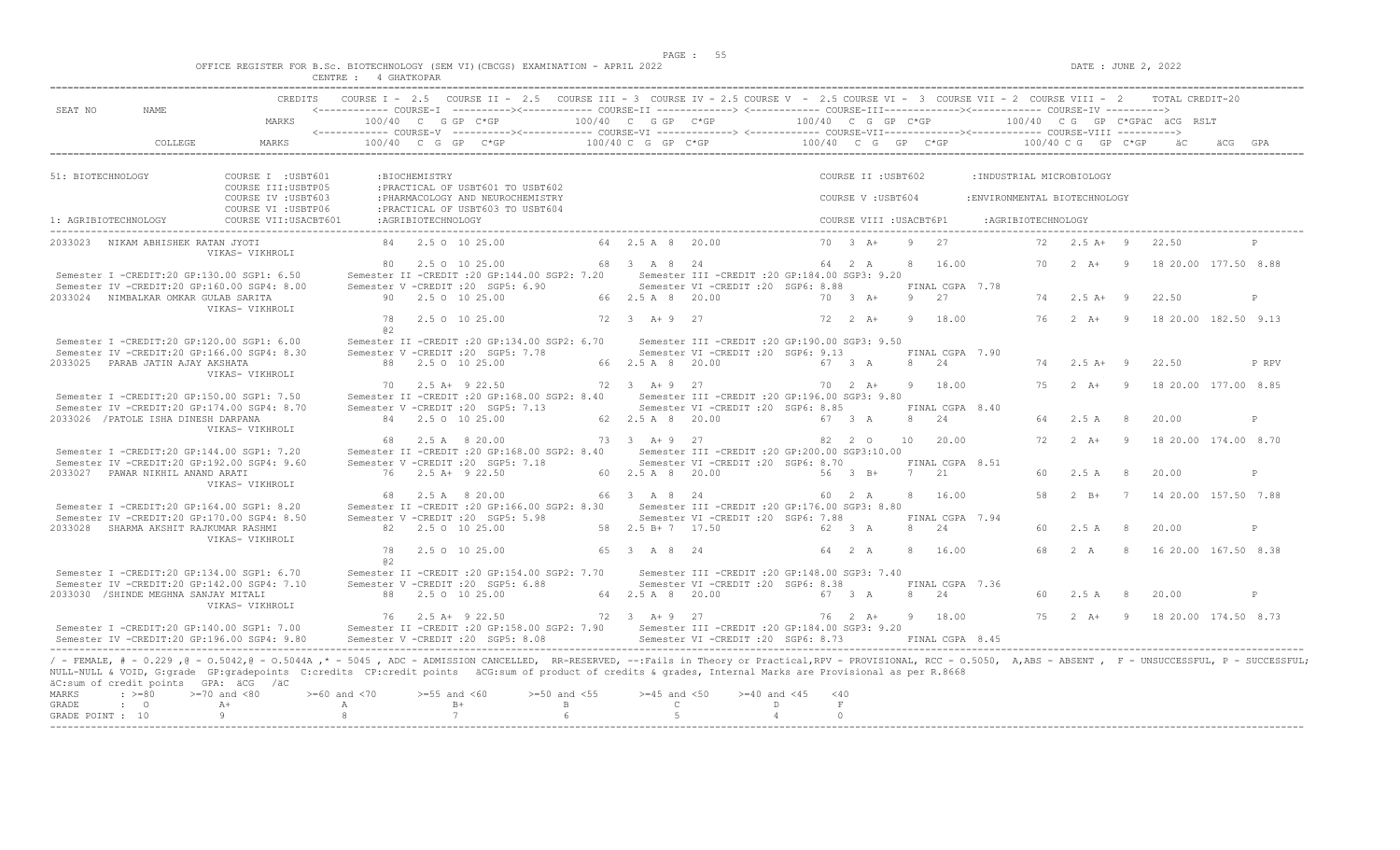| OFFICE REGISTER FOR B.Sc. BIOTECHNOLOGY (SEM VI)(CBCGS) EXAMINATION - APRIL 2022 |        |           |  |  |  |
|----------------------------------------------------------------------------------|--------|-----------|--|--|--|
|                                                                                  | CENTRE | GHATKOPAR |  |  |  |

| SEAT NO<br>NAME.                                   | CREDITS                                                                                                                                                                                                                                                                                                                                                                             |                         |                           |                                                                                                            | COURSE I - 2.5 COURSE II - 2.5 COURSE III - 3 COURSE IV - 2.5 COURSE V - 2.5 COURSE VI - 3 COURSE VII - 2 COURSE VIII - 2 TOTAL CREDIT-20 |                                                                 |                                                                                        |                  |                         |                 |                      |                 |                              |                 |             |                        |       |
|----------------------------------------------------|-------------------------------------------------------------------------------------------------------------------------------------------------------------------------------------------------------------------------------------------------------------------------------------------------------------------------------------------------------------------------------------|-------------------------|---------------------------|------------------------------------------------------------------------------------------------------------|-------------------------------------------------------------------------------------------------------------------------------------------|-----------------------------------------------------------------|----------------------------------------------------------------------------------------|------------------|-------------------------|-----------------|----------------------|-----------------|------------------------------|-----------------|-------------|------------------------|-------|
|                                                    | MARKS                                                                                                                                                                                                                                                                                                                                                                               |                         | $100/40$ C G GP C*GP      |                                                                                                            | $100/40$ C G GP C*GP $100/40$ C G GP C*GP $100/40$ C G GP C*GPäC äCG RSLT                                                                 |                                                                 |                                                                                        |                  |                         |                 |                      |                 |                              |                 |             |                        |       |
| COLLEGE                                            | MARKS                                                                                                                                                                                                                                                                                                                                                                               |                         |                           |                                                                                                            | 100/40 C G GP C*GP $\alpha$ 60/40 C G GP C*GP $\alpha$ 600/40 C G GP C*GP $\alpha$ 600/40 C G GP C*GP ac                                  |                                                                 |                                                                                        |                  |                         |                 |                      |                 |                              |                 |             |                        |       |
| 51: BIOTECHNOLOGY                                  | COURSE I : USBT601                                                                                                                                                                                                                                                                                                                                                                  |                         | : BIOCHEMISTRY            |                                                                                                            |                                                                                                                                           |                                                                 |                                                                                        |                  | COURSE II : USBT602     |                 |                      |                 | : INDUSTRIAL MICROBIOLOGY    |                 |             |                        |       |
|                                                    | COURSE III: USBTP05<br>COURSE IV : USBT603                                                                                                                                                                                                                                                                                                                                          |                         |                           | : PRACTICAL OF USBT601 TO USBT602<br>: PHARMACOLOGY AND NEUROCHEMISTRY<br>:PRACTICAL OF USBT603 TO USBT604 |                                                                                                                                           |                                                                 |                                                                                        |                  | COURSE V: USBT604       |                 |                      |                 | :ENVIRONMENTAL BIOTECHNOLOGY |                 |             |                        |       |
| 1: AGRIBIOTECHNOLOGY                               | COURSE VI : USBTP06<br>COURSE VII: USACBT601                                                                                                                                                                                                                                                                                                                                        |                         | :AGRIBIOTECHNOLOGY        |                                                                                                            |                                                                                                                                           |                                                                 |                                                                                        |                  | COURSE VIII : USACBT6P1 |                 |                      |                 | : AGRIBIOTECHNOLOGY          |                 |             |                        |       |
| 2033031 /SHINDE SNEHAL GANESH SUJATA               | VIKAS- VIKHROLI                                                                                                                                                                                                                                                                                                                                                                     |                         | 86 2.5 0 10 25.00         |                                                                                                            |                                                                                                                                           | 64 2.5 A 8 20.00                                                |                                                                                        |                  | $75 \t3 \tA+$           |                 | $9 \t 27$            |                 |                              | 74 2.5 A+ 9     |             | 22.50                  | P RLE |
|                                                    |                                                                                                                                                                                                                                                                                                                                                                                     |                         | 80 2.5 0 10 25.00         |                                                                                                            | @ 1                                                                                                                                       | 79 3 0 10 30                                                    |                                                                                        |                  | 64 2 A                  | $\mathcal{R}$   | 16.00                |                 | 80                           | 2 0 10          |             | 20 20 00 185.50 9.28   |       |
| Semester I -CREDIT : ---                           | Semester IV -CREDIT:20 GP:186.00 SGP4: 9.30                                                                                                                                                                                                                                                                                                                                         |                         |                           | Semester V -CREDIT : 20 SGP5: 6.33                                                                         | Semester II -CREDIT : 20 GP:150.00 SGP2: 7.50                                                                                             |                                                                 | Semester III -CREDIT : 20 GP: 174.00 SGP3: 8.70<br>Semester VI -CREDIT : 20 SGP6: 9.28 |                  |                         |                 |                      |                 |                              |                 |             |                        |       |
| 2033032 / SONKAR SURABHI NANDALAL ANITA            |                                                                                                                                                                                                                                                                                                                                                                                     |                         | 86 2.5 0 10 25.00         |                                                                                                            |                                                                                                                                           | 46 2.5 C 5 12.50                                                |                                                                                        |                  | 74 3 A+                 | $\overline{9}$  | 27                   |                 | 54                           | 2.5 B           | 6           | 15.00                  | P     |
|                                                    | VIKAS- VIKHROLI<br>Semester I -CREDIT:20 GP:134.00 SGP1: 6.70                                                                                                                                                                                                                                                                                                                       |                         | 74 2.5 A+ 9 22.50         |                                                                                                            | Semester II -CREDIT : 20 GP:158.00 SGP2: 7.90                                                                                             | 81 3 0 10 30                                                    | Semester III - CREDIT : 20 GP: 196.00 SGP3: 9.80                                       |                  | 54 2 B                  | $6^{\circ}$     | 12.00                |                 | 82                           | $2^{\circ}$     | 10          | 20 20.00 164.00 8.20   |       |
| 2033033 / THORAT SUPRIYA SAWANT SHUBHANGI          | Semester IV -CREDIT:20 GP:196.00 SGP4: 9.80                                                                                                                                                                                                                                                                                                                                         |                         | 92 2.5 0 10 25.00         | Semester V -CREDIT : 20 SGP5: 7.50                                                                         |                                                                                                                                           | 68 2.5 A 8 20.00                                                | Semester VI -CREDIT :20 SGP6: 8.20                                                     |                  | 80 3 0                  | 10 <sup>1</sup> | 30                   | FINAL CGPA 8.32 | 74                           | $2.5A+9$        |             | 22.50                  | P     |
|                                                    | VIKAS- VIKHROLI                                                                                                                                                                                                                                                                                                                                                                     | 82                      | 2.5 0 10 25.00            |                                                                                                            |                                                                                                                                           | 81 3 0 10 30                                                    |                                                                                        |                  | 74 2 A+                 | -9              | 18.00                |                 | 84                           | $2\degree$ 0    | 10          | 20 20.00 190.50 9.53   |       |
|                                                    | Semester I -CREDIT:20 GP:168.00 SGP1: 8.40<br>Semester IV -CREDIT:20 GP:198.00 SGP4: 9.90                                                                                                                                                                                                                                                                                           |                         |                           | Semester V -CREDIT : 20 SGP5: 7.98                                                                         | Semester II -CREDIT : 20 GP: 186.00 SGP2: 9.30                                                                                            |                                                                 | Semester III -CREDIT :20 GP:184.00 SGP3: 9.20<br>Semester VI - CREDIT : 20 SGP6: 9.53  |                  |                         |                 |                      | FINAL CGPA 9.05 |                              |                 |             |                        |       |
| 2033034 VISHWAKARMA ABHISHEK AMRITLAL RE<br>ETA    | VIKAS- VIKHROLI                                                                                                                                                                                                                                                                                                                                                                     |                         | 90 2.5 0 10 25.00         |                                                                                                            |                                                                                                                                           | 66 2.5 A 8 20.00                                                |                                                                                        | 42 3 D           |                         |                 | $\overline{4}$<br>12 |                 | 82                           | $2.5 \circ 10$  |             | 25.00                  | P RLE |
| Semester I -CREDIT : ---                           | Semester IV -CREDIT:20 GP:142.00 SGP4: 7.10                                                                                                                                                                                                                                                                                                                                         |                         | 82 2.5 0 10 25.00         | Semester V -CREDIT : 20 SGP5: 6.53                                                                         | Semester II -CREDIT : 20 GP:116.00 SGP2: 5.80                                                                                             | 46 3 C 5 15<br>Semester III - CREDIT : 20 GP: 186.00 SGP3: 9.30 | Semester VI -CREDIT : 20 SGP6: 7.40                                                    |                  | 72 2 A+                 | 9               | 18.00                |                 |                              | 41 2 D          | 4           | 8 20.00 148.00 7.40    |       |
| 2033035 /WAGHMARE KUSUM VISHVANATH SATYAB<br>HAMA  | VIKAS- VIKHROLI                                                                                                                                                                                                                                                                                                                                                                     |                         | 88 2.5 0 10 25.00         |                                                                                                            |                                                                                                                                           | 40  2.5  D  4  10.00                                            |                                                                                        |                  | 53 3 B                  | $6^{\circ}$     | 18                   |                 | 46                           | 2.5C            | $5^{\circ}$ | 12.50                  | P     |
|                                                    | Semester I -CREDIT:20 GP:130.00 SGP1: 6.50<br>Semester IV -CREDIT:20 GP:158.00 SGP4: 7.90                                                                                                                                                                                                                                                                                           |                         | 76 2.5 A+ 9 22.50         | Semester V -CREDIT : 20 SGP5: 6.08                                                                         | Semester II -CREDIT : 20 GP:156.00 SGP2: 7.80 Semester III -CREDIT : 20 GP:162.00 SGP3: 8.10                                              | 55 3 B+7 21                                                     | Semester VI -CREDIT : 20 SGP6: 6.95                                                    |                  | 66 2 A                  |                 | 8 16.00              | FINAL CGPA 7.22 | 58                           | $2$ R+          |             | 7 14 20.00 139.00 6.95 |       |
| 2033036 /WALKAR MANASI AJINKYA MANJIRI             | VIKAS- VIKHROLI                                                                                                                                                                                                                                                                                                                                                                     |                         | 90 2.5 0 10 25.00         |                                                                                                            |                                                                                                                                           | 64 2.5 A 8 20.00                                                |                                                                                        |                  | 62 3 A                  | 8               | 2.4                  |                 | a2                           | 78 2.5 0 10     |             | 25.00                  | P RLE |
|                                                    | Semester I -CREDIT:20 GP:176.00 SGP1: 8.80<br>Semester IV -CREDIT:20 GP:130.00 SGP4: 6.50                                                                                                                                                                                                                                                                                           |                         | 82   2.5   0   10   25.00 | Semester V -CREDIT : 20 SGP5: 5.30                                                                         | Semester II -CREDIT : 20 GP:180.00 SGP2: 9.00                                                                                             | 71 3 A + 9 27<br>Semester III -CREDIT : ---                     | Semester VI -CREDIT :20 SGP6: 9.00                                                     |                  | $74$ 2 A+               | Q               | 18.00                |                 | 68                           | 2 A             | - 8         | 16 20.00 180.00 9.00   |       |
| 2033037 ANSARI ABUZAR GUFRAN AHMAD LATIF<br>UNNISA | B.N.N. (BHIWAND                                                                                                                                                                                                                                                                                                                                                                     |                         | 68 2.5 A 8 20.00          |                                                                                                            |                                                                                                                                           | 70 2.5 A + 9 22.50                                              |                                                                                        |                  | $72 \t3 \tA+$           | -9              | 2.7                  |                 | 56                           | $2.5 B+7$ 17.50 |             |                        | P     |
|                                                    | Semester I -CREDIT:20 GP:160.00 SGP1: 8.00                                                                                                                                                                                                                                                                                                                                          |                         | 70 2.5 A+ 9 22.50         |                                                                                                            | Semester II -CREDIT : 20 GP:178.00 SGP2: 8.90 Semester III -CREDIT : 20 GP:194.00 SGP3: 9.70                                              | 69 3 A 8 24                                                     |                                                                                        |                  | $50 \t 2 \t B$          |                 | 6 12.00              |                 | 80                           | 2 0 10          |             | 20 20.00 165.50 8.28   |       |
|                                                    | Semester IV -CREDIT:20 GP:182.00 SGP4: 9.10                                                                                                                                                                                                                                                                                                                                         |                         |                           | Semester V - CREDIT : 20 SGP5: 8.73                                                                        |                                                                                                                                           |                                                                 | Semester VI -CREDIT : 20 SGP6: 8.28                                                    |                  |                         |                 |                      | FINAL CGPA 8.79 |                              |                 |             |                        |       |
| äC:sum of credit points GPA: äCG /äC               | / - FEMALE, # - 0.229, @ - 0.5042, @ - 0.5044A, * - 5045, ADC - ADMISSION CANCELLED, RR-RESERVED, --: Fails in Theory or Practical, RPV - PROVISIONAL, RCC - 0.5050, A, ABS - ABSENT, F - UNSUCCESSFUL, P - SUCCESSFUL;<br>NULL-NULL & VOID, G:grade GP:gradepoints C:credits CP:credit points äCG:sum of product of credits & grades, Internal Marks are Provisional as per R.8668 |                         |                           |                                                                                                            |                                                                                                                                           |                                                                 |                                                                                        |                  |                         |                 |                      |                 |                              |                 |             |                        |       |
| MARKS<br>$: >=80$<br><b>GRADE</b><br>$\cdot$ 0     | $>=70$ and $<80$<br>$A +$                                                                                                                                                                                                                                                                                                                                                           | $>= 60$ and $< 70$<br>A | $>=55$ and $<60$<br>$B+$  |                                                                                                            | $>=50$ and $<55$<br>$\mathbb{B}$                                                                                                          | $>=45$ and $<50$<br>$\mathbb{C}$                                | $>= 40$ and $< 45$<br>$\Gamma$                                                         | $<$ 40<br>$\,$ F |                         |                 |                      |                 |                              |                 |             |                        |       |
| GRADE POINT : 10                                   | 9                                                                                                                                                                                                                                                                                                                                                                                   | 8                       | 7                         |                                                                                                            |                                                                                                                                           | -5                                                              | $\overline{4}$                                                                         |                  | $\cap$                  |                 |                      |                 |                              |                 |             |                        |       |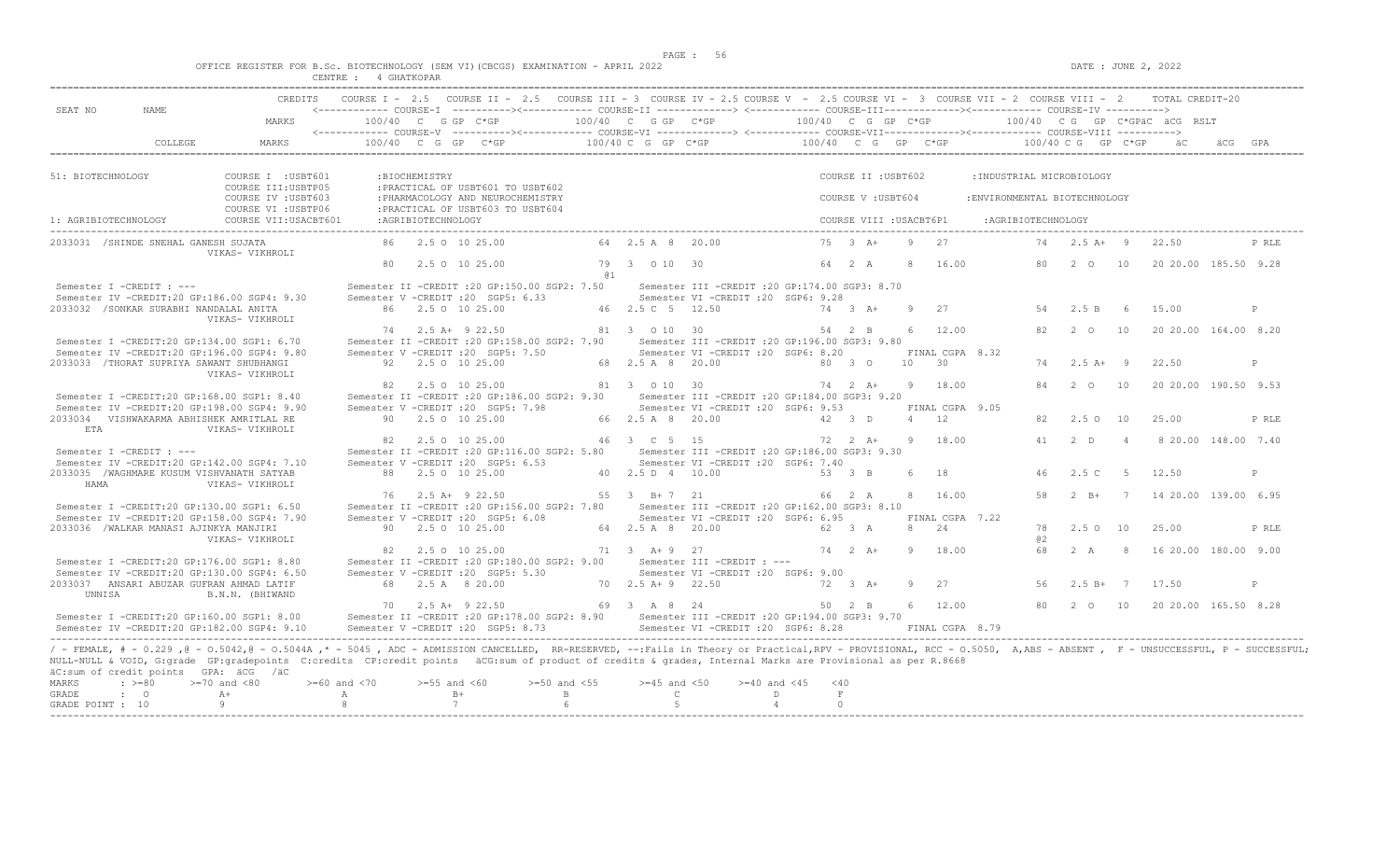$\texttt{DATE}$  : JUNE 2, 2022

| OFFICE REGISTER FOR B.Sc. |                   | BIOTECHNOLOGY       | (SEM VI)(CBCGS)<br>. | EXAMINATION | A PR TT.<br>2022 |
|---------------------------|-------------------|---------------------|----------------------|-------------|------------------|
|                           | ^ENTRE.<br>------ | <b>RHTVAND</b><br>. |                      |             |                  |

| SEAT NO<br>NAME.                                                                          |                                                                                                                                                                                                                         |                  |                    | CREDITS COURSE I - 2.5 COURSE II - 2.5 COURSE III - 3 COURSE IV - 2.5 COURSE V - 2.5 COURSE VI - 3 COURSE VII - 2 COURSE VIII - 2 TOTAL CREDIT-20 |                |                             |                                                  |                         |                 |                        |       |                 |                               |                    |                      |                                                |   |
|-------------------------------------------------------------------------------------------|-------------------------------------------------------------------------------------------------------------------------------------------------------------------------------------------------------------------------|------------------|--------------------|---------------------------------------------------------------------------------------------------------------------------------------------------|----------------|-----------------------------|--------------------------------------------------|-------------------------|-----------------|------------------------|-------|-----------------|-------------------------------|--------------------|----------------------|------------------------------------------------|---|
|                                                                                           | MARKS                                                                                                                                                                                                                   |                  |                    | $100/40$ C G GP C*GP $100/40$ C G GP C*GP $100/40$ C G GP C*GP $100/40$ C G GP C*GPäC äCG RSLT                                                    |                |                             |                                                  |                         |                 |                        |       |                 |                               |                    |                      |                                                |   |
| COLLEGE                                                                                   | MARKS                                                                                                                                                                                                                   |                  |                    | 100/40 C G GP C*GP $100/40$ C G GP C*GP $100/40$ C G GP C*GP $100/40$ C G GP C*GP $100/40$ C G GP C*GP aC $G$ GPA                                 |                |                             |                                                  |                         |                 |                        |       |                 |                               |                    |                      |                                                |   |
|                                                                                           |                                                                                                                                                                                                                         |                  |                    |                                                                                                                                                   |                |                             |                                                  |                         |                 |                        |       |                 |                               |                    |                      |                                                |   |
| 51: BIOTECHNOLOGY                                                                         | COURSE I : USBT601<br>COURSE III: USBTP05                                                                                                                                                                               |                  | :BIOCHEMISTRY      | :PRACTICAL OF USBT601 TO USBT602                                                                                                                  |                |                             |                                                  |                         |                 | COURSE II : USBT602    |       |                 | : INDUSTRIAL MICROBIOLOGY     |                    |                      |                                                |   |
|                                                                                           | COURSE IV : USBT603                                                                                                                                                                                                     |                  |                    | : PHARMACOLOGY AND NEUROCHEMISTRY                                                                                                                 |                |                             |                                                  |                         |                 | COURSE V: USBT604      |       |                 | : ENVIRONMENTAL BIOTECHNOLOGY |                    |                      |                                                |   |
| 1: AGRIBIOTECHNOLOGY                                                                      | COURSE VI : USBTP06<br>COURSE VII:USACBT601                                                                                                                                                                             |                  | :AGRIBIOTECHNOLOGY | : PRACTICAL OF USBT603 TO USBT604                                                                                                                 |                |                             |                                                  |                         |                 | COURSE VIII :USACBT6P1 |       |                 |                               | :AGRIBIOTECHNOLOGY |                      |                                                |   |
| 2033038 /ANSARI ARISHA ATHAR HUSAIN RUHI                                                  |                                                                                                                                                                                                                         |                  |                    | 76 2.5 A+ 9 22.50 72 2.5 A+ 9 22.50                                                                                                               |                |                             |                                                  |                         |                 | 67 3 A                 |       | 8 24            |                               |                    | 54  2.5  B  6  15.00 |                                                |   |
|                                                                                           | B.N.N. (BHIWAND                                                                                                                                                                                                         |                  |                    | 72  2.5 A+  9 22.50  68  3  A  8  24  50  2  B                                                                                                    |                |                             |                                                  |                         |                 |                        |       |                 | 6 12.00                       |                    |                      | 74  2 A+ 9  18  20.00  160.50  8.03            |   |
| Semester I -CREDIT:20 GP:114.00 SGP1: 5.70                                                |                                                                                                                                                                                                                         |                  |                    | Semester II -CREDIT :20 GP:156.00 SGP2: 7.80 Semester III -CREDIT :20 GP:196.00 SGP3: 9.80                                                        |                |                             |                                                  |                         |                 |                        |       |                 |                               |                    |                      |                                                |   |
| Semester IV -CREDIT:20 GP:184.00 SGP4: 9.20                                               |                                                                                                                                                                                                                         |                  |                    | Semester V -CREDIT : 20 SGP5: 8.48                                                                                                                |                |                             | Semester VI -CREDIT : 20 SGP6: 8.03              |                         |                 |                        |       | FINAL CGPA 8.17 |                               |                    |                      |                                                |   |
| 2033039 /ANSARI FATMA KHATOON MOHAMMAD SA                                                 |                                                                                                                                                                                                                         |                  | 78 2.5 0 10 25.00  |                                                                                                                                                   |                |                             | 78  2.5  0  10  25.00  82  3  0                  |                         |                 |                        | 10 30 |                 |                               |                    | 56 2.5 B+ 7 17.50    |                                                | P |
| DIOUE SAJIDA                                                                              | B.N.N. (BHIWAND                                                                                                                                                                                                         | @ 2              |                    |                                                                                                                                                   | a <sub>2</sub> |                             |                                                  |                         |                 |                        |       |                 |                               |                    |                      |                                                |   |
| Semester I -CREDIT:20 GP:178.00 SGP1: 8.90                                                |                                                                                                                                                                                                                         | 62               | 2.5 A 8 20.00      | Semester II -CREDIT : 20 GP:190.00 SGP2: 9.50 Semester III -CREDIT : 20 GP:200.00 SGP3:10.00                                                      |                |                             |                                                  |                         |                 |                        |       |                 |                               |                    |                      | 81  2  0  10  20  20  00  185.50  9.28         |   |
| Semester IV -CREDIT:20 GP:190.00 SGP4: 9.50                                               |                                                                                                                                                                                                                         |                  |                    | Semester V - CREDIT : 20 SGP5: 8.93                                                                                                               |                |                             | Semester VI - CREDIT : 20 SGP6: 9.28             |                         |                 |                        |       | FINAL CGPA 9.35 |                               |                    |                      |                                                |   |
| 2033040 / ANSARI SANA SHABBIR SHAMSHAD                                                    | B.N.N. (BHIWAND                                                                                                                                                                                                         |                  | 76 2.5 A+ 9 22.50  |                                                                                                                                                   |                |                             | 74  2.5 A+ 9  22.50  83  3  0  10  30            |                         |                 |                        |       |                 |                               |                    | 54 2.5 B 6           | 15.00                                          | P |
|                                                                                           |                                                                                                                                                                                                                         |                  | 78 2.5 0 10 25.00  |                                                                                                                                                   |                | 69 3 A 8 24                 |                                                  | $72 \t2 A+ 9 \t18.00$   |                 |                        |       |                 |                               |                    |                      | 80   2   0   10   20   20   00   177,00   8.85 |   |
|                                                                                           |                                                                                                                                                                                                                         | a2               |                    |                                                                                                                                                   |                |                             |                                                  |                         |                 |                        |       |                 |                               |                    |                      |                                                |   |
| Semester I -CREDIT:20 GP:156.00 SGP1: 7.80<br>Semester IV -CREDIT:20 GP:188.00 SGP4: 9.40 |                                                                                                                                                                                                                         |                  |                    | Semester II -CREDIT : 20 GP:180.00 SGP2: 9.00 Semester III -CREDIT : 20 GP: 200.00 SGP3:10.00<br>Semester V - CREDIT : 20 SGP5: 8.70              |                |                             | Semester VI - CREDIT : 20 SGP6: 8.85             |                         |                 |                        |       |                 |                               |                    |                      |                                                |   |
| 2033041 ANUMANLA AKSHAYKUMAR UPPALAIAH S                                                  |                                                                                                                                                                                                                         |                  | 86 2.5 0 10 25.00  |                                                                                                                                                   |                | $70 \t 2.5 \t A+9 \t 22.50$ |                                                  | 89 3 0 10 30            |                 |                        |       | FINAL CGPA 8.96 |                               |                    | $72 \t 2.5 \t A+ 9$  | 22.50                                          | P |
| AROJA                                                                                     | B.N.N. (BHIWAND                                                                                                                                                                                                         |                  |                    |                                                                                                                                                   |                |                             |                                                  |                         |                 |                        |       |                 |                               |                    |                      |                                                |   |
|                                                                                           |                                                                                                                                                                                                                         |                  | 78 2.5 0 10 25.00  |                                                                                                                                                   |                | 83 3 0 10 30                |                                                  | 70 2 A+ 9 18.00         |                 |                        |       |                 |                               |                    |                      | 84   2   0   10   20   20.00   193.00   9.65   |   |
|                                                                                           |                                                                                                                                                                                                                         | @ 2              |                    |                                                                                                                                                   |                |                             |                                                  |                         |                 |                        |       |                 |                               |                    |                      |                                                |   |
| Semester I -CREDIT:20 GP:186.00 SGP1: 9.30<br>Semester IV -CREDIT:20 GP:200.00 SGP4:10.00 |                                                                                                                                                                                                                         |                  |                    | Semester II -CREDIT :20 GP:200.00 SGP2:10.00 Semester III -CREDIT :20 GP:200.00 SGP3:10.00<br>Semester V -CREDIT : 20 SGP5: 9.43                  |                |                             | Semester VI -CREDIT :20 SGP6: 9.65               |                         |                 |                        |       | FINAL CGPA 9.73 |                               |                    |                      |                                                |   |
| 2033042 /BHALERAO NEHA SANJAY VANDANA                                                     |                                                                                                                                                                                                                         |                  |                    | 72   2.5 A + 9 22.50                                                                                                                              |                |                             | 58 2.5 B+ 7 17.50 81 3 0 10 30                   |                         |                 |                        |       |                 |                               |                    | 52 2.5 B 6           | 15.00                                          | P |
|                                                                                           | B.N.N. (BHIWAND                                                                                                                                                                                                         |                  |                    |                                                                                                                                                   |                |                             |                                                  |                         |                 |                        |       |                 |                               |                    |                      |                                                |   |
|                                                                                           |                                                                                                                                                                                                                         |                  | 68 2.5 A 8 20.00   |                                                                                                                                                   |                | 77 3 0 10 30                |                                                  | 66 2 A                  |                 |                        |       | 8 16.00         |                               |                    |                      | 84   2   0   10   20   20   00   171.00   8.55 |   |
| Semester I -CREDIT:20 GP:160.00 SGP1: 8.00                                                |                                                                                                                                                                                                                         |                  |                    | Semester II -CREDIT : 20 GP: 176.00 SGP2: 8.80                                                                                                    | 63             |                             | Semester III - CREDIT : 20 GP: 198.00 SGP3: 9.90 |                         |                 |                        |       |                 |                               |                    |                      |                                                |   |
| Semester IV -CREDIT:20 GP:186.00 SGP4: 9.30                                               |                                                                                                                                                                                                                         |                  |                    | Semester V -CREDIT : 20 SGP5: 9.25                                                                                                                |                |                             | Semester VI -CREDIT : 20 SGP6: 8.55              |                         |                 |                        |       | FINAL CGPA 8.97 |                               |                    |                      |                                                |   |
| 2033043 / BHOIR SAKSHI MANOHAR MANISHA                                                    |                                                                                                                                                                                                                         |                  |                    | 70 2.5 A + 9 22.50                                                                                                                                |                |                             |                                                  |                         |                 |                        |       |                 |                               |                    | 62 2.5 A 8           | 20.00                                          | P |
|                                                                                           | B.N.N. (BHIWAND                                                                                                                                                                                                         |                  |                    |                                                                                                                                                   |                |                             |                                                  |                         |                 |                        |       |                 |                               |                    |                      |                                                |   |
|                                                                                           |                                                                                                                                                                                                                         |                  | 74 2.5 A+ 9 22.50  |                                                                                                                                                   |                | 78 3 0 10 30                |                                                  | $70 \t2 A+ \t9 \t18.00$ |                 |                        |       |                 |                               |                    |                      | 76  2  A+  9  18  20.00  178.00  8.90          |   |
| Semester I -CREDIT:20 GP:118.00 SGP1: 5.90                                                |                                                                                                                                                                                                                         |                  |                    | Semester II -CREDIT :20 GP:164.00 SGP2: 8.20 Semester III -CREDIT :20 GP:196.00 SGP3: 9.80                                                        | @ 2            |                             |                                                  |                         |                 |                        |       |                 |                               |                    |                      |                                                |   |
| Semester IV -CREDIT:20 GP:180.00 SGP4: 9.00                                               |                                                                                                                                                                                                                         |                  |                    | Semester V - CREDIT : 20 SGP5: 8.33 Semester VI - CREDIT : 20 SGP6: 8.90 FINAL CGPA 8.36                                                          |                |                             |                                                  |                         |                 |                        |       |                 |                               |                    |                      |                                                |   |
|                                                                                           | / - FEMALE, # - 0.229, @ - 0.5042, @ - 0.5044A, * - 5045, ADC - ADMISSION CANCELLED, RR-RESERVED, --: Fails in Theory or Practical, RPV - PROVISIONAL, RCC - 0.5050, A, ABS - ABSENT, F - UNSUCCESSFUL, P - SUCCESSFUL; |                  |                    |                                                                                                                                                   |                |                             |                                                  |                         |                 |                        |       |                 |                               |                    |                      |                                                |   |
| äC:sum of credit points GPA: äCG /äC                                                      | NULL-NULL & VOID, G:grade GP:gradepoints C:credits CP:credit points äCG:sum of product of credits & grades, Internal Marks are Provisional as per R.8668                                                                |                  |                    |                                                                                                                                                   |                |                             |                                                  |                         |                 |                        |       |                 |                               |                    |                      |                                                |   |
| MARKS<br>$: \; > = 80$                                                                    | $>=70$ and $<80$                                                                                                                                                                                                        | $>=60$ and $<70$ | $>=55$ and $<60$   | $>=50$ and $<55$                                                                                                                                  |                |                             | $>=45$ and $<50$ $>=40$ and $<45$ $<40$          |                         |                 |                        |       |                 |                               |                    |                      |                                                |   |
| GRADE<br>$\cdot$ 0<br>GRADE POINT : 10                                                    | $A +$<br>$\sim$ 9                                                                                                                                                                                                       | A<br>8           |                    | $B+$<br>B<br>7<br>6                                                                                                                               |                | $\mathbb{C}$<br>5           |                                                  | D<br>4                  | F<br>$\bigcirc$ |                        |       |                 |                               |                    |                      |                                                |   |
|                                                                                           |                                                                                                                                                                                                                         |                  |                    |                                                                                                                                                   |                |                             |                                                  |                         |                 |                        |       |                 |                               |                    |                      |                                                |   |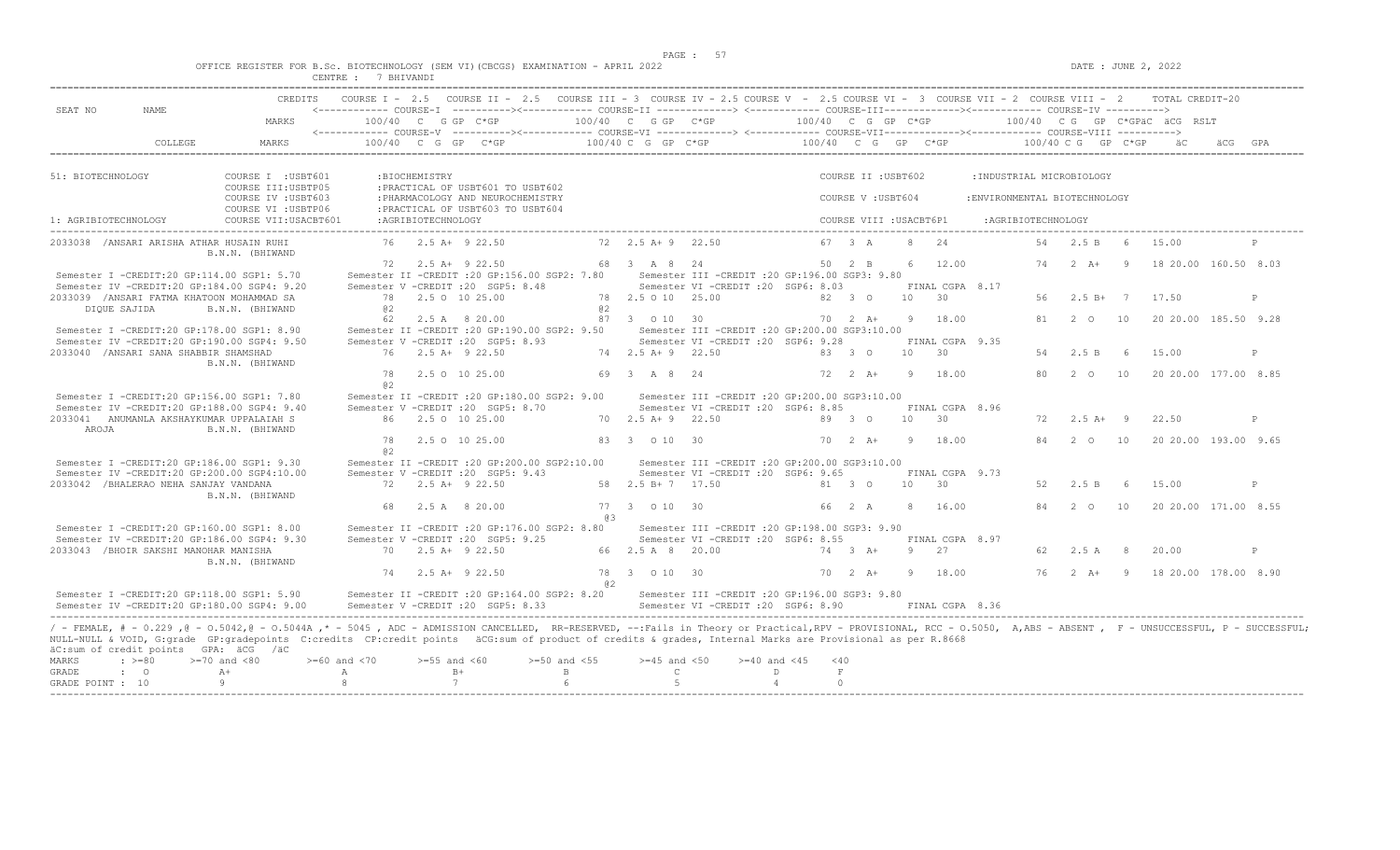|  |  |  |                 |  | OFFICE REGISTER FOR B.Sc. BIOTECHNOLOGY (SEM VI)(CBCGS) EXAMINATION - APRIL 2022 |  |  |
|--|--|--|-----------------|--|----------------------------------------------------------------------------------|--|--|
|  |  |  | <b>BHTVANDT</b> |  |                                                                                  |  |  |

| SEAT NO<br><b>NAME</b>                                                                    | <b>CREDITS</b>                                                                                                                                                                                                                                                                                                                                                                |                                    |                    |                                                                        | COURSE I - 2.5 COURSE II - 2.5 COURSE III - 3 COURSE IV - 2.5 COURSE V - 2.5 COURSE VI - 3 COURSE VII - 2 COURSE VIII - 2 |                                   |                                  |                                                                                         |                              |                      |                   |                     |                         |                 |                                       |                            |                | TOTAL CREDIT-20               |         |              |
|-------------------------------------------------------------------------------------------|-------------------------------------------------------------------------------------------------------------------------------------------------------------------------------------------------------------------------------------------------------------------------------------------------------------------------------------------------------------------------------|------------------------------------|--------------------|------------------------------------------------------------------------|---------------------------------------------------------------------------------------------------------------------------|-----------------------------------|----------------------------------|-----------------------------------------------------------------------------------------|------------------------------|----------------------|-------------------|---------------------|-------------------------|-----------------|---------------------------------------|----------------------------|----------------|-------------------------------|---------|--------------|
|                                                                                           | MARKS                                                                                                                                                                                                                                                                                                                                                                         | 100/40 C G GP C*GP                 |                    |                                                                        | 100/40 C G GP C*GP                                                                                                        |                                   |                                  |                                                                                         |                              | $100/40$ C G GP C*GP |                   |                     |                         |                 |                                       |                            |                | 100/40 CG GP C*GPäC äCG RSLT  |         |              |
| COLLEGE                                                                                   | MARKS                                                                                                                                                                                                                                                                                                                                                                         |                                    |                    | 100/40 C G GP C*GP                                                     |                                                                                                                           | 100/40 C G GP C*GP                |                                  |                                                                                         |                              |                      |                   |                     |                         |                 | 100/40 C G GP C*GP 100/40 C G GP C*GP |                            |                |                               | ACG GPA |              |
| 51: BIOTECHNOLOGY                                                                         | COURSE I : USBT601<br>COURSE III: USBTP05                                                                                                                                                                                                                                                                                                                                     |                                    | :BIOCHEMISTRY      | : PRACTICAL OF USBT601 TO USBT602                                      |                                                                                                                           |                                   |                                  |                                                                                         |                              |                      |                   | COURSE II : USBT602 |                         |                 | :INDUSTRIAL MICROBIOLOGY              |                            |                |                               |         |              |
|                                                                                           | COURSE IV : USBT603<br>COURSE VI : USBTP06                                                                                                                                                                                                                                                                                                                                    |                                    |                    | : PHARMACOLOGY AND NEUROCHEMISTRY<br>: PRACTICAL OF USBT603 TO USBT604 |                                                                                                                           |                                   |                                  |                                                                                         |                              |                      |                   | COURSE V: USBT604   |                         |                 | : ENVIRONMENTAL BIOTECHNOLOGY         |                            |                |                               |         |              |
| 1: AGRIBIOTECHNOLOGY                                                                      | COURSE VII: USACBT601                                                                                                                                                                                                                                                                                                                                                         |                                    | :AGRIBIOTECHNOLOGY |                                                                        |                                                                                                                           |                                   |                                  |                                                                                         |                              |                      |                   |                     | COURSE VIII : USACBT6P1 |                 | : AGRIBIOTECHNOLOGY                   |                            |                |                               |         |              |
| 2033044 / CHAUGHULE SAYALI RAVIKANT HEMA                                                  | B.N.N. (BHIWAND                                                                                                                                                                                                                                                                                                                                                               |                                    |                    | 72 2.5 A+ 9 22.50                                                      |                                                                                                                           | 68 2.5 A 8 20.00                  |                                  |                                                                                         |                              |                      | 65 3 A            |                     | 8<br>2.4                |                 | 46                                    | 2.5 C                      |                | 5 12.50                       |         |              |
| Semester I -CREDIT:20 GP:126.00 SGP1: 6.30                                                |                                                                                                                                                                                                                                                                                                                                                                               |                                    |                    | 64 2.5 A 8 20.00                                                       | Semester II -CREDIT : 20 GP:160.00 SGP2: 8.00                                                                             | 72 3 A + 9 27                     |                                  | Semester III -CREDIT : 20 GP: 188.00 SGP3: 9.40                                         |                              |                      | 62 2 A            |                     | 8 16.00                 |                 | 68                                    | 2A                         | -8             | 16 20.00 158.00 7.90          |         |              |
| Semester IV -CREDIT:20 GP:166.00 SGP4: 8.30<br>2033045 / DESHMANE NIKITA LAXMAN BHAGYASHR |                                                                                                                                                                                                                                                                                                                                                                               |                                    |                    | Semester V -CREDIT : 20 SGP5: 7.73<br>82 2.5 0 10 25.00                |                                                                                                                           | 68 2.5 A 8 20.00                  |                                  | Semester VI - CREDIT : 20 SGP6: 7.90                                                    |                              |                      | 67 3 A            |                     | 8<br>2.4                | FINAL CGPA 7.94 | 60.                                   | 2.5A                       | 8              | 20.00                         |         | P            |
| EE<br>Semester I -CREDIT:20 GP:126.00 SGP1: 6.30                                          | B.N.N. (BHIWAND                                                                                                                                                                                                                                                                                                                                                               |                                    |                    | 76 2.5 A+ 9 22.50                                                      | Semester II -CREDIT : 20 GP: 158.00 SGP2: 7.90                                                                            | 73 3 A + 9 27                     |                                  | Semester III -CREDIT :20 GP:186.00 SGP3: 9.30                                           |                              |                      | 65 2 A            |                     | 16.00<br>8              |                 | 80                                    | $2^{\circ}$ 0              | 10             | 20 20.00 174.50 8.73          |         |              |
| Semester IV -CREDIT:20 GP:186.00 SGP4: 9.30<br>2033046 / GAIKWAD MITALI SHAILENDRA REKHA  |                                                                                                                                                                                                                                                                                                                                                                               |                                    |                    | Semester V -CREDIT : 20 SGP5: 8.85<br>78 2.5 0 10 25.00                |                                                                                                                           | 70 2.5 A+ 9 22.50                 |                                  | Semester VI - CREDIT : 20 SGP6: 8.73                                                    |                              |                      | 80 3 0            |                     | 10 <sup>1</sup><br>30   | FINAL CGPA 8.40 | 56                                    |                            |                | $2.5 B+ 7 17.50$              |         | P            |
|                                                                                           | B.N.N. (BHIWAND                                                                                                                                                                                                                                                                                                                                                               | @2<br>80                           |                    | 2.5 0 10 25.00                                                         |                                                                                                                           | 63 3 A 8 24                       |                                  |                                                                                         |                              |                      | 72  2  A+         |                     | 9 18.00                 |                 | 81                                    | $2\degree$ 0               | 10             | 20 20.00 182.00 9.10          |         |              |
| Semester I -CREDIT:20 GP:148.00 SGP1: 7.40<br>Semester IV -CREDIT:20 GP:194.00 SGP4: 9.70 |                                                                                                                                                                                                                                                                                                                                                                               |                                    |                    | Semester V -CREDIT : 20 SGP5: 9.60                                     | Semester II -CREDIT : 20 GP:180.00 SGP2: 9.00                                                                             |                                   |                                  | Semester III - CREDIT : 20 GP: 198.00 SGP3: 9.90<br>Semester VI -CREDIT : 20 SGP6: 9.10 |                              |                      |                   |                     | 10                      | FINAL CGPA 9.12 |                                       |                            |                |                               |         |              |
| 2033047 / GAIKWAD TEJAL GANESH GAURI                                                      | B.N.N. (BHIWAND                                                                                                                                                                                                                                                                                                                                                               | 78                                 |                    | 88 2.5 0 10 25.00<br>2.5 0 10 25.00                                    |                                                                                                                           | 80 2.5 0 10 25.00<br>90 3 0 10 30 |                                  |                                                                                         |                              |                      | 91 3 0<br>74 2 A+ |                     | 30<br>-9                | 18.00           | 56<br>8.5                             | $2.5 B+ 7$<br>$2\degree$ 0 | 10             | 17.50<br>20 20.00 190.50 9.53 |         | P            |
| Semester I -CREDIT:20 GP:194.00 SGP1: 9.70                                                |                                                                                                                                                                                                                                                                                                                                                                               | a2                                 |                    |                                                                        | Semester II -CREDIT : 20 GP: 200.00 SGP2: 10.00                                                                           |                                   |                                  | Semester III -CREDIT :20 GP:200.00 SGP3:10.00                                           |                              |                      |                   |                     |                         |                 |                                       |                            |                |                               |         |              |
| Semester IV -CREDIT:20 GP:200.00 SGP4:10.00<br>2033048 / GAZIYANI SALMANA MOHAMMAD YASEEN |                                                                                                                                                                                                                                                                                                                                                                               |                                    |                    | Semester V -CREDIT : 20 SGP5: 9.75<br>86 2.5 0 10 25.00                |                                                                                                                           | 72 2.5 A+ 9 22.50                 |                                  | Semester VI -CREDIT : 20 SGP6: 9.53                                                     |                              |                      | 77 3 0            |                     | 30<br>10                | FINAL CGPA 9.83 | 64                                    | 2.5A                       | 8 <sup>8</sup> | 20.00                         |         | P            |
| NASEEMA                                                                                   | B.N.N. (BHIWAND                                                                                                                                                                                                                                                                                                                                                               | 64                                 |                    | 2.5 A 8 20.00                                                          |                                                                                                                           | 79 3 0 10 30<br>@ 1               |                                  |                                                                                         |                              | eз                   | 48 2 C            |                     | -5                      | 10.00           | 75                                    | $2 \overline{A}$ +         | $\overline{q}$ | 18 20.00 175.50 8.78          |         |              |
| Semester I -CREDIT:20 GP:158.00 SGP1: 7.90<br>Semester IV -CREDIT:20 GP:182.00 SGP4: 9.10 |                                                                                                                                                                                                                                                                                                                                                                               |                                    |                    | Semester V -CREDIT : 20 SGP5: 8.95                                     | Semester II -CREDIT : 20 GP:182.00 SGP2: 9.10                                                                             |                                   |                                  | Semester III -CREDIT :20 GP:196.00 SGP3: 9.80<br>Semester VI -CREDIT : 20 SGP6: 8.78    |                              |                      |                   |                     |                         | FINAL CGPA 8.94 |                                       |                            |                |                               |         |              |
| 2033049 / GODADE SHEJAL BHAU SHARMILA                                                     | B.N.N. (BHIWAND                                                                                                                                                                                                                                                                                                                                                               |                                    |                    | 72 2.5 A+ 9 22.50                                                      |                                                                                                                           | 76 2.5 A+ 9 22.50                 |                                  |                                                                                         |                              | a2                   | 78 3 0            |                     | 10 30                   |                 | 52                                    | 2.5 B                      | - 6            | 15.00                         |         | $\mathbb{D}$ |
| Semester I -CREDIT:20 GP:112.00 SGP1: 5.60                                                |                                                                                                                                                                                                                                                                                                                                                                               |                                    |                    | 74 2.5 A+ 9 22.50                                                      | Semester II -CREDIT : 20 GP: 156.00 SGP2: 7.80                                                                            | 71 3 A+ 9 27                      |                                  | Semester III -CREDIT :20 GP:194.00 SGP3: 9.70                                           |                              |                      | 56 2 B+           |                     | 7 14.00                 |                 | 74                                    | $2 \overline{A}$ +         | $\overline{9}$ | 18 20.00 171.50 8.58          |         |              |
| Semester IV -CREDIT:20 GP:184.00 SGP4: 9.20<br>2033050 / GUPTA ANSHIKA OMPRAKASH NIRMALA  | B.N.N. (BHIWAND                                                                                                                                                                                                                                                                                                                                                               |                                    |                    | Semester V -CREDIT : 20 SGP5: 8.73<br>88 2.5 0 10 25.00                |                                                                                                                           | 80 2.5 0 10 25.00                 |                                  | Semester VI -CREDIT : 20 SGP6: 8.58                                                     |                              |                      | 80 3 0            |                     | 10<br>30                | FINAL CGPA 8.27 | 64                                    | 2.5A                       | - 8            | 20.00                         |         | P            |
|                                                                                           |                                                                                                                                                                                                                                                                                                                                                                               | 82                                 |                    | 2.5 0 10 25.00                                                         |                                                                                                                           | 74 3 A+9 27                       |                                  |                                                                                         |                              |                      | 72 2 A+           |                     | 9 18.00                 |                 | 79<br>61                              |                            |                | 2 0 10 20 20.00 190.00 9.50   |         |              |
| Semester I -CREDIT:20 GP:156.00 SGP1: 7.80<br>Semester IV -CREDIT:20 GP:190.00 SGP4: 9.50 |                                                                                                                                                                                                                                                                                                                                                                               |                                    |                    | Semester V -CREDIT : 20 SGP5: 9.48                                     | Semester II -CREDIT : 20 GP:182.00 SGP2: 9.10                                                                             |                                   |                                  | Semester III -CREDIT :20 GP:198.00 SGP3: 9.90<br>Semester VI - CREDIT : 20 SGP6: 9.50   |                              |                      |                   |                     |                         | FINAL CGPA 9.21 |                                       |                            |                |                               |         |              |
| äC:sum of credit points GPA: äCG /äC                                                      | / - FEMALE, # - 0.229,0 - 0.5042,0 - 0.5044A,* - 5045, ADC - ADMISSION CANCELLED, RR-RESERVED, --:Fails in Theory or Practical,RPV - PROVISIONAL, RCC - 0.5050, A,ABS - ABSENT, F - UNSUCCESSFUL, P - SUCCESSFUL;<br>NULL-NULL & VOID, G:grade GP:gradepoints C:credits CP:credit points äCG:sum of product of credits & grades, Internal Marks are Provisional as per R.8668 |                                    |                    |                                                                        |                                                                                                                           |                                   |                                  |                                                                                         |                              |                      |                   |                     |                         |                 |                                       |                            |                |                               |         |              |
| MARKS<br>$: >=80$<br>GRADE<br>$\cdot$ 0                                                   | $>=70$ and $<80$<br>$\mathbb{A} +$                                                                                                                                                                                                                                                                                                                                            | $>= 60$ and $< 70$<br>$\mathbb{A}$ | $>=55$ and $<60$   | $B+$                                                                   | $>=50$ and $<55$<br>B                                                                                                     |                                   | $>=45$ and $<50$<br>$\mathbb{C}$ |                                                                                         | $>=40$ and $<45$<br>$\Gamma$ |                      | $<$ 40<br>F       |                     |                         |                 |                                       |                            |                |                               |         |              |
| GRADE POINT : 10                                                                          | -9                                                                                                                                                                                                                                                                                                                                                                            | -8                                 | 7                  |                                                                        | $6^{\circ}$                                                                                                               |                                   | 5                                |                                                                                         | $\overline{4}$               |                      | $\Omega$          |                     |                         |                 |                                       |                            |                |                               |         |              |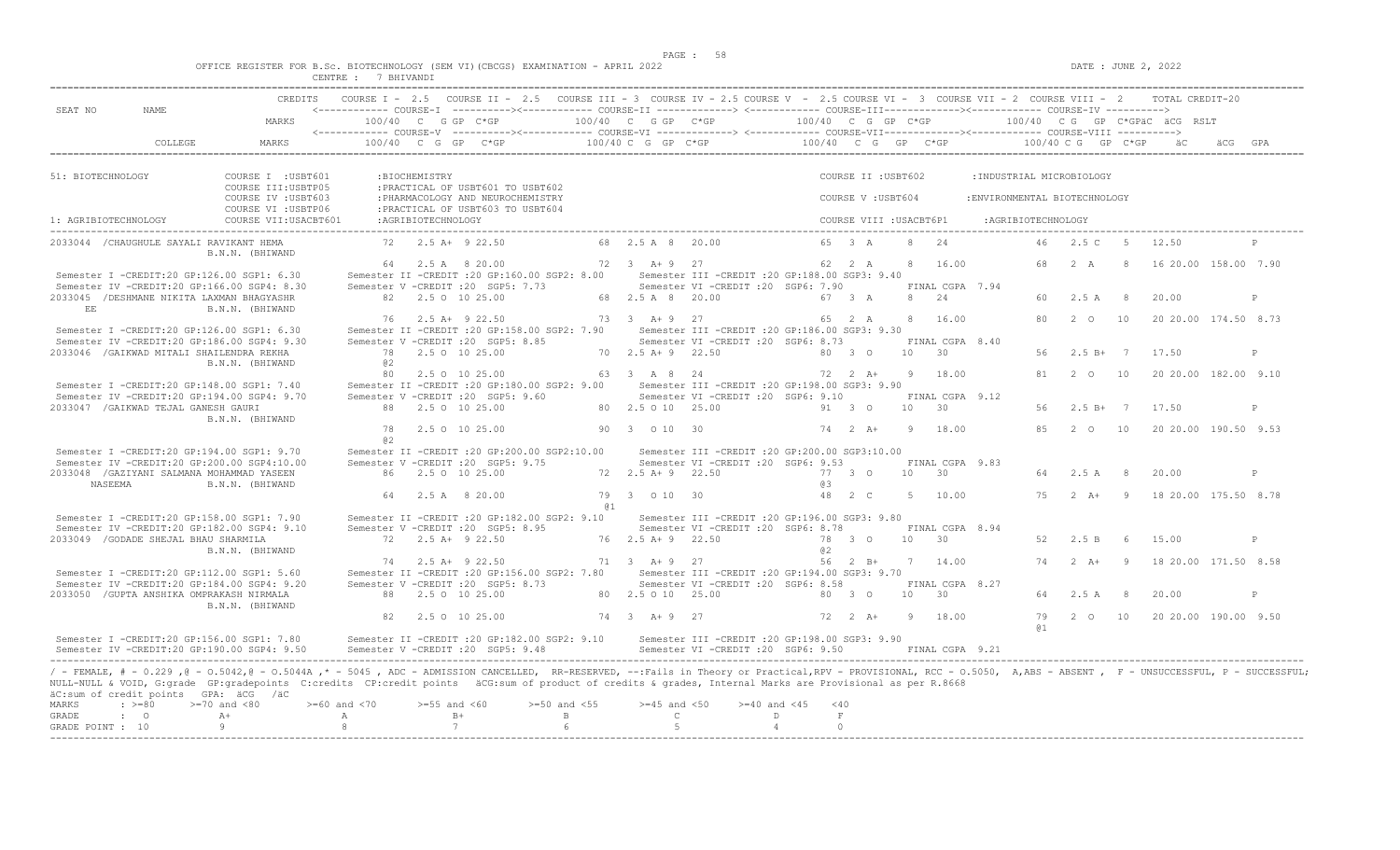|                         | OFFICE REGISTER FOR B.Sc. BIOTECHNOLOGY | (SEM VI)(CBCGS) EXAMINATION -<br>. | APRIL<br>2022 |
|-------------------------|-----------------------------------------|------------------------------------|---------------|
| <b>CENTRE</b><br>------ | <b>RHTVAND</b><br>IVAND L               |                                    |               |

|                                                                                                                                                                                                                      | <b>CREDITS</b>                             |                      |                    | COURSE I - 2.5 COURSE II - 2.5 COURSE III - 3 COURSE IV - 2.5 COURSE V - 2.5 COURSE VI - 3 COURSE VII - 2 COURSE VIII - 2 TOTAL CREDIT-20 |                        |                      |                                                                                         |                    |          |                         |                 |                 |                                           |                     |                  |          |                              |              |
|----------------------------------------------------------------------------------------------------------------------------------------------------------------------------------------------------------------------|--------------------------------------------|----------------------|--------------------|-------------------------------------------------------------------------------------------------------------------------------------------|------------------------|----------------------|-----------------------------------------------------------------------------------------|--------------------|----------|-------------------------|-----------------|-----------------|-------------------------------------------|---------------------|------------------|----------|------------------------------|--------------|
| SEAT NO<br>NAME.                                                                                                                                                                                                     | MARKS                                      | $100/40$ C G GP C*GP |                    |                                                                                                                                           | $100/40$ C G GP $C*GP$ |                      |                                                                                         | 100/40 C G GP C*GP |          |                         |                 |                 |                                           |                     |                  |          | 100/40 CG GP C*GPäC äCG RSLT |              |
|                                                                                                                                                                                                                      |                                            |                      |                    |                                                                                                                                           |                        |                      |                                                                                         |                    |          |                         |                 |                 |                                           |                     |                  |          |                              |              |
| COLLEGE                                                                                                                                                                                                              | MARKS                                      |                      |                    | $100/40$ C G GP C*GP                                                                                                                      |                        | $100/40$ C G GP C*GP |                                                                                         |                    |          |                         |                 |                 | $100/40$ C G GP C*GP $100/40$ C G GP C*GP |                     |                  |          |                              |              |
|                                                                                                                                                                                                                      |                                            |                      |                    |                                                                                                                                           |                        |                      |                                                                                         |                    |          |                         |                 |                 |                                           |                     |                  |          |                              |              |
| 51: BIOTECHNOLOGY                                                                                                                                                                                                    | COURSE I : USBT601<br>COURSE III: USBTP05  |                      | :BIOCHEMISTRY      | : PRACTICAL OF USBT601 TO USBT602                                                                                                         |                        |                      |                                                                                         |                    |          | COURSE II : USBT602     |                 |                 | : INDUSTRIAL MICROBIOLOGY                 |                     |                  |          |                              |              |
|                                                                                                                                                                                                                      | COURSE IV : USBT603<br>COURSE VI : USBTP06 |                      |                    | : PHARMACOLOGY AND NEUROCHEMISTRY<br>: PRACTICAL OF USBT603 TO USBT604                                                                    |                        |                      |                                                                                         |                    |          | COURSE V: USBT604       |                 |                 | : ENVIRONMENTAL BIOTECHNOLOGY             |                     |                  |          |                              |              |
| 1: AGRIBIOTECHNOLOGY                                                                                                                                                                                                 | COURSE VII: USACBT601                      |                      | :AGRIBIOTECHNOLOGY |                                                                                                                                           |                        |                      |                                                                                         |                    |          | COURSE VIII : USACBT6P1 |                 |                 |                                           | : AGRIBIOTECHNOLOGY |                  |          |                              |              |
| 2033051 JHA ROSHAN SHYAMCHANDRA ANITA                                                                                                                                                                                | B.N.N. (BHIWAND                            |                      |                    | 68 2.5 A 8 20.00                                                                                                                          |                        | 52 2.5 B 6 15.00     |                                                                                         |                    |          | 65 3 A                  | 8               | 2.4             |                                           | 40 <sup>1</sup>     | 2.5 D            | $\sim$ 4 | 10.00                        |              |
|                                                                                                                                                                                                                      |                                            |                      |                    | 60 2.5 A 8 20.00                                                                                                                          |                        | 54 3 B 6 18          |                                                                                         |                    |          | 44 2 D                  | $\overline{4}$  | 8.00            |                                           | 68                  | 2A               | -8       | 16 20.00 131.00 6.55         |              |
| Semester I -CREDIT:20 GP:120.00 SGP1: 6.00                                                                                                                                                                           |                                            |                      |                    | Semester II -CREDIT : 20 GP: 134.00 SGP2: 6.70                                                                                            |                        |                      | Semester III - CREDIT : 20 GP: 170.00 SGP3: 8.50                                        |                    |          |                         |                 |                 |                                           |                     |                  |          |                              |              |
| Semester IV -CREDIT:20 GP:154.00 SGP4: 7.70                                                                                                                                                                          |                                            |                      |                    | Semester V - CREDIT : 20 SGP5: 7.75                                                                                                       |                        |                      | Semester VI -CREDIT : 20 SGP6: 6.55                                                     |                    |          |                         |                 | FINAL CGPA 7.20 |                                           |                     |                  |          |                              |              |
| 2033052 / KHAN NOORAIN ABDULLAH MAHEJABEEN                                                                                                                                                                           | B.N.N. (BHIWAND                            |                      |                    | 76 2.5 A+ 9 22.50                                                                                                                         |                        | 64 2.5 A 8 20.00     |                                                                                         |                    |          | 84 3 0                  | 10              | 30              |                                           | 74                  | $2.5 A+ 9$       |          | 22.50                        | P            |
|                                                                                                                                                                                                                      |                                            | 78<br>02             |                    | 2.5 0 10 25.00                                                                                                                            |                        | 74 3 A + 9 27        |                                                                                         |                    |          | $72 \t2 \tA+$           | -9              | 18.00           |                                           | 82                  | $2\degree$ 0     | 10       | 20 20.00 185.00 9.25         |              |
| Semester I -CREDIT:20 GP:154.00 SGP1: 7.70                                                                                                                                                                           |                                            |                      |                    | Semester II -CREDIT : 20 GP: 176.00 SGP2: 8.80                                                                                            |                        |                      | Semester III -CREDIT :20 GP:200.00 SGP3:10.00                                           |                    |          |                         |                 |                 |                                           |                     |                  |          |                              |              |
| Semester IV -CREDIT:20 GP:190.00 SGP4: 9.50                                                                                                                                                                          |                                            |                      |                    | Semester V - CREDIT : 20 SGP5: 8.60                                                                                                       |                        |                      | Semester VI -CREDIT : 20 SGP6: 9.25                                                     |                    |          |                         |                 | FINAL CGPA 8.98 |                                           |                     |                  |          |                              |              |
| 2033053 / PATIL SHWETA PRAVIN PRIYANKA                                                                                                                                                                               | B.N.N. (BHIWAND                            |                      |                    | 66 2.5 A 8 20.00                                                                                                                          |                        | 70 2.5 A + 9 22.50   |                                                                                         |                    |          | 63 3 A                  | 8               | 2.4             |                                           | 54                  | 2.5 B            | - 6      | 15.00                        | P RLE        |
|                                                                                                                                                                                                                      |                                            |                      |                    | 58 2.5 B+ 7 17.50                                                                                                                         |                        | 56 3 B+7 21          |                                                                                         |                    |          | 46 2 C                  | $5 -$           | 10.00           |                                           | 81                  | $2^{\circ}$      | 10       | 20 20.00 150.00 7.50         |              |
| Semester I -CREDIT : ---                                                                                                                                                                                             |                                            |                      |                    | Semester II -CREDIT : 20 GP: 144.00 SGP2: 7.20                                                                                            |                        |                      | Semester III - CREDIT : 20 GP: 188.00 SGP3: 9.40                                        |                    |          |                         |                 |                 |                                           |                     |                  |          |                              |              |
| Semester IV -CREDIT:20 GP:184.00 SGP4: 9.20<br>2033054 / PATIL SUCHITA KAILAS KALPANA                                                                                                                                |                                            |                      |                    | Semester V -CREDIT : 20 SGP5: 8.83<br>82 2.5 0 10 25.00                                                                                   |                        | 70 2.5 A + 9 22.50   | Semester VI -CREDIT : 20 SGP6: 7.50                                                     |                    |          | 63 3 A                  | -8              | 2.4             |                                           | 54                  | 2.5 B            | - 6      | 15.00                        | P RLE        |
|                                                                                                                                                                                                                      | B.N.N. (BHIWAND                            |                      |                    |                                                                                                                                           |                        |                      |                                                                                         |                    |          |                         |                 |                 |                                           |                     |                  |          |                              |              |
|                                                                                                                                                                                                                      |                                            |                      |                    | 76 2.5 A+ 9 22.50                                                                                                                         |                        | 74 3 A+ 9 27         |                                                                                         |                    |          | 62 2 A                  | 8               | 16.00           |                                           | 82                  | $2^{\circ}$      | 10       | 20 20.00 172.00 8.60         |              |
| Semester I -CREDIT : ---<br>Semester IV -CREDIT:20 GP:178.00 SGP4: 8.90                                                                                                                                              |                                            |                      |                    | Semester II -CREDIT : 20 GP: 136.00 SGP2: 6.80<br>Semester V -CREDIT : 20 SGP5: 9.50                                                      |                        |                      | Semester III -CREDIT :20 GP:188.00 SGP3: 9.40<br>Semester VI -CREDIT : 20 SGP6: 8.60    |                    |          |                         |                 |                 |                                           |                     |                  |          |                              |              |
| 2033055 / PRAJAPATI ASHVITA RAJENDRA HANSA<br><b>BEN</b>                                                                                                                                                             | B.N.N. (BHIWAND                            |                      |                    | 70 2.5 A+ 9 22.50                                                                                                                         |                        | 74 2.5 A + 9 22.50   |                                                                                         |                    |          | $74$ 3 A+               | -9              | 27              |                                           | 56                  | $2.5 B+ 7 17.50$ |          |                              | $\mathsf{P}$ |
|                                                                                                                                                                                                                      |                                            | 82                   |                    | 2.5 0 10 25.00                                                                                                                            |                        | 77 3 0 10 30         |                                                                                         |                    |          | $50 \t 2 \t B$          | -6              | 12.00           |                                           | 80                  | $2\degree$ 0     | 10       | 20 20.00 176.50 8.83         |              |
|                                                                                                                                                                                                                      |                                            |                      |                    |                                                                                                                                           | 63                     |                      |                                                                                         |                    |          |                         |                 |                 |                                           |                     |                  |          |                              |              |
| Semester I -CREDIT:20 GP:128.00 SGP1: 6.40<br>Semester IV -CREDIT:20 GP:182.00 SGP4: 9.10                                                                                                                            |                                            |                      |                    | Semester II -CREDIT : 20 GP: 162.00 SGP2: 8.10<br>Semester V -CREDIT : 20 SGP5: 8.23                                                      |                        |                      | Semester III -CREDIT :20 GP:190.00 SGP3: 9.50<br>Semester VI - CREDIT : 20 SGP6: 8.83   |                    |          |                         |                 | FINAL CGPA 8.36 |                                           |                     |                  |          |                              |              |
| 2033056 SHAIKH MOHD ADNAN MOHD JAVEED RA                                                                                                                                                                             |                                            |                      |                    | 70 2.5 A+ 9 22.50                                                                                                                         |                        | 72 2.5 A + 9 22.50   |                                                                                         |                    |          | 83 3 0                  | 10 <sup>1</sup> | 30              |                                           | 56                  | $2.5 B+ 7$       |          | 17.50                        | $\mathsf{P}$ |
| HAT JAHAN                                                                                                                                                                                                            | B.N.N. (BHIWAND                            |                      |                    |                                                                                                                                           |                        |                      |                                                                                         |                    |          |                         |                 |                 |                                           |                     |                  |          |                              |              |
|                                                                                                                                                                                                                      |                                            |                      |                    | 74 2.5 A+ 9 22.50                                                                                                                         |                        | 68 3 A 8 24          |                                                                                         |                    |          | 46 2 C                  | $5 -$           | 10.00           |                                           | 81                  | $2\degree$ 0     | 10       | 20 20.00 169.00 8.45         |              |
| Semester I -CREDIT:20 GP:152.00 SGP1: 7.60<br>Semester IV -CREDIT:20 GP:194.00 SGP4: 9.70                                                                                                                            |                                            |                      |                    | Semester II -CREDIT : 20 GP:182.00 SGP2: 9.10<br>Semester V -CREDIT : 20 SGP5: 8.45                                                       |                        |                      | Semester III - CREDIT : 20 GP: 196.00 SGP3: 9.80<br>Semester VI -CREDIT : 20 SGP6: 8.45 |                    |          |                         |                 | FINAL CGPA 8.85 |                                           |                     |                  |          |                              |              |
| 2033057 /SHAIKH RAHEEMA KAREEMULLA SHAGUF                                                                                                                                                                            |                                            |                      |                    | 76 2.5 A+ 9 22.50                                                                                                                         |                        | 66 2.5 A 8 20.00     |                                                                                         |                    |          | 85 3 0                  | 10              | 30              |                                           | 66                  | 2.5A             | - 8      | 20.00                        | $\mathsf{P}$ |
| TA                                                                                                                                                                                                                   | B.N.N. (BHIWAND                            |                      |                    |                                                                                                                                           |                        |                      |                                                                                         |                    |          |                         |                 |                 |                                           |                     |                  |          |                              |              |
|                                                                                                                                                                                                                      |                                            | 70                   |                    | $2.5 A+ 9 22.50$                                                                                                                          |                        | 84 3 0 10 30         |                                                                                         |                    |          | 54 2 B                  | -6              | 12.00           |                                           | 79<br>@ 1           |                  |          | 2 0 10 20 20 00 177 00 8 85  |              |
| Semester I -CREDIT:20 GP:166.00 SGP1: 8.30<br>Semester IV -CREDIT:20 GP:192.00 SGP4: 9.60                                                                                                                            |                                            |                      |                    | Semester II -CREDIT : 20 GP:190.00 SGP2: 9.50<br>Semester V -CREDIT : 20 SGP5: 9.23                                                       |                        |                      | Semester III -CREDIT :20 GP:200.00 SGP3:10.00<br>Semester VI -CREDIT : 20 SGP6: 8.85    |                    |          |                         |                 | FINAL CGPA 9.25 |                                           |                     |                  |          |                              |              |
| / - FEMALE, # - 0.229, @ - 0.5042, @ - 0.5044A, * - 5045, ADC - ADMISSION CANCELLED, RR-RESERVED, --:Fails in Theory or Practical,RPV - PROVISIONAL, RCC - 0.5050, A,ABS - ABSENT, F - UNSUCCESSFUL, P - SUCCESSFUL; |                                            |                      |                    |                                                                                                                                           |                        |                      |                                                                                         |                    |          |                         |                 |                 |                                           |                     |                  |          |                              |              |
| NULL-NULL & VOID, G:grade GP:gradepoints C:credits CP:credit points äCG:sum of product of credits & grades, Internal Marks are Provisional as per R.8668<br>äC:sum of credit points GPA: äCG /äC                     |                                            |                      |                    |                                                                                                                                           |                        |                      |                                                                                         |                    |          |                         |                 |                 |                                           |                     |                  |          |                              |              |
| $\div$ >=80<br><b>MARKS</b>                                                                                                                                                                                          | $>=70$ and $<80$                           | $>= 60$ and $< 70$   | $>=55$ and $<60$   |                                                                                                                                           | $>=50$ and $<55$       | $>=45$ and $<50$     |                                                                                         | $>= 40$ and $< 45$ | < 40     |                         |                 |                 |                                           |                     |                  |          |                              |              |
| GRADE<br>$\cdot$ 0                                                                                                                                                                                                   | $A +$                                      | $\mathbb{A}$         |                    | $B+$                                                                                                                                      | B                      |                      | $\mathbb{C}$                                                                            | $\Box$             | F        |                         |                 |                 |                                           |                     |                  |          |                              |              |
| GRADE POINT : 10<br>---------------------                                                                                                                                                                            | -9                                         | 8                    | 7                  |                                                                                                                                           | $6\overline{6}$        |                      | 5                                                                                       | $\overline{4}$     | $\Omega$ |                         |                 |                 |                                           |                     |                  |          |                              |              |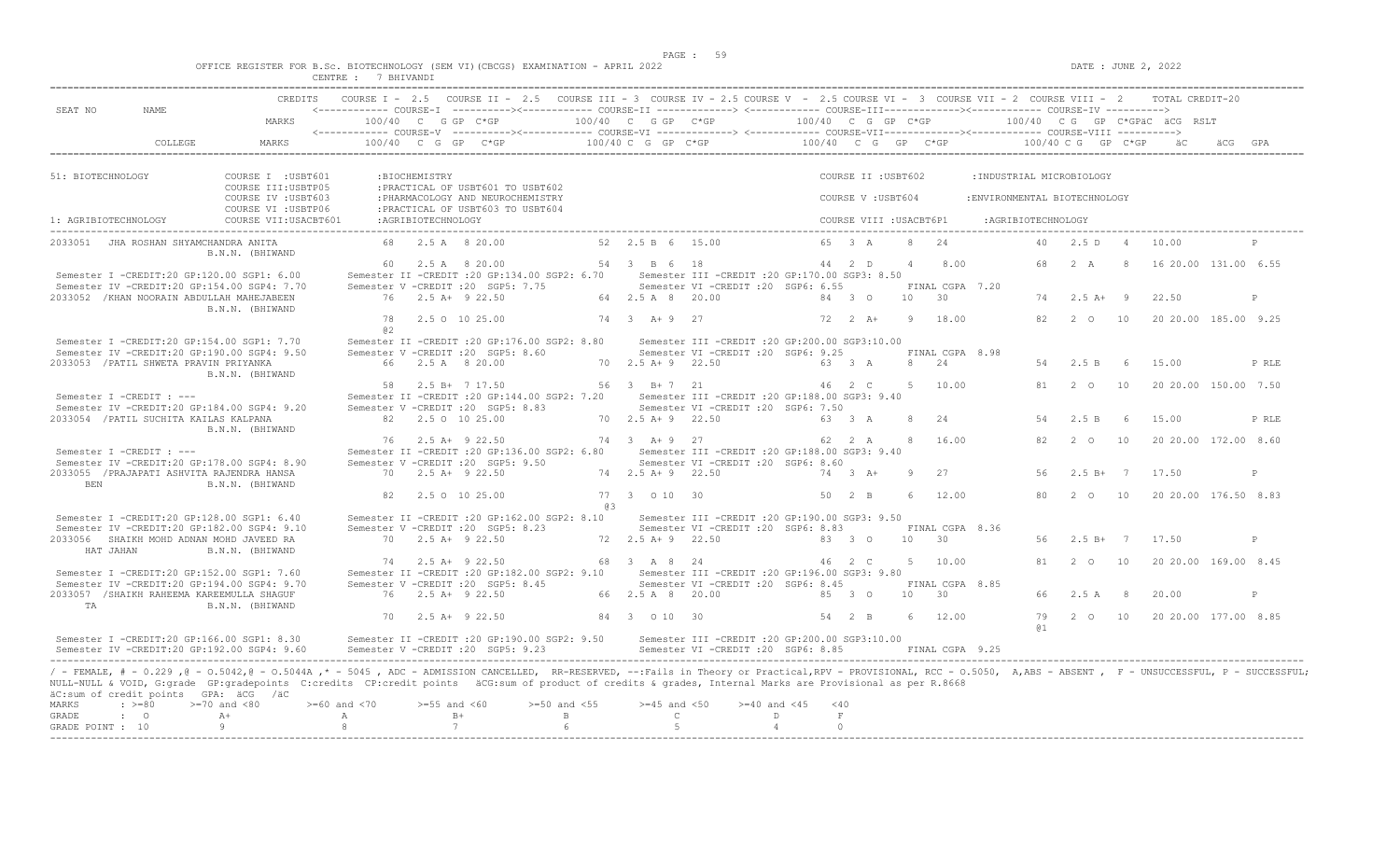|  |  |  |                |  | OFFICE REGISTER FOR B.Sc. BIOTECHNOLOGY (SEM VI)(CBCGS) EXAMINATION - APRIL 2022 |  |  |
|--|--|--|----------------|--|----------------------------------------------------------------------------------|--|--|
|  |  |  | 7.511717733777 |  |                                                                                  |  |  |

|                      |                                            |                                                                                                                                                                                                                                                                                                                                                                                 | CENTRE : 7 BHIVANDI |                    |                                                                                                                                                                                                                                                                                                                                                                    |                    |                                       |                                                   |                    |                         |    |                       |                               |     |                    |                |                              |                              |
|----------------------|--------------------------------------------|---------------------------------------------------------------------------------------------------------------------------------------------------------------------------------------------------------------------------------------------------------------------------------------------------------------------------------------------------------------------------------|---------------------|--------------------|--------------------------------------------------------------------------------------------------------------------------------------------------------------------------------------------------------------------------------------------------------------------------------------------------------------------------------------------------------------------|--------------------|---------------------------------------|---------------------------------------------------|--------------------|-------------------------|----|-----------------------|-------------------------------|-----|--------------------|----------------|------------------------------|------------------------------|
|                      |                                            |                                                                                                                                                                                                                                                                                                                                                                                 |                     |                    | CREDITS COURSE I - 2.5 COURSE II - 2.5 COURSE III - 3 COURSE IV - 2.5 COURSE V - 2.5 COURSE VI - 3 COURSE VII - 2 COURSE VIII - 2 TOTAL CREDIT-20                                                                                                                                                                                                                  |                    |                                       |                                                   |                    |                         |    |                       |                               |     |                    |                |                              |                              |
| SEAT NO              | NAME                                       |                                                                                                                                                                                                                                                                                                                                                                                 |                     |                    | <------------ COURSE-I ----------><----------- COURSE-II --------------> <------------ COURSE-III-------------><------------ COURSE-IV ---------->                                                                                                                                                                                                                 |                    |                                       |                                                   |                    |                         |    |                       |                               |     |                    |                |                              |                              |
|                      |                                            | MARKS                                                                                                                                                                                                                                                                                                                                                                           |                     |                    | $100/40$ C G GP C*GP                                                                                                                                                                                                                                                                                                                                               |                    | 100/40 C G GP C*GP                    |                                                   | 100/40 C G GP C*GP |                         |    |                       |                               |     |                    |                | 100/40 CG GP C*GPäC äCG RSLT |                              |
|                      | COLLEGE.                                   | MARKS                                                                                                                                                                                                                                                                                                                                                                           |                     |                    | $100/40$ C G GP C*GP $\overline{C}$ $\overline{C}$ $\overline{C}$ $\overline{C}$ $\overline{C}$ $\overline{C}$ $\overline{C}$ $\overline{C}$ $\overline{C}$ $\overline{C}$ $\overline{C}$ $\overline{C}$ $\overline{C}$ $\overline{C}$ $\overline{C}$ $\overline{C}$ $\overline{C}$ $\overline{C}$ $\overline{C}$ $\overline{C}$ $\overline{C}$ $\overline{C}$ $\$ |                    |                                       |                                                   |                    |                         |    |                       |                               |     |                    |                |                              |                              |
|                      |                                            |                                                                                                                                                                                                                                                                                                                                                                                 |                     |                    |                                                                                                                                                                                                                                                                                                                                                                    |                    |                                       |                                                   |                    |                         |    |                       |                               |     |                    |                |                              |                              |
| 51: BIOTECHNOLOGY    |                                            | COURSE I : USBT601<br>COURSE III: USBTP05                                                                                                                                                                                                                                                                                                                                       |                     | :BIOCHEMISTRY      | : PRACTICAL OF USBT601 TO USBT602                                                                                                                                                                                                                                                                                                                                  |                    |                                       |                                                   |                    | COURSE II : USBT602     |    |                       | : INDUSTRIAL MICROBIOLOGY     |     |                    |                |                              |                              |
|                      |                                            | COURSE IV : USBT603<br>COURSE VI : USBTP06                                                                                                                                                                                                                                                                                                                                      |                     |                    | : PHARMACOLOGY AND NEUROCHEMISTRY<br>: PRACTICAL OF USBT603 TO USBT604                                                                                                                                                                                                                                                                                             |                    |                                       |                                                   |                    | COURSE V: USBT604       |    |                       | : ENVIRONMENTAL BIOTECHNOLOGY |     |                    |                |                              |                              |
| 1: AGRIBIOTECHNOLOGY |                                            | COURSE VII: USACBT601                                                                                                                                                                                                                                                                                                                                                           |                     | :AGRIBIOTECHNOLOGY |                                                                                                                                                                                                                                                                                                                                                                    |                    |                                       |                                                   |                    | COURSE VIII : USACBT6P1 |    |                       | : AGRIBIOTECHNOLOGY           |     |                    |                |                              |                              |
|                      | 2033058 / SHAIKH ZAREEN FATIMA SHAMIM AHMA |                                                                                                                                                                                                                                                                                                                                                                                 |                     |                    | 82 2.5 0 10 25.00                                                                                                                                                                                                                                                                                                                                                  |                    | 72 2.5 A + 9 22.50                    |                                                   |                    | 80 3 0                  |    | 10 30                 |                               |     | 68 2.5 A 8         |                | 20.00                        | P                            |
| D FAHMEEDA           |                                            | B.N.N. (BHIWAND                                                                                                                                                                                                                                                                                                                                                                 |                     |                    |                                                                                                                                                                                                                                                                                                                                                                    |                    |                                       |                                                   |                    |                         |    |                       |                               |     |                    |                |                              |                              |
|                      |                                            | Semester I -CREDIT:20 GP:156.00 SGP1: 7.80                                                                                                                                                                                                                                                                                                                                      |                     |                    | 80 2.5 0 10 25.00<br>Semester II -CREDIT : 20 GP:180.00 SGP2: 9.00                                                                                                                                                                                                                                                                                                 |                    | 69 3 A 8 24                           | Semester III - CREDIT : 20 GP: 200.00 SGP3: 10.00 |                    | $72 \t 2 \t A+$         |    | 9 18.00               |                               |     | 84 2 0             | 10             | 20 20 00 184.50 9.23         |                              |
|                      |                                            | Semester IV -CREDIT:20 GP:198.00 SGP4: 9.90                                                                                                                                                                                                                                                                                                                                     |                     |                    | Semester V -CREDIT : 20 SGP5: 9.38                                                                                                                                                                                                                                                                                                                                 |                    |                                       | Semester VI -CREDIT : 20 SGP6: 9.23               |                    |                         |    | FINAL CGPA 9.22       |                               |     |                    |                |                              |                              |
|                      | 2033059 /TIWARI SNEHA VINOD PRATIBHA       |                                                                                                                                                                                                                                                                                                                                                                                 |                     |                    | $70$ $2.5$ A+ $9$ 22.50                                                                                                                                                                                                                                                                                                                                            |                    | 56 2.5 B+ 7 17.50                     |                                                   |                    | 68 3 A                  |    | 8 2.4                 |                               | 52  | 2.5 B              | - 6            | 15.00                        | P                            |
|                      |                                            | B.N.N. (BHIWAND                                                                                                                                                                                                                                                                                                                                                                 |                     |                    |                                                                                                                                                                                                                                                                                                                                                                    |                    |                                       |                                                   |                    |                         |    |                       |                               |     |                    |                |                              |                              |
|                      |                                            |                                                                                                                                                                                                                                                                                                                                                                                 |                     |                    | 64 2.5 A 8 20.00                                                                                                                                                                                                                                                                                                                                                   |                    | 66 3 A 8 24                           |                                                   |                    | 44 2 D                  |    | 4 8.00                |                               |     | 74 2 A+ 9          |                | 18 20.00 149.00 7.45         |                              |
|                      |                                            | Semester I -CREDIT:20 GP:142.00 SGP1: 7.10                                                                                                                                                                                                                                                                                                                                      |                     |                    | Semester II -CREDIT :20 GP:164.00 SGP2: 8.20 Semester III -CREDIT :20 GP:184.00 SGP3: 9.20                                                                                                                                                                                                                                                                         |                    |                                       |                                                   |                    |                         |    |                       |                               |     |                    |                |                              |                              |
|                      | 2033060 / YADAV NISHI HARISHCHANDRA NEELAM | Semester IV -CREDIT:20 GP:162.00 SGP4: 8.10                                                                                                                                                                                                                                                                                                                                     |                     |                    | Semester V -CREDIT : 20 SGP5: 8.33<br>82   2.5   0   10   25.00                                                                                                                                                                                                                                                                                                    |                    | 68 2.5 A 8 20.00                      | Semester VI -CREDIT : 20 SGP6: 7.45               |                    | 65 3 A                  |    | 8 24                  | FINAL CGPA 8.06+00.08= 8.14   | 68  | 2.5 A              | 8              | 20.00                        | P                            |
|                      |                                            | B.N.N. (BHIWAND                                                                                                                                                                                                                                                                                                                                                                 |                     |                    |                                                                                                                                                                                                                                                                                                                                                                    |                    |                                       |                                                   |                    |                         |    |                       |                               |     |                    |                |                              |                              |
|                      |                                            |                                                                                                                                                                                                                                                                                                                                                                                 |                     |                    | 64 2.5 A 8 20.00                                                                                                                                                                                                                                                                                                                                                   |                    | 65 3 A 8 24                           |                                                   |                    | 50 2 B                  |    | 6 12.00               |                               | 76  | $2 \overline{A}$ + | $\overline{9}$ | 18 20.00 163.00 8.15         |                              |
|                      |                                            | Semester I -CREDIT:20 GP:168.00 SGP1: 8.40                                                                                                                                                                                                                                                                                                                                      |                     |                    | Semester II -CREDIT : 20 GP: 190.00 SGP2: 9.50                                                                                                                                                                                                                                                                                                                     |                    |                                       | Semester III - CREDIT : 20 GP: 194.00 SGP3: 9.70  |                    |                         |    |                       |                               |     |                    |                |                              |                              |
|                      | 2033061 /ANSARI IRSHADBEGAM JAMALUDDIN FA  | Semester IV -CREDIT:20 GP:182.00 SGP4: 9.10                                                                                                                                                                                                                                                                                                                                     |                     |                    | Semester V -CREDIT : 20 SGP5: 7.80<br>56 2.5 B+ 7 17.50                                                                                                                                                                                                                                                                                                            |                    | 60 2.5 A 8 20.00                      | Semester VI - CREDIT : 20 SGP6: 8.15              |                    | 85 3 0                  | 10 | FINAL CGPA 8.78<br>30 |                               |     | 42 2.5 D           | $\overline{4}$ | 10.00                        | P #10                        |
| TIMA                 |                                            | GM-MOMIN - BHIW                                                                                                                                                                                                                                                                                                                                                                 |                     |                    |                                                                                                                                                                                                                                                                                                                                                                    |                    |                                       |                                                   |                    |                         |    |                       |                               |     |                    |                |                              |                              |
|                      |                                            |                                                                                                                                                                                                                                                                                                                                                                                 |                     |                    | 86 2.5 0 10 25.00                                                                                                                                                                                                                                                                                                                                                  |                    | 76 3 A+ 9 27                          |                                                   | a2                 | 78 2 0                  |    | 10 20.00              |                               | 58  | $2 \quad B+$       |                |                              | 7 14 20.00 163.50 8.18# 0.10 |
|                      |                                            | Semester I -CREDIT:20 GP:150.00 SGP1: 7.50                                                                                                                                                                                                                                                                                                                                      |                     |                    | Semester II -CREDIT : 20 GP:164.00 SGP2: 8.20                                                                                                                                                                                                                                                                                                                      |                    |                                       | Semester III -CREDIT : 20 GP: 148.00 SGP3: 7.40   |                    |                         |    |                       |                               |     |                    |                |                              |                              |
|                      |                                            | Semester IV -CREDIT:20 GP:144.00 SGP4: 7.20                                                                                                                                                                                                                                                                                                                                     |                     |                    | Semester V -CREDIT : 20 SGP5: 6.75                                                                                                                                                                                                                                                                                                                                 |                    |                                       | Semester VI -CREDIT : 20 SGP6: 8.28               |                    |                         |    | FINAL CGPA 7.56       |                               |     |                    |                |                              |                              |
|                      | 2033062 / ANSARI KAHEKASHA MOINUDDIN MAHER |                                                                                                                                                                                                                                                                                                                                                                                 |                     |                    | 66 2.5 A 8 20.00                                                                                                                                                                                                                                                                                                                                                   |                    | $70$ $2.5$ $\overline{A}$ + 9 $22.50$ |                                                   |                    | 68 3 A                  |    | 8 24                  |                               | 56  |                    |                | $2.5 B+77.50$                | $P$ #10                      |
| UNNISA               |                                            | GM-MOMIN - BHIW                                                                                                                                                                                                                                                                                                                                                                 |                     |                    |                                                                                                                                                                                                                                                                                                                                                                    |                    |                                       |                                                   |                    |                         |    |                       |                               |     |                    |                |                              |                              |
|                      |                                            |                                                                                                                                                                                                                                                                                                                                                                                 |                     |                    | 92 2.5 0 10 25.00                                                                                                                                                                                                                                                                                                                                                  |                    | 61 3 A 8 24                           |                                                   | 72 2 A+            |                         |    | 9 18.00               |                               |     | 2A                 |                |                              | 16 20.00 167.00 8.35# 0.10   |
|                      |                                            | Semester I -CREDIT:20 GP:118.00 SGP1: 5.90                                                                                                                                                                                                                                                                                                                                      |                     |                    | Semester II -CREDIT : 20 GP:132.00 SGP2: 6.60                                                                                                                                                                                                                                                                                                                      |                    |                                       | Semester III - CREDIT : 20 GP: 132.00 SGP3: 6.60  |                    |                         |    |                       |                               |     |                    |                |                              |                              |
|                      |                                            | Semester IV -CREDIT:20 GP:134.00 SGP4: 6.70                                                                                                                                                                                                                                                                                                                                     |                     |                    | Semester V -CREDIT : 20 SGP5: 6.88                                                                                                                                                                                                                                                                                                                                 |                    |                                       | Semester VI - CREDIT : 20 SGP6: 8.45              |                    |                         |    | FINAL CGPA 6.86       |                               |     |                    |                |                              |                              |
|                      | 2033063 /ANSARI RIDA JAVED SHARMEEN        |                                                                                                                                                                                                                                                                                                                                                                                 |                     |                    | 66 2.5 A 8 20.00                                                                                                                                                                                                                                                                                                                                                   |                    | 80 2.5 0 10 25.00                     |                                                   |                    | 78 3 0                  |    | $10 \t 30$            |                               | 62. | 2.5 A              | 8              | 20.00                        | P #10                        |
|                      |                                            | GM-MOMIN - BHIW                                                                                                                                                                                                                                                                                                                                                                 |                     |                    |                                                                                                                                                                                                                                                                                                                                                                    |                    |                                       |                                                   | a2                 |                         |    |                       |                               |     |                    |                |                              |                              |
|                      |                                            |                                                                                                                                                                                                                                                                                                                                                                                 |                     |                    | 94 2.5 0 10 25.00                                                                                                                                                                                                                                                                                                                                                  |                    | 68 3 A 8 24                           |                                                   | 80                 | $2\degree$              |    | 10 20.00              |                               | 64  | 2A                 | -8             |                              | 16 20.00 180.00 9.00# 0.10   |
|                      |                                            | Semester I -CREDIT:20 GP:184.00 SGP1: 9.20                                                                                                                                                                                                                                                                                                                                      |                     |                    | Semester II -CREDIT : 20 GP: 188.00 SGP2: 9.40                                                                                                                                                                                                                                                                                                                     |                    |                                       | Semester III -CREDIT :20 GP:184.00 SGP3: 9.20     |                    |                         |    |                       |                               |     |                    |                |                              |                              |
|                      |                                            | Semester IV -CREDIT:20 GP:158.00 SGP4: 7.90                                                                                                                                                                                                                                                                                                                                     |                     |                    | Semester V -CREDIT : 20 SGP5: 8.05                                                                                                                                                                                                                                                                                                                                 |                    |                                       | Semester VI -CREDIT :20 SGP6: 9.10                |                    |                         |    | FINAL CGPA 8.81       |                               |     |                    |                |                              |                              |
|                      | 2033064 / ANSARI RUSHNA RAIS AHMAD SAJEDA  |                                                                                                                                                                                                                                                                                                                                                                                 |                     |                    | 86 2.5 0 10 25.00                                                                                                                                                                                                                                                                                                                                                  |                    | 88  2.5  0  10  25.00                 |                                                   |                    | 99 3 0                  | 10 | $\overline{30}$       |                               | 86  | 2.50 10            |                | 25.00                        | P #10                        |
|                      |                                            | GM-MOMIN - BHIW                                                                                                                                                                                                                                                                                                                                                                 |                     |                    |                                                                                                                                                                                                                                                                                                                                                                    |                    |                                       |                                                   |                    |                         |    |                       |                               |     |                    |                |                              |                              |
|                      |                                            |                                                                                                                                                                                                                                                                                                                                                                                 |                     |                    | 94 2.5 0 10 25.00                                                                                                                                                                                                                                                                                                                                                  |                    | 92 3 0 10 30                          |                                                   |                    | 86 2 0                  |    | 10 20.00              |                               |     | 92 2 0             | 10             |                              | 20 20.00 200.00 10.00# 0.10  |
|                      |                                            | Semester I -CREDIT:20 GP:188.00 SGP1: 9.40                                                                                                                                                                                                                                                                                                                                      |                     |                    | Semester II -CREDIT : 20 GP: 198.00 SGP2: 9.90                                                                                                                                                                                                                                                                                                                     |                    |                                       | Semester III - CREDIT : 20 GP: 190.00 SGP3: 9.50  |                    |                         |    |                       |                               |     |                    |                |                              |                              |
|                      |                                            | Semester IV -CREDIT:20 GP:186.00 SGP4: 9.30                                                                                                                                                                                                                                                                                                                                     |                     |                    | Semester V -CREDIT : 20 SGP5: 9.50                                                                                                                                                                                                                                                                                                                                 |                    |                                       | Semester VI -CREDIT : 20 SGP6:10.10               |                    |                         |    | FINAL CGPA 9.62       |                               |     |                    |                |                              |                              |
|                      | äC:sum of credit points GPA: äCG /äC       | / - FEMALE, # - 0.229, @ - 0.5042, @ - 0.5044A,* - 5045, ADC - ADMISSION CANCELLED, RR-RESERVED, --:Fails in Theory or Practical,RPV - PROVISIONAL, RCC - 0.5050, A,ABS - ABSENT, F - UNSUCCESSFUL, P - SUCCESSFUL;<br>NULL-NULL & VOID, G:grade GP:gradepoints C:credits CP:credit points äCG:sum of product of credits & grades, Internal Marks are Provisional as per R.8668 |                     |                    |                                                                                                                                                                                                                                                                                                                                                                    |                    |                                       |                                                   |                    |                         |    |                       |                               |     |                    |                |                              |                              |
| <b>MARKS</b>         | $\div$ >=80                                | $>=70$ and $< 80$                                                                                                                                                                                                                                                                                                                                                               | $>=60$ and $< 70$   | $>= 55$ and $< 60$ |                                                                                                                                                                                                                                                                                                                                                                    | $>= 50$ and $< 55$ | $>=45$ and $<50$                      | $>= 40$ and $< 45$                                | < 40               |                         |    |                       |                               |     |                    |                |                              |                              |
| GRADE                | $\cdot$ 0                                  | $A +$                                                                                                                                                                                                                                                                                                                                                                           | A                   |                    | $B+$                                                                                                                                                                                                                                                                                                                                                               | B                  | $\overline{C}$                        |                                                   | D                  | F                       |    |                       |                               |     |                    |                |                              |                              |
| GRADE POINT : 10     |                                            | 9                                                                                                                                                                                                                                                                                                                                                                               | -8                  |                    | 7                                                                                                                                                                                                                                                                                                                                                                  |                    | 5                                     |                                                   | $\overline{4}$     | $\Omega$                |    |                       |                               |     |                    |                |                              |                              |
|                      |                                            |                                                                                                                                                                                                                                                                                                                                                                                 |                     |                    |                                                                                                                                                                                                                                                                                                                                                                    |                    |                                       |                                                   |                    |                         |    |                       |                               |     |                    |                |                              |                              |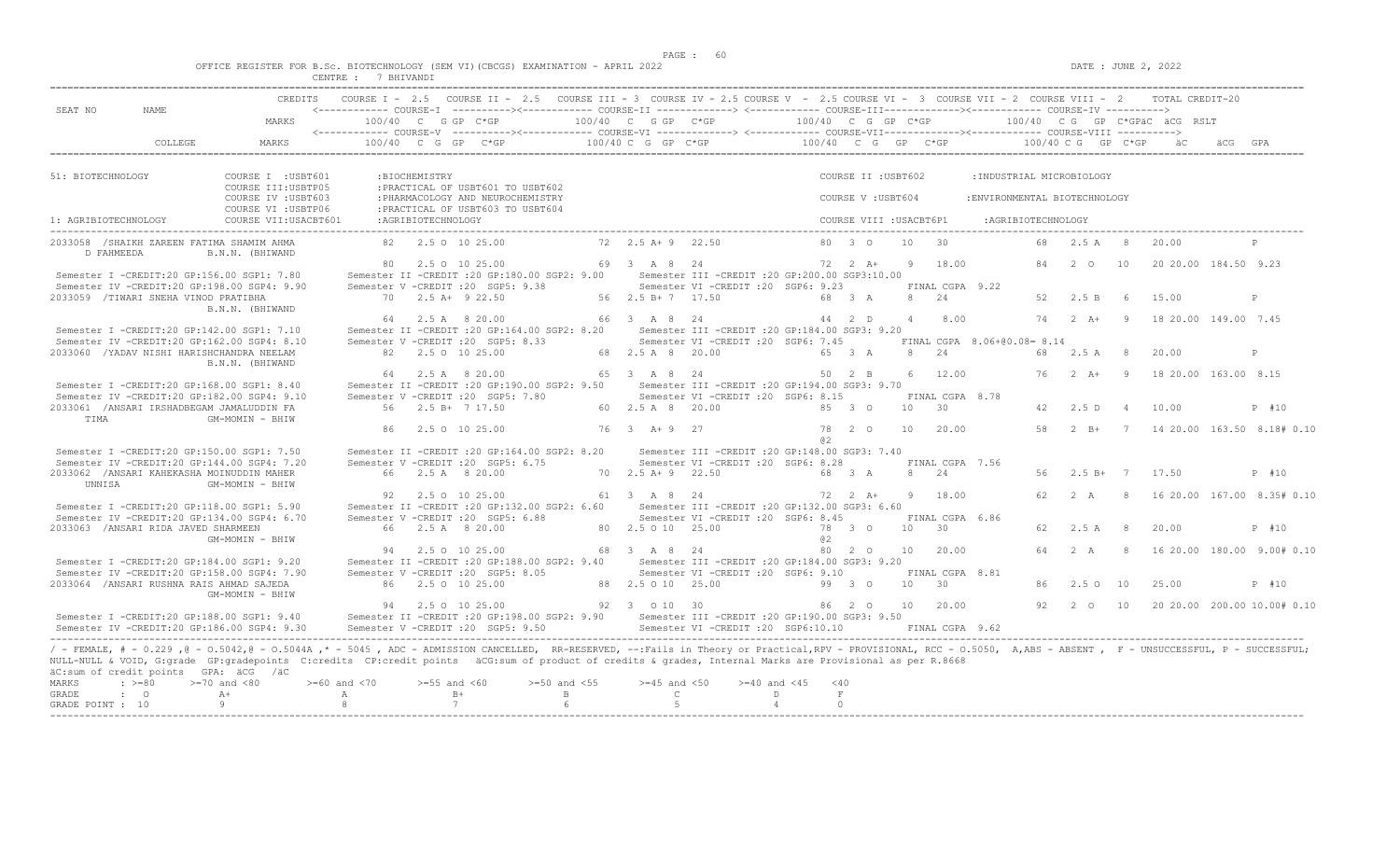|  |  |        |                 |  | OFFICE REGISTER FOR B.Sc. BIOTECHNOLOGY (SEM VI)(CBCGS) EXAMINATION - APRIL 2022 |  |  |
|--|--|--------|-----------------|--|----------------------------------------------------------------------------------|--|--|
|  |  | CENTRE | <b>BHTVANDT</b> |  |                                                                                  |  |  |

|                                  | NAME.                                |                                                                                                                                                                                                                                                                                                                                                                                                                                                 |                    |                    |                                                                                      |                  |                             | COURSE I - 2.5 COURSE II - 2.5 COURSE III - 3 COURSE IV - 2.5 COURSE V - 2.5 COURSE VI - 3 COURSE VII - 2 COURSE VIII - 2 TOTAL CREDIT-20                                                                                                                                                                                                                                                                                                                                             |                      |               |                         |   |                               |                               |                    |                           |             |                        |                            |
|----------------------------------|--------------------------------------|-------------------------------------------------------------------------------------------------------------------------------------------------------------------------------------------------------------------------------------------------------------------------------------------------------------------------------------------------------------------------------------------------------------------------------------------------|--------------------|--------------------|--------------------------------------------------------------------------------------|------------------|-----------------------------|---------------------------------------------------------------------------------------------------------------------------------------------------------------------------------------------------------------------------------------------------------------------------------------------------------------------------------------------------------------------------------------------------------------------------------------------------------------------------------------|----------------------|---------------|-------------------------|---|-------------------------------|-------------------------------|--------------------|---------------------------|-------------|------------------------|----------------------------|
| SEAT NO                          |                                      | MARKS                                                                                                                                                                                                                                                                                                                                                                                                                                           |                    |                    | 100/40 C G GP C*GP                                                                   |                  |                             |                                                                                                                                                                                                                                                                                                                                                                                                                                                                                       |                      |               |                         |   |                               |                               |                    |                           |             |                        |                            |
|                                  | COLLEGE                              | MARKS                                                                                                                                                                                                                                                                                                                                                                                                                                           |                    |                    |                                                                                      |                  |                             | $100/40 \quad C \quad G \quad GP \qquad C \star GP \qquad \qquad 100/40 \quad C \quad G \quad GP \qquad \qquad 100/40 \qquad C \quad G \quad GP \qquad \qquad 200/40 \quad C \quad G \quad CP \qquad \qquad 100/40 \quad C \quad G \quad CP \qquad \qquad 200/40 \quad C \quad F \quad C \star GP \qquad \qquad 200/40 \quad C \quad F \quad C \star GP \qquad \qquad 200/40 \quad C \quad F \quad C \star CP \qquad \qquad 200/40 \quad C \quad F \quad C \star CP \qquad \qquad 20$ |                      |               |                         |   |                               |                               |                    |                           |             | a c                    |                            |
|                                  |                                      |                                                                                                                                                                                                                                                                                                                                                                                                                                                 |                    |                    |                                                                                      |                  |                             |                                                                                                                                                                                                                                                                                                                                                                                                                                                                                       |                      |               |                         |   |                               |                               |                    |                           |             |                        |                            |
| 51: BIOTECHNOLOGY                |                                      | COURSE I : USBT601<br>COURSE III: USBTP05                                                                                                                                                                                                                                                                                                                                                                                                       |                    | : BIOCHEMISTRY     | : PRACTICAL OF USBT601 TO USBT602                                                    |                  |                             |                                                                                                                                                                                                                                                                                                                                                                                                                                                                                       |                      |               | COURSE II : USBT602     |   |                               |                               |                    | : INDUSTRIAL MICROBIOLOGY |             |                        |                            |
|                                  |                                      | COURSE IV : USBT603<br>COURSE VI : USBTP06                                                                                                                                                                                                                                                                                                                                                                                                      |                    |                    | : PHARMACOLOGY AND NEUROCHEMISTRY<br>: PRACTICAL OF USBT603 TO USBT604               |                  |                             |                                                                                                                                                                                                                                                                                                                                                                                                                                                                                       |                      |               | COURSE V: USBT604       |   |                               | : ENVIRONMENTAL BIOTECHNOLOGY |                    |                           |             |                        |                            |
| 1: AGRIBIOTECHNOLOGY             |                                      | COURSE VII: USACBT601                                                                                                                                                                                                                                                                                                                                                                                                                           |                    | :AGRIBIOTECHNOLOGY |                                                                                      |                  |                             |                                                                                                                                                                                                                                                                                                                                                                                                                                                                                       |                      |               | COURSE VIII : USACBT6P1 |   |                               |                               | :AGRIBIOTECHNOLOGY |                           |             |                        |                            |
| EN                               |                                      | 2033065 /ANSARI SHADAN SHAMSUZZAMAN NASRE<br>GM-MOMIN - BHIW                                                                                                                                                                                                                                                                                                                                                                                    |                    |                    | 68 2.5 A 8 20.00                                                                     |                  | 66 2.5 A 8 20.00            |                                                                                                                                                                                                                                                                                                                                                                                                                                                                                       |                      |               | $76 \t3 \tA+$           | Q | 27                            |                               | 54                 | 2.5 B                     | - 6         | 15.00                  |                            |
|                                  |                                      | Semester I -CREDIT:20 GP:144.00 SGP1: 7.20                                                                                                                                                                                                                                                                                                                                                                                                      |                    |                    | 96 2.5 0 10 25.00<br>Semester II -CREDIT : 20 GP:150.00 SGP2: 7.50                   |                  | 60 3 A 8 24                 | Semester III -CREDIT : 20 GP:132.00 SGP3: 6.60                                                                                                                                                                                                                                                                                                                                                                                                                                        |                      |               | $70 \t 2 \t A+$         |   | 9 18.00                       |                               | 65                 | 2A                        |             | 16 20.00 165.00 8.25   |                            |
|                                  |                                      | Semester IV -CREDIT:20 GP:138.00 SGP4: 6.90                                                                                                                                                                                                                                                                                                                                                                                                     |                    |                    | Semester V -CREDIT : 20 SGP5: 6.35                                                   |                  |                             | Semester VI -CREDIT :20 SGP6: 8.25                                                                                                                                                                                                                                                                                                                                                                                                                                                    |                      |               |                         |   | FINAL CGPA 7.13               |                               |                    |                           |             |                        |                            |
| <b>EESA</b>                      |                                      | 2033066 /ANSARI TAHURA BANO MOHD MAJID AN<br>GM-MOMIN - BHIW                                                                                                                                                                                                                                                                                                                                                                                    |                    |                    | 58 2.5 B+ 7 17.50                                                                    |                  | 52 2.5 B 6 15.00            |                                                                                                                                                                                                                                                                                                                                                                                                                                                                                       |                      | 67 3 A        |                         |   | 8 24                          |                               |                    | 46 2.5 C                  | $5^{\circ}$ | 12.50                  | P                          |
|                                  |                                      |                                                                                                                                                                                                                                                                                                                                                                                                                                                 | 68                 |                    | 2.5 A 8 20.00                                                                        |                  | 53 3 B 6 18                 |                                                                                                                                                                                                                                                                                                                                                                                                                                                                                       |                      |               | 74 2 A+                 |   | 9 18.00                       |                               | 63                 | 2A                        | -8          | 16 20.00 141.00 7.05   |                            |
|                                  |                                      | Semester I -CREDIT:20 GP:122.00 SGP1: 6.10<br>Semester IV -CREDIT:20 GP:152.00 SGP4: 7.60                                                                                                                                                                                                                                                                                                                                                       |                    |                    | Semester II -CREDIT : 20 GP: 140.00 SGP2: 7.00<br>Semester V -CREDIT : 20 SGP5: 6.35 |                  |                             | Semester III -CREDIT : 20 GP: 148.00 SGP3: 7.40<br>Semester VI -CREDIT : 20 SGP6: 7.05                                                                                                                                                                                                                                                                                                                                                                                                |                      |               |                         |   | FINAL CGPA 6.92               |                               |                    |                           |             |                        |                            |
|                                  | 2033067 / KHAN AYESHA ABU SAAD ASMA  | GM-MOMIN - BHIW                                                                                                                                                                                                                                                                                                                                                                                                                                 |                    |                    | 62 2.5 A 8 20.00                                                                     |                  | 70 2.5 A + 9 22.50          |                                                                                                                                                                                                                                                                                                                                                                                                                                                                                       |                      | 84 3 0        |                         |   | $10 \t 30$                    |                               | 62.                | 2.5 A                     | -8          | 20.00                  | P                          |
|                                  |                                      |                                                                                                                                                                                                                                                                                                                                                                                                                                                 |                    |                    | 94 2.5 0 10 25.00                                                                    |                  | 77 3 0 10 30                |                                                                                                                                                                                                                                                                                                                                                                                                                                                                                       |                      | 88 2 0        |                         |   | 10 20.00                      |                               | 6.5                | 2 A                       |             | 8 16 20.00 183.50 9.18 |                            |
|                                  |                                      | Semester I -CREDIT:20 GP:168.00 SGP1: 8.40                                                                                                                                                                                                                                                                                                                                                                                                      |                    |                    | Semester II -CREDIT : 20 GP: 178.00 SGP2: 8.90                                       | @3               |                             | Semester III -CREDIT :20 GP:182.00 SGP3: 9.10                                                                                                                                                                                                                                                                                                                                                                                                                                         |                      |               |                         |   |                               |                               |                    |                           |             |                        |                            |
|                                  |                                      | Semester IV -CREDIT:20 GP:164.00 SGP4: 8.20                                                                                                                                                                                                                                                                                                                                                                                                     |                    |                    | Semester V -CREDIT : 20 SGP5: 8.05                                                   |                  |                             | Semester VI -CREDIT :20 SGP6: 9.18                                                                                                                                                                                                                                                                                                                                                                                                                                                    |                      |               |                         |   | FINAL CGPA 8.64               |                               |                    |                           |             |                        |                            |
|                                  | 2033068 / KHAN AYESHA MASOOD SHAMA   | GM-MOMIN - BHIW                                                                                                                                                                                                                                                                                                                                                                                                                                 |                    |                    | 62 2.5 A 8 20.00                                                                     |                  | 50 2.5 B 6 15.00            |                                                                                                                                                                                                                                                                                                                                                                                                                                                                                       |                      |               | 59 3 B+                 |   | 7 21                          |                               | 44                 | 2.5 D                     | $\Delta$    | 10.00                  | P                          |
|                                  |                                      | Semester I -CREDIT:20 GP:114.00 SGP1: 5.70                                                                                                                                                                                                                                                                                                                                                                                                      | 88                 |                    | 2.5 0 10 25.00<br>Semester II -CREDIT : 20 GP:130.00 SGP2: 6.50                      |                  | 40 3 D 4 12                 | Semester III - CREDIT : 20 GP: 124.00 SGP3: 6.20                                                                                                                                                                                                                                                                                                                                                                                                                                      |                      | 52 2 B        |                         |   | 6 12.00                       |                               | 51                 | $2 \quad B$               | 6           | 12 20.00 127.00 6.35   |                            |
|                                  |                                      | Semester IV -CREDIT:20 GP: 94.00 SGP4: 4.70                                                                                                                                                                                                                                                                                                                                                                                                     |                    |                    | Semester V -CREDIT : 20 SGP5: 4.85                                                   |                  |                             | Semester VI -CREDIT :20 SGP6: 6.35                                                                                                                                                                                                                                                                                                                                                                                                                                                    |                      |               |                         |   | FINAL CGPA 5.72               |                               |                    |                           |             |                        |                            |
| TUNNISA                          |                                      | 2033069 / KHAN KANEEZ FATEMA A RAHMAN IBRA<br>GM-MOMIN - BHIW                                                                                                                                                                                                                                                                                                                                                                                   |                    |                    | 68 2.5 A 8 20.00                                                                     |                  | 66 2.5 A 8 20.00            |                                                                                                                                                                                                                                                                                                                                                                                                                                                                                       |                      |               | 76 3 A+                 |   | 9 27                          |                               | 62                 | 2.5A                      | -8          | 20.00                  | P #10                      |
|                                  |                                      |                                                                                                                                                                                                                                                                                                                                                                                                                                                 |                    |                    | 94 2.5 0 10 25.00                                                                    |                  | 69 3 A 8 24                 |                                                                                                                                                                                                                                                                                                                                                                                                                                                                                       |                      | 92 2 0        |                         |   | 10 20.00                      |                               | 60                 | 2 A                       | - 8         |                        | 16 20.00 172.00 8.60# 0.10 |
|                                  |                                      | Semester I -CREDIT:20 GP:114.00 SGP1: 5.70<br>Semester IV -CREDIT:20 GP:148.00 SGP4: 7.40                                                                                                                                                                                                                                                                                                                                                       |                    |                    | Semester V - CREDIT : 20 SGP5: 7.78                                                  |                  |                             | Semester II -CREDIT :20 GP:130.00 SGP2: 6.50 Semester III -CREDIT :20 GP:150.00 SGP3: 7.50<br>Semester VI -CREDIT :20 SGP6: 8.70                                                                                                                                                                                                                                                                                                                                                      |                      |               |                         |   | FINAL CGPA 7.26               |                               |                    |                           |             |                        |                            |
|                                  | 2033070 / KHAN NASHRA PARVEZ NOORANA |                                                                                                                                                                                                                                                                                                                                                                                                                                                 |                    |                    | 82 2.5 0 10 25.00                                                                    |                  | 84 2.5 0 10 25.00           |                                                                                                                                                                                                                                                                                                                                                                                                                                                                                       |                      |               | 70 3 A+                 |   | 9 27                          |                               |                    | 2.5A                      | 8           | 20.00                  | $P$ #10                    |
|                                  |                                      | GM-MOMIN - BHIW                                                                                                                                                                                                                                                                                                                                                                                                                                 |                    |                    | 98 2.5 0 10 25.00                                                                    |                  | 63 3 A 8 24                 |                                                                                                                                                                                                                                                                                                                                                                                                                                                                                       |                      |               | 90 2 0                  |   | 10 20.00                      |                               | 65                 | 2A                        | -8          |                        | 16 20.00 182.00 9.10# 0.10 |
|                                  |                                      | Semester I -CREDIT:20 GP:190.00 SGP1: 9.50                                                                                                                                                                                                                                                                                                                                                                                                      |                    |                    | Semester II -CREDIT : 20 GP: 196.00 SGP2: 9.80                                       |                  |                             | Semester III - CREDIT : 20 GP: 186.00 SGP3: 9.30                                                                                                                                                                                                                                                                                                                                                                                                                                      |                      |               |                         |   |                               |                               |                    |                           |             |                        |                            |
|                                  |                                      | Semester IV -CREDIT:20 GP:184.00 SGP4: 9.20<br>2033071 / MOMIN FAREEN BANO MOHD ZAMAN ARB                                                                                                                                                                                                                                                                                                                                                       |                    |                    | Semester V -CREDIT : 20 SGP5: 8.33<br>$70$ $2.5$ A+ $9$ 22.50                        |                  | 90 2.5 0 10 25.00           | Semester VI -CREDIT : 20 SGP6: 9.20                                                                                                                                                                                                                                                                                                                                                                                                                                                   |                      | 94 3 0        |                         |   | FINAL CGPA 9.22<br>$10 \t 30$ |                               | 78                 | 2.5 0 10                  |             | 25.00                  | P #10                      |
| UNNISA                           |                                      | GM-MOMIN - BHIW                                                                                                                                                                                                                                                                                                                                                                                                                                 |                    |                    |                                                                                      |                  |                             |                                                                                                                                                                                                                                                                                                                                                                                                                                                                                       |                      |               |                         |   |                               |                               | 02                 |                           |             |                        |                            |
|                                  |                                      | Semester I -CREDIT:20 GP:188.00 SGP1: 9.40                                                                                                                                                                                                                                                                                                                                                                                                      |                    |                    | 92 2.5 0 10 25.00<br>Semester II -CREDIT : 20 GP: 200.00 SGP2: 10.00                 |                  | 91 3 0 10 30                | Semester III - CREDIT : 20 GP: 198.00 SGP3: 9.90                                                                                                                                                                                                                                                                                                                                                                                                                                      |                      | 94 2 0        |                         |   | 10 20.00                      |                               | 87                 | $2\degree$ 0              | 10          |                        | 20 20.00 197.50 9.88# 0.10 |
|                                  |                                      | Semester IV -CREDIT:20 GP:188.00 SGP4: 9.40                                                                                                                                                                                                                                                                                                                                                                                                     |                    |                    | Semester V - CREDIT : 20 SGP5: 9.48                                                  |                  |                             | Semester VI - CREDIT : 20 SGP6: 9.98                                                                                                                                                                                                                                                                                                                                                                                                                                                  |                      |               |                         |   | FINAL CGPA 9.69               |                               |                    |                           |             |                        |                            |
| MARKS                            | $: >=80$                             | / - FEMALE, # - 0.229, @ - 0.5042, @ - 0.5044A, * - 5045, ADC - ADMISSION CANCELLED, RR-RESERVED, --: Fails in Theory or Practical, RPV - PROVISIONAL, RCC - 0.5050, A, ABS - ABSENT, F - UNSUCCESSFUL, P - SUCCESSFUL;<br>NULL-NULL & VOID, G:grade GP:gradepoints C:credits CP:credit points äCG:sum of product of credits & grades, Internal Marks are Provisional as per R.8668<br>äC:sum of credit points GPA: äCG /äC<br>$>=70$ and $<80$ | $>= 60$ and $< 70$ | $>=55$ and $<60$   |                                                                                      | $>=50$ and $<55$ | $>=45$ and $<50$            | $>= 40$ and $< 45$                                                                                                                                                                                                                                                                                                                                                                                                                                                                    |                      | $<$ 40        |                         |   |                               |                               |                    |                           |             |                        |                            |
| <b>GRADE</b><br>GRADE POINT : 10 | $\cdot$ 0                            | $A +$<br>9                                                                                                                                                                                                                                                                                                                                                                                                                                      | $\mathbb{A}$<br>-8 |                    | $B+$<br>7                                                                            | B                | $\mathbb{C}$<br>$5^{\circ}$ |                                                                                                                                                                                                                                                                                                                                                                                                                                                                                       | D.<br>$\overline{4}$ | F<br>$\Omega$ |                         |   |                               |                               |                    |                           |             |                        |                            |
|                                  |                                      |                                                                                                                                                                                                                                                                                                                                                                                                                                                 |                    |                    |                                                                                      |                  |                             |                                                                                                                                                                                                                                                                                                                                                                                                                                                                                       |                      |               |                         |   |                               |                               |                    |                           |             |                        |                            |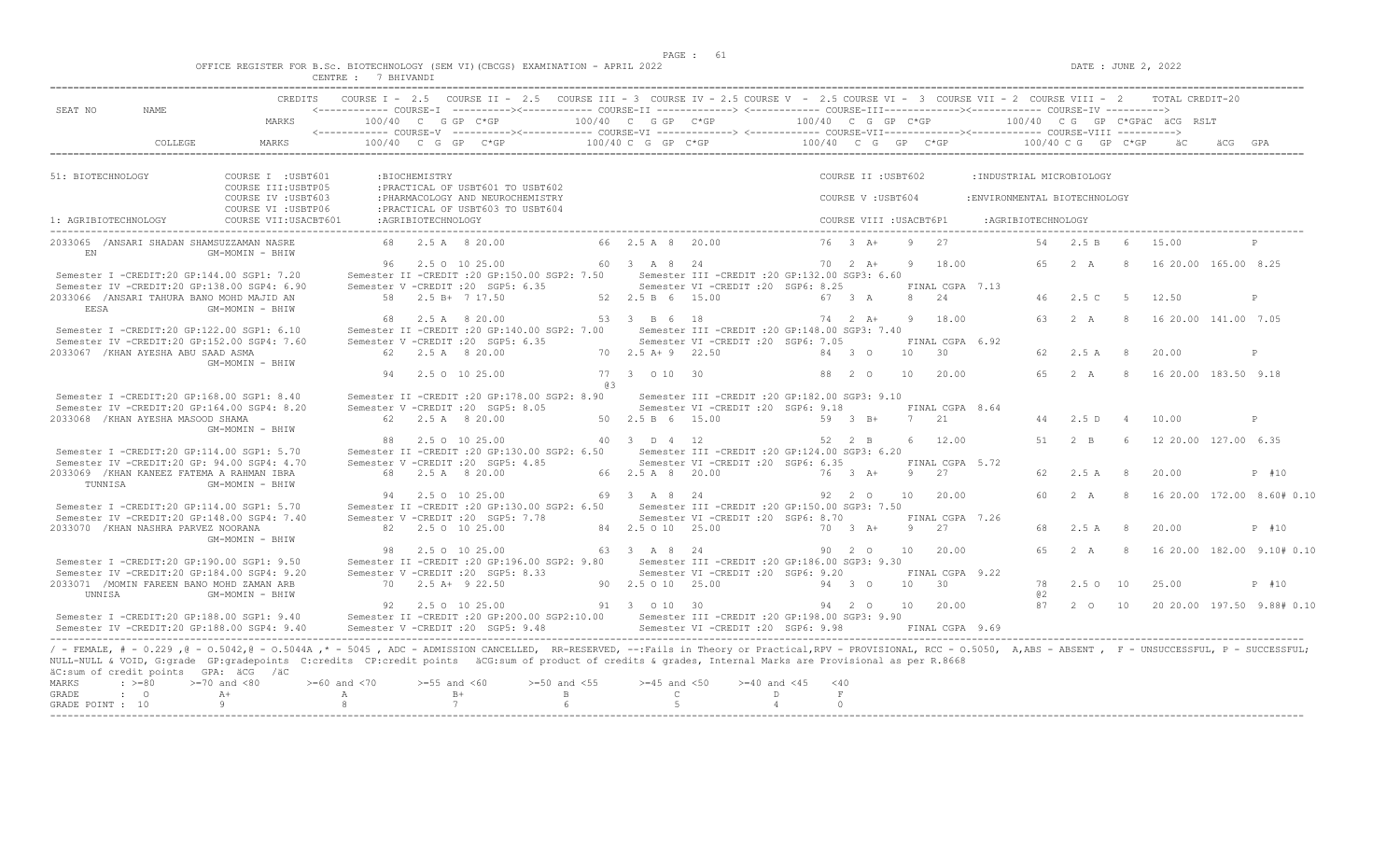|  |  |  |             |  | OFFICE REGISTER FOR B.Sc. BIOTECHNOLOGY (SEM VI)(CBCGS) EXAMINATION - APRIL 2022 |  |  |
|--|--|--|-------------|--|----------------------------------------------------------------------------------|--|--|
|  |  |  | T DUTILANDI |  |                                                                                  |  |  |

|                                          |                                                     |                                                                                                                                                                                                                                                                                                                                                                                                             | CENTRE : 7 BHIVANDI |                    |                                                                                                                                           |                    |                       |                  |                  |                                                                                        |                         |    |                       |                               |                |                |                              |                     |                             |
|------------------------------------------|-----------------------------------------------------|-------------------------------------------------------------------------------------------------------------------------------------------------------------------------------------------------------------------------------------------------------------------------------------------------------------------------------------------------------------------------------------------------------------|---------------------|--------------------|-------------------------------------------------------------------------------------------------------------------------------------------|--------------------|-----------------------|------------------|------------------|----------------------------------------------------------------------------------------|-------------------------|----|-----------------------|-------------------------------|----------------|----------------|------------------------------|---------------------|-----------------------------|
| SEAT NO                                  | <b>NAME</b>                                         |                                                                                                                                                                                                                                                                                                                                                                                                             |                     |                    | COURSE I - 2.5 COURSE II - 2.5 COURSE III - 3 COURSE IV - 2.5 COURSE V - 2.5 COURSE VI - 3 COURSE VII - 2 COURSE VIII - 2 TOTAL CREDIT-20 |                    |                       |                  |                  |                                                                                        |                         |    |                       |                               |                |                |                              |                     |                             |
|                                          |                                                     | MARKS                                                                                                                                                                                                                                                                                                                                                                                                       |                     |                    | 100/40 C G GP C*GP                                                                                                                        |                    | 100/40 C G GP C*GP    |                  |                  | $100/40$ C G GP C*GP                                                                   |                         |    |                       |                               |                |                | 100/40 CG GP C*GPäC äCG RSLT |                     |                             |
|                                          | COLLEGE                                             | MARKS                                                                                                                                                                                                                                                                                                                                                                                                       |                     |                    | 100/40 C G GP C*GP                                                                                                                        |                    | 100/40 C G GP C*GP    |                  |                  | $100/40$ C G GP C*GP $100/40$ C G GP C*GP                                              |                         |    |                       |                               |                |                | äC                           |                     |                             |
|                                          |                                                     |                                                                                                                                                                                                                                                                                                                                                                                                             |                     |                    |                                                                                                                                           |                    |                       |                  |                  |                                                                                        |                         |    |                       |                               |                |                |                              |                     |                             |
| 51: BIOTECHNOLOGY                        |                                                     | COURSE I : USBT601<br>COURSE III: USBTP05                                                                                                                                                                                                                                                                                                                                                                   |                     | :BIOCHEMISTRY      | : PRACTICAL OF USBT601 TO USBT602                                                                                                         |                    |                       |                  |                  |                                                                                        | COURSE II : USBT602     |    |                       | : INDUSTRIAL MICROBIOLOGY     |                |                |                              |                     |                             |
|                                          |                                                     | COURSE IV : USBT603<br>COURSE VI : USBTP06                                                                                                                                                                                                                                                                                                                                                                  |                     |                    | : PHARMACOLOGY AND NEUROCHEMISTRY<br>: PRACTICAL OF USBT603 TO USBT604                                                                    |                    |                       |                  |                  |                                                                                        | COURSE V: USBT604       |    |                       | : ENVIRONMENTAL BIOTECHNOLOGY |                |                |                              |                     |                             |
| 1: AGRIBIOTECHNOLOGY                     |                                                     | COURSE VII: USACBT601                                                                                                                                                                                                                                                                                                                                                                                       |                     | :AGRIBIOTECHNOLOGY |                                                                                                                                           |                    |                       |                  |                  |                                                                                        | COURSE VIII : USACBT6P1 |    |                       | :AGRIBIOTECHNOLOGY            |                |                |                              |                     |                             |
|                                          | 2033072 / MOMIN MAHEK SALIM AHMED SHAHIN            | GM-MOMIN - BHIW                                                                                                                                                                                                                                                                                                                                                                                             |                     |                    | 62 2.5 A 8 20.00                                                                                                                          |                    | 40 2.5 D 4 10.00      |                  |                  |                                                                                        | $56 \t 3 \t B+$         |    | 7 21                  | 40 <sup>°</sup>               | 2.5D           | $\overline{4}$ | 10.00                        |                     |                             |
|                                          |                                                     | Semester I -CREDIT:20 GP:146.00 SGP1: 7.30                                                                                                                                                                                                                                                                                                                                                                  |                     |                    | 84 2.5 0 10 25.00<br>Semester II -CREDIT : 20 GP: 136.00 SGP2: 6.80                                                                       |                    | 40 3 D 4 12           |                  |                  | Semester III -CREDIT : 20 GP: 178.00 SGP3: 8.90                                        | 52 2 B                  | 6  | 12.00                 | 42                            | 2 <sub>0</sub> | $\overline{4}$ |                              | 8 20.00 118.00 5.90 |                             |
|                                          |                                                     | Semester IV -CREDIT:20 GP:132.00 SGP4: 6.60                                                                                                                                                                                                                                                                                                                                                                 |                     |                    | Semester V -CREDIT : 20 SGP5: 5.15                                                                                                        |                    |                       |                  |                  | Semester VI - CREDIT : 20 SGP6: 5.90                                                   |                         |    | FINAL CGPA 6.78       |                               |                |                |                              |                     |                             |
|                                          | 2033073 / SHAH SALEHA SHAMSUDDIN NAFISA             |                                                                                                                                                                                                                                                                                                                                                                                                             |                     |                    | 70 2.5 A+ 9 22.50                                                                                                                         |                    | 72 2.5 A + 9 22.50    |                  |                  |                                                                                        | 77 3 0                  | 10 | 30                    | 64                            | 2.5 A          | -8             | 20.00                        |                     | P #10                       |
|                                          |                                                     | GM-MOMIN - BHIW                                                                                                                                                                                                                                                                                                                                                                                             | R6                  |                    | 2.5 0 10 25.00                                                                                                                            |                    | 60 3 A 8 24           |                  |                  | 63<br>78                                                                               | $2^{\circ}$             | 10 | 20.00                 | 67                            | 2 A            | 8              |                              |                     | 16 20.00 180.00 9.00# 0.10  |
|                                          |                                                     | Semester I -CREDIT:20 GP:134.00 SGP1: 6.70                                                                                                                                                                                                                                                                                                                                                                  |                     |                    | Semester II -CREDIT : 20 GP: 156.00 SGP2: 7.80                                                                                            |                    |                       |                  |                  | a2<br>Semester III -CREDIT : 20 GP: 132.00 SGP3: 6.60                                  |                         |    |                       |                               |                |                |                              |                     |                             |
|                                          |                                                     | Semester IV -CREDIT:20 GP:160.00 SGP4: 8.00                                                                                                                                                                                                                                                                                                                                                                 |                     |                    | Semester V -CREDIT : 20 SGP5: 6.15                                                                                                        |                    |                       |                  |                  | Semester VI -CREDIT :20 SGP6: 9.10                                                     |                         |    | FINAL CGPA 7.39       |                               |                |                |                              |                     |                             |
|                                          | SABIRA BANO                                         | 2033074 /SHAIKH GULSHAN JAHAN RASHIDUDDIN<br>GM-MOMIN - BHIW                                                                                                                                                                                                                                                                                                                                                |                     |                    | 68 2.5 A 8 20.00                                                                                                                          |                    | 70 2.5 A + 9 22.50    |                  |                  |                                                                                        | 62 3 A                  |    | 8 24                  | 66.                           | 2.5A           | 8              | 20.00                        |                     | P #10                       |
|                                          |                                                     |                                                                                                                                                                                                                                                                                                                                                                                                             | 90                  |                    | 2.5 0 10 25.00                                                                                                                            |                    | 55 3 B+7 21           |                  |                  |                                                                                        | $70 \t 2 \t A+$         | 9  | 18.00                 | 51                            | $2 - B$        | $\kappa$       |                              |                     | 12 20.00 162.50 8.13# 0.10  |
|                                          |                                                     | Semester I -CREDIT:20 GP:118.00 SGP1: 5.90<br>Semester IV -CREDIT:20 GP:128.00 SGP4: 6.40                                                                                                                                                                                                                                                                                                                   |                     |                    | Semester II -CREDIT :20 GP:200.00 SGP2:10.00<br>Semester V -CREDIT : 20 SGP5: 5.78                                                        |                    |                       |                  |                  | Semester III -CREDIT : 20 GP: 198.00 SGP3: 9.90<br>Semester VI -CREDIT : 20 SGP6: 8.23 |                         |    | FINAL CGPA 7.70       |                               |                |                |                              |                     |                             |
| FAREEDA                                  |                                                     | 2033075 /SHAIKH NIDA IMTIYAZ AHMAD ANJUM<br>GM-MOMIN - BHIW                                                                                                                                                                                                                                                                                                                                                 |                     |                    | 66 2.5 A 8 20.00                                                                                                                          |                    | 70 2.5 A+ 9 22.50     |                  |                  |                                                                                        | 64 3 A                  | 8  | 24                    | 64                            | 2.5 A          | 8              | 20.00                        |                     | P                           |
|                                          |                                                     |                                                                                                                                                                                                                                                                                                                                                                                                             | 86                  |                    | 2.5 0 10 25.00                                                                                                                            |                    | 58 3 B+7 21           |                  |                  | 78<br>a2                                                                               | $2^{\circ}$             | 10 | 20.00                 | 62                            | 2A             | 8              | 16 20.00 168.50 8.43         |                     |                             |
|                                          |                                                     | Semester I -CREDIT:20 GP:128.00 SGP1: 6.40                                                                                                                                                                                                                                                                                                                                                                  |                     |                    | Semester II -CREDIT : 20 GP:150.00 SGP2: 7.50                                                                                             |                    |                       |                  |                  | Semester III -CREDIT : 20 GP: 146.00 SGP3: 7.30                                        |                         |    |                       |                               |                |                |                              |                     |                             |
|                                          |                                                     | Semester IV -CREDIT:20 GP:150.00 SGP4: 7.50                                                                                                                                                                                                                                                                                                                                                                 |                     |                    | Semester V -CREDIT :20 SGP5: 7.05<br>80 2.5 0 10 25.00                                                                                    |                    | 90 2.5 0 10 25.00     |                  |                  | Semester VI -CREDIT : 20 SGP6: 8.43                                                    |                         | 10 | FINAL CGPA 7.36<br>30 | 78                            | $2.5 \Omega$   | 10             | 25.00                        |                     | P #10                       |
|                                          | AFSANA KHATOON                                      | 2033076 /SHAIKH SHABINA KAUSAR MOHD SAQIB<br>GM-MOMIN - BHIW                                                                                                                                                                                                                                                                                                                                                |                     |                    |                                                                                                                                           |                    |                       |                  |                  |                                                                                        | 99 3 0                  |    |                       | a2                            |                |                |                              |                     |                             |
|                                          |                                                     |                                                                                                                                                                                                                                                                                                                                                                                                             | 100                 |                    | 2.5 0 10 25.00                                                                                                                            |                    | 98 3 0 10 30          |                  |                  |                                                                                        | 94 2 0                  | 10 | 20.00                 | 96                            | $2^{\circ}$    | 10             |                              |                     | 20 20.00 200.00 10.00# 0.10 |
|                                          |                                                     | Semester I -CREDIT:20 GP:200.00 SGP1:10.00<br>Semester IV -CREDIT:20 GP:196.00 SGP4: 9.80                                                                                                                                                                                                                                                                                                                   |                     |                    | Semester II -CREDIT : 20 GP: 136.00 SGP2: 6.80<br>Semester V -CREDIT : 20 SGP5: 9.75                                                      |                    |                       |                  |                  | Semester III -CREDIT :20 GP:136.00 SGP3: 6.80<br>Semester VI -CREDIT :20 SGP6:10.10    |                         |    | FINAL CGPA 8.88       |                               |                |                |                              |                     |                             |
| <b>BANO</b>                              |                                                     | 2033077 / SHAIKH SHAMA MUSKAN TABREZ ANJUM                                                                                                                                                                                                                                                                                                                                                                  |                     |                    | 86 2.5 0 10 25.00                                                                                                                         |                    | 68 2.5 A 8 20.00      |                  |                  |                                                                                        | 72 3 A+                 | 9  | 2.7                   | 56                            | $2.5 B+$       | 7              | 17.50                        |                     | P                           |
|                                          |                                                     | GM-MOMIN - BHIW                                                                                                                                                                                                                                                                                                                                                                                             | 92                  |                    | 2.5 0 10 25.00                                                                                                                            |                    | 55 3 B+7 21           |                  |                  | 78                                                                                     | $2^{\circ}$             | 10 | 20.00                 | 53                            | $2 - B$        | -6             | 12 20.00 167.50 8.38         |                     |                             |
|                                          |                                                     | Semester I -CREDIT:20 GP:120.00 SGP1: 6.00                                                                                                                                                                                                                                                                                                                                                                  |                     |                    | Semester II -CREDIT : 20 GP: 138.00 SGP2: 6.90                                                                                            |                    |                       |                  |                  | a2<br>Semester III -CREDIT : 20 GP: 136.00 SGP3: 6.80                                  |                         |    |                       |                               |                |                |                              |                     |                             |
|                                          |                                                     | Semester IV -CREDIT:20 GP:142.00 SGP4: 7.10                                                                                                                                                                                                                                                                                                                                                                 |                     |                    | Semester V -CREDIT :20 SGP5: 6.73                                                                                                         |                    |                       |                  |                  | Semester VI -CREDIT : 20 SGP6: 8.38                                                    |                         |    | FINAL CGPA 6.99       |                               |                |                |                              |                     |                             |
|                                          | 2033078 BHANDARI NAITIK AMIT MAYURI                 | N.B.MEHTA COLL                                                                                                                                                                                                                                                                                                                                                                                              |                     |                    | 90 2.5 0 10 25.00                                                                                                                         |                    | 82  2.5  0  10  25.00 |                  |                  |                                                                                        | 88 3 0                  | 10 | $\overline{30}$       | 84                            | $2.5^\circ$    | 10             | 25.00                        |                     | P                           |
|                                          |                                                     | Semester I -CREDIT:20 GP:144.00 SGP1: 7.20                                                                                                                                                                                                                                                                                                                                                                  |                     |                    | 88 2.5 0 10 25.00<br>Semester II -CREDIT : 20 GP: 192.00 SGP2: 9.60                                                                       |                    | 93 3 0 10 30          |                  |                  | Semester III - CREDIT : 20 GP: 188.00 SGP3: 9.40                                       | 82 2 0                  |    | 10 20.00              | 98                            | $2\degree$ 0   | 10             | 20 20.00 200.00 10.00        |                     |                             |
|                                          |                                                     | Semester IV -CREDIT:20 GP:186.00 SGP4: 9.30                                                                                                                                                                                                                                                                                                                                                                 |                     |                    | Semester V -CREDIT : 20 SGP5: 9.63                                                                                                        |                    |                       |                  |                  | Semester VI -CREDIT :20 SGP6:10.00                                                     |                         |    | FINAL CGPA 9.19       |                               |                |                |                              |                     |                             |
| MARKS                                    | äC:sum of credit points GPA: äCG /äC<br>$\div$ >=80 | / - FEMALE, # - 0.229 , @ - 0.5042, @ - 0.5044A ,* - 5045 , ADC - ADMISSION CANCELLED, RR-RESERVED, --: Fails in Theory or Practical, RPV - PROVISIONAL, RCC - 0.5050, A, ABS - ABSENT , F - UNSUCCESSFUL, P - SUCCESSFUL;<br>NULL-NULL & VOID, G:grade GP:gradepoints C:credits CP:credit points äCG:sum of product of credits & grades, Internal Marks are Provisional as per R.8668<br>$>=70$ and $< 80$ | $>= 60$ and $< 70$  | $>=55$ and $<60$   |                                                                                                                                           | $>= 50$ and $< 55$ |                       | $>=45$ and $<50$ | $>=40$ and $<45$ | $<$ 40                                                                                 |                         |    |                       |                               |                |                |                              |                     |                             |
| GRADE                                    | $\cdot$ 0                                           | $A +$                                                                                                                                                                                                                                                                                                                                                                                                       | A                   |                    | $B+$                                                                                                                                      | $\mathbb{B}$       |                       | $\mathbb{C}$     |                  | F<br>D                                                                                 |                         |    |                       |                               |                |                |                              |                     |                             |
| GRADE POINT : 10<br>-------------------- |                                                     | $\theta$                                                                                                                                                                                                                                                                                                                                                                                                    | 8                   |                    | $\overline{7}$                                                                                                                            | $6^{\circ}$        |                       | $5^{\circ}$      |                  | $\Omega$<br>$\overline{4}$                                                             |                         |    |                       |                               |                |                |                              |                     |                             |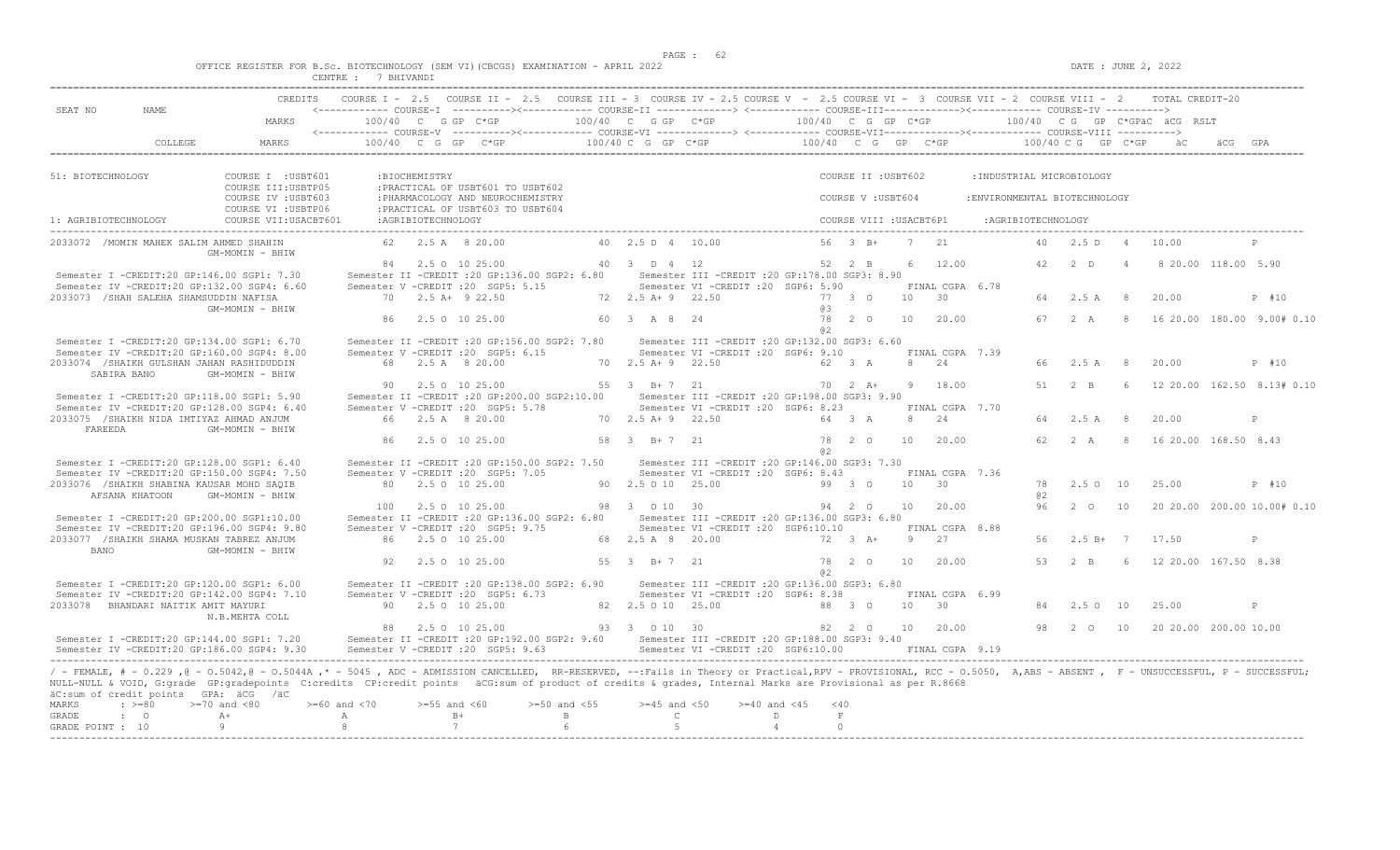|  |  |                                      |                          |  | OFFICE REGISTER FOR B.Sc. BIOTECHNOLOGY (SEM VI)(CBCGS) EXAMINATION - APRIL 2022 |  |  |
|--|--|--------------------------------------|--------------------------|--|----------------------------------------------------------------------------------|--|--|
|  |  | after them in the press series, were | $P0$ $P1$ $P2$ $P3$ $P4$ |  |                                                                                  |  |  |

|                                                           |                                                     |                                                                                                                                                                                                                                                                                                                                                                                                      | CENTRE : 78 BORDI  |                    |                                                                                      |                  |                       |                   |                                                                                                                                                                                                                                                                                              |                      |                      |                         |                 |                               |                               |                     |               |                |    |                              |     |                             |
|-----------------------------------------------------------|-----------------------------------------------------|------------------------------------------------------------------------------------------------------------------------------------------------------------------------------------------------------------------------------------------------------------------------------------------------------------------------------------------------------------------------------------------------------|--------------------|--------------------|--------------------------------------------------------------------------------------|------------------|-----------------------|-------------------|----------------------------------------------------------------------------------------------------------------------------------------------------------------------------------------------------------------------------------------------------------------------------------------------|----------------------|----------------------|-------------------------|-----------------|-------------------------------|-------------------------------|---------------------|---------------|----------------|----|------------------------------|-----|-----------------------------|
| SEAT NO                                                   | NAME.                                               | CREDITS                                                                                                                                                                                                                                                                                                                                                                                              |                    |                    |                                                                                      |                  |                       |                   | COURSE I - 2.5 COURSE II - 2.5 COURSE III - 3 COURSE IV - 2.5 COURSE V - 2.5 COURSE VI - 3 COURSE VII - 2 COURSE VIII - 2 TOTAL CREDIT-20<br><------------ COURSE-T ----------><----------- COURSE-TT -------------> <------------ COURSE-TTT----------><------------- COURSE-TV ----------> |                      |                      |                         |                 |                               |                               |                     |               |                |    |                              |     |                             |
|                                                           |                                                     | MARKS                                                                                                                                                                                                                                                                                                                                                                                                |                    |                    | $100/40$ C G GP C*GP                                                                 |                  | $100/40$ C G GP C*GP  |                   | <------------ COURSE-V ----------><----------- COURSE-VI -------------> <------------ COURSE-VII---------------- COURSE-VIII ---------->                                                                                                                                                     | $100/40$ C G GP C*GP |                      |                         |                 |                               |                               |                     |               |                |    | 100/40 CG GP C*GPäC äCG RSLT |     |                             |
|                                                           | COLLEGE                                             | MARKS                                                                                                                                                                                                                                                                                                                                                                                                |                    |                    | $100/40$ C G GP C*GP                                                                 |                  |                       |                   | $100/40$ C G GP C*GP $100/40$ C G GP C*GP $100/40$ C G GP C*GP                                                                                                                                                                                                                               |                      |                      |                         |                 |                               |                               |                     |               |                |    | $\ddot{a}$ C                 | AC. |                             |
| 51: BIOTECHNOLOGY                                         |                                                     | COURSE I : USBT601                                                                                                                                                                                                                                                                                                                                                                                   |                    | :BIOCHEMISTRY      |                                                                                      |                  |                       |                   |                                                                                                                                                                                                                                                                                              |                      |                      | COURSE II : USBT602     |                 |                               | : INDUSTRIAL MICROBIOLOGY     |                     |               |                |    |                              |     |                             |
|                                                           |                                                     | COURSE III: USBTP05<br>COURSE IV : USBT603                                                                                                                                                                                                                                                                                                                                                           |                    |                    | : PRACTICAL OF USBT601 TO USBT602<br>: PHARMACOLOGY AND NEUROCHEMISTRY               |                  |                       |                   |                                                                                                                                                                                                                                                                                              |                      |                      | COURSE V : USBT604      |                 |                               | : ENVIRONMENTAL BIOTECHNOLOGY |                     |               |                |    |                              |     |                             |
| 1: AGRIBIOTECHNOLOGY                                      |                                                     | COURSE VI : USBTP06<br>COURSE VII: USACBT601                                                                                                                                                                                                                                                                                                                                                         |                    | :AGRIBIOTECHNOLOGY | : PRACTICAL OF USBT603 TO USBT604                                                    |                  |                       |                   |                                                                                                                                                                                                                                                                                              |                      |                      | COURSE VIII : USACBT6P1 |                 |                               |                               | : AGRIBIOTECHNOLOGY |               |                |    |                              |     |                             |
|                                                           | 2033079 / FAKRA RAVDA SARWAREAALAM AREFA            |                                                                                                                                                                                                                                                                                                                                                                                                      |                    |                    | 96 2.5 0 10 25.00                                                                    |                  | 92 2.5 0 10 25.00     |                   |                                                                                                                                                                                                                                                                                              |                      |                      | $93 \t3 \t0$            | 10              | 30                            |                               | 88                  | 2.50 10       |                |    | 25.00                        |     |                             |
|                                                           |                                                     | N.B.MEHTA COLL                                                                                                                                                                                                                                                                                                                                                                                       | 90                 |                    | 2.5 0 10 25.00                                                                       |                  | 97 3 0 10 30          |                   |                                                                                                                                                                                                                                                                                              |                      |                      | 82 2 0                  | 10              | 20.00                         |                               | 99                  | $2^{\circ}$ 0 | 10             |    | 20 20.00 200.00 10.00        |     |                             |
|                                                           |                                                     | Semester I -CREDIT:20 GP:174.00 SGP1: 8.70<br>Semester IV -CREDIT:20 GP:200.00 SGP4:10.00                                                                                                                                                                                                                                                                                                            |                    |                    | Semester II -CREDIT : 20 GP: 198.00 SGP2: 9.90<br>Semester V -CREDIT : 20 SGP5:10.00 |                  |                       |                   | Semester III -CREDIT :20 GP:200.00 SGP3:10.00<br>Semester VI -CREDIT :20 SGP6:10.00                                                                                                                                                                                                          |                      |                      |                         |                 | FINAL CGPA 9.77               |                               |                     |               |                |    |                              |     |                             |
|                                                           | 2033080 / KINI SAYURI SHASHIKANT SUJATA             | N.B.MEHTA COLL                                                                                                                                                                                                                                                                                                                                                                                       |                    |                    | 94 2.5 0 10 25.00                                                                    |                  | 90 2.5 0 10 25.00     |                   |                                                                                                                                                                                                                                                                                              |                      | $97 \quad 3 \quad 0$ |                         |                 | $10 \t 30$                    |                               | 80                  | 2.50          | 10             |    | 25.00                        |     | P #10                       |
|                                                           |                                                     | Semester I -CREDIT:20 GP:188.00 SGP1: 9.40                                                                                                                                                                                                                                                                                                                                                           | 84                 |                    | 2.5 0 10 25.00<br>Semester II -CREDIT : 20 GP: 196.00 SGP2: 9.80                     |                  | 98 3 0 10 30          |                   | Semester III -CREDIT :20 GP:200.00 SGP3:10.00                                                                                                                                                                                                                                                |                      | $86 \t20$            |                         | 10              | 20.00                         |                               | 98                  | $2\degree$ 0  | 10             |    |                              |     | 20 20.00 200.00 10.00# 0.10 |
|                                                           | 2033081 / KUSHWAHA RENU RAMDARASH KIRAN             | Semester IV -CREDIT:20 GP:192.00 SGP4: 9.60                                                                                                                                                                                                                                                                                                                                                          |                    |                    | Semester V -CREDIT : 20 SGP5: 9.50<br>52 2.5 B 6 15.00                               |                  | 68  2.5  A  8  20.00  |                   | Semester VI -CREDIT : 20 SGP6:10.10                                                                                                                                                                                                                                                          |                      | 78 3 0               |                         |                 | FINAL CGPA 9.73<br>10 30      |                               | 68                  | 2.5A          |                | 8  | 20.00                        |     | P #10                       |
|                                                           |                                                     | N.B.MEHTA COLL                                                                                                                                                                                                                                                                                                                                                                                       |                    |                    | 62 2.5 A 8 20.00                                                                     |                  | 82 3 0 10 30          |                   |                                                                                                                                                                                                                                                                                              | a2                   |                      | 62 2 A                  |                 | 8 16.00                       |                               | 81                  | $2^{\circ}$ O |                | 10 |                              |     | 20 20.00 171.00 8.55# 0.10  |
|                                                           |                                                     | Semester I -CREDIT:20 GP:136.00 SGP1: 6.80<br>Semester IV -CREDIT:20 GP:126.80 SGP4: 6.34                                                                                                                                                                                                                                                                                                            |                    |                    | Semester II -CREDIT : 20 GP: 174.00 SGP2: 8.70<br>Semester V -CREDIT : 20 SGP5: 6.93 |                  |                       |                   | Semester III - CREDIT : 20 GP: 150.00 SGP3: 7.50<br>Semester VI -CREDIT : 20 SGP6: 8.65                                                                                                                                                                                                      |                      |                      |                         |                 | FINAL CGPA 7.49               |                               |                     |               |                |    |                              |     |                             |
| <b>EVT</b>                                                |                                                     | 2033082 / MAURYA JYOTI AMARNATH SUBHADRA D<br>N.B.MEHTA COLL                                                                                                                                                                                                                                                                                                                                         |                    |                    | 84 2.5 0 10 25.00                                                                    |                  | 82  2.5  0  10  25.00 |                   |                                                                                                                                                                                                                                                                                              |                      | 85 3 0               |                         | 10              | 30                            |                               | 78<br>a2            | $2.5^\circ$   | 10             |    | 25.00                        |     | P #10                       |
|                                                           |                                                     | Semester I -CREDIT:20 GP:138.00 SGP1: 6.90                                                                                                                                                                                                                                                                                                                                                           | 86                 |                    | 2.5 0 10 25.00<br>Semester II -CREDIT : 20 GP: 172.00 SGP2: 8.60                     |                  | 84 3 0 10 30          |                   | Semester III - CREDIT : 20 GP: 172.00 SGP3: 8.60                                                                                                                                                                                                                                             |                      | 80 2 0               |                         |                 | 10 20.00                      |                               | 91                  | $2^{\circ}$ O |                | 10 |                              |     | 20 20.00 200.00 10.00# 0.10 |
|                                                           | 2033083 MISTRY RUSHIKESH NARENDRA RAJSHR            | Semester IV -CREDIT:20 GP:166.00 SGP4: 8.30                                                                                                                                                                                                                                                                                                                                                          |                    |                    | Semester V -CREDIT : 20 SGP5: 8.73<br>80 2.5 0 10 25.00                              |                  | 64 2.5 A 8 20.00      |                   | Semester VI -CREDIT :20 SGP6:10.10                                                                                                                                                                                                                                                           |                      |                      | 72 3 A+                 | -9              | FINAL CGPA 8.54<br>27         |                               | 64                  | 2.5A          |                | -8 | 20.00                        |     | P                           |
| T                                                         |                                                     | N.B.MEHTA COLL                                                                                                                                                                                                                                                                                                                                                                                       | 62                 |                    | 2.5 A 8 20.00                                                                        |                  | $73 \t3 \tA+9 \t27$   |                   |                                                                                                                                                                                                                                                                                              |                      | 80 2 0               |                         | 10 <sup>1</sup> | 20.00                         |                               | 78                  | $2\degree$ 0  |                | 10 | 20 20 00 179 00 8 95         |     |                             |
|                                                           |                                                     | Semester T -CREDIT: 20 GP: 152.00 SGP1: 7.60                                                                                                                                                                                                                                                                                                                                                         |                    |                    | Semester II -CREDIT :20 GP:156.00 SGP2: 7.80                                         |                  |                       |                   | Semester III -CREDIT : 20 GP: 188.00 SGP3: 9.40                                                                                                                                                                                                                                              |                      |                      |                         |                 |                               |                               | a2                  |               |                |    |                              |     |                             |
|                                                           | 2033084 PATIL GAURANG NARENDRA DAKSHA               | Semester IV -CREDIT:20 GP:164.00 SGP4: 8.20                                                                                                                                                                                                                                                                                                                                                          |                    |                    | Semester V -CREDIT : 20 SGP5: 9.03<br>84 2.5 0 10 25.00                              |                  | 80 2.5 0 10 25.00     |                   | Semester VI -CREDIT : 20 SGP6: 8.95                                                                                                                                                                                                                                                          |                      |                      | 79 3 0                  |                 | FINAL CGPA 8.50<br>$10 \t 30$ |                               | 80                  | $2.5 \Omega$  |                | 10 | 25.00                        |     | P                           |
|                                                           |                                                     | N.B.MEHTA COLL                                                                                                                                                                                                                                                                                                                                                                                       |                    |                    | 82 2.5 0 10 25.00                                                                    |                  | 74 3 A+ 9 27          |                   |                                                                                                                                                                                                                                                                                              | a <sub>1</sub>       |                      | 82 2 0                  |                 | 10 20.00                      |                               | 91                  | $2\degree$ 0  |                | 10 | 20 20.00 197.00 9.85         |     |                             |
|                                                           |                                                     | Semester I -CREDIT:20 GP:158.00 SGP1: 7.90<br>Semester IV -CREDIT:20 GP:164.00 SGP4: 8.20                                                                                                                                                                                                                                                                                                            |                    |                    | Semester II -CREDIT : 20 GP: 184.00 SGP2: 9.20<br>Semester V -CREDIT : 20 SGP5: 8.78 |                  |                       |                   | Semester III - CREDIT : 20 GP: 186.00 SGP3: 9.30<br>Semester VI -CREDIT : 20 SGP6: 9.85                                                                                                                                                                                                      |                      |                      |                         |                 | FINAL CGPA 8.87               |                               |                     |               |                |    |                              |     |                             |
|                                                           | 2033085 PATIL PAWAN PRAVIN SUNITA                   | N.B.MEHTA COLL                                                                                                                                                                                                                                                                                                                                                                                       |                    |                    | 98 2.5 0 10 25.00                                                                    |                  | 98 2.5 0 10 25.00     |                   |                                                                                                                                                                                                                                                                                              |                      |                      | 82 3 0                  | 10              | 30                            |                               | 76                  | $2.5A+$       | $\overline{9}$ |    | 22.50                        |     | P RPV #10                   |
|                                                           |                                                     |                                                                                                                                                                                                                                                                                                                                                                                                      | 86                 |                    | 2.5 0 10 25.00                                                                       |                  | 77 3 0 10 30<br>0.3   |                   |                                                                                                                                                                                                                                                                                              |                      | $86 \t 20$           |                         | 10              | 20.00                         |                               | 80                  | $2\degree$ 0  |                | 10 |                              |     | 20 20.00 197.50 9.88# 0.10  |
|                                                           |                                                     | Semester I -CREDIT:20 GP:172.00 SGP1: 8.60<br>Semester IV -CREDIT:20 GP:192.00 SGP4: 9.60                                                                                                                                                                                                                                                                                                            |                    |                    | Semester II -CREDIT : 20 GP: 186.00 SGP2: 9.30<br>Semester V -CREDIT : 20 SGP5: 9.50 |                  |                       |                   | Semester III -CREDIT :20 GP:194.00 SGP3: 9.70<br>Semester VI -CREDIT : 20 SGP6: 9.98                                                                                                                                                                                                         |                      |                      |                         |                 | FINAL CGPA 9.45               |                               |                     |               |                |    |                              |     |                             |
| MARKS                                                     | äC:sum of credit points GPA: äCG /äC<br>$\div$ >=80 | / - FEMALE, # - 0.229, @ - 0.5042, @ - 0.5044A, * - 5045, ADC - ADMISSION CANCELLED, RR-RESERVED, --:Fails in Theory or Practical,RPV - PROVISIONAL, RCC - 0.5050, A,ABS - ABSENT, F - UNSUCCESSFUL, P - SUCCESSFUL;<br>NULL-NULL & VOID, G:grade GP:gradepoints C:credits CP:credit points äCG:sum of product of credits & grades, Internal Marks are Provisional as per R.8668<br>$>=70$ and $<80$ | $>= 60$ and $< 70$ | $>=55$ and $<60$   |                                                                                      | $>=50$ and $<55$ |                       | $>=45$ and $<50$  | $>= 40$ and $< 45$                                                                                                                                                                                                                                                                           |                      | < 40                 |                         |                 |                               |                               |                     |               |                |    |                              |     |                             |
| <b>GRADE</b><br>GRADE POINT : 10<br>--------------------- | $\cdot$ 0                                           | $A +$<br>9                                                                                                                                                                                                                                                                                                                                                                                           | A<br>-8            |                    | $B+$<br>7                                                                            | B<br>6           |                       | $\mathbb{C}$<br>5 |                                                                                                                                                                                                                                                                                              | D<br>$\overline{4}$  | F<br>$\Omega$        |                         |                 |                               |                               |                     |               |                |    |                              |     |                             |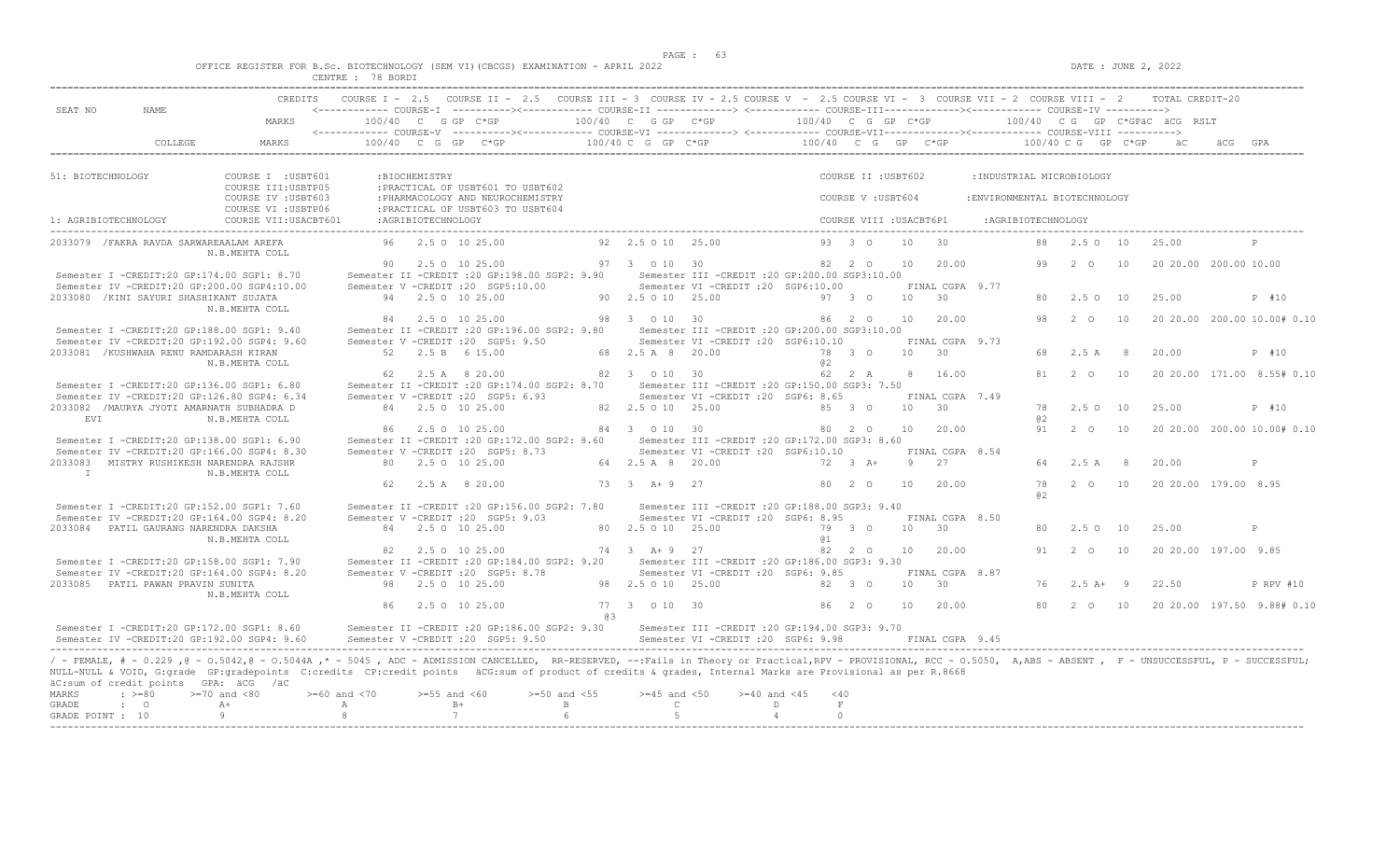$DATA: JUNE 2, 2022$ 

|  |  |   |                 |  | OFFICE REGISTER FOR B.Sc. BIOTECHNOLOGY (SEM VI)(CBCGS) EXAMINATION - APRIL 2022 |  |  |
|--|--|---|-----------------|--|----------------------------------------------------------------------------------|--|--|
|  |  | C | <b>70 BOBBT</b> |  |                                                                                  |  |  |

|                                    |                                                                   | CREDITS                                                                                                                                                                                                                                                                                                                                                                                                            |                                          |                     | COURSE I - 2.5 COURSE II - 2.5 COURSE III - 3 COURSE IV - 2.5 COURSE V - 2.5 COURSE VI - 3 COURSE VII - 2 COURSE VIII - 2 |                                      |                                                    |                                                                                        |                                             |                                           |            |                             |                                                            |    |                      |                | TOTAL CREDIT-20              |                             |
|------------------------------------|-------------------------------------------------------------------|--------------------------------------------------------------------------------------------------------------------------------------------------------------------------------------------------------------------------------------------------------------------------------------------------------------------------------------------------------------------------------------------------------------------|------------------------------------------|---------------------|---------------------------------------------------------------------------------------------------------------------------|--------------------------------------|----------------------------------------------------|----------------------------------------------------------------------------------------|---------------------------------------------|-------------------------------------------|------------|-----------------------------|------------------------------------------------------------|----|----------------------|----------------|------------------------------|-----------------------------|
| SEAT NO                            | NAME                                                              | MARKS                                                                                                                                                                                                                                                                                                                                                                                                              |                                          |                     | 100/40 C G GP C*GP                                                                                                        |                                      | 100/40 C G GP C*GP                                 |                                                                                        | 100/40 C G GP C*GP                          |                                           |            |                             |                                                            |    |                      |                | 100/40 CG GP C*GPÄC ÄCG RSLT |                             |
|                                    | COLLEGE                                                           | MARKS                                                                                                                                                                                                                                                                                                                                                                                                              |                                          |                     | $100/40$ C G GP C*GP                                                                                                      |                                      | 100/40 C G GP C*GP                                 |                                                                                        | 100/40 C G GP C*GP                          |                                           |            |                             |                                                            |    | $100/40$ C G GP C*GP |                |                              | äCG.                        |
|                                    |                                                                   |                                                                                                                                                                                                                                                                                                                                                                                                                    |                                          |                     |                                                                                                                           |                                      |                                                    |                                                                                        |                                             |                                           |            |                             |                                                            |    |                      |                |                              |                             |
| 51: BIOTECHNOLOGY                  |                                                                   | COURSE I : USBT601<br>COURSE III: USBTP05<br>COURSE IV : USBT603                                                                                                                                                                                                                                                                                                                                                   |                                          | :BIOCHEMISTRY       | : PRACTICAL OF USBT601 TO USBT602<br>: PHARMACOLOGY AND NEUROCHEMISTRY                                                    |                                      |                                                    |                                                                                        |                                             | COURSE II : USBT602<br>COURSE V : USBT604 |            |                             | : INDUSTRIAL MICROBIOLOGY<br>: ENVIRONMENTAL BIOTECHNOLOGY |    |                      |                |                              |                             |
| 1: AGRIBIOTECHNOLOGY               |                                                                   | COURSE VI : USBTP06<br>COURSE VII: USACBT601                                                                                                                                                                                                                                                                                                                                                                       |                                          | : AGRIBIOTECHNOLOGY | : PRACTICAL OF USBT603 TO USBT604                                                                                         |                                      |                                                    |                                                                                        |                                             | COURSE VIII : USACBT6P1                   |            |                             | :AGRIBIOTECHNOLOGY                                         |    |                      |                |                              |                             |
|                                    |                                                                   |                                                                                                                                                                                                                                                                                                                                                                                                                    |                                          |                     |                                                                                                                           |                                      |                                                    |                                                                                        |                                             |                                           |            |                             |                                                            |    |                      |                |                              | $\mathbb{P}$                |
| <b>ETABEN</b>                      | 2033086 / RAJPUT VAISHALIBEN KANAKSINGH ME                        | N.B.MEHTA COLL                                                                                                                                                                                                                                                                                                                                                                                                     |                                          |                     | 98 2.5 0 10 25.00                                                                                                         |                                      | 98 2.5 0 10 25.00                                  |                                                                                        |                                             | $96 \quad 3 \quad 0$                      | 10         | 30                          |                                                            | 90 | 2.50 10              |                | 25.00                        |                             |
|                                    | Semester I -CREDIT:20 GP:190.00 SGP1: 9.50                        | Semester IV -CREDIT:20 GP:198.00 SGP4: 9.90                                                                                                                                                                                                                                                                                                                                                                        |                                          |                     | 82 2.5 0 10 25.00<br>Semester II -CREDIT : 20 GP: 200.00 SGP2: 10.00<br>Semester V -CREDIT : 20 SGP5: 9.75                |                                      | 97 3 0 10 30                                       | Semester III -CREDIT : 20 GP: 200.00 SGP3: 10.00<br>Semester VI -CREDIT :20 SGP6:10.00 |                                             | 88 2 0                                    | 10         | 20.00<br>FINAL CGPA 9.86    |                                                            | 98 | $2\degree$ $\degree$ | 10             |                              | 20 20.00 200.00 10.00       |
|                                    | 2033087 / RAUT SIDDHI ASHISH ANJALI                               | N.B.MEHTA COLL                                                                                                                                                                                                                                                                                                                                                                                                     |                                          |                     | 96 2.5 0 10 25.00                                                                                                         |                                      | 96 2.5 0 10 25.00                                  |                                                                                        |                                             | 98 3 0                                    | 10 30      |                             |                                                            | 92 | 2.5 0 10             |                | 25.00                        | P #10                       |
|                                    | Semester I -CREDIT:20 GP:192.00 SGP1: 9.60                        | Semester IV -CREDIT:20 GP:200.00 SGP4:10.00                                                                                                                                                                                                                                                                                                                                                                        | 90.                                      |                     | 2.5 0 10 25.00<br>Semester II -CREDIT :20 GP:200.00 SGP2:10.00<br>Semester V -CREDIT : 20 SGP5:10.00                      |                                      | 97 3 0 10 30                                       | Semester III -CREDIT : 20 GP: 200.00 SGP3: 10.00<br>Semester VI -CREDIT :20 SGP6:10.10 |                                             | 84 2 0                                    | 10         | 20.00<br>FINAL CGPA 9.95    |                                                            | 99 | $2^{\circ}$ 0        | 10             |                              | 20 20.00 200.00 10.00# 0.10 |
|                                    | 2033088 /SINGH NAMRATA ANAND UMA                                  | N.B.MEHTA COLL                                                                                                                                                                                                                                                                                                                                                                                                     |                                          |                     | 98 2.5 0 10 25.00                                                                                                         |                                      | 88 2.5 0 10 25.00                                  |                                                                                        |                                             | 83 3 0                                    | $10 \t 30$ |                             |                                                            | 64 | 2.5 A                | - 8            | 20.00                        | P RPV #10                   |
|                                    | Semester I -CREDIT:20 GP:148.00 SGP1: 7.40                        |                                                                                                                                                                                                                                                                                                                                                                                                                    | 82.                                      |                     | 2.5 0 10 25.00<br>Semester II -CREDIT : 20 GP: 176.00 SGP2: 8.80                                                          |                                      | 91 3 0 10 30                                       | Semester III -CREDIT : 20 GP: 192.00 SGP3: 9.60                                        |                                             | 80 2 0                                    | 10         | 20.00                       |                                                            | 98 | 2 0                  | 10             |                              | 20 20.00 195.00 9.75# 0.10  |
|                                    | 2033089 / AMITA MISHRA MITHILESH                                  | Semester IV -CREDIT:20 GP:188.00 SGP4: 9.40<br>DANDEKAR PALGHA                                                                                                                                                                                                                                                                                                                                                     |                                          |                     | Semester V -CREDIT : 20 SGP5: 9.13<br>84 2.5 0 10 25.00                                                                   |                                      | 58 2.5 B + 7 17.50                                 | Semester VI -CREDIT :20 SGP6: 9.85                                                     |                                             | 43 3 D                                    | $4 \t12$   | FINAL CGPA 9.03             |                                                            | 74 | $2.5A+$              | - 9            | 22.50                        | P                           |
|                                    | Semester I -CREDIT: 20 GP: 96.00 SGP1: 4.80                       |                                                                                                                                                                                                                                                                                                                                                                                                                    |                                          |                     | 84 2.5 0 10 25.00<br>Semester II -CREDIT : 20 GP:104.00 SGP2: 5.20                                                        |                                      | 56 3 B+7 21                                        | Semester III -CREDIT : 20 GP: 166.00 SGP3: 8.30                                        |                                             | 92 2 0                                    | 10         | 20.00                       |                                                            | 44 | 2 <sub>0</sub>       | $\overline{4}$ |                              | 8 20.00 151.00 7.55         |
| ACHCHI DEVI                        | 2033090 / CHAUDHARY KANYAKUMARI VIRAMRAM L                        | Semester IV -CREDIT:20 GP:184.00 SGP4: 9.20<br>DANDEKAR PALGHA                                                                                                                                                                                                                                                                                                                                                     |                                          |                     | Semester V -CREDIT : 20 SGP5: 9.13<br>80 2.5 0 10 25.00                                                                   |                                      | 82 2.5 0 10 25.00                                  | Semester VI - CREDIT : 20 SGP6: 7.55                                                   |                                             | 85 3 0                                    | 10         | FINAL CGPA 7.36<br>30       |                                                            | 80 | $2.5 \Omega$ 10      |                | 25.00                        | P RPV                       |
|                                    | Semester I -CREDIT:20 GP:168.00 SGP1: 8.40                        |                                                                                                                                                                                                                                                                                                                                                                                                                    |                                          |                     | 84 2.5 0 10 25.00<br>Semester II -CREDIT : 20 GP:172.00 SGP2: 8.60                                                        |                                      | 81 3 0 10 30                                       | Semester III - CREDIT : 20 GP: 192.00 SGP3: 9.60                                       |                                             | 86 2 0                                    |            | 10 20.00                    |                                                            | 76 | $2 \overline{A}$ +   | $\overline{9}$ |                              | 18 20.00 198.00 9.90        |
|                                    | 2033091 / CHAUHAN ANKITA MAHENDRA MAYA                            | Semester IV -CREDIT:20 GP:198.00 SGP4: 9.90<br>DANDEKAR PALGHA                                                                                                                                                                                                                                                                                                                                                     | 02                                       |                     | Semester V -CREDIT : 20 SGP5: 9.50<br>78 2.5 0 10 25.00                                                                   |                                      | 82  2.5  0  10  25.00                              | Semester VI - CREDIT : 20 SGP6: 9.90                                                   |                                             | 93 3 0                                    | 10         | FINAL CGPA 9.32<br>30       |                                                            | 80 | 2.50 10              |                | 25.00                        | P                           |
|                                    | Semester I -CREDIT:20 GP:198.00 SGP1: 9.90                        |                                                                                                                                                                                                                                                                                                                                                                                                                    | 88                                       |                     | 2.5 0 10 25.00<br>Semester II -CREDIT : 20 GP: 198.00 SGP2: 9.90                                                          |                                      | 98 3 0 10 30                                       | Semester III - CREDIT : 20 GP: 198.00 SGP3: 9.90                                       |                                             | 92 2 0                                    | 10         | 20.00                       |                                                            | 95 | $2^{\circ}$          | 10             |                              | 20 20.00 200.00 10.00       |
| YA DEVI                            | 2033092 CHOUDHARY BHAVESH HIMMATARAM KAN                          | Semester IV -CREDIT:20 GP:198.00 SGP4: 9.90<br>DANDEKAR PALGHA                                                                                                                                                                                                                                                                                                                                                     |                                          |                     | Semester V -CREDIT : 20 SGP5: 9.65<br>94 2.5 0 10 25.00                                                                   |                                      | 80 2.5 0 10 25.00                                  | Semester VI -CREDIT :20 SGP6:10.00                                                     |                                             | 88 3 0                                    | 10 30      | FINAL CGPA 9.88             |                                                            | 86 | $2.5^\circ$ O        | 10             | 25.00                        | $\mathbb{P}$                |
|                                    |                                                                   | Semester I -CREDIT:20 GP:126.00 SGP1: 6.30<br>Semester IV -CREDIT:20 GP:190.00 SGP4: 9.50                                                                                                                                                                                                                                                                                                                          |                                          |                     | 86 2.5 0 10 25.00<br>Semester II -CREDIT : 20 GP:136.00 SGP2: 6.80<br>Semester V -CREDIT : 20 SGP5: 9.75                  |                                      | 94 3 0 10 30                                       | Semester III - CREDIT : 20 GP: 196.00 SGP3: 9.80<br>Semester VI -CREDIT :20 SGP6:10.00 |                                             | 88 2 0                                    |            | 10 20.00<br>FINAL CGPA 8.69 |                                                            | 92 | $\overline{2}$ 0     | 10             |                              | 20 20.00 200.00 10.00       |
| MARKS<br>GRADE<br>GRADE POINT : 10 | äC:sum of credit points GPA: äCG /äC<br>$\cdot$ >=80<br>$\cdot$ 0 | / - FEMALE, # - 0.229, @ - 0.5042, @ - 0.5044A,* - 5045, ADC - ADMISSION CANCELLED, RR-RESERVED, --:Fails in Theory or Practical,RPV - PROVISIONAL, RCC - 0.5050, A,ABS - ABSENT, F - UNSUCCESSFUL, P - SUCCESSFUL;<br>NULL-NULL & VOID, G:grade GP:gradepoints C:credits CP:credit points äCG:sum of product of credits & grades, Internal Marks are Provisional as per R.8668<br>$>=70$ and $<80$<br>$A +$<br>-9 | $>= 60$ and $< 70$<br>A<br>$\mathcal{R}$ | $>=55$ and $<60$    | $B+$<br>7                                                                                                                 | $>=50$ and $<55$<br>$\mathbb B$<br>6 | $>=45$ and $<50$<br>$\mathbb{C}$<br>$\overline{5}$ | $>= 40$ and $< 45$                                                                     | < 40<br>D<br>F<br>$\overline{4}$<br>$\circ$ |                                           |            |                             |                                                            |    |                      |                |                              |                             |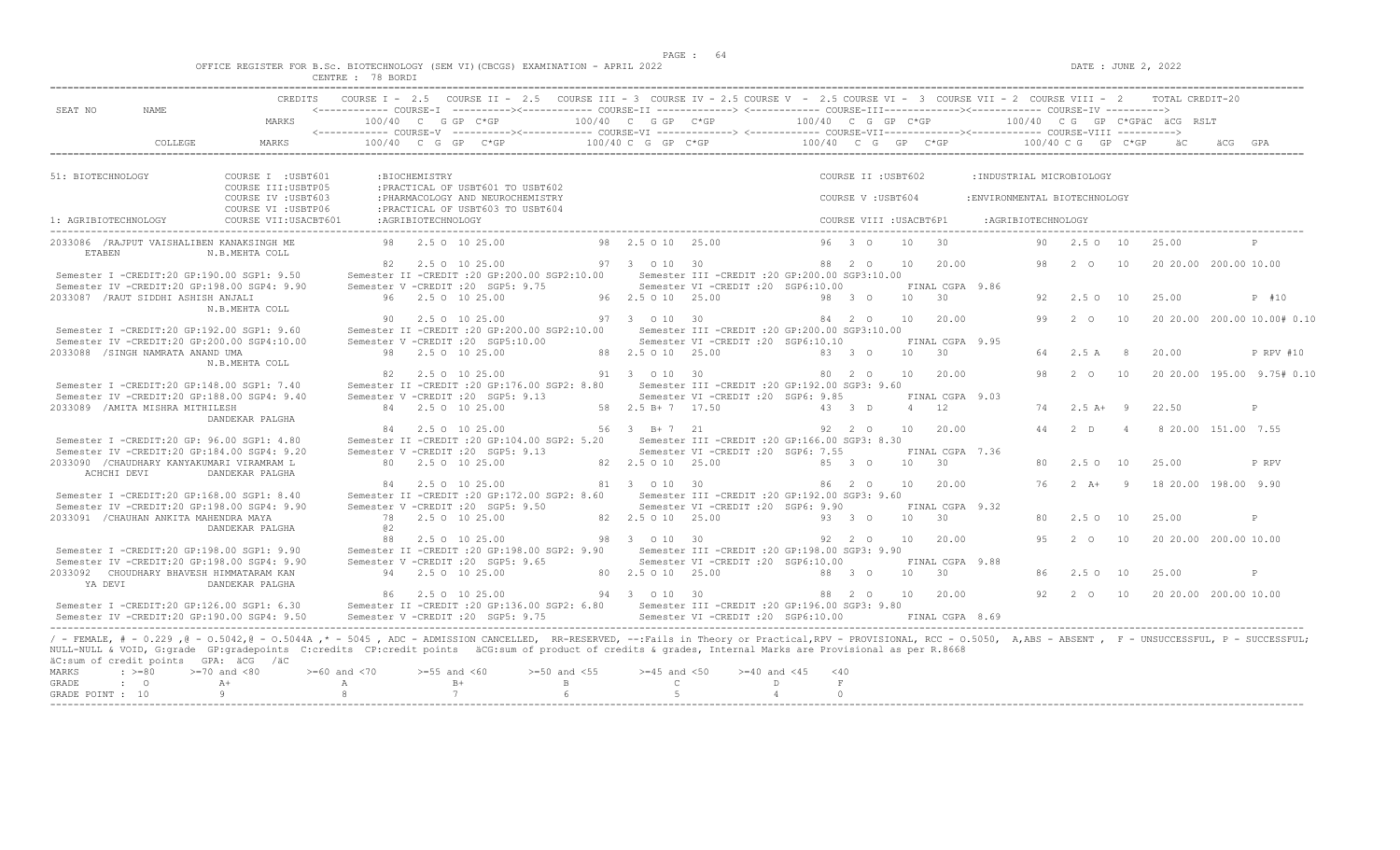|  |  | OFFICE REGISTER FOR B.SC. BIOTECHNOLOGY (SEM VI)(CBCGS) EXAMINATION - APRIL 2022 |  |  |  |  |
|--|--|----------------------------------------------------------------------------------|--|--|--|--|
|  |  |                                                                                  |  |  |  |  |

|                   |                                                       |                                                                                                                                                                                                                        | CENTRE : 9 PALGHAR   |                    |                                                                                                                                                    |             |                                  |                                                  |                |                         |                |                 |                               |           |                  |                |                                 |                       |
|-------------------|-------------------------------------------------------|------------------------------------------------------------------------------------------------------------------------------------------------------------------------------------------------------------------------|----------------------|--------------------|----------------------------------------------------------------------------------------------------------------------------------------------------|-------------|----------------------------------|--------------------------------------------------|----------------|-------------------------|----------------|-----------------|-------------------------------|-----------|------------------|----------------|---------------------------------|-----------------------|
|                   |                                                       |                                                                                                                                                                                                                        |                      |                    | CREDITS COURSE I - 2.5 COURSE II - 2.5 COURSE III - 3 COURSE IV - 2.5 COURSE V - 2.5 COURSE VI - 3 COURSE VII - 2 COURSE VIII - 2 TOTAL CREDIT-20  |             |                                  |                                                  |                |                         |                |                 |                               |           |                  |                |                                 |                       |
| SEAT NO           | NAME                                                  |                                                                                                                                                                                                                        |                      |                    | <------------ COURSE-T ----------><------------ COURSE-TT -------------> <------------ COURSE-TTT-------------><------------ COURSE-TV ----------> |             |                                  |                                                  |                |                         |                |                 |                               |           |                  |                |                                 |                       |
|                   |                                                       | MARKS                                                                                                                                                                                                                  | $100/40$ C G GP C*GP |                    |                                                                                                                                                    |             | 100/40 C G GP C*GP               |                                                  |                | 100/40 C G GP C*GP      |                |                 |                               |           |                  |                | $100/40$ C G GP C*GPAC ACG RSLT |                       |
|                   | COLLEGE                                               | MARKS                                                                                                                                                                                                                  |                      |                    | $100/40$ C G GP C*GP $100/40$ C G GP C*GP $100/40$ C G GP C*GP $100/40$ C G GP C*GP $100/40$ C G GP C*GP $100/40$ C G GP C*GP                      |             |                                  |                                                  |                |                         |                |                 |                               |           |                  |                |                                 |                       |
|                   |                                                       |                                                                                                                                                                                                                        |                      |                    |                                                                                                                                                    |             |                                  |                                                  |                |                         |                |                 |                               |           |                  |                |                                 |                       |
| 51: BIOTECHNOLOGY |                                                       | COURSE I : USBT601                                                                                                                                                                                                     |                      | :BIOCHEMISTRY      |                                                                                                                                                    |             |                                  |                                                  |                | COURSE II : USBT602     |                |                 | : INDUSTRIAL MICROBIOLOGY     |           |                  |                |                                 |                       |
|                   |                                                       | COURSE III: USBTP05                                                                                                                                                                                                    |                      |                    | : PRACTICAL OF USBT601 TO USBT602                                                                                                                  |             |                                  |                                                  |                |                         |                |                 |                               |           |                  |                |                                 |                       |
|                   |                                                       | COURSE IV : USBT603                                                                                                                                                                                                    |                      |                    | : PHARMACOLOGY AND NEUROCHEMISTRY                                                                                                                  |             |                                  |                                                  |                | COURSE V: USBT604       |                |                 | : ENVIRONMENTAL BIOTECHNOLOGY |           |                  |                |                                 |                       |
|                   |                                                       | COURSE VI : USBTP06                                                                                                                                                                                                    |                      |                    | : PRACTICAL OF USBT603 TO USBT604                                                                                                                  |             |                                  |                                                  |                |                         |                |                 |                               |           |                  |                |                                 |                       |
|                   | 1: AGRIBIOTECHNOLOGY                                  | COURSE VII: USACBT601                                                                                                                                                                                                  |                      | :AGRIBIOTECHNOLOGY |                                                                                                                                                    |             |                                  |                                                  |                | COURSE VIII : USACBT6P1 |                |                 | :AGRIBIOTECHNOLOGY            |           |                  |                |                                 |                       |
|                   | 2033093 CHOUDHARY YOGESH UMESH GAURY                  | DANDEKAR PALGHA                                                                                                                                                                                                        |                      |                    | 96 2.5 0 10 25.00                                                                                                                                  |             | 84 2.5 0 10 25.00                |                                                  |                | $85 \t30$               |                | 10 30           |                               |           | 86 2.5 0 10      |                | 25.00                           | P RPV                 |
|                   |                                                       |                                                                                                                                                                                                                        |                      |                    | 84 2.5 0 10 25.00                                                                                                                                  |             | 94 3 0 10 30                     |                                                  |                | 86 2 0                  |                | 10 20.00        |                               |           | 97 2 0 10        |                |                                 | 20 20.00 200.00 10.00 |
|                   | Semester I -CREDIT:20 GP:176.00 SGP1: 8.80            |                                                                                                                                                                                                                        |                      |                    | Semester II -CREDIT : 20 GP:180.00 SGP2: 9.00                                                                                                      |             |                                  | Semester III - CREDIT : 20 GP: 196.00 SGP3: 9.80 |                |                         |                |                 |                               |           |                  |                |                                 |                       |
|                   | Semester IV -CREDIT:20 GP:194.00 SGP4: 9.70           |                                                                                                                                                                                                                        |                      |                    | Semester V -CREDIT : 20 SGP5: 9.88                                                                                                                 |             |                                  | Semester VI -CREDIT :20 SGP6:10.00               |                |                         |                | FINAL CGPA 9.53 |                               |           |                  |                |                                 |                       |
| $\overline{A}$    | 2033094 / DANDEKAR HIMANI PURUSHOTTAM POOJ            | DANDEKAR PALGHA                                                                                                                                                                                                        |                      |                    | 88 2.5 0 10 25.00                                                                                                                                  |             | 82  2.5  0  10  25.00            |                                                  |                | 82 3 0                  |                | $10 \t 30$      |                               |           | 2.50 10          |                | 25.00                           | P                     |
|                   |                                                       |                                                                                                                                                                                                                        |                      |                    | 88 2.5 0 10 25.00                                                                                                                                  |             | 80 3 0 10 30                     |                                                  |                | 88 2 0                  |                | 10 20.00        |                               | 83        | $2\degree$ O     | 10             |                                 | 20 20.00 200.00 10.00 |
|                   | Semester I -CREDIT:20 GP:164.00 SGP1: 8.20            |                                                                                                                                                                                                                        |                      |                    | Semester II -CREDIT : 20 GP:168.00 SGP2: 8.40 Semester III -CREDIT : 20 GP:194.00 SGP3: 9.70                                                       |             |                                  |                                                  |                |                         |                |                 |                               |           |                  |                |                                 |                       |
|                   | Semester IV -CREDIT:20 GP:200.00 SGP4:10.00           |                                                                                                                                                                                                                        |                      |                    | Semester V - CREDIT : 20 SGP5: 9.75                                                                                                                |             |                                  | Semester VI -CREDIT :20 SGP6:10.00               |                |                         |                | FINAL CGPA 9.34 |                               |           |                  |                |                                 |                       |
|                   | 2033095 / DHARMAMEHER SIDDHI VILAS SAVITA             | DANDEKAR PALGHA                                                                                                                                                                                                        |                      |                    | 88 2.5 0 10 25.00                                                                                                                                  |             | 84 2.5 0 10 25.00                |                                                  |                | 73 3 A+                 |                | $9 \t 27$       |                               | 86.       | 2.50 10          |                | 25.00                           | P                     |
|                   |                                                       |                                                                                                                                                                                                                        |                      |                    | 90 2.5 0 10 25.00                                                                                                                                  |             |                                  | 81 3 0 10 30 90 2 0                              |                |                         |                | 10 20.00        |                               | 76        | $2 A+ 9$         |                |                                 | 18 20.00 195.00 9.75  |
|                   | Semester I -CREDIT:20 GP:122.00 SGP1: 6.10            |                                                                                                                                                                                                                        |                      |                    | Semester II -CREDIT : 20 GP: 126.00 SGP2: 6.30                                                                                                     |             |                                  | Semester III - CREDIT : 20 GP: 190.00 SGP3: 9.50 |                |                         |                |                 |                               |           |                  |                |                                 |                       |
|                   | Semester IV -CREDIT:20 GP:194.00 SGP4: 9.70           |                                                                                                                                                                                                                        |                      |                    | Semester V -CREDIT : 20 SGP5: 9.60                                                                                                                 |             |                                  | Semester VI - CREDIT : 20 SGP6: 9.75             |                |                         |                | FINAL CGPA 8.49 |                               |           |                  |                |                                 |                       |
|                   | 2033096 / DUBEY SARIKA CHANDRA MOHAN SEEMA            |                                                                                                                                                                                                                        |                      |                    | 82 2.5 0 10 25.00                                                                                                                                  |             | 84 2.5 0 10 25.00                |                                                  |                | 86 3 0                  |                | $10 \t 30$      |                               |           | 78 2.5 0 10      |                | 25.00                           | P                     |
|                   |                                                       | DANDEKAR PALGHA                                                                                                                                                                                                        |                      |                    | 86 2.5 0 10 25.00                                                                                                                                  |             | 87 3 0 10 30                     |                                                  |                | 86 2 0                  | 10             | 20.00           |                               | 02<br>83  | $\sim$ 2 0       | 10             |                                 | 20 20.00 200.00 10.00 |
|                   | Semester I -CREDIT:20 GP:158.00 SGP1: 7.90            |                                                                                                                                                                                                                        |                      |                    | Semester II -CREDIT : 20 GP: 164.00 SGP2: 8.20                                                                                                     |             |                                  | Semester III -CREDIT : 20 GP: 192.00 SGP3: 9.60  |                |                         |                |                 |                               |           |                  |                |                                 |                       |
|                   | Semester IV -CREDIT:20 GP:200.00 SGP4:10.00           |                                                                                                                                                                                                                        |                      |                    | Semester V -CREDIT : 20 SGP5: 9.75                                                                                                                 |             |                                  | Semester VI - CREDIT : 20 SGP6:10.00             |                |                         |                | FINAL CGPA 9.24 |                               |           |                  |                |                                 |                       |
|                   | 2033097 / GAVIT SARASWATI VINAYAK JAINA               |                                                                                                                                                                                                                        |                      |                    | 86 2.5 0 10 25.00                                                                                                                                  |             | 78 2.5 0 10 25.00                |                                                  |                | 73 3 A+                 | 9 <sup>1</sup> | 2.7             |                               | 86        | 2.50 10          |                | 25.00                           | P                     |
|                   |                                                       | DANDEKAR PALGHA                                                                                                                                                                                                        |                      |                    |                                                                                                                                                    | a2          |                                  |                                                  |                |                         |                |                 |                               |           |                  |                |                                 |                       |
|                   |                                                       |                                                                                                                                                                                                                        | 84                   |                    | 2.5 0 10 25.00                                                                                                                                     |             | 82 3 0 10 30                     |                                                  |                | 90 2 0                  | 10             | 20.00           |                               | 77<br>R B | 2 0 10           |                |                                 | 20 20.00 197.00 9.85  |
|                   | Semester I -CREDIT:20 GP:144.00 SGP1: 7.20            |                                                                                                                                                                                                                        |                      |                    | Semester II -CREDIT : 20 GP:150.00 SGP2: 7.50                                                                                                      |             |                                  | Semester III -CREDIT : 20 GP: 196.00 SGP3: 9.80  |                |                         |                |                 |                               |           |                  |                |                                 |                       |
|                   | Semester IV -CREDIT:20 GP:192.00 SGP4: 9.60           |                                                                                                                                                                                                                        |                      |                    | Semester V - CREDIT : 20 SGP5: 9.63                                                                                                                |             |                                  | Semester VI -CREDIT :20 SGP6: 9.85               |                |                         |                | FINAL CGPA 8.93 |                               |           |                  |                |                                 |                       |
|                   | 2033098 / GHODA MANISHA SHANKAR RANJANA               |                                                                                                                                                                                                                        |                      |                    | 80 2.5 0 10 25.00                                                                                                                                  |             | $76$ $2.5$ $\lambda + 9$ $22.50$ |                                                  |                | 71 3 A+                 |                | 9 2.7           |                               | 90        | $2.5 \Omega$ 10  |                | 25.00                           | P                     |
|                   |                                                       | DANDEKAR PALGHA                                                                                                                                                                                                        | 88                   |                    | 2.5 0 10 25.00                                                                                                                                     |             | 80 3 0 10 30                     |                                                  |                | 90 2 0                  | 10             | 20.00           |                               | 72        | $2 \overline{A}$ | $\overline{9}$ |                                 | 18 20.00 192.50 9.63  |
|                   | Semester I -CREDIT:20 GP:146.00 SGP1: 7.30            |                                                                                                                                                                                                                        |                      |                    | Semester II -CREDIT : 20 GP:152.00 SGP2: 7.60                                                                                                      |             |                                  | Semester III - CREDIT : 20 GP: 194.00 SGP3: 9.70 |                |                         |                |                 |                               |           |                  |                |                                 |                       |
|                   | Semester IV -CREDIT:20 GP:192.00 SGP4: 9.60           |                                                                                                                                                                                                                        |                      |                    | Semester V - CREDIT : 20 SGP5: 8.83                                                                                                                |             |                                  | Semester VI - CREDIT : 20 SGP6: 9.63             |                |                         |                | FINAL CGPA 8.78 |                               |           |                  |                |                                 |                       |
|                   | 2033099 / GOVARI YOGITA NARAYAN VANDANA               |                                                                                                                                                                                                                        |                      |                    | 84 2.5 0 10 25.00                                                                                                                                  |             | 82  2.5  0  10  25.00            |                                                  |                | 80 3 0                  | 10             | $\overline{30}$ |                               | 90.       | 2.50 10          |                | 25.00                           | P                     |
|                   |                                                       | DANDEKAR PALGHA                                                                                                                                                                                                        |                      |                    |                                                                                                                                                    |             |                                  |                                                  |                |                         |                |                 |                               |           |                  |                |                                 |                       |
|                   | Semester I -CREDIT:20 GP:170.00 SGP1: 8.50            |                                                                                                                                                                                                                        |                      |                    | 92 2.5 0 10 25.00<br>Semester II -CREDIT : 20 GP:176.00 SGP2: 8.80 Semester III -CREDIT : 20 GP:192.00 SGP3: 9.60                                  |             | 89 3 0 10 30                     |                                                  |                | 88  2  0  10  20.00     |                |                 |                               |           | 93 2 0 10        |                |                                 | 20 20.00 200.00 10.00 |
|                   | Semester IV -CREDIT:20 GP:196.00 SGP4: 9.80           |                                                                                                                                                                                                                        |                      |                    | Semester V - CREDIT : 20 SGP5: 9.40                                                                                                                |             |                                  | Semester VI -CREDIT :20 SGP6:10.00               |                |                         |                | FINAL CGPA 9.35 |                               |           |                  |                |                                 |                       |
|                   |                                                       |                                                                                                                                                                                                                        |                      |                    |                                                                                                                                                    |             |                                  |                                                  |                |                         |                |                 |                               |           |                  |                |                                 |                       |
|                   |                                                       | / - FEMALE, # - 0.229, @ - 0.5042, @ - 0.5044A, * - 5045, ADC - ADMISSION CANCELLED, RR-RESERVED, --:Fails in Theory or Practical, RPV - PROVISIONAL, RCC - 0.5050, A, ABS - ABSENT, F - UNSUCCESSFUL, P - SUCCESSFUL; |                      |                    |                                                                                                                                                    |             |                                  |                                                  |                |                         |                |                 |                               |           |                  |                |                                 |                       |
|                   |                                                       | NULL-NULL & VOID, G:grade GP:gradepoints C:credits CP:credit points äCG:sum of product of credits & grades, Internal Marks are Provisional as per R.8668                                                               |                      |                    |                                                                                                                                                    |             |                                  |                                                  |                |                         |                |                 |                               |           |                  |                |                                 |                       |
| MARKS             | äC:sum of credit points GPA: äCG /äC<br>$: \; > = 80$ | $>=70$ and $<80$                                                                                                                                                                                                       | $>= 60$ and $< 70$   | $>=55$ and $<60$   | $>=50$ and $<55$                                                                                                                                   |             | $>=45$ and $<50$                 | $>= 40$ and $< 45$                               |                | < 40                    |                |                 |                               |           |                  |                |                                 |                       |
| <b>GRADE</b>      | $\cdot$ 0                                             | $A+$                                                                                                                                                                                                                   | A                    |                    | $B+$                                                                                                                                               | $\mathbb B$ | $\mathbb{C}$                     |                                                  | D              | $\;$ F                  |                |                 |                               |           |                  |                |                                 |                       |
| GRADE POINT : 10  |                                                       | 9                                                                                                                                                                                                                      | -8                   |                    | 7                                                                                                                                                  |             | $5^{\circ}$                      |                                                  | $\overline{4}$ | $\Omega$                |                |                 |                               |           |                  |                |                                 |                       |
|                   |                                                       |                                                                                                                                                                                                                        |                      |                    |                                                                                                                                                    |             |                                  |                                                  |                |                         |                |                 |                               |           |                  |                |                                 |                       |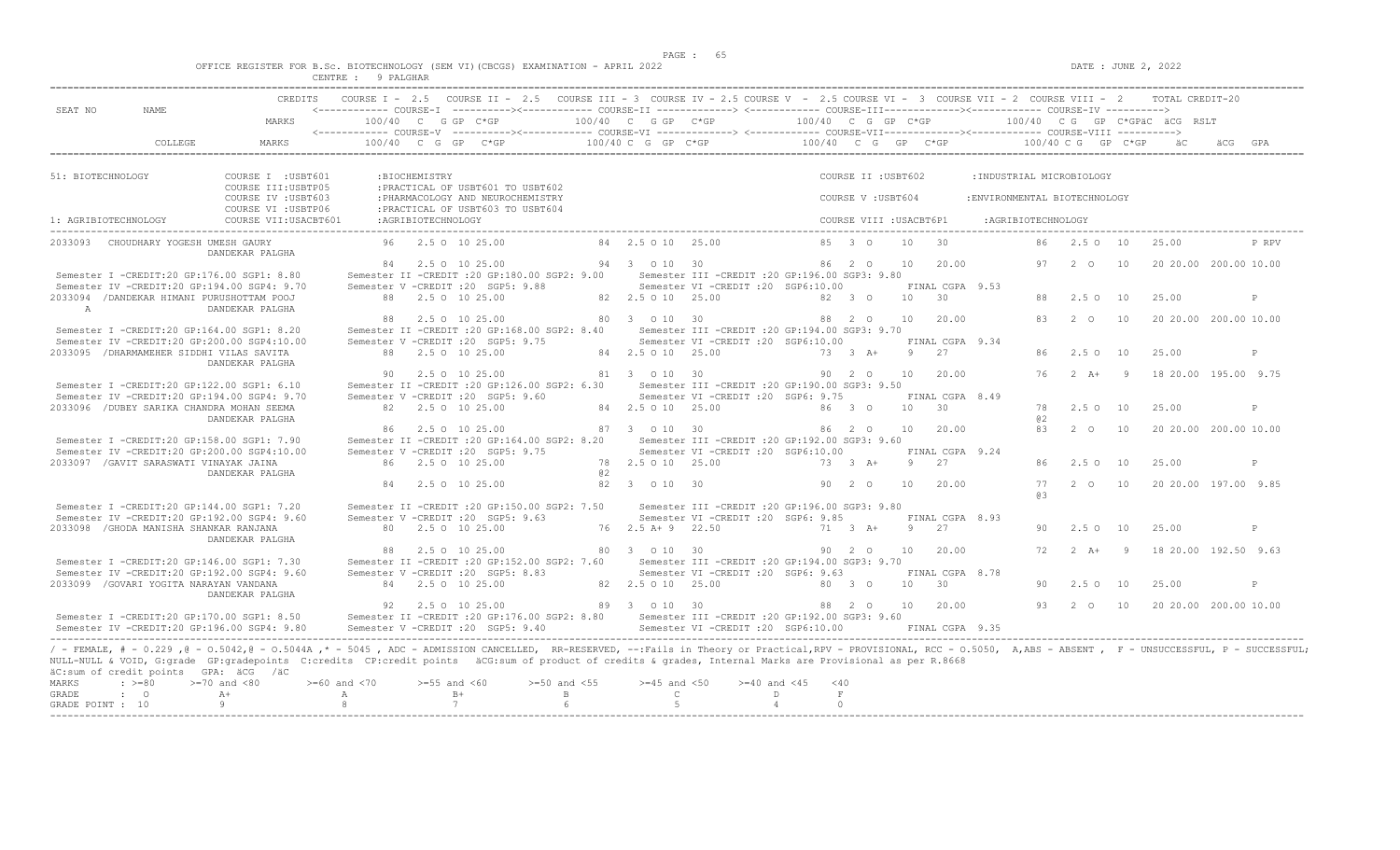|  |  | OFFICE REGISTER FOR B.Sc. BIOTECHNOLOGY (SEM VI)(CBCGS) EXAMINATION - APRIL 2022 |  |  |  |
|--|--|----------------------------------------------------------------------------------|--|--|--|
|  |  |                                                                                  |  |  |  |

| CREDITS COURSE I - 2.5 COURSE II - 2.5 COURSE III - 3 COURSE IV - 2.5 COURSE V - 2.5 COURSE VI - 3 COURSE VII - 2 COURSE VIII - 2 TOTAL CREDIT-20<br><------------ COURSE-T ----------><------------ COURSE-TT -------------> <------------ COURSE-TTT-------------><------------ COURSE-TV ----------><br>SEAT NO<br>NAME<br>100/40 C G GP C*GP<br>100/40 C G GP C*GP<br>$100/40$ C G GP C*GP<br>100/40 CG GP C*GPäC äCG RSLT<br>MARKS<br>$100/40$ C G GP C*GP $\overline{C}$ $\overline{C}$ $\overline{C}$ $\overline{C}$ $\overline{C}$ $\overline{C}$ $\overline{C}$ $\overline{C}$ $\overline{C}$ $\overline{C}$ $\overline{C}$ $\overline{C}$ $\overline{C}$ $\overline{C}$ $\overline{C}$ $\overline{C}$ $\overline{C}$ $\overline{C}$ $\overline{C}$ $\overline{C}$ $\overline{C}$ $\overline{C}$ $\$<br>COLLEGE<br>MARKS<br>51: BIOTECHNOLOGY<br>COURSE I : USBT601<br>:BIOCHEMISTRY<br>COURSE II : USBT602<br>: INDUSTRIAL MICROBIOLOGY<br>COURSE III: USBTP05<br>: PRACTICAL OF USBT601 TO USBT602<br>COURSE IV : USBT603<br>: PHARMACOLOGY AND NEUROCHEMISTRY<br>COURSE V: USBT604<br>: ENVIRONMENTAL BIOTECHNOLOGY<br>COURSE VI : USBTP06<br>: PRACTICAL OF USBT603 TO USBT604<br>COURSE VII: USACBT601<br>: AGRIBIOTECHNOLOGY<br>COURSE VIII : USACBT6P1<br>1: AGRIBIOTECHNOLOGY<br>:AGRIBIOTECHNOLOGY<br>74 2.5 A+ 9 22.50<br>66 2.5 A 8 20.00<br>74 3 A+<br>9 27<br>86  2.5  0  10<br>2033100 / GUPTA PUSHPA RADHESHYAM SANGEETA<br>25.00<br>DANDEKAR PALGHA<br>72  2  A+  9  18  20.00  187.50  9.38<br>82 2.5 0 10 25.00<br>80 3 0 10 30<br>20.00<br>92 2 0<br>10<br>Semester II -CREDIT : 20 GP: 146.00 SGP2: 7.30<br>Semester III - CREDIT : 20 GP: 170.00 SGP3: 8.50<br>Semester I -CREDIT:20 GP:144.00 SGP1: 7.20<br>Semester IV -CREDIT:20 GP:168.00 SGP4: 8.40<br>Semester V -CREDIT : 20 SGP5: 8.98<br>Semester VI - CREDIT : 20 SGP6: 9.38<br>FINAL CGPA 8.29<br>80 2.5 0 10 25.00<br>78  2.5  0  10  25.00<br>9 27<br>2.50 10<br>25.00<br>2033101 / JHA MADHAVI AJAY BABY<br>$74$ 3 $\lambda$ +<br>78<br>8 2<br>DANDEKAR PALGHA<br>a2<br>80 3 0 10 30<br>88 2.5 0 10 25.00<br>90 2 0<br>10<br>20.00<br>74   2   A+   9<br>18 20.00 195.00 9.75<br>Semester I -CREDIT:20 GP:154.00 SGP1: 7.70<br>Semester II -CREDIT : 20 GP:162.00 SGP2: 8.10<br>Semester III - CREDIT : 20 GP: 182.00 SGP3: 9.10<br>Semester IV -CREDIT:20 GP:190.00 SGP4: 9.50<br>Semester V - CREDIT : 20 SGP5: 8.90<br>Semester VI -CREDIT :20 SGP6: 9.75<br>FINAL CGPA 8.84<br>2033102 / KARDE MANSI GANESH NAMRATA<br>68 2.5 A 8 20.00<br>82  2.5  0  10  25.00<br>30<br>88 3 0<br>10<br>82<br>2.5010<br>25.00<br>P<br>DANDEKAR PALGHA<br>88 2.5 0 10 25.00<br>92 3 0 10 30<br>78 2 0<br>10<br>20.00<br>93<br>$2\degree$ O<br>20 20.00 195.00 9.75<br>10 |
|-----------------------------------------------------------------------------------------------------------------------------------------------------------------------------------------------------------------------------------------------------------------------------------------------------------------------------------------------------------------------------------------------------------------------------------------------------------------------------------------------------------------------------------------------------------------------------------------------------------------------------------------------------------------------------------------------------------------------------------------------------------------------------------------------------------------------------------------------------------------------------------------------------------------------------------------------------------------------------------------------------------------------------------------------------------------------------------------------------------------------------------------------------------------------------------------------------------------------------------------------------------------------------------------------------------------------------------------------------------------------------------------------------------------------------------------------------------------------------------------------------------------------------------------------------------------------------------------------------------------------------------------------------------------------------------------------------------------------------------------------------------------------------------------------------------------------------------------------------------------------------------------------------------------------------------------------------------------------------------------------------------------------------------------------------------------------------------------------------------------------------------------------------------------------------------------------------------------------------------------------------------------------------------------------------------------------------------------------------------------------------------------------------------------------------------------------------------------------------------------------------------------------------------------------------------------------------------------------------------------------------------------------------------------------------------------------------------------------------------------------------------|
|                                                                                                                                                                                                                                                                                                                                                                                                                                                                                                                                                                                                                                                                                                                                                                                                                                                                                                                                                                                                                                                                                                                                                                                                                                                                                                                                                                                                                                                                                                                                                                                                                                                                                                                                                                                                                                                                                                                                                                                                                                                                                                                                                                                                                                                                                                                                                                                                                                                                                                                                                                                                                                                                                                                                                           |
|                                                                                                                                                                                                                                                                                                                                                                                                                                                                                                                                                                                                                                                                                                                                                                                                                                                                                                                                                                                                                                                                                                                                                                                                                                                                                                                                                                                                                                                                                                                                                                                                                                                                                                                                                                                                                                                                                                                                                                                                                                                                                                                                                                                                                                                                                                                                                                                                                                                                                                                                                                                                                                                                                                                                                           |
|                                                                                                                                                                                                                                                                                                                                                                                                                                                                                                                                                                                                                                                                                                                                                                                                                                                                                                                                                                                                                                                                                                                                                                                                                                                                                                                                                                                                                                                                                                                                                                                                                                                                                                                                                                                                                                                                                                                                                                                                                                                                                                                                                                                                                                                                                                                                                                                                                                                                                                                                                                                                                                                                                                                                                           |
|                                                                                                                                                                                                                                                                                                                                                                                                                                                                                                                                                                                                                                                                                                                                                                                                                                                                                                                                                                                                                                                                                                                                                                                                                                                                                                                                                                                                                                                                                                                                                                                                                                                                                                                                                                                                                                                                                                                                                                                                                                                                                                                                                                                                                                                                                                                                                                                                                                                                                                                                                                                                                                                                                                                                                           |
|                                                                                                                                                                                                                                                                                                                                                                                                                                                                                                                                                                                                                                                                                                                                                                                                                                                                                                                                                                                                                                                                                                                                                                                                                                                                                                                                                                                                                                                                                                                                                                                                                                                                                                                                                                                                                                                                                                                                                                                                                                                                                                                                                                                                                                                                                                                                                                                                                                                                                                                                                                                                                                                                                                                                                           |
|                                                                                                                                                                                                                                                                                                                                                                                                                                                                                                                                                                                                                                                                                                                                                                                                                                                                                                                                                                                                                                                                                                                                                                                                                                                                                                                                                                                                                                                                                                                                                                                                                                                                                                                                                                                                                                                                                                                                                                                                                                                                                                                                                                                                                                                                                                                                                                                                                                                                                                                                                                                                                                                                                                                                                           |
|                                                                                                                                                                                                                                                                                                                                                                                                                                                                                                                                                                                                                                                                                                                                                                                                                                                                                                                                                                                                                                                                                                                                                                                                                                                                                                                                                                                                                                                                                                                                                                                                                                                                                                                                                                                                                                                                                                                                                                                                                                                                                                                                                                                                                                                                                                                                                                                                                                                                                                                                                                                                                                                                                                                                                           |
|                                                                                                                                                                                                                                                                                                                                                                                                                                                                                                                                                                                                                                                                                                                                                                                                                                                                                                                                                                                                                                                                                                                                                                                                                                                                                                                                                                                                                                                                                                                                                                                                                                                                                                                                                                                                                                                                                                                                                                                                                                                                                                                                                                                                                                                                                                                                                                                                                                                                                                                                                                                                                                                                                                                                                           |
|                                                                                                                                                                                                                                                                                                                                                                                                                                                                                                                                                                                                                                                                                                                                                                                                                                                                                                                                                                                                                                                                                                                                                                                                                                                                                                                                                                                                                                                                                                                                                                                                                                                                                                                                                                                                                                                                                                                                                                                                                                                                                                                                                                                                                                                                                                                                                                                                                                                                                                                                                                                                                                                                                                                                                           |
|                                                                                                                                                                                                                                                                                                                                                                                                                                                                                                                                                                                                                                                                                                                                                                                                                                                                                                                                                                                                                                                                                                                                                                                                                                                                                                                                                                                                                                                                                                                                                                                                                                                                                                                                                                                                                                                                                                                                                                                                                                                                                                                                                                                                                                                                                                                                                                                                                                                                                                                                                                                                                                                                                                                                                           |
|                                                                                                                                                                                                                                                                                                                                                                                                                                                                                                                                                                                                                                                                                                                                                                                                                                                                                                                                                                                                                                                                                                                                                                                                                                                                                                                                                                                                                                                                                                                                                                                                                                                                                                                                                                                                                                                                                                                                                                                                                                                                                                                                                                                                                                                                                                                                                                                                                                                                                                                                                                                                                                                                                                                                                           |
|                                                                                                                                                                                                                                                                                                                                                                                                                                                                                                                                                                                                                                                                                                                                                                                                                                                                                                                                                                                                                                                                                                                                                                                                                                                                                                                                                                                                                                                                                                                                                                                                                                                                                                                                                                                                                                                                                                                                                                                                                                                                                                                                                                                                                                                                                                                                                                                                                                                                                                                                                                                                                                                                                                                                                           |
|                                                                                                                                                                                                                                                                                                                                                                                                                                                                                                                                                                                                                                                                                                                                                                                                                                                                                                                                                                                                                                                                                                                                                                                                                                                                                                                                                                                                                                                                                                                                                                                                                                                                                                                                                                                                                                                                                                                                                                                                                                                                                                                                                                                                                                                                                                                                                                                                                                                                                                                                                                                                                                                                                                                                                           |
|                                                                                                                                                                                                                                                                                                                                                                                                                                                                                                                                                                                                                                                                                                                                                                                                                                                                                                                                                                                                                                                                                                                                                                                                                                                                                                                                                                                                                                                                                                                                                                                                                                                                                                                                                                                                                                                                                                                                                                                                                                                                                                                                                                                                                                                                                                                                                                                                                                                                                                                                                                                                                                                                                                                                                           |
|                                                                                                                                                                                                                                                                                                                                                                                                                                                                                                                                                                                                                                                                                                                                                                                                                                                                                                                                                                                                                                                                                                                                                                                                                                                                                                                                                                                                                                                                                                                                                                                                                                                                                                                                                                                                                                                                                                                                                                                                                                                                                                                                                                                                                                                                                                                                                                                                                                                                                                                                                                                                                                                                                                                                                           |
|                                                                                                                                                                                                                                                                                                                                                                                                                                                                                                                                                                                                                                                                                                                                                                                                                                                                                                                                                                                                                                                                                                                                                                                                                                                                                                                                                                                                                                                                                                                                                                                                                                                                                                                                                                                                                                                                                                                                                                                                                                                                                                                                                                                                                                                                                                                                                                                                                                                                                                                                                                                                                                                                                                                                                           |
|                                                                                                                                                                                                                                                                                                                                                                                                                                                                                                                                                                                                                                                                                                                                                                                                                                                                                                                                                                                                                                                                                                                                                                                                                                                                                                                                                                                                                                                                                                                                                                                                                                                                                                                                                                                                                                                                                                                                                                                                                                                                                                                                                                                                                                                                                                                                                                                                                                                                                                                                                                                                                                                                                                                                                           |
|                                                                                                                                                                                                                                                                                                                                                                                                                                                                                                                                                                                                                                                                                                                                                                                                                                                                                                                                                                                                                                                                                                                                                                                                                                                                                                                                                                                                                                                                                                                                                                                                                                                                                                                                                                                                                                                                                                                                                                                                                                                                                                                                                                                                                                                                                                                                                                                                                                                                                                                                                                                                                                                                                                                                                           |
|                                                                                                                                                                                                                                                                                                                                                                                                                                                                                                                                                                                                                                                                                                                                                                                                                                                                                                                                                                                                                                                                                                                                                                                                                                                                                                                                                                                                                                                                                                                                                                                                                                                                                                                                                                                                                                                                                                                                                                                                                                                                                                                                                                                                                                                                                                                                                                                                                                                                                                                                                                                                                                                                                                                                                           |
|                                                                                                                                                                                                                                                                                                                                                                                                                                                                                                                                                                                                                                                                                                                                                                                                                                                                                                                                                                                                                                                                                                                                                                                                                                                                                                                                                                                                                                                                                                                                                                                                                                                                                                                                                                                                                                                                                                                                                                                                                                                                                                                                                                                                                                                                                                                                                                                                                                                                                                                                                                                                                                                                                                                                                           |
| a2                                                                                                                                                                                                                                                                                                                                                                                                                                                                                                                                                                                                                                                                                                                                                                                                                                                                                                                                                                                                                                                                                                                                                                                                                                                                                                                                                                                                                                                                                                                                                                                                                                                                                                                                                                                                                                                                                                                                                                                                                                                                                                                                                                                                                                                                                                                                                                                                                                                                                                                                                                                                                                                                                                                                                        |
| Semester I -CREDIT:20 GP:188.00 SGP1: 9.40<br>Semester II -CREDIT : 20 GP: 194.00 SGP2: 9.70<br>Semester III -CREDIT : 20 GP: 200.00 SGP3: 10.00                                                                                                                                                                                                                                                                                                                                                                                                                                                                                                                                                                                                                                                                                                                                                                                                                                                                                                                                                                                                                                                                                                                                                                                                                                                                                                                                                                                                                                                                                                                                                                                                                                                                                                                                                                                                                                                                                                                                                                                                                                                                                                                                                                                                                                                                                                                                                                                                                                                                                                                                                                                                          |
| Semester IV -CREDIT:20 GP:194.00 SGP4: 9.70<br>Semester V -CREDIT : 20 SGP5: 9.30<br>Semester VI - CREDIT : 20 SGP6: 9.75<br>FINAL CGPA 9.64                                                                                                                                                                                                                                                                                                                                                                                                                                                                                                                                                                                                                                                                                                                                                                                                                                                                                                                                                                                                                                                                                                                                                                                                                                                                                                                                                                                                                                                                                                                                                                                                                                                                                                                                                                                                                                                                                                                                                                                                                                                                                                                                                                                                                                                                                                                                                                                                                                                                                                                                                                                                              |
| 78 2.5 0 10 25.00<br>2033103 KARE PRATHMESH ANAND KANCHAN<br>82  2.5  0  10  25.00<br>55 3 B+<br>7 21<br>10<br>25.00<br>84<br>2.50<br>P<br>8 2                                                                                                                                                                                                                                                                                                                                                                                                                                                                                                                                                                                                                                                                                                                                                                                                                                                                                                                                                                                                                                                                                                                                                                                                                                                                                                                                                                                                                                                                                                                                                                                                                                                                                                                                                                                                                                                                                                                                                                                                                                                                                                                                                                                                                                                                                                                                                                                                                                                                                                                                                                                                            |
| DANDEKAR PALGHA<br>88 2.5 0 10 25.00<br>63 3 A 8 24<br>$2 \quad C$<br>10 20.00 175.00 8.75<br>88 2 0<br>10<br>20.00<br>47<br>$-5$                                                                                                                                                                                                                                                                                                                                                                                                                                                                                                                                                                                                                                                                                                                                                                                                                                                                                                                                                                                                                                                                                                                                                                                                                                                                                                                                                                                                                                                                                                                                                                                                                                                                                                                                                                                                                                                                                                                                                                                                                                                                                                                                                                                                                                                                                                                                                                                                                                                                                                                                                                                                                         |
| Semester I -CREDIT:20 GP:122.00 SGP1: 6.10<br>Semester II -CREDIT : 20 GP: 128.00 SGP2: 6.40<br>Semester III - CREDIT : 20 GP: 184.00 SGP3: 9.20                                                                                                                                                                                                                                                                                                                                                                                                                                                                                                                                                                                                                                                                                                                                                                                                                                                                                                                                                                                                                                                                                                                                                                                                                                                                                                                                                                                                                                                                                                                                                                                                                                                                                                                                                                                                                                                                                                                                                                                                                                                                                                                                                                                                                                                                                                                                                                                                                                                                                                                                                                                                          |
| Semester VI -CREDIT : 20 SGP6: 8.75<br>Semester IV -CREDIT:20 GP:178.00 SGP4: 8.90<br>Semester V -CREDIT : 20 SGP5: 8.23<br>FINAL CGPA 7.93                                                                                                                                                                                                                                                                                                                                                                                                                                                                                                                                                                                                                                                                                                                                                                                                                                                                                                                                                                                                                                                                                                                                                                                                                                                                                                                                                                                                                                                                                                                                                                                                                                                                                                                                                                                                                                                                                                                                                                                                                                                                                                                                                                                                                                                                                                                                                                                                                                                                                                                                                                                                               |
| 2033104 KHANDAGALE ANIKET SUBHASH CHHAYA<br>82  2.5  0  10  25.00<br>88 2.5 0 10 25.00<br>86 3 0<br>10<br>$\overline{30}$<br>2.50 10<br>25.00<br>$\mathsf{P}$<br>86.                                                                                                                                                                                                                                                                                                                                                                                                                                                                                                                                                                                                                                                                                                                                                                                                                                                                                                                                                                                                                                                                                                                                                                                                                                                                                                                                                                                                                                                                                                                                                                                                                                                                                                                                                                                                                                                                                                                                                                                                                                                                                                                                                                                                                                                                                                                                                                                                                                                                                                                                                                                      |
| DANDEKAR PALGHA                                                                                                                                                                                                                                                                                                                                                                                                                                                                                                                                                                                                                                                                                                                                                                                                                                                                                                                                                                                                                                                                                                                                                                                                                                                                                                                                                                                                                                                                                                                                                                                                                                                                                                                                                                                                                                                                                                                                                                                                                                                                                                                                                                                                                                                                                                                                                                                                                                                                                                                                                                                                                                                                                                                                           |
| 81 3 0 10 30<br>20.00<br>18 20.00 198.00 9.90<br>86 2.5 0 10 25.00<br>86 2 0<br>10 <sup>1</sup><br>74<br>$2+A+$<br>- 9<br>Semester III - CREDIT : 20 GP: 188.00 SGP3: 9.40                                                                                                                                                                                                                                                                                                                                                                                                                                                                                                                                                                                                                                                                                                                                                                                                                                                                                                                                                                                                                                                                                                                                                                                                                                                                                                                                                                                                                                                                                                                                                                                                                                                                                                                                                                                                                                                                                                                                                                                                                                                                                                                                                                                                                                                                                                                                                                                                                                                                                                                                                                                |
| Semester I -CREDIT:20 GP:150.00 SGP1: 7.50<br>Semester II -CREDIT : 20 GP: 154.00 SGP2: 7.70<br>Semester IV -CREDIT:20 GP:196.00 SGP4: 9.80<br>Semester V - CREDIT : 20 SGP5: 9.88<br>Semester VI -CREDIT : 20 SGP6: 9.90<br>FINAL CGPA 9.03                                                                                                                                                                                                                                                                                                                                                                                                                                                                                                                                                                                                                                                                                                                                                                                                                                                                                                                                                                                                                                                                                                                                                                                                                                                                                                                                                                                                                                                                                                                                                                                                                                                                                                                                                                                                                                                                                                                                                                                                                                                                                                                                                                                                                                                                                                                                                                                                                                                                                                              |
| 84 2.5 0 10 25.00<br>2033105 /MAHAKAL ASHITI SHYAM CHANDAN<br>84 2.5 0 10 25.00<br>40 3 D<br>4 12<br>2.50<br>25.00<br>P RPV<br>84<br><b>10</b>                                                                                                                                                                                                                                                                                                                                                                                                                                                                                                                                                                                                                                                                                                                                                                                                                                                                                                                                                                                                                                                                                                                                                                                                                                                                                                                                                                                                                                                                                                                                                                                                                                                                                                                                                                                                                                                                                                                                                                                                                                                                                                                                                                                                                                                                                                                                                                                                                                                                                                                                                                                                            |
| DANDEKAR PALGHA                                                                                                                                                                                                                                                                                                                                                                                                                                                                                                                                                                                                                                                                                                                                                                                                                                                                                                                                                                                                                                                                                                                                                                                                                                                                                                                                                                                                                                                                                                                                                                                                                                                                                                                                                                                                                                                                                                                                                                                                                                                                                                                                                                                                                                                                                                                                                                                                                                                                                                                                                                                                                                                                                                                                           |
| 86 2.5 0 10 25.00<br>65 3 A 8 24<br>90 2 0<br>10<br>20.00<br>62.<br>2 A<br>16 20.00 172.00 8.60<br>- 8                                                                                                                                                                                                                                                                                                                                                                                                                                                                                                                                                                                                                                                                                                                                                                                                                                                                                                                                                                                                                                                                                                                                                                                                                                                                                                                                                                                                                                                                                                                                                                                                                                                                                                                                                                                                                                                                                                                                                                                                                                                                                                                                                                                                                                                                                                                                                                                                                                                                                                                                                                                                                                                    |
| Semester I -CREDIT:20 GP:100.00 SGP1: 5.00<br>Semester II -CREDIT : 20 GP: 103.00 SGP2: 5.15<br>Semester III - CREDIT : 20 GP: 178.00 SGP3: 8.90                                                                                                                                                                                                                                                                                                                                                                                                                                                                                                                                                                                                                                                                                                                                                                                                                                                                                                                                                                                                                                                                                                                                                                                                                                                                                                                                                                                                                                                                                                                                                                                                                                                                                                                                                                                                                                                                                                                                                                                                                                                                                                                                                                                                                                                                                                                                                                                                                                                                                                                                                                                                          |
| Semester IV -CREDIT:20 GP:190.00 SGP4: 9.50<br>Semester V -CREDIT : 20 SGP5: 9.35<br>Semester VI -CREDIT : 20 SGP6: 8.60<br>FINAL CGPA 7.75<br>2033106 MAURYA KRISHNA MAHENDRA TARADEVI<br>84 2.5 0 10 25.00<br>82  2.5  0  10  25.00<br>74 3 A+<br>9<br>27<br>P                                                                                                                                                                                                                                                                                                                                                                                                                                                                                                                                                                                                                                                                                                                                                                                                                                                                                                                                                                                                                                                                                                                                                                                                                                                                                                                                                                                                                                                                                                                                                                                                                                                                                                                                                                                                                                                                                                                                                                                                                                                                                                                                                                                                                                                                                                                                                                                                                                                                                          |
| 25.00<br>86<br>2.50 10<br>DANDEKAR PALGHA                                                                                                                                                                                                                                                                                                                                                                                                                                                                                                                                                                                                                                                                                                                                                                                                                                                                                                                                                                                                                                                                                                                                                                                                                                                                                                                                                                                                                                                                                                                                                                                                                                                                                                                                                                                                                                                                                                                                                                                                                                                                                                                                                                                                                                                                                                                                                                                                                                                                                                                                                                                                                                                                                                                 |
| 90  2  0  10  20.00<br>2.5 0 10 25.00<br>81 3 0 10 30<br>73   2   A+   9   18   20.00   195.00   9.75<br>82                                                                                                                                                                                                                                                                                                                                                                                                                                                                                                                                                                                                                                                                                                                                                                                                                                                                                                                                                                                                                                                                                                                                                                                                                                                                                                                                                                                                                                                                                                                                                                                                                                                                                                                                                                                                                                                                                                                                                                                                                                                                                                                                                                                                                                                                                                                                                                                                                                                                                                                                                                                                                                               |
| Semester II -CREDIT :20 GP:149.00 SGP2: 7.45 Semester III -CREDIT :20 GP:192.00 SGP3: 9.60<br>Semester I -CREDIT:20 GP:140.00 SGP1: 7.00                                                                                                                                                                                                                                                                                                                                                                                                                                                                                                                                                                                                                                                                                                                                                                                                                                                                                                                                                                                                                                                                                                                                                                                                                                                                                                                                                                                                                                                                                                                                                                                                                                                                                                                                                                                                                                                                                                                                                                                                                                                                                                                                                                                                                                                                                                                                                                                                                                                                                                                                                                                                                  |
| Semester V -CREDIT : 20 SGP5: 9.23<br>Semester VI - CREDIT : 20 SGP6: 9.75 FINAL CGPA 8.81<br>Semester IV -CREDIT:20 GP:196.00 SGP4: 9.80                                                                                                                                                                                                                                                                                                                                                                                                                                                                                                                                                                                                                                                                                                                                                                                                                                                                                                                                                                                                                                                                                                                                                                                                                                                                                                                                                                                                                                                                                                                                                                                                                                                                                                                                                                                                                                                                                                                                                                                                                                                                                                                                                                                                                                                                                                                                                                                                                                                                                                                                                                                                                 |
| / - FEMALE, # - 0.229, @ - 0.5042, @ - 0.5044A, * - 5045, ADC - ADMISSION CANCELLED, RR-RESERVED, --:Fails in Theory or Practical,RPV - PROVISIONAL, RCC - 0.5050, A,ABS - ABSENT, F - UNSUCCESSFUL, P - SUCCESSFUL;<br>NULL-NULL & VOID, G:grade GP:gradepoints C:credits CP:credit points äCG:sum of product of credits & grades, Internal Marks are Provisional as per R.8668<br>äC:sum of credit points GPA: äCG /äC<br>$: \; > = 80$<br>$>=70$ and $<80$<br>$>= 60$ and $< 70$<br>$>=55$ and $<60$<br>$>=50$ and $<55$<br>$>=45$ and $<50$<br>$>= 40$ and $< 45$<br>MARKS<br>< 40<br>$B+$<br>$\mathsf{C}$<br><b>GRADE</b><br>$\cdot$ 0<br>$A+$<br>A<br>$\mathbb B$<br>D<br>F<br>$\Omega$                                                                                                                                                                                                                                                                                                                                                                                                                                                                                                                                                                                                                                                                                                                                                                                                                                                                                                                                                                                                                                                                                                                                                                                                                                                                                                                                                                                                                                                                                                                                                                                                                                                                                                                                                                                                                                                                                                                                                                                                                                                             |
| 9<br>8<br>7<br>5<br>$\overline{4}$<br>GRADE POINT : 10                                                                                                                                                                                                                                                                                                                                                                                                                                                                                                                                                                                                                                                                                                                                                                                                                                                                                                                                                                                                                                                                                                                                                                                                                                                                                                                                                                                                                                                                                                                                                                                                                                                                                                                                                                                                                                                                                                                                                                                                                                                                                                                                                                                                                                                                                                                                                                                                                                                                                                                                                                                                                                                                                                    |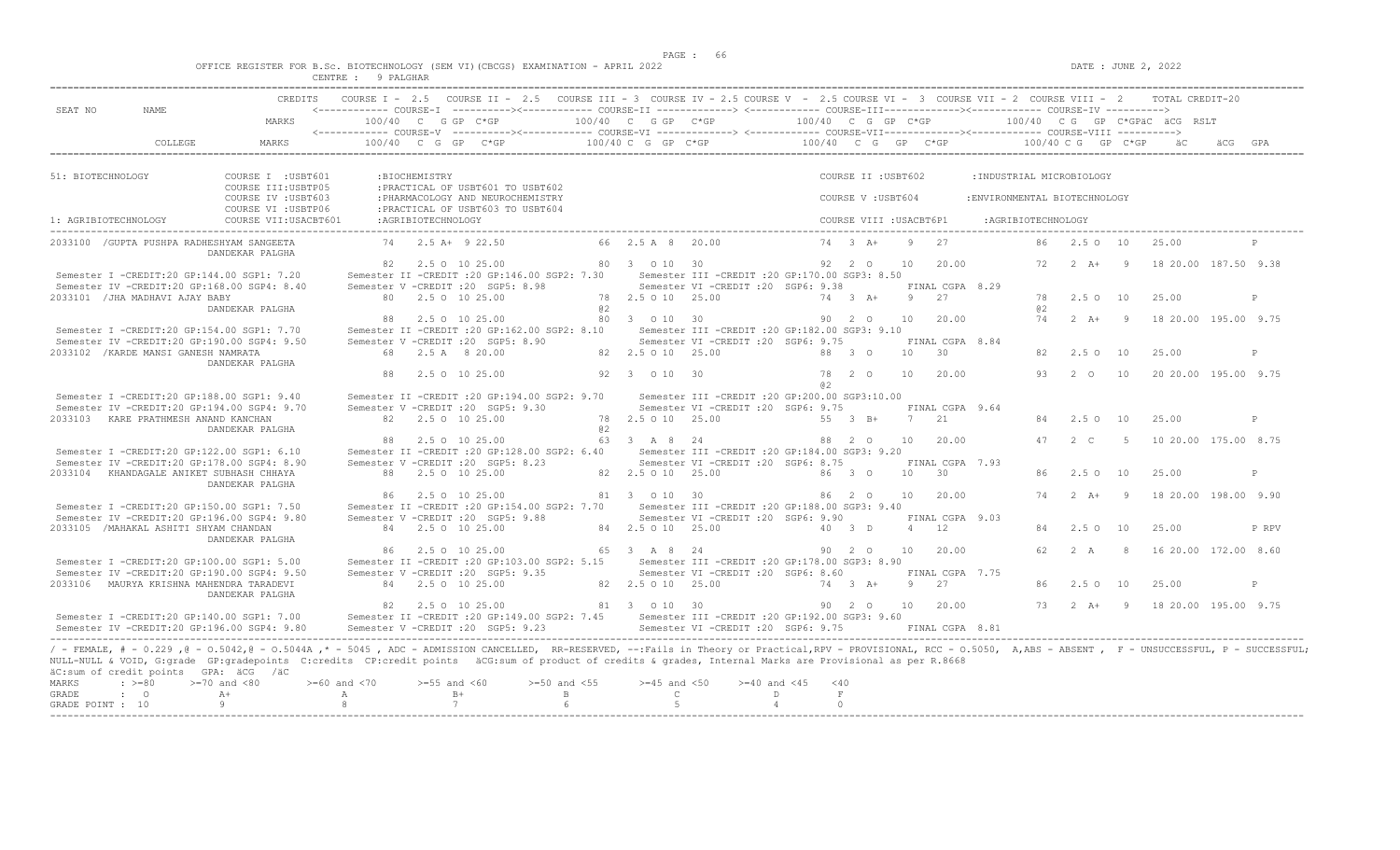|  |         |           |  | OFFICE REGISTER FOR B.Sc. BIOTECHNOLOGY (SEM VI)(CBCGS) EXAMINATION - APRIL 2022 |  |  |
|--|---------|-----------|--|----------------------------------------------------------------------------------|--|--|
|  | CENTRE. | 9 PALGHAR |  |                                                                                  |  |  |

|                      |                                         | <b>CREDITS</b>                                                                                                                                                                                                       |                    |                    | COURSE I - 2.5 COURSE II - 2.5 COURSE III - 3 COURSE IV - 2.5 COURSE V - 2.5 COURSE VI - 3 COURSE VII - 2 COURSE VIII - 2 TOTAL CREDIT-20 |                  |                     |                                                  |                           |                         |                |                 |                               |     |                      |                |                                                     |                     |              |
|----------------------|-----------------------------------------|----------------------------------------------------------------------------------------------------------------------------------------------------------------------------------------------------------------------|--------------------|--------------------|-------------------------------------------------------------------------------------------------------------------------------------------|------------------|---------------------|--------------------------------------------------|---------------------------|-------------------------|----------------|-----------------|-------------------------------|-----|----------------------|----------------|-----------------------------------------------------|---------------------|--------------|
| SEAT NO              | NAME                                    |                                                                                                                                                                                                                      |                    |                    |                                                                                                                                           |                  |                     |                                                  |                           |                         |                |                 |                               |     |                      |                |                                                     |                     |              |
|                      |                                         | MARKS                                                                                                                                                                                                                |                    |                    | 100/40 C G GP C*GP                                                                                                                        |                  | 100/40 C G GP C*GP  |                                                  | $100/40$ C G GP C*GP      |                         |                |                 |                               |     |                      |                | 100/40 CG GP C*GPäC äCG RSLT                        |                     |              |
|                      | COLLEGE                                 | MARKS                                                                                                                                                                                                                |                    |                    | 100/40 C G GP C*GP                                                                                                                        |                  |                     | $100/40$ C G GP C*GP $100/40$ C G GP C*GP        |                           |                         |                |                 |                               |     | $100/40$ C G GP C*GP |                | a ac                                                | äCG GPA             |              |
|                      |                                         |                                                                                                                                                                                                                      |                    |                    |                                                                                                                                           |                  |                     |                                                  |                           |                         |                |                 |                               |     |                      |                |                                                     |                     |              |
| 51: BIOTECHNOLOGY    |                                         | COURSE I : USBT601                                                                                                                                                                                                   |                    | :BIOCHEMISTRY      |                                                                                                                                           |                  |                     |                                                  |                           | COURSE II : USBT602     |                |                 | : INDUSTRIAL MICROBIOLOGY     |     |                      |                |                                                     |                     |              |
|                      |                                         | COURSE III: USBTP05                                                                                                                                                                                                  |                    |                    | : PRACTICAL OF USBT601 TO USBT602                                                                                                         |                  |                     |                                                  |                           |                         |                |                 |                               |     |                      |                |                                                     |                     |              |
|                      |                                         | COURSE IV : USBT603                                                                                                                                                                                                  |                    |                    | : PHARMACOLOGY AND NEUROCHEMISTRY                                                                                                         |                  |                     |                                                  |                           | COURSE V: USBT604       |                |                 | : ENVIRONMENTAL BIOTECHNOLOGY |     |                      |                |                                                     |                     |              |
|                      |                                         | COURSE VI : USBTP06                                                                                                                                                                                                  |                    |                    | : PRACTICAL OF USBT603 TO USBT604                                                                                                         |                  |                     |                                                  |                           |                         |                |                 |                               |     |                      |                |                                                     |                     |              |
| 1: AGRIBIOTECHNOLOGY |                                         | COURSE VII: USACBT601                                                                                                                                                                                                |                    | :AGRIBIOTECHNOLOGY |                                                                                                                                           |                  |                     |                                                  |                           | COURSE VIII : USACBT6P1 |                |                 | :AGRIBIOTECHNOLOGY            |     |                      |                |                                                     |                     |              |
|                      |                                         | 2033107 /MISHRA RIJU KUMARI CHANDRAKANT A                                                                                                                                                                            |                    |                    | 88 2.5 0 10 25.00                                                                                                                         |                  | 66 2.5 A 8 20.00    |                                                  |                           | 45 3 C                  |                | 5 15            |                               |     | 80 2.5 0 10          |                | 25.00                                               |                     | P RPV        |
| NITA                 |                                         | DANDEKAR PALGHA                                                                                                                                                                                                      |                    |                    |                                                                                                                                           |                  |                     |                                                  |                           |                         |                |                 |                               |     |                      |                |                                                     |                     |              |
|                      |                                         |                                                                                                                                                                                                                      |                    |                    | 84 2.5 0 10 25.00                                                                                                                         |                  | 56 3 B + 7 21       |                                                  |                           | 88 2 0                  | 10             | 20.00           |                               |     | 40 2 D               | $\overline{4}$ |                                                     | 8 20 00 159 00 7 95 |              |
|                      |                                         | Semester I -CREDIT:20 GP: 96.00 SGP1: 4.80                                                                                                                                                                           |                    |                    | Semester II -CREDIT : 20 GP: 98.00 SGP2: 4.90                                                                                             |                  |                     | Semester III -CREDIT : 20 GP:168.00 SGP3: 8.40   |                           |                         |                |                 |                               |     |                      |                |                                                     |                     |              |
|                      |                                         | Semester IV -CREDIT:20 GP:178.00 SGP4: 8.90                                                                                                                                                                          |                    |                    | Semester V - CREDIT : 20 SGP5: 8.43                                                                                                       |                  |                     | Semester VI -CREDIT : 20 SGP6: 7.95              |                           |                         |                | FINAL CGPA 7.23 |                               |     |                      |                |                                                     |                     |              |
|                      | 2033108 /MOGARE GARGEE KIRAN KAVITA     |                                                                                                                                                                                                                      |                    |                    | 80 2.5 0 10 25.00                                                                                                                         |                  | 80 2.5 0 10 25.00   |                                                  |                           | 81 3 0                  | 10             | $\overline{30}$ |                               |     | 84 2.5 0 10          |                | 25.00                                               |                     | P RPV        |
|                      |                                         | DANDEKAR PALGHA                                                                                                                                                                                                      |                    |                    |                                                                                                                                           |                  |                     |                                                  |                           |                         |                |                 |                               |     |                      |                |                                                     |                     |              |
|                      |                                         |                                                                                                                                                                                                                      |                    |                    | 82 2.5 0 10 25.00                                                                                                                         |                  | 84 3 0 10 30        |                                                  |                           | 84 2 0                  | 10             | 20.00           |                               |     |                      |                | 70  2  A +  9  18  20  00  198  00  9.90            |                     |              |
|                      |                                         | Semester I -CREDIT:20 GP:132.00 SGP1: 6.60                                                                                                                                                                           |                    |                    | Semester II -CREDIT : 20 GP: 140.00 SGP2: 7.00                                                                                            |                  |                     | Semester III - CREDIT : 20 GP: 178.00 SGP3: 8.90 |                           |                         |                |                 |                               |     |                      |                |                                                     |                     |              |
|                      |                                         | Semester IV -CREDIT:20 GP:188.00 SGP4: 9.40                                                                                                                                                                          |                    |                    | Semester V -CREDIT : 20 SGP5: 9.08                                                                                                        |                  |                     | Semester VI - CREDIT : 20 SGP6: 9.90             |                           |                         |                | FINAL CGPA 8.48 |                               |     |                      |                |                                                     |                     |              |
|                      |                                         | 2033109 /MRUNAL GAIKWAD PRATIBHA R GAIKWA                                                                                                                                                                            |                    |                    | 80 2.5 0 10 25.00                                                                                                                         |                  | 78 2.5 0 10 25.00   |                                                  |                           | 83 3 0                  | 10             | $\overline{30}$ |                               | 82. | 2.5 0 10             |                | 25.00                                               |                     | P RPV        |
| $\mathbb{D}$         |                                         | DANDEKAR PALGHA                                                                                                                                                                                                      |                    |                    | 92 2.5 0 10 25.00                                                                                                                         | a2               | 87 3 0 10 30        |                                                  |                           | 80 2 0                  | 10             | 20.00           |                               | 87  | $2^{\circ}$ $\circ$  | 10             | 20 20.00 200.00 10.00                               |                     |              |
|                      |                                         | Semester I -CREDIT:20 GP:168.00 SGP1: 8.40                                                                                                                                                                           |                    |                    | Semester II -CREDIT : 20 GP: 174.00 SGP2: 8.70                                                                                            |                  |                     | Semester III -CREDIT : 20 GP: 192.00 SGP3: 9.60  |                           |                         |                |                 |                               |     |                      |                |                                                     |                     |              |
|                      |                                         | Semester IV -CREDIT:20 GP:198.00 SGP4: 9.90                                                                                                                                                                          |                    |                    | Semester V -CREDIT : 20 SGP5: 9.30                                                                                                        |                  |                     | Semester VI -CREDIT :20 SGP6:10.00               |                           |                         |                | FINAL CGPA 9.32 |                               |     |                      |                |                                                     |                     |              |
|                      | 2033110 NAKUM PRANAV JITENDRA JYOTI     |                                                                                                                                                                                                                      |                    |                    | 86 2.5 0 10 25.00                                                                                                                         |                  | 80 2.5 0 10 25.00   |                                                  |                           | 75 3 A+                 | $\overline{9}$ | 2.7             |                               | 88  | 2.50 10              |                | 25.00                                               |                     | P            |
|                      |                                         | DANDEKAR PALGHA                                                                                                                                                                                                      |                    |                    |                                                                                                                                           |                  |                     |                                                  |                           |                         |                |                 |                               |     |                      |                |                                                     |                     |              |
|                      |                                         |                                                                                                                                                                                                                      | 86                 |                    | 2.5 0 10 25.00                                                                                                                            |                  | 84 3 0 10 30        |                                                  |                           | 86 2 0                  | 10             | 20.00           |                               |     | 81 2 0               | 10             | 20 20 00 197 00 9.85                                |                     |              |
|                      |                                         | Semester I -CREDIT:20 GP:154.00 SGP1: 7.70                                                                                                                                                                           |                    |                    | Semester II -CREDIT : 20 GP: 158.00 SGP2: 7.90                                                                                            |                  |                     | Semester III - CREDIT : 20 GP: 186.00 SGP3: 9.30 |                           |                         |                |                 |                               |     |                      |                |                                                     |                     |              |
|                      |                                         | Semester IV -CREDIT:20 GP:196.00 SGP4: 9.80                                                                                                                                                                          |                    |                    | Semester V -CREDIT : 20 SGP5: 9.30                                                                                                        |                  |                     | Semester VI -CREDIT :20 SGP6: 9.85               |                           |                         |                | FINAL CGPA 8.98 |                               |     |                      |                |                                                     |                     |              |
|                      | 2033111 /NIRMAL GAYTRI RAMNATH ANITA    |                                                                                                                                                                                                                      |                    |                    | 82  2.5  0  10  25.00                                                                                                                     |                  | 70 2.5 A + 9 22.50  |                                                  |                           | 59 3 B+                 | 7              | 21              |                               | 86  | $2.5^\circ$          | 10             | 25.00                                               |                     | P            |
|                      |                                         | DANDEKAR PALGHA                                                                                                                                                                                                      |                    |                    |                                                                                                                                           |                  |                     |                                                  |                           |                         |                |                 |                               |     |                      |                |                                                     |                     |              |
|                      |                                         |                                                                                                                                                                                                                      |                    |                    | 80 2.5 0 10 25.00                                                                                                                         |                  | $71 \t3 \tA+9 \t27$ |                                                  |                           | 84 2 0                  | 10             | 20.00           |                               | 76  | $2+A+$               | $\overline{9}$ | 18 20.00 183.50 9.18                                |                     |              |
|                      |                                         | Semester I -CREDIT:20 GP:152.00 SGP1: 7.60                                                                                                                                                                           |                    |                    | Semester II -CREDIT : 20 GP:160.00 SGP2: 8.00                                                                                             |                  |                     | Semester III -CREDIT :20 GP:194.00 SGP3: 9.70    |                           |                         |                |                 |                               |     |                      |                |                                                     |                     |              |
|                      |                                         | Semester IV -CREDIT:20 GP:184.00 SGP4: 9.20                                                                                                                                                                          |                    |                    | Semester V -CREDIT : 20 SGP5: 9.13                                                                                                        |                  |                     | Semester VI -CREDIT : 20 SGP6: 9.18              |                           |                         |                | FINAL CGPA 8.80 |                               |     |                      |                |                                                     |                     |              |
|                      | 2033113 / PATIL ACHAL HEMANT HEMANGI    |                                                                                                                                                                                                                      |                    |                    | 86 2.5 0 10 25.00                                                                                                                         |                  | 84 2.5 0 10 25.00   |                                                  |                           | 62 3 A                  | 8              | 2.4             |                               | 86  | $2.5^\circ$          | 10             | 25.00                                               |                     | P RPV        |
|                      |                                         | DANDEKAR PALGHA                                                                                                                                                                                                      |                    |                    |                                                                                                                                           |                  |                     |                                                  |                           |                         |                |                 |                               |     |                      |                |                                                     |                     |              |
|                      |                                         |                                                                                                                                                                                                                      | 86.                |                    | 2.5 0 10 25.00                                                                                                                            |                  | $76 \t3 \tA+9 \t27$ |                                                  |                           | 90 2 0                  | 10             | 20.00           |                               | 70  | $2 \overline{A}$ +   | $\overline{9}$ | 18 20.00 189.00 9.45                                |                     |              |
|                      |                                         | Semester I -CREDIT:20 GP:108.00 SGP1: 5.40                                                                                                                                                                           |                    |                    | Semester II -CREDIT : 20 GP: 98.00 SGP2: 4.90                                                                                             |                  |                     | Semester III -CREDIT :20 GP:182.00 SGP3: 9.10    |                           |                         |                |                 |                               |     |                      |                |                                                     |                     |              |
|                      |                                         | Semester IV -CREDIT:20 GP:194.00 SGP4: 9.70                                                                                                                                                                          |                    |                    | Semester V -CREDIT : 20 SGP5: 9.38                                                                                                        |                  |                     | Semester VI -CREDIT : 20 SGP6: 9.45              |                           |                         |                | FINAL CGPA 7.99 |                               |     |                      |                |                                                     |                     |              |
|                      | 2033114 / PATIL DHANASHRI SANJAY RAJANI |                                                                                                                                                                                                                      |                    |                    | 86 2.5 0 10 25.00                                                                                                                         |                  | 80 2.5 0 10 25.00   |                                                  |                           | 84 3 0                  | 10             | 30              |                               | 90  | 2.5010               |                | 25.00                                               |                     | $\mathbf{P}$ |
|                      |                                         | DANDEKAR PALGHA                                                                                                                                                                                                      |                    |                    | 84 2.5 0 10 25.00                                                                                                                         |                  | 92 3 0 10 30        |                                                  |                           | 92 2 0                  | 10             | 20.00           |                               |     |                      |                | 90   2   0   10   20   20   00   200   00   10   00 |                     |              |
|                      |                                         | Semester I -CREDIT:20 GP:172.00 SGP1: 8.60                                                                                                                                                                           |                    |                    | Semester II -CREDIT :20 GP:176.00 SGP2: 8.80 Semester III -CREDIT :20 GP:196.00 SGP3: 9.80                                                |                  |                     |                                                  |                           |                         |                |                 |                               |     |                      |                |                                                     |                     |              |
|                      |                                         | Semester IV -CREDIT:20 GP:200.00 SGP4:10.00                                                                                                                                                                          |                    |                    | Semester V -CREDIT : 20 SGP5: 9.48                                                                                                        |                  |                     | Semester VI -CREDIT : 20 SGP6:10.00              |                           |                         |                | FINAL CGPA 9.45 |                               |     |                      |                |                                                     |                     |              |
|                      |                                         |                                                                                                                                                                                                                      |                    |                    |                                                                                                                                           |                  |                     |                                                  |                           |                         |                |                 |                               |     |                      |                |                                                     |                     |              |
|                      |                                         | / - FEMALE, # - 0.229,0 - 0.5042,0 - 0.5044A,* - 5045, ADC - ADMISSION CANCELLED, RR-RESERVED, --: Fails in Theory or Practical, RPV - PROVISIONAL, RCC - 0.5050, A, ABS - ABSENT, F - UNSUCCESSFUL, P - SUCCESSFUL; |                    |                    |                                                                                                                                           |                  |                     |                                                  |                           |                         |                |                 |                               |     |                      |                |                                                     |                     |              |
|                      |                                         | NULL-NULL & VOID, G:grade GP:gradepoints C:credits CP:credit points äCG:sum of product of credits & grades, Internal Marks are Provisional as per R.8668                                                             |                    |                    |                                                                                                                                           |                  |                     |                                                  |                           |                         |                |                 |                               |     |                      |                |                                                     |                     |              |
|                      | äC:sum of credit points GPA: äCG /äC    |                                                                                                                                                                                                                      |                    |                    |                                                                                                                                           |                  |                     |                                                  |                           |                         |                |                 |                               |     |                      |                |                                                     |                     |              |
| MARKS                | $: \; > = 80$                           | $>=70$ and $<80$                                                                                                                                                                                                     | $>= 60$ and $< 70$ | $>=55$ and $<60$   |                                                                                                                                           | $>=50$ and $<55$ | $>=45$ and $<50$    |                                                  | $>= 40$ and $< 45$ $< 40$ |                         |                |                 |                               |     |                      |                |                                                     |                     |              |
|                      |                                         |                                                                                                                                                                                                                      |                    |                    |                                                                                                                                           |                  |                     |                                                  |                           |                         |                |                 |                               |     |                      |                |                                                     |                     |              |

|  | GRADE POINT : 10 9 | $8 \hspace{1.5cm} 7 \hspace{1.5cm} 6 \hspace{1.5cm} 5 \hspace{1.5cm} 4$               |  |  |  |
|--|--------------------|---------------------------------------------------------------------------------------|--|--|--|
|  | GRADE : O A+       | A R+ R R C D                                                                          |  |  |  |
|  |                    | - 7-00 diiQ N70 - 7-33 diiQ N00 - 7-30 diiQ N33 - 7-43 diiQ N30 - 7-40 diiQ N40 - N40 |  |  |  |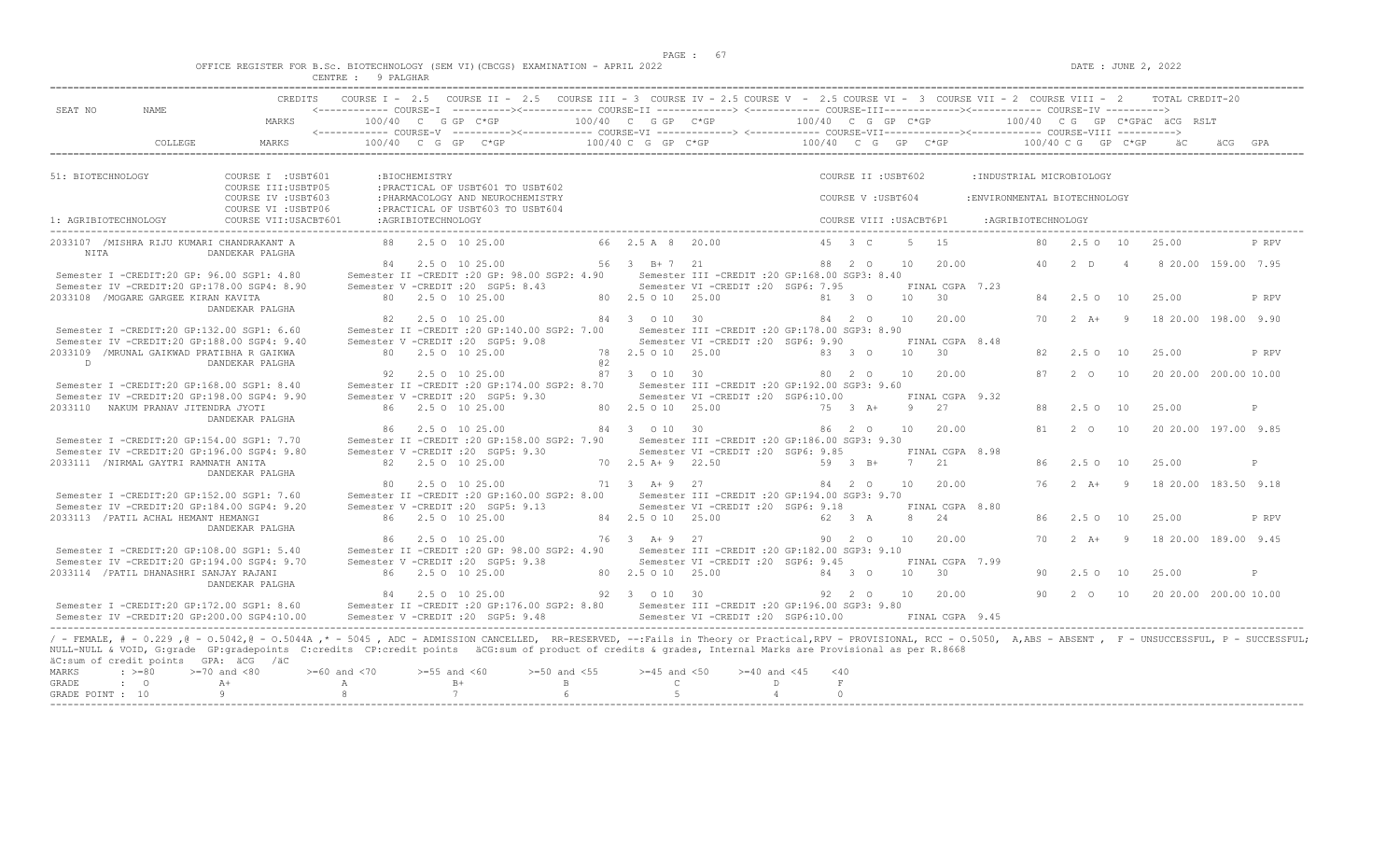|  |  | OFFICE REGISTER FOR B.Sc. BIOTECHNOLOGY (SEM VI)(CBCGS) EXAMINATION - APRIL 2022 |  |  |  |  |
|--|--|----------------------------------------------------------------------------------|--|--|--|--|
|  |  |                                                                                  |  |  |  |  |

| SEAT NO              | NAME.                                      | MARKS                                                                                                                                                                                                                 |        | $100/40$ C G GP C*GP | <------------ COURSE-T ----------><----------- COURSE-TT -------------> <------------ COURSE-TTT----------><--------><---------- COURSE-TV ----------> | 100/40 C G GP C*GP    |                                                  | 100/40 C G GP C*GP |                         |             |                 |                               |            |               |             | 100/40 CG GP C*GPÄC ÄCG RSLT |     |              |
|----------------------|--------------------------------------------|-----------------------------------------------------------------------------------------------------------------------------------------------------------------------------------------------------------------------|--------|----------------------|--------------------------------------------------------------------------------------------------------------------------------------------------------|-----------------------|--------------------------------------------------|--------------------|-------------------------|-------------|-----------------|-------------------------------|------------|---------------|-------------|------------------------------|-----|--------------|
|                      | COLLEGE                                    | MARKS                                                                                                                                                                                                                 | 100/40 | $C$ $G$<br>GP        | $C*GP$                                                                                                                                                 | 100/40 C G GP C*GP    |                                                  | 100/40 C G         |                         | $GP$ $C*GP$ |                 |                               | 100/40 C G |               | $GP$ $C*GP$ |                              | äCG | GPA          |
|                      |                                            |                                                                                                                                                                                                                       |        |                      |                                                                                                                                                        |                       |                                                  |                    |                         |             |                 |                               |            |               |             |                              |     |              |
| 51: BIOTECHNOLOGY    |                                            | COURSE I : USBT601<br>COURSE III: USBTP05                                                                                                                                                                             |        | :BIOCHEMISTRY        | : PRACTICAL OF USBT601 TO USBT602                                                                                                                      |                       |                                                  |                    | COURSE II : USBT602     |             |                 | : INDUSTRIAL MICROBIOLOGY     |            |               |             |                              |     |              |
|                      |                                            | COURSE IV : USBT603                                                                                                                                                                                                   |        |                      | : PHARMACOLOGY AND NEUROCHEMISTRY                                                                                                                      |                       |                                                  |                    | COURSE V: USBT604       |             |                 | : ENVIRONMENTAL BIOTECHNOLOGY |            |               |             |                              |     |              |
|                      |                                            | COURSE VI : USBTP06                                                                                                                                                                                                   |        |                      | : PRACTICAL OF USBT603 TO USBT604                                                                                                                      |                       |                                                  |                    |                         |             |                 |                               |            |               |             |                              |     |              |
| 1: AGRIBIOTECHNOLOGY |                                            | COURSE VII: USACBT601                                                                                                                                                                                                 |        | : AGRIBIOTECHNOLOGY  |                                                                                                                                                        |                       |                                                  |                    | COURSE VIII : USACBT6P1 |             |                 | :AGRIBIOTECHNOLOGY            |            |               |             |                              |     |              |
|                      | 2033115 / PATIL MANASVI NILESH NAINA       | DANDEKAR PALGHA                                                                                                                                                                                                       |        | 92 2.5 0 10 25.00    |                                                                                                                                                        | 80 2.5 0 10 25.00     |                                                  |                    | $74 \t3 \tA+$           | Q           | 27              |                               | 98         | $2.5^{\circ}$ | 10          | 25.00                        |     |              |
|                      |                                            |                                                                                                                                                                                                                       | 90     | 2.5 0 10 25.00       |                                                                                                                                                        | 94 3 0 10 30          |                                                  |                    | 94 2 0                  | 10          | 20.00           |                               | 80         | 2 0           | 10          | 20 20 00 197 00 9 85         |     |              |
|                      | Semester I -CREDIT:20 GP:174.00 SGP1: 8.70 |                                                                                                                                                                                                                       |        |                      | Semester II -CREDIT : 20 GP:176.00 SGP2: 8.80                                                                                                          |                       | Semester III -CREDIT :20 GP:200.00 SGP3:10.00    |                    |                         |             |                 |                               |            |               |             |                              |     |              |
|                      |                                            | Semester IV -CREDIT:20 GP:198.00 SGP4: 9.90                                                                                                                                                                           |        |                      | Semester V -CREDIT : 20 SGP5: 9.88                                                                                                                     |                       | Semester VI -CREDIT : 20 SGP6: 9.85              |                    |                         |             | FINAL CGPA 9.52 |                               |            |               |             |                              |     |              |
|                      | 2033116 / PATIL PRANALI VIKAS UJWALA       |                                                                                                                                                                                                                       |        | 90 2.5 0 10 25.00    |                                                                                                                                                        | 88 2.5 0 10 25.00     |                                                  |                    | 81 3 0                  | 10          | 30              |                               | 94         | 2.5010        |             | 25.00                        |     | P            |
|                      |                                            | DANDEKAR PALGHA                                                                                                                                                                                                       |        |                      |                                                                                                                                                        |                       |                                                  |                    |                         |             |                 |                               |            |               |             |                              |     |              |
|                      |                                            |                                                                                                                                                                                                                       |        | 2.5 0 10 25.00       |                                                                                                                                                        | 83 3 0 10 30          |                                                  |                    | 92 2 0                  | 10          | 20.00           |                               | 88         | 2 O           | 10          | 20 20.00 200.00 10.00        |     |              |
|                      | Semester I -CREDIT:20 GP:190.00 SGP1: 9.50 |                                                                                                                                                                                                                       |        |                      | Semester II -CREDIT : 20 GP:194.00 SGP2: 9.70                                                                                                          |                       | Semester III -CREDIT : 20 GP: 200.00 SGP3: 10.00 |                    |                         |             |                 |                               |            |               |             |                              |     |              |
|                      |                                            | Semester IV -CREDIT:20 GP:198.00 SGP4: 9.90                                                                                                                                                                           |        |                      | Semester V -CREDIT : 20 SGP5: 9.75                                                                                                                     |                       | Semester VI -CREDIT : 20 SGP6:10.00              |                    |                         |             | FINAL CGPA 9.81 |                               |            |               |             |                              |     |              |
|                      | 2033117 / PATIL SAKSHI JAGDISH PRATIKSHA   | DANDEKAR PALGHA                                                                                                                                                                                                       |        | 88 2.5 0 10 25.00    |                                                                                                                                                        | 86 2.5 0 10 25.00     |                                                  |                    | 80 3 0                  | 10          | 30              |                               | 92.        | $2.5^\circ$   | 10          | 25.00                        |     | $\mathbb{P}$ |
|                      |                                            |                                                                                                                                                                                                                       | 86.    | 2.5 0 10 25.00       |                                                                                                                                                        | 90 3 0 10 30          |                                                  |                    | 92 2 0                  | 10          | 20.00           |                               | 94         | $2\degree$ 0  | 10          | 20 20 00 200 00 10 00        |     |              |
|                      | Semester I -CREDIT:20 GP:158.00 SGP1: 7.90 |                                                                                                                                                                                                                       |        |                      | Semester II -CREDIT : 20 GP:162.00 SGP2: 8.10                                                                                                          |                       | Semester III -CREDIT :20 GP:190.00 SGP3: 9.50    |                    |                         |             |                 |                               |            |               |             |                              |     |              |
|                      |                                            | Semester IV -CREDIT:20 GP:198.00 SGP4: 9.90                                                                                                                                                                           |        |                      | Semester V -CREDIT : 20 SGP5: 9.75                                                                                                                     |                       | Semester VI -CREDIT : 20 SGP6:10.00              |                    |                         |             | FINAL CGPA 9.19 |                               |            |               |             |                              |     |              |
|                      | 2033118 / PRADHAN SANSKRITI VIJAY PUSHPA   | DANDEKAR PALGHA                                                                                                                                                                                                       |        | 90 2.5 0 10 25.00    |                                                                                                                                                        | 84 2.5 0 10 25.00     |                                                  |                    | 70 3 A+                 | 9           | 27              |                               | 94         | 2.5010        |             | 25.00                        |     | P            |
|                      |                                            |                                                                                                                                                                                                                       | 86     | 2.5 0 10 25.00       |                                                                                                                                                        | 80 3 0 10 30          |                                                  |                    | 92 2 0                  | 10          | 20.00           |                               | 66         | 2 A           | -8          | 16 20.00 193.00 9.65         |     |              |
|                      | Semester I -CREDIT:20 GP:144.00 SGP1: 7.20 |                                                                                                                                                                                                                       |        |                      | Semester II -CREDIT : 20 GP: 149.00 SGP2: 7.45                                                                                                         |                       | Semester III -CREDIT :20 GP:190.00 SGP3: 9.50    |                    |                         |             |                 |                               |            |               |             |                              |     |              |
|                      |                                            | Semester IV -CREDIT:20 GP:192.00 SGP4: 9.60                                                                                                                                                                           |        |                      | Semester V -CREDIT : 20 SGP5: 9.88                                                                                                                     |                       | Semester VI - CREDIT : 20 SGP6: 9.65             |                    |                         |             | FINAL CGPA 8.88 |                               |            |               |             |                              |     |              |
|                      | 2033119 / SAVE SAILEE BHARAT ANAGHA        |                                                                                                                                                                                                                       |        | 84 2.5 0 10 25.00    |                                                                                                                                                        | 80 2.5 0 10 25.00     |                                                  |                    | 75 3 A+                 | 9           | 27              |                               | 88         | $2.5^\circ$   | 10          | 25.00                        |     | P            |
|                      |                                            | DANDEKAR PALGHA                                                                                                                                                                                                       | 92     | 2.5 0 10 25.00       |                                                                                                                                                        | 80 3 0 10 30          |                                                  |                    | 90 2 0                  | 10          | 20.00           |                               | 82         | $2\degree$ 0  | 10          | 20 20.00 197.00 9.85         |     |              |
|                      | Semester I -CREDIT:20 GP:156.00 SGP1: 7.80 |                                                                                                                                                                                                                       |        |                      | Semester II -CREDIT : 20 GP:162.00 SGP2: 8.10                                                                                                          |                       | Semester III -CREDIT :20 GP:188.00 SGP3: 9.40    |                    |                         |             |                 |                               |            |               |             |                              |     |              |
|                      |                                            | Semester IV -CREDIT:20 GP:200.00 SGP4:10.00                                                                                                                                                                           |        |                      | Semester V -CREDIT : 20 SGP5:10.00                                                                                                                     |                       | Semester VI - CREDIT : 20 SGP6: 9.85             |                    |                         |             | FINAL CGPA 9.19 |                               |            |               |             |                              |     |              |
|                      | 2033120 / SAVE SURABHI ABHAY MRUNAL        |                                                                                                                                                                                                                       |        | 90 2.5 0 10 25.00    |                                                                                                                                                        | 84 2.5 0 10 25.00     |                                                  |                    | 85 3 0                  | 10          | 30              |                               | 90         | $2.5^\circ$   | 10          | 25.00                        |     | P            |
|                      |                                            | DANDEKAR PALGHA                                                                                                                                                                                                       |        |                      |                                                                                                                                                        |                       |                                                  |                    |                         |             |                 |                               |            |               |             |                              |     |              |
|                      |                                            |                                                                                                                                                                                                                       | 94     | 2.5 0 10 25.00       |                                                                                                                                                        | 93 3 0 10 30          |                                                  |                    | 92 2 0                  | 10          | 20.00           |                               | 9.5        | $2^{\circ}$   | 10          | 20 20.00 200.00 10.00        |     |              |
|                      | Semester I -CREDIT:20 GP:192.00 SGP1: 9.60 |                                                                                                                                                                                                                       |        |                      | Semester II -CREDIT : 20 GP: 194.00 SGP2: 9.70                                                                                                         |                       | Semester III -CREDIT :20 GP:200.00 SGP3:10.00    |                    |                         |             |                 |                               |            |               |             |                              |     |              |
|                      |                                            | Semester IV -CREDIT:20 GP:200.00 SGP4:10.00                                                                                                                                                                           |        |                      | Semester V -CREDIT : 20 SGP5: 9.88                                                                                                                     |                       | Semester VI -CREDIT : 20 SGP6:10.00              |                    |                         |             | FINAL CGPA 9.86 |                               |            |               |             |                              |     |              |
|                      | 2033121 / SHAH SHWETA BIPENDRA BABITA      |                                                                                                                                                                                                                       |        | 82 2.5 0 10 25.00    |                                                                                                                                                        | 82  2.5  0  10  25.00 |                                                  |                    | 66 3 A                  | 8           | 24              |                               | 88         | $2.5^\circ$   | 10          | 25.00                        |     | P            |
|                      |                                            | DANDEKAR PALGHA                                                                                                                                                                                                       |        |                      |                                                                                                                                                        |                       |                                                  |                    |                         |             |                 |                               |            |               |             |                              |     |              |
|                      |                                            |                                                                                                                                                                                                                       |        | 90 2.5 0 10 25.00    |                                                                                                                                                        | 58 3 B+7 21           |                                                  |                    | 92 2 0                  | 10          | 20.00           |                               |            | 60 2 A        |             | 8 16 20.00 181.00 9.05       |     |              |
|                      | Semester I -CREDIT:20 GP:116.00 SGP1: 5.80 |                                                                                                                                                                                                                       |        |                      | Semester II -CREDIT : 20 GP:116.00 SGP2: 5.80                                                                                                          |                       | Semester III - CREDIT : 20 GP: 180.00 SGP3: 9.00 |                    |                         |             |                 |                               |            |               |             |                              |     |              |
|                      |                                            | Semester IV -CREDIT:20 GP:184.00 SGP4: 9.20                                                                                                                                                                           |        |                      | Semester V -CREDIT : 20 SGP5: 9.35                                                                                                                     |                       | Semester VI -CREDIT : 20 SGP6: 9.05              |                    |                         |             | FINAL CGPA 8.03 |                               |            |               |             |                              |     |              |
|                      |                                            | / - FEMALE, # - 0.229 ,@ - 0.5042,@ - 0.5044A ,* - 5045 , ADC - ADMISSION CANCELLED, RR-RESERVED, --:Fails in Theory or Practical,RPV - PROVISIONAL, RCC - 0.5050, A,ABS - ABSENT , F - UNSUCCESSFUL, P - SUCCESSFUL, |        |                      |                                                                                                                                                        |                       |                                                  |                    |                         |             |                 |                               |            |               |             |                              |     |              |
|                      |                                            | NULL-NULL & VOID, G:grade GP:gradepoints C:credits CP:credit points äCG:sum of product of credits & grades, Internal Marks are Provisional as per R.8668                                                              |        |                      |                                                                                                                                                        |                       |                                                  |                    |                         |             |                 |                               |            |               |             |                              |     |              |
|                      |                                            |                                                                                                                                                                                                                       |        |                      |                                                                                                                                                        |                       |                                                  |                    |                         |             |                 |                               |            |               |             |                              |     |              |
|                      | äC:sum of credit points GPA: äCG /äC       |                                                                                                                                                                                                                       |        |                      |                                                                                                                                                        |                       |                                                  |                    |                         |             |                 |                               |            |               |             |                              |     |              |

| --------- | . |                  |  |             |  |  |
|-----------|---|------------------|--|-------------|--|--|
|           |   | GRADE : O        |  | $R$ and $R$ |  |  |
|           |   | GRADE POINT : 10 |  |             |  |  |
|           |   |                  |  |             |  |  |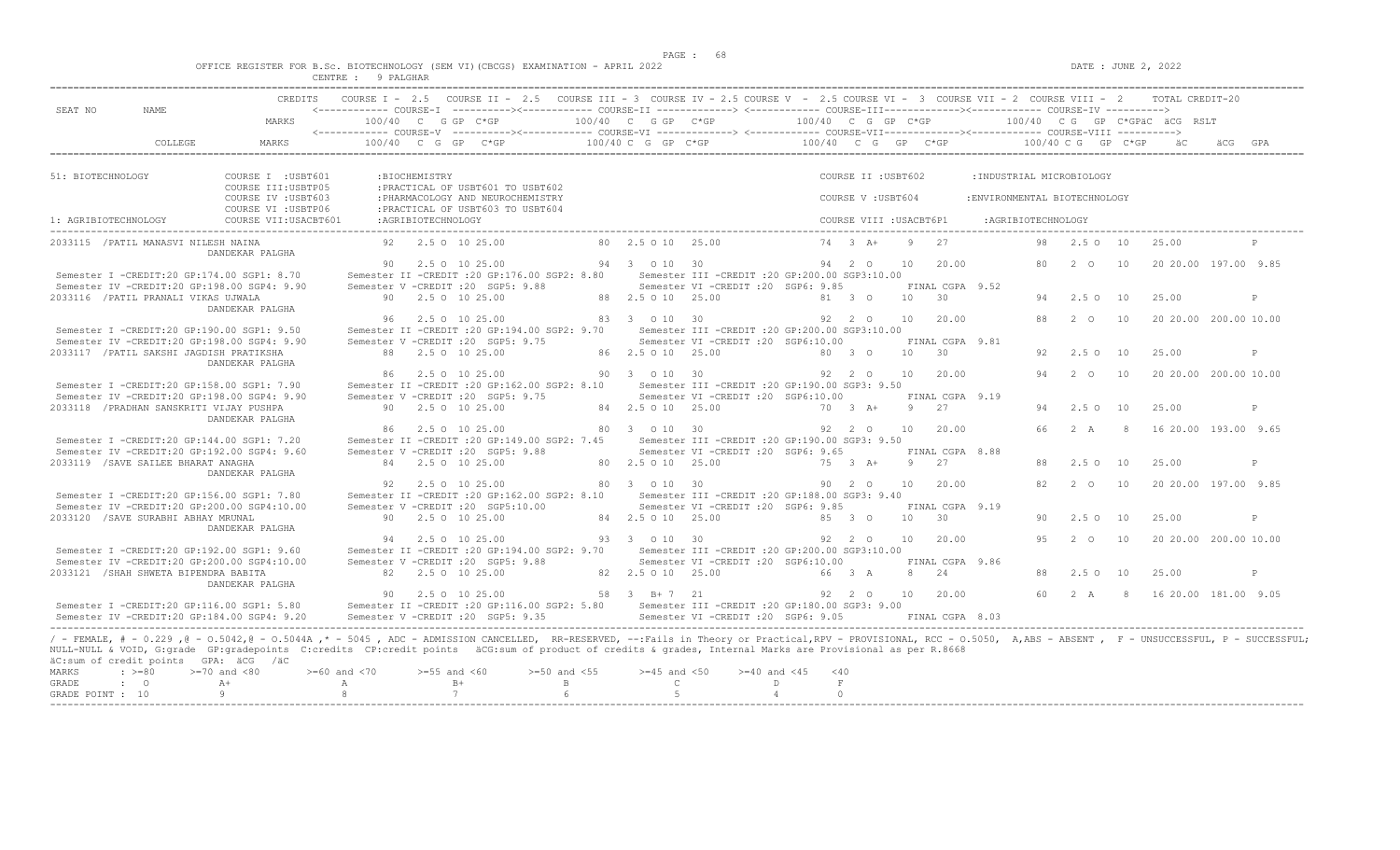$DATA: JUNE 2, 2022$ 

|  |  | OFFICE REGISTER FOR B.Sc. BIOTECHNOLOGY (SEM VI)(CBCGS) EXAMINATION - APRIL 2022 |  |  |  |  |
|--|--|----------------------------------------------------------------------------------|--|--|--|--|
|  |  |                                                                                  |  |  |  |  |

|                                    |                                                                                                                                   |                                                                                                                                                                                                                                                                                                                                                                                                                 | CENTRE : 9 PALGHAR            |                    |                                                                                                                                                                                                                                                                               |     |                                                 |                                                                                          |                           |                           |       |                               |                               |          |                                                                                                                                                                                                                                                                                                                                                                                              |    |                                                 |                       |
|------------------------------------|-----------------------------------------------------------------------------------------------------------------------------------|-----------------------------------------------------------------------------------------------------------------------------------------------------------------------------------------------------------------------------------------------------------------------------------------------------------------------------------------------------------------------------------------------------------------|-------------------------------|--------------------|-------------------------------------------------------------------------------------------------------------------------------------------------------------------------------------------------------------------------------------------------------------------------------|-----|-------------------------------------------------|------------------------------------------------------------------------------------------|---------------------------|---------------------------|-------|-------------------------------|-------------------------------|----------|----------------------------------------------------------------------------------------------------------------------------------------------------------------------------------------------------------------------------------------------------------------------------------------------------------------------------------------------------------------------------------------------|----|-------------------------------------------------|-----------------------|
| SEAT NO                            | NAME                                                                                                                              | CREDITS<br>MARKS                                                                                                                                                                                                                                                                                                                                                                                                | 100/40 C G GP C*GP            |                    | COURSE I - 2.5 COURSE II - 2.5 COURSE III - 3 COURSE IV - 2.5 COURSE V - 2.5 COURSE VI - 3 COURSE VII - 2 COURSE VIII - 2<br><------------ COURSE-I ----------><------------ COURSE-II -------------> <------------ COURSE-III------------><----------- COURSE-IV ----------> |     | 100/40 C G GP C*GP                              |                                                                                          | 100/40 C G GP C*GP        |                           |       |                               |                               |          |                                                                                                                                                                                                                                                                                                                                                                                              |    | TOTAL CREDIT-20<br>100/40 CG GP C*GPäC äCG RSLT |                       |
|                                    | COLLEGE                                                                                                                           | MARKS                                                                                                                                                                                                                                                                                                                                                                                                           |                               |                    | $100/40$ C G GP C*GP                                                                                                                                                                                                                                                          |     | 100/40 C G GP C*GP                              |                                                                                          | $100/40$ C G GP C*GP      |                           |       |                               |                               |          | 100/40 C G GP C*GP                                                                                                                                                                                                                                                                                                                                                                           |    |                                                 |                       |
|                                    |                                                                                                                                   |                                                                                                                                                                                                                                                                                                                                                                                                                 |                               |                    |                                                                                                                                                                                                                                                                               |     |                                                 |                                                                                          |                           |                           |       |                               |                               |          |                                                                                                                                                                                                                                                                                                                                                                                              |    |                                                 |                       |
| 51: BIOTECHNOLOGY                  |                                                                                                                                   | COURSE I : USBT601<br>COURSE III: USBTP05                                                                                                                                                                                                                                                                                                                                                                       |                               | :BIOCHEMISTRY      | : PRACTICAL OF USBT601 TO USBT602                                                                                                                                                                                                                                             |     |                                                 |                                                                                          |                           | COURSE II : USBT602       |       |                               | : INDUSTRIAL MICROBIOLOGY     |          |                                                                                                                                                                                                                                                                                                                                                                                              |    |                                                 |                       |
|                                    |                                                                                                                                   | COURSE IV : USBT603<br>COURSE VI : USBTP06                                                                                                                                                                                                                                                                                                                                                                      |                               |                    | : PHARMACOLOGY AND NEUROCHEMISTRY<br>: PRACTICAL OF USBT603 TO USBT604                                                                                                                                                                                                        |     |                                                 |                                                                                          |                           | COURSE V: USBT604         |       |                               | : ENVIRONMENTAL BIOTECHNOLOGY |          |                                                                                                                                                                                                                                                                                                                                                                                              |    |                                                 |                       |
| 1: AGRIBIOTECHNOLOGY               |                                                                                                                                   | COURSE VII: USACBT601                                                                                                                                                                                                                                                                                                                                                                                           |                               | :AGRIBIOTECHNOLOGY |                                                                                                                                                                                                                                                                               |     |                                                 |                                                                                          |                           | COURSE VIII : USACBT6P1   |       |                               | : AGRIBIOTECHNOLOGY           |          |                                                                                                                                                                                                                                                                                                                                                                                              |    |                                                 |                       |
|                                    | 2033122 / SHAIKH BUSHRA RIDWAN SAIESTA                                                                                            | DANDEKAR PALGHA                                                                                                                                                                                                                                                                                                                                                                                                 |                               |                    | 86 2.5 0 10 25.00                                                                                                                                                                                                                                                             |     | 80 2.5 0 10 25.00                               |                                                                                          |                           | $87 \quad 3 \quad \Omega$ | 10    | 30                            |                               | 86       | 2.50 10                                                                                                                                                                                                                                                                                                                                                                                      |    | 25.00                                           |                       |
|                                    | Semester I -CREDIT:20 GP:166.00 SGP1: 8.30                                                                                        |                                                                                                                                                                                                                                                                                                                                                                                                                 |                               |                    | 96 2.5 0 10 25.00<br>Semester II -CREDIT : 20 GP: 172.00 SGP2: 8.60                                                                                                                                                                                                           |     | 90 3 0 10 30                                    | Semester III - CREDIT : 20 GP: 198.00 SGP3: 9.90                                         |                           | 88 2 0                    | 10    | 20.00                         |                               | 95       | 2 O                                                                                                                                                                                                                                                                                                                                                                                          | 10 |                                                 | 20 20.00 200.00 10.00 |
| TA                                 | Semester IV -CREDIT:20 GP:198.00 SGP4: 9.90<br>2033123 /SHUKLA SHIVALI KOMAL PRASAD LALI                                          | DANDEKAR PALGHA                                                                                                                                                                                                                                                                                                                                                                                                 |                               |                    | Semester V -CREDIT : 20 SGP5: 9.63<br>80 2.5 0 10 25.00                                                                                                                                                                                                                       |     | 84 2.5 0 10 25.00                               | Semester VI -CREDIT :20 SGP6:10.00                                                       |                           | 80 3 0                    | 10 30 | FINAL CGPA 9.39               |                               |          | 86 2.5 0 10                                                                                                                                                                                                                                                                                                                                                                                  |    | 25.00                                           | P                     |
|                                    | Semester I -CREDIT:20 GP:170.00 SGP1: 8.50                                                                                        |                                                                                                                                                                                                                                                                                                                                                                                                                 | 82                            |                    | 2.5 0 10 25.00<br>Semester II -CREDIT : 20 GP: 176.00 SGP2: 8.80                                                                                                                                                                                                              |     | 90 3 0 10 30                                    | Semester III - CREDIT : 20 GP: 192.00 SGP3: 9.60                                         |                           | 86 2 0                    |       | 10 20.00                      |                               | 91       | 2 0                                                                                                                                                                                                                                                                                                                                                                                          | 10 |                                                 | 20 20.00 200.00 10.00 |
|                                    | Semester IV -CREDIT:20 GP:194.00 SGP4: 9.70<br>2033124 /THAKARE DEVISHA SAINATH JYOTI                                             | DANDEKAR PALGHA                                                                                                                                                                                                                                                                                                                                                                                                 |                               |                    | Semester V -CREDIT : 20 SGP5: 9.25<br>76 2.5 A+ 9 22.50                                                                                                                                                                                                                       | @ 2 | 78 2.5 0 10 25.00                               | Semester VI -CREDIT :20 SGP6:10.00                                                       |                           | 50 3 B                    |       | FINAL CGPA 9.31<br>6 18       |                               | 78<br>a2 | 2.5010                                                                                                                                                                                                                                                                                                                                                                                       |    | 25.00                                           | P RPV                 |
|                                    | Semester I -CREDIT:20 GP:118.00 SGP1: 5.90                                                                                        |                                                                                                                                                                                                                                                                                                                                                                                                                 |                               |                    | 84 2.5 0 10 25.00<br>Semester II -CREDIT : 20 GP:118.00 SGP2: 5.90                                                                                                                                                                                                            |     | 63 3 A 8 24                                     | Semester III - CREDIT : 20 GP: 184.00 SGP3: 9.20                                         |                           | 90 2 0                    | 10    | 20.00                         |                               | 57       | $2 B+ 7$                                                                                                                                                                                                                                                                                                                                                                                     |    |                                                 | 14 20.00 173.50 8.68  |
|                                    | Semester IV -CREDIT:20 GP:192.00 SGP4: 9.60<br>2033125 / VARTAK MRUNMAYI VIJAY VEENA                                              |                                                                                                                                                                                                                                                                                                                                                                                                                 |                               |                    | Semester V -CREDIT : 20 SGP5: 9.03<br>86 2.5 0 10 25.00                                                                                                                                                                                                                       |     | 82  2.5  0  10  25.00                           | Semester VI -CREDIT :20 SGP6: 8.68                                                       |                           | 70 3 A+                   |       | FINAL CGPA 8.05<br>9 27       |                               | 82       | $2.5^\circ$ O                                                                                                                                                                                                                                                                                                                                                                                | 10 | 25.00                                           | P RPV                 |
|                                    | Semester I -CREDIT:20 GP:156.00 SGP1: 7.80                                                                                        | DANDEKAR PALGHA                                                                                                                                                                                                                                                                                                                                                                                                 |                               |                    | 88 2.5 0 10 25.00<br>Semester II -CREDIT : 20 GP:161.00 SGP2: 8.05                                                                                                                                                                                                            |     | 74 3 A + 9 27                                   | Semester III - CREDIT : 20 GP: 190.00 SGP3: 9.50                                         |                           | 92 2 0                    | 10    | 20.00                         |                               | 80       | $2\degree$ 0                                                                                                                                                                                                                                                                                                                                                                                 | 10 |                                                 | 20 20 00 194 00 9 70  |
|                                    | Semester IV -CREDIT:20 GP:196.00 SGP4: 9.80<br>2033126 YADAV ANKIT YOGENDRA RAJDEVI                                               |                                                                                                                                                                                                                                                                                                                                                                                                                 |                               |                    | Semester V -CREDIT : 20 SGP5: 9.48<br>80E 2.5 O 10 25.00                                                                                                                                                                                                                      |     | 80E 2.5 O 10 25.00                              | Semester VI -CREDIT :20 SGP6: 9.70                                                       | A                         |                           |       | FINAL CGPA 9.06<br>$\sim$ $-$ |                               |          | 90E 2.5 O 10                                                                                                                                                                                                                                                                                                                                                                                 |    | 25.00                                           | F                     |
|                                    | Semester I -CREDIT:20 GP:128.00 SGP1: 6.40                                                                                        | DANDEKAR PALGHA                                                                                                                                                                                                                                                                                                                                                                                                 |                               |                    | 84E 2.5 O 10 25.00<br>Semester II -CREDIT : 20 GP:129.00 SGP2: 6.45                                                                                                                                                                                                           |     | A -- ---- --                                    | Semester III -CREDIT :20 GP:192.00 SGP3: 9.60                                            |                           | 88E 2 0                   | 10    | 20.00                         |                               |          | $\frac{1}{2} \frac{1}{2} \frac{1}{2} \frac{1}{2} \frac{1}{2} \frac{1}{2} \frac{1}{2} \frac{1}{2} \frac{1}{2} \frac{1}{2} \frac{1}{2} \frac{1}{2} \frac{1}{2} \frac{1}{2} \frac{1}{2} \frac{1}{2} \frac{1}{2} \frac{1}{2} \frac{1}{2} \frac{1}{2} \frac{1}{2} \frac{1}{2} \frac{1}{2} \frac{1}{2} \frac{1}{2} \frac{1}{2} \frac{1}{2} \frac{1}{2} \frac{1}{2} \frac{1}{2} \frac{1}{2} \frac{$ |    |                                                 | $-- 12.00 120.00 --$  |
|                                    | Semester IV -CREDIT:20 GP:186.00 SGP4: 9.30<br>2033127 / YADAV KUMARI KAVITA TRIBHUVAN SA                                         |                                                                                                                                                                                                                                                                                                                                                                                                                 |                               |                    | Semester V -CREDIT : 20 SGP5: 8.20<br>84 2.5 0 10 25.00                                                                                                                                                                                                                       |     | 80 2.5 0 10 25.00                               | Semester VI -CREDIT : ---                                                                |                           | $71 \t 3 \t A+$           | -9    | 2.7                           |                               | 86       | 2.50 10                                                                                                                                                                                                                                                                                                                                                                                      |    | 25.00                                           | P                     |
| NJU                                |                                                                                                                                   | DANDEKAR PALGHA                                                                                                                                                                                                                                                                                                                                                                                                 |                               |                    | 2.5 0 10 25.00                                                                                                                                                                                                                                                                |     | 81 3 0 10 30                                    |                                                                                          |                           | 90 2 0                    | 10    | 20.00                         |                               |          | 76 2 A+ 9                                                                                                                                                                                                                                                                                                                                                                                    |    |                                                 | 18 20.00 195.00 9.75  |
|                                    | Semester I -CREDIT:20 GP:138.00 SGP1: 6.90<br>Semester IV -CREDIT:20 GP:198.00 SGP4: 9.90<br>2033128 / ARJUN POOJA RAJARAM SINDHU |                                                                                                                                                                                                                                                                                                                                                                                                                 |                               |                    | Semester II -CREDIT : 20 GP: 144.00 SGP2: 7.20<br>Semester V -CREDIT : 20 SGP5: 9.63<br>64 2.5 A 8 20.00                                                                                                                                                                      |     | 60 2.5 A 8 20.00                                | Semester III - CREDIT : 20 GP: 188.00 SGP3: 9.40<br>Semester VI - CREDIT : 20 SGP6: 9.75 |                           | 75 3 A+                   | 9 27  | FINAL CGPA 8.80               |                               | 76       | $2.5 A+ 9$                                                                                                                                                                                                                                                                                                                                                                                   |    | 22.50                                           | P                     |
|                                    | Semester I -CREDIT:20 GP:138.00 SGP1: 6.90                                                                                        | VARTAK (VASAI)                                                                                                                                                                                                                                                                                                                                                                                                  |                               |                    | 72 2.5 A+ 9 22.50<br>Semester II -CREDIT : 20 GP:150.00 SGP2: 7.50                                                                                                                                                                                                            |     | 80 3 0 10 30                                    | Semester III - CREDIT : 20 GP: 180.00 SGP3: 9.00                                         |                           | $70 \t 2 \t A+$           |       | 9 18.00                       |                               |          | 81 2 0 10                                                                                                                                                                                                                                                                                                                                                                                    |    |                                                 | 20 20 00 180 00 9 00  |
|                                    | Semester IV -CREDIT:20 GP:170.00 SGP4: 8.50                                                                                       |                                                                                                                                                                                                                                                                                                                                                                                                                 |                               |                    | Semester V - CREDIT : 20 SGP5: 8.03                                                                                                                                                                                                                                           |     |                                                 | Semester VI -CREDIT : 20 SGP6: 9.00                                                      |                           |                           |       | FINAL CGPA 8.16               |                               |          |                                                                                                                                                                                                                                                                                                                                                                                              |    |                                                 |                       |
| MARKS<br>GRADE<br>GRADE POINT : 10 | äC:sum of credit points GPA: äCG /äC<br>$\cdot$ >=80<br>$\cdot$ 0                                                                 | / - FEMALE, # - 0.229,0 - 0.5042,0 - 0.5044A,* - 5045, ADC - ADMISSION CANCELLED, RR-RESERVED, --:Fails in Theory or Practical,RPV - PROVISIONAL, RCC - 0.5050, A,ABS - ABSENT, F - UNSUCCESSFUL, P - SUCCESSFUL;<br>NULL-NULL & VOID, G:grade GP:gradepoints C:credits CP:credit points äCG:sum of product of credits & grades, Internal Marks are Provisional as per R.8668<br>$>=70$ and $<80$<br>$A +$<br>9 | $>= 60$ and $< 70$<br>A<br>-8 | $>= 55$ and $< 60$ | $>=50$ and $<55$<br>$B+$<br>$\mathbf{B}$<br>$\overline{7}$<br>6                                                                                                                                                                                                               |     | $>=45$ and $<50$<br>$\mathbb{C}$<br>$5^{\circ}$ | $>= 40$ and $< 45$<br>D<br>$\overline{4}$                                                | < 40<br>$\,$ F<br>$\circ$ |                           |       |                               |                               |          |                                                                                                                                                                                                                                                                                                                                                                                              |    |                                                 |                       |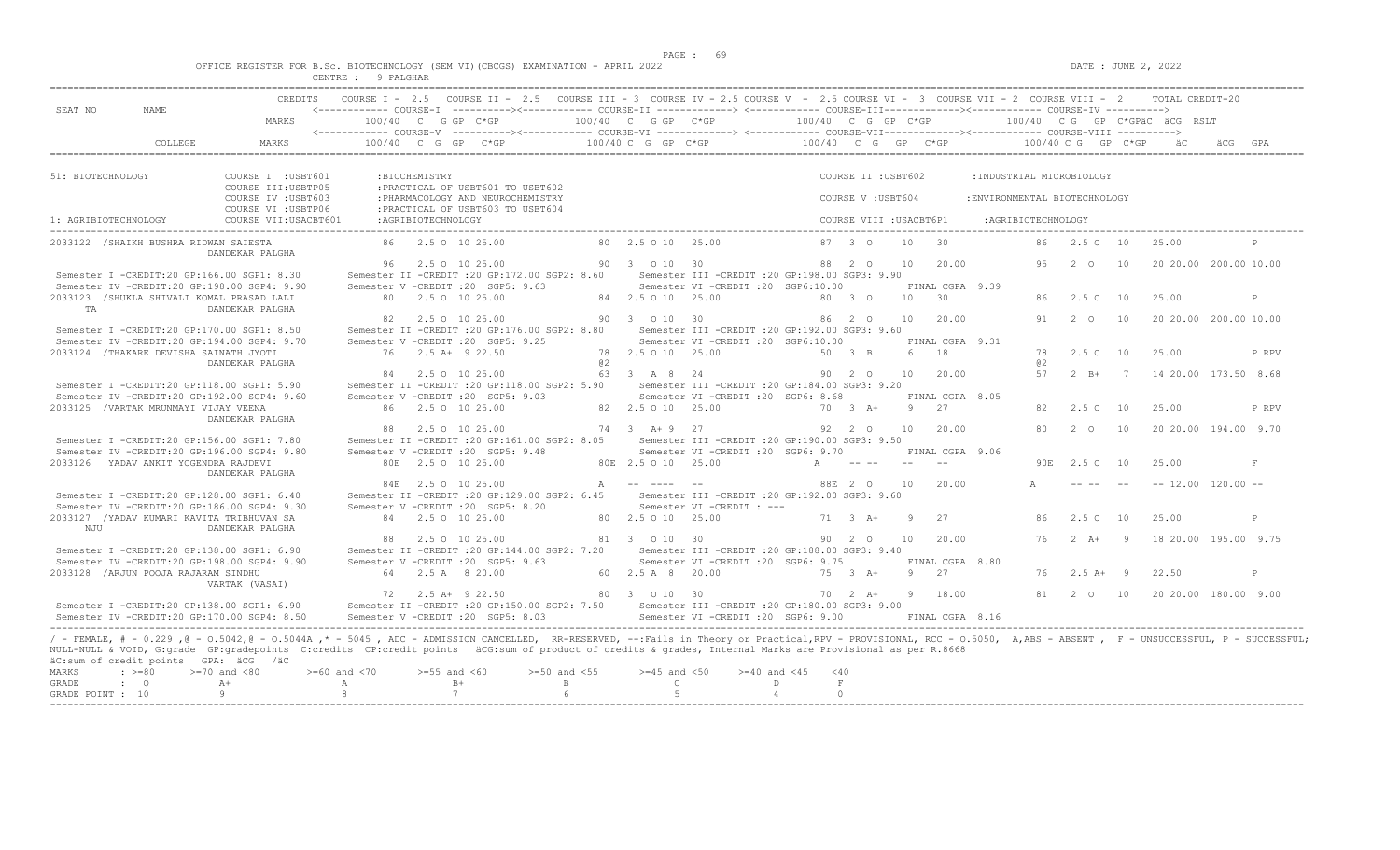$DATE: JUNE 2, 2022$ 

|  |                                      | OFFICE REGISTER FOR B.Sc. BIOTECHNOLOGY (SEM VI)(CBCGS) EXAMINATION - APRIL 2022 |  |  |  |  |
|--|--------------------------------------|----------------------------------------------------------------------------------|--|--|--|--|
|  | after them in the press series, were | $\wedge$ $\wedge$ $\cdots$ $\wedge$ $\wedge$ $\cdots$                            |  |  |  |  |

| SEAT NO<br>NAME                                                                                                                                                                                                                                                                                                                                                                                                          | MARKS                                        | $100/40$ C G GP C*GP |                     |                                                                                                                                                         |    | 100/40 C G GP C*GP |                                                                                        | 100/40 C G GP C*GP   |                         |                 |                 |                              |          |               |     | 100/40 CG GP C*GPäC äCG RSLT |   |
|--------------------------------------------------------------------------------------------------------------------------------------------------------------------------------------------------------------------------------------------------------------------------------------------------------------------------------------------------------------------------------------------------------------------------|----------------------------------------------|----------------------|---------------------|---------------------------------------------------------------------------------------------------------------------------------------------------------|----|--------------------|----------------------------------------------------------------------------------------|----------------------|-------------------------|-----------------|-----------------|------------------------------|----------|---------------|-----|------------------------------|---|
|                                                                                                                                                                                                                                                                                                                                                                                                                          |                                              |                      |                     | <------------ COURSE-V ----------><----------- COURSE-VI -------------> <------------ COURSE-VII---------------- COURSE-VIII ---------->                |    |                    |                                                                                        |                      |                         |                 |                 |                              |          |               |     |                              |   |
| COLLEGE                                                                                                                                                                                                                                                                                                                                                                                                                  | MARKS                                        |                      |                     | $100/40$ C G GP C*GP                                                                                                                                    |    | 100/40 C G GP C*GP |                                                                                        | $100/40$ C G GP C*GP |                         |                 |                 |                              |          |               |     | 100/40 C G GP C*GP äC        |   |
| 51: BIOTECHNOLOGY                                                                                                                                                                                                                                                                                                                                                                                                        | COURSE I : USBT601                           |                      | :BIOCHEMISTRY       |                                                                                                                                                         |    |                    |                                                                                        |                      | COURSE II : USBT602     |                 |                 | : INDUSTRIAL MICROBIOLOGY    |          |               |     |                              |   |
|                                                                                                                                                                                                                                                                                                                                                                                                                          | COURSE III: USBTP05<br>COURSE IV : USBT603   |                      |                     | : PRACTICAL OF USBT601 TO USBT602<br>: PHARMACOLOGY AND NEUROCHEMISTRY                                                                                  |    |                    |                                                                                        |                      | COURSE V: USBT604       |                 |                 | :ENVIRONMENTAL BIOTECHNOLOGY |          |               |     |                              |   |
| 1: AGRIBIOTECHNOLOGY                                                                                                                                                                                                                                                                                                                                                                                                     | COURSE VI : USBTP06<br>COURSE VII: USACBT601 |                      | : AGRIBIOTECHNOLOGY | : PRACTICAL OF USBT603 TO USBT604                                                                                                                       |    |                    |                                                                                        |                      | COURSE VIII : USACBT6P1 |                 |                 | :AGRIBIOTECHNOLOGY           |          |               |     |                              |   |
| 2033129 / BARI VAIDEHI PRAJIT VANDANA                                                                                                                                                                                                                                                                                                                                                                                    | VARTAK (VASAI)                               |                      |                     | 76 2.5 A+ 9 22.50                                                                                                                                       |    | 74 2.5 A+ 9 22.50  |                                                                                        |                      | 83 3 0                  | 10              | $\overline{30}$ |                              |          | 74  2.5 A + 9 |     | 22.50                        |   |
|                                                                                                                                                                                                                                                                                                                                                                                                                          |                                              |                      |                     | 74 2.5 A + 9 22.50                                                                                                                                      |    | 91 3 0 10 30       |                                                                                        | a2                   | 78 2 0                  | 10              | 20.00           |                              | 92       | 2 0 10        |     | 20 20.00 190.00 9.50         |   |
| Semester I -CREDIT:20 GP:146.00 SGP1: 7.30<br>Semester IV -CREDIT:20 GP:188.00 SGP4: 9.40                                                                                                                                                                                                                                                                                                                                |                                              |                      |                     | Semester II -CREDIT : 20 GP: 158.00 SGP2: 7.90<br>Semester V -CREDIT : 20 SGP5: 9.38                                                                    |    |                    | Semester III - CREDIT : 20 GP: 174.00 SGP3: 8.70<br>Semester VI -CREDIT :20 SGP6: 9.50 |                      |                         |                 | FINAL CGPA 8.70 |                              |          |               |     |                              |   |
| 2033130 / BARIA VAIBHAVI RAMESH KANCHAN                                                                                                                                                                                                                                                                                                                                                                                  | VARTAK (VASAI)                               |                      |                     | $76$ $2.5$ $\lambda + 9$ $22.50$                                                                                                                        |    | 80 2.5 0 10 25.00  |                                                                                        |                      | 63 3 A                  | 8               | 2.4             |                              | R6       | 2.5 0 10      |     | 25.00                        | P |
| Semester I -CREDIT:20 GP:154.00 SGP1: 7.70                                                                                                                                                                                                                                                                                                                                                                               |                                              | 80                   |                     | 2.5 0 10 25.00<br>Semester II -CREDIT : 20 GP: 174.00 SGP2: 8.70                                                                                        |    | 90 3 0 10 30       | Semester III -CREDIT :20 GP:200.00 SGP3:10.00                                          |                      | 82 2 0                  | 10              | 20.00           |                              | 90       | 2 0           | 10  | 20 20.00 191.50 9.58         |   |
| Semester IV -CREDIT:20 GP:198.00 SGP4: 9.90<br>2033131 / BENKAR SAKSHI NITIN JAGRUTI                                                                                                                                                                                                                                                                                                                                     | VARTAK (VASAI)                               |                      |                     | Semester V -CREDIT : 20 SGP5: 9.25<br>74 2.5 A+ 9 22.50                                                                                                 |    | 74 2.5 A + 9 22.50 | Semester VI - CREDIT : 20 SGP6: 9.58                                                   |                      | 68 3 A                  | 8 24            | FINAL CGPA 9.19 |                              | 70       | $2.5A+9$      |     | 22.50                        | P |
|                                                                                                                                                                                                                                                                                                                                                                                                                          |                                              | 68                   |                     | 2.5 A 8 20.00                                                                                                                                           | a2 | 78 3 0 10 30       |                                                                                        |                      | 52 2 B                  | 6               | 12.00           |                              | 77<br>63 |               |     | 2 0 10 20 20.00 173.50 8.68  |   |
| Semester I -CREDIT:20 GP:136.00 SGP1: 6.80<br>Semester IV -CREDIT:20 GP:166.00 SGP4: 8.30                                                                                                                                                                                                                                                                                                                                |                                              |                      |                     | Semester II -CREDIT : 20 GP: 146.00 SGP2: 7.30<br>Semester V -CREDIT : 20 SGP5: 7.55                                                                    |    |                    | Semester III -CREDIT : 20 GP:168.00 SGP3: 8.40<br>Semester VI -CREDIT : 20 SGP6: 8.68  |                      |                         |                 | FINAL CGPA 7.84 |                              |          |               |     |                              |   |
| 2033132 / CHAUHAN VIDHIKA PREMAL MAMTA                                                                                                                                                                                                                                                                                                                                                                                   | VARTAK (VASAI)                               |                      |                     | 80 2.5 0 10 25.00                                                                                                                                       |    | 72 2.5 A+ 9 22.50  |                                                                                        |                      | 88 3 0                  | 10 <sup>1</sup> | $\overline{30}$ |                              |          | 2.5 A         | - 8 | 20.00                        | P |
| Semester I -CREDIT:20 GP:188.00 SGP1: 9.40                                                                                                                                                                                                                                                                                                                                                                               |                                              | 58                   |                     | 2.5 B+ 7 17.50<br>Semester II -CREDIT : 20 GP: 198.00 SGP2: 9.90                                                                                        |    | 94 3 0 10 30       | Semester III -CREDIT : 20 GP: 200.00 SGP3: 10.00                                       |                      | 66 2 A                  |                 | 8 16.00         |                              | 90       | $2^{\circ}$ O | 10  | 20 20.00 181.00 9.05         |   |
| Semester IV -CREDIT:20 GP:186.00 SGP4: 9.30                                                                                                                                                                                                                                                                                                                                                                              |                                              |                      |                     | Semester V -CREDIT : 20 SGP5: 8.63                                                                                                                      |    |                    | Semester VI -CREDIT : 20 SGP6: 9.05                                                    |                      |                         |                 | FINAL CGPA 9.38 |                              |          |               |     |                              |   |
| 2033133 DHONDE SHUBHAM ROHIDAS JYOTI                                                                                                                                                                                                                                                                                                                                                                                     | VARTAK (VASAI)                               | 78<br>0.2            |                     | 2.5 0 10 25.00                                                                                                                                          |    | 62 2.5 A 8 20.00   |                                                                                        |                      | 69 3 A                  | 8 24            |                 |                              | 74       | $2.5A+9$      |     | 22.50                        | P |
| Semester I -CREDIT:20 GP:130.00 SGP1: 6.50                                                                                                                                                                                                                                                                                                                                                                               |                                              | 76                   |                     | 2.5 A+ 9 22.50<br>Semester II -CREDIT : 20 GP: 106.00 SGP2: 5.30                                                                                        |    | 84 3 0 10 30       | Semester III - CREDIT : 20 GP: 176.00 SGP3: 8.80                                       |                      | 70 2 A+                 |                 | 9 18.00         |                              | 75       |               |     | 2 A+ 9 18 20.00 180.00 9.00  |   |
| Semester IV -CREDIT:20 GP:170.00 SGP4: 8.50<br>2033134 / DUBEY MANDIRA NAGESHWAR SADHANA                                                                                                                                                                                                                                                                                                                                 |                                              |                      |                     | Semester V -CREDIT : 20 SGP5: 8.48<br>82  2.5  0  10  25.00                                                                                             |    | 72 2.5 A + 9 22.50 | Semester VI - CREDIT : 20 SGP6: 9.00                                                   |                      | 82 3 0                  | $10 \t 30$      | FINAL CGPA 7.76 |                              |          | $2.5^\circ$   | 10  | 25.00                        | P |
| Semester I -CREDIT:20 GP:130.00 SGP1: 6.50                                                                                                                                                                                                                                                                                                                                                                               | VARTAK (VASAI)                               |                      |                     | 58 2.5 B+ 7 17.50<br>Semester II -CREDIT : 20 GP:138.00 SGP2: 6.90                                                                                      |    | 94 3 0 10 30       | Semester III - CREDIT : 20 GP: 172.00 SGP3: 8.60                                       |                      | 56 2 B+                 |                 | 7 14.00         |                              | 86       | $2^{\circ}$ 0 | 10  | 20 20 00 184 00 9.20         |   |
| Semester IV -CREDIT:20 GP:170.00 SGP4: 8.50                                                                                                                                                                                                                                                                                                                                                                              |                                              |                      |                     | Semester V -CREDIT : 20 SGP5: 7.33                                                                                                                      |    |                    | Semester VI -CREDIT : 20 SGP6: 9.20                                                    |                      |                         |                 | FINAL CGPA 7.84 |                              |          |               |     |                              |   |
| 2033135 / FARID AYESHA NAEEM SAIMA                                                                                                                                                                                                                                                                                                                                                                                       | VARTAK (VASAI)                               |                      |                     | 90 2.5 0 10 25.00                                                                                                                                       |    | 74 2.5 A + 9 22.50 |                                                                                        | 01                   | 79 3 0                  | 10              | 30              |                              | 80       | 2.5 0 10      |     | 25.00                        | P |
| Semester I -CREDIT:20 GP:116.00 SGP1: 5.80<br>Semester IV -CREDIT:20 GP:192.00 SGP4: 9.60                                                                                                                                                                                                                                                                                                                                |                                              |                      |                     | 80 2.5 0 10 25.00<br>Semester II -CREDIT : 20 GP:110.00 SGP2: 5.50 Semester III -CREDIT : 20 GP:176.00 SGP3: 8.80<br>Semester V -CREDIT : 20 SGP5: 8.70 |    | 92 3 0 10 30       | Semester VI - CREDIT : 20 SGP6: 9.78                                                   |                      | 72 2 A+ 9 18.00         |                 | FINAL CGPA 8.03 |                              | 92       | $2\degree$ 0  |     | 10 20 20 00 195.50 9.78      |   |
| / - FEMALE, # - 0.229, @ - 0.5042, @ - 0.5044A, * - 5045, ADC - ADMISSION CANCELLED, RR-RESERVED, --:Fails in Theory or Practical,RPV - PROVISIONAL, RCC - 0.5050, A,ABS - ABSENT, F - UNSUCCESSFUL, P - SUCCESSFUL;<br>NULL-NULL & VOID, G:grade GP:gradepoints C:credits CP:credit points äCG:sum of product of credits & grades, Internal Marks are Provisional as per R.8668<br>äC:sum of credit points GPA: äCG /äC |                                              |                      |                     |                                                                                                                                                         |    |                    |                                                                                        |                      |                         |                 |                 |                              |          |               |     |                              |   |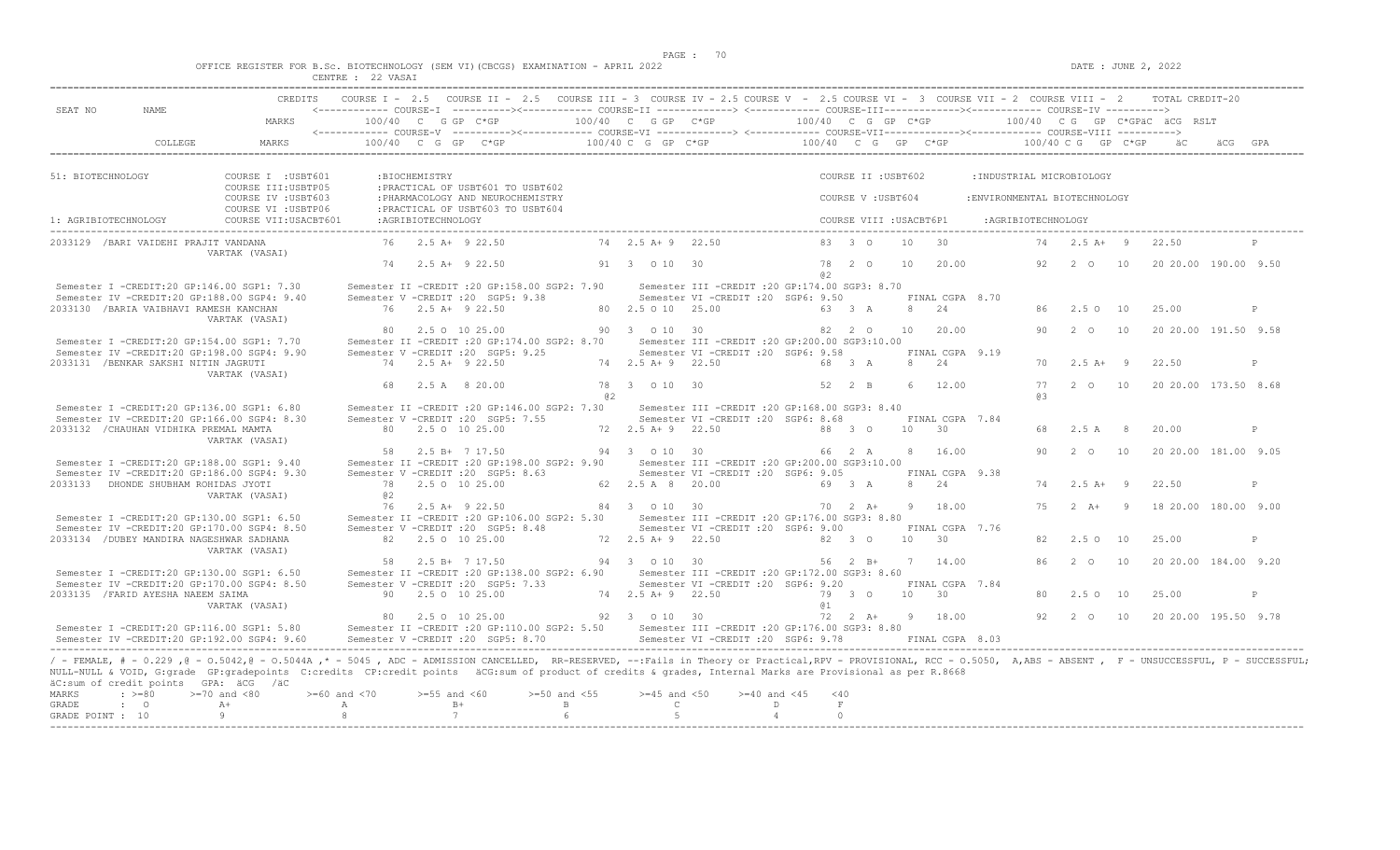| OFFICE REGISTER FOR B.Sc. BIOTECHNOLOGY (SEM VI)(CBCGS) EXAMINATION - APRIL 2022 |               |          |  |  |  |
|----------------------------------------------------------------------------------|---------------|----------|--|--|--|
|                                                                                  | <b>CENTRE</b> | 22 VASAT |  |  |  |

| SEAT NO<br>NAME.                                                                                                                                                                                                                            | <------------ COURSE-T ----------><------------ COURSE-TT --------------> <------------ COURSE-TTT-----------><------------- COURSE-TV ---------->    |                                                                                                                                                                                                                                                                                                                                    |                                                     | CREDITS COURSE I - 2.5 COURSE II - 2.5 COURSE III - 3 COURSE IV - 2.5 COURSE V - 2.5 COURSE VI - 3 COURSE VII - 2 COURSE VIII - 2 TOTAL CREDIT-20                                                                          |
|---------------------------------------------------------------------------------------------------------------------------------------------------------------------------------------------------------------------------------------------|-------------------------------------------------------------------------------------------------------------------------------------------------------|------------------------------------------------------------------------------------------------------------------------------------------------------------------------------------------------------------------------------------------------------------------------------------------------------------------------------------|-----------------------------------------------------|----------------------------------------------------------------------------------------------------------------------------------------------------------------------------------------------------------------------------|
| MARKS                                                                                                                                                                                                                                       |                                                                                                                                                       |                                                                                                                                                                                                                                                                                                                                    |                                                     |                                                                                                                                                                                                                            |
|                                                                                                                                                                                                                                             |                                                                                                                                                       |                                                                                                                                                                                                                                                                                                                                    |                                                     |                                                                                                                                                                                                                            |
| 51: BIOTECHNOLOGY<br>COURSE I : USBT601                                                                                                                                                                                                     | : BIOCHEMISTRY                                                                                                                                        |                                                                                                                                                                                                                                                                                                                                    | COURSE II : USBT602                                 | : INDUSTRIAL MICROBIOLOGY                                                                                                                                                                                                  |
| COURSE III:USBTP05<br>COURSE IV : USBT603                                                                                                                                                                                                   | : PRACTICAL OF USBT601 TO USBT602<br>: PHARMACOLOGY AND NEUROCHEMISTRY                                                                                |                                                                                                                                                                                                                                                                                                                                    | COURSE V: USBT604                                   | : ENVIRONMENTAL BIOTECHNOLOGY                                                                                                                                                                                              |
| COURSE VI : USBTP06<br>1: AGRIBIOTECHNOLOGY                                                                                                                                                                                                 | : PRACTICAL OF USBT603 TO USBT604                                                                                                                     |                                                                                                                                                                                                                                                                                                                                    |                                                     |                                                                                                                                                                                                                            |
| 2033136 GONSALVES SACHIN IGNATIUS PRAMIL<br>$\mathbb{A}$<br>VARTAK (VASAI)                                                                                                                                                                  | 88 2.5 0 10 25.00                                                                                                                                     | a2                                                                                                                                                                                                                                                                                                                                 | 78  2.5  0  10  25.00  75  3  A+  9  27             | 90  2.5  0  10  25.00                                                                                                                                                                                                      |
| Semester I -CREDIT:20 GP:196.00 SGP1: 9.80                                                                                                                                                                                                  | Semester II -CREDIT :20 GP:192.00 SGP2: 9.60 Semester III -CREDIT :20 GP:198.00 SGP3: 9.90                                                            |                                                                                                                                                                                                                                                                                                                                    |                                                     |                                                                                                                                                                                                                            |
| Semester IV -CREDIT:20 GP:192.00 SGP4: 9.60                                                                                                                                                                                                 | Semester V -CREDIT :20 SGP5: 9.48 Semester VI -CREDIT :20 SGP6: 9.85 FINAL CGPA 9.71                                                                  |                                                                                                                                                                                                                                                                                                                                    |                                                     |                                                                                                                                                                                                                            |
| 2033137 / GUPTA SIMRAN KRISHNA GEETA<br>VARTAK (VASAI)                                                                                                                                                                                      |                                                                                                                                                       |                                                                                                                                                                                                                                                                                                                                    |                                                     | 22.50<br>P                                                                                                                                                                                                                 |
|                                                                                                                                                                                                                                             |                                                                                                                                                       |                                                                                                                                                                                                                                                                                                                                    |                                                     | 64  2.5   8   20.00   93   3   0   10   30   58   2   B+   7   14.00   80   2   0   10   20   20.00  181.50   9.08                                                                                                         |
| Semester I -CREDIT:20 GP:136.00 SGP1: 6.80                                                                                                                                                                                                  | Semester II -CREDIT :20 GP:146.00 SGP2: 7.30 Semester III -CREDIT :20 GP:186.00 SGP3: 9.30                                                            |                                                                                                                                                                                                                                                                                                                                    |                                                     |                                                                                                                                                                                                                            |
| Semester IV -CREDIT:20 GP:170.00 SGP4: 8.50                                                                                                                                                                                                 | Semester V -CREDIT :20 SGP5: 7.70 Semester VI -CREDIT :20 SGP6: 9.08 FINAL CGPA 8.11+00.03= 8.14                                                      |                                                                                                                                                                                                                                                                                                                                    |                                                     |                                                                                                                                                                                                                            |
| 2033138 JHA ANIKET KEDARNATH PRIYADARSHI<br>NI VARTAK (VASAI)                                                                                                                                                                               |                                                                                                                                                       |                                                                                                                                                                                                                                                                                                                                    |                                                     | 25.00<br>P                                                                                                                                                                                                                 |
| Semester I -CREDIT:20 GP:172.00 SGP1: 8.60                                                                                                                                                                                                  | Semester II - CREDIT : 20 GP:186.00 SGP2: 9.30 Semester III - CREDIT : 20 GP:194.00 SGP3: 9.70                                                        |                                                                                                                                                                                                                                                                                                                                    |                                                     | 88  2.5  0  10  25.00   99   3   0   10   30   70   2   A+9   18.00   93   2   0   10   20   20.00   195.50   9.78                                                                                                         |
| Semester IV -CREDIT:20 GP:198.00 SGP4: 9.90                                                                                                                                                                                                 | Semester V - CREDIT : 20 SGP5: 9.38                                                                                                                   |                                                                                                                                                                                                                                                                                                                                    | Semester VI -CREDIT : 20 SGP6: 9.78 FINAL CGPA 9.44 |                                                                                                                                                                                                                            |
| 2033139 KARBELE VIKRANT VASANT VISHAKHA<br>VARTAK (VASAI)                                                                                                                                                                                   | 72 2.5 A+ 9 22.50                                                                                                                                     |                                                                                                                                                                                                                                                                                                                                    | 66 2.5 A 8 20.00 75 3 A+ 9 27                       | $70 \t 2.5 \t A+ 9$<br>22.50<br>$\mathbf{P}$                                                                                                                                                                               |
|                                                                                                                                                                                                                                             | 64 2.5 A 8 20.00                                                                                                                                      | 87 3 0 10 30                                                                                                                                                                                                                                                                                                                       |                                                     | 64   2   A   8   16.00   77   2   0   10   20   20.00   178.00   8.90<br>R B                                                                                                                                               |
| Semester I -CREDIT:20 GP:132.00 SGP1: 6.60                                                                                                                                                                                                  | Semester II -CREDIT : 20 GP:124.00 SGP2: 6.20 Semester III -CREDIT : 20 GP:180.00 SGP3: 9.00                                                          |                                                                                                                                                                                                                                                                                                                                    |                                                     |                                                                                                                                                                                                                            |
| Semester IV -CREDIT:20 GP:150.00 SGP4: 7.50<br>2033140 /KHANDEKAR PRIYA MAHENDRA MADHAVI                                                                                                                                                    | Semester V - CREDIT : 20 SGP5: 7.23 Semester VI - CREDIT : 20 SGP6: 8.90 FINAL CGPA 7.57<br>84 2.5 0 10 25.00                                         | 70  2.5 A + 9  22.50  82  3  0  10  30                                                                                                                                                                                                                                                                                             |                                                     | 25.00<br>78 2.50 10<br>P                                                                                                                                                                                                   |
| VARTAK (VASAI)                                                                                                                                                                                                                              |                                                                                                                                                       |                                                                                                                                                                                                                                                                                                                                    | 8 16.00                                             | a2<br>81 2 0 10 20 20 00 188.50 9.43                                                                                                                                                                                       |
| Semester I -CREDIT:20 GP:156.00 SGP1: 7.80                                                                                                                                                                                                  | Semester II -CREDIT :20 GP:160.00 SGP2: 8.00 Semester III -CREDIT :20 GP:194.00 SGP3: 9.70                                                            |                                                                                                                                                                                                                                                                                                                                    |                                                     |                                                                                                                                                                                                                            |
| Semester IV -CREDIT:20 GP:170.00 SGP4: 8.50                                                                                                                                                                                                 | Semester V - CREDIT : 20 SGP5: 8.95 Semester VI - CREDIT : 20 SGP6: 9.43 FINAL CGPA 8.73                                                              |                                                                                                                                                                                                                                                                                                                                    |                                                     |                                                                                                                                                                                                                            |
| 2033141 / KINI MANALI ARUN LATA                                                                                                                                                                                                             | 80 2.5 0 10 25.00                                                                                                                                     | $58$ $2.5 B+7$ 17.50 $82$ 3 0 10 30                                                                                                                                                                                                                                                                                                |                                                     | 66 2.5 A 8<br>20.00<br>P                                                                                                                                                                                                   |
| VARTAK (VASAI)                                                                                                                                                                                                                              |                                                                                                                                                       |                                                                                                                                                                                                                                                                                                                                    |                                                     |                                                                                                                                                                                                                            |
|                                                                                                                                                                                                                                             |                                                                                                                                                       | 64  2.5  A   8  20.00   88  3  0  10  30   54  2  B                                                                                                                                                                                                                                                                                | 6 12.00                                             | 76 2 A+ 9 18 20 00 172 50 8 63                                                                                                                                                                                             |
| Semester I -CREDIT:20 GP:128.00 SGP1: 6.40                                                                                                                                                                                                  | Semester II -CREDIT :20 GP:114.00 SGP2: 5.70 Semester III -CREDIT :20 GP:172.00 SGP3: 8.60                                                            |                                                                                                                                                                                                                                                                                                                                    |                                                     |                                                                                                                                                                                                                            |
| Semester IV -CREDIT:20 GP:172.00 SGP4: 8.60<br>2033142 / KOLEKAR KAJAL DEVIDAS SWATI                                                                                                                                                        | Semester V - CREDIT : 20 SGP5: 7.43 Semester VI - CREDIT : 20 SGP6: 8.63<br>$\frac{32.50 \times 10}{78}$ 2.5 0 10 25.00 64 2.5 B 6 15.00 61 3 0 10 30 |                                                                                                                                                                                                                                                                                                                                    | FINAL CGPA 7.56                                     | 76  2.5 A + 9  22.50<br>P                                                                                                                                                                                                  |
| VARTAK (VASAI)                                                                                                                                                                                                                              | a <sub>2</sub>                                                                                                                                        |                                                                                                                                                                                                                                                                                                                                    |                                                     |                                                                                                                                                                                                                            |
|                                                                                                                                                                                                                                             |                                                                                                                                                       |                                                                                                                                                                                                                                                                                                                                    |                                                     |                                                                                                                                                                                                                            |
| Semester I -CREDIT:20 GP:148.00 SGP1: 7.40 Semester II -CREDIT:20 GP:162.00 SGP2: 8.10 Semester III -CREDIT:20 GP:176.00 SGP3: 8.80                                                                                                         |                                                                                                                                                       |                                                                                                                                                                                                                                                                                                                                    |                                                     |                                                                                                                                                                                                                            |
|                                                                                                                                                                                                                                             |                                                                                                                                                       |                                                                                                                                                                                                                                                                                                                                    |                                                     | Semester IV -CREDIT:20 GP:176.00 SGP4: 8.80 Semester V -CREDIT :20 SGP5: 9.00 Semester VI -CREDIT :20 SGP6: 8.93 FINAL CGPA 8.51                                                                                           |
| NULL-NULL & VOID, G:grade GP:gradepoints C:credits CP:credit points äCG:sum of product of credits & grades, Internal Marks are Provisional as per R.8668<br>äC:sum of credit points GPA: äCG /äC<br>$: z = 80$<br>$>=70$ and $<80$<br>MARKS | $>=60$ and <70 $>=55$ and <60 $>=50$ and <55 $>=45$ and <50 $>=40$ and <45 <40                                                                        |                                                                                                                                                                                                                                                                                                                                    |                                                     | / - FEMALE, # - 0.229 , @ - 0.5042, @ - 0.5044A ,* - 5045 , ADC - ADMISSION CANCELLED, RR-RESERVED, --: Fails in Theory or Practical, RPV - PROVISIONAL, RCC - 0.5050, A, ABS - ABSENT , F - UNSUCCESSFUL, P - SUCCESSFUL, |
| $\cdot$ 0<br>$A+$<br>GRADE                                                                                                                                                                                                                  |                                                                                                                                                       | $\overline{C}$ and $\overline{D}$ and $\overline{D}$ and $\overline{D}$ and $\overline{D}$ and $\overline{D}$ and $\overline{D}$ and $\overline{D}$ and $\overline{D}$ and $\overline{D}$ and $\overline{D}$ and $\overline{D}$ and $\overline{D}$ and $\overline{D}$ and $\overline{D}$ and $\overline{D}$ and $\overline{D}$ and | F                                                   |                                                                                                                                                                                                                            |
| $\overline{9}$<br>GRADE POINT : 10                                                                                                                                                                                                          | 7<br>6 <sup>6</sup><br>$8 - 8$                                                                                                                        | $5-5$                                                                                                                                                                                                                                                                                                                              | $\sim$ 4<br>$\cap$                                  |                                                                                                                                                                                                                            |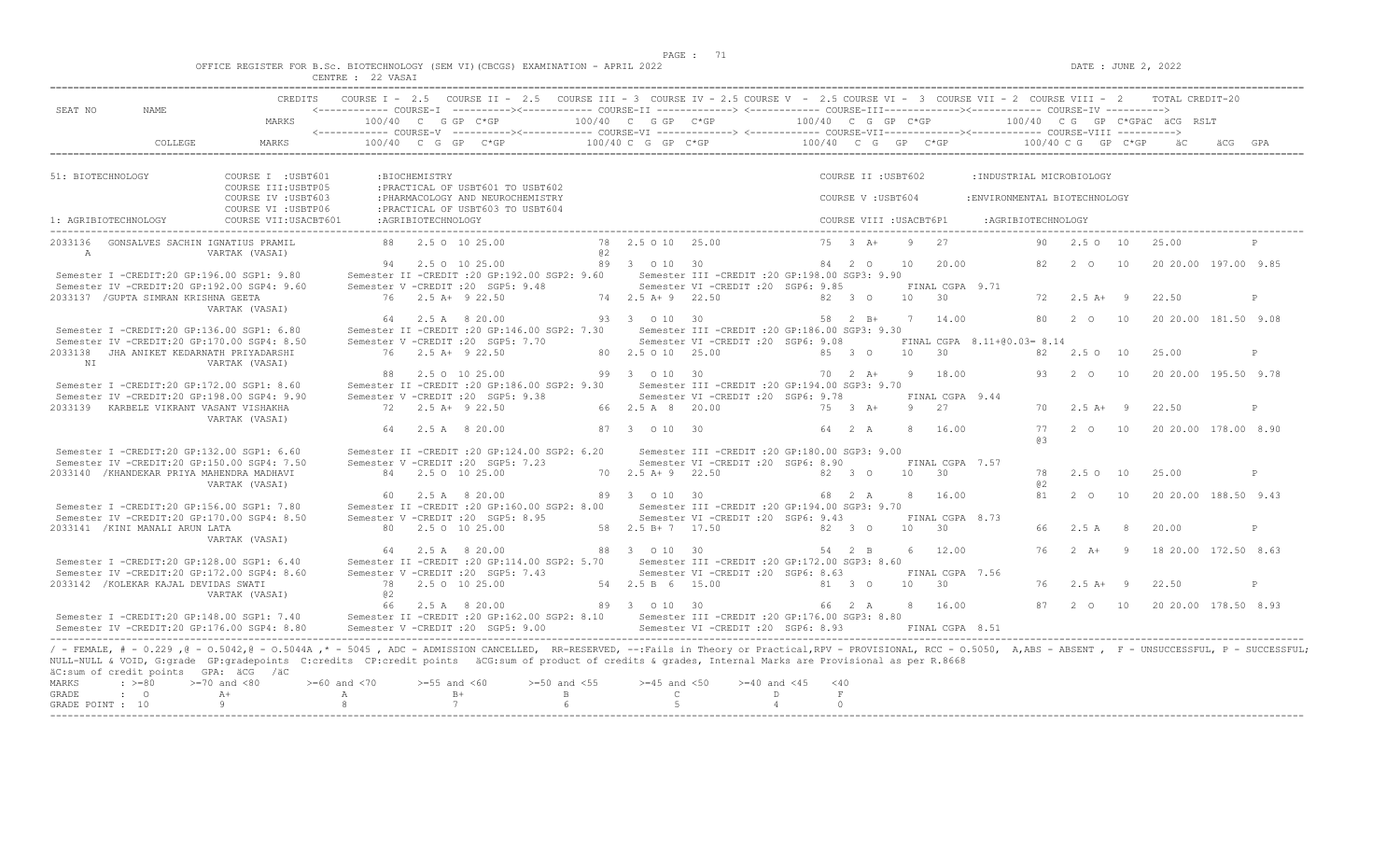|  |  |  |  |  | OFFICE REGISTER FOR B.Sc. BIOTECHNOLOGY (SEM VI)(CBCGS) EXAMINATION - APRIL 2022 |  |  |
|--|--|--|--|--|----------------------------------------------------------------------------------|--|--|
|  |  |  |  |  |                                                                                  |  |  |

|                      |                                                                  |                                                                                                                                                                                                                                                                                                                                                                                                               | CENTRE : 22 VASAI                 |                     |                                                                                                                                                                                                                                                                                                                           |                                    |                                        |                                                                                          |                      |                                          |                      |                            |                                                            |          |                         |                      |                                 |     |              |
|----------------------|------------------------------------------------------------------|---------------------------------------------------------------------------------------------------------------------------------------------------------------------------------------------------------------------------------------------------------------------------------------------------------------------------------------------------------------------------------------------------------------|-----------------------------------|---------------------|---------------------------------------------------------------------------------------------------------------------------------------------------------------------------------------------------------------------------------------------------------------------------------------------------------------------------|------------------------------------|----------------------------------------|------------------------------------------------------------------------------------------|----------------------|------------------------------------------|----------------------|----------------------------|------------------------------------------------------------|----------|-------------------------|----------------------|---------------------------------|-----|--------------|
| SEAT NO              | NAME                                                             | <b>CREDITS</b>                                                                                                                                                                                                                                                                                                                                                                                                |                                   |                     | COURSE I - 2.5 COURSE II - 2.5 COURSE III - 3 COURSE IV - 2.5 COURSE V - 2.5 COURSE VII - 3 COURSE VIII - 2 COURSE VIII - 2 TOTAL CREDIT-20<br><------------ COURSE-I ----------><----------- COURSE-II --------------> <------------ COURSE-III-------------><------------ COURSE-IV ----------><br>$100/40$ C G GP C*GP |                                    | $100/40$ C G GP C*GP                   |                                                                                          |                      |                                          |                      |                            |                                                            |          |                         |                      | $100/40$ C G GP C*GPAC ACG RSLT |     |              |
|                      |                                                                  | MARKS                                                                                                                                                                                                                                                                                                                                                                                                         |                                   |                     | <------------ COURSE-V ----------><----------- COURSE-VI -------------> <------------ COURSE-VII--------------- COURSE-VIII ---------->                                                                                                                                                                                   |                                    |                                        |                                                                                          | 100/40 C G GP C*GP   |                                          |                      |                            |                                                            |          |                         |                      |                                 |     |              |
|                      | COLLEGE                                                          | MARKS                                                                                                                                                                                                                                                                                                                                                                                                         |                                   |                     | $100/40$ C G GP C*GP                                                                                                                                                                                                                                                                                                      |                                    | 100/40 C G GP C*GP                     |                                                                                          | $100/40$ C G GP C*GP |                                          |                      |                            |                                                            |          | $100/40 C G$ GP $C*GP$  |                      | — ä∩                            | äCG | GPA          |
| 51: BIOTECHNOLOGY    |                                                                  | COURSE I : USBT601<br>COURSE III: USBTP05<br>COURSE IV : USBT603                                                                                                                                                                                                                                                                                                                                              |                                   | :BIOCHEMISTRY       | : PRACTICAL OF USBT601 TO USBT602<br>: PHARMACOLOGY AND NEUROCHEMISTRY                                                                                                                                                                                                                                                    |                                    |                                        |                                                                                          |                      | COURSE II : USBT602<br>COURSE V: USBT604 |                      |                            | : INDUSTRIAL MICROBIOLOGY<br>: ENVIRONMENTAL BIOTECHNOLOGY |          |                         |                      |                                 |     |              |
| 1: AGRIBIOTECHNOLOGY |                                                                  | COURSE VI : USBTP06<br>COURSE VII: USACBT601                                                                                                                                                                                                                                                                                                                                                                  |                                   | : AGRIBIOTECHNOLOGY | : PRACTICAL OF USBT603 TO USBT604                                                                                                                                                                                                                                                                                         |                                    |                                        |                                                                                          |                      | COURSE VIII : USACBT6P1                  |                      |                            | : AGRIBIOTECHNOLOGY                                        |          |                         |                      |                                 |     |              |
|                      | 2033143 / KUDU MITALI ASHOK JAYSHREE                             | VARTAK (VASAI)                                                                                                                                                                                                                                                                                                                                                                                                |                                   |                     | $76$ $2.5$ $\lambda +$ 9 22.50                                                                                                                                                                                                                                                                                            |                                    | 72 2.5 A + 9 22.50                     |                                                                                          | a <sub>1</sub>       | 79 3 0                                   | 10                   | 30                         |                                                            |          | 66 2.5 A                | $\overline{R}$       | 20.00                           |     |              |
|                      | Semester I -CREDIT:20 GP:140.00 SGP1: 7.00                       | Semester IV -CREDIT:20 GP:176.00 SGP4: 8.80                                                                                                                                                                                                                                                                                                                                                                   |                                   |                     | 54 2.5 B 6 15.00<br>Semester II -CREDIT : 20 GP:150.00 SGP2: 7.50<br>Semester V -CREDIT : 20 SGP5: 8.75                                                                                                                                                                                                                   |                                    | 89 3 0 10 30                           | Semester III - CREDIT : 20 GP: 180.00 SGP3: 9.00<br>Semester VI - CREDIT : 20 SGP6: 8.90 |                      | $70 \t 2 \t A+$                          |                      | 9 18.00<br>FINAL CGPA 8.33 |                                                            | 93       | $2^{\circ}$             | 10                   | 20 20.00 178.00 8.90            |     |              |
|                      | 2033144 / KUPEKAR SHREYA MANOHAR SUVARNA                         | VARTAK (VASAI)                                                                                                                                                                                                                                                                                                                                                                                                | 0.2                               |                     | 78 2.5 0 10 25.00                                                                                                                                                                                                                                                                                                         |                                    | 80 2.5 0 10 25.00                      |                                                                                          |                      | $73 \t 3 \t A+$                          | 9                    | 27                         |                                                            | 76       | $2.5 A+ 9$              |                      | 22.50                           |     | P            |
|                      | Semester I -CREDIT:20 GP:152.00 SGP1: 7.60                       | Semester IV -CREDIT:20 GP:190.00 SGP4: 9.50                                                                                                                                                                                                                                                                                                                                                                   | 74                                |                     | $2.5$ A+ 9 22.50<br>Semester II -CREDIT : 20 GP: 158.00 SGP2: 7.90<br>Semester V -CREDIT : 20 SGP5: 9.00                                                                                                                                                                                                                  |                                    | 99 3 0 10 30                           | Semester III -CREDIT : 20 GP: 200.00 SGP3: 10.00<br>Semester VI -CREDIT : 20 SGP6: 9.40  |                      | 62 2 A                                   | 8                    | 16.00<br>FINAL CGPA 8.90   |                                                            | 87       | $2^{\circ}$ 0           | 10                   | 20 20.00 188.00 9.40            |     |              |
|                      | 2033145 /MORE NIKITA DILIP MADHURA                               | VARTAK (VASAI)                                                                                                                                                                                                                                                                                                                                                                                                | 78<br>@ 2                         |                     | 2.5 0 10 25.00                                                                                                                                                                                                                                                                                                            |                                    | 60 2.5 A 8 20.00                       |                                                                                          | a2                   | 78 3 0                                   | 10 <sup>1</sup>      | $\overline{30}$            |                                                            | 68       | 2.5 A                   | - 8                  | 20.00                           |     | P            |
|                      | Semester I -CREDIT:20 GP:148.00 SGP1: 7.40                       | Semester IV -CREDIT:20 GP:170.00 SGP4: 8.50                                                                                                                                                                                                                                                                                                                                                                   | 58                                |                     | 2.5 B+ 7 17.50<br>Semester II -CREDIT :20 GP:132.00 SGP2: 6.60<br>Semester V -CREDIT : 20 SGP5: 8.58                                                                                                                                                                                                                      |                                    | 93 3 0 10 30                           | Semester III -CREDIT : 20 GP: 186.00 SGP3: 9.30<br>Semester VI -CREDIT : 20 SGP6: 8.93   |                      | 62 2 A                                   | 8                    | 16.00<br>FINAL CGPA 8.22   |                                                            | 88       | $2\degree$ 0            | 10                   | 20 20.00 178.50 8.93            |     |              |
|                      | 2033146 / PANDEY NEHA PHOOLDHAR MANJU                            | VARTAK (VASAI)                                                                                                                                                                                                                                                                                                                                                                                                |                                   |                     | 80 2.5 0 10 25.00                                                                                                                                                                                                                                                                                                         |                                    | 68 2.5 A 8 20.00                       |                                                                                          |                      | 84 3 0                                   | 10 <sup>1</sup>      | $\overline{30}$            |                                                            | 82       | $2.5^\circ$             | 10                   | 25.00                           |     | P            |
|                      | Semester I -CREDIT:20 GP:124.00 SGP1: 6.20                       | Semester IV -CREDIT:20 GP:158.00 SGP4: 7.90                                                                                                                                                                                                                                                                                                                                                                   | 58                                |                     | 2.5 B+ 7 17.50<br>Semester II -CREDIT : 20 GP:136.00 SGP2: 6.80<br>Semester V -CREDIT : 20 SGP5: 7.30                                                                                                                                                                                                                     |                                    | 86 3 0 10 30                           | Semester III -CREDIT : 20 GP: 182.00 SGP3: 9.10<br>Semester VI -CREDIT : 20 SGP6: 8.98   |                      | 52 2 B                                   | 6 <sup>6</sup>       | 12.00<br>FINAL CGPA 7.71   |                                                            | 87       | $2\degree$ 0            | 10                   | 20 20 00 179 50 8.98            |     |              |
|                      | 2033147 / PANDIT SARGAM JAYDEO MEENAKSHI                         | VARTAK (VASAI)                                                                                                                                                                                                                                                                                                                                                                                                |                                   |                     | 74 2.5 A+ 9 22.50                                                                                                                                                                                                                                                                                                         |                                    | 74 2.5 A + 9 22.50                     |                                                                                          |                      | $72 \t 3 \t A+$                          | Q                    | 27                         |                                                            | 80<br>69 | $2.5^\circ$             | 10                   | 25.00                           |     | $\mathbb{P}$ |
|                      | Semester I -CREDIT:20 GP:106.00 SGP1: 5.30                       | Semester IV -CREDIT:20 GP:184.00 SGP4: 9.20                                                                                                                                                                                                                                                                                                                                                                   |                                   |                     | 84 2.5 0 10 25.00<br>Semester II -CREDIT : 20 GP:110.00 SGP2: 5.50<br>Semester V -CREDIT : 20 SGP5: 8.38                                                                                                                                                                                                                  |                                    | 63 3 A 8 24                            | Semester III - CREDIT : 20 GP: 174.00 SGP3: 8.70<br>Semester VI -CREDIT : 20 SGP6: 8.90  |                      | 64 2 A                                   | 8                    | 16.00<br>FINAL CGPA 7.66   |                                                            |          | 2A                      | $\overline{8}$       | 16 20.00 178.00 8.90            |     |              |
|                      | 2033148 / PATIL AISHWARYA SUBHASH SADHANA                        | VARTAK (VASAI)                                                                                                                                                                                                                                                                                                                                                                                                | 64                                |                     | 86 2.5 0 10 25.00<br>2.5 A 8 20.00                                                                                                                                                                                                                                                                                        |                                    | 72 2.5 A + 9 22.50<br>88 3 0 10 30     |                                                                                          |                      | 89 3 0<br>82 2 0                         | 10<br>10             | 30<br>20.00                |                                                            | 72       | $2.5A+$<br>$2\degree$ 0 | $\overline{9}$<br>10 | 22.50<br>20 20.00 190.00 9.50   |     | P            |
|                      | Semester I -CREDIT:20 GP:142.00 SGP1: 7.10                       | Semester IV -CREDIT:20 GP:188.00 SGP4: 9.40                                                                                                                                                                                                                                                                                                                                                                   |                                   |                     | Semester II -CREDIT : 20 GP: 168.00 SGP2: 8.40<br>Semester V -CREDIT : 20 SGP5: 8.95                                                                                                                                                                                                                                      |                                    |                                        | Semester III - CREDIT : 20 GP: 196.00 SGP3: 9.80<br>Semester VI - CREDIT : 20 SGP6: 9.50 |                      |                                          |                      | FINAL CGPA 8.86            |                                                            |          |                         |                      |                                 |     |              |
|                      | 2033149 /PILLAI SUHASHINI ANANDRAJ ANITA                         | VARTAK (VASAI)                                                                                                                                                                                                                                                                                                                                                                                                | @ 2<br>74                         |                     | 78 2.5 0 10 25.00<br>$2.5$ A+ 9 22.50                                                                                                                                                                                                                                                                                     |                                    | $72 \t2.5 + 9 \t22.50$<br>87 3 0 10 30 |                                                                                          |                      | 82 3 0<br>64 2 A                         | 10 <sup>1</sup><br>8 | $\overline{30}$<br>16.00   |                                                            | 88       | $2.5^\circ$<br>85 2 0   | 10<br>10             | 25.00<br>20 20.00 191.00 9.55   |     | P            |
|                      | Semester I -CREDIT:20 GP:200.00 SGP1:10.00                       | Semester IV -CREDIT:20 GP:200.00 SGP4:10.00                                                                                                                                                                                                                                                                                                                                                                   |                                   |                     | Semester II -CREDIT : 20 GP: 200.00 SGP2: 10.00<br>Semester V -CREDIT : 20 SGP5: 9.88                                                                                                                                                                                                                                     |                                    |                                        | Semester III - CREDIT : 20 GP: 200.00 SGP3: 10.00<br>Semester VI -CREDIT : 20 SGP6: 9.55 |                      |                                          |                      | FINAL CGPA 9.91            |                                                            |          |                         |                      |                                 |     |              |
| MARKS<br>GRADE       | äC:sum of credit points GPA: äCG /äC<br>$\div$ >=80<br>$\cdot$ 0 | / - FEMALE, # - 0.229, @ - 0.5042, @ - 0.5044A,* - 5045, ADC - ADMISSION CANCELLED, RR-RESERVED, --:Fails in Theory or Practical,RPV - PROVISIONAL, RCC - 0.5050, A,ABS - ABSENT, F - UNSUCCESSFUL, P - SUCCESSFUL;<br>NULL-NULL & VOID, G:grade GP:gradepoints C:credits CP:credit points äCG:sum of product of credits & grades, Internal Marks are Provisional as per R.8668<br>$>=70$ and $< 80$<br>$A +$ | $>=60$ and $< 70$<br>$\mathbb{A}$ | $>= 55$ and $< 60$  | $B+$                                                                                                                                                                                                                                                                                                                      | $>= 50$ and $< 55$<br>$\mathbb{B}$ | $>=45$ and $<50$<br>$\mathbb{C}$       | $>= 40$ and $< 45$                                                                       | < 40<br>D            | $\,$ F $\,$                              |                      |                            |                                                            |          |                         |                      |                                 |     |              |
| GRADE POINT : 10     |                                                                  | 9                                                                                                                                                                                                                                                                                                                                                                                                             | 8                                 |                     | 7                                                                                                                                                                                                                                                                                                                         | 6                                  | - 5                                    |                                                                                          | $\overline{4}$       | $\Omega$                                 |                      |                            |                                                            |          |                         |                      |                                 |     |              |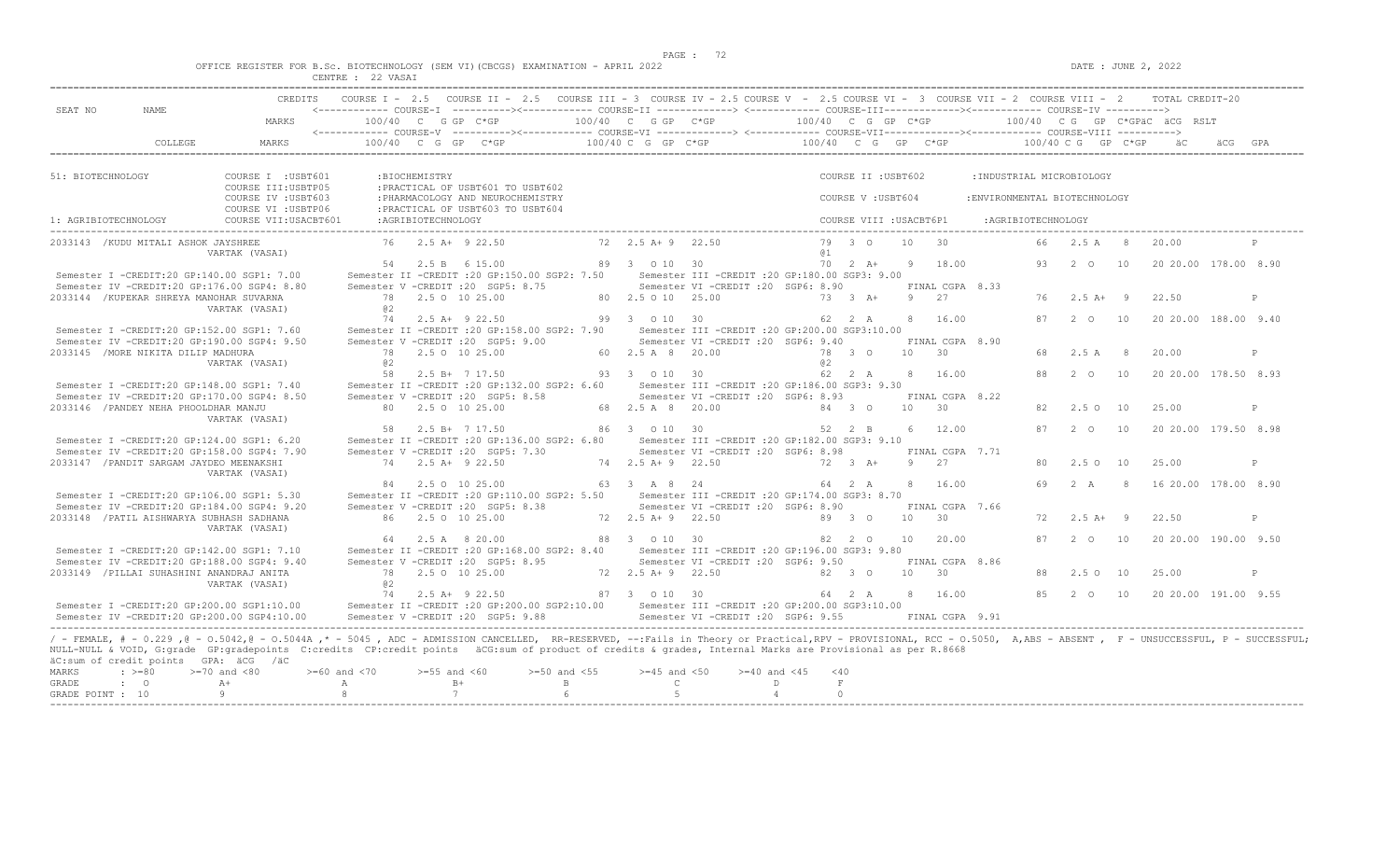|  |  |          |          |  | OFFICE REGISTER FOR B.Sc. BIOTECHNOLOGY (SEM VI)(CBCGS) EXAMINATION - APRIL 2022 |  |  |
|--|--|----------|----------|--|----------------------------------------------------------------------------------|--|--|
|  |  | CENTRE · | 22 VASAT |  |                                                                                  |  |  |

| CREDITS COURSE I - 2.5 COURSE II - 2.5 COURSE III - 3 COURSE IV - 2.5 COURSE V - 2.5 COURSE VI - 3 COURSE VII - 2 COURSE VIII - 2 TOTAL CREDIT-20<br><----------- COURSE-I ----------><----------- COURSE-II --------------> <------------ COURSE-III-----------><------------ COURSE-IV ----------><br>SEAT NO<br>NAME.<br>$100/40$ C G GP C*GP $100/40$ C G GP C*GP $100/40$ C G GP C*GP $100/40$ C G GP C*GPaC acc RSLT<br>MARKS<br>51: BIOTECHNOLOGY<br>COURSE I : USBT601<br>:BIOCHEMISTRY<br>COURSE II : USBT602<br>: INDUSTRIAL MICROBIOLOGY<br>COURSE III:USBTP05<br>: PRACTICAL OF USBT601 TO USBT602<br>: PHARMACOLOGY AND NEUROCHEMISTRY<br>COURSE IV : USBT603<br>COURSE V: USBT604<br>: ENVIRONMENTAL BIOTECHNOLOGY<br>: PRACTICAL OF USBT603 TO USBT604<br>COURSE VI : USBTP06<br>84 3 0 10 30<br>84 2.5 0 10 2.5 00<br>84 2.5 0 10 25.00<br>RAMANA M VENKATA S VARTAK (VASAI)<br>82  2  0  10  20.00  89  2  0  10  20.20.00  197.50  9.88<br>70  2.5 A+  9  22.50  91  3  0  10  30<br>Semester I -CREDIT:20 GP:164.00 SGP1: 8.20<br>Semester II -CREDIT :20 GP:190.00 SGP2: 9.50 Semester III -CREDIT :20 GP:200.00 SGP3:10.00<br>Semester IV -CREDIT:20 GP:200.00 SGP4:10.00<br>Semester V - CREDIT : 20 SGP5: 9.50 Semester VI - CREDIT : 20 SGP6: 9.88<br>FINAL CGPA 9.51<br>2033151 RAI HARSH PRAMOD REENA<br>82 2.50 10<br>25.00<br>P<br>VARTAK (VASAI)<br>@ 2<br>$60$ 2.5 A 8 20.00 $80$ 3 0 10 30 $56$ 2 B+ 7 14.00<br>73  2  A+  9  18  20.00  182.00  9.10<br>Semester I -CREDIT:20 GP:108.00 SGP1: 5.40<br>Semester II -CREDIT :20 GP:102.00 SGP2: 5.10 Semester III -CREDIT :20 GP:168.00 SGP3: 8.40<br>Semester IV -CREDIT:20 GP:170.00 SGP4: 8.50<br>Semester V -CREDIT : 20 SGP5: 7.78 Semester VI -CREDIT : 20 SGP6: 9.10 FINAL CGPA 7.38<br>2033152 /SHARMA AARTI JAIPAL JYOTI<br>74 2.5 A+ 9 22.50<br>54  2.5  B  6  15.00  78  3  0  10  30<br>60 2.5 A 8<br>20.00<br>P<br>a2<br>VARTAK (VASAI)<br>80 3 0 10 30<br>54 2 B 6 12.00<br>79   2   0   10   20   20   00   162   00   8.10<br>48  2.5  C  5  12.50<br><b>a</b> 1<br>Semester I -CREDIT:20 GP:142.00 SGP1: 7.10<br>Semester II -CREDIT : 20 GP: 142.00 SGP2: 7.10<br>Semester III - CREDIT : 20 GP: 138.00 SGP3: 6.90<br>Semester V -CREDIT : 20 SGP5: 7.00<br>Semester VI -CREDIT : 20 SGP6: 8.10<br>FINAL CGPA 7.08<br>Semester IV -CREDIT:20 GP:126.00 SGP4: 6.30<br>78  2.5  0  10  25.00  81  3  0  10  30<br>2033153 / SHARMA NISHA BISHNU GEETA<br>78 2.5 0 10 25.00<br>74  2.5 A + 9  22.50<br>P<br>VARTAK (VASAI)<br>0.2<br>a2<br>76  2.5 A+  9  22.50  89  3  0  10  30  60  2  A  8  16.00<br>88  2  0  10  20  20  00  191.00  9.55<br>Semester I -CREDIT:20 GP:140.00 SGP1: 7.00<br>Semester II -CREDIT :20 GP:168.00 SGP2: 8.40 Semester III -CREDIT :20 GP:188.00 SGP3: 9.40<br>Semester IV -CREDIT:20 GP:174.00 SGP4: 8.70<br>Semester V - CREDIT : 20 SGP5: 8.38 Semester VI - CREDIT : 20 SGP6: 9.55 FINAL CGPA 8.57<br>2033154 /SHARMA SAKSHI VIJAYKUMAR MADHURI<br>78 2.5 0 10 25.00<br>74   2.5   A+   9   22.50   85   3   0   10   30<br>86 2.5 0 10<br>25.00<br>P<br>a2<br>VARTAK (VASAI)<br>89 2 0 10<br>20 20.00 184.50 9.23<br>6 12.00<br>Semester II -CREDIT :20 GP:180.00 SGP2: 9.00 Semester III -CREDIT :20 GP:196.00 SGP3: 9.80<br>Semester I -CREDIT:20 GP:156.00 SGP1: 7.80<br>Semester IV -CREDIT:20 GP:186.00 SGP4: 9.30<br>Semester V -CREDIT :20 SGP5: 8.28 Semester VI -CREDIT :20 SGP6: 9.23 FINAL CGPA 8.90<br>2033155 /SINGH DIKSHA MANOJ SUDHA<br>80  2.5  0  10  25.00<br>74  2.5 A+ 9  22.50<br>P<br>VARTAK (VASAI)<br>$70 \t 2 \t A+ \t 9 \t 18.00$<br>92 3 0 10 30<br>90   2   0   10   20   20   00   185.50   9.28<br>60 2.5 A 8 20.00<br>Semester II -CREDIT :20 GP:156.00 SGP2: 7.80 Semester III -CREDIT :20 GP:190.00 SGP3: 9.50<br>Semester I -CREDIT:20 GP:148.00 SGP1: 7.40<br>Semester IV -CREDIT:20 GP:184.00 SGP4: 9.20<br>Semester V - CREDIT : 20 SGP5: 9.30 Semester VI - CREDIT : 20 SGP6: 9.28 FINAL CGPA 8.75<br>2033156 SINGH DIVYANSHU JOGENDRA SUNITA<br>74 2.5 A+ 9 22.50<br>86 2.5 0 10<br>25.00<br>P<br>VARTAK (VASAI)<br>58  2.5 B+  7 17.50  94  3  0  10  30  52  2  B  6  12.00<br>86   2   0   10   20   20   00   179.50   8.98<br>Semester I -CREDIT:20 GP:120.00 SGP1: 6.00 Semester II -CREDIT:20 GP:136.00 SGP2: 6.80 Semester III -CREDIT:20 GP:186.00 SGP3: 9.30<br>/ - FEMALE, # - 0.229, @ - 0.5042, @ - 0.5044A, * - 5045, ADC - ADMISSION CANCELLED, RR-RESERVED, --: Fails in Theory or Practical, RPV - PROVISIONAL, RCC - 0.5050, A, ABS - ABSENT, F - UNSUCCESSFUL, P - SUCCESSFUL;<br>NULL-NULL & VOID, G:grade GP:gradepoints C:credits CP:credit points äCG:sum of product of credits & grades, Internal Marks are Provisional as per R.8668<br>äC:sum of credit points GPA: äCG /äC<br>$>=60$ and $<70$ $>=55$ and $<60$<br>$>=50$ and $<55$ $>=45$ and $<50$ $>=40$ and $<45$ $<40$<br>MARKS<br>$: >=80$<br>$>=70$ and $<80$<br>$\cdot$ 0<br>$A+$<br>$\mathbb C$ and $\mathbb C$ and $\mathbb C$ and $\mathbb C$ and $\mathbb C$ and $\mathbb C$ and $\mathbb C$ and $\mathbb C$ and $\mathbb C$ and $\mathbb C$ and $\mathbb C$ and $\mathbb C$ and $\mathbb C$ and $\mathbb C$ and $\mathbb C$ and $\mathbb C$ and $\mathbb C$ and $\mathbb C$ and $\mathbb C$ and $\mathbb C$ and<br>D<br>$\mathbf{F}$<br>GRADE<br>7<br>6 <sup>6</sup><br>$4\overline{ }$<br>$9 \qquad \qquad$<br>8 <sup>1</sup><br>$5 -$<br>$\cap$<br>GRADE POINT : 10 |  | ULNIKL : ZZ VASA. |  |  |  |  |  |  |  |  |  |
|-----------------------------------------------------------------------------------------------------------------------------------------------------------------------------------------------------------------------------------------------------------------------------------------------------------------------------------------------------------------------------------------------------------------------------------------------------------------------------------------------------------------------------------------------------------------------------------------------------------------------------------------------------------------------------------------------------------------------------------------------------------------------------------------------------------------------------------------------------------------------------------------------------------------------------------------------------------------------------------------------------------------------------------------------------------------------------------------------------------------------------------------------------------------------------------------------------------------------------------------------------------------------------------------------------------------------------------------------------------------------------------------------------------------------------------------------------------------------------------------------------------------------------------------------------------------------------------------------------------------------------------------------------------------------------------------------------------------------------------------------------------------------------------------------------------------------------------------------------------------------------------------------------------------------------------------------------------------------------------------------------------------------------------------------------------------------------------------------------------------------------------------------------------------------------------------------------------------------------------------------------------------------------------------------------------------------------------------------------------------------------------------------------------------------------------------------------------------------------------------------------------------------------------------------------------------------------------------------------------------------------------------------------------------------------------------------------------------------------------------------------------------------------------------------------------------------------------------------------------------------------------------------------------------------------------------------------------------------------------------------------------------------------------------------------------------------------------------------------------------------------------------------------------------------------------------------------------------------------------------------------------------------------------------------------------------------------------------------------------------------------------------------------------------------------------------------------------------------------------------------------------------------------------------------------------------------------------------------------------------------------------------------------------------------------------------------------------------------------------------------------------------------------------------------------------------------------------------------------------------------------------------------------------------------------------------------------------------------------------------------------------------------------------------------------------------------------------------------------------------------------------------------------------------------------------------------------------------------------------------------------------------------------------------------------------------------------------------------------------------------------------------------------------------------------------------------------------------------------------------------------------------------------------------------------------------------------------------------------------------------------------------------------------------------------------------------------------------------------------------------------------------------------------------------------------------------------------------------------------------------------------------------------------------------------------------------------------------------------------------------------------------------------------------------------------------------------------------------------------------------------------------------------------------------------------------------------------------------------------------------------------------------------------------------------------------------------------------------------------------------------------------------------------------------------------------|--|-------------------|--|--|--|--|--|--|--|--|--|
|                                                                                                                                                                                                                                                                                                                                                                                                                                                                                                                                                                                                                                                                                                                                                                                                                                                                                                                                                                                                                                                                                                                                                                                                                                                                                                                                                                                                                                                                                                                                                                                                                                                                                                                                                                                                                                                                                                                                                                                                                                                                                                                                                                                                                                                                                                                                                                                                                                                                                                                                                                                                                                                                                                                                                                                                                                                                                                                                                                                                                                                                                                                                                                                                                                                                                                                                                                                                                                                                                                                                                                                                                                                                                                                                                                                                                                                                                                                                                                                                                                                                                                                                                                                                                                                                                                                                                                                                                                                                                                                                                                                                                                                                                                                                                                                                                                                                                                                                                                                                                                                                                                                                                                                                                                                                                                                                                                                                                                         |  |                   |  |  |  |  |  |  |  |  |  |
|                                                                                                                                                                                                                                                                                                                                                                                                                                                                                                                                                                                                                                                                                                                                                                                                                                                                                                                                                                                                                                                                                                                                                                                                                                                                                                                                                                                                                                                                                                                                                                                                                                                                                                                                                                                                                                                                                                                                                                                                                                                                                                                                                                                                                                                                                                                                                                                                                                                                                                                                                                                                                                                                                                                                                                                                                                                                                                                                                                                                                                                                                                                                                                                                                                                                                                                                                                                                                                                                                                                                                                                                                                                                                                                                                                                                                                                                                                                                                                                                                                                                                                                                                                                                                                                                                                                                                                                                                                                                                                                                                                                                                                                                                                                                                                                                                                                                                                                                                                                                                                                                                                                                                                                                                                                                                                                                                                                                                                         |  |                   |  |  |  |  |  |  |  |  |  |
|                                                                                                                                                                                                                                                                                                                                                                                                                                                                                                                                                                                                                                                                                                                                                                                                                                                                                                                                                                                                                                                                                                                                                                                                                                                                                                                                                                                                                                                                                                                                                                                                                                                                                                                                                                                                                                                                                                                                                                                                                                                                                                                                                                                                                                                                                                                                                                                                                                                                                                                                                                                                                                                                                                                                                                                                                                                                                                                                                                                                                                                                                                                                                                                                                                                                                                                                                                                                                                                                                                                                                                                                                                                                                                                                                                                                                                                                                                                                                                                                                                                                                                                                                                                                                                                                                                                                                                                                                                                                                                                                                                                                                                                                                                                                                                                                                                                                                                                                                                                                                                                                                                                                                                                                                                                                                                                                                                                                                                         |  |                   |  |  |  |  |  |  |  |  |  |
|                                                                                                                                                                                                                                                                                                                                                                                                                                                                                                                                                                                                                                                                                                                                                                                                                                                                                                                                                                                                                                                                                                                                                                                                                                                                                                                                                                                                                                                                                                                                                                                                                                                                                                                                                                                                                                                                                                                                                                                                                                                                                                                                                                                                                                                                                                                                                                                                                                                                                                                                                                                                                                                                                                                                                                                                                                                                                                                                                                                                                                                                                                                                                                                                                                                                                                                                                                                                                                                                                                                                                                                                                                                                                                                                                                                                                                                                                                                                                                                                                                                                                                                                                                                                                                                                                                                                                                                                                                                                                                                                                                                                                                                                                                                                                                                                                                                                                                                                                                                                                                                                                                                                                                                                                                                                                                                                                                                                                                         |  |                   |  |  |  |  |  |  |  |  |  |
|                                                                                                                                                                                                                                                                                                                                                                                                                                                                                                                                                                                                                                                                                                                                                                                                                                                                                                                                                                                                                                                                                                                                                                                                                                                                                                                                                                                                                                                                                                                                                                                                                                                                                                                                                                                                                                                                                                                                                                                                                                                                                                                                                                                                                                                                                                                                                                                                                                                                                                                                                                                                                                                                                                                                                                                                                                                                                                                                                                                                                                                                                                                                                                                                                                                                                                                                                                                                                                                                                                                                                                                                                                                                                                                                                                                                                                                                                                                                                                                                                                                                                                                                                                                                                                                                                                                                                                                                                                                                                                                                                                                                                                                                                                                                                                                                                                                                                                                                                                                                                                                                                                                                                                                                                                                                                                                                                                                                                                         |  |                   |  |  |  |  |  |  |  |  |  |
|                                                                                                                                                                                                                                                                                                                                                                                                                                                                                                                                                                                                                                                                                                                                                                                                                                                                                                                                                                                                                                                                                                                                                                                                                                                                                                                                                                                                                                                                                                                                                                                                                                                                                                                                                                                                                                                                                                                                                                                                                                                                                                                                                                                                                                                                                                                                                                                                                                                                                                                                                                                                                                                                                                                                                                                                                                                                                                                                                                                                                                                                                                                                                                                                                                                                                                                                                                                                                                                                                                                                                                                                                                                                                                                                                                                                                                                                                                                                                                                                                                                                                                                                                                                                                                                                                                                                                                                                                                                                                                                                                                                                                                                                                                                                                                                                                                                                                                                                                                                                                                                                                                                                                                                                                                                                                                                                                                                                                                         |  |                   |  |  |  |  |  |  |  |  |  |
|                                                                                                                                                                                                                                                                                                                                                                                                                                                                                                                                                                                                                                                                                                                                                                                                                                                                                                                                                                                                                                                                                                                                                                                                                                                                                                                                                                                                                                                                                                                                                                                                                                                                                                                                                                                                                                                                                                                                                                                                                                                                                                                                                                                                                                                                                                                                                                                                                                                                                                                                                                                                                                                                                                                                                                                                                                                                                                                                                                                                                                                                                                                                                                                                                                                                                                                                                                                                                                                                                                                                                                                                                                                                                                                                                                                                                                                                                                                                                                                                                                                                                                                                                                                                                                                                                                                                                                                                                                                                                                                                                                                                                                                                                                                                                                                                                                                                                                                                                                                                                                                                                                                                                                                                                                                                                                                                                                                                                                         |  |                   |  |  |  |  |  |  |  |  |  |
|                                                                                                                                                                                                                                                                                                                                                                                                                                                                                                                                                                                                                                                                                                                                                                                                                                                                                                                                                                                                                                                                                                                                                                                                                                                                                                                                                                                                                                                                                                                                                                                                                                                                                                                                                                                                                                                                                                                                                                                                                                                                                                                                                                                                                                                                                                                                                                                                                                                                                                                                                                                                                                                                                                                                                                                                                                                                                                                                                                                                                                                                                                                                                                                                                                                                                                                                                                                                                                                                                                                                                                                                                                                                                                                                                                                                                                                                                                                                                                                                                                                                                                                                                                                                                                                                                                                                                                                                                                                                                                                                                                                                                                                                                                                                                                                                                                                                                                                                                                                                                                                                                                                                                                                                                                                                                                                                                                                                                                         |  |                   |  |  |  |  |  |  |  |  |  |
|                                                                                                                                                                                                                                                                                                                                                                                                                                                                                                                                                                                                                                                                                                                                                                                                                                                                                                                                                                                                                                                                                                                                                                                                                                                                                                                                                                                                                                                                                                                                                                                                                                                                                                                                                                                                                                                                                                                                                                                                                                                                                                                                                                                                                                                                                                                                                                                                                                                                                                                                                                                                                                                                                                                                                                                                                                                                                                                                                                                                                                                                                                                                                                                                                                                                                                                                                                                                                                                                                                                                                                                                                                                                                                                                                                                                                                                                                                                                                                                                                                                                                                                                                                                                                                                                                                                                                                                                                                                                                                                                                                                                                                                                                                                                                                                                                                                                                                                                                                                                                                                                                                                                                                                                                                                                                                                                                                                                                                         |  |                   |  |  |  |  |  |  |  |  |  |
|                                                                                                                                                                                                                                                                                                                                                                                                                                                                                                                                                                                                                                                                                                                                                                                                                                                                                                                                                                                                                                                                                                                                                                                                                                                                                                                                                                                                                                                                                                                                                                                                                                                                                                                                                                                                                                                                                                                                                                                                                                                                                                                                                                                                                                                                                                                                                                                                                                                                                                                                                                                                                                                                                                                                                                                                                                                                                                                                                                                                                                                                                                                                                                                                                                                                                                                                                                                                                                                                                                                                                                                                                                                                                                                                                                                                                                                                                                                                                                                                                                                                                                                                                                                                                                                                                                                                                                                                                                                                                                                                                                                                                                                                                                                                                                                                                                                                                                                                                                                                                                                                                                                                                                                                                                                                                                                                                                                                                                         |  |                   |  |  |  |  |  |  |  |  |  |
|                                                                                                                                                                                                                                                                                                                                                                                                                                                                                                                                                                                                                                                                                                                                                                                                                                                                                                                                                                                                                                                                                                                                                                                                                                                                                                                                                                                                                                                                                                                                                                                                                                                                                                                                                                                                                                                                                                                                                                                                                                                                                                                                                                                                                                                                                                                                                                                                                                                                                                                                                                                                                                                                                                                                                                                                                                                                                                                                                                                                                                                                                                                                                                                                                                                                                                                                                                                                                                                                                                                                                                                                                                                                                                                                                                                                                                                                                                                                                                                                                                                                                                                                                                                                                                                                                                                                                                                                                                                                                                                                                                                                                                                                                                                                                                                                                                                                                                                                                                                                                                                                                                                                                                                                                                                                                                                                                                                                                                         |  |                   |  |  |  |  |  |  |  |  |  |
|                                                                                                                                                                                                                                                                                                                                                                                                                                                                                                                                                                                                                                                                                                                                                                                                                                                                                                                                                                                                                                                                                                                                                                                                                                                                                                                                                                                                                                                                                                                                                                                                                                                                                                                                                                                                                                                                                                                                                                                                                                                                                                                                                                                                                                                                                                                                                                                                                                                                                                                                                                                                                                                                                                                                                                                                                                                                                                                                                                                                                                                                                                                                                                                                                                                                                                                                                                                                                                                                                                                                                                                                                                                                                                                                                                                                                                                                                                                                                                                                                                                                                                                                                                                                                                                                                                                                                                                                                                                                                                                                                                                                                                                                                                                                                                                                                                                                                                                                                                                                                                                                                                                                                                                                                                                                                                                                                                                                                                         |  |                   |  |  |  |  |  |  |  |  |  |
|                                                                                                                                                                                                                                                                                                                                                                                                                                                                                                                                                                                                                                                                                                                                                                                                                                                                                                                                                                                                                                                                                                                                                                                                                                                                                                                                                                                                                                                                                                                                                                                                                                                                                                                                                                                                                                                                                                                                                                                                                                                                                                                                                                                                                                                                                                                                                                                                                                                                                                                                                                                                                                                                                                                                                                                                                                                                                                                                                                                                                                                                                                                                                                                                                                                                                                                                                                                                                                                                                                                                                                                                                                                                                                                                                                                                                                                                                                                                                                                                                                                                                                                                                                                                                                                                                                                                                                                                                                                                                                                                                                                                                                                                                                                                                                                                                                                                                                                                                                                                                                                                                                                                                                                                                                                                                                                                                                                                                                         |  |                   |  |  |  |  |  |  |  |  |  |
|                                                                                                                                                                                                                                                                                                                                                                                                                                                                                                                                                                                                                                                                                                                                                                                                                                                                                                                                                                                                                                                                                                                                                                                                                                                                                                                                                                                                                                                                                                                                                                                                                                                                                                                                                                                                                                                                                                                                                                                                                                                                                                                                                                                                                                                                                                                                                                                                                                                                                                                                                                                                                                                                                                                                                                                                                                                                                                                                                                                                                                                                                                                                                                                                                                                                                                                                                                                                                                                                                                                                                                                                                                                                                                                                                                                                                                                                                                                                                                                                                                                                                                                                                                                                                                                                                                                                                                                                                                                                                                                                                                                                                                                                                                                                                                                                                                                                                                                                                                                                                                                                                                                                                                                                                                                                                                                                                                                                                                         |  |                   |  |  |  |  |  |  |  |  |  |
|                                                                                                                                                                                                                                                                                                                                                                                                                                                                                                                                                                                                                                                                                                                                                                                                                                                                                                                                                                                                                                                                                                                                                                                                                                                                                                                                                                                                                                                                                                                                                                                                                                                                                                                                                                                                                                                                                                                                                                                                                                                                                                                                                                                                                                                                                                                                                                                                                                                                                                                                                                                                                                                                                                                                                                                                                                                                                                                                                                                                                                                                                                                                                                                                                                                                                                                                                                                                                                                                                                                                                                                                                                                                                                                                                                                                                                                                                                                                                                                                                                                                                                                                                                                                                                                                                                                                                                                                                                                                                                                                                                                                                                                                                                                                                                                                                                                                                                                                                                                                                                                                                                                                                                                                                                                                                                                                                                                                                                         |  |                   |  |  |  |  |  |  |  |  |  |
|                                                                                                                                                                                                                                                                                                                                                                                                                                                                                                                                                                                                                                                                                                                                                                                                                                                                                                                                                                                                                                                                                                                                                                                                                                                                                                                                                                                                                                                                                                                                                                                                                                                                                                                                                                                                                                                                                                                                                                                                                                                                                                                                                                                                                                                                                                                                                                                                                                                                                                                                                                                                                                                                                                                                                                                                                                                                                                                                                                                                                                                                                                                                                                                                                                                                                                                                                                                                                                                                                                                                                                                                                                                                                                                                                                                                                                                                                                                                                                                                                                                                                                                                                                                                                                                                                                                                                                                                                                                                                                                                                                                                                                                                                                                                                                                                                                                                                                                                                                                                                                                                                                                                                                                                                                                                                                                                                                                                                                         |  |                   |  |  |  |  |  |  |  |  |  |
|                                                                                                                                                                                                                                                                                                                                                                                                                                                                                                                                                                                                                                                                                                                                                                                                                                                                                                                                                                                                                                                                                                                                                                                                                                                                                                                                                                                                                                                                                                                                                                                                                                                                                                                                                                                                                                                                                                                                                                                                                                                                                                                                                                                                                                                                                                                                                                                                                                                                                                                                                                                                                                                                                                                                                                                                                                                                                                                                                                                                                                                                                                                                                                                                                                                                                                                                                                                                                                                                                                                                                                                                                                                                                                                                                                                                                                                                                                                                                                                                                                                                                                                                                                                                                                                                                                                                                                                                                                                                                                                                                                                                                                                                                                                                                                                                                                                                                                                                                                                                                                                                                                                                                                                                                                                                                                                                                                                                                                         |  |                   |  |  |  |  |  |  |  |  |  |
|                                                                                                                                                                                                                                                                                                                                                                                                                                                                                                                                                                                                                                                                                                                                                                                                                                                                                                                                                                                                                                                                                                                                                                                                                                                                                                                                                                                                                                                                                                                                                                                                                                                                                                                                                                                                                                                                                                                                                                                                                                                                                                                                                                                                                                                                                                                                                                                                                                                                                                                                                                                                                                                                                                                                                                                                                                                                                                                                                                                                                                                                                                                                                                                                                                                                                                                                                                                                                                                                                                                                                                                                                                                                                                                                                                                                                                                                                                                                                                                                                                                                                                                                                                                                                                                                                                                                                                                                                                                                                                                                                                                                                                                                                                                                                                                                                                                                                                                                                                                                                                                                                                                                                                                                                                                                                                                                                                                                                                         |  |                   |  |  |  |  |  |  |  |  |  |
|                                                                                                                                                                                                                                                                                                                                                                                                                                                                                                                                                                                                                                                                                                                                                                                                                                                                                                                                                                                                                                                                                                                                                                                                                                                                                                                                                                                                                                                                                                                                                                                                                                                                                                                                                                                                                                                                                                                                                                                                                                                                                                                                                                                                                                                                                                                                                                                                                                                                                                                                                                                                                                                                                                                                                                                                                                                                                                                                                                                                                                                                                                                                                                                                                                                                                                                                                                                                                                                                                                                                                                                                                                                                                                                                                                                                                                                                                                                                                                                                                                                                                                                                                                                                                                                                                                                                                                                                                                                                                                                                                                                                                                                                                                                                                                                                                                                                                                                                                                                                                                                                                                                                                                                                                                                                                                                                                                                                                                         |  |                   |  |  |  |  |  |  |  |  |  |
|                                                                                                                                                                                                                                                                                                                                                                                                                                                                                                                                                                                                                                                                                                                                                                                                                                                                                                                                                                                                                                                                                                                                                                                                                                                                                                                                                                                                                                                                                                                                                                                                                                                                                                                                                                                                                                                                                                                                                                                                                                                                                                                                                                                                                                                                                                                                                                                                                                                                                                                                                                                                                                                                                                                                                                                                                                                                                                                                                                                                                                                                                                                                                                                                                                                                                                                                                                                                                                                                                                                                                                                                                                                                                                                                                                                                                                                                                                                                                                                                                                                                                                                                                                                                                                                                                                                                                                                                                                                                                                                                                                                                                                                                                                                                                                                                                                                                                                                                                                                                                                                                                                                                                                                                                                                                                                                                                                                                                                         |  |                   |  |  |  |  |  |  |  |  |  |
|                                                                                                                                                                                                                                                                                                                                                                                                                                                                                                                                                                                                                                                                                                                                                                                                                                                                                                                                                                                                                                                                                                                                                                                                                                                                                                                                                                                                                                                                                                                                                                                                                                                                                                                                                                                                                                                                                                                                                                                                                                                                                                                                                                                                                                                                                                                                                                                                                                                                                                                                                                                                                                                                                                                                                                                                                                                                                                                                                                                                                                                                                                                                                                                                                                                                                                                                                                                                                                                                                                                                                                                                                                                                                                                                                                                                                                                                                                                                                                                                                                                                                                                                                                                                                                                                                                                                                                                                                                                                                                                                                                                                                                                                                                                                                                                                                                                                                                                                                                                                                                                                                                                                                                                                                                                                                                                                                                                                                                         |  |                   |  |  |  |  |  |  |  |  |  |
|                                                                                                                                                                                                                                                                                                                                                                                                                                                                                                                                                                                                                                                                                                                                                                                                                                                                                                                                                                                                                                                                                                                                                                                                                                                                                                                                                                                                                                                                                                                                                                                                                                                                                                                                                                                                                                                                                                                                                                                                                                                                                                                                                                                                                                                                                                                                                                                                                                                                                                                                                                                                                                                                                                                                                                                                                                                                                                                                                                                                                                                                                                                                                                                                                                                                                                                                                                                                                                                                                                                                                                                                                                                                                                                                                                                                                                                                                                                                                                                                                                                                                                                                                                                                                                                                                                                                                                                                                                                                                                                                                                                                                                                                                                                                                                                                                                                                                                                                                                                                                                                                                                                                                                                                                                                                                                                                                                                                                                         |  |                   |  |  |  |  |  |  |  |  |  |
|                                                                                                                                                                                                                                                                                                                                                                                                                                                                                                                                                                                                                                                                                                                                                                                                                                                                                                                                                                                                                                                                                                                                                                                                                                                                                                                                                                                                                                                                                                                                                                                                                                                                                                                                                                                                                                                                                                                                                                                                                                                                                                                                                                                                                                                                                                                                                                                                                                                                                                                                                                                                                                                                                                                                                                                                                                                                                                                                                                                                                                                                                                                                                                                                                                                                                                                                                                                                                                                                                                                                                                                                                                                                                                                                                                                                                                                                                                                                                                                                                                                                                                                                                                                                                                                                                                                                                                                                                                                                                                                                                                                                                                                                                                                                                                                                                                                                                                                                                                                                                                                                                                                                                                                                                                                                                                                                                                                                                                         |  |                   |  |  |  |  |  |  |  |  |  |
|                                                                                                                                                                                                                                                                                                                                                                                                                                                                                                                                                                                                                                                                                                                                                                                                                                                                                                                                                                                                                                                                                                                                                                                                                                                                                                                                                                                                                                                                                                                                                                                                                                                                                                                                                                                                                                                                                                                                                                                                                                                                                                                                                                                                                                                                                                                                                                                                                                                                                                                                                                                                                                                                                                                                                                                                                                                                                                                                                                                                                                                                                                                                                                                                                                                                                                                                                                                                                                                                                                                                                                                                                                                                                                                                                                                                                                                                                                                                                                                                                                                                                                                                                                                                                                                                                                                                                                                                                                                                                                                                                                                                                                                                                                                                                                                                                                                                                                                                                                                                                                                                                                                                                                                                                                                                                                                                                                                                                                         |  |                   |  |  |  |  |  |  |  |  |  |
|                                                                                                                                                                                                                                                                                                                                                                                                                                                                                                                                                                                                                                                                                                                                                                                                                                                                                                                                                                                                                                                                                                                                                                                                                                                                                                                                                                                                                                                                                                                                                                                                                                                                                                                                                                                                                                                                                                                                                                                                                                                                                                                                                                                                                                                                                                                                                                                                                                                                                                                                                                                                                                                                                                                                                                                                                                                                                                                                                                                                                                                                                                                                                                                                                                                                                                                                                                                                                                                                                                                                                                                                                                                                                                                                                                                                                                                                                                                                                                                                                                                                                                                                                                                                                                                                                                                                                                                                                                                                                                                                                                                                                                                                                                                                                                                                                                                                                                                                                                                                                                                                                                                                                                                                                                                                                                                                                                                                                                         |  |                   |  |  |  |  |  |  |  |  |  |
|                                                                                                                                                                                                                                                                                                                                                                                                                                                                                                                                                                                                                                                                                                                                                                                                                                                                                                                                                                                                                                                                                                                                                                                                                                                                                                                                                                                                                                                                                                                                                                                                                                                                                                                                                                                                                                                                                                                                                                                                                                                                                                                                                                                                                                                                                                                                                                                                                                                                                                                                                                                                                                                                                                                                                                                                                                                                                                                                                                                                                                                                                                                                                                                                                                                                                                                                                                                                                                                                                                                                                                                                                                                                                                                                                                                                                                                                                                                                                                                                                                                                                                                                                                                                                                                                                                                                                                                                                                                                                                                                                                                                                                                                                                                                                                                                                                                                                                                                                                                                                                                                                                                                                                                                                                                                                                                                                                                                                                         |  |                   |  |  |  |  |  |  |  |  |  |
|                                                                                                                                                                                                                                                                                                                                                                                                                                                                                                                                                                                                                                                                                                                                                                                                                                                                                                                                                                                                                                                                                                                                                                                                                                                                                                                                                                                                                                                                                                                                                                                                                                                                                                                                                                                                                                                                                                                                                                                                                                                                                                                                                                                                                                                                                                                                                                                                                                                                                                                                                                                                                                                                                                                                                                                                                                                                                                                                                                                                                                                                                                                                                                                                                                                                                                                                                                                                                                                                                                                                                                                                                                                                                                                                                                                                                                                                                                                                                                                                                                                                                                                                                                                                                                                                                                                                                                                                                                                                                                                                                                                                                                                                                                                                                                                                                                                                                                                                                                                                                                                                                                                                                                                                                                                                                                                                                                                                                                         |  |                   |  |  |  |  |  |  |  |  |  |
|                                                                                                                                                                                                                                                                                                                                                                                                                                                                                                                                                                                                                                                                                                                                                                                                                                                                                                                                                                                                                                                                                                                                                                                                                                                                                                                                                                                                                                                                                                                                                                                                                                                                                                                                                                                                                                                                                                                                                                                                                                                                                                                                                                                                                                                                                                                                                                                                                                                                                                                                                                                                                                                                                                                                                                                                                                                                                                                                                                                                                                                                                                                                                                                                                                                                                                                                                                                                                                                                                                                                                                                                                                                                                                                                                                                                                                                                                                                                                                                                                                                                                                                                                                                                                                                                                                                                                                                                                                                                                                                                                                                                                                                                                                                                                                                                                                                                                                                                                                                                                                                                                                                                                                                                                                                                                                                                                                                                                                         |  |                   |  |  |  |  |  |  |  |  |  |
|                                                                                                                                                                                                                                                                                                                                                                                                                                                                                                                                                                                                                                                                                                                                                                                                                                                                                                                                                                                                                                                                                                                                                                                                                                                                                                                                                                                                                                                                                                                                                                                                                                                                                                                                                                                                                                                                                                                                                                                                                                                                                                                                                                                                                                                                                                                                                                                                                                                                                                                                                                                                                                                                                                                                                                                                                                                                                                                                                                                                                                                                                                                                                                                                                                                                                                                                                                                                                                                                                                                                                                                                                                                                                                                                                                                                                                                                                                                                                                                                                                                                                                                                                                                                                                                                                                                                                                                                                                                                                                                                                                                                                                                                                                                                                                                                                                                                                                                                                                                                                                                                                                                                                                                                                                                                                                                                                                                                                                         |  |                   |  |  |  |  |  |  |  |  |  |
|                                                                                                                                                                                                                                                                                                                                                                                                                                                                                                                                                                                                                                                                                                                                                                                                                                                                                                                                                                                                                                                                                                                                                                                                                                                                                                                                                                                                                                                                                                                                                                                                                                                                                                                                                                                                                                                                                                                                                                                                                                                                                                                                                                                                                                                                                                                                                                                                                                                                                                                                                                                                                                                                                                                                                                                                                                                                                                                                                                                                                                                                                                                                                                                                                                                                                                                                                                                                                                                                                                                                                                                                                                                                                                                                                                                                                                                                                                                                                                                                                                                                                                                                                                                                                                                                                                                                                                                                                                                                                                                                                                                                                                                                                                                                                                                                                                                                                                                                                                                                                                                                                                                                                                                                                                                                                                                                                                                                                                         |  |                   |  |  |  |  |  |  |  |  |  |
|                                                                                                                                                                                                                                                                                                                                                                                                                                                                                                                                                                                                                                                                                                                                                                                                                                                                                                                                                                                                                                                                                                                                                                                                                                                                                                                                                                                                                                                                                                                                                                                                                                                                                                                                                                                                                                                                                                                                                                                                                                                                                                                                                                                                                                                                                                                                                                                                                                                                                                                                                                                                                                                                                                                                                                                                                                                                                                                                                                                                                                                                                                                                                                                                                                                                                                                                                                                                                                                                                                                                                                                                                                                                                                                                                                                                                                                                                                                                                                                                                                                                                                                                                                                                                                                                                                                                                                                                                                                                                                                                                                                                                                                                                                                                                                                                                                                                                                                                                                                                                                                                                                                                                                                                                                                                                                                                                                                                                                         |  |                   |  |  |  |  |  |  |  |  |  |
|                                                                                                                                                                                                                                                                                                                                                                                                                                                                                                                                                                                                                                                                                                                                                                                                                                                                                                                                                                                                                                                                                                                                                                                                                                                                                                                                                                                                                                                                                                                                                                                                                                                                                                                                                                                                                                                                                                                                                                                                                                                                                                                                                                                                                                                                                                                                                                                                                                                                                                                                                                                                                                                                                                                                                                                                                                                                                                                                                                                                                                                                                                                                                                                                                                                                                                                                                                                                                                                                                                                                                                                                                                                                                                                                                                                                                                                                                                                                                                                                                                                                                                                                                                                                                                                                                                                                                                                                                                                                                                                                                                                                                                                                                                                                                                                                                                                                                                                                                                                                                                                                                                                                                                                                                                                                                                                                                                                                                                         |  |                   |  |  |  |  |  |  |  |  |  |
|                                                                                                                                                                                                                                                                                                                                                                                                                                                                                                                                                                                                                                                                                                                                                                                                                                                                                                                                                                                                                                                                                                                                                                                                                                                                                                                                                                                                                                                                                                                                                                                                                                                                                                                                                                                                                                                                                                                                                                                                                                                                                                                                                                                                                                                                                                                                                                                                                                                                                                                                                                                                                                                                                                                                                                                                                                                                                                                                                                                                                                                                                                                                                                                                                                                                                                                                                                                                                                                                                                                                                                                                                                                                                                                                                                                                                                                                                                                                                                                                                                                                                                                                                                                                                                                                                                                                                                                                                                                                                                                                                                                                                                                                                                                                                                                                                                                                                                                                                                                                                                                                                                                                                                                                                                                                                                                                                                                                                                         |  |                   |  |  |  |  |  |  |  |  |  |
|                                                                                                                                                                                                                                                                                                                                                                                                                                                                                                                                                                                                                                                                                                                                                                                                                                                                                                                                                                                                                                                                                                                                                                                                                                                                                                                                                                                                                                                                                                                                                                                                                                                                                                                                                                                                                                                                                                                                                                                                                                                                                                                                                                                                                                                                                                                                                                                                                                                                                                                                                                                                                                                                                                                                                                                                                                                                                                                                                                                                                                                                                                                                                                                                                                                                                                                                                                                                                                                                                                                                                                                                                                                                                                                                                                                                                                                                                                                                                                                                                                                                                                                                                                                                                                                                                                                                                                                                                                                                                                                                                                                                                                                                                                                                                                                                                                                                                                                                                                                                                                                                                                                                                                                                                                                                                                                                                                                                                                         |  |                   |  |  |  |  |  |  |  |  |  |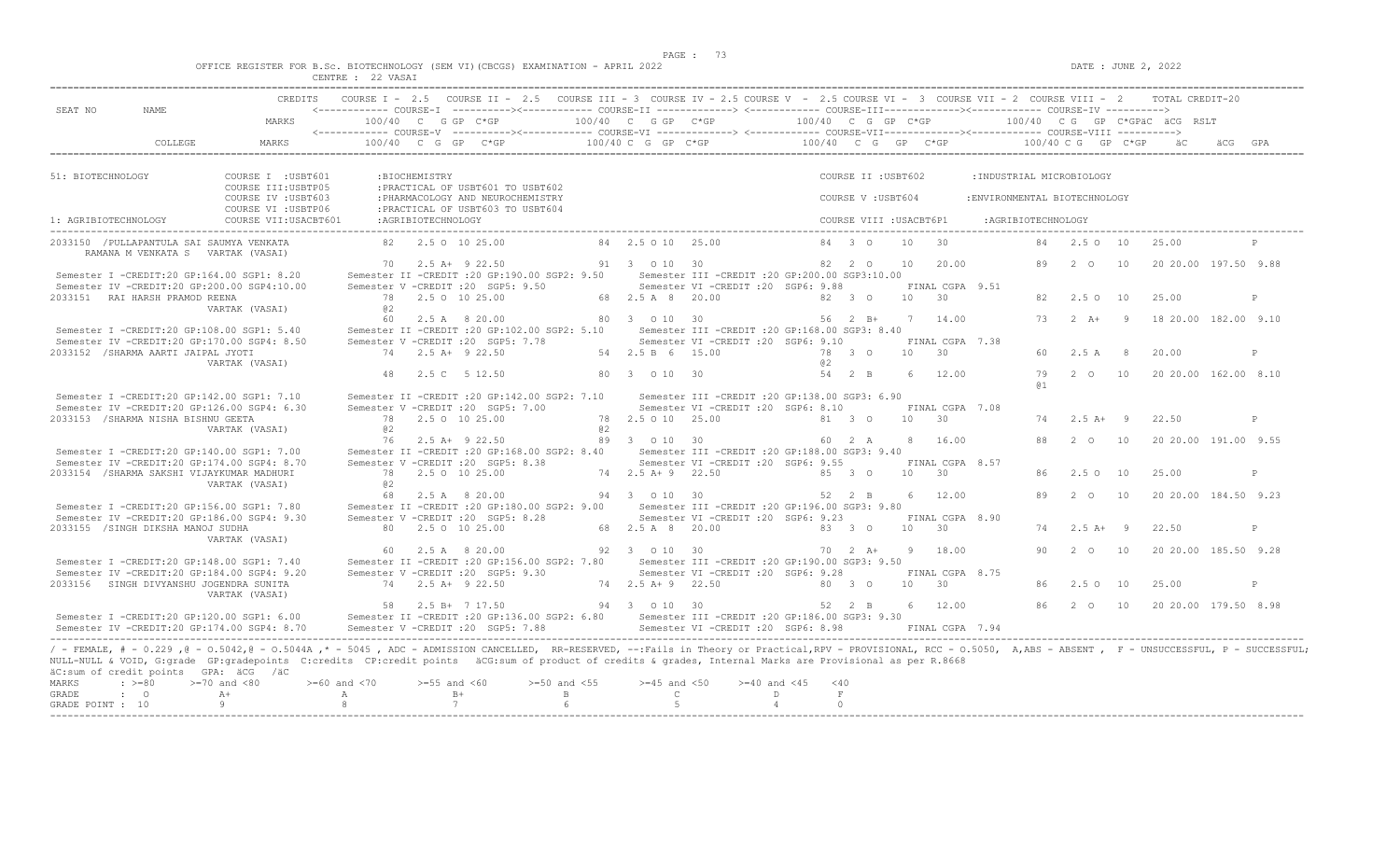|  | OFFICE REGISTER FOR B.Sc. BIOTECHNOLOGY (SEM VI)(CBCGS) EXAMINATION - APRIL 2022 |  |
|--|----------------------------------------------------------------------------------|--|
|  |                                                                                  |  |

|                              |                                                               |                                                                                                                                                                                                                                                                                                                                                                                                                | CENTRE : 22 VASAI       |                    |                                                                                                                                                    |                            |                                  |                                                                                         |                                                        |                         |                 |                        |                               |                    |                          |                |                                 |              |
|------------------------------|---------------------------------------------------------------|----------------------------------------------------------------------------------------------------------------------------------------------------------------------------------------------------------------------------------------------------------------------------------------------------------------------------------------------------------------------------------------------------------------|-------------------------|--------------------|----------------------------------------------------------------------------------------------------------------------------------------------------|----------------------------|----------------------------------|-----------------------------------------------------------------------------------------|--------------------------------------------------------|-------------------------|-----------------|------------------------|-------------------------------|--------------------|--------------------------|----------------|---------------------------------|--------------|
|                              |                                                               | CREDITS                                                                                                                                                                                                                                                                                                                                                                                                        |                         |                    | COURSE I - 2.5 COURSE II - 2.5 COURSE III - 3 COURSE IV - 2.5 COURSE V - 2.5 COURSE VI - 3 COURSE VII - 2 COURSE VIII - 2 TOTAL CREDIT-20          |                            |                                  |                                                                                         |                                                        |                         |                 |                        |                               |                    |                          |                |                                 |              |
| SEAT NO                      | NAME                                                          | MARKS                                                                                                                                                                                                                                                                                                                                                                                                          | $100/40$ C G GP C*GP    |                    | <------------ COURSE-T ----------><------------ COURSE-TT -------------> <------------ COURSE-TTT-------------><------------ COURSE-TV ----------> |                            | 100/40 C G GP C*GP               |                                                                                         | 100/40 C G GP C*GP                                     |                         |                 |                        |                               |                    |                          |                | $100/40$ C G GP C*GPAC ACG RSLT |              |
|                              |                                                               |                                                                                                                                                                                                                                                                                                                                                                                                                |                         |                    |                                                                                                                                                    |                            |                                  |                                                                                         |                                                        |                         |                 |                        |                               |                    |                          |                |                                 |              |
|                              | COLLEGE                                                       | MARKS                                                                                                                                                                                                                                                                                                                                                                                                          |                         |                    | 100/40 C G GP C*GP                                                                                                                                 |                            |                                  | $100/40$ C G GP $C*GP$                                                                  | $100/40$ C G GP C*GP $100/40$ C G GP C*GP $\ddot{a}$ C |                         |                 |                        |                               |                    |                          |                |                                 |              |
| 51: BIOTECHNOLOGY            |                                                               | COURSE I : USBT601                                                                                                                                                                                                                                                                                                                                                                                             |                         | :BIOCHEMISTRY      |                                                                                                                                                    |                            |                                  |                                                                                         |                                                        | COURSE II : USBT602     |                 |                        | : INDUSTRIAL MICROBIOLOGY     |                    |                          |                |                                 |              |
|                              |                                                               | COURSE III: USBTP05                                                                                                                                                                                                                                                                                                                                                                                            |                         |                    | : PRACTICAL OF USBT601 TO USBT602                                                                                                                  |                            |                                  |                                                                                         |                                                        |                         |                 |                        |                               |                    |                          |                |                                 |              |
|                              |                                                               | COURSE IV : USBT603<br>COURSE VI : USBTP06                                                                                                                                                                                                                                                                                                                                                                     |                         |                    | : PHARMACOLOGY AND NEUROCHEMISTRY<br>: PRACTICAL OF USBT603 TO USBT604                                                                             |                            |                                  |                                                                                         |                                                        | COURSE V: USBT604       |                 |                        | : ENVIRONMENTAL BIOTECHNOLOGY |                    |                          |                |                                 |              |
| 1: AGRIBIOTECHNOLOGY         |                                                               | COURSE VII: USACBT601                                                                                                                                                                                                                                                                                                                                                                                          |                         | :AGRIBIOTECHNOLOGY |                                                                                                                                                    |                            |                                  |                                                                                         |                                                        | COURSE VIII : USACBT6P1 |                 |                        |                               | :AGRIBIOTECHNOLOGY |                          |                |                                 |              |
| $\overline{A}$               |                                                               | 2033157 /SINGH SHRADDHA VIJAYBAHADUR REKH<br>VARTAK (VASAI)                                                                                                                                                                                                                                                                                                                                                    | a2                      |                    | 78 2.5 0 10 25.00                                                                                                                                  |                            | 68 2.5 A 8 20.00                 |                                                                                         |                                                        | 85 3 0                  | 10 <sub>1</sub> | 30                     |                               |                    | 68 2.5 A 8               |                | 20.00                           |              |
|                              |                                                               |                                                                                                                                                                                                                                                                                                                                                                                                                |                         |                    | 72 2.5 A+ 9 22.50                                                                                                                                  |                            | 91 3 0 10 30                     |                                                                                         |                                                        | $70 \t 2 \t A+$         | 9               | 18.00                  |                               | 70                 |                          |                | 2 A+ 9 18 20.00 183.50 9.18     |              |
|                              |                                                               | Semester I -CREDIT:20 GP:106.00 SGP1: 5.30                                                                                                                                                                                                                                                                                                                                                                     |                         |                    | Semester II -CREDIT :20 GP:136.00 SGP2: 6.80 Semester III -CREDIT :20 GP:172.00 SGP3: 8.60                                                         |                            |                                  |                                                                                         |                                                        |                         |                 |                        |                               |                    |                          |                |                                 |              |
|                              |                                                               | Semester IV -CREDIT:20 GP:162.00 SGP4: 8.10                                                                                                                                                                                                                                                                                                                                                                    |                         |                    | Semester V -CREDIT : 20 SGP5: 7.50                                                                                                                 |                            |                                  | Semester VI -CREDIT : 20 SGP6: 9.18                                                     |                                                        |                         |                 | FINAL CGPA 7.58        |                               |                    |                          |                |                                 |              |
|                              |                                                               | 2033158 /TIWARI RACHANA SATYANARAYAN MAYA<br>VARTAK (VASAI)                                                                                                                                                                                                                                                                                                                                                    |                         |                    | 76 2.5 A + 9 22.50                                                                                                                                 |                            | 76 2.5 A + 9 22.50               |                                                                                         | a2                                                     | 78 3 0                  | $10 \t 30$      |                        |                               | 74                 | $2.5 A+ 9$               |                | 22.50                           |              |
|                              |                                                               |                                                                                                                                                                                                                                                                                                                                                                                                                |                         |                    | 68  2.5  A   8  20.00                                                                                                                              |                            | 90 3 0 10 30                     |                                                                                         |                                                        | 50 2 B                  |                 | 6 12.00                |                               | 84                 | $2\degree$ 0             | 10             | 20 20 00 179 50 8.98            |              |
|                              |                                                               | Semester I -CREDIT:20 GP:144.00 SGP1: 7.20<br>Semester IV -CREDIT:20 GP:170.00 SGP4: 8.50                                                                                                                                                                                                                                                                                                                      |                         |                    | Semester II -CREDIT : 20 GP:164.00 SGP2: 8.20 Semester III -CREDIT : 20 GP:186.00 SGP3: 9.30<br>Semester V -CREDIT : 20 SGP5: 8.73                 |                            |                                  | Semester VI -CREDIT : 20 SGP6: 8.98                                                     |                                                        |                         |                 | FINAL CGPA 8.49        |                               |                    |                          |                |                                 |              |
|                              | 2033159 /TIWARI REENA BHARAT RATNESH                          |                                                                                                                                                                                                                                                                                                                                                                                                                |                         |                    | 78 2.5 0 10 25.00                                                                                                                                  |                            | 70 2.5 A + 9 22.50               |                                                                                         |                                                        | 80 3 0                  | 10 <sup>1</sup> | $\overline{30}$        |                               |                    | $76$ $2.5$ $\text{A}+$ 9 |                | 22.50                           | P            |
|                              |                                                               | VARTAK (VASAI)                                                                                                                                                                                                                                                                                                                                                                                                 | a2                      |                    |                                                                                                                                                    |                            |                                  |                                                                                         |                                                        |                         |                 |                        |                               |                    |                          |                |                                 |              |
|                              |                                                               |                                                                                                                                                                                                                                                                                                                                                                                                                |                         |                    | 66 2.5 A 8 20.00                                                                                                                                   |                            | 91 3 0 10 30                     |                                                                                         | 66 2 A                                                 |                         |                 | 8 16.00                |                               | 90                 | 2 0                      | 10             | 20 20.00 186.00 9.30            |              |
|                              |                                                               | Semester I -CREDIT:20 GP:136.00 SGP1: 6.80                                                                                                                                                                                                                                                                                                                                                                     |                         |                    | Semester II -CREDIT :20 GP:152.00 SGP2: 7.60 Semester III -CREDIT :20 GP:198.00 SGP3: 9.90                                                         |                            |                                  |                                                                                         |                                                        |                         |                 |                        |                               |                    |                          |                |                                 |              |
|                              | 2033160 VARMA MANOJ RAMSAGAR RADHIKA                          | Semester IV -CREDIT:20 GP:188.00 SGP4: 9.40                                                                                                                                                                                                                                                                                                                                                                    |                         |                    | Semester V -CREDIT : 20 SGP5: 8.85<br>78 2.5 0 10 25.00                                                                                            |                            | 74 2.5 A + 9 22.50               | Semester VI -CREDIT :20 SGP6: 9.30                                                      |                                                        | 75 3 A+                 | -9              | FINAL CGPA 8.64<br>2.7 |                               |                    | 84 2.5 0 10              |                | 25.00                           | P            |
|                              |                                                               | VARTAK (VASAI)                                                                                                                                                                                                                                                                                                                                                                                                 | @2                      |                    |                                                                                                                                                    |                            |                                  |                                                                                         |                                                        |                         |                 |                        |                               |                    |                          |                |                                 |              |
|                              |                                                               |                                                                                                                                                                                                                                                                                                                                                                                                                | 62                      |                    | 2.5 A 8 20.00                                                                                                                                      |                            | 87 3 0 10 30                     |                                                                                         |                                                        | 54 2 B                  | $6^{\circ}$     | 12.00                  |                               | 78<br>a2           | 2 0                      | 10             | 20 20.00 181.50 9.08            |              |
|                              |                                                               | Semester I -CREDIT:20 GP:108.00 SGP1: 5.40                                                                                                                                                                                                                                                                                                                                                                     |                         |                    | Semester II -CREDIT : 20 GP:116.00 SGP2: 5.80                                                                                                      |                            |                                  | Semester III -CREDIT :20 GP:162.00 SGP3: 8.10                                           |                                                        |                         |                 |                        |                               |                    |                          |                |                                 |              |
|                              |                                                               | Semester IV -CREDIT:20 GP:160.00 SGP4: 8.00                                                                                                                                                                                                                                                                                                                                                                    |                         |                    | Semester V -CREDIT : 20 SGP5: 7.13                                                                                                                 |                            |                                  | Semester VI -CREDIT : 20 SGP6: 9.08                                                     |                                                        |                         |                 | FINAL CGPA 7.25        |                               |                    |                          |                |                                 |              |
|                              | 2033161 / VED KHUSHI PARESH LAKSHMI                           | VARTAK (VASAI)                                                                                                                                                                                                                                                                                                                                                                                                 |                         |                    | 74 2.5 A+ 9 22.50                                                                                                                                  |                            | 76 2.5 A+ 9 22.50                |                                                                                         |                                                        | 90 3 0                  | 10              | 30                     |                               | 82                 | 2.5010                   |                | 25.00                           | $\mathsf{P}$ |
|                              |                                                               |                                                                                                                                                                                                                                                                                                                                                                                                                |                         |                    | 80 2.5 0 10 25.00                                                                                                                                  |                            | 70 3 A+ 9 27                     |                                                                                         | 70 2 A+                                                |                         |                 | 9 18.00                |                               |                    | 2 O                      | 10             | 20 20.00 190.00 9.50            |              |
|                              |                                                               | Semester I -CREDIT:20 GP:130.00 SGP1: 6.50                                                                                                                                                                                                                                                                                                                                                                     |                         |                    | Semester II -CREDIT : 20 GP: 138.00 SGP2: 6.90                                                                                                     |                            |                                  | Semester III -CREDIT : 20 GP: 188.00 SGP3: 9.40                                         |                                                        |                         |                 |                        |                               |                    |                          |                |                                 |              |
|                              |                                                               | Semester IV -CREDIT:20 GP:182.00 SGP4: 9.10                                                                                                                                                                                                                                                                                                                                                                    |                         |                    | Semester V -CREDIT : 20 SGP5: 8.28                                                                                                                 |                            |                                  | Semester VI - CREDIT : 20 SGP6: 9.50                                                    |                                                        |                         |                 | FINAL CGPA 8.28        |                               |                    |                          |                |                                 |              |
|                              | 2033162 YADAV NAVNEET RAMBACHAN ANITA                         |                                                                                                                                                                                                                                                                                                                                                                                                                |                         |                    | 76 2.5 A + 9 22.50                                                                                                                                 |                            | 68 2.5 A 8 20.00                 |                                                                                         |                                                        | $70 \t3 \tA+$           | 9 2.7           |                        |                               | 70                 | $2.5$ A+ 9               |                | 22.50                           | P            |
|                              |                                                               | VARTAK (VASAI)                                                                                                                                                                                                                                                                                                                                                                                                 |                         |                    | 60 2.5 A 8 20.00                                                                                                                                   |                            | 87 3 0 10 30                     |                                                                                         |                                                        | 66 2 A                  |                 | 8 16.00                |                               | 76                 | $2 \overline{A}$ +       | $\overline{9}$ | 18 20.00 176.00 8.80            |              |
|                              |                                                               | Semester I -CREDIT:20 GP:112.00 SGP1: 5.60                                                                                                                                                                                                                                                                                                                                                                     |                         |                    | Semester II -CREDIT : 20 GP: 96.00 SGP2: 4.80                                                                                                      |                            |                                  | Semester III -CREDIT :20 GP:128.00 SGP3: 6.40                                           |                                                        |                         |                 |                        |                               |                    |                          |                |                                 |              |
|                              |                                                               | Semester IV -CREDIT:20 GP:140.00 SGP4: 7.00                                                                                                                                                                                                                                                                                                                                                                    |                         |                    | Semester V -CREDIT : 20 SGP5: 6.05                                                                                                                 |                            |                                  | Semester VI -CREDIT : 20 SGP6: 8.80                                                     |                                                        |                         |                 | FINAL CGPA 6.44        |                               |                    |                          |                |                                 |              |
|                              | 2033163 /BHOIR SAYLEE SATISH KAVITA                           | MAHATMA PHULE -                                                                                                                                                                                                                                                                                                                                                                                                |                         |                    | 94 2.5 0 10 25.00                                                                                                                                  |                            | 92  2.5  0  10  25.00            |                                                                                         |                                                        | 80 3 0                  | 10 <sup>1</sup> | 30                     |                               | 84                 | 2.50                     | 10             | 25.00                           | P            |
|                              |                                                               |                                                                                                                                                                                                                                                                                                                                                                                                                |                         |                    | 88 2.5 0 10 25.00                                                                                                                                  |                            | 85 3 0 10 30                     |                                                                                         |                                                        | 96 2 0 10               |                 | 20.00                  |                               |                    | 82 2 0                   | 10             | 20 20.00 200.00 10.00           |              |
|                              |                                                               | Semester I -CREDIT:20 GP:192.00 SGP1: 9.60<br>Semester IV -CREDIT:20 GP:184.00 SGP4: 9.20                                                                                                                                                                                                                                                                                                                      |                         |                    | Semester II -CREDIT :20 GP:200.00 SGP2:10.00<br>Semester V -CREDIT : 20 SGP5: 9.25                                                                 |                            |                                  | Semester III - CREDIT : 20 GP: 196.00 SGP3: 9.80<br>Semester VI -CREDIT : 20 SGP6:10.00 |                                                        |                         |                 | FINAL CGPA 9.64        |                               |                    |                          |                |                                 |              |
| <b>MARKS</b><br><b>GRADE</b> | äC:sum of credit points GPA: äCG /äC<br>$: >=80$<br>$\cdot$ 0 | / - FEMALE, # - 0.229, @ - 0.5042, @ - 0.5044A, * - 5045, ADC - ADMISSION CANCELLED, RR-RESERVED, --:Fails in Theory or Practical, RPV - PROVISIONAL, RCC - 0.5050, A, ABS - ABSENT, F - UNSUCCESSFUL, P - SUCCESSFUL;<br>NULL-NULL & VOID, G:grade GP:gradepoints C:credits CP:credit points äCG:sum of product of credits & grades, Internal Marks are Provisional as per R.8668<br>$>=70$ and $<80$<br>$A+$ | $>= 60$ and $< 70$<br>A | $>=55$ and $<60$   | $B+$                                                                                                                                               | $>=50$ and $<55$<br>$\,$ B | $>=45$ and $<50$<br>$\mathsf{C}$ | $>= 40$ and $< 45$                                                                      | $<$ 40<br>$\,$ F $\,$<br>D                             |                         |                 |                        |                               |                    |                          |                |                                 |              |
| GRADE POINT : 10             |                                                               | $\theta$                                                                                                                                                                                                                                                                                                                                                                                                       | 8                       |                    | 7                                                                                                                                                  |                            | 5                                |                                                                                         | $\overline{4}$<br>$\Omega$                             |                         |                 |                        |                               |                    |                          |                |                                 |              |
|                              |                                                               |                                                                                                                                                                                                                                                                                                                                                                                                                |                         |                    |                                                                                                                                                    |                            |                                  |                                                                                         |                                                        |                         |                 |                        |                               |                    |                          |                |                                 |              |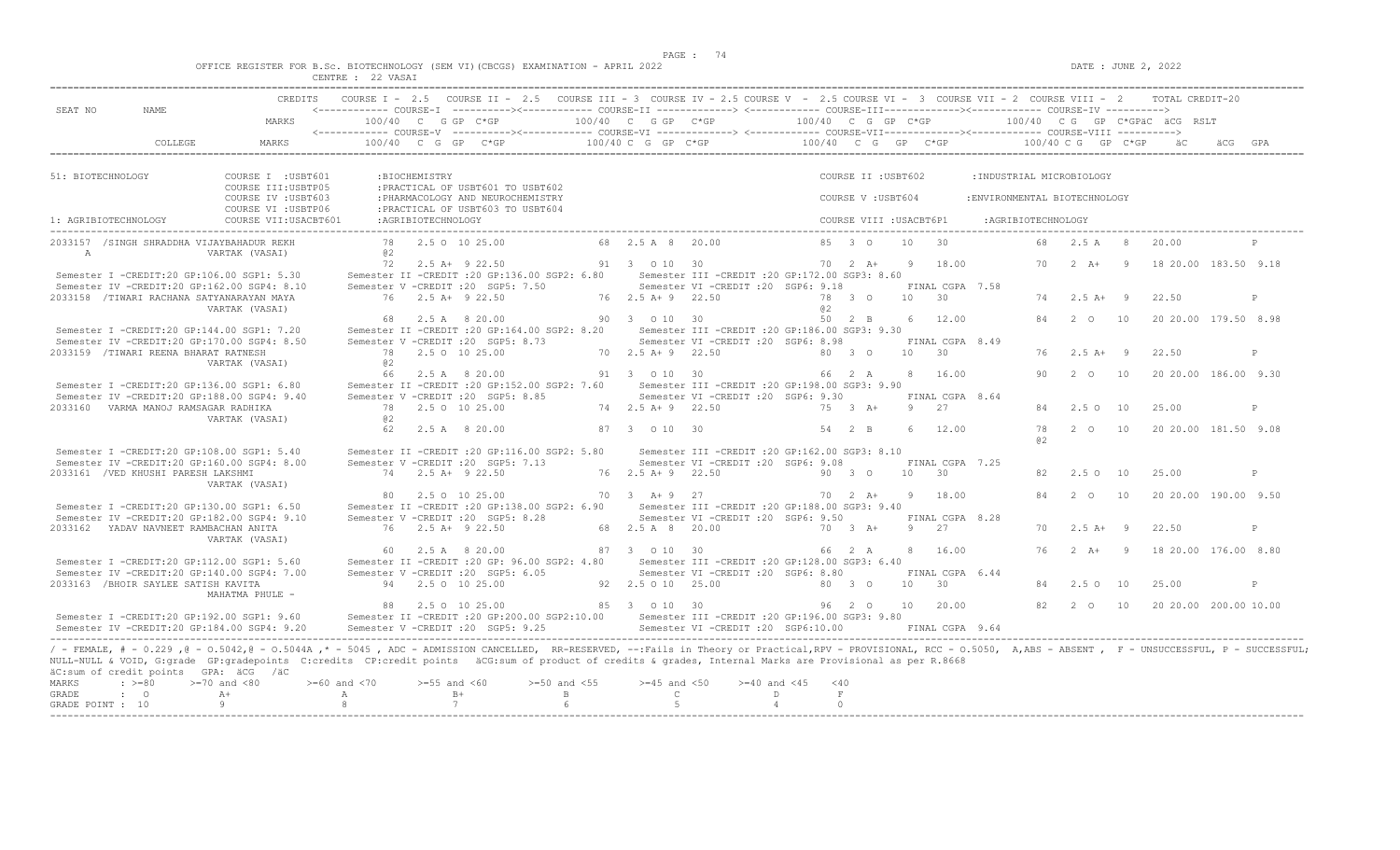|  |  |  |  |  | OFFICE REGISTER FOR B.SC. BIOTECHNOLOGY (SEM VI)(CBCGS) EXAMINATION - APRIL 2022 |  |  |
|--|--|--|--|--|----------------------------------------------------------------------------------|--|--|
|  |  |  |  |  |                                                                                  |  |  |

| SEAT NO<br>NAME                                    | MARKS                                                                                                                                                                                                             | $100/40$ C G GP C*GP |                     | <------------ COURSE-T ----------><----------- COURSE-TT -------------> <------------ COURSE-TTT----------><--------><--------- COURSE-TV ----------> |    | 100/40 C G GP C*GP    |                                                  | 100/40 C G GP C*GP |                         |                 |                 |                               |            |               |         | 100/40 CG GP C*GPÄC ÄCG RSLT |     |              |
|----------------------------------------------------|-------------------------------------------------------------------------------------------------------------------------------------------------------------------------------------------------------------------|----------------------|---------------------|-------------------------------------------------------------------------------------------------------------------------------------------------------|----|-----------------------|--------------------------------------------------|--------------------|-------------------------|-----------------|-----------------|-------------------------------|------------|---------------|---------|------------------------------|-----|--------------|
| COLLEGE                                            | MARKS                                                                                                                                                                                                             | 100/40 C G           |                     | GP<br>$C*GP$                                                                                                                                          |    | 100/40 C G GP C*GP    |                                                  | 100/40 C G         |                         | GP C*GP         |                 |                               | 100/40 C G |               | GP C*GP |                              | äCG | GPA          |
| 51: BIOTECHNOLOGY                                  | COURSE I : USBT601                                                                                                                                                                                                |                      | :BIOCHEMISTRY       |                                                                                                                                                       |    |                       |                                                  |                    | COURSE II : USBT602     |                 |                 | : INDUSTRIAL MICROBIOLOGY     |            |               |         |                              |     |              |
|                                                    | COURSE III: USBTP05                                                                                                                                                                                               |                      |                     | : PRACTICAL OF USBT601 TO USBT602                                                                                                                     |    |                       |                                                  |                    |                         |                 |                 |                               |            |               |         |                              |     |              |
|                                                    | COURSE IV : USBT603                                                                                                                                                                                               |                      |                     | : PHARMACOLOGY AND NEUROCHEMISTRY                                                                                                                     |    |                       |                                                  |                    | COURSE V: USBT604       |                 |                 | : ENVIRONMENTAL BIOTECHNOLOGY |            |               |         |                              |     |              |
|                                                    | COURSE VI : USBTP06                                                                                                                                                                                               |                      |                     | : PRACTICAL OF USBT603 TO USBT604                                                                                                                     |    |                       |                                                  |                    |                         |                 |                 |                               |            |               |         |                              |     |              |
| 1: AGRIBIOTECHNOLOGY                               | COURSE VII: USACBT601                                                                                                                                                                                             |                      | : AGRIBIOTECHNOLOGY |                                                                                                                                                       |    |                       |                                                  |                    | COURSE VIII : USACBT6P1 |                 |                 | :AGRIBIOTECHNOLOGY            |            |               |         |                              |     |              |
| 2033164 /BHOPI HARSHADA ARUN SAVITA                | MAHATMA PHULE -                                                                                                                                                                                                   |                      |                     | 96 2.5 0 10 25.00                                                                                                                                     |    | 94 2.5 0 10 2.5.00    |                                                  |                    | 89 3 0                  | 10              | 30              |                               | 96         | $2.5 \Omega$  | 10      | 25.00                        |     |              |
|                                                    |                                                                                                                                                                                                                   | 84                   |                     | 2.5 0 10 25.00                                                                                                                                        |    | 87 3 0 10 30          |                                                  |                    | 90 2 0                  | 10              | 20.00           |                               | 84         | 2 0           | 10      | 20 20.00 200.00 10.00        |     |              |
| Semester I -CREDIT:20 GP:166.00 SGP1: 8.30         |                                                                                                                                                                                                                   |                      |                     | Semester II -CREDIT : 20 GP:190.00 SGP2: 9.50                                                                                                         |    |                       | Semester III -CREDIT :20 GP:200.00 SGP3:10.00    |                    |                         |                 |                 |                               |            |               |         |                              |     |              |
| Semester IV -CREDIT:20 GP:196.00 SGP4: 9.80        |                                                                                                                                                                                                                   |                      |                     | Semester V -CREDIT : 20 SGP5: 9.75                                                                                                                    |    |                       | Semester VI -CREDIT :20 SGP6:10.00               |                    |                         |                 | FINAL CGPA 9.56 |                               |            |               |         |                              |     |              |
| 2033165 CHALKE ASHISH RAMESH REKHA                 |                                                                                                                                                                                                                   |                      |                     | 90 2.5 0 10 25.00                                                                                                                                     |    | 86 2.5 0 10 25.00     |                                                  |                    | 57 3 B+                 | 7               | 21              |                               | 96         | $2.5^\circ$   | 10      | 25.00                        |     | $\mathbb{P}$ |
|                                                    | MAHATMA PHULE -                                                                                                                                                                                                   |                      |                     |                                                                                                                                                       |    |                       |                                                  |                    |                         |                 |                 |                               |            |               |         |                              |     |              |
|                                                    |                                                                                                                                                                                                                   |                      |                     | 2.5 0 10 25.00                                                                                                                                        |    | 66 3 A 8 24           |                                                  |                    | 92 2 0                  | 10 <sup>1</sup> | 20.00           |                               | 62.        | 2 A           | - 8     | 16 20.00 181.00 9.05         |     |              |
| Semester I -CREDIT:20 GP:128.00 SGP1: 6.40         |                                                                                                                                                                                                                   |                      |                     | Semester II -CREDIT : 20 GP:160.00 SGP2: 8.00                                                                                                         |    |                       | Semester III -CREDIT : 20 GP:182.00 SGP3: 9.10   |                    |                         |                 |                 |                               |            |               |         |                              |     |              |
| Semester IV -CREDIT:20 GP:168.00 SGP4: 8.40        |                                                                                                                                                                                                                   |                      |                     | Semester V -CREDIT : 20 SGP5: 7.88                                                                                                                    |    |                       | Semester VI - CREDIT : 20 SGP6: 9.05             |                    |                         |                 | FINAL CGPA 8.14 |                               |            |               |         |                              |     |              |
| 2033166 / DALVI VAISHNAVI VIJAY VARSHA             |                                                                                                                                                                                                                   |                      |                     | 94 2.5 0 10 25.00                                                                                                                                     |    | 90 2.5 0 10 25.00     |                                                  |                    | 58 3 B+                 | $7\phantom{0}$  | 21              |                               | 94         | 2.5 0         | 10      | 25.00                        |     | P            |
|                                                    | MAHATMA PHULE -                                                                                                                                                                                                   |                      |                     | 84 2.5 0 10 25.00                                                                                                                                     |    | $75 \t3 \tA+9 \t27$   |                                                  |                    | 98 2 0                  | 10              | 20.00           |                               | 68         | 2A            | - 8     | 16 20 00 184 00 9 20         |     |              |
| Semester I -CREDIT:20 GP:160.00 SGP1: 8.00         |                                                                                                                                                                                                                   |                      |                     | Semester II -CREDIT :20 GP:180.00 SGP2: 9.00                                                                                                          |    |                       | Semester III -CREDIT :20 GP:200.00 SGP3:10.00    |                    |                         |                 |                 |                               |            |               |         |                              |     |              |
| Semester IV -CREDIT:20 GP:166.00 SGP4: 8.30        |                                                                                                                                                                                                                   |                      |                     | Semester V -CREDIT : 20 SGP5: 7.75                                                                                                                    |    |                       | Semester VI -CREDIT : 20 SGP6: 9.20              |                    |                         |                 | FINAL CGPA 8.71 |                               |            |               |         |                              |     |              |
| 2033167 KOLI PRANAY DNYANESHWAR KALAVATI           |                                                                                                                                                                                                                   |                      |                     | 88 2.5 0 10 25.00                                                                                                                                     |    | 86 2.5 0 10 25.00     |                                                  |                    | 74 3 A+                 | 9               | 27              |                               | 96         | 2.5 0 10      |         | 25.00                        |     | P            |
|                                                    | MAHATMA PHULE -                                                                                                                                                                                                   |                      |                     |                                                                                                                                                       |    |                       |                                                  |                    |                         |                 |                 |                               |            |               |         |                              |     |              |
|                                                    |                                                                                                                                                                                                                   | 80                   |                     | 2.5 0 10 25.00                                                                                                                                        |    | 66 3 A 8              | 24                                               |                    | 90 2 0                  | 10 <sub>1</sub> | 20.00           |                               | 65         | 2 A           | - 8     | 16 20.00 187.00 9.35         |     |              |
| Semester I -CREDIT:20 GP:132.00 SGP1: 6.60         |                                                                                                                                                                                                                   |                      |                     | Semester II -CREDIT : 20 GP:170.00 SGP2: 8.50                                                                                                         |    |                       | Semester III -CREDIT : 20 GP:170.00 SGP3: 8.50   |                    |                         |                 |                 |                               |            |               |         |                              |     |              |
| Semester IV -CREDIT:20 GP:172.00 SGP4: 8.60        |                                                                                                                                                                                                                   |                      |                     | Semester V -CREDIT : 20 SGP5: 8.58                                                                                                                    |    |                       | Semester VI -CREDIT : 20 SGP6: 9.35              |                    |                         |                 | FINAL CGPA 8.36 |                               |            |               |         |                              |     |              |
| 2033168 /MANCHALWAR SAKSHI SUNIL KAVITA            |                                                                                                                                                                                                                   |                      |                     | 96 2.5 0 10 25.00                                                                                                                                     |    | 86 2.5 0 10 25.00     |                                                  | 80 3 0             |                         | 10              | 30              |                               | 96         | $2.5^\circ$   | 10      | 25.00                        |     | $\mathbb{P}$ |
|                                                    | MAHATMA PHULE -                                                                                                                                                                                                   |                      |                     |                                                                                                                                                       |    |                       |                                                  |                    |                         |                 |                 |                               |            |               |         |                              |     |              |
|                                                    |                                                                                                                                                                                                                   |                      |                     | 86 2.5 0 10 25.00                                                                                                                                     |    | 81 3 0 10 30          |                                                  | 98 2 0             |                         | 10              | 20.00           |                               | 85         | $2^{\circ}$   | 10      | 20 20.00 200.00 10.00        |     |              |
| Semester I -CREDIT:20 GP:140.00 SGP1: 7.00         |                                                                                                                                                                                                                   |                      |                     | Semester II -CREDIT : 20 GP: 148.00 SGP2: 7.40                                                                                                        |    |                       | Semester III -CREDIT :20 GP:200.00 SGP3:10.00    |                    |                         |                 |                 |                               |            |               |         |                              |     |              |
| Semester IV -CREDIT:20 GP:186.00 SGP4: 9.30        |                                                                                                                                                                                                                   |                      |                     | Semester V - CREDIT : 20 SGP5: 8.95                                                                                                                   |    |                       | Semester VI -CREDIT : 20 SGP6:10.00              |                    |                         |                 | FINAL CGPA 8.78 |                               |            |               |         |                              |     |              |
| 2033169 MISHRA SHRESHTHA JAHNAWI BHUSHAN<br>SUNITA | MAHATMA PHULE -                                                                                                                                                                                                   |                      |                     | 94 2.5 0 10 25.00                                                                                                                                     |    | 100 2.5 0 10 25.00    |                                                  |                    | 84 3 0                  | 10 <sup>°</sup> | 30              |                               | 98         | $2.5^\circ$   | 10      | 25.00                        |     | P            |
|                                                    |                                                                                                                                                                                                                   | 90.                  |                     | 2.5 0 10 25.00                                                                                                                                        | 88 | 3 0 10 30             |                                                  |                    | 92 2 0                  | 10 <sub>1</sub> | 20.00           |                               | 82         | $2^{\circ}$ O | 10      | 20 20.00 200.00 10.00        |     |              |
| Semester I -CREDIT:20 GP:190.00 SGP1: 9.50         |                                                                                                                                                                                                                   |                      |                     | Semester II -CREDIT : 20 GP: 200.00 SGP2: 10.00                                                                                                       |    |                       | Semester III -CREDIT :20 GP:198.00 SGP3: 9.90    |                    |                         |                 |                 |                               |            |               |         |                              |     |              |
| Semester IV -CREDIT:20 GP:192.00 SGP4: 9.60        |                                                                                                                                                                                                                   |                      |                     | Semester V -CREDIT :20 SGP5:10.00                                                                                                                     |    |                       | Semester VI -CREDIT : 20 SGP6:10.00              |                    |                         |                 | FINAL CGPA 9.83 |                               |            |               |         |                              |     |              |
| 2033170 / MOKASHI PRATIKSHA BHARAT REKHA           |                                                                                                                                                                                                                   |                      |                     | 92 2.5 0 10 25.00                                                                                                                                     |    | 92  2.5  0  10  25.00 |                                                  | 84 3 0             |                         | 10              | 30              |                               | 94         | $2.5^\circ$   | 10      | 25.00                        |     | $\mathbb{P}$ |
|                                                    | MAHATMA PHULE -                                                                                                                                                                                                   |                      |                     |                                                                                                                                                       |    |                       |                                                  |                    |                         |                 |                 |                               |            |               |         |                              |     |              |
|                                                    |                                                                                                                                                                                                                   |                      |                     | 82 2.5 0 10 25.00                                                                                                                                     |    | 84 3 0 10 30          |                                                  |                    | 92 2 0                  | 10              | 20.00           |                               |            | 80  2  0  10  |         | 20 20.00 200.00 10.00        |     |              |
| Semester I -CREDIT:20 GP:142.00 SGP1: 7.10         |                                                                                                                                                                                                                   |                      |                     | Semester II -CREDIT : 20 GP:180.00 SGP2: 9.00                                                                                                         |    |                       | Semester III - CREDIT : 20 GP: 194.00 SGP3: 9.70 |                    |                         |                 |                 |                               |            |               |         |                              |     |              |
| Semester IV -CREDIT:20 GP:182.00 SGP4: 9.10        |                                                                                                                                                                                                                   |                      |                     | Semester V -CREDIT : 20 SGP5: 9.88                                                                                                                    |    |                       | Semester VI -CREDIT : 20 SGP6:10.00              |                    |                         |                 | FINAL CGPA 9.13 |                               |            |               |         |                              |     |              |
|                                                    |                                                                                                                                                                                                                   |                      |                     |                                                                                                                                                       |    |                       |                                                  |                    |                         |                 |                 |                               |            |               |         |                              |     |              |
|                                                    | / - FEMALE, # - 0.229,0 - 0.5042,0 - 0.5044A,* - 5045, ADC - ADMISSION CANCELLED, RR-RESERVED, --:Fails in Theory or Practical,RPV - PROVISIONAL, RCC - 0.5050, A,ABS - ABSENT, F - UNSUCCESSFUL, P - SUCCESSFUL, |                      |                     |                                                                                                                                                       |    |                       |                                                  |                    |                         |                 |                 |                               |            |               |         |                              |     |              |

| GRADE       |  |  |  |  |
|-------------|--|--|--|--|
| GRADE POINT |  |  |  |  |
|             |  |  |  |  |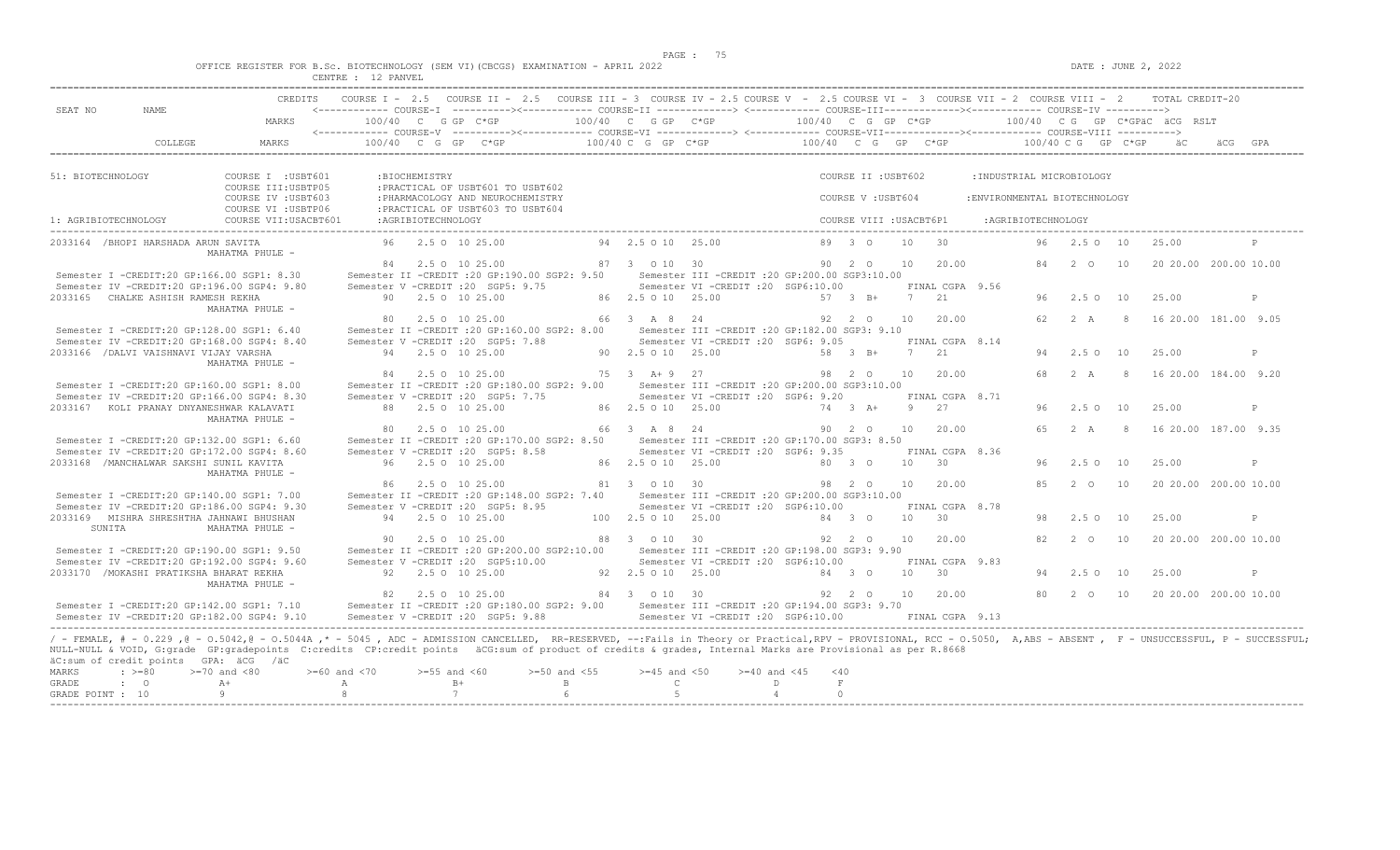$DATA: JUNE 2, 2022$ 

| OFFICE REGISTER FOR B.Sc. BIOTECHNOLOGY (SEM VI)(CBCGS) EXAMINATION - APRIL 2022 |  |                    |  |  |  |  |
|----------------------------------------------------------------------------------|--|--------------------|--|--|--|--|
|                                                                                  |  | CENTRE : 12 PANVEL |  |  |  |  |

| MARKS                                       | <------------ COURSE-I -----------><----------- COURSE-II --------------> <------------ COURSE-III-------------><-----------> COURSE-IV ---------->                                                                                                                                                                                                                                                                                                                                                                                                                                                                                                                                                                                                                                                                                                                                            |                                                                                                                                                                                                                                                        |                                                                                                                                                                                                                                                                                                                                                            | CREDITS COURSE I - 2.5 COURSE II - 2.5 COURSE III - 3 COURSE IV - 2.5 COURSE V - 2.5 COURSE VI - 3 COURSE VII - 2 COURSE VIII - 2 TOTAL CREDIT-20 |                                                                                                                                                                                                                                                 |                                                                                                                                                                                                                                                 |                                                                                                                                                                                                                                                                                                                                                                                                                                                                                                      |                                                                                                                                                                                            |                                                                                                                                            |                                                   |                                                                                    |                                                                                                                           |                                                                                                                                                                                                                 |
|---------------------------------------------|------------------------------------------------------------------------------------------------------------------------------------------------------------------------------------------------------------------------------------------------------------------------------------------------------------------------------------------------------------------------------------------------------------------------------------------------------------------------------------------------------------------------------------------------------------------------------------------------------------------------------------------------------------------------------------------------------------------------------------------------------------------------------------------------------------------------------------------------------------------------------------------------|--------------------------------------------------------------------------------------------------------------------------------------------------------------------------------------------------------------------------------------------------------|------------------------------------------------------------------------------------------------------------------------------------------------------------------------------------------------------------------------------------------------------------------------------------------------------------------------------------------------------------|---------------------------------------------------------------------------------------------------------------------------------------------------|-------------------------------------------------------------------------------------------------------------------------------------------------------------------------------------------------------------------------------------------------|-------------------------------------------------------------------------------------------------------------------------------------------------------------------------------------------------------------------------------------------------|------------------------------------------------------------------------------------------------------------------------------------------------------------------------------------------------------------------------------------------------------------------------------------------------------------------------------------------------------------------------------------------------------------------------------------------------------------------------------------------------------|--------------------------------------------------------------------------------------------------------------------------------------------------------------------------------------------|--------------------------------------------------------------------------------------------------------------------------------------------|---------------------------------------------------|------------------------------------------------------------------------------------|---------------------------------------------------------------------------------------------------------------------------|-----------------------------------------------------------------------------------------------------------------------------------------------------------------------------------------------------------------|
|                                             |                                                                                                                                                                                                                                                                                                                                                                                                                                                                                                                                                                                                                                                                                                                                                                                                                                                                                                |                                                                                                                                                                                                                                                        |                                                                                                                                                                                                                                                                                                                                                            |                                                                                                                                                   |                                                                                                                                                                                                                                                 |                                                                                                                                                                                                                                                 |                                                                                                                                                                                                                                                                                                                                                                                                                                                                                                      |                                                                                                                                                                                            |                                                                                                                                            |                                                   |                                                                                    |                                                                                                                           |                                                                                                                                                                                                                 |
|                                             |                                                                                                                                                                                                                                                                                                                                                                                                                                                                                                                                                                                                                                                                                                                                                                                                                                                                                                |                                                                                                                                                                                                                                                        |                                                                                                                                                                                                                                                                                                                                                            |                                                                                                                                                   |                                                                                                                                                                                                                                                 |                                                                                                                                                                                                                                                 |                                                                                                                                                                                                                                                                                                                                                                                                                                                                                                      |                                                                                                                                                                                            |                                                                                                                                            |                                                   |                                                                                    |                                                                                                                           |                                                                                                                                                                                                                 |
| <b>MARKS</b>                                | 100/40 C G GP C*GP $100/40$ C G GP C*GP $100/40$ C G GP C*GP $100/40$ C G GP C*GP $100/40$ C G GP C*GP aC $GPA$                                                                                                                                                                                                                                                                                                                                                                                                                                                                                                                                                                                                                                                                                                                                                                                |                                                                                                                                                                                                                                                        |                                                                                                                                                                                                                                                                                                                                                            |                                                                                                                                                   |                                                                                                                                                                                                                                                 |                                                                                                                                                                                                                                                 |                                                                                                                                                                                                                                                                                                                                                                                                                                                                                                      |                                                                                                                                                                                            |                                                                                                                                            |                                                   |                                                                                    |                                                                                                                           |                                                                                                                                                                                                                 |
| COURSE I : USBT601                          |                                                                                                                                                                                                                                                                                                                                                                                                                                                                                                                                                                                                                                                                                                                                                                                                                                                                                                |                                                                                                                                                                                                                                                        |                                                                                                                                                                                                                                                                                                                                                            |                                                                                                                                                   |                                                                                                                                                                                                                                                 |                                                                                                                                                                                                                                                 |                                                                                                                                                                                                                                                                                                                                                                                                                                                                                                      |                                                                                                                                                                                            |                                                                                                                                            |                                                   |                                                                                    |                                                                                                                           |                                                                                                                                                                                                                 |
|                                             |                                                                                                                                                                                                                                                                                                                                                                                                                                                                                                                                                                                                                                                                                                                                                                                                                                                                                                |                                                                                                                                                                                                                                                        |                                                                                                                                                                                                                                                                                                                                                            |                                                                                                                                                   |                                                                                                                                                                                                                                                 |                                                                                                                                                                                                                                                 |                                                                                                                                                                                                                                                                                                                                                                                                                                                                                                      |                                                                                                                                                                                            |                                                                                                                                            |                                                   |                                                                                    |                                                                                                                           |                                                                                                                                                                                                                 |
|                                             |                                                                                                                                                                                                                                                                                                                                                                                                                                                                                                                                                                                                                                                                                                                                                                                                                                                                                                |                                                                                                                                                                                                                                                        |                                                                                                                                                                                                                                                                                                                                                            |                                                                                                                                                   |                                                                                                                                                                                                                                                 |                                                                                                                                                                                                                                                 |                                                                                                                                                                                                                                                                                                                                                                                                                                                                                                      |                                                                                                                                                                                            |                                                                                                                                            |                                                   |                                                                                    |                                                                                                                           |                                                                                                                                                                                                                 |
|                                             |                                                                                                                                                                                                                                                                                                                                                                                                                                                                                                                                                                                                                                                                                                                                                                                                                                                                                                |                                                                                                                                                                                                                                                        |                                                                                                                                                                                                                                                                                                                                                            |                                                                                                                                                   |                                                                                                                                                                                                                                                 |                                                                                                                                                                                                                                                 |                                                                                                                                                                                                                                                                                                                                                                                                                                                                                                      |                                                                                                                                                                                            |                                                                                                                                            |                                                   |                                                                                    |                                                                                                                           | P                                                                                                                                                                                                               |
|                                             |                                                                                                                                                                                                                                                                                                                                                                                                                                                                                                                                                                                                                                                                                                                                                                                                                                                                                                |                                                                                                                                                                                                                                                        |                                                                                                                                                                                                                                                                                                                                                            |                                                                                                                                                   |                                                                                                                                                                                                                                                 |                                                                                                                                                                                                                                                 |                                                                                                                                                                                                                                                                                                                                                                                                                                                                                                      |                                                                                                                                                                                            |                                                                                                                                            |                                                   |                                                                                    |                                                                                                                           |                                                                                                                                                                                                                 |
|                                             |                                                                                                                                                                                                                                                                                                                                                                                                                                                                                                                                                                                                                                                                                                                                                                                                                                                                                                |                                                                                                                                                                                                                                                        |                                                                                                                                                                                                                                                                                                                                                            |                                                                                                                                                   |                                                                                                                                                                                                                                                 |                                                                                                                                                                                                                                                 |                                                                                                                                                                                                                                                                                                                                                                                                                                                                                                      |                                                                                                                                                                                            |                                                                                                                                            |                                                   | 25.00                                                                              |                                                                                                                           | P                                                                                                                                                                                                               |
|                                             |                                                                                                                                                                                                                                                                                                                                                                                                                                                                                                                                                                                                                                                                                                                                                                                                                                                                                                |                                                                                                                                                                                                                                                        |                                                                                                                                                                                                                                                                                                                                                            |                                                                                                                                                   |                                                                                                                                                                                                                                                 |                                                                                                                                                                                                                                                 |                                                                                                                                                                                                                                                                                                                                                                                                                                                                                                      |                                                                                                                                                                                            |                                                                                                                                            |                                                   |                                                                                    |                                                                                                                           |                                                                                                                                                                                                                 |
|                                             |                                                                                                                                                                                                                                                                                                                                                                                                                                                                                                                                                                                                                                                                                                                                                                                                                                                                                                |                                                                                                                                                                                                                                                        |                                                                                                                                                                                                                                                                                                                                                            |                                                                                                                                                   |                                                                                                                                                                                                                                                 |                                                                                                                                                                                                                                                 |                                                                                                                                                                                                                                                                                                                                                                                                                                                                                                      |                                                                                                                                                                                            |                                                                                                                                            |                                                   | 25.00                                                                              |                                                                                                                           | P                                                                                                                                                                                                               |
|                                             |                                                                                                                                                                                                                                                                                                                                                                                                                                                                                                                                                                                                                                                                                                                                                                                                                                                                                                |                                                                                                                                                                                                                                                        |                                                                                                                                                                                                                                                                                                                                                            |                                                                                                                                                   |                                                                                                                                                                                                                                                 |                                                                                                                                                                                                                                                 |                                                                                                                                                                                                                                                                                                                                                                                                                                                                                                      |                                                                                                                                                                                            |                                                                                                                                            |                                                   |                                                                                    |                                                                                                                           |                                                                                                                                                                                                                 |
|                                             |                                                                                                                                                                                                                                                                                                                                                                                                                                                                                                                                                                                                                                                                                                                                                                                                                                                                                                |                                                                                                                                                                                                                                                        |                                                                                                                                                                                                                                                                                                                                                            |                                                                                                                                                   |                                                                                                                                                                                                                                                 |                                                                                                                                                                                                                                                 |                                                                                                                                                                                                                                                                                                                                                                                                                                                                                                      |                                                                                                                                                                                            |                                                                                                                                            |                                                   |                                                                                    |                                                                                                                           | P                                                                                                                                                                                                               |
|                                             |                                                                                                                                                                                                                                                                                                                                                                                                                                                                                                                                                                                                                                                                                                                                                                                                                                                                                                |                                                                                                                                                                                                                                                        |                                                                                                                                                                                                                                                                                                                                                            |                                                                                                                                                   |                                                                                                                                                                                                                                                 |                                                                                                                                                                                                                                                 |                                                                                                                                                                                                                                                                                                                                                                                                                                                                                                      |                                                                                                                                                                                            |                                                                                                                                            |                                                   |                                                                                    |                                                                                                                           |                                                                                                                                                                                                                 |
|                                             |                                                                                                                                                                                                                                                                                                                                                                                                                                                                                                                                                                                                                                                                                                                                                                                                                                                                                                |                                                                                                                                                                                                                                                        |                                                                                                                                                                                                                                                                                                                                                            |                                                                                                                                                   |                                                                                                                                                                                                                                                 |                                                                                                                                                                                                                                                 |                                                                                                                                                                                                                                                                                                                                                                                                                                                                                                      |                                                                                                                                                                                            |                                                                                                                                            |                                                   |                                                                                    |                                                                                                                           |                                                                                                                                                                                                                 |
|                                             |                                                                                                                                                                                                                                                                                                                                                                                                                                                                                                                                                                                                                                                                                                                                                                                                                                                                                                |                                                                                                                                                                                                                                                        |                                                                                                                                                                                                                                                                                                                                                            |                                                                                                                                                   |                                                                                                                                                                                                                                                 |                                                                                                                                                                                                                                                 |                                                                                                                                                                                                                                                                                                                                                                                                                                                                                                      |                                                                                                                                                                                            |                                                                                                                                            |                                                   |                                                                                    |                                                                                                                           | P                                                                                                                                                                                                               |
|                                             |                                                                                                                                                                                                                                                                                                                                                                                                                                                                                                                                                                                                                                                                                                                                                                                                                                                                                                |                                                                                                                                                                                                                                                        |                                                                                                                                                                                                                                                                                                                                                            |                                                                                                                                                   |                                                                                                                                                                                                                                                 |                                                                                                                                                                                                                                                 |                                                                                                                                                                                                                                                                                                                                                                                                                                                                                                      |                                                                                                                                                                                            |                                                                                                                                            |                                                   |                                                                                    |                                                                                                                           |                                                                                                                                                                                                                 |
|                                             |                                                                                                                                                                                                                                                                                                                                                                                                                                                                                                                                                                                                                                                                                                                                                                                                                                                                                                |                                                                                                                                                                                                                                                        |                                                                                                                                                                                                                                                                                                                                                            |                                                                                                                                                   |                                                                                                                                                                                                                                                 |                                                                                                                                                                                                                                                 |                                                                                                                                                                                                                                                                                                                                                                                                                                                                                                      |                                                                                                                                                                                            |                                                                                                                                            |                                                   | 17.50                                                                              |                                                                                                                           | P                                                                                                                                                                                                               |
| Semester I -CREDIT:20 GP:156.00 SGP1: 7.80  | Semester II -CREDIT : 20 GP: 156.00 SGP2: 7.80<br>Semester V -CREDIT : 20 SGP5: 8.73                                                                                                                                                                                                                                                                                                                                                                                                                                                                                                                                                                                                                                                                                                                                                                                                           |                                                                                                                                                                                                                                                        |                                                                                                                                                                                                                                                                                                                                                            | Semester III - CREDIT : 20 GP: 178.00 SGP3: 8.90<br>Semester VI - CREDIT : 20 SGP6: 8.63                                                          |                                                                                                                                                                                                                                                 |                                                                                                                                                                                                                                                 |                                                                                                                                                                                                                                                                                                                                                                                                                                                                                                      |                                                                                                                                                                                            |                                                                                                                                            |                                                   |                                                                                    |                                                                                                                           |                                                                                                                                                                                                                 |
|                                             |                                                                                                                                                                                                                                                                                                                                                                                                                                                                                                                                                                                                                                                                                                                                                                                                                                                                                                |                                                                                                                                                                                                                                                        |                                                                                                                                                                                                                                                                                                                                                            |                                                                                                                                                   | @ 1                                                                                                                                                                                                                                             | 10 30                                                                                                                                                                                                                                           | FINAL CGPA 8.46                                                                                                                                                                                                                                                                                                                                                                                                                                                                                      |                                                                                                                                                                                            | $76$ $2.5$ $A+$ 9                                                                                                                          |                                                   | 22.50                                                                              |                                                                                                                           | P RPV                                                                                                                                                                                                           |
| Semester IV -CREDIT:20 GP:178.00 SGP4: 8.90 | 88 2.5 0 10 25.00                                                                                                                                                                                                                                                                                                                                                                                                                                                                                                                                                                                                                                                                                                                                                                                                                                                                              |                                                                                                                                                                                                                                                        |                                                                                                                                                                                                                                                                                                                                                            | 81 3 0 10 30                                                                                                                                      |                                                                                                                                                                                                                                                 |                                                                                                                                                                                                                                                 | 88  2  0  10  20.00                                                                                                                                                                                                                                                                                                                                                                                                                                                                                  |                                                                                                                                                                                            |                                                                                                                                            |                                                   | 97   2   0   10   20   20   00   197.50   9.88                                     |                                                                                                                           |                                                                                                                                                                                                                 |
| 2033172 / SARGAR YOGITA SURESH KALPANA      | COURSE III: USBTP05<br>COURSE IV : USBT603<br>COURSE VI : USBTP06<br>COURSE VII: USACBT601<br>2033171 NALAWADE SURAJ PRAKASH JAYSHREE<br>MAHATMA PHULE -<br>Semester I -CREDIT:20 GP:130.00 SGP1: 6.50<br>Semester IV -CREDIT:20 GP:182.00 SGP4: 9.10<br>MAHATMA PHULE -<br>Semester I -CREDIT:20 GP:184.00 SGP1: 9.20<br>Semester IV -CREDIT:20 GP:198.00 SGP4: 9.90<br>2033173 /SHINDE SONALI PRADEEP ARCHANA<br>MAHATMA PHULE -<br>Semester I -CREDIT:20 GP:140.00 SGP1: 7.00<br>Semester IV -CREDIT:20 GP:146.00 SGP4: 7.30<br>2033174 /SINGH SHIVANI SANJAY KIRAN DEVI<br>MAHATMA PHULE -<br>Semester I -CREDIT:20 GP:126.00 SGP1: 6.30<br>Semester IV -CREDIT:20 GP:160.00 SGP4: 8.00<br>2033175 /WAYKAR VAISHNAVI BABURAO ASHA<br>MAHATMA PHULE -<br>Semester I -CREDIT:20 GP:102.00 SGP1: 5.10<br>Semester IV -CREDIT:20 GP:168.00 SGP4: 8.40<br>2033176 ADDAGATLA ROHAN GANESH UMABAI | :BIOCHEMISTRY<br>:AGRIBIOTECHNOLOGY<br>94 2.5 0 10 25.00<br>86 2.5 0 10 25.00<br>88 2.5 0 10 25.00<br>86 2.5 0 10 25.00<br>90 2.5 0 10 25.00<br>82 2.5 0 10 25.00<br>88 2.5 0 10 25.00<br>82 2.5 0 10 25.00<br>86 2.5 0 10 25.00<br>72 2.5 A + 9 22.50 | :PRACTICAL OF USBT601 TO USBT602<br>: PHARMACOLOGY AND NEUROCHEMISTRY<br>:PRACTICAL OF USBT603 TO USBT604<br>Semester V -CREDIT : 20 SGP5: 9.73<br>Semester V -CREDIT : 20 SGP5:10.00<br>Semester II -CREDIT : 20 GP: 168.00 SGP2: 8.40<br>Semester V - CREDIT : 20 SGP5: 8.33<br>Semester V -CREDIT : 20 SGP5: 7.65<br>Semester V -CREDIT : 20 SGP5: 8.68 |                                                                                                                                                   | 88  2.5  0  10  25.00  86  2.5  0  10  25.00<br>94 2.5 0 10 25.00<br>93 3 0 10 30<br>86 2.5 0 10 25.00<br>$74$ 3 $\lambda + 9$ 27<br>86 2.5 0 10 25.00<br>67 3 A 8 24<br>88 2.5 0 10 25.00<br>67 3 A 8 24<br>76 2.5 A + 9 22.50<br>76 3 A+ 9 27 | Semester VI -CREDIT : 20 SGP6: 9.35<br>5 3 4 9 5 3 0<br>Semester VI -CREDIT : 20 SGP6:10.00<br>Semester VI -CREDIT : 20 SGP6: 9.60<br>71 3 A+<br>Semester VI -CREDIT : 20 SGP6: 9.35<br>61 3 A<br>Semester VI -CREDIT : 20 SGP6: 9.20<br>68 3 A | COURSE II : USBT602<br>COURSE V: USBT604<br>Semester II -CREDIT : 20 GP:162.00 SGP2: 8.10 Semester III -CREDIT : 20 GP:186.00 SGP3: 9.30<br>Semester II -CREDIT : 20 GP:198.00 SGP2: 9.90 Semester III -CREDIT : 20 GP:200.00 SGP3:10.00<br>Semester III -CREDIT : 20 GP:114.00 SGP3: 5.70<br>Semester II -CREDIT : 20 GP:166.00 SGP2: 8.30 Semester III -CREDIT : 20 GP:180.00 SGP3: 9.00<br>Semester II -CREDIT : 20 GP:106.00 SGP2: 5.30 Semester III -CREDIT : 20 GP:200.00 SGP3:10.00<br>62 2 A | COURSE VIII : USACBT6P1<br>68 3 A 8 24<br>10 30<br>98  2  0  10  20.00<br>70 3 A+ 9 27<br>96 2 0 10 20.00<br>9 27<br>92  2  0  10  20.00<br>8 24<br>92  2  0  10  20.00<br>8 24<br>8 16.00 | 82  2.5  0  10  25.00   74  3  A+  9  27   94  2  0  10  20.00<br>FINAL CGPA 8.68<br>FINAL CGPA 9.83<br>FINAL CGPA 7.72<br>FINAL CGPA 7.78 | :AGRIBIOTECHNOLOGY<br>FINAL CGPA 8.10+00.04= 8.14 | : INDUSTRIAL MICROBIOLOGY<br>:ENVIRONMENTAL BIOTECHNOLOGY<br>96 2.5 0 10<br>90 2 0 | 94  2.5  0  10  25.00<br>10<br>90 2.5 0 10<br>25.00<br>90 2.5 0 10<br>94  2.5  0  10  25.00<br>62  2  A  8<br>58 2.5 B+ 7 | 65  2  A  8  16  20.00  187.00  9.35<br>20 20.00 200.00 10.00<br>72   2   A+   9   18   20.00   192.00   9.60<br>69 2 A 8 16 20 00 187 00 9 35<br>16 20.00 184.00 9.20<br>70  2  A+  9  18  20.00  172.50  8.63 |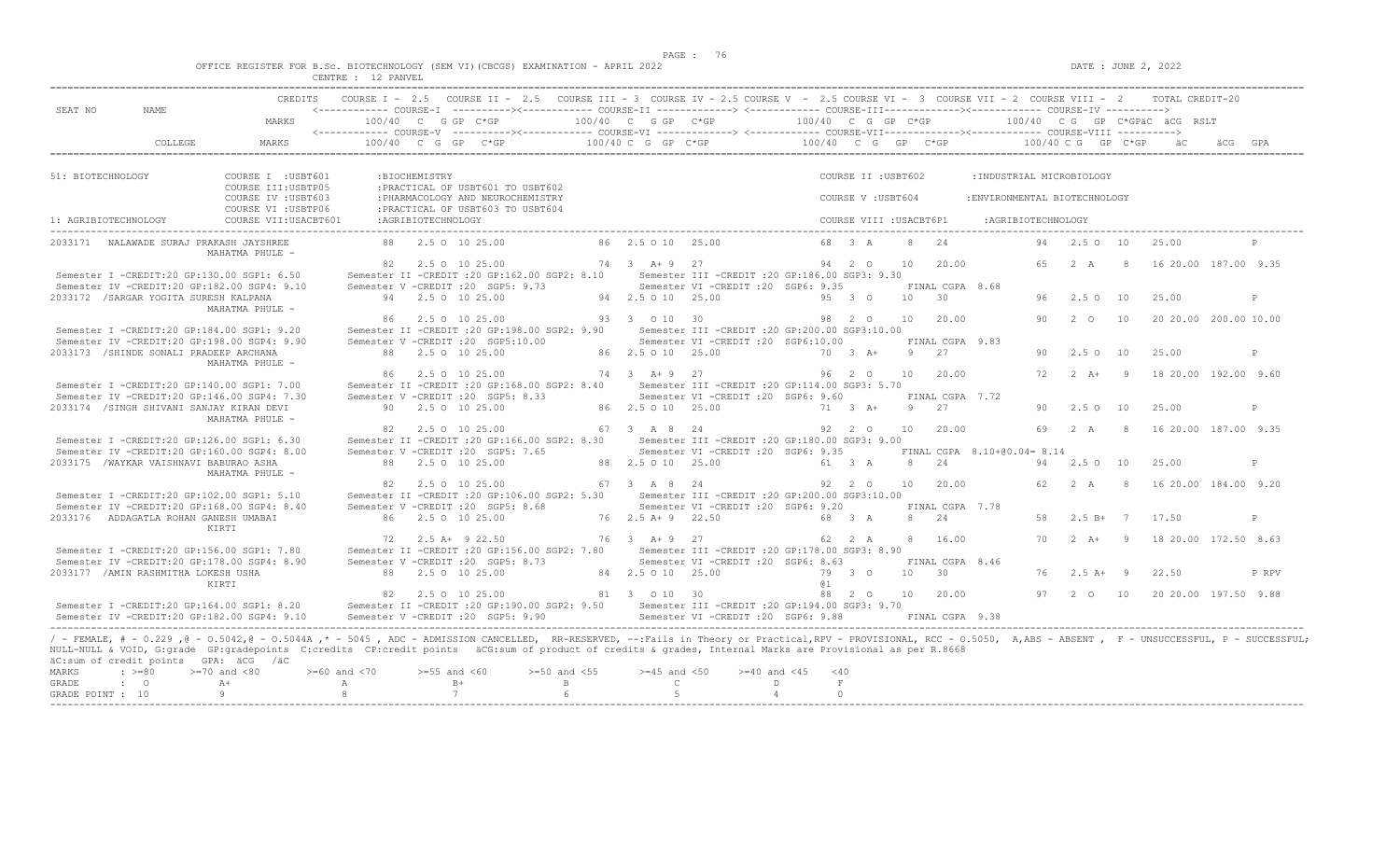|  |  |          |         |  | OFFICE REGISTER FOR B.Sc. BIOTECHNOLOGY (SEM VI)(CBCGS) EXAMINATION - APRIL 2022 |  |  |
|--|--|----------|---------|--|----------------------------------------------------------------------------------|--|--|
|  |  | CENTRE : | 2 DADAR |  |                                                                                  |  |  |

| SEAT NO<br>NAME.                                                                                                                                                                                                                                                                                                                                                                                                            |                                                                   |                     |                    | CREDITS COURSE I - 2.5 COURSE II - 2.5 COURSE III - 3 COURSE IV - 2.5 COURSE V - 2.5 COURSE VI - 3 COURSE VII - 2 COURSE VIII - 2 TOTAL CREDIT-20<br><------------ COURSE-T ----------><------------ COURSE-TT -------------> <------------ COURSE-TTT------------><------------- COURSE-TV ----------> |                             |                       |                                                                       |                |               |                     |                         |                               |                      |                |                                                |       |
|-----------------------------------------------------------------------------------------------------------------------------------------------------------------------------------------------------------------------------------------------------------------------------------------------------------------------------------------------------------------------------------------------------------------------------|-------------------------------------------------------------------|---------------------|--------------------|---------------------------------------------------------------------------------------------------------------------------------------------------------------------------------------------------------------------------------------------------------------------------------------------------------|-----------------------------|-----------------------|-----------------------------------------------------------------------|----------------|---------------|---------------------|-------------------------|-------------------------------|----------------------|----------------|------------------------------------------------|-------|
|                                                                                                                                                                                                                                                                                                                                                                                                                             | MARKS                                                             |                     |                    |                                                                                                                                                                                                                                                                                                         |                             |                       |                                                                       |                |               |                     |                         |                               |                      |                |                                                |       |
|                                                                                                                                                                                                                                                                                                                                                                                                                             |                                                                   |                     |                    |                                                                                                                                                                                                                                                                                                         |                             |                       |                                                                       |                |               |                     |                         |                               |                      |                |                                                |       |
|                                                                                                                                                                                                                                                                                                                                                                                                                             |                                                                   |                     |                    |                                                                                                                                                                                                                                                                                                         |                             |                       |                                                                       |                |               |                     |                         |                               |                      |                |                                                |       |
| 51: BIOTECHNOLOGY                                                                                                                                                                                                                                                                                                                                                                                                           | COURSE I : USBT601                                                |                     | :BIOCHEMISTRY      |                                                                                                                                                                                                                                                                                                         |                             |                       |                                                                       |                |               | COURSE II : USBT602 |                         | : INDUSTRIAL MICROBIOLOGY     |                      |                |                                                |       |
|                                                                                                                                                                                                                                                                                                                                                                                                                             | COURSE III: USBTP05<br>COURSE IV : USBT603<br>COURSE VI : USBTP06 |                     |                    | : PRACTICAL OF USBT601 TO USBT602<br>: PHARMACOLOGY AND NEUROCHEMISTRY                                                                                                                                                                                                                                  |                             |                       |                                                                       |                |               | COURSE V: USBT604   |                         | : ENVIRONMENTAL BIOTECHNOLOGY |                      |                |                                                |       |
| 1: AGRIBIOTECHNOLOGY                                                                                                                                                                                                                                                                                                                                                                                                        | COURSE VII:USACBT601                                              |                     | :AGRIBIOTECHNOLOGY | : PRACTICAL OF USBT603 TO USBT604                                                                                                                                                                                                                                                                       |                             |                       |                                                                       |                |               |                     | COURSE VIII : USACBT6P1 | :AGRIBIOTECHNOLOGY            |                      |                |                                                |       |
| 2033178 /BANKAR PRERNA BALASAHEB PRIYANKA                                                                                                                                                                                                                                                                                                                                                                                   |                                                                   |                     | 62 2.5 A 8 20.00   |                                                                                                                                                                                                                                                                                                         |                             | 76 2.5 A + 9 22.50    |                                                                       |                |               | 62 3 A              | 8 24                    |                               | 58  2.5 B+  7  17.50 |                |                                                | P RPV |
|                                                                                                                                                                                                                                                                                                                                                                                                                             | KIRTI                                                             |                     |                    | 76 2.5 A + 9 22.50                                                                                                                                                                                                                                                                                      |                             | 63 3 A 8 24           |                                                                       |                |               |                     | 56 2 B+ 7 14.00         |                               |                      |                | 69  2  A  8  16  20.00  160.50  8.03           |       |
| Semester I -CREDIT:20 GP:118.00 SGP1: 5.90                                                                                                                                                                                                                                                                                                                                                                                  |                                                                   |                     |                    | Semester II -CREDIT : 20 GP: 128.00 SGP2: 6.40                                                                                                                                                                                                                                                          |                             |                       | Semester III -CREDIT :20 GP:172.00 SGP3: 8.60                         |                |               |                     |                         |                               |                      |                |                                                |       |
| Semester IV -CREDIT:20 GP:152.00 SGP4: 7.60                                                                                                                                                                                                                                                                                                                                                                                 |                                                                   |                     |                    | Semester V -CREDIT : 20 SGP5: 6.30                                                                                                                                                                                                                                                                      |                             |                       | Semester VI - CREDIT : 20 SGP6: 8.03                                  |                |               |                     | FINAL CGPA 7.14         |                               |                      |                |                                                |       |
| 2033179 /BHISE VAISHNAVI PRAVIN PRIYANKA                                                                                                                                                                                                                                                                                                                                                                                    | KIRTI                                                             |                     | 86 2.5 0 10 25.00  |                                                                                                                                                                                                                                                                                                         |                             |                       | 68  2.5  A   8  20.00   57  3  B+                                     |                |               |                     | 7 21                    | 40                            | 2.5 D                | $\overline{4}$ | 10.00                                          | P RPV |
|                                                                                                                                                                                                                                                                                                                                                                                                                             |                                                                   |                     |                    | 64 2.5 A 8 20.00                                                                                                                                                                                                                                                                                        |                             | 60 3 A 8 24           |                                                                       |                |               | 54 2 B              | 6 12.00                 |                               |                      |                | 51 2 B 6 12 20.00 144.00 7.20                  |       |
| Semester I -CREDIT:20 GP:132.00 SGP1: 6.60                                                                                                                                                                                                                                                                                                                                                                                  |                                                                   |                     |                    | Semester II -CREDIT :20 GP:124.00 SGP2: 6.20 Semester III -CREDIT :20 GP:140.00 SGP3: 7.00                                                                                                                                                                                                              |                             |                       |                                                                       |                |               |                     |                         |                               |                      |                |                                                |       |
| Semester IV -CREDIT:20 GP:124.00 SGP4: 6.20<br>2033180 / BHOGALE BHAGYASHREE ANKUSH APARN                                                                                                                                                                                                                                                                                                                                   |                                                                   |                     | 84 2.5 0 10 25.00  | Semester V -CREDIT : 20 SGP5: 5.50                                                                                                                                                                                                                                                                      |                             |                       | Semester VI -CREDIT : 20 SGP6: 7.20<br>72  2.5 A + 9  22.50  60  3  A |                |               |                     | FINAL CGPA 6.45<br>8 24 | 56                            | 2.5 B+ 7 17.50       |                |                                                | P     |
| A                                                                                                                                                                                                                                                                                                                                                                                                                           | <b>KTRTT</b>                                                      |                     |                    |                                                                                                                                                                                                                                                                                                         |                             |                       |                                                                       |                |               |                     |                         |                               |                      |                |                                                |       |
|                                                                                                                                                                                                                                                                                                                                                                                                                             |                                                                   |                     | 76 2.5 A+ 9 22.50  |                                                                                                                                                                                                                                                                                                         |                             | 58 3 B+7 21           |                                                                       | $44$ 2 D       |               |                     | 4 8.00                  |                               |                      |                | 64  2  A  8  16  20  00  156  50  7.83         |       |
| Semester I -CREDIT:20 GP:130.00 SGP1: 6.50<br>Semester IV -CREDIT:20 GP:152.00 SGP4: 7.60                                                                                                                                                                                                                                                                                                                                   |                                                                   |                     |                    | Semester II -CREDIT : 20 GP:108.00 SGP2: 5.40 Semester III -CREDIT : 20 GP:152.00 SGP3: 7.60<br>Semester V -CREDIT : 20 SGP5: 7.60                                                                                                                                                                      |                             |                       | Semester VI - CREDIT : 20 SGP6: 7.83                                  |                |               |                     | FINAL CGPA 7.09         |                               |                      |                |                                                |       |
| 2033181 / BHORUNDE RUTUJA PRAKASH SUREKHA                                                                                                                                                                                                                                                                                                                                                                                   |                                                                   |                     | 92 2.5 0 10 25.00  |                                                                                                                                                                                                                                                                                                         | 90 2.5 0 10 25.00           |                       |                                                                       | 72 3 A+        |               |                     | 9 27                    | 68                            | 2.5A                 | 8 <sup>8</sup> | 20.00                                          | P     |
|                                                                                                                                                                                                                                                                                                                                                                                                                             | KIRTI                                                             |                     |                    |                                                                                                                                                                                                                                                                                                         |                             |                       |                                                                       |                |               |                     |                         |                               |                      |                |                                                |       |
|                                                                                                                                                                                                                                                                                                                                                                                                                             |                                                                   |                     | 74 2.5 A+ 9 22.50  |                                                                                                                                                                                                                                                                                                         | 82.                         | 78 3 0 10 30          |                                                                       |                | 62 2 A        |                     | 8 16.00                 |                               |                      |                | 87   2   0   10   20   20   00   185.50   9.28 |       |
| Semester I -CREDIT:20 GP:142.00 SGP1: 7.10                                                                                                                                                                                                                                                                                                                                                                                  |                                                                   |                     |                    | Semester II -CREDIT : 20 GP:142.00 SGP2: 7.10 Semester III -CREDIT : 20 GP:178.00 SGP3: 8.90                                                                                                                                                                                                            |                             |                       |                                                                       |                |               |                     |                         |                               |                      |                |                                                |       |
| Semester IV -CREDIT:20 GP:166.00 SGP4: 8.30                                                                                                                                                                                                                                                                                                                                                                                 |                                                                   |                     |                    | Semester V -CREDIT : 20 SGP5: 8.83                                                                                                                                                                                                                                                                      |                             |                       | Semester VI -CREDIT : 20 SGP6: 9.28                                   |                |               |                     | FINAL CGPA 8.25         |                               |                      |                |                                                |       |
| 2033182 BHURKE ABHISHEK SANTOSH SUJATA                                                                                                                                                                                                                                                                                                                                                                                      |                                                                   |                     | 88 2.5 0 10 25.00  |                                                                                                                                                                                                                                                                                                         |                             | 84  2.5  0  10  25.00 |                                                                       |                |               | 70 3 A+             | 9 27                    |                               | $72 \t 2.5 \t A+ 9$  |                | 22.50                                          | P     |
|                                                                                                                                                                                                                                                                                                                                                                                                                             | KIRTI                                                             |                     |                    | 86  2.5  0  10  25.00   71  3  A+   9  27   68  2  A                                                                                                                                                                                                                                                    |                             |                       |                                                                       |                |               |                     | 8 16.00                 |                               |                      |                | 73   2   A+   9   18   20.00   185.50   9.28   |       |
| Semester I -CREDIT:20 GP:124.00 SGP1: 6.20                                                                                                                                                                                                                                                                                                                                                                                  |                                                                   |                     |                    | Semester II -CREDIT :20 GP:130.00 SGP2: 6.50 Semester III -CREDIT :20 GP:178.00 SGP3: 8.90                                                                                                                                                                                                              |                             |                       |                                                                       |                |               |                     |                         |                               |                      |                |                                                |       |
| Semester IV -CREDIT:20 GP:162.00 SGP4: 8.10                                                                                                                                                                                                                                                                                                                                                                                 |                                                                   |                     |                    | Semester V -CREDIT : 20 SGP5: 8.68                                                                                                                                                                                                                                                                      |                             |                       | Semester VI - CREDIT : 20 SGP6: 9.28                                  |                |               |                     | FINAL CGPA 7.94         |                               |                      |                |                                                |       |
| 2033183 DWIVEDI RAJHANS SUSHIL NEETU                                                                                                                                                                                                                                                                                                                                                                                        |                                                                   |                     | 84 2.5 0 10 25.00  |                                                                                                                                                                                                                                                                                                         | a2                          |                       | 78  2.5  0  10  25.00  74  3  A+                                      |                |               |                     | 9 27                    |                               | $72 \t 2.5 \t A+ 9$  |                | 22.50                                          | P     |
|                                                                                                                                                                                                                                                                                                                                                                                                                             | KIRTI                                                             |                     | 80 2.5 0 10 25.00  |                                                                                                                                                                                                                                                                                                         |                             |                       | 76 3 A+9 27 388 2 0 10 20.00                                          |                |               |                     |                         | 90                            | $2\degree$ 0         | 10             | 20 20.00 191.50 9.58                           |       |
| Semester I -CREDIT:20 GP:178.00 SGP1: 8.90                                                                                                                                                                                                                                                                                                                                                                                  |                                                                   |                     |                    | Semester II -CREDIT :20 GP:174.00 SGP2: 8.70 Semester III -CREDIT :20 GP:190.00 SGP3: 9.50                                                                                                                                                                                                              |                             |                       |                                                                       |                |               |                     |                         |                               |                      |                |                                                |       |
| Semester IV -CREDIT:20 GP:192.00 SGP4: 9.60                                                                                                                                                                                                                                                                                                                                                                                 |                                                                   |                     |                    | Semester V -CREDIT : 20 SGP5: 9.13                                                                                                                                                                                                                                                                      |                             |                       | Semester VI - CREDIT : 20 SGP6: 9.58                                  |                |               |                     | FINAL CGPA 9.24         |                               |                      |                |                                                |       |
| 2033184 / FERNANDES DESIREE FRANCIS HELEN                                                                                                                                                                                                                                                                                                                                                                                   | KIRTI                                                             |                     | 90 2.5 0 10 25.00  |                                                                                                                                                                                                                                                                                                         |                             | 88 2.5 0 10 25.00     |                                                                       |                | <b>Q2</b>     |                     | 78 3 0 10 30            |                               | 64 2.5 A 8           |                | 20.00                                          | P     |
|                                                                                                                                                                                                                                                                                                                                                                                                                             |                                                                   |                     | 84 2.5 0 10 25.00  |                                                                                                                                                                                                                                                                                                         | 80 3 0 10 30                |                       |                                                                       |                |               |                     | 88  2  0  10  20.00     |                               |                      |                | 91  2  0  10  20  20  00  195.00  9.75         |       |
| Semester I -CREDIT:20 GP:154.00 SGP1: 7.70                                                                                                                                                                                                                                                                                                                                                                                  |                                                                   |                     |                    | Semester II -CREDIT :20 GP:162.00 SGP2: 8.10 Semester III -CREDIT :20 GP:186.00 SGP3: 9.30                                                                                                                                                                                                              |                             |                       |                                                                       |                |               |                     |                         |                               |                      |                |                                                |       |
| Semester IV -CREDIT:20 GP:196.00 SGP4: 9.80                                                                                                                                                                                                                                                                                                                                                                                 |                                                                   |                     |                    | Semester V -CREDIT :20 SGP5: 9.63 Semester VI -CREDIT :20 SGP6: 9.75 FINAL CGPA 9.05                                                                                                                                                                                                                    |                             |                       |                                                                       |                |               |                     |                         |                               |                      |                |                                                |       |
| / - FEMALE, # - 0.229, @ - 0.5042, @ - 0.5044A, * - 5045, ADC - ADMISSION CANCELLED, RR-RESERVED, --: Fails in Theory or Practical, RPV - PROVISIONAL, RCC - 0.5050, A, ABS - ABSENT, F - UNSUCCESSFUL, P - SUCCESSFUL;<br>NULL-NULL & VOID, G:grade GP:gradepoints C:credits CP:credit points äCG:sum of product of credits & grades, Internal Marks are Provisional as per R.8668<br>äC:sum of credit points GPA: äCG /äC |                                                                   |                     |                    |                                                                                                                                                                                                                                                                                                         |                             |                       |                                                                       |                |               |                     |                         |                               |                      |                |                                                |       |
| <b>MARKS</b><br>$: \; > = 80$                                                                                                                                                                                                                                                                                                                                                                                               | $>=70$ and $<80$<br>$A +$                                         | $>=60$ and $<70$    | $>=55$ and $<60$   | $B+$                                                                                                                                                                                                                                                                                                    | $>=50$ and $<55$<br>$B = 1$ |                       | $>=45$ and $<50$ $>=40$ and $<45$ $<40$                               | D              |               |                     |                         |                               |                      |                |                                                |       |
| $\cdot$ 0<br><b>GRADE</b><br>GRADE POINT : 10                                                                                                                                                                                                                                                                                                                                                                               | -9                                                                | A<br>8 <sup>1</sup> | $7\overline{ }$    |                                                                                                                                                                                                                                                                                                         | $6^{\circ}$                 | $\mathbb{C}$<br>5     |                                                                       | $\overline{4}$ | F<br>$\Omega$ |                     |                         |                               |                      |                |                                                |       |
|                                                                                                                                                                                                                                                                                                                                                                                                                             |                                                                   |                     |                    |                                                                                                                                                                                                                                                                                                         |                             |                       |                                                                       |                |               |                     |                         |                               |                      |                |                                                |       |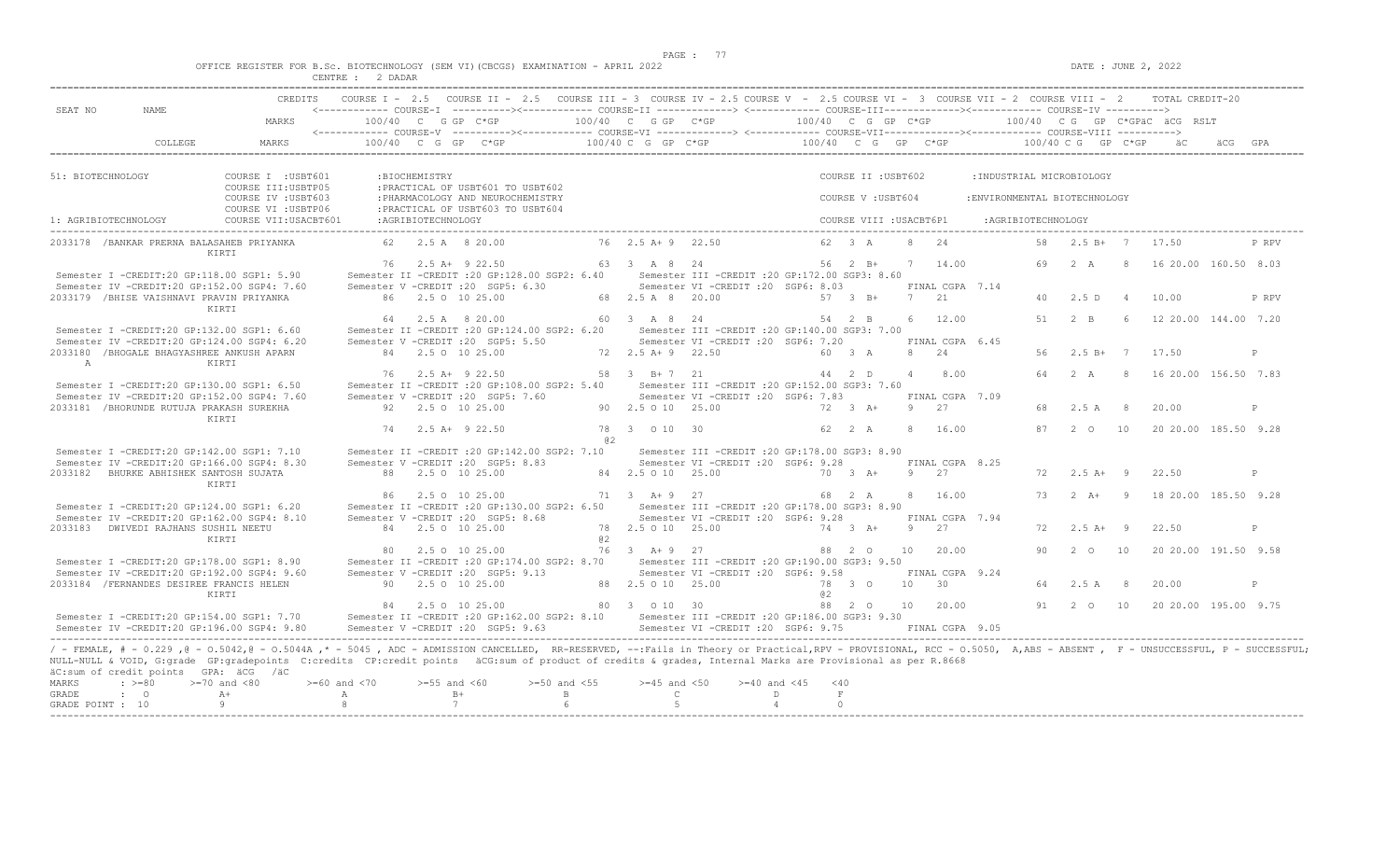|  |  |          |         |  | OFFICE REGISTER FOR B.Sc. BIOTECHNOLOGY (SEM VI)(CBCGS) EXAMINATION - APRIL 2022 |  |  |
|--|--|----------|---------|--|----------------------------------------------------------------------------------|--|--|
|  |  | CENTRE : | 2 DADAR |  |                                                                                  |  |  |

|                                                                                                                                                                                                                                                                                                                                                                                                                          |                                            | CREDITS COURSE I - 2.5 COURSE II - 2.5 COURSE III - 3 COURSE IV - 2.5 COURSE V - 2.5 COURSE VI - 3 COURSE VII - 2 COURSE VIII - 2 TOTAL CREDIT-20 |                           |                                                                        |                                                                                                                                                                                                         |                       |                                      |   |                        |                         |    |                            |                               |                    |                      |                |                                                |   |
|--------------------------------------------------------------------------------------------------------------------------------------------------------------------------------------------------------------------------------------------------------------------------------------------------------------------------------------------------------------------------------------------------------------------------|--------------------------------------------|---------------------------------------------------------------------------------------------------------------------------------------------------|---------------------------|------------------------------------------------------------------------|---------------------------------------------------------------------------------------------------------------------------------------------------------------------------------------------------------|-----------------------|--------------------------------------|---|------------------------|-------------------------|----|----------------------------|-------------------------------|--------------------|----------------------|----------------|------------------------------------------------|---|
| SEAT NO<br>NAME.                                                                                                                                                                                                                                                                                                                                                                                                         | MARKS                                      | $100/40$ C G GP C*GP $100/40$ C G GP C*GP $100/40$ C G GP C*GP $\overline{AC}$ RSLT $\overline{AC}$ $-$                                           |                           |                                                                        |                                                                                                                                                                                                         |                       |                                      |   |                        |                         |    |                            |                               |                    |                      |                |                                                |   |
| COLLEGE                                                                                                                                                                                                                                                                                                                                                                                                                  | MARKS                                      |                                                                                                                                                   |                           |                                                                        | 100/40 C G GP C*GP $100/40$ C G GP C*GP $100/40$ C G GP C*GP $100/40$ C G GP C*GP $100/40$ C G GP C*GP $100/40$ C G GP C*GP                                                                             |                       |                                      |   |                        |                         |    |                            |                               |                    |                      |                |                                                |   |
| 51: BIOTECHNOLOGY                                                                                                                                                                                                                                                                                                                                                                                                        | COURSE I : USBT601<br>COURSE III: USBTP05  |                                                                                                                                                   | :BIOCHEMISTRY             | : PRACTICAL OF USBT601 TO USBT602                                      |                                                                                                                                                                                                         |                       |                                      |   |                        | COURSE II : USBT602     |    |                            | : INDUSTRIAL MICROBIOLOGY     |                    |                      |                |                                                |   |
|                                                                                                                                                                                                                                                                                                                                                                                                                          | COURSE IV : USBT603<br>COURSE VI : USBTP06 |                                                                                                                                                   |                           | : PHARMACOLOGY AND NEUROCHEMISTRY<br>: PRACTICAL OF USBT603 TO USBT604 |                                                                                                                                                                                                         |                       |                                      |   |                        | COURSE V: USBT604       |    |                            | : ENVIRONMENTAL BIOTECHNOLOGY |                    |                      |                |                                                |   |
| 1: AGRIBIOTECHNOLOGY                                                                                                                                                                                                                                                                                                                                                                                                     | COURSE VII: USACBT601                      |                                                                                                                                                   | :AGRIBIOTECHNOLOGY        |                                                                        |                                                                                                                                                                                                         |                       |                                      |   |                        | COURSE VIII : USACBT6P1 |    |                            |                               | :AGRIBIOTECHNOLOGY |                      |                |                                                |   |
| 2033185 GHOLE SHREYAS SUHAS SAMPADA                                                                                                                                                                                                                                                                                                                                                                                      | KIRTI                                      |                                                                                                                                                   |                           | 90 2.5 0 10 25.00                                                      |                                                                                                                                                                                                         | 90 2.5 0 10 25.00     |                                      |   |                        | 65 3 A                  |    | 8 24                       |                               |                    | 64 2.5 A 8           |                | 20.00                                          |   |
|                                                                                                                                                                                                                                                                                                                                                                                                                          |                                            |                                                                                                                                                   | 76 2.5 A+ 9 22.50         |                                                                        |                                                                                                                                                                                                         | 68 3 A 8 24           |                                      |   |                        | 62 2 A                  |    | 8 16.00                    |                               | R B                |                      |                | 77   2   0   10   20   20.00   176.50   8.83   |   |
| Semester I -CREDIT:20 GP:146.00 SGP1: 7.30<br>Semester IV -CREDIT:20 GP:170.00 SGP4: 8.50                                                                                                                                                                                                                                                                                                                                |                                            | Semester V -CREDIT : 20 SGP5: 8.73                                                                                                                |                           |                                                                        | Semester II -CREDIT : 20 GP:150.00 SGP2: 7.50 Semester III -CREDIT : 20 GP:184.00 SGP3: 9.20                                                                                                            |                       | Semester VI - CREDIT : 20 SGP6: 8.83 |   |                        |                         |    | FINAL CGPA 8.34            |                               |                    |                      |                |                                                |   |
| 2033186 JAISWAR PANKAJ KUMAR RAMSINGH RA<br>JPATI                                                                                                                                                                                                                                                                                                                                                                        | KIRTI                                      |                                                                                                                                                   | 84 2.5 0 10 25.00         |                                                                        |                                                                                                                                                                                                         | 88 2.5 0 10 25.00     |                                      |   | 8 2                    | 78 3 0                  |    | $10 \t 30$                 |                               |                    | 66 2.5 A 8           |                | 20.00                                          | P |
| Semester I -CREDIT:20 GP:144.00 SGP1: 7.20                                                                                                                                                                                                                                                                                                                                                                               |                                            |                                                                                                                                                   |                           | 84 2.5 0 10 25.00                                                      | 80 3 0 10 30<br>Semester II -CREDIT :20 GP:162.00 SGP2: 8.10 Semester III -CREDIT :20 GP:180.00 SGP3: 9.00                                                                                              |                       |                                      |   |                        | 68 2 A                  |    | 8 16.00                    |                               |                    | $72 \t 2 \t A+ \t 9$ |                | 18 20.00 189.00 9.45                           |   |
| Semester IV -CREDIT:20 GP:192.00 SGP4: 9.60<br>2033187 / KALE GEETA SURESH DARSHANA                                                                                                                                                                                                                                                                                                                                      |                                            | Semester V -CREDIT : 20 SGP5: 9.23                                                                                                                | 84 2.5 0 10 25.00         |                                                                        |                                                                                                                                                                                                         | 92 2.5 0 10 25.00     | Semester VI - CREDIT : 20 SGP6: 9.45 |   | 82 3 0                 |                         | 10 | FINAL CGPA 8.76<br>30      |                               |                    | 80 2.5 0 10          |                | 25.00                                          | P |
|                                                                                                                                                                                                                                                                                                                                                                                                                          | KIRTI                                      | 78                                                                                                                                                | 2.5 0 10 25.00            |                                                                        |                                                                                                                                                                                                         | 83 3 0 10 30          |                                      |   |                        | 96 2 0                  | 10 | 20.00                      |                               | 97                 | $2\degree$ 0         | 10             | 20 20.00 200.00 10.00                          |   |
| Semester I -CREDIT:20 GP:176.00 SGP1: 8.80                                                                                                                                                                                                                                                                                                                                                                               |                                            | 0.2                                                                                                                                               |                           |                                                                        | Semester II -CREDIT :20 GP: 91.00 SGP2: 4.55 Semester III -CREDIT :20 GP:186.00 SGP3: 9.30                                                                                                              |                       |                                      |   |                        |                         |    |                            |                               |                    |                      |                |                                                |   |
| Semester IV -CREDIT:20 GP:194.00 SGP4: 9.70<br>2033188 / KARDAM ANU DHARMESH VINOD                                                                                                                                                                                                                                                                                                                                       |                                            | Semester V -CREDIT : 20 SGP5:10.00                                                                                                                | 86 2.5 0 10 25.00         |                                                                        |                                                                                                                                                                                                         | 76 2.5 A + 9 22.50    | Semester VI -CREDIT : 20 SGP6:10.00  |   |                        | 65 3 A                  |    | FINAL CGPA 8.73<br>8 24    |                               |                    | 44 2.5 D             | $\overline{4}$ | 10.00                                          | P |
|                                                                                                                                                                                                                                                                                                                                                                                                                          | KIRTI                                      |                                                                                                                                                   |                           | 76 2.5 A+ 9 22.50                                                      | 62 3 A 8 24 50 2 B                                                                                                                                                                                      |                       |                                      |   |                        |                         |    | 6 12.00                    |                               | 72                 | $2 A + 9$            |                | 18 20.00 158.00 7.90                           |   |
| Semester I -CREDIT:20 GP:118.00 SGP1: 5.90<br>Semester IV -CREDIT:20 GP:142.00 SGP4: 7.10<br>2033189 KASU RISHIKESH RAMESH USHA                                                                                                                                                                                                                                                                                          |                                            | Semester V - CREDIT : 20 SGP5: 7.03                                                                                                               | 88 2.5 0 10 25.00         |                                                                        | Semester II -CREDIT :20 GP: 90.00 SGP2: 4.50 Semester III -CREDIT :20 GP: 146.00 SGP3: 7.30                                                                                                             | 82  2.5  0  10  25.00 | Semester VI - CREDIT : 20 SGP6: 7.90 |   | 76 3 A+                |                         | -9 | FINAL CGPA 6.62<br>27      |                               |                    | $70 \t 2.5 \t A+ 9$  |                | 22.50                                          | P |
|                                                                                                                                                                                                                                                                                                                                                                                                                          | KIRTI                                      |                                                                                                                                                   | 84 2.5 0 10 25.00         |                                                                        |                                                                                                                                                                                                         | 80 3 0 10 30          |                                      |   |                        | 82  2  0  10            |    | 20.00                      |                               | 89                 | 2 0                  | 10             | 20 20.00 194.50 9.73                           |   |
| Semester I -CREDIT:20 GP:164.00 SGP1: 8.20<br>Semester IV -CREDIT:20 GP:184.00 SGP4: 9.20                                                                                                                                                                                                                                                                                                                                |                                            | Semester V - CREDIT : 20 SGP5: 9.13                                                                                                               |                           |                                                                        | Semester II -CREDIT :20 GP:164.00 SGP2: 8.20 Semester III -CREDIT :20 GP:186.00 SGP3: 9.30                                                                                                              |                       | Semester VI - CREDIT : 20 SGP6: 9.73 |   |                        |                         |    | FINAL CGPA 8.96            |                               |                    |                      |                |                                                |   |
| 2033190 / KATKE KRUTIKA ANIL VAISHALI                                                                                                                                                                                                                                                                                                                                                                                    | KIRTI                                      |                                                                                                                                                   | 90 2.5 0 10 25.00         |                                                                        |                                                                                                                                                                                                         | 76 2.5 A + 9 22.50    |                                      |   | a2                     | 78 3 0 10 30            |    |                            |                               |                    | $74$ 2.5 A+ 9        |                | 22.50                                          | P |
| Semester I -CREDIT:20 GP:158.00 SGP1: 7.90<br>Semester IV -CREDIT:20 GP:186.00 SGP4: 9.30                                                                                                                                                                                                                                                                                                                                |                                            |                                                                                                                                                   | 80 2.5 0 10 25.00         |                                                                        | Semester II -CREDIT : 20 GP:170.00 SGP2: 8.50 Semester III -CREDIT : 20 GP:184.00 SGP3: 9.20<br>Semester V - CREDIT : 20 SGP5: 9.45                                                                     | 80 3 0 10 30          | Semester VI - CREDIT : 20 SGP6: 9.55 |   |                        | 62 2 A                  |    | 8 16.00<br>FINAL CGPA 8.98 |                               |                    | 91 2 0 10            |                | 20 20.00 191.00 9.55                           |   |
| 2033191 KHAN MASROOR ALAM MASOOD ALAM AN<br>JUM FATIMA                                                                                                                                                                                                                                                                                                                                                                   | KIRTI                                      |                                                                                                                                                   | 62  2.5 A  8  20.00       |                                                                        | 82 2.5 0 10 25.00                                                                                                                                                                                       |                       |                                      |   |                        |                         |    | 70 3 A+ 9 27               |                               |                    | $74$ 2.5 A+ 9        |                | 22.50                                          | P |
| Semester I -CREDIT:20 GP:134.00 SGP1: 6.70<br>Semester IV -CREDIT:20 GP:136.00 SGP4: 6.80                                                                                                                                                                                                                                                                                                                                |                                            |                                                                                                                                                   |                           | 80 2.5 0 10 25.00                                                      | 74 3 A + 9 27<br>Semester II -CREDIT :20 GP:126.00 SGP2: 6.30 Semester III -CREDIT :20 GP:150.00 SGP3: 7.50<br>Semester V - CREDIT : 20 SGP5: 7.80 Semester VI - CREDIT : 20 SGP6: 9.13 FINAL CGPA 7.37 |                       |                                      |   |                        | 60 2 A                  |    | 8 16.00                    |                               |                    |                      |                | 80   2   0   10   20   20   00   182,50   9.13 |   |
| / - FEMALE, # - 0.229, @ - 0.5042, @ - 0.5044A, * - 5045, ADC - ADMISSION CANCELLED, RR-RESERVED, --:Fails in Theory or Practical,RPV - PROVISIONAL, RCC - 0.5050, A,ABS - ABSENT, F - UNSUCCESSFUL, P - SUCCESSFUL;<br>NULL-NULL & VOID, G:grade GP:gradepoints C:credits CP:credit points äCG:sum of product of credits & grades, Internal Marks are Provisional as per R.8668<br>äC:sum of credit points GPA: äCG /äC |                                            |                                                                                                                                                   |                           |                                                                        |                                                                                                                                                                                                         |                       |                                      |   |                        |                         |    |                            |                               |                    |                      |                |                                                |   |
| <b>MARKS</b><br>$: \ \ \>=80$<br>GRADE<br>$\cdot$ 0                                                                                                                                                                                                                                                                                                                                                                      | $>=70$ and $<80$<br>$A+$<br>A              | $>=60$ and $<70$                                                                                                                                  | $>=55$ and $<60$<br>$B +$ |                                                                        | $>=50$ and $<55$<br>$\mathbb B$                                                                                                                                                                         | $>=45$ and $<50$      | $\overline{C}$ and $\overline{C}$    | D | $>=40$ and $<45$ $<40$ | $\,$ F $\,$             |    |                            |                               |                    |                      |                |                                                |   |
| GRADE POINT : 10                                                                                                                                                                                                                                                                                                                                                                                                         | 9                                          | 8 <sup>1</sup>                                                                                                                                    | 7                         |                                                                        | $6\overline{6}$                                                                                                                                                                                         | 5 <sup>5</sup>        |                                      | 4 | $\circ$                |                         |    |                            |                               |                    |                      |                |                                                |   |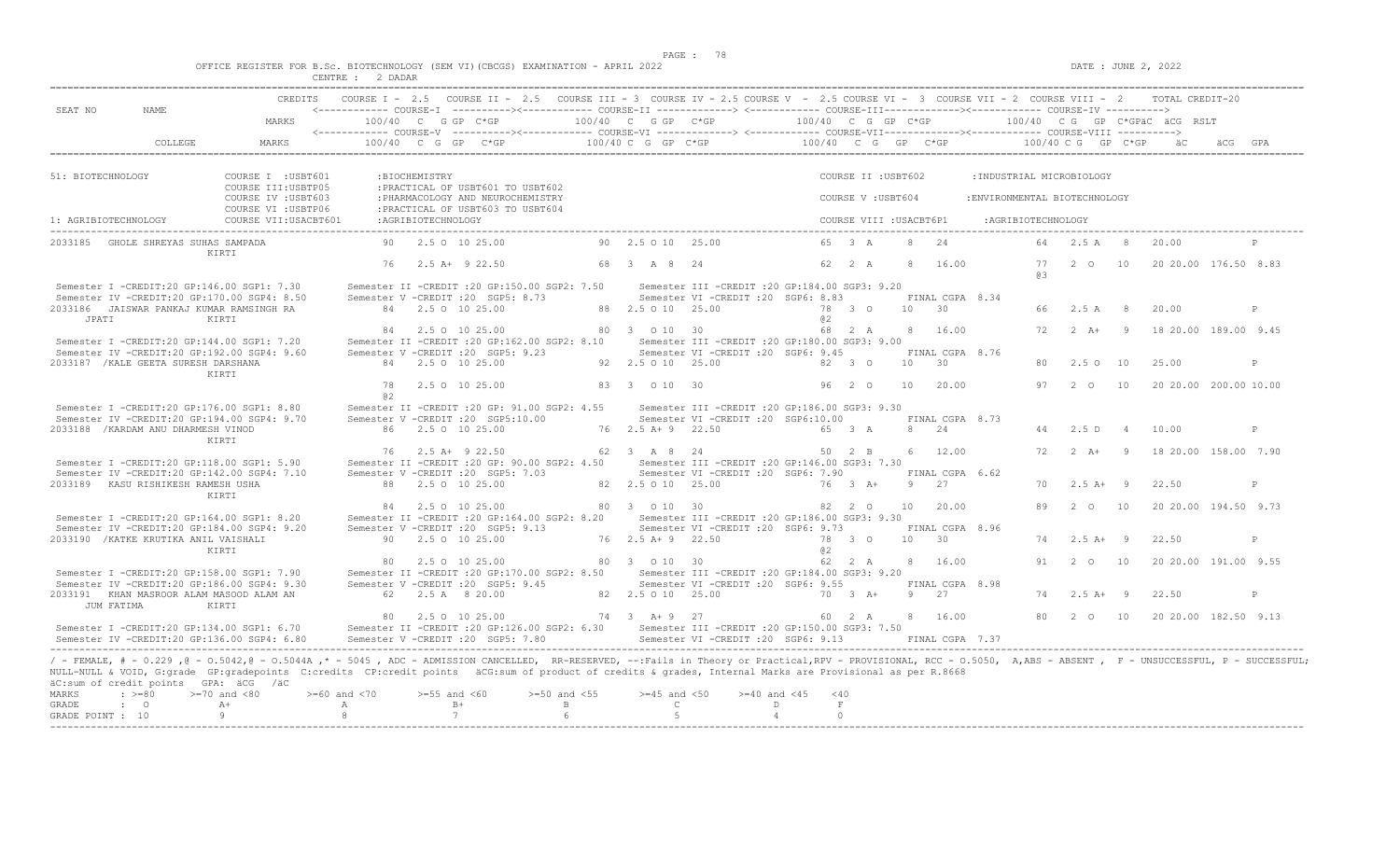|  |  |          |         |  | OFFICE REGISTER FOR B.SC. BIOTECHNOLOGY (SEM VI)(CBCGS) EXAMINATION - APRIL 2022 |  |  |
|--|--|----------|---------|--|----------------------------------------------------------------------------------|--|--|
|  |  | CENTRE : | ? DADAR |  |                                                                                  |  |  |

|                                                                                                                                                                                                                                                                                                               |                                                            |                                                                                                                                    |                                                                                                              |                                                                                                             | CREDITS COURSE I - 2.5 COURSE II - 2.5 COURSE III - 3 COURSE IV - 2.5 COURSE V - 2.5 COURSE VI - 3 COURSE VII - 2 COURSE VIII - 2 TOTAL CREDIT-20                                                                                                                                                                                                                                                                                                                                                  |
|---------------------------------------------------------------------------------------------------------------------------------------------------------------------------------------------------------------------------------------------------------------------------------------------------------------|------------------------------------------------------------|------------------------------------------------------------------------------------------------------------------------------------|--------------------------------------------------------------------------------------------------------------|-------------------------------------------------------------------------------------------------------------|----------------------------------------------------------------------------------------------------------------------------------------------------------------------------------------------------------------------------------------------------------------------------------------------------------------------------------------------------------------------------------------------------------------------------------------------------------------------------------------------------|
| SEAT NO<br>NAME.                                                                                                                                                                                                                                                                                              | MARKS                                                      |                                                                                                                                    |                                                                                                              |                                                                                                             | <------------ COURSE-T ----------><------------ COURSE-TT -------------> <------------ COURSE-TTT-------------><------------ COURSE-TV ---------->                                                                                                                                                                                                                                                                                                                                                 |
| COLLEGE                                                                                                                                                                                                                                                                                                       | MARKS                                                      |                                                                                                                                    |                                                                                                              |                                                                                                             | $100/40 \quad C \quad G \quad GP \qquad C \star GP \qquad 100/40 \quad C \quad G \quad P \quad C \star GP \qquad 100/40 \quad C \quad G \quad GP \qquad 100/40 \quad C \quad G \quad P \quad C \star GP \qquad 100/40 \quad C \quad G \quad P \quad C \star GP \quad 100/40 \quad C \quad F \quad C \star GP \quad 100/40 \quad C \quad F \quad C \star GP \quad 100/40 \quad C \quad F \quad C \star GP \quad 100/40 \quad C \quad F \quad C \star GP \quad 100/40 \quad C \quad F \quad C \star$ |
| 51: BIOTECHNOLOGY                                                                                                                                                                                                                                                                                             | COURSE I : USBT601<br>:BIOCHEMISTRY<br>COURSE III: USBTP05 | : PRACTICAL OF USBT601 TO USBT602                                                                                                  |                                                                                                              | COURSE II : USBT602                                                                                         | : INDUSTRIAL MICROBIOLOGY                                                                                                                                                                                                                                                                                                                                                                                                                                                                          |
|                                                                                                                                                                                                                                                                                                               | COURSE IV : USBT603<br>COURSE VI : USBTP06                 | : PHARMACOLOGY AND NEUROCHEMISTRY<br>: PRACTICAL OF USBT603 TO USBT604                                                             |                                                                                                              | COURSE V: USBT604                                                                                           | : ENVIRONMENTAL BIOTECHNOLOGY                                                                                                                                                                                                                                                                                                                                                                                                                                                                      |
| 1: AGRIBIOTECHNOLOGY                                                                                                                                                                                                                                                                                          | COURSE VII:USACBT601<br>:AGRIBIOTECHNOLOGY                 |                                                                                                                                    |                                                                                                              | COURSE VIII : USACBT6P1                                                                                     | :AGRIBIOTECHNOLOGY                                                                                                                                                                                                                                                                                                                                                                                                                                                                                 |
| 2033192 / KUDPANE RIYA PRABHAKAR VRUSHALI<br>KIRTI                                                                                                                                                                                                                                                            |                                                            | 88 2.5 0 10 25.00                                                                                                                  | 86 2.5 0 10 25.00                                                                                            | 81 3 0<br>$\overline{30}$<br>10                                                                             | 70  2.5 A + 9  22.50                                                                                                                                                                                                                                                                                                                                                                                                                                                                               |
|                                                                                                                                                                                                                                                                                                               | 76 2.5 A+ 9 22.50                                          |                                                                                                                                    | 82 3 0 10 30                                                                                                 | 78  2  0  10<br>20.00<br>a2                                                                                 | 90   2   0   10   20   20   00   195.00   9.75                                                                                                                                                                                                                                                                                                                                                                                                                                                     |
| Semester I -CREDIT:20 GP:182.00 SGP1: 9.10<br>Semester IV -CREDIT:20 GP:192.00 SGP4: 9.60                                                                                                                                                                                                                     |                                                            | Semester II -CREDIT : 20 GP:180.00 SGP2: 9.00 Semester III -CREDIT : 20 GP:194.00 SGP3: 9.70<br>Semester V -CREDIT : 20 SGP5: 9.73 | Semester VI -CREDIT : 20 SGP6: 9.75                                                                          | FINAL CGPA 9.48                                                                                             |                                                                                                                                                                                                                                                                                                                                                                                                                                                                                                    |
| 2033193 /MISHRA KAJAL DEVIPRASAD SARITADE<br><b>VT</b><br><b>Example 2018</b> KIRTI                                                                                                                                                                                                                           | 90 2.5 0 10 25.00                                          |                                                                                                                                    | 76 2.5 A + 9 22.50                                                                                           | 80 3 0<br>$10 \t 30$                                                                                        | 78 2.5 0 10<br>25.00<br>P<br>a2                                                                                                                                                                                                                                                                                                                                                                                                                                                                    |
| Semester I -CREDIT:20 GP:190.00 SGP1: 9.50                                                                                                                                                                                                                                                                    |                                                            | 74 2.5 A + 9 22.50<br>Semester II -CREDIT :20 GP:196.00 SGP2: 9.80 Semester III -CREDIT :20 GP:192.00 SGP3: 9.60                   |                                                                                                              | 81 3 0 10 30 84 2 0 10 20.00                                                                                | 96 2 0 10<br>20 20.00 195.00 9.75                                                                                                                                                                                                                                                                                                                                                                                                                                                                  |
| Semester IV -CREDIT:20 GP:186.00 SGP4: 9.30<br>2033194 / MOHITE NUTAN RAJENDRA RESHMA                                                                                                                                                                                                                         | 76 2.5 A+ 9 22.50                                          | Semester V -CREDIT : 20 SGP5: 9.15                                                                                                 | Semester VI - CREDIT : 20 SGP6: 9.75<br>68  2.5  A  8  20.00                                                 | FINAL CGPA 9.52<br>9 27<br>75 3 A+                                                                          | 68 2.5 A 8<br>20.00<br>P                                                                                                                                                                                                                                                                                                                                                                                                                                                                           |
| KIRTI                                                                                                                                                                                                                                                                                                         |                                                            | 64 2.5 A 8 20.00                                                                                                                   | 76 3 A + 9 27                                                                                                | 8 16.00<br>62 2 A                                                                                           | 8.5<br>$2\degree$ 0<br>20 20.00 172.50 8.63<br>10                                                                                                                                                                                                                                                                                                                                                                                                                                                  |
| Semester I -CREDIT:20 GP:136.00 SGP1: 6.80<br>Semester IV -CREDIT:20 GP:162.00 SGP4: 8.10<br>2033195 PANDEY VAIBHAV SUBHASH MALTI                                                                                                                                                                             | 82 2.5 0 10 25.00                                          | Semester II -CREDIT : 20 GP: 140.00 SGP2: 7.00<br>Semester V -CREDIT : 20 SGP5: 7.45                                               | Semester III - CREDIT : 20 GP: 166.00 SGP3: 8.30<br>Semester VI - CREDIT : 20 SGP6: 8.63<br>66 2.5 A 8 20.00 | FINAL CGPA 7.71<br>4 12<br>40 3 D                                                                           | 68<br>2.5 A<br>8 <sup>8</sup><br>20.00<br>P                                                                                                                                                                                                                                                                                                                                                                                                                                                        |
| KIRTI                                                                                                                                                                                                                                                                                                         | 66 2.5 A 8 20.00                                           |                                                                                                                                    | 40 3 D 4 12                                                                                                  | 18.00<br>$74$ 2 $\lambda$ +<br>Q                                                                            | 42<br>2 <sub>D</sub><br>8 20.00 135.00 6.75<br>$\overline{4}$                                                                                                                                                                                                                                                                                                                                                                                                                                      |
| Semester I -CREDIT:20 GP:140.00 SGP1: 7.00<br>Semester IV -CREDIT:20 GP:124.00 SGP4: 6.20                                                                                                                                                                                                                     |                                                            | Semester II -CREDIT : 20 GP: 96.00 SGP2: 4.80<br>Semester V -CREDIT : 20 SGP5: 6.30                                                | Semester III - CREDIT : 20 GP: 138.00 SGP3: 6.90<br>Semester VI -CREDIT : 20 SGP6: 6.75                      | FINAL CGPA 6.33                                                                                             |                                                                                                                                                                                                                                                                                                                                                                                                                                                                                                    |
| 2033196 PATHAK NISHANT DINESH KUSUM<br>KIRTI                                                                                                                                                                                                                                                                  | 84 2.5 0 10 25.00                                          |                                                                                                                                    | 86 2.5 0 10 25.00                                                                                            | 10 30<br>84 3 0                                                                                             | 22.50<br>$70 \t 2.5 \t A+ 9$<br>P                                                                                                                                                                                                                                                                                                                                                                                                                                                                  |
| Semester I -CREDIT:20 GP:176.00 SGP1: 8.80                                                                                                                                                                                                                                                                    |                                                            | 84 2.5 0 10 25.00<br>Semester II -CREDIT : 20 GP:180.00 SGP2: 9.00                                                                 | 84 3 0 10 30<br>Semester III - CREDIT : 20 GP: 188.00 SGP3: 9.40                                             | 92 2 0<br>10 20.00                                                                                          | 97   2   0   10   20   20   00   197.50   9.88                                                                                                                                                                                                                                                                                                                                                                                                                                                     |
| Semester IV -CREDIT:20 GP:196.00 SGP4: 9.80<br>2033197 RAJPANGE MEGHRAJ MADHAV MANISHA                                                                                                                                                                                                                        | 88 2.5 0 10 25.00                                          | Semester V - CREDIT : 20 SGP5: 9.53                                                                                                | Semester VI -CREDIT :20 SGP6: 9.88<br>90  2.5  0  10  25.00   60  3  A                                       | FINAL CGPA 9.40<br>8 2.4                                                                                    | 64 2.5 A 8<br>20.00<br>P                                                                                                                                                                                                                                                                                                                                                                                                                                                                           |
| KTRTT                                                                                                                                                                                                                                                                                                         | 78<br>a2                                                   | 2.5 0 10 25.00                                                                                                                     | 64 3 A 8 24                                                                                                  | 66 2 A<br>8 16.00                                                                                           | 66 2 A 8 16 20.00 175.00 8.75                                                                                                                                                                                                                                                                                                                                                                                                                                                                      |
| Semester I -CREDIT:20 GP:144.00 SGP1: 7.20<br>Semester IV -CREDIT:20 GP:154.00 SGP4: 7.70<br>2033198 SALUNKHE MILAN SATYANARAYAN NAMI<br>KIRTI                                                                                                                                                                | 92 2.5 0 10 25.00                                          | Semester II -CREDIT : 20 GP:148.00 SGP2: 7.40 Semester III -CREDIT : 20 GP:176.00 SGP3: 8.80<br>Semester V -CREDIT : 20 SGP5: 7.90 | Semester VI - CREDIT : 20 SGP6: 8.75<br>86 2.5 0 10 25.00                                                    | FINAL CGPA 7.96<br>62 3 A<br>8 24                                                                           | 22.50<br>$74$ 2.5 A+ 9<br>P RPV                                                                                                                                                                                                                                                                                                                                                                                                                                                                    |
| TA<br>Semester I -CREDIT:20 GP:168.00 SGP1: 8.40<br>Semester IV -CREDIT:20 GP:170.00 SGP4: 8.50                                                                                                                                                                                                               |                                                            | 82 2.5 0 10 25.00<br>Semester II -CREDIT : 20 GP:162.00 SGP2: 8.10 Semester III -CREDIT : 20 GP:184.00 SGP3: 9.20                  | 68 3 A 8 24                                                                                                  | 80  2  0  10  20.00<br>Semester V -CREDIT :20 SGP5: 8.55 Semester VI -CREDIT :20 SGP6: 9.18 FINAL CGPA 8.66 | 74   2   A+   9   18   20.00   183.50   9.18                                                                                                                                                                                                                                                                                                                                                                                                                                                       |
| NULL-NULL & VOID, G:grade GP:gradepoints C:credits CP:credit points äCG:sum of product of credits & grades, Internal Marks are Provisional as per R.8668<br>äC:sum of credit points GPA: äCG /äC<br>MARKS<br>$: >=80$<br>$>=70$ and $<80$<br>$A+$<br>GRADE<br>$\cdot$ 0<br>9 <sup>1</sup><br>GRADE POINT : 10 | $>=60$ and $<70$<br>A<br>8 <sup>1</sup>                    | $>=50$ and $<55$<br>$>=55$ and $<60$<br>$B+$<br>$\mathbf{B}$ and $\mathbf{B}$ and $\mathbf{B}$<br>7<br>$6\overline{6}$             | $>=45$ and $<50$ $>=40$ and $<45$ $<40$<br>$\mathbb{C}$ and $\mathbb{C}$<br>5 <sup>5</sup>                   | $\mathbf F$<br>D<br>4<br>$\circ$                                                                            | / - FEMALE, # - 0.229, @ - 0.5042, @ - 0.5044A, * - 5045, ADC - ADMISSION CANCELLED, RR-RESERVED, --:Fails in Theory or Practical,RPV - PROVISIONAL, RCC - 0.5050, A,ABS - ABSENT, F - UNSUCCESSFUL, P - SUCCESSFUL,                                                                                                                                                                                                                                                                               |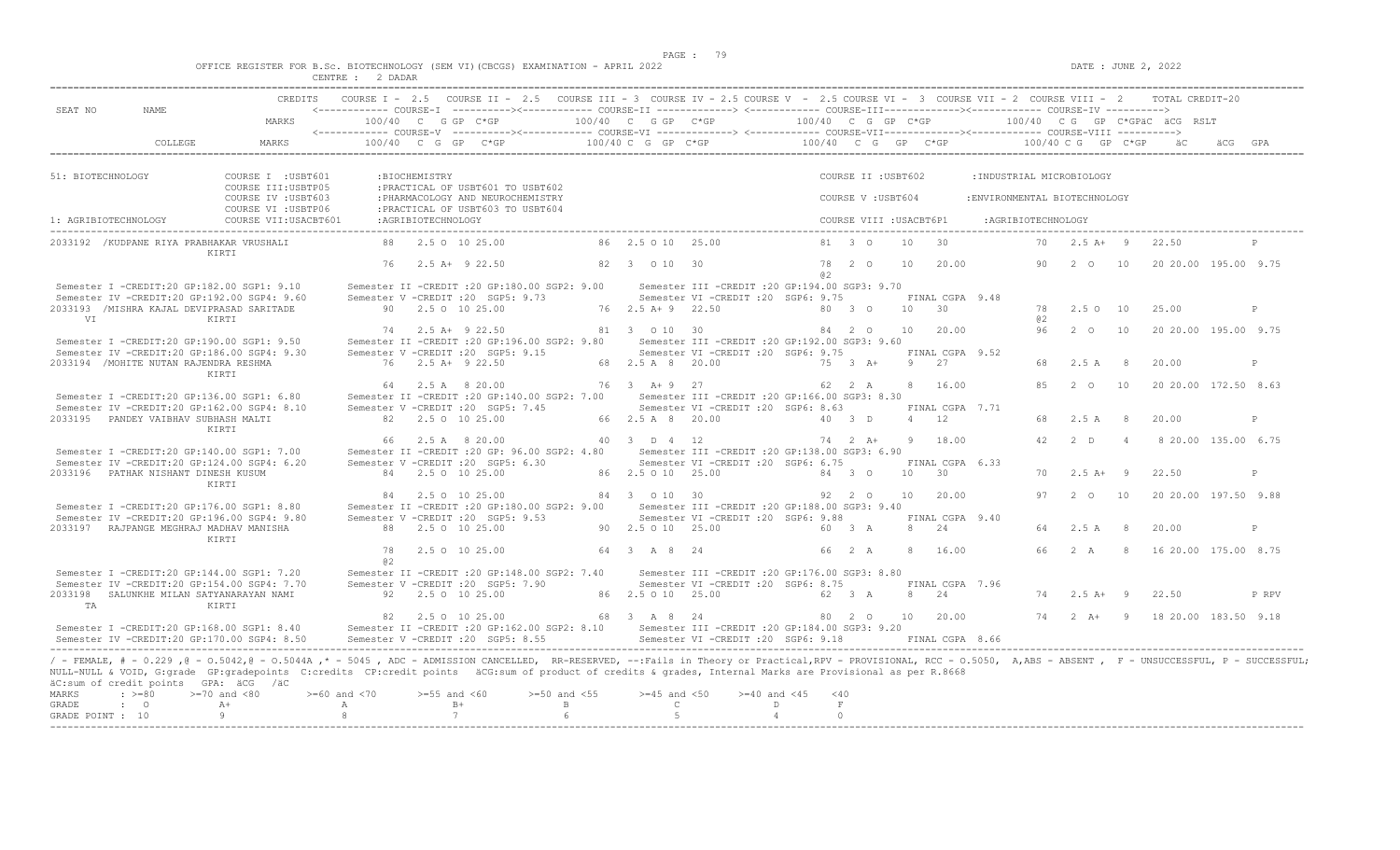|  |  |  |  |  | OFFICE REGISTER FOR B.SC. BIOTECHNOLOGY (SEM VI)(CBCGS) EXAMINATION - APRIL 2022 |  |  |
|--|--|--|--|--|----------------------------------------------------------------------------------|--|--|
|  |  |  |  |  |                                                                                  |  |  |

|                   |                                                                                           |                                                                                                                                                                                                                                                                                                                                                                                        | CENTRE : 2 DADAR  |                    |                                    |                                                                                                                                                                                                                                                                                                |                    |                                                                                       |                      |                |               |                         |                 |                       |                               |                    |                |                              |              |
|-------------------|-------------------------------------------------------------------------------------------|----------------------------------------------------------------------------------------------------------------------------------------------------------------------------------------------------------------------------------------------------------------------------------------------------------------------------------------------------------------------------------------|-------------------|--------------------|------------------------------------|------------------------------------------------------------------------------------------------------------------------------------------------------------------------------------------------------------------------------------------------------------------------------------------------|--------------------|---------------------------------------------------------------------------------------|----------------------|----------------|---------------|-------------------------|-----------------|-----------------------|-------------------------------|--------------------|----------------|------------------------------|--------------|
| SEAT NO           | <b>NAME</b>                                                                               |                                                                                                                                                                                                                                                                                                                                                                                        |                   |                    |                                    | COURSE I - 2.5 COURSE II - 2.5 COURSE III - 3 COURSE IV - 2.5 COURSE V - 2.5 COURSE VI - 3 COURSE VII - 2 COURSE VIII - 2 TOTAL CREDIT-20<br><------------ COURSE-I ----------><----------- COURSE-II --------------> <------------ COURSE-III------------><-----------> COURSE-IV ----------> |                    |                                                                                       |                      |                |               |                         |                 |                       |                               |                    |                |                              |              |
|                   |                                                                                           | MARKS                                                                                                                                                                                                                                                                                                                                                                                  |                   |                    | $100/40$ C G GP C*GP               |                                                                                                                                                                                                                                                                                                | 100/40 C G GP C*GP |                                                                                       | $100/40$ C G GP C*GP |                |               |                         |                 |                       |                               |                    |                | 100/40 CG GP C*GPäC äCG RSLT |              |
|                   | COLLEGE                                                                                   | MARKS                                                                                                                                                                                                                                                                                                                                                                                  |                   |                    | 100/40 C G GP C*GP                 | <------------ COURSE-V ----------><----------- COURSE-VI --------------> <------------ COURSE-VII---------------- COURSE-VIII ---------->                                                                                                                                                      | 100/40 C G GP C*GP |                                                                                       |                      |                |               |                         |                 | $100/40$ C G GP C*GP  | 100/40 C G GP C*GP            |                    |                | äC                           |              |
|                   |                                                                                           |                                                                                                                                                                                                                                                                                                                                                                                        |                   |                    |                                    |                                                                                                                                                                                                                                                                                                |                    |                                                                                       |                      |                |               |                         |                 |                       |                               |                    |                |                              |              |
| 51: BIOTECHNOLOGY |                                                                                           | COURSE I : USBT601<br>COURSE III: USBTP05                                                                                                                                                                                                                                                                                                                                              |                   | :BIOCHEMISTRY      | : PRACTICAL OF USBT601 TO USBT602  |                                                                                                                                                                                                                                                                                                |                    |                                                                                       |                      |                |               | COURSE II : USBT602     |                 |                       | :INDUSTRIAL MICROBIOLOGY      |                    |                |                              |              |
|                   |                                                                                           | COURSE IV : USBT603                                                                                                                                                                                                                                                                                                                                                                    |                   |                    | : PHARMACOLOGY AND NEUROCHEMISTRY  |                                                                                                                                                                                                                                                                                                |                    |                                                                                       |                      |                |               | COURSE V : USBT604      |                 |                       | : ENVIRONMENTAL BIOTECHNOLOGY |                    |                |                              |              |
|                   |                                                                                           | COURSE VI : USBTP06                                                                                                                                                                                                                                                                                                                                                                    |                   |                    | :PRACTICAL OF USBT603 TO USBT604   |                                                                                                                                                                                                                                                                                                |                    |                                                                                       |                      |                |               |                         |                 |                       |                               |                    |                |                              |              |
|                   | 1: AGRIBIOTECHNOLOGY                                                                      | COURSE VII: USACBT601                                                                                                                                                                                                                                                                                                                                                                  |                   | :AGRIBIOTECHNOLOGY |                                    |                                                                                                                                                                                                                                                                                                |                    |                                                                                       |                      |                |               | COURSE VIII : USACBT6P1 |                 |                       | : AGRIBIOTECHNOLOGY           |                    |                |                              |              |
| 2033199           | SHELAR YUGESH RAJENDRA ARTI                                                               | KIRTI                                                                                                                                                                                                                                                                                                                                                                                  |                   |                    | 92 2.5 0 10 25.00                  |                                                                                                                                                                                                                                                                                                | 88 2.5 0 10 25.00  |                                                                                       |                      |                |               | $71 \t3 \tA+$           | Q               | 27                    | 66.                           | 2.5A               |                | 20.00                        |              |
|                   |                                                                                           |                                                                                                                                                                                                                                                                                                                                                                                        |                   |                    | 74 2.5 A+ 9 22.50                  |                                                                                                                                                                                                                                                                                                | 71 3 A+ 9 27       |                                                                                       |                      |                | 64 2 A        |                         | $\mathcal{R}$   | 16.00                 | 71                            | $2 \overline{A}$ + | $\overline{9}$ | 18 20.00 180.50 9.03         |              |
|                   | Semester I -CREDIT:20 GP:128.00 SGP1: 6.40                                                |                                                                                                                                                                                                                                                                                                                                                                                        |                   |                    |                                    | Semester II -CREDIT : 20 GP: 146.00 SGP2: 7.30                                                                                                                                                                                                                                                 |                    | Semester III -CREDIT : 20 GP: 178.00 SGP3: 8.90                                       |                      |                |               |                         |                 |                       |                               |                    |                |                              |              |
|                   | Semester TV -CREDIT:20 GP:166.00 SGP4: 8.30                                               |                                                                                                                                                                                                                                                                                                                                                                                        |                   |                    | Semester V -CREDIT : 20 SGP5: 9.10 |                                                                                                                                                                                                                                                                                                |                    | Semester VI -CREDIT : 20 SGP6: 9.03                                                   |                      |                |               |                         |                 | FINAL CGPA 8.17       |                               |                    |                |                              |              |
|                   | 2033200 / SHEWALE SAMIKSHA PRAKASH SUREKHA                                                | KIRTI                                                                                                                                                                                                                                                                                                                                                                                  |                   |                    | 84 2.5 0 10 25.00                  |                                                                                                                                                                                                                                                                                                | 66 2.5 A 8 20.00   |                                                                                       |                      |                | 67 3 A        |                         | 8               | 24                    | 70                            | $2.5 A+ 9$         |                | 22.50                        | P RPV        |
|                   |                                                                                           |                                                                                                                                                                                                                                                                                                                                                                                        | 66                |                    | 2.5 A 8 20.00                      |                                                                                                                                                                                                                                                                                                | 65 3 A 8 24        |                                                                                       |                      |                | 50 2 B        |                         | 6               | 12.00                 | 78<br>a2                      | $2^{\circ}$        | 10             | 20 20.00 167.50 8.38         |              |
|                   | Semester I -CREDIT:20 GP:130.00 SGP1: 6.50                                                |                                                                                                                                                                                                                                                                                                                                                                                        |                   |                    |                                    | Semester II -CREDIT : 20 GP: 102.00 SGP2: 5.10                                                                                                                                                                                                                                                 |                    | Semester III -CREDIT : 20 GP: 164.00 SGP3: 8.20                                       |                      |                |               |                         |                 |                       |                               |                    |                |                              |              |
|                   |                                                                                           | Semester IV -CREDIT:20 GP:144.00 SGP4: 7.20                                                                                                                                                                                                                                                                                                                                            |                   |                    | Semester V -CREDIT : 20 SGP5: 7.95 |                                                                                                                                                                                                                                                                                                |                    | Semester VI -CREDIT : 20 SGP6: 8.38                                                   |                      |                |               |                         |                 | FINAL CGPA 7.22       |                               |                    |                |                              |              |
|                   | 2033201 /SHIRKE SONALI PHULCHAND VANITA                                                   | KIRTI                                                                                                                                                                                                                                                                                                                                                                                  |                   |                    | 88 2.5 0 10 25.00                  |                                                                                                                                                                                                                                                                                                | 76 2.5 A + 9 22.50 |                                                                                       |                      |                | 83 3 0        |                         | 10 <sup>1</sup> | 30                    | 70                            | $2.5 A+ 9$         |                | 22.50                        | P            |
|                   |                                                                                           |                                                                                                                                                                                                                                                                                                                                                                                        | 78<br>a2          |                    | 2.5 0 10 25.00                     |                                                                                                                                                                                                                                                                                                | 81 3 0 10 30       |                                                                                       |                      |                | $90 \quad 20$ |                         | 10              | 20.00                 | 98                            | $2^{\circ}$ 0      | 10             | 20 20.00 195.00 9.75         |              |
|                   | Semester I -CREDIT:20 GP:150.00 SGP1: 7.50                                                |                                                                                                                                                                                                                                                                                                                                                                                        |                   |                    |                                    | Semester II -CREDIT : 20 GP:160.00 SGP2: 8.00                                                                                                                                                                                                                                                  |                    | Semester III -CREDIT :20 GP:184.00 SGP3: 9.20                                         |                      |                |               |                         |                 |                       |                               |                    |                |                              |              |
|                   | Semester IV -CREDIT:20 GP:178.00 SGP4: 8.90                                               |                                                                                                                                                                                                                                                                                                                                                                                        |                   |                    | Semester V -CREDIT : 20 SGP5: 8.58 |                                                                                                                                                                                                                                                                                                |                    | Semester VI - CREDIT : 20 SGP6: 9.75                                                  |                      |                |               |                         |                 | FINAL CGPA 8.66       |                               |                    |                |                              |              |
|                   | 2033202 SIRRA HARSHAD ANANDAM BABITA                                                      |                                                                                                                                                                                                                                                                                                                                                                                        |                   |                    | 66 2.5 A 8 20.00                   |                                                                                                                                                                                                                                                                                                | 66 2.5 A 8 20.00   |                                                                                       |                      |                |               | $57 \t3 \t B+$          | 7               | 21                    | 62                            | 2.5A               | $\mathcal{R}$  | 20.00                        | P RPV        |
|                   |                                                                                           | KIRTI                                                                                                                                                                                                                                                                                                                                                                                  | 70                |                    | $2.5 A+ 9 22.50$                   |                                                                                                                                                                                                                                                                                                | 58 3 B+7 21        |                                                                                       |                      |                | 78 2 0        |                         | 10              | 20.00                 | 69                            | 2A                 |                | 16 20.00 160.50 8.03         |              |
|                   |                                                                                           |                                                                                                                                                                                                                                                                                                                                                                                        |                   |                    |                                    |                                                                                                                                                                                                                                                                                                |                    |                                                                                       |                      | a2             |               |                         |                 |                       |                               |                    |                |                              |              |
|                   | Semester I -CREDIT:20 GP:134.00 SGP1: 6.70                                                |                                                                                                                                                                                                                                                                                                                                                                                        |                   |                    |                                    | Semester II -CREDIT :20 GP:122.00 SGP2: 6.10                                                                                                                                                                                                                                                   |                    | Semester III -CREDIT :20 GP:130.00 SGP3: 6.50                                         |                      |                |               |                         |                 |                       |                               |                    |                |                              |              |
|                   | Semester IV -CREDIT:20 GP:138.00 SGP4: 6.90                                               |                                                                                                                                                                                                                                                                                                                                                                                        |                   |                    | Semester V -CREDIT : 20 SGP5: 6.88 |                                                                                                                                                                                                                                                                                                |                    | Semester VI -CREDIT : 20 SGP6: 8.03                                                   |                      |                |               |                         |                 | FINAL CGPA 6.85       |                               |                    |                |                              |              |
|                   | 2033203 VHATKAR DURGESH SUBHASH SUNITA                                                    |                                                                                                                                                                                                                                                                                                                                                                                        |                   |                    | 78 2.5 0 10 25.00                  |                                                                                                                                                                                                                                                                                                | 82 2.5 0 10 25.00  |                                                                                       |                      |                | 79 3 0        |                         | 10              | 30                    | 72                            | $2.5A+$            |                | 22.50                        | $\mathbb{P}$ |
|                   |                                                                                           | KIRTI                                                                                                                                                                                                                                                                                                                                                                                  | a2                |                    |                                    |                                                                                                                                                                                                                                                                                                |                    |                                                                                       |                      | a <sub>1</sub> |               |                         |                 |                       |                               |                    |                |                              |              |
|                   | Semester I -CREDIT:20 GP:138.00 SGP1: 6.90                                                |                                                                                                                                                                                                                                                                                                                                                                                        | 78                |                    | $2.5$ A+ 9 22.50                   | Semester II -CREDIT : 20 GP:138.00 SGP2: 6.90                                                                                                                                                                                                                                                  | 81 3 0 10 30       | Semester III -CREDIT : 20 GP:184.00 SGP3: 9.20                                        |                      |                | 88 2 0        |                         | 10              | 20.00                 | 91                            | $2\degree$ 0       | 10             | 20 20.00 195.00 9.75         |              |
|                   | Semester IV -CREDIT:20 GP:180.00 SGP4: 9.00                                               |                                                                                                                                                                                                                                                                                                                                                                                        |                   |                    | Semester V -CREDIT : 20 SGP5: 9.38 |                                                                                                                                                                                                                                                                                                |                    | Semester VI -CREDIT : 20 SGP6: 9.75                                                   |                      |                |               |                         |                 | FINAL CGPA 8.52       |                               |                    |                |                              |              |
|                   | 2033204 /WADTE MANASI MADHUKAR USHA                                                       |                                                                                                                                                                                                                                                                                                                                                                                        |                   |                    | 84 2.5 0 10 25.00                  |                                                                                                                                                                                                                                                                                                | 88 2.5 0 10 25.00  |                                                                                       |                      |                | 69 3 A        |                         | 8               | 2.4                   | 72                            | $2.5 A+$           | - 9            | 22.50                        | P RPV        |
|                   |                                                                                           | KIRTI                                                                                                                                                                                                                                                                                                                                                                                  |                   |                    |                                    |                                                                                                                                                                                                                                                                                                |                    |                                                                                       |                      |                |               |                         |                 |                       |                               |                    |                |                              |              |
|                   |                                                                                           |                                                                                                                                                                                                                                                                                                                                                                                        | 72                |                    | $2.5$ A+ 9 22.50                   |                                                                                                                                                                                                                                                                                                | 65 3 A 8 24        |                                                                                       |                      |                | 66 2 A        |                         | 8               | 16.00                 | 70                            | $2 \overline{A}$ + | 9              | 18 20.00 177.00 8.85         |              |
|                   | Semester I -CREDIT:20 GP:138.00 SGP1: 6.90<br>Semester IV -CREDIT:20 GP:174.00 SGP4: 8.70 |                                                                                                                                                                                                                                                                                                                                                                                        |                   |                    | Semester V -CREDIT : 20 SGP5: 7.68 | Semester II -CREDIT : 20 GP: 136.00 SGP2: 6.80                                                                                                                                                                                                                                                 |                    | Semester III -CREDIT : 20 GP:184.00 SGP3: 9.20<br>Semester VI -CREDIT : 20 SGP6: 8.85 |                      |                |               |                         |                 |                       |                               |                    |                |                              |              |
|                   | 2033205 WAINGANKAR MRUNMAY VALLABH SHASH                                                  |                                                                                                                                                                                                                                                                                                                                                                                        |                   |                    | 92 2.5 0 10 25.00                  |                                                                                                                                                                                                                                                                                                | 88 2.5 0 10 25.00  |                                                                                       |                      |                | 64 3 A        |                         | 8               | FINAL CGPA 8.02<br>24 | 72                            | $2.5 A+$           | $\overline{9}$ | 22.50                        | P RPV        |
| WATI              |                                                                                           | KIRTI                                                                                                                                                                                                                                                                                                                                                                                  |                   |                    |                                    |                                                                                                                                                                                                                                                                                                |                    |                                                                                       |                      |                |               |                         |                 |                       |                               |                    |                |                              |              |
|                   |                                                                                           |                                                                                                                                                                                                                                                                                                                                                                                        |                   |                    | 84 2.5 0 10 25.00                  |                                                                                                                                                                                                                                                                                                | 70 3 A + 9 27      |                                                                                       |                      |                |               | $70 \t 2 \t A+$         |                 | 9 18.00               | 76                            | $2 \overline{A}$ + |                | 9 18 20.00 184.50 9.23       |              |
|                   | Semester I -CREDIT:20 GP:122.00 SGP1: 6.10                                                | Semester IV -CREDIT:20 GP:174.00 SGP4: 8.70                                                                                                                                                                                                                                                                                                                                            |                   |                    | Semester V -CREDIT : 20 SGP5: 9.25 | Semester II -CREDIT :20 GP:138.00 SGP2: 6.90                                                                                                                                                                                                                                                   |                    | Semester III -CREDIT :20 GP:186.00 SGP3: 9.30<br>Semester VI - CREDIT : 20 SGP6: 9.23 |                      |                |               |                         |                 | FINAL CGPA 8.25       |                               |                    |                |                              |              |
|                   |                                                                                           |                                                                                                                                                                                                                                                                                                                                                                                        |                   |                    |                                    |                                                                                                                                                                                                                                                                                                |                    |                                                                                       |                      |                |               |                         |                 |                       |                               |                    |                |                              |              |
|                   |                                                                                           | / - FEMALE, # - 0.229 , @ - 0.5042, @ - 0.5044A ,* - 5045 , ADC - ADMISSION CANCELLED, RR-RESERVED, --: Fails in Theory or Practical, RPV - PROVISIONAL, RCC - 0.5050, A, ABS - ABSENT , F - UNSUCCESSFUL, P - SUCCESSFUL;<br>NULL-NULL & VOID, G:grade GP:gradepoints C:credits CP:credit points äCG:sum of product of credits & grades, Internal Marks are Provisional as per R.8668 |                   |                    |                                    |                                                                                                                                                                                                                                                                                                |                    |                                                                                       |                      |                |               |                         |                 |                       |                               |                    |                |                              |              |
| MARKS             | äC:sum of credit points GPA: äCG /äC<br>$\div$ >=80                                       | $>=70$ and $< 80$                                                                                                                                                                                                                                                                                                                                                                      | $>=60$ and $< 70$ |                    | $>= 55$ and $< 60$                 | $>= 50$ and $< 55$                                                                                                                                                                                                                                                                             | $>=45$ and $<50$   |                                                                                       | $>=40$ and $<45$     |                | < 40          |                         |                 |                       |                               |                    |                |                              |              |
| GRADE             | $\cdot$ 0                                                                                 | $A +$                                                                                                                                                                                                                                                                                                                                                                                  | $\mathbb{A}$      |                    | $B+$                               | $\mathbf{B}$                                                                                                                                                                                                                                                                                   | $\mathsf{C}$       |                                                                                       | D                    |                | $\mathbf{F}$  |                         |                 |                       |                               |                    |                |                              |              |
| GRADE POINT : 10  |                                                                                           | $\overline{9}$                                                                                                                                                                                                                                                                                                                                                                         | $\mathcal{R}$     |                    | 7                                  | $\kappa$                                                                                                                                                                                                                                                                                       | -5                 |                                                                                       | $\overline{4}$       |                | $\Omega$      |                         |                 |                       |                               |                    |                |                              |              |
|                   | --------------------                                                                      |                                                                                                                                                                                                                                                                                                                                                                                        |                   |                    |                                    |                                                                                                                                                                                                                                                                                                |                    |                                                                                       |                      |                |               |                         |                 |                       |                               |                    |                |                              |              |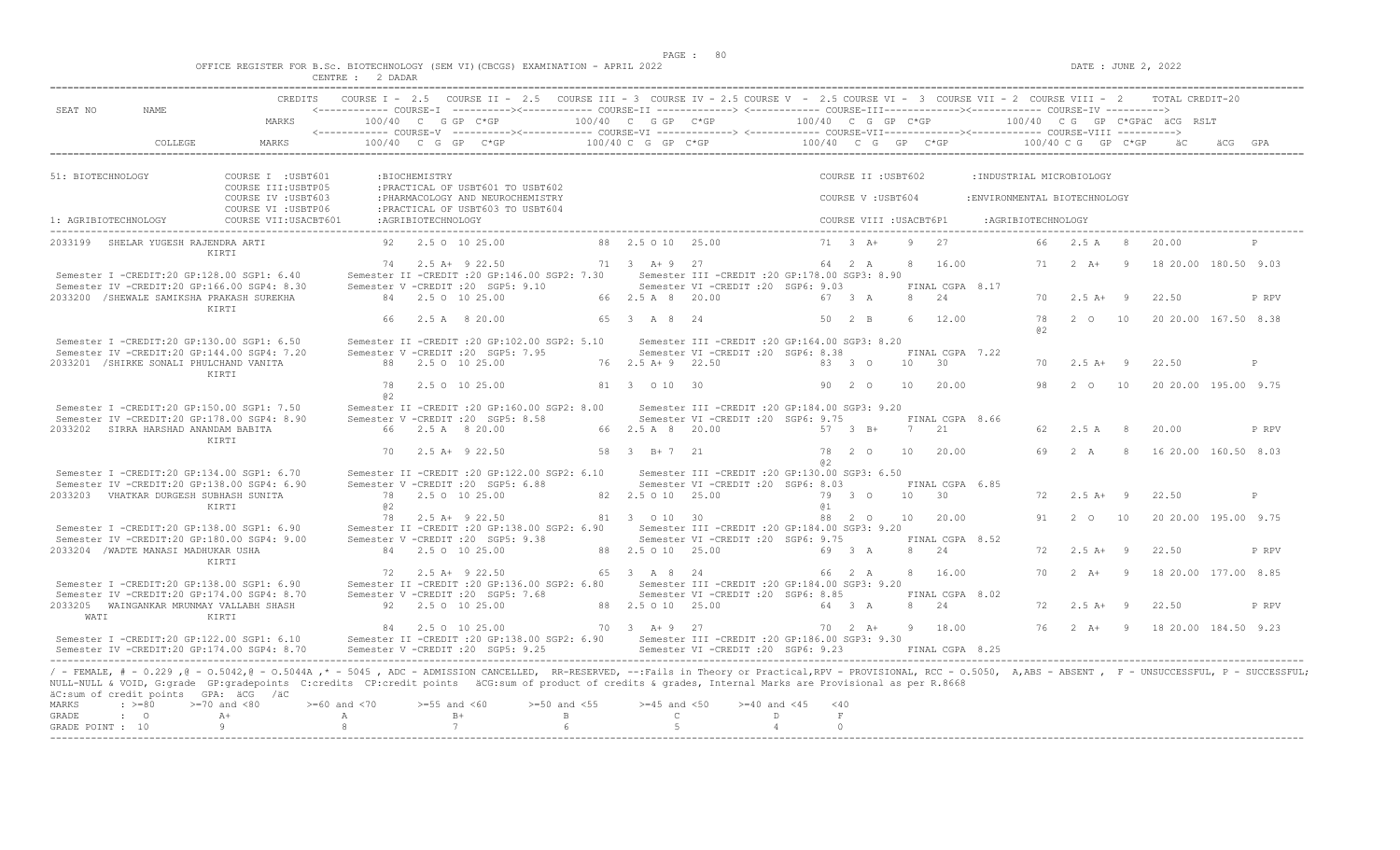|  |  |          |         |  | OFFICE REGISTER FOR B.Sc. BIOTECHNOLOGY (SEM VI)(CBCGS) EXAMINATION - APRIL 2022 |  |  |
|--|--|----------|---------|--|----------------------------------------------------------------------------------|--|--|
|  |  | CENTRE : | ? DADAR |  |                                                                                  |  |  |

|                                           |                                         |                                                                                                                                                                                                                                                                                                                                                                                 |                                    |                               |                                                                                                            | CREDITS COURSE I - 2.5 COURSE II - 2.5 COURSE III - 3 COURSE IV - 2.5 COURSE V - 2.5 COURSE VI - 3 COURSE VII - 2 COURSE VIII - 2 TOTAL CREDIT-20          |                      |                                                                                                                    |                     |                                  |                         |                |                          |                               |                    |                      |                |                                       |       |
|-------------------------------------------|-----------------------------------------|---------------------------------------------------------------------------------------------------------------------------------------------------------------------------------------------------------------------------------------------------------------------------------------------------------------------------------------------------------------------------------|------------------------------------|-------------------------------|------------------------------------------------------------------------------------------------------------|------------------------------------------------------------------------------------------------------------------------------------------------------------|----------------------|--------------------------------------------------------------------------------------------------------------------|---------------------|----------------------------------|-------------------------|----------------|--------------------------|-------------------------------|--------------------|----------------------|----------------|---------------------------------------|-------|
| SEAT NO                                   | NAME.                                   |                                                                                                                                                                                                                                                                                                                                                                                 |                                    |                               |                                                                                                            | <------------ COURSE-T ----------><------------ COURSE-TT -------------> <------------- COURSE-TTT-------------><------------ COURSE-TV ---------->        |                      |                                                                                                                    |                     |                                  |                         |                |                          |                               |                    |                      |                |                                       |       |
|                                           |                                         | MARKS                                                                                                                                                                                                                                                                                                                                                                           |                                    |                               |                                                                                                            |                                                                                                                                                            |                      |                                                                                                                    |                     |                                  |                         |                |                          |                               |                    |                      |                |                                       |       |
|                                           |                                         |                                                                                                                                                                                                                                                                                                                                                                                 |                                    |                               |                                                                                                            |                                                                                                                                                            |                      |                                                                                                                    |                     |                                  |                         |                |                          |                               |                    |                      |                |                                       |       |
| 51: BIOTECHNOLOGY                         |                                         | COURSE I : USBT601                                                                                                                                                                                                                                                                                                                                                              |                                    | : BIOCHEMISTRY                |                                                                                                            |                                                                                                                                                            |                      |                                                                                                                    |                     |                                  | COURSE II : USBT602     |                |                          | : INDUSTRIAL MICROBIOLOGY     |                    |                      |                |                                       |       |
|                                           |                                         | COURSE III: USBTP05<br>COURSE IV : USBT603<br>COURSE VI : USBTP06                                                                                                                                                                                                                                                                                                               |                                    |                               | :PRACTICAL OF USBT601 TO USBT602<br>: PHARMACOLOGY AND NEUROCHEMISTRY<br>: PRACTICAL OF USBT603 TO USBT604 |                                                                                                                                                            |                      |                                                                                                                    |                     |                                  | COURSE V: USBT604       |                |                          | : ENVIRONMENTAL BIOTECHNOLOGY |                    |                      |                |                                       |       |
| 1: AGRIBIOTECHNOLOGY                      |                                         | COURSE VII: USACBT601                                                                                                                                                                                                                                                                                                                                                           |                                    | : AGRIBIOTECHNOLOGY           |                                                                                                            |                                                                                                                                                            |                      |                                                                                                                    |                     |                                  | COURSE VIII : USACBT6P1 |                |                          |                               | :AGRIBIOTECHNOLOGY |                      |                |                                       |       |
|                                           | 2033206 /WAREKAR JEENAL PRAKASH PRADNYA | KIRTI                                                                                                                                                                                                                                                                                                                                                                           |                                    | 88 2.5 0 10 25.00             |                                                                                                            | 0.2                                                                                                                                                        | 78 2.5 0 10 25.00    |                                                                                                                    |                     |                                  | 67 3 A                  |                | 8 2.4                    |                               |                    | 54  2.5  B  6  15.00 |                |                                       | P     |
|                                           |                                         | Semester I -CREDIT:20 GP:134.00 SGP1: 6.70                                                                                                                                                                                                                                                                                                                                      |                                    | 80 2.5 0 10 25.00             |                                                                                                            | Semester II -CREDIT :20 GP:116.00 SGP2: 5.80 Semester III -CREDIT :20 GP:176.00 SGP3: 8.80                                                                 | 68 3 A 8 24          |                                                                                                                    |                     |                                  | 62 2 A                  |                | 8 16.00                  |                               |                    | 66 2 A               |                | 8 16 20.00 170.00 8.50                |       |
|                                           | 2033207 MAHADIK NISHANT RAJESH RESHMA   | Semester IV -CREDIT:20 GP:162.00 SGP4: 8.10                                                                                                                                                                                                                                                                                                                                     | Semester V -CREDIT : 20 SGP5: 7.88 | $50+$ 2.5 B 6 15.00           |                                                                                                            |                                                                                                                                                            | 40  2.5  D  4  10.00 | Semester VI -CREDIT : 20 SGP6: 8.50                                                                                |                     |                                  | 40 3 D                  |                | FINAL CGPA 7.63<br>4 12  |                               |                    | $42+$ 2.5 D 4 10.00  |                |                                       | P     |
|                                           |                                         | KIRTI<br>Semester I -CREDIT:20 GP:134.00 SGP1: 6.70                                                                                                                                                                                                                                                                                                                             |                                    | $72+$ 2.5 A+ 9 22.50          |                                                                                                            | Semester II -CREDIT : 20 GP: 140.00 SGP2: 7.00                                                                                                             | 40 3 D 4 12          | Semester III - CREDIT : 20 GP: 128.00 SGP3: 6.40                                                                   |                     |                                  | $62+2 A$                |                | 8 16.00                  |                               | 40                 | $2$ D                | $\overline{4}$ | 8 20.00 105.50 5.28                   |       |
|                                           | 2033208 / GAIKWAD PRATIKSHA ANIL MAYA   | Semester IV -CREDIT:20 GP:116.00 SGP4: 5.80                                                                                                                                                                                                                                                                                                                                     | Semester V -CREDIT : 20 SGP5: 6.43 | 76 2.5 A+ 9 22.50             |                                                                                                            |                                                                                                                                                            | 70 2.5 A + 9 22.50   | Semester VI - CREDIT : 20 SGP6: 5.28                                                                               |                     |                                  | $72 \t3 \tA+$           |                | FINAL CGPA 6.27<br>9 27  |                               | 42                 | 2.5D                 | $\overline{4}$ | 10.00                                 | P     |
|                                           |                                         | VISPUTE - DEVAD<br>Semester I -CREDIT:20 GP:124.00 SGP1: 6.20                                                                                                                                                                                                                                                                                                                   |                                    | 76 2.5 A + 9 22.50            |                                                                                                            | Semester II -CREDIT : 20 GP: 156.00 SGP2: 7.80                                                                                                             | 70 3 A + 9 27        | Semester III -CREDIT : 20 GP: 138.00 SGP3: 6.90                                                                    |                     |                                  | $56 \t 2 \t B+$         |                | 7 14.00                  |                               | 55                 |                      |                | 2 B+ 7 14 20.00 159.50 7.98           |       |
|                                           | 2033209 / JADHAV SHIVANI VIKAS SAMATA   | Semester IV -CREDIT:20 GP:132.00 SGP4: 6.60                                                                                                                                                                                                                                                                                                                                     | Semester V -CREDIT : 20 SGP5: 6.33 | 70 2.5 A+ 9 22.50             |                                                                                                            |                                                                                                                                                            | 74 2.5 A + 9 22.50   | Semester VI - CREDIT : 20 SGP6: 7.98                                                                               |                     |                                  | 61 3 A                  |                | FINAL CGPA 6.97<br>8 2.4 |                               |                    | 46 2.5 C             | $5^{\circ}$    | 12.50                                 | P     |
|                                           |                                         | VISPUTE - DEVAD<br>Semester I -CREDIT:20 GP:114.00 SGP1: 5.70                                                                                                                                                                                                                                                                                                                   |                                    | 76 2.5 A+ 9 22.50             |                                                                                                            | Semester II -CREDIT : 20 GP:122.00 SGP2: 6.10 Semester III -CREDIT : 20 GP:116.00 SGP3: 5.80                                                               | 58 3 B+7 21          |                                                                                                                    |                     |                                  |                         |                | 56 2 B+ 7 14.00          |                               |                    |                      |                | 56  2  B+  7  14  20.00  153.00  7.65 |       |
|                                           | 2033210 / KAMBLE VIDYA SHIVAJI LAXMI    | Semester IV -CREDIT:20 GP:148.00 SGP4: 7.40                                                                                                                                                                                                                                                                                                                                     | Semester V -CREDIT : 20 SGP5: 6.10 | 80 2.5 0 10 25.00             |                                                                                                            |                                                                                                                                                            | 62 2.5 A 8 20.00     | Semester VI -CREDIT : 20 SGP6: 7.65                                                                                |                     |                                  | 74 3 A+                 |                | FINAL CGPA 6.46<br>9 27  |                               | 62                 | $2.5 A$ 8            |                | 20.00                                 | P RPV |
|                                           |                                         | VISPUTE - DEVAD                                                                                                                                                                                                                                                                                                                                                                 |                                    | 74 2.5 A + 9 22.50            |                                                                                                            |                                                                                                                                                            | 71 3 A + 9 27        |                                                                                                                    |                     |                                  | 32 2 D                  | $\overline{4}$ | 8.00                     |                               |                    | 62 2 A               |                | 8 16 20.00 165.50 8.28                |       |
|                                           |                                         | Semester I -CREDIT:20 GP:120.00 SGP1: 6.00<br>Semester IV -CREDIT:20 GP:120.00 SGP4: 6.00                                                                                                                                                                                                                                                                                       | Semester V -CREDIT : 20 SGP5: 6.28 |                               |                                                                                                            | Semester II -CREDIT : 20 GP:164.00 SGP2: 8.20                                                                                                              |                      | Semester III -CREDIT : 20 GP: 166.00 SGP3: 8.30<br>Semester VI -CREDIT : 20 SGP6: 8.28                             |                     |                                  |                         |                | FINAL CGPA 7.18          |                               |                    |                      |                |                                       |       |
|                                           | 2033211 PATEL SAYAD SALIM YASMIN        | VISPUTE - DEVAD                                                                                                                                                                                                                                                                                                                                                                 |                                    | 74 2.5 A + 9 22.50            |                                                                                                            |                                                                                                                                                            | 72 2.5 A + 9 22.50   |                                                                                                                    | 71 3 A+             |                                  |                         |                | 9 27                     |                               | 50                 | 2.5 B                | 6              | 15.00                                 | P     |
|                                           |                                         |                                                                                                                                                                                                                                                                                                                                                                                 | a2                                 | 78 2.5 0 10 25.00             |                                                                                                            |                                                                                                                                                            | 74 3 A + 9 27        |                                                                                                                    |                     |                                  | $58$ 2 B+               |                | 7 14.00                  |                               |                    | 60 2 A               |                | 8 16 20.00 169.00 8.45                |       |
|                                           | 2033212 / RATHOD POONAM SUBHASH NANDA   | Semester I -CREDIT:20 GP:118.00 SGP1: 5.90<br>Semester IV -CREDIT:20 GP:154.00 SGP4: 7.70<br>VISPUTE - DEVAD                                                                                                                                                                                                                                                                    |                                    | 72E 2.5 A+ 9 22.50            |                                                                                                            | Semester II -CREDIT : 20 GP:118.00 SGP2: 5.90 Semester III -CREDIT : 20 GP:144.00 SGP3: 7.20<br>Semester V - CREDIT : 20 SGP5: 6.58<br>70E 2.5 A + 9 22.50 |                      | Semester VI - CREDIT : 20 SGP6: 8.45 FINAL CGPA 6.96                                                               |                     |                                  | $A$ $ -$                |                |                          |                               | 36F                |                      |                |                                       | F     |
|                                           |                                         | Semester I -CREDIT:20 GP:152.00 SGP1: 7.60<br>Semester IV -CREDIT:20 GP:150.00 SGP4: 7.50                                                                                                                                                                                                                                                                                       |                                    | 76E 2.5 A+ 9 22.50            |                                                                                                            | Semester II -CREDIT :20 GP:170.00 SGP2: 8.50 Semester III -CREDIT :20 GP:142.00 SGP3: 7.10<br>Semester V -CREDIT : 20 SGP5: 6.13 Semester VI -CREDIT : --- |                      | $\mathbf{A}$ and $\mathbf{A}$ and $\mathbf{A}$ and $\mathbf{A}$ and $\mathbf{A}$ and $\mathbf{A}$ and $\mathbf{A}$ |                     |                                  |                         |                | 58E 2 B+ 7 14.00         |                               | $A$ and $A$        |                      |                | $- - --$ 9.50 81.50 $--$              |       |
|                                           | äC:sum of credit points GPA: äCG /äC    | / - FEMALE, # - 0.229, @ - 0.5042, @ - 0.5044A,* - 5045, ADC - ADMISSION CANCELLED, RR-RESERVED, --:Fails in Theory or Practical,RPV - PROVISIONAL, RCC - 0.5050, A,ABS - ABSENT, F - UNSUCCESSFUL, P - SUCCESSFUL;<br>NULL-NULL & VOID, G:grade GP:gradepoints C:credits CP:credit points äCG:sum of product of credits & grades, Internal Marks are Provisional as per R.8668 |                                    |                               |                                                                                                            |                                                                                                                                                            |                      |                                                                                                                    |                     |                                  |                         |                |                          |                               |                    |                      |                |                                       |       |
| <b>MARKS</b><br>GRADE<br>GRADE POINT : 10 | $: \ \ \>=80$<br>$\cdot$ 0              | $>=70$ and $<80$<br>$A+$<br>9 <sup>1</sup>                                                                                                                                                                                                                                                                                                                                      | $>=60$ and $<70$<br>A<br>8         | $>=55$ and $<60$<br>$B+$<br>7 |                                                                                                            | $>=50$ and $<55$<br>$\mathbb B$<br>6                                                                                                                       | $\mathbb{C}$<br>5    | $>=45$ and $<50$ $>=40$ and $<45$                                                                                  | D<br>$\overline{4}$ | $<$ 40<br>$\mathbf F$<br>$\circ$ |                         |                |                          |                               |                    |                      |                |                                       |       |
|                                           |                                         |                                                                                                                                                                                                                                                                                                                                                                                 |                                    |                               |                                                                                                            |                                                                                                                                                            |                      |                                                                                                                    |                     |                                  |                         |                |                          |                               |                    |                      |                |                                       |       |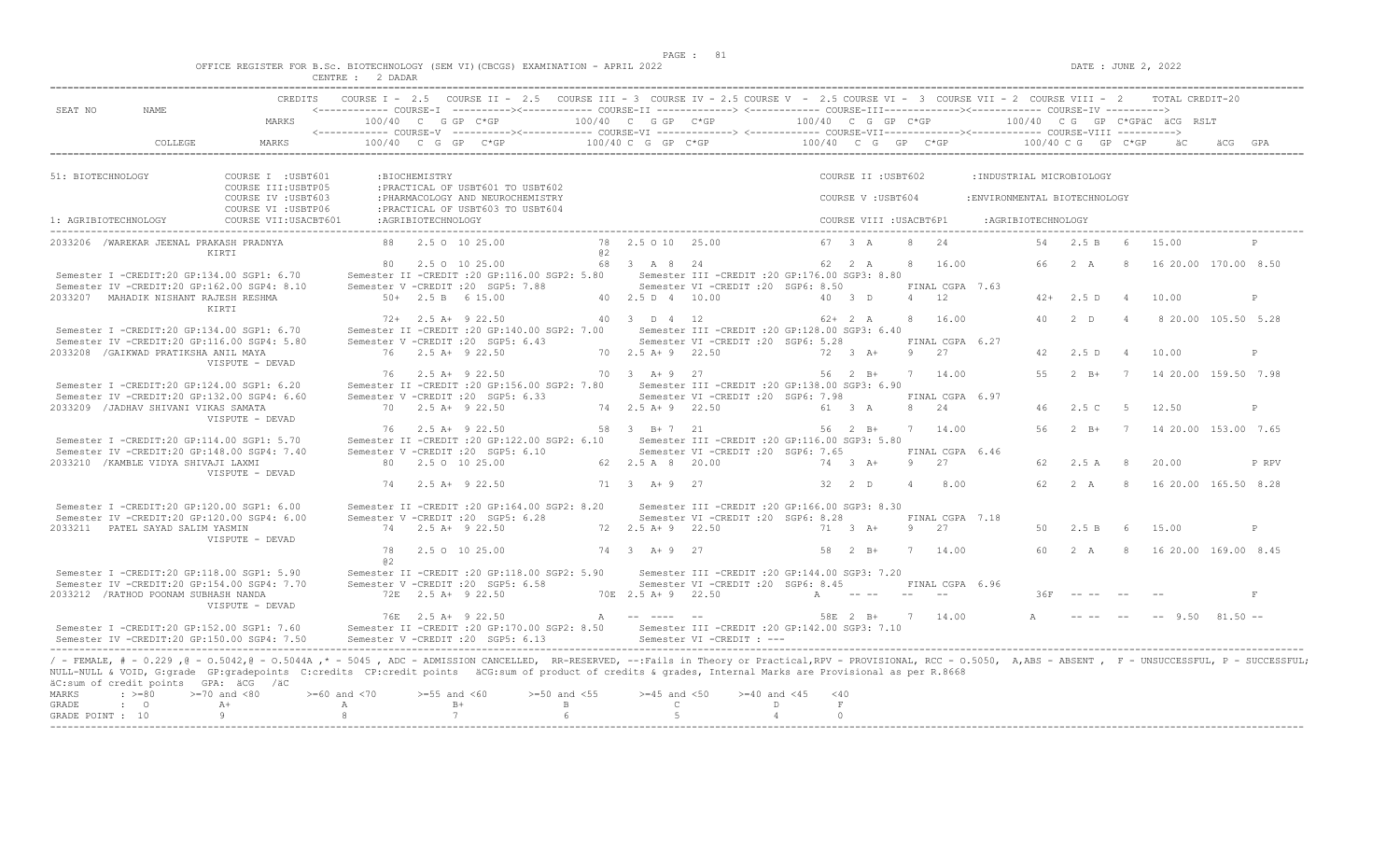$DATE: JUNE 2, 2022$ 

|  | _________ | . |                                                                                  |  |
|--|-----------|---|----------------------------------------------------------------------------------|--|
|  |           |   | OFFICE REGISTER FOR B.Sc. BIOTECHNOLOGY (SEM VI)(CBCGS) EXAMINATION - APRIL 2022 |  |

|                      |                                     |                                                                                                                                                                                                                                                                                                                                                                                                                                                     |                         |               | CREDITS COURSE I - 2.5 COURSE II - 2.5 COURSE III - 3 COURSE IV - 2.5 COURSE V - 2.5 COURSE VI - 3 COURSE VII - 2 COURSE VIII - 2 TOTAL CREDIT-20 |                                 |                                    |                                                                                                         |                         |           |                         |                 |                                    |                               |                    |                |                               |         |   |
|----------------------|-------------------------------------|-----------------------------------------------------------------------------------------------------------------------------------------------------------------------------------------------------------------------------------------------------------------------------------------------------------------------------------------------------------------------------------------------------------------------------------------------------|-------------------------|---------------|---------------------------------------------------------------------------------------------------------------------------------------------------|---------------------------------|------------------------------------|---------------------------------------------------------------------------------------------------------|-------------------------|-----------|-------------------------|-----------------|------------------------------------|-------------------------------|--------------------|----------------|-------------------------------|---------|---|
| SEAT NO              | NAME.                               |                                                                                                                                                                                                                                                                                                                                                                                                                                                     |                         |               |                                                                                                                                                   |                                 |                                    |                                                                                                         |                         |           |                         |                 |                                    |                               |                    |                |                               |         |   |
|                      |                                     | MARKS                                                                                                                                                                                                                                                                                                                                                                                                                                               |                         |               | $100/40$ C G GP C*GP                                                                                                                              |                                 | 100/40 C G GP C*GP                 |                                                                                                         | 100/40 C G GP C*GP      |           |                         |                 |                                    |                               |                    |                | 100/40 CG GP C*GPäC äCG RSLT  |         |   |
|                      | COLLEGE                             | MARKS                                                                                                                                                                                                                                                                                                                                                                                                                                               |                         |               | 100/40 C G GP C*GP at 200/40 C G GP C*GP 200/40 C G GP C*GP 200/40 C G GP C*GP 5C                                                                 |                                 |                                    |                                                                                                         |                         |           |                         |                 |                                    |                               |                    |                |                               | äCG GPA |   |
| 51: BIOTECHNOLOGY    |                                     | COURSE I : USBT601                                                                                                                                                                                                                                                                                                                                                                                                                                  |                         | :BIOCHEMISTRY |                                                                                                                                                   |                                 |                                    |                                                                                                         |                         |           | COURSE II : USBT602     |                 |                                    | : INDUSTRIAL MICROBIOLOGY     |                    |                |                               |         |   |
|                      |                                     | COURSE III:USBTP05<br>COURSE IV : USBT603                                                                                                                                                                                                                                                                                                                                                                                                           |                         |               | : PRACTICAL OF USBT601 TO USBT602<br>: PHARMACOLOGY AND NEUROCHEMISTRY                                                                            |                                 |                                    |                                                                                                         |                         |           | COURSE V: USBT604       |                 |                                    | : ENVIRONMENTAL BIOTECHNOLOGY |                    |                |                               |         |   |
| 1: AGRIBIOTECHNOLOGY |                                     | COURSE VI : USBTP06<br>COURSE VII: USACBT601                                                                                                                                                                                                                                                                                                                                                                                                        | : AGRIBIOTECHNOLOGY     |               | :PRACTICAL OF USBT603 TO USBT604                                                                                                                  |                                 |                                    |                                                                                                         |                         |           | COURSE VIII : USACBT6P1 |                 |                                    | : AGRIBIOTECHNOLOGY           |                    |                |                               |         |   |
|                      | S AHMAED SHAGUFT                    | 2033213 / MEHROZ FATIMA SHAHZAD AHMED ANEE<br>R.D. NATIONAL B                                                                                                                                                                                                                                                                                                                                                                                       |                         |               | 68 2.5 A 8 20.00                                                                                                                                  |                                 | 96 2.5 0 10 25.00                  |                                                                                                         |                         |           | 66 3 A                  | 8               | 2.4                                | 100                           | 2.50 10            |                | 25.00                         |         |   |
|                      |                                     | Semester I -CREDIT:20 GP:152.00 SGP1: 7.60                                                                                                                                                                                                                                                                                                                                                                                                          |                         |               | 100 2.5 0 10 25.00<br>Semester II -CREDIT : 20 GP:180.00 SGP2: 9.00                                                                               |                                 | $70 \t3 \tA+9 \t27$                | Semester III - CREDIT : 20 GP: 190.00 SGP3: 9.50                                                        |                         |           | 100 2 0                 | 10              | 20.00                              | 75                            | $2 A + 9$          |                | 18 20.00 184.00 9.20          |         |   |
|                      | 2033214 / ALI HUMERA USMAN ASRA     | Semester IV -CREDIT:20 GP:166.00 SGP4: 8.30                                                                                                                                                                                                                                                                                                                                                                                                         |                         |               | Semester V -CREDIT : 20 SGP5: 7.83<br>76 2.5 A+ 9 22.50                                                                                           |                                 | 46 2.5 C 5 12.50                   | Semester VI - CREDIT : 20 SGP6: 9.20                                                                    |                         |           | 71 3 A+                 |                 | FINAL CGPA 8.57<br>9 2.7           | 84                            | 2.5010             |                | 25.00                         |         | P |
|                      |                                     | R.D. NATIONAL B                                                                                                                                                                                                                                                                                                                                                                                                                                     | 82                      |               | 2.5 0 10 25.00                                                                                                                                    |                                 | 81 3 0 10 30                       |                                                                                                         |                         |           | 100 2 0                 | 10              | 20.00                              | 78<br>a2                      |                    | 2 0 10         | 20 20.00 182.00 9.10          |         |   |
|                      |                                     | Semester I -CREDIT:20 GP:198.00 SGP1: 9.90<br>Semester IV -CREDIT:20 GP:198.00 SGP4: 9.90<br>2033215 / ANSARI IORA BAZM KHURSHID DRAKSH                                                                                                                                                                                                                                                                                                             |                         |               | Semester II -CREDIT : 20 GP: 200.00 SGP2: 10.00<br>Semester V - CREDIT : 20 SGP5: 9.75<br>88 2.5 0 10 25.00                                       |                                 | 64 2.5 A 8 20.00                   | Semester III -CREDIT : 20 GP: 192.00 SGP3: 9.60<br>Semester VI -CREDIT : 20 SGP6: 9.10                  |                         |           | 79 3 0                  | 10              | FINAL CGPA 9.71<br>$\overline{30}$ | 84                            | 2.5 0 10           |                | 25.00                         |         | P |
| AN                   |                                     | R.D. NATIONAL B                                                                                                                                                                                                                                                                                                                                                                                                                                     | 70                      |               | 2.5 A+ 9 22.50                                                                                                                                    | @ 2                             | 78 3 0 10 30                       |                                                                                                         | <b>a</b> 1              |           | 98 2 0                  | 10              | 20.00                              | 78                            | $2 \overline{A}$ + | $\overline{9}$ | 18 20.00 190.50 9.53          |         |   |
|                      |                                     | Semester I -CREDIT:20 GP:148.00 SGP1: 7.40<br>Semester IV -CREDIT:20 GP:194.00 SGP4: 9.70<br>2033216 / ANSARI SAKINA MOHD SOHAIL SAMINA<br>R.D. NATIONAL B                                                                                                                                                                                                                                                                                          |                         |               | Semester II -CREDIT : 20 GP: 178.00 SGP2: 8.90<br>Semester V -CREDIT : 20 SGP5:10.00<br>72 2.5 A+ 9 22.50                                         |                                 | 52 2.5 B 6 15.00                   | Semester III - CREDIT : 20 GP: 198.00 SGP3: 9.90<br>Semester VI - CREDIT : 20 SGP6: 9.53                |                         |           | 56 3 B+                 |                 | FINAL CGPA 9.24<br>7 21            |                               | $74$ 2.5 A+ 9      |                | 22.50                         |         | P |
|                      |                                     | Semester I -CREDIT:20 GP:140.00 SGP1: 7.00<br>Semester IV -CREDIT:20 GP:152.00 SGP4: 7.60                                                                                                                                                                                                                                                                                                                                                           |                         |               | 94 2.5 0 10 25.00<br>Semester II -CREDIT : 20 GP:134.00 SGP2: 6.70<br>Semester V -CREDIT : 20 SGP5: 7.70                                          |                                 | 66 3 A 8 24                        | Semester III - CREDIT : 20 GP: 158.00 SGP3: 7.90<br>Semester VI - CREDIT : 20 SGP6: 8.40                |                         |           | 98 2 0                  | 10 <sup>1</sup> | 20.00<br>FINAL CGPA 7.55           | 71                            | $2 \overline{A}$   | $\overline{9}$ | 18 20.00 168.00 8.40          |         |   |
|                      | 2033217 ANTHONY STEVE ANTHONY SEEMA | R.D. NATIONAL B                                                                                                                                                                                                                                                                                                                                                                                                                                     |                         |               | 82 2.5 0 10 25.00                                                                                                                                 |                                 | 62 2.5 A 8 20.00                   |                                                                                                         |                         |           | 85 3 0                  |                 | 10 30                              | 96                            | 2.5 0 10           |                | 25.00                         |         | P |
|                      |                                     | Semester I -CREDIT:20 GP:150.00 SGP1: 7.50<br>Semester IV -CREDIT:20 GP:198.00 SGP4: 9.90                                                                                                                                                                                                                                                                                                                                                           |                         |               | 84 2.5 0 10 25.00<br>Semester II -CREDIT : 20 GP:166.00 SGP2: 8.30<br>Semester V - CREDIT : 20 SGP5: 9.30                                         |                                 | 81 3 0 10 30                       | Semester III - CREDIT : 20 GP: 200.00 SGP3: 10.00<br>Semester VI -CREDIT : 20 SGP6: 9.75                |                         |           | 100 2 0 10              |                 | 20.00<br>FINAL CGPA 9.13           | 88                            | $2\degree$ 0       | 10             | 20 20.00 195.00 9.75          |         |   |
|                      |                                     | 2033218 / AWAD AAKANKSHA RAJENDRA KUSUM<br>R.D. NATIONAL B                                                                                                                                                                                                                                                                                                                                                                                          |                         |               | 72 2.5 A+ 9 22.50                                                                                                                                 |                                 | 60 2.5 A 8 20.00                   |                                                                                                         |                         |           | 86 3 0                  | 10<br>10        | 30<br>20.00                        | 70<br>88                      | $2.5 A+ 9$         | 2 0 10         | 22.50                         |         | P |
|                      | 2033219 BHANDGE PRATIK ASHOK VANITA | Semester I -CREDIT:20 GP:168.00 SGP1: 8.40<br>Semester IV -CREDIT:20 GP:194.00 SGP4: 9.70                                                                                                                                                                                                                                                                                                                                                           | 68                      |               | 2.5 A 8 20.00<br>Semester II -CREDIT : 20 GP:180.00 SGP2: 9.00<br>Semester V -CREDIT : 20 SGP5: 9.33<br>84 2.5 0 10 25.00                         |                                 | 88 3 0 10 30<br>70 2.5 A + 9 22.50 | Semester III - CREDIT : 20 GP: 168.00 SGP3: 8.40<br>Semester VI - CREDIT : 20 SGP6: 9.25                |                         |           | 96 2 0<br>75 3 A+       |                 | FINAL CGPA 9.01<br>9 27            | 72                            | $2.5 A+ 9$         |                | 20 20.00 185.00 9.25<br>22.50 |         | P |
|                      |                                     | R.D. NATIONAL B                                                                                                                                                                                                                                                                                                                                                                                                                                     | 92                      |               | 2.5 0 10 25.00                                                                                                                                    |                                 | 76 3 A + 9 27                      |                                                                                                         |                         |           | 98 2 0 10               |                 | 20.00                              | 79                            |                    |                | 2 0 10 20 20 00 189 00 9 45   |         |   |
|                      |                                     | Semester I -CREDIT:20 GP:176.00 SGP1: 8.80<br>Semester IV -CREDIT:20 GP:172.00 SGP4: 8.60                                                                                                                                                                                                                                                                                                                                                           |                         |               | Semester II -CREDIT : 20 GP: 176.00 SGP2: 8.80<br>Semester V -CREDIT : 20 SGP5: 9.85                                                              |                                 |                                    | Semester III - CREDIT : 20 GP: 190.00 SGP3: 9.50<br>Semester VI -CREDIT : 20 SGP6: 9.45 FINAL CGPA 9.17 |                         |           |                         |                 |                                    | <b>a</b> 1                    |                    |                |                               |         |   |
| MARKS<br>GRADE       | $\div$ >=80<br>$\cdot$ 0            | / - FEMALE, # - 0.229, @ - 0.5042, @ - 0.5044A,* - 5045, ADC - ADMISSION CANCELLED, RR-RESERVED, --:Fails in Theory or Practical,RPV - PROVISIONAL, RCC - 0.5050, A,ABS - ABSENT, F - UNSUCCESSFUL, P - SUCCESSFUL;<br>NULL-NULL & VOID, G:grade GP:gradepoints C:credits CP:credit points äCG:sum of product of credits & grades, Internal Marks are Provisional as per R.8668<br>äC:sum of credit points GPA: äCG /äC<br>$>=70$ and $<80$<br>$A+$ | $>= 60$ and $< 70$<br>A |               | $>=55$ and $<60$<br>$B+$                                                                                                                          | $>=50$ and $<55$<br>$\mathbb B$ | $>=45$ and $<50$<br>$\mathbb{C}$   |                                                                                                         | $>= 40$ and $< 45$<br>D | < 40<br>F |                         |                 |                                    |                               |                    |                |                               |         |   |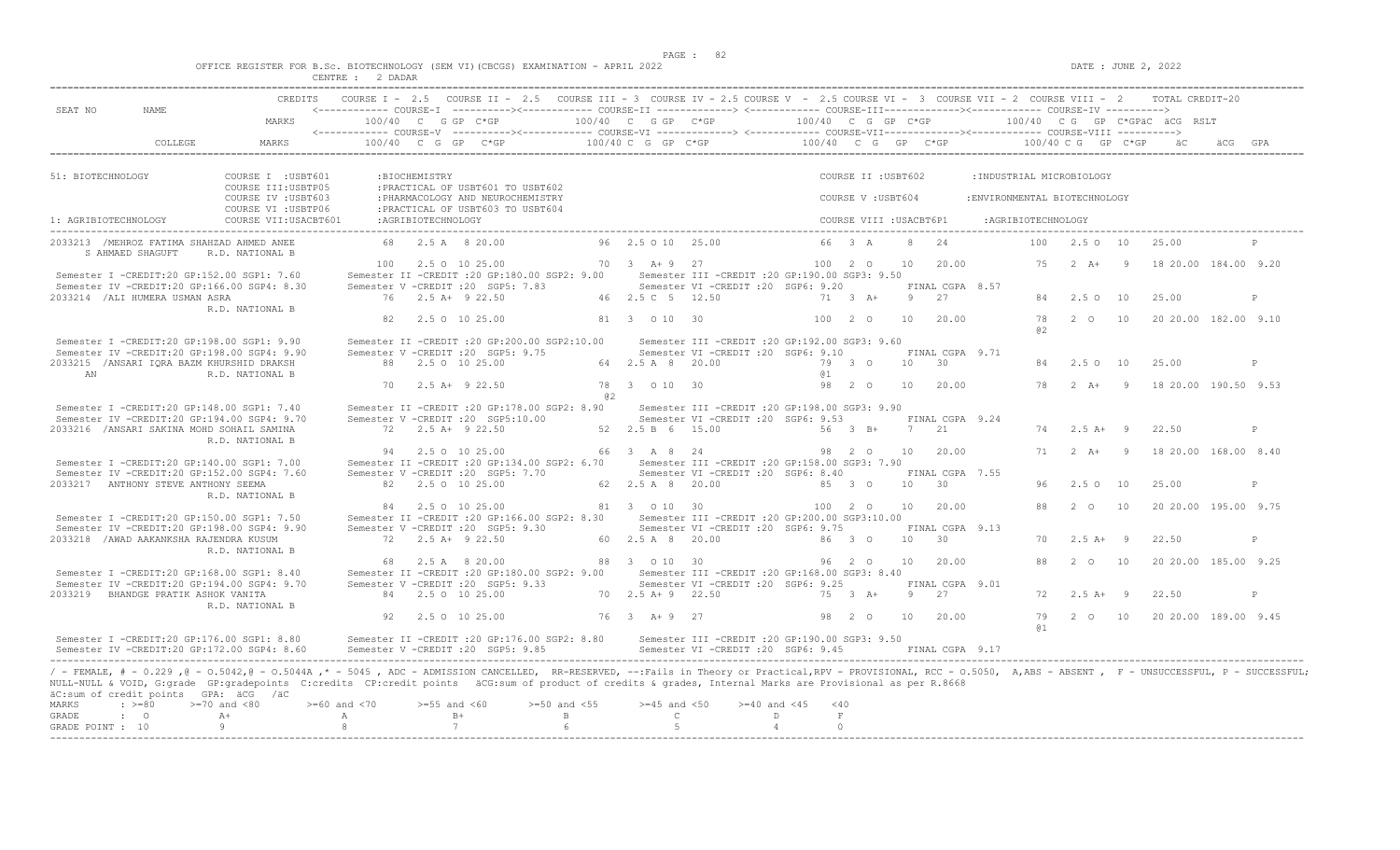$DATE: JUNE 2, 2022$ 

|  |  |  |         |  | OFFICE REGISTER FOR B.Sc. BIOTECHNOLOGY (SEM VI)(CBCGS) EXAMINATION - APRIL 2022 |  |  |
|--|--|--|---------|--|----------------------------------------------------------------------------------|--|--|
|  |  |  | 2 DADAR |  |                                                                                  |  |  |

| SEAT NO<br>NAME.                                                                                                                                                                                                                                                                                                                                                                                                                                                                              |                                                                   |                  |                    | CREDITS COURSE I - 2.5 COURSE II - 2.5 COURSE III - 3 COURSE IV - 2.5 COURSE V - 2.5 COURSE VI - 3 COURSE VII - 2 COURSE VIII - 2 TOTAL CREDIT-20<br><------------ COURSE-T -----------><------------ COURSE-TT -------------> <------------- COURSE-TU COURSE-TV -----------> |                               |                                                        |                  |                         |                 |                               |     |                       |                                                |   |
|-----------------------------------------------------------------------------------------------------------------------------------------------------------------------------------------------------------------------------------------------------------------------------------------------------------------------------------------------------------------------------------------------------------------------------------------------------------------------------------------------|-------------------------------------------------------------------|------------------|--------------------|--------------------------------------------------------------------------------------------------------------------------------------------------------------------------------------------------------------------------------------------------------------------------------|-------------------------------|--------------------------------------------------------|------------------|-------------------------|-----------------|-------------------------------|-----|-----------------------|------------------------------------------------|---|
|                                                                                                                                                                                                                                                                                                                                                                                                                                                                                               | MARKS                                                             |                  |                    |                                                                                                                                                                                                                                                                                |                               |                                                        |                  |                         |                 |                               |     |                       |                                                |   |
|                                                                                                                                                                                                                                                                                                                                                                                                                                                                                               |                                                                   |                  |                    |                                                                                                                                                                                                                                                                                |                               |                                                        |                  |                         |                 |                               |     |                       |                                                |   |
| 51: BIOTECHNOLOGY                                                                                                                                                                                                                                                                                                                                                                                                                                                                             | COURSE I : USBT601                                                |                  | :BIOCHEMISTRY      |                                                                                                                                                                                                                                                                                |                               |                                                        |                  | COURSE II : USBT602     |                 | : INDUSTRIAL MICROBIOLOGY     |     |                       |                                                |   |
|                                                                                                                                                                                                                                                                                                                                                                                                                                                                                               | COURSE III: USBTP05<br>COURSE IV : USBT603<br>COURSE VI : USBTP06 |                  |                    | : PRACTICAL OF USBT601 TO USBT602<br>: PHARMACOLOGY AND NEUROCHEMISTRY<br>: PRACTICAL OF USBT603 TO USBT604                                                                                                                                                                    |                               |                                                        |                  | COURSE V : USBT604      |                 | : ENVIRONMENTAL BIOTECHNOLOGY |     |                       |                                                |   |
| 1: AGRIBIOTECHNOLOGY                                                                                                                                                                                                                                                                                                                                                                                                                                                                          | COURSE VII:USACBT601                                              |                  | :AGRIBIOTECHNOLOGY |                                                                                                                                                                                                                                                                                |                               |                                                        |                  | COURSE VIII : USACBT6P1 |                 | : AGRIBIOTECHNOLOGY           |     |                       |                                                |   |
| 2033220 / CHAHURE CHAITRA AJIT SUNITI                                                                                                                                                                                                                                                                                                                                                                                                                                                         | R.D. NATIONAL B                                                   |                  |                    | 48  2.5  C  5  12.50  52  2.5  B  6  15.00                                                                                                                                                                                                                                     |                               |                                                        | 63               |                         | 77 3 0 10 30    |                               |     | 72  2.5 A+ 9  22.50   |                                                |   |
| Semester I -CREDIT:20 GP:162.00 SGP1: 8.10                                                                                                                                                                                                                                                                                                                                                                                                                                                    |                                                                   |                  |                    | Semester II -CREDIT : 20 GP: 174.00 SGP2: 8.70 Semester III -CREDIT : 20 GP: 192.00 SGP3: 9.60                                                                                                                                                                                 |                               |                                                        |                  |                         |                 |                               |     |                       |                                                |   |
| Semester IV -CREDIT:20 GP:150.00 SGP4: 7.50                                                                                                                                                                                                                                                                                                                                                                                                                                                   |                                                                   |                  |                    | Semester V -CREDIT :20 SGP5: 8.13 Semester VI -CREDIT :20 SGP6: 8.00 FINAL CGPA 8.34                                                                                                                                                                                           |                               |                                                        |                  |                         |                 |                               |     |                       |                                                |   |
| 2033221 / CHAUHAN SIMPI CHANDRABHAN SHARMI<br>LA R.D. NATIONAL B                                                                                                                                                                                                                                                                                                                                                                                                                              |                                                                   |                  |                    |                                                                                                                                                                                                                                                                                |                               |                                                        |                  |                         |                 |                               |     | 74  2.5 A + 9  22.50  |                                                | P |
| Semester I -CREDIT:20 GP:162.00 SGP1: 8.10                                                                                                                                                                                                                                                                                                                                                                                                                                                    |                                                                   |                  |                    | Semester II -CREDIT :20 GP:180.00 SGP2: 9.00 Semester III -CREDIT :20 GP:196.00 SGP3: 9.80                                                                                                                                                                                     |                               |                                                        |                  |                         |                 |                               |     |                       | 75  2  A+  9  18  20.00  177.00  8.85          |   |
| Semester IV -CREDIT:20 GP:172.00 SGP4: 8.60                                                                                                                                                                                                                                                                                                                                                                                                                                                   |                                                                   |                  |                    | Semester V - CREDIT : 20 SGP5: 9.73 Semester VI - CREDIT : 20 SGP6: 8.85 FINAL CGPA 9.01                                                                                                                                                                                       |                               |                                                        |                  |                         |                 |                               |     |                       |                                                |   |
| 2033222 / FAROOQUI AARIFA QUAYUM MOBINA                                                                                                                                                                                                                                                                                                                                                                                                                                                       | R.D. NATIONAL B                                                   | a2               |                    | 78  2.5  0  10  25.00  42  2.5  D  4  10.00  70  3  A +  9  27<br>76 2.5 A+ 9 22.50                                                                                                                                                                                            |                               | 78 3 0 10 30 30 38 2 0 10 20.00                        |                  |                         |                 |                               |     | 98 2.5 0 10           | 25.00<br>71  2  A+  9  18  20.00  177.50  8.88 | P |
|                                                                                                                                                                                                                                                                                                                                                                                                                                                                                               |                                                                   |                  |                    |                                                                                                                                                                                                                                                                                | 82.                           |                                                        |                  |                         |                 |                               |     |                       |                                                |   |
| Semester I -CREDIT:20 GP:172.00 SGP1: 8.60<br>Semester IV -CREDIT:20 GP:146.00 SGP4: 7.30                                                                                                                                                                                                                                                                                                                                                                                                     |                                                                   |                  |                    | Semester II -CREDIT :20 GP:178.00 SGP2: 8.90 Semester III -CREDIT :20 GP:178.00 SGP3: 8.90<br>Semester V - CREDIT : 20 SGP5: 7.83 Semester VI - CREDIT : 20 SGP6: 8.88 FINAL CGPA 8.40                                                                                         |                               |                                                        |                  |                         |                 |                               |     |                       |                                                |   |
| 2033223 GOND ARVIND RAJDEV RESHMA                                                                                                                                                                                                                                                                                                                                                                                                                                                             | R.D. NATIONAL B                                                   |                  |                    | 76  2.5 A+  9  22.50   62  2.5 A  8  20.00   77  3  0  10  30                                                                                                                                                                                                                  |                               |                                                        | 63               |                         |                 |                               | 0.2 | 78  2.5  0  10  25.00 |                                                | P |
|                                                                                                                                                                                                                                                                                                                                                                                                                                                                                               |                                                                   |                  |                    |                                                                                                                                                                                                                                                                                |                               |                                                        |                  |                         |                 |                               |     |                       | 84   2   0   10   20   20   00   187.50   9.38 |   |
| Semester I -CREDIT:20 GP:194.00 SGP1: 9.70                                                                                                                                                                                                                                                                                                                                                                                                                                                    |                                                                   |                  |                    | Semester II -CREDIT :20 GP:200.00 SGP2:10.00 Semester III -CREDIT :20 GP:200.00 SGP3:10.00                                                                                                                                                                                     |                               |                                                        |                  |                         |                 |                               |     |                       |                                                |   |
| Semester IV -CREDIT:20 GP:198.00 SGP4: 9.90                                                                                                                                                                                                                                                                                                                                                                                                                                                   |                                                                   |                  |                    | Semester V - CREDIT : 20 SGP5:10.00 Semester VI - CREDIT : 20 SGP6: 9.38 FINAL CGPA 9.83                                                                                                                                                                                       |                               |                                                        |                  |                         |                 |                               |     |                       |                                                |   |
| 2033224 / KAMESHWAR RUCHI PRADIP JAYASHREE                                                                                                                                                                                                                                                                                                                                                                                                                                                    | R.D. NATIONAL B                                                   | 50 2.5 B 6 15.00 |                    |                                                                                                                                                                                                                                                                                |                               | 76 3 A + 9 27 30 30 2 0 10 20.00                       |                  |                         |                 |                               |     | $72 \t2.5 \tA+ 9$     | 22.50<br>78 2 0 10 20 20 00 171 50 8 58        | P |
|                                                                                                                                                                                                                                                                                                                                                                                                                                                                                               |                                                                   |                  |                    | 60 2.5 A 8 20.00                                                                                                                                                                                                                                                               |                               |                                                        |                  |                         |                 |                               | a2  |                       |                                                |   |
| Semester I -CREDIT:20 GP:130.00 SGP1: 6.50                                                                                                                                                                                                                                                                                                                                                                                                                                                    |                                                                   |                  |                    | Semester II -CREDIT : 20 GP:138.00 SGP2: 6.90 Semester III -CREDIT : 20 GP:186.00 SGP3: 9.30                                                                                                                                                                                   |                               |                                                        |                  |                         |                 |                               |     |                       |                                                |   |
| Semester IV -CREDIT:20 GP:144.00 SGP4: 7.20                                                                                                                                                                                                                                                                                                                                                                                                                                                   |                                                                   |                  |                    | Semester V -CREDIT : 20 SGP5: 6.93 Semester VI -CREDIT : 20 SGP6: 8.58                                                                                                                                                                                                         |                               |                                                        |                  |                         | FINAL CGPA 7.57 |                               |     |                       |                                                |   |
| 2033225 KATARIA PARTHIK MOHAN PRIYA<br>R.D. NATIONAL B                                                                                                                                                                                                                                                                                                                                                                                                                                        |                                                                   |                  |                    | 86  2.5  0  10  25  00           58  2.5    B+    7     17.50           74   3  A+    9    27                                                                                                                                                                                  |                               |                                                        |                  |                         |                 |                               |     | 86  2.5  0  10  25.00 |                                                | P |
| Semester I -CREDIT:20 GP:164.00 SGP1: 8.20                                                                                                                                                                                                                                                                                                                                                                                                                                                    |                                                                   |                  |                    | 84  2.5  0  10  25.00   73  3  A+  9  27   100  2  0  10  20.00<br>Semester II -CREDIT :20 GP:156.00 SGP2: 7.80 Semester III -CREDIT :20 GP:198.00 SGP3: 9.90                                                                                                                  |                               |                                                        |                  |                         |                 |                               |     |                       | 75  2  A+  9  18  20.00  184.50  9.23          |   |
| Semester IV -CREDIT:20 GP:188.00 SGP4: 9.40                                                                                                                                                                                                                                                                                                                                                                                                                                                   |                                                                   |                  |                    | Semester V - CREDIT : 20 SGP5: 9.85 Semester VI - CREDIT : 20 SGP6: 9.23 FINAL CGPA 9.06                                                                                                                                                                                       |                               |                                                        |                  |                         |                 |                               |     |                       |                                                |   |
| 2033226 / KAURANI JANVI RITESH GEETA                                                                                                                                                                                                                                                                                                                                                                                                                                                          | R.D. NATIONAL B                                                   |                  |                    | 68  2.5 A  8  20.00                                                                                                                                                                                                                                                            |                               | 50 2.5 B 6 15.00 54 3 B                                |                  |                         | 6 18 3          |                               |     | 76 2.5 A+ 9           | 22.50                                          | P |
|                                                                                                                                                                                                                                                                                                                                                                                                                                                                                               |                                                                   |                  |                    | 76  2.5 A + 9 22.50  63  3  A 8  24  96  2  0  10  20.00  69  2  A  8  16  20.00  158.00  7.90                                                                                                                                                                                 |                               |                                                        |                  |                         |                 |                               |     |                       |                                                |   |
| Semester I -CREDIT:20 GP:172.00 SGP1: 8.60<br>Semester IV -CREDIT:20 GP:158.00 SGP4: 7.90 Semester V -CREDIT :20 SGP5: 9.60 Semester VI -CREDIT :20 SGP6: 7.90 FINAL CGPA 8.65 FINAL CGPA 9.65                                                                                                                                                                                                                                                                                                |                                                                   |                  |                    | Semester II -CREDIT :20 GP:160.00 SGP2: 8.00 Semester III -CREDIT :20 GP:198.00 SGP3: 9.90                                                                                                                                                                                     |                               |                                                        |                  |                         |                 |                               |     |                       |                                                |   |
| / - FEMALE, # - 0.229, @ - 0.5042, @ - 0.5044A, * - 5045, ADC - ADMISSION CANCELLED, RR-RESERVED, --:Fails in Theory or Practical,RPV - PROVISIONAL, RCC - 0.5050, A,ABS - ABSENT, F - UNSUCCESSFUL, P - SUCCESSFUL,<br>NULL-NULL & VOID, G:grade GP:gradepoints C:credits CP:credit points äCG:sum of product of credits & grades, Internal Marks are Provisional as per R.8668<br>äC:sum of credit points GPA: äCG /äC<br>MARKS<br>$\approx$ $> = 80$<br>GRADE<br>$\cdot$ $\cdot$ 0<br>$A+$ | $>=70$ and $<80$ $>=60$ and $<70$ $>=55$ and $<60$                | $\mathbb A$      |                    | $>=50$ and $<55$<br>$B+$                                                                                                                                                                                                                                                       | $\mathbf{B}$ and $\mathbf{B}$ | $>=45$ and $<50$ $>=40$ and $<45$ $<40$<br>$\mathbb C$ | D<br>$\mathbb F$ |                         |                 |                               |     |                       |                                                |   |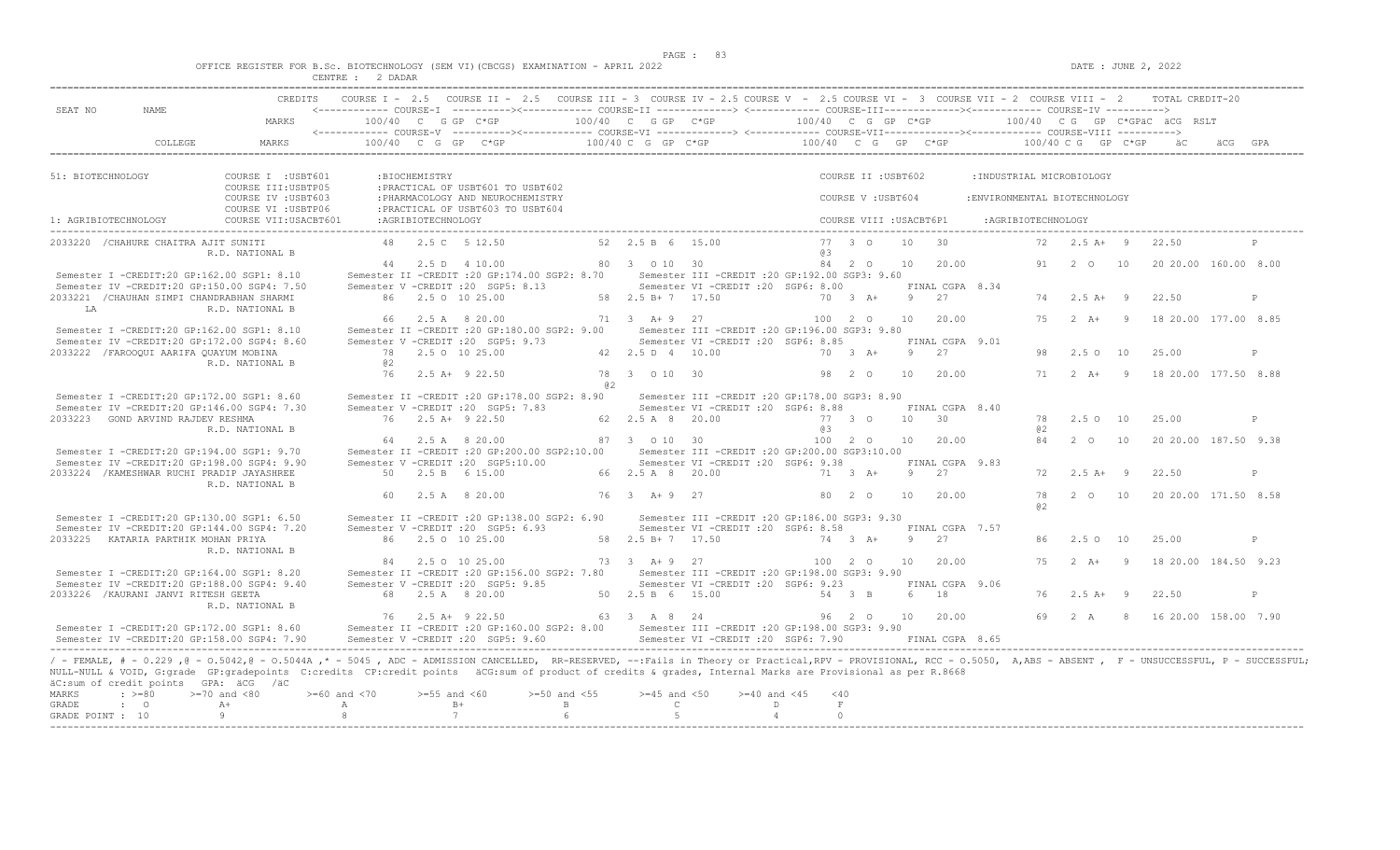$DATE: JUNE 2, 2022$ 

|  |  |  |  |  | OFFICE REGISTER FOR B.Sc. BIOTECHNOLOGY (SEM VI)(CBCGS) EXAMINATION - APRIL 2022 |  |  |
|--|--|--|--|--|----------------------------------------------------------------------------------|--|--|
|  |  |  |  |  |                                                                                  |  |  |

|                      |                                                     |                                                                                                                                                                                                                                                                                                                                                                                 | CENTRE : 2 DADAR   |                    |                                                                                                                                                    |                  |                          |                                                                                          |                            |                         |            |                               |                               |                    |                       |     |                                                |       |
|----------------------|-----------------------------------------------------|---------------------------------------------------------------------------------------------------------------------------------------------------------------------------------------------------------------------------------------------------------------------------------------------------------------------------------------------------------------------------------|--------------------|--------------------|----------------------------------------------------------------------------------------------------------------------------------------------------|------------------|--------------------------|------------------------------------------------------------------------------------------|----------------------------|-------------------------|------------|-------------------------------|-------------------------------|--------------------|-----------------------|-----|------------------------------------------------|-------|
|                      |                                                     |                                                                                                                                                                                                                                                                                                                                                                                 |                    |                    | CREDITS COURSE I - 2.5 COURSE II - 2.5 COURSE III - 3 COURSE IV - 2.5 COURSE V - 2.5 COURSE VII - 3 COURSE VII - 2 COURSE VIII - 2 TOTAL CREDIT-20 |                  |                          |                                                                                          |                            |                         |            |                               |                               |                    |                       |     |                                                |       |
| SEAT NO              | NAME                                                | MARKS                                                                                                                                                                                                                                                                                                                                                                           |                    |                    | $100/40$ C G GP C*GP                                                                                                                               |                  | 100/40 C G GP C*GP       |                                                                                          | 100/40 C G GP C*GP         |                         |            |                               |                               |                    |                       |     | 100/40 CG GP C*GPÄC ÄCG RSLT                   |       |
|                      |                                                     |                                                                                                                                                                                                                                                                                                                                                                                 |                    |                    | <------------ COURSE-V -----------><----------- COURSE-VI -------------> <------------ COURSE-VIII------------> COURSE-VIII ---------->            |                  |                          |                                                                                          |                            |                         |            |                               |                               |                    |                       |     |                                                |       |
|                      | COLLEGE                                             | MARKS                                                                                                                                                                                                                                                                                                                                                                           |                    |                    |                                                                                                                                                    |                  |                          |                                                                                          |                            |                         |            |                               |                               |                    |                       |     |                                                |       |
| 51: BIOTECHNOLOGY    |                                                     | COURSE I : USBT601                                                                                                                                                                                                                                                                                                                                                              |                    | :BIOCHEMISTRY      |                                                                                                                                                    |                  |                          |                                                                                          |                            | COURSE II : USBT602     |            |                               | :INDUSTRIAL MICROBIOLOGY      |                    |                       |     |                                                |       |
|                      |                                                     | COURSE III: USBTP05<br>COURSE IV : USBT603                                                                                                                                                                                                                                                                                                                                      |                    |                    | : PRACTICAL OF USBT601 TO USBT602<br>: PHARMACOLOGY AND NEUROCHEMISTRY                                                                             |                  |                          |                                                                                          |                            | COURSE V: USBT604       |            |                               | : ENVIRONMENTAL BIOTECHNOLOGY |                    |                       |     |                                                |       |
| 1: AGRIBIOTECHNOLOGY |                                                     | COURSE VI : USBTP06<br>COURSE VII: USACBT601                                                                                                                                                                                                                                                                                                                                    |                    | :AGRIBIOTECHNOLOGY | : PRACTICAL OF USBT603 TO USBT604                                                                                                                  |                  |                          |                                                                                          |                            | COURSE VIII : USACBT6P1 |            |                               |                               | :AGRIBIOTECHNOLOGY |                       |     |                                                |       |
|                      |                                                     |                                                                                                                                                                                                                                                                                                                                                                                 |                    |                    |                                                                                                                                                    |                  |                          |                                                                                          |                            |                         |            | 30                            |                               |                    |                       |     |                                                |       |
|                      | 2033227 / KHAN ZAINAB GAFFAR NASREEN                | R.D. NATIONAL B                                                                                                                                                                                                                                                                                                                                                                 |                    |                    | 72 2.5 A+ 9 22.50                                                                                                                                  |                  | 54 2.5 B 6 15.00         |                                                                                          |                            | 86 3 0                  | 10         |                               |                               |                    | 68  2.5  A   8  20.00 |     |                                                |       |
|                      |                                                     |                                                                                                                                                                                                                                                                                                                                                                                 |                    |                    | 68 2.5 A 8 20.00                                                                                                                                   |                  | 86 3 0 10 30             |                                                                                          |                            | 100 2 0                 | 10         | 20.00                         |                               | a2                 |                       |     | 78   2   0   10   20   20   00   177.50   8.88 |       |
|                      | Semester I -CREDIT:20 GP:172.00 SGP1: 8.60          |                                                                                                                                                                                                                                                                                                                                                                                 |                    |                    | Semester II -CREDIT :20 GP:176.00 SGP2: 8.80 Semester III -CREDIT :20 GP:196.00 SGP3: 9.80                                                         |                  |                          |                                                                                          |                            |                         |            |                               |                               |                    |                       |     |                                                |       |
|                      | 2033228 / KHAPRE SHARVERI HEMANT MEGHANA            | Semester IV -CREDIT:20 GP:172.00 SGP4: 8.60                                                                                                                                                                                                                                                                                                                                     |                    |                    | Semester V -CREDIT : 20 SGP5:10.00<br>84 2.5 0 10 25.00                                                                                            |                  | 70 2.5 A + 9 22.50       | Semester VI - CREDIT : 20 SGP6: 8.88                                                     |                            | 86 3 0                  | $10 \t 30$ | FINAL CGPA 9.11               |                               |                    | 96 2.5 0 10           |     | 25.00                                          | P     |
|                      |                                                     | R.D. NATIONAL B                                                                                                                                                                                                                                                                                                                                                                 |                    |                    |                                                                                                                                                    |                  |                          |                                                                                          |                            |                         |            |                               |                               |                    |                       |     |                                                |       |
|                      |                                                     |                                                                                                                                                                                                                                                                                                                                                                                 |                    |                    | 72 2.5 A+ 9 22.50                                                                                                                                  |                  | 93 3 0 10 30             |                                                                                          |                            | 100 2 0                 |            | 10 20.00                      |                               |                    | 82 2 0 10             |     | 20 20.00 195.00 9.75                           |       |
|                      | Semester I -CREDIT:20 GP:198.00 SGP1: 9.90          | Semester IV -CREDIT:20 GP:198.00 SGP4: 9.90                                                                                                                                                                                                                                                                                                                                     |                    |                    | Semester II -CREDIT : 20 GP: 198.00 SGP2: 9.90<br>Semester V -CREDIT : 20 SGP5:10.00                                                               |                  |                          | Semester III -CREDIT : 20 GP: 200.00 SGP3: 10.00<br>Semester VI - CREDIT : 20 SGP6: 9.75 |                            |                         |            | FINAL CGPA 9.91               |                               |                    |                       |     |                                                |       |
|                      | 2033229 / KOLI MAHESHWARI BABU RAJESHWARI           |                                                                                                                                                                                                                                                                                                                                                                                 |                    |                    | 80 2.5 0 10 25.00                                                                                                                                  |                  | 56 2.5 B + 7 17.50       |                                                                                          | 82 3 0                     |                         |            | 10 30                         |                               |                    | 100 2.5 0 10          |     | 25.00                                          | P     |
|                      |                                                     | R.D. NATIONAL B                                                                                                                                                                                                                                                                                                                                                                 |                    |                    |                                                                                                                                                    |                  |                          |                                                                                          |                            |                         |            |                               |                               |                    |                       |     |                                                |       |
|                      |                                                     |                                                                                                                                                                                                                                                                                                                                                                                 |                    |                    | 100 2.5 0 10 25.00                                                                                                                                 |                  | 84 3 0 10 30             |                                                                                          | 100 2 0                    |                         |            | 10 20.00                      |                               |                    | 87 2 0 10             |     | 20 20.00 192.50 9.63                           |       |
|                      | Semester I -CREDIT:20 GP:172.00 SGP1: 8.60          |                                                                                                                                                                                                                                                                                                                                                                                 |                    |                    | Semester II -CREDIT :20 GP:184.00 SGP2: 9.20 Semester III -CREDIT :20 GP:100.00 SGP3: 5.00                                                         |                  |                          |                                                                                          |                            |                         |            |                               |                               |                    |                       |     |                                                |       |
|                      | 2033230 /MANERIKAR ANUJA RAJENDRAPRASAD S           | Semester IV -CREDIT:20 GP:198.00 SGP4: 9.90                                                                                                                                                                                                                                                                                                                                     |                    |                    | Semester V - CREDIT : 20 SGP5: 9.18<br>74 2.5 A+ 9 22.50                                                                                           |                  | 60 2.5 A 8 20.00         | Semester VI - CREDIT : 20 SGP6: 9.63                                                     | 80 3 0                     |                         |            | FINAL CGPA 8.59<br>$10 \t 30$ |                               |                    | 84 2.5 0 10           |     | 25.00                                          | P     |
| MITA                 |                                                     | R.D. NATIONAL B                                                                                                                                                                                                                                                                                                                                                                 |                    |                    |                                                                                                                                                    |                  |                          |                                                                                          |                            |                         |            |                               |                               |                    |                       |     |                                                |       |
|                      |                                                     |                                                                                                                                                                                                                                                                                                                                                                                 |                    |                    | 84 2.5 0 10 25.00                                                                                                                                  |                  | 77 3 0 10 30             |                                                                                          |                            | 100 2 0                 |            | 10 20.00                      |                               |                    |                       |     | 79   2   0   10   20   20   00   192.50   9.63 |       |
|                      | Semester I -CREDIT:20 GP:152.00 SGP1: 7.60          |                                                                                                                                                                                                                                                                                                                                                                                 |                    |                    |                                                                                                                                                    | @3               |                          | Semester III - CREDIT : 20 GP: 180.00 SGP3: 9.00                                         |                            |                         |            |                               |                               | <b>a</b> 1         |                       |     |                                                |       |
|                      |                                                     | Semester IV -CREDIT:20 GP:190.00 SGP4: 9.50                                                                                                                                                                                                                                                                                                                                     |                    |                    | Semester II -CREDIT : 20 GP:164.00 SGP2: 8.20<br>Semester V -CREDIT : 20 SGP5:10.00                                                                |                  |                          | Semester VI - CREDIT : 20 SGP6: 9.63                                                     |                            |                         |            | FINAL CGPA 8.99               |                               |                    |                       |     |                                                |       |
|                      | 2033231 / MAYEKAR MANASI MILIND SWATI               |                                                                                                                                                                                                                                                                                                                                                                                 |                    |                    | 68 2.5 A 8 20.00                                                                                                                                   |                  | 58  2.5 B + 7  17.50     |                                                                                          | 69 3 A                     |                         |            | 8 24                          |                               | 50                 | 2.5 B                 | - 6 | 15.00                                          | P     |
|                      |                                                     | R.D. NATIONAL B                                                                                                                                                                                                                                                                                                                                                                 |                    |                    |                                                                                                                                                    |                  |                          |                                                                                          |                            |                         |            |                               |                               |                    |                       |     |                                                |       |
|                      | Semester I -CREDIT:20 GP:126.00 SGP1: 6.30          |                                                                                                                                                                                                                                                                                                                                                                                 |                    |                    | 82 2.5 0 10 25.00<br>Semester II -CREDIT :20 GP:122.00 SGP2: 6.10 Semester III -CREDIT :20 GP:166.00 SGP3: 8.30                                    |                  | 71 3 A + 9 27            |                                                                                          |                            | 92 2 0                  |            | 10 20.00                      |                               |                    |                       |     | 73   2   A+   9   18   20.00   166.50   8.33   |       |
|                      |                                                     | Semester IV -CREDIT:20 GP:170.00 SGP4: 8.50                                                                                                                                                                                                                                                                                                                                     |                    |                    | Semester V -CREDIT : 20 SGP5: 8.18                                                                                                                 |                  |                          | Semester VI - CREDIT : 20 SGP6: 8.33                                                     |                            |                         |            | FINAL CGPA 7.62               |                               |                    |                       |     |                                                |       |
|                      | 2033232 / PARIHAR HAYAAT ARSHAD RUKAIYA             |                                                                                                                                                                                                                                                                                                                                                                                 |                    |                    | 88 2.5 0 10 25.00                                                                                                                                  |                  | 70 2.5 A + 9 22.50       |                                                                                          |                            | 82 3 0                  |            | $10 \t 30$                    |                               | 94                 | 2.5 0 10              |     | 25.00                                          | P     |
|                      |                                                     | R.D. NATIONAL B                                                                                                                                                                                                                                                                                                                                                                 |                    |                    |                                                                                                                                                    |                  |                          |                                                                                          |                            |                         |            |                               |                               |                    |                       |     |                                                |       |
|                      | Semester I -CREDIT:20 GP:186.00 SGP1: 9.30          |                                                                                                                                                                                                                                                                                                                                                                                 |                    |                    | 74 2.5 A+ 9 22.50                                                                                                                                  |                  | 85 3 0 10 30             |                                                                                          |                            | 98 2 0                  |            | 10 20.00                      |                               |                    | 93 2 0 10             |     | 20 20 00 195 00 9.75                           |       |
|                      |                                                     | Semester IV -CREDIT:20 GP:196.00 SGP4: 9.80                                                                                                                                                                                                                                                                                                                                     |                    |                    | Semester II -CREDIT :20 GP:196.00 SGP2: 9.80 Semester III -CREDIT :20 GP:200.00 SGP3:10.00<br>Semester V -CREDIT : 20 SGP5:10.00                   |                  |                          | Semester VI - CREDIT : 20 SGP6: 9.75                                                     |                            |                         |            | FINAL CGPA 9.78               |                               |                    |                       |     |                                                |       |
|                      | 2033233 / POONAWALA HUSENA SHABBIR TASNIM           |                                                                                                                                                                                                                                                                                                                                                                                 |                    |                    | 86 2.5 0 10 25.00                                                                                                                                  |                  | $72 \t2.5 \tA+9 \t22.50$ |                                                                                          |                            | 78 3 0                  | 10 30      |                               |                               |                    | $70 \t 2.5 \t A+ 9$   |     | 22.50                                          | P RPV |
|                      |                                                     | R.D. NATIONAL B                                                                                                                                                                                                                                                                                                                                                                 |                    |                    |                                                                                                                                                    |                  |                          |                                                                                          | 0.2                        |                         |            |                               |                               |                    |                       |     |                                                |       |
|                      |                                                     |                                                                                                                                                                                                                                                                                                                                                                                 |                    |                    | 100 2.5 0 10 25.00                                                                                                                                 |                  | 72 3 A+ 9 27             |                                                                                          |                            | 100 2 0                 |            | 10 20.00                      |                               | 80                 | 2 0 10                |     | 20 20 00 192 00 9.60                           |       |
|                      |                                                     | Semester I -CREDIT:20 GP:162.00 SGP1: 8.10<br>Semester TV -CREDIT: 20 GP: 188.00 SGP4: 9.40                                                                                                                                                                                                                                                                                     |                    |                    | Semester II -CREDIT : 20 GP:162.00 SGP2: 8.10 Semester III -CREDIT : 20 GP:196.00 SGP3: 9.80<br>Semester V -CREDIT : 20 SGP5:10.00                 |                  |                          | Semester VI - CREDIT : 20 SGP6: 9.60                                                     |                            |                         |            | FINAL CGPA 9.17               |                               |                    |                       |     |                                                |       |
|                      |                                                     |                                                                                                                                                                                                                                                                                                                                                                                 |                    |                    |                                                                                                                                                    |                  |                          |                                                                                          |                            |                         |            |                               |                               |                    |                       |     |                                                |       |
|                      |                                                     | / - FEMALE, # - 0.229, @ - 0.5042, @ - 0.5044A,* - 5045, ADC - ADMISSION CANCELLED, RR-RESERVED, --:Fails in Theory or Practical,RPV - PROVISIONAL, RCC - 0.5050, A,ABS - ABSENT, F - UNSUCCESSFUL, P - SUCCESSFUL;<br>NULL-NULL & VOID, G:grade GP:gradepoints C:credits CP:credit points äCG:sum of product of credits & grades, Internal Marks are Provisional as per R.8668 |                    |                    |                                                                                                                                                    |                  |                          |                                                                                          |                            |                         |            |                               |                               |                    |                       |     |                                                |       |
| MARKS                | äC:sum of credit points GPA: äCG /äC<br>$\div$ >=80 | $>=70$ and $<80$                                                                                                                                                                                                                                                                                                                                                                | $>= 60$ and $< 70$ | $>=55$ and $<60$   |                                                                                                                                                    | $>=50$ and $<55$ | $>=45$ and $<50$         | $>= 40$ and $< 45$                                                                       | < 40                       |                         |            |                               |                               |                    |                       |     |                                                |       |
| GRADE                | $\cdot$ 0                                           | $A+$                                                                                                                                                                                                                                                                                                                                                                            | A                  |                    | $B+$                                                                                                                                               | $\mathbf{B}$     |                          | $\mathbb{C}$                                                                             | D<br>$\;$ F $\;$           |                         |            |                               |                               |                    |                       |     |                                                |       |
| GRADE POINT : 10     |                                                     | -9                                                                                                                                                                                                                                                                                                                                                                              | -8                 |                    | $\overline{7}$                                                                                                                                     | $6^{\circ}$      | -5                       |                                                                                          | $\Omega$<br>$\overline{4}$ |                         |            |                               |                               |                    |                       |     |                                                |       |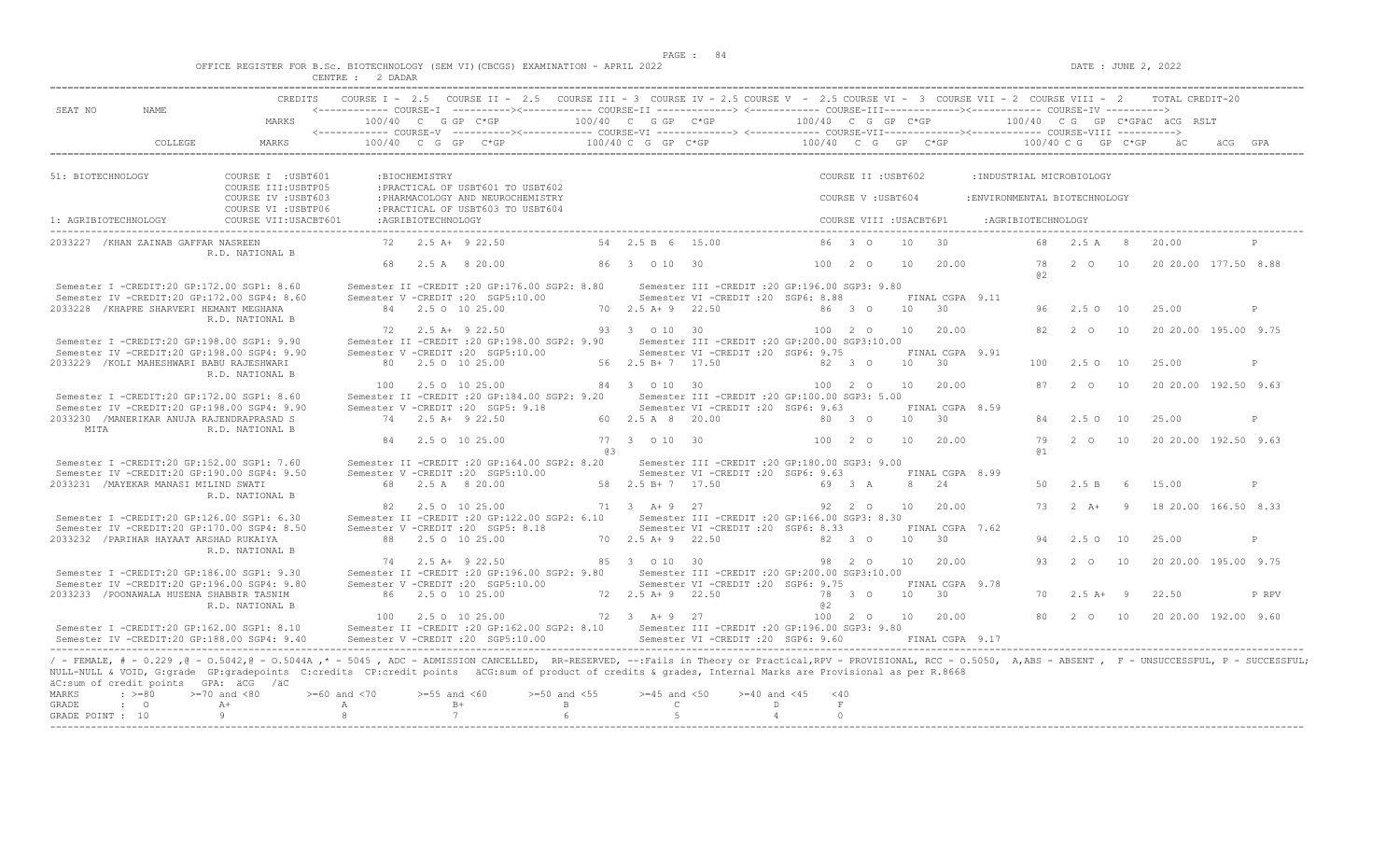|  |  |  |         |  | OFFICE REGISTER FOR B.Sc. BIOTECHNOLOGY (SEM VI)(CBCGS) EXAMINATION - APRIL 2022 |  |  |
|--|--|--|---------|--|----------------------------------------------------------------------------------|--|--|
|  |  |  | 2 DADAR |  |                                                                                  |  |  |

| SEAT NO<br>NAME.                                                                                                                                                                                                                                                                                                                                                                                                        |                                            |                       |                                         |                                                                                       | CREDITS COURSE I - 2.5 COURSE II - 2.5 COURSE III - 3 COURSE IV - 2.5 COURSE V - 2.5 COURSE VI - 3 COURSE VII - 2 COURSE VIII - 2 TOTAL CREDIT-20                                                                                                 |                                  |                                                                                          |                         |                       |                         |                 |                                    |                               |                    |                                 |                |                                      |              |
|-------------------------------------------------------------------------------------------------------------------------------------------------------------------------------------------------------------------------------------------------------------------------------------------------------------------------------------------------------------------------------------------------------------------------|--------------------------------------------|-----------------------|-----------------------------------------|---------------------------------------------------------------------------------------|---------------------------------------------------------------------------------------------------------------------------------------------------------------------------------------------------------------------------------------------------|----------------------------------|------------------------------------------------------------------------------------------|-------------------------|-----------------------|-------------------------|-----------------|------------------------------------|-------------------------------|--------------------|---------------------------------|----------------|--------------------------------------|--------------|
|                                                                                                                                                                                                                                                                                                                                                                                                                         | MARKS                                      |                       |                                         |                                                                                       | 100/40 C G GP C*GP $100/40$ C G GP C*GP $100/40$ C G GP C*GP $100/40$ C G GP C*GPäC äCG RSLT                                                                                                                                                      |                                  |                                                                                          |                         |                       |                         |                 |                                    |                               |                    |                                 |                |                                      |              |
| COLLEGE                                                                                                                                                                                                                                                                                                                                                                                                                 | MARKS                                      |                       |                                         |                                                                                       | 100/40 C G GP C*GP $100/40$ C G GP C*GP $100/40$ C G GP C*GP $100/40$ C G GP C*GP $100/40$ C G GP C*GP $\frac{100}{40}$ C G GP C*GP $\frac{100}{40}$ C G GP C*GP $\frac{100}{40}$ C G GP C*GP $\frac{100}{40}$ C G GP C*GP $\frac{100}{40}$ C G G |                                  |                                                                                          |                         |                       |                         |                 |                                    |                               |                    |                                 |                |                                      |              |
| 51: BIOTECHNOLOGY                                                                                                                                                                                                                                                                                                                                                                                                       | COURSE I : USBT601<br>COURSE III: USBTP05  |                       | :BIOCHEMISTRY                           | : PRACTICAL OF USBT601 TO USBT602                                                     |                                                                                                                                                                                                                                                   |                                  |                                                                                          |                         |                       | COURSE II : USBT602     |                 |                                    | : INDUSTRIAL MICROBIOLOGY     |                    |                                 |                |                                      |              |
|                                                                                                                                                                                                                                                                                                                                                                                                                         | COURSE IV : USBT603<br>COURSE VI : USBTP06 |                       |                                         | : PHARMACOLOGY AND NEUROCHEMISTRY<br>: PRACTICAL OF USBT603 TO USBT604                |                                                                                                                                                                                                                                                   |                                  |                                                                                          |                         |                       | COURSE V: USBT604       |                 |                                    | : ENVIRONMENTAL BIOTECHNOLOGY |                    |                                 |                |                                      |              |
| 1: AGRIBIOTECHNOLOGY                                                                                                                                                                                                                                                                                                                                                                                                    | COURSE VII: USACBT601                      |                       | :AGRIBIOTECHNOLOGY                      |                                                                                       |                                                                                                                                                                                                                                                   |                                  |                                                                                          |                         |                       | COURSE VIII : USACBT6P1 |                 |                                    |                               | :AGRIBIOTECHNOLOGY |                                 |                |                                      |              |
| 2033234 / OURAISHI SAFIYA MOHAMMEDSHAMIM P<br>ARVEEN                                                                                                                                                                                                                                                                                                                                                                    | R.D. NATIONAL B                            |                       | 84 2.5 0 10 25.00                       |                                                                                       | 02                                                                                                                                                                                                                                                | 78 2.5 0 10 25.00                |                                                                                          |                         | 79 3 0<br>@ 1         |                         | 10 <sup>°</sup> | $\overline{30}$                    |                               |                    | 96 2.5 0 10                     |                | 25.00                                | P RPV        |
| Semester I -CREDIT:20 GP:188.00 SGP1: 9.40                                                                                                                                                                                                                                                                                                                                                                              |                                            |                       | 80 2.5 0 10 25.00                       |                                                                                       | Semester II -CREDIT : 20 GP:194.00 SGP2: 9.70 Semester III -CREDIT : 20 GP:200.00 SGP3:10.00                                                                                                                                                      | 76 3 A+ 9 27                     |                                                                                          |                         |                       | 98  2  0  10            |                 | 20.00                              |                               |                    | 87 2 0                          | 10             | 20 20.00 197.00 9.85                 |              |
| Semester IV -CREDIT:20 GP:196.00 SGP4: 9.80<br>2033235 / OURAISHI UMMEATIYA MOHAMMEDSHAMI<br>M PARVEEN BANO                                                                                                                                                                                                                                                                                                             | R.D. NATIONAL B                            |                       | 94 2.5 0 10 25.00                       | Semester V -CREDIT : 20 SGP5:10.00                                                    |                                                                                                                                                                                                                                                   | 74 2.5 A + 9 22.50               | Semester VI - CREDIT : 20 SGP6: 9.85                                                     |                         | 80 3 0                |                         | 10              | FINAL CGPA 9.79<br>$\overline{30}$ |                               |                    | 92 2.5 0 10                     |                | 25.00                                | P            |
|                                                                                                                                                                                                                                                                                                                                                                                                                         |                                            | 78<br>a2              | 2.5 0 10 25.00                          |                                                                                       |                                                                                                                                                                                                                                                   | 80 3 0 10 30                     |                                                                                          |                         | 100 2 0               |                         | 10              | 20.00                              |                               |                    | 88 2 0 10                       |                | 20 20.00 197.50 9.88                 |              |
| Semester I -CREDIT:20 GP:196.00 SGP1: 9.80<br>Semester IV -CREDIT:20 GP:194.00 SGP4: 9.70                                                                                                                                                                                                                                                                                                                               |                                            |                       |                                         | Semester II -CREDIT : 20 GP: 200.00 SGP2: 10.00<br>Semester V -CREDIT : 20 SGP5:10.00 |                                                                                                                                                                                                                                                   |                                  | Semester III -CREDIT :20 GP:200.00 SGP3:10.00<br>Semester VI -CREDIT : 20 SGP6: 9.88     |                         |                       |                         | $\overline{9}$  | FINAL CGPA 9.90                    |                               |                    |                                 |                |                                      |              |
| 2033236 / OURESHI KHUDAIJA MOHD ARIF SIDDI<br>OA                                                                                                                                                                                                                                                                                                                                                                        | R.D. NATIONAL B                            |                       | 72 2.5 A+ 9 22.50<br>70 2.5 A + 9 22.50 |                                                                                       |                                                                                                                                                                                                                                                   | 64 2.5 A 8 20.00<br>64 3 A 8 24  |                                                                                          |                         | 74 3 A+               | 94 2 0                  | 10              | 2.7<br>20.00                       |                               | 80                 | $76$ $2.5$ $\text{A}+$ 9<br>2 O | 10             | 22.50<br>20 20.00 178.50 8.93        | P            |
| Semester I -CREDIT:20 GP:141.40 SGP1: 7.07<br>Semester IV -CREDIT:20 GP:178.00 SGP4: 8.90                                                                                                                                                                                                                                                                                                                               |                                            |                       |                                         | Semester II -CREDIT : 20 GP:162.00 SGP2: 8.10<br>Semester V - CREDIT : 20 SGP5: 9.88  |                                                                                                                                                                                                                                                   |                                  | Semester III - CREDIT : 20 GP: 160.00 SGP3: 8.00<br>Semester VI - CREDIT : 20 SGP6: 8.93 |                         |                       |                         |                 | FINAL CGPA 8.48                    |                               |                    |                                 |                |                                      |              |
| 2033237 REGE NIHAR SANTOSH TRUPTI                                                                                                                                                                                                                                                                                                                                                                                       | R.D. NATIONAL B                            |                       | 86 2.5 0 10 25.00                       |                                                                                       |                                                                                                                                                                                                                                                   | 68 2.5 A 8 20.00                 |                                                                                          |                         | $73 \t 3 \t A+$       |                         |                 | 9 27                               |                               | 92.                | 2.50 10                         |                | 25.00                                | P            |
| Semester I -CREDIT:20 GP:172.00 SGP1: 8.60<br>Semester IV -CREDIT:20 GP:180.00 SGP4: 9.00                                                                                                                                                                                                                                                                                                                               |                                            |                       | 72 2.5 A+ 9 22.50                       | Semester II -CREDIT : 20 GP: 176.00 SGP2: 8.80<br>Semester V -CREDIT : 20 SGP5:10.00  |                                                                                                                                                                                                                                                   | 76 3 A+ 9 27                     | Semester III - CREDIT : 20 GP: 186.00 SGP3: 9.30<br>Semester VI -CREDIT : 20 SGP6: 9.23  |                         | 100 2 0               |                         | 10              | 20.00<br>FINAL CGPA 9.16           |                               | 75                 | $2 \overline{A}$ +              | $\overline{9}$ | 18 20.00 184.50 9.23                 |              |
| 2033238 / SADADEKAR VEDASHREE SADANAND MAN<br>ISHA                                                                                                                                                                                                                                                                                                                                                                      | R.D. NATIONAL B                            |                       | 80 2.5 0 10 25.00                       |                                                                                       |                                                                                                                                                                                                                                                   | 50 2.5 B 6 15.00                 |                                                                                          |                         | 75 3 A+               |                         |                 | 9 27                               |                               |                    | $72 \t 2.5 \t A+ 9$             |                | 22.50                                | P            |
|                                                                                                                                                                                                                                                                                                                                                                                                                         |                                            | 98                    | 2.5 0 10 25.00                          |                                                                                       | @ 3                                                                                                                                                                                                                                               | 77 3 0 10 30                     |                                                                                          |                         | 98 2 0                |                         | 10              | 20.00                              |                               | 78<br>a2           |                                 |                | 2 0 10 20 20 00 184.50 9.23          |              |
| Semester I -CREDIT:20 GP:150.00 SGP1: 7.50<br>Semester IV -CREDIT:20 GP:184.00 SGP4: 9.20<br>2033239 / SAYYED FALAKNAAZ MUNNA GOHARJAHA                                                                                                                                                                                                                                                                                 |                                            |                       | 68 2.5 A 8 20.00                        | Semester V -CREDIT : 20 SGP5: 9.85                                                    | Semester II -CREDIT : 20 GP:160.00 SGP2: 8.00                                                                                                                                                                                                     | 48  2.5  C  5  12.50             | Semester III - CREDIT : 20 GP: 178.00 SGP3: 8.90<br>Semester VI - CREDIT : 20 SGP6: 9.23 |                         | 69 3 A                |                         |                 | FINAL CGPA 8.78<br>8 24            |                               | 68                 | 2.5 A                           | 8 <sup>8</sup> | 20.00                                | $\mathbb{D}$ |
| N                                                                                                                                                                                                                                                                                                                                                                                                                       | R.D. NATIONAL B                            |                       | 54 2.5 B 6 15.00                        |                                                                                       |                                                                                                                                                                                                                                                   | 66 3 A 8 24                      |                                                                                          |                         | 94 2 0                |                         | 10              | 20.00                              |                               | 74                 | 2 $\lambda$ +                   | $\overline{9}$ | 18 20.00 153.50 7.68                 |              |
| Semester I -CREDIT:20 GP:156.00 SGP1: 7.80<br>Semester IV -CREDIT:20 GP:156.00 SGP4: 7.80<br>2033240 /SAYYED SAUBIYA WASIM AKHTAR YASM                                                                                                                                                                                                                                                                                  |                                            |                       | 86 2.5 0 10 25.00                       | Semester II -CREDIT : 20 GP:164.00 SGP2: 8.20<br>Semester V -CREDIT : 20 SGP5: 9.50   | 52 2.5 B 6 15.00                                                                                                                                                                                                                                  |                                  | Semester III -CREDIT : 20 GP:162.00 SGP3: 8.10<br>Semester VI -CREDIT : 20 SGP6: 7.68    |                         | 69 3 A                |                         |                 | FINAL CGPA 8.18<br>8 24            |                               |                    | 74 2.5 A+ 9                     |                | 22.50                                | P            |
| EEN                                                                                                                                                                                                                                                                                                                                                                                                                     | R.D. NATIONAL B                            |                       | 54 2.5 B 6 15.00                        |                                                                                       | $55 \t3 \tB+7 \t21$                                                                                                                                                                                                                               |                                  |                                                                                          |                         |                       |                         |                 | 100 2 0 10 20.00                   |                               |                    |                                 |                | 62  2  A  8  16  20.00  158.50  7.93 |              |
| Semester I -CREDIT:20 GP:150.00 SGP1: 7.50<br>Semester IV -CREDIT:20 GP:182.00 SGP4: 9.10                                                                                                                                                                                                                                                                                                                               |                                            |                       |                                         | Semester V -CREDIT : 20 SGP5: 8.10                                                    | Semester II -CREDIT : 20 GP:152.00 SGP2: 7.60 Semester III -CREDIT : 20 GP:164.00 SGP3: 8.20                                                                                                                                                      |                                  | Semester VI - CREDIT : 20 SGP6: 7.93                                                     |                         |                       |                         |                 |                                    | FINAL CGPA 8.07+00.07= 8.14   |                    |                                 |                |                                      |              |
| / - FEMALE, # - 0.229, @ - 0.5042, @ - 0.5044A,* - 5045, ADC - ADMISSION CANCELLED, RR-RESERVED, --:Fails in Theory or Practical,RPV - PROVISIONAL, RCC - 0.5050, A,ABS - ABSENT, F - UNSUCCESSFUL, P - SUCCESSFUL,<br>NULL-NULL & VOID, G:grade GP:gradepoints C:credits CP:credit points äCG:sum of product of credits & grades, Internal Marks are Provisional as per R.8668<br>äC:sum of credit points GPA: äCG /äC |                                            |                       |                                         |                                                                                       |                                                                                                                                                                                                                                                   |                                  |                                                                                          |                         |                       |                         |                 |                                    |                               |                    |                                 |                |                                      |              |
| MARKS<br>$: >=80$<br>GRADE<br>$\cdot$ 0                                                                                                                                                                                                                                                                                                                                                                                 | $>=70$ and $<80$<br>$A +$                  | $>=60$ and $<70$<br>A | $>=55$ and $<60$<br>$B+$                |                                                                                       | $>=50$ and $<55$<br>$\mathbb B$                                                                                                                                                                                                                   | $>=45$ and $<50$<br>$\mathbb{C}$ |                                                                                          | $>= 40$ and $< 45$<br>D | $<$ 40<br>$\mathbf F$ |                         |                 |                                    |                               |                    |                                 |                |                                      |              |
| GRADE POINT : 10                                                                                                                                                                                                                                                                                                                                                                                                        | $\overline{9}$                             | 8 <sup>1</sup>        | 7                                       |                                                                                       | 6                                                                                                                                                                                                                                                 | 5                                |                                                                                          | $\overline{4}$          | $\circ$               |                         |                 |                                    |                               |                    |                                 |                |                                      |              |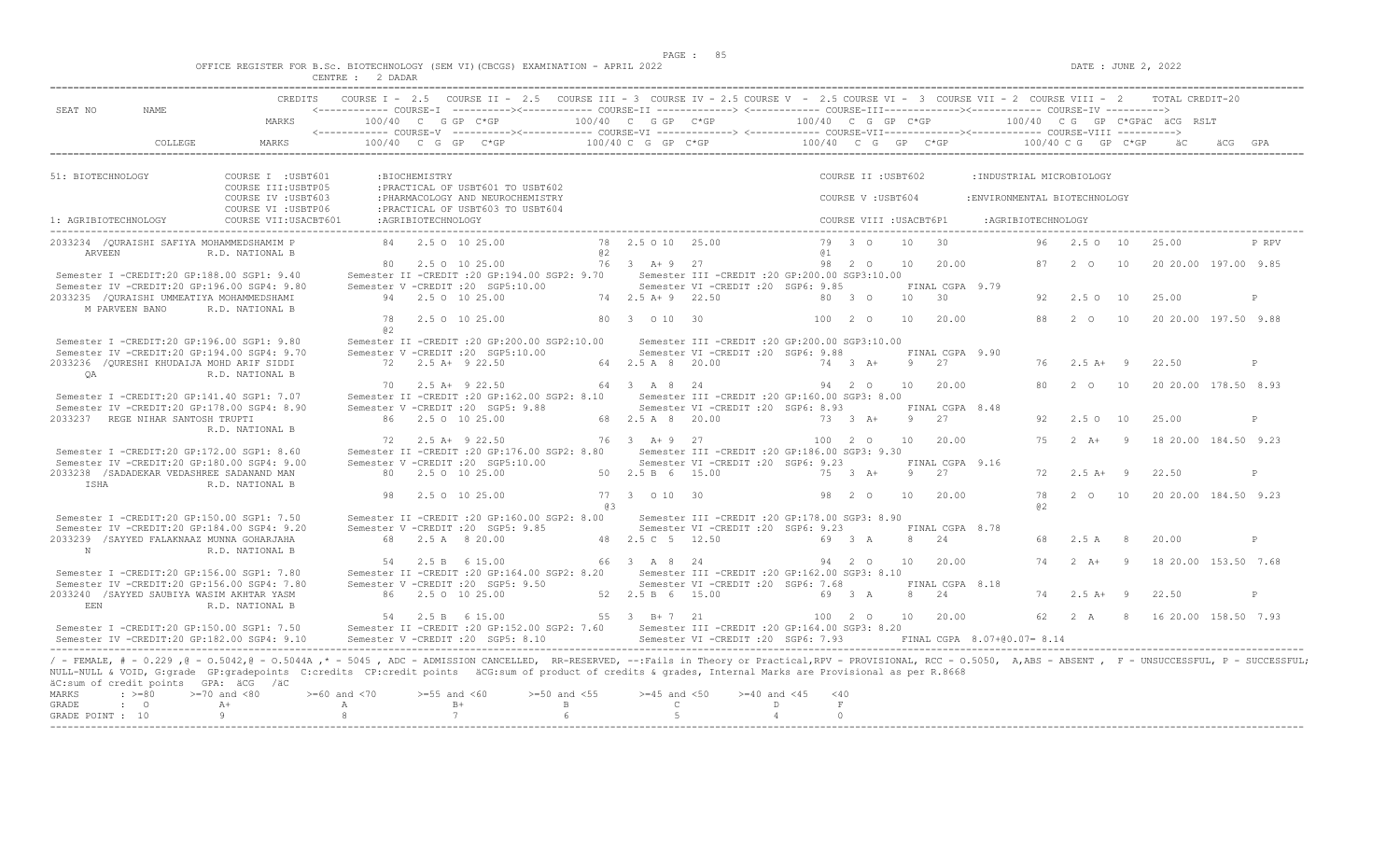$DATE: JUNE 2, 2022$ 

|  |  |  |         |  | OFFICE REGISTER FOR B.Sc. BIOTECHNOLOGY (SEM VI)(CBCGS) EXAMINATION - APRIL 2022 |  |  |
|--|--|--|---------|--|----------------------------------------------------------------------------------|--|--|
|  |  |  | 2 DADAR |  |                                                                                  |  |  |

| SEAT NO              | NAME.                                            |                                                                                                                                                                                                                                                                                                                                                                                                             |                         |                    | CREDITS COURSE I - 2.5 COURSE II - 2.5 COURSE III - 3 COURSE IV - 2.5 COURSE V - 2.5 COURSE VI - 3 COURSE VII - 2 COURSE VIII - 2 TOTAL CREDIT-20<br><------------ COURSE-T ----------><------------ COURSE-TT -------------> <------------ COURSE-TTT------------><------------ COURSE-TV ----------> |                                 |                                  |                                                                                          |                       |                         |    |                 |                              |          |                       |    |                                                |              |
|----------------------|--------------------------------------------------|-------------------------------------------------------------------------------------------------------------------------------------------------------------------------------------------------------------------------------------------------------------------------------------------------------------------------------------------------------------------------------------------------------------|-------------------------|--------------------|--------------------------------------------------------------------------------------------------------------------------------------------------------------------------------------------------------------------------------------------------------------------------------------------------------|---------------------------------|----------------------------------|------------------------------------------------------------------------------------------|-----------------------|-------------------------|----|-----------------|------------------------------|----------|-----------------------|----|------------------------------------------------|--------------|
|                      |                                                  | MARKS                                                                                                                                                                                                                                                                                                                                                                                                       |                         |                    | $100/40$ C G GP C*GP $100/40$ C G GP C*GP $100/40$ C G GP C*GP $100/40$ C G GP C*GPäC äCG RSLT                                                                                                                                                                                                         |                                 |                                  |                                                                                          |                       |                         |    |                 |                              |          |                       |    |                                                |              |
|                      | COLLEGE                                          | MARKS                                                                                                                                                                                                                                                                                                                                                                                                       |                         |                    | 100/40 C G GP C*GP 100/40 C G GP C*GP 100/40 C G GP C*GP 100/40 C G GP C*GP aC & GPA                                                                                                                                                                                                                   |                                 |                                  |                                                                                          |                       |                         |    |                 |                              |          |                       |    |                                                |              |
| 51: BIOTECHNOLOGY    |                                                  | COURSE I : USBT601                                                                                                                                                                                                                                                                                                                                                                                          |                         | : BIOCHEMISTRY     |                                                                                                                                                                                                                                                                                                        |                                 |                                  |                                                                                          |                       | COURSE II : USBT602     |    |                 | : INDUSTRIAL MICROBIOLOGY    |          |                       |    |                                                |              |
|                      |                                                  | COURSE III: USBTP05<br>COURSE IV : USBT603<br>COURSE VI : USBTP06                                                                                                                                                                                                                                                                                                                                           |                         |                    | : PRACTICAL OF USBT601 TO USBT602<br>: PHARMACOLOGY AND NEUROCHEMISTRY<br>:PRACTICAL OF USBT603 TO USBT604                                                                                                                                                                                             |                                 |                                  |                                                                                          |                       | COURSE V: USBT604       |    |                 | :ENVIRONMENTAL BIOTECHNOLOGY |          |                       |    |                                                |              |
| 1: AGRIBIOTECHNOLOGY |                                                  | COURSE VII: USACBT601                                                                                                                                                                                                                                                                                                                                                                                       |                         | :AGRIBIOTECHNOLOGY |                                                                                                                                                                                                                                                                                                        |                                 |                                  |                                                                                          |                       | COURSE VIII : USACBT6P1 |    |                 | :AGRIBIOTECHNOLOGY           |          |                       |    |                                                |              |
|                      | 2033241 / SHAIKH FAUZIA FARID SHEHNAZ            | R.D. NATIONAL B                                                                                                                                                                                                                                                                                                                                                                                             |                         |                    | 84 2.5 0 10 25.00                                                                                                                                                                                                                                                                                      |                                 | 54 2.5 B 6 15.00                 |                                                                                          |                       | $76 \t3 \tA+$           |    | 9 27            |                              |          | 98  2.5  0  10  25.00 |    |                                                | $\mathbb{P}$ |
|                      |                                                  | Semester I -CREDIT:20 GP:170.00 SGP1: 8.50                                                                                                                                                                                                                                                                                                                                                                  |                         |                    | 84 2.5 0 10 25.00<br>Semester II -CREDIT : 20 GP:180.00 SGP2: 9.00                                                                                                                                                                                                                                     |                                 | 73 3 A + 9 27                    | Semester III - CREDIT : 20 GP: 192.00 SGP3: 9.60                                         |                       | 94 2 0                  | 10 | 20.00           |                              |          |                       |    | 81  2  0  10  20  20  00  184  00  9.20        |              |
|                      |                                                  | Semester IV -CREDIT:20 GP:158.00 SGP4: 7.90                                                                                                                                                                                                                                                                                                                                                                 |                         |                    | Semester V - CREDIT : 20 SGP5: 8.33                                                                                                                                                                                                                                                                    |                                 |                                  | Semester VI -CREDIT : 20 SGP6: 9.20                                                      |                       |                         |    | FINAL CGPA 8.76 |                              |          |                       |    |                                                |              |
|                      | 2033242 SIKANDER ADNAN BADRUDDIN SABIHA          |                                                                                                                                                                                                                                                                                                                                                                                                             |                         |                    | 70 2.5 A+ 9 22.50                                                                                                                                                                                                                                                                                      |                                 | 38  2.5  D  4  10.00             |                                                                                          | 76 3 A+               |                         |    | $9 \t 27$       |                              |          | 62 2.5 A 8            |    | 20.00                                          | P RLE        |
|                      |                                                  | R.D. NATIONAL B                                                                                                                                                                                                                                                                                                                                                                                             |                         |                    | 54 2.5 B 6 15.00                                                                                                                                                                                                                                                                                       | a2                              | 67 3 A 8 24                      |                                                                                          |                       | 100 2 0 10              |    | 20.00           |                              |          | 80  2  0  10          |    | 20 20.00 158.50 7.93                           |              |
|                      | Semester I -CREDIT : ---                         | Semester IV -CREDIT:20 GP:172.00 SGP4: 8.60                                                                                                                                                                                                                                                                                                                                                                 |                         |                    | Semester II -CREDIT : 20 GP: 170.00 SGP2: 8.50<br>Semester V - CREDIT : 20 SGP5: 9.30                                                                                                                                                                                                                  |                                 |                                  | Semester III - CREDIT : 20 GP: 182.00 SGP3: 9.10<br>Semester VI - CREDIT : 20 SGP6: 7.93 |                       |                         |    |                 |                              |          |                       |    |                                                |              |
|                      | 2033243 / SONI MUSKAN RAJKUMAR BABY              |                                                                                                                                                                                                                                                                                                                                                                                                             |                         |                    | 54 2.5 B 6 15.00                                                                                                                                                                                                                                                                                       |                                 | 48 2.5 C 5 12.50                 |                                                                                          | 72 3 A+               |                         | 9  | 27              |                              | 78       | 2.50 10               |    | 25.00                                          | P            |
|                      |                                                  | R.D. NATIONAL B                                                                                                                                                                                                                                                                                                                                                                                             |                         |                    | 62 2.5 A 8 20.00                                                                                                                                                                                                                                                                                       |                                 | 70 3 A + 9 27                    |                                                                                          |                       | 98 2 0                  | 10 | 20.00           |                              | 82<br>a2 |                       |    | 78   2   0   10   20   20   00   166.50   8.33 |              |
|                      |                                                  | Semester I -CREDIT:20 GP:140.00 SGP1: 7.00                                                                                                                                                                                                                                                                                                                                                                  |                         |                    | Semester II -CREDIT : 20 GP: 146.00 SGP2: 7.30                                                                                                                                                                                                                                                         |                                 |                                  | Semester III -CREDIT : 20 GP:156.00 SGP3: 7.80                                           |                       |                         |    |                 |                              |          |                       |    |                                                |              |
|                      |                                                  | Semester IV -CREDIT:20 GP:178.00 SGP4: 8.90                                                                                                                                                                                                                                                                                                                                                                 |                         |                    | Semester V -CREDIT : 20 SGP5: 6.05                                                                                                                                                                                                                                                                     |                                 |                                  | Semester VI - CREDIT : 20 SGP6: 8.33                                                     |                       |                         |    | FINAL CGPA 7.56 |                              |          |                       |    |                                                |              |
|                      | 2033244 TAVADIA TEJAS BHARAT REKHA               | R.D. NATIONAL B                                                                                                                                                                                                                                                                                                                                                                                             |                         |                    | 80 2.5 0 10 25.00                                                                                                                                                                                                                                                                                      |                                 | 80 2.5 0 10 25.00                |                                                                                          | 77 3 0<br>@ 3         |                         |    | $10 \t 30$      |                              | 92.      | 2.5 0 10              |    | 25.00                                          | P            |
|                      |                                                  |                                                                                                                                                                                                                                                                                                                                                                                                             |                         |                    | 66 2.5 A 8 20.00                                                                                                                                                                                                                                                                                       | 82.                             | 78 3 0 10 30                     |                                                                                          |                       | 10020                   | 10 | 20.00           |                              |          |                       |    | 77   2   A+   9   18   20.00   193.00   9.65   |              |
|                      |                                                  | Semester I -CREDIT:20 GP:188.00 SGP1: 9.40                                                                                                                                                                                                                                                                                                                                                                  |                         |                    | Semester II -CREDIT : 20 GP: 198.00 SGP2: 9.90                                                                                                                                                                                                                                                         |                                 |                                  | Semester III -CREDIT :20 GP:198.00 SGP3: 9.90                                            |                       |                         |    |                 |                              |          |                       |    |                                                |              |
|                      |                                                  | Semester IV -CREDIT:20 GP:200.00 SGP4:10.00                                                                                                                                                                                                                                                                                                                                                                 |                         |                    | Semester V -CREDIT : 20 SGP5:10.00                                                                                                                                                                                                                                                                     |                                 |                                  | Semester VI - CREDIT : 20 SGP6: 9.65                                                     |                       |                         |    | FINAL CGPA 9.81 |                              |          |                       |    |                                                |              |
|                      | 2033245 /THENGILAN SARA ANTHONY JUDY             | R.D. NATIONAL B                                                                                                                                                                                                                                                                                                                                                                                             |                         |                    | 72 2.5 A+ 9 22.50                                                                                                                                                                                                                                                                                      |                                 | 50 2.5 B 6 15.00                 |                                                                                          | 82 Q                  | 78 3 0                  |    | 10 30           |                              |          | 66 2.5 A 8            |    | 20.00                                          | P            |
|                      |                                                  |                                                                                                                                                                                                                                                                                                                                                                                                             |                         |                    | 64 2.5 A 8 20.00                                                                                                                                                                                                                                                                                       |                                 | 67 3 A 8 24                      |                                                                                          |                       | 98 2 0                  | 10 | 20.00           |                              |          |                       |    | 74   2   A+   9   18   20.00   169.50   8.48   |              |
|                      |                                                  | Semester I -CREDIT:20 GP:160.00 SGP1: 8.00                                                                                                                                                                                                                                                                                                                                                                  |                         |                    | Semester II -CREDIT : 20 GP:170.00 SGP2: 8.50<br>Semester V - CREDIT : 20 SGP5: 9.70                                                                                                                                                                                                                   |                                 |                                  | Semester III - CREDIT : 20 GP: 192.00 SGP3: 9.60<br>Semester VI -CREDIT : 20 SGP6: 8.48  |                       |                         |    | FINAL CGPA 8.85 |                              |          |                       |    |                                                |              |
|                      | 2033246 TIWARI ABHISHEK SANJAY SUDHA             | Semester IV -CREDIT:20 GP:176.00 SGP4: 8.80                                                                                                                                                                                                                                                                                                                                                                 |                         |                    | 58 2.5 B+ 7 17.50                                                                                                                                                                                                                                                                                      |                                 | 44  2.5  D  4  10.00             |                                                                                          | 64 3 A                |                         |    | 8 24            |                              |          | 68 2.5 A 8            |    | 20.00                                          | P RLE        |
|                      |                                                  | R.D. NATIONAL B                                                                                                                                                                                                                                                                                                                                                                                             |                         |                    |                                                                                                                                                                                                                                                                                                        |                                 |                                  |                                                                                          |                       |                         |    |                 |                              |          |                       |    |                                                |              |
|                      |                                                  |                                                                                                                                                                                                                                                                                                                                                                                                             |                         |                    | 62 2.5 A 8 20.00                                                                                                                                                                                                                                                                                       |                                 | 66 3 A 8 24                      |                                                                                          |                       | 98 2 0 10               |    | 20.00           |                              |          |                       |    | 62  2  A  8  16  20  00  151.50  7.58          |              |
|                      |                                                  | Semester I -CREDIT:20 GP:124.00 SGP1: 6.20<br>Semester IV -CREDIT:20 GP:158.00 SGP4: 7.90                                                                                                                                                                                                                                                                                                                   |                         |                    | Semester II -CREDIT : ---<br>Semester V -CREDIT : 20 SGP5: 8.75                                                                                                                                                                                                                                        |                                 |                                  | Semester III -CREDIT : 20 GP: 168.00 SGP3: 8.40<br>Semester VI -CREDIT : 20 SGP6: 7.58   |                       |                         |    |                 |                              |          |                       |    |                                                |              |
|                      | 2033247 / VADAYE NISHITA SITARAM NITA            | R.D. NATIONAL B                                                                                                                                                                                                                                                                                                                                                                                             |                         |                    | 66 2.5 A 8 20.00                                                                                                                                                                                                                                                                                       |                                 | 56 2.5 B + 7 17.50               |                                                                                          |                       | 71 3 A+                 | 9  | 27              |                              | 92       | 2.50                  | 10 | 25.00                                          | P            |
|                      |                                                  |                                                                                                                                                                                                                                                                                                                                                                                                             |                         |                    | 84 2.5 0 10 25.00                                                                                                                                                                                                                                                                                      |                                 | 72 3 A + 9 27                    |                                                                                          | 100 2 0 10 20.00      |                         |    |                 |                              |          |                       |    | 85   2   0   10   20   20   00   181.50   9.08 |              |
|                      |                                                  | Semester I -CREDIT:20 GP:162.00 SGP1: 8.10<br>Semester IV -CREDIT:20 GP:184.00 SGP4: 9.20                                                                                                                                                                                                                                                                                                                   |                         |                    | Semester II -CREDIT :20 GP:170.00 SGP2: 8.50 Semester III -CREDIT :20 GP:190.00 SGP3: 9.50<br>Semester V -CREDIT : 20 SGP5: 8.25                                                                                                                                                                       |                                 |                                  | Semester VI - CREDIT : 20 SGP6: 9.08                                                     |                       |                         |    | FINAL CGPA 8.77 |                              |          |                       |    |                                                |              |
| <b>MARKS</b>         | äC:sum of credit points GPA: äCG /äC<br>$: >=80$ | / - FEMALE, # - 0.229, @ - 0.5042, @ - 0.5044A,* - 5045, ADC - ADMISSION CANCELLED, RR-RESERVED, --:Fails in Theory or Practical,RPV - PROVISIONAL, RCC - 0.5050, A,ABS - ABSENT, F - UNSUCCESSFUL, P - SUCCESSFUL,<br>NULL-NULL & VOID, G:grade GP:gradepoints C:credits CP:credit points äCG:sum of product of credits & grades, Internal Marks are Provisional as per R.8668<br>$>=70$ and $<80$<br>$A+$ | $>= 60$ and $< 70$<br>A | $>=55$ and $<60$   | $B+$                                                                                                                                                                                                                                                                                                   | $>=50$ and $<55$<br>$\mathbb B$ | $>=45$ and $<50$<br>$\mathbb{C}$ | $>= 40$ and $< 45$                                                                       | $<$ 40<br>D<br>$\;$ F |                         |    |                 |                              |          |                       |    |                                                |              |
| <b>GRADE</b>         | $\cdot$ 0                                        |                                                                                                                                                                                                                                                                                                                                                                                                             |                         |                    |                                                                                                                                                                                                                                                                                                        |                                 |                                  |                                                                                          |                       |                         |    |                 |                              |          |                       |    |                                                |              |